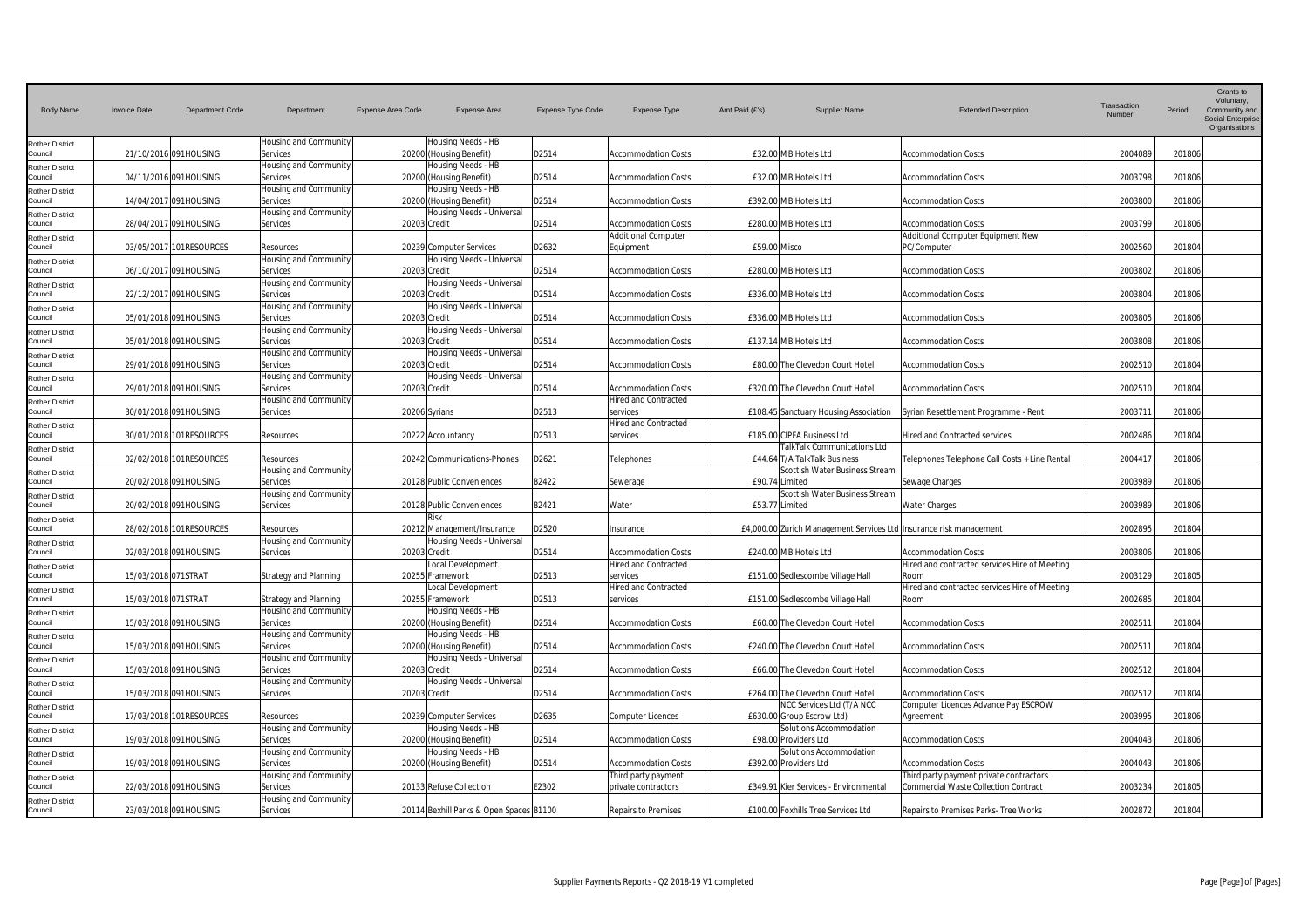| Rother District                   |                         | Housing and Community             | Housing Needs - HB                            |       |                                   |                                  |                                                   |         |        |
|-----------------------------------|-------------------------|-----------------------------------|-----------------------------------------------|-------|-----------------------------------|----------------------------------|---------------------------------------------------|---------|--------|
| Council                           | 23/03/2018 091HOUSING   | Services                          | 20200 (Housing Benefit)                       | D2514 | <b>Accommodation Costs</b>        | £448.00 MB Hotels Ltd            | <b>Accommodation Costs</b>                        | 2003809 | 201806 |
| Rother District                   |                         | Executive Directors &             |                                               |       |                                   |                                  | Books And Publications Miscellaneous Legal        |         |        |
| Council                           | 27/03/2018 031RESOURCES | Corporate Core                    | 20162 Electoral Registration                  | D1203 | <b>Books And Publications</b>     | £111.50 Thomson Reuters Ltd      | Reference Books                                   | 2002277 | 201804 |
| Rother District                   |                         | Executive Directors &             |                                               |       |                                   |                                  | Books And Publications Miscellaneous Legal        |         |        |
| Council                           | 27/03/2018 031RESOURCES | Corporate Core                    | 20162 Electoral Registration                  | D1203 | <b>Books And Publications</b>     | £111.50 Thomson Reuters Ltd      | Reference Books                                   | 2002277 | 201804 |
| <b>Rother District</b>            |                         | Housing and Community             | Bexhill Promenade &                           |       |                                   |                                  |                                                   |         |        |
| Council                           | 01/04/2018 091HOUSING   | Services                          | 20108 Foreshore                               | D2623 | Radios and licences               | £11.92 Radio Relay               | Radios and licences Radio/Transmitter Licences    | 2002398 | 201804 |
| Rother District                   |                         | Housing and Community             |                                               |       |                                   | CountyClean Environmental        |                                                   |         |        |
| Council                           | 04/04/2018 091HOUSING   | Services                          | 20114 Bexhill Parks & Open Spaces B2422       |       | Sewerage                          | £305.00 Services Ltd             | Sewerage Parks- Emptying of Cesspit               | 2003193 | 201805 |
| <b>Rother District</b><br>Council |                         | Housing and Community             |                                               |       | <b>Hired and Contracted</b>       |                                  | Hired and contracted services Sanctuary DV        |         |        |
|                                   | 05/04/2018 091HOUSING   | Services                          | 20208 Care In The Community                   | D2513 | services                          | £185.00 Safe Partnership Ltd     | Assistance Revenue                                | 2002876 | 201804 |
| Rother District<br>Council        | 05/04/2018 091HOUSING   | Housing and Community<br>Services | Housing Needs - HB                            | D2514 | Accommodation Costs               |                                  | Accommodation Costs                               | 2002513 | 201804 |
|                                   |                         | Housing and Community             | 20200 (Housing Benefit)<br>Housing Needs - HB |       |                                   | £8.57 The Clevedon Court Hotel   |                                                   |         |        |
| Rother District<br>Council        | 05/04/2018 091HOUSING   | Services                          | 20200 (Housing Benefit)                       | D2514 | <b>Accommodation Costs</b>        | £34.28 The Clevedon Court Hotel  | <b>Accommodation Costs</b>                        | 2002513 | 201804 |
|                                   |                         | Housing and Community             | Housing Needs - HB                            |       |                                   |                                  |                                                   |         |        |
| Rother District<br>Council        | 05/04/2018 091HOUSING   | Services                          | 20200 (Housing Benefit)                       | D2514 | <b>Accommodation Costs</b>        | £66.00 The Clevedon Court Hotel  | <b>Accommodation Costs</b>                        | 2002514 | 201804 |
|                                   |                         | Housing and Community             | Housing Needs - HB                            |       |                                   |                                  |                                                   |         |        |
| Rother District<br>Council        | 05/04/2018 091HOUSING   | Services                          | 20200 (Housing Benefit)                       | D2514 | <b>Accommodation Costs</b>        | £264.00 The Clevedon Court Hotel | Accommodation Costs                               | 2002514 | 201804 |
| <b>Rother District</b>            |                         |                                   | Risk                                          |       |                                   |                                  |                                                   |         |        |
| Council                           | 06/04/2018 101RESOURCES | Resources                         | 20212 Management/Insurance                    | D2520 | Insurance                         | £5,246.58 Zurich Insurance plc   | Insurance Engineering Inspections                 | 2002959 | 201804 |
| <b>Rother District</b>            |                         |                                   |                                               |       |                                   |                                  |                                                   |         |        |
| Council                           | 06/04/2018 101RESOURCES | Resources                         | 20212 Management/Insurance                    | D2520 | Insurance                         | £20,840.20 Zurich Insurance plc  | Insurance Insurance - Fire/All Risks              | 2002965 | 201804 |
| Rother District                   |                         | Acquisitions,                     |                                               |       |                                   |                                  |                                                   |         |        |
| Council                           | 09/04/2018 081ACQUISIT  | Transformation and                | 20144 Property Management                     | D2518 | Advertising                       | £37.50 Lloyds Bank               | Advertising Advertising in Newspapers/Magazine    | 2003128 | 201805 |
| <b>Rother District</b>            |                         | Acquisitions,                     |                                               |       |                                   |                                  |                                                   |         |        |
| Council                           | 09/04/2018 081ACQUISIT  | Transformation and                | 20144 Property Management                     | D2518 | Advertising                       | -£37.50 Lloyds Bank              | Advertising Advertising in Newspapers/Magazine    | 1000823 | 201805 |
| Rother District                   |                         |                                   |                                               |       |                                   |                                  |                                                   |         |        |
| Council                           | 09/04/2018 101RESOURCES | Resources                         | 20239 Computer Services                       | D2635 | Computer Licences                 | £7.10 Lloyds Bank                | Computer Licences Domain Name Renewal             | 2003128 | 201805 |
| Rother District                   |                         |                                   |                                               |       |                                   |                                  |                                                   |         |        |
| Council                           | 09/04/2018 101RESOURCES | Resources                         | 20239 Computer Services                       | D2635 | Computer Licences                 | £0.20 Lloyds Bank                | Computer Licences Domain Name Renewal             | 2003128 | 201805 |
| Rother District                   |                         |                                   |                                               |       |                                   |                                  |                                                   |         |        |
| Council                           | 09/04/2018 101RESOURCES | Resources                         | 20239 Computer Services                       | D2635 | Computer Licences                 | -£7.10 Lloyds Bank               | Computer Licences Domain Name Renewal             | 1000823 | 201805 |
| <b>Rother District</b>            |                         | Executive Directors &             |                                               |       | General office supplies           |                                  |                                                   |         |        |
| Council                           | 09/04/2018 031RESOURCES | Corporate Core                    | 20160 Public Accountability C/Ex              | D2420 | (Stationery purchased             | £8.00 Lloyds Bank                | Equipment & Materials Carriage/Handling Charge    | 2003128 | 201805 |
| <b>Rother District</b><br>Council | 09/04/2018 101RESOURCES | Resources                         | 20239 Computer Services                       | D2415 | Printing by external<br>suppliers | £6.95 Lloyds Bank                | Equipment & Materials Carriage/Handling Charge    | 2003128 | 201805 |
|                                   |                         |                                   |                                               |       |                                   |                                  |                                                   |         |        |
| <b>Rother District</b><br>Council | 09/04/2018 101RESOURCES | Resources                         | 20239 Computer Services                       | D1201 | Equipment & Materials             | -£6.95 Lloyds Bank               | Equipment & Materials Carriage/Handling Charge    | 1000823 | 201805 |
| <b>Rother District</b>            |                         | Executive Directors &             |                                               |       |                                   |                                  |                                                   |         |        |
| Council                           | 09/04/2018 031RESOURCES | Corporate Core                    | 20159 Corporate Policy Making                 | D1201 | Equipment & Materials             | £34.49 Lloyds Bank               | Equipment & Materials Flags                       | 2003128 | 201805 |
| <b>Rother District</b>            |                         | Executive Directors &             |                                               |       |                                   |                                  |                                                   |         |        |
| Council                           | 09/04/2018 031RESOURCES | Corporate Core                    | 20159 Corporate Policy Making                 | D1201 | Equipment & Materials             | -£34.49 Lloyds Bank              | Equipment & Materials Flags                       | 1000823 | 201805 |
| Rother District                   |                         | Executive Directors &             |                                               |       | General office supplies           |                                  |                                                   |         |        |
| Council                           | 09/04/2018 031RESOURCES | Corporate Core                    | 20160 Public Accountability C/Ex              | D2420 | (Stationery purchased             | £30.83 Lloyds Bank               | Furniture & Fittings Purchase of office equipment | 2003128 | 201805 |
| Rother District                   |                         | Executive Directors &             |                                               |       | General office supplies           |                                  |                                                   |         |        |
| Council                           | 09/04/2018 031RESOURCES | Corporate Core                    | 20160 Public Accountability C/Ex              | D2420 | (Stationery purchased             | £52.01 Lloyds Bank               | Furniture & Fittings Purchase of office equipment | 2003128 | 201805 |
| Rother District                   |                         | Executive Directors &             |                                               |       | General office supplies           |                                  |                                                   |         |        |
| Council                           | 09/04/2018 031RESOURCES | Corporate Core                    | 20160 Public Accountability C/Ex              | D2420 | (Stationery purchased             | £19.98 Lloyds Bank               | Furniture & Fittings Purchase of office equipment | 2003128 | 201805 |
| Rother District                   |                         | Executive Directors &             |                                               |       | General office supplies           |                                  |                                                   |         |        |
| Council                           | 09/04/2018 031RESOURCES | Corporate Core                    | 20160 Public Accountability C/Ex              | D2420 | Stationery purchased              | £38.85 Lloyds Bank               | Furniture & Fittings Purchase of office equipment | 2003128 | 201805 |
| Rother District                   |                         | Executive Directors &             |                                               |       | General office supplies           |                                  |                                                   |         |        |
| Council                           | 09/04/2018 031RESOURCES | Corporate Core                    | 20160 Public Accountability C/Ex              | D2420 | (Stationery purchased             | £39.96 Lloyds Bank               | Furniture & Fittings Purchase of office equipment | 2003128 | 201805 |
| Rother District                   |                         |                                   |                                               |       |                                   |                                  |                                                   |         |        |
| Council                           | 09/04/2018 101RESOURCES | Resources                         | 20239 Computer Services                       | D2622 | Mobile Phones                     | £97.20 Lloyds Bank               | Mobile Phones Mobile Phone Battery & Charger      | 2003128 | 201805 |
| <b>Rother District</b><br>Council | 09/04/2018 101RESOURCES | Resources                         |                                               | D2415 | Printing by external              |                                  |                                                   | 2003128 | 201805 |
|                                   |                         |                                   | 20239 Computer Services                       |       | suppliers                         | £529.70 Lloyds Bank              | Printing Ink Cartridge purchased directly         |         |        |
| Rother District<br>Council        | 09/04/2018 101RESOURCES | Resources                         | 20239 Computer Services                       | D2415 | Printing by external<br>suppliers | -£529.70 Lloyds Bank             | Printing Ink Cartridge purchased directly         | 1000823 | 201805 |
|                                   |                         |                                   |                                               |       | Stationery ordered                |                                  | Stationery (General office Supplies) (Stationery  |         |        |
| <b>Rother District</b><br>Council | 09/04/2018 101RESOURCES | Resources                         | 20241 Stationery                              | D2416 | internally (Print Room)           | £119.50 Lloyds Bank              | Services to buy ONLY)                             | 2003128 | 201805 |
| Rother District                   |                         |                                   |                                               |       | Stationery ordered                |                                  | Stationery (General office Supplies) (Stationery  |         |        |
| Council                           | 09/04/2018 101RESOURCES | Resources                         | 20241 Stationery                              | D2416 | internally (Print Room)           | £33.24 Lloyds Bank               | Services to buy ONLY)                             | 2003128 | 201805 |
|                                   |                         |                                   |                                               |       |                                   |                                  |                                                   |         |        |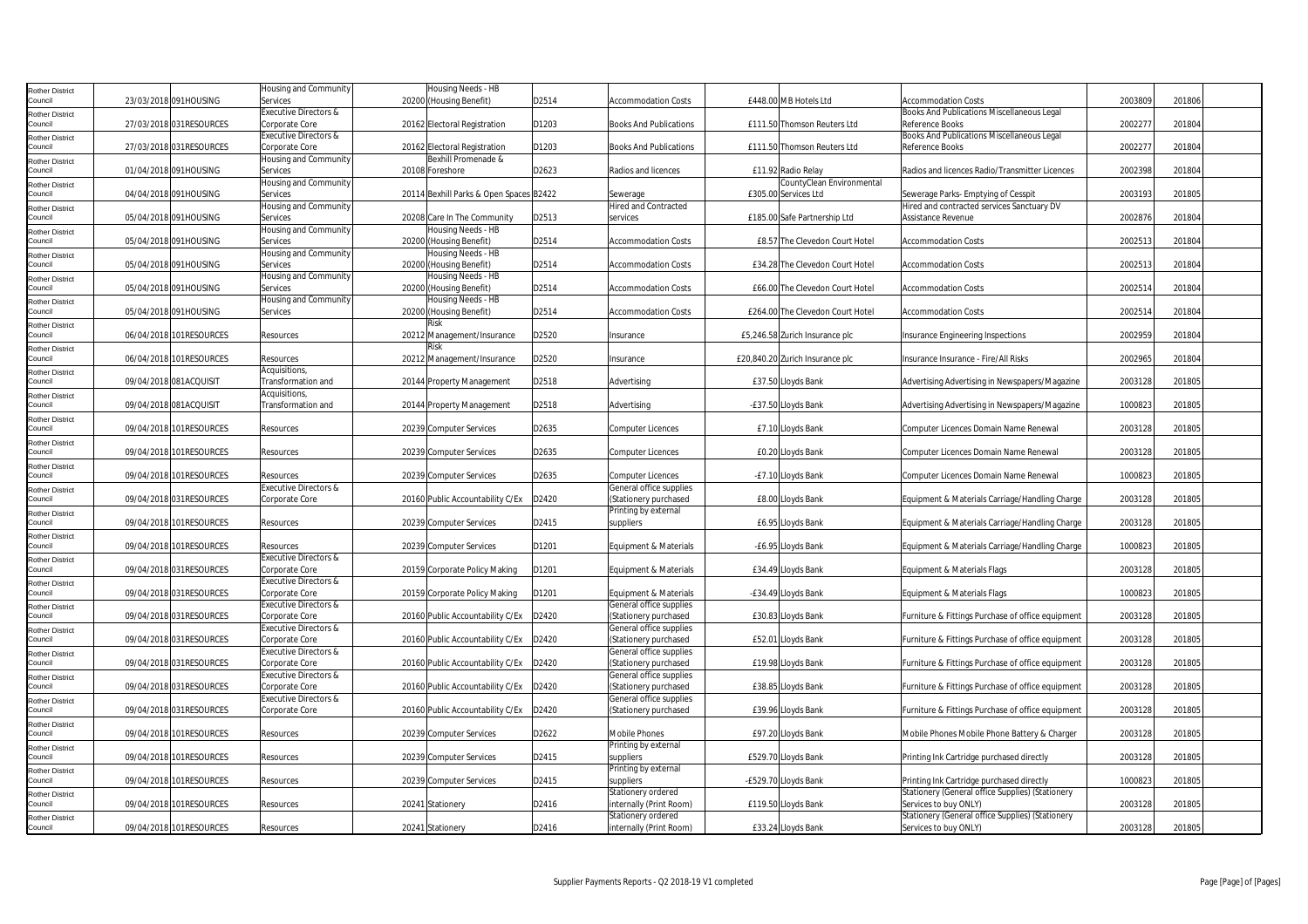| 09/04/2018 101RESOURCES<br>20241 Stationery<br>D2416<br>internally (Print Room)<br>-£33.24 Lloyds Bank<br>Services to buy ONLY)<br>1000823<br>201805<br>Resources<br>Stationery (General office Supplies) (Stationery<br>Stationery ordered<br><b>Rother District</b><br>09/04/2018 101RESOURCES<br>20241 Stationery<br>D2416<br>internally (Print Room)<br>-£119.50 Lloyds Bank<br>1000823<br>201805<br>Services to buy ONLY)<br>Resources<br><b>Rother District</b><br>09/04/2018 101RESOURCES<br>201805<br>20239 Computer Services<br>D2622<br><b>Mobile Phones</b><br>-£97.20 Lloyds Bank<br>Mobile Phones<br>1000823<br>Resources<br>Romney Marshes Area Internal<br>Drainage board levies Romney Marsh Area<br><b>Rother District</b><br>18/04/2018 101RESOURCES<br>F1202<br>2003458<br>201805<br>20229 Internal Drainage Boards<br>Drainage board levies<br>£61,718.50 Drainage Board<br>Internal Drainage<br>Resources<br><b>Hired and Contracted</b><br>EH Licenses and<br>Hired and contracted services EnvH-Veterinary<br><b>Rother District</b><br>Council<br>20/04/2018 041ENVIRON<br><b>Environmental Services</b><br>32143 Registration $R + W$<br>D2513<br>£432.00 Heathfield Vets Ltd<br>Services for Licens<br>2002218<br>201804<br>services<br><b>Additional Computer</b><br>Additional Computer Equipment New<br><b>Rother District</b><br>23/04/2018 101RESOURCES<br>20239 Computer Services<br>2002559<br>201804<br>D2632<br>-£29.50 Misco<br>PC/Computer<br>Resources<br>Equipment<br>Risk<br><b>Rother District</b><br>D2520<br>25/04/2018 101RESOURCES<br>2002963<br>201804<br>Resources<br>20212 Management/Insurance<br>Insurance<br>£3,920.00 Zurich Insurance plc<br>Insurance Fidelity Guarantee<br>Risk<br><b>Rother District</b><br>25/04/2018 101RESOURCES<br>20212 Management/Insurance<br>D2520<br>£5,645.71 Zurich Insurance plc<br>Insurance Insurance - Computer Equipment<br>2002964<br>201804<br>Resources<br>Insurance<br><b>Rother District</b><br>25/04/2018 101RESOURCES<br>2002964<br>201804<br>20212 Management/Insurance<br>D2520<br>£117,587.44 Zurich Insurance plc<br>Insurance Insurance - Employers/Public/Produc<br>Resources<br>Insurance<br>Risk<br><b>Rother District</b><br>25/04/2018 101RESOURCES<br>D2520<br>2002964<br>20212 Management/Insurance<br>£1,277.56 Zurich Insurance plc<br>201804<br>Resources<br>Insurance<br>Insurance Insurance - Engineering<br>Risk<br>25/04/2018 101RESOURCES<br>20212 Management/Insurance<br>D2520<br>£48,730.59 Zurich Insurance plc<br>Insurance Insurance - Fire/All Risks<br>2002964<br>201804<br>Resources<br>Insurance<br>25/04/2018 101RESOURCES<br>2002964<br>201804<br>20212 Management/Insurance<br>D2520<br>£1,130.04 Zurich Insurance plc<br>Insurance Insurance - Personal Accident (Duty<br>Resources<br>Insurance<br>Risk<br>25/04/2018 101RESOURCES<br>D2520<br>2002964<br>201804<br>20212 Management/Insurance<br>£50.49 Zurich Insurance plc<br>Insurance Insurance of Civic Regalia<br>Resources<br>Insurance<br>Risk<br>25/04/2018 101RESOURCES<br>20212 Management/Insurance<br>D2520<br>£1,065.01 Zurich Insurance plc<br>Insurance Insurance of Money<br>2002964<br>201804<br>Resources<br>Insurance<br>25/04/2018 101RESOURCES<br>20212 Management/Insurance<br>D2520<br>£4,903.23 Zurich Insurance plc<br>2002964<br>201804<br>Resources<br>Insurance<br>Insurance Land charges<br>EN Wealden Training<br><b>Hired and Contracted</b><br>Hired and contracted services EnvH- Food Safety<br>32140 (WEALDEN ONLY) R + W<br>201806<br>Council<br>26/04/2018 041ENVIRON<br><b>Environmental Services</b><br>D2513<br>2004440<br>services<br>£65.00 Polegate Town Council<br>Contractor<br>Housing Needs - HB<br>Housing and Community<br>28/04/2018 091HOUSING<br>£392.00 MB Hotels Ltd<br>201806<br>Services<br>20200 (Housing Benefit)<br>D2514<br><b>Accommodation Costs</b><br><b>Accommodation Costs</b><br>2003801<br>Housing and Community<br>Housing Needs - HB<br>28/04/2018 091HOUSING<br>Services<br>20200 (Housing Benefit)<br>D2514<br>£336.00 MB Hotels Ltd<br>2003807<br>201806<br>Council<br><b>Accommodation Costs</b><br><b>Accommodation Costs</b><br><b>Hired and Contracted</b><br>Rother District Citizens Advice<br>Support To Elect<br>Hired and contracted services Bexhill and Rother<br>30/04/2018 101RESOURCES<br>2002323<br>20219 Bodies/Grant<br>D2513<br>services<br>£21.250.00 Bureau<br>CAB<br>201804<br>Council<br>Resources<br>Support To Elect<br>Rother District Citizens Advice<br><b>Hired and Contracted</b><br>Hired and contracted services Bexhill and Rother<br>30/04/2018 101RESOURCES<br>20219 Bodies/Grant<br>D2513<br>CAB<br>2004447<br>201806<br>Council<br>Resources<br>services<br>£21,250.00 Bureau<br>Housing and Community<br>Housing Needs - HB<br>Council<br>01/05/2018 091HOUSING<br>Services<br>20200 (Housing Benefit)<br>D2508<br>Removals and Storage<br>£200.00 1066 Storage Services<br>Removals and Storage<br>2003423<br>201805<br><b>Hired and Contracted</b><br>Wealden and Eastbourne<br>Housing and Community<br>Housing Needs - HB<br>03/05/2018 091HOUSING<br>£55.00 Lifeline<br>2001096<br>201804<br>Council<br>Services<br>20200 (Housing Benefit)<br>D2513<br>services<br><b>Hired and Contracted services</b><br>PCM Technology Solutions UK<br><b>Additional Computer</b><br>Additional Computer Equipment New<br>11/05/2018 101RESOURCES<br>20239 Computer Services<br>2002489<br>201804<br>D2632<br>£886.35 Ltd<br>Council<br>Resources<br>Equipment<br>PC/Computer<br>PCM Technology Solutions UK<br><b>Rother District</b><br>11/05/2018 101RESOURCES<br>20239 Computer Services<br>D1201<br>Council<br>Equipment & Materials<br>£5.00 Ltd<br>Equipment & Materials Carriage/Handling Charge<br>2002489<br>201804<br>Resources<br>Acquisitions,<br>Committee Property<br>Rother District<br>11/05/2018 081ACQUISIT<br>Transformation and<br>D1206<br>£15,739.00 OASIS<br>2003270<br>201805<br>Council<br>20154 Account<br>Furniture & Fittings<br>Furniture & Fittings Chair<br><b>Hired and Contracted</b><br>Housing and Community<br>Hired and contracted services Sanctuary DV<br><b>Rother District</b><br>11/05/2018 091HOUSING<br>20208 Care In The Community<br>D2513<br>£260.00 Safe Partnership Ltd<br>2002653<br>201804<br>Services<br>services<br>Assistance Revenue<br>Council<br><b>Hired and Contracted</b><br><b>Rother District</b><br>11/05/2018 101RESOURCES<br>D2513<br>£1,745.87 Valuation Office Agency<br>2002107<br>201804<br>Council<br>Resources<br>20209 Corporate management<br>services<br>Hired and contracted services Valuation Services<br>Housing and Community<br>Third party payment<br>Third party payment private contractors<br><b>Rother District</b><br>13/05/2018 091HOUSING<br>Services<br>20133 Refuse Collection<br>E2302<br>private contractors<br>£349.91 Kier Services - Environmental<br><b>Commercial Waste Collection Contract</b><br>2003186<br>201805<br>ICT and Customer<br>Service Manager ICT &<br>Rother District<br>2002824<br>201804<br>13/05/2018 061ICT<br>Services<br>20238 Customer Services<br>D2622<br><b>Mobile Phones</b><br>£10.00 O2 (UK) Ltd<br><b>Mobile Phones</b><br>ICT and Customer<br>Service Manager ICT &<br><b>Rother District</b><br>13/05/2018 061ICT<br>2002824<br>201804<br>Services<br>20238 Customer Services<br>D2622<br><b>Mobile Phones</b><br>£10.00 O2 (UK) Ltd<br>Mobile Phones<br><b>Rother District</b><br>13/05/2018 041 ENVIRON<br><b>Environmental Services</b><br>20187 Pollution<br>D2622<br><b>Mobile Phones</b><br>£10.00 O2 (UK) Ltd<br><b>Mobile Phones</b><br>2002819<br>201804<br>13/05/2018 041ENVIRON<br>20187 Pollution<br>D2622<br>£10.00 O2 (UK) Ltd<br>2002819<br>201804<br><b>Environmental Services</b><br><b>Mobile Phones</b><br><b>Mobile Phones</b> | <b>Rother District</b> |  |  |  | Stationery ordered |  | Stationery (General office Supplies) (Stationery |  |  |
|--------------------------------------------------------------------------------------------------------------------------------------------------------------------------------------------------------------------------------------------------------------------------------------------------------------------------------------------------------------------------------------------------------------------------------------------------------------------------------------------------------------------------------------------------------------------------------------------------------------------------------------------------------------------------------------------------------------------------------------------------------------------------------------------------------------------------------------------------------------------------------------------------------------------------------------------------------------------------------------------------------------------------------------------------------------------------------------------------------------------------------------------------------------------------------------------------------------------------------------------------------------------------------------------------------------------------------------------------------------------------------------------------------------------------------------------------------------------------------------------------------------------------------------------------------------------------------------------------------------------------------------------------------------------------------------------------------------------------------------------------------------------------------------------------------------------------------------------------------------------------------------------------------------------------------------------------------------------------------------------------------------------------------------------------------------------------------------------------------------------------------------------------------------------------------------------------------------------------------------------------------------------------------------------------------------------------------------------------------------------------------------------------------------------------------------------------------------------------------------------------------------------------------------------------------------------------------------------------------------------------------------------------------------------------------------------------------------------------------------------------------------------------------------------------------------------------------------------------------------------------------------------------------------------------------------------------------------------------------------------------------------------------------------------------------------------------------------------------------------------------------------------------------------------------------------------------------------------------------------------------------------------------------------------------------------------------------------------------------------------------------------------------------------------------------------------------------------------------------------------------------------------------------------------------------------------------------------------------------------------------------------------------------------------------------------------------------------------------------------------------------------------------------------------------------------------------------------------------------------------------------------------------------------------------------------------------------------------------------------------------------------------------------------------------------------------------------------------------------------------------------------------------------------------------------------------------------------------------------------------------------------------------------------------------------------------------------------------------------------------------------------------------------------------------------------------------------------------------------------------------------------------------------------------------------------------------------------------------------------------------------------------------------------------------------------------------------------------------------------------------------------------------------------------------------------------------------------------------------------------------------------------------------------------------------------------------------------------------------------------------------------------------------------------------------------------------------------------------------------------------------------------------------------------------------------------------------------------------------------------------------------------------------------------------------------------------------------------------------------------------------------------------------------------------------------------------------------------------------------------------------------------------------------------------------------------------------------------------------------------------------------------------------------------------------------------------------------------------------------------------------------------------------------------------------------------------------------------------------------------------------------------------------------------------------------------------------------------------------------------------------------------------------------------------------------------------------------------------------------------------------------------------------------------------------------------------------------------------------------------------------------------------------------------------------------------------------------------------------------------------------------------------------------------------------------------------------------------------------------------------------------------------------------------------------------------------------------------------------------------------------------------------------------------------------------------------------------------------------------------------------------------------------------------------------------------------------------------------------------------------------------------------------------------------------------------------------------------------------------------------------------------------------------------------------------------------------------------------------------------------------------------------------------------------------------------------------------------------------------------------------------------------------------------------------------------------------------------------------------------------------------------------------------------------------------------------------------------------------------------------------------------------------------------------------------------------------------------------------------------------------------------------------------------------------------------------------------------------------------------------------------------------------------------------------------------------------------------------------------------------------|------------------------|--|--|--|--------------------|--|--------------------------------------------------|--|--|
|                                                                                                                                                                                                                                                                                                                                                                                                                                                                                                                                                                                                                                                                                                                                                                                                                                                                                                                                                                                                                                                                                                                                                                                                                                                                                                                                                                                                                                                                                                                                                                                                                                                                                                                                                                                                                                                                                                                                                                                                                                                                                                                                                                                                                                                                                                                                                                                                                                                                                                                                                                                                                                                                                                                                                                                                                                                                                                                                                                                                                                                                                                                                                                                                                                                                                                                                                                                                                                                                                                                                                                                                                                                                                                                                                                                                                                                                                                                                                                                                                                                                                                                                                                                                                                                                                                                                                                                                                                                                                                                                                                                                                                                                                                                                                                                                                                                                                                                                                                                                                                                                                                                                                                                                                                                                                                                                                                                                                                                                                                                                                                                                                                                                                                                                                                                                                                                                                                                                                                                                                                                                                                                                                                                                                                                                                                                                                                                                                                                                                                                                                                                                                                                                                                                                                                                                                                                                                                                                                                                                                                                                                                                                                                                                                                                                                                                                                                                                                                                                                                                                                                                                                                                                                                                                                                                                                                                                                | Council                |  |  |  |                    |  |                                                  |  |  |
|                                                                                                                                                                                                                                                                                                                                                                                                                                                                                                                                                                                                                                                                                                                                                                                                                                                                                                                                                                                                                                                                                                                                                                                                                                                                                                                                                                                                                                                                                                                                                                                                                                                                                                                                                                                                                                                                                                                                                                                                                                                                                                                                                                                                                                                                                                                                                                                                                                                                                                                                                                                                                                                                                                                                                                                                                                                                                                                                                                                                                                                                                                                                                                                                                                                                                                                                                                                                                                                                                                                                                                                                                                                                                                                                                                                                                                                                                                                                                                                                                                                                                                                                                                                                                                                                                                                                                                                                                                                                                                                                                                                                                                                                                                                                                                                                                                                                                                                                                                                                                                                                                                                                                                                                                                                                                                                                                                                                                                                                                                                                                                                                                                                                                                                                                                                                                                                                                                                                                                                                                                                                                                                                                                                                                                                                                                                                                                                                                                                                                                                                                                                                                                                                                                                                                                                                                                                                                                                                                                                                                                                                                                                                                                                                                                                                                                                                                                                                                                                                                                                                                                                                                                                                                                                                                                                                                                                                                |                        |  |  |  |                    |  |                                                  |  |  |
|                                                                                                                                                                                                                                                                                                                                                                                                                                                                                                                                                                                                                                                                                                                                                                                                                                                                                                                                                                                                                                                                                                                                                                                                                                                                                                                                                                                                                                                                                                                                                                                                                                                                                                                                                                                                                                                                                                                                                                                                                                                                                                                                                                                                                                                                                                                                                                                                                                                                                                                                                                                                                                                                                                                                                                                                                                                                                                                                                                                                                                                                                                                                                                                                                                                                                                                                                                                                                                                                                                                                                                                                                                                                                                                                                                                                                                                                                                                                                                                                                                                                                                                                                                                                                                                                                                                                                                                                                                                                                                                                                                                                                                                                                                                                                                                                                                                                                                                                                                                                                                                                                                                                                                                                                                                                                                                                                                                                                                                                                                                                                                                                                                                                                                                                                                                                                                                                                                                                                                                                                                                                                                                                                                                                                                                                                                                                                                                                                                                                                                                                                                                                                                                                                                                                                                                                                                                                                                                                                                                                                                                                                                                                                                                                                                                                                                                                                                                                                                                                                                                                                                                                                                                                                                                                                                                                                                                                                | Council                |  |  |  |                    |  |                                                  |  |  |
|                                                                                                                                                                                                                                                                                                                                                                                                                                                                                                                                                                                                                                                                                                                                                                                                                                                                                                                                                                                                                                                                                                                                                                                                                                                                                                                                                                                                                                                                                                                                                                                                                                                                                                                                                                                                                                                                                                                                                                                                                                                                                                                                                                                                                                                                                                                                                                                                                                                                                                                                                                                                                                                                                                                                                                                                                                                                                                                                                                                                                                                                                                                                                                                                                                                                                                                                                                                                                                                                                                                                                                                                                                                                                                                                                                                                                                                                                                                                                                                                                                                                                                                                                                                                                                                                                                                                                                                                                                                                                                                                                                                                                                                                                                                                                                                                                                                                                                                                                                                                                                                                                                                                                                                                                                                                                                                                                                                                                                                                                                                                                                                                                                                                                                                                                                                                                                                                                                                                                                                                                                                                                                                                                                                                                                                                                                                                                                                                                                                                                                                                                                                                                                                                                                                                                                                                                                                                                                                                                                                                                                                                                                                                                                                                                                                                                                                                                                                                                                                                                                                                                                                                                                                                                                                                                                                                                                                                                |                        |  |  |  |                    |  |                                                  |  |  |
|                                                                                                                                                                                                                                                                                                                                                                                                                                                                                                                                                                                                                                                                                                                                                                                                                                                                                                                                                                                                                                                                                                                                                                                                                                                                                                                                                                                                                                                                                                                                                                                                                                                                                                                                                                                                                                                                                                                                                                                                                                                                                                                                                                                                                                                                                                                                                                                                                                                                                                                                                                                                                                                                                                                                                                                                                                                                                                                                                                                                                                                                                                                                                                                                                                                                                                                                                                                                                                                                                                                                                                                                                                                                                                                                                                                                                                                                                                                                                                                                                                                                                                                                                                                                                                                                                                                                                                                                                                                                                                                                                                                                                                                                                                                                                                                                                                                                                                                                                                                                                                                                                                                                                                                                                                                                                                                                                                                                                                                                                                                                                                                                                                                                                                                                                                                                                                                                                                                                                                                                                                                                                                                                                                                                                                                                                                                                                                                                                                                                                                                                                                                                                                                                                                                                                                                                                                                                                                                                                                                                                                                                                                                                                                                                                                                                                                                                                                                                                                                                                                                                                                                                                                                                                                                                                                                                                                                                                | Council                |  |  |  |                    |  |                                                  |  |  |
|                                                                                                                                                                                                                                                                                                                                                                                                                                                                                                                                                                                                                                                                                                                                                                                                                                                                                                                                                                                                                                                                                                                                                                                                                                                                                                                                                                                                                                                                                                                                                                                                                                                                                                                                                                                                                                                                                                                                                                                                                                                                                                                                                                                                                                                                                                                                                                                                                                                                                                                                                                                                                                                                                                                                                                                                                                                                                                                                                                                                                                                                                                                                                                                                                                                                                                                                                                                                                                                                                                                                                                                                                                                                                                                                                                                                                                                                                                                                                                                                                                                                                                                                                                                                                                                                                                                                                                                                                                                                                                                                                                                                                                                                                                                                                                                                                                                                                                                                                                                                                                                                                                                                                                                                                                                                                                                                                                                                                                                                                                                                                                                                                                                                                                                                                                                                                                                                                                                                                                                                                                                                                                                                                                                                                                                                                                                                                                                                                                                                                                                                                                                                                                                                                                                                                                                                                                                                                                                                                                                                                                                                                                                                                                                                                                                                                                                                                                                                                                                                                                                                                                                                                                                                                                                                                                                                                                                                                |                        |  |  |  |                    |  |                                                  |  |  |
|                                                                                                                                                                                                                                                                                                                                                                                                                                                                                                                                                                                                                                                                                                                                                                                                                                                                                                                                                                                                                                                                                                                                                                                                                                                                                                                                                                                                                                                                                                                                                                                                                                                                                                                                                                                                                                                                                                                                                                                                                                                                                                                                                                                                                                                                                                                                                                                                                                                                                                                                                                                                                                                                                                                                                                                                                                                                                                                                                                                                                                                                                                                                                                                                                                                                                                                                                                                                                                                                                                                                                                                                                                                                                                                                                                                                                                                                                                                                                                                                                                                                                                                                                                                                                                                                                                                                                                                                                                                                                                                                                                                                                                                                                                                                                                                                                                                                                                                                                                                                                                                                                                                                                                                                                                                                                                                                                                                                                                                                                                                                                                                                                                                                                                                                                                                                                                                                                                                                                                                                                                                                                                                                                                                                                                                                                                                                                                                                                                                                                                                                                                                                                                                                                                                                                                                                                                                                                                                                                                                                                                                                                                                                                                                                                                                                                                                                                                                                                                                                                                                                                                                                                                                                                                                                                                                                                                                                                | Council                |  |  |  |                    |  |                                                  |  |  |
|                                                                                                                                                                                                                                                                                                                                                                                                                                                                                                                                                                                                                                                                                                                                                                                                                                                                                                                                                                                                                                                                                                                                                                                                                                                                                                                                                                                                                                                                                                                                                                                                                                                                                                                                                                                                                                                                                                                                                                                                                                                                                                                                                                                                                                                                                                                                                                                                                                                                                                                                                                                                                                                                                                                                                                                                                                                                                                                                                                                                                                                                                                                                                                                                                                                                                                                                                                                                                                                                                                                                                                                                                                                                                                                                                                                                                                                                                                                                                                                                                                                                                                                                                                                                                                                                                                                                                                                                                                                                                                                                                                                                                                                                                                                                                                                                                                                                                                                                                                                                                                                                                                                                                                                                                                                                                                                                                                                                                                                                                                                                                                                                                                                                                                                                                                                                                                                                                                                                                                                                                                                                                                                                                                                                                                                                                                                                                                                                                                                                                                                                                                                                                                                                                                                                                                                                                                                                                                                                                                                                                                                                                                                                                                                                                                                                                                                                                                                                                                                                                                                                                                                                                                                                                                                                                                                                                                                                                |                        |  |  |  |                    |  |                                                  |  |  |
|                                                                                                                                                                                                                                                                                                                                                                                                                                                                                                                                                                                                                                                                                                                                                                                                                                                                                                                                                                                                                                                                                                                                                                                                                                                                                                                                                                                                                                                                                                                                                                                                                                                                                                                                                                                                                                                                                                                                                                                                                                                                                                                                                                                                                                                                                                                                                                                                                                                                                                                                                                                                                                                                                                                                                                                                                                                                                                                                                                                                                                                                                                                                                                                                                                                                                                                                                                                                                                                                                                                                                                                                                                                                                                                                                                                                                                                                                                                                                                                                                                                                                                                                                                                                                                                                                                                                                                                                                                                                                                                                                                                                                                                                                                                                                                                                                                                                                                                                                                                                                                                                                                                                                                                                                                                                                                                                                                                                                                                                                                                                                                                                                                                                                                                                                                                                                                                                                                                                                                                                                                                                                                                                                                                                                                                                                                                                                                                                                                                                                                                                                                                                                                                                                                                                                                                                                                                                                                                                                                                                                                                                                                                                                                                                                                                                                                                                                                                                                                                                                                                                                                                                                                                                                                                                                                                                                                                                                |                        |  |  |  |                    |  |                                                  |  |  |
|                                                                                                                                                                                                                                                                                                                                                                                                                                                                                                                                                                                                                                                                                                                                                                                                                                                                                                                                                                                                                                                                                                                                                                                                                                                                                                                                                                                                                                                                                                                                                                                                                                                                                                                                                                                                                                                                                                                                                                                                                                                                                                                                                                                                                                                                                                                                                                                                                                                                                                                                                                                                                                                                                                                                                                                                                                                                                                                                                                                                                                                                                                                                                                                                                                                                                                                                                                                                                                                                                                                                                                                                                                                                                                                                                                                                                                                                                                                                                                                                                                                                                                                                                                                                                                                                                                                                                                                                                                                                                                                                                                                                                                                                                                                                                                                                                                                                                                                                                                                                                                                                                                                                                                                                                                                                                                                                                                                                                                                                                                                                                                                                                                                                                                                                                                                                                                                                                                                                                                                                                                                                                                                                                                                                                                                                                                                                                                                                                                                                                                                                                                                                                                                                                                                                                                                                                                                                                                                                                                                                                                                                                                                                                                                                                                                                                                                                                                                                                                                                                                                                                                                                                                                                                                                                                                                                                                                                                |                        |  |  |  |                    |  |                                                  |  |  |
|                                                                                                                                                                                                                                                                                                                                                                                                                                                                                                                                                                                                                                                                                                                                                                                                                                                                                                                                                                                                                                                                                                                                                                                                                                                                                                                                                                                                                                                                                                                                                                                                                                                                                                                                                                                                                                                                                                                                                                                                                                                                                                                                                                                                                                                                                                                                                                                                                                                                                                                                                                                                                                                                                                                                                                                                                                                                                                                                                                                                                                                                                                                                                                                                                                                                                                                                                                                                                                                                                                                                                                                                                                                                                                                                                                                                                                                                                                                                                                                                                                                                                                                                                                                                                                                                                                                                                                                                                                                                                                                                                                                                                                                                                                                                                                                                                                                                                                                                                                                                                                                                                                                                                                                                                                                                                                                                                                                                                                                                                                                                                                                                                                                                                                                                                                                                                                                                                                                                                                                                                                                                                                                                                                                                                                                                                                                                                                                                                                                                                                                                                                                                                                                                                                                                                                                                                                                                                                                                                                                                                                                                                                                                                                                                                                                                                                                                                                                                                                                                                                                                                                                                                                                                                                                                                                                                                                                                                | Council                |  |  |  |                    |  |                                                  |  |  |
|                                                                                                                                                                                                                                                                                                                                                                                                                                                                                                                                                                                                                                                                                                                                                                                                                                                                                                                                                                                                                                                                                                                                                                                                                                                                                                                                                                                                                                                                                                                                                                                                                                                                                                                                                                                                                                                                                                                                                                                                                                                                                                                                                                                                                                                                                                                                                                                                                                                                                                                                                                                                                                                                                                                                                                                                                                                                                                                                                                                                                                                                                                                                                                                                                                                                                                                                                                                                                                                                                                                                                                                                                                                                                                                                                                                                                                                                                                                                                                                                                                                                                                                                                                                                                                                                                                                                                                                                                                                                                                                                                                                                                                                                                                                                                                                                                                                                                                                                                                                                                                                                                                                                                                                                                                                                                                                                                                                                                                                                                                                                                                                                                                                                                                                                                                                                                                                                                                                                                                                                                                                                                                                                                                                                                                                                                                                                                                                                                                                                                                                                                                                                                                                                                                                                                                                                                                                                                                                                                                                                                                                                                                                                                                                                                                                                                                                                                                                                                                                                                                                                                                                                                                                                                                                                                                                                                                                                                |                        |  |  |  |                    |  |                                                  |  |  |
|                                                                                                                                                                                                                                                                                                                                                                                                                                                                                                                                                                                                                                                                                                                                                                                                                                                                                                                                                                                                                                                                                                                                                                                                                                                                                                                                                                                                                                                                                                                                                                                                                                                                                                                                                                                                                                                                                                                                                                                                                                                                                                                                                                                                                                                                                                                                                                                                                                                                                                                                                                                                                                                                                                                                                                                                                                                                                                                                                                                                                                                                                                                                                                                                                                                                                                                                                                                                                                                                                                                                                                                                                                                                                                                                                                                                                                                                                                                                                                                                                                                                                                                                                                                                                                                                                                                                                                                                                                                                                                                                                                                                                                                                                                                                                                                                                                                                                                                                                                                                                                                                                                                                                                                                                                                                                                                                                                                                                                                                                                                                                                                                                                                                                                                                                                                                                                                                                                                                                                                                                                                                                                                                                                                                                                                                                                                                                                                                                                                                                                                                                                                                                                                                                                                                                                                                                                                                                                                                                                                                                                                                                                                                                                                                                                                                                                                                                                                                                                                                                                                                                                                                                                                                                                                                                                                                                                                                                | Council                |  |  |  |                    |  |                                                  |  |  |
|                                                                                                                                                                                                                                                                                                                                                                                                                                                                                                                                                                                                                                                                                                                                                                                                                                                                                                                                                                                                                                                                                                                                                                                                                                                                                                                                                                                                                                                                                                                                                                                                                                                                                                                                                                                                                                                                                                                                                                                                                                                                                                                                                                                                                                                                                                                                                                                                                                                                                                                                                                                                                                                                                                                                                                                                                                                                                                                                                                                                                                                                                                                                                                                                                                                                                                                                                                                                                                                                                                                                                                                                                                                                                                                                                                                                                                                                                                                                                                                                                                                                                                                                                                                                                                                                                                                                                                                                                                                                                                                                                                                                                                                                                                                                                                                                                                                                                                                                                                                                                                                                                                                                                                                                                                                                                                                                                                                                                                                                                                                                                                                                                                                                                                                                                                                                                                                                                                                                                                                                                                                                                                                                                                                                                                                                                                                                                                                                                                                                                                                                                                                                                                                                                                                                                                                                                                                                                                                                                                                                                                                                                                                                                                                                                                                                                                                                                                                                                                                                                                                                                                                                                                                                                                                                                                                                                                                                                |                        |  |  |  |                    |  |                                                  |  |  |
|                                                                                                                                                                                                                                                                                                                                                                                                                                                                                                                                                                                                                                                                                                                                                                                                                                                                                                                                                                                                                                                                                                                                                                                                                                                                                                                                                                                                                                                                                                                                                                                                                                                                                                                                                                                                                                                                                                                                                                                                                                                                                                                                                                                                                                                                                                                                                                                                                                                                                                                                                                                                                                                                                                                                                                                                                                                                                                                                                                                                                                                                                                                                                                                                                                                                                                                                                                                                                                                                                                                                                                                                                                                                                                                                                                                                                                                                                                                                                                                                                                                                                                                                                                                                                                                                                                                                                                                                                                                                                                                                                                                                                                                                                                                                                                                                                                                                                                                                                                                                                                                                                                                                                                                                                                                                                                                                                                                                                                                                                                                                                                                                                                                                                                                                                                                                                                                                                                                                                                                                                                                                                                                                                                                                                                                                                                                                                                                                                                                                                                                                                                                                                                                                                                                                                                                                                                                                                                                                                                                                                                                                                                                                                                                                                                                                                                                                                                                                                                                                                                                                                                                                                                                                                                                                                                                                                                                                                | Council                |  |  |  |                    |  |                                                  |  |  |
|                                                                                                                                                                                                                                                                                                                                                                                                                                                                                                                                                                                                                                                                                                                                                                                                                                                                                                                                                                                                                                                                                                                                                                                                                                                                                                                                                                                                                                                                                                                                                                                                                                                                                                                                                                                                                                                                                                                                                                                                                                                                                                                                                                                                                                                                                                                                                                                                                                                                                                                                                                                                                                                                                                                                                                                                                                                                                                                                                                                                                                                                                                                                                                                                                                                                                                                                                                                                                                                                                                                                                                                                                                                                                                                                                                                                                                                                                                                                                                                                                                                                                                                                                                                                                                                                                                                                                                                                                                                                                                                                                                                                                                                                                                                                                                                                                                                                                                                                                                                                                                                                                                                                                                                                                                                                                                                                                                                                                                                                                                                                                                                                                                                                                                                                                                                                                                                                                                                                                                                                                                                                                                                                                                                                                                                                                                                                                                                                                                                                                                                                                                                                                                                                                                                                                                                                                                                                                                                                                                                                                                                                                                                                                                                                                                                                                                                                                                                                                                                                                                                                                                                                                                                                                                                                                                                                                                                                                |                        |  |  |  |                    |  |                                                  |  |  |
|                                                                                                                                                                                                                                                                                                                                                                                                                                                                                                                                                                                                                                                                                                                                                                                                                                                                                                                                                                                                                                                                                                                                                                                                                                                                                                                                                                                                                                                                                                                                                                                                                                                                                                                                                                                                                                                                                                                                                                                                                                                                                                                                                                                                                                                                                                                                                                                                                                                                                                                                                                                                                                                                                                                                                                                                                                                                                                                                                                                                                                                                                                                                                                                                                                                                                                                                                                                                                                                                                                                                                                                                                                                                                                                                                                                                                                                                                                                                                                                                                                                                                                                                                                                                                                                                                                                                                                                                                                                                                                                                                                                                                                                                                                                                                                                                                                                                                                                                                                                                                                                                                                                                                                                                                                                                                                                                                                                                                                                                                                                                                                                                                                                                                                                                                                                                                                                                                                                                                                                                                                                                                                                                                                                                                                                                                                                                                                                                                                                                                                                                                                                                                                                                                                                                                                                                                                                                                                                                                                                                                                                                                                                                                                                                                                                                                                                                                                                                                                                                                                                                                                                                                                                                                                                                                                                                                                                                                | Council                |  |  |  |                    |  |                                                  |  |  |
|                                                                                                                                                                                                                                                                                                                                                                                                                                                                                                                                                                                                                                                                                                                                                                                                                                                                                                                                                                                                                                                                                                                                                                                                                                                                                                                                                                                                                                                                                                                                                                                                                                                                                                                                                                                                                                                                                                                                                                                                                                                                                                                                                                                                                                                                                                                                                                                                                                                                                                                                                                                                                                                                                                                                                                                                                                                                                                                                                                                                                                                                                                                                                                                                                                                                                                                                                                                                                                                                                                                                                                                                                                                                                                                                                                                                                                                                                                                                                                                                                                                                                                                                                                                                                                                                                                                                                                                                                                                                                                                                                                                                                                                                                                                                                                                                                                                                                                                                                                                                                                                                                                                                                                                                                                                                                                                                                                                                                                                                                                                                                                                                                                                                                                                                                                                                                                                                                                                                                                                                                                                                                                                                                                                                                                                                                                                                                                                                                                                                                                                                                                                                                                                                                                                                                                                                                                                                                                                                                                                                                                                                                                                                                                                                                                                                                                                                                                                                                                                                                                                                                                                                                                                                                                                                                                                                                                                                                |                        |  |  |  |                    |  |                                                  |  |  |
|                                                                                                                                                                                                                                                                                                                                                                                                                                                                                                                                                                                                                                                                                                                                                                                                                                                                                                                                                                                                                                                                                                                                                                                                                                                                                                                                                                                                                                                                                                                                                                                                                                                                                                                                                                                                                                                                                                                                                                                                                                                                                                                                                                                                                                                                                                                                                                                                                                                                                                                                                                                                                                                                                                                                                                                                                                                                                                                                                                                                                                                                                                                                                                                                                                                                                                                                                                                                                                                                                                                                                                                                                                                                                                                                                                                                                                                                                                                                                                                                                                                                                                                                                                                                                                                                                                                                                                                                                                                                                                                                                                                                                                                                                                                                                                                                                                                                                                                                                                                                                                                                                                                                                                                                                                                                                                                                                                                                                                                                                                                                                                                                                                                                                                                                                                                                                                                                                                                                                                                                                                                                                                                                                                                                                                                                                                                                                                                                                                                                                                                                                                                                                                                                                                                                                                                                                                                                                                                                                                                                                                                                                                                                                                                                                                                                                                                                                                                                                                                                                                                                                                                                                                                                                                                                                                                                                                                                                | Council                |  |  |  |                    |  |                                                  |  |  |
|                                                                                                                                                                                                                                                                                                                                                                                                                                                                                                                                                                                                                                                                                                                                                                                                                                                                                                                                                                                                                                                                                                                                                                                                                                                                                                                                                                                                                                                                                                                                                                                                                                                                                                                                                                                                                                                                                                                                                                                                                                                                                                                                                                                                                                                                                                                                                                                                                                                                                                                                                                                                                                                                                                                                                                                                                                                                                                                                                                                                                                                                                                                                                                                                                                                                                                                                                                                                                                                                                                                                                                                                                                                                                                                                                                                                                                                                                                                                                                                                                                                                                                                                                                                                                                                                                                                                                                                                                                                                                                                                                                                                                                                                                                                                                                                                                                                                                                                                                                                                                                                                                                                                                                                                                                                                                                                                                                                                                                                                                                                                                                                                                                                                                                                                                                                                                                                                                                                                                                                                                                                                                                                                                                                                                                                                                                                                                                                                                                                                                                                                                                                                                                                                                                                                                                                                                                                                                                                                                                                                                                                                                                                                                                                                                                                                                                                                                                                                                                                                                                                                                                                                                                                                                                                                                                                                                                                                                | <b>Rother District</b> |  |  |  |                    |  |                                                  |  |  |
|                                                                                                                                                                                                                                                                                                                                                                                                                                                                                                                                                                                                                                                                                                                                                                                                                                                                                                                                                                                                                                                                                                                                                                                                                                                                                                                                                                                                                                                                                                                                                                                                                                                                                                                                                                                                                                                                                                                                                                                                                                                                                                                                                                                                                                                                                                                                                                                                                                                                                                                                                                                                                                                                                                                                                                                                                                                                                                                                                                                                                                                                                                                                                                                                                                                                                                                                                                                                                                                                                                                                                                                                                                                                                                                                                                                                                                                                                                                                                                                                                                                                                                                                                                                                                                                                                                                                                                                                                                                                                                                                                                                                                                                                                                                                                                                                                                                                                                                                                                                                                                                                                                                                                                                                                                                                                                                                                                                                                                                                                                                                                                                                                                                                                                                                                                                                                                                                                                                                                                                                                                                                                                                                                                                                                                                                                                                                                                                                                                                                                                                                                                                                                                                                                                                                                                                                                                                                                                                                                                                                                                                                                                                                                                                                                                                                                                                                                                                                                                                                                                                                                                                                                                                                                                                                                                                                                                                                                | Council                |  |  |  |                    |  |                                                  |  |  |
|                                                                                                                                                                                                                                                                                                                                                                                                                                                                                                                                                                                                                                                                                                                                                                                                                                                                                                                                                                                                                                                                                                                                                                                                                                                                                                                                                                                                                                                                                                                                                                                                                                                                                                                                                                                                                                                                                                                                                                                                                                                                                                                                                                                                                                                                                                                                                                                                                                                                                                                                                                                                                                                                                                                                                                                                                                                                                                                                                                                                                                                                                                                                                                                                                                                                                                                                                                                                                                                                                                                                                                                                                                                                                                                                                                                                                                                                                                                                                                                                                                                                                                                                                                                                                                                                                                                                                                                                                                                                                                                                                                                                                                                                                                                                                                                                                                                                                                                                                                                                                                                                                                                                                                                                                                                                                                                                                                                                                                                                                                                                                                                                                                                                                                                                                                                                                                                                                                                                                                                                                                                                                                                                                                                                                                                                                                                                                                                                                                                                                                                                                                                                                                                                                                                                                                                                                                                                                                                                                                                                                                                                                                                                                                                                                                                                                                                                                                                                                                                                                                                                                                                                                                                                                                                                                                                                                                                                                | <b>Rother District</b> |  |  |  |                    |  |                                                  |  |  |
|                                                                                                                                                                                                                                                                                                                                                                                                                                                                                                                                                                                                                                                                                                                                                                                                                                                                                                                                                                                                                                                                                                                                                                                                                                                                                                                                                                                                                                                                                                                                                                                                                                                                                                                                                                                                                                                                                                                                                                                                                                                                                                                                                                                                                                                                                                                                                                                                                                                                                                                                                                                                                                                                                                                                                                                                                                                                                                                                                                                                                                                                                                                                                                                                                                                                                                                                                                                                                                                                                                                                                                                                                                                                                                                                                                                                                                                                                                                                                                                                                                                                                                                                                                                                                                                                                                                                                                                                                                                                                                                                                                                                                                                                                                                                                                                                                                                                                                                                                                                                                                                                                                                                                                                                                                                                                                                                                                                                                                                                                                                                                                                                                                                                                                                                                                                                                                                                                                                                                                                                                                                                                                                                                                                                                                                                                                                                                                                                                                                                                                                                                                                                                                                                                                                                                                                                                                                                                                                                                                                                                                                                                                                                                                                                                                                                                                                                                                                                                                                                                                                                                                                                                                                                                                                                                                                                                                                                                | Council                |  |  |  |                    |  |                                                  |  |  |
|                                                                                                                                                                                                                                                                                                                                                                                                                                                                                                                                                                                                                                                                                                                                                                                                                                                                                                                                                                                                                                                                                                                                                                                                                                                                                                                                                                                                                                                                                                                                                                                                                                                                                                                                                                                                                                                                                                                                                                                                                                                                                                                                                                                                                                                                                                                                                                                                                                                                                                                                                                                                                                                                                                                                                                                                                                                                                                                                                                                                                                                                                                                                                                                                                                                                                                                                                                                                                                                                                                                                                                                                                                                                                                                                                                                                                                                                                                                                                                                                                                                                                                                                                                                                                                                                                                                                                                                                                                                                                                                                                                                                                                                                                                                                                                                                                                                                                                                                                                                                                                                                                                                                                                                                                                                                                                                                                                                                                                                                                                                                                                                                                                                                                                                                                                                                                                                                                                                                                                                                                                                                                                                                                                                                                                                                                                                                                                                                                                                                                                                                                                                                                                                                                                                                                                                                                                                                                                                                                                                                                                                                                                                                                                                                                                                                                                                                                                                                                                                                                                                                                                                                                                                                                                                                                                                                                                                                                | <b>Rother District</b> |  |  |  |                    |  |                                                  |  |  |
|                                                                                                                                                                                                                                                                                                                                                                                                                                                                                                                                                                                                                                                                                                                                                                                                                                                                                                                                                                                                                                                                                                                                                                                                                                                                                                                                                                                                                                                                                                                                                                                                                                                                                                                                                                                                                                                                                                                                                                                                                                                                                                                                                                                                                                                                                                                                                                                                                                                                                                                                                                                                                                                                                                                                                                                                                                                                                                                                                                                                                                                                                                                                                                                                                                                                                                                                                                                                                                                                                                                                                                                                                                                                                                                                                                                                                                                                                                                                                                                                                                                                                                                                                                                                                                                                                                                                                                                                                                                                                                                                                                                                                                                                                                                                                                                                                                                                                                                                                                                                                                                                                                                                                                                                                                                                                                                                                                                                                                                                                                                                                                                                                                                                                                                                                                                                                                                                                                                                                                                                                                                                                                                                                                                                                                                                                                                                                                                                                                                                                                                                                                                                                                                                                                                                                                                                                                                                                                                                                                                                                                                                                                                                                                                                                                                                                                                                                                                                                                                                                                                                                                                                                                                                                                                                                                                                                                                                                | Council                |  |  |  |                    |  |                                                  |  |  |
|                                                                                                                                                                                                                                                                                                                                                                                                                                                                                                                                                                                                                                                                                                                                                                                                                                                                                                                                                                                                                                                                                                                                                                                                                                                                                                                                                                                                                                                                                                                                                                                                                                                                                                                                                                                                                                                                                                                                                                                                                                                                                                                                                                                                                                                                                                                                                                                                                                                                                                                                                                                                                                                                                                                                                                                                                                                                                                                                                                                                                                                                                                                                                                                                                                                                                                                                                                                                                                                                                                                                                                                                                                                                                                                                                                                                                                                                                                                                                                                                                                                                                                                                                                                                                                                                                                                                                                                                                                                                                                                                                                                                                                                                                                                                                                                                                                                                                                                                                                                                                                                                                                                                                                                                                                                                                                                                                                                                                                                                                                                                                                                                                                                                                                                                                                                                                                                                                                                                                                                                                                                                                                                                                                                                                                                                                                                                                                                                                                                                                                                                                                                                                                                                                                                                                                                                                                                                                                                                                                                                                                                                                                                                                                                                                                                                                                                                                                                                                                                                                                                                                                                                                                                                                                                                                                                                                                                                                | <b>Rother District</b> |  |  |  |                    |  |                                                  |  |  |
|                                                                                                                                                                                                                                                                                                                                                                                                                                                                                                                                                                                                                                                                                                                                                                                                                                                                                                                                                                                                                                                                                                                                                                                                                                                                                                                                                                                                                                                                                                                                                                                                                                                                                                                                                                                                                                                                                                                                                                                                                                                                                                                                                                                                                                                                                                                                                                                                                                                                                                                                                                                                                                                                                                                                                                                                                                                                                                                                                                                                                                                                                                                                                                                                                                                                                                                                                                                                                                                                                                                                                                                                                                                                                                                                                                                                                                                                                                                                                                                                                                                                                                                                                                                                                                                                                                                                                                                                                                                                                                                                                                                                                                                                                                                                                                                                                                                                                                                                                                                                                                                                                                                                                                                                                                                                                                                                                                                                                                                                                                                                                                                                                                                                                                                                                                                                                                                                                                                                                                                                                                                                                                                                                                                                                                                                                                                                                                                                                                                                                                                                                                                                                                                                                                                                                                                                                                                                                                                                                                                                                                                                                                                                                                                                                                                                                                                                                                                                                                                                                                                                                                                                                                                                                                                                                                                                                                                                                | Council                |  |  |  |                    |  |                                                  |  |  |
|                                                                                                                                                                                                                                                                                                                                                                                                                                                                                                                                                                                                                                                                                                                                                                                                                                                                                                                                                                                                                                                                                                                                                                                                                                                                                                                                                                                                                                                                                                                                                                                                                                                                                                                                                                                                                                                                                                                                                                                                                                                                                                                                                                                                                                                                                                                                                                                                                                                                                                                                                                                                                                                                                                                                                                                                                                                                                                                                                                                                                                                                                                                                                                                                                                                                                                                                                                                                                                                                                                                                                                                                                                                                                                                                                                                                                                                                                                                                                                                                                                                                                                                                                                                                                                                                                                                                                                                                                                                                                                                                                                                                                                                                                                                                                                                                                                                                                                                                                                                                                                                                                                                                                                                                                                                                                                                                                                                                                                                                                                                                                                                                                                                                                                                                                                                                                                                                                                                                                                                                                                                                                                                                                                                                                                                                                                                                                                                                                                                                                                                                                                                                                                                                                                                                                                                                                                                                                                                                                                                                                                                                                                                                                                                                                                                                                                                                                                                                                                                                                                                                                                                                                                                                                                                                                                                                                                                                                | <b>Rother District</b> |  |  |  |                    |  |                                                  |  |  |
|                                                                                                                                                                                                                                                                                                                                                                                                                                                                                                                                                                                                                                                                                                                                                                                                                                                                                                                                                                                                                                                                                                                                                                                                                                                                                                                                                                                                                                                                                                                                                                                                                                                                                                                                                                                                                                                                                                                                                                                                                                                                                                                                                                                                                                                                                                                                                                                                                                                                                                                                                                                                                                                                                                                                                                                                                                                                                                                                                                                                                                                                                                                                                                                                                                                                                                                                                                                                                                                                                                                                                                                                                                                                                                                                                                                                                                                                                                                                                                                                                                                                                                                                                                                                                                                                                                                                                                                                                                                                                                                                                                                                                                                                                                                                                                                                                                                                                                                                                                                                                                                                                                                                                                                                                                                                                                                                                                                                                                                                                                                                                                                                                                                                                                                                                                                                                                                                                                                                                                                                                                                                                                                                                                                                                                                                                                                                                                                                                                                                                                                                                                                                                                                                                                                                                                                                                                                                                                                                                                                                                                                                                                                                                                                                                                                                                                                                                                                                                                                                                                                                                                                                                                                                                                                                                                                                                                                                                | Council                |  |  |  |                    |  |                                                  |  |  |
|                                                                                                                                                                                                                                                                                                                                                                                                                                                                                                                                                                                                                                                                                                                                                                                                                                                                                                                                                                                                                                                                                                                                                                                                                                                                                                                                                                                                                                                                                                                                                                                                                                                                                                                                                                                                                                                                                                                                                                                                                                                                                                                                                                                                                                                                                                                                                                                                                                                                                                                                                                                                                                                                                                                                                                                                                                                                                                                                                                                                                                                                                                                                                                                                                                                                                                                                                                                                                                                                                                                                                                                                                                                                                                                                                                                                                                                                                                                                                                                                                                                                                                                                                                                                                                                                                                                                                                                                                                                                                                                                                                                                                                                                                                                                                                                                                                                                                                                                                                                                                                                                                                                                                                                                                                                                                                                                                                                                                                                                                                                                                                                                                                                                                                                                                                                                                                                                                                                                                                                                                                                                                                                                                                                                                                                                                                                                                                                                                                                                                                                                                                                                                                                                                                                                                                                                                                                                                                                                                                                                                                                                                                                                                                                                                                                                                                                                                                                                                                                                                                                                                                                                                                                                                                                                                                                                                                                                                | <b>Rother District</b> |  |  |  |                    |  |                                                  |  |  |
|                                                                                                                                                                                                                                                                                                                                                                                                                                                                                                                                                                                                                                                                                                                                                                                                                                                                                                                                                                                                                                                                                                                                                                                                                                                                                                                                                                                                                                                                                                                                                                                                                                                                                                                                                                                                                                                                                                                                                                                                                                                                                                                                                                                                                                                                                                                                                                                                                                                                                                                                                                                                                                                                                                                                                                                                                                                                                                                                                                                                                                                                                                                                                                                                                                                                                                                                                                                                                                                                                                                                                                                                                                                                                                                                                                                                                                                                                                                                                                                                                                                                                                                                                                                                                                                                                                                                                                                                                                                                                                                                                                                                                                                                                                                                                                                                                                                                                                                                                                                                                                                                                                                                                                                                                                                                                                                                                                                                                                                                                                                                                                                                                                                                                                                                                                                                                                                                                                                                                                                                                                                                                                                                                                                                                                                                                                                                                                                                                                                                                                                                                                                                                                                                                                                                                                                                                                                                                                                                                                                                                                                                                                                                                                                                                                                                                                                                                                                                                                                                                                                                                                                                                                                                                                                                                                                                                                                                                |                        |  |  |  |                    |  |                                                  |  |  |
|                                                                                                                                                                                                                                                                                                                                                                                                                                                                                                                                                                                                                                                                                                                                                                                                                                                                                                                                                                                                                                                                                                                                                                                                                                                                                                                                                                                                                                                                                                                                                                                                                                                                                                                                                                                                                                                                                                                                                                                                                                                                                                                                                                                                                                                                                                                                                                                                                                                                                                                                                                                                                                                                                                                                                                                                                                                                                                                                                                                                                                                                                                                                                                                                                                                                                                                                                                                                                                                                                                                                                                                                                                                                                                                                                                                                                                                                                                                                                                                                                                                                                                                                                                                                                                                                                                                                                                                                                                                                                                                                                                                                                                                                                                                                                                                                                                                                                                                                                                                                                                                                                                                                                                                                                                                                                                                                                                                                                                                                                                                                                                                                                                                                                                                                                                                                                                                                                                                                                                                                                                                                                                                                                                                                                                                                                                                                                                                                                                                                                                                                                                                                                                                                                                                                                                                                                                                                                                                                                                                                                                                                                                                                                                                                                                                                                                                                                                                                                                                                                                                                                                                                                                                                                                                                                                                                                                                                                | <b>Rother District</b> |  |  |  |                    |  |                                                  |  |  |
|                                                                                                                                                                                                                                                                                                                                                                                                                                                                                                                                                                                                                                                                                                                                                                                                                                                                                                                                                                                                                                                                                                                                                                                                                                                                                                                                                                                                                                                                                                                                                                                                                                                                                                                                                                                                                                                                                                                                                                                                                                                                                                                                                                                                                                                                                                                                                                                                                                                                                                                                                                                                                                                                                                                                                                                                                                                                                                                                                                                                                                                                                                                                                                                                                                                                                                                                                                                                                                                                                                                                                                                                                                                                                                                                                                                                                                                                                                                                                                                                                                                                                                                                                                                                                                                                                                                                                                                                                                                                                                                                                                                                                                                                                                                                                                                                                                                                                                                                                                                                                                                                                                                                                                                                                                                                                                                                                                                                                                                                                                                                                                                                                                                                                                                                                                                                                                                                                                                                                                                                                                                                                                                                                                                                                                                                                                                                                                                                                                                                                                                                                                                                                                                                                                                                                                                                                                                                                                                                                                                                                                                                                                                                                                                                                                                                                                                                                                                                                                                                                                                                                                                                                                                                                                                                                                                                                                                                                | Council                |  |  |  |                    |  |                                                  |  |  |
|                                                                                                                                                                                                                                                                                                                                                                                                                                                                                                                                                                                                                                                                                                                                                                                                                                                                                                                                                                                                                                                                                                                                                                                                                                                                                                                                                                                                                                                                                                                                                                                                                                                                                                                                                                                                                                                                                                                                                                                                                                                                                                                                                                                                                                                                                                                                                                                                                                                                                                                                                                                                                                                                                                                                                                                                                                                                                                                                                                                                                                                                                                                                                                                                                                                                                                                                                                                                                                                                                                                                                                                                                                                                                                                                                                                                                                                                                                                                                                                                                                                                                                                                                                                                                                                                                                                                                                                                                                                                                                                                                                                                                                                                                                                                                                                                                                                                                                                                                                                                                                                                                                                                                                                                                                                                                                                                                                                                                                                                                                                                                                                                                                                                                                                                                                                                                                                                                                                                                                                                                                                                                                                                                                                                                                                                                                                                                                                                                                                                                                                                                                                                                                                                                                                                                                                                                                                                                                                                                                                                                                                                                                                                                                                                                                                                                                                                                                                                                                                                                                                                                                                                                                                                                                                                                                                                                                                                                | <b>Rother District</b> |  |  |  |                    |  |                                                  |  |  |
|                                                                                                                                                                                                                                                                                                                                                                                                                                                                                                                                                                                                                                                                                                                                                                                                                                                                                                                                                                                                                                                                                                                                                                                                                                                                                                                                                                                                                                                                                                                                                                                                                                                                                                                                                                                                                                                                                                                                                                                                                                                                                                                                                                                                                                                                                                                                                                                                                                                                                                                                                                                                                                                                                                                                                                                                                                                                                                                                                                                                                                                                                                                                                                                                                                                                                                                                                                                                                                                                                                                                                                                                                                                                                                                                                                                                                                                                                                                                                                                                                                                                                                                                                                                                                                                                                                                                                                                                                                                                                                                                                                                                                                                                                                                                                                                                                                                                                                                                                                                                                                                                                                                                                                                                                                                                                                                                                                                                                                                                                                                                                                                                                                                                                                                                                                                                                                                                                                                                                                                                                                                                                                                                                                                                                                                                                                                                                                                                                                                                                                                                                                                                                                                                                                                                                                                                                                                                                                                                                                                                                                                                                                                                                                                                                                                                                                                                                                                                                                                                                                                                                                                                                                                                                                                                                                                                                                                                                |                        |  |  |  |                    |  |                                                  |  |  |
|                                                                                                                                                                                                                                                                                                                                                                                                                                                                                                                                                                                                                                                                                                                                                                                                                                                                                                                                                                                                                                                                                                                                                                                                                                                                                                                                                                                                                                                                                                                                                                                                                                                                                                                                                                                                                                                                                                                                                                                                                                                                                                                                                                                                                                                                                                                                                                                                                                                                                                                                                                                                                                                                                                                                                                                                                                                                                                                                                                                                                                                                                                                                                                                                                                                                                                                                                                                                                                                                                                                                                                                                                                                                                                                                                                                                                                                                                                                                                                                                                                                                                                                                                                                                                                                                                                                                                                                                                                                                                                                                                                                                                                                                                                                                                                                                                                                                                                                                                                                                                                                                                                                                                                                                                                                                                                                                                                                                                                                                                                                                                                                                                                                                                                                                                                                                                                                                                                                                                                                                                                                                                                                                                                                                                                                                                                                                                                                                                                                                                                                                                                                                                                                                                                                                                                                                                                                                                                                                                                                                                                                                                                                                                                                                                                                                                                                                                                                                                                                                                                                                                                                                                                                                                                                                                                                                                                                                                | <b>Rother District</b> |  |  |  |                    |  |                                                  |  |  |
|                                                                                                                                                                                                                                                                                                                                                                                                                                                                                                                                                                                                                                                                                                                                                                                                                                                                                                                                                                                                                                                                                                                                                                                                                                                                                                                                                                                                                                                                                                                                                                                                                                                                                                                                                                                                                                                                                                                                                                                                                                                                                                                                                                                                                                                                                                                                                                                                                                                                                                                                                                                                                                                                                                                                                                                                                                                                                                                                                                                                                                                                                                                                                                                                                                                                                                                                                                                                                                                                                                                                                                                                                                                                                                                                                                                                                                                                                                                                                                                                                                                                                                                                                                                                                                                                                                                                                                                                                                                                                                                                                                                                                                                                                                                                                                                                                                                                                                                                                                                                                                                                                                                                                                                                                                                                                                                                                                                                                                                                                                                                                                                                                                                                                                                                                                                                                                                                                                                                                                                                                                                                                                                                                                                                                                                                                                                                                                                                                                                                                                                                                                                                                                                                                                                                                                                                                                                                                                                                                                                                                                                                                                                                                                                                                                                                                                                                                                                                                                                                                                                                                                                                                                                                                                                                                                                                                                                                                |                        |  |  |  |                    |  |                                                  |  |  |
|                                                                                                                                                                                                                                                                                                                                                                                                                                                                                                                                                                                                                                                                                                                                                                                                                                                                                                                                                                                                                                                                                                                                                                                                                                                                                                                                                                                                                                                                                                                                                                                                                                                                                                                                                                                                                                                                                                                                                                                                                                                                                                                                                                                                                                                                                                                                                                                                                                                                                                                                                                                                                                                                                                                                                                                                                                                                                                                                                                                                                                                                                                                                                                                                                                                                                                                                                                                                                                                                                                                                                                                                                                                                                                                                                                                                                                                                                                                                                                                                                                                                                                                                                                                                                                                                                                                                                                                                                                                                                                                                                                                                                                                                                                                                                                                                                                                                                                                                                                                                                                                                                                                                                                                                                                                                                                                                                                                                                                                                                                                                                                                                                                                                                                                                                                                                                                                                                                                                                                                                                                                                                                                                                                                                                                                                                                                                                                                                                                                                                                                                                                                                                                                                                                                                                                                                                                                                                                                                                                                                                                                                                                                                                                                                                                                                                                                                                                                                                                                                                                                                                                                                                                                                                                                                                                                                                                                                                | <b>Rother District</b> |  |  |  |                    |  |                                                  |  |  |
|                                                                                                                                                                                                                                                                                                                                                                                                                                                                                                                                                                                                                                                                                                                                                                                                                                                                                                                                                                                                                                                                                                                                                                                                                                                                                                                                                                                                                                                                                                                                                                                                                                                                                                                                                                                                                                                                                                                                                                                                                                                                                                                                                                                                                                                                                                                                                                                                                                                                                                                                                                                                                                                                                                                                                                                                                                                                                                                                                                                                                                                                                                                                                                                                                                                                                                                                                                                                                                                                                                                                                                                                                                                                                                                                                                                                                                                                                                                                                                                                                                                                                                                                                                                                                                                                                                                                                                                                                                                                                                                                                                                                                                                                                                                                                                                                                                                                                                                                                                                                                                                                                                                                                                                                                                                                                                                                                                                                                                                                                                                                                                                                                                                                                                                                                                                                                                                                                                                                                                                                                                                                                                                                                                                                                                                                                                                                                                                                                                                                                                                                                                                                                                                                                                                                                                                                                                                                                                                                                                                                                                                                                                                                                                                                                                                                                                                                                                                                                                                                                                                                                                                                                                                                                                                                                                                                                                                                                |                        |  |  |  |                    |  |                                                  |  |  |
|                                                                                                                                                                                                                                                                                                                                                                                                                                                                                                                                                                                                                                                                                                                                                                                                                                                                                                                                                                                                                                                                                                                                                                                                                                                                                                                                                                                                                                                                                                                                                                                                                                                                                                                                                                                                                                                                                                                                                                                                                                                                                                                                                                                                                                                                                                                                                                                                                                                                                                                                                                                                                                                                                                                                                                                                                                                                                                                                                                                                                                                                                                                                                                                                                                                                                                                                                                                                                                                                                                                                                                                                                                                                                                                                                                                                                                                                                                                                                                                                                                                                                                                                                                                                                                                                                                                                                                                                                                                                                                                                                                                                                                                                                                                                                                                                                                                                                                                                                                                                                                                                                                                                                                                                                                                                                                                                                                                                                                                                                                                                                                                                                                                                                                                                                                                                                                                                                                                                                                                                                                                                                                                                                                                                                                                                                                                                                                                                                                                                                                                                                                                                                                                                                                                                                                                                                                                                                                                                                                                                                                                                                                                                                                                                                                                                                                                                                                                                                                                                                                                                                                                                                                                                                                                                                                                                                                                                                | <b>Rother District</b> |  |  |  |                    |  |                                                  |  |  |
|                                                                                                                                                                                                                                                                                                                                                                                                                                                                                                                                                                                                                                                                                                                                                                                                                                                                                                                                                                                                                                                                                                                                                                                                                                                                                                                                                                                                                                                                                                                                                                                                                                                                                                                                                                                                                                                                                                                                                                                                                                                                                                                                                                                                                                                                                                                                                                                                                                                                                                                                                                                                                                                                                                                                                                                                                                                                                                                                                                                                                                                                                                                                                                                                                                                                                                                                                                                                                                                                                                                                                                                                                                                                                                                                                                                                                                                                                                                                                                                                                                                                                                                                                                                                                                                                                                                                                                                                                                                                                                                                                                                                                                                                                                                                                                                                                                                                                                                                                                                                                                                                                                                                                                                                                                                                                                                                                                                                                                                                                                                                                                                                                                                                                                                                                                                                                                                                                                                                                                                                                                                                                                                                                                                                                                                                                                                                                                                                                                                                                                                                                                                                                                                                                                                                                                                                                                                                                                                                                                                                                                                                                                                                                                                                                                                                                                                                                                                                                                                                                                                                                                                                                                                                                                                                                                                                                                                                                |                        |  |  |  |                    |  |                                                  |  |  |
|                                                                                                                                                                                                                                                                                                                                                                                                                                                                                                                                                                                                                                                                                                                                                                                                                                                                                                                                                                                                                                                                                                                                                                                                                                                                                                                                                                                                                                                                                                                                                                                                                                                                                                                                                                                                                                                                                                                                                                                                                                                                                                                                                                                                                                                                                                                                                                                                                                                                                                                                                                                                                                                                                                                                                                                                                                                                                                                                                                                                                                                                                                                                                                                                                                                                                                                                                                                                                                                                                                                                                                                                                                                                                                                                                                                                                                                                                                                                                                                                                                                                                                                                                                                                                                                                                                                                                                                                                                                                                                                                                                                                                                                                                                                                                                                                                                                                                                                                                                                                                                                                                                                                                                                                                                                                                                                                                                                                                                                                                                                                                                                                                                                                                                                                                                                                                                                                                                                                                                                                                                                                                                                                                                                                                                                                                                                                                                                                                                                                                                                                                                                                                                                                                                                                                                                                                                                                                                                                                                                                                                                                                                                                                                                                                                                                                                                                                                                                                                                                                                                                                                                                                                                                                                                                                                                                                                                                                | <b>Rother District</b> |  |  |  |                    |  |                                                  |  |  |
|                                                                                                                                                                                                                                                                                                                                                                                                                                                                                                                                                                                                                                                                                                                                                                                                                                                                                                                                                                                                                                                                                                                                                                                                                                                                                                                                                                                                                                                                                                                                                                                                                                                                                                                                                                                                                                                                                                                                                                                                                                                                                                                                                                                                                                                                                                                                                                                                                                                                                                                                                                                                                                                                                                                                                                                                                                                                                                                                                                                                                                                                                                                                                                                                                                                                                                                                                                                                                                                                                                                                                                                                                                                                                                                                                                                                                                                                                                                                                                                                                                                                                                                                                                                                                                                                                                                                                                                                                                                                                                                                                                                                                                                                                                                                                                                                                                                                                                                                                                                                                                                                                                                                                                                                                                                                                                                                                                                                                                                                                                                                                                                                                                                                                                                                                                                                                                                                                                                                                                                                                                                                                                                                                                                                                                                                                                                                                                                                                                                                                                                                                                                                                                                                                                                                                                                                                                                                                                                                                                                                                                                                                                                                                                                                                                                                                                                                                                                                                                                                                                                                                                                                                                                                                                                                                                                                                                                                                |                        |  |  |  |                    |  |                                                  |  |  |
|                                                                                                                                                                                                                                                                                                                                                                                                                                                                                                                                                                                                                                                                                                                                                                                                                                                                                                                                                                                                                                                                                                                                                                                                                                                                                                                                                                                                                                                                                                                                                                                                                                                                                                                                                                                                                                                                                                                                                                                                                                                                                                                                                                                                                                                                                                                                                                                                                                                                                                                                                                                                                                                                                                                                                                                                                                                                                                                                                                                                                                                                                                                                                                                                                                                                                                                                                                                                                                                                                                                                                                                                                                                                                                                                                                                                                                                                                                                                                                                                                                                                                                                                                                                                                                                                                                                                                                                                                                                                                                                                                                                                                                                                                                                                                                                                                                                                                                                                                                                                                                                                                                                                                                                                                                                                                                                                                                                                                                                                                                                                                                                                                                                                                                                                                                                                                                                                                                                                                                                                                                                                                                                                                                                                                                                                                                                                                                                                                                                                                                                                                                                                                                                                                                                                                                                                                                                                                                                                                                                                                                                                                                                                                                                                                                                                                                                                                                                                                                                                                                                                                                                                                                                                                                                                                                                                                                                                                | <b>Rother District</b> |  |  |  |                    |  |                                                  |  |  |
|                                                                                                                                                                                                                                                                                                                                                                                                                                                                                                                                                                                                                                                                                                                                                                                                                                                                                                                                                                                                                                                                                                                                                                                                                                                                                                                                                                                                                                                                                                                                                                                                                                                                                                                                                                                                                                                                                                                                                                                                                                                                                                                                                                                                                                                                                                                                                                                                                                                                                                                                                                                                                                                                                                                                                                                                                                                                                                                                                                                                                                                                                                                                                                                                                                                                                                                                                                                                                                                                                                                                                                                                                                                                                                                                                                                                                                                                                                                                                                                                                                                                                                                                                                                                                                                                                                                                                                                                                                                                                                                                                                                                                                                                                                                                                                                                                                                                                                                                                                                                                                                                                                                                                                                                                                                                                                                                                                                                                                                                                                                                                                                                                                                                                                                                                                                                                                                                                                                                                                                                                                                                                                                                                                                                                                                                                                                                                                                                                                                                                                                                                                                                                                                                                                                                                                                                                                                                                                                                                                                                                                                                                                                                                                                                                                                                                                                                                                                                                                                                                                                                                                                                                                                                                                                                                                                                                                                                                |                        |  |  |  |                    |  |                                                  |  |  |
|                                                                                                                                                                                                                                                                                                                                                                                                                                                                                                                                                                                                                                                                                                                                                                                                                                                                                                                                                                                                                                                                                                                                                                                                                                                                                                                                                                                                                                                                                                                                                                                                                                                                                                                                                                                                                                                                                                                                                                                                                                                                                                                                                                                                                                                                                                                                                                                                                                                                                                                                                                                                                                                                                                                                                                                                                                                                                                                                                                                                                                                                                                                                                                                                                                                                                                                                                                                                                                                                                                                                                                                                                                                                                                                                                                                                                                                                                                                                                                                                                                                                                                                                                                                                                                                                                                                                                                                                                                                                                                                                                                                                                                                                                                                                                                                                                                                                                                                                                                                                                                                                                                                                                                                                                                                                                                                                                                                                                                                                                                                                                                                                                                                                                                                                                                                                                                                                                                                                                                                                                                                                                                                                                                                                                                                                                                                                                                                                                                                                                                                                                                                                                                                                                                                                                                                                                                                                                                                                                                                                                                                                                                                                                                                                                                                                                                                                                                                                                                                                                                                                                                                                                                                                                                                                                                                                                                                                                |                        |  |  |  |                    |  |                                                  |  |  |
|                                                                                                                                                                                                                                                                                                                                                                                                                                                                                                                                                                                                                                                                                                                                                                                                                                                                                                                                                                                                                                                                                                                                                                                                                                                                                                                                                                                                                                                                                                                                                                                                                                                                                                                                                                                                                                                                                                                                                                                                                                                                                                                                                                                                                                                                                                                                                                                                                                                                                                                                                                                                                                                                                                                                                                                                                                                                                                                                                                                                                                                                                                                                                                                                                                                                                                                                                                                                                                                                                                                                                                                                                                                                                                                                                                                                                                                                                                                                                                                                                                                                                                                                                                                                                                                                                                                                                                                                                                                                                                                                                                                                                                                                                                                                                                                                                                                                                                                                                                                                                                                                                                                                                                                                                                                                                                                                                                                                                                                                                                                                                                                                                                                                                                                                                                                                                                                                                                                                                                                                                                                                                                                                                                                                                                                                                                                                                                                                                                                                                                                                                                                                                                                                                                                                                                                                                                                                                                                                                                                                                                                                                                                                                                                                                                                                                                                                                                                                                                                                                                                                                                                                                                                                                                                                                                                                                                                                                |                        |  |  |  |                    |  |                                                  |  |  |
|                                                                                                                                                                                                                                                                                                                                                                                                                                                                                                                                                                                                                                                                                                                                                                                                                                                                                                                                                                                                                                                                                                                                                                                                                                                                                                                                                                                                                                                                                                                                                                                                                                                                                                                                                                                                                                                                                                                                                                                                                                                                                                                                                                                                                                                                                                                                                                                                                                                                                                                                                                                                                                                                                                                                                                                                                                                                                                                                                                                                                                                                                                                                                                                                                                                                                                                                                                                                                                                                                                                                                                                                                                                                                                                                                                                                                                                                                                                                                                                                                                                                                                                                                                                                                                                                                                                                                                                                                                                                                                                                                                                                                                                                                                                                                                                                                                                                                                                                                                                                                                                                                                                                                                                                                                                                                                                                                                                                                                                                                                                                                                                                                                                                                                                                                                                                                                                                                                                                                                                                                                                                                                                                                                                                                                                                                                                                                                                                                                                                                                                                                                                                                                                                                                                                                                                                                                                                                                                                                                                                                                                                                                                                                                                                                                                                                                                                                                                                                                                                                                                                                                                                                                                                                                                                                                                                                                                                                |                        |  |  |  |                    |  |                                                  |  |  |
|                                                                                                                                                                                                                                                                                                                                                                                                                                                                                                                                                                                                                                                                                                                                                                                                                                                                                                                                                                                                                                                                                                                                                                                                                                                                                                                                                                                                                                                                                                                                                                                                                                                                                                                                                                                                                                                                                                                                                                                                                                                                                                                                                                                                                                                                                                                                                                                                                                                                                                                                                                                                                                                                                                                                                                                                                                                                                                                                                                                                                                                                                                                                                                                                                                                                                                                                                                                                                                                                                                                                                                                                                                                                                                                                                                                                                                                                                                                                                                                                                                                                                                                                                                                                                                                                                                                                                                                                                                                                                                                                                                                                                                                                                                                                                                                                                                                                                                                                                                                                                                                                                                                                                                                                                                                                                                                                                                                                                                                                                                                                                                                                                                                                                                                                                                                                                                                                                                                                                                                                                                                                                                                                                                                                                                                                                                                                                                                                                                                                                                                                                                                                                                                                                                                                                                                                                                                                                                                                                                                                                                                                                                                                                                                                                                                                                                                                                                                                                                                                                                                                                                                                                                                                                                                                                                                                                                                                                |                        |  |  |  |                    |  |                                                  |  |  |
|                                                                                                                                                                                                                                                                                                                                                                                                                                                                                                                                                                                                                                                                                                                                                                                                                                                                                                                                                                                                                                                                                                                                                                                                                                                                                                                                                                                                                                                                                                                                                                                                                                                                                                                                                                                                                                                                                                                                                                                                                                                                                                                                                                                                                                                                                                                                                                                                                                                                                                                                                                                                                                                                                                                                                                                                                                                                                                                                                                                                                                                                                                                                                                                                                                                                                                                                                                                                                                                                                                                                                                                                                                                                                                                                                                                                                                                                                                                                                                                                                                                                                                                                                                                                                                                                                                                                                                                                                                                                                                                                                                                                                                                                                                                                                                                                                                                                                                                                                                                                                                                                                                                                                                                                                                                                                                                                                                                                                                                                                                                                                                                                                                                                                                                                                                                                                                                                                                                                                                                                                                                                                                                                                                                                                                                                                                                                                                                                                                                                                                                                                                                                                                                                                                                                                                                                                                                                                                                                                                                                                                                                                                                                                                                                                                                                                                                                                                                                                                                                                                                                                                                                                                                                                                                                                                                                                                                                                |                        |  |  |  |                    |  |                                                  |  |  |
|                                                                                                                                                                                                                                                                                                                                                                                                                                                                                                                                                                                                                                                                                                                                                                                                                                                                                                                                                                                                                                                                                                                                                                                                                                                                                                                                                                                                                                                                                                                                                                                                                                                                                                                                                                                                                                                                                                                                                                                                                                                                                                                                                                                                                                                                                                                                                                                                                                                                                                                                                                                                                                                                                                                                                                                                                                                                                                                                                                                                                                                                                                                                                                                                                                                                                                                                                                                                                                                                                                                                                                                                                                                                                                                                                                                                                                                                                                                                                                                                                                                                                                                                                                                                                                                                                                                                                                                                                                                                                                                                                                                                                                                                                                                                                                                                                                                                                                                                                                                                                                                                                                                                                                                                                                                                                                                                                                                                                                                                                                                                                                                                                                                                                                                                                                                                                                                                                                                                                                                                                                                                                                                                                                                                                                                                                                                                                                                                                                                                                                                                                                                                                                                                                                                                                                                                                                                                                                                                                                                                                                                                                                                                                                                                                                                                                                                                                                                                                                                                                                                                                                                                                                                                                                                                                                                                                                                                                |                        |  |  |  |                    |  |                                                  |  |  |
|                                                                                                                                                                                                                                                                                                                                                                                                                                                                                                                                                                                                                                                                                                                                                                                                                                                                                                                                                                                                                                                                                                                                                                                                                                                                                                                                                                                                                                                                                                                                                                                                                                                                                                                                                                                                                                                                                                                                                                                                                                                                                                                                                                                                                                                                                                                                                                                                                                                                                                                                                                                                                                                                                                                                                                                                                                                                                                                                                                                                                                                                                                                                                                                                                                                                                                                                                                                                                                                                                                                                                                                                                                                                                                                                                                                                                                                                                                                                                                                                                                                                                                                                                                                                                                                                                                                                                                                                                                                                                                                                                                                                                                                                                                                                                                                                                                                                                                                                                                                                                                                                                                                                                                                                                                                                                                                                                                                                                                                                                                                                                                                                                                                                                                                                                                                                                                                                                                                                                                                                                                                                                                                                                                                                                                                                                                                                                                                                                                                                                                                                                                                                                                                                                                                                                                                                                                                                                                                                                                                                                                                                                                                                                                                                                                                                                                                                                                                                                                                                                                                                                                                                                                                                                                                                                                                                                                                                                |                        |  |  |  |                    |  |                                                  |  |  |
|                                                                                                                                                                                                                                                                                                                                                                                                                                                                                                                                                                                                                                                                                                                                                                                                                                                                                                                                                                                                                                                                                                                                                                                                                                                                                                                                                                                                                                                                                                                                                                                                                                                                                                                                                                                                                                                                                                                                                                                                                                                                                                                                                                                                                                                                                                                                                                                                                                                                                                                                                                                                                                                                                                                                                                                                                                                                                                                                                                                                                                                                                                                                                                                                                                                                                                                                                                                                                                                                                                                                                                                                                                                                                                                                                                                                                                                                                                                                                                                                                                                                                                                                                                                                                                                                                                                                                                                                                                                                                                                                                                                                                                                                                                                                                                                                                                                                                                                                                                                                                                                                                                                                                                                                                                                                                                                                                                                                                                                                                                                                                                                                                                                                                                                                                                                                                                                                                                                                                                                                                                                                                                                                                                                                                                                                                                                                                                                                                                                                                                                                                                                                                                                                                                                                                                                                                                                                                                                                                                                                                                                                                                                                                                                                                                                                                                                                                                                                                                                                                                                                                                                                                                                                                                                                                                                                                                                                                |                        |  |  |  |                    |  |                                                  |  |  |
|                                                                                                                                                                                                                                                                                                                                                                                                                                                                                                                                                                                                                                                                                                                                                                                                                                                                                                                                                                                                                                                                                                                                                                                                                                                                                                                                                                                                                                                                                                                                                                                                                                                                                                                                                                                                                                                                                                                                                                                                                                                                                                                                                                                                                                                                                                                                                                                                                                                                                                                                                                                                                                                                                                                                                                                                                                                                                                                                                                                                                                                                                                                                                                                                                                                                                                                                                                                                                                                                                                                                                                                                                                                                                                                                                                                                                                                                                                                                                                                                                                                                                                                                                                                                                                                                                                                                                                                                                                                                                                                                                                                                                                                                                                                                                                                                                                                                                                                                                                                                                                                                                                                                                                                                                                                                                                                                                                                                                                                                                                                                                                                                                                                                                                                                                                                                                                                                                                                                                                                                                                                                                                                                                                                                                                                                                                                                                                                                                                                                                                                                                                                                                                                                                                                                                                                                                                                                                                                                                                                                                                                                                                                                                                                                                                                                                                                                                                                                                                                                                                                                                                                                                                                                                                                                                                                                                                                                                | Council                |  |  |  |                    |  |                                                  |  |  |
|                                                                                                                                                                                                                                                                                                                                                                                                                                                                                                                                                                                                                                                                                                                                                                                                                                                                                                                                                                                                                                                                                                                                                                                                                                                                                                                                                                                                                                                                                                                                                                                                                                                                                                                                                                                                                                                                                                                                                                                                                                                                                                                                                                                                                                                                                                                                                                                                                                                                                                                                                                                                                                                                                                                                                                                                                                                                                                                                                                                                                                                                                                                                                                                                                                                                                                                                                                                                                                                                                                                                                                                                                                                                                                                                                                                                                                                                                                                                                                                                                                                                                                                                                                                                                                                                                                                                                                                                                                                                                                                                                                                                                                                                                                                                                                                                                                                                                                                                                                                                                                                                                                                                                                                                                                                                                                                                                                                                                                                                                                                                                                                                                                                                                                                                                                                                                                                                                                                                                                                                                                                                                                                                                                                                                                                                                                                                                                                                                                                                                                                                                                                                                                                                                                                                                                                                                                                                                                                                                                                                                                                                                                                                                                                                                                                                                                                                                                                                                                                                                                                                                                                                                                                                                                                                                                                                                                                                                |                        |  |  |  |                    |  |                                                  |  |  |
|                                                                                                                                                                                                                                                                                                                                                                                                                                                                                                                                                                                                                                                                                                                                                                                                                                                                                                                                                                                                                                                                                                                                                                                                                                                                                                                                                                                                                                                                                                                                                                                                                                                                                                                                                                                                                                                                                                                                                                                                                                                                                                                                                                                                                                                                                                                                                                                                                                                                                                                                                                                                                                                                                                                                                                                                                                                                                                                                                                                                                                                                                                                                                                                                                                                                                                                                                                                                                                                                                                                                                                                                                                                                                                                                                                                                                                                                                                                                                                                                                                                                                                                                                                                                                                                                                                                                                                                                                                                                                                                                                                                                                                                                                                                                                                                                                                                                                                                                                                                                                                                                                                                                                                                                                                                                                                                                                                                                                                                                                                                                                                                                                                                                                                                                                                                                                                                                                                                                                                                                                                                                                                                                                                                                                                                                                                                                                                                                                                                                                                                                                                                                                                                                                                                                                                                                                                                                                                                                                                                                                                                                                                                                                                                                                                                                                                                                                                                                                                                                                                                                                                                                                                                                                                                                                                                                                                                                                | Council                |  |  |  |                    |  |                                                  |  |  |
|                                                                                                                                                                                                                                                                                                                                                                                                                                                                                                                                                                                                                                                                                                                                                                                                                                                                                                                                                                                                                                                                                                                                                                                                                                                                                                                                                                                                                                                                                                                                                                                                                                                                                                                                                                                                                                                                                                                                                                                                                                                                                                                                                                                                                                                                                                                                                                                                                                                                                                                                                                                                                                                                                                                                                                                                                                                                                                                                                                                                                                                                                                                                                                                                                                                                                                                                                                                                                                                                                                                                                                                                                                                                                                                                                                                                                                                                                                                                                                                                                                                                                                                                                                                                                                                                                                                                                                                                                                                                                                                                                                                                                                                                                                                                                                                                                                                                                                                                                                                                                                                                                                                                                                                                                                                                                                                                                                                                                                                                                                                                                                                                                                                                                                                                                                                                                                                                                                                                                                                                                                                                                                                                                                                                                                                                                                                                                                                                                                                                                                                                                                                                                                                                                                                                                                                                                                                                                                                                                                                                                                                                                                                                                                                                                                                                                                                                                                                                                                                                                                                                                                                                                                                                                                                                                                                                                                                                                |                        |  |  |  |                    |  |                                                  |  |  |
|                                                                                                                                                                                                                                                                                                                                                                                                                                                                                                                                                                                                                                                                                                                                                                                                                                                                                                                                                                                                                                                                                                                                                                                                                                                                                                                                                                                                                                                                                                                                                                                                                                                                                                                                                                                                                                                                                                                                                                                                                                                                                                                                                                                                                                                                                                                                                                                                                                                                                                                                                                                                                                                                                                                                                                                                                                                                                                                                                                                                                                                                                                                                                                                                                                                                                                                                                                                                                                                                                                                                                                                                                                                                                                                                                                                                                                                                                                                                                                                                                                                                                                                                                                                                                                                                                                                                                                                                                                                                                                                                                                                                                                                                                                                                                                                                                                                                                                                                                                                                                                                                                                                                                                                                                                                                                                                                                                                                                                                                                                                                                                                                                                                                                                                                                                                                                                                                                                                                                                                                                                                                                                                                                                                                                                                                                                                                                                                                                                                                                                                                                                                                                                                                                                                                                                                                                                                                                                                                                                                                                                                                                                                                                                                                                                                                                                                                                                                                                                                                                                                                                                                                                                                                                                                                                                                                                                                                                | Council                |  |  |  |                    |  |                                                  |  |  |
|                                                                                                                                                                                                                                                                                                                                                                                                                                                                                                                                                                                                                                                                                                                                                                                                                                                                                                                                                                                                                                                                                                                                                                                                                                                                                                                                                                                                                                                                                                                                                                                                                                                                                                                                                                                                                                                                                                                                                                                                                                                                                                                                                                                                                                                                                                                                                                                                                                                                                                                                                                                                                                                                                                                                                                                                                                                                                                                                                                                                                                                                                                                                                                                                                                                                                                                                                                                                                                                                                                                                                                                                                                                                                                                                                                                                                                                                                                                                                                                                                                                                                                                                                                                                                                                                                                                                                                                                                                                                                                                                                                                                                                                                                                                                                                                                                                                                                                                                                                                                                                                                                                                                                                                                                                                                                                                                                                                                                                                                                                                                                                                                                                                                                                                                                                                                                                                                                                                                                                                                                                                                                                                                                                                                                                                                                                                                                                                                                                                                                                                                                                                                                                                                                                                                                                                                                                                                                                                                                                                                                                                                                                                                                                                                                                                                                                                                                                                                                                                                                                                                                                                                                                                                                                                                                                                                                                                                                |                        |  |  |  |                    |  |                                                  |  |  |
|                                                                                                                                                                                                                                                                                                                                                                                                                                                                                                                                                                                                                                                                                                                                                                                                                                                                                                                                                                                                                                                                                                                                                                                                                                                                                                                                                                                                                                                                                                                                                                                                                                                                                                                                                                                                                                                                                                                                                                                                                                                                                                                                                                                                                                                                                                                                                                                                                                                                                                                                                                                                                                                                                                                                                                                                                                                                                                                                                                                                                                                                                                                                                                                                                                                                                                                                                                                                                                                                                                                                                                                                                                                                                                                                                                                                                                                                                                                                                                                                                                                                                                                                                                                                                                                                                                                                                                                                                                                                                                                                                                                                                                                                                                                                                                                                                                                                                                                                                                                                                                                                                                                                                                                                                                                                                                                                                                                                                                                                                                                                                                                                                                                                                                                                                                                                                                                                                                                                                                                                                                                                                                                                                                                                                                                                                                                                                                                                                                                                                                                                                                                                                                                                                                                                                                                                                                                                                                                                                                                                                                                                                                                                                                                                                                                                                                                                                                                                                                                                                                                                                                                                                                                                                                                                                                                                                                                                                | Council                |  |  |  |                    |  |                                                  |  |  |
|                                                                                                                                                                                                                                                                                                                                                                                                                                                                                                                                                                                                                                                                                                                                                                                                                                                                                                                                                                                                                                                                                                                                                                                                                                                                                                                                                                                                                                                                                                                                                                                                                                                                                                                                                                                                                                                                                                                                                                                                                                                                                                                                                                                                                                                                                                                                                                                                                                                                                                                                                                                                                                                                                                                                                                                                                                                                                                                                                                                                                                                                                                                                                                                                                                                                                                                                                                                                                                                                                                                                                                                                                                                                                                                                                                                                                                                                                                                                                                                                                                                                                                                                                                                                                                                                                                                                                                                                                                                                                                                                                                                                                                                                                                                                                                                                                                                                                                                                                                                                                                                                                                                                                                                                                                                                                                                                                                                                                                                                                                                                                                                                                                                                                                                                                                                                                                                                                                                                                                                                                                                                                                                                                                                                                                                                                                                                                                                                                                                                                                                                                                                                                                                                                                                                                                                                                                                                                                                                                                                                                                                                                                                                                                                                                                                                                                                                                                                                                                                                                                                                                                                                                                                                                                                                                                                                                                                                                | <b>Rother District</b> |  |  |  |                    |  |                                                  |  |  |
|                                                                                                                                                                                                                                                                                                                                                                                                                                                                                                                                                                                                                                                                                                                                                                                                                                                                                                                                                                                                                                                                                                                                                                                                                                                                                                                                                                                                                                                                                                                                                                                                                                                                                                                                                                                                                                                                                                                                                                                                                                                                                                                                                                                                                                                                                                                                                                                                                                                                                                                                                                                                                                                                                                                                                                                                                                                                                                                                                                                                                                                                                                                                                                                                                                                                                                                                                                                                                                                                                                                                                                                                                                                                                                                                                                                                                                                                                                                                                                                                                                                                                                                                                                                                                                                                                                                                                                                                                                                                                                                                                                                                                                                                                                                                                                                                                                                                                                                                                                                                                                                                                                                                                                                                                                                                                                                                                                                                                                                                                                                                                                                                                                                                                                                                                                                                                                                                                                                                                                                                                                                                                                                                                                                                                                                                                                                                                                                                                                                                                                                                                                                                                                                                                                                                                                                                                                                                                                                                                                                                                                                                                                                                                                                                                                                                                                                                                                                                                                                                                                                                                                                                                                                                                                                                                                                                                                                                                | Council                |  |  |  |                    |  |                                                  |  |  |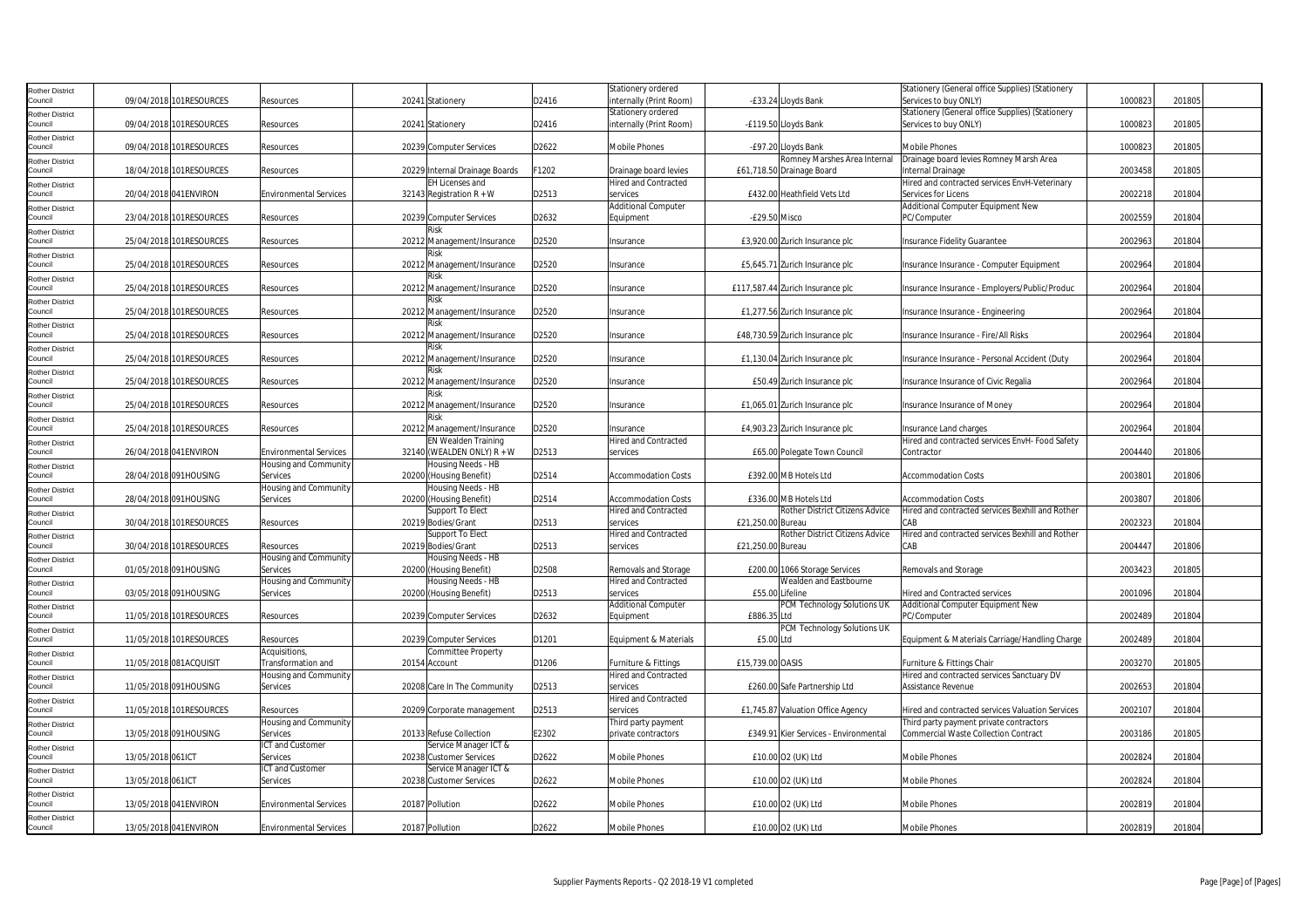| <b>Rother District</b><br>Council |                     | 13/05/2018 041ENVIRON   | <b>Environmental Services</b>                      | 20187 Pollution                                | D2622 | Mobile Phones        | £10.00 O2 (UK) Ltd | Mobile Phones        | 2002819 | 201804 |  |
|-----------------------------------|---------------------|-------------------------|----------------------------------------------------|------------------------------------------------|-------|----------------------|--------------------|----------------------|---------|--------|--|
| <b>Rother District</b><br>Council |                     | 13/05/2018 041ENVIRON   | <b>Environmental Services</b>                      | 20187 Pollution                                | D2622 | Mobile Phones        | £10.00 O2 (UK) Ltd | Mobile Phones        | 2002819 | 201804 |  |
| <b>Rother District</b><br>Council |                     | 13/05/2018 041ENVIRON   | <b>Environmental Services</b>                      | 20187 Pollution                                | D2622 | <b>Mobile Phones</b> | £10.00 O2 (UK) Ltd | Mobile Phones        | 2002819 | 201804 |  |
| <b>Rother District</b><br>Council |                     | 13/05/2018 041ENVIRON   | <b>Environmental Services</b>                      | 20187 Pollution                                | D2622 | Mobile Phones        | £10.00 O2 (UK) Ltd | Mobile Phones        | 2002819 | 201804 |  |
| <b>Rother District</b><br>Council |                     | 13/05/2018 041ENVIRON   | <b>Environmental Services</b>                      | 20199 Food and Safety Team                     | D2622 | Mobile Phones        | £10.33 O2 (UK) Ltd | Mobile Phones        | 2002819 | 201804 |  |
| <b>Rother District</b><br>Council |                     | 13/05/2018 041ENVIRON   | <b>Environmental Services</b>                      | 20199 Food and Safety Team                     | D2622 | <b>Mobile Phones</b> | £13.99 O2 (UK) Ltd | Mobile Phones        | 2002819 | 201804 |  |
| <b>Rother District</b><br>Council |                     | 13/05/2018 041 ENVIRON  | <b>Environmental Services</b>                      | 20199 Food and Safety Team                     | D2622 | <b>Mobile Phones</b> | £10.00 O2 (UK) Ltd | Mobile Phones        | 2002819 | 201804 |  |
| Rother District<br>Council        |                     | 13/05/2018 041ENVIRON   | <b>Environmental Services</b>                      | 20199 Food and Safety Team                     | D2622 | Mobile Phones        | £10.00 O2 (UK) Ltd | Mobile Phones        | 2002819 | 201804 |  |
| <b>Rother District</b><br>Council |                     | 13/05/2018 041ENVIRON   | <b>Environmental Services</b>                      | 20199 Food and Safety Team                     | D2622 | <b>Mobile Phones</b> | £10.00 O2 (UK) Ltd | Mobile Phones        | 2002819 | 201804 |  |
| <b>Rother District</b><br>Council |                     | 13/05/2018 041 ENVIRON  | <b>Environmental Services</b>                      | 20199 Food and Safety Team                     | D2622 | <b>Mobile Phones</b> | £10.00 O2 (UK) Ltd | Mobile Phones        | 2002819 | 201804 |  |
| <b>Rother District</b><br>Council |                     | 13/05/2018 041ENVIRON   | <b>Environmental Services</b>                      | 20199 Food and Safety Team                     | D2622 | <b>Mobile Phones</b> | £10.00 O2 (UK) Ltd | Mobile Phones        | 2002819 | 201804 |  |
| <b>Rother District</b><br>Council |                     | 13/05/2018 041ENVIRON   | <b>Environmental Services</b>                      | 20199 Food and Safety Team                     | D2622 | Mobile Phones        | £10.00 O2 (UK) Ltd | Mobile Phones        | 2002819 | 201804 |  |
| <b>Rother District</b><br>Council |                     | 13/05/2018 041ENVIRON   | <b>Environmental Services</b>                      | 20199 Food and Safety Team                     | D2622 | Mobile Phones        | £10.00 O2 (UK) Ltd | Mobile Phones        | 2002819 | 201804 |  |
| <b>Rother District</b><br>Council |                     | 13/05/2018 041ENVIRON   | <b>Environmental Services</b>                      | 20199 Food and Safety Team                     | D2622 | <b>Mobile Phones</b> | £10.00 O2 (UK) Ltd | Mobile Phones        | 2002819 | 201804 |  |
| <b>Rother District</b><br>Council |                     | 13/05/2018 041ENVIRON   | <b>Environmental Services</b>                      | 20199 Food and Safety Team                     | D2622 | Mobile Phones        | £10.00 O2 (UK) Ltd | Mobile Phones        | 2002819 | 201804 |  |
| <b>Rother District</b><br>Council |                     | 13/05/2018 041ENVIRON   | <b>Environmental Services</b>                      | 20199 Food and Safety Team                     | D2622 | Mobile Phones        | £10.00 O2 (UK) Ltd | Mobile Phones        | 2002819 | 201804 |  |
| <b>Rother District</b><br>Council |                     | 13/05/2018 041ENVIRON   | <b>Environmental Services</b>                      | 20187 Pollution                                | D2622 | Mobile Phones        | £10.00 O2 (UK) Ltd | Mobile Phones        | 2002819 | 201804 |  |
| <b>Rother District</b><br>Council |                     | 13/05/2018 041ENVIRON   | <b>Environmental Services</b>                      | 20187 Pollution                                | D2622 | <b>Mobile Phones</b> | £10.00 O2 (UK) Ltd | Mobile Phones        | 2002819 | 201804 |  |
| <b>Rother District</b><br>Council |                     | 13/05/2018 041ENVIRON   | <b>Environmental Services</b>                      | 20187 Pollution                                | D2622 | <b>Mobile Phones</b> | £10.00 O2 (UK) Ltd | Mobile Phones        | 2002819 | 201804 |  |
| <b>Rother District</b><br>Council |                     | 13/05/2018 041ENVIRON   | <b>Environmental Services</b>                      | 20187 Pollution                                | D2622 | <b>Mobile Phones</b> | £10.00 O2 (UK) Ltd | Mobile Phones        | 2002819 | 201804 |  |
| <b>Rother District</b><br>Council |                     | 13/05/2018 041ENVIRON   | <b>Environmental Services</b>                      | 20187 Pollution                                | D2622 | Mobile Phones        | £10.00 O2 (UK) Ltd | Mobile Phones        | 2002819 | 201804 |  |
| <b>Rother District</b><br>Council |                     | 13/05/2018 041ENVIRON   | <b>Environmental Services</b>                      | 20187 Pollution                                | D2622 | <b>Mobile Phones</b> | £10.00 O2 (UK) Ltd | Mobile Phones        | 2002819 | 201804 |  |
| <b>Rother District</b><br>Council | 13/05/2018 071STRAT |                         | Strategy and Planning                              | Service Manager Strategy<br>20247 and Planning | D2622 | Mobile Phones        | £10.00 O2 (UK) Ltd | Mobile Phones        | 2002828 | 201804 |  |
| <b>Rother District</b><br>Council |                     | 13/05/2018 041ENVIRON   | <b>Environmental Services</b>                      | 20197 Service Manager Env Serv                 | D2622 | Mobile Phones        | £10.00 O2 (UK) Ltd | Mobile Phones        | 2002819 | 201804 |  |
| Rother District<br>Council        |                     | 13/05/2018 041ENVIRON   | <b>Environmental Services</b>                      | 20198 Licensing Team                           | D2622 | <b>Mobile Phones</b> | £10.00 O2 (UK) Ltd | Mobile Phones        | 2002819 | 201804 |  |
| <b>Rother District</b><br>Council |                     | 13/05/2018 041 ENVIRON  | <b>Environmental Services</b>                      | 20198 Licensing Team                           | D2622 | <b>Mobile Phones</b> | £10.00 O2 (UK) Ltd | Mobile Phones        | 2002819 | 201804 |  |
| <b>Rother District</b><br>Council |                     | 13/05/2018 041ENVIRON   | <b>Environmental Services</b>                      | 20198 Licensing Team                           | D2622 | <b>Mobile Phones</b> | £10.00 O2 (UK) Ltd | Mobile Phones        | 2002819 | 201804 |  |
| <b>Rother District</b><br>Council |                     | 13/05/2018 041ENVIRON   | <b>Environmental Services</b>                      | 20198 Licensing Team                           | D2622 | <b>Mobile Phones</b> | £10.00 O2 (UK) Ltd | Mobile Phones        | 2002819 | 201804 |  |
| Rother District<br>Council        |                     | 13/05/2018 041ENVIRON   | <b>Environmental Services</b>                      | 20198 Licensing Team                           | D2622 | <b>Mobile Phones</b> | £10.00 O2 (UK) Ltd | <b>Mobile Phones</b> | 2002819 | 201804 |  |
| <b>Rother District</b><br>Council |                     | 13/05/2018 041ENVIRON   | <b>Environmental Services</b>                      | 20198 Licensing Team                           | D2622 | Mobile Phones        | £10.00 O2 (UK) Ltd | Mobile Phones        | 2002819 | 201804 |  |
| <b>Rother District</b><br>Council |                     | 13/05/2018 041ENVIRON   | <b>Environmental Services</b>                      | 20198 Licensing Team                           | D2622 | Mobile Phones        | £31.34 O2 (UK) Ltd | Mobile Phones        | 2002819 | 201804 |  |
| <b>Rother District</b><br>Council |                     | 13/05/2018 031RESOURCES | <b>Executive Directors &amp;</b><br>Corporate Core | 20179 Communications                           | D2622 | <b>Mobile Phones</b> | £10.00 O2 (UK) Ltd | <b>Mobile Phones</b> | 2002811 | 201804 |  |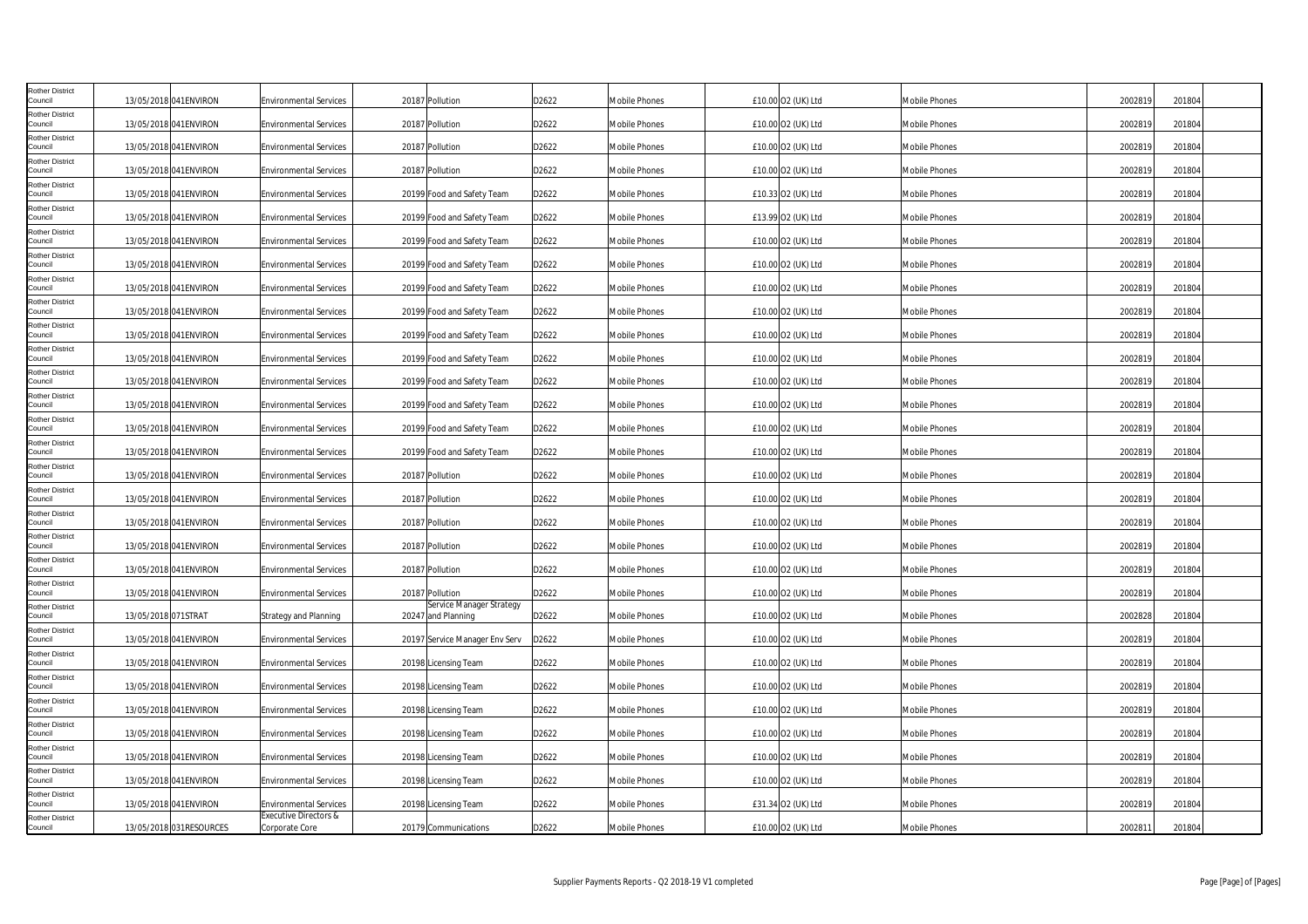| Rother District                   |                          | Executive Directors &            |                                  |       |                      |                    |                      |         |        |
|-----------------------------------|--------------------------|----------------------------------|----------------------------------|-------|----------------------|--------------------|----------------------|---------|--------|
| Council                           | 13/05/2018 031 RESOURCES | Corporate Core                   | 20180 Emergency Planning         | D2622 | Mobile Phones        | £10.00 O2 (UK) Ltd | Mobile Phones        | 2002811 | 201804 |
|                                   |                          | Executive Directors &            |                                  |       |                      |                    |                      |         |        |
| Rother District<br>Council        | 13/05/2018 031 RESOURCES | Corporate Core                   | 20185 Joint Waste procurement    | D2622 | Mobile Phones        | £10.00 O2 (UK) Ltd | <b>Mobile Phones</b> | 2002826 | 201804 |
|                                   |                          |                                  | Joint Waste Contract Client      |       |                      |                    |                      |         |        |
| Rother District<br>Council        |                          | Executive Directors &            |                                  |       |                      |                    |                      |         |        |
|                                   | 13/05/2018 031RESOURCES  | Corporate Core                   | 32132 Unit                       | D2622 | Mobile Phones        | £10.00 O2 (UK) Ltd | <b>Mobile Phones</b> | 2002826 | 201804 |
| <b>Rother District</b>            |                          | <b>Executive Directors &amp;</b> | Joint Waste Contract Client      |       |                      |                    |                      |         |        |
| Council                           | 13/05/2018 031RESOURCES  | Corporate Core                   | 32132 Unit                       | D2622 | <b>Mobile Phones</b> | £10.00 O2 (UK) Ltd | <b>Mobile Phones</b> | 2002826 | 201804 |
| Rother District                   |                          | Executive Directors &            | Joint Waste Contract Client      |       |                      |                    |                      |         |        |
| Council                           | 13/05/2018 031 RESOURCES | Corporate Core                   | 32132 Unit                       | D2622 | Mobile Phones        | £10.00 O2 (UK) Ltd | Mobile Phones        | 2002826 | 201804 |
| Rother District                   |                          | Executive Directors &            |                                  |       |                      |                    |                      |         |        |
| Council                           | 13/05/2018 031 RESOURCES | Corporate Core                   | 20162 Electoral Registration     | D2622 | <b>Mobile Phones</b> | £10.00 O2 (UK) Ltd | <b>Mobile Phones</b> | 2002812 | 201804 |
| Rother District                   |                          | Executive Directors &            |                                  |       |                      |                    |                      |         |        |
| Council                           | 13/05/2018 031RESOURCES  | Corporate Core                   | 20183 Executive Directors        | D2622 | <b>Mobile Phones</b> | £10.08 O2 (UK) Ltd | <b>Mobile Phones</b> | 2002832 | 201804 |
| <b>Rother District</b>            |                          | Executive Directors &            |                                  |       |                      |                    |                      |         |        |
| Council                           | 13/05/2018 031 RESOURCES | Corporate Core                   | 20183 Executive Directors        | D2622 | Mobile Phones        | £10.00 O2 (UK) Ltd | <b>Mobile Phones</b> | 2002832 | 201804 |
| <b>Rother District</b>            |                          | Executive Directors &            |                                  |       |                      |                    |                      |         |        |
| Council                           | 13/05/2018 031 RESOURCES | Corporate Core                   | 20180 Emergency Planning         | D2622 | Mobile Phones        | £10.00 O2 (UK) Ltd | Mobile Phones        | 2002829 | 201804 |
|                                   |                          | <b>Executive Directors &amp;</b> |                                  |       |                      |                    |                      |         |        |
| Rother District<br>Council        | 13/05/2018 031RESOURCES  | Corporate Core                   | 20180 Emergency Planning         | D2622 | <b>Mobile Phones</b> | £4.50 O2 (UK) Ltd  | <b>Mobile Phones</b> | 2002829 | 201804 |
|                                   |                          | Executive Directors &            | <b>Committee Service General</b> |       |                      |                    |                      |         |        |
| <b>Rother District</b>            |                          |                                  |                                  |       |                      |                    |                      |         |        |
| Council                           | 13/05/2018 031RESOURCES  | Corporate Core                   | 20158 Exp                        | D2622 | Mobile Phones        | £10.00 O2 (UK) Ltd | <b>Mobile Phones</b> | 2002812 | 201804 |
| Rother District                   |                          | Executive Directors &            |                                  |       |                      |                    |                      |         |        |
| Council                           | 13/05/2018 031RESOURCES  | Corporate Core                   | 20171 Human Resources            | D2622 | Mobile Phones        | £10.00 O2 (UK) Ltd | <b>Mobile Phones</b> | 2002812 | 201804 |
| Rother District                   |                          | Community and                    | Service Manager                  |       |                      |                    |                      |         |        |
| Council                           | 13/05/2018 011 COMMUNITY | Economy                          | 20119 Community and Economy      | D2622 | <b>Mobile Phones</b> | £10.00 O2 (UK) Ltd | <b>Mobile Phones</b> | 2002829 | 201804 |
| <b>Rother District</b>            |                          | Acquisitions,                    | Programme and Policy             |       |                      |                    |                      |         |        |
| Council                           | 13/05/2018 081ACQUISIT   | Transformation and               | 20121 Office                     | D2622 | <b>Mobile Phones</b> | £10.00 O2 (UK) Ltd | <b>Mobile Phones</b> | 2002831 | 201805 |
| Rother District                   |                          | Acquisitions,                    |                                  |       |                      |                    |                      |         |        |
| Council                           | 13/05/2018 081ACQUISIT   | Transformation and               | 20243 Business Improvement       | D2622 | <b>Mobile Phones</b> | £23.08 O2 (UK) Ltd | <b>Mobile Phones</b> | 2002824 | 201804 |
|                                   |                          |                                  | Complaints, Compliance, Enf      |       |                      |                    |                      |         |        |
| Rother District<br>Council        | 13/05/2018 071STRAT      | <b>Strategy and Planning</b>     | 20248 orce                       | D2622 | <b>Mobile Phones</b> | £10.12 O2 (UK) Ltd | Mobile Phones        | 2002828 | 201804 |
|                                   |                          |                                  | Complaints, Compliance, Enf      |       |                      |                    |                      |         |        |
| <b>Rother District</b>            |                          |                                  |                                  |       |                      |                    |                      |         |        |
| Council                           | 13/05/2018 071STRAT      | Strategy and Planning            | 20248 orce                       | D2622 | <b>Mobile Phones</b> | £10.00 O2 (UK) Ltd | <b>Mobile Phones</b> | 2002828 | 201804 |
| Rother District                   |                          |                                  | Complaints, Compliance, Enf      |       |                      |                    |                      |         |        |
| Council                           | 13/05/2018 071STRAT      | <b>Strategy and Planning</b>     | 20248 orce                       | D2622 | Mobile Phones        | £10.00 O2 (UK) Ltd | <b>Mobile Phones</b> | 2002828 | 201804 |
| Rother District                   |                          |                                  | Complaints,Compliance,Enf        |       |                      |                    |                      |         |        |
| Council                           | 13/05/2018 071STRAT      | <b>Strategy and Planning</b>     | 20248 orce                       | D2622 | Mobile Phones        | £10.00 O2 (UK) Ltd | <b>Mobile Phones</b> | 2002828 | 201804 |
| Rother District                   |                          |                                  | Complaints,Compliance,Enf        |       |                      |                    |                      |         |        |
| Council                           | 13/05/2018 071STRAT      | Strategy and Planning            | 20248 orce                       | D2622 | Mobile Phones        | £10.00 O2 (UK) Ltd | Mobile Phones        | 2002828 | 201804 |
| <b>Rother District</b>            |                          | Housing and Community            |                                  |       |                      |                    |                      |         |        |
| Council                           | 13/05/2018 091HOUSING    | Services                         | 20109 Sports Development         | D2622 | <b>Mobile Phones</b> | £10.00 O2 (UK) Ltd | Mobile Phones        | 2002829 | 201804 |
| Rother District                   |                          | Acquisitions,                    |                                  |       |                      |                    |                      |         |        |
| Council                           | 13/05/2018 081ACQUISIT   | Transformation and               | 20243 Business Improvement       | D2622 | Mobile Phones        | £10.00 O2 (UK) Ltd | <b>Mobile Phones</b> | 2002824 | 201804 |
|                                   |                          | Housing and Community            |                                  |       |                      |                    |                      |         |        |
| Rother District<br>Council        | 13/05/2018 091HOUSING    | Services                         | 20120 Neighbourhood Services     | D2622 | <b>Mobile Phones</b> | £10.00 O2 (UK) Ltd | Mobile Phones        | 2002808 | 201804 |
|                                   |                          |                                  |                                  |       |                      |                    |                      |         |        |
| <b>Rother District</b>            |                          | Housing and Community            |                                  |       |                      |                    |                      |         |        |
| Council                           | 13/05/2018 091HOUSING    | Services                         | 20120 Neighbourhood Services     | D2622 | <b>Mobile Phones</b> | £10.00 O2 (UK) Ltd | <b>Mobile Phones</b> | 2002808 | 201804 |
| Rother District                   |                          | Housing and Community            |                                  |       |                      |                    |                      |         |        |
| Council                           | 13/05/2018 091HOUSING    | Services                         | 20120 Neighbourhood Services     | D2622 | Mobile Phones        | £10.00 O2 (UK) Ltd | <b>Mobile Phones</b> | 2002808 | 201804 |
| Rother District                   |                          | Acquisitions,                    |                                  |       |                      |                    |                      |         |        |
| Council                           | 13/05/2018 081ACQUISIT   | Transformation and               | 20122 Economic Development       | D2622 | <b>Mobile Phones</b> | £10.00 O2 (UK) Ltd | <b>Mobile Phones</b> | 2002808 | 201804 |
| Rother District                   |                          | Acquisitions,                    |                                  |       |                      |                    |                      |         |        |
| Council                           | 13/05/2018 081ACQUISIT   | Transformation and               | 20122 Economic Development       | D2622 | <b>Mobile Phones</b> | £10.00 O2 (UK) Ltd | <b>Mobile Phones</b> | 2002808 | 201804 |
| Rother District                   |                          | Acquisitions,                    |                                  |       |                      |                    |                      |         |        |
| Council                           | 13/05/2018 081ACQUISIT   | Transformation and               | 20122 Economic Development       | D2622 | Mobile Phones        | £10.00 O2 (UK) Ltd | <b>Mobile Phones</b> | 2002808 | 201804 |
|                                   |                          | Acquisitions,                    |                                  |       |                      |                    |                      |         |        |
| <b>Rother District</b><br>Council | 13/05/2018 081ACQUISIT   | Transformation and               | 20122 Economic Development       | D2622 | Mobile Phones        | £10.17 O2 (UK) Ltd | <b>Mobile Phones</b> | 2002808 | 201804 |
|                                   |                          |                                  |                                  |       |                      |                    |                      |         |        |
| Rother District                   |                          | Acquisitions,                    |                                  |       |                      |                    |                      |         |        |
| Council                           | 13/05/2018 081ACQUISIT   | Transformation and               | 20122 Economic Development       | D2622 | Mobile Phones        | £10.00 O2 (UK) Ltd | Mobile Phones        | 2002808 | 201804 |
| Rother District                   |                          | Acquisitions,                    |                                  |       |                      |                    |                      |         |        |
| Council                           | 13/05/2018 081ACQUISIT   | Transformation and               | 20122 Economic Development       | D2622 | <b>Mobile Phones</b> | £10.00 O2 (UK) Ltd | <b>Mobile Phones</b> | 2002808 | 201804 |
| Rother District                   |                          | Acquisitions,                    |                                  |       |                      |                    |                      |         |        |
| Council                           | 13/05/2018 081ACQUISIT   | Transformation and               | 20122 Economic Development       | D2622 | <b>Mobile Phones</b> | £10.00 O2 (UK) Ltd | <b>Mobile Phones</b> | 2002808 | 201804 |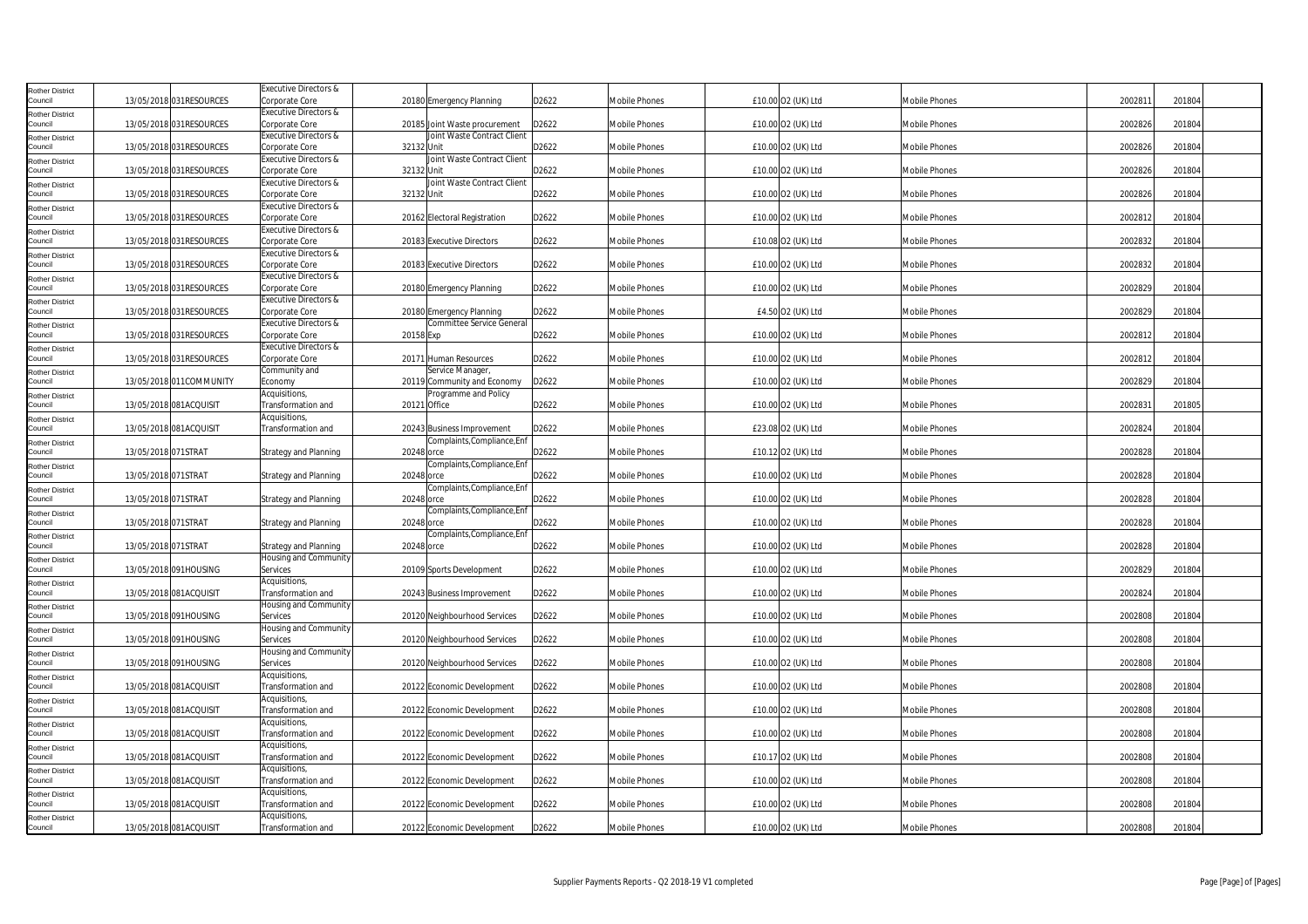| <b>Rother District</b><br>Council |                        | 13/05/2018 091HOUSING  | Housing and Community<br>Services   | 20120 Neighbourhood Services | D2622 | <b>Mobile Phones</b> | £10.00 O2 (UK) Ltd | <b>Mobile Phones</b> | 2002808 | 201804 |
|-----------------------------------|------------------------|------------------------|-------------------------------------|------------------------------|-------|----------------------|--------------------|----------------------|---------|--------|
| <b>Rother District</b>            |                        |                        | Housing and Community               |                              |       |                      |                    |                      |         |        |
| Council                           |                        | 13/05/2018 091HOUSING  | Services                            | 20120 Neighbourhood Services | D2622 | <b>Mobile Phones</b> | £10.00 O2 (UK) Ltd | Mobile Phones        | 2002808 | 201804 |
| <b>Rother District</b><br>Council |                        | 13/05/2018 091HOUSING  | Housing and Community<br>Services   | 20120 Neighbourhood Services | D2622 | <b>Mobile Phones</b> | £10.00 O2 (UK) Ltd | <b>Mobile Phones</b> | 2002808 | 201804 |
| <b>Rother District</b>            |                        |                        | Housing and Community               |                              |       |                      |                    |                      |         |        |
| Council                           |                        | 13/05/2018 091HOUSING  | Services                            | 20120 Neighbourhood Services | D2622 | <b>Mobile Phones</b> | £10.00 O2 (UK) Ltd | <b>Mobile Phones</b> | 2002808 | 201804 |
| <b>Rother District</b><br>Council |                        |                        | Housing and Community               |                              |       |                      |                    |                      | 2002808 |        |
| <b>Rother District</b>            |                        | 13/05/2018 091HOUSING  | Services<br>Housing and Community   | 20120 Neighbourhood Services | D2622 | Mobile Phones        | £10.00 O2 (UK) Ltd | Mobile Phones        |         | 201804 |
| Council                           |                        | 13/05/2018 091HOUSING  | Services                            | 20120 Neighbourhood Services | D2622 | <b>Mobile Phones</b> | £10.00 O2 (UK) Ltd | Mobile Phones        | 2002808 | 201804 |
| <b>Rother District</b>            |                        |                        | Housing and Community               |                              |       |                      |                    |                      |         |        |
| Council<br><b>Rother District</b> |                        | 13/05/2018 091HOUSING  | Services<br>Housing and Community   | 20120 Neighbourhood Services | D2622 | <b>Mobile Phones</b> | £10.00 O2 (UK) Ltd | <b>Mobile Phones</b> | 2002808 | 201804 |
| Council                           |                        | 13/05/2018 091HOUSING  | Services                            | 20120 Neighbourhood Services | D2622 | <b>Mobile Phones</b> | £10.00 O2 (UK) Ltd | <b>Mobile Phones</b> | 2002808 | 201804 |
| <b>Rother District</b><br>Council |                        |                        | Housing and Community               |                              |       |                      |                    |                      |         |        |
| <b>Rother District</b>            |                        | 13/05/2018 091HOUSING  | Services<br>Housing and Community   | 20120 Neighbourhood Services | D2622 | <b>Mobile Phones</b> | £10.00 O2 (UK) Ltd | Mobile Phones        | 2002808 | 201804 |
| Council                           | 13/05/2018 091HOUSING  |                        | Services                            | 20120 Neighbourhood Services | D2622 | <b>Mobile Phones</b> | £13.99 O2 (UK) Ltd | <b>Mobile Phones</b> | 2002808 | 201804 |
| <b>Rother District</b>            |                        |                        | Housing and Community               |                              |       |                      |                    |                      |         |        |
| Council<br><b>Rother District</b> |                        | 13/05/2018 091HOUSING  | Services<br>Housing and Community   | 20120 Neighbourhood Services | D2622 | Mobile Phones        | £10.00 O2 (UK) Ltd | <b>Mobile Phones</b> | 2002808 | 201804 |
| Council                           |                        | 13/05/2018 091HOUSING  | Services                            | 20120 Neighbourhood Services | D2622 | <b>Mobile Phones</b> | £10.00 O2 (UK) Ltd | Mobile Phones        | 2002808 | 201804 |
| <b>Rother District</b>            |                        |                        | Housing and Community               |                              |       |                      |                    |                      |         |        |
| Council<br><b>Rother District</b> |                        | 13/05/2018 091HOUSING  | Services<br>Housing and Community   | 20120 Neighbourhood Services | D2622 | <b>Mobile Phones</b> | £10.20 O2 (UK) Ltd | <b>Mobile Phones</b> | 2002808 | 201804 |
| Council                           |                        | 13/05/2018 091HOUSING  | Services                            | 20120 Neighbourhood Services | D2622 | <b>Mobile Phones</b> | £10.00 O2 (UK) Ltd | <b>Mobile Phones</b> | 2002808 | 201804 |
| <b>Rother District</b>            |                        |                        | Housing and Community               |                              |       |                      |                    |                      |         |        |
| Council                           |                        | 13/05/2018 091HOUSING  | Services<br>Housing and Community   | 20120 Neighbourhood Services | D2622 | <b>Mobile Phones</b> | £10.08 O2 (UK) Ltd | <b>Mobile Phones</b> | 2002808 | 201804 |
| <b>Rother District</b><br>Council |                        | 13/05/2018 091HOUSING  | Services                            | 20120 Neighbourhood Services | D2622 | <b>Mobile Phones</b> | £10.08 O2 (UK) Ltd | Mobile Phones        | 2002808 | 201804 |
| <b>Rother District</b>            |                        |                        | Housing and Community               |                              |       |                      |                    |                      |         |        |
| Council<br><b>Rother District</b> |                        | 13/05/2018 091HOUSING  | Services<br>Housing and Community   | 20120 Neighbourhood Services | D2622 | <b>Mobile Phones</b> | £10.00 O2 (UK) Ltd | <b>Mobile Phones</b> | 2002808 | 201804 |
| Council                           |                        | 13/05/2018 091HOUSING  | Services                            | 20120 Neighbourhood Services | D2622 | <b>Mobile Phones</b> | £10.00 O2 (UK) Ltd | Mobile Phones        | 2002808 | 201804 |
| <b>Rother District</b>            |                        |                        | Housing and Community               |                              |       |                      |                    |                      |         |        |
| Council                           |                        | 13/05/2018 091HOUSING  | Services<br>Housing and Community   | 20120 Neighbourhood Services | D2622 | <b>Mobile Phones</b> | £10.00 O2 (UK) Ltd | <b>Mobile Phones</b> | 2002808 | 201804 |
| <b>Rother District</b><br>Council |                        | 13/05/2018 091HOUSING  | Services                            | 20120 Neighbourhood Services | D2622 | <b>Mobile Phones</b> | £10.00 O2 (UK) Ltd | Mobile Phones        | 2002808 | 201804 |
| <b>Rother District</b>            |                        |                        | Acquisitions,                       |                              |       |                      |                    |                      |         |        |
| Council                           | 13/05/2018 081ACQUISIT |                        | Fransformation and<br>Acquisitions, | 20122 Economic Development   | D2622 | <b>Mobile Phones</b> | £10.00 O2 (UK) Ltd | <b>Mobile Phones</b> | 2002808 | 201804 |
| <b>Rother District</b><br>Council | 13/05/2018 081ACQUISIT |                        | Fransformation and                  | 20122 Economic Development   | D2622 | <b>Mobile Phones</b> | £10.00 O2 (UK) Ltd | <b>Mobile Phones</b> | 2002808 | 201804 |
| <b>Rother District</b>            |                        |                        | Acquisitions,                       |                              |       |                      |                    |                      |         |        |
| Council                           | 13/05/2018 081ACQUISIT |                        | Fransformation and<br>Acquisitions, | 20122 Economic Development   | D2622 | <b>Mobile Phones</b> | £10.00 O2 (UK) Ltd | Mobile Phones        | 2002808 | 201804 |
| <b>Rother District</b><br>Council |                        | 13/05/2018 081ACQUISIT | Fransformation and                  | 20122 Economic Development   | D2622 | <b>Mobile Phones</b> | £10.00 O2 (UK) Ltd | <b>Mobile Phones</b> | 2002808 | 201804 |
| <b>Rother District</b>            |                        |                        | Housing and Community               |                              |       |                      |                    |                      |         |        |
| Council                           |                        | 13/05/2018 091HOUSING  | Services<br>Housing and Community   | 20120 Neighbourhood Services | D2622 | <b>Mobile Phones</b> | £10.00 O2 (UK) Ltd | <b>Mobile Phones</b> | 2002808 | 201804 |
| <b>Rother District</b><br>Council |                        | 13/05/2018 091HOUSING  | Services                            | 20120 Neighbourhood Services | D2622 | <b>Mobile Phones</b> | £10.00 O2 (UK) Ltd | Mobile Phones        | 2002808 | 201804 |
| <b>Rother District</b>            |                        |                        | Housing and Community               |                              |       |                      |                    |                      |         |        |
| Council                           |                        | 13/05/2018 091HOUSING  | Services<br>Housing and Community   | 20120 Neighbourhood Services | D2622 | <b>Mobile Phones</b> | £10.00 O2 (UK) Ltd | <b>Mobile Phones</b> | 2002808 | 201804 |
| <b>Rother District</b><br>Council |                        | 13/05/2018 091HOUSING  | Services                            | 20120 Neighbourhood Services | D2622 | <b>Mobile Phones</b> | £10.00 O2 (UK) Ltd | Mobile Phones        | 2002808 | 201804 |
| <b>Rother District</b>            |                        |                        | Acquisitions,                       |                              |       |                      |                    |                      |         |        |
| Council                           | 13/05/2018 081ACQUISIT |                        | Fransformation and<br>Acquisitions, | 20122 Economic Development   | D2622 | <b>Mobile Phones</b> | £10.00 O2 (UK) Ltd | <b>Mobile Phones</b> | 2002813 | 201804 |
| <b>Rother District</b><br>Council | 13/05/2018 081ACQUISIT |                        | Fransformation and                  | 20122 Economic Development   | D2622 | <b>Mobile Phones</b> | £10.00 O2 (UK) Ltd | Mobile Phones        | 2002813 | 201804 |
| <b>Rother District</b>            |                        |                        | Acquisitions,                       |                              |       |                      |                    |                      |         |        |
| Council                           |                        | 13/05/2018 081ACQUISIT | Fransformation and                  | 20122 Economic Development   | D2622 | <b>Mobile Phones</b> | £10.00 O2 (UK) Ltd | <b>Mobile Phones</b> | 2002813 | 201804 |
| <b>Rother District</b><br>Council | 13/05/2018 081ACQUISIT |                        | Acquisitions,<br>Transformation and | 20122 Economic Development   | D2622 | <b>Mobile Phones</b> | £10.00 O2 (UK) Ltd | Mobile Phones        | 2002813 | 201804 |
|                                   |                        |                        |                                     |                              |       |                      |                    |                      |         |        |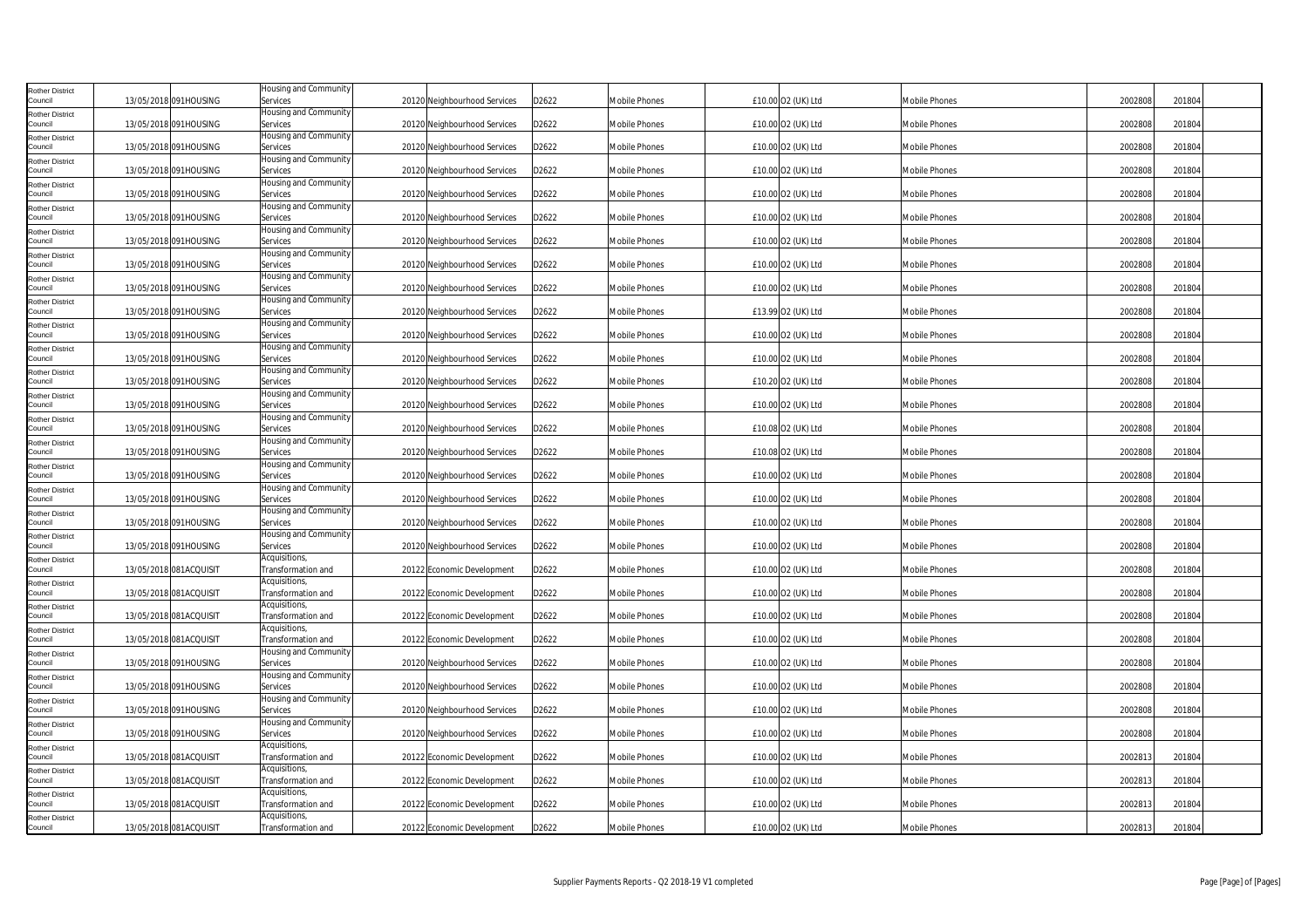| <b>Rother District</b>            |                         | Acquisitions,                                      |                                                |       |                               |                             |                                                               |         |        |
|-----------------------------------|-------------------------|----------------------------------------------------|------------------------------------------------|-------|-------------------------------|-----------------------------|---------------------------------------------------------------|---------|--------|
| Council                           | 13/05/2018 081ACQUISIT  | Transformation and                                 | 20122 Economic Development                     | D2622 | Mobile Phones                 | £10.00 O2 (UK) Ltd          | <b>Mobile Phones</b>                                          | 2002813 | 201804 |
| <b>Rother District</b><br>Council | 13/05/2018 081ACQUISIT  | Acquisitions,<br>Transformation and                | 20122 Economic Development                     | D2622 | Mobile Phones                 | £10.00 O2 (UK) Ltd          | Mobile Phones                                                 | 2002813 | 201804 |
| <b>Rother District</b><br>Council | 13/05/2018 081ACQUISIT  | Acquisitions,<br>Transformation and                | 20122 Economic Development                     | D2622 | Mobile Phones                 | £17.95 O2 (UK) Ltd          | <b>Mobile Phones</b>                                          | 2002813 | 201804 |
| <b>Rother District</b><br>Council | 13/05/2018 101RESOURCES | Resources                                          | Service Manager Finance<br>20226 and Welfare   | D2622 | Mobile Phones                 | £10.36 O2 (UK) Ltd          | <b>Mobile Phones</b>                                          | 2002832 | 201804 |
| <b>Rother District</b><br>Council | 13/05/2018 091HOUSING   | Housing and Community<br>Services                  | Customer Services and<br>20236 Development     | D2622 | <b>Mobile Phones</b>          | £10.00 O2 (UK) Ltd          | Mobile Phones                                                 | 2002812 | 201804 |
| <b>Rother District</b><br>Council | 13/05/2018 091HOUSING   | Housing and Community<br>Services                  | Housing Administration<br>20204 Account        | D2622 | Mobile Phones                 | £10.00 O2 (UK) Ltd          | Mobile Phones                                                 | 2002820 | 201804 |
| <b>Rother District</b><br>Council | 13/05/2018 091HOUSING   | Housing and Community<br>Services                  | Housing Administration<br>20204 Account        | D2622 | Mobile Phones                 | £10.00 O2 (UK) Ltd          | <b>Mobile Phones</b>                                          | 2002820 | 201804 |
| Rother District<br>Council        | 13/05/2018 091HOUSING   | Housing and Community<br>Services                  | <b>Housing Administration</b><br>20204 Account | D2622 | Mobile Phones                 | £10.47 O2 (UK) Ltd          | <b>Mobile Phones</b>                                          | 2002820 | 201804 |
| <b>Rother District</b><br>Council | 13/05/2018 091HOUSING   | Housing and Community<br>Services                  | <b>Housing Administration</b><br>20204 Account | D2622 | Mobile Phones                 | £10.00 O2 (UK) Ltd          | Mobile Phones                                                 | 2002820 | 201804 |
| <b>Rother District</b><br>Council | 13/05/2018 091HOUSING   | Housing and Community<br>Services                  | Housing Administration<br>20204 Account        | D2622 | Mobile Phones                 | £10.00 O2 (UK) Ltd          | <b>Mobile Phones</b>                                          | 2002820 | 201804 |
| <b>Rother District</b><br>Council | 13/05/2018 091HOUSING   | Housing and Community<br>Services                  | <b>Housing Administration</b><br>20204 Account | D2622 | <b>Mobile Phones</b>          | £10.00 O2 (UK) Ltd          | <b>Mobile Phones</b>                                          | 2002820 | 201804 |
| <b>Rother District</b><br>Council | 13/05/2018 091HOUSING   | Housing and Community<br>Services                  | <b>Housing Administration</b><br>20204 Account | D2622 | Mobile Phones                 | £13.30 O2 (UK) Ltd          | Mobile Phones                                                 | 2002820 | 201804 |
| <b>Rother District</b><br>Council | 13/05/2018 091HOUSING   | Housing and Community<br>Services                  | Housing Administration<br>20204 Account        | D2622 | Mobile Phones                 | £10.00 O2 (UK) Ltd          | <b>Mobile Phones</b>                                          | 2002820 | 201804 |
| <b>Rother District</b><br>Council | 13/05/2018 101RESOURCES | Resources                                          | 20239 Computer Services                        | D2622 | Mobile Phones                 | £10.00 O2 (UK) Ltd          | <b>Mobile Phones</b>                                          | 2002824 | 201804 |
| Rother District<br>Council        | 13/05/2018 101RESOURCES | Resources                                          | 20239 Computer Services                        | D2622 | Mobile Phones                 | £10.00 O2 (UK) Ltd          | <b>Mobile Phones</b>                                          | 2002824 | 201804 |
| <b>Rother District</b><br>Council | 13/05/2018 101RESOURCES | Resources                                          | 20239 Computer Services                        | D2622 | Mobile Phones                 | £10.00 O2 (UK) Ltd          | Mobile Phones                                                 | 2002824 | 201804 |
| <b>Rother District</b><br>Council | 13/05/2018 101RESOURCES | Resources                                          | 20239 Computer Services                        | D2622 | Mobile Phones                 | £10.00 O2 (UK) Ltd          | <b>Mobile Phones</b>                                          | 2002824 | 201804 |
| <b>Rother District</b><br>Council | 13/05/2018 101RESOURCES | Resources                                          | 20239 Computer Services                        | D2622 | Mobile Phones                 | £10.00 O2 (UK) Ltd          | Mobile Phones                                                 | 2002824 | 201804 |
| <b>Rother District</b><br>Council | 13/05/2018 101RESOURCES | Resources                                          | 20239 Computer Services                        | D2622 | Mobile Phones                 | £10.00 O2 (UK) Ltd          | <b>Mobile Phones</b>                                          | 2002824 | 201804 |
| <b>Rother District</b><br>Council | 13/05/2018 101RESOURCES | Resources                                          | 20239 Computer Services                        | D2622 | Mobile Phones                 | £10.00 O2 (UK) Ltd          | Mobile Phones                                                 | 2002824 | 201804 |
| <b>Rother District</b><br>Council | 13/05/2018 101RESOURCES | Resources                                          | 20239 Computer Services                        | D2622 | Mobile Phones                 | £10.00 O2 (UK) Ltd          | <b>Mobile Phones</b>                                          | 2002824 | 201804 |
| <b>Rother District</b><br>Council | 13/05/2018 101RESOURCES | Resources                                          | 20239 Computer Services                        | D2622 | Mobile Phones                 | £10.00 O2 (UK) Ltd          | <b>Mobile Phones</b>                                          | 2002824 | 201804 |
| <b>Rother District</b><br>Council | 13/05/2018 101RESOURCES | Resources                                          | 20215 Revenue and Benefits                     | D2622 | Mobile Phones                 | £10.00 O2 (UK) Ltd          | Mobile Phones                                                 | 2002812 | 201804 |
| <b>Rother District</b><br>Council | 13/05/2018 101RESOURCES | Resources                                          | 20215 Revenue and Benefits                     | D2622 | Mobile Phones                 | £10.00 O2 (UK) Ltd          | <b>Mobile Phones</b>                                          | 2002812 | 201804 |
| <b>Rother District</b><br>Council | 13/05/2018 101RESOURCES | Resources                                          | 20215 Revenue and Benefits                     | D2622 | Mobile Phones                 | £10.00 O2 (UK) Ltd          | <b>Mobile Phones</b>                                          | 2002812 | 201804 |
| <b>Rother District</b><br>Council | 13/05/2018 101RESOURCES | Resources                                          | 20215 Revenue and Benefits                     | D2622 | Mobile Phones                 | £10.00 O2 (UK) Ltd          | Mobile Phones                                                 | 2002812 | 201804 |
| <b>Rother District</b><br>Council | 13/05/2018 101RESOURCES | Resources                                          | 20215 Revenue and Benefits                     | D2622 | Mobile Phones                 | £10.00 O2 (UK) Ltd          | <b>Mobile Phones</b>                                          | 2002812 | 201804 |
| <b>Rother District</b><br>Council | 13/05/2018 101RESOURCES | Resources                                          | 20215 Revenue and Benefits                     | D2622 | Mobile Phones                 | £10.00 O2 (UK) Ltd          | <b>Mobile Phones</b>                                          | 2002812 | 201804 |
| <b>Rother District</b><br>Council | 13/05/2018 101RESOURCES | <b>Resources</b>                                   | 20215 Revenue and Benefits                     | D2622 | Mobile Phones                 | £10.00 O2 (UK) Ltd          | <b>Mobile Phones</b>                                          | 2002812 | 201804 |
| <b>Rother District</b><br>Council | 13/05/2018 101RESOURCES | Resources                                          | 20215 Revenue and Benefits                     | D2622 | Mobile Phones                 | £10.00 O2 (UK) Ltd          | Mobile Phones                                                 | 2002812 | 201804 |
| <b>Rother District</b><br>Council | 14/05/2018 031RESOURCES | Executive Directors &<br>Corporate Core            | 20162 Electoral Registration                   | D1203 | <b>Books And Publications</b> | £111.50 Thomson Reuters Ltd | Books And Publications Miscellaneous Legal<br>Reference Books | 2002278 | 201804 |
| <b>Rother District</b><br>Council | 14/05/2018 031RESOURCES | <b>Executive Directors &amp;</b><br>Corporate Core | 20162 Electoral Registration                   | D1203 | <b>Books And Publications</b> | £111.50 Thomson Reuters Ltd | Books And Publications Miscellaneous Legal<br>Reference Books | 2002278 | 201804 |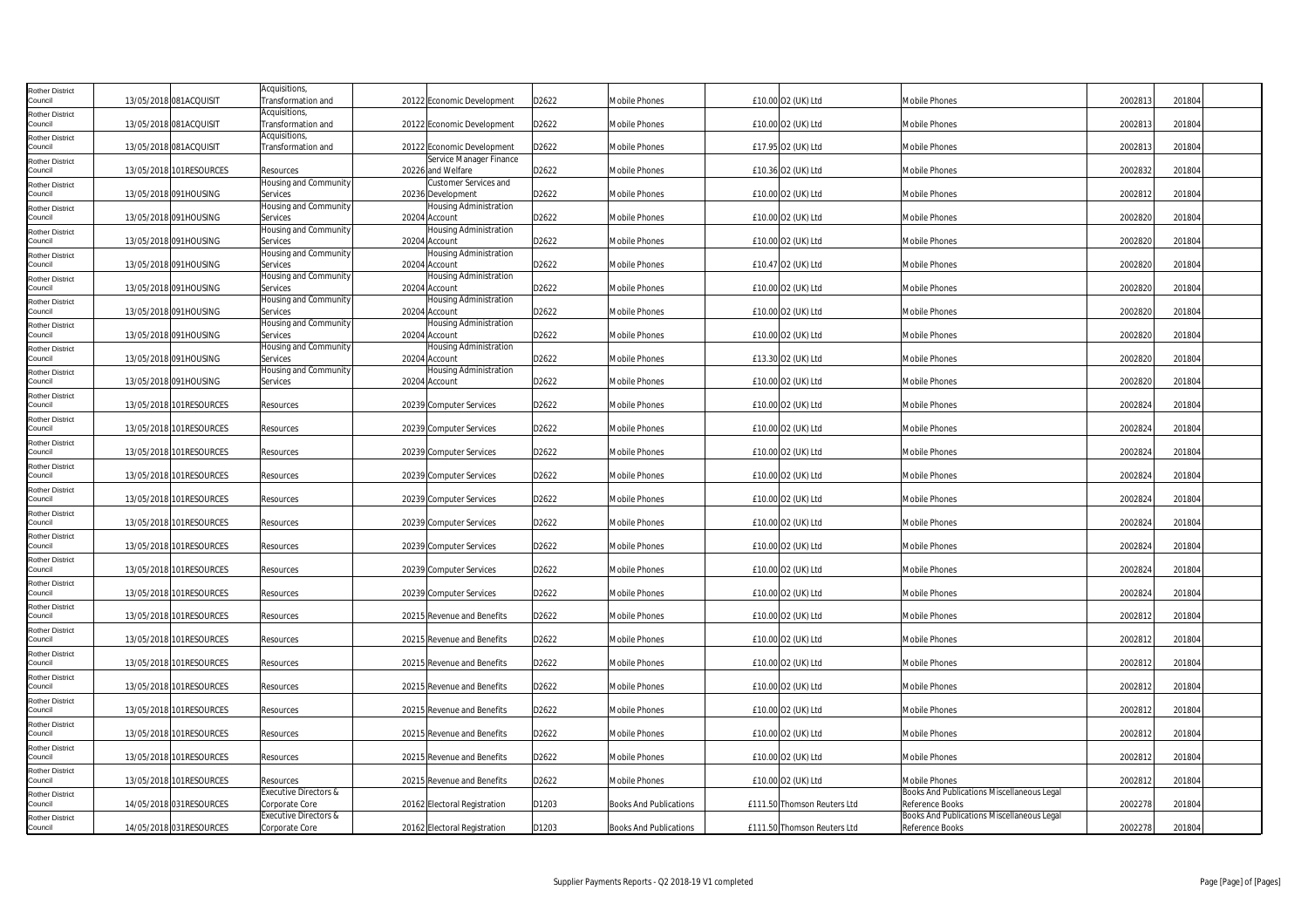| Rother District        |                        |                         |                               |                                         |       | Photocopy Paper by          |                 |                                         |                                                  |         |        |  |
|------------------------|------------------------|-------------------------|-------------------------------|-----------------------------------------|-------|-----------------------------|-----------------|-----------------------------------------|--------------------------------------------------|---------|--------|--|
| Council                |                        | 16/05/2018 101RESOURCES | Resources                     | 20240 Printing Services                 | D2417 | external suppliers          |                 | £402.87 The Roman Group                 | Photocopy Paper Wide Format Consumables          | 2002367 | 201804 |  |
| Rother District        |                        |                         |                               |                                         |       | Stationery ordered          |                 |                                         | Stationery (General office Supplies) (Stationery |         |        |  |
| Council                |                        | 16/05/2018 101RESOURCES | Resources                     | 20241 Stationery                        | D2416 | internally (Print Room)     |                 | £35.65 Office Depot UK Ltd              | Services to buy ONLY)                            | 2002947 | 201805 |  |
| Rother District        |                        |                         |                               |                                         |       | Stationery ordered          |                 |                                         | Stationery (General office Supplies) (Stationery |         |        |  |
| Council                |                        | 17/05/2018 101RESOURCES | Resources                     | 20241 Stationery                        | D2416 | internally (Print Room)     |                 | £27.89 Office Depot UK Ltd              | Services to buy ONLY)                            | 2002948 | 201805 |  |
| <b>Rother District</b> |                        |                         | Housing and Community         | <b>Housing Administration</b>           |       |                             |                 |                                         |                                                  |         |        |  |
| Council                |                        | 20/05/2018 091HOUSING   | Services                      | 20204 Account                           | D2922 | Subscriptions               |                 | £322.75 Hastings Borough Council        | <b>Contribution to Costs</b>                     | 2003377 | 201805 |  |
| Rother District        |                        |                         |                               |                                         |       |                             |                 |                                         |                                                  |         |        |  |
| Council                |                        | 21/05/2018 101RESOURCES | Resources                     | 20239 Computer Services                 | D2635 | Computer Licences           |                 | £5,200.00 Chess Cybersecurity           | <b>Computer Licences Penetration Testing</b>     | 2002325 | 201804 |  |
| Rother District        |                        |                         | Housing and Community         |                                         |       | <b>Hired and Contracted</b> |                 |                                         | Hired and contracted services Sanctuary DV       |         |        |  |
| Council                |                        | 21/05/2018 091HOUSING   | Services                      | 20208 Care In The Community             | D2513 | services                    |                 | £250.00 Safe Partnership Ltd            | Assistance Revenue                               | 2002654 | 201804 |  |
| Rother District        |                        |                         | Housing and Community         |                                         |       | <b>Hired and Contracted</b> |                 |                                         | Hired and contracted services Sanctuary DV       |         |        |  |
| Council                | 21/05/2018 091HOUSING  |                         | Services                      | 20208 Care In The Community             | D2513 | services                    |                 | £195.00 Safe Partnership Ltd            | Assistance Revenue                               | 2002655 | 201804 |  |
| Rother District        |                        |                         | Housing and Community         | Bexhill Promenade &                     |       | Professional Services       |                 | he Fountain Workshop                    | Third party payment private contractors Water    |         |        |  |
| Council                | 21/05/2018 091HOUSING  |                         | Services                      | 20108 Foreshore                         | D2985 | Other                       |                 | £27.45 (Maintenance) Ltd                | Feature Maintenance                              | 2002985 | 201805 |  |
| Rother District        |                        |                         | Housing and Community         | Bexhill Promenade &                     |       | Third party payment         |                 | he Fountain Workshop                    | Third party payment private contractors Water    |         |        |  |
| Council                |                        | 21/05/2018 091HOUSING   | Services                      | 20108 Foreshore                         | E2302 | private contractors         |                 | £1,158.41 (Maintenance) Ltd             | Feature Maintenance                              | 2002979 | 201804 |  |
| Rother District        |                        |                         |                               |                                         |       | <b>Hired and Contracted</b> |                 |                                         | Hired and contracted services Council Tax-Land   |         |        |  |
| Council                |                        | 22/05/2018 101RESOURCES | Resources                     | 20216 Cost Of Collection                | D2513 | services                    |                 | £69.00 H M Land Registry                | <b>Registry Enguiries</b>                        | 2001760 | 201806 |  |
| Rother District        |                        |                         |                               | <b>Building Control</b>                 |       | <b>Hired and Contracted</b> |                 |                                         | Hired and contracted services Env H- Land        |         |        |  |
| Council                | 22/05/2018 071STRAT    |                         | Strategy and Planning         | 32145 Applications R+H                  | D2513 | services                    |                 | £3.00 H M Land Registry                 | Registry                                         | 2001760 | 201806 |  |
| Rother District        |                        |                         | Housing and Community         | Housing Needs - HB                      |       | <b>Hired and Contracted</b> |                 |                                         | Hired and contracted services Housing-Land       |         |        |  |
| Council                |                        | 22/05/2018 091HOUSING   | Services                      | 20200 (Housing Benefit)                 | D2513 | services                    |                 | £6.00 H M Land Registry                 | Registry                                         | 2001760 | 201806 |  |
| Rother District        |                        |                         |                               |                                         |       | <b>Hired and Contracted</b> |                 |                                         | Hired and contracted services Land Registry -    |         |        |  |
| Council                | 22/05/2018 071STRAT    |                         | <b>Strategy and Planning</b>  | 20246 Planning Applications             | D2513 | services                    |                 | £24.00 H M Land Registry                | Planning                                         | 2001760 | 201806 |  |
| Rother District        |                        |                         |                               | EH Health and Safety and                |       | Hired and Contracted        |                 |                                         |                                                  |         |        |  |
| Council                | 22/05/2018 041ENVIRON  |                         | <b>Environmental Services</b> | 32138 IDs R + W Partnership             | D2513 | services                    |                 | £975.00 CarnDu Ltd                      | Hired and contracted services Service fee paid   | 2003428 | 201805 |  |
| Rother District        |                        |                         | Housing and Community         |                                         |       |                             |                 | Scottish Water Business Stream          |                                                  |         |        |  |
| Council                |                        | 22/05/2018 091HOUSING   | Services                      | 20128 Public Conveniences               | B2421 | Water                       | £104.80 Limited |                                         | <b>Water Charges</b>                             | 2002291 | 201804 |  |
| Rother District        |                        |                         | Housing and Community         | Bexhill Promenade &                     |       | Third party payment         |                 | he Fountain Workshop                    | Third party payment private contractors Water    |         |        |  |
| Council                |                        | 23/05/2018 091HOUSING   | Services                      | 20108 Foreshore                         | E2302 | private contractors         |                 | £152.75 (Maintenance) Ltd               | Feature Maintenance                              | 2002983 | 201804 |  |
| Rother District        |                        |                         | Housing and Community         | Bexhill Promenade &                     |       | Third party payment         |                 | The Fountain Workshop                   | Third party payment private contractors Water    |         |        |  |
| Council                |                        | 23/05/2018 091HOUSING   | Services                      | 20108 Foreshore                         | E2302 | private contractors         |                 | £1,696.41 (Maintenance) Ltd             | Feature Maintenance                              | 2002984 | 201804 |  |
| Rother District        |                        |                         | Housing and Community         | Housing Needs - HB                      |       |                             |                 |                                         |                                                  |         |        |  |
| Council                |                        | 24/05/2018 091HOUSING   | Services                      | 20200 (Housing Benefit)                 | D2514 | <b>Accommodation Costs</b>  |                 | £650.00 JFS Properties                  | Homelessness services Deposit for Landlords      | 2002319 | 201804 |  |
| Rother District        |                        |                         | Housing and Community         | Housing Needs - HB                      |       |                             |                 |                                         | Homelessness services Rent in Advance for        |         |        |  |
| Council                |                        | 24/05/2018 091HOUSING   | Services                      | 20200 (Housing Benefit)                 | D2514 | <b>Accommodation Costs</b>  |                 | £650.00 JFS Properties                  | Homeless                                         | 2002319 | 201804 |  |
| Rother District        |                        |                         | Housing and Community         |                                         |       |                             |                 |                                         |                                                  |         |        |  |
| Council                | 24/05/2018 091HOUSING  |                         | Services                      | 20114 Bexhill Parks & Open Spaces B2421 |       | Water                       |                 | £174.12 South East Water Ltd            | <b>Water Charges</b>                             | 2002296 | 201804 |  |
| Rother District        |                        |                         | Housing and Community         |                                         |       |                             |                 |                                         |                                                  |         |        |  |
| Council                |                        | 24/05/2018 091HOUSING   | Services                      | 20128 Public Conveniences               | B2421 | Water                       |                 | £43.53 South East Water Ltd             | Water Charges                                    | 2002296 | 201804 |  |
| <b>Rother District</b> |                        |                         | <b>Housing and Community</b>  | Bexhill Promenade &                     |       |                             |                 |                                         |                                                  |         |        |  |
| Council                |                        | 26/05/2018 091HOUSING   | Services                      | 20108 Foreshore                         | B2421 | Water                       |                 | £15.86 South East Water Ltd             | <b>Water Charges</b>                             | 2002290 | 201804 |  |
| Rother District        |                        |                         |                               |                                         |       | Hired and Contracted        |                 |                                         |                                                  |         |        |  |
| Council                | 29/05/2018 071STRAT    |                         | <b>Strategy and Planning</b>  | 20244 General Planning Expenses         | D2513 | services                    |                 | £156.96 Colyer Repropoint Ltd           | <b>Hired and Contracted services</b>             | 2003403 | 201805 |  |
| Rother District        |                        |                         | Acquisitions,                 | Capital - Acquisition 14                |       |                             |                 |                                         | Land & Property fees Capital-Land and Propty     |         |        |  |
| Council                |                        | 30/05/2018 999NOREPORT  | Transformation and            | 70721 Terminus Road                     | N1002 | Land & Property fees        |                 | £3,660.00 Meridian Surveyors            | Fees Etc.                                        | 2002804 | 201804 |  |
| <b>Rother District</b> |                        |                         | Housing and Community         |                                         |       |                             |                 |                                         |                                                  |         |        |  |
| Council                |                        | 31/05/2018 091HOUSING   | Services                      | 20145 Maintenance Services              | C1104 | Derv                        |                 | £1.90 Allstar Business Solutions        | Derv Fuel Service fee payable on fuel cards      | 2002921 | 201804 |  |
| Rother District        |                        |                         | Housing and Community         |                                         |       |                             |                 |                                         |                                                  |         |        |  |
| Council                | 31/05/2018 091HOUSING  |                         | Services                      | 20107 Camber Beach & Foreshore C1104    |       | Derv                        |                 | £1.90 Allstar Business Solutions        | Derv Fuel Service fee payable on fuel cards      | 2002921 | 201804 |  |
| Rother District        |                        |                         |                               | Local Development                       |       | <b>Hired and Contracted</b> |                 | Robertsbridge Community                 | Hired and contracted services Hire of Meeting    |         |        |  |
| Council                | 31/05/2018 071STRAT    |                         | Strategy and Planning         | 20255 Framework                         | D2513 | services                    |                 | £160.00 Association                     | Room                                             | 2002684 | 201804 |  |
| Rother District        |                        |                         |                               | <b>EH Taxi and Private Hire</b>         |       | <b>Hired and Contracted</b> |                 | DBS The Disclosure and Barring          |                                                  |         |        |  |
| Council                | 31/05/2018 041 ENVIRON |                         | <b>Environmental Services</b> | 32142 Licenses R + W Partnership        | D2513 | services                    | £572.00 Service |                                         | Hired and contracted services Service fee paid   | 2002736 | 201804 |  |
| Rother District        |                        |                         |                               |                                         |       | <b>Hired and Contracted</b> |                 |                                         |                                                  |         |        |  |
| Council                |                        | 31/05/2018 101RESOURCES | Resources                     | 20239 Computer Services                 | D2513 | services                    |                 | £3,645.00 Chess Cybersecurity           | Hired and contracted services Service fee paid   | 2002327 | 201804 |  |
| Rother District        |                        |                         |                               | Local Development                       |       | Printing by external        |                 |                                         |                                                  |         |        |  |
| Council                | 31/05/2018 071STRAT    |                         | <b>Strategy and Planning</b>  | 20255 Framework                         | D2415 | suppliers                   |                 | £1,966.36 Electoral Reform Services Ltd | Printing Printing (Not from RDC Print Room)      | 2002477 | 201804 |  |
| <b>Rother District</b> |                        |                         | Housing and Community         |                                         |       |                             |                 | Scottish Water Business Stream          |                                                  |         |        |  |
| Council                |                        | 31/05/2018 091HOUSING   | Services                      | 20128 Public Conveniences               | B2422 | Sewerage                    |                 | £63.39 Limited                          | Sewage Charges                                   | 2003988 | 201806 |  |
| Rother District        |                        |                         | Housing and Community         | Bexhill Promenade &                     |       | <b>Hired and Contracted</b> |                 | The Fountain Workshop                   | Third party payment private contractors Water    |         |        |  |
| Council                |                        | 31/05/2018 091HOUSING   | Services                      | 20108 Foreshore                         | D2513 | services                    |                 | £1,158.41 (Maintenance) Ltd             | Feature Maintenance                              | 2003240 | 201805 |  |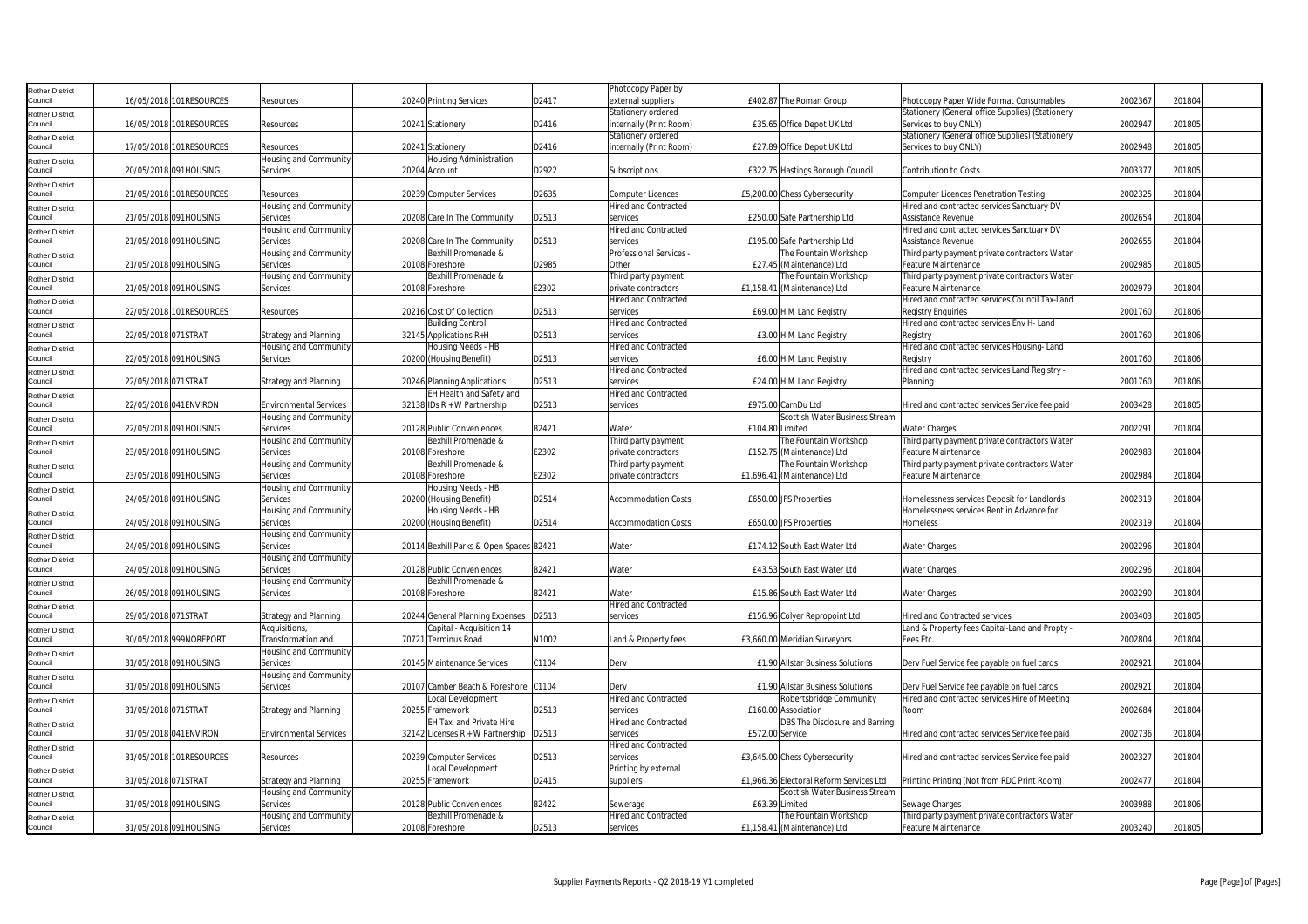| <b>Rother District</b>            |                     |                         | Housing and Community               |             |                                           |       |                                           |                 | Scottish Water Business Stream                    |                                                        |         |        |  |
|-----------------------------------|---------------------|-------------------------|-------------------------------------|-------------|-------------------------------------------|-------|-------------------------------------------|-----------------|---------------------------------------------------|--------------------------------------------------------|---------|--------|--|
| Council                           |                     | 31/05/2018 091HOUSING   | Services                            |             | 20128 Public Conveniences                 | B2421 | Water                                     |                 | £37.61 Limited                                    | <b>Water Charges</b>                                   | 2003988 | 201806 |  |
| <b>Rother District</b>            |                     |                         | <b>Housing and Community</b>        |             |                                           |       |                                           |                 |                                                   |                                                        |         |        |  |
| Council                           |                     | 31/05/2018 091HOUSING   | Services                            |             | 20145 Maintenance Services                | C1104 | Derv                                      |                 | £71.68 Allstar Business Solutions                 | Derv                                                   | 2002921 | 201804 |  |
| <b>Rother District</b>            |                     |                         | Housing and Community               |             |                                           |       |                                           |                 |                                                   |                                                        |         |        |  |
| Council                           |                     | 31/05/2018 091HOUSING   | Services                            |             | 20107 Camber Beach & Foreshore C1104      |       | Derv                                      |                 | £21.06 Allstar Business Solutions                 | Derv                                                   | 2002921 | 201804 |  |
| <b>Rother District</b>            |                     |                         | Housing and Community               |             |                                           |       | <b>Hired and Contracted</b>               |                 |                                                   | Hired and contracted services Service Charge-          |         |        |  |
| Council                           |                     | 01/06/2018 091HOUSING   | Services                            |             | 20113 Bexhill Leisure Pool                | D2513 | services                                  |                 | £7,000.00 Savills (UK) Ltd                        | Savills                                                | 2002309 | 201804 |  |
| <b>Rother District</b>            |                     |                         |                                     |             |                                           |       |                                           |                 |                                                   | Statutory Advertising Planadv - Rye + Battle           |         |        |  |
| Council                           | 01/06/2018 071STRAT |                         | <b>Strategy and Planning</b>        |             | 20246 Planning Applications               | D2519 | <b>Statutory Advertising</b>              |                 | £915.00 Johnston Publishing Ltd                   | Observer                                               | 2002387 | 201804 |  |
| <b>Rother District</b>            |                     |                         | Housing and Community               |             |                                           |       |                                           |                 | Scottish Water Business Stream                    |                                                        |         |        |  |
| Council                           |                     | 02/06/2018 091HOUSING   | Services                            |             | 20128 Public Conveniences                 | B2422 | Sewerage                                  | £184.70 Limited |                                                   | Sewage Charges                                         | 2002891 | 201804 |  |
| <b>Rother District</b><br>Council |                     | 04/06/2018 041ENVIRON   | <b>Environmental Services</b>       |             | 20129 Community Safety                    | D2513 | <b>Hired and Contracted</b><br>services   |                 | £990.00 Mallard Consultancy Ltd                   | Hired and contracted services Service fee paid         | 2002272 | 201804 |  |
|                                   |                     |                         | Acquisitions,                       |             | Committee Property                        |       |                                           |                 |                                                   | Repairs to Premises Purchase of Materials - Build      |         |        |  |
| Rother District<br>Council        |                     | 04/06/2018 081ACQUISIT  | Transformation and                  |             | 20154 Account                             | B1100 | <b>Repairs to Premises</b>                |                 | £26.46 Trade Paints Ltd                           | Maint                                                  | 2002683 | 201804 |  |
| <b>Rother District</b>            |                     |                         | Acquisitions,                       |             |                                           |       |                                           |                 | Polegrove Management                              |                                                        |         |        |  |
| Council                           |                     | 05/06/2018 081ACQUISIT  | Transformation and                  |             | 20148 Misc Land & Buildings               | B2201 | Electricity                               |                 | £77.28 Committee                                  | Electricity Re-imbursement - Electricity Charges       | 2002310 | 201804 |  |
| <b>Rother District</b>            |                     |                         | Housing and Community               |             |                                           |       | <b>Hired and Contracted</b>               |                 |                                                   | Hired and contracted services Hire of Meeting          |         |        |  |
| Council                           |                     | 05/06/2018 091HOUSING   | Services                            |             | 20114 Bexhill Parks & Open Spaces D2513   |       | services                                  |                 | £35.00 The Pelham                                 | Room                                                   | 2002735 | 201804 |  |
| <b>Rother District</b>            |                     |                         |                                     |             |                                           |       | <b>Hired and Contracted</b>               |                 |                                                   |                                                        |         |        |  |
| Council                           |                     | 05/06/2018 101RESOURCES | Resources                           |             | 20209 Corporate management                | D2513 | services                                  |                 | £106.27 Lloyds Bank                               | <b>Hired and Contracted services</b>                   | 2002800 | 201804 |  |
| <b>Rother District</b>            |                     |                         |                                     |             |                                           |       | <b>Hired and Contracted</b>               |                 |                                                   |                                                        |         |        |  |
| Council                           |                     | 05/06/2018 101RESOURCES | Resources                           |             | 20209 Corporate management                | D2513 | services                                  |                 | £73.00 Lloyds Bank                                | <b>Hired and Contracted services</b>                   | 2002802 | 201804 |  |
| <b>Rother District</b>            |                     |                         |                                     |             | EH Taxi and Private Hire                  |       | Third party payment                       |                 |                                                   |                                                        |         |        |  |
| Council                           |                     | 05/06/2018 041ENVIRON   | <b>Environmental Services</b>       |             | 32142 Licenses R + W Partnership E2302    |       | private contractors                       |                 | £88.00 uCheck                                     | Third party payment private contractors                | 2002898 | 201805 |  |
| <b>Rother District</b>            |                     |                         |                                     |             | EH Taxi and Private Hire                  |       | Third party payment                       |                 |                                                   |                                                        |         |        |  |
| Council                           |                     | 05/06/2018 041ENVIRON   | Environmental Services              |             | 32142 Licenses R + W Partnership E2302    |       | private contractors                       | £15.34 uCheck   |                                                   | Third party payment private contractors                | 2002898 | 201805 |  |
| <b>Rother District</b>            |                     |                         |                                     |             |                                           |       | <b>Hired and Contracted</b>               |                 |                                                   | Hired and contracted services Council Tax-Land         |         |        |  |
| Council                           |                     | 06/06/2018 101RESOURCES | Resources                           |             | 20216 Cost Of Collection                  | D2513 | services                                  |                 | £24.00 H M Land Registry                          | <b>Registry Enquiries</b>                              | 2002252 | 201804 |  |
| <b>Rother District</b><br>Council |                     | 06/06/2018 041ENVIRON   |                                     |             | <b>EH Environmental Services</b>          | D2513 | <b>Hired and Contracted</b>               |                 |                                                   | Hired and contracted services Env H- Land              | 2002252 | 201804 |  |
|                                   |                     |                         | <b>Environmental Services</b>       |             | 32144 Admin $R + W$ Partnership           |       | services<br><b>Hired and Contracted</b>   |                 | £6.00 H M Land Registry                           | Registry<br>Hired and contracted services Housing-Land |         |        |  |
| <b>Rother District</b><br>Council |                     | 06/06/2018 041 ENVIRON  | <b>Environmental Services</b>       |             | 20141 Private Sector Housing              | D2513 | services                                  |                 | £3.00 H M Land Registry                           | Registry                                               | 2002252 | 201804 |  |
| <b>Rother District</b>            |                     |                         |                                     |             |                                           |       | Hired and Contracted                      |                 |                                                   | Hired and contracted services Land Registry -          |         |        |  |
| Council                           | 06/06/2018 071STRAT |                         | <b>Strategy and Planning</b>        |             | 20246 Planning Applications               | D2513 | services                                  |                 | £18.00 H M Land Registry                          | Planning                                               | 2002252 | 201804 |  |
| <b>Rother District</b>            |                     |                         | Executive Directors &               |             |                                           |       | <b>Members Conference</b>                 |                 |                                                   | Members Conference Expenses Members                    |         |        |  |
| Council                           |                     | 06/06/2018 031RESOURCES | Corporate Core                      |             | 20156 Representing Local Interest D2732   |       | <b>Expenses</b>                           |                 | £395.00 GovNet Communications                     | Conference Travel                                      | 2002629 | 201804 |  |
| <b>Rother District</b>            |                     |                         |                                     |             |                                           |       | <b>Hired and Contracted</b>               |                 |                                                   | Hired and contracted services Land Registry -          |         |        |  |
| Council                           | 07/06/2018 071STRAT |                         | Strategy and Planning               |             | 20246 Planning Applications               | D2513 | services                                  |                 | £90.00 H M Land Registry                          | Planning                                               | 2002914 | 201804 |  |
| <b>Rother District</b>            |                     |                         | Housing and Community               |             |                                           |       |                                           |                 | CountyClean Environmental                         |                                                        |         |        |  |
| Council                           |                     | 07/06/2018 091HOUSING   | Services                            |             | 20128 Public Conveniences                 | B1100 | <b>Repairs to Premises</b>                |                 | £330.00 Services Ltd                              | Sewerage - Sewage/Cesspool Emptying                    | 2002573 | 201804 |  |
| <b>Rother District</b>            |                     |                         | Acquisitions,                       |             |                                           |       |                                           |                 | CountyClean Environmental                         |                                                        |         |        |  |
| Council                           |                     | 07/06/2018 081ACQUISIT  | Transformation and                  |             | 20153 Elva Business Centre, Bexhill B1100 |       | <b>Repairs to Premises</b>                |                 | £300.00 Services Ltd                              | Sewerage - Sewage/Cesspool Emptying                    | 2002573 | 201804 |  |
| <b>Rother District</b>            |                     |                         | Housing and Community               |             |                                           |       |                                           |                 | CountyClean Environmental                         |                                                        |         |        |  |
| Council                           |                     | 07/06/2018 091HOUSING   | Services                            |             | 20128 Public Conveniences                 | B1100 | <b>Repairs to Premises</b>                |                 | £330.00 Services Ltd                              | Sewerage - Sewage/Cesspool Emptying                    | 2001833 | 201804 |  |
| <b>Rother District</b><br>Council |                     | 07/06/2018 081ACQUISIT  | Acquisitions,<br>Transformation and |             | 20153 Elva Business Centre, Bexhill B1100 |       | <b>Repairs to Premises</b>                |                 | CountyClean Environmental<br>£300.00 Services Ltd | Sewerage - Sewage/Cesspool Emptying                    | 2001833 | 201804 |  |
|                                   |                     |                         | Acquisitions,                       |             |                                           |       |                                           |                 | CountyClean Environmental                         |                                                        |         |        |  |
| <b>Rother District</b><br>Council |                     | 07/06/2018 081ACQUISIT  | Transformation and                  |             | 20153 Elva Business Centre, Bexhill B1100 |       | <b>Repairs to Premises</b>                |                 | -£300.00 Services Ltd                             | Sewerage - Sewage/Cesspool Emptying                    | 1000423 | 201804 |  |
| <b>Rother District</b>            |                     |                         | Housing and Community               |             |                                           |       |                                           |                 | CountyClean Environmental                         |                                                        |         |        |  |
| Council                           |                     | 07/06/2018 091HOUSING   | Services                            |             | 20128 Public Conveniences                 | B1100 | <b>Repairs to Premises</b>                |                 | -£330.00 Services Ltd                             | Sewerage - Sewage/Cesspool Emptying                    | 1000423 | 201804 |  |
| <b>Rother District</b>            |                     |                         |                                     |             | Capital - Disable Facilities              |       |                                           |                 | Mr Mark Neale General Building                    |                                                        |         |        |  |
| Council                           |                     | 08/06/2018 999NOREPORT  | <b>Environmental Services</b>       | 70706 Grant |                                           | N1012 | Capital Advances                          |                 | £4,153.00 and Plumbing Ltd                        | Capital Advances Disabled Facilities Grant             | 2003033 | 201804 |  |
| <b>Rother District</b>            |                     |                         |                                     |             |                                           |       | <b>Hired and Contracted</b>               |                 |                                                   | Hired and contracted services Council Tax-Land         |         |        |  |
| Council                           |                     | 08/06/2018 101RESOURCES | Resources                           |             | 20216 Cost Of Collection                  | D2513 | services                                  |                 | £21.00 H M Land Registry                          | <b>Registry Enquiries</b>                              | 2002913 | 201804 |  |
| <b>Rother District</b>            |                     |                         |                                     |             |                                           |       |                                           |                 |                                                   | HMRC National Insurance National Insurance Class       |         |        |  |
| Council                           |                     | 08/06/2018 999NOREPORT  | Resources                           |             | 90000 Balance sheet all accounts          | P1086 | <b>HMRC National Insurance</b>            |                 | £804.82 HM Revenue and Customs PAYE 1 A (Cars)    |                                                        | 2003268 | 201805 |  |
| <b>Rother District</b>            |                     |                         |                                     |             |                                           |       |                                           |                 | <b>FalkTalk Communications Ltd</b>                |                                                        |         |        |  |
| Council                           |                     | 09/06/2018 101RESOURCES | Resources                           |             | 20242 Communications-Phones               | D2621 | Telephones                                |                 | £67.50 T/A TalkTalk Business                      | <b>Telephones Broadband Connection</b>                 | 2002834 | 201804 |  |
| <b>Rother District</b><br>Council |                     |                         |                                     |             |                                           |       | Owed by - Colonnade                       |                 |                                                   |                                                        |         |        |  |
|                                   |                     | 10/06/2018 999NOREPORT  | Resources                           |             | 90000 Balance sheet all accounts          | P1099 | <b>Bexhill Ltd</b><br>Owed by - Colonnade |                 | £85.00 Epos Now Ltd                               | Colonnade Restaurant Bexhill Ltd - purchases           | 2002848 | 201804 |  |
| <b>Rother District</b><br>Council |                     | 11/06/2018 999NOREPORT  | Resources                           |             | 90000 Balance sheet all accounts P1099    |       | <b>Bexhill Ltd</b>                        |                 | £500.00 Lloyds Bank                               | Colonnade Restaurant Bexhill Ltd - purchases           | 2002856 | 201804 |  |
|                                   |                     |                         |                                     |             |                                           |       |                                           |                 |                                                   |                                                        |         |        |  |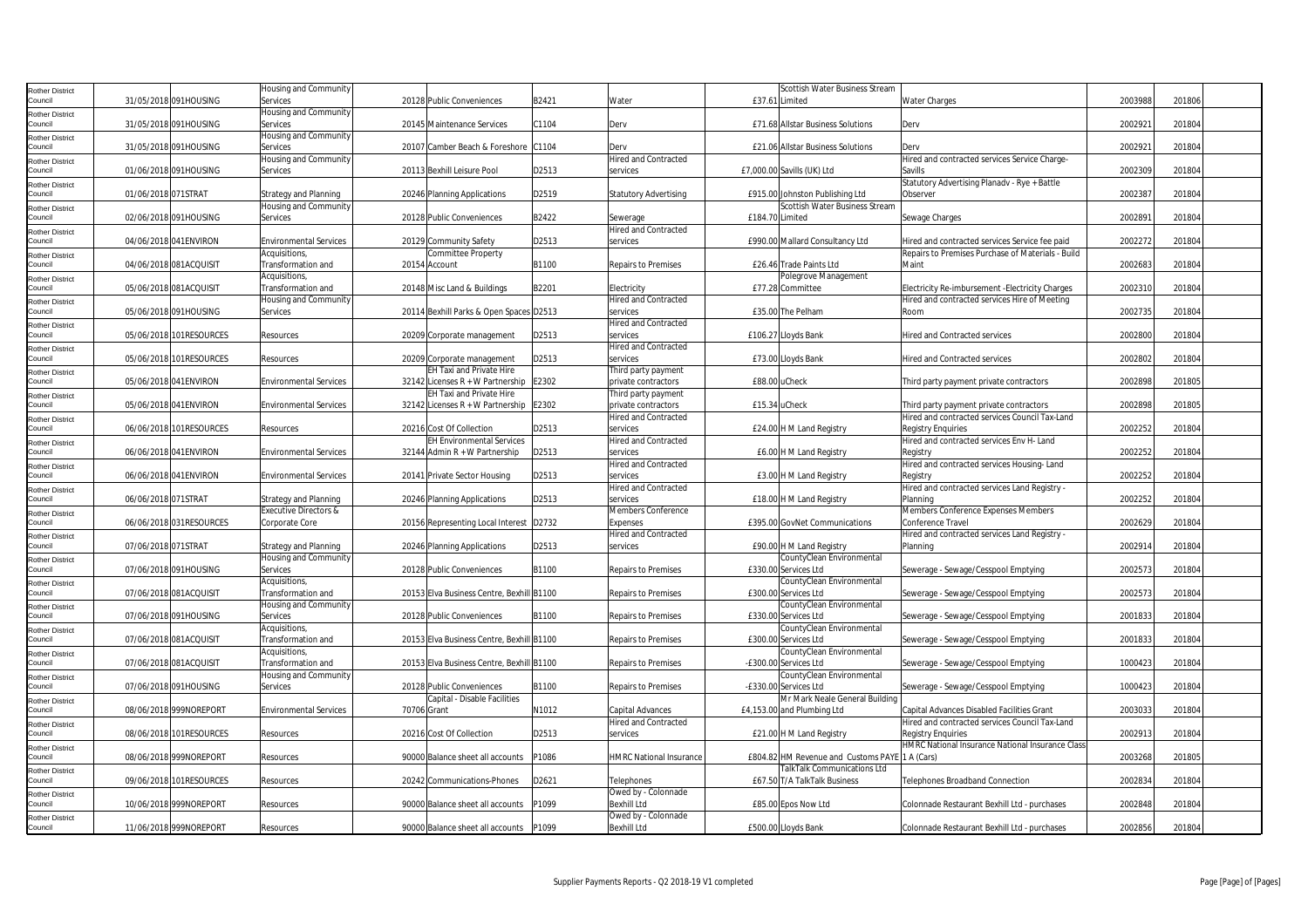| <b>Rother District</b>            |                   |                         | Housing and Community               |                                                  |       |                                                      |                    |                                      |                                                                      |         |        |  |
|-----------------------------------|-------------------|-------------------------|-------------------------------------|--------------------------------------------------|-------|------------------------------------------------------|--------------------|--------------------------------------|----------------------------------------------------------------------|---------|--------|--|
| Council                           |                   | 11/06/2018 091HOUSING   | Services                            | 20137 Car Parks                                  | D1201 | Equipment & Materials                                |                    | £369.30 Lloyds Bank                  | Equipment & Materials Purchase of Signs                              | 2002856 | 201804 |  |
| <b>Rother District</b>            |                   |                         | Housing and Community               |                                                  |       |                                                      |                    |                                      |                                                                      |         |        |  |
| Council                           |                   | 11/06/2018 091HOUSING   | Services                            | 20137 Car Parks                                  | D1201 | Equipment & Materials<br><b>Hired and Contracted</b> |                    | £320.00 Lloyds Bank                  | Equipment & Materials Purchase of Signs                              | 2002856 | 201804 |  |
| <b>Rother District</b><br>Council |                   | 11/06/2018 091HOUSING   | Housing and Community<br>Services   | 20133 Refuse Collection                          | D2513 | services                                             |                    | £29.17 Lloyds Bank                   | Hired and contracted services Delivery and/or<br>Packaging of Equipm | 2002852 | 201804 |  |
|                                   |                   |                         | Executive Directors &               |                                                  |       |                                                      |                    |                                      | Refreshments Catering/Refreshments for                               |         |        |  |
| <b>Rother District</b><br>Council |                   | 11/06/2018 031RESOURCES | Corporate Core                      | 20156 Representing Local Interest D2312          |       | Refreshments                                         |                    | £155.50 Lloyds Bank                  | Meetings                                                             | 2002856 | 201804 |  |
| <b>Rother District</b>            |                   |                         | Acquisitions,                       | Committee Property                               |       |                                                      |                    |                                      | Repairs to Premises Purchase of Materials - Build                    |         |        |  |
| Council                           |                   | 11/06/2018 081ACQUISIT  | Transformation and                  | 20154 Account                                    | B1100 | <b>Repairs to Premises</b>                           |                    | £29.39 Jewson Limited                | Maint                                                                | 2003990 | 201806 |  |
| <b>Rother District</b>            |                   |                         | Housing and Community               | Bexhill Promenade &                              |       |                                                      |                    |                                      | Repairs to Premises Purchase of Materials - Build                    |         |        |  |
| Council                           |                   | 11/06/2018 091HOUSING   | Services                            | 20108 Foreshore                                  | B1100 | <b>Repairs to Premises</b>                           |                    | £58.12 Jewson Limited                | Maint                                                                | 2002299 | 201804 |  |
| <b>Rother District</b>            |                   |                         | Acquisitions,                       | Committee Property                               |       |                                                      |                    |                                      | Repairs to Premises Purchase of Materials - Build                    |         |        |  |
| Council                           |                   | 11/06/2018 081ACQUISIT  | Transformation and                  | 20154 Account                                    | B1100 | <b>Repairs to Premises</b>                           |                    | £69.60 Howden Joinery Ltd            | Maint                                                                | 2002355 | 201804 |  |
| <b>Rother District</b>            |                   |                         | Acquisitions,                       | Committee Property                               |       |                                                      |                    |                                      | Repairs to Premises Purchase of Materials - Build                    |         |        |  |
| Council                           |                   | 11/06/2018 081ACQUISIT  | Transformation and                  | 20154 Account                                    | B1100 | <b>Repairs to Premises</b>                           |                    | -£9.36 Howden Joinery Ltd            | Maint                                                                | 2002354 | 201804 |  |
| <b>Rother District</b>            |                   |                         | Executive Directors &               |                                                  |       |                                                      |                    |                                      |                                                                      |         |        |  |
| Council                           |                   | 11/06/2018 031RESOURCES | Corporate Core                      | 20162 Electoral Registration                     | A2203 | Training<br><b>Hired and Contracted</b>              |                    | £85.00 Lloyds Bank                   | Training                                                             | 2002852 | 201804 |  |
| <b>Rother District</b><br>Council |                   | 11/06/2018 101RESOURCES | Resources                           | 20209 Corporate management                       | D2513 | services                                             |                    | £219.00 Lloyds Bank                  | <b>Hired and Contracted services</b>                                 | 2002801 | 201804 |  |
| <b>Rother District</b>            |                   |                         | Housing and Community               |                                                  |       | <b>Hired and Contracted</b>                          |                    |                                      | Hired and contracted services Parks- Consultants                     |         |        |  |
| Council                           |                   | 12/06/2018 091HOUSING   | Services                            | 20114 Bexhill Parks & Open Spaces D2513          |       | services                                             |                    | £720.81 Xylem Water Solutions UK Ltd | Fees                                                                 | 2002382 | 201804 |  |
| <b>Rother District</b>            |                   |                         | Acquisitions,                       | Committee Property                               |       |                                                      |                    |                                      | Repairs to Premises - Colonnade Water Proofing                       |         |        |  |
| Council                           |                   | 12/06/2018 081ACQUISIT  | Transformation and                  | 20154 Account                                    | B1100 | <b>Repairs to Premises</b>                           |                    | £23,775.37 J H Payne and Sons Ltd    | and repairs                                                          | 2002603 | 201804 |  |
| <b>Rother District</b>            |                   |                         | Housing and Community               |                                                  |       |                                                      |                    | Scottish Water Business Stream       |                                                                      |         |        |  |
| Council                           |                   | 12/06/2018 091HOUSING   | Services                            | 20128 Public Conveniences                        | B2422 | Sewerage                                             | £424.74 Limited    |                                      | Sewage Charges                                                       | 2002268 | 201804 |  |
| Rother District                   |                   |                         | Housing and Community               |                                                  |       |                                                      |                    | Scottish Water Business Stream       |                                                                      |         |        |  |
| Council                           |                   | 12/06/2018 091HOUSING   | Services                            | 20128 Public Conveniences                        | B2421 | Water                                                | £267.54 Limited    |                                      | Water Charges                                                        | 2002268 | 201804 |  |
| <b>Rother District</b>            |                   |                         | Acquisitions,                       | Committee Property                               |       | <b>Hired and Contracted</b>                          |                    | Mr R J Sheppard T/A E A R            | Hired and contracted services Consultancy Service                    |         | 201804 |  |
| Council                           |                   | 13/06/2018 081ACQUISIT  | Transformation and<br>Acquisitions, | 20154 Account<br>Committee Property              | D2513 | services                                             | £3,701.49 Sheppard |                                      | per Contract<br>Repairs to Premises Purchase of Materials - Build    | 2002222 |        |  |
| <b>Rother District</b><br>Council |                   | 13/06/2018 081ACQUISIT  | Transformation and                  | 20154 Account                                    | B1100 | <b>Repairs to Premises</b>                           |                    | £39.82 Jewson Limited                | Maint                                                                | 2002303 | 201804 |  |
|                                   |                   |                         |                                     |                                                  |       |                                                      |                    |                                      |                                                                      |         |        |  |
|                                   |                   |                         |                                     |                                                  |       |                                                      |                    |                                      |                                                                      |         |        |  |
| <b>Rother District</b><br>Council | 13/06/2018 061ICT |                         | ICT and Customer<br>Services        | Service Manager ICT &<br>20238 Customer Services | D2622 | <b>Mobile Phones</b>                                 |                    | £10.00 O2 (UK) Ltd                   | <b>Mobile Phones</b>                                                 | 2002788 | 201804 |  |
|                                   |                   |                         | ICT and Customer                    | Service Manager ICT &                            |       |                                                      |                    |                                      |                                                                      |         |        |  |
| <b>Rother District</b><br>Council | 13/06/2018 061ICT |                         | Services                            | 20238 Customer Services                          | D2622 | <b>Mobile Phones</b>                                 |                    | £10.00 O2 (UK) Ltd                   | <b>Mobile Phones</b>                                                 | 2002788 | 201804 |  |
| <b>Rother District</b>            |                   |                         |                                     |                                                  |       |                                                      |                    |                                      |                                                                      |         |        |  |
| Council                           |                   | 13/06/2018 041ENVIRON   | <b>Environmental Services</b>       | 20187 Pollution                                  | D2622 | <b>Mobile Phones</b>                                 |                    | £10.00 O2 (UK) Ltd                   | <b>Mobile Phones</b>                                                 | 2002793 | 201804 |  |
| <b>Rother District</b>            |                   |                         |                                     |                                                  |       |                                                      |                    |                                      |                                                                      |         |        |  |
| Council                           |                   | 13/06/2018 041 ENVIRON  | <b>Environmental Services</b>       | 20187 Pollution                                  | D2622 | <b>Mobile Phones</b>                                 |                    | £10.00 O2 (UK) Ltd                   | <b>Mobile Phones</b>                                                 | 2002793 | 201804 |  |
| <b>Rother District</b>            |                   |                         |                                     |                                                  |       |                                                      |                    |                                      |                                                                      |         |        |  |
| Council                           |                   | 13/06/2018 041 ENVIRON  | <b>Environmental Services</b>       | 20187 Pollution                                  | D2622 | <b>Mobile Phones</b>                                 |                    | £10.00 O2 (UK) Ltd                   | <b>Mobile Phones</b>                                                 | 2002793 | 201804 |  |
| <b>Rother District</b>            |                   |                         |                                     |                                                  |       |                                                      |                    |                                      |                                                                      |         |        |  |
| Council                           |                   | 13/06/2018 041 ENVIRON  | <b>Environmental Services</b>       | 20187 Pollution                                  | D2622 | Mobile Phones                                        |                    | £10.00 O2 (UK) Ltd                   | Mobile Phones                                                        | 2002793 | 201804 |  |
| <b>Rother District</b><br>Council |                   | 13/06/2018 041 ENVIRON  | <b>Environmental Services</b>       | 20187 Pollution                                  | D2622 | <b>Mobile Phones</b>                                 |                    | £10.00 O2 (UK) Ltd                   | Mobile Phones                                                        | 2002793 | 201804 |  |
| Rother District                   |                   |                         |                                     |                                                  |       |                                                      |                    |                                      |                                                                      |         |        |  |
| Council                           |                   | 13/06/2018 041 ENVIRON  | <b>Environmental Services</b>       | 20187 Pollution                                  | D2622 | <b>Mobile Phones</b>                                 |                    | £10.00 O2 (UK) Ltd                   | <b>Mobile Phones</b>                                                 | 2002793 | 201804 |  |
| <b>Rother District</b>            |                   |                         |                                     |                                                  |       |                                                      |                    |                                      |                                                                      |         |        |  |
| Council                           |                   | 13/06/2018 041 ENVIRON  | <b>Environmental Services</b>       | 20199 Food and Safety Team                       | D2622 | <b>Mobile Phones</b>                                 |                    | £10.00 O2 (UK) Ltd                   | Mobile Phones                                                        | 2002793 | 201804 |  |
| <b>Rother District</b>            |                   |                         |                                     |                                                  |       |                                                      |                    |                                      |                                                                      |         |        |  |
| Council                           |                   | 13/06/2018 041 ENVIRON  | <b>Environmental Services</b>       | 20199 Food and Safety Team                       | D2622 | <b>Mobile Phones</b>                                 |                    | £22.04 O2 (UK) Ltd                   | Mobile Phones                                                        | 2002793 | 201804 |  |
| <b>Rother District</b>            |                   |                         |                                     |                                                  |       |                                                      |                    |                                      |                                                                      |         |        |  |
| Council                           |                   | 13/06/2018 041 ENVIRON  | <b>Environmental Services</b>       | 20199 Food and Safety Team                       | D2622 | <b>Mobile Phones</b>                                 |                    | £10.00 O2 (UK) Ltd                   | <b>Mobile Phones</b>                                                 | 2002793 | 201804 |  |
| <b>Rother District</b><br>Council |                   |                         |                                     |                                                  |       |                                                      |                    |                                      |                                                                      |         |        |  |
|                                   |                   | 13/06/2018 041ENVIRON   | <b>Environmental Services</b>       | 20199 Food and Safety Team                       | D2622 | <b>Mobile Phones</b>                                 |                    | £10.00 O2 (UK) Ltd                   | Mobile Phones                                                        | 2002793 | 201804 |  |
| <b>Rother District</b><br>Council |                   | 13/06/2018 041 ENVIRON  | Environmental Services              | 20199 Food and Safety Team                       | D2622 | <b>Mobile Phones</b>                                 |                    | £10.00 O2 (UK) Ltd                   | Mobile Phones                                                        | 2002793 | 201804 |  |
| <b>Rother District</b>            |                   |                         |                                     |                                                  |       |                                                      |                    |                                      |                                                                      |         |        |  |
| Council                           |                   | 13/06/2018 041 ENVIRON  | <b>Environmental Services</b>       | 20199 Food and Safety Team                       | D2622 | <b>Mobile Phones</b>                                 |                    | £10.00 O2 (UK) Ltd                   | <b>Mobile Phones</b>                                                 | 2002793 | 201804 |  |
| <b>Rother District</b>            |                   |                         |                                     |                                                  |       |                                                      |                    |                                      |                                                                      |         |        |  |
| Council                           |                   | 13/06/2018 041 ENVIRON  | <b>Environmental Services</b>       | 20199 Food and Safety Team                       | D2622 | <b>Mobile Phones</b>                                 |                    | £10.00 O2 (UK) Ltd                   | Mobile Phones                                                        | 2002793 | 201804 |  |
| <b>Rother District</b><br>Council |                   | 13/06/2018 041ENVIRON   | <b>Environmental Services</b>       | 20199 Food and Safety Team                       | D2622 | <b>Mobile Phones</b>                                 |                    | £10.00 O2 (UK) Ltd                   | <b>Mobile Phones</b>                                                 | 2002793 | 201804 |  |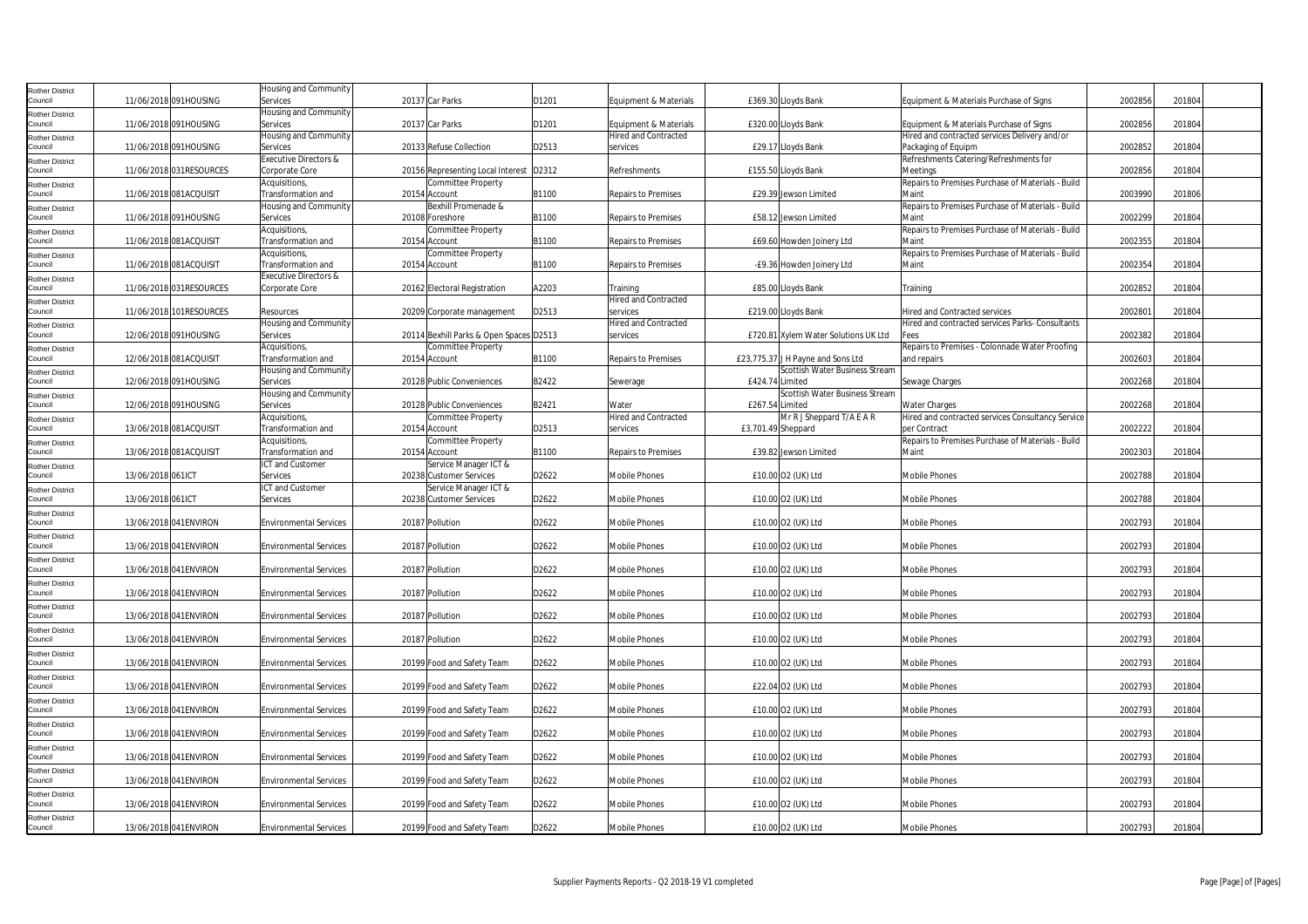| <b>Rother District</b>            |                     |                          |                                                    |                                                |       |                      |                    |                      |         |        |  |
|-----------------------------------|---------------------|--------------------------|----------------------------------------------------|------------------------------------------------|-------|----------------------|--------------------|----------------------|---------|--------|--|
| Council                           |                     | 13/06/2018 041ENVIRON    | <b>Environmental Services</b>                      | 20199 Food and Safety Team                     | D2622 | Mobile Phones        | £10.00 O2 (UK) Ltd | Mobile Phones        | 2002793 | 201804 |  |
| <b>Rother District</b><br>Council |                     | 13/06/2018 041ENVIRON    | <b>Environmental Services</b>                      | 20199 Food and Safety Team                     | D2622 | Mobile Phones        | £10.00 O2 (UK) Ltd | Mobile Phones        | 2002793 | 201804 |  |
| <b>Rother District</b><br>Council |                     |                          |                                                    |                                                |       |                      |                    |                      | 2002793 |        |  |
| <b>Rother District</b>            |                     | 13/06/2018 041ENVIRON    | <b>Environmental Services</b>                      | 20199 Food and Safety Team                     | D2622 | <b>Mobile Phones</b> | £10.00 O2 (UK) Ltd | Mobile Phones        |         | 201804 |  |
| Council                           |                     | 13/06/2018 041 ENVIRON   | <b>Environmental Services</b>                      | 20199 Food and Safety Team                     | D2622 | <b>Mobile Phones</b> | £10.00 O2 (UK) Ltd | <b>Mobile Phones</b> | 2002793 | 201804 |  |
| <b>Rother District</b><br>Council |                     | 13/06/2018 041ENVIRON    | <b>Environmental Services</b>                      | 20187 Pollution                                | D2622 | Mobile Phones        | £10.00 O2 (UK) Ltd | Mobile Phones        | 2002793 | 201804 |  |
| <b>Rother District</b>            |                     |                          |                                                    |                                                |       |                      |                    |                      |         |        |  |
| Council                           |                     | 13/06/2018 041ENVIRON    | <b>Environmental Services</b>                      | 20187 Pollution                                | D2622 | <b>Mobile Phones</b> | £10.00 O2 (UK) Ltd | Mobile Phones        | 2002793 | 201804 |  |
| <b>Rother District</b><br>Council |                     | 13/06/2018 041 ENVIRON   | <b>Environmental Services</b>                      | 20187 Pollution                                | D2622 | <b>Mobile Phones</b> | £10.00 O2 (UK) Ltd | Mobile Phones        | 2002793 | 201804 |  |
| <b>Rother District</b>            |                     |                          |                                                    |                                                |       |                      |                    |                      |         |        |  |
| Council                           |                     | 13/06/2018 041ENVIRON    | <b>Environmental Services</b>                      | 20187 Pollution                                | D2622 | Mobile Phones        | £10.00 O2 (UK) Ltd | Mobile Phones        | 2002793 | 201804 |  |
| <b>Rother District</b><br>Council |                     | 13/06/2018 041ENVIRON    | <b>Environmental Services</b>                      | 20187 Pollution                                | D2622 | Mobile Phones        | £10.00 O2 (UK) Ltd | Mobile Phones        | 2002793 | 201804 |  |
| <b>Rother District</b>            |                     |                          |                                                    |                                                |       |                      |                    |                      |         |        |  |
| Council                           |                     | 13/06/2018 041ENVIRON    | <b>Environmental Services</b>                      | 20187 Pollution                                | D2622 | <b>Mobile Phones</b> | £10.00 O2 (UK) Ltd | Mobile Phones        | 2002793 | 201804 |  |
| <b>Rother District</b><br>Council | 13/06/2018 071STRAT |                          | Strategy and Planning                              | Service Manager Strategy<br>20247 and Planning | D2622 | <b>Mobile Phones</b> | £10.00 O2 (UK) Ltd | Mobile Phones        | 2002784 | 201804 |  |
| <b>Rother District</b>            |                     |                          |                                                    |                                                |       |                      |                    |                      |         |        |  |
| Council                           |                     | 13/06/2018 041ENVIRON    | <b>Environmental Services</b>                      | 20197 Service Manager Env Serv                 | D2622 | Mobile Phones        | £10.08 O2 (UK) Ltd | Mobile Phones        | 2002793 | 201804 |  |
| <b>Rother District</b><br>Council |                     | 13/06/2018 041ENVIRON    | <b>Environmental Services</b>                      | 20198 Licensing Team                           | D2622 | Mobile Phones        | £10.00 O2 (UK) Ltd | Mobile Phones        | 2002793 | 201804 |  |
| <b>Rother District</b>            |                     |                          |                                                    |                                                |       |                      |                    |                      |         |        |  |
| Council                           |                     | 13/06/2018 041 ENVIRON   | <b>Environmental Services</b>                      | 20198 Licensing Team                           | D2622 | <b>Mobile Phones</b> | £10.00 O2 (UK) Ltd | Mobile Phones        | 2002793 | 201804 |  |
| <b>Rother District</b><br>Council |                     | 13/06/2018 041ENVIRON    | <b>Environmental Services</b>                      | 20198 Licensing Team                           | D2622 | Mobile Phones        | £10.00 O2 (UK) Ltd | <b>Mobile Phones</b> | 2002793 | 201804 |  |
| <b>Rother District</b>            |                     |                          |                                                    |                                                |       |                      |                    |                      |         |        |  |
| Council                           |                     | 13/06/2018 041ENVIRON    | <b>Environmental Services</b>                      | 20198 Licensing Team                           | D2622 | Mobile Phones        | £10.00 O2 (UK) Ltd | Mobile Phones        | 2002793 | 201804 |  |
| <b>Rother District</b><br>Council |                     | 13/06/2018 041 ENVIRON   | <b>Environmental Services</b>                      | 20198 Licensing Team                           | D2622 | <b>Mobile Phones</b> | £10.00 O2 (UK) Ltd | Mobile Phones        | 2002793 | 201804 |  |
| <b>Rother District</b>            |                     |                          |                                                    |                                                |       |                      |                    |                      |         |        |  |
| Council                           |                     | 13/06/2018 041ENVIRON    | <b>Environmental Services</b>                      | 20198 Licensing Team                           | D2622 | Mobile Phones        | £10.00 O2 (UK) Ltd | <b>Mobile Phones</b> | 2002793 | 201804 |  |
| <b>Rother District</b><br>Council |                     | 13/06/2018 041ENVIRON    | <b>Environmental Services</b>                      | 20198 Licensing Team                           | D2622 | Mobile Phones        | £13.72 O2 (UK) Ltd | Mobile Phones        | 2002793 | 201804 |  |
| <b>Rother District</b>            |                     |                          | Executive Directors &                              |                                                |       |                      |                    |                      |         |        |  |
| Council                           |                     | 13/06/2018 031RESOURCES  | Corporate Core                                     | 20179 Communications                           | D2622 | Mobile Phones        | £10.00 O2 (UK) Ltd | Mobile Phones        | 2002796 | 201804 |  |
| <b>Rother District</b><br>Council |                     | 13/06/2018 031RESOURCES  | Executive Directors &<br>Corporate Core            | 20180 Emergency Planning                       | D2622 | <b>Mobile Phones</b> | £10.00 O2 (UK) Ltd | <b>Mobile Phones</b> | 2002796 | 201804 |  |
| <b>Rother District</b>            |                     |                          | Executive Directors &                              |                                                |       |                      |                    |                      |         |        |  |
| Council                           |                     | 13/06/2018 031RESOURCES  | Corporate Core                                     | 20185 Joint Waste procurement                  | D2622 | Mobile Phones        | £10.00 O2 (UK) Ltd | Mobile Phones        | 2002786 | 201804 |  |
| <b>Rother District</b><br>Council |                     | 13/06/2018 031 RESOURCES | <b>Executive Directors &amp;</b><br>Corporate Core | Joint Waste Contract Client<br>32132 Unit      | D2622 | <b>Mobile Phones</b> | £10.00 O2 (UK) Ltd | <b>Mobile Phones</b> | 2002786 | 201804 |  |
| <b>Rother District</b>            |                     |                          | Executive Directors &                              | Joint Waste Contract Client                    |       |                      |                    |                      |         |        |  |
| Council                           |                     | 13/06/2018 031RESOURCES  | Corporate Core<br>Executive Directors &            | 32132 Unit<br>Joint Waste Contract Client      | D2622 | <b>Mobile Phones</b> | £10.00 O2 (UK) Ltd | Mobile Phones        | 2002786 | 201804 |  |
| <b>Rother District</b><br>Council |                     | 13/06/2018 031RESOURCES  | Corporate Core                                     | 32132 Unit                                     | D2622 | Mobile Phones        | £10.00 O2 (UK) Ltd | Mobile Phones        | 2002786 | 201804 |  |
| <b>Rother District</b>            |                     |                          | Executive Directors &                              |                                                |       |                      |                    |                      |         |        |  |
| Council                           |                     | 13/06/2018 031RESOURCES  | Corporate Core                                     | 20162 Electoral Registration                   | D2622 | <b>Mobile Phones</b> | £10.00 O2 (UK) Ltd | Mobile Phones        | 2002795 | 201804 |  |
| <b>Rother District</b><br>Council |                     | 13/06/2018 031RESOURCES  | Executive Directors &<br>Corporate Core            | 20183 Executive Directors                      | D2622 | <b>Mobile Phones</b> | £10.10 O2 (UK) Ltd | Mobile Phones        | 2002778 | 201804 |  |
| <b>Rother District</b>            |                     |                          | Executive Directors &                              |                                                |       |                      |                    |                      |         |        |  |
| Council                           |                     | 13/06/2018 031RESOURCES  | Corporate Core                                     | 20183 Executive Directors                      | D2622 | Mobile Phones        | £10.00 O2 (UK) Ltd | Mobile Phones        | 2002778 | 201804 |  |
| <b>Rother District</b><br>Council |                     | 13/06/2018 031 RESOURCES | <b>Executive Directors &amp;</b><br>Corporate Core | 20180 Emergency Planning                       | D2622 | Mobile Phones        | £10.00 O2 (UK) Ltd | <b>Mobile Phones</b> | 2002782 | 201804 |  |
| <b>Rother District</b>            |                     |                          | Executive Directors &                              |                                                |       |                      |                    |                      |         |        |  |
| Council                           |                     | 13/06/2018 031RESOURCES  | Corporate Core                                     | 20180 Emergency Planning                       | D2622 | Mobile Phones        | £4.50 O2 (UK) Ltd  | Mobile Phones        | 2002782 | 201804 |  |
| <b>Rother District</b><br>Council |                     | 13/06/2018 031RESOURCES  | Executive Directors &<br>Corporate Core            | 20171 Human Resources                          | D2622 | Mobile Phones        | £10.00 O2 (UK) Ltd | Mobile Phones        | 2002795 | 201804 |  |
| <b>Rother District</b>            |                     |                          | <b>Executive Directors &amp;</b>                   | Committee Service General                      |       |                      |                    |                      |         |        |  |
| Council                           |                     | 13/06/2018 031RESOURCES  | Corporate Core                                     | 20158 Exp                                      | D2622 | <b>Mobile Phones</b> | £10.00 O2 (UK) Ltd | <b>Mobile Phones</b> | 2002795 | 201804 |  |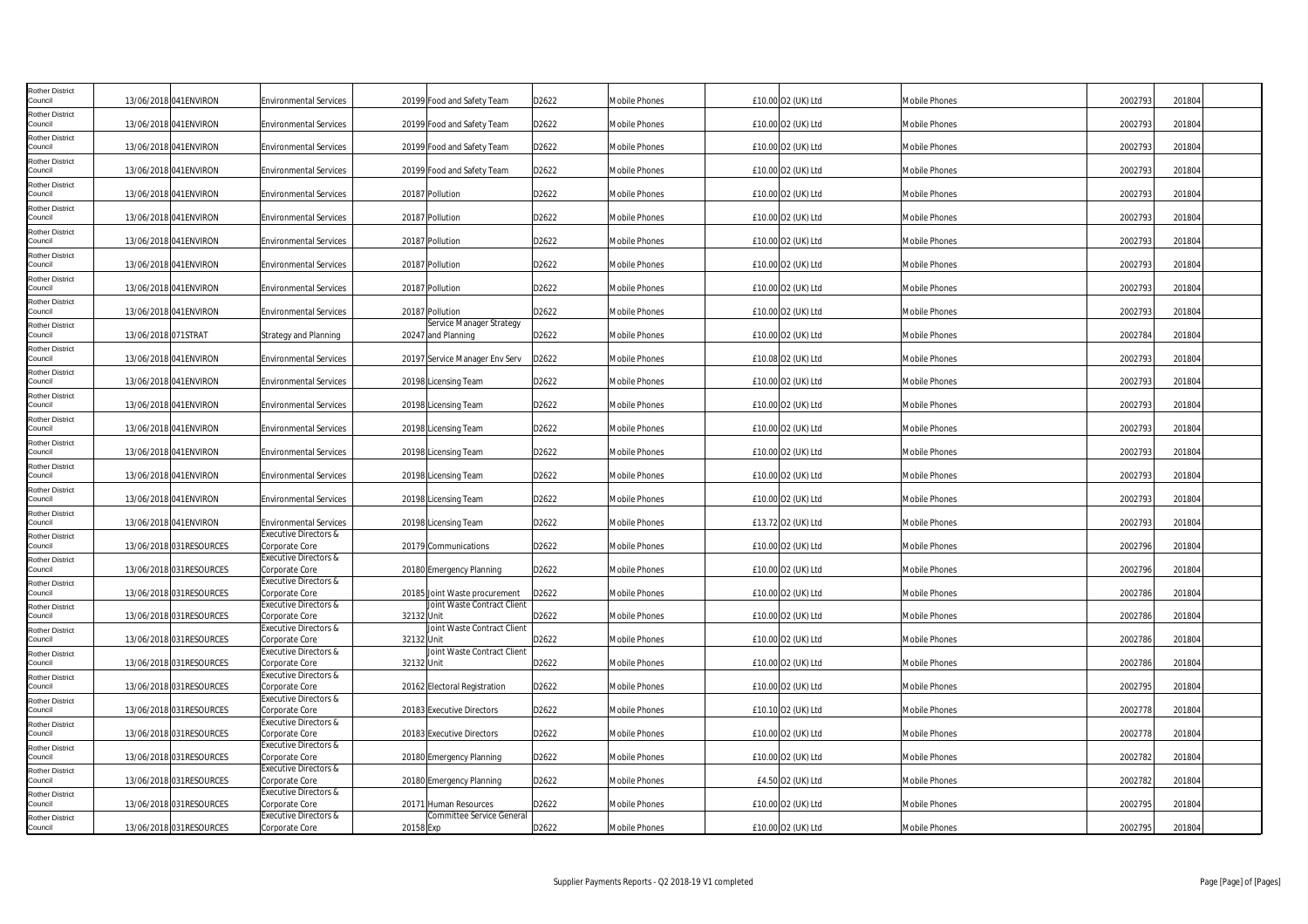| <b>Rother District</b>            |                     |                          | Community and                               | Service Manager,                                    |       |                      |                     |                      |         |        |
|-----------------------------------|---------------------|--------------------------|---------------------------------------------|-----------------------------------------------------|-------|----------------------|---------------------|----------------------|---------|--------|
| Council<br><b>Rother District</b> |                     | 13/06/2018 011 COMMUNITY | Economy<br>Acquisitions,                    | 20119 Community and Economy<br>Programme and Policy | D2622 | <b>Mobile Phones</b> | £10.00 O2 (UK) Ltd  | <b>Mobile Phones</b> | 2002782 | 201804 |
| Council                           |                     | 13/06/2018 081ACQUISIT   | Transformation and                          | 20121 Office                                        | D2622 | <b>Mobile Phones</b> | £10.00 O2 (UK) Ltd  | Mobile Phones        | 2002780 | 201805 |
| <b>Rother District</b><br>Council |                     | 13/06/2018 091HOUSING    | Housing and Community<br>Services           | 20125 Coast Protection                              | D2622 | Mobile Phones        | £10.00 O2 (UK) Ltd  | <b>Mobile Phones</b> | 2002795 | 201804 |
| <b>Rother District</b>            |                     |                          |                                             | Complaints, Compliance, Enf                         |       |                      |                     |                      |         |        |
| Council                           | 13/06/2018 071STRAT |                          | <b>Strategy and Planning</b>                | 20248 orce<br>Complaints, Compliance, Enf           | D2622 | Mobile Phones        | £10.00 O2 (UK) Ltd  | <b>Mobile Phones</b> | 2002784 | 201804 |
| <b>Rother District</b><br>Council | 13/06/2018 071STRAT |                          | <b>Strategy and Planning</b>                | 20248 orce                                          | D2622 | <b>Mobile Phones</b> | £10.00 O2 (UK) Ltd  | Mobile Phones        | 2002784 | 201804 |
| <b>Rother District</b><br>Council | 13/06/2018 071STRAT |                          | <b>Strategy and Planning</b>                | Complaints, Compliance, Enf<br>20248 orce           | D2622 | Mobile Phones        | £10.00 O2 (UK) Ltd  | Mobile Phones        | 2002784 | 201804 |
| <b>Rother District</b>            |                     |                          |                                             | Complaints, Compliance, Enf                         |       |                      |                     |                      |         |        |
| Council                           | 13/06/2018 071STRAT |                          | <b>Strategy and Planning</b>                | 20248 orce<br>Complaints, Compliance, Enf           | D2622 | Mobile Phones        | £10.00 O2 (UK) Ltd  | <b>Mobile Phones</b> | 2002784 | 201804 |
| <b>Rother District</b><br>Council | 13/06/2018 071STRAT |                          | <b>Strategy and Planning</b>                | 20248 orce                                          | D2622 | Mobile Phones        | £10.00 O2 (UK) Ltd  | <b>Mobile Phones</b> | 2002784 | 201804 |
| <b>Rother District</b><br>Council |                     | 13/06/2018 081ACQUISIT   | Acquisitions,<br>Transformation and         | 20243 Business Improvement                          | D2622 | Mobile Phones        | £10.00 O2 (UK) Ltd  | Mobile Phones        | 2002788 | 201804 |
| <b>Rother District</b>            |                     |                          | Acquisitions,                               |                                                     |       |                      |                     |                      |         |        |
| Council                           |                     | 13/06/2018 081ACQUISIT   | Transformation and<br>Housing and Community | 20243 Business Improvement                          | D2622 | Mobile Phones        | £150.20 O2 (UK) Ltd | Mobile Phones        | 2002788 | 201804 |
| <b>Rother District</b><br>Council |                     | 13/06/2018 091HOUSING    | Services                                    | 20109 Sports Development                            | D2622 | <b>Mobile Phones</b> | £10.00 O2 (UK) Ltd  | Mobile Phones        | 2002782 | 201804 |
| <b>Rother District</b><br>Council |                     | 13/06/2018 091HOUSING    | Housing and Community<br>Services           | 20120 Neighbourhood Services                        | D2622 | Mobile Phones        | £10.00 O2 (UK) Ltd  | Mobile Phones        | 2002799 | 201804 |
| <b>Rother District</b>            |                     |                          | Acquisitions,                               |                                                     |       |                      |                     |                      |         |        |
| Council                           |                     | 13/06/2018 081ACQUISIT   | Transformation and                          | 20122 Economic Development                          | D2622 | Mobile Phones        | £10.00 O2 (UK) Ltd  | Mobile Phones        | 2002794 | 201804 |
| <b>Rother District</b><br>Council |                     | 13/06/2018 081ACQUISIT   | Acquisitions,<br>Transformation and         | 20122 Economic Development                          | D2622 | Mobile Phones        | £10.00 O2 (UK) Ltd  | Mobile Phones        | 2002794 | 201804 |
| <b>Rother District</b><br>Council |                     |                          | Acquisitions,<br>Transformation and         |                                                     | D2622 | Mobile Phones        | £10.00 O2 (UK) Ltd  | Mobile Phones        | 2002794 | 201804 |
| <b>Rother District</b>            |                     | 13/06/2018 081ACQUISIT   | Acquisitions,                               | 20122 Economic Development                          |       |                      |                     |                      |         |        |
| Council                           |                     | 13/06/2018 081ACQUISIT   | Transformation and                          | 20122 Economic Development                          | D2622 | Mobile Phones        | £10.00 O2 (UK) Ltd  | Mobile Phones        | 2002794 | 201804 |
| <b>Rother District</b><br>Council |                     | 13/06/2018 081ACQUISIT   | Acquisitions,<br>Transformation and         | 20122 Economic Development                          | D2622 | Mobile Phones        | £10.00 O2 (UK) Ltd  | Mobile Phones        | 2002794 | 201804 |
| <b>Rother District</b>            |                     |                          | Acquisitions,<br>Transformation and         |                                                     |       | Mobile Phones        |                     |                      |         |        |
| Council<br><b>Rother District</b> |                     | 13/06/2018 081ACQUISIT   | Acquisitions,                               | 20122 Economic Development                          | D2622 |                      | £10.00 O2 (UK) Ltd  | Mobile Phones        | 2002794 | 201804 |
| Council                           |                     | 13/06/2018 081ACQUISIT   | Transformation and                          | 20122 Economic Development                          | D2622 | Mobile Phones        | £10.00 O2 (UK) Ltd  | <b>Mobile Phones</b> | 2002794 | 201804 |
| <b>Rother District</b><br>Council |                     | 13/06/2018 081ACQUISIT   | Acquisitions,<br>Transformation and         | 20122 Economic Development                          | D2622 | Mobile Phones        | £7.50 O2 (UK) Ltd   | Mobile Phones        | 2002794 | 201804 |
| <b>Rother District</b>            |                     |                          | Acquisitions,                               |                                                     |       |                      |                     |                      |         |        |
| Council<br><b>Rother District</b> |                     | 13/06/2018 081ACQUISIT   | Transformation and<br>Acquisitions,         | 20122 Economic Development                          | D2622 | Mobile Phones        | £10.00 O2 (UK) Ltd  | Mobile Phones        | 2002799 | 201804 |
| Council                           |                     | 13/06/2018 081ACQUISIT   | Transformation and<br>Acquisitions,         | 20122 Economic Development                          | D2622 | Mobile Phones        | £10.00 O2 (UK) Ltd  | Mobile Phones        | 2002799 | 201804 |
| <b>Rother District</b><br>Council |                     | 13/06/2018 081ACQUISIT   | Transformation and                          | 20122 Economic Development                          | D2622 | Mobile Phones        | £10.00 O2 (UK) Ltd  | Mobile Phones        | 2002799 | 201804 |
| <b>Rother District</b><br>Council |                     | 13/06/2018 081ACQUISIT   | Acquisitions,<br>Transformation and         |                                                     | D2622 | Mobile Phones        |                     | Mobile Phones        | 2002799 | 201804 |
| <b>Rother District</b>            |                     |                          | Housing and Community                       | 20122 Economic Development                          |       |                      | £10.00 O2 (UK) Ltd  |                      |         |        |
| Council                           |                     | 13/06/2018 091HOUSING    | Services                                    | 20120 Neighbourhood Services                        | D2622 | Mobile Phones        | £10.00 O2 (UK) Ltd  | Mobile Phones        | 2002799 | 201804 |
| <b>Rother District</b><br>Council |                     | 13/06/2018 091HOUSING    | Housing and Community<br>Services           | 20120 Neighbourhood Services                        | D2622 | Mobile Phones        | £10.00 O2 (UK) Ltd  | Mobile Phones        | 2002799 | 201804 |
| <b>Rother District</b>            |                     |                          | Housing and Community                       |                                                     |       |                      |                     |                      |         |        |
| Council<br><b>Rother District</b> |                     | 13/06/2018 091HOUSING    | Services<br>Housing and Community           | 20120 Neighbourhood Services                        | D2622 | Mobile Phones        | £10.00 O2 (UK) Ltd  | Mobile Phones        | 2002799 | 201804 |
| Council                           |                     | 13/06/2018 091HOUSING    | Services                                    | 20120 Neighbourhood Services                        | D2622 | Mobile Phones        | £10.00 O2 (UK) Ltd  | <b>Mobile Phones</b> | 2002799 | 201804 |
| <b>Rother District</b><br>Council |                     | 13/06/2018 091HOUSING    | Housing and Community<br>Services           | 20120 Neighbourhood Services                        | D2622 | Mobile Phones        | £10.00 O2 (UK) Ltd  | <b>Mobile Phones</b> | 2002799 | 201804 |
| <b>Rother District</b>            |                     |                          | Housing and Community                       |                                                     |       |                      |                     |                      |         |        |
| Council<br><b>Rother District</b> |                     | 13/06/2018 091HOUSING    | Services<br>Housing and Community           | 20120 Neighbourhood Services                        | D2622 | Mobile Phones        | £10.00 O2 (UK) Ltd  | Mobile Phones        | 2002799 | 201804 |
| Council                           |                     | 13/06/2018 091HOUSING    | Services                                    | 20120 Neighbourhood Services                        | D2622 | Mobile Phones        | £10.00 O2 (UK) Ltd  | Mobile Phones        | 2002799 | 201804 |
| <b>Rother District</b><br>Council |                     | 13/06/2018 091HOUSING    | Housing and Community<br>Services           | 20120 Neighbourhood Services                        | D2622 | <b>Mobile Phones</b> | £10.00 O2 (UK) Ltd  | Mobile Phones        | 2002799 | 201804 |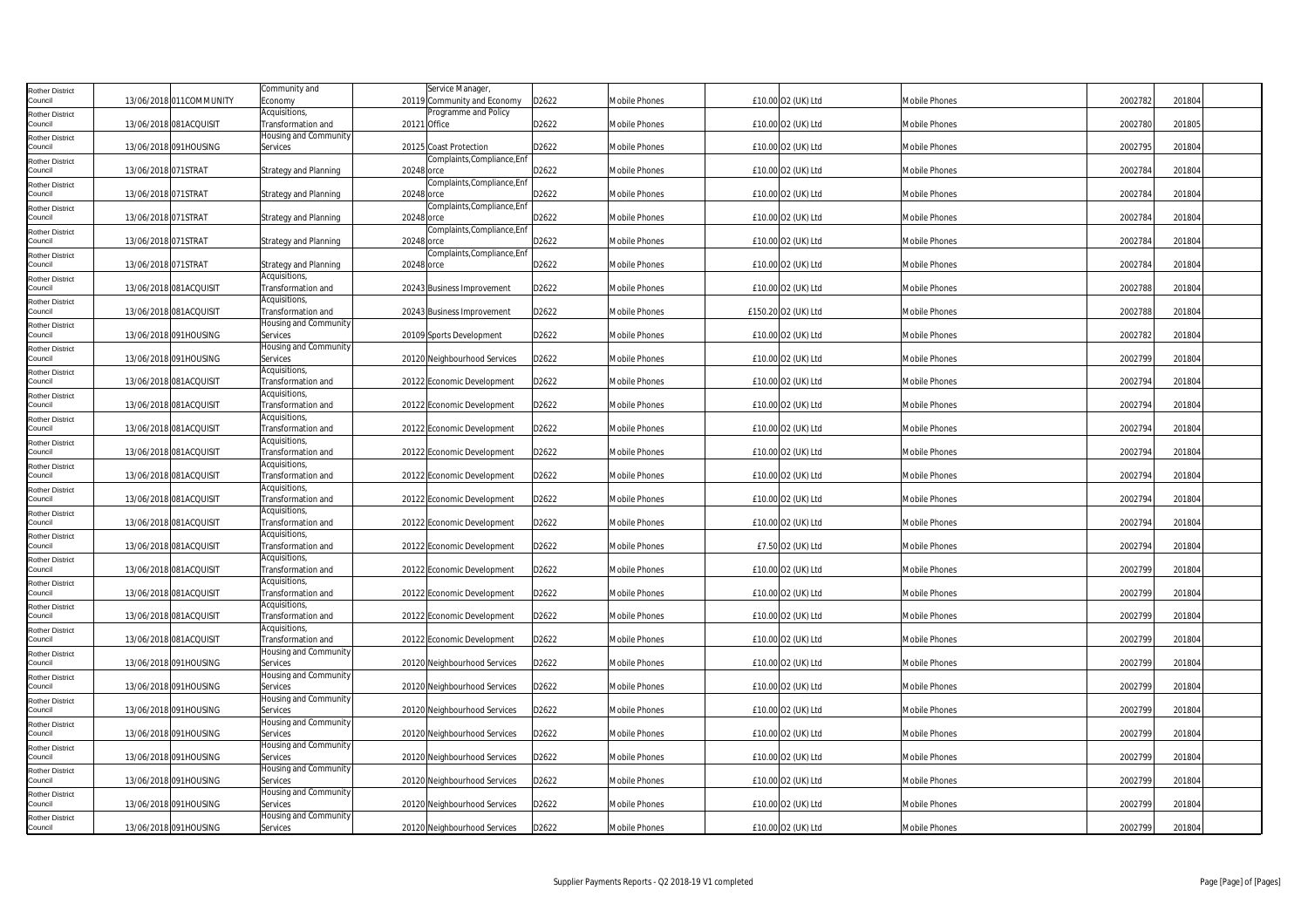| <b>Rother District</b><br>Council | 13/06/2018 091HOUSING  | Housing and Community<br>Services          | 20120 Neighbourhood Services               | D2622 | <b>Mobile Phones</b> | £10.00 O2 (UK) Ltd | <b>Mobile Phones</b> | 2002799 | 201804 |
|-----------------------------------|------------------------|--------------------------------------------|--------------------------------------------|-------|----------------------|--------------------|----------------------|---------|--------|
| <b>Rother District</b>            |                        | <b>Housing and Community</b>               |                                            |       |                      |                    |                      |         |        |
| Council                           | 13/06/2018 091HOUSING  | Services<br>Housing and Community          | 20120 Neighbourhood Services               | D2622 | <b>Mobile Phones</b> | £10.00 O2 (UK) Ltd | Mobile Phones        | 2002799 | 201804 |
| <b>Rother District</b><br>Council | 13/06/2018 091HOUSING  | Services                                   | 20120 Neighbourhood Services               | D2622 | <b>Mobile Phones</b> | £10.00 O2 (UK) Ltd | Mobile Phones        | 2002799 | 201804 |
| <b>Rother District</b>            |                        | Housing and Community                      |                                            |       |                      |                    |                      |         |        |
| Council<br><b>Rother District</b> | 13/06/2018 091HOUSING  | Services<br>Housing and Community          | 20120 Neighbourhood Services               | D2622 | <b>Mobile Phones</b> | £16.27 O2 (UK) Ltd | <b>Mobile Phones</b> | 2002799 | 201804 |
| Council                           | 13/06/2018 091HOUSING  | Services                                   | 20120 Neighbourhood Services               | D2622 | Mobile Phones        | £10.00 O2 (UK) Ltd | Mobile Phones        | 2002799 | 201804 |
| <b>Rother District</b><br>Council | 13/06/2018 091HOUSING  | Housing and Community<br>Services          | 20120 Neighbourhood Services               | D2622 | <b>Mobile Phones</b> | £10.00 O2 (UK) Ltd | Mobile Phones        | 2002799 | 201804 |
| <b>Rother District</b>            |                        | Housing and Community                      |                                            |       |                      |                    |                      |         |        |
| Council                           | 13/06/2018 091HOUSING  | Services<br>Housing and Community          | 20120 Neighbourhood Services               | D2622 | <b>Mobile Phones</b> | £10.00 O2 (UK) Ltd | <b>Mobile Phones</b> | 2002799 | 201804 |
| <b>Rother District</b><br>Council | 13/06/2018 091HOUSING  | Services                                   | 20120 Neighbourhood Services               | D2622 | <b>Mobile Phones</b> | £10.00 O2 (UK) Ltd | <b>Mobile Phones</b> | 2002799 | 201804 |
| <b>Rother District</b>            |                        | Housing and Community                      |                                            |       |                      |                    |                      |         |        |
| Council<br><b>Rother District</b> | 13/06/2018 091HOUSING  | Services<br>Housing and Community          | 20120 Neighbourhood Services               | D2622 | <b>Mobile Phones</b> | £15.32 O2 (UK) Ltd | Mobile Phones        | 2002799 | 201804 |
| Council                           | 13/06/2018 091HOUSING  | Services                                   | 20120 Neighbourhood Services               | D2622 | <b>Mobile Phones</b> | £10.00 O2 (UK) Ltd | Mobile Phones        | 2002799 | 201804 |
| <b>Rother District</b><br>Council | 13/06/2018 091HOUSING  | Housing and Community<br>Services          | 20120 Neighbourhood Services               | D2622 | Mobile Phones        | £10.00 O2 (UK) Ltd | Mobile Phones        | 2002799 | 201804 |
| Rother District                   |                        | Housing and Community                      |                                            |       |                      |                    |                      |         |        |
| Council                           | 13/06/2018 091HOUSING  | Services                                   | 20120 Neighbourhood Services               | D2622 | <b>Mobile Phones</b> | £10.00 O2 (UK) Ltd | Mobile Phones        | 2002799 | 201804 |
| <b>Rother District</b><br>Council | 13/06/2018 081ACQUISIT | Acquisitions,<br>Fransformation and        | 20122 Economic Development                 | D2622 | <b>Mobile Phones</b> | £10.00 O2 (UK) Ltd | Mobile Phones        | 2002799 | 201804 |
| <b>Rother District</b>            |                        | Acquisitions,                              |                                            |       |                      |                    |                      |         |        |
| Council<br><b>Rother District</b> | 13/06/2018 081ACQUISIT | Fransformation and<br>Acquisitions,        | 20122 Economic Development                 | D2622 | <b>Mobile Phones</b> | £10.00 O2 (UK) Ltd | Mobile Phones        | 2002799 | 201804 |
| Council                           | 13/06/2018 081ACQUISIT | ransformation and                          | 20122 Economic Development                 | D2622 | <b>Mobile Phones</b> | £10.90 O2 (UK) Ltd | <b>Mobile Phones</b> | 2002799 | 201804 |
| <b>Rother District</b><br>Council | 13/06/2018 081ACQUISIT | Acquisitions,<br><b>Fransformation</b> and | 20122 Economic Development                 | D2622 | <b>Mobile Phones</b> | £10.00 O2 (UK) Ltd | Mobile Phones        | 2002799 | 201804 |
| <b>Rother District</b>            |                        | Acquisitions,                              |                                            |       |                      |                    |                      |         |        |
| Council                           | 13/06/2018 081ACQUISIT | Transformation and                         | 20122 Economic Development                 | D2622 | <b>Mobile Phones</b> | £10.00 O2 (UK) Ltd | Mobile Phones        | 2002799 | 201804 |
| <b>Rother District</b><br>Council | 13/06/2018 091HOUSING  | Housing and Community<br>Services          | 20120 Neighbourhood Services               | D2622 | <b>Mobile Phones</b> | £10.00 O2 (UK) Ltd | Mobile Phones        | 2002799 | 201804 |
| <b>Rother District</b>            |                        | Housing and Community                      |                                            |       |                      |                    |                      |         |        |
| Council<br><b>Rother District</b> | 13/06/2018 091HOUSING  | Services<br>Housing and Community          | 20120 Neighbourhood Services               | D2622 | <b>Mobile Phones</b> | £10.00 O2 (UK) Ltd | <b>Mobile Phones</b> | 2002799 | 201804 |
| Council                           | 13/06/2018 091HOUSING  | Services                                   | 20120 Neighbourhood Services               | D2622 | <b>Mobile Phones</b> | £10.12 O2 (UK) Ltd | Mobile Phones        | 2002799 | 201804 |
| <b>Rother District</b><br>Council | 13/06/2018 091HOUSING  | Housing and Community<br>Services          | 20120 Neighbourhood Services               | D2622 | <b>Mobile Phones</b> | £10.00 O2 (UK) Ltd | Mobile Phones        | 2002799 | 201804 |
| <b>Rother District</b>            |                        | Housing and Community                      |                                            |       |                      |                    |                      |         |        |
| Council                           | 13/06/2018 091HOUSING  | Services                                   | 20120 Neighbourhood Services               | D2622 | <b>Mobile Phones</b> | £10.12 O2 (UK) Ltd | Mobile Phones        | 2002799 | 201804 |
| <b>Rother District</b><br>Council | 13/06/2018 091HOUSING  | Housing and Community<br>Services          | 20120 Neighbourhood Services               | D2622 | <b>Mobile Phones</b> | £10.00 O2 (UK) Ltd | Mobile Phones        | 2002799 | 201804 |
| <b>Rother District</b>            |                        | Acquisitions,                              |                                            |       |                      |                    |                      |         |        |
| Council<br><b>Rother District</b> | 13/06/2018 081ACQUISIT | Fransformation and<br>Acquisitions,        | 20122 Economic Development                 | D2622 | <b>Mobile Phones</b> | £10.00 O2 (UK) Ltd | Mobile Phones        | 2002799 | 201804 |
| Council                           | 13/06/2018 081ACQUISIT | Fransformation and                         | 20122 Economic Development                 | D2622 | <b>Mobile Phones</b> | £10.00 O2 (UK) Ltd | Mobile Phones        | 2002799 | 201804 |
| <b>Rother District</b><br>Council | 13/06/2018 091HOUSING  | Housing and Community<br>Services          | Customer Services and<br>20236 Development | D2622 | <b>Mobile Phones</b> | £10.00 O2 (UK) Ltd | Mobile Phones        | 2002795 | 201804 |
| <b>Rother District</b>            |                        | Housing and Community                      | Housing Administration                     |       |                      |                    |                      |         |        |
| Council                           | 13/06/2018 091HOUSING  | Services                                   | 20204 Account                              | D2622 | Mobile Phones        | £10.00 O2 (UK) Ltd | Mobile Phones        | 2002791 | 201804 |
| <b>Rother District</b><br>Council | 13/06/2018 091HOUSING  | Housing and Community<br>Services          | Housing Administration<br>20204 Account    | D2622 | <b>Mobile Phones</b> | £10.00 O2 (UK) Ltd | Mobile Phones        | 2002791 | 201804 |
| <b>Rother District</b>            |                        | Housing and Community                      | Housing Administration                     |       |                      |                    |                      |         |        |
| Council                           | 13/06/2018 091HOUSING  | Services<br>Housing and Community          | 20204 Account<br>Housing Administration    | D2622 | <b>Mobile Phones</b> | £10.00 O2 (UK) Ltd | <b>Mobile Phones</b> | 2002791 | 201804 |
| <b>Rother District</b><br>Council | 13/06/2018 091HOUSING  | Services                                   | 20204 Account                              | D2622 | Mobile Phones        | £10.00 O2 (UK) Ltd | Mobile Phones        | 2002791 | 201804 |
| <b>Rother District</b><br>Council |                        | Housing and Community                      | Housing Administration                     |       |                      |                    |                      |         |        |
| <b>Rother District</b>            | 13/06/2018 091HOUSING  | Services<br>Housing and Community          | 20204 Account<br>Housing Administration    | D2622 | Mobile Phones        | £10.00 O2 (UK) Ltd | <b>Mobile Phones</b> | 2002791 | 201804 |
| Council                           | 13/06/2018 091HOUSING  | Services                                   | 20204 Account                              | D2622 | <b>Mobile Phones</b> | £10.00 O2 (UK) Ltd | Mobile Phones        | 2002791 | 201804 |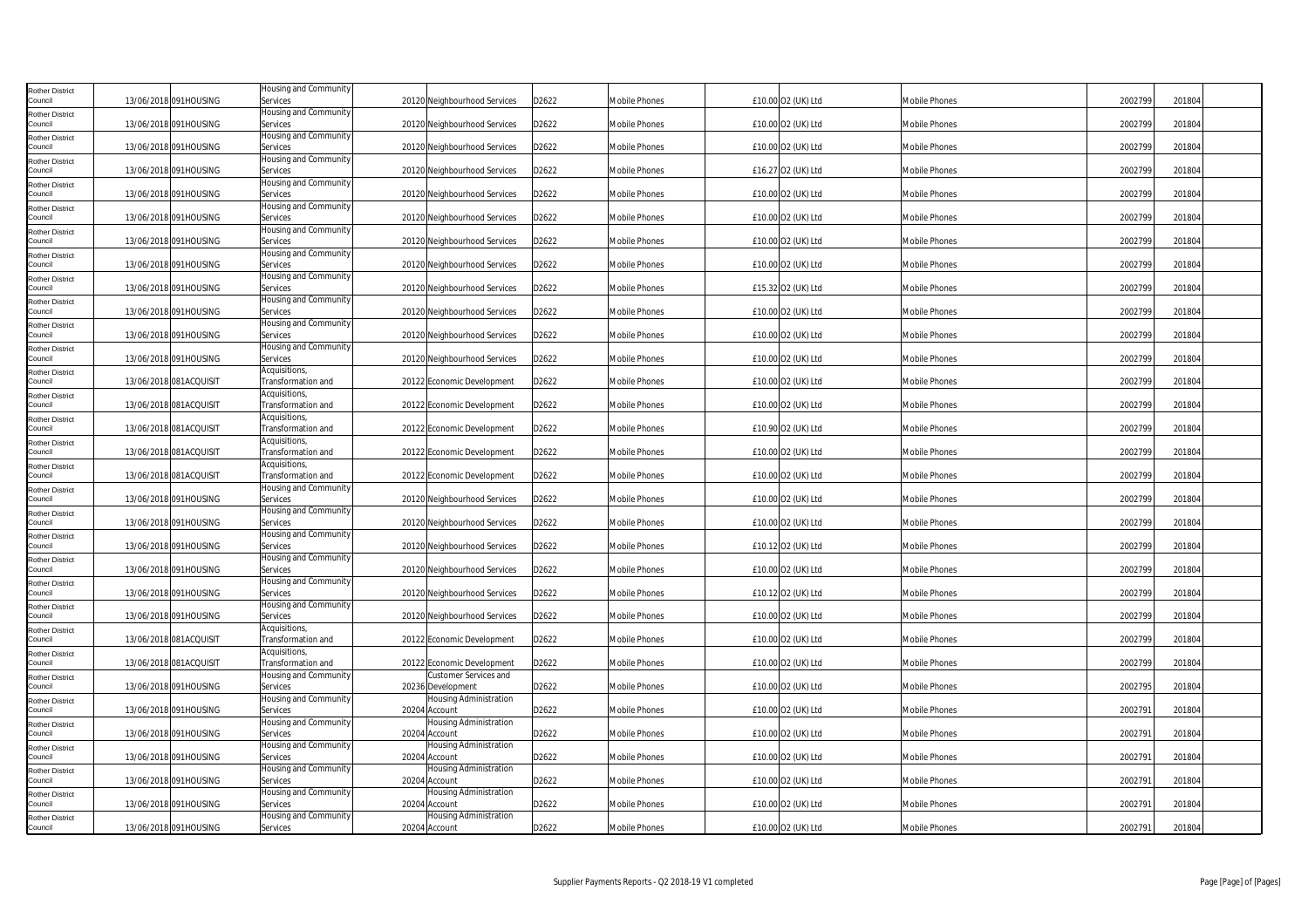| <b>Rother District</b><br>Council                           |                     | 13/06/2018 091HOUSING   | Housing and Community<br>Services   | 20204 Account | <b>Housing Administration</b>                              | D2622 | Mobile Phones                           | £10.00 O2 (UK) Ltd                          | <b>Mobile Phones</b>                                                        | 2002791 | 201804 |
|-------------------------------------------------------------|---------------------|-------------------------|-------------------------------------|---------------|------------------------------------------------------------|-------|-----------------------------------------|---------------------------------------------|-----------------------------------------------------------------------------|---------|--------|
| <b>Rother District</b><br>Council                           |                     | 13/06/2018 091HOUSING   | Housing and Community<br>Services   |               | <b>Housing Administration</b><br>20204 Account             | D2622 | Mobile Phones                           | £10.00 O2 (UK) Ltd                          | <b>Mobile Phones</b>                                                        | 2002791 | 201804 |
| <b>Rother District</b><br>Council                           |                     | 13/06/2018 101RESOURCES | Resources                           |               | Service Manager Finance<br>20226 and Welfare               | D2622 | Mobile Phones                           | £10.00 O2 (UK) Ltd                          | Mobile Phones                                                               | 2002778 | 201804 |
| <b>Rother District</b><br>Council                           |                     | 13/06/2018 101RESOURCES | Resources                           |               | 20239 Computer Services                                    | D2622 | Mobile Phones                           | £10.00 O2 (UK) Ltd                          | <b>Mobile Phones</b>                                                        | 2002788 | 201804 |
| <b>Rother District</b><br>Council                           |                     | 13/06/2018 101RESOURCES | Resources                           |               | 20239 Computer Services                                    | D2622 | Mobile Phones                           | £10.00 O2 (UK) Ltd                          | <b>Mobile Phones</b>                                                        | 2002788 | 201804 |
| <b>Rother District</b><br>Council                           |                     | 13/06/2018 101RESOURCES | Resources                           |               | 20239 Computer Services                                    | D2622 | Mobile Phones                           | £10.00 O2 (UK) Ltd                          | Mobile Phones                                                               | 2002788 | 201804 |
| <b>Rother District</b><br>Council                           |                     | 13/06/2018 101RESOURCES | Resources                           |               | 20239 Computer Services                                    | D2622 | Mobile Phones                           | £10.00 O2 (UK) Ltd                          | Mobile Phones                                                               | 2002788 | 201804 |
| <b>Rother District</b><br>Council                           |                     | 13/06/2018 101RESOURCES | Resources                           |               | 20239 Computer Services                                    | D2622 | Mobile Phones                           | £10.00 O2 (UK) Ltd                          | Mobile Phones                                                               | 2002788 | 201804 |
| <b>Rother District</b><br>Council                           |                     | 13/06/2018 101RESOURCES | Resources                           |               | 20239 Computer Services                                    | D2622 | Mobile Phones                           | £10.00 O2 (UK) Ltd                          | Mobile Phones                                                               | 2002788 | 201804 |
| <b>Rother District</b><br>Council                           |                     | 13/06/2018 101RESOURCES | Resources                           |               | 20239 Computer Services                                    | D2622 | Mobile Phones                           | £10.00 O2 (UK) Ltd                          | Mobile Phones                                                               | 2002788 | 201804 |
| Rother District<br>Council                                  |                     | 13/06/2018 101RESOURCES | Resources                           |               | 20239 Computer Services                                    | D2622 | Mobile Phones                           | £10.00 O2 (UK) Ltd                          | Mobile Phones                                                               | 2002788 | 201804 |
| <b>Rother District</b><br>Council                           |                     | 13/06/2018 101RESOURCES | Resources                           |               | 20239 Computer Services                                    | D2622 | Mobile Phones                           | £10.00 O2 (UK) Ltd                          | <b>Mobile Phones</b>                                                        | 2002788 | 201804 |
| <b>Rother District</b><br>Council                           |                     | 13/06/2018 101RESOURCES | Resources                           |               | 20215 Revenue and Benefits                                 | D2622 | Mobile Phones                           | £10.00 O2 (UK) Ltd                          | Mobile Phones                                                               | 2002795 | 201804 |
| <b>Rother District</b><br>Council                           |                     | 13/06/2018 101RESOURCES | Resources                           |               | 20215 Revenue and Benefits                                 | D2622 | Mobile Phones                           | £10.00 O2 (UK) Ltd                          | Mobile Phones                                                               | 2002795 | 201804 |
| <b>Rother District</b><br>Council                           |                     | 13/06/2018 101RESOURCES | Resources                           |               | 20215 Revenue and Benefits                                 | D2622 | <b>Mobile Phones</b>                    | £10.00 O2 (UK) Ltd                          | Mobile Phones                                                               | 2002795 | 201804 |
| <b>Rother District</b><br>Council                           |                     | 13/06/2018 101RESOURCES | Resources                           |               | 20215 Revenue and Benefits                                 | D2622 | Mobile Phones                           | £10.00 O2 (UK) Ltd                          | Mobile Phones                                                               | 2002795 | 201804 |
| <b>Rother District</b><br>Council                           |                     | 13/06/2018 101RESOURCES | Resources                           |               | 20215 Revenue and Benefits                                 | D2622 | Mobile Phones                           | £10.00 O2 (UK) Ltd                          | Mobile Phones                                                               | 2002795 | 201804 |
| <b>Rother District</b><br>Council<br><b>Rother District</b> |                     | 13/06/2018 101RESOURCES | Resources                           |               | 20215 Revenue and Benefits                                 | D2622 | Mobile Phones                           | £10.00 O2 (UK) Ltd                          | Mobile Phones                                                               | 2002795 | 201804 |
| Council                                                     |                     | 13/06/2018 101RESOURCES | Resources                           |               | 20215 Revenue and Benefits<br>Capital - Disable Facilities | D2622 | Mobile Phones                           | £10.00 O2 (UK) Ltd<br>Underpin & Makegood   | Mobile Phones                                                               | 2002795 | 201804 |
| <b>Rother District</b><br>Council                           |                     | 14/06/2018 999NOREPORT  | <b>Environmental Services</b>       | 70706 Grant   |                                                            | N1012 | Capital Advances                        | £14,935.00 (Contracting) Ltd                | Capital Advances Disabled Facilities Grant                                  | 2002403 | 201804 |
| <b>Rother District</b><br>Council                           |                     | 14/06/2018 091HOUSING   | Housing and Community<br>Services   |               | 20132 Street & Beach Cleansing                             | D2513 | <b>Hired and Contracted</b><br>services | East Sussex and Romney Marsh<br>£60.00 Hunt | Hired and contracted services Incineration of dead<br>animals               | 2002129 | 201804 |
| <b>Rother District</b>                                      |                     |                         | Housing and Community               |               | Bexhill Promenade &                                        |       |                                         |                                             | Repairs to Premises Purchase of Materials - Build                           |         |        |
| Council<br><b>Rother District</b>                           |                     | 14/06/2018 091HOUSING   | Services<br>Housing and Community   |               | 20108 Foreshore<br>Bexhill Promenade &                     | B1100 | <b>Repairs to Premises</b>              | £27.26 Jewson Limited                       | Maint<br>Repairs to Premises Purchase of Materials - Build                  | 2002300 | 201804 |
| Council<br><b>Rother District</b>                           |                     | 14/06/2018 091HOUSING   | Services<br>Housing and Community   |               | 20108 Foreshore                                            | B1100 | <b>Repairs to Premises</b>              | £3.38 Jewson Limited                        | Maint                                                                       | 2002301 | 201804 |
| Council                                                     |                     | 14/06/2018 091HOUSING   | Services                            |               | 20102 Rother Museum Services                               | B1100 | Repairs to Premises                     | £789.24 Alfa Electric Ltd                   | Repairs to Premises Repairs - Roofing Works                                 | 2002611 | 201804 |
| <b>Rother District</b><br>Council                           |                     | 15/06/2018 091HOUSING   | Housing and Community<br>Services   |               | Housing Needs - HB<br>20200 (Housing Benefit)              | A1110 | <b>Agency Staff</b>                     | £737.50 Oyster Partnership                  | <b>Agency Staff</b>                                                         | 2003019 | 201805 |
| <b>Rother District</b><br>Council                           |                     | 15/06/2018 091HOUSING   | Housing and Community<br>Services   |               | 20107 Camber Beach & Foreshore C1104                       |       | Derv                                    | £3.80 Allstar Business Solutions            | Derv Fuel Service fee payable on fuel cards                                 | 2003272 | 201805 |
| <b>Rother District</b><br>Council                           |                     | 15/06/2018 091HOUSING   | Housing and Community<br>Services   |               | 20145 Maintenance Services                                 | C1104 | Derv                                    | £1.90 Allstar Business Solutions            | Derv Fuel Service fee payable on fuel cards                                 | 2003272 | 201805 |
| <b>Rother District</b><br>Council                           |                     | 15/06/2018 101RESOURCES | Resources                           |               | 20216 Cost Of Collection                                   | D2513 | <b>Hired and Contracted</b><br>services | £51.00 H M Land Registry                    | Hired and contracted services Council Tax-Land<br><b>Registry Enquiries</b> | 2002915 | 201804 |
| <b>Rother District</b><br>Council                           |                     | 15/06/2018 091HOUSING   | Housing and Community<br>Services   |               | Housing Needs - HB<br>20200 (Housing Benefit)              | D2513 | <b>Hired and Contracted</b><br>services | £6.00 H M Land Registry                     | Hired and contracted services Housing-Land<br>Registry                      | 2002915 | 201804 |
| <b>Rother District</b><br>Council                           | 15/06/2018 071STRAT |                         | <b>Strategy and Planning</b>        |               | 20246 Planning Applications                                | D2513 | <b>Hired and Contracted</b><br>services | £15.00 H M Land Registry                    | Hired and contracted services Land Registry -<br>Planning                   | 2002915 | 201804 |
| <b>Rother District</b><br>Council                           |                     | 15/06/2018 081ACQUISIT  | Acquisitions,<br>Transformation and |               | 20144 Property Management                                  | D2513 | <b>Hired and Contracted</b><br>services | -£30.00 H M Land Registry                   | Hired and contracted services Land Registry -<br>Property Management        | 2002915 | 201804 |
| <b>Rother District</b><br>Council                           | 15/06/2018 071STRAT |                         | <b>Strategy and Planning</b>        |               | 20246 Planning Applications                                | D2519 | <b>Statutory Advertising</b>            | £1,098.00 Johnston Publishing Ltd           | Statutory Advertising Planadv - Rye + Battle<br>Observer                    | 2002383 | 201804 |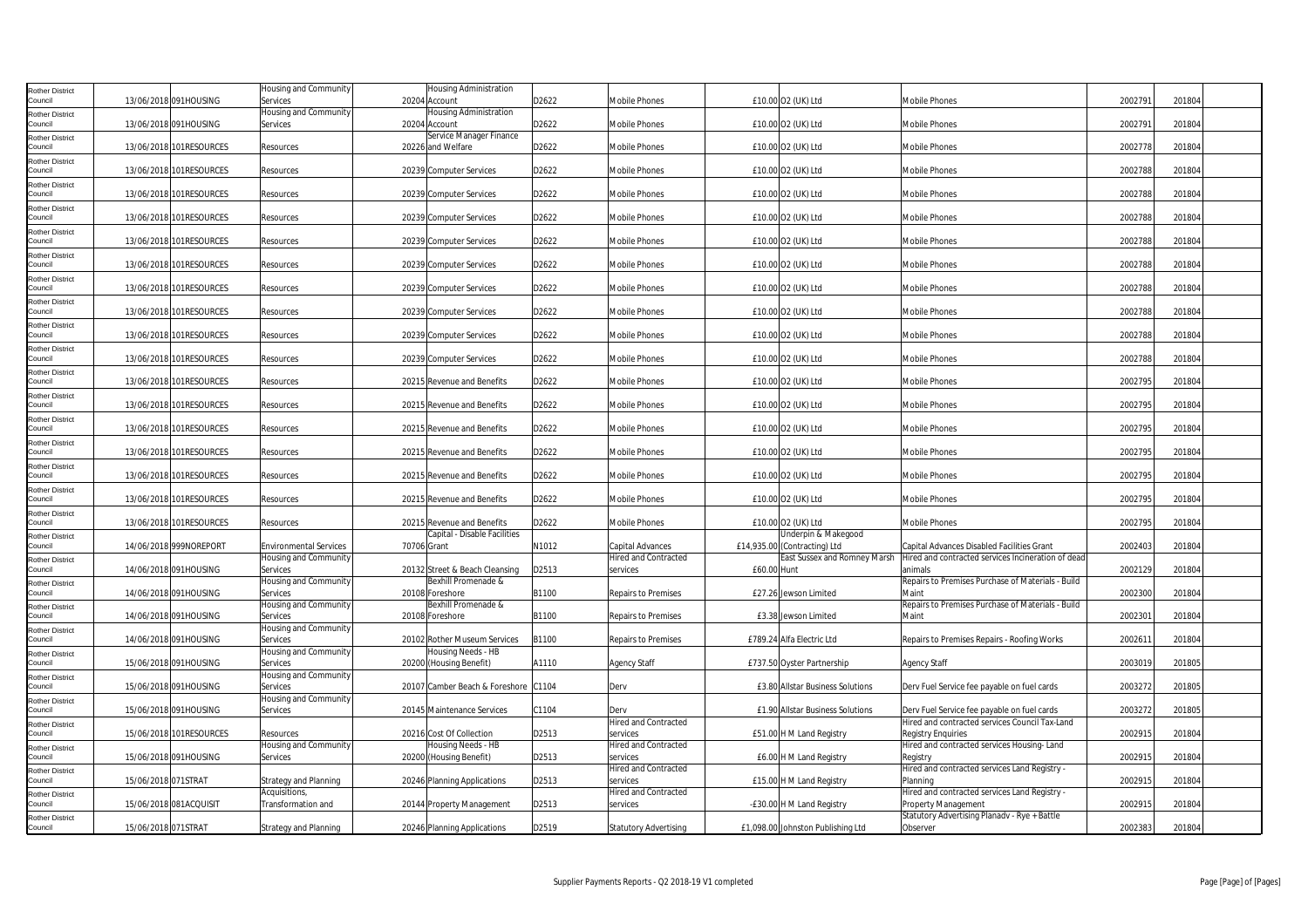| <b>Rother District</b>            |                         | Housing and Community              |              |                                                     |       | Third party payment                             |                                                                      | Third party payment private contractors                                   |         |            |
|-----------------------------------|-------------------------|------------------------------------|--------------|-----------------------------------------------------|-------|-------------------------------------------------|----------------------------------------------------------------------|---------------------------------------------------------------------------|---------|------------|
| Council                           | 15/06/2018 091HOUSING   | Services                           |              | 20133 Refuse Collection                             | E2302 | private contractors                             | £349.91 Kier Services - Environmental                                | <b>Commercial Waste Collection Contract</b>                               | 2003187 | 201805     |
| <b>Rother District</b><br>Council | 15/06/2018 091HOUSING   | Housing and Community<br>Services  |              | Housing Needs - HB<br>20200 (Housing Benefit)       | D2514 | <b>Accommodation Costs</b>                      | £167.16 MB Hotels Ltd                                                | <b>Accommodation Costs</b>                                                | 2002396 | 201804     |
| <b>Rother District</b>            |                         | Executive Directors &              |              |                                                     |       |                                                 |                                                                      |                                                                           |         |            |
| Council                           | 15/06/2018 031RESOURCES | Corporate Core                     |              | 20170 Communications-Postages                       | C1104 | Derv                                            | £23.79 Allstar Business Solutions                                    | Derv                                                                      | 2003272 | 201805     |
| <b>Rother District</b>            |                         | Housing and Community              |              |                                                     |       |                                                 |                                                                      |                                                                           |         |            |
| Council                           | 15/06/2018 091HOUSING   | Services                           |              | 20107 Camber Beach & Foreshore C1104                |       | Derv                                            | £30.38 Allstar Business Solutions                                    | Derv                                                                      | 2003272 | 201805     |
| <b>Rother District</b>            |                         | Housing and Community              |              |                                                     |       |                                                 |                                                                      |                                                                           |         |            |
| Council                           | 15/06/2018 091HOUSING   | Services<br>Housing and Community  |              | 20107 Camber Beach & Foreshore C1104                |       | Derv                                            | £34.97 Allstar Business Solutions                                    | Derv                                                                      | 2003272 | 201805     |
| <b>Rother District</b><br>Council | 15/06/2018 091HOUSING   | Services                           |              | 20145 Maintenance Services                          | C1104 | Derv                                            | £66.67 Allstar Business Solutions                                    | Derv                                                                      | 2003272 | 201805     |
| <b>Rother District</b>            |                         | Housing and Community              |              |                                                     |       |                                                 |                                                                      |                                                                           |         |            |
| Council                           | 15/06/2018 091HOUSING   | Services                           |              | 20145 Maintenance Services                          | C1104 | Derv                                            | £74.17 Allstar Business Solutions                                    | Derv                                                                      | 2003272 | 201805     |
| <b>Rother District</b>            |                         | Housing and Community              |              |                                                     |       |                                                 |                                                                      |                                                                           |         |            |
| Council                           | 15/06/2018 091HOUSING   | Services                           |              | 20145 Maintenance Services                          | C1104 | Derv                                            | £33.34 Allstar Business Solutions                                    | Derv                                                                      | 2003272 | 201805     |
| <b>Rother District</b><br>Council | 15/06/2018 091HOUSING   | Housing and Community<br>Services  |              | 20145 Maintenance Services                          | C1103 | Petrol                                          | £22.92 Allstar Business Solutions                                    | Petrol                                                                    | 2003272 | 201805     |
| <b>Rother District</b>            |                         | Housing and Community              |              |                                                     |       |                                                 | Salehurst and Robertsbridge                                          |                                                                           |         |            |
| Council                           | 18/06/2018 091HOUSING   | Services                           |              | 20137 Car Parks                                     | D2923 | Grants made                                     | £8,000.00 Parish Council                                             | Grants made - Devolvement Grant                                           | 2003675 | 201806 Yes |
| <b>Rother District</b>            |                         |                                    |              | EH Health and Safety and                            |       | lired and Contracted                            |                                                                      |                                                                           |         |            |
| Council                           | 18/06/2018 041 ENVIRON  | <b>Environmental Services</b>      |              | 32138 IDs R + W Partnership                         | D2513 | services                                        | £480.00 CarnDu Ltd                                                   | Hired and contracted services Service fee paid                            | 2003429 | 201805     |
| <b>Rother District</b>            |                         | Housing and Community              |              |                                                     |       |                                                 |                                                                      |                                                                           |         |            |
| Council                           | 18/06/2018 091HOUSING   | Services<br>Housing and Community  |              | 20114 Bexhill Parks & Open Spaces B1100             |       | <b>Repairs to Premises</b>                      | £728.35 Arun Pumps                                                   | Repairs to Premises Pumps Maintenance/ Repairs                            | 2002415 | 201804     |
| <b>Rother District</b><br>Council | 18/06/2018 091HOUSING   | Services                           |              | 20128 Public Conveniences                           | B1100 | <b>Repairs to Premises</b>                      | £67.50 Alfa Electric Ltd                                             | Repairs to Premises Repairs - Electrical Works                            | 2002541 | 201804     |
| <b>Rother District</b>            |                         | Acquisitions,                      |              | Committee Property                                  |       |                                                 |                                                                      |                                                                           |         |            |
| Council                           | 18/06/2018 081ACQUISIT  | Transformation and                 |              | 20154 Account                                       | B1100 | <b>Repairs to Premises</b>                      | £86.29 Alfa Electric Ltd                                             | Repairs to Premises Repairs - Electrical Works                            | 2002542 | 201804     |
| <b>Rother District</b>            |                         |                                    |              |                                                     |       | Stationery ordered                              |                                                                      | Stationery (General office Supplies) (Stationery                          |         |            |
| Council                           | 18/06/2018 101RESOURCES | Resources<br>Executive Directors & |              | 20241 Stationery                                    | D2416 | internally (Print Room)<br>Hired and Contracted | £206.80 Response Envelopes Limited                                   | Services to buy ONLY)                                                     | 2002457 | 201804     |
| <b>Rother District</b><br>Council | 19/06/2018 031RESOURCES | Corporate Core                     |              | 20171 Human Resources                               | D2513 | services                                        | £1,592.00 HM Revenue and Customs PAYE Apprenticeship Levy            |                                                                           | 2002925 | 201804     |
| <b>Rother District</b>            |                         |                                    |              | Capital - Disable Facilities                        |       |                                                 |                                                                      |                                                                           |         |            |
| Council                           | 19/06/2018 999NOREPORT  | <b>Environmental Services</b>      | 70706 Grant  |                                                     | N1012 | Capital Advances                                | £5,400.75 Alfa Electric Ltd                                          | Capital Advances Disabled Facilities Grant                                | 2002409 | 201804     |
| Rother District                   |                         | Housing and Community              |              | 41 Jameson Mews, Bexhill                            |       |                                                 |                                                                      |                                                                           |         |            |
| Council                           | 19/06/2018 091HOUSING   | Services                           | 20261 on Sea |                                                     | B2201 | Electricity                                     | £176.23 E.ON                                                         | <b>Electricity Charges</b>                                                | 2002289 | 201804     |
| <b>Rother District</b><br>Council | 19/06/2018 091HOUSING   | Housing and Community<br>Services  |              | 20145 Maintenance Services                          | D1201 | Equipment & Materials                           | £83.33 Trade UK Account (Screwfix)                                   | Equipment & Materials Purchase of Tools                                   | 2002340 | 201804     |
| <b>Rother District</b>            |                         |                                    |              |                                                     |       |                                                 |                                                                      |                                                                           |         |            |
| Council                           | 19/06/2018 999NOREPORT  | Resources                          |              | 90000 Balance sheet all accounts                    | P1086 | <b>HMRC National Insurance</b>                  | -£534.27 HM Revenue and Customs PAYE HMRC - Salary - SMP Recovered   |                                                                           | 2002925 | 201804     |
| <b>Rother District</b>            |                         |                                    |              |                                                     |       |                                                 |                                                                      |                                                                           |         |            |
| Council                           | 19/06/2018 999NOREPORT  | Resources                          |              | 90000 Balance sheet all accounts                    | P1086 | <b>HMRC National Insurance</b>                  | -£2,669.07 HM Revenue and Customs PAYE HMRC - Salary - SMP Recovered |                                                                           | 2002925 | 201804     |
| <b>Rother District</b><br>Council | 19/06/2018 999NOREPORT  | Resources                          |              | 90000 Balance sheet all accounts                    | P1086 | <b>HMRC National Insurance</b>                  | £43,090.23 HM Revenue and Customs PAYE Deductions                    | HMRC National Insurance Salary - NI - Employees                           | 2002925 | 201804     |
| <b>Rother District</b>            |                         |                                    |              |                                                     |       |                                                 |                                                                      | HMRC National Insurance Salary - NI - Employer's                          |         |            |
| Council                           | 19/06/2018 999NOREPORT  | Resources                          |              | 90000 Balance sheet all accounts                    | P1086 | <b>HMRC National Insurance</b>                  | £52,072.46 HM Revenue and Customs PAYE Deductions                    |                                                                           | 2002925 | 201804     |
| <b>Rother District</b>            |                         |                                    |              |                                                     |       |                                                 |                                                                      | HMRC National Insurance Salary - Tax - Employees                          |         |            |
| Council                           | 19/06/2018 999NOREPORT  | Resources                          |              | 90000 Balance sheet all accounts                    | P1086 | <b>HMRC National Insurance</b>                  | £60,307.20 HM Revenue and Customs PAYE Deductions                    |                                                                           | 2002925 | 201804     |
| <b>Rother District</b><br>Council | 19/06/2018 999NOREPORT  | Resources                          |              | 90000 Balance sheet all accounts                    | P1086 | <b>HMRC National Insurance</b>                  | £934.00 HM Revenue and Customs PAYE HMRC Student Loan Deductions     |                                                                           | 2002925 | 201804     |
| <b>Rother District</b>            |                         | Executive Directors &              |              |                                                     |       |                                                 |                                                                      |                                                                           |         |            |
| Council                           | 19/06/2018 031RESOURCES | Corporate Core                     |              | 20171 Human Resources                               | A2202 | Recruitment expenses                            | £4,300.00 JGP Resourcing Ltd                                         | Recruitment expenses Advertising Vacant Post                              | 2003116 | 201805     |
| <b>Rother District</b>            |                         | Housing and Community              |              |                                                     |       |                                                 |                                                                      | Repairs to Premises Purchase of Materials - Build                         |         |            |
| Council                           | 19/06/2018 091HOUSING   | Services                           |              | 20128 Public Conveniences                           | B1100 | Repairs to Premises                             | £68.13 Graham                                                        | Maint                                                                     | 2002302 | 201804     |
| <b>Rother District</b><br>Council | 19/06/2018 101RESOURCES |                                    |              | 20241 Stationery                                    | D2416 | Stationery ordered                              | £30.16 Office Depot UK Ltd                                           | Stationery (General office Supplies) (Stationery                          | 2002194 | 201804     |
|                                   |                         | Resources                          |              |                                                     |       | internally (Print Room)<br>Stationery ordered   |                                                                      | Services to buy ONLY)<br>Stationery (General office Supplies) (Stationery |         |            |
| <b>Rother District</b><br>Council | 19/06/2018 101RESOURCES | Resources                          |              | 20241 Stationery                                    | D2416 | nternally (Print Room)                          | £40.02 Office Depot UK Ltd                                           | Services to buy ONLY)                                                     | 2002193 | 201804     |
| <b>Rother District</b>            |                         |                                    |              |                                                     |       | Stationery ordered                              |                                                                      | Stationery (General office Supplies) (Stationery                          |         |            |
| Council                           | 19/06/2018 101RESOURCES | Resources                          |              | 20241 Stationery                                    | D2416 | nternally (Print Room)                          | -£17.68 Office Depot UK Ltd                                          | Services to buy ONLY)                                                     | 2002455 | 201804     |
| <b>Rother District</b>            |                         | Housing and Community              |              | Bexhill Promenade &                                 |       |                                                 |                                                                      |                                                                           |         |            |
| Council                           | 19/06/2018 091HOUSING   | Services                           |              | 20108 Foreshore<br><b>EH Environmental Services</b> | A2203 | Training                                        | £247.00 East Sussex County Council                                   | Training                                                                  | 2002288 | 201804     |
| <b>Rother District</b><br>Council | 19/06/2018 041ENVIRON   | <b>Environmental Services</b>      |              | 32144 Admin $R + W$ Partnership                     | A2203 | <b>Training</b>                                 | £1,020.00 Staffordshire University                                   | Training                                                                  | 2002521 | 201804     |
|                                   |                         |                                    |              |                                                     |       |                                                 |                                                                      |                                                                           |         |            |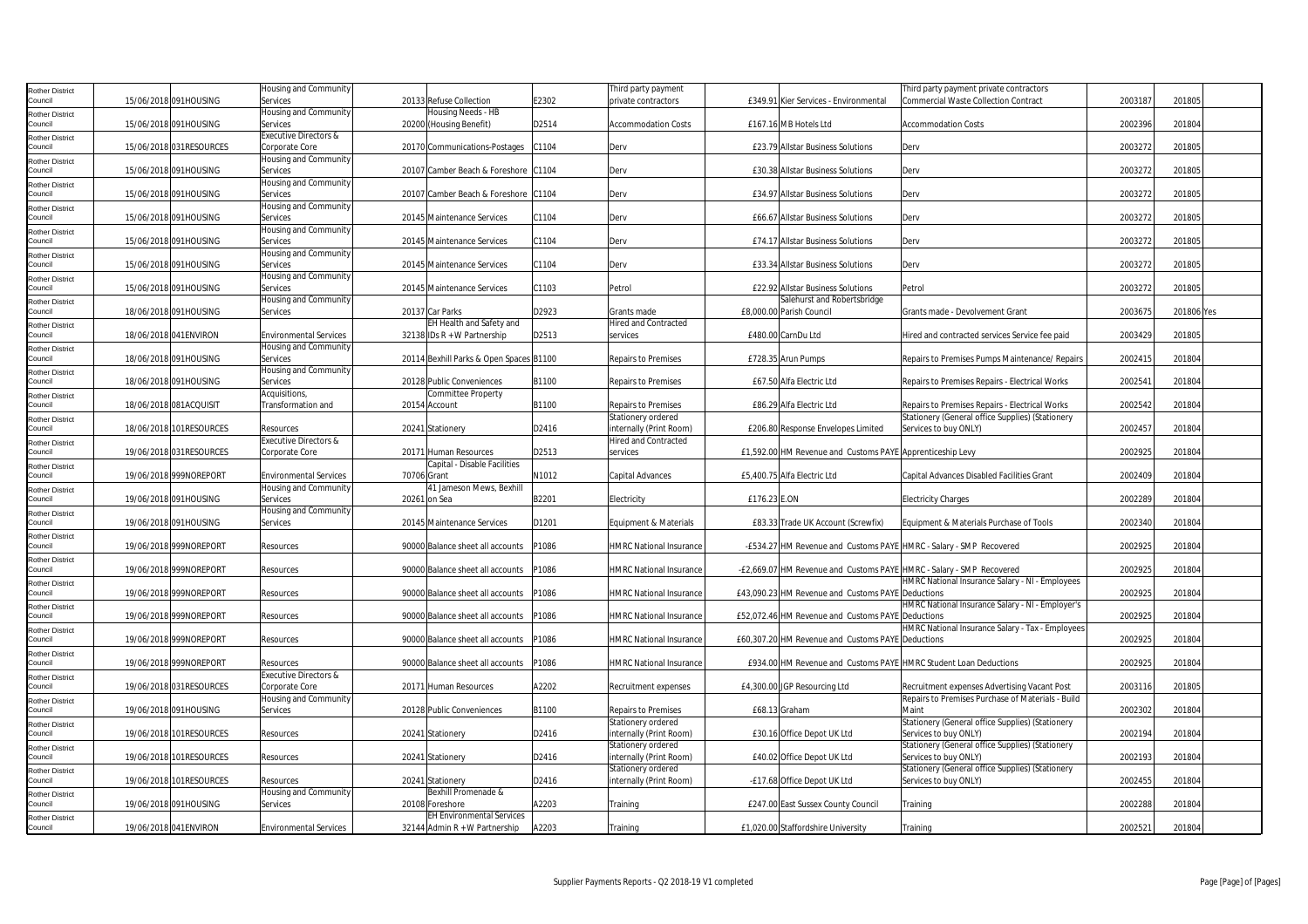| <b>Rother District</b>            |                     |                         | Housing and Community         |             | Housing Needs - HB                         |       |                             |                    |                                      |                                                        |         |        |  |
|-----------------------------------|---------------------|-------------------------|-------------------------------|-------------|--------------------------------------------|-------|-----------------------------|--------------------|--------------------------------------|--------------------------------------------------------|---------|--------|--|
| Council                           |                     | 20/06/2018 091HOUSING   | Services                      |             | 20200 (Housing Benefit)                    | A1110 | <b>Agency Staff</b>         |                    | £587.50 Oyster Partnership           | <b>Agency Staff</b>                                    | 2003007 | 201805 |  |
| <b>Rother District</b>            |                     |                         | Housing and Community         |             | Housing Needs - HB                         |       |                             |                    |                                      |                                                        |         |        |  |
| Council                           |                     | 20/06/2018 091HOUSING   | Services                      |             | 20200 (Housing Benefit)                    | A1110 | <b>Agency Staff</b>         |                    | £800.00 Prentis Solutions Limited    | <b>Agency Staff</b>                                    | 2003991 | 201806 |  |
| <b>Rother District</b>            |                     |                         |                               |             |                                            |       |                             |                    | NCC Services Ltd (T/A NCC            | Computer Licences Advance Pay ESCROW                   |         |        |  |
| Council                           |                     | 20/06/2018 101RESOURCES | Resources                     |             | 20239 Computer Services                    | D2635 | <b>Computer Licences</b>    |                    | £630.00 Group Escrow Ltd)            | Agreement                                              | 2002724 | 201804 |  |
| <b>Rother District</b>            |                     |                         |                               |             |                                            |       |                             |                    | NCC Services Ltd (T/A NCC            | Computer Licences Advance Pay ESCROW                   |         |        |  |
| Council                           |                     | 20/06/2018 101RESOURCES | Resources                     |             | 20239 Computer Services                    | D2635 | <b>Computer Licences</b>    |                    | £630.00 Group Escrow Ltd)            | Agreement                                              | 2002725 | 201804 |  |
|                                   |                     |                         |                               |             |                                            |       | <b>Hired and Contracted</b> |                    |                                      | Hired and contracted services Council Tax-Land         |         |        |  |
| <b>Rother District</b><br>Council |                     | 20/06/2018 101RESOURCES | Resources                     |             | 20216 Cost Of Collection                   | D2513 | services                    |                    | £36.00 H M Land Registry             | <b>Registry Enquiries</b>                              | 2002916 | 201804 |  |
|                                   |                     |                         |                               |             | <b>EH Environmental Services</b>           |       | <b>Hired and Contracted</b> |                    |                                      | Hired and contracted services Env H- Land              |         |        |  |
| <b>Rother District</b><br>Council |                     | 20/06/2018 041 ENVIRON  | <b>Environmental Services</b> |             | 32144 Admin R + W Partnership              | D2513 | services                    |                    | £21.00 H M Land Registry             |                                                        | 2002916 | 201804 |  |
|                                   |                     |                         |                               |             |                                            |       | <b>Hired and Contracted</b> |                    |                                      | Registry                                               |         |        |  |
| <b>Rother District</b><br>Council |                     | 20/06/2018 041ENVIRON   | <b>Environmental Services</b> |             | 20141 Private Sector Housing               | D2513 | services                    |                    | £3.00 H M Land Registry              | Hired and contracted services Housing-Land<br>Registry | 2002916 | 201804 |  |
|                                   |                     |                         |                               |             |                                            |       | <b>Hired and Contracted</b> |                    |                                      |                                                        |         |        |  |
| <b>Rother District</b>            |                     |                         |                               |             |                                            |       |                             |                    |                                      | Hired and contracted services Land Registry -          |         |        |  |
| Council                           | 20/06/2018 071STRAT |                         | Strategy and Planning         |             | 20246 Planning Applications                | D2513 | services                    |                    | £21.00 H M Land Registry             | Planning                                               | 2002916 | 201804 |  |
| <b>Rother District</b>            |                     |                         | Executive Directors &         |             |                                            |       | <b>Hired and Contracted</b> |                    |                                      | Hired and contracted services Legal - Land             |         |        |  |
| Council                           |                     | 20/06/2018 031RESOURCES | Corporate Core                |             | 20182 Legal Services                       | D2513 | services                    |                    | £36.00 H M Land Registry             | <b>Registry Fees</b>                                   | 2002916 | 201804 |  |
| <b>Rother District</b>            |                     |                         |                               |             |                                            |       | <b>Hired and Contracted</b> |                    | C S Crime Stopper Alarms &           |                                                        |         |        |  |
| Council                           |                     | 20/06/2018 041ENVIRON   | Environmental Services        |             | 20129 Community Safety                     | D2513 | services                    | £3,950.00 Security |                                      | Hired and contracted services Service fee paid         | 2002687 | 201804 |  |
| <b>Rother District</b>            |                     |                         |                               |             | <b>EH Taxi and Private Hire</b>            |       | <b>Hired and Contracted</b> |                    |                                      |                                                        |         |        |  |
| Council                           |                     | 20/06/2018 041 ENVIRON  | <b>Environmental Services</b> |             | 32142 Licenses $R + W$ Partnership   D2513 |       | services                    | £30.68 uCheck      |                                      | Hired and contracted services Service fee paid         | 2002836 | 201804 |  |
| <b>Rother District</b>            |                     |                         |                               |             | EH Taxi and Private Hire                   |       | <b>Hired and Contracted</b> |                    |                                      |                                                        |         |        |  |
| Council                           |                     | 20/06/2018 041 ENVIRON  | <b>Environmental Services</b> |             | 32142 Licenses $R + W$ Partnership   D2513 |       | services                    | £176.00 uCheck     |                                      | Hired and contracted services Service fee paid         | 2002836 | 201804 |  |
| <b>Rother District</b>            |                     |                         | Executive Directors &         |             |                                            |       |                             |                    |                                      | Refreshments Catering/Refreshments for                 |         |        |  |
| Council                           |                     | 20/06/2018 031RESOURCES | Corporate Core                |             | 20156 Representing Local Interest D2312    |       | Refreshments                |                    | £57.82 Booker Ltd                    | Meetings                                               | 2002838 | 201804 |  |
| <b>Rother District</b>            |                     |                         | Executive Directors &         |             |                                            |       |                             |                    |                                      | Refreshments Catering/Refreshments for                 |         |        |  |
| Council                           |                     | 20/06/2018 031RESOURCES | Corporate Core                |             | 20156 Representing Local Interest D2312    |       | Refreshments                |                    | £72.92 Booker Ltd                    | Meetings                                               | 2002838 | 201804 |  |
| <b>Rother District</b>            |                     |                         | Housing and Community         |             |                                            |       |                             |                    |                                      | Repairs to Premises Repairs/Maintenance -              |         |        |  |
| Council                           |                     | 20/06/2018 091HOUSING   | Services                      |             | 20110 Battle Sports Centre                 | B1100 | <b>Repairs to Premises</b>  |                    | £6,000.00 East Sussex County Council | various                                                | 2002574 | 201804 |  |
| <b>Rother District</b>            |                     |                         | Housing and Community         |             | Bexhill Promenade &                        |       | Third party payment         |                    | The Fountain Workshop                | Third party payment private contractors Water          |         |        |  |
| Council                           |                     | 20/06/2018 091HOUSING   | Services                      |             | 20108 Foreshore                            | E2302 | private contractors         |                    | £2,062.85 (Maintenance) Ltd          | <b>Feature Maintenance</b>                             | 2004205 | 201806 |  |
| <b>Rother District</b>            |                     |                         |                               |             | Capital - Disable Facilities               |       |                             |                    |                                      |                                                        |         |        |  |
| Council                           |                     | 21/06/2018 999NOREPORT  | <b>Environmental Services</b> | 70706 Grant |                                            | N1012 | Capital Advances            |                    | £746.76 Peabody South East Ltd       | Capital Advances Disabled Facilities Grant             | 2002412 | 201804 |  |
| <b>Rother District</b>            |                     |                         | Housing and Community         |             |                                            |       |                             |                    |                                      |                                                        |         |        |  |
| Council                           |                     | 21/06/2018 091HOUSING   | Services                      |             | 20145 Maintenance Services                 | D1201 | Equipment & Materials       |                    | £25.08 Jewson Limited                | Equipment & Materials Purchase of Tools                | 2002576 | 201804 |  |
| <b>Rother District</b>            |                     |                         | Housing and Community         |             |                                            |       |                             |                    |                                      |                                                        |         |        |  |
| Council                           |                     | 21/06/2018 091HOUSING   | Services                      |             | 20145 Maintenance Services                 | D1201 | Equipment & Materials       |                    | £40.81 Trade UK Account (Screwfix)   | Equipment & Materials Purchase of Tools                | 2002343 | 201804 |  |
| <b>Rother District</b>            |                     |                         |                               |             |                                            |       |                             |                    |                                      |                                                        |         |        |  |
| Council                           | 21/06/2018 071STRAT |                         | <b>Strategy and Planning</b>  |             | 20246 Planning Applications                | D1201 | Equipment & Materials       |                    | £104.00 D Cope-Stephens              | Equipment & Materials Stakes                           | 2002368 | 201804 |  |
| <b>Rother District</b>            |                     |                         |                               |             | Reliefs & Benefits-Housing                 |       | <b>Hired and Contracted</b> |                    |                                      | Hired and contracted services Subsidy                  |         |        |  |
| Council                           |                     | 21/06/2018 101RESOURCES | Resources                     |             | 20207 Benefit                              | D2513 | services                    |                    | £15,000.00 Branch and Lee            | Consultancy                                            | 2002322 | 201804 |  |
| <b>Rother District</b>            |                     |                         | Acquisitions,                 |             |                                            |       |                             |                    |                                      |                                                        |         |        |  |
| Council                           |                     | 21/06/2018 081ACQUISIT  | Transformation and            |             | 20101 Cultural Development                 | D2922 | Subscriptions               |                    | £90.00 Artswork Ltd                  | Marketing Arts Development Partnership                 | 2002582 | 201804 |  |
| Rother District                   |                     |                         |                               |             |                                            |       | Photocopy Paper by          |                    |                                      |                                                        |         |        |  |
| Council                           |                     | 21/06/2018 101RESOURCES | Resources                     |             | 20240 Printing Services                    | D2417 | external suppliers          |                    | £36.87 Antalis Ltd                   | Photocopy Paper Colour Copy Paper SRA3                 | 2002420 | 201804 |  |
| <b>Rother District</b>            |                     |                         | Acquisitions,                 |             | Committee Property                         |       |                             |                    |                                      | Repairs to Premises - Colonnade - repairs and fit      |         |        |  |
| Council                           |                     | 21/06/2018 081ACQUISIT  | Transformation and            |             | 20154 Account                              | B1100 | <b>Repairs to Premises</b>  |                    | £20,000.00 Johnson Bespoke Ltd       |                                                        | 2002321 | 201804 |  |
| Rother District                   |                     |                         | Housing and Community         |             | Bexhill Promenade &                        |       |                             |                    |                                      | Repairs to Premises Purchase of Materials - Build      |         |        |  |
| Council                           |                     | 21/06/2018 091HOUSING   | Services                      |             | 20108 Foreshore                            | B1100 | <b>Repairs to Premises</b>  |                    | £66.60 Trade UK Account (Screwfix)   | Maint                                                  | 2002336 | 201804 |  |
| <b>Rother District</b>            |                     |                         | Acquisitions,                 |             | Committee Property                         |       |                             |                    |                                      | Repairs to Premises Purchase of Materials - Build      |         |        |  |
| Council                           |                     | 21/06/2018 081ACQUISIT  | Transformation and            |             | 20154 Account                              | B1100 | <b>Repairs to Premises</b>  |                    | £13.07 Trade UK Account (Screwfix)   | Maint                                                  | 2002345 | 201804 |  |
| <b>Rother District</b>            |                     |                         | Executive Directors &         |             | Administrative Offices - T.H.              |       |                             |                    |                                      |                                                        |         |        |  |
| Council                           |                     | 21/06/2018 031RESOURCES | Corporate Core                |             | 20175 Annex (NOT CHP)                      | B1100 | <b>Repairs to Premises</b>  |                    | £279.62 Alfa Electric Ltd            | Repairs to Premises Repairs - Electrical Works         | 2002502 | 201804 |  |
| <b>Rother District</b>            |                     |                         | Housing and Community         |             | Bexhill Promenade &                        |       |                             |                    |                                      | Repairs to Premises Repairs/Maintenance -              |         |        |  |
| Council                           |                     | 21/06/2018 091HOUSING   | Services                      |             | 20108 Foreshore                            | B1100 | <b>Repairs to Premises</b>  |                    | £885.00 Alfa Electric Ltd            | various                                                | 2002273 | 201804 |  |
|                                   |                     |                         | Housing and Community         |             |                                            |       | <b>Hired and Contracted</b> |                    |                                      | Syrian - Hired and contracted services- Translation    |         |        |  |
| Rother District<br>Council        |                     | 21/06/2018 091HOUSING   | Services                      |             | 20206 Syrians                              | D2513 | services                    |                    | £73.56 Vandu Language Services Ltd   | Services                                               | 2002305 | 201804 |  |
|                                   |                     |                         | Housing and Community         |             |                                            |       | <b>Hired and Contracted</b> |                    |                                      | Syrian - Hired and contracted services- Translation    |         |        |  |
| <b>Rother District</b><br>Council |                     | 21/06/2018 091HOUSING   | Services                      |             | 20206 Syrians                              | D2513 | services                    |                    | £52.80 Vandu Language Services Ltd   | Services                                               | 2002306 | 201804 |  |
|                                   |                     |                         | Housing and Community         |             |                                            |       | <b>Hired and Contracted</b> |                    |                                      | Syrian - Hired and contracted services- Translation    |         |        |  |
| <b>Rother District</b><br>Council |                     | 21/06/2018 091HOUSING   | Services                      |             | 20206 Syrians                              | D2513 | services                    |                    |                                      | Services                                               | 2002307 | 201804 |  |
|                                   |                     |                         |                               |             |                                            |       |                             |                    | £109.56 Vandu Language Services Ltd  |                                                        |         |        |  |
| <b>Rother District</b>            |                     |                         | Housing and Community         |             |                                            |       | <b>Hired and Contracted</b> |                    |                                      | Syrian - Hired and contracted services- Translation    |         |        |  |
| Council                           |                     | 21/06/2018 091HOUSING   | Services                      |             | 20206 Syrians                              | D2513 | services                    |                    | £64.80 Vandu Language Services Ltd   | Services                                               | 2002308 | 201804 |  |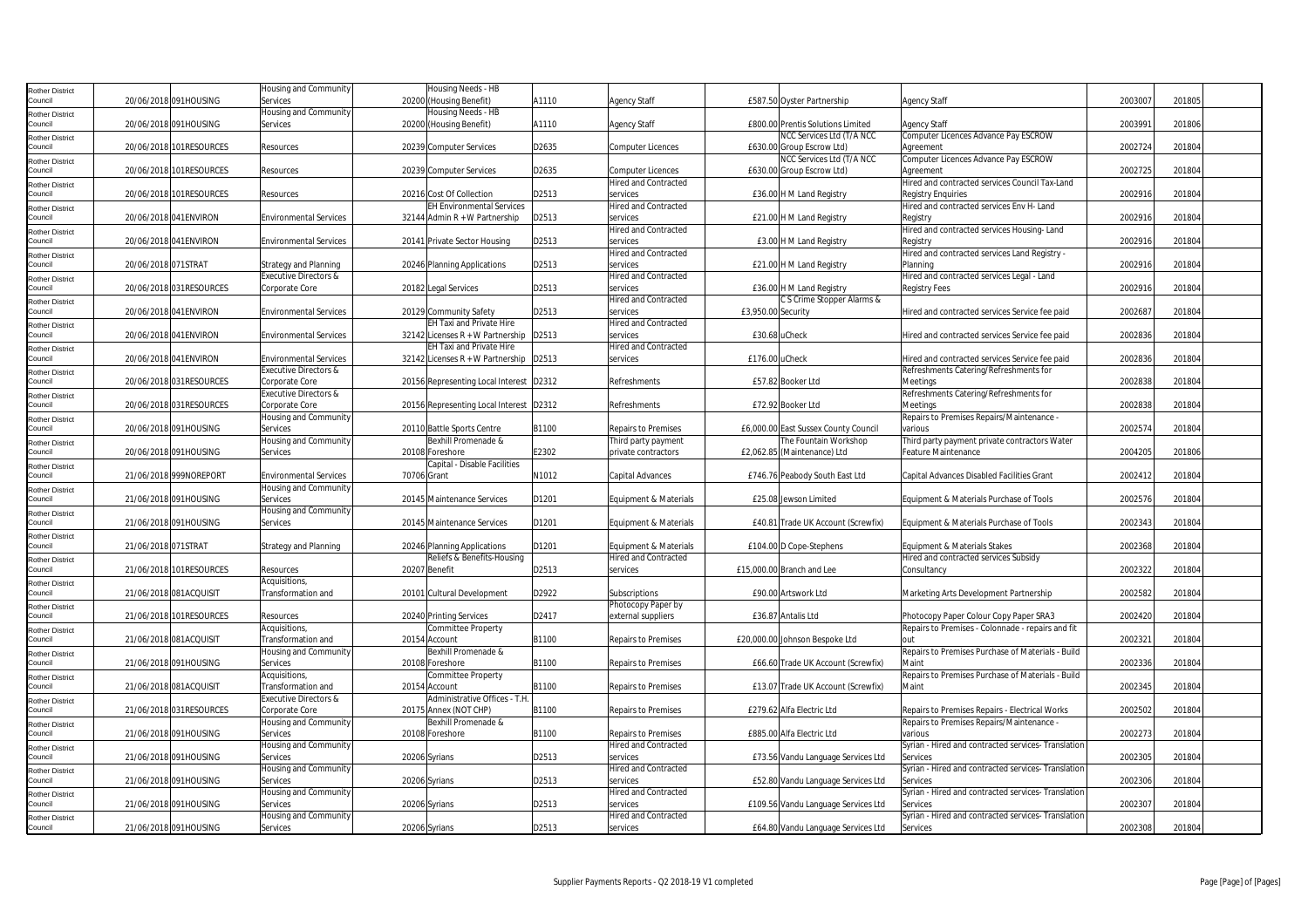| <b>Rother District</b>            |                     |                         | Executive Directors &         |             |                                           |       | <b>Hired and Contracted</b>             |                      |                                         |                                                   |         |        |  |
|-----------------------------------|---------------------|-------------------------|-------------------------------|-------------|-------------------------------------------|-------|-----------------------------------------|----------------------|-----------------------------------------|---------------------------------------------------|---------|--------|--|
| Council                           |                     | 21/06/2018 031RESOURCES | Corporate Core                |             | 32131 Sussex Training Partnership D2513   |       | services                                |                      | £450.00 Blue Response Ltd               | Training Sussex Train Consor-Training Course      | 2002602 | 201804 |  |
| <b>Rother District</b>            |                     |                         |                               |             | Capital - Disable Facilities              |       |                                         |                      |                                         |                                                   |         |        |  |
| Council                           |                     | 22/06/2018 999NOREPORT  | <b>Environmental Services</b> | 70706 Grant |                                           | N1012 | Capital Advances                        |                      | £1,723.00 Handicare Accessibility Ltd   | Capital Advances Disabled Facilities Grant        | 2002313 | 201804 |  |
| <b>Rother District</b>            |                     |                         |                               |             | Capital - Disable Facilities              |       |                                         |                      |                                         |                                                   |         |        |  |
| Council                           |                     | 22/06/2018 999NOREPORT  | <b>Environmental Services</b> | 70706 Grant |                                           | N1012 | Capital Advances                        |                      | £258.44 Peabody South East Ltd          | Capital Advances Disabled Facilities Grant        | 2002314 | 201804 |  |
| <b>Rother District</b>            |                     |                         |                               |             |                                           |       | <b>Hired and Contracted</b>             |                      |                                         | Hired and contracted services Council Tax-Land    |         |        |  |
| Council                           |                     | 22/06/2018 101RESOURCES | Resources                     |             | 20216 Cost Of Collection                  | D2513 | services                                |                      | £36.00 H M Land Registry                | <b>Reaistry Enauiries</b>                         | 2002912 | 201804 |  |
|                                   |                     |                         |                               |             | EH Licenses and                           |       | <b>Hired and Contracted</b>             |                      |                                         | Hired and contracted services EnvH-Veterinary     |         |        |  |
| <b>Rother District</b><br>Council |                     | 22/06/2018 041ENVIRON   | <b>Environmental Services</b> |             | 32143 Registration $R + W$                | D2513 | services                                |                      | £400.00 Heathfield Vets Ltd             | Services for Licens                               | 2002219 | 201804 |  |
|                                   |                     |                         |                               |             |                                           |       | <b>Hired and Contracted</b>             |                      |                                         | Hired and contracted services Land Registry -     |         |        |  |
| <b>Rother District</b><br>Council | 22/06/2018 071STRAT |                         |                               |             |                                           | D2513 |                                         |                      |                                         |                                                   | 2002912 | 201804 |  |
|                                   |                     |                         | <b>Strategy and Planning</b>  |             | 20246 Planning Applications               |       | services<br><b>Hired and Contracted</b> |                      | £12.00 H M Land Registry                | Planning                                          |         |        |  |
| <b>Rother District</b>            |                     |                         | Acquisitions,                 |             |                                           |       |                                         |                      |                                         | Hired and contracted services Land Registry -     |         |        |  |
| Council                           |                     | 22/06/2018 081ACQUISIT  | Transformation and            |             | 20144 Property Management                 | D2513 | services                                |                      | £6.00 H M Land Registry                 | Property Management                               | 2002912 | 201804 |  |
| <b>Rother District</b>            |                     |                         | Executive Directors &         |             |                                           |       |                                         |                      |                                         |                                                   |         |        |  |
| Council                           |                     | 22/06/2018 031RESOURCES | Corporate Core                |             | 20171 Human Resources                     | A2202 | Recruitment expenses                    |                      | £697.41 Johnston Publishing Ltd         | Recruitment expenses Advertising Vacant Post      | 2002298 | 20180  |  |
| <b>Rother District</b>            |                     |                         | Housing and Community         |             |                                           |       |                                         |                      |                                         | Repairs to Premises Purchase of Materials - Build |         |        |  |
| Council                           |                     | 22/06/2018 091HOUSING   | Services                      |             | 20128 Public Conveniences                 | B1100 | <b>Repairs to Premises</b>              |                      | £85.90 Littlewood Fencing Ltd           | Maint                                             | 2002615 | 201804 |  |
| <b>Rother District</b>            |                     |                         | Executive Directors &         |             | Administrative Offices                    |       |                                         |                      |                                         | Repairs to Premises Specified Repairs and Works   |         |        |  |
| Council                           |                     | 22/06/2018 031RESOURCES | Corporate Core                |             | 20173 Town Hall                           | B1100 | <b>Repairs to Premises</b>              |                      | £2,489.00 MC Glass (East Sussex) Ltd    | listed                                            | 2002424 | 201804 |  |
| <b>Rother District</b>            |                     |                         |                               |             |                                           |       |                                         |                      |                                         | Statutory Advertising Planadv - Rye + Battle      |         |        |  |
| Council                           | 22/06/2018 071STRAT |                         | Strategy and Planning         |             | 20246 Planning Applications               | D2519 | <b>Statutory Advertising</b>            |                      | £854.00 Johnston Publishing Ltd         | Observer                                          | 2002385 | 201804 |  |
| <b>Rother District</b>            |                     |                         | Housing and Community         |             |                                           |       |                                         |                      | Scottish Water Business Stream          |                                                   |         |        |  |
| Council                           |                     | 23/06/2018 091HOUSING   | Services                      |             | 20128 Public Conveniences                 | B2422 | Sewerage                                | £946.35 Limited      |                                         | Sewage Charges                                    | 2002364 | 201804 |  |
| <b>Rother District</b>            |                     |                         | Housing and Community         |             |                                           |       |                                         |                      | Scottish Water Business Stream          |                                                   |         |        |  |
| Council                           |                     | 23/06/2018 091HOUSING   | Services                      |             | 20137 Car Parks                           | B2421 | Water                                   |                      | £22.78 Limited                          | <b>Water Charges</b>                              | 2002491 | 201804 |  |
| <b>Rother District</b>            |                     |                         | Housing and Community         |             |                                           |       |                                         |                      | Scottish Water Business Stream          |                                                   |         |        |  |
| Council                           |                     | 23/06/2018 091HOUSING   | Services                      |             | 20128 Public Conveniences                 | B2421 | Water                                   | £578.57 Limited      |                                         | <b>Water Charges</b>                              | 2002364 | 201804 |  |
| <b>Rother District</b>            |                     |                         | Executive Directors &         |             |                                           |       | Third party payment                     |                      |                                         | Third party payment other LAs Communications      |         |        |  |
| Council                           |                     | 24/06/2018 031RESOURCES | Corporate Core                |             | 20179 Communications                      | E1101 | other LAs                               |                      | £3,600.00 East Sussex County Council    | Officer costs                                     | 2002294 | 201804 |  |
| <b>Rother District</b>            |                     |                         | Housing and Community         |             | Capital - Grants Halls and                |       |                                         |                      |                                         |                                                   |         |        |  |
| Council                           |                     | 25/06/2018 999NOREPORT  | Services                      |             | 70714 Community Projects                  | N1011 | Capital Grants                          |                      | £500.00 Activate Fairlight Youth Centre | Capital Grants Community Grants Scheme            | 2002363 | 201804 |  |
| <b>Rother District</b>            |                     |                         |                               |             |                                           |       | Consultants and Other                   |                      |                                         |                                                   |         |        |  |
| Council                           |                     | 25/06/2018 101RESOURCES | Resources                     |             | 20239 Computer Services                   | D2509 | Services                                |                      | £1,800.00 Ideal Networks Ltd            | Consultants and other services Consultants Fees   | 2002488 | 201804 |  |
| <b>Rother District</b>            |                     |                         |                               |             | <b>EN Wealden Training</b>                |       |                                         |                      | Highfield Awarding Body for             |                                                   |         |        |  |
| Council                           |                     | 25/06/2018 041 ENVIRON  | <b>Environmental Services</b> |             | 32140 (WEALDEN ONLY) R + W                | D1201 | <b>Equipment &amp; Materials</b>        |                      | £8.00 Compliance Ltd                    | Equipment & Materials Carriage/Handling Charge    | 2002732 | 201804 |  |
|                                   |                     |                         | Executive Directors &         |             |                                           |       |                                         |                      |                                         |                                                   |         |        |  |
| <b>Rother District</b><br>Council |                     | 25/06/2018 031RESOURCES | Corporate Core                |             | 20162 Electoral Registration              | D1201 | Equipment & Materials                   |                      | £358.78 Pitney Bowes Ltd                | Equipment & Materials Machinery - Maintenance     | 2002410 | 201804 |  |
|                                   |                     |                         | Housing and Community         |             |                                           |       |                                         |                      |                                         |                                                   |         |        |  |
| <b>Rother District</b><br>Council |                     | 25/06/2018 091HOUSING   | Services                      |             | 20145 Maintenance Services                | D1201 | Equipment & Materials                   |                      | £20.82 Jewson Limited                   | Equipment & Materials Purchase of Tools           | 2002581 | 201804 |  |
|                                   |                     |                         |                               |             |                                           |       | <b>Hired and Contracted</b>             |                      |                                         | Hired and contracted services Council Tax-Land    |         |        |  |
| <b>Rother District</b><br>Council |                     | 25/06/2018 101RESOURCES | Resources                     |             | 20216 Cost Of Collection                  | D2513 | services                                |                      |                                         | <b>Registry Enquiries</b>                         | 2002909 | 201804 |  |
|                                   |                     |                         |                               |             |                                           |       | <b>Hired and Contracted</b>             |                      | £15.00 H M Land Registry                |                                                   |         |        |  |
| <b>Rother District</b>            |                     |                         |                               |             |                                           |       |                                         |                      |                                         | Hired and contracted services Land Registry -     |         |        |  |
| Council                           | 25/06/2018 071STRAT |                         | <b>Strategy and Planning</b>  |             | 20246 Planning Applications               | D2513 | services                                |                      | £24.00 H M Land Registry                | Planning                                          | 2002909 | 201804 |  |
| <b>Rother District</b>            |                     |                         | Acquisitions,                 |             |                                           |       | <b>Hired and Contracted</b>             |                      |                                         | Hired and contracted services Land Registry -     |         |        |  |
| Council                           |                     | 25/06/2018 081ACQUISIT  | Transformation and            |             | 20144 Property Management                 | D2513 | services                                |                      | £15.00 H M Land Registry                | Property Management                               | 2002909 | 201804 |  |
| <b>Rother District</b>            |                     |                         |                               |             | EN Wealden Training                       |       | <b>Hired and Contracted</b>             |                      | Highfield Awarding Body for             |                                                   |         |        |  |
| Council                           |                     | 25/06/2018 041 ENVIRON  | <b>Environmental Services</b> |             | 32140 (WEALDEN ONLY) $R + W$              | D2513 | services                                |                      | £67.50 Compliance Ltd                   | Hired and contracted services Service fee paid    | 2002732 | 201804 |  |
| <b>Rother District</b>            |                     |                         |                               |             | EN Wealden Training                       |       |                                         |                      | Highfield Awarding Body for             |                                                   |         |        |  |
| Council                           |                     | 25/06/2018 041ENVIRON   | <b>Environmental Services</b> |             | 32140 (WEALDEN ONLY) R + W                | D2626 | Postages                                |                      | £5.00 Compliance Ltd                    | Postages Carriage of Supplies                     | 2002732 | 201804 |  |
| <b>Rother District</b>            |                     |                         | Executive Directors &         |             |                                           |       |                                         |                      |                                         |                                                   |         |        |  |
| Council                           |                     | 25/06/2018 031RESOURCES | Corporate Core                |             | 20162 Electoral Registration              | D2626 | Postages                                |                      | £53.90 Royal Mail Group Ltd             | Postages Response Service - Royal Mail Chg        | 2002641 | 201804 |  |
| <b>Rother District</b>            |                     |                         |                               |             | Local Development                         |       |                                         |                      |                                         |                                                   |         |        |  |
| Council                           | 25/06/2018 071STRAT |                         | Strategy and Planning         |             | 20255 Framework                           | D2626 | Postages                                |                      | £78.24 Royal Mail Group Ltd             | Postages Response Service - Royal Mail Chg        | 2002640 | 201804 |  |
| <b>Rother District</b>            |                     |                         | Housing and Community         |             |                                           |       |                                         |                      |                                         | Repairs to Premises Purchase of Materials - Build |         |        |  |
| Council                           |                     | 25/06/2018 091HOUSING   | Services                      |             | 20128 Public Conveniences                 | B1100 | <b>Repairs to Premises</b>              |                      | £43.85 Jewson Limited                   | Maint                                             | 2002575 | 201804 |  |
| <b>Rother District</b>            |                     |                         | Housing and Community         |             | Bexhill Promenade &                       |       |                                         |                      |                                         |                                                   |         |        |  |
| Council                           |                     | 25/06/2018 091HOUSING   | Services                      |             | 20108 Foreshore                           | B1100 | <b>Repairs to Premises</b>              |                      | £1.660.96 Alfa Electric Ltd             | Repairs to Premises Repairs - Electrical Works    | 2002543 | 201804 |  |
| Rother District                   |                     |                         | Acquisitions,                 |             |                                           |       |                                         |                      |                                         | Repairs to Premises Specified Repairs and Works   |         |        |  |
| Council                           |                     | 25/06/2018 081ACQUISIT  | Transformation and            |             | 20153 Elva Business Centre, Bexhill B1100 |       | <b>Repairs to Premises</b>              |                      | £80.00 C-Thru Window Cleaning           | listed                                            | 2002346 | 201804 |  |
| <b>Rother District</b>            |                     |                         |                               |             |                                           |       | Stationery ordered                      |                      |                                         | Stationery (General office Supplies) (Stationery  |         |        |  |
| Council                           |                     | 25/06/2018 101RESOURCES | Resources                     |             | 20241 Stationery                          | D2416 | internally (Print Room)                 |                      | £17.68 Office Depot UK Ltd              | Services to buy ONLY)                             | 2002418 | 201804 |  |
| <b>Rother District</b>            |                     |                         |                               |             |                                           |       | Third party payment                     |                      |                                         | Third party payment private contractors Work by   |         |        |  |
| Council                           |                     | 25/06/2018 101RESOURCES | Resources                     |             | 20240 Printing Services                   | E2302 | private contractors                     | <b>£23.40 IDL UK</b> |                                         | <b>Outside Contractors</b>                        | 2002416 | 201804 |  |
|                                   |                     |                         |                               |             |                                           |       |                                         |                      |                                         |                                                   |         |        |  |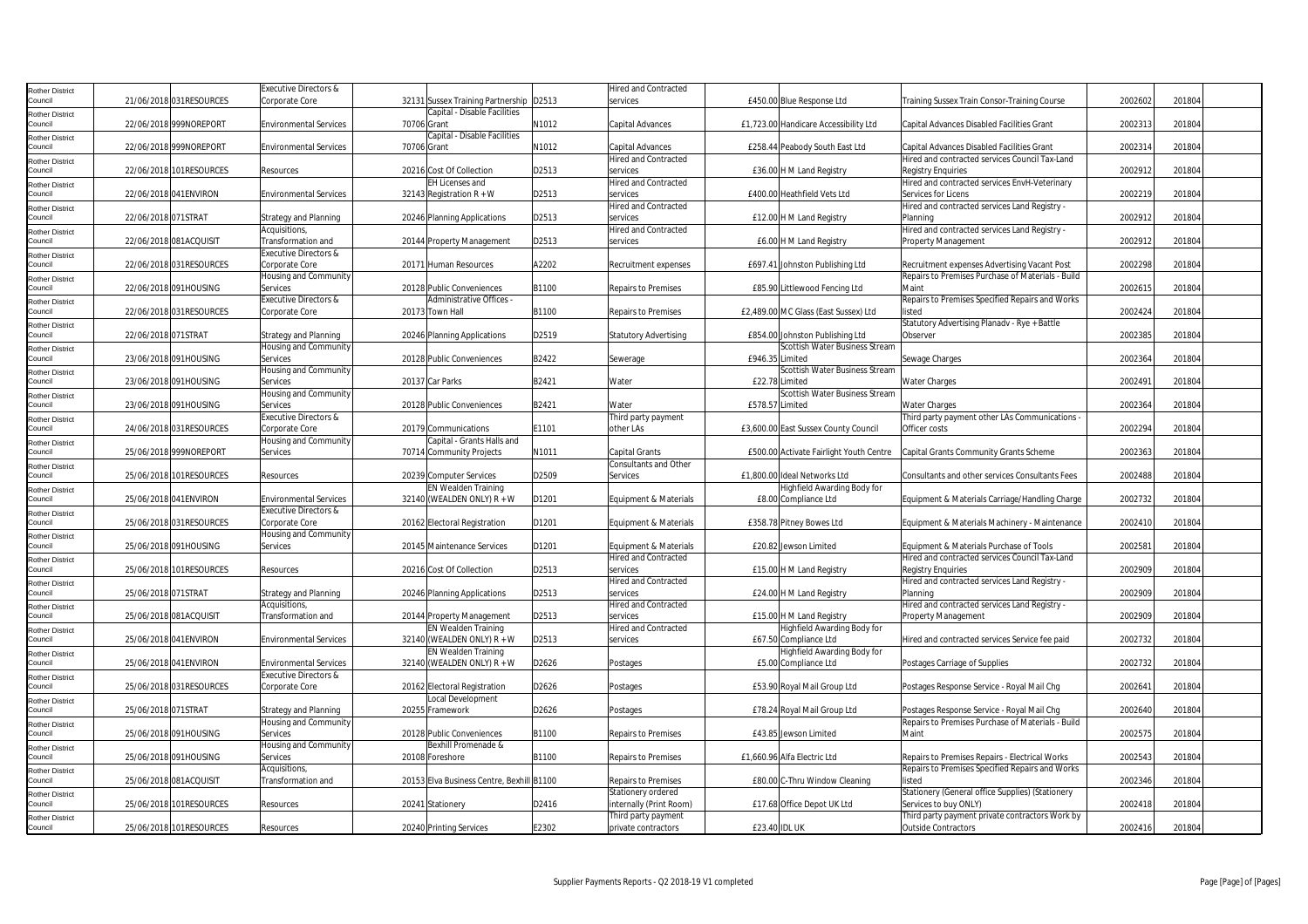| <b>Rother District</b>            |                         | Housing and Community                   |              | Housing Needs - HB                           |       |                            |                                                                        |                            |         |        |  |
|-----------------------------------|-------------------------|-----------------------------------------|--------------|----------------------------------------------|-------|----------------------------|------------------------------------------------------------------------|----------------------------|---------|--------|--|
| Council                           | 25/06/2018 091HOUSING   | Services                                |              | 20200 (Housing Benefit)                      | A2203 | Training                   | £2,535.00 Mr M Prichard                                                | Training                   | 2002333 | 201804 |  |
| <b>Rother District</b>            |                         | Housing and Community                   |              |                                              |       |                            |                                                                        |                            |         |        |  |
| Council                           | 25/06/2018 091HOUSING   | Services                                |              | 20114 Bexhill Parks & Open Spaces B2421      |       | Water                      | £474.12 South East Water Ltd                                           | <b>Water Charges</b>       | 2002295 | 201804 |  |
| <b>Rother District</b>            |                         | Housing and Community                   |              |                                              |       |                            |                                                                        |                            |         |        |  |
| Council                           | 25/06/2018 091HOUSING   | Services                                |              | 20128 Public Conveniences                    | B2421 | Water                      | £118.53 South East Water Ltd                                           | <b>Water Charges</b>       | 2002295 | 201804 |  |
| <b>Rother District</b>            |                         | Housing and Community                   |              | Housing Needs - HB                           |       |                            | Solutions Accommodation                                                |                            |         |        |  |
| Council                           | 25/06/2018 091HOUSING   | Services                                |              | 20200 (Housing Benefit)                      | D2514 | <b>Accommodation Costs</b> | £98.00 Providers Ltd                                                   | <b>Accommodation Costs</b> | 2002280 | 201804 |  |
| <b>Rother District</b>            |                         | Housing and Community                   |              | Housing Needs - HB                           |       |                            | Solutions Accommodation                                                |                            |         |        |  |
| Council                           | 25/06/2018 091HOUSING   | Services                                |              | 20200 (Housing Benefit)                      | D2514 | <b>Accommodation Costs</b> | £392.00 Providers Ltd                                                  | <b>Accommodation Costs</b> | 2002280 | 201804 |  |
| <b>Rother District</b>            |                         | Housing and Community                   |              | Housing Needs - HB                           |       |                            | Solutions Accommodation                                                |                            |         |        |  |
| Council                           | 25/06/2018 091HOUSING   | Services                                |              | 20200 (Housing Benefit)                      | D2514 | <b>Accommodation Costs</b> | £98.00 Providers Ltd                                                   | <b>Accommodation Costs</b> | 2002281 | 201804 |  |
| <b>Rother District</b>            |                         | Housing and Community                   |              | Housing Needs - HB                           |       |                            | Solutions Accommodation                                                |                            |         |        |  |
| Council                           | 25/06/2018 091HOUSING   | Services                                |              | 20200 (Housing Benefit)                      | D2514 | <b>Accommodation Costs</b> | £392.00 Providers Ltd                                                  | <b>Accommodation Costs</b> | 2002281 | 201804 |  |
| <b>Rother District</b>            |                         | Housing and Community                   |              | Housing Needs - HB                           |       |                            | Solutions Accommodation                                                |                            |         |        |  |
| Council                           | 25/06/2018 091HOUSING   | Services                                |              | 20200 (Housing Benefit)                      | D2514 | <b>Accommodation Costs</b> | £105.00 Providers Ltd                                                  | <b>Accommodation Costs</b> | 2002279 | 20180  |  |
|                                   |                         | Housing and Community                   |              | Housing Needs - HB                           |       |                            | Solutions Accommodation                                                |                            |         |        |  |
| <b>Rother District</b><br>Council | 25/06/2018 091HOUSING   | Services                                |              | 20200 (Housing Benefit)                      | D2514 | <b>Accommodation Costs</b> | £420.00 Providers Ltd                                                  | <b>Accommodation Costs</b> | 2002279 | 201804 |  |
|                                   |                         | Housing and Community                   |              | Housing Needs - Universal                    |       |                            | Solutions Accommodation                                                |                            |         |        |  |
| <b>Rother District</b><br>Council | 25/06/2018 091HOUSING   | Services                                | 20203 Credit |                                              | D2514 | <b>Accommodation Costs</b> | £84.00 Providers Ltd                                                   | <b>Accommodation Costs</b> | 2002283 | 201804 |  |
| <b>Rother District</b>            |                         | Housing and Community                   |              | Housing Needs - Universal                    |       |                            | Solutions Accommodation                                                |                            |         |        |  |
| Council                           | 25/06/2018 091HOUSING   | Services                                | 20203 Credit |                                              | D2514 | <b>Accommodation Costs</b> | £336.00 Providers Ltd                                                  | <b>Accommodation Costs</b> | 2002283 | 201804 |  |
|                                   |                         | Housing and Community                   |              | Housing Needs - Universal                    |       |                            | Solutions Accommodation                                                |                            |         |        |  |
| <b>Rother District</b><br>Council | 25/06/2018 091HOUSING   | Services                                | 20203 Credit |                                              | D2514 | <b>Accommodation Costs</b> | £98.00 Providers Ltd                                                   | <b>Accommodation Costs</b> | 2002284 | 201804 |  |
|                                   |                         | Housing and Community                   |              | Housing Needs - Universal                    |       |                            | Solutions Accommodation                                                |                            |         |        |  |
| <b>Rother District</b><br>Council | 25/06/2018 091HOUSING   | Services                                | 20203 Credit |                                              | D2514 | Accommodation Costs        | £392.00 Providers Ltd                                                  | <b>Accommodation Costs</b> | 2002284 | 201804 |  |
|                                   |                         | Housing and Community                   |              | Housing Needs - HB                           |       |                            | Solutions Accommodation                                                |                            |         |        |  |
| <b>Rother District</b><br>Council | 25/06/2018 091HOUSING   | Services                                |              | 20200 (Housing Benefit)                      | D2514 | Accommodation Costs        | £84.00 Providers Ltd                                                   | <b>Accommodation Costs</b> | 2002286 | 201804 |  |
|                                   |                         | Housing and Community                   |              | Housing Needs - HB                           |       |                            | Solutions Accommodation                                                |                            |         |        |  |
| <b>Rother District</b><br>Council | 25/06/2018 091HOUSING   | Services                                |              | 20200 (Housing Benefit)                      | D2514 | <b>Accommodation Costs</b> | £336.00 Providers Ltd                                                  | <b>Accommodation Costs</b> | 2002286 | 201804 |  |
|                                   |                         | Housing and Community                   |              | Housing Needs - HB                           |       |                            | Solutions Accommodation                                                |                            |         |        |  |
| <b>Rother District</b><br>Council | 25/06/2018 091HOUSING   |                                         |              |                                              | D2514 |                            |                                                                        |                            | 2002282 | 201804 |  |
|                                   |                         | Services                                |              | 20200 (Housing Benefit)                      |       | <b>Accommodation Costs</b> | £84.00 Providers Ltd                                                   | <b>Accommodation Costs</b> |         |        |  |
| <b>Rother District</b>            |                         | Housing and Community                   |              | Housing Needs - HB                           |       |                            | Solutions Accommodation                                                |                            |         |        |  |
| Council                           | 25/06/2018 091HOUSING   | Services                                |              | 20200 (Housing Benefit)                      | D2514 | <b>Accommodation Costs</b> | £336.00 Providers Ltd                                                  | <b>Accommodation Costs</b> | 2002282 | 201804 |  |
| <b>Rother District</b>            |                         | Housing and Community                   |              | Housing Needs - HB                           |       |                            | Solutions Accommodation                                                |                            |         |        |  |
| Council                           | 25/06/2018 091HOUSING   | Services                                |              | 20200 (Housing Benefit)                      | D2514 | <b>Accommodation Costs</b> | £84.00 Providers Ltd                                                   | <b>Accommodation Costs</b> | 2002285 | 201804 |  |
| <b>Rother District</b><br>Council | 25/06/2018 091HOUSING   | Housing and Community                   |              | Housing Needs - HB                           | D2514 |                            | Solutions Accommodation                                                |                            | 2002285 | 201804 |  |
|                                   |                         | Services                                |              | 20200 (Housing Benefit)                      |       | <b>Accommodation Costs</b> | £336.00 Providers Ltd                                                  | <b>Accommodation Costs</b> |         |        |  |
| <b>Rother District</b>            |                         | Executive Directors &                   |              | Administrative Offices - T.H                 |       |                            | Laser Energy Buying Group (Ken                                         |                            |         |        |  |
| Council                           | 25/06/2018 031RESOURCES | Corporate Core                          |              | 20175 Annex (NOT CHP)                        | B2201 | Electricity                | £952.65 County Council Commercial                                      | Electricity                | 2002723 | 201804 |  |
| <b>Rother District</b><br>Council | 25/06/2018 031RESOURCES | Executive Directors &                   |              | Administrative Offices -<br>20176 Print Room | B2201 |                            | Laser Energy Buying Group (Kent                                        |                            | 2002723 | 201804 |  |
|                                   |                         | Corporate Core                          |              | Administrative Offices -                     |       | Electricity                | £418.15 County Council Commercial                                      | Electricity                |         |        |  |
| <b>Rother District</b><br>Council | 25/06/2018 031RESOURCES | Executive Directors &                   |              | 20173 Town Hall                              | B2201 |                            | Laser Energy Buying Group (Kent                                        | Electricity                | 2002723 | 201804 |  |
|                                   |                         | Corporate Core<br>Housing and Community |              |                                              |       | Electricity                | £3,008.55 County Council Commercial<br>Laser Energy Buying Group (Kent |                            |         |        |  |
| <b>Rother District</b><br>Council | 25/06/2018 091HOUSING   | Services                                |              | 20128 Public Conveniences                    | B2201 | Electricity                | £79.93 County Council Commercial                                       | Electricity                | 2002723 | 201804 |  |
|                                   |                         | Housing and Community                   |              |                                              |       |                            | Laser Energy Buying Group (Kent                                        |                            |         |        |  |
| <b>Rother District</b><br>Council | 25/06/2018 091HOUSING   | Services                                |              | 20128 Public Conveniences                    | B2201 | Electricity                | £77.57 County Council Commercial                                       | Electricity                | 2002723 | 201804 |  |
|                                   |                         | Housing and Community                   |              | Bexhill Promenade &                          |       |                            | Laser Energy Buying Group (Kent                                        |                            |         |        |  |
| <b>Rother District</b><br>Council | 25/06/2018 091HOUSING   | Services                                |              | 20108 Foreshore                              | B2201 | Electricity                | £73.40 County Council Commercial                                       | Electricity                | 2002723 | 201804 |  |
|                                   |                         | Acquisitions,                           |              | Committee Property                           |       |                            | Laser Energy Buying Group (Kent                                        |                            |         |        |  |
| <b>Rother District</b>            | 25/06/2018 081ACQUISIT  | Transformation and                      |              | 20154 Account                                | B2201 |                            | £73.40 County Council Commercial                                       | Electricity                | 2002723 | 201804 |  |
| Council                           |                         | Acquisitions,                           |              | Committee Property                           |       | Electricity                | Laser Energy Buying Group (Kent                                        |                            |         |        |  |
| <b>Rother District</b><br>Council |                         |                                         |              |                                              |       |                            |                                                                        |                            |         |        |  |
|                                   | 25/06/2018 081ACQUISIT  | Transformation and<br>Acquisitions,     |              | 20154 Account                                | B2201 | Electricity                | £73.40 County Council Commercial                                       | Electricity                | 2002723 | 201804 |  |
| <b>Rother District</b>            |                         |                                         |              | Committee Property                           |       |                            | Laser Energy Buying Group (Kent                                        |                            |         |        |  |
| Council                           | 25/06/2018 081ACQUISIT  | Transformation and<br>Acquisitions,     |              | 20154 Account<br>Committee Property          | B2201 | Electricity                | £73.40 County Council Commercial                                       | Electricity                | 2002723 | 201804 |  |
| <b>Rother District</b>            |                         |                                         |              |                                              |       |                            | Laser Energy Buying Group (Kent                                        |                            |         |        |  |
| Council                           | 25/06/2018 081ACQUISIT  | Transformation and                      |              | 20154 Account                                | B2201 | Electricity                | £181.74 County Council Commercial                                      | Electricity                | 2002723 | 201804 |  |
| <b>Rother District</b>            |                         | Acquisitions,                           |              | Committee Property                           |       |                            | Laser Energy Buying Group (Kent                                        |                            |         |        |  |
| Council                           | 25/06/2018 081ACQUISIT  | Transformation and                      |              | 20154 Account                                | B2201 | Electricity                | -£2,061.54 County Council Commercial                                   | Electricity                | 2002723 | 201804 |  |
| <b>Rother District</b>            |                         | Acquisitions,                           |              | Committee Property                           |       |                            | Laser Energy Buying Group (Kent                                        |                            |         |        |  |
| Council                           | 25/06/2018 081ACQUISIT  | Transformation and                      |              | 20154 Account                                | B2201 | Electricity                | £47.21 County Council Commercial                                       | Electricity                | 2002723 | 201804 |  |
| <b>Rother District</b>            |                         | Acquisitions,                           |              | Committee Property                           |       |                            | Laser Energy Buying Group (Kent                                        |                            |         |        |  |
| Council                           | 25/06/2018 081ACQUISIT  | Transformation and                      |              | 20154 Account                                | B2201 | Electricity                | £50.75 County Council Commercial                                       | Electricity                | 2002723 | 201804 |  |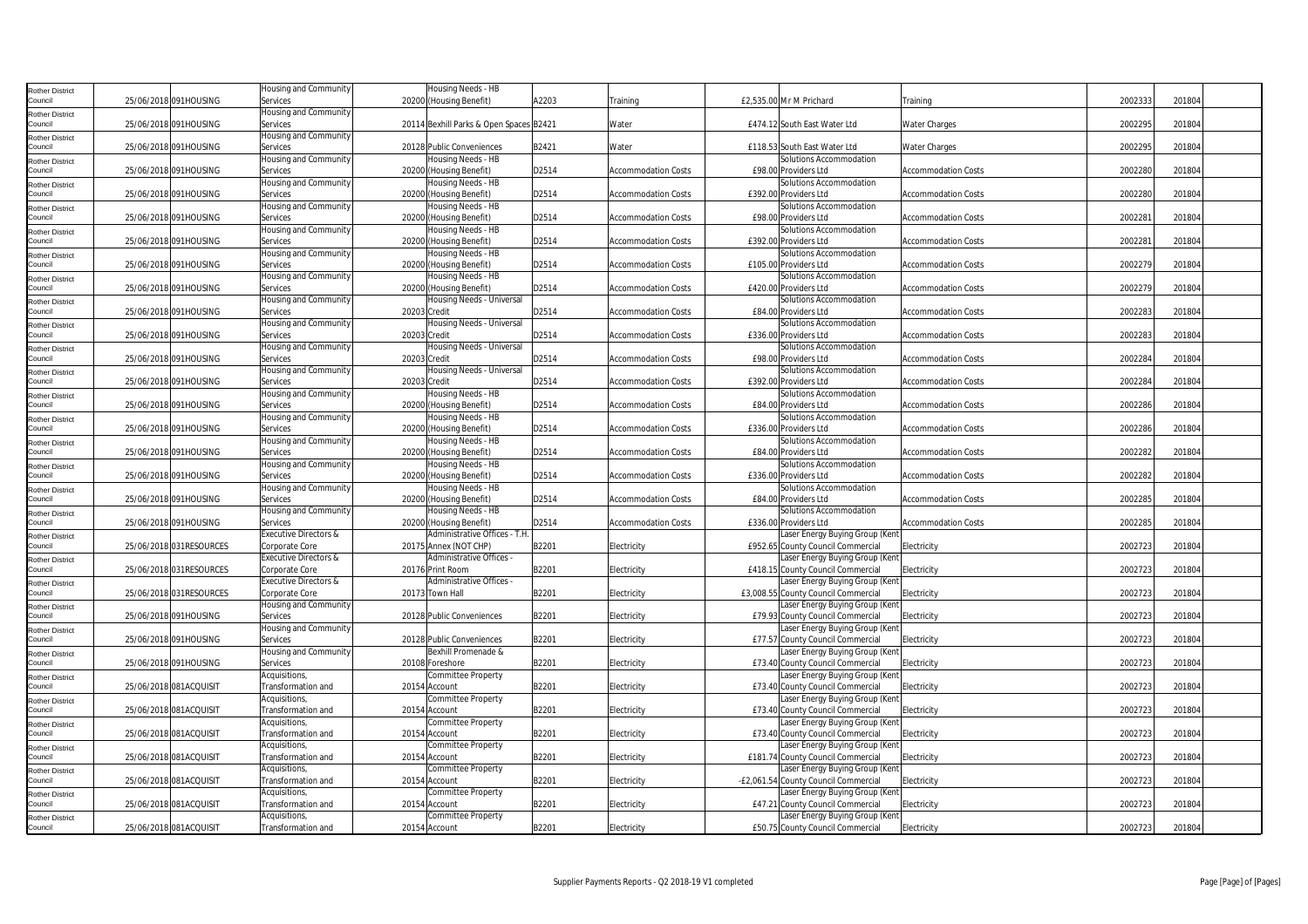| <b>Rother District</b>            |                         | Acquisitions,                           | Committee Property                                                  |       |                             |                   | Laser Energy Buying Group (Kent                                      |                                                 |         |        |  |
|-----------------------------------|-------------------------|-----------------------------------------|---------------------------------------------------------------------|-------|-----------------------------|-------------------|----------------------------------------------------------------------|-------------------------------------------------|---------|--------|--|
| Council                           | 25/06/2018 081ACQUISIT  | ransformation and                       | 20154 Account                                                       | B2201 | Electricity                 |                   | £51.32 County Council Commercial                                     | Electricity                                     | 2002723 | 201804 |  |
| <b>Rother District</b>            |                         | Acquisitions,                           | Committee Property                                                  |       |                             |                   | Laser Energy Buying Group (Ken                                       |                                                 |         |        |  |
| Council                           | 25/06/2018 081ACQUISIT  | Transformation and                      | 20154 Account                                                       | B2201 | Electricity                 |                   | £51.32 County Council Commercial                                     | Electricity                                     | 2002723 | 201804 |  |
| <b>Rother District</b>            |                         | Housing and Community                   |                                                                     |       |                             |                   | Laser Energy Buying Group (Kent                                      |                                                 |         |        |  |
| Council                           | 25/06/2018 091HOUSING   | Services                                | 20125 Coast Protection                                              | B2201 | Electricity                 |                   | £443.55 County Council Commercial                                    | Electricity                                     | 2002723 | 201804 |  |
| <b>Rother District</b>            |                         | Housing and Community                   |                                                                     |       |                             |                   | Laser Energy Buying Group (Kent                                      |                                                 |         |        |  |
| Council                           | 25/06/2018 091HOUSING   | Services                                | 20125 Coast Protection                                              | B2201 | Electricity                 |                   | £456.07 County Council Commercial                                    | Electricity                                     | 2002723 | 201804 |  |
| <b>Rother District</b>            |                         | Acquisitions,                           | Committee Property                                                  |       |                             |                   | Laser Energy Buying Group (Ken                                       |                                                 |         |        |  |
| Council                           | 25/06/2018 081ACQUISIT  | Transformation and                      | 20154 Account                                                       | B2201 | Electricity                 |                   | £51.13 County Council Commercial                                     | Electricity                                     | 2002723 | 201804 |  |
| <b>Rother District</b>            |                         | Acquisitions,                           | Committee Property                                                  |       |                             |                   | Laser Energy Buying Group (Kent                                      |                                                 |         |        |  |
| Council                           | 25/06/2018 081ACQUISIT  | Transformation and                      | 20154 Account                                                       | B2201 | Electricity                 |                   | £51.32 County Council Commercial                                     | Electricity                                     | 2002723 | 201804 |  |
| <b>Rother District</b>            |                         | Acquisitions,                           | Committee Property                                                  |       |                             |                   | Laser Energy Buying Group (Kent                                      |                                                 |         |        |  |
| Council                           | 25/06/2018 081ACQUISIT  | Transformation and                      | 20154 Account                                                       | B2201 | Electricity                 |                   | £51.32 County Council Commercial                                     | Electricity                                     | 2002723 | 201804 |  |
| <b>Rother District</b>            |                         | Acquisitions,<br>Transformation and     | Committee Property                                                  | B2201 |                             |                   | Laser Energy Buying Group (Kent<br>£51.13 County Council Commercial  | Electricity                                     | 2002723 | 201804 |  |
| Council                           | 25/06/2018 081ACQUISIT  | Acquisitions,                           | 20154 Account                                                       |       | Electricity                 |                   | Laser Energy Buying Group (Ken                                       |                                                 |         |        |  |
| <b>Rother District</b><br>Council | 25/06/2018 081ACQUISIT  | Transformation and                      | Committee Property<br>20154 Account                                 | B2201 |                             |                   | £51.13 County Council Commercial                                     | Electricity                                     | 2002723 | 201804 |  |
|                                   |                         | Acquisitions,                           | Committee Property                                                  |       | Electricity                 |                   | Laser Energy Buying Group (Kent                                      |                                                 |         |        |  |
| <b>Rother District</b><br>Council | 25/06/2018 081ACQUISIT  | Transformation and                      | 20154 Account                                                       | B2201 | Electricity                 |                   | £51.13 County Council Commercial                                     | Electricity                                     | 2002723 | 201804 |  |
| <b>Rother District</b>            |                         | Acquisitions,                           | Committee Property                                                  |       |                             |                   | Laser Energy Buying Group (Kent                                      |                                                 |         |        |  |
| Council                           | 25/06/2018 081ACQUISIT  | Transformation and                      | 20154 Account                                                       | B2201 | Electricity                 |                   | £51.32 County Council Commercial                                     | Electricity                                     | 2002723 | 201804 |  |
| <b>Rother District</b>            |                         | Acquisitions,                           | Committee Property                                                  |       |                             |                   | Laser Energy Buying Group (Kent                                      |                                                 |         |        |  |
| Council                           | 25/06/2018 081ACQUISIT  | Transformation and                      | 20154 Account                                                       | B2201 | Electricity                 |                   | £51.32 County Council Commercial                                     | Electricity                                     | 2002723 | 201804 |  |
| <b>Rother District</b>            |                         | Acquisitions,                           | Committee Property                                                  |       |                             |                   | Laser Energy Buying Group (Kent                                      |                                                 |         |        |  |
| Council                           | 25/06/2018 081ACQUISIT  | Transformation and                      | 20154 Account                                                       | B2201 | Electricity                 |                   | £187.16 County Council Commercial                                    | Electricity                                     | 2002723 | 201804 |  |
| <b>Rother District</b>            |                         | Acquisitions,                           | Committee Property                                                  |       |                             |                   | Laser Energy Buying Group (Ken                                       |                                                 |         |        |  |
| Council                           | 25/06/2018 081ACQUISIT  | Transformation and                      | 20154 Account                                                       | B2201 | Electricity                 |                   | £181.74 County Council Commercial                                    | Electricity                                     | 2002723 | 201804 |  |
| <b>Rother District</b>            |                         | Acquisitions,                           | Committee Property                                                  |       |                             |                   | Laser Energy Buying Group (Kent                                      |                                                 |         |        |  |
| Council                           | 25/06/2018 081ACQUISIT  | Transformation and                      | 20154 Account                                                       | B2201 | Electricity                 |                   | £181.74 County Council Commercial                                    | Electricity                                     | 2002723 | 201804 |  |
| <b>Rother District</b>            |                         | Acquisitions,                           | Committee Property                                                  |       |                             |                   | Laser Energy Buying Group (Kent                                      |                                                 |         |        |  |
| Council                           | 25/06/2018 081ACQUISIT  | Transformation and                      | 20154 Account                                                       | B2201 | Electricity                 |                   | £180.88 County Council Commercial                                    | Electricity                                     | 2002723 | 201804 |  |
| <b>Rother District</b>            |                         | Acquisitions,                           | Committee Property                                                  |       |                             |                   | Laser Energy Buying Group (Ken                                       |                                                 |         |        |  |
| Council                           | 25/06/2018 081ACQUISIT  | Transformation and                      | 20154 Account                                                       | B2201 | Electricity                 |                   | £181.46 County Council Commercial                                    | Electricity                                     | 2002723 | 201804 |  |
| <b>Rother District</b>            |                         | Acquisitions,                           | Committee Property                                                  |       |                             |                   | Laser Energy Buying Group (Kent                                      |                                                 |         |        |  |
| Council                           | 25/06/2018 081ACQUISIT  | Transformation and                      | 20154 Account                                                       | B2201 | Electricity                 |                   | £181.74 County Council Commercial                                    | Electricity                                     | 2002723 | 201804 |  |
| <b>Rother District</b>            |                         | Acquisitions,                           | Committee Property                                                  |       |                             |                   | Laser Energy Buying Group (Kent                                      |                                                 |         |        |  |
| Council                           | 25/06/2018 081ACQUISIT  | Transformation and                      | 20154 Account                                                       | B2201 | Electricity                 |                   | £181.46 County Council Commercial                                    | Electricity                                     | 2002723 | 201804 |  |
| <b>Rother District</b><br>Council |                         | Acquisitions,                           |                                                                     |       |                             |                   | Laser Energy Buying Group (Ken                                       |                                                 |         |        |  |
|                                   | 25/06/2018 081ACQUISIT  | Transformation and                      | 20153 Elva Business Centre, Bexhill B2201<br>Administrative Offices |       | Electricity                 |                   | £665.98 County Council Commercial                                    | Electricity                                     | 2002723 | 201804 |  |
| <b>Rother District</b><br>Council |                         | Executive Directors &                   | 20173 Town Hall                                                     | B2202 |                             |                   | Laser Energy Buying Group (Kent                                      |                                                 | 2002722 | 201804 |  |
|                                   | 25/06/2018 031RESOURCES | Corporate Core<br>Executive Directors & | Administrative Offices - T.H.                                       |       | Gas                         |                   | £287.02 County Council Commercial<br>Laser Energy Buying Group (Kent | Gas                                             |         |        |  |
| <b>Rother District</b><br>Council | 25/06/2018 031RESOURCES | Corporate Core                          | 20175 Annex (NOT CHP)                                               | B2202 | Gas                         |                   | £227.69 County Council Commercial                                    | Gas                                             | 2002722 | 201804 |  |
|                                   |                         | Executive Directors &                   | Administrative Offices                                              |       |                             |                   | Laser Energy Buying Group (Kent                                      |                                                 |         |        |  |
| <b>Rother District</b><br>Council | 25/06/2018 031RESOURCES | Corporate Core                          | 20176 Print Room                                                    | B2202 | Gas                         |                   | £38.70 County Council Commercial                                     | Gas                                             | 2002722 | 201804 |  |
| <b>Rother District</b>            |                         | Acquisitions,                           | Committee Property                                                  |       |                             |                   | Laser Energy Buying Group (Kent                                      |                                                 |         |        |  |
| Council                           | 25/06/2018 081ACQUISIT  | Transformation and                      | 20154 Account                                                       | B2202 | Gas                         |                   | £4.34 County Council Commercial                                      |                                                 | 2002722 | 201804 |  |
| <b>Rother District</b>            |                         | Housing and Community                   |                                                                     |       |                             |                   |                                                                      | Equipment & Materials - Maintenance of          |         |        |  |
| Council                           | 26/06/2018 091HOUSING   | Services                                | 20114 Bexhill Parks & Open Spaces D1201                             |       | Equipment & Materials       |                   | £50.00 B.F.J. Engraving Ltd                                          | Seats/Plaques from Donations                    | 2002292 | 201804 |  |
| <b>Rother District</b>            |                         | Housing and Community                   |                                                                     |       |                             |                   |                                                                      | Equipment & Materials - Maintenance of          |         |        |  |
| Council                           | 26/06/2018 091HOUSING   | Services                                | 20114 Bexhill Parks & Open Spaces D1201                             |       | Equipment & Materials       |                   | £215.00 B.F.J. Engraving Ltd                                         | Seats/Plaques from Donations                    | 2002293 | 201804 |  |
| <b>Rother District</b>            |                         | Executive Directors &                   |                                                                     |       |                             |                   |                                                                      |                                                 |         |        |  |
| Council                           | 26/06/2018 031RESOURCES | Corporate Core                          | 20159 Corporate Policy Making                                       | D1201 | Equipment & Materials       |                   | £137.50 Ribbonworks Ltd                                              | Equipment & Materials Access cards and systems  | 2003115 | 201805 |  |
| <b>Rother District</b>            |                         | Housing and Community                   |                                                                     |       |                             |                   |                                                                      |                                                 |         |        |  |
| Council                           | 26/06/2018 091HOUSING   | Services                                | 20145 Maintenance Services                                          | D1201 | Equipment & Materials       |                   | £161.82 Jewson Limited                                               | Equipment & Materials Purchase of Tools         | 2002577 | 201804 |  |
| <b>Rother District</b>            |                         |                                         | EH Pollution R + W                                                  |       | <b>Hired and Contracted</b> |                   | Hastings and Rother Mediation                                        | Hired and contracted services Hastings + Rother |         |        |  |
| Council                           | 26/06/2018 041ENVIRON   | <b>Environmental Services</b>           | 32134 Partnership                                                   | D2513 | services                    | £2,600.00 Service |                                                                      | CAB - Mediation S                               | 2002316 | 201804 |  |
| <b>Rother District</b>            |                         |                                         |                                                                     |       | Photocopy Paper by          |                   |                                                                      |                                                 |         |        |  |
| Council                           | 26/06/2018 101RESOURCES | Resources                               | 20240 Printing Services                                             | D2417 | external suppliers          |                   | £219.70 Premier Paper Group Ltd                                      | Photocopy Paper Colour Copy Paper SRA3          | 2002270 | 201804 |  |
| <b>Rother District</b>            |                         | Executive Directors &                   |                                                                     |       |                             |                   |                                                                      |                                                 |         |        |  |
| Council                           | 26/06/2018 031RESOURCES | Corporate Core                          | 20171 Human Resources                                               | A2202 | Recruitment expenses        |                   | £488.09 Johnston Publishing Ltd                                      | Recruitment expenses Advertising Vacant Post    | 2002379 | 201804 |  |
| <b>Rother District</b>            |                         | Executive Directors &                   |                                                                     |       |                             |                   |                                                                      |                                                 |         |        |  |
| Council                           | 26/06/2018 031RESOURCES | Corporate Core                          | 20171 Human Resources                                               | A2202 | Recruitment expenses        |                   | £488.09 Johnston Publishing Ltd                                      | Recruitment expenses Advertising Vacant Post    | 2002380 | 201804 |  |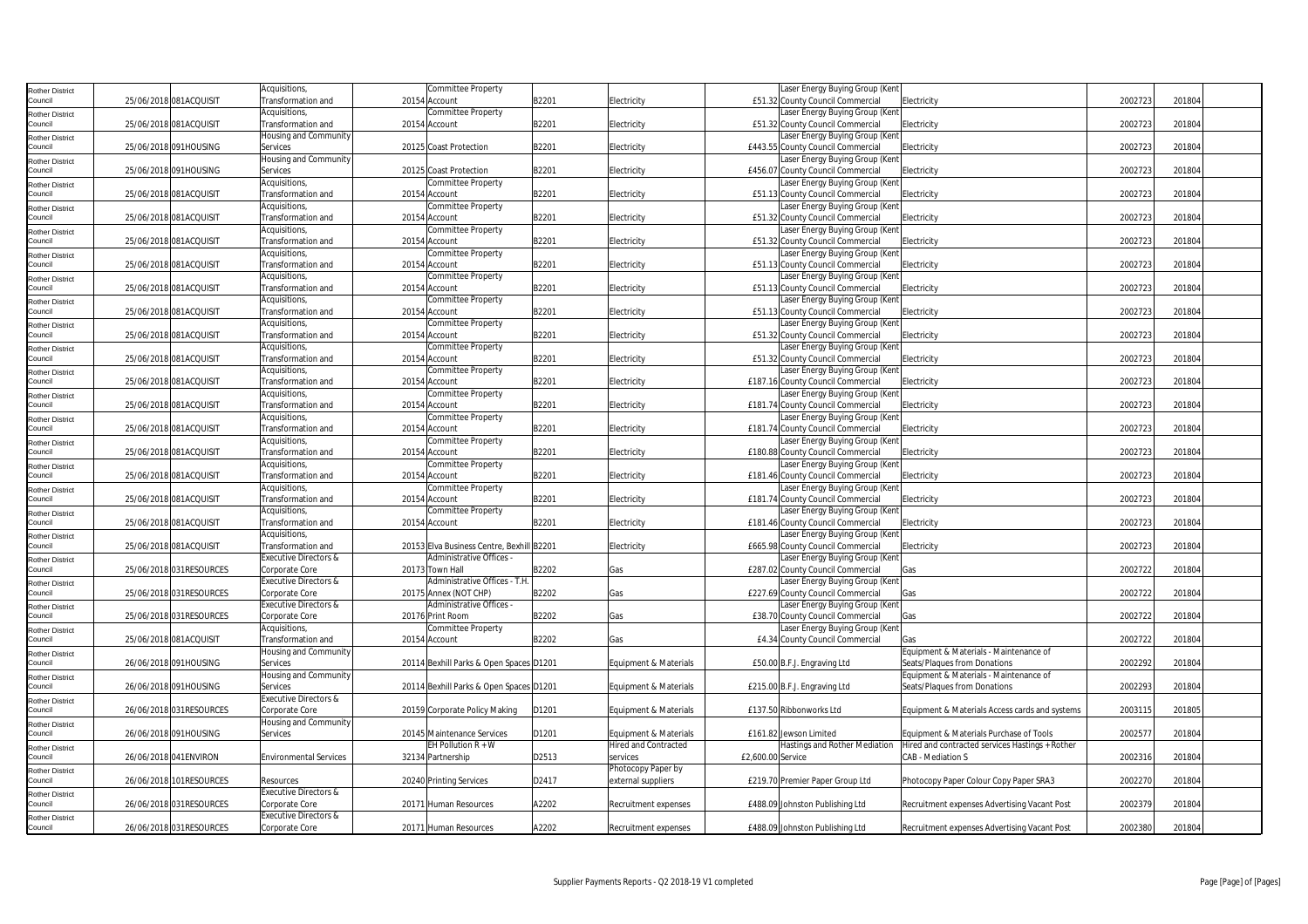| <b>Rother District</b>            |                     |                         | Executive Directors &                   |             |                                                   |       |                             |                 |                                       |                                                                                     |         |            |  |
|-----------------------------------|---------------------|-------------------------|-----------------------------------------|-------------|---------------------------------------------------|-------|-----------------------------|-----------------|---------------------------------------|-------------------------------------------------------------------------------------|---------|------------|--|
| Council                           |                     | 26/06/2018 031RESOURCES | Corporate Core                          |             | 20171 Human Resources                             | A2202 | Recruitment expenses        |                 | £488.09 Johnston Publishing Ltd       | Recruitment expenses Advertising Vacant Post                                        | 2002381 | 201804     |  |
| <b>Rother District</b>            |                     |                         | <b>Housing and Community</b>            |             |                                                   |       |                             |                 | <b>B</b> and G Environmental Services |                                                                                     |         |            |  |
| Council                           |                     | 26/06/2018 091HOUSING   | Services                                |             | 20137 Car Parks                                   | B1100 | <b>Repairs to Premises</b>  | £420.00 Limited |                                       | Repairs to Premises Drainage Clearance                                              | 2002519 | 201804     |  |
| <b>Rother District</b>            |                     |                         | Housing and Community                   |             |                                                   |       |                             |                 |                                       | Repairs to Premises Purchase of Materials - Build                                   |         |            |  |
| Council                           |                     | 26/06/2018 091HOUSING   | Services                                |             | 20128 Public Conveniences                         | B1100 | <b>Repairs to Premises</b>  |                 | £241.66 Graham                        | Maint                                                                               | 2002579 | 201804     |  |
| <b>Rother District</b>            |                     |                         | Housing and Community                   |             |                                                   |       |                             |                 |                                       | Repairs to Premises Purchase of Materials - Build                                   |         |            |  |
| Council                           |                     | 26/06/2018 091HOUSING   | Services                                |             | 20114 Bexhill Parks & Open Spaces B1100           |       | <b>Repairs to Premises</b>  |                 | £25.10 Jewson Limited                 | Maint                                                                               | 2002580 | 201804     |  |
| <b>Rother District</b>            |                     |                         | Housing and Community                   |             | Bexhill Promenade &                               |       |                             |                 |                                       | Repairs to Premises Purchase of Materials - Build                                   |         |            |  |
| Council                           |                     | 26/06/2018 091HOUSING   | Services                                |             | 20108 Foreshore                                   | B1100 | <b>Repairs to Premises</b>  |                 | £6.80 Parker Building Supplies Ltd    | Maint                                                                               | 2002911 | 201804     |  |
| <b>Rother District</b>            |                     |                         | Housing and Community                   |             |                                                   |       |                             |                 |                                       | Repairs to Premises Purchase of Materials - Build                                   |         |            |  |
| Council                           |                     | 26/06/2018 091HOUSING   | Services                                |             | 20128 Public Conveniences                         | B1100 | <b>Repairs to Premises</b>  |                 | £93.11 Littlewood Fencing Ltd         | Maint                                                                               | 2002616 | 201804     |  |
| <b>Rother District</b>            |                     |                         | Executive Directors &                   |             | Administrative Offices - T.H.                     | B1100 |                             |                 | £67.50 Alfa Electric Ltd              |                                                                                     | 2002544 | 201804     |  |
| Council                           |                     | 26/06/2018 031RESOURCES | Corporate Core<br>Executive Directors & |             | 20175 Annex (NOT CHP)<br>Administrative Offices - |       | <b>Repairs to Premises</b>  |                 |                                       | Repairs to Premises Repairs - Electrical Works                                      |         |            |  |
| <b>Rother District</b><br>Council |                     | 26/06/2018 031RESOURCES | Corporate Core                          |             | 20173 Town Hall                                   | B1100 | <b>Repairs to Premises</b>  |                 | £137.50 Kerry SCS Ltd                 | Repairs to Premises Repairs - Electrical Works                                      | 2002312 | 201804     |  |
|                                   |                     |                         |                                         |             |                                                   |       |                             |                 |                                       |                                                                                     |         |            |  |
| <b>Rother District</b><br>Council | 26/06/2018 071STRAT |                         | <b>Strategy and Planning</b>            |             | 20259 Land Charges                                | D2922 | Subscriptions               |                 | £115.00 Local Land Charges Institute  | Subscriptions Subscription to Organisations                                         | 2002463 | 201804     |  |
|                                   |                     |                         | Housing and Community                   |             | Housing Needs - HB                                |       |                             |                 |                                       |                                                                                     |         |            |  |
| <b>Rother District</b><br>Council |                     | 27/06/2018 091HOUSING   | Services                                |             | 20200 (Housing Benefit)                           | A1110 | <b>Agency Staff</b>         |                 | £937.50 Oyster Partnership            | <b>Agency Staff</b>                                                                 | 2002408 | 201804     |  |
| <b>Rother District</b>            |                     |                         | Housing and Community                   |             | Housing Needs - HB                                |       |                             |                 |                                       |                                                                                     |         |            |  |
| Council                           |                     | 27/06/2018 091HOUSING   | Services                                |             | 20200 (Housing Benefit)                           | A1110 | <b>Agency Staff</b>         |                 | £900.00 Prentis Solutions Limited     | <b>Agency Staff</b>                                                                 | 2002419 | 201804     |  |
| <b>Rother District</b>            |                     |                         |                                         |             | EH Pest Control R + W                             |       |                             |                 |                                       |                                                                                     |         |            |  |
| Council                           |                     | 27/06/2018 041 ENVIRON  | <b>Environmental Services</b>           |             | 32136 Partnership                                 | D1202 | <b>Baits Poisons Etc</b>    |                 | £174.26 Killgerm Chemicals Ltd        | Baits Poisons Etc EnvH- Pest Control Supplies                                       | 2002461 | 201804     |  |
| <b>Rother District</b>            |                     |                         |                                         |             | Capital - Disable Facilities                      |       |                             |                 | Mr Mark Neale General Building        |                                                                                     |         |            |  |
| Council                           |                     | 27/06/2018 999NOREPORT  | <b>Environmental Services</b>           | 70706 Grant |                                                   | N1012 | Capital Advances            |                 | £3,000.00 and Plumbing Ltd            | Capital Advances Disabled Facilities Grant                                          | 2002405 | 201804     |  |
| <b>Rother District</b>            |                     |                         |                                         |             | Capital - Disable Facilities                      |       |                             |                 |                                       |                                                                                     |         |            |  |
| Council                           |                     | 27/06/2018 999NOREPORT  | <b>Environmental Services</b>           | 70706 Grant |                                                   | N1012 | Capital Advances            |                 |                                       | £5,000.00 Nutra Plumbing and Heating Ltd Capital Advances Disabled Facilities Grant | 2002413 | 201804     |  |
| <b>Rother District</b>            |                     |                         |                                         |             |                                                   |       |                             |                 |                                       |                                                                                     |         |            |  |
| Council                           |                     | 27/06/2018 101RESOURCES | Resources                               |             | 20240 Printing Services                           | D1201 | Equipment & Materials       |                 | £118.00 The Warehouse.com Ltd         | Equipment & Materials Platemaking Materials                                         | 2002417 | 201804     |  |
| <b>Rother District</b>            |                     |                         | Housing and Community                   |             |                                                   |       |                             |                 |                                       |                                                                                     |         |            |  |
| Council                           |                     | 27/06/2018 091HOUSING   | Services                                |             | 20109 Sports Development                          | D2923 | Grants made                 |                 | £380.00 East Sussex County Council    | Grants made Sports Development Projects                                             | 2002267 | 201804 Yes |  |
| <b>Rother District</b>            |                     |                         |                                         |             |                                                   |       | <b>Hired and Contracted</b> |                 |                                       | Hired and contracted services Council Tax-Land                                      |         |            |  |
| Council                           |                     | 27/06/2018 101RESOURCES | Resources                               |             | 20216 Cost Of Collection                          | D2513 | services                    |                 | £27.00 H M Land Registry              | <b>Registry Enquiries</b>                                                           | 2002907 | 201804     |  |
| <b>Rother District</b>            |                     |                         | Executive Directors &                   |             |                                                   |       | <b>Hired and Contracted</b> |                 |                                       | Hired and contracted services Issue Fee for                                         |         |            |  |
| Council                           |                     | 27/06/2018 031RESOURCES | Corporate Core                          |             | 20182 Legal Services                              | D2513 | services                    | £110.00 HMCTS   |                                       | Warrant of Execution                                                                | 200231  | 201804     |  |
| <b>Rother District</b>            |                     |                         |                                         |             |                                                   |       | <b>Hired and Contracted</b> |                 |                                       | Hired and contracted services Land Registry -                                       |         |            |  |
| Council                           | 27/06/2018 071STRAT |                         | <b>Strategy and Planning</b>            |             | 20246 Planning Applications                       | D2513 | services                    |                 | £27.00 H M Land Registry              | Planning                                                                            | 2002907 | 201804     |  |
| <b>Rother District</b>            |                     |                         | Housing and Community                   |             | Housing Needs - HB                                |       |                             |                 |                                       |                                                                                     |         |            |  |
| Council                           |                     | 27/06/2018 091HOUSING   | Services                                |             | 20200 (Housing Benefit)                           | D2514 | <b>Accommodation Costs</b>  |                 | £920.00 Gordon-Harris Estates Ltd     | Homelessness services Deposit for Landlords                                         | 2002318 | 201804     |  |
| <b>Rother District</b><br>Council |                     | 27/06/2018 091HOUSING   | Housing and Community<br>Services       |             | Housing Needs - HB<br>20200 (Housing Benefit)     | D2514 | <b>Accommodation Costs</b>  |                 | £540.00 Gordon-Harris Estates Ltd     | Homelessness services Rent in Advance for<br>Homeless                               | 2002318 | 201804     |  |
|                                   |                     |                         | Housing and Community                   |             |                                                   |       |                             |                 |                                       |                                                                                     |         |            |  |
| <b>Rother District</b><br>Council |                     | 27/06/2018 091HOUSING   | Services                                |             | 20114 Bexhill Parks & Open Spaces B1100           |       | <b>Repairs to Premises</b>  |                 | £2.650.00 Kernock Park Plants         | Repairs to Premises Parks- Purchase of Plants                                       | 2002479 | 201804     |  |
|                                   |                     |                         | Housing and Community                   |             |                                                   |       |                             |                 |                                       | Repairs to Premises Purchase of Materials - Build                                   |         |            |  |
| <b>Rother District</b><br>Council |                     | 27/06/2018 091HOUSING   | Services                                |             | 20128 Public Conveniences                         | B1100 | <b>Repairs to Premises</b>  |                 | £98.65 Graham                         | Maint                                                                               | 2002578 | 201804     |  |
| <b>Rother District</b>            |                     |                         | Acquisitions,                           |             | Committee Property                                |       |                             |                 | Hastings Locksmiths and Key           | Repairs to Premises Purchase of Materials - Build                                   |         |            |  |
| Council                           |                     | 27/06/2018 081ACQUISIT  | Transformation and                      |             | 20154 Account                                     | B1100 | <b>Repairs to Premises</b>  |                 | £78.20 Service                        | Maint                                                                               | 2002422 | 201804     |  |
| <b>Rother District</b>            |                     |                         | Acquisitions,                           |             |                                                   |       |                             |                 | Hastings Locksmiths and Key           | Repairs to Premises Purchase of Materials - Build                                   |         |            |  |
| Council                           |                     | 27/06/2018 081ACQUISIT  | Transformation and                      |             | 20153 Elva Business Centre, Bexhill B1100         |       | <b>Repairs to Premises</b>  |                 | £34.57 Service                        | Maint                                                                               | 2002422 | 201804     |  |
| <b>Rother District</b>            |                     |                         | Housing and Community                   |             |                                                   |       |                             |                 |                                       |                                                                                     |         |            |  |
| Council                           |                     | 27/06/2018 091HOUSING   | Services                                |             | 20102 Rother Museum Services                      | B1100 | <b>Repairs to Premises</b>  |                 | £102.50 Alfa Electric Ltd             | Repairs to Premises Repairs - Electrical Works                                      | 2002275 | 201804     |  |
| <b>Rother District</b>            |                     |                         | Executive Directors &                   |             | Administrative Offices - T.H                      |       |                             |                 |                                       |                                                                                     |         |            |  |
| Council                           |                     | 27/06/2018 031RESOURCES | Corporate Core                          |             | 20175 Annex (NOT CHP)                             | B1100 | <b>Repairs to Premises</b>  |                 | £45.00 Alfa Electric Ltd              | Repairs to Premises Repairs - Electrical Works                                      | 2002545 | 201804     |  |
| <b>Rother District</b>            |                     |                         | Executive Directors &                   |             | Administrative Offices -                          |       |                             |                 |                                       |                                                                                     |         |            |  |
| Council                           |                     | 27/06/2018 031RESOURCES | Corporate Core                          |             | 20177 Rear Depot                                  | B1100 | <b>Repairs to Premises</b>  |                 | £102.50 Alfa Electric Ltd             | Repairs to Premises Repairs - Electrical Works                                      | 2002274 | 201804     |  |
| <b>Rother District</b>            |                     |                         | Housing and Community                   |             |                                                   |       |                             |                 | Scottish Water Business Stream        |                                                                                     |         |            |  |
| Council                           |                     | 27/06/2018 091HOUSING   | Services                                |             | 20115 Rye Area Parks & Gardens                    | B2422 | Sewerage                    | £131.65 Limited |                                       | Sewage Charges                                                                      | 2002528 | 201804     |  |
| <b>Rother District</b>            |                     |                         | Housing and Community                   |             |                                                   |       | <b>Hired and Contracted</b> |                 |                                       | Syrian - Hired and contracted services- Translation                                 |         |            |  |
| Council                           |                     | 27/06/2018 091HOUSING   | Services                                |             | 20206 Syrians                                     | D2513 | services                    |                 | £52.80 Vandu Language Services Ltd    | <b>Services</b>                                                                     | 2002304 | 201804     |  |
| <b>Rother District</b>            |                     |                         |                                         |             |                                                   |       |                             |                 | <b>BT British Telecommunications</b>  |                                                                                     |         |            |  |
| Council                           |                     | 27/06/2018 101RESOURCES | Resources                               |             | 20242 Communications-Phones                       | D2621 | Telephones                  | £271.12 plc     |                                       | Telephones BT-Rental-General                                                        | 2002471 | 201804     |  |
| <b>Rother District</b>            |                     |                         |                                         |             |                                                   |       |                             |                 |                                       |                                                                                     |         |            |  |
| Council                           |                     | 27/06/2018 101RESOURCES | Resources                               |             | 20239 Computer Services                           | D2621 | Telephones                  |                 | £267.68 Easynet Ltd                   | <b>Telephones Leased Line Rental</b>                                                | 2002404 | 201804     |  |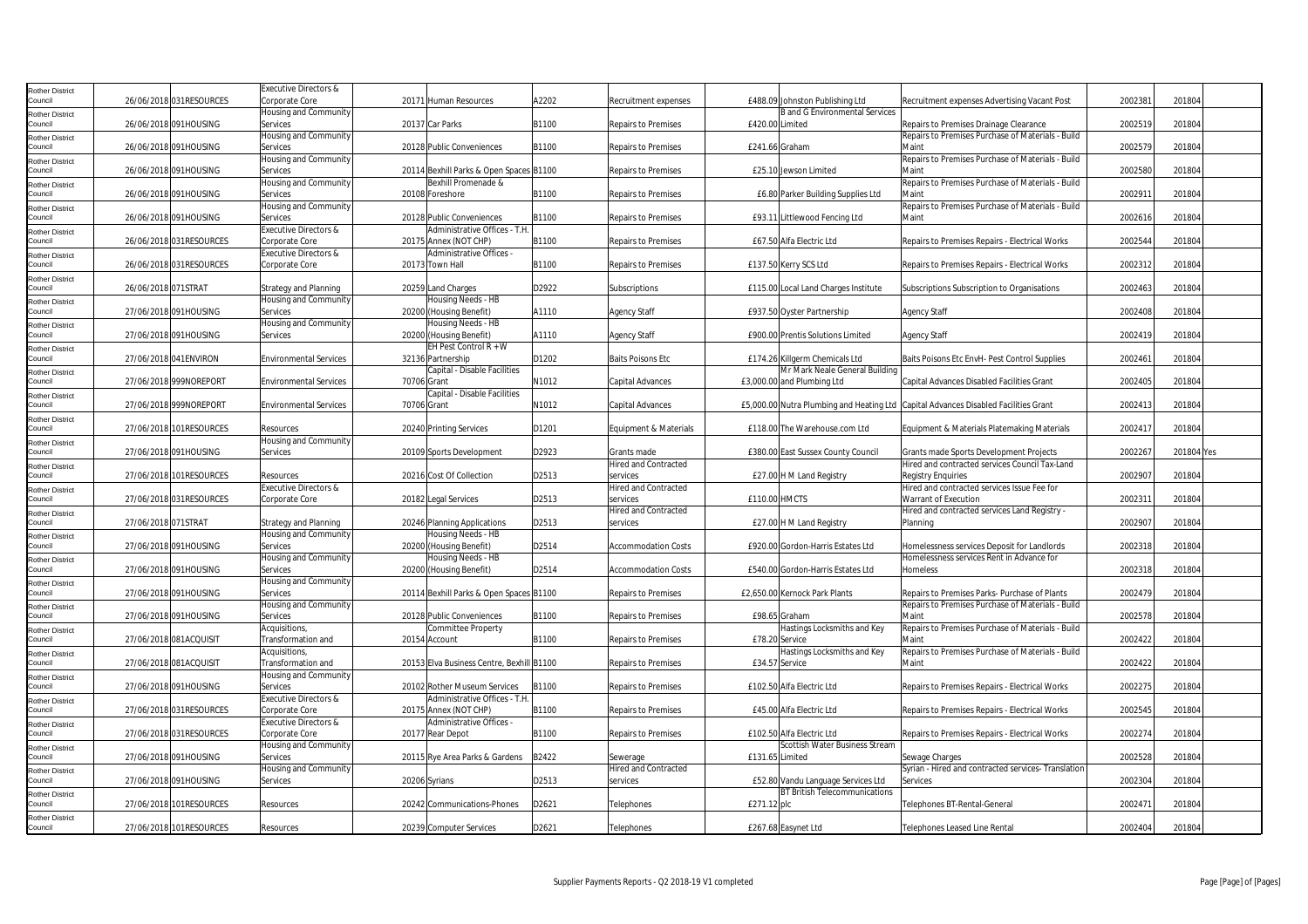| <b>Rother District</b>            |                     |                         | Housing and Community         |             |                                           |       |                              |                 | Scottish Water Business Stream          |                                                        |         |        |  |
|-----------------------------------|---------------------|-------------------------|-------------------------------|-------------|-------------------------------------------|-------|------------------------------|-----------------|-----------------------------------------|--------------------------------------------------------|---------|--------|--|
| Council                           |                     | 27/06/2018 091HOUSING   | Services                      |             | 20115 Rye Area Parks & Gardens            | B2421 | Water                        | £180.23 Limited |                                         | <b>Water Charges</b>                                   | 2002528 | 201804 |  |
| <b>Rother District</b>            |                     |                         |                               |             |                                           |       |                              |                 |                                         |                                                        |         |        |  |
| Council                           |                     | 28/06/2018 101RESOURCES | Resources                     |             | 20222 Accountancy                         | A1110 | <b>Agency Staff</b>          |                 | £942.02 Portfolio Payroll Limited       | <b>Agency Staff</b>                                    | 2002271 | 201804 |  |
|                                   |                     |                         | Executive Directors &         |             | Administrative Offices -                  |       |                              |                 |                                         |                                                        |         |        |  |
| <b>Rother District</b><br>Council |                     | 28/06/2018 031RESOURCES | Corporate Core                |             | 20173 Town Hall                           | B2612 | Cleaning materials           |                 | £25.15 Wightman and Parrish Ltd         | <b>Cleaning materials Premises</b>                     | 2002317 | 201804 |  |
|                                   |                     |                         | Housing and Community         |             |                                           |       |                              |                 |                                         |                                                        |         |        |  |
| <b>Rother District</b><br>Council |                     | 28/06/2018 091HOUSING   | Services                      |             | 20145 Maintenance Services                | D2352 | <b>Clothing and Uniforms</b> |                 | £39.99 Trade UK Account (Screwfix)      | Clothing and Uniforms Mens Protective-Other            | 2002594 | 201804 |  |
|                                   |                     |                         |                               |             |                                           |       |                              |                 |                                         |                                                        |         |        |  |
| <b>Rother District</b>            |                     |                         | Housing and Community         |             |                                           |       |                              |                 |                                         |                                                        |         |        |  |
| Council                           |                     | 28/06/2018 091HOUSING   | Services                      |             | 20145 Maintenance Services                | D2352 | <b>Clothing and Uniforms</b> |                 | £80.78 Trade UK Account (Screwfix)      | Clothing and Uniforms Mens Protective-Other            | 2002594 | 201804 |  |
| <b>Rother District</b>            |                     |                         |                               |             |                                           |       |                              |                 |                                         |                                                        |         |        |  |
| Council                           |                     | 28/06/2018 101RESOURCES | Resources                     |             | 20212 Management/Insurance                | D2520 | Insurance                    |                 | £112.00 Zurich Insurance plc            | Insurance Insurance - Fire/All Risks                   | 2002966 | 201804 |  |
| <b>Rother District</b>            |                     |                         | Housing and Community         |             |                                           |       |                              |                 |                                         |                                                        |         |        |  |
| Council                           |                     | 28/06/2018 091HOUSING   | Services                      |             | 20112 Bexhill Leisure Centre              | B1100 | <b>Repairs to Premises</b>   |                 | £1,812.09 Alfa Electric Ltd             | Repairs to Premises Painting Works                     | 2002390 | 201804 |  |
| <b>Rother District</b>            |                     |                         | Housing and Community         |             |                                           |       |                              |                 | Hailsham Roadway Construction           |                                                        |         |        |  |
| Council                           |                     | 28/06/2018 091HOUSING   | Services                      |             | 20114 Bexhill Parks & Open Spaces B1100   |       | <b>Repairs to Premises</b>   | £13,282.06 Ltd  |                                         | Repairs to Premises Parks - Paths/Surface Repairs      | 2002276 | 201805 |  |
| <b>Rother District</b>            |                     |                         | Housing and Community         |             |                                           |       |                              |                 |                                         | Repairs to Premises Purchase of Materials - Build      |         |        |  |
| Council                           |                     | 28/06/2018 091HOUSING   | Services                      |             | 20112 Bexhill Leisure Centre              | B1100 | Repairs to Premises          |                 | £286.33 Alfa Electric Ltd               | Maint                                                  | 2002501 | 201804 |  |
| <b>Rother District</b>            |                     |                         | Housing and Community         |             | Bexhill Promenade &                       |       |                              |                 |                                         | Repairs to Premises Purchase of Materials - Build      |         |        |  |
| Council                           |                     | 28/06/2018 091HOUSING   | Services                      |             | 20108 Foreshore                           | B1100 | <b>Repairs to Premises</b>   |                 | £36.60 Jewson Limited                   | Maint                                                  | 2002669 | 201804 |  |
| <b>Rother District</b>            |                     |                         | Executive Directors &         |             | Administrative Offices - T.H              |       |                              |                 |                                         |                                                        |         |        |  |
| Council                           |                     | 28/06/2018 031RESOURCES | Corporate Core                |             | 20175 Annex (NOT CHP)                     | B1100 | <b>Repairs to Premises</b>   |                 | £3,257.48 Alfa Electric Ltd             | Repairs to Premises Repairs - Electrical Works         | 2002389 | 201804 |  |
|                                   |                     |                         |                               |             |                                           |       |                              |                 |                                         | Statutory Advertising Planadv - Rye + Battle           |         |        |  |
| <b>Rother District</b>            | 28/06/2018 071STRAT |                         | <b>Strategy and Planning</b>  |             | 20246 Planning Applications               | D2519 | <b>Statutory Advertising</b> |                 | £701.50 Johnston Publishing Ltd         | Observer                                               | 2002384 | 201804 |  |
| Council                           |                     |                         |                               |             |                                           |       |                              |                 |                                         |                                                        |         |        |  |
| <b>Rother District</b>            |                     |                         | <b>Housing and Community</b>  |             |                                           |       |                              |                 |                                         |                                                        |         |        |  |
| Council                           |                     | 28/06/2018 091HOUSING   | Services                      |             | 20114 Bexhill Parks & Open Spaces D2519   |       | <b>Statutory Advertising</b> |                 | £244.00 Johnston Publishing Ltd         | Statutory Advertising Public Notices in Newspaper      | 2002386 | 201804 |  |
| <b>Rother District</b>            |                     |                         | Executive Directors &         |             |                                           |       | <b>Hired and Contracted</b>  |                 |                                         |                                                        |         |        |  |
| Council                           |                     | 28/06/2018 031RESOURCES | Corporate Core                |             | 20185 Joint Waste procurement             | D2513 | services                     |                 | £2,109.70 Bevan Brittan LLP             | Hired and Contracted services                          | 2002610 | 201804 |  |
| <b>Rother District</b>            |                     |                         |                               |             | Capital - Disable Facilities              |       |                              |                 |                                         |                                                        |         |        |  |
| Council                           |                     | 29/06/2018 999NOREPORT  | <b>Environmental Services</b> | 70706 Grant |                                           | N1012 | Capital Advances             |                 | £5,000.00 Griffin and Son               | Capital Advances Disabled Facilities Grant             | 2002407 | 201804 |  |
| <b>Rother District</b>            |                     |                         |                               |             | Capital - Disable Facilities              |       |                              |                 |                                         |                                                        |         |        |  |
| Council                           |                     | 29/06/2018 999NOREPORT  | <b>Environmental Services</b> | 70706 Grant |                                           | N1012 | Capital Advances             |                 | £4,958.48 Alfa Electric Ltd             | Capital Advances Disabled Facilities Grant             | 2002411 | 201804 |  |
| <b>Rother District</b>            |                     |                         | Acquisitions,                 |             |                                           |       |                              |                 |                                         |                                                        |         |        |  |
| Council                           |                     | 29/06/2018 081ACQUISIT  | Transformation and            |             | 20153 Elva Business Centre, Bexhill B2612 |       | Cleaning materials           |                 | £1.78 Officemaid                        | <b>Cleaning materials Premises</b>                     | 2002536 | 201804 |  |
| <b>Rother District</b>            |                     |                         |                               |             |                                           |       | <b>Consultants and Other</b> |                 |                                         |                                                        |         |        |  |
| Council                           | 29/06/2018 071STRAT |                         | Strategy and Planning         |             | 20246 Planning Applications               | D2509 | Services                     |                 | £250.00 Rural Planning Ltd              | <b>Consultants and other services Consultants Fees</b> | 2002287 | 201804 |  |
| <b>Rother District</b>            |                     |                         |                               |             |                                           |       | <b>Consultants and Other</b> |                 | Northgate Public Services (UK)          |                                                        |         |        |  |
| Council                           |                     | 29/06/2018 101RESOURCES | Resources                     |             | 20239 Computer Services                   | D2509 | Services                     | £246.43 Ltd     |                                         | Consultants and other services Consultants Fees        | 2002538 | 201804 |  |
| <b>Rother District</b>            |                     |                         | Acquisitions,                 |             |                                           |       |                              |                 |                                         |                                                        |         |        |  |
| Council                           |                     | 29/06/2018 081ACQUISIT  | Transformation and            |             | 20153 Elva Business Centre, Bexhill B2611 |       | Contract cleaning            |                 | £157.50 Officemaid                      | Contract cleaning Office Cleaning                      | 2002536 | 201804 |  |
|                                   |                     |                         | Housing and Community         |             |                                           |       |                              |                 |                                         | Contract cleaning Public Conveniences Cleaning         |         |        |  |
| <b>Rother District</b><br>Council |                     | 29/06/2018 091HOUSING   | Services                      |             | 20128 Public Conveniences                 | B2611 | Contract cleaning            |                 | £394.45 Specialist Hygiene Services Ltd | Servic                                                 | 2002601 | 201804 |  |
|                                   |                     |                         |                               |             |                                           |       |                              |                 |                                         |                                                        |         |        |  |
| <b>Rother District</b>            |                     |                         | Housing and Community         |             |                                           |       |                              |                 |                                         |                                                        |         |        |  |
| Council                           |                     | 29/06/2018 091HOUSING   | Services                      |             | 20137 Car Parks                           | D1201 | Equipment & Materials        |                 | £70.00 Signtek                          | Equipment & Materials Purchase of Signs                | 2002358 | 201804 |  |
| <b>Rother District</b>            |                     |                         | lousing and Community         |             |                                           |       |                              |                 |                                         |                                                        |         |        |  |
| Council                           |                     | 29/06/2018 091HOUSING   | Services                      |             | 20107 Camber Beach & Foreshore D1201      |       | Equipment & Materials        |                 | £95.00 Signtek                          | Equipment & Materials Purchase of Signs                | 2002357 | 201804 |  |
| <b>Rother District</b>            |                     |                         | Executive Directors &         |             |                                           |       |                              |                 |                                         |                                                        |         |        |  |
| Council                           |                     | 29/06/2018 031RESOURCES | Corporate Core                |             | 20156 Representing Local Interest D1201   |       | Equipment & Materials        |                 | £99.00 AJ Products (UK) Ltd             | Equipment & Materials Purchase of Tools                | 2003947 | 201806 |  |
| <b>Rother District</b>            |                     |                         |                               |             |                                           |       | <b>Hired and Contracted</b>  |                 |                                         | Hired and contracted services Council Tax-Land         |         |        |  |
| Council                           |                     | 29/06/2018 101RESOURCES | Resources                     |             | 20216 Cost Of Collection                  | D2513 | services                     |                 | £18.00 H M Land Registry                | <b>Registry Enquiries</b>                              | 2002906 | 201805 |  |
| <b>Rother District</b>            |                     |                         |                               |             | <b>EH Environmental Services</b>          |       | <b>Hired and Contracted</b>  |                 |                                         | Hired and contracted services Env H- Land              |         |        |  |
| Council                           |                     | 29/06/2018 041ENVIRON   | <b>Environmental Services</b> |             | 32144 Admin $R + W$ Partnership           | D2513 | services                     |                 | £12.00 H M Land Registry                | Registry                                               | 2002906 | 201805 |  |
| <b>Rother District</b>            |                     |                         |                               |             | <b>Building Control</b>                   |       | <b>Hired and Contracted</b>  |                 |                                         | Hired and contracted services Env H- Land              |         |        |  |
| Council                           | 29/06/2018 071STRAT |                         | <b>Strategy and Planning</b>  |             | 32145 Applications R+H                    | D2513 | services                     |                 | £6.00 H M Land Registry                 | Registry                                               | 2002906 | 201805 |  |
| <b>Rother District</b>            |                     |                         |                               |             | EN Wealden Training                       |       | <b>Hired and Contracted</b>  |                 |                                         | Hired and contracted services EnvH- Food Safety        |         |        |  |
| Council                           |                     | 29/06/2018 041 ENVIRON  | <b>Environmental Services</b> |             | 32140 (WEALDEN ONLY) R + W                | D2513 | services                     |                 | £19.13 Uckfield Town Council            | Contractor                                             | 2002533 | 201804 |  |
| <b>Rother District</b>            |                     |                         |                               |             |                                           |       | <b>Hired and Contracted</b>  |                 |                                         | Hired and contracted services Land Registry -          |         |        |  |
| Council                           | 29/06/2018 071STRAT |                         | <b>Strategy and Planning</b>  |             | 20246 Planning Applications               | D2513 | services                     |                 | £6.00 H M Land Registry                 | Planning                                               | 2002906 | 201805 |  |
| <b>Rother District</b>            |                     |                         |                               |             | Reliefs & Benefits-Council                |       | <b>Hired and Contracted</b>  |                 |                                         | Hired and contracted services Off-site resilience      |         |        |  |
| Council                           |                     | 29/06/2018 101RESOURCES | Resources                     |             | 20217 Tax Benefit                         | D2513 | services                     |                 | £4,767.82 Capita Business Services Ltd  | processing                                             | 2003235 | 201805 |  |
|                                   |                     |                         | Executive Directors &         |             |                                           |       | <b>Hired and Contracted</b>  |                 |                                         |                                                        |         |        |  |
| <b>Rother District</b><br>Council |                     | 29/06/2018 031RESOURCES | Corporate Core                |             | 20185 Joint Waste procurement             | D2513 | services                     |                 | £12,110.00 Ricardo-AEA Ltd              | Hired and contracted services Service fee paid         | 2002362 | 201804 |  |
|                                   |                     |                         | Executive Directors &         |             |                                           |       | <b>Hired and Contracted</b>  |                 |                                         |                                                        |         |        |  |
| <b>Rother District</b>            |                     |                         |                               |             |                                           |       |                              |                 | £3,462.50 Ricardo-AEA Ltd               |                                                        | 2002359 | 201804 |  |
| Council                           |                     | 29/06/2018 031RESOURCES | Corporate Core                |             | 20185 Joint Waste procurement             | D2513 | services                     |                 |                                         | Hired and contracted services Service fee paid         |         |        |  |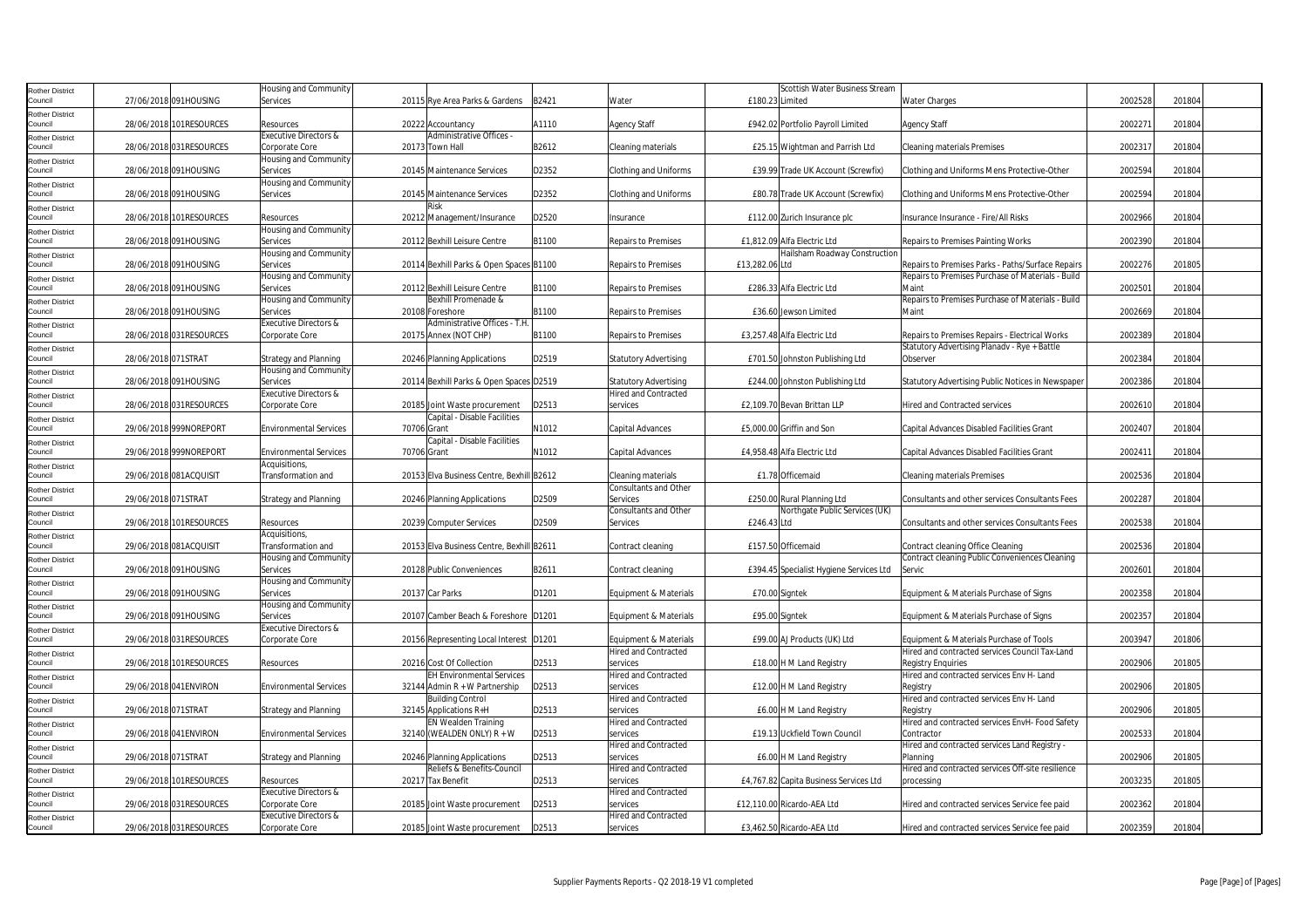| <b>Rother District</b>            |                         | Executive Directors &                       |             |                                                         |       | <b>Hired and Contracted</b>                |           |                                                  |                                                                                           |         |        |
|-----------------------------------|-------------------------|---------------------------------------------|-------------|---------------------------------------------------------|-------|--------------------------------------------|-----------|--------------------------------------------------|-------------------------------------------------------------------------------------------|---------|--------|
| Council                           | 29/06/2018 031RESOURCES | Corporate Core                              |             | 32131 Sussex Training Partnership D2513                 |       | services                                   |           | £200.00 Red Bullet Web Design Limited            | Hired and contracted services -web site purchase                                          | 2002478 | 201804 |
| <b>Rother District</b><br>Council | 29/06/2018 101RESOURCES | Resources                                   |             | Reliefs & Benefits-Housing<br>20207 Benefit             | D2626 | Postages                                   |           | £1,822.70 Virtual Mail Room Ltd                  | Postages Postages - Virtual Mail Room                                                     | 2002759 | 201804 |
| <b>Rother District</b><br>Council | 29/06/2018 101RESOURCES | Resources                                   |             | 20216 Cost Of Collection                                | D2626 | Postages                                   |           | £1,822.70 Virtual Mail Room Ltd                  | Postages Postages - Virtual Mail Room                                                     | 2002759 | 201804 |
| <b>Rother District</b><br>Council | 29/06/2018 081ACQUISIT  | Acquisitions,<br>Transformation and         |             | 20151 Udimore Workshops                                 | B2311 | Rents and service charges                  |           | £183.75 Mr & Mrs Walkling                        | Rents and service charges Rents - Rye                                                     | 2004448 | 201806 |
| <b>Rother District</b><br>Council | 29/06/2018 081ACQUISIT  | Acquisitions,<br>Transformation and         |             | 20151 Udimore Workshops                                 | B2311 | Rents and service charges                  |           | £183.75 Mr & Mrs Walkling                        | Rents and service charges Rents - Rye                                                     | 2002326 | 201804 |
| <b>Rother District</b>            |                         | Acquisitions,                               |             |                                                         |       |                                            |           |                                                  |                                                                                           |         |        |
| Council<br><b>Rother District</b> | 29/06/2018 081ACQUISIT  | Transformation and<br>Housing and Community |             | 20151 Udimore Workshops<br><b>Battle Community Help</b> | B2311 | Rents and service charges                  |           | £183.75 Mr & Mrs Walkling                        | Rents and service charges Rents - Rye                                                     | 2002329 | 201804 |
| Council                           | 29/06/2018 091HOUSING   | Services                                    | 20234 Point |                                                         | B2311 | Rents and service charges                  |           | £2,062.50 Tiger Tees Ltd                         | Rents and service charges Rents-CHP Battle                                                | 2002734 | 201804 |
| <b>Rother District</b><br>Council | 29/06/2018 091HOUSING   | Housing and Community<br>Services           |             | 20138 Residual Highway Services                         | B1100 | <b>Repairs to Premises</b>                 |           | £380.00 Colin A May                              | Repairs to Premises Painting Works                                                        | 2002348 | 201804 |
| <b>Rother District</b><br>Council | 29/06/2018 091HOUSING   | Housing and Community<br>Services           |             | 20128 Public Conveniences                               | B1100 | <b>Repairs to Premises</b>                 |           | £280.00 Colin A May                              | Repairs to Premises Parks- Roofing Repairs                                                | 2002360 | 201804 |
| <b>Rother District</b>            |                         | Housing and Community                       |             |                                                         |       |                                            |           |                                                  | Repairs to Premises Purchase of Materials - Build                                         |         |        |
| Council<br><b>Rother District</b> | 29/06/2018 091HOUSING   | Services<br>Housing and Community           |             | 20128 Public Conveniences                               | B1100 | <b>Repairs to Premises</b>                 |           | £33.19 Parker Building Supplies Ltd              | Maint                                                                                     | 2002269 | 201804 |
| Council                           | 29/06/2018 091HOUSING   | Services                                    |             | 20102 Rother Museum Services                            | B1100 | <b>Repairs to Premises</b>                 |           | £369.00 Alfa Electric Ltd                        | Repairs to Premises Repairs - Electrical Works                                            | 2002450 | 201804 |
| <b>Rother District</b><br>Council | 29/06/2018 091HOUSING   | Housing and Community<br>Services           |             | 20102 Rother Museum Services                            | B1100 | <b>Repairs to Premises</b>                 |           | £307.50 Alfa Electric Ltd                        | Repairs to Premises Repairs - Electrical Works                                            | 2002451 | 201804 |
| <b>Rother District</b><br>Council | 29/06/2018 091HOUSING   | Housing and Community<br>Services           |             | 20128 Public Conveniences                               | B1100 | <b>Repairs to Premises</b>                 |           | £296.33 Alfa Electric Ltd                        | Repairs to Premises Repairs - Electrical Works                                            | 2002503 | 201804 |
| Rother District                   |                         | Housing and Community                       |             | Bexhill Promenade &                                     |       |                                            |           |                                                  |                                                                                           |         |        |
| Council<br><b>Rother District</b> | 29/06/2018 091HOUSING   | Services<br>Housing and Community           |             | 20108 Foreshore<br>Bexhill Promenade &                  | B1100 | <b>Repairs to Premises</b>                 |           | £3,200.00 Colin A May                            | Repairs to Premises Repairs - Painting Works<br>Repairs to Premises Repairs/Maintenance - | 2002361 | 201804 |
| Council                           | 29/06/2018 091HOUSING   | Services                                    |             | 20108 Foreshore                                         | B1100 | <b>Repairs to Premises</b>                 |           | £590.00 Alfa Electric Ltd                        | various                                                                                   | 2002504 | 201804 |
| <b>Rother District</b><br>Council | 29/06/2018 081ACQUISIT  | Acquisitions,<br>Transformation and         |             | Committee Property<br>20154 Account                     | B1100 | Repairs to Premises                        |           | £479.00 J H Payne and Sons Ltd                   | Repairs to Premises Specified Repairs and Works<br>listed                                 | 2002406 | 201804 |
| <b>Rother District</b><br>Council | 29/06/2018 031RESOURCES | Executive Directors &<br>Corporate Core     | 32132 Unit  | Joint Waste Contract Client                             | E2302 | Third party payment<br>private contractors |           | £46,895.76 Kier Services - Environmental         | Third party payment private contractors VARIABLE<br><b>CORE Joint Waste Cost</b>          | 2003188 | 201805 |
| <b>Rother District</b>            |                         | Housing and Community                       |             | Bexhill Promenade &                                     |       | Third party payment                        |           | he Fountain Workshop                             | Third party payment private contractors Water                                             |         |        |
| Council                           | 29/06/2018 091HOUSING   | Services                                    |             | 20108 Foreshore                                         | E2302 | private contractors                        | £1,158.41 | (Maintenance) Ltd                                | Feature Maintenance                                                                       | 2004206 | 201806 |
| <b>Rother District</b><br>Council | 29/06/2018 091HOUSING   | Housing and Community<br>Services           |             | Bexhill Promenade &<br>20108 Foreshore                  | E2302 | Third party payment<br>private contractors |           | he Fountain Workshop<br>£54.95 (Maintenance) Ltd | Third party payment private contractors Water<br><b>Feature Maintenance</b>               | 2003735 | 201806 |
| <b>Rother District</b><br>Council | 29/06/2018 091HOUSING   | Housing and Community<br>Services           |             | Housing Needs - HB<br>20200 (Housing Benefit)           | D2514 | <b>Accommodation Costs</b>                 |           | £245.00 MB Hotels Ltd                            | <b>Accommodation Costs</b>                                                                | 2002393 | 201804 |
| <b>Rother District</b>            |                         | Housing and Community                       |             | Housing Needs - HB                                      |       |                                            |           |                                                  |                                                                                           |         |        |
| Council<br><b>Rother District</b> | 29/06/2018 091HOUSING   | Services<br>Housing and Community           |             | 20200 (Housing Benefit)<br>Housing Needs - HB           | D2514 | <b>Accommodation Costs</b>                 |           | £245.00 MB Hotels Ltd                            | <b>Accommodation Costs</b>                                                                | 2002394 | 201804 |
| Council                           | 29/06/2018 091HOUSING   | Services                                    |             | 20200 (Housing Benefit)                                 | D2514 | <b>Accommodation Costs</b>                 |           | £245.00 MB Hotels Ltd                            | <b>Accommodation Costs</b>                                                                | 2002395 | 201804 |
| <b>Rother District</b><br>Council | 30/06/2018 101RESOURCES | Resources                                   |             | 20209 Corporate management                              | D2513 | <b>Hired and Contracted</b><br>services    |           | £40.00 Lloyds Bank                               | Bank Charges Bank Charges                                                                 | 2002936 | 201804 |
| <b>Rother District</b><br>Council | 30/06/2018 101RESOURCES | Resources                                   |             | 20209 Corporate management                              | D2513 | <b>Hired and Contracted</b><br>services    |           | £40.00 Lloyds Bank                               | Bank Charges Bank Charges                                                                 | 2002938 | 201804 |
| <b>Rother District</b><br>Council | 30/06/2018 101RESOURCES | Resources                                   |             | 20209 Corporate management                              | D2513 | <b>Hired and Contracted</b><br>services    |           | £40.00 Lloyds Bank                               | Bank Charges Bank Charges                                                                 | 2002939 | 201804 |
| <b>Rother District</b>            |                         |                                             |             |                                                         |       | Hired and Contracted                       |           |                                                  |                                                                                           |         |        |
| Council<br><b>Rother District</b> | 30/06/2018 101RESOURCES | Resources                                   |             | 20209 Corporate management                              | D2513 | services<br>Hired and Contracted           |           | £20.63 Lloyds Bank                               | <b>Bank Charges Bank Charges</b>                                                          | 2002941 | 201804 |
| Council                           | 30/06/2018 101RESOURCES | Resources                                   |             | 20209 Corporate management                              | D2513 | services<br><b>Hired and Contracted</b>    |           | £413.79 Lloyds Bank                              | Bank Charges Bank Charges                                                                 | 2002942 | 201804 |
| <b>Rother District</b><br>Council | 30/06/2018 101RESOURCES | Resources                                   |             | 20209 Corporate management                              | D2513 | services                                   |           | £40.00 Lloyds Bank                               | <b>Bank Charges Bank Charges</b>                                                          | 2002937 | 201804 |
| <b>Rother District</b><br>Council | 30/06/2018 101RESOURCES | Resources                                   |             | 20209 Corporate management                              | D2513 | <b>Hired and Contracted</b><br>services    |           | £40.00 Lloyds Bank                               | <b>Bank Charges Bank Charges</b>                                                          | 2002940 | 201804 |
| <b>Rother District</b><br>Council | 30/06/2018 101RESOURCES | Resources                                   |             | 20209 Corporate management                              | D2513 | <b>Hired and Contracted</b><br>services    |           | £883.17 Lloyds Bank                              | <b>Bank Charges Bank Charges</b>                                                          | 2002943 | 201804 |
| <b>Rother District</b><br>Council | 30/06/2018 101RESOURCES | Resources                                   |             | 20209 Corporate management                              | D2513 | <b>Hired and Contracted</b><br>services    |           | £1,878.87 Lloyds Bank                            | Bank Charges Bank Charges                                                                 | 2002944 | 201804 |
| <b>Rother District</b>            |                         |                                             |             |                                                         |       | <b>Hired and Contracted</b>                |           |                                                  |                                                                                           |         |        |
| Council                           | 30/06/2018 101RESOURCES | Resources                                   |             | 20209 Corporate management                              | D2513 | services                                   |           | £20.07 Lloyds Bank                               | <b>Bank Charges Bank Charges</b>                                                          | 2002945 | 201804 |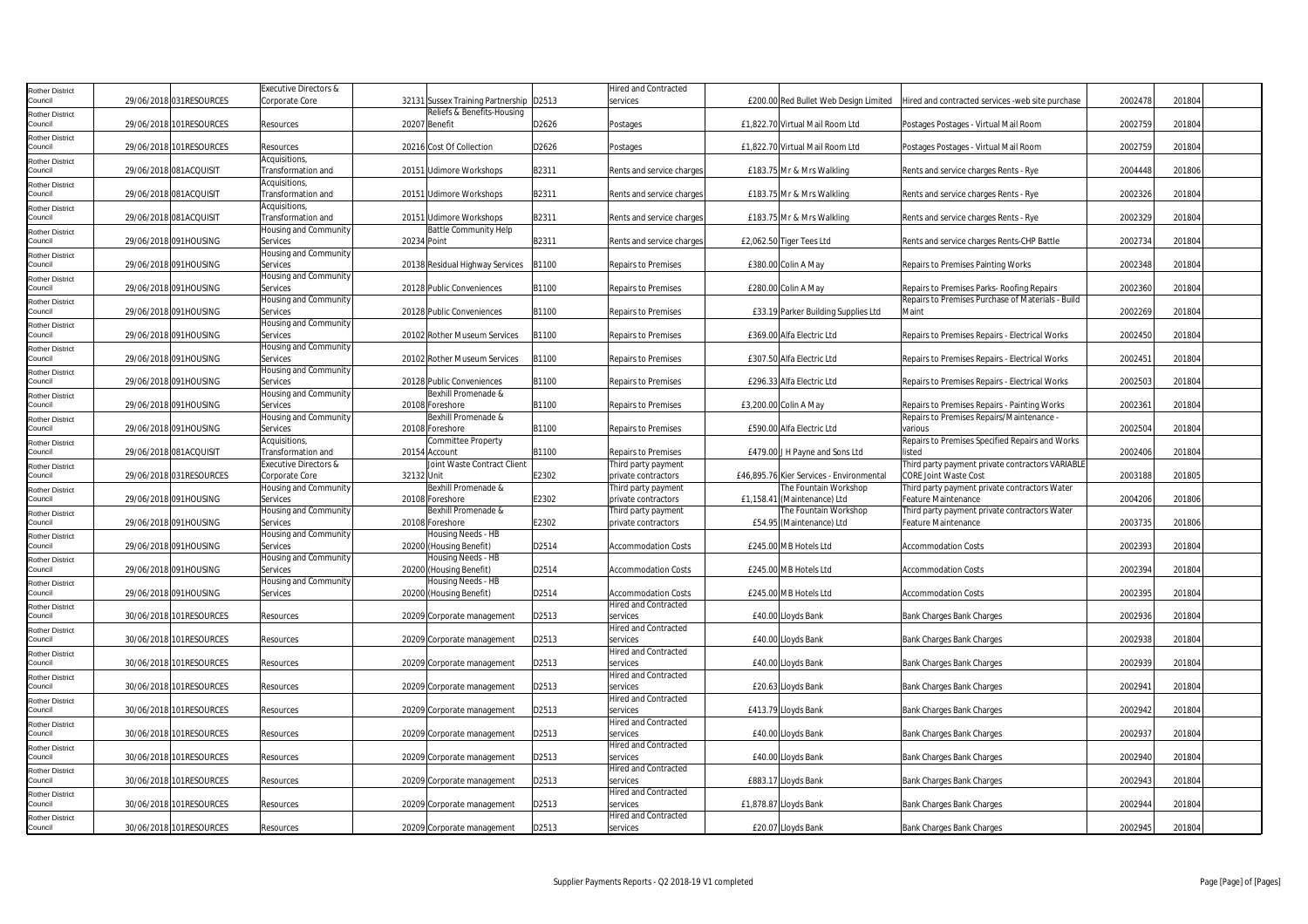| <b>Rother District</b>            |                     |                         |                                         |              |                                               |       | Owed by - Colonnade                     |                                                                |                                                                            |         |        |
|-----------------------------------|---------------------|-------------------------|-----------------------------------------|--------------|-----------------------------------------------|-------|-----------------------------------------|----------------------------------------------------------------|----------------------------------------------------------------------------|---------|--------|
| Council                           |                     | 30/06/2018 999NOREPORT  | Resources                               |              | 90000 Balance sheet all accounts              | P1099 | <b>Bexhill Ltd</b>                      | £20.00 Lloyds Bank                                             | Colonnade Restaurant Bexhill Ltd - purchases                               | 2002935 | 201804 |
| <b>Rother District</b>            |                     |                         | Executive Directors &                   |              |                                               |       |                                         | Xpress Software Solutions Ltd                                  |                                                                            |         |        |
| Council                           |                     | 30/06/2018 031RESOURCES | Corporate Core                          |              | 20162 Electoral Registration                  | D2635 | Computer Licences                       | £1,250.00 (ERS Group)                                          | Computer Licences Election Management System                               | 2002397 | 201804 |
| <b>Rother District</b>            |                     |                         |                                         |              |                                               |       | <b>Consultants and Other</b>            |                                                                |                                                                            |         |        |
| Council                           |                     | 30/06/2018 101RESOURCES | Resources                               |              | 20239 Computer Services                       | D2509 | Services                                | £115.88 Wilson's Express Hastings Ltd                          | Consultants and other services Consultants Fees                            | 2003087 | 201805 |
| <b>Rother District</b>            |                     |                         | Housing and Community                   |              |                                               |       |                                         |                                                                |                                                                            |         |        |
| Council                           |                     | 30/06/2018 091HOUSING   | Services                                |              | 20138 Residual Highway Services               | B2611 | Contract cleaning                       | £353.10 Abacus Main Ltd                                        | Contract cleaning Bus Shelter Cleaning Contract                            | 2002534 | 201804 |
| <b>Rother District</b>            |                     |                         | Housing and Community                   |              | <b>Battle Community Help</b>                  |       |                                         |                                                                |                                                                            |         |        |
| Council                           |                     | 30/06/2018 091HOUSING   | Services                                | 20234 Point  |                                               | B2611 | Contract cleaning                       | £205.70 Abacus Main Ltd                                        | Contract cleaning Office Cleaning                                          | 2002583 | 201804 |
| <b>Rother District</b><br>Council |                     | 30/06/2018 091HOUSING   | Housing and Community<br>Services       |              | Bexhill Promenade &<br>20108 Foreshore        | B2611 | Contract cleaning                       | £126.00 Abacus Main Ltd                                        | Contract cleaning Office Cleaning                                          | 2002584 | 201804 |
|                                   |                     |                         | Housing and Community                   |              |                                               |       |                                         |                                                                |                                                                            |         |        |
| <b>Rother District</b><br>Council |                     | 30/06/2018 091HOUSING   | Services                                |              | 20107 Camber Beach & Foreshore C1104          |       | Derv                                    | £1.90 Allstar Business Solutions                               | Derv Fuel Service fee payable on fuel cards                                | 2003271 | 201805 |
| <b>Rother District</b>            |                     |                         | Housing and Community                   |              |                                               |       |                                         |                                                                |                                                                            |         |        |
| Council                           |                     | 30/06/2018 091HOUSING   | Services                                |              | 20145 Maintenance Services                    | C1104 | Derv                                    | £1.90 Allstar Business Solutions                               | Derv Fuel Service fee payable on fuel cards                                | 2003271 | 201805 |
| <b>Rother District</b>            |                     |                         | Housing and Community                   |              |                                               |       | <b>Hired and Contracted</b>             |                                                                |                                                                            |         |        |
| Council                           |                     | 30/06/2018 091HOUSING   | Services                                |              | 20137 Car Parks                               | D2513 | services                                | £877.00 PW Hire Ltd                                            | Equipment & Materials - Car Parks Tickets                                  | 2002487 | 201804 |
| <b>Rother District</b>            |                     |                         | Housing and Community                   |              |                                               |       | <b>Hired and Contracted</b>             |                                                                |                                                                            |         |        |
| Council                           |                     | 30/06/2018 091HOUSING   | Services                                |              | 20137 Car Parks                               | D2513 | services                                | £38.00 PW Hire Ltd                                             | Equipment & Materials - Car Parks Tickets                                  | 2002487 | 201804 |
| <b>Rother District</b>            |                     |                         |                                         |              |                                               |       |                                         |                                                                |                                                                            |         |        |
| Council                           |                     | 30/06/2018 101RESOURCES | Resources                               |              | 20240 Printing Services                       | D1201 | Equipment & Materials                   | £10.00 SBS Consumables                                         | Equipment & Materials Carriage/Handling Charge                             | 2002421 | 201804 |
| <b>Rother District</b>            |                     |                         | Housing and Community                   |              |                                               |       | Grounds maintenance                     |                                                                |                                                                            |         |        |
| Council                           |                     | 30/06/2018 091HOUSING   | Services                                |              | 20114 Bexhill Parks & Open Spaces B2731       |       | outine                                  | £72,908.97 Idverde Limited                                     | Grounds Maintenance Contract Routine                                       | 2002711 | 201804 |
| <b>Rother District</b><br>Council |                     | 30/06/2018 101RESOURCES | Resources                               |              | 20216 Cost Of Collection                      | D2513 | <b>Hired and Contracted</b><br>services | £50.75 allpay.net Ltd                                          | Hired and contracted services Allpay Card/Rep/Let<br>Chrg - Vatable        | 2003858 | 201806 |
| <b>Rother District</b>            |                     |                         |                                         |              |                                               |       | <b>Hired and Contracted</b>             |                                                                | Hired and contracted services Allpay Card/Rep/Let                          |         |        |
| Council                           |                     | 30/06/2018 101RESOURCES | Resources                               |              | 20216 Cost Of Collection                      | D2513 | services                                | £32.81 allpay.net Ltd                                          | Chrg - Vatable                                                             | 2003859 | 201806 |
| <b>Rother District</b>            |                     |                         |                                         |              |                                               |       | <b>Hired and Contracted</b>             |                                                                | Hired and contracted services Allpay Card/Rep/Let                          |         |        |
| Council                           |                     | 30/06/2018 101RESOURCES | Resources                               |              | 20216 Cost Of Collection                      | D2513 | services                                | £87.05 allpay.net Ltd                                          | Chrq - Vatable                                                             | 2003860 | 201806 |
| <b>Rother District</b>            |                     |                         |                                         |              |                                               |       | <b>Hired and Contracted</b>             |                                                                | Hired and contracted services Allpay Card/Rep/Let                          |         |        |
| Council                           |                     | 30/06/2018 101RESOURCES | Resources                               |              | 20216 Cost Of Collection                      | D2513 | services                                | £2,246.18 allpay.net Ltd                                       | Chrg - Vatable                                                             | 2003861 | 201806 |
| <b>Rother District</b>            |                     |                         | Housing and Community                   |              |                                               |       | Hired and Contracted                    | Cobalt Telephone Technologies                                  | Hired and contracted services Car Parks - RingGo                           |         |        |
| Council                           |                     | 30/06/2018 091HOUSING   | Services                                |              | 20137 Car Parks                               | D2513 | services                                | £1,817.91 Ltd                                                  | service charges                                                            | 2002896 | 201804 |
| <b>Rother District</b>            |                     |                         | Executive Directors &                   |              | Administrative Offices -                      | D2513 | Hired and Contracted                    |                                                                | Hired and contracted services Charges -                                    |         |        |
| Council                           |                     | 30/06/2018 031RESOURCES | Corporate Core                          |              | 20173 Town Hall<br><b>EH Licenses and</b>     |       | services<br>Hired and Contracted        | £95.20 Data Shredding Services Ltd<br>Blowey & Wood Veterinary | Confidential Office Waste<br>Hired and contracted services EnvH-Veterinary | 2002589 | 201804 |
| <b>Rother District</b><br>Council |                     | 30/06/2018 041ENVIRON   | <b>Environmental Services</b>           |              | 32143 Registration $R + W$                    | D2513 | services                                | £336.00 Surgeons                                               | Services for Licens                                                        | 2002730 | 201804 |
| <b>Rother District</b>            |                     |                         |                                         |              | <b>EH Licenses and</b>                        |       | Hired and Contracted                    | Blowey & Wood Veterinary                                       | Hired and contracted services EnvH-Veterinary                              |         |        |
| Council                           |                     | 30/06/2018 041ENVIRON   | <b>Environmental Services</b>           |              | 32143 Registration $R + W$                    | D2513 | services                                | £336.00 Surgeons                                               | Services for Licens                                                        | 2002731 | 201804 |
| <b>Rother District</b>            |                     |                         | Housing and Community                   |              |                                               |       |                                         |                                                                |                                                                            |         |        |
| Council                           |                     | 30/06/2018 091HOUSING   | Services                                |              | 20145 Maintenance Services                    | B1100 | Repairs to Premises                     | £320.00 R French and Son Ltd                                   | Hired and contracted services Hire of Skip                                 | 2002402 | 201804 |
| <b>Rother District</b>            |                     |                         | Housing and Community                   |              | Housing Needs - HB                            |       | Hired and Contracted                    |                                                                | Hired and contracted services Medical                                      |         |        |
| Council                           |                     | 30/06/2018 091HOUSING   | Services                                |              | 20200 (Housing Benefit)                       | D2513 | services                                | £48.00 NowMedical                                              | Assessments                                                                | 2002657 | 201804 |
| <b>Rother District</b><br>Council |                     | 30/06/2018 091HOUSING   | Housing and Community<br>Services       |              | Housing Needs - HB<br>20200 (Housing Benefit) | D2513 | Hired and Contracted<br>services        | £155.00 NowMedical                                             | Hired and contracted services Medical<br><b>Assessments</b>                | 2002658 | 201804 |
|                                   |                     |                         | Housing and Community                   |              | 41 Jameson Mews, Bexhill                      |       | <b>Hired and Contracted</b>             |                                                                |                                                                            |         |        |
| <b>Rother District</b><br>Council |                     | 30/06/2018 091HOUSING   | Services                                | 20261 on Sea |                                               | D2513 | services                                | £25.00 Ophrah Oak Limited                                      | Hired and contracted services Service fee paid                             | 2002690 | 201804 |
| <b>Rother District</b>            |                     |                         |                                         |              | <b>EH Taxi and Private Hire</b>               |       | <b>Hired and Contracted</b>             | DBS The Disclosure and Barring                                 |                                                                            |         |        |
| Council                           |                     | 30/06/2018 041ENVIRON   | <b>Environmental Services</b>           |              | 32142 Licenses R + W Partnership   D2513      |       | services                                | £528.00 Service                                                | Hired and contracted services Service fee paid                             | 2002537 | 201804 |
| <b>Rother District</b>            |                     |                         | Housing and Community                   |              | Housing Needs - HB                            |       | <b>Hired and Contracted</b>             | LHS Locata (Housing Services)                                  |                                                                            |         |        |
| Council                           |                     | 30/06/2018 091HOUSING   | Services                                |              | 20200 (Housing Benefit)                       | D2513 | services                                | £2,625.00 Ltd                                                  | Hired and contracted services Service fee paid                             | 2002950 | 201805 |
| <b>Rother District</b>            |                     |                         |                                         |              |                                               |       | Newspapers &                            |                                                                |                                                                            |         |        |
| Council                           | 30/06/2018 071STRAT |                         | <b>Strategy and Planning</b>            |              | 20246 Planning Applications                   | D1204 | Periodicals                             | £15.75 Pipers News Ltd                                         | Newspapers & Periodicals Newspapers                                        | 2002713 | 201804 |
| <b>Rother District</b>            |                     |                         | <b>Executive Directors &amp;</b>        |              |                                               |       | Newspapers &                            |                                                                |                                                                            |         |        |
| Council                           |                     | 30/06/2018 031RESOURCES | Corporate Core<br>Executive Directors & |              | 20159 Corporate Policy Making                 | D1204 | Periodicals                             | £15.75 Pipers News Ltd                                         | Newspapers & Periodicals Newspapers                                        | 2002714 | 201804 |
| <b>Rother District</b><br>Council |                     | 30/06/2018 031RESOURCES | Corporate Core                          |              | 20156 Representing Local Interest D1204       |       | Newspapers &<br>Periodicals             | £15.75 Pipers News Ltd                                         | Newspapers & Periodicals Newspapers                                        | 2002715 | 201804 |
| Rother District                   |                     |                         | Executive Directors &                   |              |                                               |       |                                         |                                                                |                                                                            |         |        |
| Council                           |                     | 30/06/2018 031RESOURCES | Corporate Core                          |              | 20171 Human Resources                         | A2202 | Recruitment expenses                    | £1,460.00 Haymarket Media Group Ltd                            | Recruitment expenses Advertising Vacant Post                               | 2002448 | 201804 |
| <b>Rother District</b>            |                     |                         | Housing and Community                   |              |                                               |       |                                         |                                                                |                                                                            |         |        |
| Council                           |                     | 30/06/2018 091HOUSING   | Services                                |              | 20114 Bexhill Parks & Open Spaces B1100       |       | Repairs to Premises                     | £2.265.00 Gristwood and Toms Limited                           | Repairs to Premises Parks- Tree Works                                      | 2002483 | 201804 |
| <b>Rother District</b>            |                     |                         | Housing and Community                   |              |                                               |       |                                         |                                                                |                                                                            |         |        |
| Council                           |                     | 30/06/2018 091HOUSING   | Services                                |              | 20114 Bexhill Parks & Open Spaces B1100       |       | <b>Repairs to Premises</b>              | £1,950.00 Gristwood and Toms Limited                           | Repairs to Premises Parks-Tree Works                                       | 2002485 | 201804 |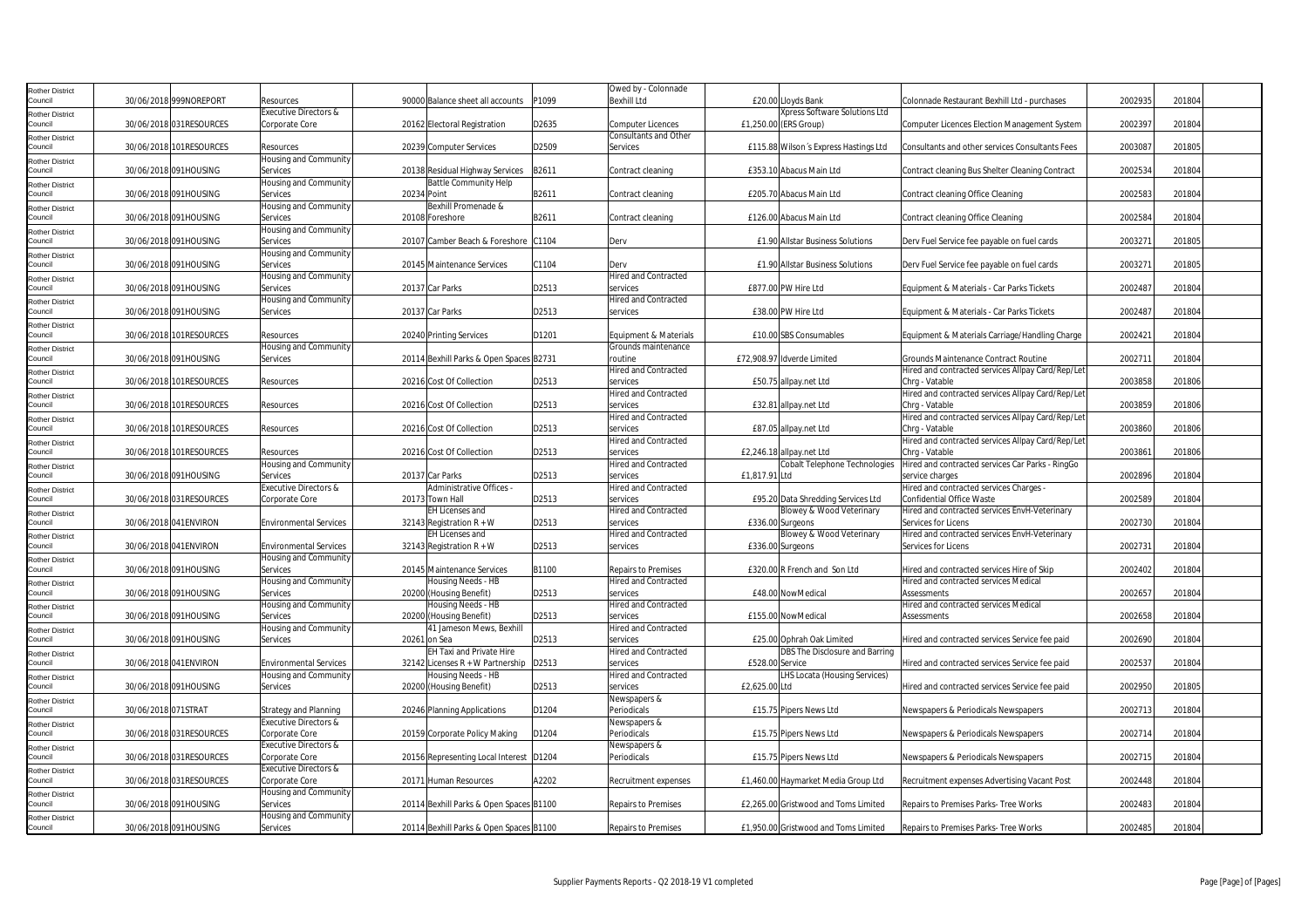| <b>Rother District</b>            |                     |                         | Acquisitions,                       | <b>Committee Property</b>                                |       |                              |                                     | Repairs to Premises Purchase of Materials - Build                          |         |        |
|-----------------------------------|---------------------|-------------------------|-------------------------------------|----------------------------------------------------------|-------|------------------------------|-------------------------------------|----------------------------------------------------------------------------|---------|--------|
| Council                           |                     | 30/06/2018 081ACQUISIT  | Transformation and                  | 20154 Account                                            | B1100 | <b>Repairs to Premises</b>   | £43.09 C Brewer and Sons Ltd        | Maint                                                                      | 2002480 | 201804 |
| <b>Rother District</b>            |                     |                         | Acquisitions,                       | <b>Committee Property</b>                                |       |                              |                                     | Repairs to Premises Purchase of Materials - Build                          |         |        |
| Council                           |                     | 30/06/2018 081ACQUISIT  | Transformation and                  | 20154 Account                                            | B1100 | Repairs to Premises          | £35.71 C Brewer and Sons Ltd        | Maint                                                                      | 2002481 | 201804 |
|                                   |                     |                         | Acquisitions,                       | Committee Property                                       |       |                              |                                     | Repairs to Premises Purchase of Materials - Build                          |         |        |
| <b>Rother District</b><br>Council |                     | 30/06/2018 081ACQUISIT  |                                     |                                                          |       |                              |                                     | Maint                                                                      |         | 201804 |
|                                   |                     |                         | Transformation and                  | 20154 Account                                            | B1100 | Repairs to Premises          | £25.30 C Brewer and Sons Ltd        |                                                                            | 2002482 |        |
| <b>Rother District</b>            |                     |                         | Housing and Community               |                                                          |       |                              | Ace Joinery Solutions South East    | Repairs to Premises Purchase of Materials - Build                          |         |        |
| Council                           |                     | 30/06/2018 091HOUSING   | Services                            | 20113 Bexhill Leisure Pool                               | B1100 | <b>Repairs to Premises</b>   | £1,380.00 Ltd                       | Maint                                                                      | 2003249 | 201805 |
| <b>Rother District</b>            |                     |                         | Housing and Community               |                                                          |       |                              |                                     |                                                                            |         |        |
| Council                           |                     | 30/06/2018 091HOUSING   | Services                            | 20137 Car Parks                                          | C2424 | Car parking                  | £58.70 Rye Hire Ltd                 | Repairs to Premises White Lining in Car Parks                              | 2003496 | 201805 |
| <b>Rother District</b>            |                     |                         | Housing and Community               |                                                          |       |                              | John O' Conner (Grounds             |                                                                            |         |        |
| Council                           |                     | 30/06/2018 091HOUSING   | Services                            | 20137 Car Parks                                          | B1100 | <b>Repairs to Premises</b>   | £450.00 Maintenance) Ltd            | Repairs to Premises White Lining in Car Parks                              | 2002672 | 201804 |
| <b>Rother District</b>            |                     |                         | Acquisitions,                       |                                                          |       |                              |                                     |                                                                            |         |        |
| Council                           |                     | 30/06/2018 081ACQUISIT  | Transformation and                  | 20148 Misc Land & Buildings                              | B2422 | Sewerage                     | £138.00 Cleansing Service Group Ltd | Sewerage Parks- Emptying of Cesspit                                        | 2002365 | 201804 |
| <b>Rother District</b>            |                     |                         |                                     |                                                          |       | Stationery ordered           |                                     | Stationery (General office Supplies) (Stationery                           |         |        |
| Council                           |                     | 30/06/2018 101RESOURCES | Resources                           | 20241 Stationery                                         | D2416 | internally (Print Room)      | £17.08 SBS Consumables              | Services to buy ONLY)                                                      | 2002421 | 201804 |
|                                   |                     |                         |                                     |                                                          |       | Stationery ordered           |                                     | Stationery (General office Supplies) (Stationery                           |         |        |
| <b>Rother District</b><br>Council |                     | 30/06/2018 101RESOURCES |                                     |                                                          |       |                              |                                     |                                                                            | 2002324 | 201804 |
|                                   |                     |                         | Resources                           | 20241 Stationery                                         | D2416 | internally (Print Room)      | £54.00 The Roman Group              | Services to buy ONLY)<br>Statutory Advertising Planadv- Kent + East Sussex |         |        |
| <b>Rother District</b>            |                     |                         |                                     |                                                          |       |                              |                                     |                                                                            |         |        |
| Council                           | 30/06/2018 071STRAT |                         | Strategy and Planning               | 20246 Planning Applications                              | D2519 | <b>Statutory Advertising</b> | £247.20 Local World Ltd             | Courier                                                                    | 2002347 | 201804 |
| <b>Rother District</b>            |                     |                         | Housing and Community               |                                                          |       | Hired and Contracted         |                                     |                                                                            |         |        |
| Council                           |                     | 30/06/2018 091HOUSING   | Services                            | 20206 Syrians                                            | D2513 | services                     | £112.50 Susanne Evershed            | Syrian - Education - Exempt VAT                                            | 2002414 | 201804 |
| <b>Rother District</b>            |                     |                         | Housing and Community               |                                                          |       | Third party payment          |                                     | Third party payment private contractors Waste                              |         |        |
| Council                           |                     | 30/06/2018 091HOUSING   | Services                            | 20133 Refuse Collection                                  | E2302 | private contractors          | £2,403.72 Virtual Mail Room Ltd     | Collection Contract Variable cost to RDC                                   | 2003102 | 201805 |
| <b>Rother District</b>            |                     |                         | <b>Executive Directors &amp;</b>    | Administrative Offices -                                 |       |                              |                                     |                                                                            |         |        |
| Council                           |                     | 30/06/2018 031RESOURCES | Corporate Core                      | 20176 Print Room                                         | B2421 | Water                        | £154.78 South East Water Ltd        | <b>Water Charges</b>                                                       | 2003164 | 201805 |
| <b>Rother District</b>            |                     |                         | Executive Directors &               | Administrative Offices -                                 |       |                              |                                     |                                                                            |         |        |
| Council                           |                     | 30/06/2018 031RESOURCES | Corporate Core                      | 20173 Town Hall                                          | B2421 | Water                        | £83.28 South East Water Ltd         | <b>Water Charges</b>                                                       | 2003167 | 201805 |
| <b>Rother District</b>            |                     |                         | <b>Executive Directors &amp;</b>    | Administrative Offices -                                 |       |                              |                                     |                                                                            |         |        |
| Council                           |                     | 30/06/2018 031RESOURCES | Corporate Core                      | 20173 Town Hall                                          | B2421 | Water                        | £98.97 South East Water Ltd         | <b>Water Charges</b>                                                       | 2003168 | 201805 |
| <b>Rother District</b>            |                     |                         | Executive Directors &               | Administrative Offices - T.H.                            |       |                              |                                     |                                                                            |         |        |
| Council                           |                     | 30/06/2018 031RESOURCES | Corporate Core                      | 20175 Annex (NOT CHP)                                    | B2421 | Water                        | £166.94 South East Water Ltd        | <b>Water Charges</b>                                                       | 2002774 | 201804 |
| <b>Rother District</b>            |                     |                         | Executive Directors &               | Administrative Offices -                                 |       |                              |                                     |                                                                            |         |        |
| Council                           |                     | 30/06/2018 031RESOURCES | Corporate Core                      | 20173 Town Hall                                          | B2421 | Water                        | £245.42 South East Water Ltd        | <b>Water Charges</b>                                                       | 2002769 | 201804 |
| <b>Rother District</b>            |                     |                         | Housing and Community               |                                                          |       |                              |                                     |                                                                            |         |        |
| Council                           |                     | 30/06/2018 091HOUSING   | Services                            | 20128 Public Conveniences                                | B2421 | Water                        | £132.09 South East Water Ltd        | <b>Water Charges</b>                                                       | 2003166 | 201805 |
| <b>Rother District</b>            |                     |                         | Housing and Community               |                                                          |       |                              |                                     |                                                                            |         |        |
| Council                           |                     | 30/06/2018 091HOUSING   | Services                            | 20102 Rother Museum Services                             | B2421 | Water                        | £33.03 South East Water Ltd         | <b>Water Charges</b>                                                       | 2003166 | 201805 |
| <b>Rother District</b>            |                     |                         | Housing and Community               |                                                          |       |                              |                                     |                                                                            |         |        |
| Council                           |                     | 30/06/2018 091HOUSING   | Services                            | 20105 Allotments- Bexhill                                | B2421 | Water                        | £118.92 South East Water Ltd        | <b>Water Charges</b>                                                       | 2003146 | 201805 |
|                                   |                     |                         | Acquisitions,                       |                                                          |       |                              |                                     |                                                                            |         |        |
| <b>Rother District</b><br>Council |                     | 30/06/2018 081ACQUISIT  | Transformation and                  | 20155 Investment properties                              | B2421 | Water                        | £138.75 South East Water Ltd        | <b>Water Charges</b>                                                       | 2003146 | 201805 |
|                                   |                     |                         | Acquisitions,                       |                                                          |       |                              |                                     |                                                                            |         |        |
| <b>Rother District</b><br>Council |                     | 30/06/2018 081ACQUISIT  | Transformation and                  |                                                          | B2421 | Water                        | £19.82 South East Water Ltd         |                                                                            | 2003146 | 201805 |
|                                   |                     |                         | Acquisitions,                       | 20155 Investment properties<br><b>Committee Property</b> |       |                              |                                     | <b>Water Charges</b>                                                       |         |        |
| Rother District<br>Council        |                     | 30/06/2018 081ACQUISIT  | Transformation and                  | 20154 Account                                            | B2421 | Water                        | £39.64 South East Water Ltd         | <b>Water Charges</b>                                                       | 2003146 | 201805 |
|                                   |                     |                         | Acquisitions,                       | Committee Property                                       |       |                              |                                     |                                                                            |         |        |
| <b>Rother District</b><br>Council |                     | 30/06/2018 081ACQUISIT  | Transformation and                  | 20154 Account                                            | B2421 | Water                        | £59.46 South East Water Ltd         | <b>Water Charges</b>                                                       | 2003146 | 201805 |
|                                   |                     |                         | Housing and Community               |                                                          |       |                              |                                     |                                                                            |         |        |
| Rother District                   |                     | 30/06/2018 091HOUSING   |                                     |                                                          |       | Water                        | £19.82 South East Water Ltd         |                                                                            | 2003146 | 201805 |
| Council                           |                     |                         | Services                            | 20114 Bexhill Parks & Open Spaces B2421                  |       |                              |                                     | <b>Water Charges</b>                                                       |         |        |
| Rother District                   |                     | 30/06/2018 081ACQUISIT  | Acquisitions,<br>Transformation and | <b>Committee Property</b>                                | B2421 | Water                        | £10.55 South East Water Ltd         |                                                                            | 2003151 | 201805 |
| Council                           |                     |                         |                                     | 20154 Account                                            |       |                              |                                     | <b>Water Charges</b>                                                       |         |        |
| <b>Rother District</b>            |                     |                         | Acquisitions,                       | Committee Property                                       |       |                              |                                     |                                                                            |         |        |
| Council                           |                     | 30/06/2018 081ACQUISIT  | Transformation and                  | 20154 Account                                            | B2421 | Water                        | £10.55 South East Water Ltd         | <b>Water Charges</b>                                                       | 2003153 | 201805 |
| <b>Rother District</b>            |                     |                         | Acquisitions,                       |                                                          |       |                              |                                     |                                                                            |         |        |
| Council                           |                     | 30/06/2018 081ACQUISIT  | Transformation and                  | 20153 Elva Business Centre, Bexhill B2421                |       | Water                        | £286.50 South East Water Ltd        | <b>Water Charges</b>                                                       | 2003150 | 201805 |
| <b>Rother District</b>            |                     |                         | Housing and Community               |                                                          |       |                              |                                     |                                                                            |         |        |
| Council                           |                     | 30/06/2018 091HOUSING   | Services                            | 20114 Bexhill Parks & Open Spaces B2421                  |       | Water                        | £15.73 South East Water Ltd         | <b>Water Charges</b>                                                       | 2003141 | 201805 |
| <b>Rother District</b>            |                     |                         | Housing and Community               |                                                          |       |                              |                                     |                                                                            |         |        |
| Council                           |                     | 30/06/2018 091HOUSING   | Services                            | 20114 Bexhill Parks & Open Spaces B2421                  |       | Water                        | £13.98 South East Water Ltd         | <b>Water Charges</b>                                                       | 2003143 | 201805 |
| <b>Rother District</b>            |                     |                         | Housing and Community               |                                                          |       |                              |                                     |                                                                            |         |        |
| Council                           |                     | 30/06/2018 091HOUSING   | Services                            | 20114 Bexhill Parks & Open Spaces B2421                  |       | Water                        | £125.15 South East Water Ltd        | <b>Water Charges</b>                                                       | 2003154 | 201805 |
| <b>Rother District</b>            |                     |                         | Housing and Community               |                                                          |       |                              |                                     |                                                                            |         |        |
| Council                           |                     | 30/06/2018 091HOUSING   | Services                            | 20114 Bexhill Parks & Open Spaces B2421                  |       | Water                        | £6.91 South East Water Ltd          | <b>Water Charges</b>                                                       | 2003154 | 201805 |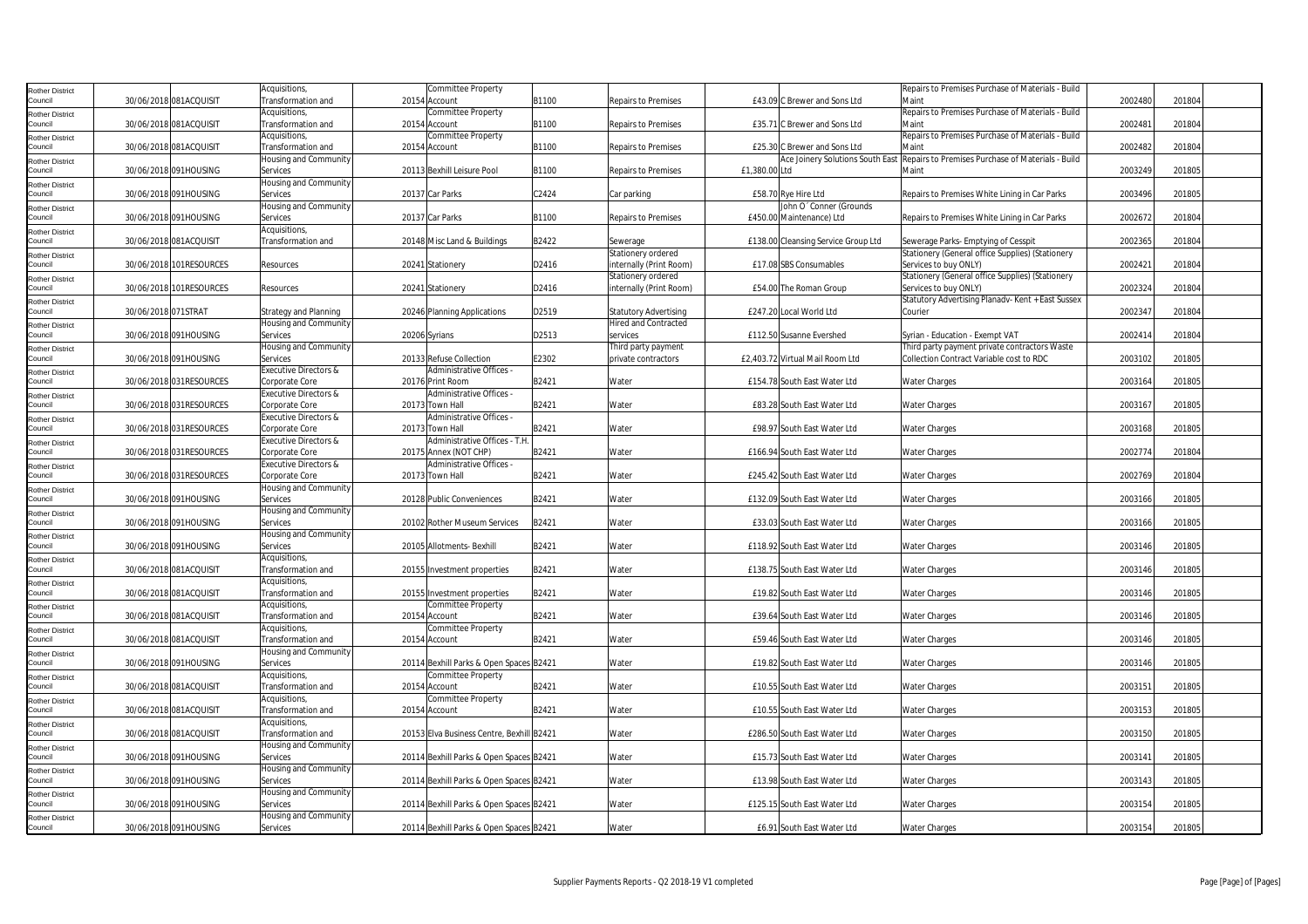| Rother District                   |                        | Housing and Community                    |                                             |       |                            |                              |                              |                            |         |        |
|-----------------------------------|------------------------|------------------------------------------|---------------------------------------------|-------|----------------------------|------------------------------|------------------------------|----------------------------|---------|--------|
| Council                           | 30/06/2018 091HOUSING  | Services                                 | 20114 Bexhill Parks & Open Spaces B2421     |       | Water                      |                              | £29.59 South East Water Ltd  | <b>Water Charges</b>       | 2003170 | 201805 |
| Rother District                   |                        | Housing and Community                    |                                             |       |                            |                              |                              |                            |         |        |
| Council                           | 30/06/2018 091HOUSING  | Services                                 | 20114 Bexhill Parks & Open Spaces B2421     |       | Water                      |                              | £88.30 South East Water Ltd  | <b>Water Charges</b>       | 2003171 | 201805 |
| Rother District                   |                        | Housing and Community                    |                                             |       |                            |                              |                              |                            |         |        |
| Council                           | 30/06/2018 091HOUSING  | Services<br><b>Housing and Community</b> | 20114 Bexhill Parks & Open Spaces B2421     |       | Water                      |                              | £19.20 South East Water Ltd  | <b>Water Charges</b>       | 2003173 | 201805 |
| <b>Rother District</b><br>Council | 30/06/2018 091HOUSING  | Services                                 | 20105 Allotments- Bexhill                   | B2421 | Water                      |                              | £22.68 South East Water Ltd  | <b>Water Charges</b>       | 2003180 | 201805 |
| Rother District                   |                        | Housing and Community                    |                                             |       |                            |                              |                              |                            |         |        |
| Council                           | 30/06/2018 091HOUSING  | Services                                 | 20114 Bexhill Parks & Open Spaces B2421     |       | Water                      |                              | £30.90 South East Water Ltd  | <b>Water Charges</b>       | 2003182 | 201805 |
| Rother District                   |                        | Acquisitions,                            |                                             |       |                            |                              |                              |                            |         |        |
| Council                           | 30/06/2018 081ACQUISIT | Transformation and                       | 20155 Investment properties                 | B2421 | Water                      |                              | £11.77 South East Water Ltd  | <b>Water Charges</b>       | 2003163 | 201805 |
| <b>Rother District</b>            |                        | Housing and Community                    | Bexhill Promenade &                         |       |                            |                              |                              |                            |         |        |
| Council                           | 30/06/2018 091HOUSING  | Services                                 | 20108 Foreshore                             | B2421 | Water                      | £391.08 South East Water Ltd |                              | <b>Water Charges</b>       | 2003161 | 201805 |
| <b>Rother District</b><br>Council | 30/06/2018 091HOUSING  | Housing and Community<br>Services        | Bexhill Promenade &<br>20108 Foreshore      | B2421 | Water                      | £319.98 South East Water Ltd |                              | Water Charges              | 2003161 | 201805 |
| <b>Rother District</b>            |                        | Housing and Community                    |                                             |       |                            |                              |                              |                            |         |        |
| Council                           | 30/06/2018 091HOUSING  | Services                                 | 20105 Allotments- Bexhill                   | B2421 | Water                      |                              | £48.61 South East Water Ltd  | <b>Water Charges</b>       | 2003156 | 201805 |
| Rother District                   |                        | Housing and Community                    |                                             |       |                            |                              |                              |                            |         |        |
| Council                           | 30/06/2018 091HOUSING  | Services                                 | 20128 Public Conveniences                   | B2421 | Water                      | £140.83 South East Water Ltd |                              | <b>Water Charges</b>       | 2003138 | 201805 |
| Rother District                   |                        | Housing and Community                    |                                             |       |                            |                              |                              |                            |         |        |
| Council                           | 30/06/2018 091HOUSING  | Services                                 | 20128 Public Conveniences                   | B2421 | Water                      | £110.59 South East Water Ltd |                              | <b>Water Charges</b>       | 2003140 | 201805 |
| Rother District<br>Council        | 30/06/2018 091HOUSING  | Housing and Community<br>Services        | 20128 Public Conveniences                   | B2421 | Water                      | £300.32 South East Water Ltd |                              | <b>Water Charges</b>       | 2003148 | 201805 |
| Rother District                   |                        | Housing and Community                    |                                             |       |                            |                              |                              |                            |         |        |
| Council                           | 30/06/2018 091HOUSING  | Services                                 | 20128 Public Conveniences                   | B2421 | Water                      |                              | £22.70 South East Water Ltd  | <b>Water Charges</b>       | 2003165 | 201805 |
| <b>Rother District</b>            |                        | Housing and Community                    |                                             |       |                            |                              |                              |                            |         |        |
| Council                           | 30/06/2018 091HOUSING  | Services                                 | 20128 Public Conveniences                   | B2421 | Water                      |                              | £16.95 South East Water Ltd  | <b>Water Charges</b>       | 2003169 | 201805 |
| Rother District                   |                        | Housing and Community                    |                                             |       |                            |                              |                              |                            |         |        |
| Council                           | 30/06/2018 091HOUSING  | Services<br>Housing and Community        | 20114 Bexhill Parks & Open Spaces B2421     |       | Water                      |                              | £91.45 South East Water Ltd  | <b>Water Charges</b>       | 2003165 | 201805 |
| Rother District<br>Council        | 30/06/2018 091HOUSING  | Services                                 | 20123 Cemeteries                            | B2421 | Water                      |                              | £12.29 South East Water Ltd  | <b>Water Charges</b>       | 2003140 | 201805 |
| <b>Rother District</b>            |                        | Housing and Community                    |                                             |       |                            |                              |                              |                            |         |        |
| Council                           | 30/06/2018 091HOUSING  | Services                                 | 20114 Bexhill Parks & Open Spaces B2421     |       | Water                      |                              | £31.97 South East Water Ltd  | <b>Water Charges</b>       | 2003183 | 201805 |
| Rother District                   |                        | Housing and Community                    |                                             |       |                            |                              |                              |                            |         |        |
| Council                           | 30/06/2018 091HOUSING  | Services                                 | 20128 Public Conveniences                   | B2421 | Water                      |                              | £287.74 South East Water Ltd | <b>Water Charges</b>       | 2003183 | 201805 |
| Rother District<br>Council        | 30/06/2018 091HOUSING  | Housing and Community<br>Services        | 20128 Public Conveniences                   | B2421 | Water                      |                              | £75.69 South East Water Ltd  | <b>Water Charges</b>       | 2002760 | 201804 |
| Rother District                   |                        | Housing and Community                    |                                             |       |                            |                              |                              |                            |         |        |
| Council                           | 30/06/2018 091HOUSING  | Services                                 | 20128 Public Conveniences                   | B2421 | Water                      |                              | £57.18 South East Water Ltd  | <b>Water Charges</b>       | 2002762 | 201804 |
| <b>Rother District</b>            |                        | Housing and Community                    |                                             |       |                            |                              |                              |                            |         |        |
| Council                           | 30/06/2018 091HOUSING  | Services                                 | 20128 Public Conveniences                   | B2421 | Water                      |                              | £44.77 South East Water Ltd  | <b>Water Charges</b>       | 2002764 | 201804 |
| Rother District<br>Council        | 30/06/2018 091HOUSING  | Housing and Community<br>Services        | 20128 Public Conveniences                   | B2421 | Water                      | £304.71 South East Water Ltd |                              | <b>Water Charges</b>       | 2002765 | 201804 |
|                                   |                        | lousing and Community                    |                                             |       |                            |                              |                              |                            |         |        |
| Rother District<br>Council        | 30/06/2018 091HOUSING  | Services                                 | 20128 Public Conveniences                   | B2421 | Water                      | £370.98 South East Water Ltd |                              | <b>Water Charges</b>       | 2002767 | 201804 |
| <b>Rother District</b>            |                        | Housing and Community                    |                                             |       |                            |                              |                              |                            |         |        |
| Council                           | 30/06/2018 091HOUSING  | Services                                 | 20128 Public Conveniences                   | B2421 | Water                      |                              | £46.65 South East Water Ltd  | <b>Water Charges</b>       | 2002770 | 201804 |
| Rother District                   |                        | Housing and Community                    |                                             |       |                            |                              |                              |                            |         |        |
| Council                           | 30/06/2018 091HOUSING  | Services<br>Housing and Community        | 20128 Public Conveniences                   | B2421 | Water                      |                              | £19.12 South East Water Ltd  | <b>Water Charges</b>       | 2002771 | 201804 |
| Rother District<br>Council        | 30/06/2018 091HOUSING  | Services                                 | 20128 Public Conveniences                   | B2421 | Water                      | £355.05 South East Water Ltd |                              | <b>Water Charges</b>       | 2002761 | 201804 |
| Rother District                   |                        | Housing and Community                    |                                             |       |                            |                              |                              |                            |         |        |
| Council                           | 30/06/2018 091HOUSING  | Services                                 | 20128 Public Conveniences                   | B2421 | Water                      | £143.55 South East Water Ltd |                              | <b>Water Charges</b>       | 2002763 | 201804 |
| Rother District                   |                        | Housing and Community                    |                                             |       |                            |                              |                              |                            |         |        |
| Council                           | 30/06/2018 091HOUSING  | Services                                 | 20128 Public Conveniences                   | B2421 | Water                      | £203.61 South East Water Ltd |                              | <b>Water Charges</b>       | 2002766 | 201804 |
| <b>Rother District</b><br>Council | 30/06/2018 091HOUSING  | Housing and Community<br>Services        | <b>Battle Community Help</b><br>20234 Point | B2421 | Water                      |                              | £22.54 South East Water Ltd  | <b>Water Charges</b>       | 2002772 | 201804 |
| Rother District                   |                        | Housing and Community                    | Housing Needs - HB                          |       |                            |                              |                              |                            |         |        |
| Council                           | 30/06/2018 091HOUSING  | Services                                 | 20200 (Housing Benefit)                     | D2514 | <b>Accommodation Costs</b> | £1,470.00 LESSHOMELESS LTD   |                              | <b>Accommodation Costs</b> | 2002352 | 201804 |
| Rother District                   |                        | Housing and Community                    | Housing Needs - HB                          |       |                            |                              |                              |                            |         |        |
| Council                           | 30/06/2018 091HOUSING  | Services                                 | 20200 (Housing Benefit)                     | D2514 | <b>Accommodation Costs</b> | £855.00 LESSHOMELESS LTD     |                              | <b>Accommodation Costs</b> | 2002352 | 201804 |
| Rother District                   |                        | Housing and Community                    | Housing Needs - HB                          |       |                            |                              |                              |                            |         |        |
| Council                           | 30/06/2018 091HOUSING  | Services                                 | 20200 (Housing Benefit)                     | D2514 | <b>Accommodation Costs</b> | £1,470.00 LESSHOMELESS LTD   |                              | <b>Accommodation Costs</b> | 2002352 | 201804 |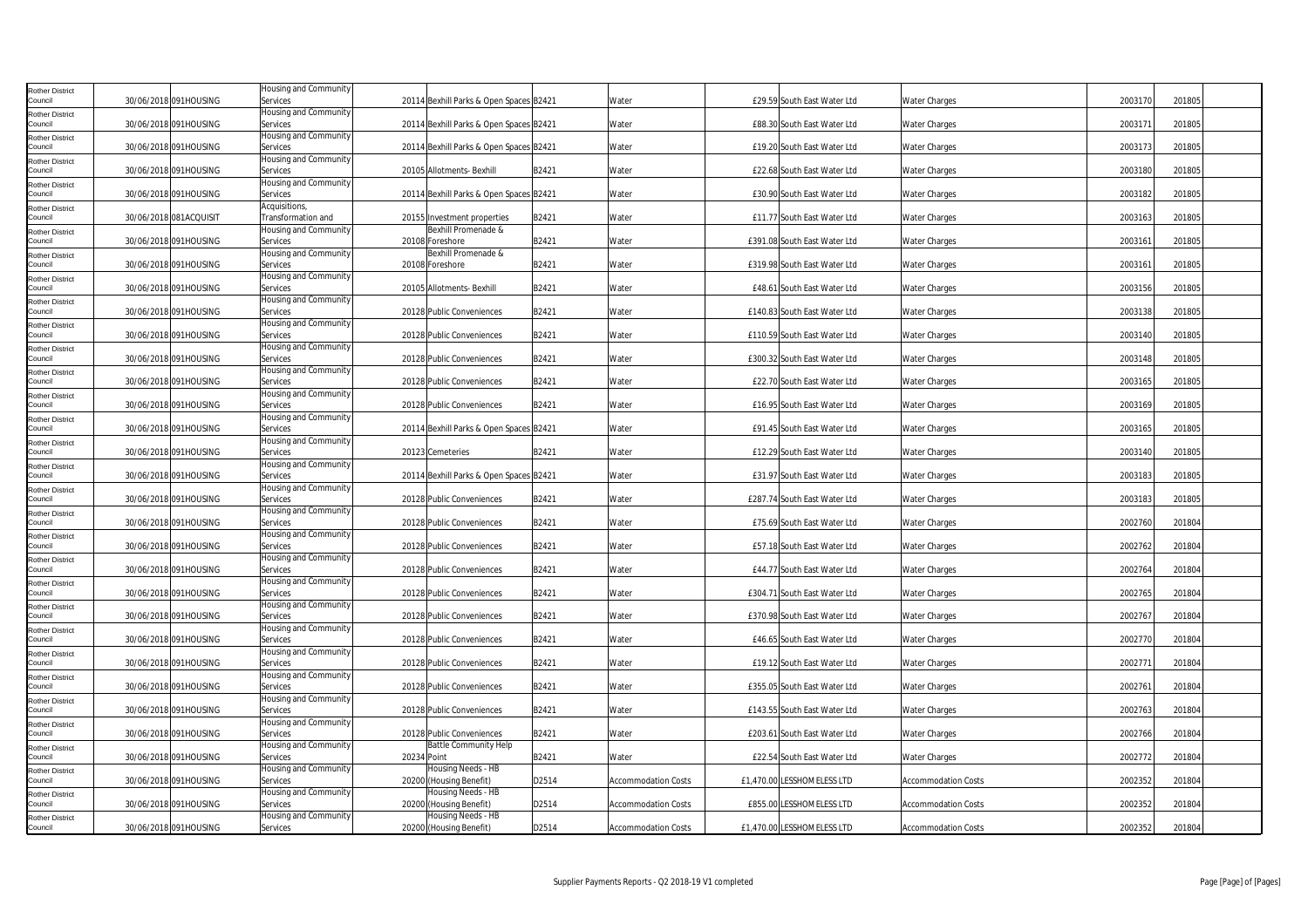| <b>Rother District</b>            |                         | Housing and Community        |              | Housing Needs - HB                      |                   |                             |                      |                                        |                                                  |         |            |  |
|-----------------------------------|-------------------------|------------------------------|--------------|-----------------------------------------|-------------------|-----------------------------|----------------------|----------------------------------------|--------------------------------------------------|---------|------------|--|
| Council                           | 30/06/2018 091HOUSING   | Services                     |              | 20200 (Housing Benefit)                 | D2514             | <b>Accommodation Costs</b>  |                      | <b>£49.00 LESSHOMELESS LTD</b>         | <b>Accommodation Costs</b>                       | 2002353 | 201804     |  |
| <b>Rother District</b>            |                         | Housing and Community        |              | Housing Needs - HB                      |                   |                             |                      |                                        |                                                  |         |            |  |
| Council                           | 30/06/2018 091HOUSING   | Services                     |              | 20200 (Housing Benefit)                 | D2514             | <b>Accommodation Costs</b>  |                      | £1,260.00 LESSHOMELESS LTD             | <b>Accommodation Costs</b>                       | 2002353 | 201804     |  |
| <b>Rother District</b>            |                         | <b>Housing and Community</b> |              | Housing Needs - HB                      |                   |                             |                      |                                        |                                                  |         |            |  |
| Council                           | 30/06/2018 091HOUSING   | Services                     |              | 20200 (Housing Benefit)                 | D2514             | <b>Accommodation Costs</b>  |                      | £1,350.00 LESSHOMELESS LTD             | <b>Accommodation Costs</b>                       | 2002353 | 201804     |  |
| <b>Rother District</b>            |                         | Housing and Community        |              | Housing Needs - HB                      |                   |                             |                      |                                        |                                                  |         |            |  |
| Council                           | 30/06/2018 091HOUSING   | Services                     |              | 20200 (Housing Benefit)                 | D2514             | <b>Accommodation Costs</b>  |                      | £1,350.00 LESSHOMELESS LTD             | <b>Accommodation Costs</b>                       | 2002353 | 201804     |  |
| <b>Rother District</b>            |                         | Housing and Community        |              |                                         |                   |                             |                      |                                        |                                                  |         |            |  |
| Council                           | 30/06/2018 091HOUSING   | Services                     |              | 20107 Camber Beach & Foreshore C1104    |                   | Derv                        |                      | £29.38 Allstar Business Solutions      | Derv                                             | 2003271 | 201805     |  |
| <b>Rother District</b>            |                         | Housing and Community        |              |                                         |                   |                             |                      |                                        |                                                  |         |            |  |
| Council                           | 30/06/2018 091HOUSING   | Services                     |              | 20145 Maintenance Services              | C1104             | Derv                        |                      | £73.48 Allstar Business Solutions      | Derv                                             | 2003271 | 201805     |  |
| <b>Rother District</b>            |                         | Housing and Community        |              |                                         |                   |                             |                      |                                        |                                                  |         |            |  |
| Council                           | 30/06/2018 091HOUSING   | Services                     |              | 20145 Maintenance Services              | C1104             | Derv                        |                      | £80.00 Allstar Business Solutions      | Derv                                             | 2003271 | 201805     |  |
| <b>Rother District</b>            |                         |                              |              |                                         |                   | Owed by - Colonnade         |                      |                                        |                                                  |         |            |  |
| Council                           | 01/07/2018 999NOREPORT  | Resources                    |              | 90000 Balance sheet all accounts        | P1099             | <b>Bexhill Ltd</b>          |                      | £74.94 Merchant Rentals Ltd            | Colonnade Restaurant Bexhill Ltd - purchases     | 2002841 | 201804     |  |
| <b>Rother District</b>            |                         |                              |              |                                         |                   |                             |                      |                                        | Departmental Systems Advance Pay OCELLA          |         |            |  |
| Council                           | 01/07/2018 101RESOURCES | Resources                    |              | 20239 Computer Services                 | D2639             | Departmental Systems        | £1,741.69 Ocella Ltd |                                        | Maintenance                                      | 2002369 | 201804     |  |
| <b>Rother District</b>            |                         | Housing and Community        |              |                                         |                   |                             |                      |                                        |                                                  |         |            |  |
| Council                           | 01/07/2018 091HOUSING   | Services                     |              | 20109 Sports Development                | D2923             | Grants made                 |                      | £750.00 East Sussex County Council     | Grants made Sports Development - Active Rother   | 2002627 | 201804     |  |
| <b>Rother District</b>            |                         | Housing and Community        |              |                                         |                   |                             |                      | Mastersport and Play                   |                                                  |         |            |  |
| Council                           | 01/07/2018 091HOUSING   | Services                     |              | 20109 Sports Development                | D2923             | Grants made                 |                      | £60.00 Community Interest Company      | Grants made Sports Development Projects          | 2002440 | 201804 Yes |  |
| <b>Rother District</b>            |                         |                              |              |                                         |                   | <b>Hired and Contracted</b> |                      |                                        | Hired and contracted services Streamline Machine |         |            |  |
| Council                           | 01/07/2018 101RESOURCES | Resources                    |              | 20209 Corporate management              | D2513             | services                    |                      | £35.55 Merchant Rentals Ltd            | Rental                                           | 2002840 | 201804     |  |
| <b>Rother District</b>            |                         | Housing and Community        |              | Bexhill Promenade &                     |                   |                             |                      |                                        |                                                  |         |            |  |
| Council                           | 01/07/2018 091HOUSING   | Services                     |              | 20108 Foreshore                         | D2623             | Radios and licences         |                      | £11.92 Radio Relay                     | Radios and licences Radio/Transmitter Licences   | 2002399 | 201804     |  |
| <b>Rother District</b>            |                         | Executive Directors &        |              | Administrative Offices - T.H            |                   |                             |                      |                                        | Repairs to Premises Intruder Alarm System        |         |            |  |
| Council                           | 01/07/2018 031RESOURCES | Corporate Core               |              | 20175 Annex (NOT CHP)                   | B1100             | <b>Repairs to Premises</b>  |                      | £413.93 ADT Fire and Security Plc      | Monitor/Maint                                    | 2002492 | 201804     |  |
| <b>Rother District</b>            |                         | Housing and Community        |              |                                         |                   |                             |                      |                                        |                                                  |         |            |  |
| Council                           | 01/07/2018 091HOUSING   | Services                     |              | 20114 Bexhill Parks & Open Spaces B2422 |                   | Sewerage                    |                      | £296.00 Xylem Water Solutions UK Ltd   | Sewerage Parks- Emptying of Cesspit              | 2002378 | 201804     |  |
| <b>Rother District</b>            |                         |                              |              |                                         |                   |                             |                      |                                        |                                                  |         |            |  |
| Council                           | 01/07/2018 101RESOURCES | Resources                    |              | 20242 Communications-Phones             | D2621             | Telephones                  |                      | £13.00 KCOM Group Plc                  | Telephones KCOM Smartnumber Charges              | 2002661 | 201804     |  |
| <b>Rother District</b>            |                         |                              |              |                                         |                   |                             |                      |                                        |                                                  |         |            |  |
| Council                           | 01/07/2018 101RESOURCES | Resources                    |              | 20242 Communications-Phones             | D2621             | Telephones                  |                      | £588.00 KCOM Group Plc                 | Telephones KCOM Smartnumber Charges              | 2002663 | 201804     |  |
| <b>Rother District</b>            |                         |                              |              |                                         |                   |                             |                      |                                        |                                                  |         |            |  |
| Council                           | 01/07/2018 101RESOURCES | Resources                    |              | 20242 Communications-Phones             | D2621             | Telephones                  |                      | £9,916.14 KCOM Group Plc               | Telephones KCOM Smartnumber Charges              | 2002664 | 201804     |  |
| <b>Rother District</b><br>Council | 01/07/2018 101RESOURCES | Resources                    |              | 20239 Computer Services                 | D2621             |                             |                      | £2.250.20 Vodafone Ltd                 | <b>Telephones Leased Line Rental</b>             | 2002737 | 201804     |  |
|                                   |                         |                              |              | EH Pollution $R + W$                    |                   | Telephones                  |                      |                                        |                                                  |         |            |  |
| <b>Rother District</b><br>Council | 01/07/2018 041ENVIRON   | Environmental Services       |              | 32134 Partnership                       | D <sub>2621</sub> | Telephones                  |                      | £13.99 Daisy Communications PLC        | Telephones Telephone Call Costs + Line Rental    | 2002815 | 201804     |  |
|                                   |                         | Executive Directors &        |              |                                         |                   |                             |                      |                                        |                                                  |         |            |  |
| <b>Rother District</b><br>Council | 01/07/2018 031RESOURCES | Corporate Core               |              | 20180 Emergency Planning                | D2621             | Telephones                  |                      | £13.99 Daisy Communications PLC        | Telephones Telephone Call Costs + Line Rental    | 2002815 | 201804     |  |
| <b>Rother District</b>            |                         | Housing and Community        |              |                                         |                   |                             |                      |                                        |                                                  |         |            |  |
| Council                           | 01/07/2018 091HOUSING   | Services                     |              | 20102 Rother Museum Services            | D2621             | Telephones                  |                      | £13.99 Daisy Communications PLC        | Telephones Telephone Call Costs + Line Rental    | 2002815 | 201804     |  |
|                                   |                         | lousing and Community        |              |                                         |                   |                             |                      |                                        |                                                  |         |            |  |
| <b>Rother District</b><br>Council | 01/07/2018 091HOUSING   | Services                     |              | 20107 Camber Beach & Foreshore D2621    |                   | Telephones                  |                      | £31.44 Daisy Communications PLC        | Telephones Telephone Call Costs + Line Rental    | 2002815 | 201804     |  |
| <b>Rother District</b>            |                         |                              |              |                                         |                   |                             |                      |                                        |                                                  |         |            |  |
| Council                           | 01/07/2018 101RESOURCES | Resources                    |              | 20239 Computer Services                 | D2621             | Telephones                  |                      | £27.98 Daisy Communications PLC        | Telephones Telephone Call Costs + Line Rental    | 2002815 | 201804     |  |
| Rother District                   |                         |                              |              |                                         |                   |                             |                      |                                        |                                                  |         |            |  |
| Council                           | 01/07/2018 101RESOURCES | Resources                    |              | 20242 Communications-Phones             | D2621             | Telephones                  |                      | £95.82 Daisy Communications PLC        | Telephones Telephone Call Costs + Line Rental    | 2002815 | 201804     |  |
| <b>Rother District</b>            |                         | Housing and Community        |              |                                         |                   | Vehicle Repairs &           |                      | <b>Asset Monitoring Solutions</b>      |                                                  |         |            |  |
| Council                           | 01/07/2018 091HOUSING   | Services                     |              | 20145 Maintenance Services              | C1101             | Servicing                   |                      | £522.00 Group (UK) Ltd                 | Vehicle Repairs & Servicing                      | 2003676 | 201806     |  |
| <b>Rother District</b>            |                         | Housing and Community        |              | Housing Needs - HB                      |                   |                             |                      |                                        |                                                  |         |            |  |
| Council                           | 01/07/2018 091HOUSING   | Services                     |              | 20200 (Housing Benefit)                 | D2514             | <b>Accommodation Costs</b>  |                      | £1,410.00 Specialist Care UK Group Ltd | <b>Accommodation Costs</b>                       | 2002391 | 201804     |  |
| <b>Rother District</b>            |                         | Housing and Community        |              | Housing Needs - Universal               |                   |                             |                      |                                        |                                                  |         |            |  |
| Council                           | 01/07/2018 091HOUSING   | Services                     | 20203 Credit |                                         | D2514             | <b>Accommodation Costs</b>  |                      | £150.00 Specialist Care UK Group Ltd   | <b>Accommodation Costs</b>                       | 2002335 | 201804     |  |
| <b>Rother District</b>            |                         | Housing and Community        |              | Housing Needs - HB                      |                   |                             |                      |                                        |                                                  |         |            |  |
| Council                           | 01/07/2018 091HOUSING   | Services                     |              | 20200 (Housing Benefit)                 | D2514             | <b>Accommodation Costs</b>  |                      | £100.00 Specialist Care UK Group Ltd   | <b>Accommodation Costs</b>                       | 2002338 | 201804     |  |
| <b>Rother District</b>            |                         | Housing and Community        |              | Housing Needs - HB                      |                   |                             |                      |                                        |                                                  |         |            |  |
| Council                           | 01/07/2018 091HOUSING   | Services                     |              | 20200 (Housing Benefit)                 | D2514             | <b>Accommodation Costs</b>  |                      | £300.00 Specialist Care UK Group Ltd   | <b>Accommodation Costs</b>                       | 2002328 | 201804     |  |
| <b>Rother District</b>            |                         | Housing and Community        |              | Housing Needs - HB                      |                   |                             |                      |                                        |                                                  |         |            |  |
| Council                           | 01/07/2018 091HOUSING   | Services                     |              | 20200 (Housing Benefit)                 | D2514             | <b>Accommodation Costs</b>  |                      | £175.00 Specialist Care UK Group Ltd   | <b>Accommodation Costs</b>                       | 2002331 | 201804     |  |
| <b>Rother District</b>            |                         | Housing and Community        |              | Housing Needs - HB                      |                   |                             |                      |                                        |                                                  |         |            |  |
| Council                           | 01/07/2018 091HOUSING   | Services                     |              | 20200 (Housing Benefit)                 | D2514             | <b>Accommodation Costs</b>  |                      | £200.00 Specialist Care UK Group Ltd   | <b>Accommodation Costs</b>                       | 2002337 | 201804     |  |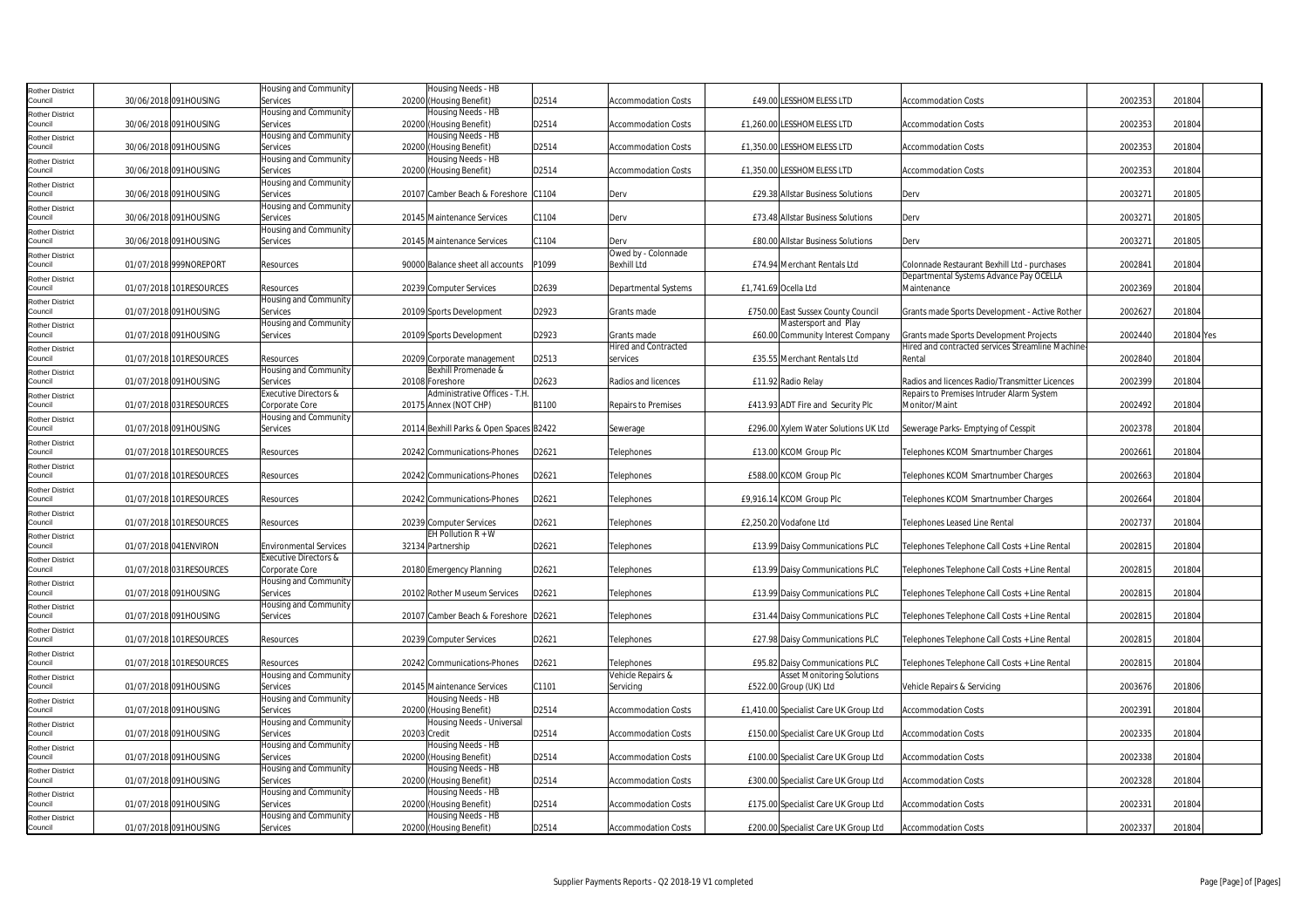| Rother District                   |                         | Housing and Community                   | Housing Needs - Universal                              |       |                              |                                                                    |                                                           |         |        |
|-----------------------------------|-------------------------|-----------------------------------------|--------------------------------------------------------|-------|------------------------------|--------------------------------------------------------------------|-----------------------------------------------------------|---------|--------|
| Council                           | 01/07/2018 091HOUSING   | Services<br>Housing and Community       | 20203 Credit<br>Housing Needs - Universal              | D2514 | Accommodation Costs          | £262.50 Specialist Care UK Group Ltd                               | <b>Accommodation Costs</b>                                | 2002339 | 201804 |
| Rother District<br>Council        | 01/07/2018 091HOUSING   | Services                                | 20203 Credit                                           | D2514 | <b>Accommodation Costs</b>   | £37.50 Specialist Care UK Group Ltd                                | <b>Accommodation Costs</b>                                | 2002330 | 201804 |
| Rother District                   |                         | Housing and Community                   | Housing Needs - HB                                     |       |                              |                                                                    |                                                           |         |        |
| Council                           | 01/07/2018 091HOUSING   | Services                                | 20200 (Housing Benefit)                                | D2514 | <b>Accommodation Costs</b>   | £262.50 Specialist Care UK Group Ltd                               | <b>Accommodation Costs</b>                                | 2002334 | 201804 |
| Rother District                   |                         | Housing and Community                   | Housing Needs - Universal                              |       |                              |                                                                    |                                                           |         |        |
| Council                           | 01/07/2018 091HOUSING   | Services                                | 20203 Credit                                           | D2514 | <b>Accommodation Costs</b>   | £112.50 Specialist Care UK Group Ltd                               | <b>Accommodation Costs</b>                                | 2002341 | 201804 |
| Rother District<br>Council        |                         | Housing and Community                   | Housing Needs - HB                                     |       |                              |                                                                    |                                                           |         |        |
|                                   | 01/07/2018 091HOUSING   | Services<br>Housing and Community       | 20200 (Housing Benefit)<br>Housing Needs - HB          | D2514 | <b>Accommodation Costs</b>   | £375.00 Specialist Care UK Group Ltd                               | <b>Accommodation Costs</b>                                | 2002344 | 201804 |
| <b>Rother District</b><br>Council | 01/07/2018 091HOUSING   | Services                                | 20200 (Housing Benefit)                                | D2514 | <b>Accommodation Costs</b>   | £112.50 Specialist Care UK Group Ltd                               | <b>Accommodation Costs</b>                                | 2002342 | 201804 |
| Rother District                   |                         | Housing and Community                   | Housing Needs - HB                                     |       |                              |                                                                    |                                                           |         |        |
| Council                           | 01/07/2018 091HOUSING   | Services                                | 20200 (Housing Benefit)                                | D2514 | <b>Accommodation Costs</b>   | £350.00 Specialist Care UK Group Ltd                               | <b>Accommodation Costs</b>                                | 2002332 | 201804 |
| Rother District                   |                         | Housing and Community                   | Housing Needs - HB                                     |       |                              |                                                                    |                                                           |         |        |
| Council                           | 01/07/2018 091HOUSING   | Services                                | 20200 (Housing Benefit)                                | D2514 | <b>Accommodation Costs</b>   | £950.00 UK Room Imperial                                           | <b>Accommodation Costs</b>                                | 2002744 | 201804 |
| Rother District<br>Council        | 01/07/2018 091HOUSING   | Housing and Community<br>Services       | Housing Needs - HB<br>20200 (Housing Benefit)          | D2514 | <b>Accommodation Costs</b>   | £575.00 UK Room Imperial                                           | <b>Accommodation Costs</b>                                | 2002744 | 201804 |
| Rother District                   |                         | Housing and Community                   | Housing Needs - HB                                     |       |                              |                                                                    |                                                           |         |        |
| Council                           | 01/07/2018 091HOUSING   | Services                                | 20200 (Housing Benefit)                                | D2514 | Accommodation Costs          | £1,725.00 UK Room Imperial                                         | <b>Accommodation Costs</b>                                | 2002744 | 201804 |
| Rother District                   |                         | Housing and Community                   | Housing Needs - HB                                     |       |                              |                                                                    |                                                           |         |        |
| Council                           | 01/07/2018 091HOUSING   | Services                                | 20200 (Housing Benefit)                                | D2514 | <b>Accommodation Costs</b>   | £1,425.00 UK Room Imperial                                         | <b>Accommodation Costs</b>                                | 2002744 | 201804 |
| <b>Rother District</b>            |                         | Housing and Community                   | Housing Needs - HB                                     |       |                              |                                                                    |                                                           |         |        |
| Council                           | 01/07/2018 091HOUSING   | Services<br>Housing and Community       | 20200 (Housing Benefit)                                | D2514 | <b>Accommodation Costs</b>   | £2,025.00 UK Room Imperial                                         | <b>Accommodation Costs</b>                                | 2002744 | 201804 |
| Rother District<br>Council        | 01/07/2018 091HOUSING   | Services                                | 20128 Public Conveniences                              | B2611 | Contract cleaning            | £16,293.46 Specialist Hygiene Services Ltd                         | Contract cleaning                                         | 2002587 | 201804 |
| <b>Rother District</b>            |                         | Housing and Community                   |                                                        |       |                              |                                                                    |                                                           |         |        |
| Council                           | 01/07/2018 091HOUSING   | Services                                | 20128 Public Conveniences                              | B2611 | Contract cleaning            | £546.60 Specialist Hygiene Services Ltd                            | Contract cleaning                                         | 2002587 | 201804 |
| Rother District                   |                         |                                         | Capital - Disable Facilities                           |       |                              |                                                                    |                                                           |         |        |
| Council                           | 02/07/2018 999NOREPORT  | <b>Environmental Services</b>           | 70706 Grant                                            | N1012 | Capital Advances             | £825.00 Peabody South East Ltd                                     | Capital Advances Disabled Facilities Grant                | 2002459 | 201804 |
| Rother District<br>Council        | 02/07/2018 999NOREPORT  | <b>Environmental Services</b>           | Capital - Disable Facilities<br>70706 Grant            | N1012 | Capital Advances             | £5,500.00 Dolphin Lifts Kent                                       | Capital Advances Disabled Facilities Grant                | 2002458 | 201804 |
| Rother District                   |                         | Executive Directors &                   | Administrative Offices -                               |       |                              |                                                                    |                                                           |         |        |
| Council                           | 02/07/2018 031RESOURCES | Corporate Core                          | 20173 Town Hall                                        | B2612 | Cleaning materials           | £218.23 Wightman and Parrish Ltd                                   | <b>Cleaning materials Premises</b>                        | 2002366 | 201804 |
| <b>Rother District</b>            |                         | Housing and Community                   |                                                        |       |                              |                                                                    |                                                           |         |        |
| Council                           | 02/07/2018 091HOUSING   | Services                                | 20145 Maintenance Services                             | D2352 | <b>Clothing and Uniforms</b> | £42.99 Trade UK Account (Screwfix)                                 | Clothing and Uniforms Mens Protective-Footware            | 2002595 | 201804 |
| Rother District                   |                         | Housing and Community                   |                                                        |       |                              |                                                                    |                                                           |         |        |
| Council                           | 02/07/2018 091HOUSING   | Services<br>Housing and Community       | 20145 Maintenance Services<br>Bexhill Promenade &      | D2352 | Clothing and Uniforms        | £42.99 Trade UK Account (Screwfix)                                 | Clothing and Uniforms Mens Protective-Footware            | 2002596 | 201804 |
| Rother District<br>Council        | 02/07/2018 091HOUSING   | Services                                | 20108 Foreshore                                        | D2352 | Clothing and Uniforms        | -£42.99 Trade UK Account (Screwfix)                                | Clothing and Uniforms Mens Protective-Footware            | 2002590 | 201804 |
| Rother District                   |                         | Housing and Community                   |                                                        |       |                              |                                                                    |                                                           |         |        |
| Council                           | 02/07/2018 091HOUSING   | Services                                | 20145 Maintenance Services                             | D2352 | Clothing and Uniforms        | £19.98 Trade UK Account (Screwfix)                                 | Clothing and Uniforms Parks- Protective Clothing          | 2002595 | 201804 |
| Rother District                   |                         | Housing and Community                   |                                                        |       |                              |                                                                    |                                                           |         |        |
| Council                           | 02/07/2018 091HOUSING   | Services                                | 20145 Maintenance Services                             | D1201 | Equipment & Materials        | £139.99 Parker Building Supplies Ltd                               | Equipment & Materials Purchase of Tools                   | 2002474 | 201804 |
| Rother District<br>Council        | 02/07/2018 091HOUSING   | lousing and Community<br>Services       | 20109 Sports Development                               | D2923 | Grants made                  | £58.27 PPL PRS Ltd                                                 | Grants made Sports Development - Active Rother            | 2002719 | 201804 |
| <b>Rother District</b>            |                         | Housing and Community                   |                                                        |       |                              | Colemans A B C (Wholesale)                                         |                                                           |         |        |
| Council                           | 02/07/2018 091HOUSING   | Services                                | 20107 Camber Beach & Foreshore D2312                   |       | Refreshments                 | £49.27 Distributors Ltd                                            | Refreshments Watercooler Service                          | 2004442 | 201806 |
| Rother District                   |                         | Executive Directors &                   | Administrative Offices - T.H.                          |       |                              |                                                                    | Repairs to Premises Purchase of Materials - Build         |         |        |
| Council                           | 02/07/2018 031RESOURCES | Corporate Core                          | 20175 Annex (NOT CHP)                                  | B1100 | <b>Repairs to Premises</b>   | £319.76 Howden Joinery Ltd                                         | Maint                                                     | 2003329 | 201805 |
| Rother District                   |                         | <b>Executive Directors &amp;</b>        | Administrative Offices - T.H                           |       |                              |                                                                    | Repairs to Premises Purchase of Materials - Build         |         |        |
| Council                           | 02/07/2018 031RESOURCES | Corporate Core<br>Executive Directors & | 20175 Annex (NOT CHP)<br>Administrative Offices - T.H. | B1100 | Repairs to Premises          | £121.20 Howden Joinery Ltd                                         | Main<br>Repairs to Premises Purchase of Materials - Build | 2003330 | 201805 |
| Rother District<br>Council        | 02/07/2018 031RESOURCES | Corporate Core                          | 20175 Annex (NOT CHP)                                  | B1100 | Repairs to Premises          | £147.51 Graham                                                     | Maint                                                     | 2002670 | 201804 |
| <b>Rother District</b>            |                         | Executive Directors &                   | Administrative Offices - T.H.                          |       |                              |                                                                    | Repairs to Premises Purchase of Materials - Build         |         |        |
| Council                           | 02/07/2018 031RESOURCES | Corporate Core                          | 20175 Annex (NOT CHP)                                  | B1100 | <b>Repairs to Premises</b>   | £2.57 Parker Building Supplies Ltd                                 | Maint                                                     | 2002475 | 201804 |
| <b>Rother District</b>            |                         | Acquisitions,                           |                                                        |       |                              |                                                                    |                                                           |         |        |
| Council                           | 02/07/2018 081ACQUISIT  | Transformation and                      | 20142 Performance Management   D2922                   |       | Subscriptions                | £400.00 Survey Mechanics Limited                                   | Subscriptions Subscription to Organisations               | 2002388 | 201804 |
| <b>Rother District</b>            | 02/07/2018 101RESOURCES |                                         | 20242 Communications-Phones                            | D2621 |                              | <b>FalkTalk Communications Ltd</b><br>£62.28 T/A TalkTalk Business | Telephones Telephone Call Costs + Line Renta              | 2002926 | 201804 |
| Council<br>Rother District        |                         | Resources<br>Housing and Community      | Housing Needs - HB                                     |       | <b>Felephones</b>            | Solutions Accommodation                                            |                                                           |         |        |
| Council                           | 02/07/2018 091HOUSING   | Services                                | 20200 (Housing Benefit)                                | D2514 | <b>Accommodation Costs</b>   | £12.00 Providers Ltd                                               | <b>Accommodation Costs</b>                                | 2002432 | 201804 |
| <b>Rother District</b>            |                         | Housing and Community                   | Housing Needs - HB                                     |       |                              | Solutions Accommodation                                            |                                                           |         |        |
| Council                           | 02/07/2018 091HOUSING   | Services                                | 20200 (Housing Benefit)                                | D2514 | <b>Accommodation Costs</b>   | £48.00 Providers Ltd                                               | <b>Accommodation Costs</b>                                | 2002432 | 201804 |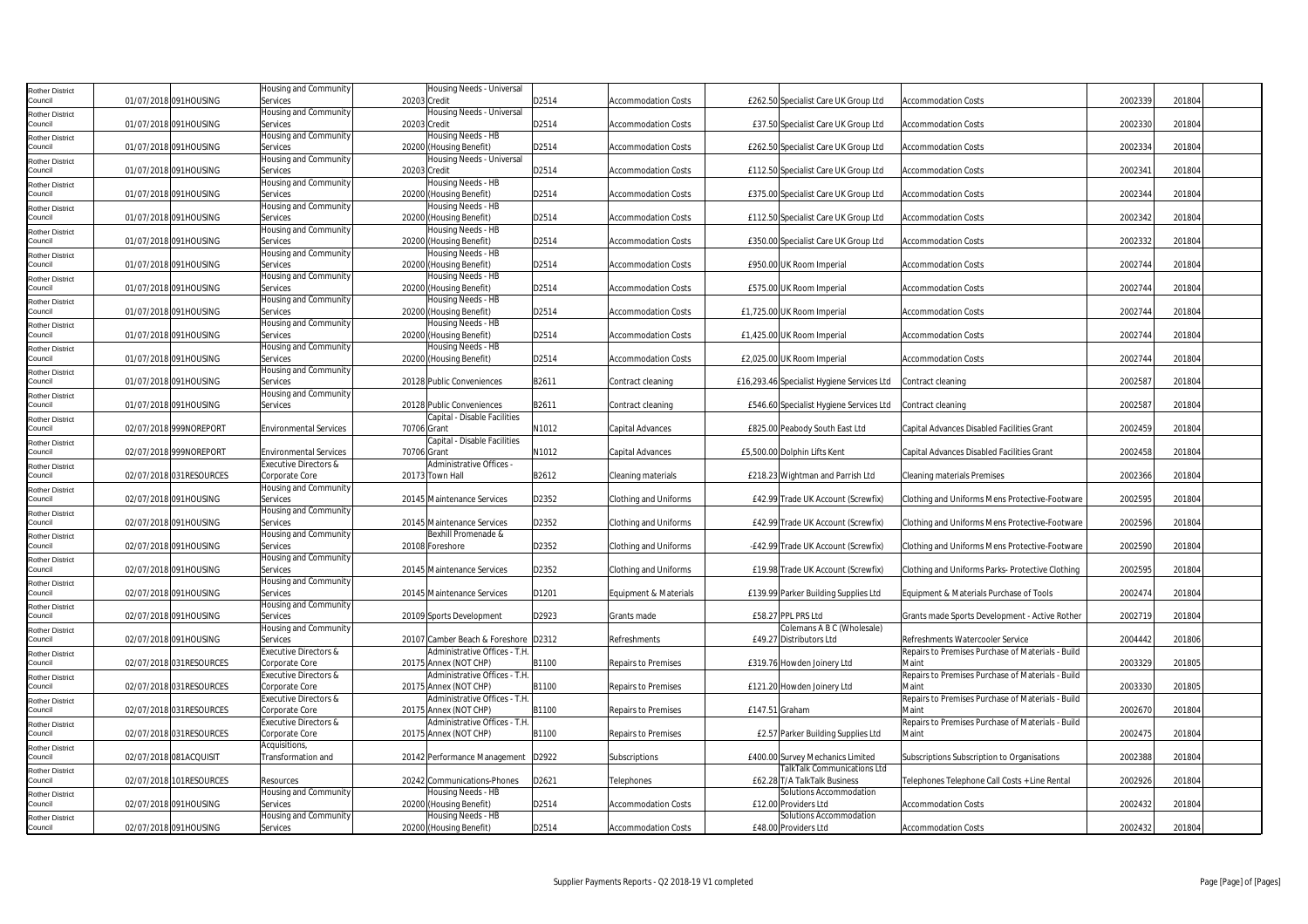| <b>Rother District</b> |                         | Housing and Community         | Housing Needs - HB           |       |                              | Solutions Accommodation            |                                                  |         |        |
|------------------------|-------------------------|-------------------------------|------------------------------|-------|------------------------------|------------------------------------|--------------------------------------------------|---------|--------|
| Council                | 02/07/2018 091HOUSING   | Services                      | 20200 (Housing Benefit)      | D2514 | <b>Accommodation Costs</b>   | £84.00 Providers Ltd               | <b>Accommodation Costs</b>                       | 2002439 | 201804 |
| <b>Rother District</b> |                         | Housing and Community         | Housing Needs - HB           |       |                              | Solutions Accommodation            |                                                  |         |        |
| Council                | 02/07/2018 091HOUSING   | Services                      | 20200 (Housing Benefit)      | D2514 | <b>Accommodation Costs</b>   | £336.00 Providers Ltd              | <b>Accommodation Costs</b>                       | 2002439 | 201804 |
| <b>Rother District</b> |                         | Housing and Community         | Housing Needs - HB           |       |                              | Solutions Accommodation            |                                                  |         |        |
| Council                | 02/07/2018 091HOUSING   | Services                      | 20200 (Housing Benefit)      | D2514 | <b>Accommodation Costs</b>   | £105.00 Providers Ltd              | <b>Accommodation Costs</b>                       | 2002428 | 201804 |
| <b>Rother District</b> |                         | Housing and Community         | Housing Needs - HB           |       |                              | Solutions Accommodation            |                                                  |         |        |
| Council                | 02/07/2018 091HOUSING   | Services                      | 20200 (Housing Benefit)      | D2514 | <b>Accommodation Costs</b>   | £84.00 Providers Ltd               | <b>Accommodation Costs</b>                       | 2002433 | 201804 |
| <b>Rother District</b> |                         | Housing and Community         | Housing Needs - HB           |       |                              | Solutions Accommodation            |                                                  |         |        |
| Council                | 02/07/2018 091HOUSING   | Services                      | 20200 (Housing Benefit)      | D2514 | <b>Accommodation Costs</b>   | £336.00 Providers Ltd              | <b>Accommodation Costs</b>                       | 2002433 | 201804 |
| <b>Rother District</b> |                         | Housing and Community         | Housing Needs - HB           |       |                              | Solutions Accommodation            |                                                  |         |        |
| Council                | 02/07/2018 091HOUSING   | Services                      | 20200 (Housing Benefit)      | D2514 | <b>Accommodation Costs</b>   | £420.00 Providers Ltd              | <b>Accommodation Costs</b>                       | 2002428 | 201804 |
| <b>Rother District</b> |                         | Housing and Community         | Housing Needs - Universal    |       |                              | Solutions Accommodation            |                                                  |         |        |
| Council                | 02/07/2018 091HOUSING   | Services                      | 20203 Credit                 | D2514 | Accommodation Costs          | £84.00 Providers Ltd               | Accommodation Costs                              | 2002434 | 201804 |
| <b>Rother District</b> |                         | Housing and Community         | Housing Needs - Universal    |       |                              | Solutions Accommodation            |                                                  |         |        |
| Council                | 02/07/2018 091HOUSING   | Services                      | 20203 Credit                 | D2514 | <b>Accommodation Costs</b>   | £336.00 Providers Ltd              | <b>Accommodation Costs</b>                       | 2002434 | 201804 |
| <b>Rother District</b> |                         | Housing and Community         | Housing Needs - Universal    |       |                              | Solutions Accommodation            |                                                  |         |        |
| Council                | 02/07/2018 091HOUSING   | Services                      | 20203 Credit                 | D2514 | <b>Accommodation Costs</b>   | £98.00 Providers Ltd               | <b>Accommodation Costs</b>                       | 2002436 | 201804 |
| <b>Rother District</b> |                         | Housing and Community         | Housing Needs - Universal    |       |                              | Solutions Accommodation            |                                                  |         |        |
| Council                | 02/07/2018 091HOUSING   | Services                      | 20203 Credit                 | D2514 | Accommodation Costs          | £392.00 Providers Ltd              | <b>Accommodation Costs</b>                       | 2002436 | 201804 |
| <b>Rother District</b> |                         | Housing and Community         | Housing Needs - HB           |       |                              | Solutions Accommodation            |                                                  |         |        |
| Council                | 02/07/2018 091HOUSING   | Services                      | 20200 (Housing Benefit)      | D2514 | <b>Accommodation Costs</b>   | £84.00 Providers Ltd               | <b>Accommodation Costs</b>                       | 2002437 | 201804 |
| <b>Rother District</b> |                         | Housing and Community         | Housing Needs - HB           |       |                              | Solutions Accommodation            |                                                  |         |        |
| Council                | 02/07/2018 091HOUSING   | Services                      | 20200 (Housing Benefit)      | D2514 | <b>Accommodation Costs</b>   | £336.00 Providers Ltd              | <b>Accommodation Costs</b>                       | 2002437 | 201804 |
| <b>Rother District</b> |                         | Housing and Community         | Housing Needs - HB           |       |                              | Solutions Accommodation            |                                                  |         |        |
| Council                | 02/07/2018 091HOUSING   | Services                      | 20200 (Housing Benefit)      | D2514 | Accommodation Costs          | £98.00 Providers Ltd               | <b>Accommodation Costs</b>                       | 2002430 | 201804 |
| <b>Rother District</b> |                         | Housing and Community         | Housing Needs - HB           |       |                              | Solutions Accommodation            |                                                  |         |        |
| Council                | 02/07/2018 091HOUSING   | Services                      | 20200 (Housing Benefit)      | D2514 | Accommodation Costs          | £392.00 Providers Ltd              | <b>Accommodation Costs</b>                       | 2002430 | 201804 |
| <b>Rother District</b> |                         | Housing and Community         | Housing Needs - HB           |       |                              | Solutions Accommodation            |                                                  |         |        |
| Council                | 02/07/2018 091HOUSING   | Services                      | 20200 (Housing Benefit)      | D2514 | <b>Accommodation Costs</b>   | £98.00 Providers Ltd               | <b>Accommodation Costs</b>                       | 2002429 | 201804 |
| <b>Rother District</b> |                         | Housing and Community         | Housing Needs - HB           |       |                              | Solutions Accommodation            |                                                  |         |        |
| Council                | 02/07/2018 091HOUSING   | Services                      | 20200 (Housing Benefit)      | D2514 | <b>Accommodation Costs</b>   | £392.00 Providers Ltd              | <b>Accommodation Costs</b>                       | 2002429 | 201804 |
| <b>Rother District</b> |                         | Housing and Community         | Housing Needs - Universal    |       |                              |                                    |                                                  |         |        |
| Council                | 02/07/2018 091HOUSING   | Services                      | 20203 Credit                 | D2514 | Accommodation Costs          | £33.60 Saffron HMO Ltd             | <b>Accommodation Costs</b>                       | 2002350 | 201804 |
| <b>Rother District</b> |                         | Housing and Community         | Housing Needs - Universal    |       |                              |                                    |                                                  |         |        |
| Council                | 02/07/2018 091HOUSING   | Services                      | 20203 Credit                 | D2514 | <b>Accommodation Costs</b>   | £134.40 Saffron HMO Ltd            | <b>Accommodation Costs</b>                       | 2002350 | 201804 |
| <b>Rother District</b> |                         | Housing and Community         | Housing Needs - HB           |       |                              |                                    |                                                  |         |        |
| Council                | 02/07/2018 091HOUSING   | Services                      | 20200 (Housing Benefit)      | D2514 | <b>Accommodation Costs</b>   | £315.00 Saffron HMO Ltd            | <b>Accommodation Costs</b>                       | 2002351 | 201804 |
| <b>Rother District</b> |                         | Housing and Community         | Housing Needs - HB           |       |                              |                                    |                                                  |         |        |
| Council                | 02/07/2018 091HOUSING   | Services                      | 20200 (Housing Benefit)      | D2514 | <b>Accommodation Costs</b>   | £63.00 Saffron HMO Ltd             | <b>Accommodation Costs</b>                       | 2002349 | 201804 |
| <b>Rother District</b> |                         | Housing and Community         | Housing Needs - HB           |       |                              |                                    |                                                  |         |        |
| Council                | 02/07/2018 091HOUSING   | Services                      | 20200 (Housing Benefit)      | D2514 | Accommodation Costs          | £252.00 Saffron HMO Ltd            | <b>Accommodation Costs</b>                       | 2002349 | 201804 |
| <b>Rother District</b> |                         | Housing and Community         | Housing Needs - Universal    |       |                              |                                    |                                                  |         |        |
| Council                | 02/07/2018 091HOUSING   | Services                      | 20203 Credit                 | D2514 | <b>Accommodation Costs</b>   | £794.85 Redmere Lodge              | <b>Accommodation Costs</b>                       | 2002423 | 201804 |
| <b>Rother District</b> |                         | Housing and Community         | Housing Needs - Universal    |       |                              |                                    |                                                  |         |        |
| Council                | 02/07/2018 091HOUSING   | Services                      | 20203 Credit                 | D2514 | <b>Accommodation Costs</b>   | £145.60 The Clevedon Court Hotel   | <b>Accommodation Costs</b>                       | 2002356 | 201804 |
| <b>Rother District</b> |                         | Housing and Community         | Housing Needs - HB           |       |                              |                                    |                                                  |         |        |
| Council                | 02/07/2018 091HOUSING   | Services                      | 20200 (Housing Benefit)      | D2508 | Removals and Storage         | £150.00 Chapmans of Hastings       | Removals and Storage                             | 2002500 | 201804 |
| <b>Rother District</b> |                         | Housing and Community         | Housing Needs - HB           |       |                              |                                    |                                                  |         |        |
| Council                | 02/07/2018 091HOUSING   | Services                      | 20200 (Housing Benefit)      | D2508 | Removals and Storage         | £200.00 Chapmans of Hastings       | Removals and Storage                             | 2002515 | 201804 |
| <b>Rother District</b> |                         |                               | EH Pest Control R + W        |       |                              |                                    |                                                  |         |        |
| Council                | 03/07/2018 041ENVIRON   | <b>Environmental Services</b> | 32136 Partnership            | D1202 | <b>Baits Poisons Etc</b>     | £29.50 Killgerm Chemicals Ltd      | Baits Poisons Etc EnvH- Pest Control Supplies    | 2002520 | 201804 |
| <b>Rother District</b> |                         |                               | Capital - Disable Facilities |       |                              |                                    |                                                  |         |        |
| Council                | 03/07/2018 999NOREPORT  | <b>Environmental Services</b> | 70706 Grant                  | N1012 | Capital Advances             | £1,200.00 Peabody South East Ltd   | Capital Advances Disabled Facilities Grant       | 2002460 | 201804 |
| <b>Rother District</b> |                         | Executive Directors &         | Administrative Offices -     |       |                              |                                    |                                                  |         |        |
| Council                | 03/07/2018 031RESOURCES | Corporate Core                | 20173 Town Hall              | B2612 | Cleaning materials           | £66.05 Wightman and Parrish Ltd    | <b>Cleaning materials Premises</b>               | 2002392 | 201804 |
| <b>Rother District</b> |                         | Housing and Community         |                              |       |                              |                                    |                                                  |         |        |
| Council                | 03/07/2018 091HOUSING   | Services                      | 20145 Maintenance Services   | D2352 | <b>Clothing and Uniforms</b> | £9.99 Trade UK Account (Screwfix)  | Clothing and Uniforms Parks- Protective Clothing | 2002592 | 201804 |
| Rother District        |                         | Housing and Community         |                              |       |                              |                                    |                                                  |         |        |
| Council                | 03/07/2018 091HOUSING   | Services                      | 20145 Maintenance Services   | D2352 | <b>Clothing and Uniforms</b> | £218.79 SuperStitch 86             | Clothing and Uniforms Parks- Protective Clothing | 2002530 | 201804 |
| <b>Rother District</b> |                         | Housing and Community         |                              |       |                              |                                    |                                                  |         |        |
| Council                | 03/07/2018 091HOUSING   | Services                      | 20145 Maintenance Services   | D2352 | Clothing and Uniforms        | -£9.99 Trade UK Account (Screwfix) | Clothing and Uniforms Parks- Protective Clothing | 2002593 | 201804 |
| <b>Rother District</b> |                         | Housing and Community         | Bexhill Promenade &          |       | Consultants and Other        |                                    |                                                  |         |        |
| Council                | 03/07/2018 091HOUSING   | Services                      | 20108 Foreshore              | D2509 | Services                     | £2,150.00 John D Clarke Architects | Consultants and other services Consultants Fees  | 2002462 | 201804 |
|                        |                         |                               |                              |       |                              |                                    |                                                  |         |        |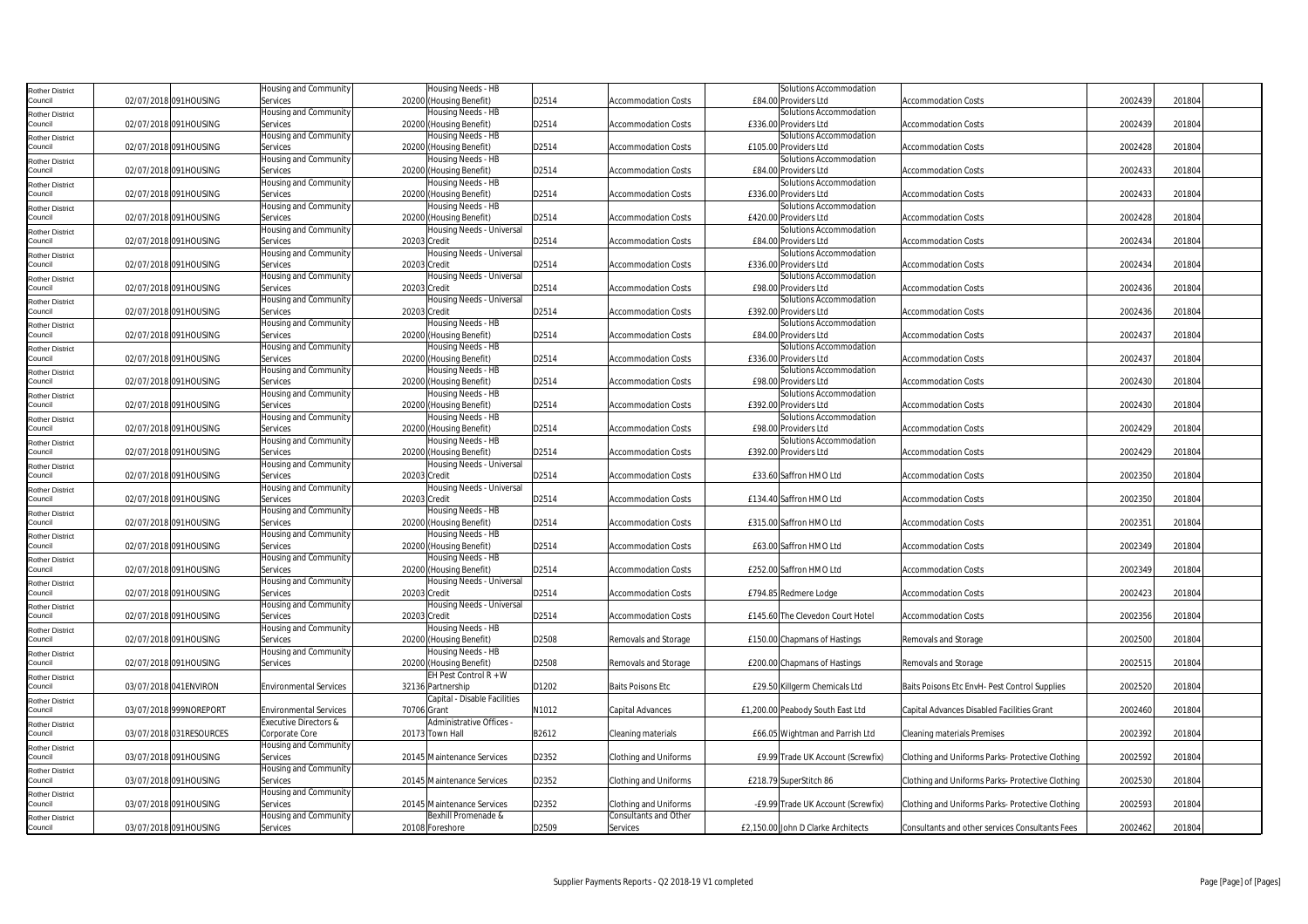| Rother District                   |                         | Acquisitions,                       |                                               |       |                                                |                    |                                       |                                                                                          |         |        |  |
|-----------------------------------|-------------------------|-------------------------------------|-----------------------------------------------|-------|------------------------------------------------|--------------------|---------------------------------------|------------------------------------------------------------------------------------------|---------|--------|--|
| Council                           | 03/07/2018 081ACQUISIT  | Transformation and                  | 20153 Elva Business Centre, Bexhill B2611     |       | Contract cleaning                              |                    | British Gas Business (600             | £146.80 J M Waste Management Limited Contract cleaning Office Cleaning                   | 2002682 | 201804 |  |
| Rother District<br>Council        | 03/07/2018 081ACQUISIT  | Acquisitions,<br>Transformation and | <b>Committee Property</b><br>20154 Account    | B2201 | Electricity                                    |                    | £61.07 Accounts only)                 | <b>Electricity Charges</b>                                                               | 2002522 | 201804 |  |
| Rother District                   |                         | Acquisitions,                       | <b>Committee Property</b>                     |       |                                                |                    | British Gas Business (600             |                                                                                          |         |        |  |
| Council                           | 03/07/2018 081ACQUISIT  | Transformation and                  | 20154 Account                                 | B2201 | Electricity                                    |                    | £45.00 Accounts only)                 | <b>Electricity Charges</b>                                                               | 2002522 | 201804 |  |
| Rother District                   |                         | Housing and Community               |                                               |       |                                                |                    |                                       | Equipment & Materials - Maintenance of                                                   |         |        |  |
| Council                           | 03/07/2018 091HOUSING   | Services                            | 20114 Bexhill Parks & Open Spaces D1201       |       | Equipment & Materials                          |                    | £118.72 Alfa Electric Ltd             | Seats/Plaques from Donations                                                             | 2002506 | 201804 |  |
| Rother District                   |                         | Executive Directors &               | Administrative Offices -                      |       |                                                |                    |                                       | Hired & Contracted Serv- Legionella Sampling and                                         |         |        |  |
| Council                           | 03/07/2018 031RESOURCES | Corporate Core                      | 20173 Town Hall                               | B1100 | <b>Repairs to Premises</b>                     |                    | £290.88 Clearwater Technology Ltd     | Monitoring                                                                               | 2002591 | 201804 |  |
| Rother District                   |                         |                                     | <b>EH Environmental Services</b>              |       | <b>Hired and Contracted</b>                    |                    |                                       |                                                                                          |         |        |  |
| Council                           | 03/07/2018 041ENVIRON   | <b>Environmental Services</b>       | 32144 Admin R + W Partnership                 | D2513 | services                                       |                    | £187.50 Rocksure Systems Ltd          | Hired and contracted services AONB Management                                            | 2002598 | 201804 |  |
| Rother District<br>Council        | 03/07/2018 101RESOURCES | Resources                           | 20216 Cost Of Collection                      | D2513 | <b>Hired and Contracted</b><br>services        |                    |                                       | Hired and contracted services Court Costs/Fees                                           | 2002843 | 201804 |  |
| Rother District                   |                         |                                     | <b>EH Taxi and Private Hire</b>               |       | <b>Hired and Contracted</b>                    |                    | £645.00 Her Majestys Court Service    | Hired and contracted services RDC Taxi Licence                                           |         |        |  |
| Council                           | 03/07/2018 041ENVIRON   | <b>Environmental Services</b>       | $32142$ Licenses R + W Partnership            | D2513 | services                                       |                    | £832.00 Gleampath Ltd T/A ABC Signs   | Plates                                                                                   | 2002425 | 201804 |  |
| Rother District                   |                         |                                     | EH Taxi and Private Hire                      |       | <b>Hired and Contracted</b>                    |                    |                                       | Hired and contracted services WDC Taxi Licence                                           |         |        |  |
| Council                           | 03/07/2018 041ENVIRON   | <b>Environmental Services</b>       | 32142 Licenses R + W Partnership   D2513      |       | services                                       |                    | £1,600.00 Gleampath Ltd T/A ABC Signs | Plates                                                                                   | 2002426 | 201804 |  |
| tother District                   |                         |                                     | EH Pest Control $R + W$                       |       |                                                |                    |                                       |                                                                                          |         |        |  |
| Council                           | 03/07/2018 041ENVIRON   | <b>Environmental Services</b>       | 32136 Partnership                             | D2626 | Postages                                       |                    | £8.00 Killgerm Chemicals Ltd          | Postages Carriage of Supplies                                                            | 2002520 | 201804 |  |
| Rother District                   |                         | Acquisitions,                       | Committee Property                            |       |                                                |                    | Mr R J Sheppard T/A E A R             | Repairs to Premises - Colonnade - repairs and fit                                        |         |        |  |
| Council                           | 03/07/2018 081ACQUISIT  | Transformation and                  | 20154 Account                                 | B1100 | <b>Repairs to Premises</b>                     | £3,212.10 Sheppard |                                       |                                                                                          | 2002449 | 201804 |  |
| Rother District<br>Council        | 03/07/2018 091HOUSING   | Housing and Community<br>Services   | 20128 Public Conveniences                     | B1100 | <b>Repairs to Premises</b>                     | £30.80 Ltd         |                                       | Sussex Turnery and Moulding Co Repairs to Premises Purchase of Materials - Build<br>Main | 2002454 | 201804 |  |
|                                   |                         | Acquisitions,                       | <b>Committee Property</b>                     |       |                                                |                    |                                       | Ace Joinery Solutions South East Repairs to Premises Purchase of Materials - Build       |         |        |  |
| Rother District<br>Council        | 03/07/2018 081ACQUISIT  | Transformation and                  | 20154 Account                                 | B1100 | <b>Repairs to Premises</b>                     | £440.00 Ltd        |                                       | Maint                                                                                    | 2002435 | 201804 |  |
| Rother District                   |                         | Housing and Community               |                                               |       |                                                |                    |                                       | Sussex Turnery and Moulding Co Repairs to Premises Purchase of Materials - Build         |         |        |  |
| Council                           | 03/07/2018 091HOUSING   | Services                            | 20128 Public Conveniences                     | B1100 | <b>Repairs to Premises</b>                     | £19.04 Ltd         |                                       | Maint                                                                                    | 2002427 | 201804 |  |
| Rother District                   |                         | Housing and Community               |                                               |       |                                                |                    |                                       | Repairs to Premises Purchase of Materials - Build                                        |         |        |  |
| Council                           | 03/07/2018 091HOUSING   | Services                            | 20128 Public Conveniences                     | B1100 | <b>Repairs to Premises</b>                     |                    | £37.95 Jewson Limited                 | Maint                                                                                    | 2002668 | 201804 |  |
| Rother District                   |                         | Housing and Community               |                                               |       |                                                |                    | Scottish Water Business Stream        |                                                                                          |         |        |  |
| Council                           | 03/07/2018 091HOUSING   | Services                            | 20128 Public Conveniences                     | B2422 | Sewerage                                       | £276.33 Limited    |                                       | Sewage Charges                                                                           | 2002586 | 201804 |  |
| Rother District<br>Council        |                         | Housing and Community               |                                               |       |                                                |                    | Scottish Water Business Stream        |                                                                                          |         |        |  |
|                                   | 03/07/2018 091HOUSING   | Services<br>Housing and Community   | 20128 Public Conveniences                     | B2422 | Sewerage                                       | £110.29 Limited    | Scottish Water Business Stream        | Sewage Charges                                                                           | 2002588 | 201804 |  |
| Rother District<br>Council        | 03/07/2018 091HOUSING   | Services                            | 20114 Bexhill Parks & Open Spaces B2422       |       | Sewerage                                       | £30.70 Limited     |                                       | Sewage Charges                                                                           | 2002586 | 201804 |  |
| Rother District                   |                         |                                     |                                               |       | Stationery ordered                             |                    |                                       | Stationery (General office Supplies) (Stationery                                         |         |        |  |
| Council                           | 03/07/2018 101RESOURCES | Resources                           | 20241 Stationery                              | D2416 | internally (Print Room)                        |                    | £55.92 Office Depot UK Ltd            | Services to buy ONLY)                                                                    | 2002606 | 201804 |  |
| Rother District                   |                         |                                     |                                               |       |                                                |                    |                                       |                                                                                          |         |        |  |
| Council                           | 03/07/2018 101RESOURCES | Resources                           | 20242 Communications-Phones                   | D2621 | Telephones                                     |                    | £2,103.43 KCOM Group Plc              | Telephones KCOM Smartnumber Charges                                                      | 2002662 | 201804 |  |
| Rother District                   |                         | <b>Executive Directors &amp;</b>    |                                               |       |                                                |                    | Dods Parliamentary                    |                                                                                          |         |        |  |
| Council                           | 03/07/2018 031RESOURCES | Corporate Core                      | 20171 Human Resources                         | A2203 | Training                                       |                    | £331.50 Communications Ltd            | Training                                                                                 | 2002472 | 201804 |  |
| Rother District<br>Council        | 03/07/2018 091HOUSING   | Housing and Community<br>Services   | Housing Needs - HB<br>20200 (Housing Benefit) | D2508 | Removals and Storage                           |                    | £160.00 1066 Storage Services         | Removals and Storage                                                                     | 2002431 | 201804 |  |
|                                   |                         | Housing and Community               | Housing Needs - HB                            |       |                                                |                    |                                       |                                                                                          |         |        |  |
| Rother District<br>Council        | 03/07/2018 091HOUSING   | Services                            | 20200 (Housing Benefit)                       | D2508 | Removals and Storage                           |                    | £160.00 1066 Storage Services         | Removals and Storage                                                                     | 2002441 | 201804 |  |
| Rother District                   |                         | Housing and Community               | Housing Needs - HB                            |       |                                                |                    |                                       |                                                                                          |         |        |  |
| Council                           | 03/07/2018 091HOUSING   | Services                            | 20200 (Housing Benefit)                       | D2508 | Removals and Storage                           |                    | £80.00 1066 Storage Services          | Removals and Storage                                                                     | 2002442 | 201804 |  |
| Rother District                   |                         | Housing and Community               | Housing Needs - HB                            |       |                                                |                    |                                       |                                                                                          |         |        |  |
| Council                           | 04/07/2018 091HOUSING   | Services                            | 20200 (Housing Benefit)                       | A1110 | <b>Agency Staff</b>                            |                    | £900.00 Prentis Solutions Limited     | <b>Agency Staff</b>                                                                      | 2002656 | 201804 |  |
| Rother District                   |                         | Housing and Community               | Housing Needs - HB                            |       |                                                |                    |                                       |                                                                                          |         |        |  |
| Council                           | 04/07/2018 091HOUSING   | Services<br>Acquisitions,           | 20200 (Housing Benefit)                       | A1110 | <b>Agency Staff</b><br>Architects & Consultant |                    | £912.50 Oyster Partnership            | Agency Staff<br>Architects & Consultant Fees Capital-Architect and                       | 2002464 | 201804 |  |
| Rother District<br>Council        | 04/07/2018 999NOREPORT  | Transformation and                  | 70720 Capital - East Parade Project N1004     |       | Fees                                           |                    | £4,995.00 RX Architects Ltd           | <b>ConsIt Fees</b>                                                                       | 2002452 | 201804 |  |
| Rother District                   |                         |                                     |                                               |       |                                                |                    | Jade Security Services Ltd            |                                                                                          |         |        |  |
| Council                           | 04/07/2018 999NOREPORT  | Resources                           | 90000 Balance sheet all accounts              | R2353 | Camber Float                                   |                    | £3,000.00 (CLIENT ACCOUNT)            | CAMBER FLOAT                                                                             | 2002842 | 201804 |  |
| Rother District                   |                         | <b>Housing and Community</b>        |                                               |       |                                                |                    |                                       |                                                                                          |         |        |  |
| Council                           | 04/07/2018 091HOUSING   | Services                            | 20145 Maintenance Services                    | D2352 | <b>Clothing and Uniforms</b>                   |                    | £203.98 Greenham                      | Clothing and Uniforms Mens Protective-Other                                              | 2002674 | 201804 |  |
| <b>Rother District</b>            |                         | Housing and Community               |                                               |       |                                                |                    |                                       |                                                                                          |         |        |  |
| Council                           | 04/07/2018 091HOUSING   | Services                            | 20138 Residual Highway Services               | B2201 | Electricity                                    |                    | £5.99 Noower Ltd                      | <b>Electricity Charges</b>                                                               | 2002465 | 201804 |  |
| <b>Rother District</b><br>Council |                         | Housing and Community               |                                               |       |                                                |                    |                                       |                                                                                          |         |        |  |
|                                   | 04/07/2018 091HOUSING   | Services<br>Housing and Community   | 20138 Residual Highway Services               | B2201 | Electricity                                    |                    | £0.89 Npower Ltd                      | <b>Electricity Charges</b>                                                               | 2002466 | 201804 |  |
| Rother District<br>Council        | 04/07/2018 091HOUSING   | Services                            | 20138 Residual Highway Services               | B2201 | Electricity                                    |                    | £29.72 Npower Ltd                     | <b>Electricity Charges</b>                                                               | 2002468 | 201804 |  |
|                                   |                         |                                     |                                               |       |                                                |                    |                                       |                                                                                          |         |        |  |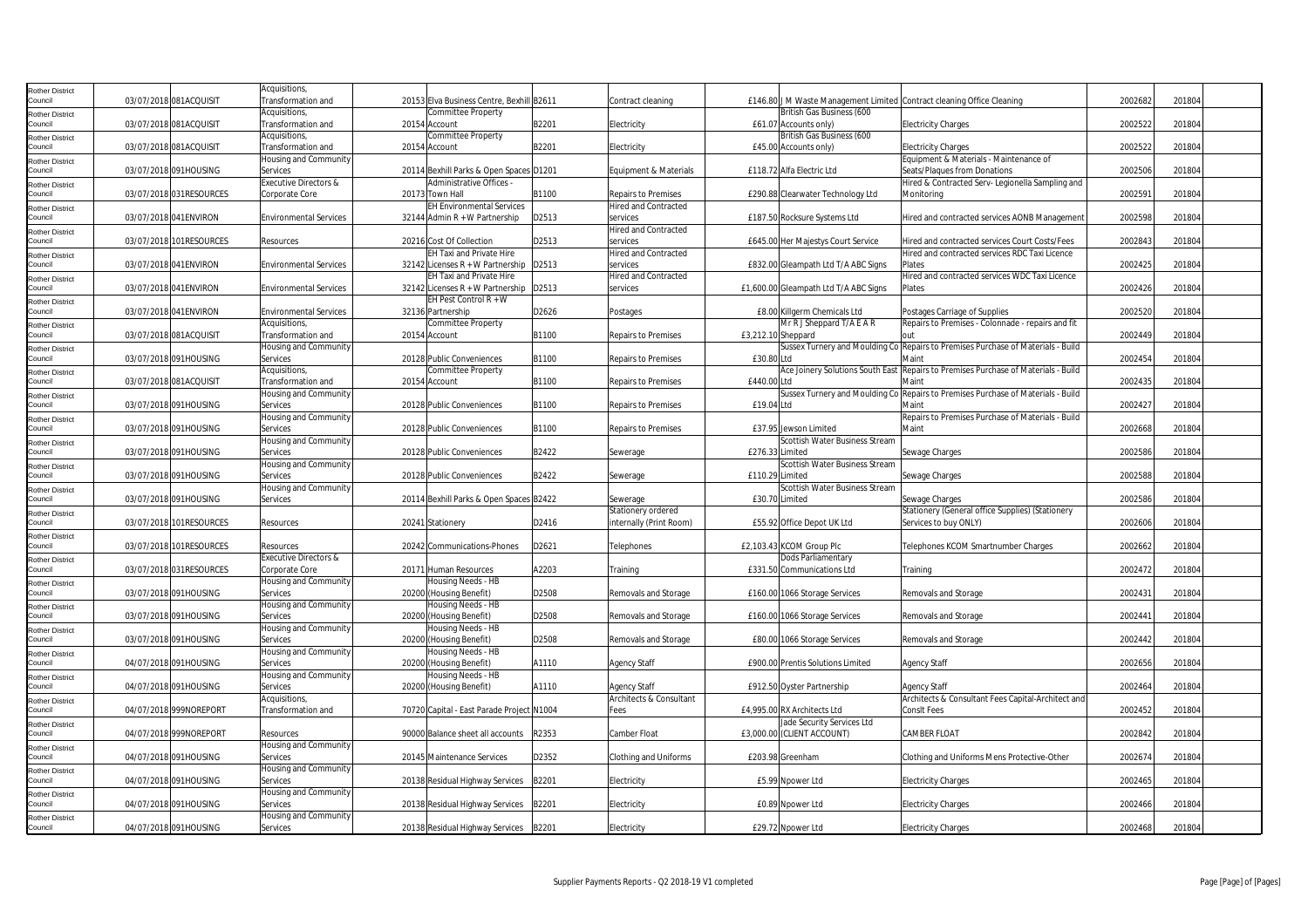| <b>Rother District</b><br>Council                           |                     | 04/07/2018 091HOUSING   | Housing and Community<br>Services                      | 20138 Residual Highway Services                                         | B2201 | Electricity                                          | £3.83 Npower Ltd                                         | <b>Electricity Charges</b>                                                                         | 2002469 | 201804 |
|-------------------------------------------------------------|---------------------|-------------------------|--------------------------------------------------------|-------------------------------------------------------------------------|-------|------------------------------------------------------|----------------------------------------------------------|----------------------------------------------------------------------------------------------------|---------|--------|
| <b>Rother District</b><br>Council                           |                     | 04/07/2018 091HOUSING   | Housing and Community<br>Services                      | 20138 Residual Highway Services                                         | B2201 | Electricity                                          | £2.29 Npower Ltd                                         | <b>Electricity Charges</b>                                                                         | 2002470 | 201804 |
| <b>Rother District</b><br>Council                           |                     | 04/07/2018 091HOUSING   | Housing and Community<br>Services                      | 20137 Car Parks                                                         | B2201 | Electricity                                          | £37.95 Npower Ltd                                        | <b>Electricity Charges</b>                                                                         | 2002465 | 201804 |
| <b>Rother District</b><br>Council                           |                     | 04/07/2018 091HOUSING   | Housing and Community<br>Services                      | 20137 Car Parks                                                         | B2201 | Electricity                                          | £5.62 Npower Ltd                                         | <b>Electricity Charges</b>                                                                         | 2002466 | 201804 |
| <b>Rother District</b><br>Council                           |                     | 04/07/2018 091HOUSING   | Housing and Community<br>Services                      | 20137 Car Parks                                                         | B2201 | Electricity                                          | £35.71 Noower Ltd                                        | <b>Electricity Charges</b>                                                                         | 2002468 | 201804 |
| <b>Rother District</b><br>Council                           |                     | 04/07/2018 091HOUSING   | Housing and Community<br>Services                      | 20137 Car Parks                                                         | B2201 | Electricity                                          | £4.61 Npower Ltd                                         | <b>Electricity Charges</b>                                                                         | 2002469 | 201804 |
| <b>Rother District</b><br>Council                           |                     | 04/07/2018 091HOUSING   | Housing and Community<br>Services                      | 20137 Car Parks                                                         | B2201 | Electricity                                          | £14.49 Npower Ltd                                        | <b>Electricity Charges</b>                                                                         | 2002470 | 201804 |
| <b>Rother District</b><br>Council                           |                     | 04/07/2018 091HOUSING   | Housing and Community<br>Services                      | Bexhill Promenade &<br>20108 Foreshore                                  | B2201 | Electricity                                          | £5.99 Npower Ltd                                         | <b>Electricity Charges</b>                                                                         | 2002465 | 201804 |
| Rother District<br>Council                                  |                     | 04/07/2018 091HOUSING   | Housing and Community<br>Services                      | Bexhill Promenade &<br>20108 Foreshore                                  | B2201 | Electricity                                          | £0.88 Npower Ltd                                         | <b>Electricity Charges</b>                                                                         | 2002466 | 201804 |
| <b>Rother District</b><br>Council                           |                     | 04/07/2018 091HOUSING   | Housing and Community<br>Services                      | 20114 Bexhill Parks & Open Spaces B2201                                 |       | Electricity                                          | £13.25 Npower Ltd                                        | <b>Electricity Charges</b>                                                                         | 2002467 | 201804 |
| <b>Rother District</b><br>Council                           |                     | 04/07/2018 091HOUSING   | Housing and Community<br>Services                      | Bexhill Promenade &<br>20108 Foreshore                                  | B2201 | Electricity                                          | £2.29 Npower Ltd                                         | <b>Electricity Charges</b>                                                                         | 2002470 | 201804 |
| <b>Rother District</b><br>Council                           |                     | 04/07/2018 041 ENVIRON  | <b>Environmental Services</b>                          | 20129 Community Safety                                                  | B2201 | Electricity                                          | £267.71 Npower Ltd                                       | <b>Electricity Charges</b>                                                                         | 2002468 | 201804 |
| <b>Rother District</b><br>Council                           |                     | 04/07/2018 041ENVIRON   | <b>Environmental Services</b><br>Housing and Community | 20129 Community Safety                                                  | B2201 | Electricity                                          | £34.55 Npower Ltd                                        | <b>Electricity Charges</b>                                                                         | 2002469 | 201804 |
| <b>Rother District</b><br>Council                           |                     | 04/07/2018 091HOUSING   | Services<br>Housing and Community                      | 20114 Bexhill Parks & Open Spaces D1201                                 |       | Equipment & Materials                                | £70.00 Good Directions Ltd                               | Equipment & Materials Carriage/Handling Charge<br>Equipment & Materials Parks Purchase of Seats/   | 2002518 | 201804 |
| <b>Rother District</b><br>Council                           |                     | 04/07/2018 091HOUSING   | Services<br>Housing and Community                      | 20114 Bexhill Parks & Open Spaces D1201                                 |       | Equipment & Materials                                | £250.00 Good Directions Ltd                              | Benches/Plaques                                                                                    | 2002518 | 201804 |
| <b>Rother District</b><br>Council                           |                     | 04/07/2018 091HOUSING   | Services<br>Housing and Community                      | 20145 Maintenance Services                                              | D1201 | Equipment & Materials                                | £85.80 Trade UK Account (Screwfix)                       | Equipment & Materials Purchase of Tools                                                            | 2002681 | 201804 |
| <b>Rother District</b><br>Council<br><b>Rother District</b> |                     | 04/07/2018 091HOUSING   | Services<br>Housing and Community                      | 20145 Maintenance Services                                              | D1201 | Equipment & Materials                                | £5.60 Jewson Limited                                     | Equipment & Materials Purchase of Tools                                                            | 2002667 | 201804 |
| Council<br><b>Rother District</b>                           |                     | 04/07/2018 091HOUSING   | Services                                               | 20145 Maintenance Services                                              | D1201 | Equipment & Materials<br><b>Hired and Contracted</b> | £16.18 Jewson Limited<br>The Police and Crime            | Equipment & Materials Purchase of Tools<br>Hired and contracted services CCTV System               | 2002666 | 201804 |
| Council<br><b>Rother District</b>                           |                     | 04/07/2018 041ENVIRON   | <b>Environmental Services</b>                          | 20129 Community Safety                                                  | D2513 | services<br>Hired and Contracted                     | £784.08 Commissioner for Sussex                          | Maintenance<br>Hired and contracted services Council Tax-Land                                      | 2003600 | 201806 |
| Council<br><b>Rother District</b>                           |                     | 04/07/2018 101RESOURCES | Resources                                              | 20216 Cost Of Collection<br><b>EH Environmental Services</b>            | D2513 | services<br><b>Hired and Contracted</b>              | £57.00 H M Land Registry                                 | <b>Registry Enquiries</b><br>Hired and contracted services Env H- Land                             | 2002917 | 201804 |
| Council<br><b>Rother District</b>                           |                     | 04/07/2018 041ENVIRON   | <b>Environmental Services</b><br>Housing and Community | 32144 Admin R + W Partnership                                           | D2513 | services<br><b>Hired and Contracted</b>              | £12.00 H M Land Registry<br>East Sussex and Romney Marsh | Registry<br>Hired and contracted services Incineration of dead                                     | 2002917 | 201804 |
| Council<br><b>Rother District</b>                           |                     | 04/07/2018 091HOUSING   | Services                                               | 20132 Street & Beach Cleansing                                          | D2513 | services<br>Hired and Contracted                     | £60.00 Hunt                                              | animals<br>Hired and contracted services Land Registry -                                           | 2002660 | 201804 |
| Council<br><b>Rother District</b>                           | 04/07/2018 071STRAT |                         | <b>Strategy and Planning</b>                           | 20246 Planning Applications                                             | D2513 | services<br>Photocopy Paper by                       | £24.00 H M Land Registry                                 | Planning                                                                                           | 2002917 | 201804 |
| Council<br><b>Rother District</b>                           |                     | 04/07/2018 101RESOURCES | Resources                                              | 20240 Printing Services                                                 | D2417 | external suppliers<br>Photocopy Paper by             | £175.76 Premier Paper Group Ltd                          | Photocopy Paper Colour Copy Paper SRA3                                                             | 2002443 | 201804 |
| Council<br>Rother District                                  |                     | 04/07/2018 101RESOURCES | Resources                                              | 20240 Printing Services                                                 | D2417 | external suppliers<br>Photocopy Paper by             | £82.10 Premier Paper Group Ltd                           | Photocopy Paper NCR Precollated 2 Part                                                             | 2002443 | 201804 |
| Council<br><b>Rother District</b>                           |                     | 04/07/2018 101RESOURCES | Resources<br>Acquisitions,                             | 20240 Printing Services                                                 | D2417 | external suppliers                                   | £628.38 Canon (UK) Ltd                                   | Photocopy Paper Wide Format Consumables                                                            | 2002607 | 201804 |
| Council<br><b>Rother District</b>                           |                     | 04/07/2018 081ACQUISIT  | Transformation and<br>Housing and Community            | 20143 Community Strategy                                                | D2312 | Refreshments                                         | £195.00 Bexhill Farm Kitchen                             | Refreshments Catering by Bexhill Farm Kitchen                                                      | 2002535 | 201804 |
| Council<br><b>Rother District</b>                           |                     | 04/07/2018 091HOUSING   | Services<br>Housing and Community                      | 20114 Bexhill Parks & Open Spaces B1100                                 |       | <b>Repairs to Premises</b>                           | £1,110.00 Bexhill Electrical Ltd                         | Repairs to Premises Parks- Electrical Works                                                        | 2002981 | 201804 |
| Council<br><b>Rother District</b>                           |                     | 04/07/2018 091HOUSING   | Services<br>Executive Directors &                      | 20114 Bexhill Parks & Open Spaces B1100<br>Administrative Offices - T.H |       | <b>Repairs to Premises</b>                           | £82.50 Kernock Park Plants                               | Repairs to Premises Parks- Purchase of Plants<br>Repairs to Premises Purchase of Materials - Build | 2002484 | 201804 |
| Council<br><b>Rother District</b>                           |                     | 04/07/2018 031RESOURCES | Corporate Core<br>Executive Directors &                | 20175 Annex (NOT CHP)<br>Administrative Offices -                       | B1100 | Repairs to Premises                                  | £155.17 Graham<br>Scottish Water Business Stream         | Maint                                                                                              | 2002635 | 201804 |
| Council<br><b>Rother District</b>                           |                     | 04/07/2018 031RESOURCES | Corporate Core<br>Executive Directors &                | 20173 Town Hall<br>Administrative Offices -                             | B2422 | Sewerage                                             | £290.40 Limited<br>Scottish Water Business Stream        | Sewage Charges                                                                                     | 2002665 | 201804 |
| Council                                                     |                     | 04/07/2018 031RESOURCES | Corporate Core                                         | 20173 Town Hall                                                         | B2422 | Sewerage                                             | £750.95 Limited                                          | Sewage Charges                                                                                     | 2002529 | 201804 |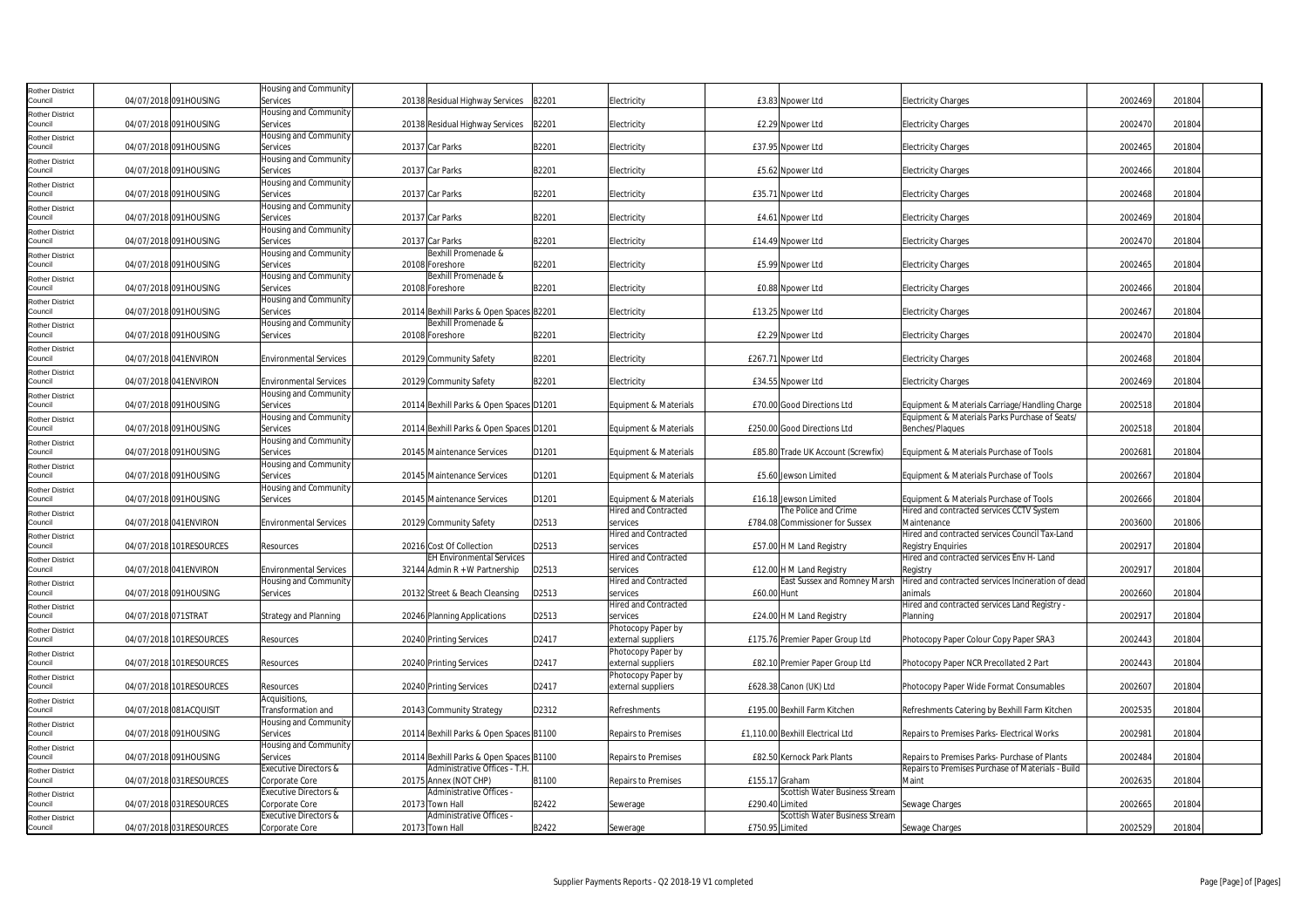| Rother District            |                     |                         | Housing and Community         |                                    |       |                               | CountyClean Environmental          |                                                  |         |            |
|----------------------------|---------------------|-------------------------|-------------------------------|------------------------------------|-------|-------------------------------|------------------------------------|--------------------------------------------------|---------|------------|
| Council                    |                     | 04/07/2018 091HOUSING   | Services                      | 20128 Public Conveniences          | B2422 | Sewerage                      | £330.00 Services Ltd               | Sewerage - Sewage/Cesspool Emptying              | 2002873 | 201804     |
|                            |                     |                         |                               |                                    |       |                               |                                    |                                                  |         |            |
| Rother District            |                     |                         |                               |                                    |       | Stationery ordered            |                                    | Stationery (General office Supplies) (Stationery |         |            |
| Council                    |                     | 04/07/2018 101RESOURCES | Resources                     | 20241 Stationery                   | D2416 | internally (Print Room)       | £31.10 Office Depot UK Ltd         | Services to buy ONLY)                            | 2002605 | 201804     |
| Rother District            |                     |                         |                               |                                    |       |                               | Wheelies Direct Cycle Solutions    |                                                  |         |            |
| Council                    |                     | 04/07/2018 999NOREPORT  | Resources                     | 90000 Balance sheet all accounts   | R2335 | Cycle Scheme                  | £539.99 Ltd                        | Cycle Scheme                                     | 2002516 | 201804     |
|                            |                     |                         |                               |                                    |       |                               |                                    |                                                  |         |            |
| <b>Rother District</b>     |                     |                         |                               |                                    |       |                               |                                    |                                                  |         |            |
| Council                    |                     | 05/07/2018 101RESOURCES | Resources                     | 20222 Accountancy                  | A1110 | <b>Agency Staff</b>           | £381.90 Portfolio Payroll Limited  | <b>Agency Staff</b>                              | 2002444 | 201804     |
| Rother District            |                     |                         |                               |                                    |       |                               | NCC Services Ltd (T/A NCC          | Computer Licences Advance Pay ESCROW             |         |            |
| Council                    |                     | 05/07/2018 101RESOURCES | Resources                     | 20239 Computer Services            | D2636 | Computer Software             | £630.00 Group Escrow Ltd)          | Agreement                                        | 2002728 | 201804     |
| <b>Rother District</b>     |                     |                         |                               | <b>BC Dangerous Structures</b>     |       | <b>Hired and Contracted</b>   | Wealden and Eastbourne             | Equipment & Materials Advance Pay Lone Workr     |         |            |
| Council                    | 05/07/2018 071STRAT |                         | <b>Strategy and Planning</b>  | 32147 R+H Partnership              | D2513 | services                      | £6.65 Lifeline                     | Lifeline Mon                                     | 2002473 | 201804     |
|                            |                     |                         |                               | EH Pollution $R + W$               |       |                               |                                    |                                                  |         |            |
| Rother District            |                     |                         |                               |                                    |       |                               |                                    | Equipment & Materials EnvH- Pollution            |         |            |
| Council                    |                     | 05/07/2018 041ENVIRON   | <b>Environmental Services</b> | 32134 Partnership                  | D1201 | Equipment & Materials         | £600.00 Bruel and Kjaer UK Ltd     | Equipment                                        | 2003431 | 201805     |
| Rother District            |                     |                         |                               | EH Pollution $R + W$               |       |                               |                                    | Equipment & Materials EnvH- Pollution            |         |            |
| Council                    |                     | 05/07/2018 041ENVIRON   | <b>Environmental Services</b> | 32134 Partnership                  | D1201 | Equipment & Materials         | £460.60 Bruel and Kjaer UK Ltd     | Equipment                                        | 2003431 | 201805     |
| Rother District            |                     |                         | Housing and Community         |                                    |       |                               |                                    |                                                  |         |            |
| Council                    |                     |                         |                               | 20145 Maintenance Services         |       |                               | £42.63 Trade UK Account (Screwfix) |                                                  | 2002679 | 201804     |
|                            |                     | 05/07/2018 091HOUSING   | Services                      |                                    | D1201 | Equipment & Materials         |                                    | Equipment & Materials Purchase of Tools          |         |            |
| Rother District            |                     |                         |                               | EN Wealden Training                |       | <b>Hired and Contracted</b>   | Rye Community Centre               | Hired and contracted services EnvH- Food Safety  |         |            |
| Council                    |                     | 05/07/2018 041ENVIRON   | <b>Environmental Services</b> | 32140 (WEALDEN ONLY) R + W         | D2513 | services                      | £56.25 Association                 | Contractor                                       | 2002777 | 201804     |
| Rother District            |                     |                         |                               | EN Wealden Training                |       | Hired and Contracted          |                                    | Hired and contracted services EnvH- Food Safety  |         |            |
| Council                    |                     | 05/07/2018 041ENVIRON   | <b>Environmental Services</b> | 32140 (WEALDEN ONLY) $R + W$       | D2513 | services                      | £126.00 Uckfield Town Council      | Contractor                                       | 200253  | 201804     |
|                            |                     |                         |                               |                                    |       |                               |                                    |                                                  |         |            |
| <b>Rother District</b>     |                     |                         |                               |                                    |       | <b>Hired and Contracted</b>   | Wealden and Eastbourne             | Hired and contracted services Out Of Hours Call  |         |            |
| Council                    |                     | 05/07/2018 101RESOURCES | Resources                     | 20209 Corporate management         | D2513 | services                      | £46.55 Lifeline                    | Answering Service                                | 2002446 | 201804     |
| Rother District            |                     |                         |                               |                                    |       | Hired and Contracted          | Wealden and Eastbourne             | Hired and contracted services Out Of Hours Call  |         |            |
| Council                    |                     | 05/07/2018 101RESOURCES | Resources                     | 20209 Corporate management         | D2513 | services                      | £6.65 Lifeline                     | <b>Answering Service</b>                         | 2002447 | 201804     |
|                            |                     |                         |                               | EH Pollution $R + W$               |       | <b>Hired and Contracted</b>   | Wealden and Eastbourne             | Hired and contracted services Out Of Hours Call  |         |            |
| <b>Rother District</b>     |                     |                         |                               |                                    |       |                               |                                    |                                                  |         |            |
| Council                    |                     | 05/07/2018 041 ENVIRON  | <b>Environmental Services</b> | 32134 Partnership                  | D2513 | services                      | £26.60 Lifeline                    | Answering Service                                | 2002523 | 201804     |
| Rother District            |                     |                         |                               | EH Pollution $R + W$               |       | Hired and Contracted          | Wealden and Eastbourne             | Hired and contracted services Out Of Hours Call  |         |            |
| Council                    |                     | 05/07/2018 041ENVIRON   | <b>Environmental Services</b> | 32134 Partnership                  | D2513 | services                      | £32.24 Lifeline                    | Answering Service                                | 2002524 | 201804     |
|                            |                     |                         |                               | EH Pollution $R + W$               |       | Hired and Contracted          | Wealden and Eastbourne             | Hired and contracted services Out Of Hours Call  |         |            |
| Rother District<br>Council |                     |                         |                               |                                    |       |                               |                                    |                                                  |         |            |
|                            |                     | 05/07/2018 041ENVIRON   | <b>Environmental Services</b> | 32134 Partnership                  | D2513 | services                      | £6.65 Lifeline                     | Answering Service                                | 2002525 | 201804     |
| <b>Rother District</b>     |                     |                         |                               | EN Wealden Training                |       | <b>Hired and Contracted</b>   | Rye Community Centre               |                                                  |         |            |
| Council                    |                     | 05/07/2018 041ENVIRON   | <b>Environmental Services</b> | 32140 (WEALDEN ONLY) $R + W$       | D2513 | services                      | £42.75 Association                 | Hired and contracted services Service fee paid   | 2002777 | 201804     |
| <b>Rother District</b>     |                     |                         |                               | EH Taxi and Private Hire           |       | <b>Hired and Contracted</b>   |                                    |                                                  |         |            |
| Council                    |                     | 05/07/2018 041ENVIRON   | <b>Environmental Services</b> | 32142 Licenses $R + W$ Partnership | D2513 | services                      | £176.00 uCheck                     | Hired and contracted services Service fee paid   | 2003293 | 201805     |
|                            |                     |                         |                               |                                    |       |                               |                                    |                                                  |         |            |
| Rother District            |                     |                         |                               | EH Taxi and Private Hire           |       | <b>Hired and Contracted</b>   |                                    |                                                  |         |            |
| Council                    |                     | 05/07/2018 041ENVIRON   | <b>Environmental Services</b> | 32142 Licenses R + W Partnership   | D2513 | services                      | £30.68 uCheck                      | Hired and contracted services Service fee paid   | 2003293 | 201805     |
| Rother District            |                     |                         | Executive Directors &         |                                    |       | Hired and Contracted          | Staywell Occupational Health       |                                                  |         |            |
| Council                    |                     | 05/07/2018 031RESOURCES | Corporate Core                | 20171 Human Resources              | D2513 | services                      | £25.00 Ltd                         | Hired and contracted services Service fee paid   | 2002453 | 201804     |
|                            |                     |                         |                               |                                    |       |                               |                                    |                                                  |         |            |
| Rother District            |                     |                         | Executive Directors &         | Administrative Offices -           |       |                               | Scottish Water Business Stream     |                                                  |         |            |
| Council                    |                     | 05/07/2018 031RESOURCES | Corporate Core                | 20173 Town Hall                    | B2422 | Sewerage                      | £391.15 Limited                    | Sewage Charges                                   | 2002526 | 201804     |
| Rother District            |                     |                         | Executive Directors &         | Administrative Offices -           |       |                               | Scottish Water Business Stream     |                                                  |         |            |
| Council                    |                     | 05/07/2018 031RESOURCES | Corporate Core                | 20173 Town Hall                    | B2422 | Sewerage                      | £135.70 Limited                    | Sewage Charges                                   | 2002527 | 201804     |
|                            |                     |                         | Housing and Community         | Housing Needs - HB                 |       | lired and Contracted          | Wealden and Eastbourne             |                                                  |         |            |
| Rother District<br>Council |                     | 05/07/2018 091HOUSING   |                               |                                    | D2513 |                               | £27.50 Lifeline                    | <b>Hired and Contracted services</b>             | 2002445 | 201804     |
|                            |                     |                         | Services                      | 20200 (Housing Benefit)            |       | services                      |                                    |                                                  |         |            |
| <b>Rother District</b>     |                     |                         |                               |                                    |       | <b>Hired and Contracted</b>   |                                    |                                                  |         |            |
| Council                    |                     | 05/07/2018 101RESOURCES | Resources                     | 20209 Corporate management         | D2513 | services                      | £92.00 Lloyds Bank                 | <b>Hired and Contracted services</b>             | 2002927 | 201804     |
| Rother District            |                     |                         |                               | EH Food Hyg / Idc / Water          |       |                               |                                    | <b>Books And Publications EnvH</b>               |         |            |
| Council                    |                     | 06/07/2018 041ENVIRON   | <b>Environmental Services</b> | 32133 Purity R + W Partnership     | D1203 | <b>Books And Publications</b> | £82.00 Wealden District Council    | Books+Public.(Health+Food Saf)                   | 2002608 | 201804     |
|                            |                     |                         |                               |                                    |       |                               |                                    |                                                  |         |            |
| <b>Rother District</b>     |                     |                         | Housing and Community         |                                    |       |                               |                                    |                                                  |         |            |
| Council                    |                     | 06/07/2018 091HOUSING   | Services                      | 20132 Street & Beach Cleansing     | D1201 | Equipment & Materials         | £49.98 Trade UK Account (Screwfix) | Equipment & Materials Purchase of Tools          | 2002680 | 201804     |
| Rother District            |                     |                         | Housing and Community         |                                    |       |                               | Mastersport and Play               |                                                  |         |            |
| Council                    |                     | 06/07/2018 091HOUSING   | Services                      | 20109 Sports Development           | D2923 | Grants made                   | £60.00 Community Interest Company  | Grants made Sports Development Projects          | 200261  | 201804 Yes |
|                            |                     |                         |                               |                                    |       |                               |                                    |                                                  |         |            |
| <b>Rother District</b>     |                     |                         |                               |                                    |       | <b>Hired and Contracted</b>   |                                    | Hired and contracted services Council Tax-Land   |         |            |
| Council                    |                     | 06/07/2018 101RESOURCES | Resources                     | 20216 Cost Of Collection           | D2513 | services                      | £36.00 H M Land Registry           | <b>Registry Enquiries</b>                        | 2002918 | 201804     |
| <b>Rother District</b>     |                     |                         |                               |                                    |       | Hired and Contracted          |                                    | Hired and contracted services Housing-Land       |         |            |
| Council                    |                     | 06/07/2018 041ENVIRON   | <b>Environmental Services</b> | 20141 Private Sector Housing       | D2513 | services                      | £9.00 H M Land Registry            | Registry                                         | 2002918 | 201804     |
|                            |                     |                         |                               |                                    |       | <b>Hired and Contracted</b>   |                                    | Hired and contracted services Land Registry -    |         |            |
| <b>Rother District</b>     |                     |                         |                               |                                    |       |                               |                                    |                                                  |         |            |
| Council                    | 06/07/2018 071STRAT |                         | <b>Strategy and Planning</b>  | 20246 Planning Applications        | D2513 | services                      | £12.00 H M Land Registry           | Planning                                         | 2002918 | 201804     |
| Rother District            |                     |                         | Acquisitions,                 |                                    |       | <b>Hired and Contracted</b>   |                                    | Hired and contracted services Land Registry -    |         |            |
| Council                    |                     | 06/07/2018 081ACQUISIT  | Transformation and            | 20144 Property Management          | D2513 | services                      | £6.00 H M Land Registry            | <b>Property Management</b>                       | 2002918 | 201804     |
| Rother District            |                     |                         |                               |                                    |       | Photocopy Paper by            |                                    |                                                  |         |            |
| Council                    |                     | 06/07/2018 101RESOURCES |                               |                                    | D2417 |                               |                                    |                                                  | 2002476 | 201804     |
|                            |                     |                         | Resources                     | 20240 Printing Services            |       | external suppliers            | £452.00 Premier Paper Group Ltd    | Photocopy Paper Photocopy White A4 80GSM         |         |            |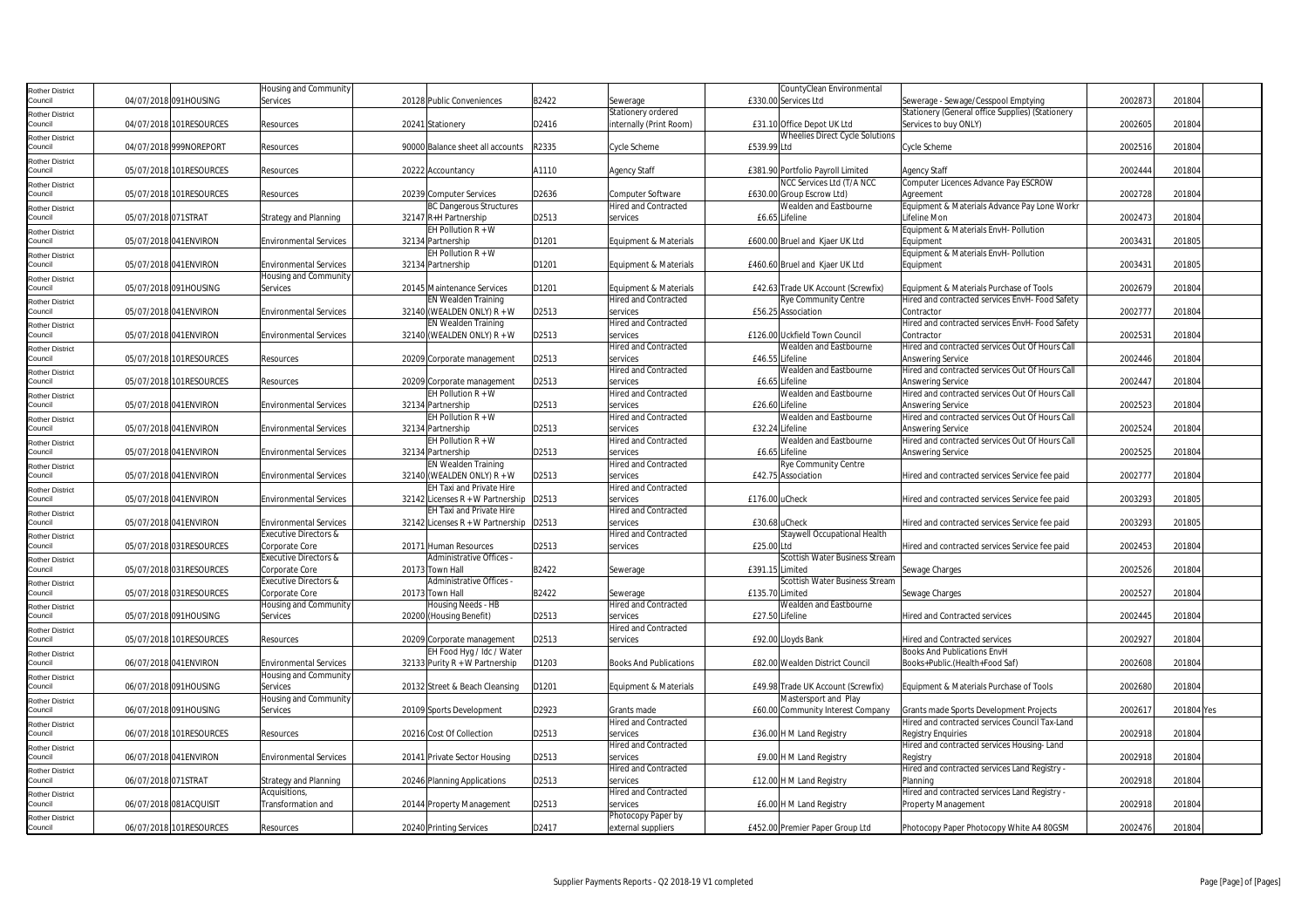| Rother District                   |                         |                                         |                                               |       | Photocopy Paper by               |                                       |                                                           |         |        |
|-----------------------------------|-------------------------|-----------------------------------------|-----------------------------------------------|-------|----------------------------------|---------------------------------------|-----------------------------------------------------------|---------|--------|
| Council                           | 06/07/2018 101RESOURCES | <b>Resources</b>                        | 20240 Printing Services                       | D2417 | external suppliers               | £369.59 Canon (UK) Ltd                | Photocopy Paper Wide Format Consumables                   | 2002604 | 201804 |
| Rother District                   |                         | Executive Directors &                   | Administrative Offices - T.H                  |       |                                  |                                       | Repairs to Premises Purchase of Materials - Build         |         |        |
| Council                           | 06/07/2018 031RESOURCES | Corporate Core                          | 20175 Annex (NOT CHP)                         | B1100 | Repairs to Premises              | £54.87 Graham                         | Maint                                                     | 2002632 | 201804 |
| Rother District<br>Council        | 06/07/2018 091HOUSING   | Housing and Community<br>Services       | 20138 Residual Highway Services               | B1100 | Repairs to Premises              | £498.07 Alfa Electric Ltd             | Repairs to Premises Specified Repairs and Works<br>listed | 2002505 | 201804 |
|                                   |                         |                                         |                                               |       |                                  |                                       | Statutory Advertising Planady - Rye + Battle              |         |        |
| Rother District<br>Council        | 06/07/2018 071STRAT     | Strategy and Planning                   | 20246 Planning Applications                   | D2519 | <b>Statutory Advertising</b>     | £718.06 Johnston Publishing Ltd       | Observer                                                  | 2002638 | 201804 |
| Rother District                   |                         | lousing and Community                   |                                               |       |                                  |                                       |                                                           |         |        |
| Council                           | 06/07/2018 091HOUSING   | Services                                | 20114 Bexhill Parks & Open Spaces D2519       |       | <b>Statutory Advertising</b>     | £312.20 Johnston Publishing Ltd       | Statutory Advertising Public Notices in Newspaper         | 2002637 | 201804 |
| Rother District                   |                         | Executive Directors &                   |                                               |       |                                  |                                       |                                                           |         |        |
| Council                           | 06/07/2018 031RESOURCES | Corporate Core                          | 20170 Communications-Postages                 | D2626 | Postages                         | £4,000.00 Pitney Bowes Purchase Power | Stock Accounts Town Hall Franking Machine                 | 2002639 | 201804 |
| Rother District                   |                         | <b>Executive Directors &amp;</b>        |                                               |       |                                  |                                       |                                                           |         |        |
| Council                           | 06/07/2018 031RESOURCES | Corporate Core                          | 20170 Communications-Postages                 | D2626 | Postages                         | £40.00 Pitney Bowes Purchase Power    | Stock Accounts Town Hall Franking Machine                 | 2002639 | 201804 |
| <b>Rother District</b>            |                         | Executive Directors &                   |                                               |       |                                  |                                       |                                                           |         |        |
| Council                           | 06/07/2018 031RESOURCES | Corporate Core                          | 20170 Communications-Postages                 | D2626 | Postages                         | £2.24 Pitney Bowes Purchase Power     | Stock Accounts Town Hall Franking Machine                 | 2002639 | 201804 |
| Rother District<br>Council        |                         | Executive Directors &                   |                                               |       |                                  |                                       |                                                           |         |        |
|                                   | 06/07/2018 031RESOURCES | Corporate Core<br>Executive Directors & | 20170 Communications-Postages                 | D2626 | Postages                         | £1.91 Pitney Bowes Purchase Power     | Stock Accounts Town Hall Franking Machine                 | 2002639 | 201804 |
| tother District<br>Council        | 06/07/2018 031RESOURCES | Corporate Core                          | 20170 Communications-Postages                 | D2626 | Postages                         | £1.21 Pitney Bowes Purchase Power     | Stock Accounts Town Hall Franking Machine                 | 2002639 | 201804 |
| Rother District                   |                         | Housing and Community                   | Housing Needs - HB                            |       |                                  |                                       |                                                           |         |        |
| Council                           | 06/07/2018 091HOUSING   | Services                                | 20200 (Housing Benefit)                       | D2514 | <b>Accommodation Costs</b>       | £245.00 MB Hotels Ltd                 | <b>Accommodation Costs</b>                                | 2002493 | 201804 |
| <b>Rother District</b>            |                         | Housing and Community                   | Housing Needs - HB                            |       |                                  |                                       |                                                           |         |        |
| Council                           | 06/07/2018 091HOUSING   | Services                                | 20200 (Housing Benefit)                       | D2514 | <b>Accommodation Costs</b>       | £245.00 MB Hotels Ltd                 | <b>Accommodation Costs</b>                                | 2002494 | 201804 |
| Rother District                   |                         | Housing and Community                   | Housing Needs - HB                            |       |                                  |                                       |                                                           |         |        |
| Council                           | 06/07/2018 091HOUSING   | Services                                | 20200 (Housing Benefit)                       | D2514 | <b>Accommodation Costs</b>       | £245.00 MB Hotels Ltd                 | Accommodation Costs                                       | 2002495 | 201804 |
| Rother District                   |                         | Housing and Community                   | Housing Needs - HB                            |       |                                  |                                       |                                                           |         |        |
| Council                           | 06/07/2018 091HOUSING   | Services                                | 20200 (Housing Benefit)                       | D2514 | <b>Accommodation Costs</b>       | £195.00 MB Hotels Ltd                 | <b>Accommodation Costs</b>                                | 2002496 | 201804 |
| Rother District                   |                         | Housing and Community                   | Housing Needs - HB                            |       |                                  |                                       |                                                           |         |        |
| Council                           | 06/07/2018 091HOUSING   | Services                                | 20200 (Housing Benefit)                       | D2514 | <b>Accommodation Costs</b>       | £195.00 MB Hotels Ltd                 | <b>Accommodation Costs</b>                                | 2002498 | 201804 |
| Rother District                   |                         | Housing and Community                   | Housing Needs - HB                            |       |                                  |                                       |                                                           |         |        |
| Council                           | 06/07/2018 091HOUSING   | Services                                | 20200 (Housing Benefit)                       | D2514 | <b>Accommodation Costs</b>       | £245.00 MB Hotels Ltd                 | Accommodation Costs                                       | 2002499 | 201804 |
| Rother District<br>Council        | 06/07/2018 091HOUSING   | Housing and Community<br>Services       | Housing Needs - HB<br>20200 (Housing Benefit) | D2514 | <b>Accommodation Costs</b>       | £45.00 Saffron HMO Ltd                | <b>Accommodation Costs</b>                                | 2002509 | 201804 |
|                                   |                         | Housing and Community                   | Housing Needs - HB                            |       |                                  |                                       |                                                           |         |        |
| <b>Rother District</b><br>Council | 06/07/2018 091HOUSING   | Services                                | 20200 (Housing Benefit)                       | D2514 | <b>Accommodation Costs</b>       | £9.00 Saffron HMO Ltd                 | <b>Accommodation Costs</b>                                | 2002507 | 201804 |
| Rother District                   |                         | Housing and Community                   | Housing Needs - HB                            |       |                                  |                                       |                                                           |         |        |
| Council                           | 06/07/2018 091HOUSING   | Services                                | 20200 (Housing Benefit)                       | D2514 | <b>Accommodation Costs</b>       | £36.00 Saffron HMO Ltd                | <b>Accommodation Costs</b>                                | 2002507 | 201804 |
| Rother District                   |                         | Housing and Community                   | Housing Needs - HB                            |       |                                  |                                       |                                                           |         |        |
| Council                           | 06/07/2018 091HOUSING   | Services                                | 20200 (Housing Benefit)                       | D2514 | <b>Accommodation Costs</b>       | £4.80 Saffron HMO Ltd                 | <b>Accommodation Costs</b>                                | 2002508 | 201804 |
| Rother District                   |                         | Housing and Community                   | Housing Needs - HB                            |       |                                  |                                       |                                                           |         |        |
| Council                           | 06/07/2018 091HOUSING   | Services                                | 20200 (Housing Benefit)                       | D2514 | <b>Accommodation Costs</b>       | £19.20 Saffron HMO Ltd                | <b>Accommodation Costs</b>                                | 2002508 | 201804 |
| <b>Rother District</b>            |                         | Housing and Community                   | Housing Needs - HB                            |       |                                  |                                       |                                                           |         |        |
| Council                           | 06/07/2018 091HOUSING   | Services                                | 20200 (Housing Benefit)                       | D2514 | <b>Accommodation Costs</b>       | £340.00 MB Hotels Ltd                 | <b>Accommodation Costs</b>                                | 2002628 | 201804 |
| Rother District                   |                         | Acquisitions,                           | Capital - Acquisition 14                      |       | and & Property.                  |                                       |                                                           |         |        |
| Council                           | 06/07/2018 999NOREPORT  | Transformation and                      | 70721 Terminus Road                           | N1001 | Purchase                         | £828,357.31 Heringtons LLP            | Land & Property Purchase                                  | 2002932 | 201804 |
| <b>Rother District</b><br>Council | 07/07/2018 101RESOURCES | Resources                               | 20239 Computer Services                       | D2621 | Telephones                       | £448.37 Easynet Ltd                   | Telephones Leased Line Rental                             | 2002739 | 201804 |
|                                   |                         |                                         |                                               |       |                                  |                                       | Statutory Advertising Planadv- Kent + East Sussex         |         |        |
| Rother District<br>Council        | 08/07/2018 071STRAT     | <b>Strategy and Planning</b>            | 20246 Planning Applications                   | D2519 | <b>Statutory Advertising</b>     | £339.90 Local World Ltd               | Courier                                                   | 2002532 | 201804 |
| Rother District                   |                         |                                         |                                               |       | Hired and Contracted             |                                       |                                                           |         |        |
| Council                           | 09/07/2018 101RESOURCES | Resources                               | 20209 Corporate management                    | D2513 | services                         | £573.02 Capita Business Services Ltd  | Bank Charges Bank Charges                                 | 2003294 | 201805 |
| Rother District                   |                         | Housing and Community                   |                                               |       |                                  |                                       |                                                           |         |        |
| Council                           | 09/07/2018 091HOUSING   | Services                                | 20145 Maintenance Services                    | D2352 | Clothing and Uniforms            | £9.99 Trade UK Account (Screwfix)     | Clothing and Uniforms Mens Protective-Trousers            | 2003052 | 201804 |
| <b>Rother District</b>            |                         | Housing and Community                   |                                               |       |                                  |                                       |                                                           |         |        |
| Council                           | 09/07/2018 091HOUSING   | Services                                | 20145 Maintenance Services                    | D2352 | Clothing and Uniforms            | -£9.99 Trade UK Account (Screwfix)    | Clothing and Uniforms Mens Protective-Trousers            | 2003031 | 201805 |
| <b>Rother District</b>            |                         |                                         |                                               |       |                                  |                                       |                                                           |         |        |
| Council                           | 09/07/2018 101RESOURCES | Resources                               | 20240 Printing Services                       | D1201 | Equipment & Materials            | £8.95 Canvas and Stretcher Bars       | Equipment & Materials Carriage/Handling Charge            | 2004419 | 201806 |
| <b>Rother District</b>            |                         |                                         | EH Pollution R + W                            |       |                                  |                                       | Equipment & Materials EnvH- Air Quality                   |         |        |
| Council                           | 09/07/2018 041ENVIRON   | <b>Environmental Services</b>           | 32134 Partnership                             | D1201 | Equipment & Materials            | £113.30 Gradko International Ltd      | Maintenance Contr                                         | 2002599 | 201804 |
| Rother District<br>Council        |                         | Housing and Community                   |                                               |       |                                  |                                       |                                                           |         |        |
|                                   | 09/07/2018 091HOUSING   | Services<br>Housing and Community       | 20145 Maintenance Services                    | D1201 | Equipment & Materials            | £51.52 Jewson Limited                 | Equipment & Materials Purchase of Tools                   | 2002755 | 201804 |
| <b>Rother District</b><br>Council | 09/07/2018 091HOUSING   | Services                                | 20145 Maintenance Services                    | D1201 | <b>Equipment &amp; Materials</b> | £416.66 Trade UK Account (Screwfix)   | Equipment & Materials Purchase of Tools                   | 2003050 | 201804 |
|                                   |                         |                                         |                                               |       |                                  |                                       |                                                           |         |        |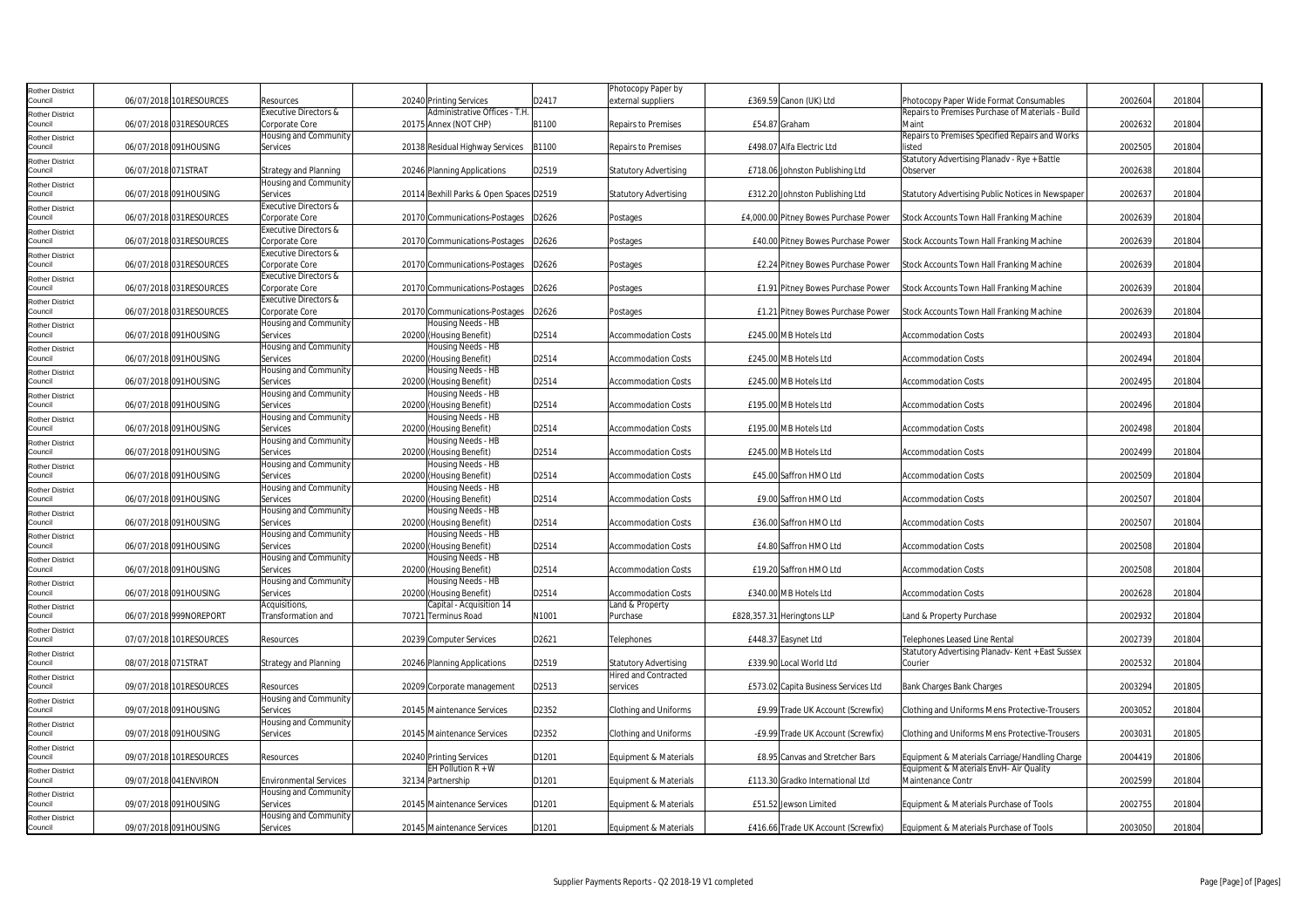| Rother District                   |                         |                                   |                                           |       | <b>Hired and Contracted</b> |                                                  | Hired and contracted services Personal Location   |         |        |
|-----------------------------------|-------------------------|-----------------------------------|-------------------------------------------|-------|-----------------------------|--------------------------------------------------|---------------------------------------------------|---------|--------|
| Council                           | 09/07/2018 101RESOURCES | Resources                         | 20216 Cost Of Collection                  | D2513 | services                    | £1,500.00 MAG:NET Solutions Ltd                  | Fees-Council Tax                                  | 2002803 | 201804 |
| Rother District                   |                         | Housing and Community             | lousing Needs - HB                        |       |                             |                                                  |                                                   |         |        |
| Council                           | 09/07/2018 091HOUSING   | Services                          | 20200 (Housing Benefit)                   | D2514 | <b>Accommodation Costs</b>  | £425.00 P Zecchin                                | Homelessness services Deposit for Landlords       | 2002716 | 201804 |
|                                   |                         | Housing and Community             | Housing Needs - HB                        |       |                             |                                                  | Homelessness services Rent in Advance for         |         |        |
| Rother District<br>Council        | 09/07/2018 091HOUSING   | Services                          | 20200 (Housing Benefit)                   | D2514 | <b>Accommodation Costs</b>  | £425.00 P Zecchin                                | Homeless                                          | 2002716 | 201804 |
|                                   |                         |                                   |                                           |       | Photocopy Paper by          |                                                  |                                                   |         |        |
| Rother District<br>Council        | 09/07/2018 101RESOURCES | Resources                         | 20240 Printing Services                   | D2417 | external suppliers          | £38.26 Canvas and Stretcher Bars                 | Photocopy Paper Wide Format Consumables           | 2004419 | 201806 |
|                                   |                         | Housing and Community             |                                           |       |                             | CountyClean Environmental                        | Repairs to Premises - Cesspool Pumping station    |         |        |
| Rother District<br>Council        | 09/07/2018 091HOUSING   |                                   | 20137 Car Parks                           | B1100 |                             | £175.00 Services Ltd                             |                                                   | 2003142 | 201805 |
|                                   |                         | Services                          |                                           |       | Repairs to Premises         |                                                  | service/Call out                                  |         |        |
| <b>Rother District</b>            |                         | Housing and Community             |                                           |       |                             | CountyClean Environmental                        | Repairs to Premises - Cesspool Pumping station    |         |        |
| Council                           | 09/07/2018 091HOUSING   | Services                          | 20128 Public Conveniences                 | B1100 | <b>Repairs to Premises</b>  | £175.00 Services Ltd                             | service/Call out                                  | 2003142 | 201805 |
| Rother District                   |                         | Housing and Community             |                                           |       |                             | CountyClean Environmental                        | Repairs to Premises - Cesspool Pumping station    |         |        |
| Council                           | 09/07/2018 091HOUSING   | Services                          | 20128 Public Conveniences                 | B1100 | Repairs to Premises         | £175.00 Services Ltd                             | service/Call out                                  | 2003142 | 201805 |
| Rother District                   |                         | Acquisitions,                     | Committee Property                        |       |                             | CountyClean Environmental                        | Repairs to Premises - Cesspool Pumping station    |         |        |
| Council                           | 09/07/2018 081ACQUISIT  | Transformation and                | 20154 Account                             | B1100 | Repairs to Premises         | £175.00 Services Ltd                             | service/Call out                                  | 2003142 | 201805 |
| Rother District                   |                         | Acquisitions,                     | Committee Property                        |       |                             |                                                  | Repairs to Premises - Colonnade - repairs and fit |         |        |
| Council                           | 09/07/2018 081ACQUISIT  | Transformation and                | 20154 Account                             | B1100 | <b>Repairs to Premises</b>  | £20,000.00 Johnson Bespoke Ltd                   | nut                                               | 2002561 | 201804 |
| Rother District                   |                         | Housing and Community             |                                           |       |                             |                                                  |                                                   |         |        |
| Council                           | 09/07/2018 091HOUSING   | Services                          | 20137 Car Parks                           | B1100 | <b>Repairs to Premises</b>  | £795.00 J D Fencing Contractors                  | Repairs to Premises Car Park Maintenance          | 2002558 | 201804 |
| Rother District                   |                         | Acquisitions,                     | Committee Property                        |       |                             |                                                  | Repairs to Premises Purchase of Materials - Build |         |        |
| Council                           | 09/07/2018 081ACQUISIT  | Transformation and                | 20154 Account                             | B1100 | Repairs to Premises         | -£33.60 Howden Joinery Ltd                       | Maint                                             | 2004189 | 201806 |
|                                   |                         | Executive Directors &             | Administrative Offices - T.H              |       |                             |                                                  | Repairs to Premises Purchase of Materials - Build |         |        |
| <b>Rother District</b><br>Council | 09/07/2018 031RESOURCES | Corporate Core                    | 20175 Annex (NOT CHP)                     | B1100 | Repairs to Premises         |                                                  | Maint                                             | 2003331 | 201805 |
|                                   |                         |                                   |                                           |       |                             | £33.60 Howden Joinery Ltd                        |                                                   |         |        |
| Rother District                   |                         | <b>Housing and Community</b>      |                                           |       |                             |                                                  | Repairs to Premises Purchase of Materials - Build |         |        |
| Council                           | 09/07/2018 091HOUSING   | Services                          | 20128 Public Conveniences                 | B1100 | <b>Repairs to Premises</b>  | £12.06 Graham                                    | Maint                                             | 2002758 | 201804 |
| <b>Rother District</b>            |                         | Housing and Community             |                                           |       |                             |                                                  | Repairs to Premises Specified Repairs and Works   |         |        |
| Council                           | 09/07/2018 091HOUSING   | Services                          | 20102 Rother Museum Services              | B1100 | Repairs to Premises         | £113.96 Stannah Lift Services Ltd                | listed                                            | 2002953 | 201805 |
| Rother District                   |                         | Housing and Community             |                                           |       |                             | CountyClean Environmental                        |                                                   |         |        |
| Council                           | 09/07/2018 091HOUSING   | Services                          | 20137 Car Parks                           | B2422 | Sewerage                    | £225.00 Services Ltd                             | Sewerage - Sewage/Cesspool Emptying               | 2003142 | 201805 |
| Rother District                   |                         | Acquisitions,                     | Committee Property                        |       |                             | CountyClean Environmental                        |                                                   |         |        |
| Council                           | 09/07/2018 081ACQUISIT  | Transformation and                | 20154 Account                             | B2422 | Sewerage                    | £225.00 Services Ltd                             | Sewerage - Sewage/Cesspool Emptying               | 2003142 | 201805 |
|                                   |                         | Housing and Community             |                                           |       |                             | CountyClean Environmental                        |                                                   |         |        |
| Rother District<br>Council        | 09/07/2018 091HOUSING   | Services                          | 20128 Public Conveniences                 | B2422 | Sewerage                    | £225.00 Services Ltd                             | Sewerage - Sewage/Cesspool Emptying               | 2003142 | 201805 |
|                                   |                         |                                   |                                           |       |                             |                                                  |                                                   |         |        |
| <b>Rother District</b>            |                         | Housing and Community             |                                           |       |                             | CountyClean Environmental                        |                                                   |         |        |
| Council                           | 09/07/2018 091HOUSING   | Services                          | 20128 Public Conveniences                 | B2422 | Sewerage                    | £225.00 Services Ltd                             | Sewerage - Sewage/Cesspool Emptying               | 2003142 | 201805 |
| Rother District                   |                         | Housing and Community             |                                           |       | <b>Hired and Contracted</b> |                                                  |                                                   |         |        |
| Council                           | 09/07/2018 091HOUSING   | Services                          | 20206 Syrians                             | D2513 | services                    | £4,230.72 Hastings Borough Council               | Syrian Resettlement Programme - Travel            | 2002738 | 201804 |
| Rother District                   |                         | Executive Directors &             |                                           |       |                             |                                                  |                                                   |         |        |
| Council                           | 09/07/2018 031RESOURCES | Corporate Core                    | 20171 Human Resources                     | A2203 | Training                    | £300.00 St John Ambulance                        | Training                                          | 2002585 | 201804 |
| <b>Rother District</b>            |                         | Housing and Community             | Housing Needs - HB                        |       |                             |                                                  |                                                   |         |        |
| Council                           | 09/07/2018 091HOUSING   | Services                          | 20200 (Housing Benefit)                   | D2514 | <b>Accommodation Costs</b>  | £175.00 Specialist Care UK Group Ltd             | <b>Accommodation Costs</b>                        | 2002550 | 201804 |
| Rother District                   |                         | Housing and Community             | Housing Needs - HB                        |       |                             |                                                  |                                                   |         |        |
| Council                           | 09/07/2018 091HOUSING   | Services                          | 20200 (Housing Benefit)                   | D2514 | <b>Accommodation Costs</b>  | £1,262.50 Specialist Care UK Group Ltd           | <b>Accommodation Costs</b>                        | 2002556 | 201804 |
|                                   |                         | lousing and Community             | Housing Needs - HB                        |       |                             |                                                  |                                                   |         |        |
| Rother District<br>Council        | 09/07/2018 091HOUSING   | Services                          | 20200 (Housing Benefit)                   | D2514 | <b>Accommodation Costs</b>  | £112.50 Specialist Care UK Group Ltd             | <b>Accommodation Costs</b>                        | 2002552 | 201804 |
|                                   |                         | <b>Housing and Community</b>      | Housing Needs - HB                        |       |                             |                                                  |                                                   |         |        |
| <b>Rother District</b><br>Council | 09/07/2018 091HOUSING   | Services                          | 20200 (Housing Benefit)                   | D2514 | <b>Accommodation Costs</b>  | £262.50 Specialist Care UK Group Ltd             | <b>Accommodation Costs</b>                        | 2002553 | 201804 |
|                                   |                         |                                   |                                           |       |                             |                                                  |                                                   |         |        |
| Rother District                   |                         | Housing and Community             | Housing Needs - HB                        |       |                             |                                                  |                                                   |         |        |
| Council                           | 09/07/2018 091HOUSING   | Services                          | 20200 (Housing Benefit)                   | D2514 | <b>Accommodation Costs</b>  | £375.00 Specialist Care UK Group Ltd             | <b>Accommodation Costs</b>                        | 2002554 | 201804 |
| Rother District                   |                         | Housing and Community             | Housing Needs - HB                        |       |                             |                                                  |                                                   |         |        |
| Council                           | 09/07/2018 091HOUSING   | Services                          | 20200 (Housing Benefit)                   | D2514 | <b>Accommodation Costs</b>  | £350.00 Specialist Care UK Group Ltd             | <b>Accommodation Costs</b>                        | 2002555 | 201804 |
| Rother District                   |                         | Housing and Community             | Housing Needs - Universal                 |       |                             |                                                  |                                                   |         |        |
| Council                           | 09/07/2018 091HOUSING   | Services                          | 20203 Credit                              | D2514 | <b>Accommodation Costs</b>  | £262.50 Specialist Care UK Group Ltd             | <b>Accommodation Costs</b>                        | 2002551 | 201804 |
| <b>Rother District</b>            |                         |                                   | Housing Needs - HB                        |       |                             |                                                  |                                                   |         |        |
|                                   |                         | Housing and Community             |                                           |       |                             |                                                  |                                                   |         |        |
| Council                           | 09/07/2018 091HOUSING   | Services                          | 20200 (Housing Benefit)                   | D2514 | <b>Accommodation Costs</b>  | £300.00 Specialist Care UK Group Ltd             | <b>Accommodation Costs</b>                        | 2002546 | 201804 |
|                                   |                         |                                   |                                           |       |                             |                                                  |                                                   |         |        |
| <b>Rother District</b><br>Council |                         | Housing and Community             | Housing Needs - HB                        |       |                             |                                                  |                                                   |         |        |
|                                   | 09/07/2018 091HOUSING   | Services                          | 20200 (Housing Benefit)                   | D2514 | Accommodation Costs         | £175.00 Specialist Care UK Group Ltd             | <b>Accommodation Costs</b>                        | 2002547 | 201804 |
| <b>Rother District</b>            |                         | Housing and Community             | Housing Needs - HB                        |       |                             |                                                  |                                                   |         |        |
| Council                           | 09/07/2018 091HOUSING   | Services                          | 20200 (Housing Benefit)                   | D2514 | <b>Accommodation Costs</b>  | £112.50 Specialist Care UK Group Ltd             | <b>Accommodation Costs</b>                        | 2002549 | 201804 |
| Rother District                   |                         | Housing and Community             | Housing Needs - Universal                 |       |                             | Solutions Accommodation                          |                                                   |         |        |
| Council                           | 09/07/2018 091HOUSING   | Services                          | 20203 Credit                              | D2514 | <b>Accommodation Costs</b>  | £98.00 Providers Ltd                             | <b>Accommodation Costs</b>                        | 2002624 | 201804 |
| <b>Rother District</b><br>Council | 09/07/2018 091HOUSING   | Housing and Community<br>Services | Housing Needs - Universal<br>20203 Credit | D2514 | <b>Accommodation Costs</b>  | Solutions Accommodation<br>£392.00 Providers Ltd | <b>Accommodation Costs</b>                        | 2002624 | 201804 |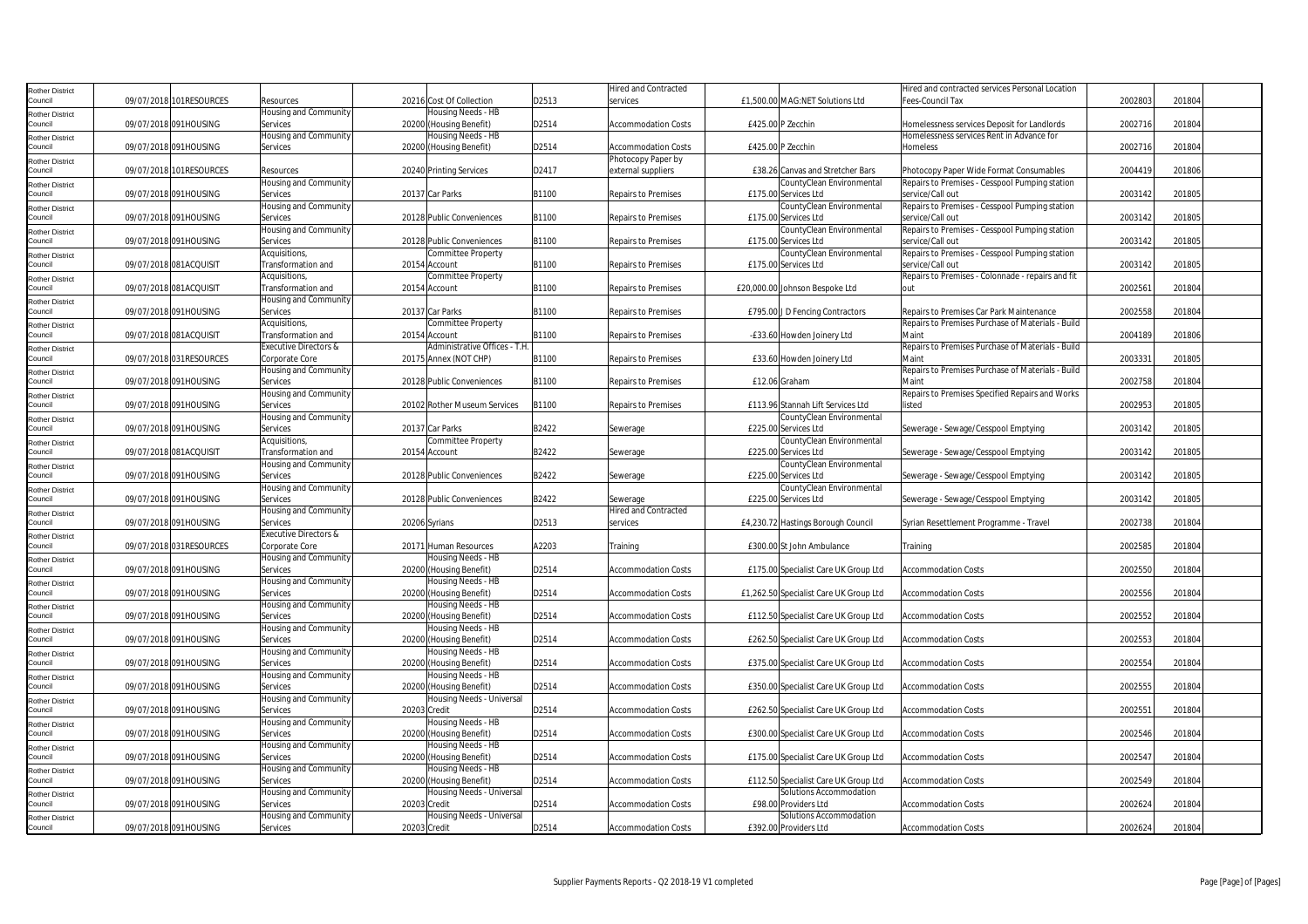| <b>Rother District</b>            |                     |                         | Housing and Community         | Housing Needs - HB                   |       |                             | Solutions Accommodation              |                                                   |         |        |
|-----------------------------------|---------------------|-------------------------|-------------------------------|--------------------------------------|-------|-----------------------------|--------------------------------------|---------------------------------------------------|---------|--------|
| Council                           |                     | 09/07/2018 091HOUSING   | Services                      | 20200 (Housing Benefit)              | D2514 | <b>Accommodation Costs</b>  | £392.00 Providers Ltd                | <b>Accommodation Costs</b>                        | 2002622 | 201804 |
|                                   |                     |                         | Housing and Community         | Housing Needs - HB                   |       |                             | Solutions Accommodation              |                                                   |         |        |
| <b>Rother District</b><br>Council |                     | 09/07/2018 091HOUSING   | Services                      | 20200 (Housing Benefit)              | D2514 | <b>Accommodation Costs</b>  | £98.00 Providers Ltd                 | <b>Accommodation Costs</b>                        | 2002621 | 201804 |
|                                   |                     |                         | Housing and Community         | Housing Needs - HB                   |       |                             | Solutions Accommodation              |                                                   |         |        |
| <b>Rother District</b>            |                     |                         |                               |                                      |       |                             |                                      |                                                   |         |        |
| Council                           |                     | 09/07/2018 091HOUSING   | Services                      | 20200 (Housing Benefit)              | D2514 | <b>Accommodation Costs</b>  | £392.00 Providers Ltd                | <b>Accommodation Costs</b>                        | 2002621 | 201804 |
| <b>Rother District</b>            |                     |                         | Housing and Community         | Housing Needs - HB                   |       |                             | Solutions Accommodation              |                                                   |         |        |
| Council                           |                     | 09/07/2018 091HOUSING   | Services                      | 20200 (Housing Benefit)              | D2514 | <b>Accommodation Costs</b>  | £98.00 Providers Ltd                 | <b>Accommodation Costs</b>                        | 2002622 | 201804 |
| <b>Rother District</b>            |                     |                         | Housing and Community         | Housing Needs - HB                   |       |                             | Solutions Accommodation              |                                                   |         |        |
| Council                           |                     | 09/07/2018 091HOUSING   | Services                      | 20200 (Housing Benefit)              | D2514 | <b>Accommodation Costs</b>  | £84.00 Providers Ltd                 | <b>Accommodation Costs</b>                        | 2002626 | 201804 |
| <b>Rother District</b>            |                     |                         | Housing and Community         | Housing Needs - HB                   |       |                             | Solutions Accommodation              |                                                   |         |        |
| Council                           |                     | 09/07/2018 091HOUSING   | Services                      | 20200 (Housing Benefit)              | D2514 | <b>Accommodation Costs</b>  | £336.00 Providers Ltd                | <b>Accommodation Costs</b>                        | 2002626 | 201804 |
| <b>Rother District</b>            |                     |                         | Housing and Community         | Housing Needs - HB                   |       |                             | Solutions Accommodation              |                                                   |         |        |
| Council                           |                     | 09/07/2018 091HOUSING   | Services                      | 20200 (Housing Benefit)              | D2514 | <b>Accommodation Costs</b>  | £105.00 Providers Ltd                | <b>Accommodation Costs</b>                        | 2002619 | 201804 |
| <b>Rother District</b>            |                     |                         | Housing and Community         | Housing Needs - HB                   |       |                             | Solutions Accommodation              |                                                   |         |        |
| Council                           |                     | 09/07/2018 091HOUSING   | Services                      | 20200 (Housing Benefit)              | D2514 | <b>Accommodation Costs</b>  | £420.00 Providers Ltd                | <b>Accommodation Costs</b>                        | 2002619 | 201804 |
| <b>Rother District</b>            |                     |                         | Housing and Community         | Housing Needs - Universal            |       |                             | Solutions Accommodation              |                                                   |         |        |
| Council                           |                     | 09/07/2018 091HOUSING   | Services                      | 20203 Credit                         | D2514 | <b>Accommodation Costs</b>  | £84.00 Providers Ltd                 | <b>Accommodation Costs</b>                        | 2002623 | 201804 |
|                                   |                     |                         | Housing and Community         | Housing Needs - Universal            |       |                             | Solutions Accommodation              |                                                   |         |        |
| <b>Rother District</b><br>Council |                     | 09/07/2018 091HOUSING   | Services                      | 20203 Credit                         | D2514 | Accommodation Costs         | £336.00 Providers Ltd                | Accommodation Costs                               | 2002623 | 201804 |
|                                   |                     |                         | Housing and Community         | Housing Needs - HB                   |       |                             |                                      |                                                   |         |        |
| <b>Rother District</b><br>Council |                     | 09/07/2018 091HOUSING   | Services                      | 20200 (Housing Benefit)              | D2514 | Accommodation Costs         | £262.50 Specialist Care UK Group Ltd | <b>Accommodation Costs</b>                        | 2002614 | 201804 |
|                                   |                     |                         | Housing and Community         | Housing Needs - HB                   |       |                             | Solutions Accommodation              |                                                   |         |        |
| <b>Rother District</b><br>Council |                     | 09/07/2018 091HOUSING   | Services                      | 20200 (Housing Benefit)              | D2514 | <b>Accommodation Costs</b>  | £98.00 Providers Ltd                 | <b>Accommodation Costs</b>                        | 2002620 | 201804 |
|                                   |                     |                         | Housing and Community         | Housing Needs - HB                   |       |                             | Solutions Accommodation              |                                                   |         |        |
| <b>Rother District</b><br>Council |                     | 09/07/2018 091HOUSING   |                               |                                      | D2514 |                             | £392.00 Providers Ltd                |                                                   | 2002620 | 201804 |
|                                   |                     |                         | Services                      | 20200 (Housing Benefit)              |       | Accommodation Costs         |                                      | Accommodation Costs                               |         |        |
| <b>Rother District</b>            |                     |                         | Housing and Community         | Housing Needs - HB                   |       |                             | Solutions Accommodation              |                                                   |         |        |
| Council                           |                     | 09/07/2018 091HOUSING   | Services                      | 20200 (Housing Benefit)              | D2514 | <b>Accommodation Costs</b>  | £84.00 Providers Ltd                 | <b>Accommodation Costs</b>                        | 2002625 | 201804 |
| <b>Rother District</b>            |                     |                         | Housing and Community         | Housing Needs - HB                   |       |                             | Solutions Accommodation              |                                                   |         |        |
| Council                           |                     | 09/07/2018 091HOUSING   | Services                      | 20200 (Housing Benefit)              | D2514 | <b>Accommodation Costs</b>  | £336.00 Providers Ltd                | <b>Accommodation Costs</b>                        | 2002625 | 201804 |
| <b>Rother District</b>            |                     |                         | Housing and Community         | Housing Needs - HB                   |       |                             |                                      |                                                   |         |        |
| Council                           |                     | 10/07/2018 091HOUSING   | Services                      | 20200 (Housing Benefit)              | A1110 | <b>Agency Staff</b>         | £681.25 Prentis Solutions Limited    | <b>Agency Staff</b>                               | 2002712 | 201804 |
| <b>Rother District</b>            |                     |                         | Housing and Community         |                                      |       |                             |                                      |                                                   |         |        |
| Council                           |                     | 10/07/2018 091HOUSING   | Services                      | 20107 Camber Beach & Foreshore A1110 |       | <b>Agency Staff</b>         | £340.43 The Work People CIC          | <b>Agency Staff</b>                               | 2002540 | 201804 |
| <b>Rother District</b>            |                     |                         |                               |                                      |       | Hired and Contracted        |                                      |                                                   |         |        |
| Council                           |                     | 10/07/2018 101RESOURCES | Resources                     | 20209 Corporate management           | D2513 | services                    | £221.70 Lloyds Bank                  | <b>Bank Charges Bank Charges</b>                  | 2003269 | 201805 |
| <b>Rother District</b>            |                     |                         |                               | Capital - Disable Facilities         |       |                             |                                      |                                                   |         |        |
| Council                           |                     | 10/07/2018 999NOREPORT  | <b>Environmental Services</b> | 70706 Grant                          | N1012 | Capital Advances            | £5.083.35 Alfa Electric Ltd          | <b>Capital Advances Disabled Facilities Grant</b> | 2002650 | 201804 |
| <b>Rother District</b>            |                     |                         |                               | Capital - Disable Facilities         |       |                             |                                      |                                                   |         |        |
| Council                           |                     | 10/07/2018 999NOREPORT  | <b>Environmental Services</b> | 70706 Grant                          | N1012 | Capital Advances            | £1,046.30 Peabody South East Ltd     | Capital Advances Disabled Facilities Grant        | 2002651 | 201804 |
| <b>Rother District</b>            |                     |                         |                               | Capital - Disable Facilities         |       |                             |                                      |                                                   |         |        |
| Council                           |                     | 10/07/2018 999NOREPORT  | <b>Environmental Services</b> | 70706 Grant                          | N1012 | Capital Advances            | £600.00 Peabody South East Ltd       | Capital Advances Disabled Facilities Grant        | 2002652 | 201804 |
| <b>Rother District</b>            |                     |                         |                               |                                      |       | Owed by - Colonnade         |                                      |                                                   |         |        |
| Council                           |                     | 10/07/2018 999NOREPORT  | Resources                     | 90000 Balance sheet all accounts     | P1099 | <b>Bexhill Ltd</b>          | £2,450.00 Business on Bikes Ltd      | Colonnade Restaurant Bexhill Ltd - purchases      | 2002931 | 201804 |
| <b>Rother District</b>            |                     |                         |                               |                                      |       | Owed by - Colonnade         |                                      |                                                   |         |        |
| Council                           |                     | 10/07/2018 999NOREPORT  | Resources                     | 90000 Balance sheet all accounts     | P1099 | <b>Bexhill Ltd</b>          | £85.00 Epos Now Ltd                  | Colonnade Restaurant Bexhill Ltd - purchases      | 2002846 | 201804 |
| <b>Rother District</b>            |                     |                         | Housing and Community         | Bexhill Promenade &                  |       |                             |                                      |                                                   |         |        |
| Council                           |                     | 10/07/2018 091HOUSING   | Services                      | 20108 Foreshore                      | D1201 | Equipment & Materials       | £350.64 Gael Force Group Ltd         | Equipment & Materials Maintenance of Boat         | 2004313 | 201806 |
| <b>Rother District</b>            |                     |                         |                               |                                      |       | <b>Hired and Contracted</b> |                                      | Hired and contracted services Council Tax-Land    |         |        |
| Council                           |                     | 10/07/2018 101RESOURCES | Resources                     | 20216 Cost Of Collection             | D2513 | services                    | £36.00 H M Land Registry             | <b>Registry Enquiries</b>                         | 2002919 | 201804 |
| <b>Rother District</b>            |                     |                         |                               | <b>EH Environmental Services</b>     |       | Hired and Contracted        |                                      | Hired and contracted services Env H- Land         |         |        |
| Council                           |                     | 10/07/2018 041 ENVIRON  | <b>Environmental Services</b> | 32144 Admin R + W Partnership        | D2513 | services                    | £9.00 H M Land Registry              | Registry                                          | 2002919 | 201804 |
| <b>Rother District</b>            |                     |                         |                               |                                      |       | <b>Hired and Contracted</b> |                                      | Hired and contracted services Housing-Land        |         |        |
| Council                           |                     | 10/07/2018 041 ENVIRON  | <b>Environmental Services</b> | 20141 Private Sector Housing         | D2513 | services                    | £3.00 H M Land Registry              | Registry                                          | 2002919 | 201804 |
| <b>Rother District</b>            |                     |                         | Housing and Community         | Housing Needs - HB                   |       | Hired and Contracted        |                                      | Hired and contracted services Housing-Land        |         |        |
| Council                           |                     | 10/07/2018 091HOUSING   | Services                      | 20200 (Housing Benefit)              | D2513 | services                    | £3.00 H M Land Registry              | Registry                                          | 2002919 | 201804 |
| <b>Rother District</b>            |                     |                         |                               |                                      |       | Hired and Contracted        |                                      | Hired and contracted services Land Registry -     |         |        |
| Council                           | 10/07/2018 071STRAT |                         | Strategy and Planning         | 20246 Planning Applications          | D2513 | services                    | £6.00 H M Land Registry              | Planning                                          | 2002919 | 201804 |
| <b>Rother District</b>            |                     |                         | Acquisitions,                 |                                      |       | Hired and Contracted        |                                      | Hired and contracted services Land Registry -     |         |        |
| Council                           |                     | 10/07/2018 081ACQUISIT  | Transformation and            | 20144 Property Management            | D2513 | services                    | £42.00 H M Land Registry             | Property Management                               | 2002919 | 201804 |
|                                   |                     |                         | Executive Directors &         | Administrative Offices - T.H         |       |                             |                                      |                                                   |         |        |
| <b>Rother District</b><br>Council |                     | 10/07/2018 031RESOURCES | Corporate Core                | 20175 Annex (NOT CHP)                | B1100 | Repairs to Premises         | £70.06 Alfa Electric Ltd             | Repairs to Premises Repairs - Electrical Works    | 2003009 | 201805 |
|                                   |                     |                         |                               |                                      |       | Stationery ordered          |                                      | Stationery (General office Supplies) (Stationery  |         |        |
| <b>Rother District</b><br>Council |                     | 10/07/2018 101RESOURCES | Resources                     | 20241 Stationery                     | D2416 | internally (Print Room)     | £30.02 Office Depot UK Ltd           | Services to buy ONLY)                             | 2002673 | 201804 |
|                                   |                     |                         |                               |                                      |       |                             |                                      |                                                   |         |        |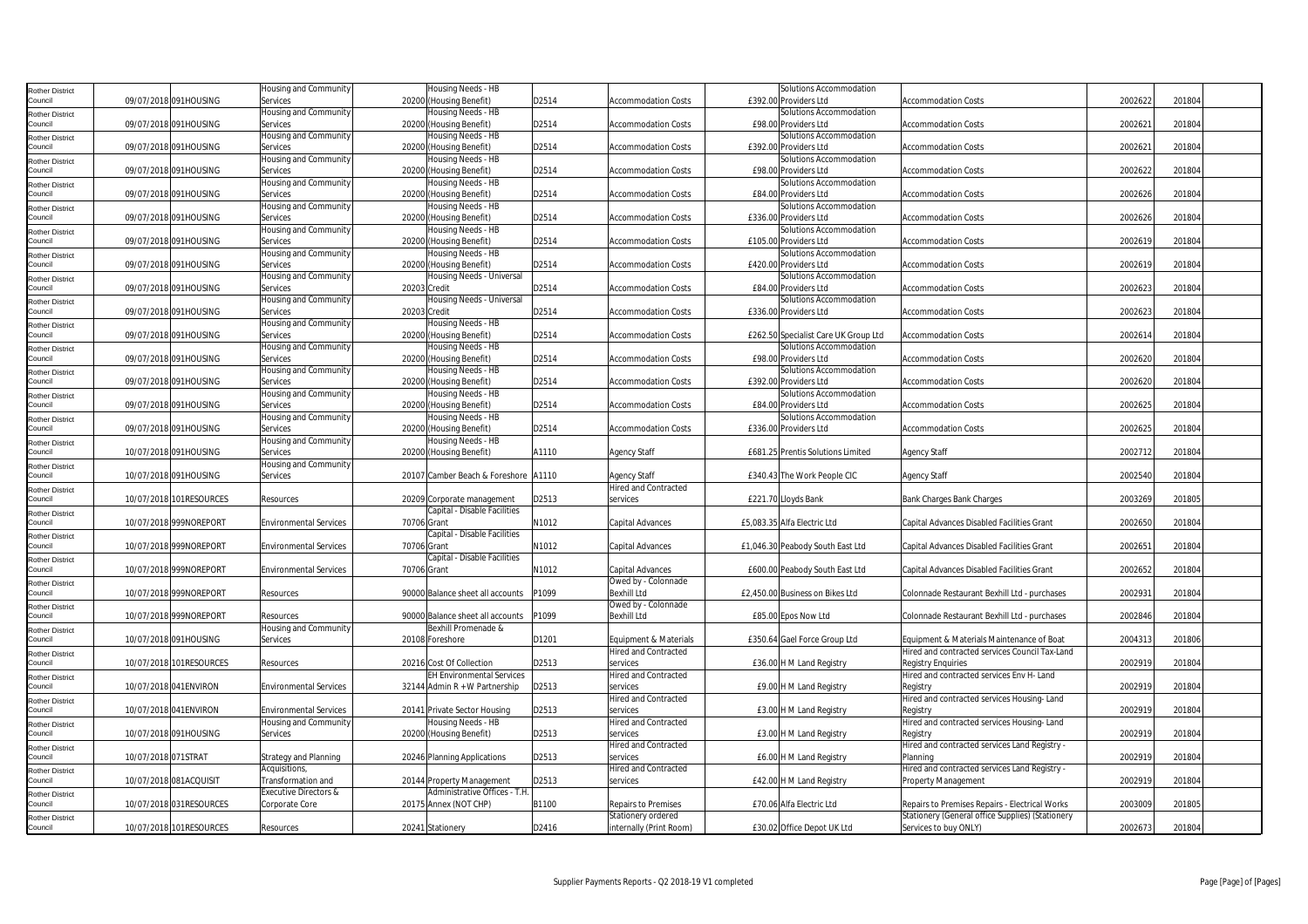| Rother District                   |                         | Housing and Community            | Housing Needs - HB                      |       |                              |                      |                                          |                                                                                  |         |            |  |
|-----------------------------------|-------------------------|----------------------------------|-----------------------------------------|-------|------------------------------|----------------------|------------------------------------------|----------------------------------------------------------------------------------|---------|------------|--|
| Council                           | 10/07/2018 091HOUSING   | Services                         | 20200 (Housing Benefit)                 | D2514 | <b>Accommodation Costs</b>   |                      | £270.00 South Down Residential Ltd       | <b>Accommodation Costs</b>                                                       | 2002751 | 201804     |  |
|                                   |                         | Housing and Community            | Housing Needs - HB                      |       |                              |                      |                                          |                                                                                  |         |            |  |
| Rother District<br>Council        | 10/07/2018 091HOUSING   | Services                         | 20200 (Housing Benefit)                 | D2514 | <b>Accommodation Costs</b>   |                      | £54.00 South Down Residential Ltd        | <b>Accommodation Costs</b>                                                       | 2002751 | 201804     |  |
|                                   |                         | Housing and Community            | Housing Needs - HB                      |       |                              |                      |                                          |                                                                                  |         |            |  |
| Rother District<br>Council        | 10/07/2018 091HOUSING   | Services                         | 20200 (Housing Benefit)                 | D2514 | <b>Accommodation Costs</b>   |                      | £216.00 South Down Residential Ltd       | <b>Accommodation Costs</b>                                                       | 2002751 | 201804     |  |
|                                   |                         | Housing and Community            | Housing Needs - Universal               |       |                              |                      |                                          |                                                                                  |         |            |  |
| Rother District<br>Council        | 10/07/2018 091HOUSING   | Services                         | 20203 Credit                            | D2514 | <b>Accommodation Costs</b>   |                      | £28.80 South Down Residential Ltd        | <b>Accommodation Costs</b>                                                       | 2002751 | 201804     |  |
|                                   |                         |                                  |                                         |       |                              |                      |                                          |                                                                                  |         |            |  |
| Rother District                   |                         | Housing and Community            | Housing Needs - Universal               |       |                              |                      |                                          |                                                                                  |         |            |  |
| Council                           | 10/07/2018 091HOUSING   | Services                         | 20203 Credit                            | D2514 | <b>Accommodation Costs</b>   |                      | £115.20 South Down Residential Ltd       | <b>Accommodation Costs</b>                                                       | 2002751 | 201804     |  |
| <b>Rother District</b>            |                         | Housing and Community            | Housing Needs - HB                      |       |                              |                      |                                          |                                                                                  |         |            |  |
| Council                           | 11/07/2018 091HOUSING   | Services                         | 20200 (Housing Benefit)                 | A1110 | <b>Agency Staff</b>          |                      | £918.75 Oyster Partnership               | <b>Agency Staff</b>                                                              | 2002636 | 201804     |  |
| Rother District                   |                         | Housing and Community            | Capital - De La Warr                    |       |                              |                      | De La Warr Pavilion Charitable           |                                                                                  |         |            |  |
| Council                           | 11/07/2018 999NOREPORT  | Services                         | 70702 Pavillion - Capital Grant         | N1011 | Capital Grants               | £13.067.75 Trust     |                                          | Capital Grants Community Grants Scheme                                           | 2003681 | 201806     |  |
| Rother District                   |                         | Housing and Community            | Bexhill Promenade &                     |       |                              |                      | Southeast Marketing Ltd T/A GP           |                                                                                  |         |            |  |
| Council                           | 11/07/2018 091HOUSING   | Services                         | 20108 Foreshore                         | D2352 | <b>Clothing and Uniforms</b> |                      | £370.75 PromoWear                        | Clothing and Uniforms Mens Protective-Other                                      | 2002991 | 201804     |  |
| Rother District                   |                         |                                  |                                         |       | Owed by - Colonnade          |                      |                                          |                                                                                  |         |            |  |
| Council                           | 11/07/2018 999NOREPORT  | Resources                        | 90000 Balance sheet all accounts        | P1099 | <b>Bexhill Ltd</b>           | £13,195.01 Curco Ltd |                                          | Colonnade Restaurant Bexhill Ltd - purchases                                     | 2002922 | 201804     |  |
| Rother District                   |                         |                                  |                                         |       | Owed by - Colonnade          |                      |                                          |                                                                                  |         |            |  |
| Council                           | 11/07/2018 999NOREPORT  | Resources                        | 90000 Balance sheet all accounts        | P1099 | Bexhill Ltd                  | £3,302.91 Curco Ltd  |                                          | Colonnade Restaurant Bexhill Ltd - purchases                                     | 2002923 | 201804     |  |
| <b>Rother District</b>            |                         | Housing and Community            | Capital - Fairlight Coastal             |       |                              |                      |                                          | Construction/Conversion Capital-Contract                                         |         |            |  |
| Council                           | 11/07/2018 999NOREPORT  | Services                         | 70705 Protection Scheme                 | N1003 | Construction/Conversion      | $-E500.00$           |                                          | Payments - General                                                               | 1000682 | 201804     |  |
| Rother District                   |                         | Acquisitions,                    |                                         |       | <b>Hired and Contracted</b>  |                      |                                          |                                                                                  |         |            |  |
| Council                           | 11/07/2018 081ACQUISIT  | Transformation and               | 20118 Tourism                           | D2513 | services                     |                      | £4,000.00 Bentleys Fairs                 | Hired and contracted services Bexhill Marketing                                  | 2002671 | 201804     |  |
|                                   |                         | Acquisitions,                    |                                         |       | <b>Hired and Contracted</b>  |                      |                                          | Hired and contracted services Bexhill Town Centre                                |         |            |  |
| Rother District<br>Council        | 11/07/2018 081ACQUISIT  | Transformation and               | 20136 Regeneration                      | D2513 | services                     |                      | £2,678.00 TCS Media                      | Improvements - Town Team                                                         | 2003237 | 201805     |  |
|                                   |                         | Acquisitions,                    |                                         |       | <b>Hired and Contracted</b>  |                      |                                          | Hired and contracted services Bexhill Town Centre                                |         |            |  |
| <b>Rother District</b><br>Council | 11/07/2018 081ACQUISIT  | Transformation and               |                                         | D2513 | services                     |                      | £2.13 TCS Media                          |                                                                                  | 2003237 | 201805     |  |
|                                   |                         |                                  | 20136 Regeneration                      |       |                              |                      |                                          | Improvements - Town Team                                                         |         |            |  |
| Rother District                   |                         | <b>Executive Directors &amp;</b> |                                         |       | Hired and Contracted         |                      |                                          | Hired and contracted services Issue Fee for                                      |         |            |  |
| Council                           | 11/07/2018 031RESOURCES | Corporate Core                   | 20182 Legal Services                    | D2513 | services                     |                      | <b>£35.00 HMCTS</b>                      | General Claim                                                                    | 2002645 | 201804     |  |
| Rother District                   |                         | Executive Directors &            |                                         |       | <b>Hired and Contracted</b>  |                      |                                          | Hired and contracted services Issue Fee for                                      |         |            |  |
| Council                           | 11/07/2018 031RESOURCES | Corporate Core                   | 20182 Legal Services                    | D2513 | services                     |                      | £35.00 HMCTS                             | General Claim                                                                    | 2002646 | 201804     |  |
| <b>Rother District</b>            |                         | Executive Directors &            |                                         |       | <b>Hired and Contracted</b>  |                      |                                          | Hired and contracted services Issue Fee for                                      |         |            |  |
| Council                           | 11/07/2018 031RESOURCES | Corporate Core                   | 20182 Legal Services                    | D2513 | services                     |                      | £35.00 HMCTS                             | General Claim                                                                    | 2002647 | 201804     |  |
| Rother District                   |                         | Executive Directors &            |                                         |       | <b>Hired and Contracted</b>  |                      |                                          | Hired and contracted services Issue Fee for                                      |         |            |  |
| Council                           | 11/07/2018 031RESOURCES | Corporate Core                   | 20182 Legal Services                    | D2513 | services                     |                      | £35.00 HMCTS                             | General Claim                                                                    | 2002648 | 201804     |  |
| Rother District                   |                         | Executive Directors &            |                                         |       | <b>Hired and Contracted</b>  |                      |                                          | Hired and contracted services Issue Fee for                                      |         |            |  |
| Council                           | 11/07/2018 031RESOURCES | Corporate Core                   | 20182 Legal Services                    | D2513 | services                     |                      | £35.00 HMCTS                             | General Claim                                                                    | 2002642 | 201804     |  |
| Rother District                   |                         | Executive Directors &            |                                         |       | <b>Hired and Contracted</b>  |                      |                                          | Hired and contracted services Issue Fee for                                      |         |            |  |
| Council                           | 11/07/2018 031RESOURCES | Corporate Core                   | 20182 Legal Services                    | D2513 | services                     |                      | <b>£35.00 HMCTS</b>                      | General Claim                                                                    | 2002643 | 201804     |  |
| <b>Rother District</b>            |                         | Executive Directors &            |                                         |       | <b>Hired and Contracted</b>  |                      |                                          | Hired and contracted services Issue Fee for                                      |         |            |  |
| Council                           | 11/07/2018 031RESOURCES | Corporate Core                   | 20182 Legal Services                    | D2513 | services                     |                      | £35.00 HMCTS                             | General Claim                                                                    | 2002644 | 201804     |  |
|                                   |                         | Acquisitions,                    |                                         |       | <b>Hired and Contracted</b>  |                      |                                          |                                                                                  |         |            |  |
| Rother District<br>Council        | 11/07/2018 081ACQUISIT  | Transformation and               | 20118 Tourism                           | D2513 | services                     |                      | £500.00 Tourism South East               | Hired and contracted services Service fee paid                                   | 2002649 | 201804     |  |
|                                   |                         | Housing and Community            |                                         |       | <b>Hired and Contracted</b>  |                      |                                          |                                                                                  |         |            |  |
| Rother District                   |                         | Services                         |                                         | D2513 |                              | £500.00              |                                          |                                                                                  | 1000682 | 201804     |  |
| Council                           | 11/07/2018 091HOUSING   |                                  | 20125 Coast Protection                  |       | services                     |                      |                                          | Hired and contracted services Service fee paid                                   |         |            |  |
| <b>Rother District</b>            |                         |                                  | Support To Elect                        |       | Hired and Contracted         |                      |                                          |                                                                                  |         |            |  |
| Council                           | 11/07/2018 101RESOURCES | Resources                        | 20219 Bodies/Grant                      | D2513 | services                     |                      | £9,500.00 Rother Voluntary Action        | Hired and contracted services SLA Delivery                                       | 2002659 | 201804     |  |
| Rother District                   |                         | Housing and Community            | Housing Needs - HB                      |       |                              |                      |                                          |                                                                                  |         |            |  |
| Council                           | 11/07/2018 091HOUSING   | Services                         | 20200 (Housing Benefit)                 | D2514 | <b>Accommodation Costs</b>   |                      | £455.00 Pride n Property                 | Homelessness services Deposit for Landlords                                      | 2002726 | 201804     |  |
| Rother District                   |                         | Housing and Community            | Housing Needs - HB                      |       |                              |                      |                                          | Homelessness services Rent in Advance for                                        |         |            |  |
| Council                           | 11/07/2018 091HOUSING   | Services                         | 20200 (Housing Benefit)                 | D2514 | <b>Accommodation Costs</b>   |                      | £445.00 Pride n Property                 | Homeless                                                                         | 2002726 | 201804     |  |
| Rother District                   |                         | Acquisitions,                    |                                         |       |                              |                      | CountyClean Environmental                |                                                                                  |         |            |  |
| Council                           | 11/07/2018 081ACQUISIT  | Transformation and               | 20148 Misc Land & Buildings             | B1100 | <b>Repairs to Premises</b>   |                      | £720.00 Services Ltd                     | Repairs to Premises Pumps Maintenance/ Repairs                                   | 2002613 | 201804     |  |
| Rother District                   |                         | Housing and Community            |                                         |       |                              |                      |                                          | Sussex Turnery and Moulding Co Repairs to Premises Purchase of Materials - Build |         |            |  |
| Council                           | 11/07/2018 091HOUSING   | Services                         | 20114 Bexhill Parks & Open Spaces B1100 |       | <b>Repairs to Premises</b>   | £82.35 Ltd           |                                          | Maint                                                                            | 2002618 | 201804     |  |
| Rother District                   |                         | Housing and Community            |                                         |       |                              |                      | De La Warr Pavilion Charitable           |                                                                                  |         |            |  |
| Council                           | 11/07/2018 091HOUSING   | Services                         | 20103 De La Warr Pav-Client             | D2923 | Grants made                  | £122,500.00 Trust    |                                          | Revenue Grants                                                                   | 2003681 | 201806 Yes |  |
| Rother District                   |                         | Acquisitions,                    |                                         |       |                              |                      |                                          |                                                                                  |         |            |  |
| Council                           | 11/07/2018 081ACQUISIT  | Transformation and               | 20148 Misc Land & Buildings             | B2422 | Sewerage                     |                      | £138.00 Cleansing Service Group Ltd      | Sewerage Parks- Emptying of Cesspit                                              | 2002609 | 201804     |  |
|                                   |                         | Executive Directors &            | Joint Waste Contract Client             |       | Third party payment          |                      |                                          | Third party payment private contractors CORE                                     |         |            |  |
| Rother District<br>Council        | 11/07/2018 031RESOURCES |                                  | 32132 Unit                              | E2302 |                              |                      | £10,014.15 Kier Services - Environmental | Joint Waste Cost                                                                 | 2002904 | 201804     |  |
|                                   |                         | Corporate Core                   |                                         |       | private contractors          |                      |                                          |                                                                                  |         |            |  |
| Rother District                   |                         | Executive Directors &            | Joint Waste Contract Client             |       | Third party payment          |                      |                                          | Third Party Payments Private Cintractors - Joint                                 |         |            |  |
| Council                           | 11/07/2018 031RESOURCES | Corporate Core                   | 32132 Unit                              | E2302 | private contractors          |                      | £16,667.00 Kier Services - Environmental | Waste Exit Costs                                                                 | 2002910 | 201804     |  |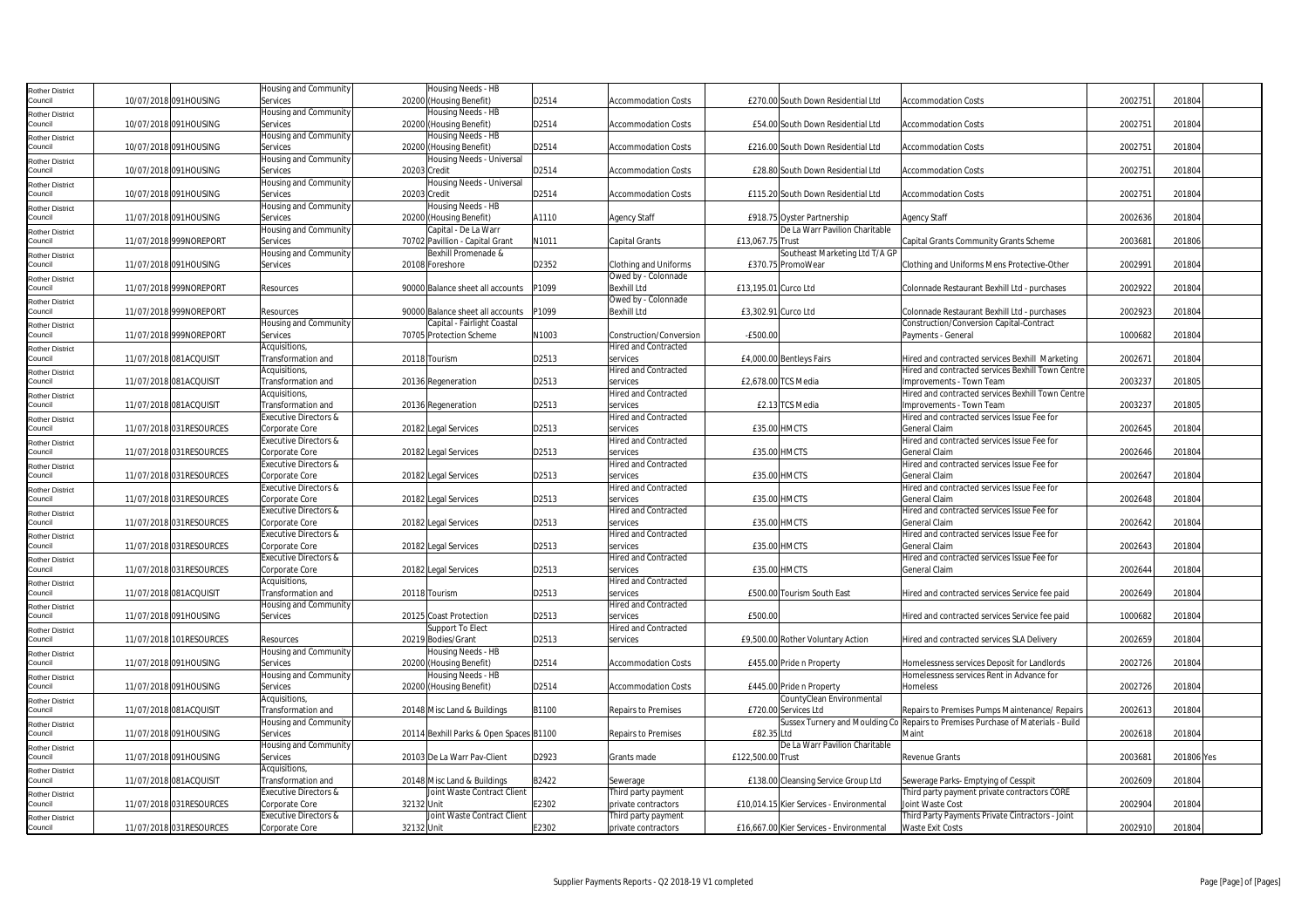| Rother District                   |                        |                         | <b>Executive Directors &amp;</b>    |                                         |       | <b>Hired and Contracted</b>   | The Commission for Local                                                            |                                                                                             |         |        |
|-----------------------------------|------------------------|-------------------------|-------------------------------------|-----------------------------------------|-------|-------------------------------|-------------------------------------------------------------------------------------|---------------------------------------------------------------------------------------------|---------|--------|
| Council                           |                        | 11/07/2018 031RESOURCES | Corporate Core                      | 32131 Sussex Training Partnership D2513 |       | services                      | £1,200.00 Administration in England                                                 | Training Sussex Train Consor-Training Course                                                | 2002597 | 201804 |
| Rother District                   |                        |                         | Acquisitions,                       | Capital - Acquisition 14                |       |                               |                                                                                     |                                                                                             |         |        |
| Council                           |                        | 11/07/2018 999NOREPORT  | Transformation and                  | 70721 Terminus Road                     | N1002 | and & Property fees           | £32,000.00 HMRC Shipley (Stamp Duty)                                                | Land & Property fees                                                                        | 2002933 | 201804 |
| Rother District                   |                        |                         | Executive Directors &               | Joint Waste Contract Client             |       | Third party payment           |                                                                                     |                                                                                             |         |        |
| Council                           |                        | 11/07/2018 031RESOURCES | Corporate Core                      | 32132 Unit                              | E2302 | private contractors           | £1,022,689.28 Kier Services - Environmental                                         | Third party payment private contractors                                                     | 2002908 | 201805 |
| Rother District                   |                        |                         | Acquisitions,                       |                                         |       | <b>Additional Computer</b>    |                                                                                     | Additional Computer Equipment New                                                           |         |        |
| Council                           | 12/07/2018 081ACQUISIT |                         | Transformation and                  | 20144 Property Management               | D2632 | Equipment                     | £1,060.00 Dell Corporation Ltd                                                      | PC/Computer                                                                                 | 2002733 | 201804 |
| <b>Rother District</b>            |                        |                         | Acquisitions,                       |                                         |       | <b>Additional Computer</b>    |                                                                                     | Additional Computer Equipment New                                                           |         |        |
| Council                           |                        | 12/07/2018 081ACQUISIT  | Transformation and                  | 20136 Regeneration                      | D2632 | Equipment                     | £1,060.00 Dell Corporation Ltd                                                      | PC/Computer                                                                                 | 2002733 | 201804 |
| Rother District                   |                        |                         |                                     |                                         |       | <b>Additional Computer</b>    |                                                                                     | Additional Computer Equipment New                                                           |         |        |
| Council                           |                        | 12/07/2018 101RESOURCES | Resources                           | 20228 Sundry Debtor                     | D2632 | Equipment                     | £1,760.00 Dell Corporation Ltd                                                      | PC/Computer                                                                                 | 2002733 | 201804 |
| Rother District                   |                        |                         |                                     |                                         |       |                               |                                                                                     |                                                                                             |         |        |
| Council                           |                        | 12/07/2018 101RESOURCES | Resources                           | 20222 Accountancy                       | A1110 | <b>Agency Staff</b>           | £942.02 Portfolio Payroll Limited                                                   | Agency Staff                                                                                | 2002686 | 201804 |
| <b>Rother District</b>            |                        |                         |                                     | EH Taxi and Private Hire                |       |                               | Private Hire and Taxi Monthly                                                       |                                                                                             |         |        |
| Council                           |                        | 12/07/2018 041ENVIRON   | <b>Environmental Services</b>       | 32142 Licenses $R + W$ Partnership      | D1203 | <b>Books And Publications</b> | £30.00 Ltd                                                                          | <b>Books And Publications EnvH- Publications</b>                                            | 2002727 | 201804 |
| Rother District                   |                        |                         |                                     | Capital - Disable Facilities            |       |                               |                                                                                     |                                                                                             |         |        |
| Council                           |                        | 12/07/2018 999NOREPORT  | <b>Environmental Services</b>       | 70706 Grant                             | N1012 | Capital Advances              | £894.17 Peabody South East Ltd                                                      | Capital Advances Disabled Facilities Grant                                                  | 2002706 | 201804 |
| Rother District                   |                        |                         |                                     | Capital - Disable Facilities            |       |                               |                                                                                     |                                                                                             |         |        |
| Council                           |                        | 12/07/2018 999NOREPORT  | <b>Environmental Services</b>       | 70706 Grant                             | N1012 | Capital Advances              | £3,042.80 Nutra Plumbing and Heating Ltd Capital Advances Disabled Facilities Grant |                                                                                             | 2002707 | 201804 |
| <b>Rother District</b>            |                        |                         |                                     | Capital - Disable Facilities            |       |                               |                                                                                     |                                                                                             |         |        |
| Council                           |                        | 12/07/2018 999NOREPORT  | <b>Environmental Services</b>       | 70706 Grant                             | N1012 | Capital Advances              | £4,510.00 Southern Mobility Centres Ltd                                             | Capital Advances Disabled Facilities Grant                                                  | 2002708 | 201804 |
| Rother District                   |                        |                         |                                     | Capital - Disable Facilities            |       |                               |                                                                                     |                                                                                             |         |        |
| Council                           |                        | 12/07/2018 999NOREPORT  | <b>Environmental Services</b>       | 70706 Grant                             | N1012 | Capital Advances              | £676.50 Peabody South East Ltd                                                      | Capital Advances Disabled Facilities Grant                                                  | 2002709 | 201804 |
| <b>Rother District</b>            |                        |                         |                                     | Capital - Disable Facilities            |       |                               |                                                                                     |                                                                                             |         |        |
| Council                           |                        | 12/07/2018 999NOREPORT  | <b>Environmental Services</b>       | 70706 Grant                             | N1012 | Capital Advances              | £2,000.00 Nutra Plumbing and Heating Ltd Capital Advances Disabled Facilities Grant |                                                                                             | 2002710 | 201804 |
| <b>Rother District</b>            |                        |                         |                                     |                                         |       | Owed by - Colonnade           |                                                                                     |                                                                                             |         |        |
| Council                           |                        | 12/07/2018 999NOREPORT  | Resources                           | 90000 Balance sheet all accounts        | 21099 | <b>Bexhill Ltd</b>            | £1,066.68 REDATED PERSONAL DATA                                                     | Colonnade Restaurant Bexhill Ltd - purchases                                                | 2002928 | 201804 |
| Rother District                   |                        |                         |                                     |                                         |       | Owed by - Colonnade           |                                                                                     |                                                                                             |         |        |
| Council                           |                        | 12/07/2018 999NOREPORT  | Resources                           | 90000 Balance sheet all accounts        | P1099 | <b>Bexhill Ltd</b>            | £1,341.15 REDATED PERSONAL DATA                                                     | Colonnade Restaurant Bexhill Ltd - purchases                                                | 2002929 | 201804 |
| Rother District                   |                        |                         | Acquisitions,                       |                                         |       |                               |                                                                                     |                                                                                             |         |        |
| Council                           | 12/07/2018 081ACQUISIT |                         | Transformation and                  | 20101 Cultural Development              | D2923 | Grants made                   | £2,083.33 Fulcrum Learning Ltd                                                      | Grants made Arts Development Projects                                                       | 2002814 | 201804 |
| Rother District                   |                        |                         |                                     |                                         |       | <b>Hired and Contracted</b>   |                                                                                     | Hired and contracted services Council Tax-Land                                              |         |        |
| Council                           |                        | 12/07/2018 101RESOURCES | Resources                           | 20216 Cost Of Collection                | D2513 | services                      | £30.00 H M Land Registry                                                            | <b>Registry Enquiries</b>                                                                   | 2002905 | 201804 |
| <b>Rother District</b>            |                        |                         |                                     |                                         |       | <b>Hired and Contracted</b>   |                                                                                     | Hired and contracted services Land Registry -                                               |         |        |
| Council                           | 12/07/2018 071STRAT    |                         | <b>Strategy and Planning</b>        | 20246 Planning Applications             | D2513 | services                      | £27.00 H M Land Registry                                                            | Planning                                                                                    | 2002905 | 201804 |
| Rother District                   |                        |                         |                                     | <b>EN Wealden Training</b>              |       | <b>Hired and Contracted</b>   |                                                                                     |                                                                                             |         |        |
| Council                           |                        | 12/07/2018 041ENVIRON   | <b>Environmental Services</b>       | 32140 (WEALDEN ONLY) R + W              | D2513 | services                      | £1,500.00 Chilled Foods Associates Ltd                                              | Hired and contracted services Service fee paid                                              | 2002785 | 201804 |
| Rother District                   |                        |                         |                                     |                                         |       | Photocopy Paper by            |                                                                                     |                                                                                             |         |        |
| Council                           |                        | 12/07/2018 101RESOURCES | Resources                           | 20240 Printing Services                 | D2417 | external suppliers            | £183.71 Premier Paper Group Ltd                                                     | Photocopy Paper Colour Copy Paper SRA3                                                      | 2002630 | 201804 |
| <b>Rother District</b>            |                        |                         |                                     |                                         |       | Photocopy Paper by            |                                                                                     |                                                                                             |         |        |
| Council                           |                        | 12/07/2018 101RESOURCES | Resources                           | 20240 Printing Services                 | D2417 | external suppliers            | £362.08 Premier Paper Group Ltd                                                     | Photocopy Paper Colour Copy Paper SRA3                                                      | 2002631 | 201804 |
| Rother District                   |                        |                         |                                     |                                         |       | Photocopy Paper by            |                                                                                     |                                                                                             |         |        |
| Council                           |                        | 12/07/2018 101RESOURCES | Resources                           | 20240 Printing Services                 | D2417 | external suppliers            | £74.20 Premier Paper Group Ltd                                                      | Photocopy Paper Photocopy White A4 80GSM                                                    | 2002630 | 201804 |
| <b>Rother District</b>            |                        |                         |                                     |                                         |       | Photocopy Paper by            |                                                                                     |                                                                                             |         |        |
| Council                           |                        | 12/07/2018 101RESOURCES | Resources                           | 20240 Printing Services                 | D2417 | external suppliers            | £150.74 Premier Paper Group Ltd                                                     | Photocopy Paper White Board SRA2                                                            | 2002633 | 201804 |
| <b>Rother District</b>            |                        |                         | Housing and Community               |                                         |       |                               |                                                                                     | Repairs to Premises Purchase of Materials - Build<br>Main                                   |         |        |
| Council                           |                        | 12/07/2018 091HOUSING   | Services                            | 20128 Public Conveniences               | B1100 | <b>Repairs to Premises</b>    | £88.60 Trimseal Ltd                                                                 |                                                                                             | 2002691 | 201804 |
| Rother District<br>Council        | 12/07/2018 081ACQUISIT |                         | Acquisitions,<br>Transformation and | Committee Property<br>20154 Account     | B1100 | <b>Repairs to Premises</b>    | £268.00 Ltd                                                                         | Ace Joinery Solutions South East Repairs to Premises Purchase of Materials - Build<br>Maint | 2002689 | 201804 |
|                                   |                        |                         | Housing and Community               |                                         |       |                               |                                                                                     | Repairs to Premises Purchase of Materials - Build                                           |         |        |
| Rother District<br>Council        |                        | 12/07/2018 091HOUSING   | Services                            | 20138 Residual Highway Services         | B1100 | <b>Repairs to Premises</b>    | £38.55 Jewson Limited                                                               | Maint                                                                                       | 2002754 | 201804 |
|                                   |                        |                         | Housing and Community               |                                         |       | Third party payment           |                                                                                     | Third party payment private contractors                                                     |         |        |
| <b>Rother District</b><br>Council |                        | 12/07/2018 091HOUSING   | Services                            | 20133 Refuse Collection                 | E2302 | private contractors           | £30.33 Kier Services - Environmental                                                | <b>Commercial Waste Collection Contract</b>                                                 | 2002897 | 201805 |
| <b>Rother District</b>            |                        |                         | Housing and Community               |                                         |       | Third party payment           |                                                                                     | Third party payment private contractors                                                     |         |        |
| Council                           |                        | 12/07/2018 091HOUSING   | Services                            | 20133 Refuse Collection                 | E2302 | private contractors           | £71.93 Kier Services - Environmental                                                | Commercial Waste Collection Contract                                                        | 2002899 | 201805 |
| <b>Rother District</b>            |                        |                         | Housing and Community               |                                         |       | Third party payment           |                                                                                     | Third party payment private contractors                                                     |         |        |
| Council                           |                        | 12/07/2018 091HOUSING   | Services                            | 20133 Refuse Collection                 | E2302 | private contractors           | £82.55 Kier Services - Environmental                                                | Commercial Waste Collection Contract                                                        | 2002900 | 201805 |
| <b>Rother District</b>            |                        |                         | Housing and Community               |                                         |       | Third party payment           |                                                                                     | Third party payment private contractors                                                     |         |        |
| Council                           |                        | 12/07/2018 091HOUSING   | Services                            | 20133 Refuse Collection                 | E2302 | private contractors           | £165.10 Kier Services - Environmental                                               | Commercial Waste Collection Contract                                                        | 2002902 | 201805 |
| Rother District                   |                        |                         |                                     |                                         |       | Third party payment           |                                                                                     | Third party payment private contractors                                                     |         |        |
| Council                           |                        | 12/07/2018 101RESOURCES | Resources                           | 20240 Printing Services                 | E2302 | private contractors           | £160.00 Sonar Technologies Ltd                                                      | Maintenance Contracts-Printing                                                              | 2002960 | 201804 |
| Rother District                   |                        |                         | Housing and Community               | Capital - Grants Halls and              |       |                               |                                                                                     |                                                                                             |         |        |
| Council                           |                        | 13/07/2018 999NOREPORT  | Services                            | 70714 Community Projects                | N1011 | Capital Grants                | £29,735.00 Ticehurst Parish Council                                                 | Capital Grants Community Grants Scheme                                                      | 2002956 | 201804 |
|                                   |                        |                         |                                     |                                         |       |                               |                                                                                     |                                                                                             |         |        |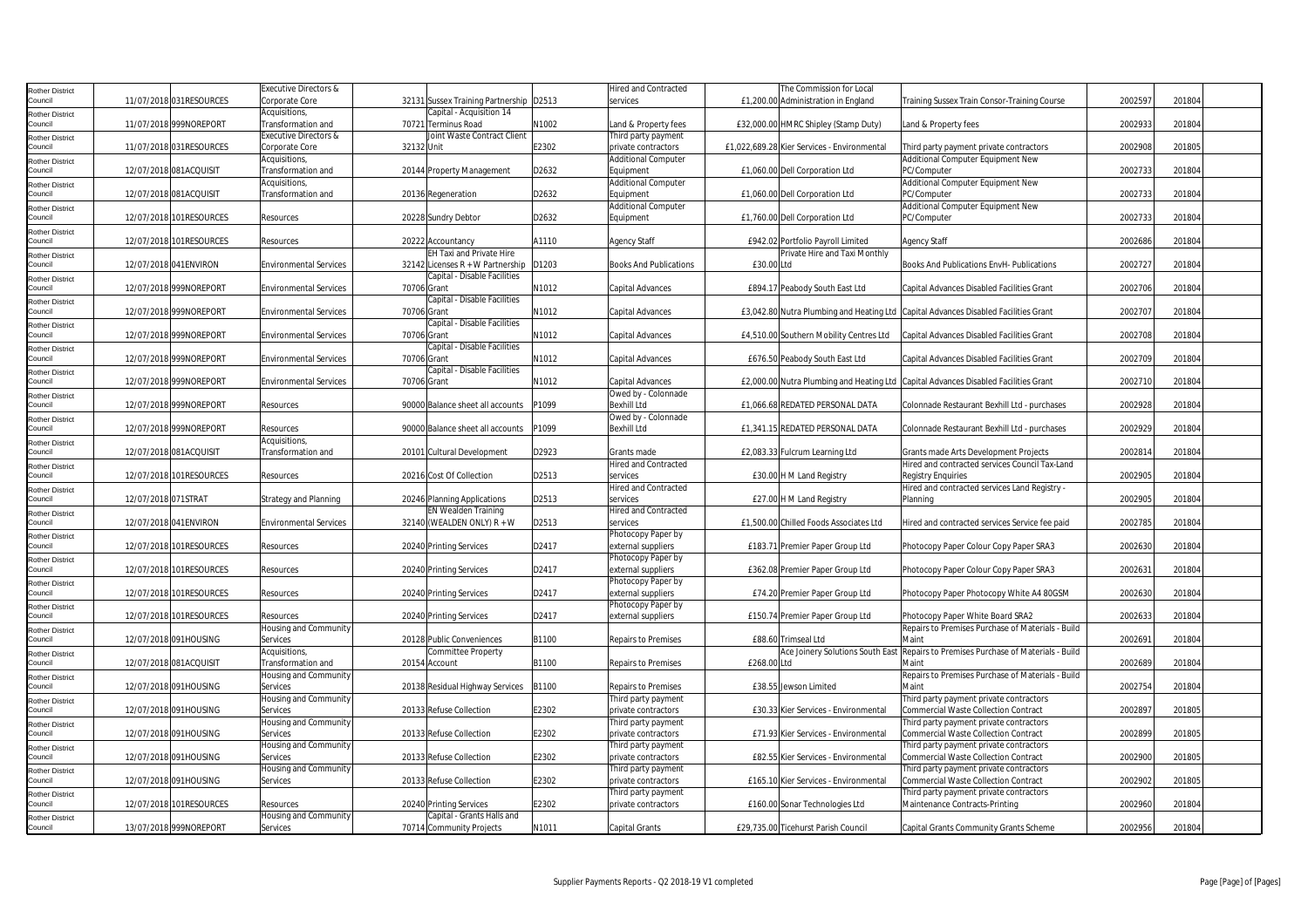| <b>Rother District</b>            |                     |                         | Acquisitions,                           |                                         |       |                                         |                                                                |                                                                            |         |        |
|-----------------------------------|---------------------|-------------------------|-----------------------------------------|-----------------------------------------|-------|-----------------------------------------|----------------------------------------------------------------|----------------------------------------------------------------------------|---------|--------|
| Council                           |                     | 13/07/2018 081ACQUISIT  | Transformation and                      | 20148 Misc Land & Buildings             | B2612 | Cleaning materials                      | £800.00 OSD Hydropower Services                                | Cleaning materials Premises                                                | 2002688 | 201804 |
| <b>Rother District</b>            |                     |                         |                                         |                                         |       | <b>Hired and Contracted</b>             |                                                                | Hired and contracted services Council Tax-Land                             |         |        |
| Council                           |                     | 13/07/2018 101RESOURCES | Resources                               | 20216 Cost Of Collection                | D2513 | services<br><b>Hired and Contracted</b> | £39.00 H M Land Registry                                       | <b>Registry Enquiries</b><br>Hired and contracted services Land Registry - | 2002903 | 201804 |
| <b>Rother District</b><br>Council | 13/07/2018 071STRAT |                         | Strategy and Planning                   | 20246 Planning Applications             | D2513 | services                                | £6.00 H M Land Registry                                        | Planning                                                                   | 2002903 | 201804 |
| <b>Rother District</b>            |                     |                         | Housing and Community                   |                                         |       | <b>Hired and Contracted</b>             | RNLI Royal National Lifeboat                                   |                                                                            |         |        |
| Council                           |                     | 13/07/2018 091HOUSING   | Services                                | 20107 Camber Beach & Foreshore D2513    |       | services                                | £4,598.00 Institution                                          | Hired and contracted services Service fee paid                             | 2002775 | 201804 |
| <b>Rother District</b>            |                     |                         |                                         |                                         |       | Photocopy Paper by                      |                                                                |                                                                            |         |        |
| Council                           |                     | 13/07/2018 101RESOURCES | Resources                               | 20240 Printing Services                 | D2417 | external suppliers                      | £332.64 Premier Paper Group Ltd                                | Photocopy Paper Colour Copy Paper SRA3                                     | 2002634 | 201804 |
| <b>Rother District</b><br>Council |                     | 13/07/2018 031RESOURCES | <b>Executive Directors &amp;</b>        |                                         |       |                                         |                                                                |                                                                            | 2002756 | 201804 |
|                                   |                     |                         | Corporate Core<br>Housing and Community | 20171 Human Resources                   | A2202 | Recruitment expenses                    | £523.12 Johnston Publishing Ltd<br>William G Fuller Co Ltd T/A | Recruitment expenses Advertising Vacant Post                               |         |        |
| <b>Rother District</b><br>Council |                     | 13/07/2018 091HOUSING   | Services                                | 20114 Bexhill Parks & Open Spaces B1100 |       | <b>Repairs to Premises</b>              | £1,131.00 Fullers Engineering                                  | Repairs to Premises Parks - Playground Repairs                             | 2002675 | 201804 |
| Rother District                   |                     |                         | Housing and Community                   |                                         |       |                                         |                                                                | Repairs to Premises Repairs/Maintenance -                                  |         |        |
| Council                           |                     | 13/07/2018 091HOUSING   | Services                                | 20113 Bexhill Leisure Pool              | B1100 | Repairs to Premises                     | £3,356.00 H2O Servicing Limited                                | various                                                                    | 2002779 | 201804 |
| <b>Rother District</b>            |                     |                         |                                         |                                         |       |                                         |                                                                | Statutory Advertising Planadv - Rye + Battle                               |         |        |
| Council                           | 13/07/2018 071STRAT |                         | <b>Strategy and Planning</b>            | 20246 Planning Applications             | D2519 | <b>Statutory Advertising</b>            | £884.50 Johnston Publishing Ltd                                | Observer                                                                   | 2002757 | 201804 |
| <b>Rother District</b><br>Council |                     | 13/07/2018 041ENVIRON   | <b>Environmental Services</b>           | 20187 Pollution                         | D2622 | <b>Mobile Phones</b>                    | £10.00 O2 (UK) Ltd                                             | Mobile Phones                                                              | 2003282 | 201805 |
| <b>Rother District</b>            |                     |                         |                                         |                                         |       |                                         |                                                                |                                                                            |         |        |
| Council                           |                     | 13/07/2018 041 ENVIRON  | <b>Environmental Services</b>           | 20187 Pollution                         | D2622 | <b>Mobile Phones</b>                    | £10.00 O2 (UK) Ltd                                             | Mobile Phones                                                              | 2003282 | 201805 |
| <b>Rother District</b>            |                     |                         |                                         |                                         |       |                                         |                                                                |                                                                            |         |        |
| Council                           |                     | 13/07/2018 041 ENVIRON  | <b>Environmental Services</b>           | 20187 Pollution                         | D2622 | Mobile Phones                           | £10.00 O2 (UK) Ltd                                             | Mobile Phones                                                              | 2003282 | 201805 |
| <b>Rother District</b>            |                     |                         |                                         |                                         | D2622 |                                         |                                                                |                                                                            | 2003282 |        |
| Council<br><b>Rother District</b> |                     | 13/07/2018 041 ENVIRON  | <b>Environmental Services</b>           | 20187 Pollution                         |       | Mobile Phones                           | £10.00 O2 (UK) Ltd                                             | Mobile Phones                                                              |         | 201805 |
| Council                           |                     | 13/07/2018 041 ENVIRON  | <b>Environmental Services</b>           | 20187 Pollution                         | D2622 | Mobile Phones                           | £10.00 O2 (UK) Ltd                                             | Mobile Phones                                                              | 2003282 | 201805 |
| <b>Rother District</b>            |                     |                         |                                         |                                         |       |                                         |                                                                |                                                                            |         |        |
| Council                           |                     | 13/07/2018 041 ENVIRON  | <b>Environmental Services</b>           | 20199 Food and Safety Team              | D2622 | Mobile Phones                           | £10.00 O2 (UK) Ltd                                             | Mobile Phones                                                              | 2003282 | 201805 |
| <b>Rother District</b>            |                     |                         |                                         |                                         |       |                                         |                                                                |                                                                            |         |        |
| Council                           |                     | 13/07/2018 041 ENVIRON  | <b>Environmental Services</b>           | 20199 Food and Safety Team              | D2622 | Mobile Phones                           | £10.20 O2 (UK) Ltd                                             | <b>Mobile Phones</b>                                                       | 2003282 | 201805 |
| <b>Rother District</b><br>Council |                     | 13/07/2018 041 ENVIRON  | <b>Environmental Services</b>           | 20199 Food and Safety Team              | D2622 | Mobile Phones                           | £10.00 O2 (UK) Ltd                                             | <b>Mobile Phones</b>                                                       | 2003282 | 201805 |
| Rother District                   |                     |                         |                                         |                                         |       |                                         |                                                                |                                                                            |         |        |
| Council                           |                     | 13/07/2018 041 ENVIRON  | <b>Environmental Services</b>           | 20199 Food and Safety Team              | D2622 | Mobile Phones                           | £10.00 O2 (UK) Ltd                                             | <b>Mobile Phones</b>                                                       | 2003282 | 201805 |
| <b>Rother District</b>            |                     |                         |                                         |                                         |       |                                         |                                                                |                                                                            |         |        |
| Council                           |                     | 13/07/2018 041 ENVIRON  | <b>Environmental Services</b>           | 20199 Food and Safety Team              | D2622 | Mobile Phones                           | £10.00 O2 (UK) Ltd                                             | Mobile Phones                                                              | 2003282 | 201805 |
| <b>Rother District</b><br>Council |                     | 13/07/2018 041 ENVIRON  | <b>Environmental Services</b>           | 20199 Food and Safety Team              | D2622 | <b>Mobile Phones</b>                    | £10.00 O2 (UK) Ltd                                             | <b>Mobile Phones</b>                                                       | 2003282 | 201805 |
| <b>Rother District</b>            |                     |                         |                                         |                                         |       |                                         |                                                                |                                                                            |         |        |
| Council                           |                     | 13/07/2018 041 ENVIRON  | <b>Environmental Services</b>           | 20199 Food and Safety Team              | D2622 | Mobile Phones                           | £10.00 O2 (UK) Ltd                                             | Mobile Phones                                                              | 2003282 | 201805 |
| <b>Rother District</b>            |                     |                         |                                         |                                         |       |                                         |                                                                |                                                                            |         |        |
| Council                           |                     | 13/07/2018 041 ENVIRON  | <b>Environmental Services</b>           | 20199 Food and Safety Team              | D2622 | Mobile Phones                           | £10.00 O2 (UK) Ltd                                             | Mobile Phones                                                              | 2003282 | 201805 |
| <b>Rother District</b>            |                     |                         |                                         |                                         |       |                                         |                                                                |                                                                            | 2003282 | 201805 |
| Council                           |                     | 13/07/2018 041 ENVIRON  | <b>Environmental Services</b>           | 20199 Food and Safety Team              | D2622 | Mobile Phones                           | £10.00 O2 (UK) Ltd                                             | <b>Mobile Phones</b>                                                       |         |        |
| Rother District<br>Council        |                     | 13/07/2018 041 ENVIRON  | <b>Environmental Services</b>           | 20199 Food and Safety Team              | D2622 | Mobile Phones                           | £10.00 O2 (UK) Ltd                                             | <b>Mobile Phones</b>                                                       | 2003282 | 201805 |
| <b>Rother District</b>            |                     |                         |                                         |                                         |       |                                         |                                                                |                                                                            |         |        |
| Council                           |                     | 13/07/2018 041 ENVIRON  | <b>Environmental Services</b>           | 20187 Pollution                         | D2622 | Mobile Phones                           | £10.00 O2 (UK) Ltd                                             | Mobile Phones                                                              | 2003282 | 201805 |
| <b>Rother District</b>            |                     |                         |                                         |                                         |       |                                         |                                                                |                                                                            |         |        |
| Council                           |                     | 13/07/2018 041 ENVIRON  | <b>Environmental Services</b>           | 20187 Pollution                         | D2622 | Mobile Phones                           | £10.00 O2 (UK) Ltd                                             | Mobile Phones                                                              | 2003282 | 201805 |
| <b>Rother District</b><br>Council |                     | 13/07/2018 041 ENVIRON  | <b>Environmental Services</b>           | 20187 Pollution                         | D2622 | <b>Mobile Phones</b>                    | £10.24 O2 (UK) Ltd                                             | <b>Mobile Phones</b>                                                       | 2003282 | 201805 |
| <b>Rother District</b>            |                     |                         |                                         |                                         |       |                                         |                                                                |                                                                            |         |        |
| Council                           |                     | 13/07/2018 041 ENVIRON  | <b>Environmental Services</b>           | 20187 Pollution                         | D2622 | Mobile Phones                           | £10.00 O2 (UK) Ltd                                             | Mobile Phones                                                              | 2003282 | 201805 |
| <b>Rother District</b>            |                     |                         |                                         |                                         |       |                                         |                                                                |                                                                            |         |        |
| Council                           |                     | 13/07/2018 041 ENVIRON  | <b>Environmental Services</b>           | 20187 Pollution                         | D2622 | Mobile Phones                           | £11.70 O2 (UK) Ltd                                             | Mobile Phones                                                              | 2003282 | 201805 |
| <b>Rother District</b><br>Council |                     | 13/07/2018 041 ENVIRON  | <b>Environmental Services</b>           | 20187 Pollution                         | D2622 | Mobile Phones                           | £10.00 O2 (UK) Ltd                                             | Mobile Phones                                                              | 2003282 | 201805 |
|                                   |                     |                         |                                         |                                         |       |                                         |                                                                |                                                                            |         |        |
| <b>Rother District</b><br>Council |                     | 13/07/2018 041 ENVIRON  | <b>Environmental Services</b>           | 20187 Pollution                         | D2622 | Mobile Phones                           | £10.10 O2 (UK) Ltd                                             | Mobile Phones                                                              | 2003282 | 201805 |
| <b>Rother District</b>            |                     |                         |                                         |                                         |       |                                         |                                                                |                                                                            |         |        |
| Council                           |                     | 13/07/2018 041ENVIRON   | <b>Environmental Services</b>           | 20199 Food and Safety Team              | D2622 | <b>Mobile Phones</b>                    | £10.00 O2 (UK) Ltd                                             | Mobile Phones                                                              | 2003282 | 201805 |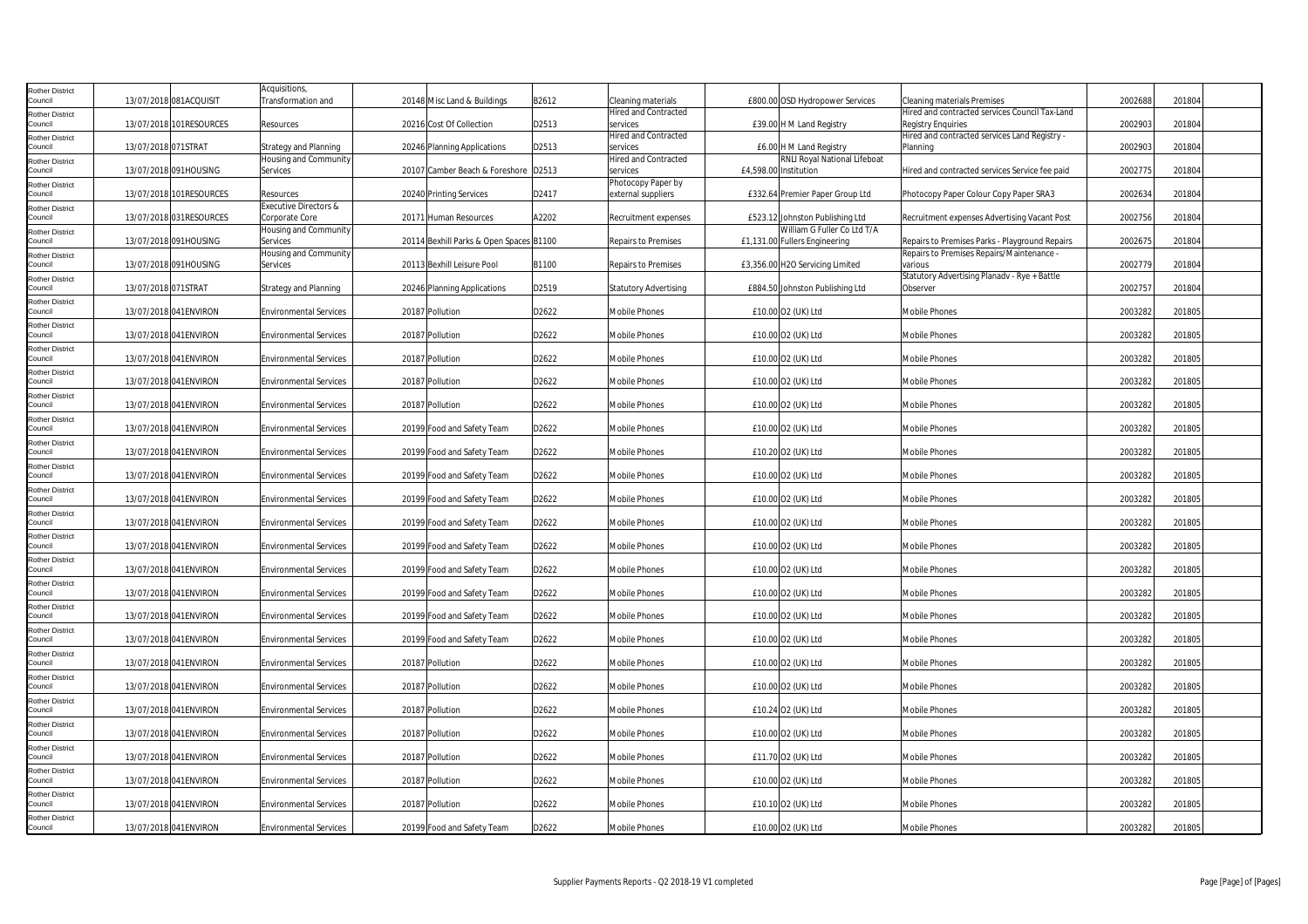| <b>Rother District</b><br>Council                           |                     | 13/07/2018 041 ENVIRON   | <b>Environmental Services</b>                                     |              | 20199 Food and Safety Team                                   | D2622 | Mobile Phones        | £10.21 02 (UK) Ltd  | <b>Mobile Phones</b> | 2003282 | 201805 |
|-------------------------------------------------------------|---------------------|--------------------------|-------------------------------------------------------------------|--------------|--------------------------------------------------------------|-------|----------------------|---------------------|----------------------|---------|--------|
| <b>Rother District</b><br>Council                           | 13/07/2018 061ICT   |                          | ICT and Customer<br>Services                                      |              | Service Manager ICT &<br>20238 Customer Services             | D2622 | Mobile Phones        | £10.00 O2 (UK) Ltd  | <b>Mobile Phones</b> | 2003279 | 201805 |
| <b>Rother District</b><br>Council                           | 13/07/2018 061ICT   |                          | ICT and Customer<br>Services                                      |              | Service Manager ICT &<br>20238 Customer Services             | D2622 | Mobile Phones        | £10.00 O2 (UK) Ltd  | Mobile Phones        | 2003279 | 201805 |
| <b>Rother District</b><br>Council                           | 13/07/2018 071STRAT |                          | <b>Strategy and Planning</b>                                      |              | Service Manager Strategy<br>20247 and Planning               | D2622 | Mobile Phones        | £10.00 O2 (UK) Ltd  | Mobile Phones        | 2003277 | 201805 |
| <b>Rother District</b><br>Council                           |                     | 13/07/2018 041 ENVIRON   | <b>Environmental Services</b>                                     |              | 20197 Service Manager Env Serv                               | D2622 | Mobile Phones        | £10.00 O2 (UK) Ltd  | Mobile Phones        | 2003282 | 201805 |
| <b>Rother District</b><br>Council                           |                     | 13/07/2018 041 ENVIRON   | <b>Environmental Services</b>                                     |              | 20198 Licensing Team                                         | D2622 | Mobile Phones        | £10.24 O2 (UK) Ltd  | Mobile Phones        | 2003282 | 201805 |
| <b>Rother District</b><br>Council                           |                     | 13/07/2018 041 ENVIRON   | <b>Environmental Services</b>                                     |              | 20198 Licensing Team                                         | D2622 | Mobile Phones        | £10.00 O2 (UK) Ltd  | Mobile Phones        | 2003282 | 201805 |
| <b>Rother District</b><br>Council                           |                     | 13/07/2018 041 ENVIRON   | <b>Environmental Services</b>                                     |              | 20198 Licensing Team                                         | D2622 | Mobile Phones        | £10.00 O2 (UK) Ltd  | Mobile Phones        | 2003282 | 201805 |
| <b>Rother District</b><br>Council                           |                     | 13/07/2018 041ENVIRON    | <b>Environmental Services</b>                                     |              | 20198 Licensing Team                                         | D2622 | Mobile Phones        | £10.00 O2 (UK) Ltd  | Mobile Phones        | 2003282 | 201805 |
| <b>Rother District</b><br>Council                           |                     | 13/07/2018 041ENVIRON    | <b>Environmental Services</b>                                     |              | 20198 Licensing Team                                         | D2622 | Mobile Phones        | £10.00 O2 (UK) Ltd  | Mobile Phones        | 2003282 | 201805 |
| <b>Rother District</b><br>Council                           |                     | 13/07/2018 041 ENVIRON   | <b>Environmental Services</b>                                     |              | 20198 Licensing Team                                         | D2622 | Mobile Phones        | £10.00 O2 (UK) Ltd  | Mobile Phones        | 2003282 | 201805 |
| <b>Rother District</b><br>Council                           |                     | 13/07/2018 041 ENVIRON   | <b>Environmental Services</b><br><b>Executive Directors &amp;</b> |              | 20198 Licensing Team                                         | D2622 | Mobile Phones        | £11.43 O2 (UK) Ltd  | Mobile Phones        | 2003282 | 201805 |
| <b>Rother District</b><br>Council                           |                     | 13/07/2018 031RESOURCES  | Corporate Core<br>Executive Directors &                           |              | 20179 Communications                                         | D2622 | Mobile Phones        | £10.00 O2 (UK) Ltd  | <b>Mobile Phones</b> | 2003280 | 201805 |
| <b>Rother District</b><br>Council<br><b>Rother District</b> |                     | 13/07/2018 031RESOURCES  | Corporate Core<br>Executive Directors &                           |              | 20162 Electoral Registration                                 | D2622 | Mobile Phones        | £10.00 O2 (UK) Ltd  | <b>Mobile Phones</b> | 2003284 | 201805 |
| Council                                                     |                     | 13/07/2018 031RESOURCES  | Corporate Core<br>Executive Directors &                           |              | 20185 Joint Waste procurement<br>Joint Waste Contract Client | D2622 | Mobile Phones        | £18.45 O2 (UK) Ltd  | <b>Mobile Phones</b> | 2003278 | 201805 |
| <b>Rother District</b><br>Council<br><b>Rother District</b> |                     | 13/07/2018 031RESOURCES  | Corporate Core<br>Executive Directors &                           | 32132 Unit   | Joint Waste Contract Client                                  | D2622 | Mobile Phones        | £10.00 O2 (UK) Ltd  | Mobile Phones        | 2003278 | 201805 |
| Council<br><b>Rother District</b>                           |                     | 13/07/2018 031RESOURCES  | Corporate Core<br>Executive Directors &                           | 32132 Unit   | Joint Waste Contract Client                                  | D2622 | Mobile Phones        | £10.00 O2 (UK) Ltd  | <b>Mobile Phones</b> | 2003278 | 201805 |
| Council<br><b>Rother District</b>                           |                     | 13/07/2018 031RESOURCES  | Corporate Core<br>Executive Directors &                           | 32132 Unit   |                                                              | D2622 | Mobile Phones        | £10.00 O2 (UK) Ltd  | <b>Mobile Phones</b> | 2003278 | 201805 |
| Council<br><b>Rother District</b>                           |                     | 13/07/2018 031RESOURCES  | Corporate Core<br>Executive Directors &                           |              | 20180 Emergency Planning                                     | D2622 | Mobile Phones        | £10.00 O2 (UK) Ltd  | Mobile Phones        | 2003276 | 201805 |
| Council<br><b>Rother District</b>                           |                     | 13/07/2018 031RESOURCES  | Corporate Core<br>Executive Directors &                           |              | 20180 Emergency Planning                                     | D2622 | Mobile Phones        | £4.50 O2 (UK) Ltd   | Mobile Phones        | 2003276 | 201805 |
| Council<br><b>Rother District</b>                           |                     | 13/07/2018 031RESOURCES  | Corporate Core<br>Executive Directors &                           |              | 20183 Executive Directors                                    | D2622 | Mobile Phones        | £10.70 O2 (UK) Ltd  | Mobile Phones        | 2003274 | 201805 |
| Council<br><b>Rother District</b>                           |                     | 13/07/2018 031RESOURCES  | Corporate Core<br>Executive Directors &                           |              | 20183 Executive Directors                                    | D2622 | Mobile Phones        | £10.00 O2 (UK) Ltd  | <b>Mobile Phones</b> | 2003274 | 201805 |
| Council<br><b>Rother District</b>                           |                     | 13/07/2018 031RESOURCES  | Corporate Core<br><b>Executive Directors &amp;</b>                |              | 20180 Emergency Planning<br><b>Committee Service General</b> | D2622 | <b>Mobile Phones</b> | £10.00 O2 (UK) Ltd  | <b>Mobile Phones</b> | 2003280 | 201805 |
| Council<br><b>Rother District</b>                           |                     | 13/07/2018 031RESOURCES  | Corporate Core<br>Executive Directors &                           | 20158 Exp    |                                                              | D2622 | Mobile Phones        | £10.00 O2 (UK) Ltd  | <b>Mobile Phones</b> | 2003284 | 201805 |
| Council<br><b>Rother District</b>                           |                     | 13/07/2018 031RESOURCES  | Corporate Core<br>Community and                                   |              | 20171 Human Resources<br>Service Manager,                    | D2622 | Mobile Phones        | £10.00 O2 (UK) Ltd  | <b>Mobile Phones</b> | 2003284 | 201805 |
| Council<br><b>Rother District</b>                           |                     | 13/07/2018 011 COMMUNITY | Economy<br>Acquisitions,                                          |              | 20119 Community and Economy<br>Programme and Policy          | D2622 | <b>Mobile Phones</b> | £10.00 O2 (UK) Ltd  | <b>Mobile Phones</b> | 2003276 | 201805 |
| Council<br><b>Rother District</b>                           |                     | 13/07/2018 081ACQUISIT   | Transformation and<br>Acquisitions,                               | 20121 Office |                                                              | D2622 | Mobile Phones        | £10.00 O2 (UK) Ltd  | <b>Mobile Phones</b> | 2003275 | 201805 |
| Council<br><b>Rother District</b>                           |                     | 13/07/2018 081ACQUISIT   | Transformation and<br>Acquisitions,                               |              | 20243 Business Improvement                                   | D2622 | Mobile Phones        | £10.00 O2 (UK) Ltd  | <b>Mobile Phones</b> | 2003279 | 201805 |
| Council<br><b>Rother District</b>                           |                     | 13/07/2018 081ACQUISIT   | Transformation and<br>Housing and Community                       |              | 20243 Business Improvement                                   | D2622 | Mobile Phones        | £154.09 O2 (UK) Ltd | <b>Mobile Phones</b> | 2003279 | 201805 |
| Council<br><b>Rother District</b>                           |                     | 13/07/2018 091HOUSING    | Services                                                          |              | 20109 Sports Development<br>Complaints, Compliance, Enf      | D2622 | <b>Mobile Phones</b> | £10.06 O2 (UK) Ltd  | Mobile Phones        | 2003276 | 201805 |
| Council<br><b>Rother District</b>                           | 13/07/2018 071STRAT |                          | Strategy and Planning                                             | 20248 orce   | Complaints, Compliance, Enf                                  | D2622 | Mobile Phones        | £10.00 O2 (UK) Ltd  | <b>Mobile Phones</b> | 2003277 | 201805 |
| Council                                                     | 13/07/2018 071STRAT |                          | <b>Strategy and Planning</b>                                      | 20248 orce   |                                                              | D2622 | Mobile Phones        | £10.00 O2 (UK) Ltd  | <b>Mobile Phones</b> | 2003277 | 201805 |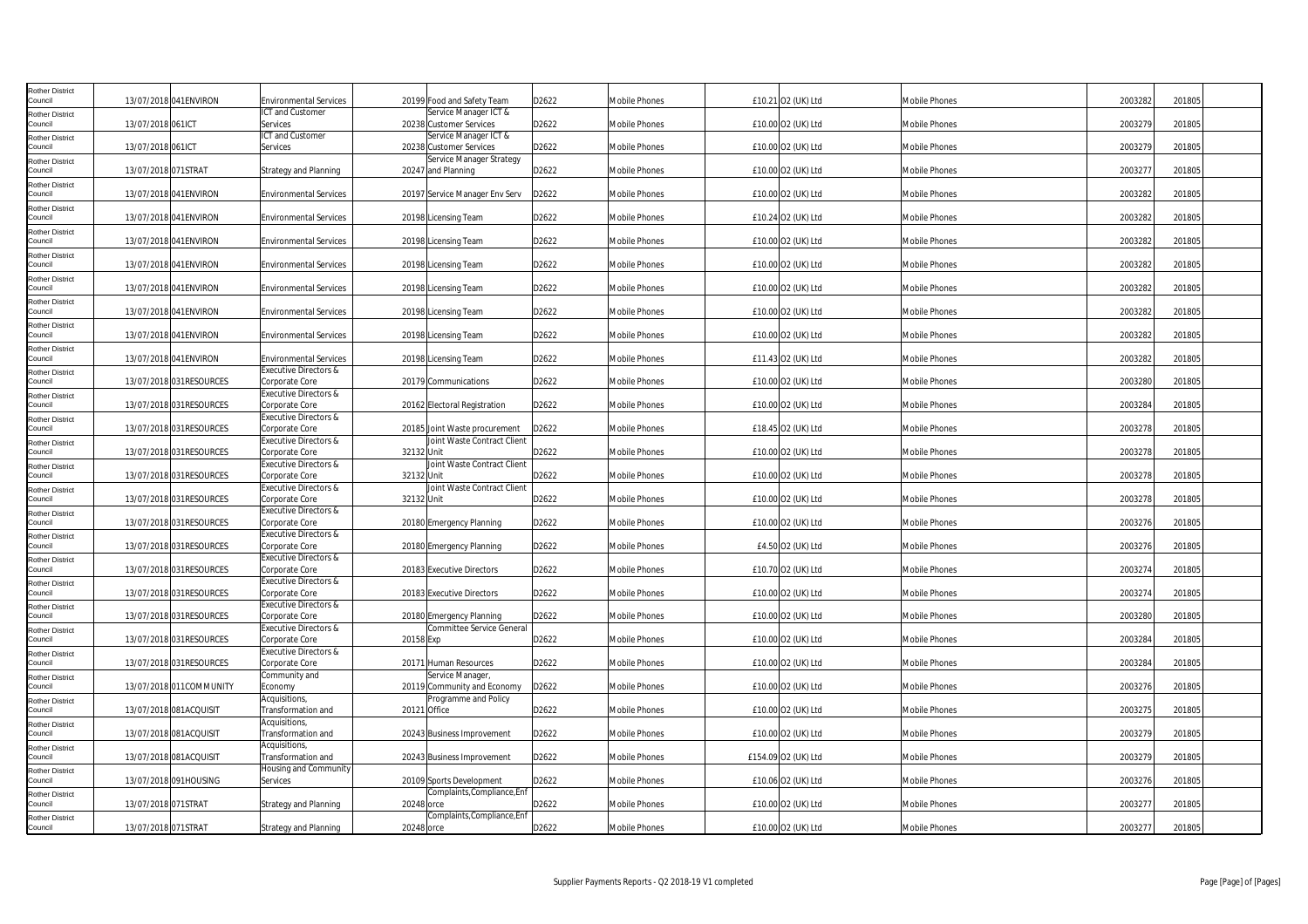| <b>Rother District</b><br>Council | 13/07/2018 071STRAT |                        | <b>Strategy and Planning</b>        | 20248 orce | Complaints, Compliance, Enf  | D2622 | <b>Mobile Phones</b> | £10.00 O2 (UK) Ltd | <b>Mobile Phones</b> | 2003277 | 201805 |
|-----------------------------------|---------------------|------------------------|-------------------------------------|------------|------------------------------|-------|----------------------|--------------------|----------------------|---------|--------|
| <b>Rother District</b><br>Council | 13/07/2018 071STRAT |                        | <b>Strategy and Planning</b>        | 20248 orce | Complaints, Compliance, Enf  | D2622 | Mobile Phones        | £10.00 O2 (UK) Ltd | Mobile Phones        | 2003277 | 201805 |
| <b>Rother District</b><br>Council | 13/07/2018 071STRAT |                        | Strategy and Planning               | 20248 orce | Complaints, Compliance, Enf  | D2622 | Mobile Phones        | £10.00 O2 (UK) Ltd | Mobile Phones        | 2003277 | 201805 |
| <b>Rother District</b><br>Council |                     | 13/07/2018 081ACQUISIT | Acquisitions,<br>Transformation and |            | 20122 Economic Development   | D2622 | Mobile Phones        | £10.00 O2 (UK) Ltd | <b>Mobile Phones</b> | 2003273 | 201805 |
| <b>Rother District</b><br>Council |                     | 13/07/2018 081ACQUISIT | Acquisitions,<br>Transformation and |            | 20122 Economic Development   | D2622 | Mobile Phones        | £10.00 O2 (UK) Ltd | <b>Mobile Phones</b> | 2003273 | 201805 |
| <b>Rother District</b><br>Council |                     | 13/07/2018 081ACQUISIT | Acquisitions,<br>Transformation and |            | 20122 Economic Development   | D2622 | Mobile Phones        | £10.00 O2 (UK) Ltd | Mobile Phones        | 2003273 | 201805 |
| <b>Rother District</b><br>Council |                     | 13/07/2018 091HOUSING  | Housing and Community<br>Services   |            | 20120 Neighbourhood Services | D2622 | Mobile Phones        | £10.00 O2 (UK) Ltd | <b>Mobile Phones</b> | 2003273 | 201805 |
| <b>Rother District</b><br>Council |                     | 13/07/2018 091HOUSING  | Housing and Community<br>Services   |            | 20120 Neighbourhood Services | D2622 | Mobile Phones        | £10.00 O2 (UK) Ltd | <b>Mobile Phones</b> | 2003273 | 201805 |
| Rother District<br>Council        |                     | 13/07/2018 091HOUSING  | Housing and Community<br>Services   |            | 20120 Neighbourhood Services | D2622 | Mobile Phones        | £10.00 O2 (UK) Ltd | Mobile Phones        | 2003273 | 201805 |
| <b>Rother District</b><br>Council |                     | 13/07/2018 091HOUSING  | Housing and Community<br>Services   |            | 20120 Neighbourhood Services | D2622 | Mobile Phones        | £10.00 O2 (UK) Ltd | <b>Mobile Phones</b> | 2003273 | 201805 |
| <b>Rother District</b><br>Council |                     | 13/07/2018 091HOUSING  | Housing and Community<br>Services   |            | 20120 Neighbourhood Services | D2622 | Mobile Phones        | £10.00 O2 (UK) Ltd | <b>Mobile Phones</b> | 2003273 | 201805 |
| <b>Rother District</b><br>Council |                     | 13/07/2018 091HOUSING  | Housing and Community<br>Services   |            | 20120 Neighbourhood Services | D2622 | Mobile Phones        | £10.00 O2 (UK) Ltd | Mobile Phones        | 2003273 | 201805 |
| <b>Rother District</b><br>Council |                     | 13/07/2018 091HOUSING  | Housing and Community<br>Services   |            | 20120 Neighbourhood Services | D2622 | <b>Mobile Phones</b> | £10.00 O2 (UK) Ltd | Mobile Phones        | 2003273 | 201805 |
| <b>Rother District</b><br>Council |                     | 13/07/2018 091HOUSING  | Housing and Community<br>Services   |            | 20120 Neighbourhood Services | D2622 | Mobile Phones        | £10.00 O2 (UK) Ltd | Mobile Phones        | 2003273 | 201805 |
| <b>Rother District</b><br>Council |                     | 13/07/2018 091HOUSING  | Housing and Community<br>Services   |            | 20120 Neighbourhood Services | D2622 | Mobile Phones        | £10.12 O2 (UK) Ltd | Mobile Phones        | 2003273 | 201805 |
| <b>Rother District</b><br>Council |                     | 13/07/2018 091HOUSING  | Housing and Community<br>Services   |            | 20120 Neighbourhood Services | D2622 | Mobile Phones        | £10.00 O2 (UK) Ltd | Mobile Phones        | 2003273 | 201805 |
| <b>Rother District</b><br>Council |                     | 13/07/2018 091HOUSING  | Housing and Community<br>Services   |            | 20120 Neighbourhood Services | D2622 | Mobile Phones        | £10.00 O2 (UK) Ltd | <b>Mobile Phones</b> | 2003273 | 201805 |
| <b>Rother District</b><br>Council |                     | 13/07/2018 091HOUSING  | Housing and Community<br>Services   |            | 20120 Neighbourhood Services | D2622 | Mobile Phones        | £10.00 O2 (UK) Ltd | <b>Mobile Phones</b> | 2003273 | 201805 |
| <b>Rother District</b><br>Council |                     | 13/07/2018 091HOUSING  | Housing and Community<br>Services   |            | 20120 Neighbourhood Services | D2622 | Mobile Phones        | £10.04 O2 (UK) Ltd | <b>Mobile Phones</b> | 2003273 | 201805 |
| <b>Rother District</b><br>Council |                     | 13/07/2018 091HOUSING  | Housing and Community<br>Services   |            | 20120 Neighbourhood Services | D2622 | Mobile Phones        | £10.00 O2 (UK) Ltd | <b>Mobile Phones</b> | 2003273 | 201805 |
| <b>Rother District</b><br>Council |                     | 13/07/2018 091HOUSING  | Housing and Community<br>Services   |            | 20120 Neighbourhood Services | D2622 | Mobile Phones        | £10.00 O2 (UK) Ltd | Mobile Phones        | 2003273 | 201805 |
| <b>Rother District</b><br>Council |                     | 13/07/2018 081ACQUISIT | Acquisitions,<br>Transformation and |            | 20122 Economic Development   | D2622 | Mobile Phones        | £10.00 O2 (UK) Ltd | <b>Mobile Phones</b> | 2003273 | 201805 |
| <b>Rother District</b><br>Council |                     | 13/07/2018 081ACQUISIT | Acquisitions,<br>Transformation and |            | 20122 Economic Development   | D2622 | Mobile Phones        | £10.00 O2 (UK) Ltd | Mobile Phones        | 2003273 | 201805 |
| <b>Rother District</b><br>Council |                     | 13/07/2018 081ACQUISIT | Acquisitions,<br>Transformation and |            | 20122 Economic Development   | D2622 | Mobile Phones        | £10.00 O2 (UK) Ltd | Mobile Phones        | 2003273 | 201805 |
| <b>Rother District</b><br>Council |                     | 13/07/2018 081ACQUISIT | Acquisitions,<br>Transformation and |            | 20122 Economic Development   | D2622 | Mobile Phones        | £10.00 O2 (UK) Ltd | <b>Mobile Phones</b> | 2003273 | 201805 |
| <b>Rother District</b><br>Council |                     | 13/07/2018 081ACQUISIT | Acquisitions,<br>Transformation and |            | 20122 Economic Development   | D2622 | Mobile Phones        | £10.00 O2 (UK) Ltd | Mobile Phones        | 2003273 | 201805 |
| <b>Rother District</b><br>Council |                     | 13/07/2018 081ACQUISIT | Acquisitions,<br>Transformation and |            | 20122 Economic Development   | D2622 | Mobile Phones        | £10.00 O2 (UK) Ltd | <b>Mobile Phones</b> | 2003273 | 201805 |
| <b>Rother District</b><br>Council |                     | 13/07/2018 081ACQUISIT | Acquisitions,<br>Transformation and |            | 20122 Economic Development   | D2622 | Mobile Phones        | £10.00 O2 (UK) Ltd | <b>Mobile Phones</b> | 2003273 | 201805 |
| <b>Rother District</b><br>Council |                     | 13/07/2018 081ACQUISIT | Acquisitions,<br>Transformation and |            | 20122 Economic Development   | D2622 | Mobile Phones        | £10.00 O2 (UK) Ltd | Mobile Phones        | 2003273 | 201805 |
| <b>Rother District</b><br>Council |                     | 13/07/2018 091HOUSING  | Housing and Community<br>Services   |            | 20120 Neighbourhood Services | D2622 | Mobile Phones        | £10.00 O2 (UK) Ltd | Mobile Phones        | 2003273 | 201805 |
| <b>Rother District</b><br>Council |                     | 13/07/2018 091HOUSING  | Housing and Community<br>Services   |            | 20120 Neighbourhood Services | D2622 | <b>Mobile Phones</b> | £10.00 O2 (UK) Ltd | Mobile Phones        | 2003273 | 201805 |
| <b>Rother District</b><br>Council |                     | 13/07/2018 091HOUSING  | Housing and Community<br>Services   |            | 20120 Neighbourhood Services | D2622 | <b>Mobile Phones</b> | £10.00 O2 (UK) Ltd | Mobile Phones        | 2003273 | 201805 |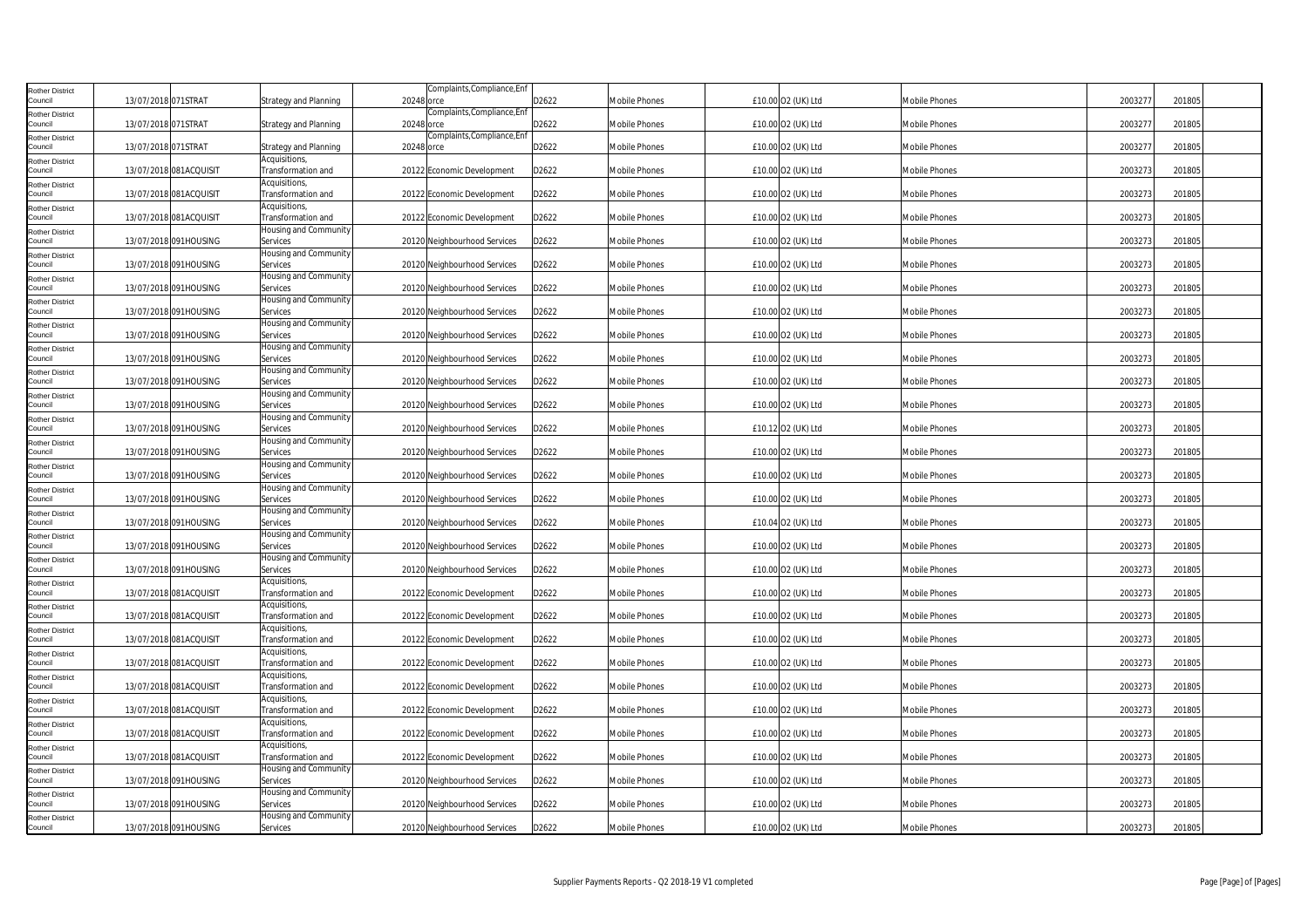| <b>Rother District</b><br>Council | 13/07/2018 091HOUSING   | Housing and Community<br>Services   | 20120 Neighbourhood Services                      | D2622 | Mobile Phones        | £10.00 O2 (UK) Ltd  | <b>Mobile Phones</b> | 2003273 | 201805 |
|-----------------------------------|-------------------------|-------------------------------------|---------------------------------------------------|-------|----------------------|---------------------|----------------------|---------|--------|
| <b>Rother District</b><br>Council | 13/07/2018 091HOUSING   | Housing and Community<br>Services   | 20120 Neighbourhood Services                      | D2622 | Mobile Phones        | £10.00 O2 (UK) Ltd  | Mobile Phones        | 2003273 | 201805 |
| <b>Rother District</b><br>Council | 13/07/2018 091HOUSING   | Housing and Community<br>Services   | 20120 Neighbourhood Services                      | D2622 | Mobile Phones        | £10.00 O2 (UK) Ltd  | Mobile Phones        | 2003273 | 201805 |
| <b>Rother District</b>            |                         | Housing and Community               |                                                   |       |                      |                     |                      |         |        |
| Council<br><b>Rother District</b> | 13/07/2018 091HOUSING   | Services<br>Housing and Community   | 20120 Neighbourhood Services                      | D2622 | Mobile Phones        | £10.00 O2 (UK) Ltd  | <b>Mobile Phones</b> | 2003273 | 201805 |
| Council<br><b>Rother District</b> | 13/07/2018 091HOUSING   | Services<br>Housing and Community   | 20120 Neighbourhood Services                      | D2622 | Mobile Phones        | £10.00 O2 (UK) Ltd  | Mobile Phones        | 2003273 | 201805 |
| Council                           | 13/07/2018 091HOUSING   | Services<br>Housing and Community   | 20120 Neighbourhood Services                      | D2622 | Mobile Phones        | £10.00 O2 (UK) Ltd  | Mobile Phones        | 2003273 | 201805 |
| <b>Rother District</b><br>Council | 13/07/2018 091HOUSING   | Services                            | 20120 Neighbourhood Services                      | D2622 | Mobile Phones        | £13.28 O2 (UK) Ltd  | <b>Mobile Phones</b> | 2003273 | 201805 |
| <b>Rother District</b><br>Council | 13/07/2018 091HOUSING   | Housing and Community<br>Services   | 20120 Neighbourhood Services                      | D2622 | Mobile Phones        | £10.00 O2 (UK) Ltd  | <b>Mobile Phones</b> | 2003273 | 201805 |
| <b>Rother District</b><br>Council | 13/07/2018 091HOUSING   | Housing and Community<br>Services   | 20120 Neighbourhood Services                      | D2622 | Mobile Phones        | £10.00 O2 (UK) Ltd  | Mobile Phones        | 2003273 | 201805 |
| <b>Rother District</b><br>Council | 13/07/2018 081ACQUISIT  | Acquisitions,<br>Transformation and | 20122 Economic Development                        | D2622 | Mobile Phones        | £10.00 O2 (UK) Ltd  | Mobile Phones        | 2003283 | 201805 |
| <b>Rother District</b>            |                         | Acquisitions,                       |                                                   |       |                      |                     |                      |         |        |
| Council<br><b>Rother District</b> | 13/07/2018 081ACQUISIT  | Transformation and<br>Acquisitions, | 20122 Economic Development                        | D2622 | <b>Mobile Phones</b> | £10.00 O2 (UK) Ltd  | Mobile Phones        | 2003283 | 201805 |
| Council<br><b>Rother District</b> | 13/07/2018 081ACQUISIT  | Transformation and<br>Acquisitions, | 20122 Economic Development                        | D2622 | Mobile Phones        | £10.00 O2 (UK) Ltd  | Mobile Phones        | 2003283 | 201805 |
| Council                           | 13/07/2018 081ACQUISIT  | Transformation and<br>Acquisitions, | 20122 Economic Development                        | D2622 | Mobile Phones        | £10.00 O2 (UK) Ltd  | <b>Mobile Phones</b> | 2003283 | 201805 |
| <b>Rother District</b><br>Council | 13/07/2018 081ACQUISIT  | Transformation and                  | 20122 Economic Development                        | D2622 | Mobile Phones        | £10.00 O2 (UK) Ltd  | <b>Mobile Phones</b> | 2003283 | 201805 |
| <b>Rother District</b><br>Council | 13/07/2018 081ACQUISIT  | Acquisitions,<br>Transformation and | 20122 Economic Development                        | D2622 | Mobile Phones        | £10.00 O2 (UK) Ltd  | <b>Mobile Phones</b> | 2003283 | 201805 |
| <b>Rother District</b><br>Council | 13/07/2018 081ACQUISIT  | Acquisitions,<br>Transformation and | 20122 Economic Development                        | D2622 | Mobile Phones        | £10.00 O2 (UK) Ltd  | Mobile Phones        | 2003283 | 201805 |
| <b>Rother District</b><br>Council | 13/07/2018 091HOUSING   | Housing and Community<br>Services   | <b>Customer Services and</b><br>20236 Development | D2622 | Mobile Phones        | £147.46 O2 (UK) Ltd | <b>Mobile Phones</b> | 2003284 | 201805 |
| <b>Rother District</b>            |                         | Housing and Community               | Housing Administration                            |       |                      |                     |                      |         |        |
| Council<br><b>Rother District</b> | 13/07/2018 091HOUSING   | Services<br>Housing and Community   | 20204 Account<br>Housing Administration           | D2622 | Mobile Phones        | £10.00 O2 (UK) Ltd  | <b>Mobile Phones</b> | 2003281 | 201805 |
| Council<br><b>Rother District</b> | 13/07/2018 091HOUSING   | Services<br>Housing and Community   | 20204 Account<br><b>Housing Administration</b>    | D2622 | Mobile Phones        | £10.00 O2 (UK) Ltd  | <b>Mobile Phones</b> | 2003281 | 201805 |
| Council                           | 13/07/2018 091HOUSING   | Services<br>Housing and Community   | 20204 Account<br>Housing Administration           | D2622 | Mobile Phones        | £10.00 O2 (UK) Ltd  | Mobile Phones        | 2003281 | 201805 |
| <b>Rother District</b><br>Council | 13/07/2018 091HOUSING   | Services                            | 20204 Account                                     | D2622 | Mobile Phones        | £43.54 O2 (UK) Ltd  | <b>Mobile Phones</b> | 2003281 | 201805 |
| <b>Rother District</b><br>Council | 13/07/2018 091HOUSING   | Housing and Community<br>Services   | Housing Administration<br>20204 Account           | D2622 | Mobile Phones        | £10.00 O2 (UK) Ltd  | <b>Mobile Phones</b> | 2003281 | 201805 |
| <b>Rother District</b><br>Council | 13/07/2018 091HOUSING   | Housing and Community<br>Services   | Housing Administration<br>20204 Account           | D2622 | Mobile Phones        | £10.00 O2 (UK) Ltd  | <b>Mobile Phones</b> | 2003281 | 201805 |
| <b>Rother District</b><br>Council | 13/07/2018 091HOUSING   | Housing and Community<br>Services   | <b>Housing Administration</b><br>20204 Account    | D2622 | Mobile Phones        | £10.00 O2 (UK) Ltd  | <b>Mobile Phones</b> | 2003281 | 201805 |
| <b>Rother District</b>            | 13/07/2018 091HOUSING   | Housing and Community               | Housing Administration                            |       | Mobile Phones        |                     |                      | 2003281 | 201805 |
| Council<br><b>Rother District</b> |                         | Services                            | 20204 Account<br>Service Manager Finance          | D2622 |                      | £10.00 O2 (UK) Ltd  | <b>Mobile Phones</b> |         |        |
| Council<br><b>Rother District</b> | 13/07/2018 101RESOURCES | Resources                           | 20226 and Welfare                                 | D2622 | Mobile Phones        | £10.00 O2 (UK) Ltd  | Mobile Phones        | 2003274 | 201805 |
| Council<br><b>Rother District</b> | 13/07/2018 101RESOURCES | Resources                           | 20215 Revenue and Benefits                        | D2622 | Mobile Phones        | £10.00 O2 (UK) Ltd  | <b>Mobile Phones</b> | 2003284 | 201805 |
| Council                           | 13/07/2018 101RESOURCES | Resources                           | 20215 Revenue and Benefits                        | D2622 | Mobile Phones        | £10.00 O2 (UK) Ltd  | <b>Mobile Phones</b> | 2003284 | 201805 |
| <b>Rother District</b><br>Council | 13/07/2018 101RESOURCES | Resources                           | 20215 Revenue and Benefits                        | D2622 | Mobile Phones        | £10.00 O2 (UK) Ltd  | <b>Mobile Phones</b> | 2003284 | 201805 |
| <b>Rother District</b><br>Council | 13/07/2018 101RESOURCES | Resources                           | 20215 Revenue and Benefits                        | D2622 | Mobile Phones        | £10.00 O2 (UK) Ltd  | Mobile Phones        | 2003284 | 201805 |
| <b>Rother District</b><br>Council | 13/07/2018 101RESOURCES | Resources                           | 20215 Revenue and Benefits                        | D2622 | Mobile Phones        | £10.06 O2 (UK) Ltd  | <b>Mobile Phones</b> | 2003284 | 201805 |
| <b>Rother District</b><br>Council | 13/07/2018 101RESOURCES | Resources                           | 20215 Revenue and Benefits                        | D2622 | <b>Mobile Phones</b> | £10.00 O2 (UK) Ltd  | Mobile Phones        | 2003284 | 201805 |
|                                   |                         |                                     |                                                   |       |                      |                     |                      |         |        |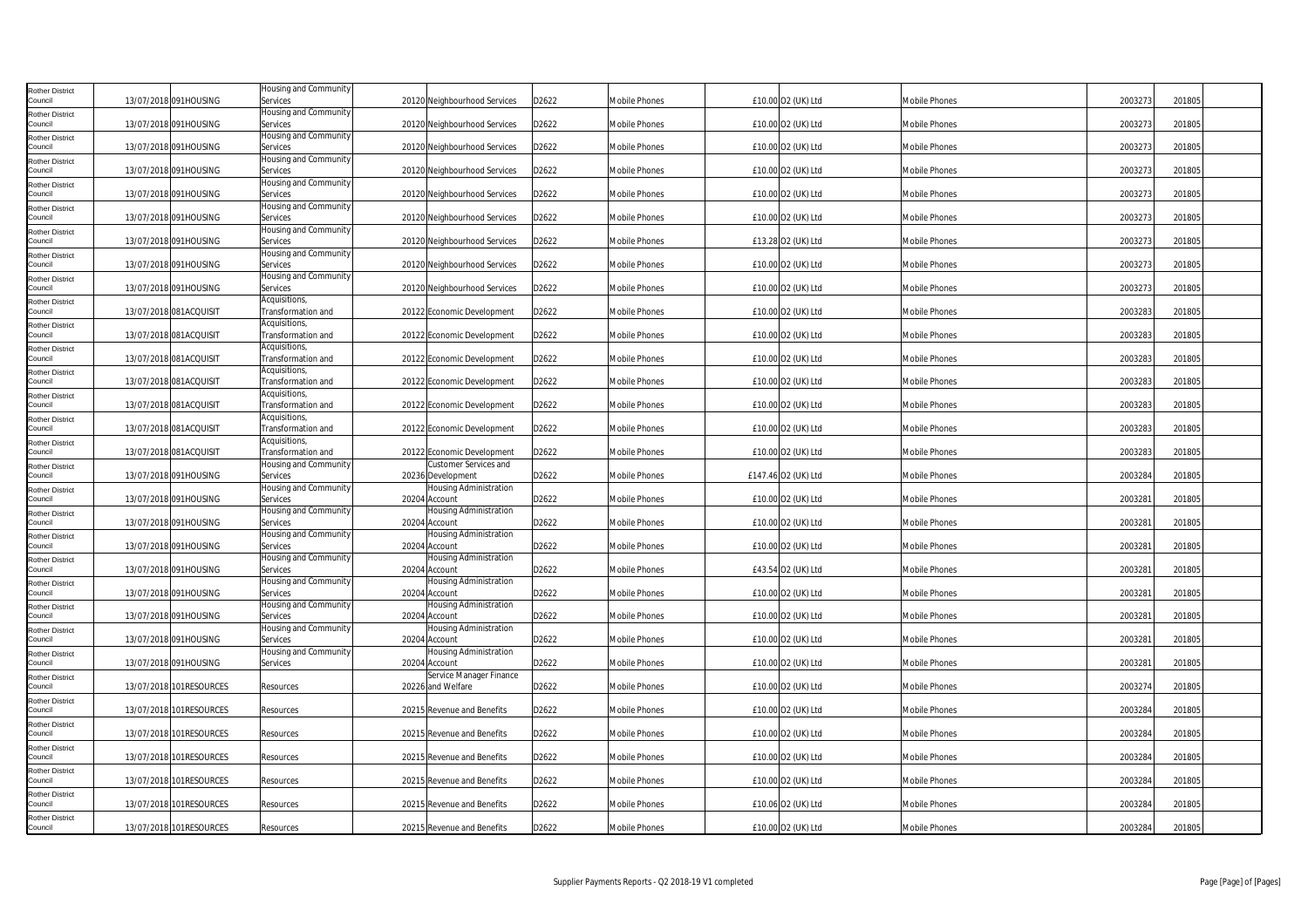| Rother District<br>Council                    | 13/07/2018 101RESOURCES                        | Resources                                     | 20215 Revenue and Benefits                                               | D2622          | <b>Mobile Phones</b>                                     | £10.00 O2 (UK) Ltd                                                           | Mobile Phones                                            | 2003284            | 201805           |
|-----------------------------------------------|------------------------------------------------|-----------------------------------------------|--------------------------------------------------------------------------|----------------|----------------------------------------------------------|------------------------------------------------------------------------------|----------------------------------------------------------|--------------------|------------------|
| Rother District<br>Council                    | 13/07/2018 101RESOURCES                        | Resources                                     | 20215 Revenue and Benefits                                               | D2622          | Mobile Phones                                            | £10.00 O2 (UK) Ltd                                                           | <b>Mobile Phones</b>                                     | 2003284            | 201805           |
| Rother District<br>Council                    | 13/07/2018 101RESOURCES                        | Resources                                     | 20239 Computer Services                                                  | D2622          | Mobile Phones                                            | £10.00 O2 (UK) Ltd                                                           | Mobile Phones                                            | 2003279            | 201805           |
| Rother District<br>Council                    | 13/07/2018 101RESOURCES                        | Resources                                     | 20239 Computer Services                                                  | D2622          | <b>Mobile Phones</b>                                     | £10.00 O2 (UK) Ltd                                                           | <b>Mobile Phones</b>                                     | 2003279            | 201805           |
| Rother District<br>Council                    | 13/07/2018 101RESOURCES                        | Resources                                     | 20239 Computer Services                                                  | D2622          | <b>Mobile Phones</b>                                     | £10.00 O2 (UK) Ltd                                                           | <b>Mobile Phones</b>                                     | 2003279            | 201805           |
| Rother District<br>Council                    | 13/07/2018 101RESOURCES                        | Resources                                     | 20239 Computer Services                                                  | D2622          | Mobile Phones                                            | £10.00 O2 (UK) Ltd                                                           | Mobile Phones                                            | 2003279            | 201805           |
| Rother District<br>Council                    | 13/07/2018 101RESOURCES                        | Resources                                     | 20239 Computer Services                                                  | D2622          | <b>Mobile Phones</b>                                     | £10.00 O2 (UK) Ltd                                                           | <b>Mobile Phones</b>                                     | 2003279            | 201805           |
| <b>Rother District</b><br>Council             | 13/07/2018 101RESOURCES                        | Resources                                     | 20239 Computer Services                                                  | D2622          | <b>Mobile Phones</b>                                     | £10.00 O2 (UK) Ltd                                                           | <b>Mobile Phones</b>                                     | 2003279            | 201805           |
| <b>Rother District</b><br>Council             | 13/07/2018 101RESOURCES                        | Resources                                     | 20239 Computer Services                                                  | D2622          | Mobile Phones                                            | £10.00 O2 (UK) Ltd                                                           | Mobile Phones                                            | 2003279            | 201805           |
| Rother District<br>Council<br>Rother District | 13/07/2018 101RESOURCES                        | Resources                                     | 20239 Computer Services                                                  | D2622          | Mobile Phones                                            | £10.00 O2 (UK) Ltd                                                           | Mobile Phones                                            | 2003279            | 201805           |
| Council<br><b>Rother District</b>             | 13/07/2018 101RESOURCES                        | Resources<br>Housing and Community            | 20239 Computer Services<br>Housing Needs - HB                            | D2622          | <b>Mobile Phones</b>                                     | £10.00 O2 (UK) Ltd                                                           | <b>Mobile Phones</b>                                     | 2003279            | 201805           |
| Council<br>Rother District                    | 13/07/2018 091HOUSING                          | Services<br>Housing and Community             | 20200 (Housing Benefit)<br>Housing Needs - HB                            | D2508          | Removals and Storage                                     | £150.00 Stamford Storage Solutions                                           | Removals and Storage                                     | 2002676            | 201804           |
| Council<br>Rother District                    | 13/07/2018 091HOUSING                          | Services<br>Housing and Community             | 20200 (Housing Benefit)<br>Housing Needs - HB                            | D2508          | Removals and Storage                                     | £230.00 Stamford Storage Solutions                                           | Removals and Storage                                     | 2002677            | 201804           |
| Council<br><b>Rother District</b>             | 13/07/2018 091HOUSING                          | Services<br>Housing and Community             | 20200 (Housing Benefit)                                                  | D2508          | Removals and Storage                                     | £180.00 Stamford Storage Solutions                                           | Removals and Storage                                     | 2002678            | 201804           |
| Council<br>Rother District                    | 15/07/2018 091HOUSING                          | Services<br>Housing and Community             | 20107 Camber Beach & Foreshore                                           | C1104          | Derv                                                     | £3.80 Allstar Business Solutions<br><b>B</b> and G Environmental Services    | Derv Fuel Service fee payable on fuel cards              | 2003862            | 201806           |
| Council<br>Rother District                    | 15/07/2018 091HOUSING                          | Services<br>Housing and Community             | 20128 Public Conveniences                                                | B1100          | Repairs to Premises                                      | £45.00 Limited<br>B and G Environmental Services                             | Repairs to Premises Drainage Clearance                   | 2003110            | 201805           |
| Council<br><b>Rother District</b>             | 15/07/2018 091HOUSING                          | Services<br>Housing and Community             | 20128 Public Conveniences                                                | B1100          | Repairs to Premises                                      | £65.00 Limited<br><b>B</b> and G Environmental Services                      | Repairs to Premises Drainage Clearance                   | 2003111            | 201805           |
| Council<br><b>Rother District</b>             | 15/07/2018 091HOUSING                          | Services<br>Housing and Community             | 20128 Public Conveniences<br>Housing Needs - HB                          | B1100          | Repairs to Premises                                      | £185.00 Limited                                                              | Repairs to Premises Drainage Clearance                   | 2003112            | 201805           |
| Council<br><b>Rother District</b>             | 15/07/2018 091HOUSING                          | Services<br>Housing and Community             | 20200 (Housing Benefit)<br>Housing Needs - HB                            | D2514          | <b>Accommodation Costs</b>                               | £300.00 Specialist Care UK Group Ltd                                         | <b>Accommodation Costs</b>                               | 2002692            | 201804           |
| Council<br>Rother District                    | 15/07/2018 091HOUSING                          | Services<br>Housing and Community             | 20200 (Housing Benefit)<br>Housing Needs - HB                            | D2514          | <b>Accommodation Costs</b>                               | £262.50 Specialist Care UK Group Ltd                                         | <b>Accommodation Costs</b>                               | 2002701            | 201804           |
| Council<br>Rother District                    | 15/07/2018 091HOUSING                          | Services<br>Housing and Community             | 20200 (Housing Benefit)<br>Housing Needs - HB                            | D2514          | <b>Accommodation Costs</b>                               | £375.00 Specialist Care UK Group Ltd                                         | Accommodation Costs                                      | 2002702            | 201804           |
| Council<br>Rother District                    | 15/07/2018 091HOUSING                          | Services<br>Housing and Community             | 20200 (Housing Benefit)<br>Housing Needs - HB                            | D2514          | <b>Accommodation Costs</b>                               | £175.00 Specialist Care UK Group Ltd                                         | <b>Accommodation Costs</b>                               | 2002693            | 201804           |
| Council<br>Rother District                    | 15/07/2018 091HOUSING                          | Services<br>Housing and Community             | 20200 (Housing Benefit)<br>Housing Needs - HB                            | D2514          | <b>Accommodation Costs</b>                               | £350.00 Specialist Care UK Group Ltd                                         | <b>Accommodation Costs</b>                               | 2002694            | 201804           |
| Council<br><b>Rother District</b>             | 15/07/2018 091HOUSING                          | Services<br>Housing and Community             | 20200 (Housing Benefit)<br>Housing Needs - HB                            | D2514          | <b>Accommodation Costs</b>                               | £262.50 Specialist Care UK Group Ltd                                         | <b>Accommodation Costs</b>                               | 2002695            | 201804           |
| Council<br><b>Rother District</b>             | 15/07/2018 091HOUSING                          | Services<br>Housing and Community             | 20200 (Housing Benefit)<br>Housing Needs - HB                            | D2514          | <b>Accommodation Costs</b>                               | £262.50 Specialist Care UK Group Ltd                                         | <b>Accommodation Costs</b>                               | 2002696            | 201804           |
| Council<br>Rother District                    | 15/07/2018 091HOUSING                          | Services<br>Housing and Community             | 20200 (Housing Benefit)<br>Housing Needs - HB                            | D2514          | <b>Accommodation Costs</b>                               | £300.00 Specialist Care UK Group Ltd                                         | <b>Accommodation Costs</b>                               | 2002697            | 201804           |
| Council<br>Rother District                    | 15/07/2018 091HOUSING                          | Services<br>Housing and Community             | 20200 (Housing Benefit)<br>Housing Needs - HB                            | D2514          | <b>Accommodation Costs</b>                               | £25.00 Specialist Care UK Group Ltd                                          | <b>Accommodation Costs</b>                               | 2002698            | 201804           |
| Council<br><b>Rother District</b><br>Council  | 15/07/2018 091HOUSING<br>15/07/2018 091HOUSING | Services<br>Housing and Community<br>Services | 20200 (Housing Benefit)<br>lousing Needs - HB                            | D2514<br>D2514 | <b>Accommodation Costs</b><br><b>Accommodation Costs</b> | £262.50 Specialist Care UK Group Ltd<br>£262.50 Specialist Care UK Group Ltd | <b>Accommodation Costs</b><br><b>Accommodation Costs</b> | 2002699<br>2002700 | 201804<br>201804 |
| Rother District<br>Council                    | 15/07/2018 091HOUSING                          | Housing and Community                         | 20200 (Housing Benefit)<br>Housing Needs - HB<br>20200 (Housing Benefit) | D2514          |                                                          | £812.50 Specialist Care UK Group Ltd                                         | <b>Accommodation Costs</b>                               | 2002703            | 201804           |
| <b>Rother District</b><br>Council             | 15/07/2018 091HOUSING                          | Services<br>Housing and Community<br>Services | 20107 Camber Beach & Foreshore C1104                                     |                | <b>Accommodation Costs</b><br>Derv                       | £34.80 Allstar Business Solutions                                            |                                                          | 2003862            | 201806           |
| Rother District<br>Council                    | 15/07/2018 091HOUSING                          | Housing and Community<br>Services             | 20107 Camber Beach & Foreshore C1104                                     |                | Derv                                                     | £26.07 Allstar Business Solutions                                            | Derv<br>Derv                                             | 2003862            | 201806           |
|                                               |                                                |                                               |                                                                          |                |                                                          |                                                                              |                                                          |                    |                  |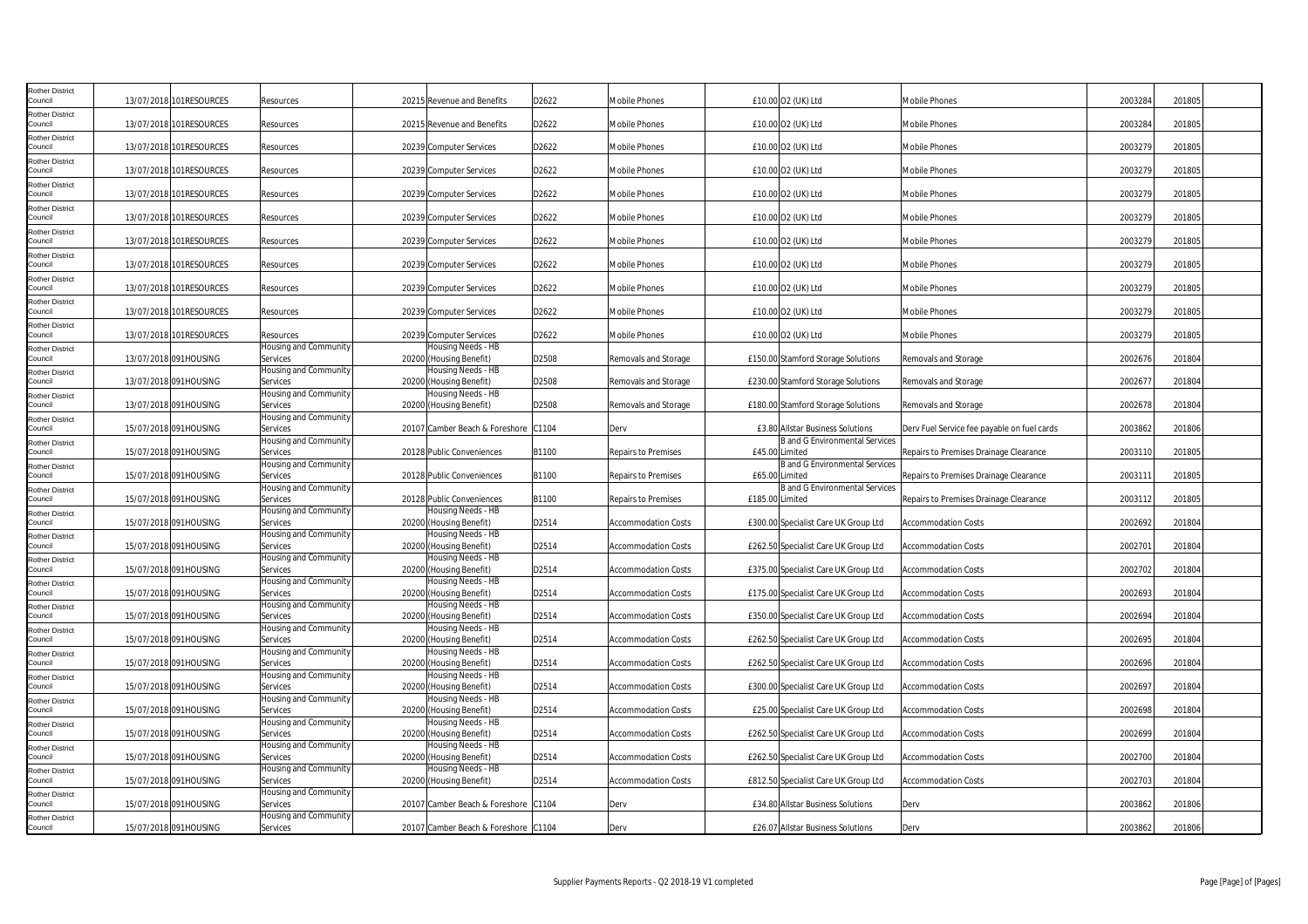| Rother District                   |                         | Housing and Community                    |                                                        |       |                             |                                                           |                                                   |         |        |
|-----------------------------------|-------------------------|------------------------------------------|--------------------------------------------------------|-------|-----------------------------|-----------------------------------------------------------|---------------------------------------------------|---------|--------|
| Council                           | 15/07/2018 091HOUSING   | Services                                 | 20145 Maintenance Services                             | C1104 | Derv                        | £42.50 Allstar Business Solutions                         | Derv                                              | 2003862 | 201806 |
| Rother District                   |                         | Housing and Community                    |                                                        |       |                             |                                                           |                                                   |         |        |
| Council                           | 15/07/2018 091HOUSING   | Services                                 | 20145 Maintenance Services                             | C1104 | Derv                        | £70.83 Allstar Business Solutions                         | Derv                                              | 2003862 | 201806 |
| Rother District                   |                         | Housing and Community                    |                                                        |       |                             |                                                           |                                                   |         |        |
| Council                           | 15/07/2018 091HOUSING   | Services                                 | 20145 Maintenance Services                             | C1104 | Derv                        | £57.90 Allstar Business Solutions                         | Derv                                              | 2003862 | 201806 |
| Rother District                   |                         | Housing and Community                    |                                                        |       |                             |                                                           |                                                   |         |        |
| Council                           | 16/07/2018 091HOUSING   | Services                                 | 20137 Car Parks                                        | A1110 | <b>Agency Staff</b>         | £340.43 The Work People CIC<br>Netherfield Village Hall & | <b>Agency Staff</b>                               | 2002776 | 201804 |
| <b>Rother District</b><br>Council | 16/07/2018 999NOREPORT  | Housing and Community                    | Capital - Grants Halls and<br>70714 Community Projects | N1011 |                             | £500.00 Playing Field                                     | Capital Grants Community Grants Scheme            | 2002805 | 201804 |
|                                   |                         | Services<br>Housing and Community        |                                                        |       | Capital Grants              |                                                           |                                                   |         |        |
| Rother District<br>Council        | 16/07/2018 091HOUSING   | Services                                 | 20145 Maintenance Services                             | D1201 | Equipment & Materials       | £896.39 PR Industrial Ltd                                 | Equipment & Materials Purchase of Tools           | 2003346 | 201805 |
| Rother District                   |                         | Housing and Community                    |                                                        |       |                             |                                                           |                                                   |         |        |
| Council                           | 16/07/2018 091HOUSING   | Services                                 | 20145 Maintenance Services                             | D1201 | Equipment & Materials       | £1,770.00 C-Scope International Ltd                       | Equipment & Materials Purchase of Tools           | 2002967 | 201804 |
| Rother District                   |                         | Housing and Community                    |                                                        |       |                             |                                                           |                                                   |         |        |
| Council                           | 16/07/2018 091HOUSING   | Services                                 | 20145 Maintenance Services                             | D1201 | Equipment & Materials       | £91.23 Jewson Limited                                     | Equipment & Materials Purchase of Tools           | 2003064 | 201805 |
| Rother District                   |                         |                                          | <b>EN Wealden Training</b>                             |       | <b>Hired and Contracted</b> |                                                           |                                                   |         |        |
| Council                           | 16/07/2018 041ENVIRON   | <b>Environmental Services</b>            | 32140 (WEALDEN ONLY) $R + W$                           | D2513 | services                    | £3,780.00 Michael Hills Associates                        | Hired and contracted services Service fee paid    | 2002729 | 201804 |
| Rother District                   |                         | Housing and Community                    | Housing Needs - HB                                     |       |                             |                                                           |                                                   |         |        |
| Council                           | 16/07/2018 091HOUSING   | Services                                 | 20200 (Housing Benefit)                                | D2514 | <b>Accommodation Costs</b>  | £386.40 South Down Residential Ltd                        | Homelessness services Temp Accom - No VAT         | 2003242 | 201805 |
| <b>Rother District</b>            |                         | <b>Housing and Community</b>             | Housing Needs - HB                                     |       |                             |                                                           |                                                   |         |        |
| Council                           | 16/07/2018 091HOUSING   | Services                                 | 20200 (Housing Benefit)                                | D2514 | <b>Accommodation Costs</b>  | £411.60 South Down Residential Ltd                        | Homelessness services Temp Accom - plus VAT       | 2003242 | 201805 |
| Rother District<br>Council        | 16/07/2018 081ACQUISIT  | Acquisitions,                            | <b>Committee Property</b>                              | B1100 |                             | £20,000.00 Johnson Bespoke Ltd                            | Repairs to Premises - Colonnade - repairs and fit | 2002704 | 201804 |
|                                   |                         | Transformation and                       | 20154 Account                                          |       | <b>Repairs to Premises</b>  |                                                           | nut                                               |         |        |
| Rother District<br>Council        | 16/07/2018 091HOUSING   | Housing and Community<br>Services        | 20114 Bexhill Parks & Open Spaces B1100                |       | Repairs to Premises         | £880.00 Foxhills Tree Services Ltd                        | Repairs to Premises Parks- Tree Works             | 2002718 | 201804 |
| Rother District                   |                         | Housing and Community                    |                                                        |       |                             |                                                           | Repairs to Premises Purchase of Materials - Build |         |        |
| Council                           | 16/07/2018 091HOUSING   | Services                                 | 20128 Public Conveniences                              | B1100 | Repairs to Premises         | £16.29 Graham                                             | Maint                                             | 200305  | 201805 |
| Rother District                   |                         | Acquisitions,                            |                                                        |       |                             |                                                           |                                                   |         |        |
| Council                           | 16/07/2018 081ACQUISIT  | Transformation and                       | 20148 Misc Land & Buildings                            | B2422 | Sewerage                    | £138.00 Cleansing Service Group Ltd                       | Sewerage Parks- Emptying of Cesspit               | 2002717 | 201804 |
| <b>Rother District</b>            |                         | Executive Directors &                    |                                                        |       | <b>Hired and Contracted</b> |                                                           | Third Party Payments Private Cintractors - Joint  |         |        |
| Council                           | 16/07/2018 031RESOURCES | Corporate Core                           | 20180 Emergency Planning                               | D2513 | services                    | £1,000.00 East Sussex County Council                      | <b>Waste Exit Costs</b>                           | 2003960 | 201806 |
| <b>Rother District</b>            |                         | Executive Directors &                    |                                                        |       |                             | The Association of Electoral                              |                                                   |         |        |
| Council                           | 16/07/2018 031RESOURCES | Corporate Core                           | 20162 Electoral Registration                           | A2203 | <b>Training</b>             | £30.00 Administrators Ltd                                 | Training                                          | 2002810 | 201804 |
| <b>Rother District</b>            |                         | Housing and Community                    | Housing Needs - Universal                              |       |                             |                                                           |                                                   |         |        |
| Council                           | 16/07/2018 091HOUSING   | Services                                 | 20203 Credit                                           | D2514 | <b>Accommodation Costs</b>  | £8.00 The Clevedon Court Hotel                            | <b>Accommodation Costs</b>                        | 2002720 | 201804 |
| Rother District<br>Council        | 16/07/2018 091HOUSING   | Housing and Community<br>Services        | Housing Needs - Universal<br>20203 Credit              | D2514 | <b>Accommodation Costs</b>  | £32.00 The Clevedon Court Hotel                           | <b>Accommodation Costs</b>                        | 2002720 | 201804 |
|                                   |                         | Housing and Community                    | Housing Needs - HB                                     |       |                             | Solutions Accommodation                                   |                                                   |         |        |
| Rother District<br>Council        | 16/07/2018 091HOUSING   | Services                                 | 20200 (Housing Benefit)                                | D2514 | <b>Accommodation Costs</b>  | £98.00 Providers Ltd                                      | <b>Accommodation Costs</b>                        | 2002851 | 201804 |
| <b>Rother District</b>            |                         | Housing and Community                    | Housing Needs - Universal                              |       |                             | Solutions Accommodation                                   |                                                   |         |        |
| Council                           | 16/07/2018 091HOUSING   | Services                                 | 20203 Credit                                           | D2514 | <b>Accommodation Costs</b>  | £98.00 Providers Ltd                                      | <b>Accommodation Costs</b>                        | 2002849 | 201804 |
| Rother District                   |                         | Housing and Community                    | Housing Needs - Universal                              |       |                             | Solutions Accommodation                                   |                                                   |         |        |
| Council                           | 16/07/2018 091HOUSING   | Services                                 | 20203 Credit                                           | D2514 | Accommodation Costs         | £392.00 Providers Ltd                                     | <b>Accommodation Costs</b>                        | 2002849 | 201804 |
| Rother District                   |                         | lousing and Community                    | Housing Needs - HB                                     |       |                             | Solutions Accommodation                                   |                                                   |         |        |
| Council                           | 16/07/2018 091HOUSING   | Services                                 | 20200 (Housing Benefit)                                | D2514 | <b>Accommodation Costs</b>  | £392.00 Providers Ltd                                     | <b>Accommodation Costs</b>                        | 2002851 | 201804 |
| <b>Rother District</b>            |                         | Housing and Community                    | Housing Needs - HB                                     |       |                             | Solutions Accommodation                                   |                                                   |         |        |
| Council                           | 16/07/2018 091HOUSING   | Services                                 | 20200 (Housing Benefit)                                | D2514 | <b>Accommodation Costs</b>  | £98.00 Providers Ltd                                      | <b>Accommodation Costs</b>                        | 2002853 | 201804 |
| Rother District<br>Council        | 16/07/2018 091HOUSING   | Housing and Community<br>Services        | Housing Needs - HB                                     |       | <b>Accommodation Costs</b>  | Solutions Accommodation<br>£392.00 Providers Ltd          | <b>Accommodation Costs</b>                        | 2002853 | 201804 |
|                                   |                         | Housing and Community                    | 20200 (Housing Benefit)<br>Housing Needs - HB          | D2514 |                             | Solutions Accommodation                                   |                                                   |         |        |
| Rother District<br>Council        | 16/07/2018 091HOUSING   | Services                                 | 20200 (Housing Benefit)                                | D2514 | <b>Accommodation Costs</b>  | £105.00 Providers Ltd                                     | <b>Accommodation Costs</b>                        | 2002854 | 201804 |
| Rother District                   |                         | <b>Housing and Community</b>             | Housing Needs - HB                                     |       |                             | Solutions Accommodation                                   |                                                   |         |        |
| Council                           | 16/07/2018 091HOUSING   | Services                                 | 20200 (Housing Benefit)                                | D2514 | <b>Accommodation Costs</b>  | £420.00 Providers Ltd                                     | <b>Accommodation Costs</b>                        | 2002854 | 201804 |
| Rother District                   |                         | Housing and Community                    | Housing Needs - HB                                     |       |                             | Solutions Accommodation                                   |                                                   |         |        |
| Council                           | 16/07/2018 091HOUSING   | Services                                 | 20200 (Housing Benefit)                                | D2514 | <b>Accommodation Costs</b>  | £84.00 Providers Ltd                                      | <b>Accommodation Costs</b>                        | 2002847 | 201804 |
| <b>Rother District</b>            |                         | Housing and Community                    | Housing Needs - HB                                     |       |                             | Solutions Accommodation                                   |                                                   |         |        |
| Council                           | 16/07/2018 091HOUSING   | Services                                 | 20200 (Housing Benefit)                                | D2514 | <b>Accommodation Costs</b>  | £336.00 Providers Ltd                                     | <b>Accommodation Costs</b>                        | 2002847 | 201804 |
| Rother District                   |                         | Housing and Community                    | Housing Needs - HB                                     |       |                             | Solutions Accommodation                                   |                                                   |         |        |
| Council                           | 16/07/2018 091HOUSING   | Services                                 | 20200 (Housing Benefit)                                | D2514 | <b>Accommodation Costs</b>  | £84.00 Providers Ltd                                      | <b>Accommodation Costs</b>                        | 2002845 | 201804 |
| Rother District<br>Council        | 16/07/2018 091HOUSING   | <b>Housing and Community</b><br>Services | Housing Needs - HB<br>20200 (Housing Benefit)          | D2514 | <b>Accommodation Costs</b>  | Solutions Accommodation<br>£336.00 Providers Ltd          | <b>Accommodation Costs</b>                        | 2002845 | 201804 |
|                                   |                         | Housing and Community                    | Housing Needs - Universal                              |       |                             | Solutions Accommodation                                   |                                                   |         |        |
| Rother District<br>Council        | 16/07/2018 091HOUSING   | Services                                 | 20203 Credit                                           | D2514 | <b>Accommodation Costs</b>  | £84.00 Providers Ltd                                      | <b>Accommodation Costs</b>                        | 2002850 | 201804 |
|                                   |                         |                                          |                                                        |       |                             |                                                           |                                                   |         |        |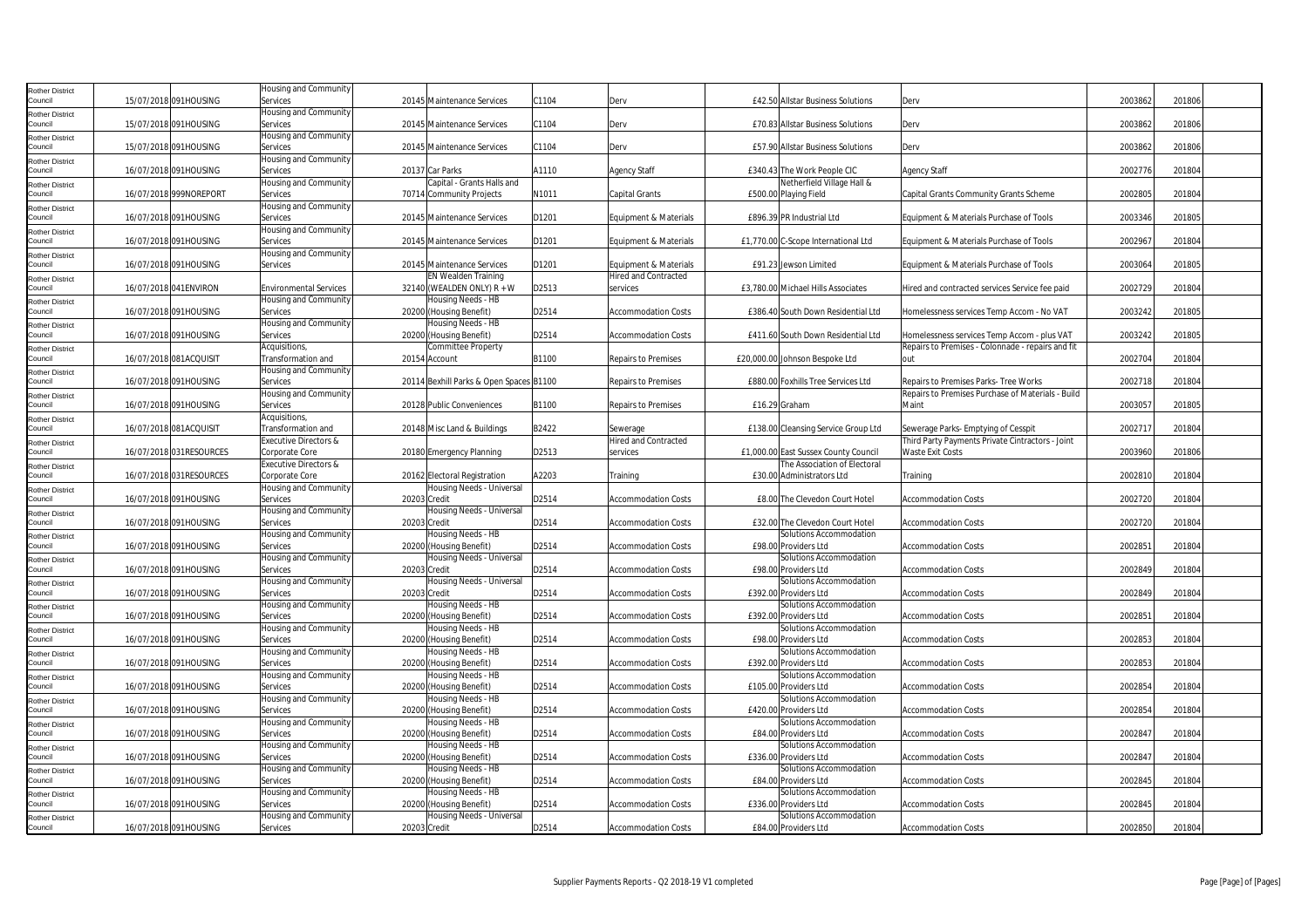| Rother District            |                     |                         | Housing and Community         | Housing Needs - Universal               |       |                             |                 | Solutions Accommodation                |                                                   |         |        |  |
|----------------------------|---------------------|-------------------------|-------------------------------|-----------------------------------------|-------|-----------------------------|-----------------|----------------------------------------|---------------------------------------------------|---------|--------|--|
| Council                    |                     | 16/07/2018 091HOUSING   | Services                      | 20203 Credit                            | D2514 | <b>Accommodation Costs</b>  |                 | £336.00 Providers Ltd                  | <b>Accommodation Costs</b>                        | 2002850 | 201804 |  |
|                            |                     |                         | Housing and Community         | Housing Needs - HB                      |       |                             |                 |                                        |                                                   |         |        |  |
| Rother District<br>Council |                     |                         |                               |                                         |       |                             |                 | £750.00 1066 Removal Services          |                                                   | 2002721 | 201804 |  |
|                            |                     | 16/07/2018 091HOUSING   | Services                      | 20200 (Housing Benefit)                 | D2508 | Removals and Storage        |                 |                                        | Removals and Storage                              |         |        |  |
| Rother District            |                     |                         |                               |                                         |       |                             |                 |                                        |                                                   |         |        |  |
| Council                    |                     | 17/07/2018 999NOREPORT  | Resources                     | 90000 Balance sheet all accounts        | N1008 | Equipment                   |                 | £31,433.90 Public-i Group Ltd          | Capital - Purchase of Equipment                   | 2002741 | 201804 |  |
| Rother District            |                     |                         |                               | Capital - Disable Facilities            |       |                             |                 |                                        |                                                   |         |        |  |
| Council                    |                     | 17/07/2018 999NOREPORT  | <b>Environmental Services</b> | 70706 Grant                             | N1012 | Capital Advances            |                 | £723.00 Peabody South East Ltd         | Capital Advances Disabled Facilities Grant        | 2002783 | 201804 |  |
| Rother District            |                     |                         |                               | Capital - Disable Facilities            |       |                             |                 |                                        |                                                   |         |        |  |
| Council                    |                     | 17/07/2018 999NOREPORT  | <b>Environmental Services</b> | 70706 Grant                             | N1012 | Capital Advances            |                 | £4,800.00 Dolphin Lifts Kent           | Capital Advances Disabled Facilities Grant        | 2002781 | 201804 |  |
|                            |                     |                         |                               |                                         |       |                             |                 |                                        |                                                   |         |        |  |
| Rother District            |                     |                         |                               | Reliefs & Benefits-Housing              |       | <b>Hired and Contracted</b> |                 | Hastings Advice and                    |                                                   |         |        |  |
| Council                    |                     | 17/07/2018 101RESOURCES | Resources                     | 20207 Benefit                           | D2513 | services                    |                 | £4,040.00 Representation Centre (HARC) | Grant services SLA Contribution                   | 2003157 | 201805 |  |
| Rother District            |                     |                         |                               | EH Pollution $R + W$                    |       | <b>Hired and Contracted</b> |                 |                                        | Hired and contracted services EnvH-Water          |         |        |  |
| Council                    |                     | 17/07/2018 041ENVIRON   | <b>Environmental Services</b> | 32134 Partnership                       | D2513 | services                    |                 | £50.00 South East Water Ltd            | Sampling                                          | 2002753 | 201804 |  |
| Rother District            |                     |                         | Housing and Community         |                                         |       | <b>Hired and Contracted</b> |                 |                                        | Hired and contracted services Parks- Consultants  |         |        |  |
| Council                    |                     | 17/07/2018 091HOUSING   | Services                      | 20114 Bexhill Parks & Open Spaces D2513 |       | services                    |                 | £1,955.70 Strata Safety Solutions      | Fees                                              | 2003076 | 201805 |  |
|                            |                     |                         | Housing and Community         |                                         |       | <b>Hired and Contracted</b> |                 |                                        | Hired and contracted services Parks- Consultants  |         |        |  |
| Rother District<br>Council |                     |                         |                               |                                         |       |                             |                 |                                        |                                                   |         |        |  |
|                            |                     | 17/07/2018 091HOUSING   | Services                      | 20115 Rye Area Parks & Gardens          | D2513 | services                    |                 | £1,672.80 Strata Safety Solutions      | Fees                                              | 2003075 | 201805 |  |
| Rother District            |                     |                         |                               | <b>Unapportion Central</b>              |       | <b>Hired and Contracted</b> |                 |                                        | Hired and contracted services Salary - Pension    |         |        |  |
| Council                    |                     | 17/07/2018 101RESOURCES | Resources                     | 20214 Overheads                         | D2513 | services                    |                 | £55,633.33 East Sussex Pension Fund    | Fund ERS Unfunded                                 | 2002974 | 201804 |  |
| Rother District            |                     |                         | Housing and Community         | Housing Needs - HB                      |       |                             |                 |                                        |                                                   |         |        |  |
| Council                    |                     | 17/07/2018 091HOUSING   | Services                      | 20200 (Housing Benefit)                 | D2514 | <b>Accommodation Costs</b>  |                 | £600.00 Mr Giovanni Di Paolo           | Homelessness services Deposit for Landlords       | 2002817 | 201804 |  |
| Rother District            |                     |                         | Housing and Community         | Housing Needs - HB                      |       |                             |                 |                                        | Homelessness services Rent in Advance for         |         |        |  |
| Council                    |                     | 17/07/2018 091HOUSING   | Services                      | 20200 (Housing Benefit)                 | D2514 | <b>Accommodation Costs</b>  |                 | £600.00 Mr Giovanni Di Paolo           | Homeless                                          | 2002817 | 201804 |  |
|                            |                     |                         |                               |                                         |       |                             |                 |                                        |                                                   |         |        |  |
| Rother District            |                     |                         | Housing and Community         |                                         |       |                             |                 |                                        |                                                   |         |        |  |
| Council                    |                     | 17/07/2018 091HOUSING   | Services                      | 20102 Rother Museum Services            | B1100 | <b>Repairs to Premises</b>  |                 | £268.00 Gilgen Doors Systems UK Ltd    | Repairs to Premises Access System Service         | 2002797 | 201804 |  |
| Rother District            |                     |                         | Acquisitions,                 | <b>Committee Property</b>               |       |                             |                 |                                        |                                                   |         |        |  |
| Council                    |                     | 17/07/2018 081ACQUISIT  | Transformation and            | 20154 Account                           | B1100 | <b>Repairs to Premises</b>  |                 | £21.18 Trade UK Account (Screwfix)     | Repairs to Premises Parks- Purchase of Signs      | 2003048 | 201804 |  |
| Rother District            |                     |                         | Housing and Community         |                                         |       |                             |                 |                                        | Repairs to Premises Purchase of Materials - Build |         |        |  |
| Council                    |                     | 17/07/2018 091HOUSING   | Services                      | 20114 Bexhill Parks & Open Spaces B1100 |       | <b>Repairs to Premises</b>  |                 | £116.63 Trade UK Account (Screwfix)    | Maint                                             | 2003051 | 201804 |  |
|                            |                     |                         |                               |                                         |       |                             |                 |                                        |                                                   |         |        |  |
| Rother District            |                     |                         | Housing and Community         | Housing Needs - HB                      |       |                             |                 |                                        |                                                   |         |        |  |
| Council                    |                     | 18/07/2018 091HOUSING   | Services                      | 20200 (Housing Benefit)                 | A1110 | <b>Agency Staff</b>         |                 | £900.00 Prentis Solutions Limited      | <b>Agency Staff</b>                               | 2003032 | 201804 |  |
| Rother District            |                     |                         | Housing and Community         | Housing Needs - HB                      |       |                             |                 |                                        |                                                   |         |        |  |
| Council                    |                     | 18/07/2018 091HOUSING   | Services                      | 20200 (Housing Benefit)                 | A1110 | <b>Agency Staff</b>         |                 | £918.75 Oyster Partnership             | <b>Agency Staff</b>                               | 2002816 | 201804 |  |
| Rother District            |                     |                         |                               |                                         |       |                             |                 | Jade Security Services Ltd             |                                                   |         |        |  |
| Council                    |                     | 18/07/2018 999NOREPORT  | Resources                     | 90000 Balance sheet all accounts        | R2353 | Camber Float                |                 | £2,000.00 (CLIENT ACCOUNT)             | <b>CAMBER FLOAT</b>                               | 2002930 | 201804 |  |
|                            |                     |                         |                               | Capital - Disable Facilities            |       |                             |                 |                                        |                                                   |         |        |  |
| Rother District            |                     |                         |                               |                                         |       |                             |                 |                                        |                                                   |         |        |  |
| Council                    |                     | 18/07/2018 999NOREPORT  | <b>Environmental Services</b> | 70706 Grant                             | N1012 | Capital Advances            |                 | £4,000,00 The Build Works              | Capital Advances Disabled Facilities Grant        | 2002827 | 201804 |  |
| Rother District            |                     |                         |                               |                                         |       | Owed by - Colonnade         |                 |                                        |                                                   |         |        |  |
| Council                    |                     | 18/07/2018 999NOREPORT  | Resources                     | 90000 Balance sheet all accounts        | P1099 | <b>Bexhill Ltd</b>          |                 | £232.00 Furniture@Work Ltd             | Colonnade Restaurant Bexhill Ltd - purchases      | 2002792 | 201804 |  |
| Rother District            |                     |                         | Housing and Community         |                                         |       |                             |                 | Hastings Locksmiths and Key            |                                                   |         |        |  |
| Council                    |                     | 18/07/2018 091HOUSING   | Services                      | 20114 Bexhill Parks & Open Spaces B1100 |       | <b>Repairs to Premises</b>  | £145.00 Service |                                        | Equipment & Materials - Parks- Fencing Products   | 2002807 | 201804 |  |
| Rother District            |                     |                         | Housing and Community         |                                         |       |                             |                 | Hastings Locksmiths and Key            | Equipment & Materials Parks- Purchase of          |         |        |  |
| Council                    |                     | 18/07/2018 091HOUSING   | Services                      | 20114 Bexhill Parks & Open Spaces D1201 |       | Equipment & Materials       | £145.00 Service |                                        | Padlocks                                          | 2002806 | 201804 |  |
|                            |                     |                         |                               |                                         |       |                             |                 |                                        |                                                   |         |        |  |
| Rother District            |                     |                         | Housing and Community         |                                         |       |                             |                 |                                        |                                                   |         |        |  |
| Council                    |                     | 18/07/2018 091HOUSING   | Services                      | 20109 Sports Development                | D2923 | Grants made                 |                 | £100.00 Blue Response Ltd              | Grants made Sports Development - Active Rother    | 2002830 | 201805 |  |
| Rother District            |                     |                         | Executive Directors &         |                                         |       | <b>Hired and Contracted</b> |                 |                                        | Hired and contracted services Compensation        |         |        |  |
| Council                    |                     | 18/07/2018 031RESOURCES | Corporate Core                | 20183 Executive Directors               | D2513 | services                    |                 | £750.00 REDACTED DATA                  | Payments                                          | 2002790 | 201804 |  |
| Rother District            |                     |                         |                               |                                         |       | <b>Hired and Contracted</b> |                 |                                        | Hired and contracted services Council Tax-Land    |         |        |  |
| Council                    |                     | 18/07/2018 101RESOURCES | Resources                     | 20216 Cost Of Collection                | D2513 | services                    |                 | £39.00 H M Land Registry               | <b>Registry Enquiries</b>                         | 2002920 | 201804 |  |
|                            |                     |                         |                               | <b>EH Environmental Services</b>        |       | <b>Hired and Contracted</b> |                 |                                        | Hired and contracted services Env H- Land         |         |        |  |
| <b>Rother District</b>     |                     |                         |                               |                                         |       |                             |                 |                                        |                                                   |         |        |  |
| Council                    |                     | 18/07/2018 041 ENVIRON  | <b>Environmental Services</b> | 32144 Admin R + W Partnership           | D2513 | services                    |                 | £9.00 H M Land Registry                | Registry                                          | 2002920 | 201804 |  |
| Rother District            |                     |                         | Housing and Community         | Housing Needs - HB                      |       | <b>Hired and Contracted</b> |                 |                                        | Hired and contracted services Housing-Land        |         |        |  |
| Council                    |                     | 18/07/2018 091HOUSING   | Services                      | 20200 (Housing Benefit)                 | D2513 | services                    |                 | £3.00 H M Land Registry                | Registry                                          | 2002920 | 201804 |  |
| Rother District            |                     |                         |                               |                                         |       | <b>Hired and Contracted</b> |                 |                                        | Hired and contracted services Land Registry -     |         |        |  |
| Council                    | 18/07/2018 071STRAT |                         | <b>Strategy and Planning</b>  | 20246 Planning Applications             | D2513 | services                    |                 | £27.00 H M Land Registry               | Planning                                          | 2002920 | 201804 |  |
| Rother District            |                     |                         | Housing and Community         |                                         |       |                             |                 | <b>B</b> and G Environmental Services  |                                                   |         |        |  |
| Council                    |                     | 18/07/2018 091HOUSING   | Services                      | 20137 Car Parks                         | B1100 | <b>Repairs to Premises</b>  | £350.00 Limited |                                        | Repairs to Premises Drainage Clearance            | 2003056 | 201805 |  |
|                            |                     |                         |                               |                                         |       |                             |                 |                                        |                                                   |         |        |  |
| Rother District            |                     |                         | Housing and Community         |                                         |       |                             |                 | William G Fuller Co Ltd T/A            | Repairs to Premises Parks-Boundaries Repairs      |         |        |  |
| Council                    |                     | 18/07/2018 091HOUSING   | Services                      | 20115 Rye Area Parks & Gardens          | B1100 | <b>Repairs to Premises</b>  |                 | £7,340.00 Fullers Engineering          | and Maintenance                                   | 2002986 | 201804 |  |
| <b>Rother District</b>     |                     |                         | Housing and Community         |                                         |       |                             |                 |                                        | Repairs to Premises Purchase of Materials - Build |         |        |  |
| Council                    |                     | 18/07/2018 091HOUSING   | Services                      | 20128 Public Conveniences               | B1100 | <b>Repairs to Premises</b>  | £165.40 Graham  |                                        | Maint                                             | 2003058 | 201805 |  |
| Rother District            |                     |                         | Acquisitions,                 | <b>Committee Property</b>               |       |                             |                 | Hastings Locksmiths and Key            | Repairs to Premises Purchase of Materials - Build |         |        |  |
| Council                    |                     | 18/07/2018 081ACQUISIT  | Transformation and            | 20154 Account                           | B1100 | <b>Repairs to Premises</b>  | £142.71 Service |                                        | Maint                                             | 2002809 | 201804 |  |
|                            |                     |                         |                               |                                         |       |                             |                 |                                        |                                                   |         |        |  |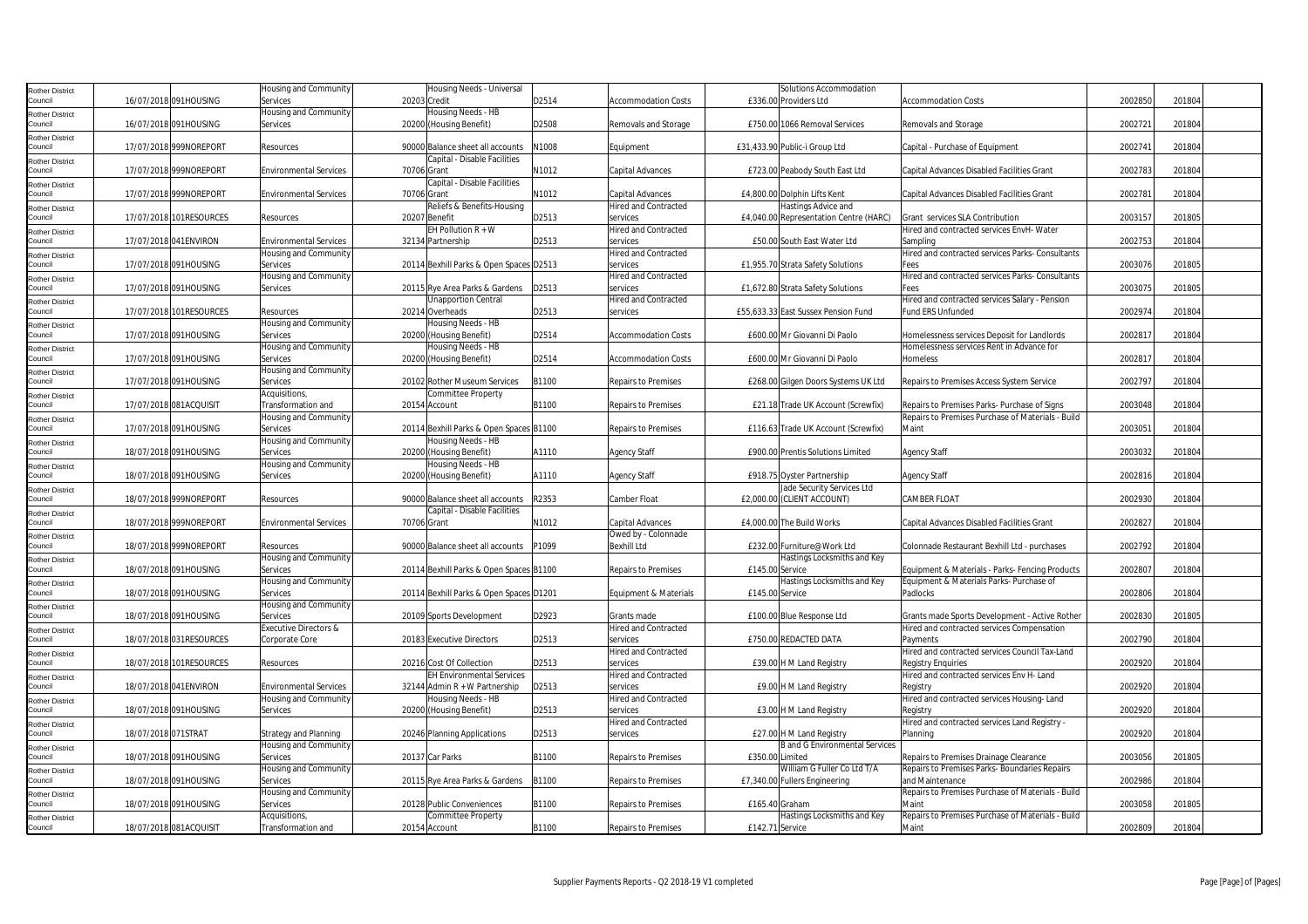| Rother District                   |                      |                          |                                  |                                           |       | Stationery ordered             |                   |                                       | Stationery (General office Supplies) (Stationery                                   |         |        |
|-----------------------------------|----------------------|--------------------------|----------------------------------|-------------------------------------------|-------|--------------------------------|-------------------|---------------------------------------|------------------------------------------------------------------------------------|---------|--------|
| Council                           |                      | 18/07/2018 101RESOURCES  | Resources                        | 20241 Stationery                          | D2416 | nternally (Print Room)         |                   | £13.20 Office Depot UK Ltd            | Services to buy ONLY)                                                              | 2002961 | 201805 |
|                                   |                      |                          |                                  |                                           |       | Stationery ordered             |                   |                                       | Stationery (General office Supplies) (Stationery                                   |         |        |
| Rother District<br>Council        |                      | 18/07/2018 101RESOURCES  | Resources                        | 20241 Stationery                          | D2416 | internally (Print Room)        |                   | £20.80 Office Depot UK Ltd            | Services to buy ONLY)                                                              | 2002962 | 201805 |
|                                   |                      |                          |                                  |                                           |       |                                |                   |                                       |                                                                                    |         |        |
| Rother District                   |                      |                          | Housing and Community            |                                           |       | Hired and Contracted           |                   |                                       | Syrian - Hired and contracted services- Translation                                |         |        |
| Council                           |                      | 18/07/2018 091HOUSING    | Services                         | 20206 Syrians                             | D2513 | services                       |                   | £97.56 Vandu Language Services Ltd    | Services                                                                           | 2002825 | 201804 |
| Rother District                   |                      |                          |                                  |                                           |       |                                |                   |                                       |                                                                                    |         |        |
| Council                           |                      | 19/07/2018 101 RESOURCES | Resources                        | 20222 Accountancy                         | A1110 | <b>Agency Staff</b>            |                   | £942.02 Portfolio Payroll Limited     | <b>Agency Staff</b>                                                                | 2002893 | 201804 |
| <b>Rother District</b>            |                      |                          | Executive Directors &            | Administrative Offices - T.H.             |       |                                |                   |                                       |                                                                                    |         |        |
| Council                           |                      | 19/07/2018 031RESOURCES  | Corporate Core                   | 20175 Annex (NOT CHP)                     | B2612 | Cleaning materials             |                   | £158.08 Wightman and Parrish Ltd      | <b>Cleaning materials Premises</b>                                                 | 2002798 | 201804 |
| Rother District                   |                      |                          |                                  |                                           |       | Owed by - Colonnade            |                   |                                       |                                                                                    |         |        |
| Council                           |                      | 19/07/2018 999NOREPORT   | Resources                        | 90000 Balance sheet all accounts          | P1099 | <b>Bexhill Ltd</b>             | £694.30 Curco Ltd |                                       | Colonnade Restaurant Bexhill Ltd - purchases                                       | 2003126 | 201805 |
| <b>Rother District</b>            |                      |                          | <b>Executive Directors &amp;</b> |                                           |       | Hired and Contracted           |                   |                                       | Hired and contracted services Coach Hire for                                       |         |        |
| Council                           |                      | 19/07/2018 031RESOURCES  | Corporate Core                   | 20156 Representing Local Interest D2513   |       | services                       |                   | £240.00 Rambler Coaches Ltd           | <b>Planning Site Visits</b>                                                        | 2003103 | 201805 |
| <b>Rother District</b>            |                      |                          |                                  |                                           |       | <b>Hired and Contracted</b>    |                   |                                       |                                                                                    |         |        |
| Council                           | 19/07/2018 071STRAT  |                          | <b>Strategy and Planning</b>     | 20249 Planning Appeals                    | D2513 | services                       |                   | £5.307.90 Barton Willmore LLP         | Hired and contracted services Legal Advice                                         | 2002875 | 201804 |
| Rother District                   |                      |                          |                                  |                                           |       |                                |                   | HM Revenues and Customs               | HMRC National Insurance Salary - NI - Councillor                                   |         |        |
| Council                           |                      | 19/07/2018 999NOREPORT   | Resources                        | 90000 Balance sheet all accounts          | P1086 | <b>HMRC National Insurance</b> | £88.60 PAYE       |                                       | Deduction                                                                          | 2002924 | 201804 |
| Rother District                   |                      |                          |                                  |                                           |       |                                |                   | HM Revenues and Customs               | HMRC National Insurance Salary - NI - Employers                                    |         |        |
| Council                           |                      | 19/07/2018 999NOREPORT   | Resources                        | 90000 Balance sheet all accounts          | P1086 | <b>HMRC National Insurance</b> | £101.89 PAYE      |                                       |                                                                                    | 2002924 | 201804 |
| Rother District                   |                      |                          |                                  |                                           |       |                                |                   | HM Revenues and Customs               | HMRC National Insurance Salary - Tax - Councillor                                  |         |        |
| Council                           |                      | 19/07/2018 999NOREPORT   | Resources                        | 90000 Balance sheet all accounts          | P1086 | <b>HMRC National Insurance</b> | £2,867.13 PAYE    |                                       | Deduction                                                                          | 2002924 | 201804 |
|                                   |                      |                          | Housing and Community            |                                           |       |                                |                   |                                       |                                                                                    |         |        |
| <b>Rother District</b><br>Council |                      | 19/07/2018 091HOUSING    | Services                         |                                           |       | <b>Repairs to Premises</b>     |                   | £62.00 Central Source Ltd             | Repairs to Premises Parks - Paths/Surface Repairs                                  | 2003965 | 201806 |
|                                   |                      |                          |                                  | 20114 Bexhill Parks & Open Spaces B1100   |       |                                |                   |                                       |                                                                                    |         |        |
| Rother District                   |                      |                          | Housing and Community            |                                           |       |                                |                   |                                       | Ace Joinery Solutions South East Repairs to Premises Purchase of Materials - Build |         |        |
| Council                           |                      | 19/07/2018 091HOUSING    | Services                         | 20112 Bexhill Leisure Centre              | B1100 | <b>Repairs to Premises</b>     | £4,133.00 Ltd     |                                       | Maint                                                                              | 2002874 | 201805 |
| <b>Rother District</b>            |                      |                          | Acquisitions,                    | Committee Property                        |       |                                |                   |                                       | Repairs to Premises Purchase of Materials - Build                                  |         |        |
| Council                           |                      | 19/07/2018 081ACQUISIT   | Transformation and               | 20154 Account                             | B1100 | <b>Repairs to Premises</b>     |                   | £77.33 G.J.Flooring Wholesale         | Maint                                                                              | 2003063 | 201805 |
| Rother District                   |                      |                          |                                  |                                           |       |                                |                   | Department for Communities            |                                                                                    |         |        |
| Council                           | 19/07/2018 521NDRDEF |                          | <b>NDR Deficit or Surplus</b>    | 42221 NNDR Tariff                         | G1211 | <b>Business Rates tarriff</b>  |                   | -£91.00 and Local Government          | <b>Business Rates tarriff</b>                                                      | 2004048 | 201806 |
| Rother District                   |                      |                          | Housing and Community            | Housing Needs - HB                        |       |                                |                   |                                       |                                                                                    |         |        |
| Council                           |                      | 19/07/2018 091HOUSING    | Services                         | 20200 (Housing Benefit)                   | D2508 | Removals and Storage           |                   | £265.00 Stamford Storage Solutions    | Removals and Storage                                                               | 2002787 | 201804 |
| Rother District                   |                      |                          | Acquisitions.                    |                                           |       |                                |                   |                                       |                                                                                    |         |        |
| Council                           |                      | 20/07/2018 081ACQUISIT   | Transformation and               | 20153 Elva Business Centre, Bexhill B1100 |       | Repairs to Premises            |                   |                                       | -£12.50 J M Waste Management Limited Contract cleaning Office Cleaning             | 2003059 | 201805 |
| <b>Rother District</b>            |                      |                          | Housing and Community            |                                           |       |                                |                   |                                       | Equipment & Materials Parks-Purchase of Planting                                   |         |        |
| Council                           |                      | 20/07/2018 091HOUSING    | Services                         | 20114 Bexhill Parks & Open Spaces B1100   |       | <b>Repairs to Premises</b>     |                   | £44.70 Green Blue Urban               | Material                                                                           | 2002972 | 201805 |
| <b>Rother District</b>            |                      |                          | Acquisitions,                    |                                           |       | <b>Hired and Contracted</b>    |                   |                                       |                                                                                    |         |        |
| Council                           |                      | 20/07/2018 081ACQUISIT   | Transformation and               | 20118 Tourism                             | D2513 | services                       |                   | £2,000.00 18 Hours Ltd (Mandy Curtis) | Hired and contracted services Bexhill Marketing                                    | 2002837 | 201804 |
| Rother District                   |                      |                          | Acquisitions,                    |                                           |       | Hired and Contracted           |                   |                                       |                                                                                    |         |        |
| Council                           |                      | 20/07/2018 081ACQUISIT   | Transformation and               | 20118 Tourism                             | D2513 | services                       |                   | £1,000.00 18 Hours Ltd (Mandy Curtis) | Hired and contracted services Bexhill Marketing                                    | 2002839 | 201804 |
| Rother District                   |                      |                          |                                  |                                           |       | <b>Hired and Contracted</b>    |                   |                                       | Hired and contracted services Council Tax-Land                                     |         |        |
| Council                           |                      | 20/07/2018 101RESOURCES  | Resources                        | 20216 Cost Of Collection                  | D2513 | services                       |                   | £27.00 H M Land Registry              | <b>Registry Enquiries</b>                                                          | 2002901 | 201804 |
| <b>Rother District</b>            |                      |                          |                                  | EH Pollution $R + W$                      |       | <b>Hired and Contracted</b>    |                   |                                       | Hired and contracted services Env H- Land                                          |         |        |
| Council                           |                      | 20/07/2018 041ENVIRON    | <b>Environmental Services</b>    | 32134 Partnership                         | D2513 | services                       |                   | £6.00 H M Land Registry               | Registry                                                                           | 2002901 | 201804 |
| Rother District                   |                      |                          |                                  | <b>EH Environmental Services</b>          |       | <b>Hired and Contracted</b>    |                   |                                       | Hired and contracted services Env H- Land                                          |         |        |
| Council                           |                      | 20/07/2018 041ENVIRON    | <b>Environmental Services</b>    | 32144 Admin R + W Partnership             | D2513 | services                       |                   | £6.00 H M Land Registry               | Registry                                                                           | 2002901 | 201804 |
| Rother District                   |                      |                          |                                  |                                           |       | <b>Hired and Contracted</b>    |                   |                                       | Hired and contracted services Land Registry -                                      |         |        |
| Council                           | 20/07/2018 071STRAT  |                          | <b>Strategy and Planning</b>     | 20246 Planning Applications               | D2513 | services                       |                   | £6.00 H M Land Registry               | Planning                                                                           | 2002901 | 201804 |
| Rother District                   |                      |                          |                                  | EH Dog Control R + W                      |       | Hired and Contracted           |                   |                                       | Hired and contracted services Rother Collection of                                 |         |        |
| Council                           |                      | 20/07/2018 041ENVIRON    | <b>Environmental Services</b>    | 32135 Partnership                         | D2513 | services                       |                   | £2,950.00 Animal Wardens Ltd          | Dogs EnvH                                                                          | 2003006 | 201804 |
| Rother District                   |                      |                          | <b>Housing and Community</b>     | 41 Jameson Mews, Bexhill                  |       | <b>Hired and Contracted</b>    |                   |                                       |                                                                                    |         |        |
| Council                           |                      | 20/07/2018 091HOUSING    | Services                         | 20261 on Sea                              | D2513 | services                       |                   | £6,432.42 Ophrah Oak Limited          | Hired and contracted services Service fee paid                                     | 200285  | 201804 |
| Rother District                   |                      |                          | Housing and Community            | 41 Jameson Mews, Bexhill                  |       | <b>Hired and Contracted</b>    |                   |                                       |                                                                                    |         |        |
| Council                           |                      | 20/07/2018 091HOUSING    | Services                         | 20261 on Sea                              | D2513 | services                       |                   | £25.00 Ophrah Oak Limited             | Hired and contracted services Service fee paid                                     | 2002858 | 201804 |
| Rother District                   |                      |                          | Acquisitions,                    | Committee Property                        |       | <b>Hired and Contracted</b>    |                   |                                       |                                                                                    |         |        |
| Council                           |                      | 20/07/2018 081ACQUISIT   | Transformation and               | 20154 Account                             | D2513 | services                       |                   | £1,800.00 Stickland Wright Ltd        | Hired and contracted services Service fee paid                                     | 2003515 | 201805 |
| <b>Rother District</b>            |                      |                          |                                  | EH Taxi and Private Hire                  |       | <b>Hired and Contracted</b>    |                   |                                       |                                                                                    |         |        |
| Council                           |                      | 20/07/2018 041ENVIRON    | <b>Environmental Services</b>    | 32142 Licenses R + W Partnership          | D2513 | services                       | £16.34 uCheck     |                                       | Hired and contracted services Service fee paid                                     | 2003289 | 201805 |
| <b>Rother District</b>            |                      |                          |                                  | EH Taxi and Private Hire                  |       | <b>Hired and Contracted</b>    |                   |                                       |                                                                                    |         |        |
| Council                           |                      | 20/07/2018 041 ENVIRON   | <b>Environmental Services</b>    | 32142 Licenses R + W Partnership          | D2513 | services                       | £88.00 uCheck     |                                       | Hired and contracted services Service fee paid                                     | 2003289 | 201805 |
| <b>Rother District</b>            |                      |                          |                                  |                                           |       | Hired and Contracted           |                   |                                       | Hired and contracted services Single Person                                        |         |        |
| Council                           |                      | 20/07/2018 101RESOURCES  | Resources                        | 20216 Cost Of Collection                  | D2513 | services                       |                   | £4.222.00 Datatank Limited            | <b>Discount Review</b>                                                             | 2004112 | 201806 |
| Rother District                   |                      |                          | Executive Directors &            |                                           |       | <b>Hired and Contracted</b>    |                   |                                       | Hired and contracted services STC - Travel and                                     |         |        |
| Council                           |                      | 20/07/2018 031RESOURCES  | Corporate Core                   | 32131 Sussex Training Partnership D2513   |       | services                       |                   | £33.40 P A Gibbons                    | subsistence                                                                        | 2002855 | 201804 |
|                                   |                      |                          |                                  |                                           |       |                                |                   |                                       |                                                                                    |         |        |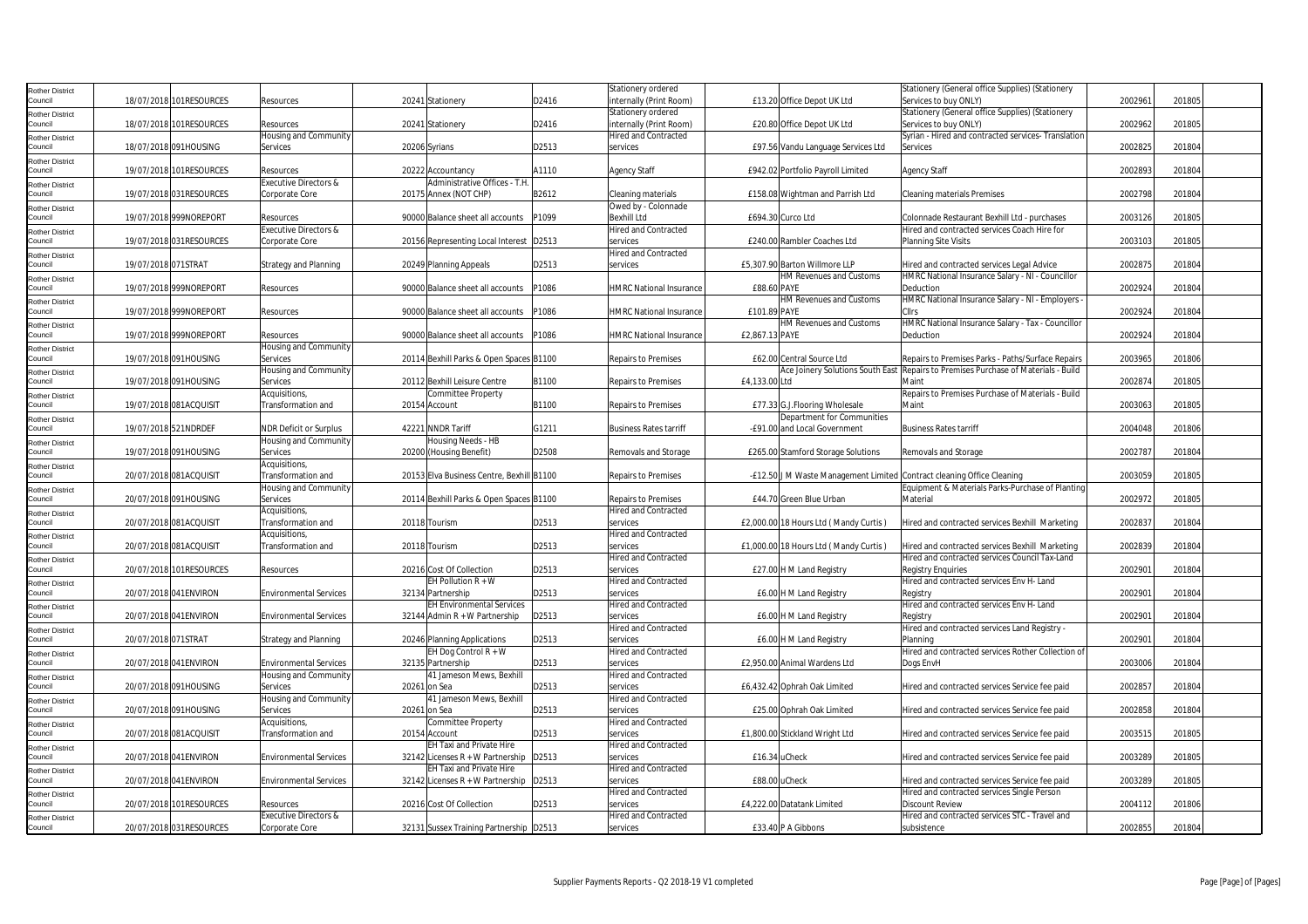| Rother District                   |                          |                               | EH Dog Control $\overline{R + W}$         |       | Hired and Contracted         |                                      | Hired and contracted services Wealden Stray Dogs |         |        |
|-----------------------------------|--------------------------|-------------------------------|-------------------------------------------|-------|------------------------------|--------------------------------------|--------------------------------------------------|---------|--------|
| Council                           | 20/07/2018 041ENVIRON    | <b>Environmental Services</b> | 32135 Partnership                         | D2513 | services                     | £3,369.00 Animal Wardens Ltd         | Kennelling Costs EnvH                            | 2003005 | 201804 |
| Rother District                   |                          | Housing and Community         | Bexhill Promenade &                       |       |                              |                                      |                                                  |         |        |
| Council                           | 20/07/2018 091HOUSING    | Services                      | 20108 Foreshore                           | B1100 | Repairs to Premises          | £2,460.00 Colin A May                | Repairs to Premises Repairs - Painting Works     | 2002978 | 201804 |
|                                   |                          | Housing and Community         | Bexhill Promenade &                       |       |                              |                                      |                                                  |         |        |
| Rother District<br>Council        | 20/07/2018 091HOUSING    | Services                      | 20108 Foreshore                           | B1100 | <b>Repairs to Premises</b>   | £375.00 Colin A May                  | Repairs to Premises Repairs - Painting Works     | 2002973 | 201804 |
|                                   |                          | Housing and Community         |                                           |       |                              | CountyClean Environmental            |                                                  |         |        |
| Rother District<br>Council        | 20/07/2018 091HOUSING    | Services                      | 20128 Public Conveniences                 | B2422 | Sewerage                     | £330.00 Services Ltd                 | Sewerage - Sewage/Cesspool Emptying              | 2003015 | 201805 |
|                                   |                          |                               |                                           |       |                              |                                      | Statutory Advertising Planadv - Rye + Battle     |         |        |
| Rother District<br>Council        |                          |                               |                                           |       |                              |                                      |                                                  |         |        |
|                                   | 20/07/2018 071STRAT      | Strategy and Planning         | 20246 Planning Applications               | D2519 | <b>Statutory Advertising</b> | £732.00 Johnston Publishing Ltd      | Observer                                         | 2002998 | 201805 |
| <b>Rother District</b>            |                          | Executive Directors &         |                                           |       | <b>Hired and Contracted</b>  |                                      |                                                  |         |        |
| Council                           | 20/07/2018 031RESOURCES  | Corporate Core                | 32131 Sussex Training Partnership D2513   |       | services                     | £999.00 P A Gibbons                  | Training Sussex Train Consor-Training Course     | 2002855 | 201804 |
| Rother District                   |                          | Housing and Community         | Housing Needs - HB                        |       |                              |                                      |                                                  |         |        |
| Council                           | 20/07/2018 091HOUSING    | Services                      | 20200 (Housing Benefit)                   | D2514 | Accommodation Costs          | £195.00 MB Hotels Ltd                | Accommodation Costs                              | 2002883 | 201804 |
| Rother District                   |                          | Housing and Community         | Housing Needs - HB                        |       |                              |                                      |                                                  |         |        |
| Council                           | 20/07/2018 091HOUSING    | Services                      | 20200 (Housing Benefit)                   | D2514 | <b>Accommodation Costs</b>   | £195.00 MB Hotels Ltd                | <b>Accommodation Costs</b>                       | 2002884 | 201804 |
| Rother District                   |                          | Housing and Community         | Housing Needs - HB                        |       |                              |                                      |                                                  |         |        |
| Council                           | 20/07/2018 091HOUSING    | Services                      | 20200 (Housing Benefit)                   | D2514 | <b>Accommodation Costs</b>   | £245.00 MB Hotels Ltd                | <b>Accommodation Costs</b>                       | 2002885 | 201804 |
|                                   |                          | Housing and Community         | Housing Needs - HB                        |       |                              |                                      |                                                  |         |        |
| Rother District<br>Council        | 20/07/2018 091HOUSING    | Services                      | 20200<br>(Housing Benefit)                | D2514 | <b>Accommodation Costs</b>   | £245.00 MB Hotels Ltd                | Accommodation Costs                              | 2002886 | 201804 |
|                                   |                          | Housing and Community         | Housing Needs - HB                        |       |                              |                                      |                                                  |         |        |
| <b>Rother District</b><br>Council | 20/07/2018 091HOUSING    | Services                      | 20200 (Housing Benefit)                   | D2514 | <b>Accommodation Costs</b>   | £245.00 MB Hotels Ltd                | <b>Accommodation Costs</b>                       | 2002887 | 201804 |
|                                   |                          |                               |                                           |       |                              |                                      |                                                  |         |        |
| <b>Rother District</b>            |                          | Housing and Community         | Housing Needs - HB                        |       |                              |                                      |                                                  |         |        |
| Council                           | 20/07/2018 091HOUSING    | Services                      | 20200 (Housing Benefit)                   | D2514 | <b>Accommodation Costs</b>   | £245.00 MB Hotels Ltd                | <b>Accommodation Costs</b>                       | 2002888 | 201804 |
| Rother District                   |                          | Housing and Community         | Housing Needs - HB                        |       |                              |                                      |                                                  |         |        |
| Council                           | 20/07/2018 091HOUSING    | Services                      | 20200 (Housing Benefit)                   | D2514 | <b>Accommodation Costs</b>   | £245.00 MB Hotels Ltd                | <b>Accommodation Costs</b>                       | 2002889 | 201804 |
| Rother District                   |                          | Housing and Community         | Housing Needs - HB                        |       |                              |                                      |                                                  |         |        |
| Council                           | 20/07/2018 091HOUSING    | Services                      | 20200 (Housing Benefit)                   | D2514 | <b>Accommodation Costs</b>   | £245.00 MB Hotels Ltd                | <b>Accommodation Costs</b>                       | 2002890 | 201804 |
| <b>Rother District</b>            |                          | Housing and Community         | lousing Needs - HB                        |       |                              |                                      |                                                  |         |        |
| Council                           | 20/07/2018 091HOUSING    | Services                      | 20200 (Housing Benefit)                   | D2514 | <b>Accommodation Costs</b>   | £245.00 MB Hotels Ltd                | <b>Accommodation Costs</b>                       | 2002877 | 201804 |
| Rother District                   |                          | Housing and Community         | Housing Needs - HB                        |       |                              |                                      |                                                  |         |        |
| Council                           | 20/07/2018 091HOUSING    | Services                      | 20200 (Housing Benefit)                   | D2514 | <b>Accommodation Costs</b>   | £245.00 MB Hotels Ltd                | <b>Accommodation Costs</b>                       | 2002878 | 201804 |
|                                   |                          | Housing and Community         | Housing Needs - HB                        |       |                              |                                      |                                                  |         |        |
| Rother District<br>Council        | 20/07/2018 091HOUSING    | Services                      | 20200 (Housing Benefit)                   | D2514 | <b>Accommodation Costs</b>   | £195.00 MB Hotels Ltd                | <b>Accommodation Costs</b>                       | 2002879 | 201804 |
|                                   |                          |                               |                                           |       |                              |                                      |                                                  |         |        |
| <b>Rother District</b>            |                          | Housing and Community         | lousing Needs - HB                        |       |                              |                                      |                                                  |         |        |
| Council                           | 20/07/2018 091HOUSING    | Services                      | 20200 (Housing Benefit)                   | D2514 | <b>Accommodation Costs</b>   | £195.00 MB Hotels Ltd                | <b>Accommodation Costs</b>                       | 2002880 | 201804 |
| Rother District                   |                          | Housing and Community         | Housing Needs - HB                        |       |                              |                                      |                                                  |         |        |
| Council                           | 20/07/2018 091HOUSING    | Services                      | 20200 (Housing Benefit)                   | D2514 | <b>Accommodation Costs</b>   | £340.00 MB Hotels Ltd                | <b>Accommodation Costs</b>                       | 2002881 | 201804 |
| <b>Rother District</b>            |                          | Housing and Community         | Housing Needs - HB                        |       |                              |                                      |                                                  |         |        |
| Council                           | 20/07/2018 091HOUSING    | Services                      | 20200 (Housing Benefit)                   | D2514 | <b>Accommodation Costs</b>   | £340.00 MB Hotels Ltd                | <b>Accommodation Costs</b>                       | 2002882 | 201804 |
| Rother District                   |                          | Housing and Community         | Housing Needs - Universal                 |       |                              |                                      |                                                  |         |        |
| Council                           | 21/07/2018 091HOUSING    | Services                      | 20203 Credit                              | D2514 | <b>Accommodation Costs</b>   | £128.00 MB Hotels Ltd                | <b>Accommodation Costs</b>                       | 2003810 | 201806 |
| <b>Rother District</b>            |                          | Executive Directors &         | Administrative Offices -                  |       |                              |                                      |                                                  |         |        |
| Council                           | 22/07/2018 031 RESOURCES | Corporate Core                | Town Hall<br>20173                        | B1100 | Repairs to Premises          | £220.00 MDS Consulting Ltd           | Repairs to Premises Lightning Conductor Repairs  | 2002957 | 201804 |
| Rother District                   |                          | Executive Directors &         | Administrative Offices - T.H              |       |                              |                                      |                                                  |         |        |
| Council                           | 22/07/2018 031 RESOURCES | Corporate Core                | 20175 Annex (NOT CHP)                     | 31100 | <b>Repairs to Premises</b>   | £220.00 MDS Consulting Ltd           | Repairs to Premises Lightning Conductor Repairs  | 2002957 | 201804 |
| Rother District                   |                          | Acquisitions,                 |                                           |       |                              |                                      |                                                  |         |        |
| Council                           | 22/07/2018 081ACQUISIT   | Transformation and            | 20153 Elva Business Centre, Bexhill B1100 |       | Repairs to Premises          | £220.00 MDS Consulting Ltd           | Repairs to Premises Lightning Conductor Repairs  | 2002957 | 201804 |
|                                   |                          | Executive Directors &         |                                           |       | Third party payment          |                                      | Third party payment other LAs Communications     |         |        |
| Rother District                   |                          |                               |                                           |       |                              |                                      |                                                  |         |        |
| Council                           | 22/07/2018 031 RESOURCES | Corporate Core                | 20179 Communications                      | E1101 | other LAs                    | £3,600.00 East Sussex County Council | Officer costs                                    | 2002989 | 201804 |
| Rother District                   |                          | Housing and Community         | Housing Needs - HB                        |       |                              |                                      |                                                  |         |        |
| Council                           | 22/07/2018 091HOUSING    | Services                      | 20200 (Housing Benefit)                   | D2514 | <b>Accommodation Costs</b>   | £200.00 Specialist Care UK Group Ltd | <b>Accommodation Costs</b>                       | 2002860 | 201804 |
| Rother District                   |                          | Housing and Community         | lousing Needs - HB                        |       |                              |                                      |                                                  |         |        |
| Council                           | 22/07/2018 091HOUSING    | Services                      | 20200 (Housing Benefit)                   | D2514 | <b>Accommodation Costs</b>   | £262.50 Specialist Care UK Group Ltd | <b>Accommodation Costs</b>                       | 2002867 | 201804 |
| Rother District                   |                          | Housing and Community         | Housing Needs - HB                        |       |                              |                                      |                                                  |         |        |
| Council                           | 22/07/2018 091HOUSING    | Services                      | 20200 (Housing Benefit)                   | D2514 | <b>Accommodation Costs</b>   | £262.50 Specialist Care UK Group Ltd | <b>Accommodation Costs</b>                       | 2002862 | 201804 |
| Rother District                   |                          | Housing and Community         | lousing Needs - HB                        |       |                              |                                      |                                                  |         |        |
| Council                           | 22/07/2018 091HOUSING    | Services                      | 20200 (Housing Benefit)                   | D2514 | <b>Accommodation Costs</b>   | £375.00 Specialist Care UK Group Ltd | <b>Accommodation Costs</b>                       | 2002861 | 201804 |
|                                   |                          | Housing and Community         | lousing Needs - HB                        |       |                              |                                      |                                                  |         |        |
| Rother District<br>Council        | 22/07/2018 091HOUSING    | Services                      | 20200 (Housing Benefit)                   | D2514 | <b>Accommodation Costs</b>   | £300.00 Specialist Care UK Group Ltd | <b>Accommodation Costs</b>                       | 2002871 | 201804 |
|                                   |                          |                               |                                           |       |                              |                                      |                                                  |         |        |
| <b>Rother District</b>            |                          | Housing and Community         | Housing Needs - HB                        |       |                              |                                      |                                                  |         |        |
| Council                           | 22/07/2018 091HOUSING    | Services                      | 20200 (Housing Benefit)                   | D2514 | <b>Accommodation Costs</b>   | £150.00 Specialist Care UK Group Ltd | <b>Accommodation Costs</b>                       | 2002868 | 201804 |
| Rother District                   |                          | Housing and Community         | Housing Needs - HB                        |       |                              |                                      |                                                  |         |        |
| Council                           | 22/07/2018 091HOUSING    | Services                      | 20200 (Housing Benefit)                   | D2514 | <b>Accommodation Costs</b>   | £100.00 Specialist Care UK Group Ltd | <b>Accommodation Costs</b>                       | 2002865 | 201804 |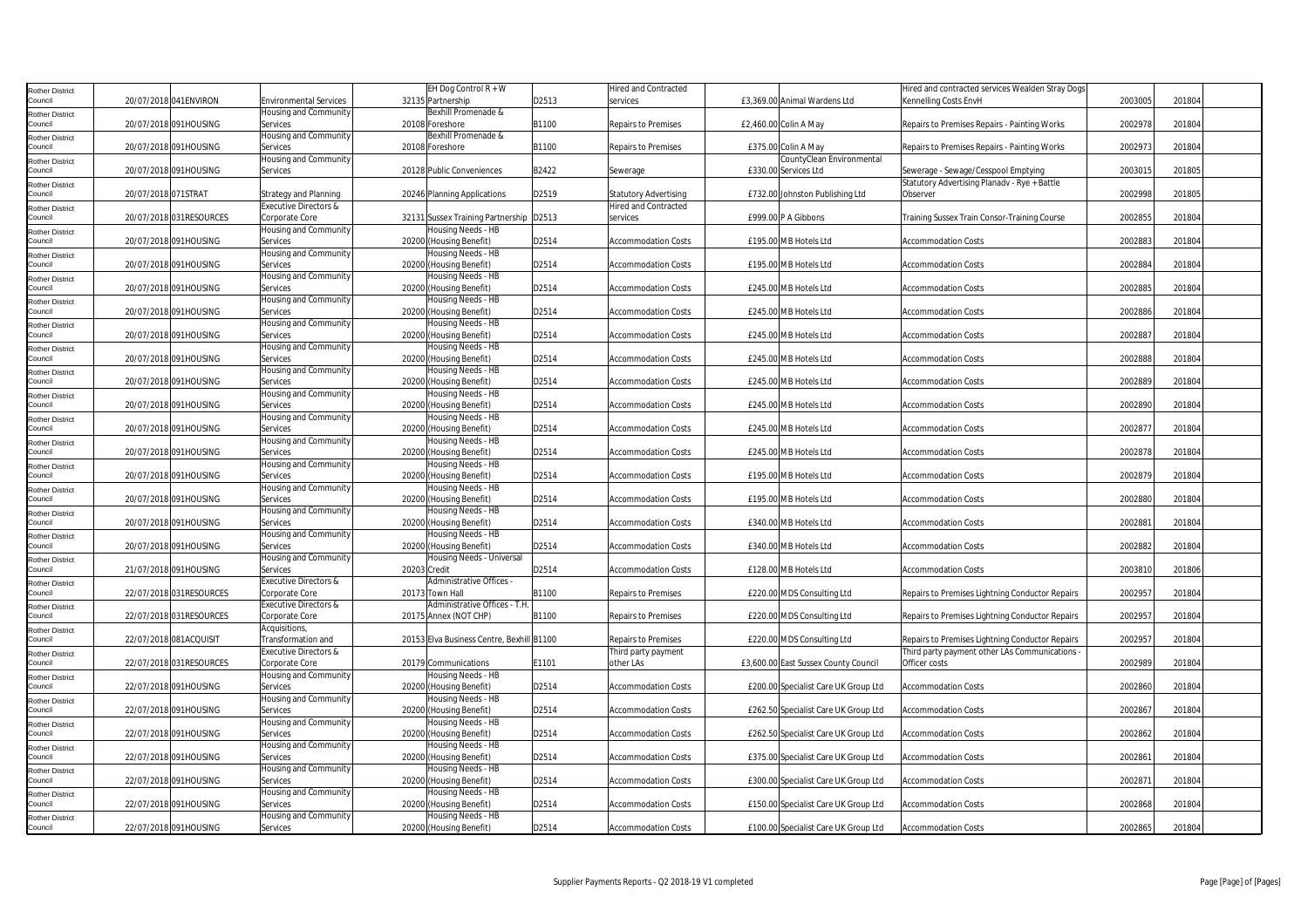| Rother District                   |                          | Housing and Community                   | Housing Needs - HB                                    |       |                            |                                                                     |                                            |         |        |
|-----------------------------------|--------------------------|-----------------------------------------|-------------------------------------------------------|-------|----------------------------|---------------------------------------------------------------------|--------------------------------------------|---------|--------|
| Council                           | 22/07/2018 091HOUSING    | Services                                | 20200 (Housing Benefit)                               | D2514 | Accommodation Costs        | £350.00 Specialist Care UK Group Ltd                                | <b>Accommodation Costs</b>                 | 2002869 | 201804 |
| <b>Rother District</b>            |                          | <b>Housing and Community</b>            | Housing Needs - Universal                             |       |                            |                                                                     |                                            |         |        |
| Council                           | 22/07/2018 091HOUSING    | Services                                | 20203 Credit                                          | D2514 | <b>Accommodation Costs</b> | £262.50 Specialist Care UK Group Ltd                                | <b>Accommodation Costs</b>                 | 2002864 | 201804 |
| Rother District                   |                          | Housing and Community                   | Housing Needs - HB                                    |       |                            |                                                                     |                                            |         |        |
| Council                           | 22/07/2018 091HOUSING    | Services                                | 20200 (Housing Benefit)                               | D2514 | <b>Accommodation Costs</b> | £350.00 Specialist Care UK Group Ltd                                | <b>Accommodation Costs</b>                 | 2002866 | 201804 |
| Rother District                   |                          | Housing and Community                   | Housing Needs - HB                                    |       |                            |                                                                     |                                            |         |        |
| Council                           | 22/07/2018 091HOUSING    | Services                                | 20200 (Housing Benefit)                               | D2514 | Accommodation Costs        | £100.00 Specialist Care UK Group Ltd                                | <b>Accommodation Costs</b>                 | 2002870 | 201804 |
| Rother District                   |                          | Housing and Community                   | Housing Needs - HB                                    |       |                            |                                                                     |                                            |         |        |
| Council                           | 22/07/2018 091HOUSING    | Services                                | 20200 (Housing Benefit)                               | D2514 | <b>Accommodation Costs</b> | £262.50 Specialist Care UK Group Ltd                                | <b>Accommodation Costs</b>                 | 2002863 | 201804 |
| Rother District                   |                          | Housing and Community                   | Housing Needs - HB                                    |       |                            |                                                                     |                                            |         |        |
| Council                           | 22/07/2018 091HOUSING    | Services                                | 20200 (Housing Benefit)                               | D2514 | <b>Accommodation Costs</b> | £262.50 Specialist Care UK Group Ltd                                | <b>Accommodation Costs</b>                 | 2002988 | 201805 |
| Rother District                   |                          | Housing and Community                   | Housing Needs - HB                                    |       |                            |                                                                     |                                            |         |        |
| Council                           | 22/07/2018 091HOUSING    | Services                                | 20200 (Housing Benefit)                               | D2514 | Accommodation Costs        | £75.00 Specialist Care UK Group Ltd                                 | <b>Accommodation Costs</b>                 | 2002988 | 201805 |
| <b>Rother District</b>            |                          | Housing and Community                   | Housing Needs - HB                                    |       |                            |                                                                     |                                            |         |        |
| Council                           | 22/07/2018 091HOUSING    | Services                                | 20200 (Housing Benefit)                               | D2514 | <b>Accommodation Costs</b> | £112.50 Specialist Care UK Group Ltd                                | <b>Accommodation Costs</b>                 | 2002988 | 201805 |
| Rother District                   |                          | Housing and Community                   | Housing Needs - HB                                    |       |                            |                                                                     |                                            |         |        |
| Council                           | 22/07/2018 091HOUSING    | Services                                | 20200 (Housing Benefit)                               | D2514 | <b>Accommodation Costs</b> | £75.00 Specialist Care UK Group Ltd                                 | <b>Accommodation Costs</b>                 | 2002988 | 201805 |
| Rother District                   |                          | Housing and Community                   | Housing Needs - HB                                    |       |                            |                                                                     |                                            |         |        |
| Council                           | 22/07/2018 091HOUSING    | Services                                | 20200 (Housing Benefit)                               | D2514 | Accommodation Costs        | £150.00 Specialist Care UK Group Ltd                                | <b>Accommodation Costs</b>                 | 2002988 | 201805 |
| <b>Rother District</b>            |                          |                                         | Capital - Disable Facilities                          |       |                            |                                                                     |                                            |         |        |
| Council                           | 23/07/2018 999NOREPORT   | <b>Environmental Services</b>           | 70706 Grant                                           | N1012 | Capital Advances           | £622.94 Peabody South East Ltd                                      | Capital Advances Disabled Facilities Grant | 2003034 | 201804 |
| <b>Rother District</b>            |                          |                                         | Capital - Disable Facilities                          |       |                            |                                                                     |                                            |         |        |
| Council                           | 23/07/2018 999NOREPORT   | <b>Environmental Services</b>           | 70706 Grant                                           | N1012 | Capital Advances           | £1,106.22 Peabody South East Ltd                                    | Capital Advances Disabled Facilities Grant | 2003035 | 201804 |
| Rother District                   |                          |                                         | Capital - Disable Facilities                          |       |                            |                                                                     |                                            |         |        |
| Council                           | 23/07/2018 999NOREPORT   | <b>Environmental Services</b>           | 70706 Grant                                           | N1012 | Capital Advances           | £2,354.82 Griffin and Son                                           | Capital Advances Disabled Facilities Grant | 2003036 | 201804 |
| Rother District                   |                          | Housing and Community                   |                                                       |       |                            | Laser Energy Buying Group (Kent                                     |                                            |         |        |
| Council                           | 23/07/2018 091HOUSING    | Services                                | 20137 Car Parks                                       | B2201 | Electricity                | £108.83 County Council Commercial                                   | <b>Electricity Charges</b>                 | 2003205 | 201805 |
| Rother District                   |                          | Housing and Community                   |                                                       |       |                            | Laser Energy Buying Group (Kent                                     |                                            |         |        |
| Council                           | 23/07/2018 091HOUSING    | Services                                | 20137 Car Parks                                       | B2201 | Electricity                | £32.66 County Council Commercial                                    | <b>Electricity Charges</b>                 | 2003205 | 201805 |
| tother District                   |                          | Executive Directors &                   | Administrative Offices -                              |       |                            | Laser Energy Buying Group (Kent                                     |                                            |         |        |
| Council                           | 23/07/2018 031RESOURCES  | Corporate Core                          | 20173 Town Hall                                       | B2201 | Electricity                | £2,961.50 County Council Commercial                                 | <b>Electricity Charges</b>                 | 2003205 | 201805 |
| Rother District                   |                          | Executive Directors &                   | Administrative Offices -                              |       |                            | Laser Energy Buying Group (Kent                                     |                                            |         |        |
| Council                           | 23/07/2018 031RESOURCES  | Corporate Core                          | 20173 Town Hall                                       | B2201 | Electricity                | £3,218.54 County Council Commercial                                 | <b>Electricity Charges</b>                 | 2003205 | 201805 |
| <b>Rother District</b>            |                          | Executive Directors &                   | Administrative Offices -                              |       |                            | Laser Energy Buying Group (Kent                                     |                                            |         |        |
| Council                           | 23/07/2018 031RESOURCES  | Corporate Core                          | 20173 Town Hall                                       | B2201 | Electricity                | -£3,353.19 County Council Commercial                                | <b>Electricity Charges</b>                 | 2003205 | 201805 |
| Rother District                   |                          | Executive Directors &                   | Administrative Offices -                              |       |                            | Laser Energy Buying Group (Kent                                     |                                            |         |        |
| Council                           | 23/07/2018 031RESOURCES  | Corporate Core                          | 20173 Town Hall                                       | B2201 | Electricity                | £3,457.93 County Council Commercial                                 | <b>Electricity Charges</b>                 | 2003205 | 201805 |
| Rother District                   |                          | Executive Directors &                   | Administrative Offices -                              |       |                            | Laser Energy Buying Group (Kent                                     |                                            |         |        |
| Council                           | 23/07/2018 031RESOURCES  | Corporate Core                          | 20173 Town Hall                                       | B2201 | Electricity                | -£3,639.15 County Council Commercial                                | <b>Electricity Charges</b>                 | 2003205 | 201805 |
| Rother District<br>Council        | 23/07/2018 031 RESOURCES | Executive Directors &<br>Corporate Core | Administrative Offices - T.H<br>20175 Annex (NOT CHP) | B2201 | Electricity                | aser Energy Buying Group (Kent<br>£884.58 County Council Commercial |                                            | 2003205 | 201805 |
|                                   |                          | <b>Executive Directors &amp;</b>        | Administrative Offices -                              |       |                            |                                                                     | <b>Electricity Charges</b>                 |         |        |
| Rother District<br>Council        | 23/07/2018 031RESOURCES  | Corporate Core                          | 20177 Rear Depot                                      | B2201 | Electricity                | Laser Energy Buying Group (Kent<br>£22.39 County Council Commercial | <b>Electricity Charges</b>                 | 2003205 | 201805 |
|                                   |                          | Housing and Community                   |                                                       |       |                            | Laser Energy Buying Group (Kent                                     |                                            |         |        |
| Rother District<br>Council        | 23/07/2018 091HOUSING    | Services                                | 20114 Bexhill Parks & Open Spaces B2201               |       | Electricity                | £26.26 County Council Commercial                                    | <b>Electricity Charges</b>                 | 2003205 | 201805 |
|                                   |                          | Housing and Community                   |                                                       |       |                            | Laser Energy Buying Group (Kent                                     |                                            |         |        |
| <b>Rother District</b><br>Council | 23/07/2018 091HOUSING    | Services                                | 20128 Public Conveniences                             | B2201 | Electricity                | <b>£61.39 County Council Commercial</b>                             | <b>Electricity Charges</b>                 | 2003205 | 201805 |
|                                   |                          | Housing and Community                   |                                                       |       |                            | Laser Energy Buying Group (Kent                                     |                                            |         |        |
| Rother District<br>Council        | 23/07/2018 091HOUSING    | Services                                | 20128 Public Conveniences                             | B2201 | Electricity                | £232.27 County Council Commercial                                   | <b>Electricity Charges</b>                 | 2003205 | 201805 |
|                                   |                          | Housing and Community                   |                                                       |       |                            | Laser Energy Buying Group (Kent                                     |                                            |         |        |
| Rother District<br>Council        | 23/07/2018 091HOUSING    | Services                                | 20128 Public Conveniences                             | B2201 | Electricity                | £55.27 County Council Commercial                                    | <b>Electricity Charges</b>                 | 2003205 | 201805 |
|                                   |                          | Housing and Community                   |                                                       |       |                            | aser Energy Buying Group (Kent                                      |                                            |         |        |
| <b>Rother District</b><br>Council | 23/07/2018 091HOUSING    | Services                                | 20128 Public Conveniences                             | B2201 | Electricity                | £107.63 County Council Commercial                                   | <b>Electricity Charges</b>                 | 2003205 | 201805 |
| <b>Rother District</b>            |                          | Acquisitions,                           | Ancient Monuments &                                   |       |                            | Laser Energy Buying Group (Kent                                     |                                            |         |        |
| Council                           | 23/07/2018 081ACQUISIT   | Transformation and                      | 20104 Gazebo                                          | B2201 | Electricity                | £31.94 County Council Commercial                                    | <b>Electricity Charges</b>                 | 2003205 | 201805 |
| <b>Rother District</b>            |                          | Acquisitions,                           |                                                       |       |                            | Laser Energy Buying Group (Kent                                     |                                            |         |        |
| Council                           | 23/07/2018 081ACQUISIT   | Transformation and                      | 20148 Misc Land & Buildings                           | B2201 | Electricity                | £52.73 County Council Commercial                                    | <b>Electricity Charges</b>                 | 2003205 | 201805 |
| <b>Rother District</b>            |                          | Acquisitions,                           |                                                       |       |                            | aser Energy Buying Group (Kent                                      |                                            |         |        |
| Council                           | 23/07/2018 081ACQUISIT   | Transformation and                      | 20148 Misc Land & Buildings                           | B2201 | Electricity                | £76.19 County Council Commercial                                    | <b>Electricity Charges</b>                 | 2003205 | 201805 |
| Rother District                   |                          | Acquisitions,                           |                                                       |       |                            | Laser Energy Buying Group (Kent                                     |                                            |         |        |
| Council                           | 23/07/2018 081ACQUISIT   | Transformation and                      | 20151 Udimore Workshops                               | B2201 | Electricity                | £25.65 County Council Commercial                                    | <b>Electricity Charges</b>                 | 2003205 | 201805 |
| Rother District                   |                          | Housing and Community                   |                                                       |       |                            | Laser Energy Buying Group (Kent                                     |                                            |         |        |
| Council                           | 23/07/2018 091HOUSING    | Services                                | 20107 Camber Beach & Foreshore B2201                  |       | Electricity                | £311.46 County Council Commercial                                   | <b>Electricity Charges</b>                 | 2003205 | 201805 |
|                                   |                          |                                         |                                                       |       |                            |                                                                     |                                            |         |        |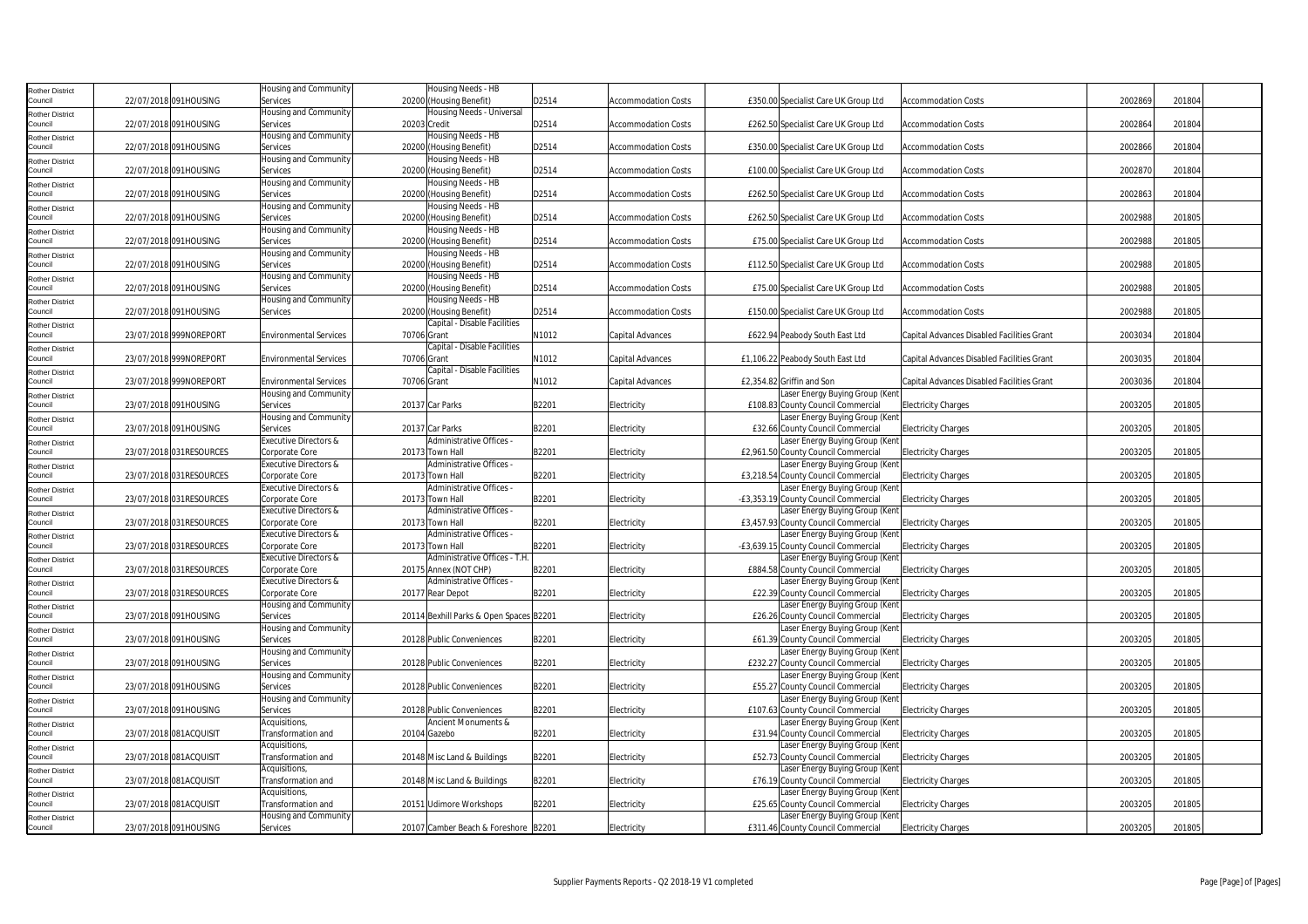| <b>Rother District</b>            |                        | Housing and Community     |                                         |       |             | Laser Energy Buying Group (Kent                                    |         |        |  |
|-----------------------------------|------------------------|---------------------------|-----------------------------------------|-------|-------------|--------------------------------------------------------------------|---------|--------|--|
| Council                           | 23/07/2018 091HOUSING  | Services                  | 20128 Public Conveniences               | B2201 | Electricity | £40.76 County Council Commercial<br><b>Electricity Charges</b>     | 2003205 | 201805 |  |
| <b>Rother District</b>            |                        | Housing and Community     |                                         |       |             | Laser Energy Buying Group (Ken                                     |         |        |  |
| Council                           | 23/07/2018 091HOUSING  | Services                  | 20128 Public Conveniences               | B2201 | Electricity | £55.34 County Council Commercial<br><b>Electricity Charges</b>     | 2003205 | 201805 |  |
| <b>Rother District</b>            |                        | Housing and Community     |                                         |       |             | Laser Energy Buying Group (Kent                                    |         |        |  |
| Council                           | 23/07/2018 091HOUSING  | Services                  | 20128 Public Conveniences               | B2201 | Electricity | £128.54 County Council Commercial<br><b>Electricity Charges</b>    | 2003205 | 201805 |  |
|                                   |                        | Housing and Community     |                                         |       |             | Laser Energy Buying Group (Kent                                    |         |        |  |
| <b>Rother District</b><br>Council | 23/07/2018 091HOUSING  | Services                  | 20128 Public Conveniences               | B2201 | Electricity | £41.97 County Council Commercial<br><b>Electricity Charges</b>     | 2003205 | 201805 |  |
|                                   |                        | Housing and Community     |                                         |       |             | Laser Energy Buying Group (Ken                                     |         |        |  |
| <b>Rother District</b><br>Council | 23/07/2018 091HOUSING  |                           | 20128 Public Conveniences               |       |             |                                                                    | 2003205 | 201805 |  |
|                                   |                        | Services                  |                                         | B2201 | Electricity | £417.26 County Council Commercial<br><b>Electricity Charges</b>    |         |        |  |
| <b>Rother District</b>            |                        | Housing and Community     |                                         |       |             | Laser Energy Buying Group (Kent                                    |         |        |  |
| Council                           | 23/07/2018 091HOUSING  | Services                  | 20128 Public Conveniences               | B2201 | Electricity | £34.11 County Council Commercial<br><b>Electricity Charges</b>     | 2003205 | 201805 |  |
| <b>Rother District</b>            |                        | Housing and Community     |                                         |       |             | Laser Energy Buying Group (Kent                                    |         |        |  |
| Council                           | 23/07/2018 091HOUSING  | Services                  | 20128 Public Conveniences               | B2201 | Electricity | £48.26 County Council Commercial<br><b>Electricity Charges</b>     | 2003205 | 201805 |  |
| <b>Rother District</b>            |                        | Housing and Community     |                                         |       |             | Laser Energy Buying Group (Kent                                    |         |        |  |
| Council                           | 23/07/2018 091HOUSING  | Services                  | 20128 Public Conveniences               | B2201 | Electricity | £25.89 County Council Commercial<br><b>Electricity Charges</b>     | 2003205 | 201805 |  |
| <b>Rother District</b>            |                        | Housing and Community     |                                         |       |             | Laser Energy Buying Group (Kent                                    |         |        |  |
| Council                           | 23/07/2018 091HOUSING  | Services                  | 20128 Public Conveniences               | B2201 | Electricity | £46.45 County Council Commercial<br><b>Electricity Charges</b>     | 2003205 | 201805 |  |
| <b>Rother District</b>            |                        | Housing and Community     |                                         |       |             | Laser Energy Buying Group (Kent                                    |         |        |  |
| Council                           | 23/07/2018 091HOUSING  | Services                  | 20128 Public Conveniences               | B2201 | Electricity | £51.76 County Council Commercial<br><b>Electricity Charges</b>     | 2003205 | 201805 |  |
| <b>Rother District</b>            |                        | Housing and Community     |                                         |       |             | Laser Energy Buying Group (Kent                                    |         |        |  |
| Council                           | 23/07/2018 091HOUSING  | Services                  | 20114 Bexhill Parks & Open Spaces B2201 |       | Electricity | £32.47 County Council Commercial<br><b>Electricity Charges</b>     | 2003205 | 201805 |  |
|                                   |                        |                           |                                         |       |             |                                                                    |         |        |  |
| <b>Rother District</b>            |                        | Housing and Community     |                                         |       |             | Laser Energy Buying Group (Kent                                    |         |        |  |
| Council                           | 23/07/2018 091HOUSING  | Services                  | 20114 Bexhill Parks & Open Spaces B2201 |       | Electricity | £30.38 County Council Commercial<br><b>Electricity Charges</b>     | 2003205 | 201805 |  |
| <b>Rother District</b>            |                        | Housing and Community     |                                         |       |             | Laser Energy Buying Group (Kent                                    |         |        |  |
| Council                           | 23/07/2018 091HOUSING  | Services                  | 20114 Bexhill Parks & Open Spaces B2201 |       | Electricity | £23.16 County Council Commercial<br><b>Electricity Charges</b>     | 2003205 | 201805 |  |
| <b>Rother District</b>            |                        | Housing and Community     |                                         |       |             | Laser Energy Buying Group (Kent                                    |         |        |  |
| Council                           | 23/07/2018 091HOUSING  | Services                  | 20115 Rye Area Parks & Gardens          | B2201 | Electricity | £27.46 County Council Commercial<br><b>Electricity Charges</b>     | 2003205 | 201805 |  |
| <b>Rother District</b>            |                        | Housing and Community     |                                         |       |             | Laser Energy Buying Group (Kent                                    |         |        |  |
| Council                           | 23/07/2018 091HOUSING  | Services                  | 20123 Cemeteries                        | B2201 | Electricity | £78.85 County Council Commercial<br><b>Electricity Charges</b>     | 2003205 | 201805 |  |
|                                   |                        | Housing and Community     |                                         |       |             | Laser Energy Buying Group (Kent                                    |         |        |  |
| <b>Rother District</b><br>Council | 23/07/2018 091HOUSING  | Services                  | 20128 Public Conveniences               | B2201 | Electricity | £73.65 County Council Commercial<br><b>Electricity Charges</b>     | 2003205 | 201805 |  |
|                                   |                        | Housing and Community     |                                         |       |             | Laser Energy Buying Group (Kent                                    |         |        |  |
| <b>Rother District</b>            |                        |                           |                                         |       |             |                                                                    |         |        |  |
| Council                           | 23/07/2018 091HOUSING  | Services                  | 20128 Public Conveniences               | B2201 | Electricity | £30.37 County Council Commercial<br><b>Electricity Charges</b>     | 2003205 | 201805 |  |
| <b>Rother District</b>            |                        | Housing and Community     |                                         |       |             | Laser Energy Buying Group (Kent                                    |         |        |  |
| Council                           | 23/07/2018 091HOUSING  | Services                  | 20128 Public Conveniences               | B2201 | Electricity | £74.98 County Council Commercial<br><b>Electricity Charges</b>     | 2003205 | 201805 |  |
| <b>Rother District</b>            |                        | Housing and Community     |                                         |       |             | Laser Energy Buying Group (Kent                                    |         |        |  |
| Council                           | 23/07/2018 091HOUSING  | Services                  | 20128 Public Conveniences               | B2201 | Electricity | £7.59 County Council Commercial<br><b>Electricity Charges</b>      | 2003205 | 201805 |  |
| <b>Rother District</b>            |                        | Housing and Community     |                                         |       |             | Laser Energy Buying Group (Kent                                    |         |        |  |
| Council                           | 23/07/2018 091HOUSING  | Services                  | 20128 Public Conveniences               | B2201 | Electricity | £5.79 County Council Commercial<br><b>Electricity Charges</b>      | 2003205 | 201805 |  |
| <b>Rother District</b>            |                        | Acquisitions,             |                                         |       |             | Laser Energy Buying Group (Kent                                    |         |        |  |
| Council                           | 23/07/2018 081ACQUISIT | <b>Transformation and</b> | 20148 Misc Land & Buildings             | B2201 | Electricity | £27.46 County Council Commercial<br><b>Electricity Charges</b>     | 2003205 | 201805 |  |
| <b>Rother District</b>            |                        | Acquisitions,             | Committee Property                      |       |             | Laser Energy Buying Group (Kent                                    |         |        |  |
| Council                           | 23/07/2018 081ACQUISIT | Transformation and        | 20154 Account                           | B2201 | Electricity | -£1,367.88 County Council Commercial<br><b>Electricity Charges</b> | 2003205 | 201805 |  |
|                                   |                        | Acquisitions,             | Committee Property                      |       |             | Laser Energy Buying Group (Kent                                    |         |        |  |
| <b>Rother District</b><br>Council | 23/07/2018 081ACQUISIT | Transformation and        | 20154 Account                           | B2201 | Electricity | -£2,059.71 County Council Commercial<br><b>Electricity Charges</b> | 2003205 | 201805 |  |
|                                   |                        |                           |                                         |       |             |                                                                    |         |        |  |
| <b>Rother District</b>            |                        | Acquisitions,             | Committee Property                      |       |             | Laser Energy Buying Group (Kent                                    |         |        |  |
| Council                           | 23/07/2018 081ACQUISIT | <b>Transformation</b> and | 20154 Account                           | B2201 | Electricity | -£698.14 County Council Commercial<br><b>Electricity Charges</b>   | 2003205 | 201805 |  |
| <b>Rother District</b>            |                        | Acquisitions,             | Committee Property                      |       |             | Laser Energy Buying Group (Kent                                    |         |        |  |
| Council                           | 23/07/2018 081ACQUISIT | <b>Fransformation</b> and | 20154 Account                           | B2201 | Electricity | £184.48 County Council Commercial<br><b>Electricity Charges</b>    | 2003205 | 201805 |  |
| <b>Rother District</b>            |                        | Acquisitions,             | Committee Property                      |       |             | Laser Energy Buying Group (Kent                                    |         |        |  |
| Council                           | 23/07/2018 081ACQUISIT | Transformation and        | 20154 Account                           | B2201 | Electricity | £362.81 County Council Commercial<br><b>Electricity Charges</b>    | 2003205 | 201805 |  |
| <b>Rother District</b>            |                        | Acquisitions,             | Committee Property                      |       |             | aser Energy Buying Group (Kent                                     |         |        |  |
| Council                           | 23/07/2018 081ACQUISIT | <b>Fransformation and</b> | 20154 Account                           | B2201 | Electricity | £1,156.54 County Council Commercial<br><b>Electricity Charges</b>  | 2003205 | 201805 |  |
| <b>Rother District</b>            |                        | Acquisitions,             | Committee Property                      |       |             | Laser Energy Buying Group (Kent                                    |         |        |  |
| Council                           | 23/07/2018 081ACQUISIT | Fransformation and        | 20154 Account                           | B2201 | Electricity | £547.52 County Council Commercial<br><b>Electricity Charges</b>    | 2003205 | 201805 |  |
|                                   |                        | Acquisitions,             | Committee Property                      |       |             | Laser Energy Buying Group (Kent                                    |         |        |  |
| <b>Rother District</b><br>Council |                        |                           |                                         |       |             |                                                                    |         |        |  |
|                                   | 23/07/2018 081ACQUISIT | Fransformation and        | 20154 Account                           | B2201 | Electricity | £599.50 County Council Commercial<br><b>Electricity Charges</b>    | 2003205 | 201805 |  |
| <b>Rother District</b>            |                        | Acquisitions,             | Committee Property                      |       |             | Laser Energy Buying Group (Kent                                    |         |        |  |
| Council                           | 23/07/2018 081ACQUISIT | Fransformation and        | 20154 Account                           | B2201 | Electricity | £181.46 County Council Commercial<br><b>Electricity Charges</b>    | 2003205 | 201805 |  |
| <b>Rother District</b>            |                        | Acquisitions,             | Committee Property                      |       |             | aser Energy Buying Group (Kent                                     |         |        |  |
| Council                           | 23/07/2018 081ACQUISIT | Fransformation and        | 20154 Account                           | B2201 | Electricity | £103.47 County Council Commercial<br><b>Electricity Charges</b>    | 2003205 | 201805 |  |
| <b>Rother District</b>            |                        | Acquisitions,             | Committee Property                      |       |             | Laser Energy Buying Group (Kent                                    |         |        |  |
| Council                           | 23/07/2018 081ACQUISIT | Transformation and        | 20154 Account                           | B2201 | Electricity | £103.47 County Council Commercial<br><b>Electricity Charges</b>    | 2003205 | 201805 |  |
|                                   |                        |                           |                                         |       |             |                                                                    |         |        |  |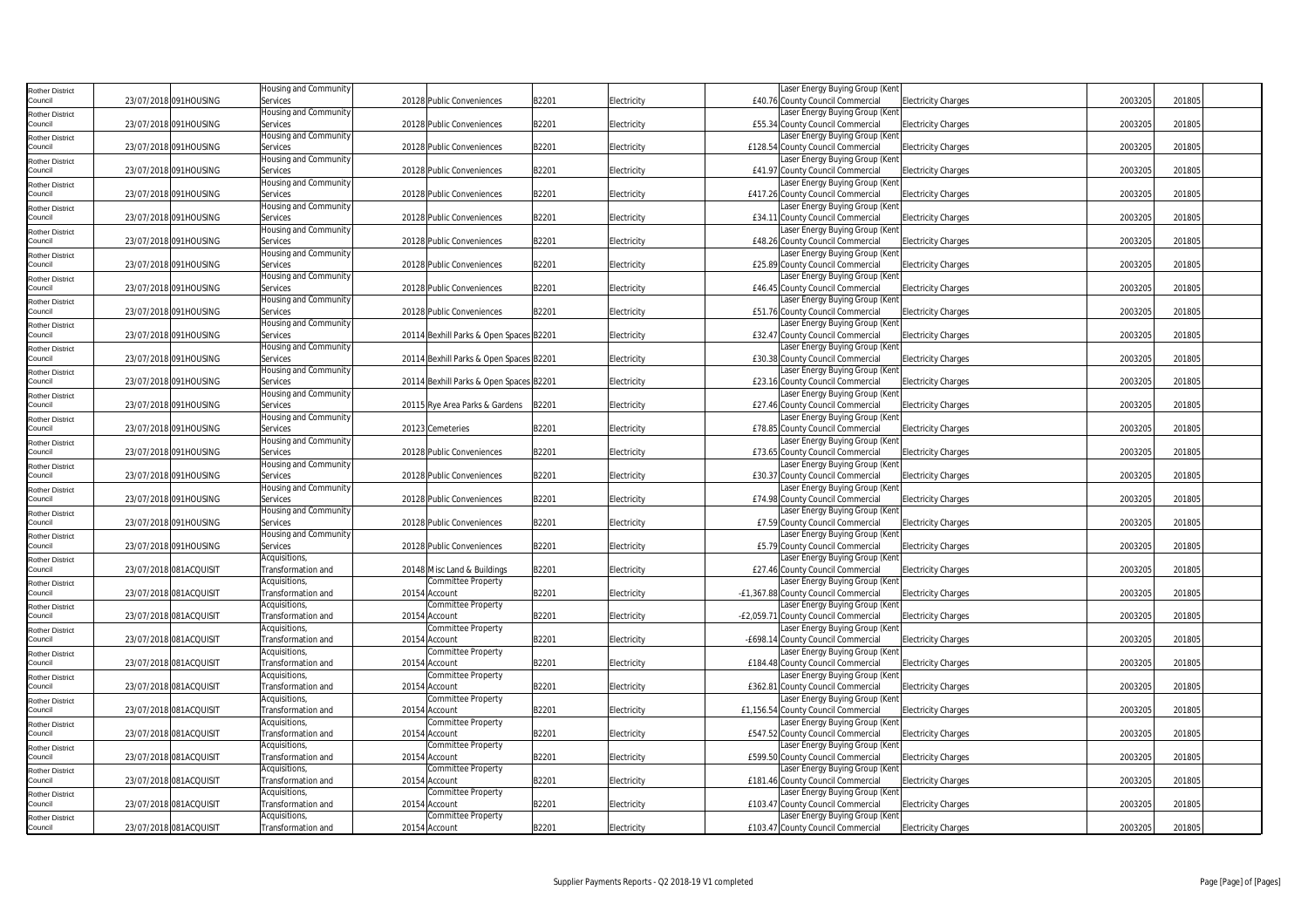| <b>Rother District</b>            |                         | Acquisitions,             |             | Committee Property                        |       |                       | Laser Energy Buying Group (Kent                                                                   |         |        |  |
|-----------------------------------|-------------------------|---------------------------|-------------|-------------------------------------------|-------|-----------------------|---------------------------------------------------------------------------------------------------|---------|--------|--|
| Council                           | 23/07/2018 081ACQUISIT  | Transformation and        |             | 20154 Account                             | B2201 | Electricity           | £103.48 County Council Commercial<br><b>Electricity Charges</b>                                   | 2003205 | 201805 |  |
| <b>Rother District</b>            |                         | Acquisitions,             |             | Committee Property                        |       |                       | Laser Energy Buying Group (Kent                                                                   |         |        |  |
| Council                           | 23/07/2018 081ACQUISIT  | Transformation and        |             | 20154 Account                             | B2201 | Electricity           | £103.48 County Council Commercial<br><b>Electricity Charges</b>                                   | 2003205 | 201805 |  |
| <b>Rother District</b>            |                         | Acquisitions,             |             | Committee Property                        |       |                       | Laser Energy Buying Group (Ken                                                                    |         |        |  |
| Council                           | 23/07/2018 081ACQUISIT  | Transformation and        |             | 20154 Account                             | B2201 | Electricity           | £369.28 County Council Commercial<br><b>Electricity Charges</b>                                   | 2003205 | 201805 |  |
| <b>Rother District</b>            |                         | Housing and Community     |             | Bexhill Promenade &                       |       |                       | Laser Energy Buying Group (Kent                                                                   |         |        |  |
| Council                           | 23/07/2018 091HOUSING   | Services                  |             | 20108 Foreshore                           | B2201 | Electricity           | £46.74 County Council Commercial<br><b>Electricity Charges</b>                                    | 2003205 | 201805 |  |
| <b>Rother District</b>            |                         | Housing and Community     |             | Bexhill Promenade &                       |       |                       | Laser Energy Buying Group (Kent                                                                   |         |        |  |
| Council                           | 23/07/2018 091HOUSING   | Services                  |             | 20108 Foreshore                           | B2201 | Electricity           | £674.13 County Council Commercial<br><b>Electricity Charges</b>                                   | 2003205 | 201805 |  |
| <b>Rother District</b>            |                         | Housing and Community     |             | Bexhill Promenade &                       |       |                       | Laser Energy Buying Group (Ken                                                                    |         |        |  |
| Council                           | 23/07/2018 091HOUSING   | Services                  |             | 20108 Foreshore                           | B2201 | Electricity           | £124.97 County Council Commercial<br><b>Electricity Charges</b>                                   | 2003205 | 201805 |  |
| <b>Rother District</b>            |                         | Housing and Community     |             | Bexhill Promenade &                       |       |                       | Laser Energy Buying Group (Kent                                                                   |         |        |  |
| Council                           | 23/07/2018 091HOUSING   | Services                  |             | 20108 Foreshore                           | B2201 | Electricity           | £103.48 County Council Commercial<br><b>Electricity Charges</b>                                   | 2003205 | 201805 |  |
| <b>Rother District</b>            |                         | Housing and Community     |             | Bexhill Promenade &                       |       |                       | Laser Energy Buying Group (Ken                                                                    |         |        |  |
| Council                           | 23/07/2018 091HOUSING   | Services                  |             | 20108 Foreshore                           | B2201 | Electricity           | £40.92 County Council Commercial<br><b>Electricity Charges</b>                                    | 2003205 | 201805 |  |
| <b>Rother District</b>            |                         | Acquisitions,             |             |                                           |       |                       | Laser Energy Buying Group (Kent                                                                   |         |        |  |
| Council                           | 23/07/2018 081ACQUISIT  | Transformation and        |             | 20153 Elva Business Centre, Bexhill B2201 |       | Electricity           | £639.70 County Council Commercial<br><b>Electricity Charges</b>                                   | 2003205 | 201805 |  |
| <b>Rother District</b>            |                         | Housing and Community     |             |                                           |       |                       | Laser Energy Buying Group (Kent                                                                   |         |        |  |
| Council                           | 23/07/2018 091HOUSING   | Services                  |             | 20125 Coast Protection                    | B2201 | Electricity           | £327.31 County Council Commercial<br><b>Electricity Charges</b>                                   | 2003205 | 201805 |  |
| <b>Rother District</b>            |                         | Housing and Community     |             |                                           |       |                       | Laser Energy Buying Group (Ken                                                                    |         |        |  |
| Council                           | 23/07/2018 091HOUSING   | Services                  |             | 20128 Public Conveniences                 | B2201 | Electricity           | £233.44 County Council Commercial<br><b>Electricity Charges</b>                                   | 2003205 | 201805 |  |
| Rother District                   |                         | Housing and Community     |             |                                           |       |                       | Laser Energy Buying Group (Kent                                                                   |         |        |  |
| Council                           | 23/07/2018 091HOUSING   | Services                  |             | 20128 Public Conveniences                 | B2201 | Electricity           | £144.98 County Council Commercial<br><b>Electricity Charges</b>                                   | 2003205 | 201805 |  |
| <b>Rother District</b>            |                         | Housing and Community     |             |                                           |       |                       | Laser Energy Buying Group (Kent                                                                   |         |        |  |
| Council                           | 23/07/2018 091HOUSING   | Services                  |             | 20128 Public Conveniences                 | B2201 | Electricity           | £5.78 County Council Commercial<br><b>Electricity Charges</b>                                     | 2003205 | 201805 |  |
| <b>Rother District</b>            |                         | Housing and Community     |             |                                           |       |                       | Laser Energy Buying Group (Kent                                                                   |         |        |  |
| Council                           | 23/07/2018 091HOUSING   | Services                  |             | 20128 Public Conveniences                 | B2201 | Electricity           | £89.24 County Council Commercial<br><b>Electricity Charges</b>                                    | 2003205 | 201805 |  |
| <b>Rother District</b>            |                         | Housing and Community     |             |                                           |       |                       | Laser Energy Buying Group (Kent                                                                   |         |        |  |
| Council                           | 23/07/2018 091HOUSING   | Services                  |             | 20128 Public Conveniences                 | B2201 | Electricity           | £72.55 County Council Commercial<br><b>Electricity Charges</b>                                    | 2003205 | 201805 |  |
| <b>Rother District</b>            |                         | Housing and Community     |             |                                           |       |                       | Laser Energy Buying Group (Kent                                                                   |         |        |  |
| Council                           | 23/07/2018 091HOUSING   | Services                  |             | 20128 Public Conveniences                 | B2201 | Electricity           | £499.00 County Council Commercial<br><b>Electricity Charges</b>                                   | 2003205 | 201805 |  |
| <b>Rother District</b>            |                         | Housing and Community     |             |                                           |       |                       | Laser Energy Buying Group (Kent                                                                   |         |        |  |
| Council                           | 23/07/2018 091HOUSING   | Services                  |             | 20128 Public Conveniences                 | B2201 | Electricity           | £46.93 County Council Commercial<br><b>Electricity Charges</b>                                    | 2003205 | 201805 |  |
| <b>Rother District</b>            |                         | Housing and Community     |             |                                           |       |                       | Laser Energy Buying Group (Ken                                                                    |         |        |  |
| Council                           | 23/07/2018 091HOUSING   | Services                  |             | 20128 Public Conveniences                 | B2201 | Electricity           | £320.45 County Council Commercial<br><b>Electricity Charges</b>                                   | 2003205 | 201805 |  |
| <b>Rother District</b>            |                         | Housing and Community     |             |                                           |       |                       | Laser Energy Buying Group (Kent                                                                   |         |        |  |
| Council                           | 23/07/2018 091HOUSING   | Services                  |             | 20128 Public Conveniences                 | B2201 | Electricity           | £64.10 County Council Commercial<br><b>Electricity Charges</b>                                    | 2003205 | 201805 |  |
| <b>Rother District</b>            |                         | Housing and Community     |             |                                           |       |                       | Laser Energy Buying Group (Kent                                                                   |         |        |  |
| Council                           | 23/07/2018 091HOUSING   | Services                  |             | 20128 Public Conveniences                 | B2201 | Electricity           | £109.56 County Council Commercial<br><b>Electricity Charges</b>                                   | 2003205 | 201805 |  |
| <b>Rother District</b>            |                         | Housing and Community     |             |                                           |       |                       | Laser Energy Buying Group (Kent                                                                   |         |        |  |
| Council                           | 23/07/2018 091HOUSING   | Services                  |             | 20115 Rve Area Parks & Gardens            | B2201 | Electricity           | £25.77 County Council Commercial<br><b>Electricity Charges</b>                                    | 2003205 | 201805 |  |
| <b>Rother District</b>            |                         | Housing and Community     |             |                                           |       |                       | Laser Energy Buying Group (Kent                                                                   |         |        |  |
| Council                           | 23/07/2018 091HOUSING   | Services                  |             | 20114 Bexhill Parks & Open Spaces B2201   |       | Electricity           | £23.13 County Council Commercial<br><b>Electricity Charges</b>                                    | 2003205 | 201805 |  |
| <b>Rother District</b>            |                         | Housing and Community     |             |                                           |       |                       | Laser Energy Buying Group (Ken                                                                    |         |        |  |
| Council                           | 23/07/2018 091HOUSING   | Services                  |             | 20114 Bexhill Parks & Open Spaces B2201   |       | Electricity           | £28.55 County Council Commercial<br><b>Electricity Charges</b>                                    | 2003205 | 201805 |  |
| <b>Rother District</b>            |                         | Housing and Community     |             | Bexhill Promenade &                       |       |                       | Laser Energy Buying Group (Kent                                                                   |         |        |  |
| Council                           | 23/07/2018 091HOUSING   | Services                  |             | 20108 Foreshore                           | B2201 | Electricity           | £31.85 County Council Commercial<br><b>Electricity Charges</b>                                    | 2003205 | 201805 |  |
| <b>Rother District</b>            |                         | Housing and Community     |             |                                           |       |                       | Laser Energy Buying Group (Kent                                                                   | 2003205 |        |  |
| Council                           | 23/07/2018 091HOUSING   | Services<br>Acquisitions, |             | 20107 Camber Beach & Foreshore B2201      |       | Electricity           | £31.09 County Council Commercial<br><b>Electricity Charges</b><br>Laser Energy Buying Group (Ken  |         | 201805 |  |
| <b>Rother District</b>            |                         | Transformation and        |             |                                           |       |                       |                                                                                                   | 2003205 | 201805 |  |
| Council                           | 23/07/2018 081ACQUISIT  | Acquisitions,             |             | 20155 Investment properties               | B2201 | Electricity           | £72.55 County Council Commercial<br><b>Electricity Charges</b><br>Laser Energy Buying Group (Kent |         |        |  |
| <b>Rother District</b><br>Council | 23/07/2018 081ACQUISIT  | Transformation and        |             | 20150 Peasmarsh Workshops                 | B2201 | Electricity           | £25.36 County Council Commercial<br><b>Electricity Charges</b>                                    | 2003205 | 201805 |  |
|                                   |                         | Housing and Community     |             | Battle Community Help                     |       |                       | Laser Energy Buying Group (Kent                                                                   |         |        |  |
| <b>Rother District</b><br>Council | 23/07/2018 091HOUSING   | Services                  | 20234 Point |                                           | B2201 | Electricity           | £139.90 County Council Commercial<br><b>Electricity Charges</b>                                   | 2003205 | 201805 |  |
|                                   |                         | Housing and Community     |             |                                           |       |                       |                                                                                                   |         |        |  |
| <b>Rother District</b><br>Council | 23/07/2018 091HOUSING   | Services                  |             | 20128 Public Conveniences                 | D1201 | Equipment & Materials | £99.50 Besure Security Systems<br>Equipment & Materials CCTV                                      | 2002955 | 201805 |  |
|                                   |                         | Housing and Community     |             |                                           |       |                       | Midland Signs (Leicester) Ltd                                                                     |         |        |  |
| <b>Rother District</b><br>Council | 23/07/2018 091HOUSING   | Services                  |             | 20138 Residual Highway Services           | D1201 | Equipment & Materials | £393.52 T/A G+G Signs<br>Equipment & Materials Purchase of Signs                                  | 2003004 | 201805 |  |
|                                   |                         | Executive Directors &     |             | Administrative Offices - T.H.             |       |                       | Laser Energy Buying Group (Kent                                                                   |         |        |  |
| <b>Rother District</b><br>Council | 23/07/2018 031RESOURCES | Corporate Core            |             | 20175 Annex (NOT CHP)                     | B2202 | Gas                   | £160.51 County Council Commercial<br>Gas Charges                                                  | 2003287 | 201805 |  |
|                                   |                         | Executive Directors &     |             | Administrative Offices -                  |       |                       | Laser Energy Buying Group (Ken                                                                    |         |        |  |
| Rother District<br>Council        | 23/07/2018 031RESOURCES | Corporate Core            |             | 20173 Town Hall                           | B2202 | Gas                   | £204.96 County Council Commercial<br>Gas Charges                                                  | 2003287 | 201805 |  |
|                                   |                         |                           |             |                                           |       |                       |                                                                                                   |         |        |  |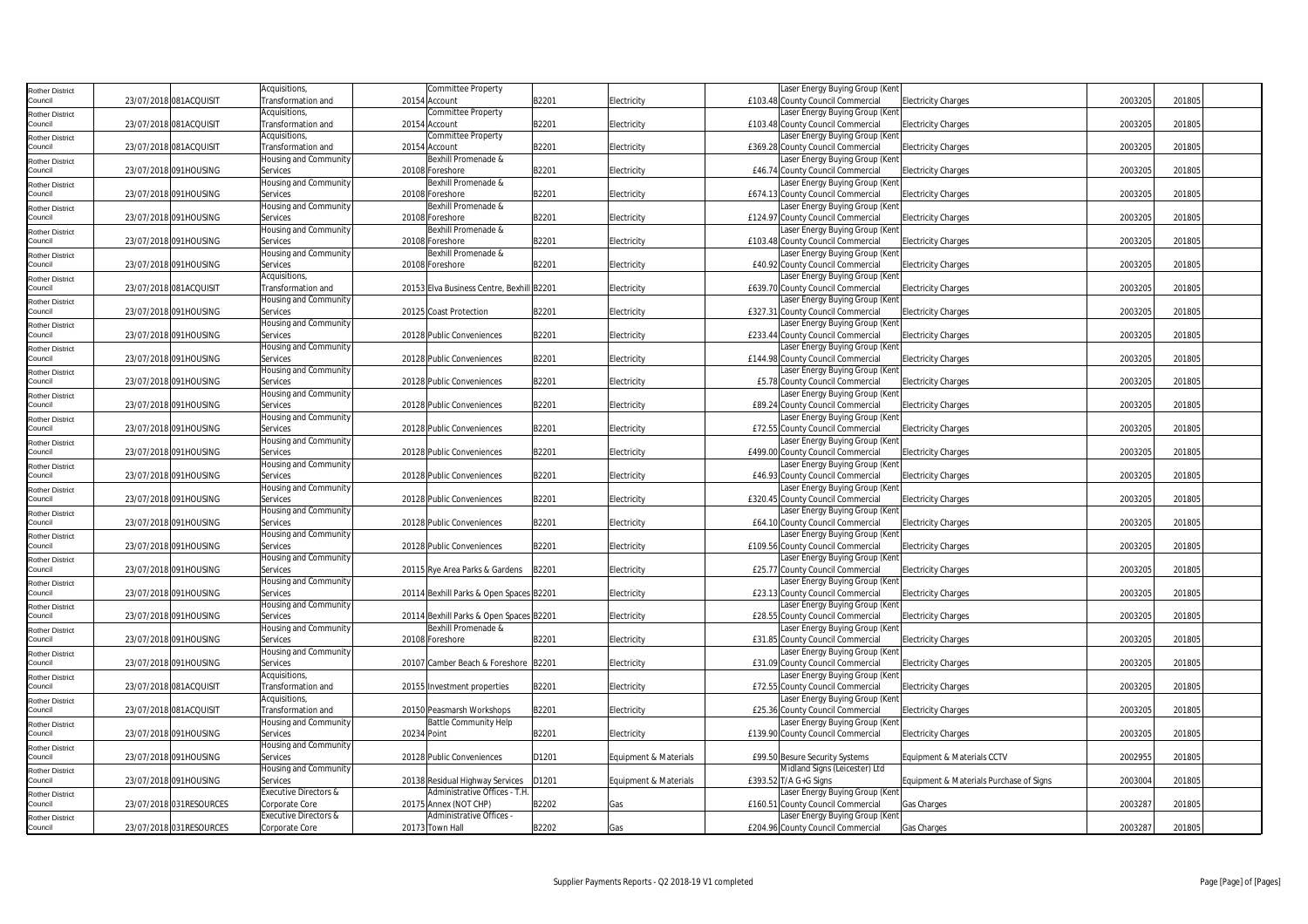| <b>Rother District</b>            |                     |                         | Executive Directors &         |              | Administrative Offices      |       |                             | Laser Energy Buying Group (Kent                  |                                                   |         |        |
|-----------------------------------|---------------------|-------------------------|-------------------------------|--------------|-----------------------------|-------|-----------------------------|--------------------------------------------------|---------------------------------------------------|---------|--------|
| Council                           |                     | 23/07/2018 031RESOURCES | Corporate Core                |              | 20176 Print Room            | B2202 | Gas                         | £26.65 County Council Commercial                 | Gas Charges                                       | 2003287 | 201805 |
| <b>Rother District</b>            |                     |                         | <b>Acquisitions</b>           |              | Committee Property          |       |                             | Laser Energy Buying Group (Kent                  |                                                   |         |        |
| Council                           |                     | 23/07/2018 081ACQUISIT  | Fransformation and            |              | 20154 Account               | B2202 | Gas                         | £4.20 County Council Commercial                  | Gas Charges                                       | 2003287 | 201805 |
| <b>Rother District</b>            |                     |                         | Acquisitions,                 |              | Committee Property          |       |                             | Laser Energy Buying Group (Kent                  |                                                   |         |        |
| Council                           |                     | 23/07/2018 081ACQUISIT  | Fransformation and            |              | 20154 Account               | B2202 | Gas                         | £30.78 County Council Commercial                 | Gas Charges                                       | 2003287 | 201805 |
| <b>Rother District</b>            |                     |                         | Acquisitions,                 |              |                             |       | <b>Hired and Contracted</b> |                                                  |                                                   |         |        |
| Council                           |                     | 23/07/2018 081ACQUISIT  | Fransformation and            |              | 20118 Tourism               | D2513 | services                    | £1,000.00 Bexhill Festival of the Sea            | Hired and contracted services Bexhill Marketing   | 2003002 | 201804 |
| <b>Rother District</b>            |                     |                         |                               |              |                             |       | <b>Hired and Contracted</b> |                                                  | Hired and contracted services Plan - Ecological   |         |        |
| Council                           | 23/07/2018 071STRAT |                         | Strategy and Planning         |              | 20246 Planning Applications | D2513 | services                    | £2,187.00 East Sussex County Council             | Advice                                            | 2003367 | 201805 |
| <b>Rother District</b>            |                     |                         |                               |              |                             |       | <b>Hired and Contracted</b> |                                                  |                                                   |         |        |
| Council                           |                     | 23/07/2018 041 ENVIRON  | <b>Environmental Services</b> |              | 20129 Community Safety      | D2513 | services                    | £1,389.82 Besure Security Systems                | Hired and contracted services Service fee paid    | 2002954 | 201804 |
| <b>Rother District</b>            |                     |                         | Housing and Community         |              | Housing Needs - HB          |       |                             |                                                  |                                                   |         |        |
| Council                           |                     | 23/07/2018 091HOUSING   | Services                      |              | 20200 (Housing Benefit)     | D2514 | <b>Accommodation Costs</b>  | £386.40 South Down Residential Ltd               | Homelessness services Temp Accom - No VAT         | 2003241 | 201805 |
| <b>Rother District</b>            |                     |                         | Housing and Community         |              | Housing Needs - HB          |       |                             |                                                  |                                                   |         |        |
| Council                           |                     | 23/07/2018 091HOUSING   | Services                      |              | 20200 (Housing Benefit)     | D2514 | <b>Accommodation Costs</b>  | £411.60 South Down Residential Ltd               | Homelessness services Temp Accom - plus VAT       | 2003241 | 201805 |
| <b>Rother District</b>            |                     |                         | Housing and Community         |              | Bexhill Promenade &         |       |                             |                                                  | Repairs to Premises Purchase of Materials - Build |         |        |
| Council                           |                     | 23/07/2018 091HOUSING   | Services                      |              | 20108 Foreshore             | B1100 | Repairs to Premises         | £63.54 Jewson Limited                            | Maint                                             | 2003130 | 201805 |
| <b>Rother District</b>            |                     |                         | Housing and Community         |              | Bexhill Promenade &         |       |                             |                                                  | Repairs to Premises Purchase of Materials - Build |         |        |
| Council                           |                     | 23/07/2018 091HOUSING   | Services                      |              | 20108 Foreshore             | B1100 | <b>Repairs to Premises</b>  | £70.89 Jewson Limited                            | Main                                              | 2003159 | 201805 |
| <b>Rother District</b>            |                     |                         | Housing and Community         |              |                             |       |                             |                                                  |                                                   |         |        |
| Council                           |                     | 23/07/2018 091HOUSING   | Services                      |              | 20128 Public Conveniences   | B1100 | <b>Repairs to Premises</b>  | £490.56 Alfa Electric Ltd                        | Repairs to Premises Repairs - Electrical Works    | 2003067 | 201805 |
| <b>Rother District</b>            |                     |                         | Acquisitions,                 |              |                             |       |                             |                                                  |                                                   |         |        |
| Council                           |                     | 23/07/2018 081ACQUISIT  | Fransformation and            |              | 20148 Misc Land & Buildings | B2422 | Sewerage                    | £138.00 Cleansing Service Group Ltd              | Sewerage Parks- Emptying of Cesspit               | 2002894 | 201804 |
|                                   |                     |                         |                               |              |                             |       | Stationery ordered          |                                                  | Stationery (General office Supplies) (Stationery  |         |        |
| <b>Rother District</b><br>Council |                     | 23/07/2018 101RESOURCES | Resources                     |              | 20241 Stationery            | D2416 | internally (Print Room)     | £31.23 Office Depot UK Ltd                       | Services to buy ONLY)                             | 2002952 | 201805 |
|                                   |                     |                         |                               |              |                             |       | Third party payment         |                                                  | Third party payment other LAs Fee Payments to     |         |        |
| <b>Rother District</b><br>Council | 23/07/2018 071STRAT |                         | Strategy and Planning         |              | 20259 Land Charges          | E1101 | other LAs                   | £12,470.00 East Sussex County Council            | <b>ESCC</b>                                       | 2002995 | 201805 |
|                                   |                     |                         | Housing and Community         |              | Housing Needs - HB          |       |                             | Solutions Accommodation                          |                                                   |         |        |
| <b>Rother District</b><br>Council |                     | 23/07/2018 091HOUSING   | Services                      |              | 20200 (Housing Benefit)     | D2514 | <b>Accommodation Costs</b>  | £105.00 Providers Ltd                            | <b>Accommodation Costs</b>                        | 2002992 | 201805 |
|                                   |                     |                         | Housing and Community         |              | Housing Needs - HB          |       |                             | Solutions Accommodation                          |                                                   |         |        |
| <b>Rother District</b><br>Council |                     | 23/07/2018 091HOUSING   | Services                      |              | 20200 (Housing Benefit)     | D2514 | <b>Accommodation Costs</b>  | £420.00 Providers Ltd                            | <b>Accommodation Costs</b>                        | 2002992 | 201805 |
|                                   |                     |                         |                               |              |                             |       |                             |                                                  |                                                   |         |        |
| <b>Rother District</b><br>Council |                     |                         | Housing and Community         |              | Housing Needs - HB          |       |                             | Solutions Accommodation                          |                                                   |         |        |
|                                   |                     | 23/07/2018 091HOUSING   | Services                      |              | 20200 (Housing Benefit)     | D2514 | <b>Accommodation Costs</b>  | £98.00 Providers Ltd                             | <b>Accommodation Costs</b>                        | 2002993 | 201805 |
| <b>Rother District</b>            |                     |                         | Housing and Community         |              | Housing Needs - HB          |       |                             | Solutions Accommodation<br>£392.00 Providers Ltd |                                                   | 2002993 |        |
| Council                           |                     | 23/07/2018 091HOUSING   | Services                      |              | 20200 (Housing Benefit)     | D2514 | <b>Accommodation Costs</b>  |                                                  | <b>Accommodation Costs</b>                        |         | 201805 |
| <b>Rother District</b><br>Council |                     |                         | Housing and Community         |              | Housing Needs - HB          |       |                             | Solutions Accommodation                          |                                                   | 2002994 |        |
|                                   |                     | 23/07/2018 091HOUSING   | Services                      |              | 20200 (Housing Benefit)     | D2514 | Accommodation Costs         | £98.00 Providers Ltd                             | <b>Accommodation Costs</b>                        |         | 201805 |
| <b>Rother District</b>            |                     |                         | Housing and Community         |              | Housing Needs - HB          |       |                             | Solutions Accommodation                          |                                                   |         |        |
| Council                           |                     | 23/07/2018 091HOUSING   | Services                      |              | 20200 (Housing Benefit)     | D2514 | Accommodation Costs         | £392.00 Providers Ltd                            | <b>Accommodation Costs</b>                        | 2002994 | 201805 |
| Rother District                   |                     |                         | Housing and Community         |              | Housing Needs - HB          |       |                             | Solutions Accommodation                          |                                                   |         |        |
| Council                           |                     | 23/07/2018 091HOUSING   | Services                      |              | 20200 (Housing Benefit)     | D2514 | <b>Accommodation Costs</b>  | £84.00 Providers Ltd                             | <b>Accommodation Costs</b>                        | 2002999 | 201805 |
| <b>Rother District</b>            |                     |                         | Housing and Community         |              | Housing Needs - HB          |       |                             | Solutions Accommodation                          |                                                   |         |        |
| Council                           |                     | 23/07/2018 091HOUSING   | Services                      |              | 20200 (Housing Benefit)     | D2514 | <b>Accommodation Costs</b>  | £336.00 Providers Ltd                            | <b>Accommodation Costs</b>                        | 2002999 | 201805 |
| <b>Rother District</b>            |                     |                         | Housing and Community         |              | Housing Needs - HB          |       |                             | Solutions Accommodation                          |                                                   |         |        |
| Council                           |                     | 23/07/2018 091HOUSING   | Services                      |              | 20200 (Housing Benefit)     | D2514 | <b>Accommodation Costs</b>  | £84.00 Providers Ltd                             | <b>Accommodation Costs</b>                        | 2003000 | 201805 |
| <b>Rother District</b>            |                     |                         | Housing and Community         |              | Housing Needs - HB          |       |                             | Solutions Accommodation                          |                                                   |         |        |
| Council                           |                     | 23/07/2018 091HOUSING   | Services                      |              | 20200 (Housing Benefit)     | D2514 | <b>Accommodation Costs</b>  | £336.00 Providers Ltd                            | <b>Accommodation Costs</b>                        | 2003000 | 201805 |
| <b>Rother District</b>            |                     |                         | Housing and Community         |              | Housing Needs - Universal   |       |                             | Solutions Accommodation                          |                                                   |         |        |
| Council                           |                     | 23/07/2018 091HOUSING   | Services                      | 20203 Credit |                             | D2514 | <b>Accommodation Costs</b>  | £84.00 Providers Ltd                             | <b>Accommodation Costs</b>                        | 2002996 | 201805 |
| <b>Rother District</b>            |                     |                         | Housing and Community         |              | Housing Needs - Universal   |       |                             | Solutions Accommodation                          |                                                   |         |        |
| Council                           |                     | 23/07/2018 091HOUSING   | Services                      | 20203 Credit |                             | D2514 | <b>Accommodation Costs</b>  | £336.00 Providers Ltd                            | <b>Accommodation Costs</b>                        | 2002996 | 201805 |
| <b>Rother District</b>            |                     |                         | Housing and Community         |              | Housing Needs - Universal   |       |                             | Solutions Accommodation                          |                                                   |         |        |
| Council                           |                     | 23/07/2018 091HOUSING   | Services                      | 20203 Credit |                             | D2514 | <b>Accommodation Costs</b>  | £98.00 Providers Ltd                             | <b>Accommodation Costs</b>                        | 2002997 | 201805 |
| <b>Rother District</b>            |                     |                         | Housing and Community         |              | Housing Needs - Universal   |       |                             | Solutions Accommodation                          |                                                   |         |        |
| Council                           |                     | 23/07/2018 091HOUSING   | Services                      | 20203 Credit |                             | D2514 | <b>Accommodation Costs</b>  | £392.00 Providers Ltd                            | <b>Accommodation Costs</b>                        | 2002997 | 201805 |
| <b>Rother District</b>            |                     |                         | Executive Directors &         |              | Joint Waste Contract Client |       | <b>Hired and Contracted</b> | WYG Environment Planning                         |                                                   |         |        |
| Council                           |                     | 23/07/2018 031RESOURCES | Corporate Core                | 32132 Unit   |                             | D2513 | services                    | £16,632.00 Transport Ltd                         | <b>Hired and Contracted services</b>              | 2002833 | 201805 |
| <b>Rother District</b>            |                     |                         | Housing and Community         |              |                             |       | Non-government grant        |                                                  |                                                   |         |        |
| Council                           |                     | 23/07/2018 091HOUSING   | Services                      |              | 20134 Recycling             | 12352 | income                      | £25,000.00 Hastings Borough Council              | Non-government grant income                       | 2003432 | 201805 |
| <b>Rother District</b>            |                     |                         | Housing and Community         |              |                             |       |                             |                                                  |                                                   |         |        |
| Council                           |                     | 24/07/2018 091HOUSING   | Services                      |              | 20137 Car Parks             | A1110 | <b>Agency Staff</b>         | £340.43 The Work People CIC                      | <b>Agency Staff</b>                               | 2002980 | 201804 |
| <b>Rother District</b>            |                     |                         | Housing and Community         |              |                             |       |                             |                                                  |                                                   |         |        |
| Council                           |                     | 24/07/2018 091HOUSING   | Services                      |              | 20145 Maintenance Services  | D1201 | Equipment & Materials       | £73.05 Trade UK Account (Screwfix)               | Equipment & Materials Purchase of Tools           | 2003049 | 201804 |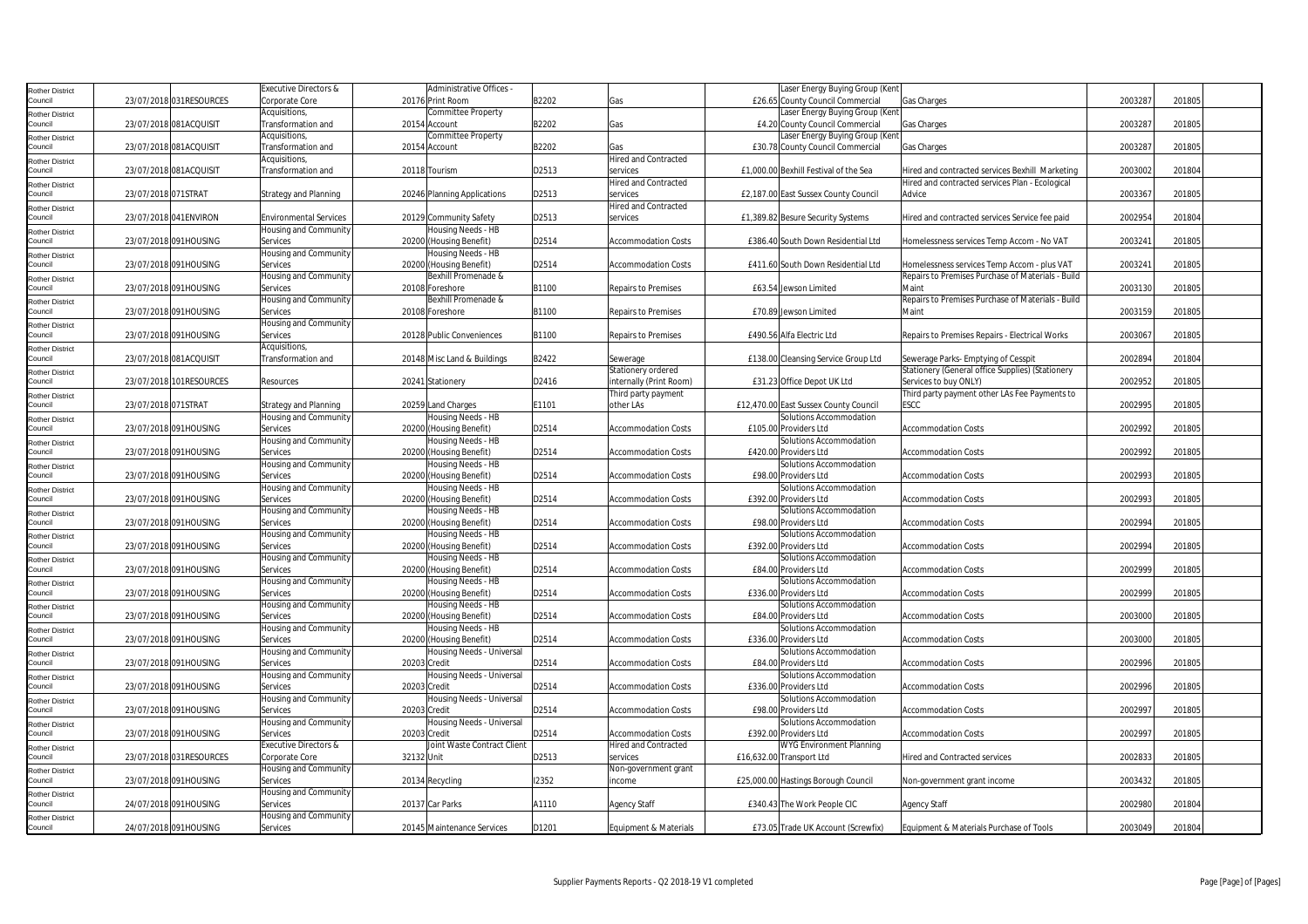| <b>Rother District</b>            |                     |                         | Acquisitions,                    |                                  |       | <b>Hired and Contracted</b> |             |                                     |                                                                                  |         |            |  |
|-----------------------------------|---------------------|-------------------------|----------------------------------|----------------------------------|-------|-----------------------------|-------------|-------------------------------------|----------------------------------------------------------------------------------|---------|------------|--|
| Council                           |                     | 24/07/2018 081ACQUISIT  | ransformation and                | 20118 Tourism                    | D2513 | services                    |             | £500.00 Hastings Borough Council    | Hired and contracted services Bexhill Marketing                                  | 2003010 | 201804     |  |
| <b>Rother District</b>            |                     |                         |                                  |                                  |       | <b>Hired and Contracted</b> |             |                                     | Hired and contracted services Council Tax-Land                                   |         |            |  |
| Council                           |                     | 24/07/2018 101RESOURCES | Resources                        | 20216 Cost Of Collection         | D2513 | services                    |             | £12.00 H M Land Registry            | <b>Registry Enquiries</b>                                                        | 2003292 | 201805     |  |
| <b>Rother District</b>            |                     |                         |                                  |                                  |       | <b>Hired and Contracted</b> |             |                                     | Hired and contracted services Housing-Land                                       |         |            |  |
| Council                           |                     | 24/07/2018 041ENVIRON   | <b>Environmental Services</b>    | 20141 Private Sector Housing     | D2513 | services                    |             | £3.00 H M Land Registry             | Registry                                                                         | 2003292 | 201805     |  |
| <b>Rother District</b>            |                     |                         | Executive Directors &            |                                  |       | <b>Hired and Contracted</b> |             |                                     | Hired and contracted services Issue Fee for                                      |         |            |  |
| Council                           |                     | 24/07/2018 031RESOURCES | Corporate Core                   | 20182 Legal Services             | D2513 | services                    |             | <b>£35.00 HMCTS</b>                 | General Claim                                                                    | 2002970 | 201804     |  |
| <b>Rother District</b>            |                     |                         | Executive Directors &            |                                  |       | <b>Hired and Contracted</b> |             |                                     | Hired and contracted services Issue Fee for                                      |         |            |  |
| Council                           |                     | 24/07/2018 031RESOURCES | Corporate Core                   | 20182 Legal Services             | D2513 | services                    |             | £35.00 HMCTS                        | <b>General Claim</b>                                                             | 2002971 | 201804     |  |
| <b>Rother District</b>            |                     |                         | Executive Directors &            |                                  |       | <b>Hired and Contracted</b> |             |                                     | Hired and contracted services Issue Fee for                                      |         |            |  |
| Council                           |                     | 24/07/2018 031RESOURCES | Corporate Core                   | 20182 Legal Services             | D2513 | services                    |             | £35.00 HMCTS                        | General Claim                                                                    | 2002968 | 201804     |  |
|                                   |                     |                         |                                  |                                  |       | Hired and Contracted        |             |                                     | Hired and contracted services Land Registry -                                    |         |            |  |
| <b>Rother District</b><br>Council | 24/07/2018 071STRAT |                         | <b>Strategy and Planning</b>     | 20246 Planning Applications      | D2513 | services                    |             | £42.00 H M Land Registry            | Planning                                                                         | 2003292 | 201805     |  |
|                                   |                     |                         |                                  |                                  |       | Photocopy Paper by          |             |                                     |                                                                                  |         |            |  |
| <b>Rother District</b><br>Council |                     | 24/07/2018 101RESOURCES | Resources                        | 20240 Printing Services          | D2417 | external suppliers          |             | £331.70 Canon (UK) Ltd              | Photocopy Paper Wide Format Consumables                                          | 2002951 | 201804     |  |
|                                   |                     |                         | Housing and Community            | Bexhill Promenade &              |       |                             |             |                                     | South Coast Catering Equipment Repairs to Premises - Colonnade - repairs and fit |         |            |  |
| <b>Rother District</b><br>Council |                     |                         |                                  |                                  |       |                             |             |                                     |                                                                                  |         |            |  |
|                                   |                     | 24/07/2018 091HOUSING   | Services                         | 20108 Foreshore                  | B1100 | <b>Repairs to Premises</b>  |             | £79,925.00 (Service) Ltd            | out                                                                              | 2003983 | 201806     |  |
| <b>Rother District</b>            |                     |                         | Acquisitions,                    | Committee Property               |       |                             |             |                                     | Repairs to Premises - Colonnade - repairs and fit                                |         |            |  |
| Council                           |                     | 24/07/2018 081ACQUISIT  | Transformation and               | 20154 Account                    | B1100 | <b>Repairs to Premises</b>  |             | £715.00 J S Fire Protection Ltd     | out                                                                              | 2002990 | 201804     |  |
| <b>Rother District</b>            |                     |                         | Housing and Community            |                                  |       |                             |             |                                     |                                                                                  |         |            |  |
| Council                           |                     | 24/07/2018 091HOUSING   | Services                         | 20137 Car Parks                  | B1100 | <b>Repairs to Premises</b>  |             | £180.00 J D Fencing Contractors     | Repairs to Premises Car Park Maintenance                                         | 2002975 | 201804     |  |
| <b>Rother District</b>            |                     |                         | Acquisitions,                    | Committee Property               |       |                             |             |                                     | Repairs to Premises Purchase of Materials - Build                                |         |            |  |
| Council                           |                     | 24/07/2018 081ACQUISIT  | Transformation and               | 20154 Account                    | B1100 | <b>Repairs to Premises</b>  |             | £28.50 Parker Building Supplies Ltd | Maint                                                                            | 2002946 | 201805     |  |
| <b>Rother District</b>            |                     |                         | <b>Executive Directors &amp;</b> | Administrative Offices -         |       |                             |             | JS Wadeson Cleaning Services        | Repairs to Premises Specified Repairs and Works                                  |         |            |  |
| Council                           |                     | 24/07/2018 031RESOURCES | Corporate Core                   | 20173 Town Hall                  | B1100 | <b>Repairs to Premises</b>  | £615.00 Ltd |                                     | listed                                                                           | 2003008 | 201805     |  |
| <b>Rother District</b>            |                     |                         | Housing and Community            | Housing Needs - HB               |       |                             |             |                                     |                                                                                  |         |            |  |
| Council                           |                     | 24/07/2018 091HOUSING   | Services                         | 20200 (Housing Benefit)          | D2508 | Removals and Storage        |             | £330.00 Stamford Storage Solutions  | Removals and Storage                                                             | 2002976 | 201804     |  |
| <b>Rother District</b>            |                     |                         | Housing and Community            | Housing Administration           |       |                             |             |                                     |                                                                                  |         |            |  |
| Council                           |                     | 25/07/2018 091HOUSING   | Services                         | 20204 Account                    | A1110 | <b>Agency Staff</b>         |             | £925.00 Oyster Partnership          | <b>Agency Staff</b>                                                              | 2003733 | 201806     |  |
| <b>Rother District</b>            |                     |                         | Housing and Community            |                                  |       |                             |             |                                     |                                                                                  |         |            |  |
| Council                           |                     | 25/07/2018 091HOUSING   | Services                         | 20145 Maintenance Services       | D1201 | Equipment & Materials       |             | -£49.99 Trade UK Account (Screwfix) | Equipment & Materials Purchase of Tools                                          | 2003333 | 201805     |  |
| <b>Rother District</b>            |                     |                         | Housing and Community            |                                  |       |                             |             |                                     |                                                                                  |         |            |  |
| Council                           |                     | 25/07/2018 091HOUSING   | Services                         | 20145 Maintenance Services       | D1201 | Equipment & Materials       |             | £62.48 Trade UK Account (Screwfix)  | Equipment & Materials Purchase of Tools                                          | 2003364 | 201805     |  |
| <b>Rother District</b>            |                     |                         | Acquisitions,                    |                                  |       |                             |             |                                     |                                                                                  |         |            |  |
| Council                           |                     | 25/07/2018 081ACQUISIT  | <b>Transformation and</b>        | 20101 Cultural Development       | D2923 | Grants made                 |             | £2,500.00 Rachel Lewis              | Grants made Arts Development Projects                                            | 200300  | 201804 Yes |  |
| <b>Rother District</b>            |                     |                         |                                  |                                  |       | <b>Hired and Contracted</b> |             |                                     | Hired and contracted services Council Tax-Land                                   |         |            |  |
| Council                           |                     | 25/07/2018 101RESOURCES | Resources                        | 20216 Cost Of Collection         | D2513 | services                    |             | £39.00 H M Land Registry            | <b>Registry Enquiries</b>                                                        | 2003296 | 201805     |  |
| <b>Rother District</b>            |                     |                         |                                  |                                  |       | <b>Hired and Contracted</b> |             |                                     | Hired and contracted services Land Registry -                                    |         |            |  |
| Council                           | 25/07/2018 071STRAT |                         | <b>Strategy and Planning</b>     | 20246 Planning Applications      | D2513 | services                    |             | £12.00 H M Land Registry            | Planning                                                                         | 2003296 | 201805     |  |
| <b>Rother District</b>            |                     |                         | <b>Executive Directors &amp;</b> |                                  |       | <b>Hired and Contracted</b> |             |                                     |                                                                                  |         |            |  |
| Council                           |                     | 25/07/2018 031RESOURCES | Corporate Core                   | 20185 Joint Waste procurement    | D2513 | services                    |             | £11,462.00 Bevan Brittan LLP        | Hired and contracted services Service fee paid                                   | 2003602 | 201806     |  |
| <b>Rother District</b>            |                     |                         | Housing and Community            |                                  |       |                             |             | William G Fuller Co Ltd T/A         |                                                                                  |         |            |  |
| Council                           |                     | 25/07/2018 091HOUSING   | Services                         | 20137 Car Parks                  | B1100 | <b>Repairs to Premises</b>  |             | £1,180.00 Fullers Engineering       | Repairs to Premises Car Park Maintenance                                         | 2002987 | 201804     |  |
|                                   |                     |                         | Housing and Community            |                                  |       |                             |             |                                     | Repairs to Premises Purchase of Materials - Build                                |         |            |  |
| <b>Rother District</b><br>Council |                     | 25/07/2018 091HOUSING   | Services                         | 20138 Residual Highway Services  | B1100 | <b>Repairs to Premises</b>  |             | £82.85 Jewson Limited               | Maint                                                                            | 2003131 | 201805     |  |
|                                   |                     |                         | Housing and Community            |                                  |       | Vehicle Repairs &           |             | Asset Monitoring Solutions          |                                                                                  |         |            |  |
| <b>Rother District</b><br>Council |                     | 25/07/2018 091HOUSING   | Services                         | 20145 Maintenance Services       | C1101 | Servicing                   |             | £174.00 Group (UK) Ltd              | Vehicle Repairs & Servicing                                                      | 2004070 | 201806     |  |
|                                   |                     |                         |                                  |                                  |       |                             |             |                                     |                                                                                  |         |            |  |
| <b>Rother District</b><br>Council |                     | 26/07/2018 101RESOURCES | Resources                        | 20222 Accountancy                | A1110 | <b>Agency Staff</b>         |             | £789.26 Portfolio Payroll Limited   | <b>Agency Staff</b>                                                              | 2002949 | 201804     |  |
|                                   |                     |                         |                                  |                                  |       | Owed by - Colonnade         |             |                                     |                                                                                  |         |            |  |
| <b>Rother District</b><br>Council |                     | 26/07/2018 999NOREPORT  | Resources                        | 90000 Balance sheet all accounts | P1099 | <b>Bexhill Ltd</b>          |             | £251.71 Curco Ltd                   | Colonnade Restaurant Bexhill Ltd - purchases                                     | 2003125 | 201805     |  |
|                                   |                     |                         | Acquisitions,                    | Committee Property               |       |                             |             |                                     |                                                                                  |         |            |  |
| <b>Rother District</b>            |                     |                         |                                  |                                  |       |                             |             |                                     |                                                                                  |         |            |  |
| Council                           |                     | 26/07/2018 081ACQUISIT  | Transformation and               | 20154 Account                    | B2201 | Electricity                 |             | £169.84 EDF Energy Customers plc    | <b>Electricity Charges</b>                                                       | 2003135 | 201805     |  |
| <b>Rother District</b>            |                     |                         | Acquisitions,                    | Committee Property               |       |                             |             |                                     |                                                                                  |         |            |  |
| Council                           |                     | 26/07/2018 081ACQUISIT  | Transformation and               | 20154 Account                    | B2201 | Electricity                 |             | -£34.38 EDF Energy Customers plc    | <b>Electricity Charges</b>                                                       | 2003135 | 201805     |  |
| <b>Rother District</b>            |                     |                         | Housing and Community            |                                  |       |                             |             |                                     |                                                                                  |         |            |  |
| Council                           |                     | 26/07/2018 091HOUSING   | Services                         | 20128 Public Conveniences        | D1201 | Equipment & Materials       |             | £6.00 The R.A.D.A.R. Key Company    | Equipment & Materials Carriage/Handling Charge                                   | 2003144 | 201805     |  |
| <b>Rother District</b>            |                     |                         | Housing and Community            |                                  |       |                             |             |                                     |                                                                                  |         |            |  |
| Council                           |                     | 26/07/2018 091HOUSING   | Services                         | 20128 Public Conveniences        | D1201 | Equipment & Materials       |             | £100.00 The R.A.D.A.R. Key Company  | Equipment & Materials Radar Keys                                                 | 2003144 | 201805     |  |
| <b>Rother District</b>            |                     |                         |                                  |                                  |       | <b>Hired and Contracted</b> |             |                                     | Hired and contracted services Council Tax-Land                                   |         |            |  |
| Council                           |                     | 26/07/2018 101RESOURCES | Resources                        | 20216 Cost Of Collection         | D2513 | services                    |             | £45.00 H M Land Registry            | <b>Registry Enquiries</b>                                                        | 2003285 | 201805     |  |
| <b>Rother District</b>            |                     |                         |                                  |                                  |       | <b>Hired and Contracted</b> |             |                                     | Hired and contracted services Land Registry -                                    |         |            |  |
| Council                           | 26/07/2018 071STRAT |                         | <b>Strategy and Planning</b>     | 20246 Planning Applications      | D2513 | services                    |             | £30.00 H M Land Registry            | Planning                                                                         | 2003285 | 201805     |  |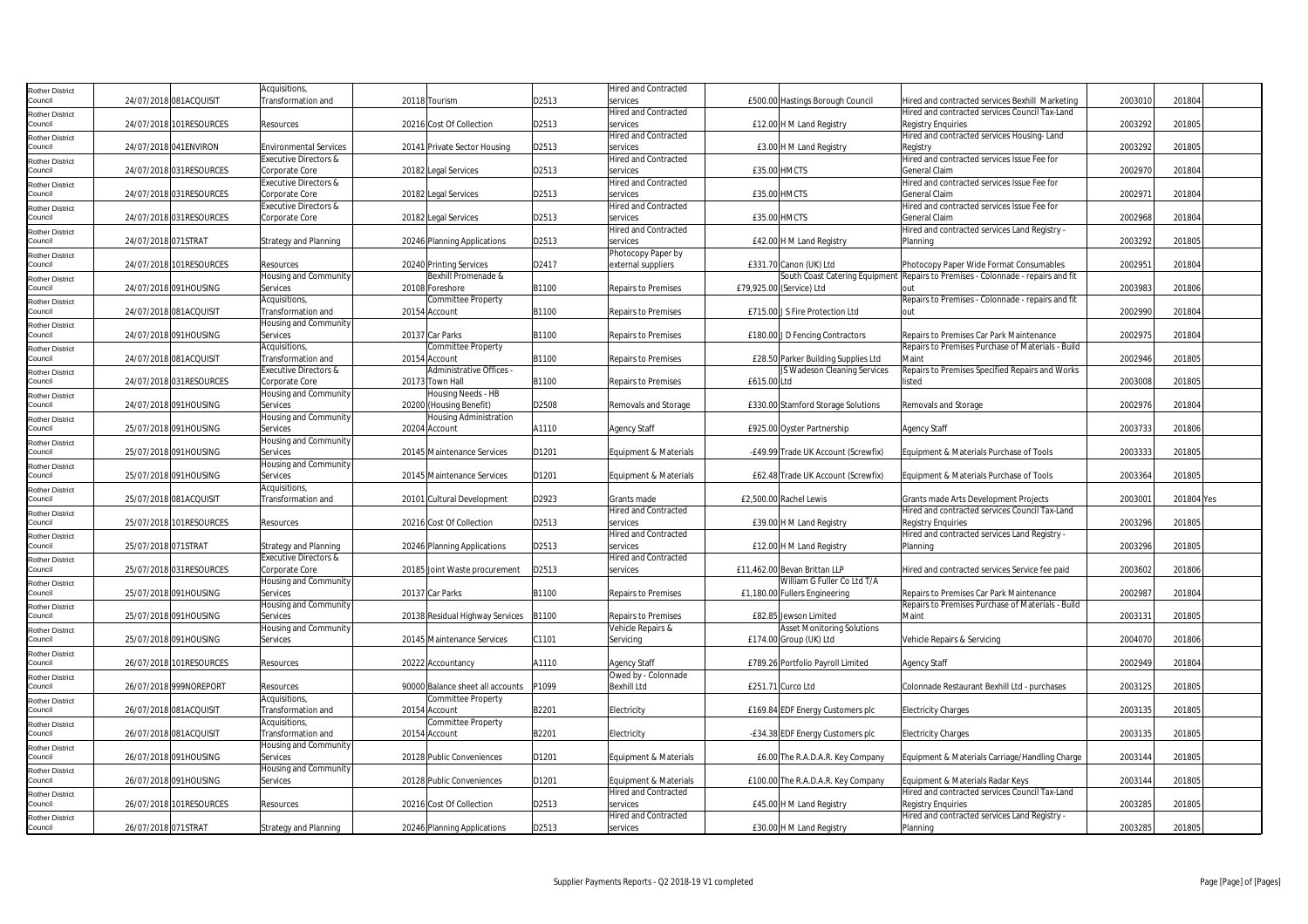| <b>Rother District</b>            |                     |                         |                                             | EH Food Hyg / Idc / Water                                      |       | <b>Hired and Contracted</b>                |                                                      |                                                                                     |         |        |
|-----------------------------------|---------------------|-------------------------|---------------------------------------------|----------------------------------------------------------------|-------|--------------------------------------------|------------------------------------------------------|-------------------------------------------------------------------------------------|---------|--------|
| Council                           |                     | 26/07/2018 041 ENVIRON  | <b>Environmental Services</b>               | 32133 Purity $R + W$ Partnership                               | D2513 | services                                   | £1.500.00 Chilled Foods Associates Ltd               | Hired and contracted services Service fee paid                                      | 2003260 | 201805 |
| <b>Rother District</b>            |                     |                         |                                             | EH Food Hyg / Idc / Water                                      |       | <b>Hired and Contracted</b>                |                                                      |                                                                                     |         |        |
| Council                           |                     | 26/07/2018 041ENVIRON   | <b>Environmental Services</b>               | 32133 Purity R + W Partnership                                 | D2513 | services                                   | £1,500.00 Chilled Foods Associates Ltd               | Hired and contracted services Service fee paid                                      | 2003261 | 201805 |
| <b>Rother District</b><br>Council |                     | 26/07/2018 091HOUSING   | Housing and Community<br>Services           | 20137 Car Parks                                                | B1100 | <b>Repairs to Premises</b>                 | £60.00 Colin A May                                   | Repairs to Premises Parks- Benches repairs                                          | 2002977 | 201804 |
| <b>Rother District</b>            |                     |                         | Housing and Community                       |                                                                |       |                                            | William G Fuller Co Ltd T/A                          |                                                                                     |         |        |
| Council                           |                     | 26/07/2018 091HOUSING   | Services                                    | 20114 Bexhill Parks & Open Spaces B1100                        |       | <b>Repairs to Premises</b>                 | £3.068.00 Fullers Engineering                        | Repairs to Premises Parks- Fencing Installation                                     | 2003687 | 201806 |
| <b>Rother District</b>            |                     |                         | Housing and Community                       |                                                                |       |                                            | William G Fuller Co Ltd T/A                          |                                                                                     |         |        |
| Council                           |                     | 26/07/2018 091HOUSING   | Services                                    | 20114 Bexhill Parks & Open Spaces B1100                        |       | <b>Repairs to Premises</b>                 | £179.00 Fullers Engineering                          | Repairs to Premises Parks- Fencing Installation                                     | 2003114 | 201805 |
| <b>Rother District</b>            |                     |                         | Housing and Community                       |                                                                |       |                                            |                                                      |                                                                                     |         |        |
| Council                           |                     | 26/07/2018 091HOUSING   | Services                                    | 20128 Public Conveniences                                      | B1100 | <b>Repairs to Premises</b>                 | £327.62 Alfa Electric Ltd                            | Repairs to Premises Repairs - Electrical Works                                      | 2003068 | 201805 |
| <b>Rother District</b>            |                     |                         |                                             |                                                                |       |                                            |                                                      | Statutory Advertising Planady - Rye + Battle                                        |         |        |
| Council                           | 26/07/2018 071STRAT |                         | <b>Strategy and Planning</b>                | 20246 Planning Applications                                    | D2519 | <b>Statutory Advertising</b>               | £1,143.75 Johnston Publishing Ltd                    | Observer                                                                            | 2003122 | 201805 |
| <b>Rother District</b>            |                     |                         | Housing and Community                       |                                                                |       |                                            |                                                      |                                                                                     |         |        |
| Council                           |                     | 26/07/2018 091HOUSING   | Services                                    | 20114 Bexhill Parks & Open Spaces D2519<br>Bexhill Promenade & |       | Statutory Advertising                      | £244.00 Johnston Publishing Ltd                      | Statutory Advertising Public Notices in Newspaper                                   | 2003121 | 201805 |
| <b>Rother District</b><br>Council |                     | 26/07/2018 091HOUSING   | Housing and Community<br>Services           | 20108 Foreshore                                                | E2302 | Third party payment<br>private contractors | The Fountain Workshop<br>£1,158.41 (Maintenance) Ltd | Third party payment private contractors Water<br><b>Feature Maintenance</b>         | 2003343 | 201805 |
|                                   |                     |                         |                                             | EH Pest Control $R + W$                                        |       |                                            |                                                      |                                                                                     |         |        |
| <b>Rother District</b><br>Council |                     | 27/07/2018 041ENVIRON   | <b>Environmental Services</b>               | 32136 Partnership                                              | D1202 | <b>Baits Poisons Etc</b>                   | £257.76 Killgerm Chemicals Ltd                       | Baits Poisons Etc EnvH- Pest Control Supplies                                       | 2003106 | 201805 |
| <b>Rother District</b>            |                     |                         |                                             |                                                                |       | Owed by - Colonnade                        |                                                      |                                                                                     |         |        |
| Council                           |                     | 27/07/2018 999NOREPORT  | Resources                                   | 90000 Balance sheet all accounts                               | P1099 | <b>Bexhill Ltd</b>                         | £19.80 Curco Ltd                                     | Colonnade Restaurant Bexhill Ltd - purchases                                        | 2003124 | 201805 |
| <b>Rother District</b>            |                     |                         | Housing and Community                       | <b>Battle Community Help</b>                                   |       |                                            |                                                      |                                                                                     |         |        |
| Council                           |                     | 27/07/2018 091HOUSING   | Services                                    | 20234 Point                                                    | B2611 | Contract cleaning                          | £205.70 Abacus Main Ltd                              | Contract cleaning Office Cleaning                                                   | 2003362 | 201805 |
| <b>Rother District</b>            |                     |                         | Acquisitions.                               |                                                                |       | <b>District Events-</b>                    |                                                      | De La Warr Pavilion (Enterprise) District Events- Concessionary Use DLWP            |         |        |
| Council                           |                     | 27/07/2018 081ACQUISIT  | Transformation and                          | 20101 Cultural Development                                     | D2926 | Concessionary Use                          | £1.500.00 Ltd                                        | <b>Community Concessionary Grant</b>                                                | 2003003 | 201804 |
| <b>Rother District</b>            |                     |                         | Acquisitions,                               |                                                                |       | District Events-                           | De La Warr Pavilion (Enterprise)                     | District Events- Concessionary Use DLWP                                             |         |        |
| Council                           |                     | 27/07/2018 081ACQUISIT  | Transformation and<br>Executive Directors & | 20101 Cultural Development                                     | D2926 | Concessionary Use                          | £1,857.00 Ltd                                        | <b>Community Concessionary Grant</b><br>Equipment & Materials Health and Safety Act | 2003060 | 201804 |
| <b>Rother District</b><br>Council |                     | 27/07/2018 031RESOURCES | Corporate Core                              | 20171 Human Resources                                          | D1201 | Equipment & Materials                      | £74.00 Office Furniture Online                       | Equipment                                                                           | 2003340 | 201805 |
|                                   |                     |                         | Housing and Community                       |                                                                |       |                                            |                                                      |                                                                                     |         |        |
| <b>Rother District</b><br>Council |                     | 27/07/2018 091HOUSING   | Services                                    | 20145 Maintenance Services                                     | D1201 | Equipment & Materials                      | £10.95 Trimseal Ltd                                  | Equipment & Materials Purchase of Tools                                             | 2003011 | 201805 |
| <b>Rother District</b>            |                     |                         |                                             |                                                                |       | Hired and Contracted                       |                                                      | Hired and contracted services Council Tax-Land                                      |         |        |
| Council                           |                     | 27/07/2018 101RESOURCES | Resources                                   | 20216 Cost Of Collection                                       | D2513 | services                                   | £3.00 H M Land Registry                              | <b>Registry Enquiries</b>                                                           | 2003299 | 201805 |
| <b>Rother District</b>            |                     |                         | Housing and Community                       | Housing Needs - HB                                             |       | <b>Hired and Contracted</b>                |                                                      | Hired and contracted services Housing-Land                                          |         |        |
| Council                           |                     | 27/07/2018 091HOUSING   | Services                                    | 20200 (Housing Benefit)                                        | D2513 | services                                   | £3.00 H M Land Registry                              | Registry                                                                            | 2003299 | 201805 |
| <b>Rother District</b>            |                     |                         | Acquisitions,                               |                                                                |       | Hired and Contracted                       |                                                      | Hired and contracted services Land Registry -                                       |         |        |
| Council                           |                     | 27/07/2018 081ACQUISIT  | Transformation and                          | 20144 Property Management                                      | D2513 | services                                   | £6.00 H M Land Registry                              | Property Management                                                                 | 2003299 | 201805 |
| <b>Rother District</b><br>Council |                     |                         | Executive Directors &                       |                                                                |       | lired and Contracted                       |                                                      | Hired and contracted services Legal - Land                                          |         |        |
|                                   |                     | 27/07/2018 031RESOURCES | Corporate Core                              | 20182 Legal Services                                           | D2513 | services                                   | £20.00 H M Land Registry<br>Konica Minolta Business  | <b>Registry Fees</b>                                                                | 2003299 | 201805 |
| <b>Rother District</b><br>Council |                     | 27/07/2018 101RESOURCES | Resources                                   | 20241 Stationery                                               | D2638 | <b>Photocopier Contracts</b>               | £17.87 Solutions (UK) Ltd                            | <b>Photocopier Contracts</b>                                                        | 2003101 | 201805 |
| <b>Rother District</b>            |                     |                         | Housing and Community                       |                                                                |       |                                            |                                                      |                                                                                     |         |        |
| Council                           |                     | 27/07/2018 091HOUSING   | Services                                    | 20137 Car Parks                                                | B1100 | <b>Repairs to Premises</b>                 | £4,274.29 D M Building Services                      | Repairs to Premises Car Park Maintenance                                            | 2003062 | 201804 |
| <b>Rother District</b>            |                     |                         | Housing and Community                       |                                                                |       |                                            |                                                      | Repairs to Premises Purchase of Materials - Build                                   |         |        |
| Council                           |                     | 27/07/2018 091HOUSING   | Services                                    | 20138 Residual Highway Services                                | B1100 | Repairs to Premises                        | £288.40 Jewson Limited                               | Maint                                                                               | 2003132 | 201805 |
| <b>Rother District</b>            |                     |                         |                                             |                                                                |       | Stationery ordered                         |                                                      | Stationery (General office Supplies) (Stationery                                    |         |        |
| Council                           |                     | 27/07/2018 101RESOURCES | Resources                                   | 20241 Stationery                                               | D2416 | nternally (Print Room)                     | £45.21 Office Depot UK Ltd                           | Services to buy ONLY)                                                               | 2003012 | 201805 |
| <b>Rother District</b>            |                     |                         |                                             |                                                                |       | Stationery ordered                         |                                                      | Stationery (General office Supplies) (Stationery                                    |         |        |
| Council                           |                     | 27/07/2018 101RESOURCES | Resources                                   | 20241 Stationery                                               | D2416 | internally (Print Room)                    | £35.60 Office Depot UK Ltd                           | Services to buy ONLY)                                                               | 2003053 | 201805 |
| <b>Rother District</b><br>Council |                     | 27/07/2018 101RESOURCES | Resources                                   | 20242 Communications-Phones                                    | D2621 | Telephones                                 | <b>BT British Telecommunications</b><br>£268.83 plc  | Telephones BT-Rental-General                                                        | 2003109 | 201805 |
|                                   |                     |                         |                                             |                                                                |       |                                            |                                                      |                                                                                     |         |        |
| <b>Rother District</b><br>Council |                     | 27/07/2018 101RESOURCES | Resources                                   | 20239 Computer Services                                        | D2621 | <b>Felephones</b>                          | £5,547.00 Easynet Ltd                                | Telephones Leased Line Rental                                                       | 2003119 | 201805 |
| <b>Rother District</b>            |                     |                         |                                             |                                                                |       |                                            |                                                      |                                                                                     |         |        |
| Council                           |                     | 27/07/2018 101RESOURCES | Resources                                   | 20239 Computer Services                                        | D2621 | Telephones                                 | £267.68 Easynet Ltd                                  | Telephones Leased Line Rental                                                       | 2003120 | 201805 |
| <b>Rother District</b>            |                     |                         | Housing and Community                       | Housing Needs - HB                                             |       |                                            |                                                      |                                                                                     |         |        |
| Council                           |                     | 27/07/2018 091HOUSING   | Services                                    | 20200 (Housing Benefit)                                        | D2514 | <b>Accommodation Costs</b>                 | £245.00 MB Hotels Ltd                                | <b>Accommodation Costs</b>                                                          | 2003092 | 201805 |
| Rother District                   |                     |                         | Housing and Community                       | Housing Needs - HB                                             |       |                                            |                                                      |                                                                                     |         |        |
| Council                           |                     | 27/07/2018 091HOUSING   | Services                                    | 20200 (Housing Benefit)                                        | D2514 | <b>Accommodation Costs</b>                 | £245.00 MB Hotels Ltd                                | <b>Accommodation Costs</b>                                                          | 2003093 | 201805 |
| <b>Rother District</b>            |                     |                         | Housing and Community                       | Housing Needs - HB                                             |       |                                            |                                                      |                                                                                     |         |        |
| Council                           |                     | 27/07/2018 091HOUSING   | Services                                    | 20200 (Housing Benefit)                                        | D2514 | <b>Accommodation Costs</b>                 | £245.00 MB Hotels Ltd                                | <b>Accommodation Costs</b>                                                          | 2003094 | 201805 |
| <b>Rother District</b>            |                     |                         | Housing and Community                       | Housing Needs - HB                                             |       |                                            |                                                      |                                                                                     | 2003095 | 201805 |
| Council                           |                     | 27/07/2018 091HOUSING   | Services                                    | 20200 (Housing Benefit)                                        | D2514 | <b>Accommodation Costs</b>                 | £245.00 MB Hotels Ltd                                | <b>Accommodation Costs</b>                                                          |         |        |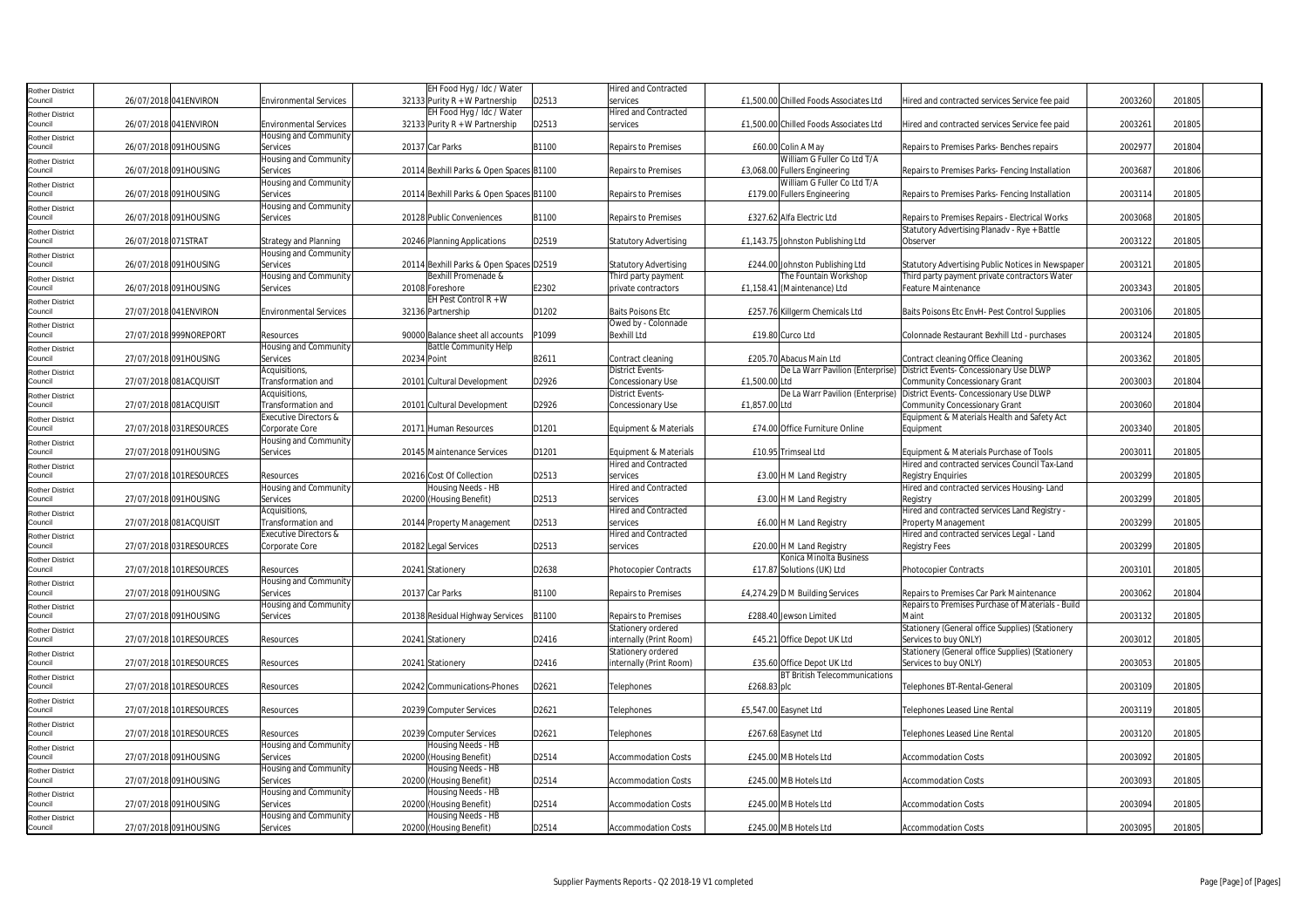| <b>Rother District</b>            |                     |                         | Housing and Community                                 |              | Housing Needs - HB                            |       |                                          |                     |                                      |                                                                                     |         |        |  |
|-----------------------------------|---------------------|-------------------------|-------------------------------------------------------|--------------|-----------------------------------------------|-------|------------------------------------------|---------------------|--------------------------------------|-------------------------------------------------------------------------------------|---------|--------|--|
| Council                           |                     | 27/07/2018 091HOUSING   | Services                                              |              | 20200 (Housing Benefit)                       | D2514 | <b>Accommodation Costs</b>               |                     | £195.00 MB Hotels Ltd                | <b>Accommodation Costs</b>                                                          | 2003096 | 201805 |  |
| <b>Rother District</b>            |                     |                         | <b>Housing and Community</b>                          |              | Housing Needs - HB                            |       |                                          |                     |                                      |                                                                                     |         |        |  |
| Council                           |                     | 27/07/2018 091HOUSING   | Services                                              |              | 20200 (Housing Benefit)                       | D2514 | <b>Accommodation Costs</b>               |                     | £340.00 MB Hotels Ltd                | <b>Accommodation Costs</b>                                                          | 2003097 | 201805 |  |
| <b>Rother District</b>            |                     |                         | Housing and Community                                 |              | Housing Needs - HB                            |       |                                          |                     |                                      |                                                                                     |         |        |  |
| Council                           |                     | 27/07/2018 091HOUSING   | Services                                              |              | 20200 (Housing Benefit)                       | D2514 | <b>Accommodation Costs</b>               |                     | £195.00 MB Hotels Ltd                | <b>Accommodation Costs</b>                                                          | 2003098 | 201805 |  |
| <b>Rother District</b>            |                     |                         | Housing and Community                                 |              | Housing Needs - HB                            |       |                                          |                     |                                      |                                                                                     |         |        |  |
| Council                           |                     | 27/07/2018 091HOUSING   | Services                                              |              | 20200 (Housing Benefit)                       | D2514 | <b>Accommodation Costs</b>               |                     | £245.00 MB Hotels Ltd                | <b>Accommodation Costs</b>                                                          | 2003411 | 201805 |  |
| <b>Rother District</b>            |                     |                         | Acquisitions,                                         |              | Committee Property                            |       |                                          |                     |                                      |                                                                                     |         |        |  |
| Council                           |                     | 28/07/2018 081ACQUISIT  | Transformation and                                    |              | 20154 Account                                 | B2611 | Contract cleaning                        |                     | £30.00 Just Maid 4 U                 | Contract cleaning Office Cleaning                                                   | 2003786 | 201806 |  |
| <b>Rother District</b><br>Council |                     |                         |                                                       |              |                                               |       | Newspapers &                             |                     |                                      |                                                                                     | 2003082 | 201805 |  |
|                                   | 28/07/2018 071STRAT |                         | <b>Strategy and Planning</b><br>Executive Directors & |              | 20246 Planning Applications                   | D1204 | Periodicals<br>Newspapers &              |                     | £12.60 Pipers News Ltd               | Newspapers & Periodicals Newspapers                                                 |         |        |  |
| <b>Rother District</b><br>Council |                     | 28/07/2018 031RESOURCES | Corporate Core                                        |              | 20159 Corporate Policy Making                 | D1204 | Periodicals                              |                     | £12.60 Pipers News Ltd               | Newspapers & Periodicals Newspapers                                                 | 2003084 | 201805 |  |
| <b>Rother District</b>            |                     |                         | Executive Directors &                                 |              |                                               |       | Newspapers &                             |                     |                                      |                                                                                     |         |        |  |
| Council                           |                     | 28/07/2018 031RESOURCES | Corporate Core                                        |              | 20156 Representing Local Interest D1204       |       | Periodicals                              |                     | £12.60 Pipers News Ltd               | Newspapers & Periodicals Newspapers                                                 | 2003083 | 201805 |  |
| Rother District                   |                     |                         | Housing and Community                                 |              | Capital - Bexhill Leisure                     |       | Architects & Consultant                  |                     | The Environment Partnership          | Architects & Consultant Fees Capital-Architect and                                  |         |        |  |
| Council                           |                     | 29/07/2018 999NOREPORT  | Services                                              |              | 70704 Centre                                  | N1004 | Fees                                     | £2,000.00 (TEP) Ltd |                                      | <b>ConsIt Fees</b>                                                                  | 2003683 | 201806 |  |
| <b>Rother District</b>            |                     |                         | Housing and Community                                 |              |                                               |       |                                          |                     |                                      | Equipment & Materials - Maintenance of                                              |         |        |  |
| Council                           |                     | 29/07/2018 091HOUSING   | Services                                              |              | 20114 Bexhill Parks & Open Spaces D1201       |       | Equipment & Materials                    |                     | £115.00 B.F.J. Engraving Ltd         | Seats/Plaques from Donations                                                        | 2003108 | 201805 |  |
| <b>Rother District</b>            |                     |                         | Housing and Community                                 |              | Housing Needs - Universal                     |       |                                          |                     |                                      |                                                                                     |         |        |  |
| Council                           |                     | 29/07/2018 091HOUSING   | Services                                              | 20203 Credit |                                               | D2514 | <b>Accommodation Costs</b>               |                     | £75.00 Specialist Care UK Group Ltd  | <b>Accommodation Costs</b>                                                          | 2003024 | 201805 |  |
| <b>Rother District</b>            |                     |                         | Housing and Community                                 |              | Housing Needs - HB                            |       |                                          |                     |                                      |                                                                                     |         |        |  |
| Council                           |                     | 29/07/2018 091HOUSING   | Services                                              |              | 20200 (Housing Benefit)                       | D2514 | <b>Accommodation Costs</b>               |                     | £150.00 Specialist Care UK Group Ltd | <b>Accommodation Costs</b>                                                          | 2003017 | 201805 |  |
| <b>Rother District</b>            |                     |                         | Housing and Community                                 |              | Housing Needs - HB                            |       |                                          |                     |                                      |                                                                                     |         |        |  |
| Council                           |                     | 29/07/2018 091HOUSING   | Services                                              |              | 20200 (Housing Benefit)                       | D2514 | <b>Accommodation Costs</b>               |                     | £262.50 Specialist Care UK Group Ltd | <b>Accommodation Costs</b>                                                          | 2003020 | 201805 |  |
| Rother District                   |                     |                         | Housing and Community                                 |              | Housing Needs - HB                            |       |                                          |                     |                                      |                                                                                     |         |        |  |
| Council                           |                     | 29/07/2018 091HOUSING   | Services                                              |              | 20200 (Housing Benefit)                       | D2514 | <b>Accommodation Costs</b>               |                     | £262.50 Specialist Care UK Group Ltd | <b>Accommodation Costs</b>                                                          | 2003021 | 201805 |  |
| <b>Rother District</b>            |                     |                         | Housing and Community                                 |              | Housing Needs - HB                            |       |                                          |                     |                                      |                                                                                     |         |        |  |
| Council                           |                     | 29/07/2018 091HOUSING   | Services<br>Housing and Community                     |              | 20200 (Housing Benefit)<br>Housing Needs - HB | D2514 | <b>Accommodation Costs</b>               |                     | £262.50 Specialist Care UK Group Ltd | <b>Accommodation Costs</b>                                                          | 2003025 | 201805 |  |
| <b>Rother District</b><br>Council |                     | 29/07/2018 091HOUSING   | Services                                              |              | 20200 (Housing Benefit)                       | D2514 | <b>Accommodation Costs</b>               |                     | £262.50 Specialist Care UK Group Ltd | <b>Accommodation Costs</b>                                                          | 2003026 | 201805 |  |
|                                   |                     |                         | Housing and Community                                 |              | Housing Needs - HB                            |       |                                          |                     |                                      |                                                                                     |         |        |  |
| <b>Rother District</b><br>Council |                     | 29/07/2018 091HOUSING   | Services                                              |              | 20200 (Housing Benefit)                       | D2514 | <b>Accommodation Costs</b>               |                     | £375.00 Specialist Care UK Group Ltd | <b>Accommodation Costs</b>                                                          | 2003027 | 201805 |  |
| <b>Rother District</b>            |                     |                         | Housing and Community                                 |              | Housing Needs - HB                            |       |                                          |                     |                                      |                                                                                     |         |        |  |
| Council                           |                     | 29/07/2018 091HOUSING   | Services                                              |              | 20200 (Housing Benefit)                       | D2514 | <b>Accommodation Costs</b>               |                     | £350.00 Specialist Care UK Group Ltd | <b>Accommodation Costs</b>                                                          | 2003028 | 201805 |  |
| <b>Rother District</b>            |                     |                         | Housing and Community                                 |              | Housing Needs - HB                            |       |                                          |                     |                                      |                                                                                     |         |        |  |
| Council                           |                     | 29/07/2018 091HOUSING   | Services                                              |              | 20200 (Housing Benefit)                       | D2514 | <b>Accommodation Costs</b>               |                     | £187.50 Specialist Care UK Group Ltd | <b>Accommodation Costs</b>                                                          | 2003016 | 201805 |  |
| <b>Rother District</b>            |                     |                         | Housing and Community                                 |              | Housing Needs - HB                            |       |                                          |                     |                                      |                                                                                     |         |        |  |
| Council                           |                     | 29/07/2018 091HOUSING   | Services                                              |              | 20200 (Housing Benefit)                       | D2514 | <b>Accommodation Costs</b>               |                     | £300.00 Specialist Care UK Group Ltd | <b>Accommodation Costs</b>                                                          | 2003014 | 201805 |  |
| <b>Rother District</b>            |                     |                         | <b>Housing and Community</b>                          |              | Housing Needs - HB                            |       |                                          |                     |                                      |                                                                                     |         |        |  |
| Council                           |                     | 29/07/2018 091HOUSING   | Services                                              |              | 20200 (Housing Benefit)                       | D2514 | <b>Accommodation Costs</b>               |                     | £350.00 Specialist Care UK Group Ltd | <b>Accommodation Costs</b>                                                          | 2003022 | 201805 |  |
| <b>Rother District</b>            |                     |                         | Housing and Community                                 |              | Housing Needs - HB                            |       |                                          |                     |                                      |                                                                                     |         |        |  |
| Council                           |                     | 29/07/2018 091HOUSING   | Services                                              |              | 20200 (Housing Benefit)                       | D2514 | <b>Accommodation Costs</b>               |                     | £175.00 Specialist Care UK Group Ltd | <b>Accommodation Costs</b>                                                          | 2003023 | 201805 |  |
| <b>Rother District</b><br>Council |                     | 29/07/2018 091HOUSING   | Housing and Community<br>Services                     |              | Housing Needs - HB<br>20200 (Housing Benefit) | D2514 | <b>Accommodation Costs</b>               |                     | £287.50 Specialist Care UK Group Ltd | <b>Accommodation Costs</b>                                                          | 2003029 | 201805 |  |
|                                   |                     |                         | Housing and Community                                 |              | Housing Needs - HB                            |       |                                          |                     |                                      |                                                                                     |         |        |  |
| <b>Rother District</b><br>Council |                     | 29/07/2018 091HOUSING   | Services                                              |              | 20200 (Housing Benefit)                       | D2514 | <b>Accommodation Costs</b>               |                     | £350.00 Specialist Care UK Group Ltd | <b>Accommodation Costs</b>                                                          | 2003018 | 201805 |  |
| <b>Rother District</b>            |                     |                         | Housing and Community                                 |              |                                               |       |                                          |                     |                                      |                                                                                     |         |        |  |
| Council                           |                     | 30/07/2018 091HOUSING   | Services                                              |              | 20137 Car Parks                               | A1110 | <b>Agency Staff</b>                      |                     | £335.89 The Work People CIC          | <b>Agency Staff</b>                                                                 | 2003071 | 201804 |  |
| <b>Rother District</b>            |                     |                         |                                                       |              | Capital - Disable Facilities                  |       |                                          |                     |                                      |                                                                                     |         |        |  |
| Council                           |                     | 30/07/2018 999NOREPORT  | <b>Environmental Services</b>                         | 70706 Grant  |                                               | N1012 | Capital Advances                         |                     | £5,335.84 Mark Bishop Ltd            | Capital Advances Disabled Facilities Grant                                          | 2003158 | 201805 |  |
| <b>Rother District</b>            |                     |                         |                                                       |              | Capital - Disable Facilities                  |       |                                          |                     |                                      |                                                                                     |         |        |  |
| Council                           |                     | 30/07/2018 999NOREPORT  | <b>Environmental Services</b>                         | 70706 Grant  |                                               | N1012 | Capital Advances                         |                     | £1,926.00 Peabody South East Ltd     | Capital Advances Disabled Facilities Grant                                          | 2003077 | 201805 |  |
| <b>Rother District</b>            |                     |                         |                                                       |              | Capital - Disable Facilities                  |       |                                          |                     |                                      |                                                                                     |         |        |  |
| Council                           |                     | 30/07/2018 999NOREPORT  | <b>Environmental Services</b>                         | 70706 Grant  |                                               | N1012 | Capital Advances                         |                     |                                      | £3,375.00 Nutra Plumbing and Heating Ltd Capital Advances Disabled Facilities Grant | 2003078 | 201805 |  |
| <b>Rother District</b>            |                     |                         |                                                       |              | Capital - Disable Facilities                  |       |                                          |                     |                                      |                                                                                     |         |        |  |
| Council                           |                     | 30/07/2018 999NOREPORT  | <b>Environmental Services</b>                         | 70706 Grant  |                                               | N1012 | Capital Advances                         |                     |                                      | £5,000.00 Nutra Plumbing and Heating Ltd Capital Advances Disabled Facilities Grant | 2003079 | 201805 |  |
| <b>Rother District</b><br>Council |                     | 30/07/2018 101RESOURCES | Resources                                             |              | 20239 Computer Services                       | D2509 | Consultants and Other<br><b>Services</b> | £219.81 Ltd         | Northgate Public Services (UK)       | Consultants and other services Consultants Fees                                     | 2003086 | 201805 |  |
|                                   |                     |                         | Executive Directors &                                 |              |                                               |       |                                          |                     |                                      | Equipment & Materials Health and Safety Act                                         |         |        |  |
| <b>Rother District</b><br>Council |                     | 30/07/2018 031RESOURCES | Corporate Core                                        |              | 20171 Human Resources                         | D1201 | Equipment & Materials                    |                     | £25.65 Office Furniture Online       | Equipment                                                                           | 2003342 | 201805 |  |
| <b>Rother District</b>            |                     |                         | Housing and Community                                 |              |                                               |       |                                          |                     |                                      |                                                                                     |         |        |  |
| Council                           |                     | 30/07/2018 091HOUSING   | Services                                              |              | 20145 Maintenance Services                    | D1201 | Equipment & Materials                    |                     | £11.18 Autolec Motor Factors         | Equipment & Materials Purchase of Tools                                             | 2004015 | 201806 |  |
|                                   |                     |                         |                                                       |              |                                               |       |                                          |                     |                                      |                                                                                     |         |        |  |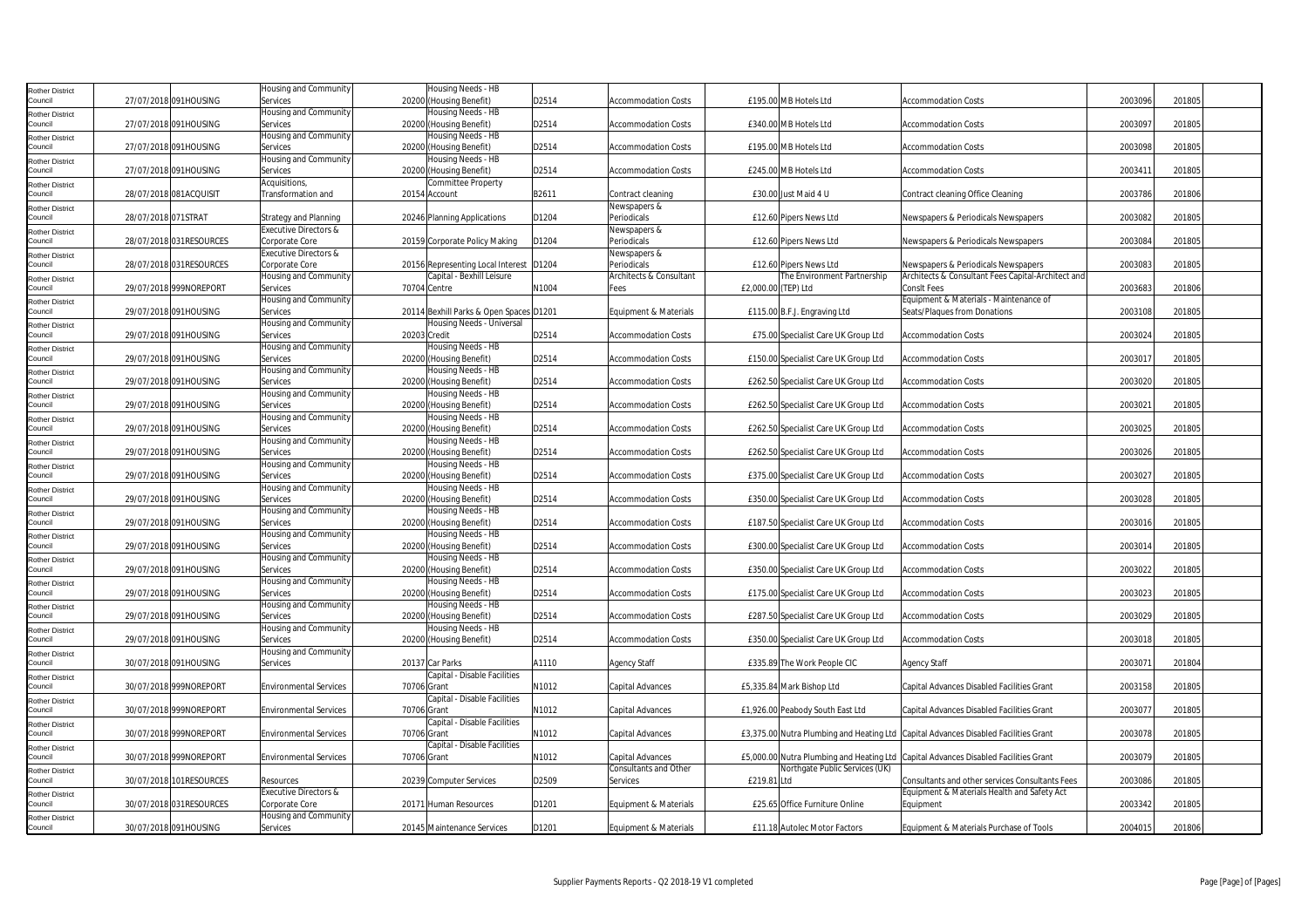| Rother District                   |                          |                                     |                                      |       | <b>Hired and Contracted</b> |                                                   | Hired and contracted services Council Tax-Land                                            |         |        |
|-----------------------------------|--------------------------|-------------------------------------|--------------------------------------|-------|-----------------------------|---------------------------------------------------|-------------------------------------------------------------------------------------------|---------|--------|
| Council                           | 30/07/2018 101RESOURCES  | Resources                           | 20216 Cost Of Collection             | D2513 | services                    | £21.00 H M Land Registry                          | <b>Registry Enquiries</b>                                                                 | 2003298 | 201805 |
| Rother District                   |                          | Housing and Community               | Housing Needs - HB                   |       | <b>Hired and Contracted</b> |                                                   | Hired and contracted services Housing-Land                                                |         |        |
| Council                           | 30/07/2018 091HOUSING    | Services                            | 20200 (Housing Benefit)              | D2513 | services                    | £3.00 H M Land Registry                           | Registry                                                                                  | 2003298 | 201805 |
| Rother District                   |                          | Executive Directors &               |                                      |       | Hired and Contracted        |                                                   | Hired and contracted services Legal - Land                                                |         |        |
| Council                           | 30/07/2018 031RESOURCES  | Corporate Core                      | 20182 Legal Services                 | D2513 | services                    | £80.00 H M Land Registry                          | Registry Fees                                                                             | 2003298 | 201805 |
| Rother District                   |                          | Executive Directors &               |                                      |       | Hired and Contracted        |                                                   |                                                                                           |         |        |
| Council                           | 30/07/2018 031RESOURCES  | Corporate Core                      | 20171 Human Resources                | D2513 | services                    | £110.00 DMH Stallard                              | Hired and contracted services Legal Advice                                                | 2003192 | 201805 |
| <b>Rother District</b>            |                          | Housing and Community               | Housing Needs - HB                   |       |                             | Solutions Accommodation                           |                                                                                           |         |        |
| Council                           | 30/07/2018 091HOUSING    | Services                            | 20200 (Housing Benefit)              | D2514 | <b>Accommodation Costs</b>  | £420.00 Providers Ltd                             | Homelessness services Temp Accom - No VAT                                                 | 2003211 | 201805 |
| <b>Rother District</b>            |                          | Housing and Community               | Housing Needs - HB                   |       |                             | Solutions Accommodation                           |                                                                                           |         |        |
| Council                           | 30/07/2018 091HOUSING    | Services                            | 20200 (Housing Benefit)              | D2514 | <b>Accommodation Costs</b>  | £392.00 Providers Ltd                             | Homelessness services Temp Accom - No VAT                                                 | 2003213 | 201805 |
| Rother District                   |                          | Housing and Community               | Housing Needs - Universal            |       |                             | Solutions Accommodation                           |                                                                                           |         |        |
| Council                           | 30/07/2018 091HOUSING    | Services                            | 20203 Credit                         | D2514 | <b>Accommodation Costs</b>  | £336.00 Providers Ltd                             | Homelessness services Temp Accom - No VAT                                                 | 2003214 | 201805 |
| Rother District                   |                          | Housing and Community               | Housing Needs - HB                   |       |                             | Solutions Accommodation                           |                                                                                           |         |        |
| Council                           | 30/07/2018 091HOUSING    | Services                            | 20200 (Housing Benefit)              | D2514 | <b>Accommodation Costs</b>  | £336.00 Providers Ltd                             | Homelessness services Temp Accom - No VAT                                                 | 2003218 | 201805 |
| Rother District                   |                          | Housing and Community               | Housing Needs - Universal            |       |                             |                                                   |                                                                                           |         |        |
| Council                           | 30/07/2018 091HOUSING    | Services                            | 20203 Credit                         | D2514 | <b>Accommodation Costs</b>  | £134.40 South Down Residential Ltd                | Homelessness services Temp Accom - No VAT                                                 | 2003316 | 201805 |
| tother District                   |                          | Housing and Community               | Housing Needs - HB                   |       |                             | Solutions Accommodation                           |                                                                                           |         |        |
| Council                           | 30/07/2018 091HOUSING    | Services                            | 20200<br>(Housing Benefit)           | D2514 | <b>Accommodation Costs</b>  | £336.00 Providers Ltd                             | Homelessness services Temp Accom - No VAT                                                 | 2003216 | 201805 |
| <b>Rother District</b>            |                          | Housing and Community               | Housing Needs - HB                   |       |                             |                                                   |                                                                                           |         |        |
| Council                           | 30/07/2018 091HOUSING    | Services                            | 20200 (Housing Benefit)              | D2514 | <b>Accommodation Costs</b>  | £252.00 South Down Residential Ltd                | Homelessness services Temp Accom - No VAT                                                 | 2003316 | 201805 |
| Rother District                   |                          | Housing and Community               | Housing Needs - Universal            |       |                             | Solutions Accommodation                           |                                                                                           |         |        |
| Council                           | 30/07/2018 091HOUSING    | Services                            | 20203 Credit                         | D2514 | <b>Accommodation Costs</b>  | £392.00 Providers Ltd                             | Homelessness services Temp Accom - No VAT                                                 | 2003215 | 201805 |
| Rother District                   |                          | Housing and Community               | Housing Needs - HB                   |       |                             | Solutions Accommodation                           |                                                                                           |         |        |
| Council                           | 30/07/2018 091HOUSING    | Services                            | 20200 (Housing Benefit)              | D2514 | <b>Accommodation Costs</b>  | £392.00 Providers Ltd                             | Homelessness services Temp Accom - No VAT                                                 | 2003212 | 201805 |
| Rother District                   |                          | Housing and Community               | Housing Needs - HB                   |       |                             | Solutions Accommodation                           |                                                                                           |         |        |
| Council                           | 30/07/2018 091HOUSING    | Services                            | 20200 (Housing Benefit)              | D2514 | <b>Accommodation Costs</b>  | £105.00 Providers Ltd                             | Homelessness services Temp Accom - plus VAT                                               | 2003211 | 201805 |
| Rother District                   |                          | Housing and Community               | Housing Needs - HB                   |       |                             | Solutions Accommodation                           |                                                                                           |         |        |
| Council                           | 30/07/2018 091HOUSING    | Services                            | 20200 (Housing Benefit)              | D2514 | <b>Accommodation Costs</b>  | £98.00 Providers Ltd                              | Homelessness services Temp Accom - plus VAT                                               | 2003213 | 201805 |
| Rother District                   |                          | Housing and Community               | Housing Needs - Universal            |       |                             | Solutions Accommodation                           |                                                                                           |         |        |
| Council                           | 30/07/2018 091HOUSING    | Services                            | 20203 Credit                         | D2514 | <b>Accommodation Costs</b>  | £84.00 Providers Ltd                              | Homelessness services Temp Accom - plus VAT                                               | 2003214 | 201805 |
| Rother District                   |                          | Housing and Community               | Housing Needs - HB                   |       |                             | Solutions Accommodation                           |                                                                                           |         |        |
| Council                           | 30/07/2018 091HOUSING    | Services                            | 20200 (Housing Benefit)              | D2514 | <b>Accommodation Costs</b>  | £84.00 Providers Ltd                              | Homelessness services Temp Accom - plus VAT                                               | 2003218 | 201805 |
| <b>Rother District</b>            |                          | Housing and Community               | Housing Needs - Universal            |       |                             |                                                   |                                                                                           |         |        |
| Council                           | 30/07/2018 091HOUSING    | Services                            | 20203 Credit                         | D2514 | <b>Accommodation Costs</b>  | £33.60 South Down Residential Ltd                 | Homelessness services Temp Accom - plus VAT                                               | 2003316 | 201805 |
| Rother District                   |                          | Housing and Community               | Housing Needs - HB                   |       |                             | Solutions Accommodation                           |                                                                                           |         |        |
| Council                           | 30/07/2018 091HOUSING    | Services                            | 20200 (Housing Benefit)              | D2514 | <b>Accommodation Costs</b>  | £84.00 Providers Ltd                              | Homelessness services Temp Accom - plus VAT                                               | 2003216 | 201805 |
| Rother District                   |                          | Housing and Community               | Housing Needs - HB                   |       |                             |                                                   |                                                                                           |         |        |
| Council                           | 30/07/2018 091HOUSING    | Services                            | 20200 (Housing Benefit)              | D2514 | <b>Accommodation Costs</b>  | £63.00 South Down Residential Ltd                 | Homelessness services Temp Accom - plus VAT                                               | 2003316 | 201805 |
| Rother District                   |                          | Housing and Community               | Housing Needs - HB                   |       |                             |                                                   |                                                                                           |         |        |
| Council                           | 30/07/2018 091HOUSING    | Services                            | 20200 (Housing Benefit)              | D2514 | <b>Accommodation Costs</b>  | £135.00 South Down Residential Ltd                | Homelessness services Temp Accom - plus VAT                                               | 2003316 | 201805 |
| Rother District                   |                          | Housing and Community               | Housing Needs - HB                   |       |                             | Solutions Accommodation                           |                                                                                           |         |        |
| Council                           | 30/07/2018 091HOUSING    | Services                            | 20200 (Housing Benefit)              | D2514 | <b>Accommodation Costs</b>  | £220.00 Providers Ltd                             | Homelessness services Temp Accom - plus VAT                                               | 2003217 | 201805 |
| Rother District                   |                          | Housing and Community               | Housing Needs - Universal            |       |                             | Solutions Accommodation                           |                                                                                           |         |        |
| Council                           | 30/07/2018 091HOUSING    | Services                            | 20203 Credit                         | D2514 | <b>Accommodation Costs</b>  | £98.00 Providers Ltd                              | Homelessness services Temp Accom - plus VAT                                               | 2003215 | 201805 |
| Rother District                   |                          | Housing and Community               | Housing Needs - HB                   |       |                             | Solutions Accommodation                           |                                                                                           |         |        |
| Council                           | 30/07/2018 091HOUSING    | Services                            | 20200 (Housing Benefit)              | D2514 | <b>Accommodation Costs</b>  | £98.00 Providers Ltd                              | Homelessness services Temp Accom - plus VAT                                               | 2003212 | 201805 |
| Rother District                   |                          | Executive Directors &               |                                      |       |                             |                                                   |                                                                                           |         |        |
| Council                           | 30/07/2018 031RESOURCES  | Corporate Core                      | 20162 Electoral Registration         | D2626 | Postages                    | £0.35 Royal Mail Group Ltd                        | Postages Response Service - Royal Mail Chg                                                | 2003123 | 201805 |
| Rother District                   |                          | Executive Directors &               |                                      |       |                             |                                                   |                                                                                           |         |        |
| Council                           | 30/07/2018 031 RESOURCES | Corporate Core                      | 20162 Electoral Registration         | D2626 | Postages                    | £73.50 Royal Mail Group Ltd                       | Postages Response Service - Royal Mail Chg                                                | 2003133 | 201805 |
| Rother District                   |                          | Housing and Community               | Bexhill Promenade &                  |       |                             |                                                   | Repairs to Premises Purchase of Materials - Build                                         |         |        |
| Council                           | 30/07/2018 091HOUSING    | Services                            | 20108 Foreshore                      | B1100 | Repairs to Premises         | £78.30 Jewson Limited                             | Maint                                                                                     | 2003370 | 201805 |
| Rother District<br>Council        |                          | Housing and Community               | Bexhill Promenade &                  |       |                             |                                                   | Repairs to Premises Purchase of Materials - Build                                         |         |        |
|                                   | 30/07/2018 091HOUSING    | Services                            | 20108 Foreshore                      | B1100 | <b>Repairs to Premises</b>  | £14.80 Jewson Limited                             | Maint                                                                                     | 2003371 | 201805 |
| <b>Rother District</b>            |                          | Housing and Community               | Bexhill Promenade &                  |       |                             |                                                   | Repairs to Premises Purchase of Materials - Build                                         |         |        |
| Council                           | 30/07/2018 091HOUSING    | Services                            | 20108 Foreshore                      | B1100 | Repairs to Premises         | £92.52 Jewson Limited                             | Maint                                                                                     | 2003372 | 201805 |
| <b>Rother District</b><br>Council | 30/07/2018 081ACQUISIT   | Acquisitions,<br>Transformation and | 20148 Misc Land & Buildings          | B2422 |                             |                                                   |                                                                                           | 2003066 | 201804 |
|                                   |                          |                                     |                                      |       | Sewerage                    | £138.00 Cleansing Service Group Ltd               | Sewerage Parks- Emptying of Cesspit                                                       |         |        |
| <b>Rother District</b><br>Council | 30/07/2018 091HOUSING    | Housing and Community<br>Services   | 20107 Camber Beach & Foreshore E2302 |       | Third party payment         | CountyClean Environmental<br>£976.50 Services Ltd | Third party payment private contractors Street<br>Cleaning - Grounds Maintenance contract | 2003070 | 201805 |
|                                   |                          | Executive Directors &               |                                      |       | private contractors         |                                                   |                                                                                           |         |        |
| Rother District<br>Council        | 30/07/2018 031 RESOURCES | Corporate Core                      | 20171 Human Resources                | A2203 | Training                    | £155.00 First In Attendance Ltd                   | Training                                                                                  | 2003238 | 201805 |
|                                   |                          |                                     |                                      |       |                             |                                                   |                                                                                           |         |        |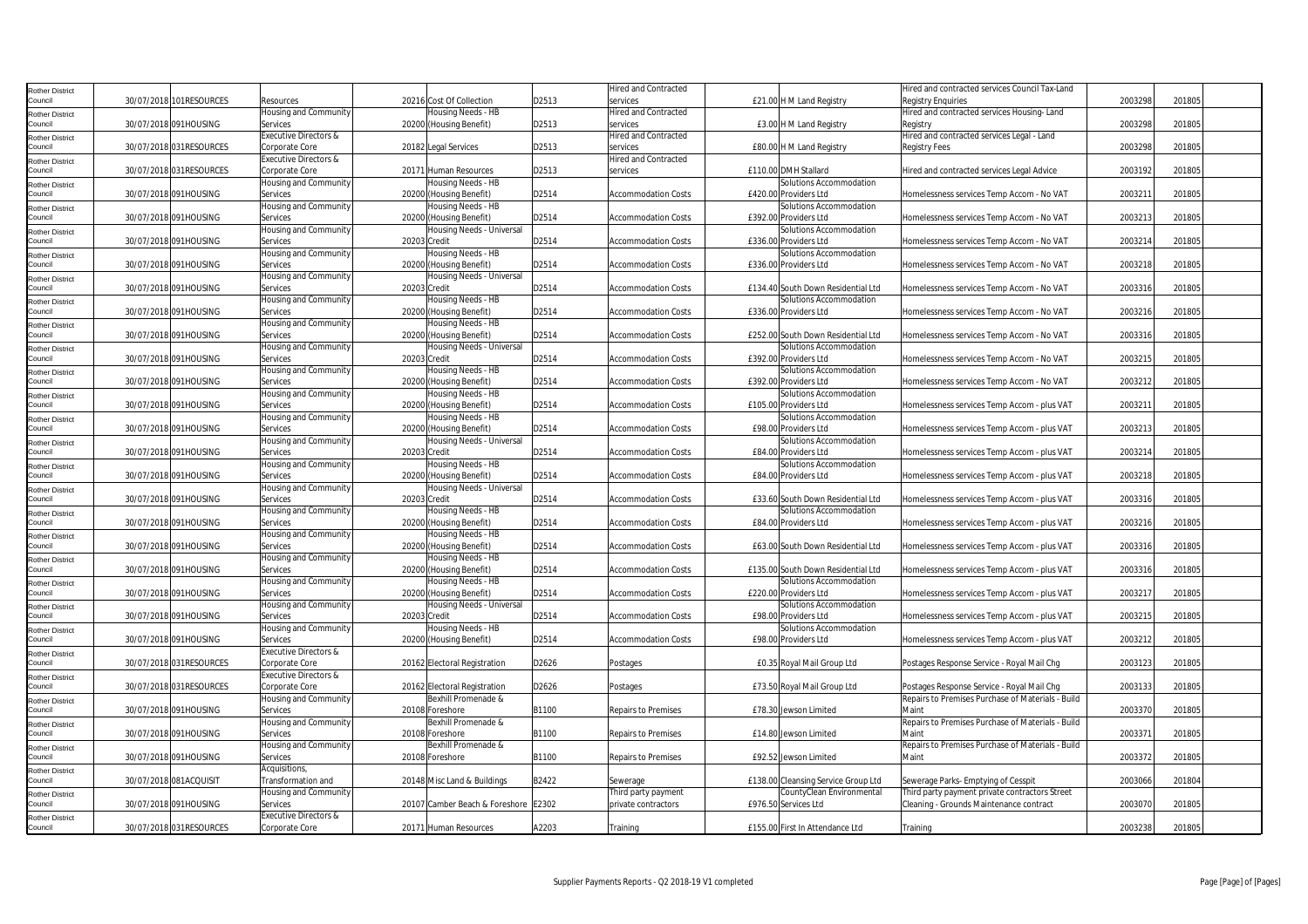| Rother District            |                     |                         | Housing and Community         | Housing Needs - HB                      |       |                              |               |                                         |                                                   |         |        |  |
|----------------------------|---------------------|-------------------------|-------------------------------|-----------------------------------------|-------|------------------------------|---------------|-----------------------------------------|---------------------------------------------------|---------|--------|--|
| Council                    |                     | 30/07/2018 091HOUSING   | Services                      | 20200 (Housing Benefit)                 | D2508 | Removals and Storage         |               | £549.00 Stamford Storage Solutions      | Removals and Storage                              | 2003104 | 201805 |  |
|                            |                     |                         |                               |                                         |       |                              |               | Jade Security Services Ltd              |                                                   |         |        |  |
| Rother District            |                     |                         |                               |                                         |       |                              |               |                                         |                                                   |         |        |  |
| Council                    |                     | 31/07/2018 999NOREPORT  | Resources                     | 90000 Balance sheet all accounts        | R2353 | Camber Float                 |               | £2,000.00 (CLIENT ACCOUNT)              | <b>CAMBER FLOAT</b>                               | 2003303 | 201805 |  |
| Rother District            |                     |                         |                               |                                         |       | Owed by - Colonnade          |               |                                         |                                                   |         |        |  |
| Council                    |                     | 31/07/2018 999NOREPORT  | Resources                     | 90000 Balance sheet all accounts        | P1099 | <b>Bexhill Ltd</b>           |               | £39.96 Aureo Group                      | Colonnade Restaurant Bexhill Ltd - purchases      | 2003382 | 201805 |  |
| Rother District            |                     |                         |                               |                                         |       | <b>Consultants and Other</b> |               |                                         |                                                   |         |        |  |
| Council                    |                     | 31/07/2018 101RESOURCES | Resources                     | 20239 Computer Services                 | D2509 | Services                     |               | £113.30 Wilson's Express Hastings Ltd   | Consultants and other services Consultants Fees   | 2003152 | 201805 |  |
|                            |                     |                         |                               | Administrative Offices -                |       |                              |               |                                         |                                                   |         |        |  |
| Rother District            |                     |                         | Executive Directors &         |                                         |       |                              |               |                                         |                                                   |         |        |  |
| Council                    |                     | 31/07/2018 031RESOURCES | Corporate Core                | 20173 Town Hall                         | B2611 | Contract cleaning            |               | £380.00 Abacus Main Ltd                 | Contract cleaning Office Cleaning                 | 2003351 | 201805 |  |
| Rother District            |                     |                         | Housing and Community         | Bexhill Promenade &                     |       |                              |               |                                         |                                                   |         |        |  |
| Council                    |                     | 31/07/2018 091HOUSING   | Services                      | 20108 Foreshore                         | B2611 | Contract cleaning            |               | £126.00 Abacus Main Ltd                 | Contract cleaning Office Cleaning                 | 2003350 | 201805 |  |
| Rother District            |                     |                         | Housing and Community         |                                         |       |                              |               |                                         |                                                   |         |        |  |
| Council                    |                     | 31/07/2018 091HOUSING   | Services                      | 20123 Cemeteries                        | B2611 | Contract cleaning            |               | £40.00 Abacus Main Ltd                  | Contract cleaning Parks- Chapel Cleaning          | 2003137 | 201805 |  |
|                            |                     |                         |                               |                                         |       |                              |               |                                         | Departmental Systems Software for Academy         |         |        |  |
| Rother District            |                     |                         |                               |                                         |       |                              |               |                                         |                                                   |         |        |  |
| Council                    |                     | 31/07/2018 101RESOURCES | Resources                     | 20216 Cost Of Collection                | D2639 | Departmental Systems         |               | £1,000.00 Capita Business Services Ltd  | System                                            | 2003245 | 201805 |  |
| Rother District            |                     |                         |                               |                                         |       | <b>Hired and Contracted</b>  |               |                                         | Departmental Systems Software for Academy         |         |        |  |
| Council                    |                     | 31/07/2018 101RESOURCES | Resources                     | 20216 Cost Of Collection                | D2513 | services                     |               | £35,000.00 Capita Business Services Ltd | System                                            | 2003256 | 201805 |  |
| Rother District            |                     |                         | Housing and Community         |                                         |       |                              |               |                                         |                                                   |         |        |  |
| Council                    |                     | 31/07/2018 091HOUSING   | Services                      | 20107 Camber Beach & Foreshore C1104    |       | Derv                         |               | £3.80 Allstar Business Solutions        | Derv Fuel Service fee payable on fuel cards       | 2003863 | 201806 |  |
|                            |                     |                         |                               |                                         |       |                              |               |                                         |                                                   |         |        |  |
| Rother District            |                     |                         | Housing and Community         |                                         |       |                              |               |                                         |                                                   |         |        |  |
| Council                    |                     | 31/07/2018 091HOUSING   | Services                      | 20145 Maintenance Services              | C1104 | Derv                         |               | £1.90 Allstar Business Solutions        | Derv Fuel Service fee payable on fuel cards       | 2003863 | 201806 |  |
| Rother District            |                     |                         | Housing and Community         |                                         |       |                              |               |                                         |                                                   |         |        |  |
| Council                    |                     | 31/07/2018 091HOUSING   | Services                      | 20145 Maintenance Services              | C1104 | Derv                         |               | £1.90 Allstar Business Solutions        | Derv Fuel Service fee payable on fuel cards       | 2003863 | 201806 |  |
| Rother District            |                     |                         |                               | <b>BC Dangerous Structures</b>          |       | <b>Hired and Contracted</b>  |               | Wealden and Eastbourne                  | Equipment & Materials Advance Pay Lone Workr      |         |        |  |
| Council                    | 31/07/2018 071STRAT |                         | Strategy and Planning         | 32147 R+H Partnership                   | D2513 | services                     |               | £6.65 Lifeline                          | Lifeline Mon                                      | 2003229 | 201805 |  |
|                            |                     |                         |                               |                                         |       |                              |               |                                         |                                                   |         |        |  |
| <b>Rother District</b>     |                     |                         | Housing and Community         |                                         |       |                              |               |                                         |                                                   |         |        |  |
| Council                    |                     | 31/07/2018 091HOUSING   | Services                      | 20128 Public Conveniences               | D1201 | Equipment & Materials        |               | £12.50 Owlett-Jaton                     | Equipment & Materials Carriage/Handling Charge    | 2003069 | 201805 |  |
| Rother District            |                     |                         |                               | EH Pollution $R + W$                    |       |                              |               |                                         | Equipment & Materials EnvH- Pollution             |         |        |  |
| Council                    |                     | 31/07/2018 041ENVIRON   | <b>Environmental Services</b> | 32134 Partnership                       | D1201 | Equipment & Materials        |               | £1,008.00 Pea Soup Ltd                  | Equipment                                         | 2003262 | 201805 |  |
|                            |                     |                         |                               | EH Pollution $R + W$                    |       |                              |               |                                         | Equipment & Materials EnvH- Pollution             |         |        |  |
| Rother District<br>Council |                     |                         |                               |                                         | D1201 |                              |               |                                         |                                                   | 2003262 | 201805 |  |
|                            |                     | 31/07/2018 041ENVIRON   | <b>Environmental Services</b> | 32134 Partnership                       |       | Equipment & Materials        |               | £11.00 Pea Soup Ltd                     | Equipment                                         |         |        |  |
| Rother District            |                     |                         | Executive Directors &         |                                         |       |                              |               |                                         | Equipment & Materials Health and Safety Act       |         |        |  |
| Council                    |                     | 31/07/2018 031RESOURCES | Corporate Core                | 20171 Human Resources                   | D1201 | Equipment & Materials        |               | £103.55 Office Furniture Online         | Equipment                                         | 2003341 | 201805 |  |
| Rother District            |                     |                         |                               |                                         |       |                              |               |                                         |                                                   |         |        |  |
| Council                    |                     | 31/07/2018 101RESOURCES | Resources                     | 20240 Printing Services                 | D1201 | Equipment & Materials        |               | £163.34 Coloursped Services Ltd         | Equipment & Materials Platemaking Materials       | 2003149 | 201805 |  |
|                            |                     |                         | Housing and Community         |                                         |       |                              |               |                                         |                                                   |         |        |  |
| Rother District<br>Council |                     |                         |                               |                                         | D1201 |                              |               | £513.70 Owlett-Jaton                    | Equipment & Materials Purchase of Padlocks        | 2003069 |        |  |
|                            |                     | 31/07/2018 091HOUSING   | Services                      | 20128 Public Conveniences               |       | Equipment & Materials        |               |                                         |                                                   |         | 201805 |  |
| Rother District            |                     |                         | Housing and Community         | Bexhill Promenade &                     |       |                              |               |                                         |                                                   |         |        |  |
| Council                    |                     | 31/07/2018 091HOUSING   | Services                      | 20108 Foreshore                         | D1201 | Equipment & Materials        |               | £1,090.75 Ezi Klamp Systems Ltd         | Equipment & Materials Purchase of Signs           | 2003175 | 201805 |  |
| Rother District            |                     |                         | Housing and Community         |                                         |       |                              |               |                                         |                                                   |         |        |  |
| Council                    |                     | 31/07/2018 091HOUSING   | Services                      | 20145 Maintenance Services              | D1201 | Equipment & Materials        |               | £20.95 C Brewer and Sons Ltd            | Equipment & Materials Purchase of Tools           | 2003348 | 201805 |  |
|                            |                     |                         | Housing and Community         |                                         |       | Grounds maintenance          |               |                                         | Grounds maintenance routine Parks-Grounds         |         |        |  |
| Rother District            |                     |                         |                               |                                         |       |                              |               |                                         |                                                   |         |        |  |
| Council                    |                     | 31/07/2018 091HOUSING   | Services                      | 20114 Bexhill Parks & Open Spaces B2731 |       | routine                      |               | £67,495.88 Idverde Limited              | Maintenance Contracts                             | 2003430 | 201805 |  |
| Rother District            |                     |                         |                               |                                         |       | <b>Hired and Contracted</b>  |               |                                         | Hired and contracted services Allpay Card/Rep/Let |         |        |  |
| Council                    |                     | 31/07/2018 101RESOURCES | Resources                     | 20216 Cost Of Collection                | D2513 | services                     |               | £2,152.86 allpay.net Ltd                | Chrq - Vatable                                    | 2003836 | 201806 |  |
| <b>Rother District</b>     |                     |                         |                               |                                         |       | <b>Hired and Contracted</b>  |               |                                         | Hired and contracted services Allpay Card/Rep/Let |         |        |  |
| Council                    |                     | 31/07/2018 101RESOURCES | Resources                     | 20216 Cost Of Collection                | D2513 | services                     |               | £72.80 allpay.net Ltd                   | Chrq - Vatable                                    | 2003837 | 201806 |  |
|                            |                     |                         |                               |                                         |       |                              |               |                                         |                                                   |         |        |  |
| <b>Rother District</b>     |                     |                         |                               |                                         |       | <b>Hired and Contracted</b>  |               |                                         | Hired and contracted services Allpay Card/Rep/Let |         |        |  |
| Council                    |                     | 31/07/2018 101RESOURCES | Resources                     | 20216 Cost Of Collection                | D2513 | services                     |               | £28.69 allpay.net Ltd                   | Chrg - Vatable                                    | 2003838 | 201806 |  |
| Rother District            |                     |                         |                               |                                         |       | <b>Hired and Contracted</b>  |               |                                         | Hired and contracted services Allpay Card/Rep/Let |         |        |  |
| Council                    |                     | 31/07/2018 101RESOURCES | Resources                     | 20216 Cost Of Collection                | D2513 | services                     |               | £41.26 allpay.net Ltd                   | Chrg - Vatable                                    | 2003839 | 201806 |  |
| Rother District            |                     |                         | Housing and Community         |                                         |       | <b>Hired and Contracted</b>  |               | Cobalt Telephone Technologies           | Hired and contracted services Car Parks - RingGo  |         |        |  |
| Council                    |                     | 31/07/2018 091HOUSING   | Services                      | 20137 Car Parks                         | D2513 | services                     | £3,062.42 Ltd |                                         | service charges                                   | 2003210 | 201805 |  |
|                            |                     |                         |                               |                                         |       |                              |               |                                         |                                                   |         |        |  |
| Rother District            |                     |                         |                               |                                         |       | <b>Hired and Contracted</b>  |               | The Police and Crime                    | Hired and contracted services CCTV System         |         |        |  |
| Council                    |                     | 31/07/2018 041ENVIRON   | <b>Environmental Services</b> | 20129 Community Safety                  | D2513 | services                     |               | £2,371.76 Commissioner for Sussex       | Maintenance                                       | 2003727 | 201806 |  |
| <b>Rother District</b>     |                     |                         | Executive Directors &         | Administrative Offices -                |       | Hired and Contracted         |               |                                         | Hired and contracted services Charges -           |         |        |  |
| Council                    |                     | 31/07/2018 031RESOURCES | Corporate Core                | 20173 Town Hall                         | D2513 | services                     |               | £39.00 Data Shredding Services Ltd      | Confidential Office Waste                         | 2003113 | 201805 |  |
|                            |                     |                         |                               |                                         |       | <b>Hired and Contracted</b>  |               |                                         | Hired and contracted services Council Tax-Land    |         |        |  |
| Rother District            |                     |                         |                               |                                         |       |                              |               |                                         |                                                   | 2003297 |        |  |
| Council                    |                     | 31/07/2018 101RESOURCES | Resources                     | 20216 Cost Of Collection                | D2513 | services                     |               | £24.00 H M Land Registry                | <b>Registry Enquiries</b>                         |         | 201805 |  |
| Rother District            |                     |                         |                               |                                         |       | <b>Hired and Contracted</b>  |               |                                         |                                                   |         |        |  |
| Council                    |                     | 31/07/2018 101RESOURCES | Resources                     | 20216 Cost Of Collection                | D2513 | services                     |               | £126.50 Her Majestys Court Service      | Hired and contracted services Court Costs/Fees    | 2003301 | 201805 |  |
| Rother District            |                     |                         | Acquisitions,                 | <b>Committee Property</b>               |       |                              |               |                                         |                                                   |         |        |  |
| Council                    |                     | 31/07/2018 081ACQUISIT  | Transformation and            | 20154 Account                           | B1100 | <b>Repairs to Premises</b>   |               | £320.00 R French and Son Ltd            | Hired and contracted services Hire of Skip        | 2003134 | 201805 |  |
|                            |                     |                         |                               |                                         |       |                              |               |                                         |                                                   |         |        |  |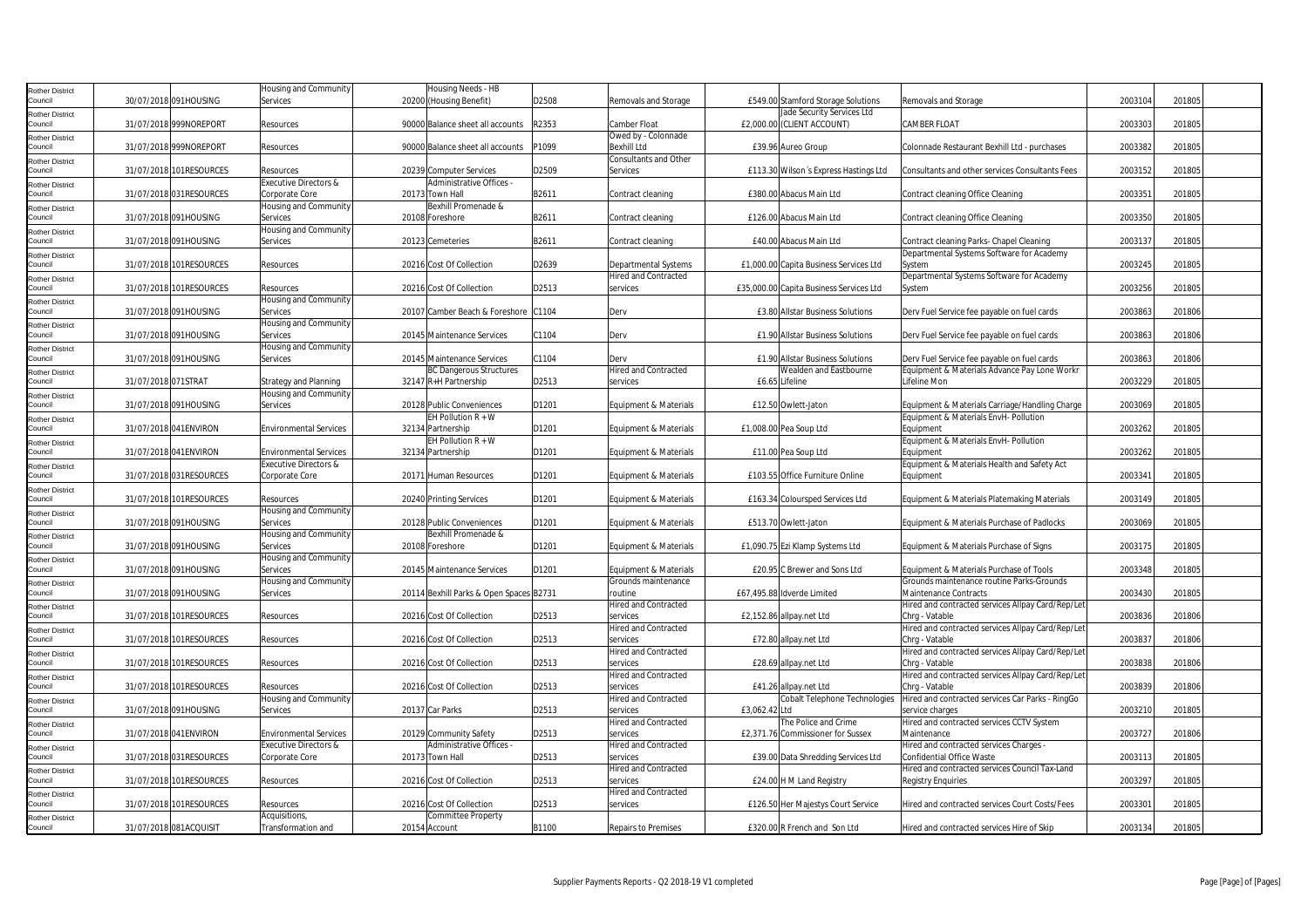| Rother District                   |                        |                         | Housing and Community             |                                               |       |                             |                  |                                        |                                                     |         |        |
|-----------------------------------|------------------------|-------------------------|-----------------------------------|-----------------------------------------------|-------|-----------------------------|------------------|----------------------------------------|-----------------------------------------------------|---------|--------|
| Council                           | 31/07/2018 091HOUSING  |                         | Services                          | 20145 Maintenance Services                    | B1100 | Repairs to Premises         |                  | £320.00 R French and Son Ltd           | Hired and contracted services Hire of Skip          | 2003136 | 201805 |
| Rother District                   |                        |                         | Housing and Community             |                                               |       | <b>Hired and Contracted</b> |                  | East Sussex and Romney Marsh           | Hired and contracted services Incineration of dead  |         |        |
| Council                           | 31/07/2018 091HOUSING  |                         | Services                          | 20132 Street & Beach Cleansing                | D2513 | services                    | £60.00 Hunt      |                                        | animals                                             | 2003352 | 201805 |
| Rother District                   |                        |                         |                                   |                                               |       | <b>Hired and Contracted</b> |                  |                                        | Hired and contracted services Land Registry -       |         |        |
| Council                           | 31/07/2018 071STRAT    |                         | <b>Strategy and Planning</b>      | 20246 Planning Applications                   | D2513 | services                    |                  | £21.00 H M Land Registry               | Planning                                            | 2003297 | 201805 |
| <b>Rother District</b>            |                        |                         | Executive Directors &             |                                               |       | <b>Hired and Contracted</b> |                  |                                        | Hired and contracted services Legal - Land          |         |        |
| Council                           |                        | 31/07/2018 031RESOURCES | Corporate Core                    | 20182 Legal Services                          | D2513 | services                    |                  | £20.00 H M Land Registry               | <b>Registry Fees</b>                                | 2003297 | 201805 |
| Rother District                   |                        |                         |                                   | Reliefs & Benefits-Council                    |       | <b>Hired and Contracted</b> |                  |                                        | Hired and contracted services Off-site resilience   |         |        |
| Council                           |                        | 31/07/2018 101RESOURCES | Resources                         | 20217 Tax Benefit                             | D2513 | services                    |                  | £4,494.94 Capita Business Services Ltd | processing                                          | 2003236 | 201805 |
| <b>Rother District</b>            |                        |                         |                                   | EH Pollution $R + W$                          |       | <b>Hired and Contracted</b> |                  | Wealden and Eastbourne                 | Hired and contracted services Out Of Hours Call     |         |        |
| Council                           | 31/07/2018 041ENVIRON  |                         | <b>Environmental Services</b>     | 32134 Partnership                             | D2513 | services                    | £153.14 Lifeline |                                        | Answering Service                                   | 2003265 | 201805 |
| Rother District                   |                        |                         |                                   |                                               |       | <b>Hired and Contracted</b> |                  |                                        |                                                     |         |        |
| Council                           | 31/07/2018 041ENVIRON  |                         | <b>Environmental Services</b>     | 20129 Community Safety                        | D2513 | services                    |                  | £600.00 Rennicks (UK) Ltd              | Hired and contracted services Service fee paid      | 2003091 | 201805 |
| Rother District                   |                        |                         |                                   | EH Taxi and Private Hire                      |       | <b>Hired and Contracted</b> |                  | DBS The Disclosure and Barring         |                                                     |         |        |
| Council                           | 31/07/2018 041ENVIRON  |                         | <b>Environmental Services</b>     | 32142 Licenses R + W Partnership              | D2513 | services                    | £792.00 Service  |                                        | Hired and contracted services Service fee paid      | 2003264 | 201805 |
| Rother District                   |                        |                         | Acquisitions,                     | Committee Property                            |       | Hired and Contracted        |                  |                                        |                                                     |         |        |
| Council                           | 31/07/2018 081ACQUISIT |                         | Transformation and                | 20154 Account                                 | D2513 | services                    |                  | £1,256.90 Thomas Ford and Partners     | Hired and contracted services Service fee paid      | 2003446 | 201805 |
| Rother District                   |                        |                         | Housing and Community             | Bexhill Promenade &                           |       | <b>Hired and Contracted</b> |                  |                                        |                                                     |         |        |
| Council                           | 31/07/2018 091HOUSING  |                         | Services                          | 20108 Foreshore                               | D2513 | services                    |                  | £7,750.00 Spillane Plant Services Ltd  | Hired and contracted services Service fee paid      | 2003178 | 201805 |
| <b>Rother District</b>            |                        |                         | Housing and Community             | Housing Needs - HB                            |       |                             |                  |                                        |                                                     |         |        |
| Council                           | 31/07/2018 091HOUSING  |                         | Services                          | 20200 (Housing Benefit)                       | D2514 | <b>Accommodation Costs</b>  |                  | £225.00 NowMedical                     | Homelessness services B and B Medical Costs         | 2003579 | 201805 |
| Rother District<br>Council        | 31/07/2018 091HOUSING  |                         | Housing and Community<br>Services | Housing Needs - HB<br>20200 (Housing Benefit) | D2514 | <b>Accommodation Costs</b>  |                  | £24.00 NowMedical                      | Homelessness services B and B Medical Costs         | 2003580 | 201805 |
|                                   |                        |                         |                                   |                                               |       |                             |                  |                                        |                                                     |         |        |
| Rother District<br>Council        |                        | 31/07/2018 101RESOURCES | Resources                         | 20216 Cost Of Collection                      | D2626 | Postages                    |                  | £3,419.65 Virtual Mail Room Ltd        | Postages Postages - Virtual Mail Room               | 2003545 | 201805 |
|                                   |                        |                         | Acquisitions,                     | Committee Property                            |       |                             |                  |                                        | Repairs to Premises Purchase of Materials - Build   |         |        |
| Rother District<br>Council        | 31/07/2018 081ACQUISIT |                         | Transformation and                | 20154 Account                                 | B1100 | <b>Repairs to Premises</b>  |                  | £33.35 C Brewer and Sons Ltd           | Maint                                               | 2003347 | 201805 |
|                                   |                        |                         | Acquisitions,                     | Committee Property                            |       |                             |                  | Hastings Locksmiths and Key            | Repairs to Premises Purchase of Materials - Build   |         |        |
| <b>Rother District</b><br>Council | 31/07/2018 081ACQUISIT |                         | Transformation and                | 20154 Account                                 | B1100 | Repairs to Premises         | £74.80 Service   |                                        | Main                                                | 2003176 | 201805 |
|                                   |                        |                         | Acquisitions,                     | Committee Property                            |       |                             |                  | Hastings Locksmiths and Key            | Repairs to Premises Purchase of Materials - Build   |         |        |
| Rother District<br>Council        | 31/07/2018 081ACQUISIT |                         | Transformation and                | 20154 Account                                 | B1100 | <b>Repairs to Premises</b>  | £137.59 Service  |                                        | Main                                                | 2003177 | 201805 |
| Rother District                   |                        |                         | Housing and Community             |                                               |       |                             |                  |                                        | Repairs to Premises Purchase of Materials - Build   |         |        |
| Council                           | 31/07/2018 091HOUSING  |                         | Services                          | 20128 Public Conveniences                     | B1100 | Repairs to Premises         |                  | £39.06 MC Glass (East Sussex) Ltd      | Main                                                | 2003105 | 201805 |
| <b>Rother District</b>            |                        |                         | Housing and Community             |                                               |       |                             |                  |                                        | Repairs to Premises Purchase of Materials - Build   |         |        |
| Council                           | 31/07/2018 091HOUSING  |                         | Services                          | 20138 Residual Highway Services               | B1100 | <b>Repairs to Premises</b>  |                  | £256.00 F E Philcox Ltd                | Maint                                               | 2003360 | 201805 |
| Rother District                   |                        |                         | Housing and Community             |                                               |       |                             |                  |                                        |                                                     |         |        |
| Council                           | 31/07/2018 091HOUSING  |                         | Services                          | 20137 Car Parks                               | B1100 | <b>Repairs to Premises</b>  |                  | £247.00 Rye Hire Ltd                   | Repairs to Premises White Lining in Car Parks       | 2003355 | 201805 |
| Rother District                   |                        |                         | Housing and Community             |                                               |       | lired and Contracted        |                  |                                        |                                                     |         |        |
| Council                           | 31/07/2018 091HOUSING  |                         | Services                          | 20206 Syrians                                 | D2513 | services                    |                  | £337.50 Susanne Evershed               | Syrian - Education - Exempt VAT                     | 2003536 | 201805 |
| Rother District                   |                        |                         | Housing and Community             |                                               |       | <b>Hired and Contracted</b> |                  |                                        | Syrian - Hired and contracted services- Translation |         |        |
| Council                           | 31/07/2018 091HOUSING  |                         | Services                          | 20206 Syrians                                 | D2513 | services                    |                  | £46.62 247 Transport Solutions Ltd     | Services                                            | 2003088 | 201805 |
| Rother District                   |                        |                         | Housing and Community             |                                               |       | Third party payment         |                  |                                        | Third party payment private contractors Waste       |         |        |
| Council                           | 31/07/2018 091HOUSING  |                         | Services                          | 20133 Refuse Collection                       | E2302 | private contractors         |                  | £1.574.11 Virtual Mail Room Ltd        | Collection Contract Variable cost to RDC            | 2004035 | 201806 |
| <b>Rother District</b>            |                        |                         | Housing and Community             |                                               |       | Vehicle Repairs &           |                  | <b>Asset Monitoring Solutions</b>      |                                                     |         |        |
| Council                           | 31/07/2018 091HOUSING  |                         | Services                          | 20145 Maintenance Services                    | C1101 | Servicing                   |                  | £45.00 Group (UK) Ltd                  | Vehicle Repairs & Servicing                         | 2003563 | 201805 |
| <b>Rother District</b>            |                        |                         | Housing and Community             | Housing Needs - HB                            |       |                             |                  |                                        |                                                     |         |        |
| Council                           | 31/07/2018 091HOUSING  |                         | Services                          | 20200 (Housing Benefit)                       | D2514 | Accommodation Costs         |                  | £3,404.00 LESSHOMELESS LTD             | <b>Accommodation Costs</b>                          | 2003089 | 201805 |
| Rother District                   |                        |                         | Housing and Community             | Housing Needs - HB                            |       |                             |                  |                                        |                                                     |         |        |
| Council                           | 31/07/2018 091HOUSING  |                         | Services                          | 20200 (Housing Benefit)                       | D2514 | <b>Accommodation Costs</b>  |                  | £4,047.00 LESSHOMELESS LTD             | <b>Accommodation Costs</b>                          | 2003090 | 201805 |
| <b>Rother District</b>            |                        |                         | Housing and Community             |                                               |       |                             |                  |                                        |                                                     |         |        |
| Council                           | 31/07/2018 091HOUSING  |                         | Services                          | 20107 Camber Beach & Foreshore C1104          |       | Derv                        |                  | £29.04 Allstar Business Solutions      | Derv                                                | 2003863 | 201806 |
| Rother District                   |                        |                         | Housing and Community             |                                               |       |                             |                  |                                        |                                                     |         |        |
| Council                           | 31/07/2018 091HOUSING  |                         | Services                          | 20107 Camber Beach & Foreshore                | C1104 | Derv                        |                  | £21.05 Allstar Business Solutions      | Derv                                                | 2003863 | 201806 |
| Rother District                   |                        |                         | Housing and Community             |                                               |       |                             |                  |                                        |                                                     |         |        |
| Council                           | 31/07/2018 091HOUSING  |                         | Services                          | 20145 Maintenance Services                    | C1104 | Derv                        |                  | £22.50 Allstar Business Solutions      | Derv                                                | 2003863 | 201806 |
| <b>Rother District</b>            |                        |                         | Housing and Community             |                                               |       |                             |                  |                                        |                                                     |         |        |
| Council                           | 31/07/2018 091HOUSING  |                         | Services                          | 20145 Maintenance Services                    | C1104 | Derv                        |                  | £61.67 Allstar Business Solutions      | Derv                                                | 2003863 | 201806 |
| Rother District                   |                        |                         | Housing and Community             |                                               |       |                             |                  |                                        |                                                     |         |        |
| Council                           | 31/07/2018 091HOUSING  |                         | Services                          | 20145 Maintenance Services                    | C1104 | Derv                        |                  | £74.43 Allstar Business Solutions      | Derv                                                | 2003863 | 201806 |
| <b>Rother District</b>            |                        |                         | Housing and Community             |                                               |       |                             |                  |                                        |                                                     |         |        |
| Council                           | 31/07/2018 091HOUSING  |                         | Services                          | 20145 Maintenance Services                    | C1104 | Derv                        |                  | £80.70 Allstar Business Solutions      | Derv                                                | 2003863 | 201806 |
| Rother District                   |                        |                         | Housing and Community             |                                               |       |                             |                  |                                        |                                                     |         |        |
| Council                           | 31/07/2018 091HOUSING  |                         | Services                          | 20145 Maintenance Services                    | C1104 | Derv                        |                  | £36.67 Allstar Business Solutions      | Derv                                                | 2003863 | 201806 |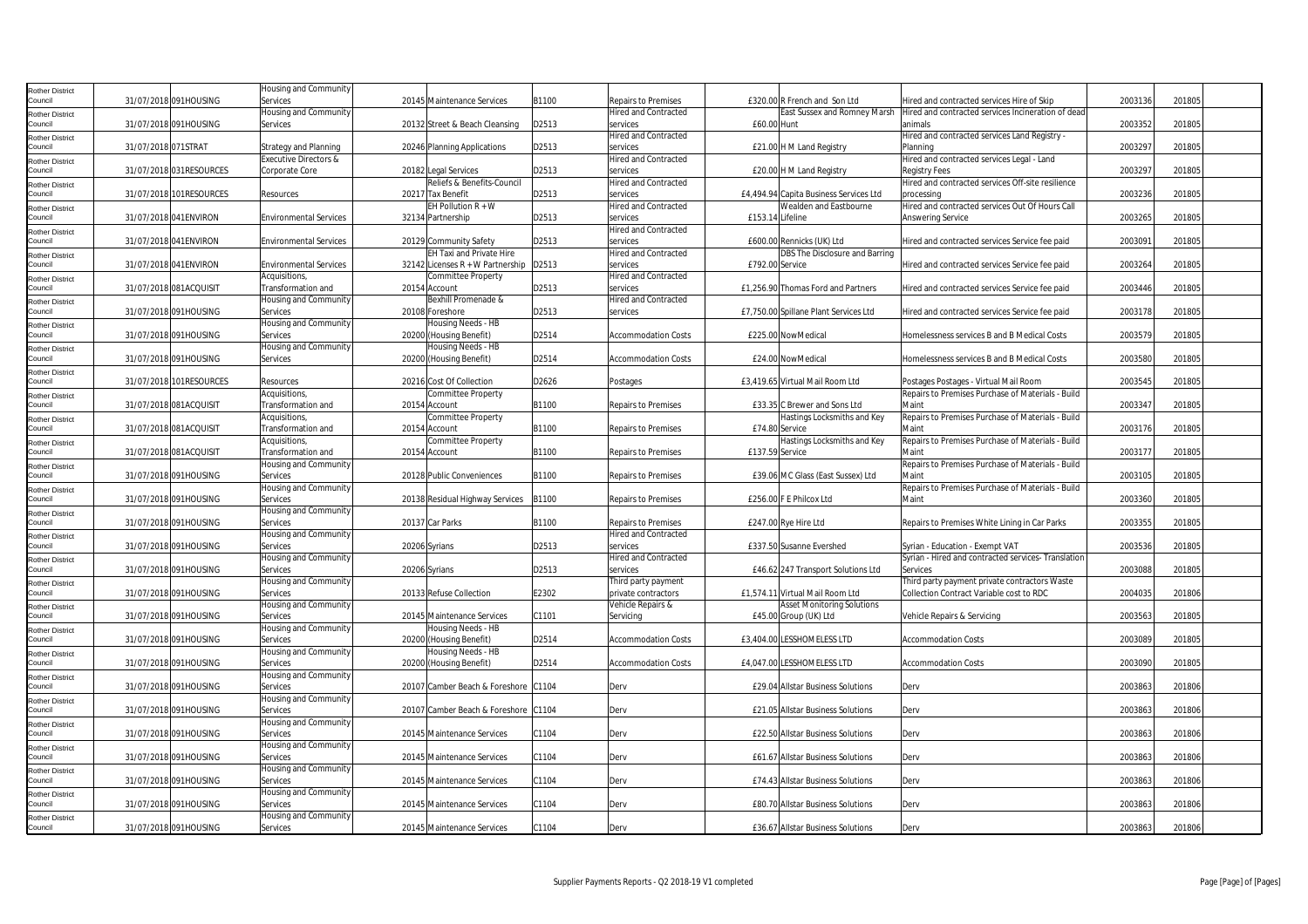| <b>Rother District</b>            |                     |                         | Housing and Community                              |                                             |       |                               |               |                                             |                                                 |         |        |  |
|-----------------------------------|---------------------|-------------------------|----------------------------------------------------|---------------------------------------------|-------|-------------------------------|---------------|---------------------------------------------|-------------------------------------------------|---------|--------|--|
| Council                           |                     | 31/07/2018 091HOUSING   | Services                                           | 20145 Maintenance Services                  | C1104 | Derv                          |               | £35.00 Allstar Business Solutions           | Dery                                            | 2003863 | 201806 |  |
| Rother District                   |                     |                         |                                                    |                                             |       | <b>Hired and Contracted</b>   |               | Wealden and Eastbourne                      |                                                 |         |        |  |
| Council                           |                     | 31/07/2018 101RESOURCES | Resources                                          | 20209 Corporate management                  | D2513 | services                      |               | £19.95 Lifeline                             | Hired and Contracted services                   | 2003230 | 201805 |  |
| <b>Rother District</b>            |                     |                         |                                                    |                                             |       | <b>Hired and Contracted</b>   |               | Wealden and Eastbourne                      |                                                 |         |        |  |
| Council                           |                     | 31/07/2018 101RESOURCES | Resources                                          | 20209 Corporate management                  | D2513 | services                      |               | £6.65 Lifeline                              | Hired and Contracted services                   | 2003231 | 201805 |  |
| <b>Rother District</b>            |                     |                         | <b>Housing and Community</b>                       | Housing Administration                      |       |                               |               |                                             |                                                 |         |        |  |
| Council                           |                     | 01/08/2018 091HOUSING   | Services                                           | 20204 Account                               | A1110 | <b>Agency Staff</b>           |               | £925.00 Oyster Partnership                  | <b>Agency Staff</b>                             | 2003923 | 201806 |  |
| <b>Rother District</b>            |                     |                         |                                                    | EH Pest Control $R + W$                     |       |                               |               |                                             |                                                 |         |        |  |
| Council                           |                     | 01/08/2018 041 ENVIRON  | <b>Environmental Services</b>                      | 32136 Partnership                           | D1202 | <b>Baits Poisons Etc</b>      |               | £219.42 Killgerm Chemicals Ltd              | Baits Poisons Etc EnvH- Pest Control Supplies   | 2003174 | 201805 |  |
| <b>Rother District</b>            |                     |                         |                                                    |                                             |       | <b>Hired and Contracted</b>   |               |                                             |                                                 |         |        |  |
| Council                           |                     | 01/08/2018 101RESOURCES | Resources                                          | 20209 Corporate management                  | D2513 | services                      |               | £2.60 Lloyds Bank                           | Bank Charges Bank Charges                       | 2004416 | 201806 |  |
| <b>Rother District</b>            |                     |                         |                                                    |                                             |       | <b>Hired and Contracted</b>   |               |                                             |                                                 |         |        |  |
| Council                           |                     | 01/08/2018 101RESOURCES | Resources                                          | 20209 Corporate management                  | D2513 | services                      |               | £40.00 Lloyds Bank                          | Bank Charges Bank Charges                       | 2003865 | 201806 |  |
| <b>Rother District</b>            |                     |                         |                                                    |                                             |       | <b>Hired and Contracted</b>   |               |                                             |                                                 |         |        |  |
| Council                           |                     | 01/08/2018 101RESOURCES | Resources                                          | 20209 Corporate management                  | D2513 | services                      |               | £1,030.24 Lloyds Bank                       | Bank Charges Bank Charges                       | 2003869 | 201806 |  |
| <b>Rother District</b>            |                     |                         |                                                    |                                             |       | Hired and Contracted          |               |                                             |                                                 |         |        |  |
| Council                           |                     | 01/08/2018 101RESOURCES | Resources                                          | 20209 Corporate management                  | D2513 | services                      |               | £40.00 Lloyds Bank                          | Bank Charges Bank Charges                       | 2003870 | 201806 |  |
| <b>Rother District</b>            |                     |                         |                                                    |                                             |       | <b>Hired and Contracted</b>   |               |                                             |                                                 |         |        |  |
| Council                           |                     | 01/08/2018 101RESOURCES | Resources                                          | 20209 Corporate management                  | D2513 | services                      |               | £1,859.81 Lloyds Bank                       | Bank Charges Bank Charges                       | 2003874 | 201806 |  |
| <b>Rother District</b>            |                     |                         |                                                    |                                             |       | <b>Hired and Contracted</b>   |               |                                             |                                                 |         |        |  |
| Council                           |                     | 01/08/2018 101RESOURCES | Resources                                          | 20209 Corporate management                  | D2513 | services                      |               | £40.00 Lloyds Bank                          | <b>Bank Charges Bank Charges</b>                | 2003864 | 201806 |  |
| <b>Rother District</b>            |                     |                         |                                                    |                                             |       | <b>Hired and Contracted</b>   |               |                                             |                                                 |         |        |  |
| Council                           |                     | 01/08/2018 101RESOURCES | Resources                                          | 20209 Corporate management                  | D2513 | services                      |               | £20.08 Lloyds Bank                          | <b>Bank Charges Bank Charges</b>                | 2003866 | 201806 |  |
| <b>Rother District</b>            |                     |                         |                                                    |                                             |       | <b>Hired and Contracted</b>   |               |                                             |                                                 |         |        |  |
| Council                           |                     | 01/08/2018 101RESOURCES | Resources                                          | 20209 Corporate management                  | D2513 | services                      |               | £913.19 Lloyds Bank                         | Bank Charges Bank Charges                       | 2003867 | 201806 |  |
| <b>Rother District</b>            |                     |                         |                                                    |                                             |       | <b>Hired and Contracted</b>   |               |                                             |                                                 |         |        |  |
| Council                           |                     | 01/08/2018 101RESOURCES | Resources                                          | 20209 Corporate management                  | D2513 | services                      |               | £40.00 Lloyds Bank                          | Bank Charges Bank Charges                       | 2003868 | 201806 |  |
| <b>Rother District</b>            |                     |                         |                                                    |                                             |       | <b>Hired and Contracted</b>   |               |                                             |                                                 |         |        |  |
| Council                           |                     | 01/08/2018 101RESOURCES | Resources                                          | 20209 Corporate management                  | D2513 | services                      |               | £40.00 Lloyds Bank                          | Bank Charges Bank Charges                       | 2003871 | 201806 |  |
| <b>Rother District</b>            |                     |                         |                                                    |                                             |       | <b>Hired and Contracted</b>   |               |                                             |                                                 |         |        |  |
| Council                           |                     | 01/08/2018 101RESOURCES | Resources                                          | 20209 Corporate management                  | D2513 | services                      |               | £33.02 Lloyds Bank                          | Bank Charges Bank Charges                       | 2003873 | 201806 |  |
| <b>Rother District</b>            |                     |                         | Executive Directors &                              |                                             |       |                               |               |                                             | Books And Publications Miscellaneous Legal      |         |        |  |
| Council                           |                     | 01/08/2018 031RESOURCES | Corporate Core                                     | 20162 Electoral Registration                | D1203 | <b>Books And Publications</b> |               | £223.00 Thomson Reuters Ltd                 | Reference Books                                 | 2003243 | 201805 |  |
| <b>Rother District</b>            |                     |                         | Executive Directors &                              | Administrative Offices -                    |       |                               |               |                                             |                                                 |         |        |  |
| Council                           |                     | 01/08/2018 031RESOURCES | Corporate Core                                     | 20173 Town Hall                             | B2312 | Hire of premises (RDC)        | £2.92         |                                             | <b>Cleaning materials Premises</b>              | 1000779 | 201805 |  |
| <b>Rother District</b>            |                     | 01/08/2018 031RESOURCES | Executive Directors &                              | Administrative Offices -                    |       |                               |               |                                             |                                                 |         |        |  |
| Council                           |                     |                         | Corporate Core                                     | 20173 Town Hall                             | B2612 | Cleaning materials            | £1.67         |                                             | <b>Cleaning materials Premises</b>              | 1000779 | 201805 |  |
| <b>Rother District</b><br>Council |                     |                         | Executive Directors &                              | Administrative Offices                      |       |                               |               |                                             |                                                 |         |        |  |
|                                   |                     | 01/08/2018 031RESOURCES | Corporate Core<br><b>Executive Directors &amp;</b> | 20173 Town Hall<br>Administrative Offices - | B2612 | Cleaning materials            | £7.29         |                                             | <b>Cleaning materials Premises</b>              | 1000779 | 201805 |  |
| <b>Rother District</b><br>Council |                     | 01/08/2018 031RESOURCES | Corporate Core                                     | 20173 Town Hall                             | B2312 | Hire of premises (RDC)        | £4.17         |                                             | <b>Cleaning materials Premises</b>              | 1000779 | 201805 |  |
|                                   |                     |                         |                                                    | EH Pest Control R + W                       |       |                               |               | Brady Corporation Ltd (T/A                  | Clothing and Uniforms EnvH- Protective Clothing |         |        |  |
| <b>Rother District</b><br>Council |                     | 01/08/2018 041 ENVIRON  | <b>Environmental Services</b>                      | 32136 Partnership                           | D2352 | <b>Clothing and Uniforms</b>  | £60.50 Seton) |                                             | EnvHealth                                       | 2003179 | 201805 |  |
|                                   |                     |                         | Executive Directors &                              |                                             |       |                               |               |                                             |                                                 |         |        |  |
| <b>Rother District</b><br>Council |                     | 01/08/2018 031RESOURCES | Corporate Core                                     | 20159 Corporate Policy Making               | D2352 | <b>Clothing and Uniforms</b>  | £16.00        |                                             | Clothing and Uniforms Mens Protective-Trousers  | 1000779 | 201805 |  |
|                                   |                     |                         | Executive Directors &                              |                                             |       |                               |               |                                             |                                                 |         |        |  |
| <b>Rother District</b><br>Council |                     | 01/08/2018 031RESOURCES | Corporate Core                                     | 20159 Corporate Policy Making               | D2352 | <b>Clothing and Uniforms</b>  | £12.50        |                                             | Clothing and Uniforms Womens Uniform-Trousers   | 1000779 | 201805 |  |
| <b>Rother District</b>            |                     |                         |                                                    |                                             |       | Owed by - Colonnade           |               |                                             |                                                 |         |        |  |
| Council                           |                     | 01/08/2018 999NOREPORT  | Resources                                          | 90000 Balance sheet all accounts            | P1099 | <b>Bexhill Ltd</b>            |               | £74.94 Merchant Rentals Ltd                 | Colonnade Restaurant Bexhill Ltd - purchases    | 2003290 | 201805 |  |
| <b>Rother District</b>            |                     |                         |                                                    |                                             |       | Owed by - Colonnade           |               |                                             |                                                 |         |        |  |
| Council                           |                     | 01/08/2018 999NOREPORT  | Resources                                          | 90000 Balance sheet all accounts            | P1099 | <b>Bexhill Ltd</b>            |               | £20.00 Lloyds Bank                          | Colonnade Restaurant Bexhill Ltd - purchases    | 2003872 | 201806 |  |
| <b>Rother District</b>            |                     |                         |                                                    |                                             |       | Owed by - Colonnade           |               |                                             |                                                 |         |        |  |
| Council                           |                     | 01/08/2018 999NOREPORT  | Resources                                          | 90000 Balance sheet all accounts            | P1099 | <b>Bexhill Ltd</b>            | £1,000.00     |                                             | Colonnade Restaurant Bexhill Ltd - purchases    | 1000779 | 201805 |  |
| <b>Rother District</b>            |                     |                         |                                                    |                                             |       | Owed by - Colonnade           |               |                                             |                                                 |         |        |  |
| Council                           |                     | 01/08/2018 999NOREPORT  | Resources                                          | 90000 Balance sheet all accounts            | P1099 | <b>Bexhill Ltd</b>            | £1,000.00     |                                             | Colonnade Restaurant Bexhill Ltd - purchases    | 1000779 | 201805 |  |
| <b>Rother District</b>            |                     |                         |                                                    |                                             |       | Consultants and Other         |               |                                             |                                                 |         |        |  |
| Council                           | 01/08/2018 071STRAT |                         | Strategy and Planning                              | 20246 Planning Applications                 | D2509 | Services                      |               | £500.00 Rural Planning Ltd                  | Consultants and other services Consultants Fees | 2003127 | 201805 |  |
| <b>Rother District</b>            |                     |                         | Housing and Community                              |                                             |       |                               |               |                                             | Contract cleaning Public Conveniences Cleaning  |         |        |  |
| Council                           |                     | 01/08/2018 091HOUSING   | Services                                           | 20128 Public Conveniences                   | B2611 | Contract cleaning             |               | £16,740.06 Specialist Hygiene Services Ltd  | Servic                                          | 2003562 | 201805 |  |
| <b>Rother District</b>            |                     |                         | Housing and Community                              |                                             |       |                               |               |                                             | Contract cleaning Public Conveniences Cleaning  |         |        |  |
| Council                           |                     | 01/08/2018 091HOUSING   | Services                                           | 20128 Public Conveniences                   | B2611 | Contract cleaning             |               | £16,840.06 Specialist Hygiene Services Ltd  | Servic                                          | 2003349 | 201805 |  |
| <b>Rother District</b>            |                     |                         | Housing and Community                              |                                             |       |                               |               |                                             | Contract cleaning Public Conveniences Cleaning  |         |        |  |
| Council                           |                     | 01/08/2018 091HOUSING   | Services                                           | 20128 Public Conveniences                   | B2611 | Contract cleaning             |               | -£16,840.06 Specialist Hygiene Services Ltd | Servic                                          | 1000938 | 201805 |  |
|                                   |                     |                         |                                                    |                                             |       |                               |               |                                             |                                                 |         |        |  |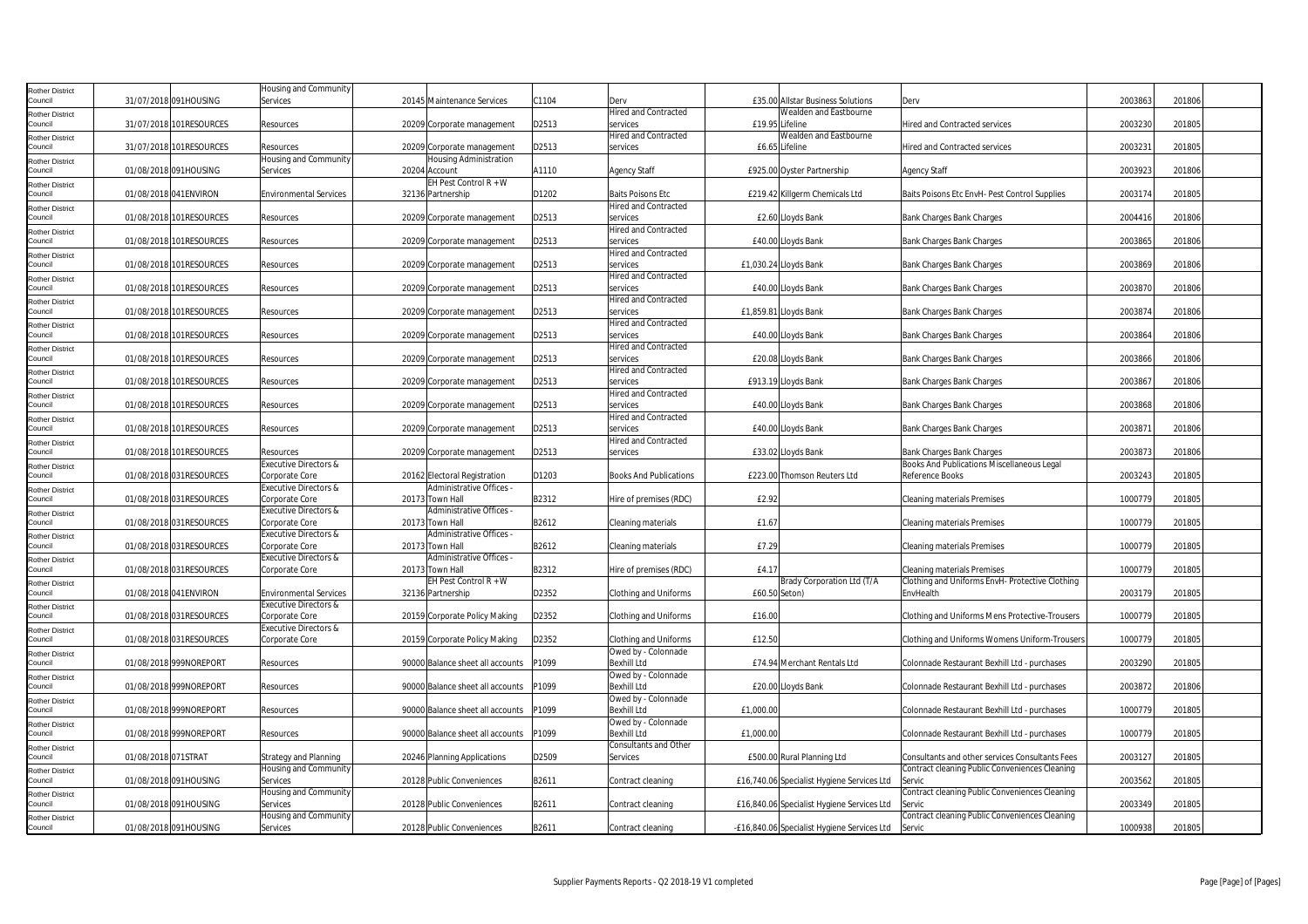| <b>Rother District</b>            |                         |                                                    |             |                                           |       |                                         |                                   | Departmental Systems Advance Pay OCELLA                       |         |        |
|-----------------------------------|-------------------------|----------------------------------------------------|-------------|-------------------------------------------|-------|-----------------------------------------|-----------------------------------|---------------------------------------------------------------|---------|--------|
| Council                           | 01/08/2018 101RESOURCES | Resources                                          |             | 20239 Computer Services                   | D2635 | Computer Licences                       | £27,830.73 Ocella Ltd             | Maintenance                                                   | 2003107 | 201805 |
| <b>Rother District</b>            |                         | Housing and Community                              |             | Bexhill Promenade &                       |       |                                         |                                   |                                                               |         |        |
| Council                           | 01/08/2018 091HOUSING   | Services                                           |             | 20108 Foreshore                           | D1201 | Equipment & Materials                   | £48.38                            | Equipment & Materials Marker Buoys and Signs                  | 1000779 | 201805 |
| <b>Rother District</b>            |                         | Housing and Community                              |             |                                           |       |                                         |                                   |                                                               |         |        |
| Council                           | 01/08/2018 091HOUSING   | Services                                           |             | 20145 Maintenance Services                | D1201 | Equipment & Materials                   | £2.74 Trade UK Account (Screwfix) | Equipment & Materials Purchase of Tools                       | 2003569 | 201805 |
| <b>Rother District</b><br>Council | 01/08/2018 091HOUSING   | Housing and Community<br>Services                  |             | 20137 Car Parks                           | D1201 | Equipment & Materials                   | £36.00                            | Equipment & Materials Purchase of Tools                       | 1000779 | 201805 |
|                                   |                         | Executive Directors &                              |             |                                           |       |                                         |                                   |                                                               |         |        |
| <b>Rother District</b><br>Council | 01/08/2018 031RESOURCES | Corporate Core                                     |             | 20156 Representing Local Interest         | D2312 | Refreshments                            | £6.25                             | Equipment & Materials Purchase of Tools                       | 1000779 | 201805 |
| <b>Rother District</b>            |                         | Executive Directors &                              |             |                                           |       |                                         |                                   |                                                               |         |        |
| Council                           | 01/08/2018 031RESOURCES | Corporate Core                                     |             | 20159 Corporate Policy Making             | D1201 | Equipment & Materials                   | £16.67                            | Equipment & Materials Purchase of Tools                       | 1000779 | 201805 |
| <b>Rother District</b>            |                         | Acquisitions,                                      |             |                                           |       |                                         |                                   |                                                               |         |        |
| Council                           | 01/08/2018 081ACQUISIT  | Transformation and                                 |             | 20153 Elva Business Centre, Bexhill D1201 |       | Equipment & Materials                   | £2.20                             | Equipment & Materials Purchase of Tools                       | 1000779 | 201805 |
| <b>Rother District</b>            |                         | Housing and Community                              |             |                                           |       |                                         |                                   |                                                               |         |        |
| Council                           | 01/08/2018 091HOUSING   | Services                                           |             | 20145 Maintenance Services                | D1201 | Equipment & Materials                   | £4.17                             | Equipment & Materials Purchase of Tools                       | 1000779 | 201805 |
| <b>Rother District</b><br>Council | 01/08/2018 091HOUSING   | Housing and Community<br>Services                  | 20234 Point | <b>Battle Community Help</b>              | D1201 | Equipment & Materials                   | £10.40                            | Equipment & Materials Purchase of Tools                       | 1000779 | 201805 |
|                                   |                         | Executive Directors &                              |             | Administrative Offices -                  |       |                                         |                                   | Hired & Contracted Serv- Legionella Sampling and              |         |        |
| <b>Rother District</b><br>Council | 01/08/2018 031RESOURCES | Corporate Core                                     |             | 20173 Town Hall                           | B1100 | <b>Repairs to Premises</b>              | £290.88 Clearwater Technology Ltd | Monitoring                                                    | 2003155 | 201805 |
| <b>Rother District</b>            |                         |                                                    |             | EH Pollution $R + W$                      |       | <b>Hired and Contracted</b>             |                                   | Hired and contracted services Parks- Public Health            |         |        |
| Council                           | 01/08/2018 041 ENVIRON  | <b>Environmental Services</b>                      |             | 32134 Partnership                         | D2513 | services                                | £1,801.00 C P J Field & Co Ltd    | <b>Burials</b>                                                | 2003259 | 201805 |
| <b>Rother District</b>            |                         | Housing and Community                              |             |                                           |       | <b>Hired and Contracted</b>             |                                   | Hired and contracted services Parks- Public Health            |         |        |
| Council                           | 01/08/2018 091HOUSING   | Services                                           |             | 20123 Cemeteries                          | D2513 | services                                | £6.50                             | <b>Burials</b>                                                | 1000779 | 201805 |
| <b>Rother District</b>            |                         |                                                    |             |                                           |       | <b>Hired and Contracted</b>             | Northgate Public Services (UK)    |                                                               |         |        |
| Council                           | 01/08/2018 101RESOURCES | Resources                                          |             | 20216 Cost Of Collection                  | D2513 | services                                | £6,900.00 Ltd                     | Hired and contracted services Service fee paid                | 2003248 | 201805 |
| <b>Rother District</b><br>Council | 01/08/2018 031RESOURCES | Executive Directors &<br>Corporate Core            |             | 32131 Sussex Training Partnership D2513   |       | <b>Hired and Contracted</b><br>services | £36.90 Amanda Wilsher Associates  | Hired and contracted services STC - Travel and<br>subsistence | 2003263 | 201805 |
|                                   |                         |                                                    |             |                                           |       | <b>Hired and Contracted</b>             |                                   | Hired and contracted services Streamline Machine              |         |        |
| <b>Rother District</b><br>Council | 01/08/2018 101RESOURCES | Resources                                          |             | 20209 Corporate management                | D2513 | services                                | £35.55 Merchant Rentals Ltd       | Rental                                                        | 2003288 | 201805 |
| <b>Rother District</b>            |                         | Housing and Community                              |             | Housing Needs - HB                        |       |                                         | Paul Burton Property              |                                                               |         |        |
| Council                           | 01/08/2018 091HOUSING   | Services                                           |             | 20200 (Housing Benefit)                   | D2514 | <b>Accommodation Costs</b>              | £605.00 Management                | Homelessness services Deposit for Landlords                   | 2003578 | 201805 |
| <b>Rother District</b>            |                         | Housing and Community                              |             | Housing Needs - HB                        |       |                                         | Paul Burton Property              | Homelessness services Rent in Advance for                     |         |        |
| Council                           | 01/08/2018 091HOUSING   | Services                                           |             | 20200 (Housing Benefit)                   | D2514 | <b>Accommodation Costs</b>              | £515.00 Management                | <b>Homeless</b>                                               | 2003578 | 201805 |
| <b>Rother District</b>            |                         | Executive Directors &                              |             |                                           |       |                                         |                                   |                                                               |         |        |
| Council                           | 01/08/2018 031RESOURCES | Corporate Core<br>Executive Directors &            |             | 20171 Human Resources                     | D2626 | Postages                                | £2.78                             | Postages Postage Stamps                                       | 1000779 | 201805 |
| <b>Rother District</b><br>Council | 01/08/2018 031RESOURCES | Corporate Core                                     |             | 20170 Communications-Postages             | D2626 | Postages                                | £4.02                             | Postages Postage Stamps                                       | 1000779 | 201805 |
| <b>Rother District</b>            |                         | Housing and Community                              |             | Bexhill Promenade &                       |       |                                         |                                   |                                                               |         |        |
| Council                           | 01/08/2018 091HOUSING   | Services                                           |             | 20108 Foreshore                           | D2623 | Radios and licences                     | £11.92 Radio Relay                | Radios and licences Radio/Transmitter Licences                | 2003219 | 201805 |
| <b>Rother District</b>            |                         | <b>Executive Directors &amp;</b>                   |             |                                           |       |                                         |                                   | Refreshments Catering/Refreshments for                        |         |        |
| Council                           | 01/08/2018 031RESOURCES | Corporate Core                                     |             | 20156 Representing Local Interest         | D2312 | Refreshments                            | £3.00                             | Meetings                                                      | 1000779 | 201805 |
| <b>Rother District</b>            |                         | <b>Executive Directors &amp;</b>                   |             |                                           |       |                                         |                                   | Refreshments Catering/Refreshments for                        |         |        |
| Council                           | 01/08/2018 031RESOURCES | Corporate Core                                     |             | 20156 Representing Local Interest D2312   |       | Refreshments                            | £6.50                             | Meetings                                                      | 1000779 | 201805 |
| <b>Rother District</b><br>Council | 01/08/2018 031RESOURCES | <b>Executive Directors &amp;</b><br>Corporate Core |             | 20156 Representing Local Interest D2312   |       | Refreshments                            | £1.83                             | Refreshments Catering/Refreshments for<br>Meetings            | 1000779 | 201805 |
|                                   |                         | Executive Directors &                              |             |                                           |       |                                         |                                   | Refreshments Catering/Refreshments for                        |         |        |
| <b>Rother District</b><br>Council | 01/08/2018 031RESOURCES | Corporate Core                                     |             | 20156 Representing Local Interest D2312   |       | Refreshments                            | £1.50                             | Meetings                                                      | 1000779 | 201805 |
| <b>Rother District</b>            |                         | Executive Directors &                              |             |                                           |       |                                         |                                   | Refreshments Catering/Refreshments for                        |         |        |
| Council                           | 01/08/2018 031RESOURCES | Corporate Core                                     |             | 20156 Representing Local Interest D2312   |       | Refreshments                            | £13.50                            | Meetings                                                      | 1000779 | 201805 |
| <b>Rother District</b>            |                         | <b>Executive Directors &amp;</b>                   |             |                                           |       |                                         |                                   | Refreshments Catering/Refreshments for                        |         |        |
| Council                           | 01/08/2018 031RESOURCES | Corporate Core                                     |             | 20156 Representing Local Interest D2312   |       | Refreshments                            | £3.33                             | Meetings                                                      | 1000779 | 201805 |
| <b>Rother District</b>            |                         | Executive Directors &                              |             |                                           |       |                                         |                                   | Refreshments Catering/Refreshments for                        |         |        |
| Council                           | 01/08/2018 031RESOURCES | Corporate Core                                     |             | 20156 Representing Local Interest         | D2312 | Refreshments                            | £10.20                            | Meetings                                                      | 1000779 | 201805 |
| <b>Rother District</b><br>Council | 01/08/2018 031RESOURCES | Executive Directors &<br>Corporate Core            |             | 20156 Representing Local Interest D2312   |       | Refreshments                            | £5.25                             | Refreshments Catering/Refreshments for<br>Meetings            | 1000779 | 201805 |
| <b>Rother District</b>            |                         | <b>Executive Directors &amp;</b>                   |             |                                           |       |                                         |                                   | Refreshments Catering/Refreshments for                        |         |        |
| Council                           | 01/08/2018 031RESOURCES | Corporate Core                                     |             | 20156 Representing Local Interest D2312   |       | Refreshments                            | £1.50                             | Meetings                                                      | 1000779 | 201805 |
| <b>Rother District</b>            |                         | <b>Executive Directors &amp;</b>                   |             |                                           |       |                                         |                                   | Refreshments Catering/Refreshments for                        |         |        |
| Council                           | 01/08/2018 031RESOURCES | Corporate Core                                     |             | 20156 Representing Local Interest D2312   |       | Refreshments                            | £1.50                             | Meetings                                                      | 1000779 | 201805 |
| <b>Rother District</b>            |                         | Executive Directors &                              |             |                                           |       |                                         |                                   | Refreshments Catering/Refreshments for                        |         |        |
| Council                           | 01/08/2018 031RESOURCES | Corporate Core                                     |             | 20156 Representing Local Interest   D2312 |       | Refreshments                            | £2.20                             | Meetings                                                      | 1000779 | 201805 |
| <b>Rother District</b>            |                         | Executive Directors &                              |             |                                           |       |                                         |                                   | Refreshments Catering/Refreshments for                        |         |        |
| Council                           | 01/08/2018 031RESOURCES | Corporate Core                                     |             | 20156 Representing Local Interest D2312   |       | Refreshments                            | £2.00                             | Meetings                                                      | 1000779 | 201805 |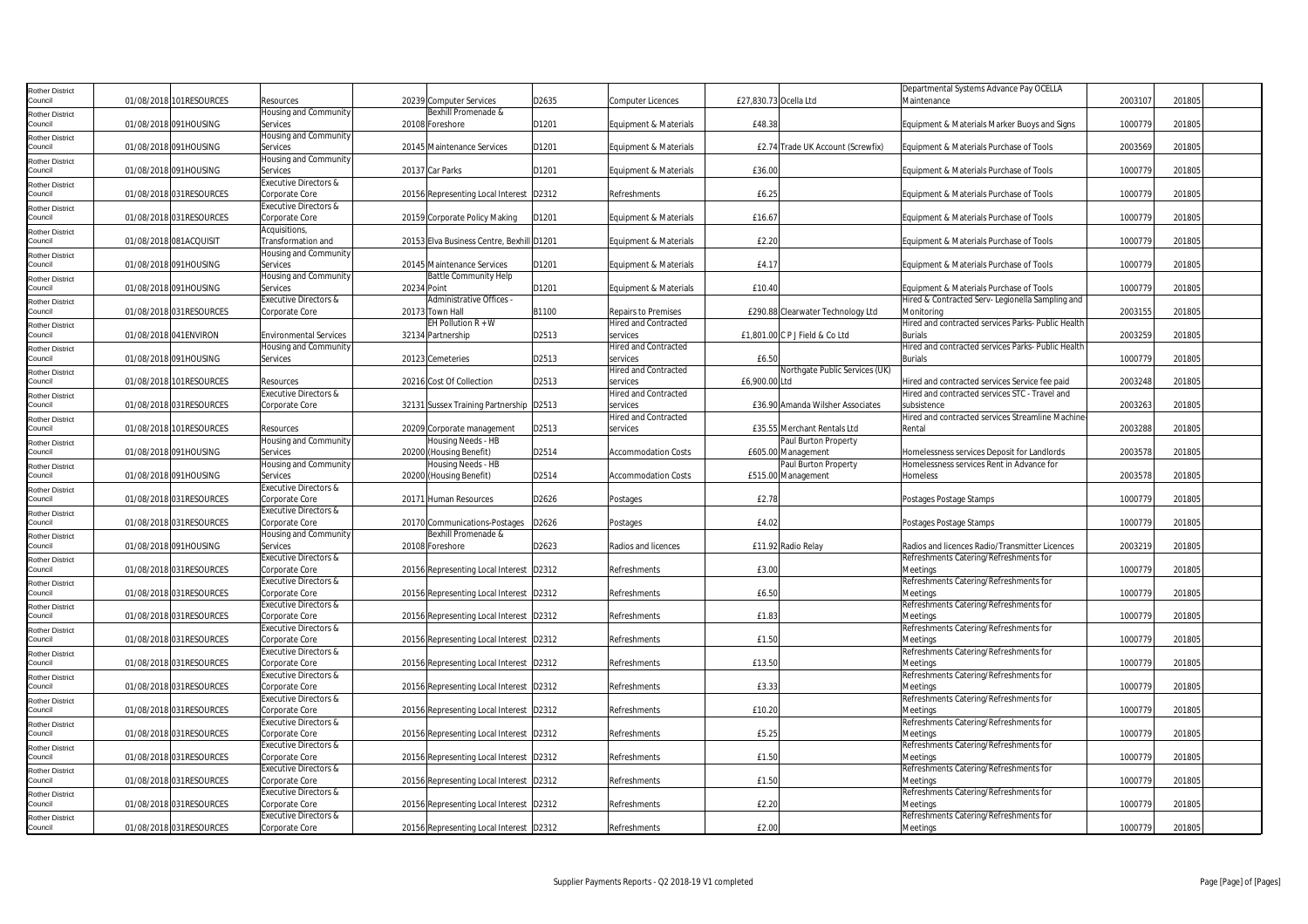| Rother District                   |                          | <b>Executive Directors &amp;</b> |                                           |       |                             |                                     | Refreshments Catering/Refreshments for              |         |        |
|-----------------------------------|--------------------------|----------------------------------|-------------------------------------------|-------|-----------------------------|-------------------------------------|-----------------------------------------------------|---------|--------|
| Council                           | 01/08/2018 031RESOURCES  | Corporate Core                   | 20156 Representing Local Interest D2312   |       | Refreshments                | £3.45                               | Meetings                                            | 1000779 | 201805 |
|                                   |                          | <b>Executive Directors &amp;</b> |                                           |       |                             |                                     | Refreshments Catering/Refreshments for              |         |        |
| Rother District<br>Council        | 01/08/2018 031RESOURCES  | Corporate Core                   | 20156 Representing Local Interest         | D2312 | Refreshments                | £1.60                               | Meetings                                            | 1000779 | 201805 |
|                                   |                          | Executive Directors &            |                                           |       |                             |                                     | Refreshments Catering/Refreshments for              |         |        |
| Rother District<br>Council        | 01/08/2018 031RESOURCES  | Corporate Core                   | 20156 Representing Local Interest D2312   |       | Refreshments                | £1.50                               | Meetings                                            | 1000779 | 201805 |
|                                   |                          |                                  |                                           |       |                             |                                     |                                                     |         |        |
| <b>Rother District</b>            | 01/08/2018 031 RESOURCES | <b>Executive Directors &amp;</b> |                                           |       |                             |                                     | Refreshments Catering/Refreshments for              | 1000779 | 201805 |
| Council                           |                          | Corporate Core                   | 20156 Representing Local Interest D2312   |       | Refreshments                | £20.46                              | <b>Meetings</b>                                     |         |        |
| <b>Rother District</b>            |                          | Executive Directors &            |                                           |       |                             |                                     | Refreshments Catering/Refreshments for              |         |        |
| Council                           | 01/08/2018 031RESOURCES  | Corporate Core                   | 20156 Representing Local Interest D2312   |       | Refreshments                | £1.50                               | Meetings                                            | 1000779 | 201805 |
| <b>Rother District</b>            |                          | Executive Directors &            |                                           |       |                             |                                     | Refreshments Catering/Refreshments for              |         |        |
| Council                           | 01/08/2018 031RESOURCES  | Corporate Core                   | 20156 Representing Local Interest   D2312 |       | Refreshments                | £3.30                               | Meetings                                            | 1000779 | 201805 |
| Rother District                   |                          | Executive Directors &            |                                           |       |                             |                                     | Refreshments Catering/Refreshments for              |         |        |
| Council                           | 01/08/2018 031RESOURCES  | Corporate Core                   | 20156 Representing Local Interest D2312   |       | Refreshments                | £1.50                               | Meetings                                            | 1000779 | 201805 |
| Rother District                   |                          | Executive Directors &            |                                           |       |                             |                                     | Refreshments Catering/Refreshments for              |         |        |
| Council                           | 01/08/2018 031RESOURCES  | Corporate Core                   | 20156 Representing Local Interest         | D2312 | Refreshments                | £1.50                               | Meetings                                            | 1000779 | 201805 |
| Rother District                   |                          | <b>Executive Directors &amp;</b> |                                           |       |                             |                                     | Refreshments Catering/Refreshments for              |         |        |
| Council                           | 01/08/2018 031RESOURCES  | Corporate Core                   | 20156 Representing Local Interest D2312   |       | Refreshments                | £7.50                               | Meetings                                            | 1000779 | 201805 |
|                                   |                          | Executive Directors &            |                                           |       |                             |                                     | Refreshments Catering/Refreshments for              |         |        |
| Rother District<br>Council        |                          |                                  |                                           |       | Refreshments                |                                     |                                                     | 1000779 | 201805 |
|                                   | 01/08/2018 031RESOURCES  | Corporate Core                   | 20156 Representing Local Interest D2312   |       |                             | £1.50                               | Meetings                                            |         |        |
| <b>Rother District</b>            |                          | Executive Directors &            | Administrative Offices -                  |       |                             |                                     | Repairs to Premises Fire Alarm System               |         |        |
| Council                           | 01/08/2018 031 RESOURCES | Corporate Core                   | 20176 Print Room                          | B1100 | Repairs to Premises         | £101.08 ADT Fire and Security Plc   | Maintenance                                         | 2003162 | 201805 |
| <b>Rother District</b>            |                          | <b>Executive Directors &amp;</b> | Administrative Offices - T.H.             |       |                             |                                     | Repairs to Premises Intruder Alarm System           |         |        |
| Council                           | 01/08/2018 031RESOURCES  | Corporate Core                   | 20175 Annex (NOT CHP)                     | B1100 | Repairs to Premises         | £1,650.82 ADT Fire and Security Plc | Monitor/Maint                                       | 2003160 | 201805 |
| Rother District                   |                          | Acquisitions,                    | <b>Committee Property</b>                 |       |                             |                                     | Repairs to Premises Purchase of Materials - Build   |         |        |
| Council                           | 01/08/2018 081ACQUISIT   | Transformation and               | 20154 Account                             | B1100 | Repairs to Premises         | £2.98 Trade UK Account (Screwfix)   | Main                                                | 2003568 | 201805 |
| Rother District                   |                          | Acquisitions,                    | Committee Property                        |       |                             |                                     | Repairs to Premises Purchase of Materials - Build   |         |        |
| Council                           | 01/08/2018 081ACQUISIT   | Transformation and               | 20154 Account                             | B1100 | Repairs to Premises         | £23.76 Jewson Limited               | Maint                                               | 2003373 | 201805 |
|                                   |                          | Acquisitions,                    | Committee Property                        |       |                             |                                     | Repairs to Premises Purchase of Materials - Build   |         |        |
| Rother District<br>Council        | 01/08/2018 081ACQUISIT   | Transformation and               | 20154 Account                             | B1100 | Repairs to Premises         | £339.34 G.J.Flooring Wholesale      | Maint                                               | 2003647 | 201805 |
|                                   |                          |                                  |                                           |       |                             |                                     | Repairs to Premises Repairs/Maintenance -           |         |        |
| Rother District                   |                          | Housing and Community            |                                           |       |                             |                                     |                                                     |         |        |
| Council                           | 01/08/2018 091HOUSING    | Services                         | 20137 Car Parks                           | B1100 | <b>Repairs to Premises</b>  | £10.46                              | various                                             | 1000779 | 201805 |
| <b>Rother District</b>            |                          | Housing and Community            |                                           |       |                             |                                     | Repairs to Premises Repairs/Maintenance -           |         |        |
| Council                           | 01/08/2018 091HOUSING    | Services                         | 20137 Car Parks                           | B1100 | <b>Repairs to Premises</b>  | £5.49                               | various                                             | 1000779 | 201805 |
| <b>Rother District</b>            |                          | Executive Directors &            | Administrative Offices - T.H              |       |                             |                                     | Repairs to Premises Repairs/Maintenance -           |         |        |
| Council                           | 01/08/2018 031RESOURCES  | Corporate Core                   | 20175 Annex (NOT CHP)                     | B1100 | Repairs to Premises         | £27.49                              | various                                             | 1000779 | 201805 |
| Rother District                   |                          | Housing and Community            | Bexhill Promenade &                       |       |                             |                                     | Repairs to Premises Repairs/Maintenance -           |         |        |
| Council                           | 01/08/2018 091HOUSING    | Services                         | 20108 Foreshore                           | B1100 | Repairs to Premises         | £10.82                              | various                                             | 1000779 | 201805 |
| Rother District                   |                          | Housing and Community            |                                           |       | Hired and Contracted        |                                     | Syrian - Hired and contracted services- Translation |         |        |
| Council                           | 01/08/2018 091HOUSING    | Services                         | 20206 Syrians                             | D2513 | services                    | £50.00                              | Services                                            | 1000779 | 201805 |
|                                   |                          |                                  |                                           |       |                             |                                     |                                                     |         |        |
| <b>Rother District</b><br>Council | 01/08/2018 101RESOURCES  | Resources                        | 20242 Communications-Phones               | D2621 | <b>Felephones</b>           | £13.00 KCOM Group Plc               | Telephones KCOM Smartnumber Charges                 | 2004353 | 201806 |
|                                   |                          | <b>Housing and Community</b>     |                                           |       |                             |                                     |                                                     |         |        |
| Rother District<br>Council        | 01/08/2018 091HOUSING    |                                  |                                           |       |                             |                                     |                                                     | 2004357 |        |
|                                   |                          | Services                         | 20107 Camber Beach & Foreshore D2621      |       | Telephones                  | £31.28 Daisy Communications PLC     | Telephones Telephone Call Costs + Line Rental       |         | 201806 |
| Rother District                   |                          | Housing and Community            |                                           |       |                             |                                     |                                                     |         |        |
| Council                           | 01/08/2018 091HOUSING    | Services                         | 20102 Rother Museum Services              | D2621 | <b>Felephones</b>           | £13.99 Daisy Communications PLC     | Telephones Telephone Call Costs + Line Rental       | 2004357 | 201806 |
| <b>Rother District</b>            |                          |                                  | EH Pollution $R + W$                      |       |                             |                                     |                                                     |         |        |
| Council                           | 01/08/2018 041ENVIRON    | <b>Environmental Services</b>    | 32134 Partnership                         | D2621 | <b>Felephones</b>           | £13.99 Daisy Communications PLC     | Telephones Telephone Call Costs + Line Rental       | 2004357 | 201806 |
| Rother District                   |                          | Executive Directors &            |                                           |       |                             |                                     |                                                     |         |        |
| Council                           | 01/08/2018 031RESOURCES  | Corporate Core                   | 20180 Emergency Planning                  | D2621 | <b>Felephones</b>           | £13.99 Daisy Communications PLC     | Telephones Telephone Call Costs + Line Rental       | 2004357 | 201806 |
| Rother District                   |                          |                                  |                                           |       |                             |                                     |                                                     |         |        |
| Council                           | 01/08/2018 101RESOURCES  | Resources                        | 20239 Computer Services                   | D2621 | <b>Felephones</b>           | £27.98 Daisy Communications PLC     | Telephones Telephone Call Costs + Line Rental       | 2004357 | 201806 |
|                                   |                          |                                  |                                           |       |                             |                                     |                                                     |         |        |
| Rother District<br>Council        | 01/08/2018 101RESOURCES  | Resources                        | 20242 Communications-Phones               | D2621 | <b>Felephones</b>           | £83.90 Daisy Communications PLC     | Telephones Telephone Call Costs + Line Renta        | 2004357 | 201806 |
|                                   |                          | Executive Directors &            |                                           |       | <b>Hired and Contracted</b> |                                     |                                                     |         |        |
| Rother District                   |                          |                                  |                                           |       |                             |                                     |                                                     |         |        |
| Council                           | 01/08/2018 031RESOURCES  | Corporate Core                   | 32131 Sussex Training Partnership D2513   |       | services                    | £1,200.00 Amanda Wilsher Associates | Training Sussex Train Consor-Training Course        | 2003263 | 201805 |
| <b>Rother District</b>            |                          | Housing and Community            | Housing Needs - HB                        |       |                             |                                     |                                                     |         |        |
| Council                           | 01/08/2018 091HOUSING    | Services                         | 20200 (Housing Benefit)                   | D2514 | <b>Accommodation Costs</b>  | £1,782.50 UK Room Imperial          | <b>Accommodation Costs</b>                          | 2003404 | 201806 |
| Rother District                   |                          | Housing and Community            | Housing Needs - HB                        |       |                             |                                     |                                                     |         |        |
| Council                           | 01/08/2018 091HOUSING    | Services                         | 20200 (Housing Benefit)                   | D2514 | <b>Accommodation Costs</b>  | £1,782.50 UK Room Imperial          | <b>Accommodation Costs</b>                          | 2003404 | 201806 |
| <b>Rother District</b>            |                          | Housing and Community            | Housing Needs - HB                        |       |                             |                                     |                                                     |         |        |
| Council                           | 01/08/2018 091HOUSING    | Services                         | 20200 (Housing Benefit)                   | D2514 | Accommodation Costs         | £1,782.50 UK Room Imperial          | <b>Accommodation Costs</b>                          | 2003404 | 201806 |
| Rother District                   |                          | Housing and Community            | Housing Needs - HB                        |       |                             |                                     |                                                     |         |        |
| Council                           | 01/08/2018 091HOUSING    | Services                         | 20200 (Housing Benefit)                   | D2514 | <b>Accommodation Costs</b>  | £1,472.50 UK Room Imperial          | <b>Accommodation Costs</b>                          | 2003404 | 201806 |
|                                   |                          |                                  |                                           |       |                             |                                     |                                                     |         |        |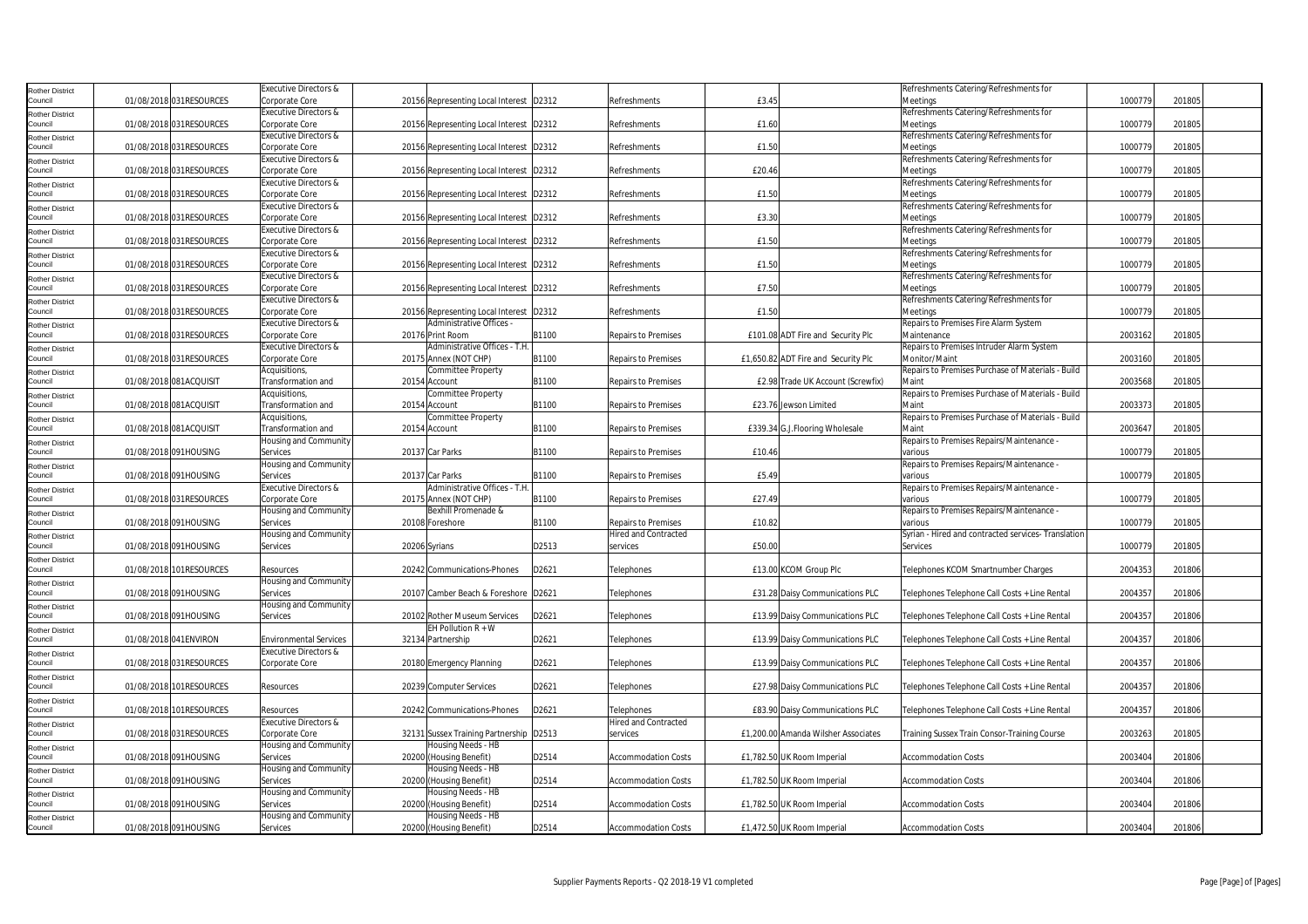| Rother District                   |                        |                         | Housing and Community         | Housing Needs - HB                        |       |                             |              |                                         |                                                                        |         |        |
|-----------------------------------|------------------------|-------------------------|-------------------------------|-------------------------------------------|-------|-----------------------------|--------------|-----------------------------------------|------------------------------------------------------------------------|---------|--------|
| Council                           | 01/08/2018 091HOUSING  |                         | Services                      | 20200 (Housing Benefit)                   | D2514 | <b>Accommodation Costs</b>  |              | £1,667.50 UK Room Imperial              | <b>Accommodation Costs</b>                                             | 2003404 | 201806 |
| Rother District                   |                        |                         | Housing and Community         | Housing Needs - HB                        |       |                             |              |                                         |                                                                        |         |        |
| Council                           | 01/08/2018 091HOUSING  |                         | Services                      | 20200 (Housing Benefit)                   | D2514 | <b>Accommodation Costs</b>  |              | £2,092.50 UK Room Imperial              | <b>Accommodation Costs</b>                                             | 2003404 | 201806 |
|                                   |                        |                         |                               |                                           |       |                             |              |                                         |                                                                        |         |        |
| Rother District<br>Council        | 01/08/2018 999NOREPORT |                         | Resources                     | 90000 Balance sheet all accounts          | R2329 | Cash Imprests and Floats    | $-E522.89$   |                                         | Cash Imprests and Floats                                               | 1000779 | 201805 |
|                                   |                        |                         |                               |                                           |       |                             |              |                                         |                                                                        |         |        |
| Rother District<br>Council        | 01/08/2018 999NOREPORT |                         | Resources                     | 90000 Balance sheet all accounts          | R2329 | Cash Imprests and Floats    | $-E2,000.00$ |                                         | Cash Imprests and Floats                                               | 1000779 | 201805 |
|                                   |                        |                         | Housing and Community         |                                           |       | <b>Hired and Contracted</b> |              |                                         |                                                                        |         |        |
| Rother District<br>Council        | 01/08/2018 091HOUSING  |                         |                               |                                           |       |                             | £3.57        |                                         | <b>Hired and Contracted services</b>                                   | 1000779 | 201805 |
|                                   |                        |                         | Services                      | 20123 Cemeteries                          | D2513 | services                    |              |                                         |                                                                        |         |        |
| <b>Rother District</b><br>Council | 01/08/2018 091HOUSING  |                         | Housing and Community         | Housing Needs - HB                        | C2335 |                             | £57.85       |                                         |                                                                        | 1000779 | 201805 |
|                                   |                        |                         | Services                      | 20200 (Housing Benefit)                   |       | Public transport            |              |                                         | Public transport                                                       |         |        |
| Rother District                   |                        |                         | Housing and Community         | Housing Needs - HB                        | C2335 |                             | £45.20       |                                         |                                                                        | 1000779 |        |
| Council                           | 01/08/2018 091HOUSING  |                         | Services                      | 20200 (Housing Benefit)                   |       | Public transport            |              |                                         | Public transport                                                       |         | 201805 |
| Rother District                   |                        |                         | Housing and Community         | Housing Needs - HB                        |       |                             |              |                                         |                                                                        |         |        |
| Council                           | 01/08/2018 091HOUSING  |                         | Services                      | 20200 (Housing Benefit)                   | D2508 | Removals and Storage        |              | £160.00 1066 Storage Services           | Removals and Storage                                                   | 2003072 | 201804 |
| Rother District                   |                        |                         | Housing and Community         | Housing Needs - HB                        |       |                             |              |                                         |                                                                        |         |        |
| Council                           | 01/08/2018 091HOUSING  |                         | Services                      | 20200 (Housing Benefit)                   | D2508 | Removals and Storage        |              | £160.00 1066 Storage Services           | Removals and Storage                                                   | 2003074 | 201804 |
| Rother District                   |                        |                         |                               |                                           |       |                             |              |                                         |                                                                        |         |        |
| Council                           |                        | 02/08/2018 101RESOURCES | Resources                     | 20222 Accountancy                         | A1110 | <b>Agency Staff</b>         |              | £751.07 Portfolio Payroll Limited       | <b>Agency Staff</b>                                                    | 2003189 | 201805 |
| <b>Rother District</b>            |                        |                         |                               | Capital - Disable Facilities              |       |                             |              |                                         |                                                                        |         |        |
| Council                           | 02/08/2018 999NOREPORT |                         | <b>Environmental Services</b> | 70706 Grant                               | N1012 | Capital Advances            |              | £10,000.00 Alfa Electric Ltd            | Capital Advances Disabled Facilities Grant                             | 2003444 | 201805 |
| <b>Rother District</b>            |                        |                         |                               | Capital - Disable Facilities              |       |                             |              |                                         |                                                                        |         |        |
| Council                           | 02/08/2018 999NOREPORT |                         | <b>Environmental Services</b> | 70706 Grant                               | N1012 | Capital Advances            |              | £5,020.00 Southern Mobility Centres Ltd | Capital Advances Disabled Facilities Grant                             | 2003443 | 201805 |
| Rother District                   |                        |                         | Housing and Community         | Capital - Grants Halls and                |       |                             |              |                                         |                                                                        |         |        |
| Council                           | 02/08/2018 999NOREPORT |                         | Services                      | 70714 Community Projects                  | N1011 | Capital Grants              |              | £250.00 Autism Stress Alert CIC         | Capital Grants Community Grants Scheme                                 | 2003984 | 201806 |
| Rother District                   |                        |                         |                               | EH Pollution $R + W$                      |       |                             |              |                                         | Clothing and Uniforms EnvH- Protective Clothing                        |         |        |
| Council                           | 02/08/2018 041ENVIRON  |                         | <b>Environmental Services</b> | 32134 Partnership                         | D2352 | Clothing and Uniforms       |              | £41.33 Greenham                         | EnvHealth                                                              | 2003358 | 201805 |
| Rother District                   |                        |                         |                               |                                           |       | Owed by - Colonnade         |              |                                         |                                                                        |         |        |
| Council                           | 02/08/2018 999NOREPORT |                         | Resources                     | 90000 Balance sheet all accounts          | P1099 | <b>Bexhill Ltd</b>          |              | £502.95 Curco Ltd                       | Colonnade Restaurant Bexhill Ltd - purchases                           | 2003384 | 201805 |
| Rother District                   |                        |                         | Acquisitions,                 |                                           |       |                             |              |                                         |                                                                        |         |        |
| Council                           | 02/08/2018 081ACQUISIT |                         | Transformation and            | 20153 Elva Business Centre, Bexhill B2611 |       | Contract cleaning           |              |                                         | £127.40 J M Waste Management Limited Contract cleaning Office Cleaning | 2003576 | 201805 |
| Rother District                   |                        |                         |                               |                                           |       |                             |              |                                         |                                                                        |         |        |
| Council                           |                        | 02/08/2018 101RESOURCES | Resources                     | 20240 Printing Services                   | D1201 | Equipment & Materials       |              | £13.00 Plex Display Limited             | Equipment & Materials Carriage/Handling Charge                         | 2003117 | 201805 |
| <b>Rother District</b>            |                        |                         | Housing and Community         |                                           |       |                             |              |                                         |                                                                        |         |        |
| Council                           | 02/08/2018 091HOUSING  |                         | Services                      | 20145 Maintenance Services                | D1201 | Equipment & Materials       |              | £19.98 Jewson Limited                   | Equipment & Materials Purchase of Tools                                | 2003369 | 201805 |
| Rother District                   |                        |                         | Executive Directors &         |                                           |       | <b>Hired and Contracted</b> |              |                                         | Hired and contracted services Compensation                             |         |        |
| Council                           |                        | 02/08/2018 031RESOURCES | Corporate Core                | 20183 Executive Directors                 | D2513 | services                    |              | £150.00 REDATED PERSONAL DATA           | Payments                                                               | 2003139 | 201805 |
| Rother District                   |                        |                         |                               |                                           |       | Hired and Contracted        |              |                                         | Hired and contracted services Council Tax-Land                         |         |        |
| Council                           |                        | 02/08/2018 101RESOURCES | Resources                     | 20216 Cost Of Collection                  | D2513 | services                    |              | £54.00 H M Land Registry                | <b>Registry Enguiries</b>                                              | 2003286 | 201805 |
| Rother District                   |                        |                         |                               |                                           |       | <b>Hired and Contracted</b> |              |                                         | Hired and contracted services Housing-Land                             |         |        |
| Council                           | 02/08/2018 041ENVIRON  |                         | <b>Environmental Services</b> | 20141 Private Sector Housing              | D2513 | services                    |              | £3.00 H M Land Registry                 | Registry                                                               | 2003286 | 201805 |
| <b>Rother District</b>            |                        |                         | Housing and Community         | Housing Needs - HB                        |       | <b>Hired and Contracted</b> |              |                                         | Hired and contracted services Housing-Land                             |         |        |
| Council                           | 02/08/2018 091HOUSING  |                         | Services                      | 20200 (Housing Benefit)                   | D2513 | services                    |              | £15.00 H M Land Registry                | Registry                                                               | 2003286 | 201805 |
| Rother District                   |                        |                         |                               |                                           |       | Hired and Contracted        |              |                                         | Hired and contracted services Land Registry -                          |         |        |
| Council                           | 02/08/2018 071STRAT    |                         | Strategy and Planning         | 20246 Planning Applications               | D2513 | services                    |              | £3.00 H M Land Registry                 | Planning                                                               | 2003286 | 201805 |
| Rother District                   |                        |                         | Executive Directors &         |                                           |       | <b>Hired and Contracted</b> |              |                                         | Hired and contracted services Legal - Land                             |         |        |
| Council                           |                        | 02/08/2018 031RESOURCES | Corporate Core                | 20182 Legal Services                      | D2513 | services                    |              | £20.00 H M Land Registry                | <b>Registry Fees</b>                                                   | 2003286 | 201805 |
| Rother District                   |                        |                         | Executive Directors &         |                                           |       | Hired and Contracted        |              |                                         |                                                                        |         |        |
| Council                           |                        | 02/08/2018 031RESOURCES | Corporate Core                | 20185 Joint Waste procurement             | D2513 | services                    |              | £2,500.00 East Sussex County Council    | Hired and contracted services Service fee paid                         | 2003184 | 201805 |
| <b>Rother District</b>            |                        |                         | Housing and Community         | Housing Needs - HB                        |       |                             |              |                                         |                                                                        |         |        |
| Council                           | 02/08/2018 091HOUSING  |                         | Services                      | 20200 (Housing Benefit)                   | D2514 | <b>Accommodation Costs</b>  |              | £105.00 MB Hotels Ltd                   | Homelessness services Temp Accom - No VAT                              | 2003220 | 201805 |
|                                   |                        |                         | Housing and Community         | Housing Needs - HB                        |       |                             |              |                                         |                                                                        |         |        |
| Rother District<br>Council        | 02/08/2018 091HOUSING  |                         | Services                      | 20200 (Housing Benefit)                   | D2514 | <b>Accommodation Costs</b>  |              | £245.00 MB Hotels Ltd                   | Homelessness services Temp Accom - No VAT                              | 2003221 | 201805 |
|                                   |                        |                         | Housing and Community         | Housing Needs - HB                        |       |                             |              |                                         |                                                                        |         |        |
| Rother District<br>Council        | 02/08/2018 091HOUSING  |                         | Services                      | 20200 (Housing Benefit)                   | D2514 | <b>Accommodation Costs</b>  |              | £245.00 MB Hotels Ltd                   | Homelessness services Temp Accom - No VAT                              | 2003223 | 201805 |
|                                   |                        |                         | Acquisitions,                 | Committee Property                        |       |                             |              |                                         | Repairs to Premises Purchase of Materials - Build                      |         |        |
| Rother District<br>Council        | 02/08/2018 081ACQUISIT |                         | <b>Transformation and</b>     | 20154 Account                             | B1100 | <b>Repairs to Premises</b>  |              | -£2.98 Trade UK Account (Screwfix)      | Main                                                                   | 2003566 | 201806 |
|                                   |                        |                         | Acquisitions,                 | Committee Property                        |       |                             |              |                                         | Repairs to Premises Purchase of Materials - Build                      |         |        |
| Rother District<br>Council        | 02/08/2018 081ACQUISIT |                         | Transformation and            | 20154 Account                             | B1100 | Repairs to Premises         |              | £388.62 Trade UK Account (Screwfix)     | Main                                                                   | 2003572 | 201805 |
|                                   |                        |                         |                               |                                           |       |                             |              |                                         |                                                                        |         |        |
| <b>Rother District</b>            |                        |                         | Acquisitions,                 | Committee Property                        |       |                             |              |                                         | Repairs to Premises Purchase of Materials - Build                      |         |        |
| Council                           | 02/08/2018 081ACQUISIT |                         | Transformation and            | 20154 Account                             | B1100 | Repairs to Premises         |              | £3.29 Jewson Limited                    | Maint                                                                  | 2003368 | 201805 |
| Rother District                   |                        |                         | Acquisitions,                 |                                           |       |                             |              |                                         | Repairs to Premisses Energy Performance                                |         |        |
| Council                           | 02/08/2018 081ACQUISIT |                         | Transformation and            | 20146 West Trading Estate                 | B1100 | <b>Repairs to Premises</b>  |              | £130.00 Dean Mortimer                   | Certificate                                                            | 2003455 | 201805 |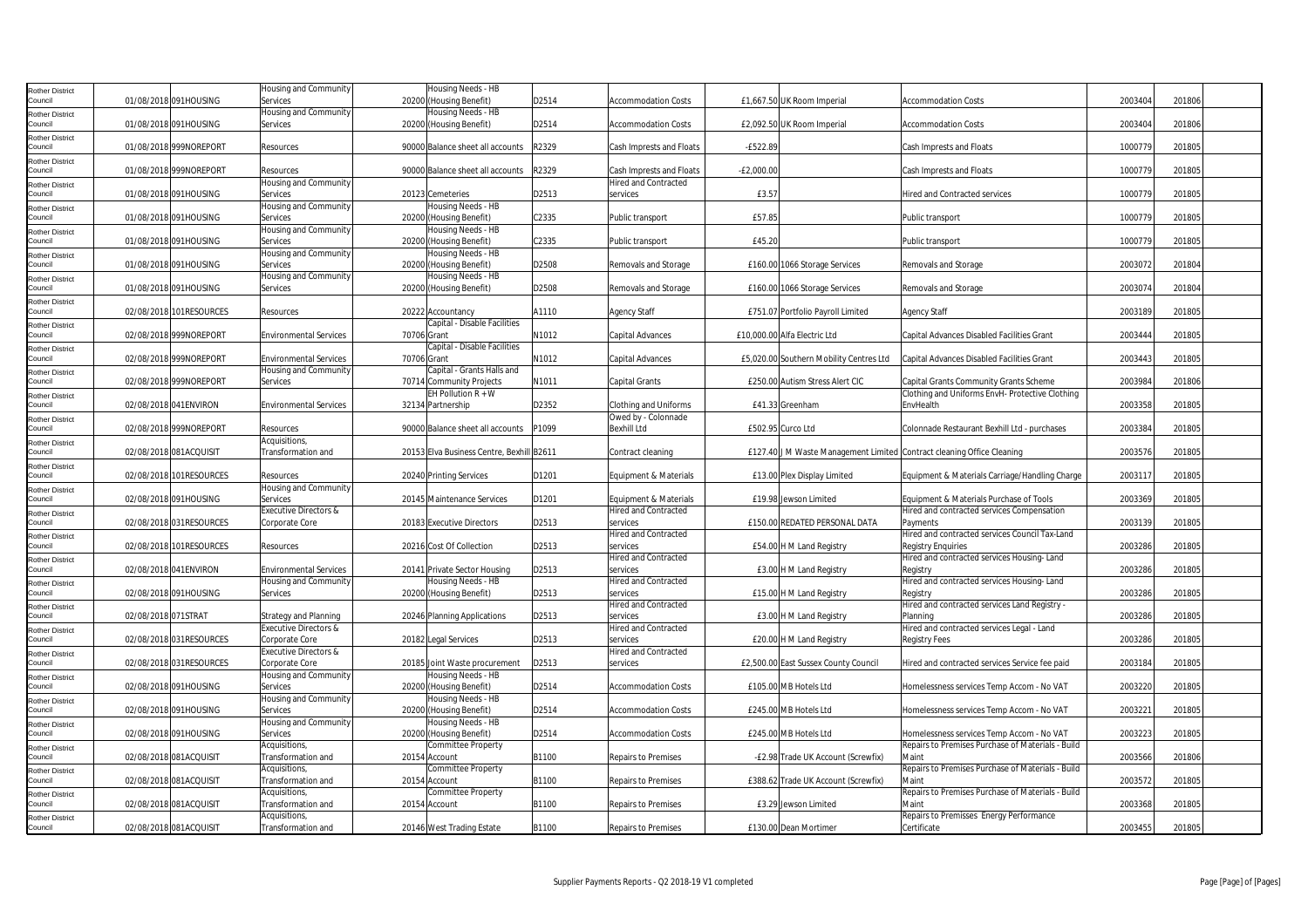| Rother District            |                     |                         |                               |                                           |       | Stationery ordered           |                                      | Stationery (General office Supplies) (Stationery  |         |            |
|----------------------------|---------------------|-------------------------|-------------------------------|-------------------------------------------|-------|------------------------------|--------------------------------------|---------------------------------------------------|---------|------------|
| Council                    |                     | 02/08/2018 101RESOURCES | Resources                     | 20241 Stationery                          | D2416 | nternally (Print Room)       | £139.22 Plex Display Limited         | Services to buy ONLY)                             | 2003117 | 201805     |
|                            |                     |                         |                               |                                           |       |                              | <b>TalkTalk Communications Ltd</b>   |                                                   |         |            |
| Rother District            |                     |                         |                               |                                           |       |                              |                                      |                                                   |         |            |
| Council                    |                     | 02/08/2018 101RESOURCES | Resources                     | 20242 Communications-Phones               | D2621 | <b>Felephones</b>            | £270.00 T/A TalkTalk Business        | Telephones Broadband Connection                   | 2004050 | 201806     |
| Rother District            |                     |                         |                               |                                           |       |                              | <b>TalkTalk Communications Ltd</b>   |                                                   |         |            |
| Council                    |                     | 02/08/2018 101RESOURCES | Resources                     | 20242 Communications-Phones               | D2621 | <b>Felephones</b>            | £56.26 T/A TalkTalk Business         | Telephones Telephone Call Costs + Line Rental     | 2004143 | 201806     |
| <b>Rother District</b>     |                     |                         |                               |                                           |       | Owed by - Colonnade          |                                      |                                                   |         |            |
| Council                    |                     | 03/08/2018 999NOREPORT  | Resources                     | 90000 Balance sheet all accounts          | P1099 | <b>Bexhill Ltd</b>           | £119.99 Curco Ltd                    | Colonnade Restaurant Bexhill Ltd - purchases      | 2003383 | 201805     |
|                            |                     |                         |                               | EH Pollution $R + W$                      |       |                              |                                      | Equipment & Materials EnvH- Air Pollution         |         |            |
| Rother District            |                     |                         |                               |                                           |       |                              |                                      |                                                   |         |            |
| Council                    |                     | 03/08/2018 041ENVIRON   | <b>Environmental Services</b> | 32134 Partnership                         | D1201 | Equipment & Materials        | £268.60 Alfa Electric Ltd            | Equipment                                         | 2003239 | 201805     |
| <b>Rother District</b>     |                     |                         | Housing and Community         | Bexhill Promenade &                       |       |                              |                                      | Equipment & Materials Health and Safety Act       |         |            |
| Council                    |                     | 03/08/2018 091HOUSING   | Services                      | 20108 Foreshore                           | D1201 | Equipment & Materials        | £118.80 Value Products Ltd           | Equipment                                         | 2003172 | 201805     |
| <b>Rother District</b>     |                     |                         | Housing and Community         |                                           |       |                              |                                      |                                                   |         |            |
| Council                    |                     | 03/08/2018 091HOUSING   | Services                      | 20109 Sports Development                  | D2923 | Grants made                  | £117.00 Adam Field                   | Grants made Sports Development Projects           | 2003191 | 201805 Yes |
|                            |                     |                         |                               |                                           |       | <b>Hired and Contracted</b>  |                                      | Hired and contracted services Council Tax-Land    |         |            |
| Rother District            |                     |                         |                               |                                           |       |                              |                                      |                                                   |         |            |
| Council                    |                     | 03/08/2018 101RESOURCES | Resources                     | 20216 Cost Of Collection                  | D2513 | services                     | £9.00 H M Land Registry              | <b>Registry Enquiries</b>                         | 2003300 | 201805     |
| Rother District            |                     |                         | Housing and Community         | Housing Needs - HB                        |       |                              |                                      |                                                   |         |            |
| Council                    |                     | 03/08/2018 091HOUSING   | Services                      | 20200 (Housing Benefit)                   | D2514 | <b>Accommodation Costs</b>   | £245.00 MB Hotels Ltd                | Homelessness services Temp Accom - No VAT         | 2003222 | 201805     |
| Rother District            |                     |                         | Housing and Community         | Housing Needs - HB                        |       |                              |                                      |                                                   |         |            |
| Council                    |                     | 03/08/2018 091HOUSING   | Services                      | 20200 (Housing Benefit)                   | D2514 | Accommodation Costs          | £195.00 MB Hotels Ltd                | Homelessness services Temp Accom - No VAT         | 2003224 | 201805     |
|                            |                     |                         | Housing and Community         | Housing Needs - HB                        |       |                              |                                      |                                                   |         |            |
| Rother District            |                     |                         |                               |                                           |       |                              |                                      |                                                   |         |            |
| Council                    |                     | 03/08/2018 091HOUSING   | Services                      | 20200 (Housing Benefit)                   | D2514 | <b>Accommodation Costs</b>   | £97.14 MB Hotels Ltd                 | Homelessness services Temp Accom - No VAT         | 2003226 | 201805     |
| Rother District            |                     |                         | Housing and Community         | Housing Needs - HB                        |       |                              |                                      |                                                   |         |            |
| Council                    |                     | 03/08/2018 091HOUSING   | Services                      | 20200 (Housing Benefit)                   | D2514 | <b>Accommodation Costs</b>   | £97.14 MB Hotels Ltd                 | Homelessness services Temp Accom - No VAT         | 2003227 | 201805     |
| Rother District            |                     |                         | Housing and Community         | Housing Needs - HB                        |       |                              |                                      |                                                   |         |            |
| Council                    |                     | 03/08/2018 091HOUSING   | Services                      | 20200 (Housing Benefit)                   | D2514 | Accommodation Costs          | £560.00 MB Hotels Ltd                | Homelessness services Temp Accom - No VAT         | 2003228 | 201805     |
|                            |                     |                         | Executive Directors &         |                                           |       |                              |                                      |                                                   |         |            |
| <b>Rother District</b>     |                     |                         |                               |                                           |       |                              |                                      |                                                   |         |            |
| Council                    |                     | 03/08/2018 031RESOURCES | Corporate Core                | 20171 Human Resources                     | A2202 | Recruitment expenses         | £473.98 Johnston Publishing Ltd      | Recruitment expenses Advertising Vacant Post      | 2003375 | 201805     |
| Rother District            |                     |                         | Acquisitions,                 | Committee Property                        |       |                              |                                      |                                                   |         |            |
| Council                    |                     | 03/08/2018 081ACQUISIT  | Transformation and            | 20154 Account                             | B1100 | <b>Repairs to Premises</b>   | £1,620.00 Colin A May                | Repairs to Premises Painting Works                | 2003190 | 201805     |
| Rother District            |                     |                         | Acquisitions,                 | Committee Property                        |       | Repairs funded from          |                                      | Repairs to Premises Purchase of Materials - Build |         |            |
| Council                    |                     | 03/08/2018 081ACQUISIT  | Transformation and            | 20154 Account                             | B1101 | reserves                     | -£183.39 Trade UK Account (Screwfix) | <b>Main</b>                                       | 2003565 | 201806     |
|                            |                     |                         | Executive Directors &         | Administrative Offices - T.H              |       |                              |                                      |                                                   |         |            |
| <b>Rother District</b>     |                     |                         |                               |                                           |       |                              |                                      |                                                   |         |            |
| Council                    |                     | 03/08/2018 031RESOURCES | Corporate Core                | 20175 Annex (NOT CHP)                     | B1100 | <b>Repairs to Premises</b>   | £180.18 Alfa Electric Ltd            | Repairs to Premises Repairs - Electrical Works    | 2003554 | 201805     |
| <b>Rother District</b>     |                     |                         | Executive Directors &         | Administrative Offices -                  |       |                              | Scottish Water Business Stream       |                                                   |         |            |
| Council                    |                     | 03/08/2018 031RESOURCES | Corporate Core                | 20176 Print Room                          | B2422 | Sewerage                     | £35.96 Limited                       | Sewage Charges                                    | 200331  | 201805     |
| <b>Rother District</b>     |                     |                         | Housing and Community         |                                           |       |                              | Scottish Water Business Stream       |                                                   |         |            |
| Council                    |                     | 03/08/2018 091HOUSING   | Services                      | 20128 Public Conveniences                 | B2422 | Sewerage                     | £251.83 Limited                      | Sewage Charges                                    | 2003309 | 201805     |
|                            |                     |                         | Housing and Community         |                                           |       |                              | Scottish Water Business Stream       |                                                   |         |            |
| Rother District<br>Council |                     |                         |                               |                                           |       |                              |                                      |                                                   |         |            |
|                            |                     | 03/08/2018 091HOUSING   | Services                      | 20114 Bexhill Parks & Open Spaces B2422   |       | Sewerage                     | £27.98 Limited                       | Sewage Charges                                    | 2003309 | 201805     |
| Rother District            |                     |                         | Housing and Community         |                                           |       |                              | Scottish Water Business Stream       |                                                   |         |            |
| Council                    |                     | 03/08/2018 091HOUSING   | Services                      | 20128 Public Conveniences                 | B2422 | Sewerage                     | £152.85 Limited                      | Sewage Charges                                    | 2003310 | 201805     |
| Rother District            |                     |                         | Housing and Community         |                                           |       |                              | Scottish Water Business Stream       |                                                   |         |            |
| Council                    |                     | 03/08/2018 091HOUSING   | Services                      | 20128 Public Conveniences                 | B2422 | Sewerage                     | £71.61 Limited                       | Sewage Charges                                    | 2003312 | 201805     |
|                            |                     |                         |                               |                                           |       |                              |                                      | Statutory Advertising Planadv - Rye + Battle      |         |            |
| Rother District<br>Council | 03/08/2018 071STRAT |                         | <b>Strategy and Planning</b>  | 20246 Planning Applications               | D2519 | <b>Statutory Advertising</b> | £1,037.00 Johnston Publishing Ltd    | Observer                                          | 2003365 | 201805     |
|                            |                     |                         |                               |                                           |       |                              |                                      |                                                   |         |            |
| <b>Rother District</b>     |                     |                         | Housing and Community         | Housing Needs - HB                        |       |                              |                                      |                                                   |         |            |
| Council                    |                     | 03/08/2018 091HOUSING   | Services                      | 20200 (Housing Benefit)                   | D2508 | Removals and Storage         | £80.00 1066 Storage Services         | Removals and Storage                              | 2003073 | 201804     |
| Rother District            |                     |                         | Acquisitions,                 |                                           |       |                              |                                      |                                                   |         |            |
| Council                    |                     | 04/08/2018 081ACQUISIT  | <b>Transformation and</b>     | 20153 Elva Business Centre, Bexhill B2611 |       | Contract cleaning            | £123.75 Just Maid 4 U                | Contract cleaning Office Cleaning                 | 2003790 | 201806     |
| Rother District            |                     |                         |                               | <b>EH Taxi and Private Hire</b>           |       | Hired and Contracted         |                                      |                                                   |         |            |
| Council                    |                     | 05/08/2018 041ENVIRON   | <b>Environmental Services</b> | 32142 Licenses R + W Partnership   D2513  |       | services                     | £26.01 uCheck                        | Hired and contracted services Service fee paid    | 2003843 | 201806     |
|                            |                     |                         |                               |                                           |       |                              |                                      |                                                   |         |            |
| Rother District            |                     |                         |                               | EH Taxi and Private Hire                  |       | <b>Hired and Contracted</b>  |                                      |                                                   |         |            |
| Council                    |                     | 05/08/2018 041ENVIRON   | <b>Environmental Services</b> | 32142 Licenses $R + W$ Partnership D2513  |       | services                     | £132.00 uCheck                       | Hired and contracted services Service fee paid    | 2003843 | 201806     |
| Rother District            |                     |                         | Housing and Community         | Housing Needs - HB                        |       |                              |                                      |                                                   |         |            |
| Council                    |                     | 05/08/2018 091HOUSING   | Services                      | 20200 (Housing Benefit)                   | D2514 | <b>Accommodation Costs</b>   | £300.00 Specialist Care UK Group Ltd | Homelessness services BandB Removals              | 2003194 | 201805     |
| <b>Rother District</b>     |                     |                         | Housing and Community         | Housing Needs - HB                        |       |                              |                                      |                                                   |         |            |
| Council                    |                     | 05/08/2018 091HOUSING   | Services                      | 20200 (Housing Benefit)                   | D2514 | <b>Accommodation Costs</b>   | £175.00 Specialist Care UK Group Ltd | Homelessness services Temp Accom - plus VAT       | 2003196 | 201805     |
|                            |                     |                         |                               |                                           |       |                              |                                      |                                                   |         |            |
| <b>Rother District</b>     |                     |                         | Housing and Community         | Housing Needs - HB                        |       |                              |                                      |                                                   |         |            |
| Council                    |                     | 05/08/2018 091HOUSING   | Services                      | 20200 (Housing Benefit)                   | D2514 | <b>Accommodation Costs</b>   | £262.50 Specialist Care UK Group Ltd | Homelessness services Temp Accom - plus VAT       | 2003195 | 201805     |
| Rother District            |                     |                         | Housing and Community         | Housing Needs - HB                        |       |                              |                                      |                                                   |         |            |
| Council                    |                     | 05/08/2018 091HOUSING   | Services                      | 20200 (Housing Benefit)                   | D2514 | <b>Accommodation Costs</b>   | £350.00 Specialist Care UK Group Ltd | Homelessness services Temp Accom - plus VAT       | 2003197 | 201805     |
| Rother District            |                     |                         | Housing and Community         | Housing Needs - HB                        |       |                              |                                      |                                                   |         |            |
| Council                    |                     | 05/08/2018 091HOUSING   | Services                      | 20200 (Housing Benefit)                   | D2514 | <b>Accommodation Costs</b>   | £300.00 Specialist Care UK Group Ltd | Homelessness services Temp Accom - plus VAT       | 2003207 | 201805     |
|                            |                     |                         |                               |                                           |       |                              |                                      |                                                   |         |            |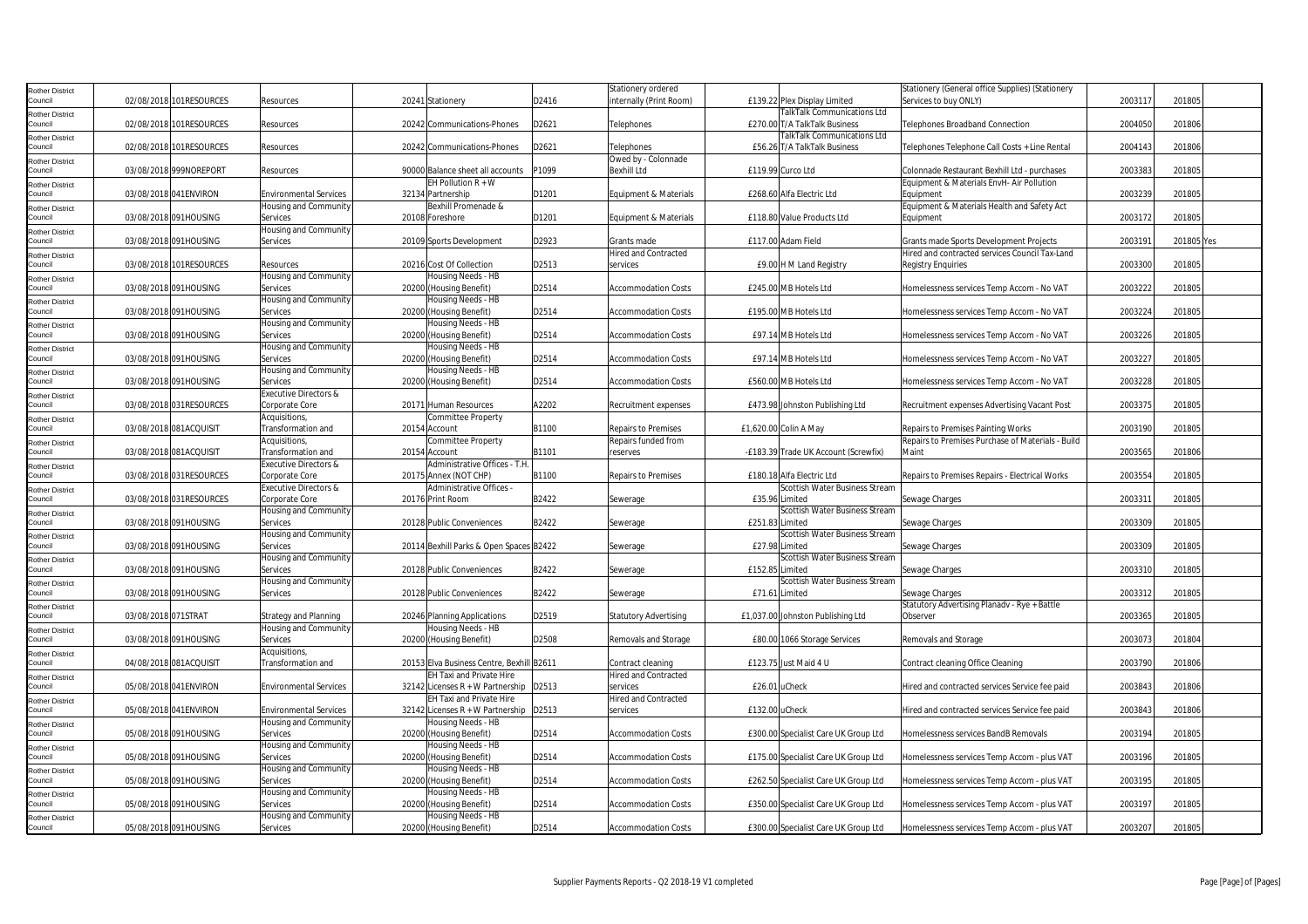| Rother District        |                         | Housing and Community            | Housing Needs - HB            |       |                             |                       |                                       |                                                   |         |        |
|------------------------|-------------------------|----------------------------------|-------------------------------|-------|-----------------------------|-----------------------|---------------------------------------|---------------------------------------------------|---------|--------|
| Council                | 05/08/2018 091HOUSING   | Services                         | 20200 (Housing Benefit)       | D2514 | <b>Accommodation Costs</b>  |                       | £262.50 Specialist Care UK Group Ltd  | Homelessness services Temp Accom - plus VAT       | 2003207 | 201805 |
| Rother District        |                         | Housing and Community            | Housing Needs - HB            |       |                             |                       |                                       |                                                   |         |        |
| Council                | 05/08/2018 091HOUSING   | Services                         | 20200 (Housing Benefit)       | D2514 | Accommodation Costs         |                       | £50.00 Specialist Care UK Group Ltd   | Homelessness services Temp Accom - plus VAT       | 2003200 | 201805 |
| Rother District        |                         | Housing and Community            | Housing Needs - HB            |       |                             |                       |                                       |                                                   |         |        |
| Council                | 05/08/2018 091HOUSING   | Services                         | 20200 (Housing Benefit)       | D2514 | <b>Accommodation Costs</b>  |                       | £175.00 Specialist Care UK Group Ltd  | Homelessness services Temp Accom - plus VAT       | 2003201 | 201805 |
| Rother District        |                         | Housing and Community            | Housing Needs - HB            |       |                             |                       |                                       |                                                   |         |        |
| Council                | 05/08/2018 091HOUSING   | Services                         | 20200 (Housing Benefit)       | D2514 | <b>Accommodation Costs</b>  |                       | £262.50 Specialist Care UK Group Ltd  | Homelessness services Temp Accom - plus VAT       | 2003199 | 201805 |
| Rother District        |                         | Housing and Community            | Housing Needs - HB            |       |                             |                       |                                       |                                                   |         |        |
| Council                | 05/08/2018 091HOUSING   | Services                         | 20200 (Housing Benefit)       | D2514 | <b>Accommodation Costs</b>  |                       | £262.50 Specialist Care UK Group Ltd  | Homelessness services Temp Accom - plus VAT       | 2003198 | 201805 |
| Rother District        |                         | Housing and Community            | Housing Needs - HB            |       |                             |                       |                                       |                                                   |         |        |
| Council                | 05/08/2018 091HOUSING   | Services                         | 20200 (Housing Benefit)       | D2514 | <b>Accommodation Costs</b>  |                       | £350.00 Specialist Care UK Group Ltd  | Homelessness services Temp Accom - plus VAT       | 2003206 | 201805 |
| Rother District        |                         | Housing and Community            | Housing Needs - HB            |       |                             |                       |                                       |                                                   |         |        |
| Council                | 05/08/2018 091HOUSING   | Services                         | 20200 (Housing Benefit)       | D2514 | <b>Accommodation Costs</b>  |                       | £375.00 Specialist Care UK Group Ltd  | Homelessness services Temp Accom - plus VAT       | 2003204 | 201805 |
| <b>Rother District</b> |                         | Housing and Community            | Housing Needs - HB            |       |                             |                       |                                       |                                                   |         |        |
| Council                | 05/08/2018 091HOUSING   | Services                         | 20200 (Housing Benefit)       | D2514 | Accommodation Costs         |                       | £262.50 Specialist Care UK Group Ltd  | Homelessness services Temp Accom - plus VAT       | 2003203 | 201805 |
| Rother District        |                         | Housing and Community            | Housing Needs - HB            |       |                             |                       |                                       |                                                   |         |        |
| Council                | 05/08/2018 091HOUSING   | Services                         | 20200 (Housing Benefit)       | D2514 | Accommodation Costs         |                       | £262.50 Specialist Care UK Group Ltd  | Homelessness services Temp Accom - plus VAT       | 2003202 | 201805 |
| Rother District        |                         |                                  |                               |       | <b>Hired and Contracted</b> |                       |                                       |                                                   |         |        |
| Council                | 06/08/2018 101RESOURCES | Resources                        | 20209 Corporate management    | D2513 | services                    |                       | £102.00 Lloyds Bank                   | <b>Bank Charges Bank Charges</b>                  | 2003876 | 201806 |
| <b>Rother District</b> |                         |                                  |                               |       | <b>Hired and Contracted</b> |                       |                                       |                                                   |         |        |
| Council                | 06/08/2018 101RESOURCES | Resources                        | 20209 Corporate management    | D2513 | services                    |                       | £603.05 Capita Business Services Ltd  | <b>Bank Charges Bank Charges</b>                  | 2003842 | 201806 |
| Rother District        |                         | Housing and Community            |                               |       | <b>Hired and Contracted</b> |                       |                                       |                                                   |         |        |
| Council                | 06/08/2018 091HOUSING   | Services                         | 20137 Car Parks               | D2513 | services                    | £1,339.62 Cale UK Ltd |                                       | Equipment & Materials - Car Parks Tickets         | 2003506 | 201805 |
| <b>Rother District</b> |                         | Executive Directors &            |                               |       |                             |                       |                                       | Hired and contracted services - Postages franking |         |        |
| Council                | 06/08/2018 031RESOURCES | Corporate Core                   | 20170 Communications-Postages | D2626 | Postages                    |                       | £4,042.86 Pitney Bowes Purchase Power | machine costs                                     | 2003374 | 201805 |
| <b>Rother District</b> |                         | Acquisitions,                    |                               |       | <b>Hired and Contracted</b> |                       |                                       | Hired and contracted services Bexhill Town Centre |         |        |
| Council                | 06/08/2018 081ACQUISIT  | Transformation and               | 20136 Regeneration            | D2513 | services                    | £1,500.00 LittleGold  |                                       | Improvements - Town Team                          | 2003635 | 201805 |
| Rother District        |                         | <b>Executive Directors &amp;</b> |                               |       | Hired and Contracted        |                       |                                       | Hired and contracted services Issue Fee for       |         |        |
| Council                | 06/08/2018 031RESOURCES | Corporate Core                   | 20182 Legal Services          | D2513 | services                    | £35.00 HMCTS          |                                       | General Claim                                     | 2003338 | 201805 |
| Rother District        |                         | Executive Directors &            |                               |       | <b>Hired and Contracted</b> |                       |                                       | Hired and contracted services Issue Fee for       |         |        |
| Council                | 06/08/2018 031RESOURCES | Corporate Core                   | 20182 Legal Services          | D2513 | services                    | £35.00 HMCTS          |                                       | General Claim                                     | 2003339 | 201805 |
| <b>Rother District</b> |                         | Executive Directors &            |                               |       | <b>Hired and Contracted</b> |                       |                                       | Hired and contracted services Issue Fee for       |         |        |
| Council                | 06/08/2018 031RESOURCES | Corporate Core                   | 20182 Legal Services          | D2513 | services                    | £35.00 HMCTS          |                                       | General Claim                                     | 2003336 | 201805 |
| <b>Rother District</b> |                         | <b>Executive Directors &amp;</b> |                               |       | Hired and Contracted        |                       |                                       | Hired and contracted services Issue Fee for       |         |        |
| Council                | 06/08/2018 031RESOURCES | Corporate Core                   | 20182 Legal Services          | D2513 | services                    | £35.00 HMCTS          |                                       | <b>General Claim</b>                              | 2003337 | 201805 |
| Rother District        |                         |                                  |                               |       | Hired and Contracted        |                       | Link Treasury Services Ltd T/A        |                                                   |         |        |
| Council                | 06/08/2018 101RESOURCES | Resources                        | 20210 Treasury Management     | D2513 | services                    |                       | £3,945.00 Link Asset Services         | Hired and contracted services Service fee paid    | 2003253 | 201805 |
| Rother District        |                         | Housing and Community            | Housing Needs - HB            |       |                             |                       |                                       |                                                   |         |        |
| Council                | 06/08/2018 091HOUSING   | Services                         | 20200 (Housing Benefit)       | D2514 | <b>Accommodation Costs</b>  |                       | £386.40 South Down Residential Ltd    | Homelessness services Temp Accom - No VAT         | 2003209 | 201805 |
| <b>Rother District</b> |                         | Housing and Community            | Housing Needs - HB            |       |                             |                       | Solutions Accommodation               |                                                   |         |        |
| Council                | 06/08/2018 091HOUSING   | Services                         | 20200 (Housing Benefit)       | D2514 | <b>Accommodation Costs</b>  |                       | £336.00 Providers Ltd                 | Homelessness services Temp Accom - No VAT         | 2003328 | 201805 |
| Rother District        |                         | Housing and Community            | Housing Needs - Universal     |       |                             |                       | Solutions Accommodation               |                                                   |         |        |
| Council                | 06/08/2018 091HOUSING   | Services                         | 20203 Credit                  | D2514 | Accommodation Costs         |                       | £392.00 Providers Ltd                 | Homelessness services Temp Accom - No VAT         | 2003324 | 201805 |
| <b>Rother District</b> |                         | Housing and Community            | Housing Needs - HB            |       |                             |                       | Solutions Accommodation               |                                                   |         |        |
| Council                | 06/08/2018 091HOUSING   | Services                         | 20200 (Housing Benefit)       | D2514 | Accommodation Costs         |                       | £392.00 Providers Ltd                 | Homelessness services Temp Accom - No VAT         | 2003320 | 201805 |
| <b>Rother District</b> |                         | Housing and Community            | Housing Needs - HB            |       |                             |                       | Solutions Accommodation               |                                                   |         |        |
| Council                | 06/08/2018 091HOUSING   | Services                         | 20200 (Housing Benefit)       | D2514 | <b>Accommodation Costs</b>  |                       | £336.00 Providers Ltd                 | Homelessness services Temp Accom - No VAT         | 2003325 | 201805 |
| Rother District        |                         | Housing and Community            | Housing Needs - HB            |       |                             |                       | Solutions Accommodation               |                                                   |         |        |
| Council                | 06/08/2018 091HOUSING   | Services                         | 20200 (Housing Benefit)       | D2514 | <b>Accommodation Costs</b>  |                       | £420.00 Providers Ltd                 | Homelessness services Temp Accom - No VAT         | 2003319 | 201805 |
| Rother District        |                         | Housing and Community            | Housing Needs - HB            |       |                             |                       | Solutions Accommodation               |                                                   |         |        |
| Council                | 06/08/2018 091HOUSING   | Services                         | 20200 (Housing Benefit)       | D2514 | <b>Accommodation Costs</b>  |                       | £392.00 Providers Ltd                 | Homelessness services Temp Accom - No VAT         | 2003321 | 201805 |
| <b>Rother District</b> |                         | Housing and Community            | Housing Needs - Universal     |       |                             |                       | Solutions Accommodation               |                                                   |         |        |
| Council                | 06/08/2018 091HOUSING   | Services                         | 20203 Credit                  | D2514 | <b>Accommodation Costs</b>  |                       | £48.00 Providers Ltd                  | Homelessness services Temp Accom - No VAT         | 2003323 | 201805 |
| Rother District        |                         | Housing and Community            | Housing Needs - HB            |       |                             |                       |                                       |                                                   |         |        |
| Council                | 06/08/2018 091HOUSING   | Services                         | 20200 (Housing Benefit)       | D2514 | Accommodation Costs         |                       | £396.60 South Down Residential Ltd    | Homelessness services Temp Accom - plus VAT       | 2003209 | 201805 |
| <b>Rother District</b> |                         | Housing and Community            | Housing Needs - HB            |       |                             |                       | Solutions Accommodation               |                                                   |         |        |
| Council                | 06/08/2018 091HOUSING   | Services                         | 20200 (Housing Benefit)       | D2514 | Accommodation Costs         |                       | £385.00 Providers Ltd                 | Homelessness services Temp Accom - plus VAT       | 200332  | 201805 |
| <b>Rother District</b> |                         | Housing and Community            | Housing Needs - HB            |       |                             |                       | Solutions Accommodation               |                                                   |         |        |
| Council                | 06/08/2018 091HOUSING   | Services                         | 20200 (Housing Benefit)       | D2514 | Accommodation Costs         |                       | £84.00 Providers Ltd                  | Homelessness services Temp Accom - plus VAT       | 2003328 | 201805 |
| Rother District        |                         | Housing and Community            | Housing Needs - Universal     |       |                             |                       | Solutions Accommodation               |                                                   |         |        |
| Council                | 06/08/2018 091HOUSING   | Services                         | 20203 Credit                  | D2514 | <b>Accommodation Costs</b>  |                       | £98.00 Providers Ltd                  | Homelessness services Temp Accom - plus VAT       | 2003324 | 201805 |
| Rother District        |                         | Housing and Community            | Housing Needs - HB            |       |                             |                       | Solutions Accommodation               |                                                   |         |        |
| Council                | 06/08/2018 091HOUSING   | Services                         | 20200 (Housing Benefit)       | D2514 | <b>Accommodation Costs</b>  |                       | £98.00 Providers Ltd                  | Homelessness services Temp Accom - plus VAT       | 2003320 | 201805 |
|                        |                         |                                  |                               |       |                             |                       |                                       |                                                   |         |        |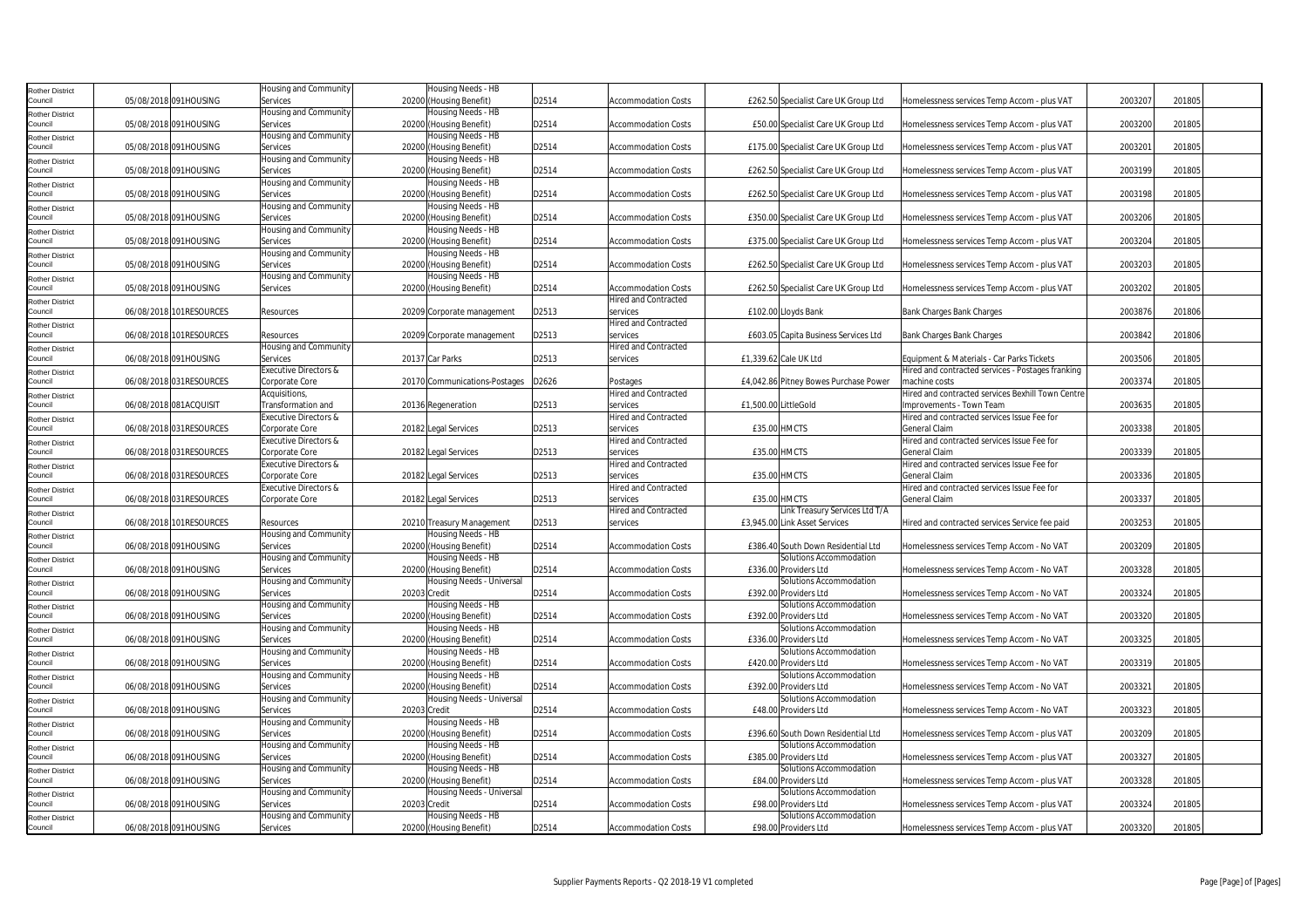| Rother District                   |                          | Housing and Community        | Housing Needs - HB                        |       |                             | Solutions Accommodation                                           |                                                   |         |        |
|-----------------------------------|--------------------------|------------------------------|-------------------------------------------|-------|-----------------------------|-------------------------------------------------------------------|---------------------------------------------------|---------|--------|
| Council                           | 06/08/2018 091HOUSING    | Services                     | 20200 (Housing Benefit)                   | D2514 | <b>Accommodation Costs</b>  | £84.00 Providers Ltd                                              | Homelessness services Temp Accom - plus VAT       | 2003325 | 201805 |
|                                   |                          | Housing and Community        | Housing Needs - Universal                 |       |                             | Solutions Accommodation                                           |                                                   |         |        |
| Rother District                   |                          |                              |                                           |       |                             |                                                                   |                                                   |         |        |
| Council                           | 06/08/2018 091HOUSING    | Services                     | 20203 Credit                              | D2514 | <b>Accommodation Costs</b>  | £105.00 Providers Ltd                                             | Homelessness services Temp Accom - plus VAT       | 2003319 | 201805 |
| Rother District                   |                          | Housing and Community        | Housing Needs - HB                        |       |                             | Solutions Accommodation                                           |                                                   |         |        |
| Council                           | 06/08/2018 091HOUSING    | Services                     | 20200 (Housing Benefit)                   | D2514 | <b>Accommodation Costs</b>  | £240.00 Providers Ltd                                             | Homelessness services Temp Accom - plus VAT       | 2003326 | 201805 |
| <b>Rother District</b>            |                          | Housing and Community        | Housing Needs - HB                        |       |                             | Solutions Accommodation                                           |                                                   |         |        |
| Council                           | 06/08/2018 091HOUSING    | Services                     | 20200 (Housing Benefit)                   | D2514 | <b>Accommodation Costs</b>  | £98.00 Providers Ltd                                              | Homelessness services Temp Accom - plus VAT       | 2003321 | 201805 |
|                                   |                          | <b>Housing and Community</b> | Housing Needs - Universal                 |       |                             | Solutions Accommodation                                           |                                                   |         |        |
| Rother District<br>Council        | 06/08/2018 091HOUSING    | Services                     | 20203 Credit                              | D2514 | <b>Accommodation Costs</b>  | £12.00 Providers Ltd                                              | Homelessness services Temp Accom - plus VAT       | 2003323 | 201805 |
|                                   |                          |                              |                                           |       |                             |                                                                   |                                                   |         |        |
| Rother District                   |                          | Housing and Community        | Housing Needs - HB                        |       |                             |                                                                   |                                                   |         |        |
| Council                           | 06/08/2018 091HOUSING    | Services                     | 20200 (Housing Benefit)                   | D2508 | Removals and Storage        | £187.50 Chapmans of Hastings                                      | Removal/Storage of Furniture                      | 2003257 | 201805 |
| <b>Rother District</b>            |                          | Housing and Community        | Housing Needs - HB                        |       |                             |                                                                   |                                                   |         |        |
| Council                           | 06/08/2018 091HOUSING    | Services                     | 20200 (Housing Benefit)                   | D2508 | Removals and Storage        | £250.00 Chapmans of Hastings                                      | Removal/Storage of Furniture                      | 2003267 | 201805 |
| <b>Rother District</b>            |                          | Acquisitions,                | Committee Property                        |       |                             |                                                                   | Repairs to Premises - Colonnade - repairs and fit |         |        |
| Council                           | 06/08/2018 081ACQUISIT   | Transformation and           | 20154 Account                             | B1100 | Repairs to Premises         | £20,290.07 Johnson Bespoke Ltd                                    | nut                                               | 2003844 | 201806 |
|                                   |                          | Acquisitions,                |                                           |       |                             |                                                                   | Repairs to Premises Purchase of Materials - Build |         |        |
| Rother District                   |                          |                              | Committee Property                        |       |                             |                                                                   |                                                   |         |        |
| Council                           | 06/08/2018 081ACQUISIT   | Transformation and           | 20154 Account                             | B1100 | <b>Repairs to Premises</b>  | £42.48 Trade UK Account (Screwfix)                                | Maint                                             | 2003570 | 201805 |
| Rother District                   |                          | Acquisitions,                | Committee Property                        |       |                             |                                                                   | Repairs to Premises Purchase of Materials - Build |         |        |
| Council                           | 06/08/2018 081ACQUISIT   | Transformation and           | 20154 Account                             | B1100 | Repairs to Premises         | £10.41 Trade UK Account (Screwfix)                                | Maint                                             | 2003574 | 201805 |
| Rother District                   |                          | Housing and Community        |                                           |       |                             |                                                                   | Repairs to Premises Purchase of Materials - Build |         |        |
| Council                           | 06/08/2018 091HOUSING    | Services                     | 20128 Public Conveniences                 | B1100 | Repairs to Premises         | £71.27 Graham                                                     | Maint                                             | 2003437 | 201805 |
|                                   |                          | Acquisitions,                | Committee Property                        |       |                             |                                                                   | Repairs to Premises Purchase of Materials - Build |         |        |
| <b>Rother District</b><br>Council | 06/08/2018 081ACQUISIT   | Transformation and           | 20154 Account                             | B1100 | <b>Repairs to Premises</b>  |                                                                   | Maint                                             | 2003232 | 201805 |
|                                   |                          |                              |                                           |       |                             | £61.18 Parker Building Supplies Ltd                               |                                                   |         |        |
| Rother District                   |                          | Housing and Community        | Bexhill Promenade &                       |       |                             |                                                                   |                                                   |         |        |
| Council                           | 06/08/2018 091HOUSING    | Services                     | 20108 Foreshore                           | B1100 | <b>Repairs to Premises</b>  | £140.62 Alfa Electric Ltd                                         | Repairs to Premises Repairs - Electrical Works    | 2003555 | 201805 |
| Rother District                   |                          | Housing and Community        |                                           |       |                             |                                                                   |                                                   |         |        |
| Council                           | 06/08/2018 091HOUSING    | Services                     | 20128 Public Conveniences                 | B1100 | Repairs to Premises         | £181.60 Alfa Electric Ltd                                         | Repairs to Premises Repairs - Electrical Works    | 2003251 | 201805 |
| Rother District                   |                          | Housing and Community        |                                           |       |                             |                                                                   |                                                   |         |        |
| Council                           | 06/08/2018 091HOUSING    | Services                     | 20102 Rother Museum Services              | B1100 | Repairs to Premises         | £238.18 Alfa Electric Ltd                                         | Repairs to Premises Repairs - Electrical Works    | 2003250 | 201805 |
|                                   |                          |                              |                                           |       |                             |                                                                   |                                                   |         |        |
| Rother District                   |                          | Acquisitions,                |                                           |       |                             |                                                                   | Repairs to Premises Specified Repairs and Works   |         |        |
| Council                           | 06/08/2018 081ACQUISIT   | Transformation and           | 20153 Elva Business Centre, Bexhill B1100 |       | <b>Repairs to Premises</b>  | £80.00 C-Thru Window Cleaning                                     | listed                                            | 2003318 | 201805 |
| Rother District                   |                          |                              |                                           |       |                             |                                                                   |                                                   |         |        |
| Council                           | 06/08/2018 101RESOURCES  | Resources                    | 20242 Communications-Phones               | D2621 | Telephones                  | £2.60 KCOM Group Plc                                              | Telephones KCOM Smartnumber Charges               | 2004355 | 201806 |
| <b>Rother District</b>            |                          | Acquisitions,                |                                           |       |                             |                                                                   |                                                   |         |        |
| Council                           | 06/08/2018 081ACQUISIT   | Transformation and           | 20150 Peasmarsh Workshops                 | B2421 | Water                       | £22.11 South East Water Ltd                                       | <b>Water Charges</b>                              | 2003379 | 201805 |
|                                   |                          | Housing and Community        |                                           |       |                             |                                                                   |                                                   |         |        |
| Rother District<br>Council        | 07/08/2018 091HOUSING    | Services                     | 20137 Car Parks                           | A1110 | <b>Agency Staff</b>         | £340.43 The Work People CIC                                       | Agency Staff                                      | 2003344 | 201805 |
|                                   |                          |                              |                                           |       |                             |                                                                   |                                                   |         |        |
| <b>Rother District</b>            |                          |                              |                                           |       | Owed by - Colonnade         |                                                                   |                                                   |         |        |
| Council                           | 07/08/2018 999NOREPORT   | Resources                    | 90000 Balance sheet all accounts          | P1099 | <b>Bexhill Ltd</b>          | £9.38 Aureo Group                                                 | Colonnade Restaurant Bexhill Ltd - purchases      | 2003381 | 201805 |
| Rother District                   |                          |                              |                                           |       |                             | Landmark Information Group                                        |                                                   |         |        |
| Council                           | 07/08/2018 101RESOURCES  | Resources                    | 20239 Computer Services                   | D2635 | <b>Computer Licences</b>    | £250.00 Ltd                                                       | Computer Licences GIS System                      | 2003255 | 201805 |
| Rother District                   |                          | Housing and Community        |                                           |       |                             |                                                                   | Equipment & Materials Parks- Purchase of          |         |        |
| Council                           | 07/08/2018 091HOUSING    | Services                     | 20114 Bexhill Parks & Open Spaces D1201   |       | Equipment & Materials       | £85.00 Broxap Ltd                                                 | Padlocks                                          | 2003366 | 201805 |
|                                   |                          | Housing and Community        |                                           |       | <b>Hired and Contracted</b> |                                                                   | Hired and contracted services Service Charge-     |         |        |
| <b>Rother District</b>            | 07/08/2018 091HOUSING    | Services                     | 20113 Bexhill Leisure Pool                | D2513 |                             | -£4,069.67 Savills (UK) Ltd                                       | Savills                                           | 2003332 | 201805 |
| Council                           |                          |                              |                                           |       | services                    |                                                                   |                                                   |         |        |
| <b>Rother District</b>            |                          | Housing and Community        |                                           |       |                             |                                                                   |                                                   |         |        |
| Council                           | 07/08/2018 091HOUSING    | Services                     | 20114 Bexhill Parks & Open Spaces B1100   |       | <b>Repairs to Premises</b>  | £910.00 J D Fencing Contractors                                   | Repairs to Premises Parks- Fencing Installation   | 2003672 | 201806 |
| Rother District                   |                          | Housing and Community        |                                           |       |                             |                                                                   | Repairs to Premises Purchase of Materials - Build |         |        |
| Council                           | 07/08/2018 091HOUSING    | Services                     | 20128 Public Conveniences                 | B1100 | <b>Repairs to Premises</b>  | £23.72 Trade UK Account (Screwfix)                                | Maint                                             | 2003359 | 201805 |
| Rother District                   |                          | lousing and Community        |                                           |       |                             |                                                                   | Repairs to Premises Purchase of Materials - Build |         |        |
| Council                           | 07/08/2018 091HOUSING    | Services                     | 20128 Public Conveniences                 | B1100 | Repairs to Premises         | £21.32 Trade UK Account (Screwfix)                                | Maint                                             | 2003361 | 201805 |
|                                   |                          |                              |                                           |       |                             |                                                                   |                                                   |         |        |
| Rother District                   |                          | Housing and Community        |                                           |       |                             | CountyClean Environmental                                         |                                                   |         |        |
| Council                           | 07/08/2018 091HOUSING    | Services                     | 20128 Public Conveniences                 | B2422 | Sewerage                    | £330.00 Services Ltd                                              | Sewerage - Sewage/Cesspool Emptying               | 2003315 | 201805 |
| Rother District                   |                          | Acquisitions,                |                                           |       |                             |                                                                   |                                                   |         |        |
| Council                           | 07/08/2018 081ACQUISIT   | Transformation and           | 20148 Misc Land & Buildings               | B2422 | Sewerage                    | £138.00 Cleansing Service Group Ltd                               | Sewerage Parks- Emptying of Cesspit               | 2003254 | 201805 |
| <b>Rother District</b>            |                          | Executive Directors &        |                                           |       | Apprenticeship Levy         |                                                                   |                                                   |         |        |
| Council                           | 07/08/2018 031 RESOURCES | Corporate Core               | 20171 Human Resources                     | A1113 | Payable                     | £1,614.00 HM Revenue and Customs PAYE Apprenticeship Levy Payable |                                                   | 2003244 | 201805 |
|                                   |                          | Housing and Community        |                                           |       | Grounds maintenance         |                                                                   |                                                   |         |        |
| <b>Rother District</b>            | 07/08/2018 091HOUSING    | Services                     |                                           | B2732 | non-routine                 | £38,401.00 East Sussex County Council                             | Grounds maintenance non-routine                   | 2003424 | 201805 |
| Council                           |                          |                              | 20138 Residual Highway Services           |       |                             |                                                                   |                                                   |         |        |
| Rother District                   |                          | Housing and Community        | Housing Administration                    |       |                             |                                                                   |                                                   |         |        |
| Council                           | 08/08/2018 091HOUSING    | Services                     | 20204 Account                             | A1110 | <b>Agency Staff</b>         | £900.00 Oyster Partnership                                        | <b>Agency Staff</b>                               | 2003734 | 201806 |
| Rother District                   |                          | Executive Directors &        | Administrative Offices -                  |       |                             |                                                                   |                                                   |         |        |
| Council                           | 08/08/2018 031 RESOURCES | Corporate Core               | 20173 Town Hall                           | B2612 | Cleaning materials          | £152.81 Wightman and Parrish Ltd                                  | <b>Cleaning materials Premises</b>                | 2003335 | 201805 |
|                                   |                          |                              |                                           |       |                             |                                                                   |                                                   |         |        |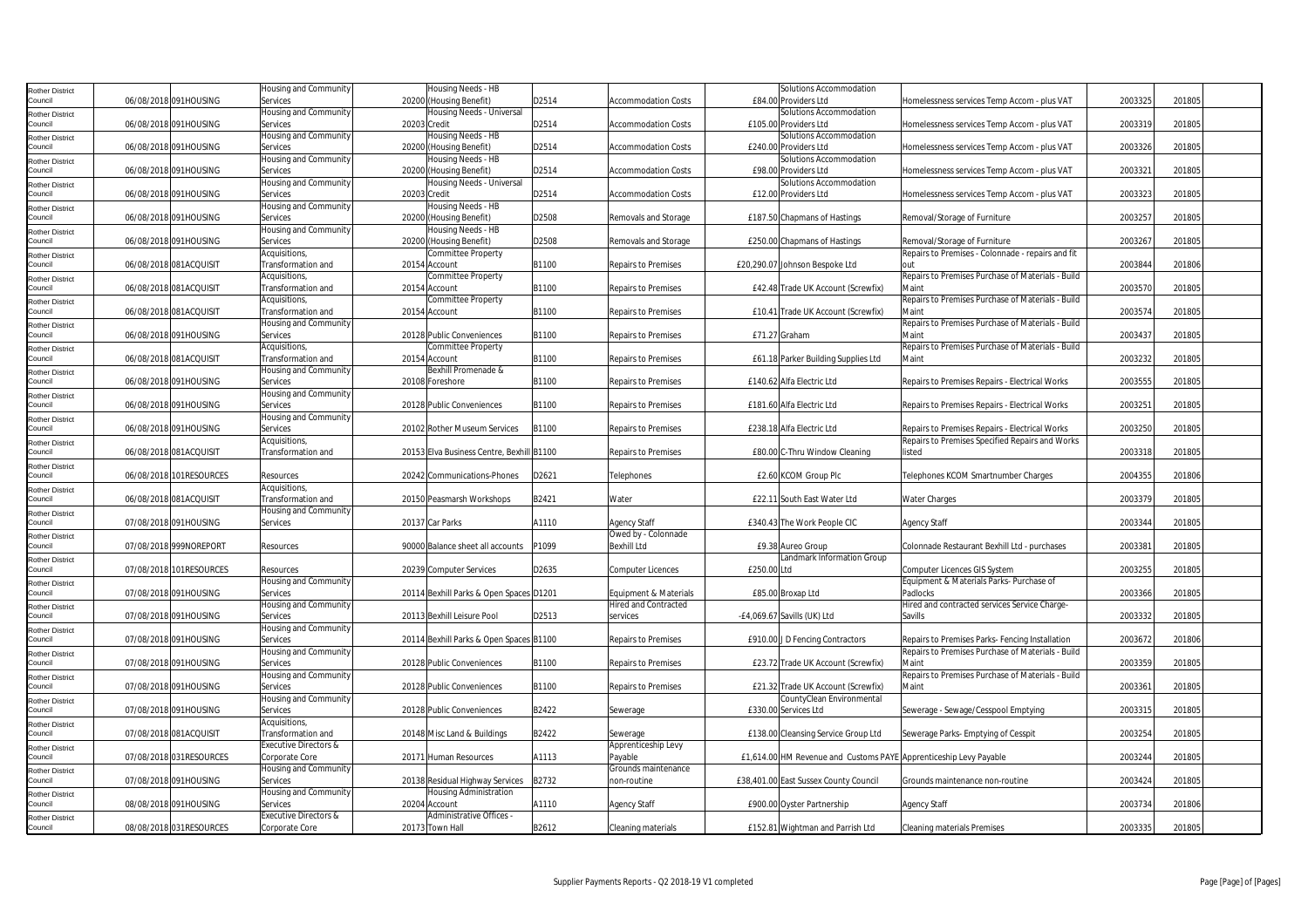| Rother District        |                     |                         | Housing and Community            | Bexhill Promenade &                  |       |                               |                |                                      |                                                   |         |        |  |
|------------------------|---------------------|-------------------------|----------------------------------|--------------------------------------|-------|-------------------------------|----------------|--------------------------------------|---------------------------------------------------|---------|--------|--|
| Council                |                     | 08/08/2018 091HOUSING   | Services                         | 20108 Foreshore                      | D1201 | Equipment & Materials         |                | £875.00 Thomas Design & Graphics Ltd | Equipment & Materials Purchase of Signs           | 2003456 | 201805 |  |
| <b>Rother District</b> |                     |                         |                                  |                                      |       | <b>Hired and Contracted</b>   |                |                                      |                                                   |         |        |  |
| Council                |                     | 08/08/2018 101RESOURCES | Resources                        | 20216 Cost Of Collection             | D2513 | services                      |                | £245.00 Her Majestys Court Service   | Hired and contracted services Court Costs/Fees    | 2003302 | 201805 |  |
| Rother District        |                     |                         |                                  |                                      |       | <b>Hired and Contracted</b>   |                |                                      |                                                   |         |        |  |
| Council                | 08/08/2018 071STRAT |                         | Strategy and Planning            | 20246 Planning Applications          | D2513 | services                      |                | £3,000.00 Valuation Office Agency    | Hired and contracted services Valuation Services  | 2003593 | 201805 |  |
| Rother District        |                     |                         | <b>Executive Directors &amp;</b> | Administrative Offices - T.H.        |       |                               |                |                                      |                                                   |         |        |  |
| Council                |                     | 08/08/2018 031RESOURCES | Corporate Core                   | 20175 Annex (NOT CHP)                | B1100 | <b>Repairs to Premises</b>    |                | £1,725.00 MDS Consulting Ltd         | Repairs to Premises Lighting Repairs              | 2003363 | 201805 |  |
| <b>Rother District</b> |                     |                         | Executive Directors &            | Administrative Offices -             |       |                               |                |                                      |                                                   |         |        |  |
| Council                |                     | 08/08/2018 031RESOURCES | Corporate Core                   | 20173 Town Hall                      | B1100 | <b>Repairs to Premises</b>    |                | £925.00 MDS Consulting Ltd           | Repairs to Premises Lighting Repairs              | 2003363 | 201805 |  |
| Rother District        |                     |                         | Acquisitions,                    | Committee Property                   |       |                               |                |                                      | Repairs to Premises Purchase of Materials - Build |         |        |  |
| Council                |                     | 08/08/2018 081ACQUISIT  | Transformation and               | 20154 Account                        | B1100 | <b>Repairs to Premises</b>    |                | £82.00 J S Fire Protection Ltd       | Maint                                             | 2003317 | 201805 |  |
| Rother District        |                     |                         | Acquisitions.                    | <b>Committee Property</b>            |       |                               |                | Hastings Locksmiths and Key          | Repairs to Premises Purchase of Materials - Build |         |        |  |
| Council                |                     | 08/08/2018 081ACQUISIT  | Transformation and               | 20154 Account                        | B1100 | <b>Repairs to Premises</b>    | £48.72 Service |                                      | Maint                                             | 2003356 | 201805 |  |
| <b>Rother District</b> |                     |                         | Acquisitions,                    | Committee Property                   |       |                               |                | Hastings Locksmiths and Key          | Repairs to Premises Purchase of Materials - Build |         |        |  |
| Council                |                     | 08/08/2018 081ACQUISIT  | Transformation and               | 20154 Account                        | B1100 | <b>Repairs to Premises</b>    | £34.00 Service |                                      | Maint                                             | 2003357 | 201805 |  |
| Rother District        |                     |                         |                                  |                                      |       | Third party payment           |                |                                      | Third party payment other LAs ESCC                |         |        |  |
| Council                | 08/08/2018 071STRAT |                         | <b>Strategy and Planning</b>     | 20246 Planning Applications          | E1101 | other LAs                     |                | £7,098.00 East Sussex County Council | Archeaological Advice                             | 2003378 | 201805 |  |
| Rother District        |                     |                         | Housing and Community            |                                      |       | Vehicle Repairs &             |                |                                      |                                                   |         |        |  |
| Council                |                     | 08/08/2018 091HOUSING   | Services                         | 20145 Maintenance Services           | C1101 | Servicing                     |                | £241.86 Yeomans Peugeot Hastings     | Vehicle Repairs & Servicing                       | 2003564 | 201805 |  |
| Rother District        |                     |                         | Housing and Community            |                                      |       | Vehicle Repairs &             |                |                                      |                                                   |         |        |  |
| Council                |                     | 08/08/2018 091HOUSING   | Services                         | 20145 Maintenance Services           | C1101 | Servicing                     |                | £3.12 Autolec Motor Factors          | Vehicle Repairs & Servicing                       | 2004252 | 201806 |  |
| Rother District        |                     |                         | Housing and Community            |                                      |       |                               |                |                                      |                                                   |         |        |  |
| Council                |                     | 08/08/2018 091HOUSING   | Services                         | 20128 Public Conveniences            | B1100 | <b>Repairs to Premises</b>    |                | £12.88 Graham                        | Repairs to Premises                               | 2003439 | 201805 |  |
| Rother District        |                     |                         | Housing and Community            |                                      |       |                               |                |                                      |                                                   |         |        |  |
| Council                |                     | 08/08/2018 091HOUSING   | Services                         | 20128 Public Conveniences            | B1100 | <b>Repairs to Premises</b>    |                | £39.00 Graham                        | Repairs to Premises                               | 2003438 | 201805 |  |
| Rother District        |                     |                         |                                  |                                      |       |                               |                |                                      |                                                   |         |        |  |
| Council                |                     | 09/08/2018 101RESOURCES | Resources                        | 20222 Accountancy                    | A1110 | <b>Agency Staff</b>           |                | £942.02 Portfolio Payroll Limited    | <b>Agency Staff</b>                               | 2003313 | 201805 |  |
| Rother District        |                     |                         |                                  |                                      |       |                               |                |                                      |                                                   |         |        |  |
| Council                |                     | 09/08/2018 101RESOURCES | Resources                        | 20222 Accountancy                    | D1203 | <b>Books And Publications</b> |                | £333.75 CIPFA Business Ltd           | Books and Publications - general                  | 2003322 | 201805 |  |
| Rother District        |                     |                         |                                  | Capital - Disable Facilities         |       |                               |                |                                      |                                                   |         |        |  |
| Council                |                     | 09/08/2018 999NOREPORT  | <b>Environmental Services</b>    | 70706 Grant                          | N1012 | Capital Advances              |                | £1,140.70 Peabody South East Ltd     | Capital Advances Disabled Facilities Grant        | 2004124 | 201806 |  |
| Rother District        |                     |                         | Housing and Community            |                                      |       |                               |                |                                      |                                                   |         |        |  |
| Council                |                     | 09/08/2018 091HOUSING   | Services                         | 20145 Maintenance Services           | D2352 | Clothing and Uniforms         |                | £13.33 Trade UK Account (Screwfix)   | Clothing and Uniforms Mens Protective-Coat        | 2003567 | 201805 |  |
| Rother District        |                     |                         |                                  |                                      |       | Computer Equip                |                |                                      | Computer Equip Maintenance IT EQUIP MAINT         |         |        |  |
| Council                |                     | 09/08/2018 101RESOURCES | Resources                        | 20239 Computer Services              | D2631 | Maintenance                   |                | £56.00 Arcool Ltd                    | Air Conditioning                                  | 2003818 | 201806 |  |
| Rother District        |                     |                         |                                  |                                      |       | Consultants and Other         |                |                                      |                                                   |         |        |  |
| Council                |                     | 09/08/2018 101RESOURCES | Resources                        | 20216 Cost Of Collection             | D2509 | Services                      |                | £650.00 Capita Business Services Ltd | Consultants and other services Consultants Fees   | 2003354 | 201805 |  |
| <b>Rother District</b> |                     |                         |                                  |                                      |       | <b>Hired and Contracted</b>   |                |                                      | Hired and contracted services Council Tax-Land    |         |        |  |
| Council                |                     | 09/08/2018 101RESOURCES | Resources                        | 20216 Cost Of Collection             | D2513 | services                      |                | £12.00 H M Land Registry             | <b>Registry Enquiries</b>                         | 2003887 | 201806 |  |
| Rother District        |                     |                         |                                  | <b>EH Environmental Services</b>     |       | <b>Hired and Contracted</b>   |                |                                      | Hired and contracted services Env H- Land         |         |        |  |
| Council                |                     | 09/08/2018 041ENVIRON   | <b>Environmental Services</b>    | 32144 Admin $R + W$ Partnership      | D2513 | services                      |                | £12.00 H M Land Registry             | Registry                                          | 2003887 | 201806 |  |
| Rother District        |                     |                         |                                  |                                      |       | <b>Hired and Contracted</b>   |                |                                      | Hired and contracted services Housing-Land        |         |        |  |
| Council                |                     | 09/08/2018 041ENVIRON   | <b>Environmental Services</b>    | 20141 Private Sector Housing         | D2513 | services                      |                | £3.00 H M Land Registry              | Registry                                          | 2003887 | 201806 |  |
| Rother District        |                     |                         | Housing and Community            | Housing Needs - HB                   |       | Hired and Contracted          |                |                                      | Hired and contracted services Housing-Land        |         |        |  |
| Council                |                     | 09/08/2018 091HOUSING   | Services                         | 20200 (Housing Benefit)              | D2513 | services                      |                | £3.00 H M Land Registry              | Registry                                          | 2003887 | 201806 |  |
| Rother District        |                     |                         |                                  |                                      |       | <b>Hired and Contracted</b>   |                |                                      | Hired and contracted services Land Registry -     |         |        |  |
| Council                | 09/08/2018 071STRAT |                         | <b>Strategy and Planning</b>     | 20246 Planning Applications          | D2513 | services                      |                | £54.00 H M Land Registry             | Planning                                          | 2003887 | 201806 |  |
| Rother District        |                     |                         |                                  |                                      |       |                               |                |                                      |                                                   |         |        |  |
| Council                |                     | 09/08/2018 101RESOURCES | Resources                        | 20240 Printing Services              | D2638 | <b>Photocopier Contracts</b>  |                | £5.565.69 Canon (UK) Ltd             | <b>Photocopier Contracts</b>                      | 2003457 | 201805 |  |
| Rother District        |                     |                         |                                  |                                      |       |                               |                | Konica Minolta Business              |                                                   |         |        |  |
| Council                |                     | 09/08/2018 101RESOURCES | Resources                        | 20241 Stationery                     | D2638 | <b>Photocopier Contracts</b>  |                | £240.81 Solutions (UK) Ltd           | <b>Photocopier Contracts</b>                      | 2004259 | 201806 |  |
| Rother District        |                     |                         | Housing and Community            |                                      |       |                               |                |                                      | Repairs to Premises Portable Appliance Testing    |         |        |  |
| Council                |                     | 09/08/2018 091HOUSING   | Services                         | 20137 Car Parks                      | B1100 | <b>Repairs to Premises</b>    |                | £27.50 Alfa Electric Ltd             | (PAT)                                             | 2003509 | 201805 |  |
| <b>Rother District</b> |                     |                         | Housing and Community            |                                      |       |                               |                |                                      | Repairs to Premises Portable Appliance Testing    |         |        |  |
| Council                |                     | 09/08/2018 091HOUSING   | Services                         | 20107 Camber Beach & Foreshore B1100 |       | <b>Repairs to Premises</b>    |                | £157.50 Alfa Electric Ltd            | (PAT)                                             | 2003508 | 201805 |  |
| Rother District        |                     |                         | Acquisitions,                    | Committee Property                   |       |                               |                |                                      | Repairs to Premises Purchase of Materials - Build |         |        |  |
| Council                |                     | 09/08/2018 081ACQUISIT  | Transformation and               | 20154 Account                        | B1100 | <b>Repairs to Premises</b>    |                | £15.00 F E Philcox Ltd               | Maint                                             | 2003571 | 201805 |  |
| Rother District        |                     |                         | Acquisitions,                    | Committee Property                   |       |                               |                |                                      | Repairs to Premises Purchase of Materials - Build |         |        |  |
| Council                |                     | 09/08/2018 081ACQUISIT  | Transformation and               | 20154 Account                        | B1100 | <b>Repairs to Premises</b>    |                | £33.65 Jewson Limited                | Maint                                             | 2003435 | 201805 |  |
| Rother District        |                     |                         | Housing and Community            |                                      |       |                               |                |                                      | Repairs to Premises Purchase of Materials - Build |         |        |  |
| Council                |                     | 09/08/2018 091HOUSING   | Services                         | 20128 Public Conveniences            | B1100 | <b>Repairs to Premises</b>    |                | £8.10 Jewson Limited                 | Maint                                             | 2003436 | 201805 |  |
| Rother District        |                     |                         | Executive Directors &            | Administrative Offices -             |       |                               |                |                                      | Repairs to Premises Purchase of Materials - Build |         |        |  |
| Council                |                     | 09/08/2018 031RESOURCES | Corporate Core                   | 20173 Town Hall                      | B1100 | <b>Repairs to Premises</b>    |                | £3.33 Trade UK Account (Screwfix)    | Maint                                             | 2003567 | 201805 |  |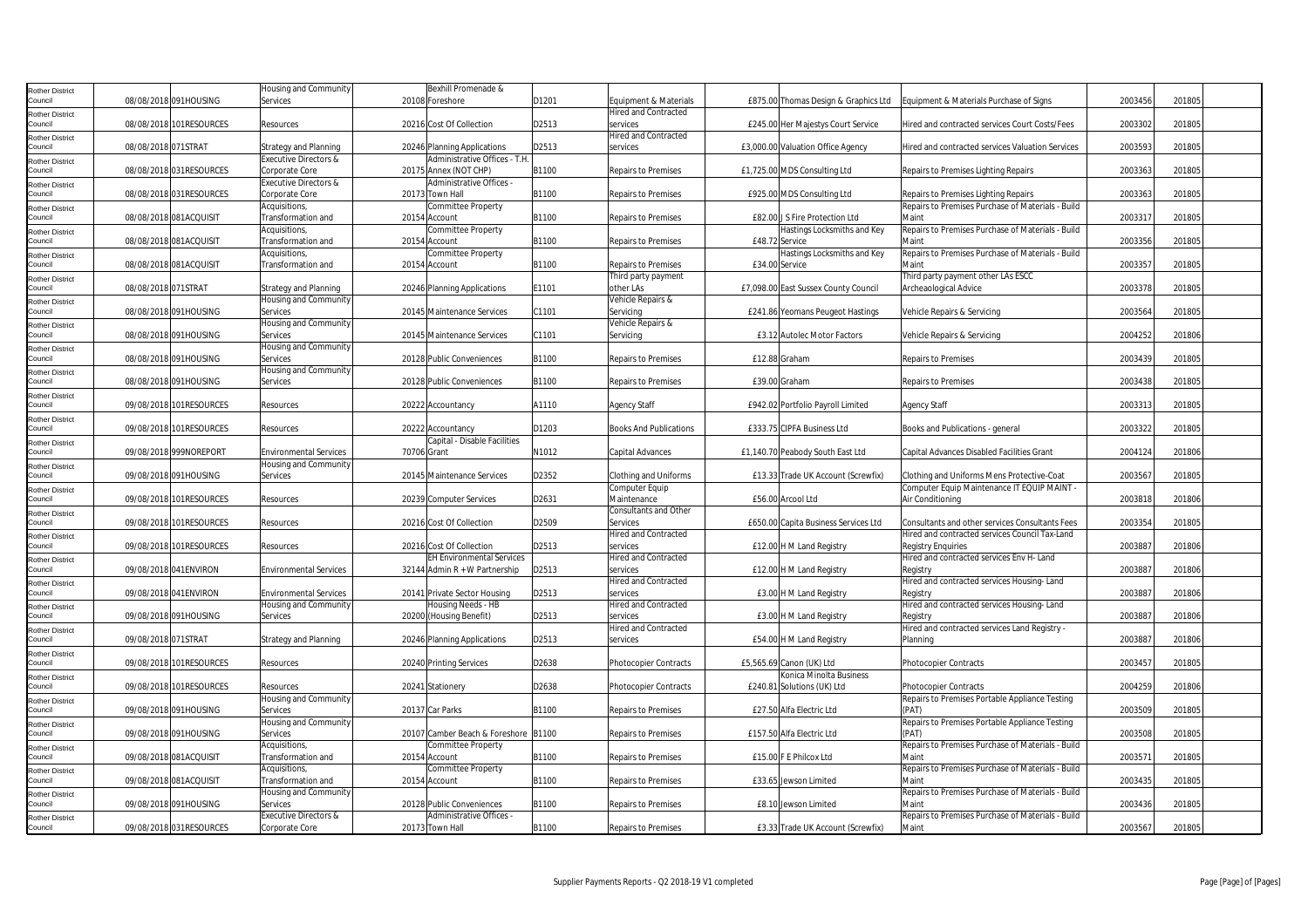| <b>Rother District</b>            |                     |                         | Acquisitions,                 | <b>Committee Property</b>               |       |                              |                                        | Repairs to Premises Purchase of Materials - Build |         |        |
|-----------------------------------|---------------------|-------------------------|-------------------------------|-----------------------------------------|-------|------------------------------|----------------------------------------|---------------------------------------------------|---------|--------|
| Council                           |                     | 09/08/2018 081ACQUISIT  | Transformation and            | 20154 Account                           | B1100 | <b>Repairs to Premises</b>   | £9.41 Parker Building Supplies Ltd     | Maint                                             | 2003304 | 201805 |
|                                   |                     |                         | Acquisitions,                 | <b>Committee Property</b>               |       |                              |                                        | Repairs to Premises Purchase of Materials - Build |         |        |
| <b>Rother District</b><br>Council |                     | 09/08/2018 081ACQUISIT  | Transformation and            | 20154 Account                           | B1100 | Repairs to Premises          | £19.80 Parker Building Supplies Ltd    | Maint                                             | 2003305 | 201805 |
|                                   |                     |                         |                               |                                         |       |                              |                                        |                                                   |         |        |
| <b>Rother District</b>            |                     |                         | Housing and Community         |                                         |       |                              | CountyClean Environmental              |                                                   |         |        |
| Council                           |                     | 09/08/2018 091HOUSING   | Services                      | 20114 Bexhill Parks & Open Spaces B2422 |       | Sewerage                     | £235.00 Services Ltd                   | Sewerage Parks- Emptying of Cesspit               | 2003513 | 201805 |
| <b>Rother District</b>            |                     |                         |                               |                                         |       |                              | <b>Wheelies Direct Cycle Solutions</b> |                                                   |         |        |
| Council                           |                     | 09/08/2018 999NOREPORT  | Resources                     | 90000 Balance sheet all accounts        | R2335 | Cycle Scheme                 | £956.22 Ltd                            | Cycle Scheme                                      | 2003422 | 201805 |
| <b>Rother District</b>            |                     |                         |                               |                                         |       |                              | <b>Wheelies Direct Cycle Solutions</b> |                                                   |         |        |
| Council                           |                     | 09/08/2018 999NOREPORT  | Resources                     | 90000 Balance sheet all accounts        | R2335 | Cycle Scheme                 | £53.99 Ltd                             | Cycle Scheme                                      | 2003422 | 201805 |
| <b>Rother District</b>            |                     |                         |                               |                                         |       | <b>Hired and Contracted</b>  |                                        |                                                   |         |        |
| Council                           |                     | 10/08/2018 101RESOURCES | Resources                     | 20209 Corporate management              | D2513 | services                     | £232.65 Lloyds Bank                    | <b>Bank Charges Bank Charges</b>                  | 2003875 | 201806 |
| <b>Rother District</b>            |                     |                         |                               | EH Pollution $R + W$                    |       |                              |                                        | Equipment & Materials EnvH- Air Quality           |         |        |
| Council                           |                     | 10/08/2018 041 ENVIRON  | <b>Environmental Services</b> | 32134 Partnership                       | D1201 | Equipment & Materials        | £113.30 Gradko International Ltd       | Maintenance Contr                                 | 2003427 | 201805 |
|                                   |                     |                         | Housing and Community         |                                         |       |                              |                                        |                                                   |         |        |
| <b>Rother District</b>            |                     |                         |                               |                                         |       |                              |                                        |                                                   |         |        |
| Council                           |                     | 10/08/2018 091HOUSING   | Services                      | 20145 Maintenance Services              | D1201 | Equipment & Materials        | £9.99 Trade UK Account (Screwfix)      | Equipment & Materials Purchase of Tools           | 2003573 | 201805 |
| <b>Rother District</b>            |                     |                         |                               |                                         |       | <b>Hired and Contracted</b>  |                                        | Hired and contracted services Consultancy Service |         |        |
| Council                           |                     | 10/08/2018 101RESOURCES | Resources                     | 20222 Accountancy                       | D2513 | services                     | £1,300.00 Embridge Consulting (UK) Ltd | per Contract                                      | 2003308 | 201805 |
| <b>Rother District</b>            |                     |                         |                               |                                         |       | <b>Hired and Contracted</b>  |                                        | Hired and contracted services Consultancy Service |         |        |
| Council                           |                     | 10/08/2018 101RESOURCES | Resources                     | 20222 Accountancy                       | D2513 | services                     | £1,300.00 Embridge Consulting (UK) Ltd | per Contract                                      | 2003307 | 201805 |
| <b>Rother District</b>            |                     |                         |                               |                                         |       | Hired and Contracted         |                                        | Hired and contracted services Consultancy Service |         |        |
| Council                           |                     | 10/08/2018 101RESOURCES | Resources                     | 20222 Accountancy                       | D2513 | services                     | £1,300.00 Embridge Consulting (UK) Ltd | per Contract                                      | 2003306 | 201805 |
| <b>Rother District</b>            |                     |                         |                               |                                         |       | <b>Hired and Contracted</b>  |                                        | Hired and contracted services Council Tax-Land    |         |        |
| Council                           |                     | 10/08/2018 101RESOURCES | Resources                     | 20216 Cost Of Collection                | D2513 | services                     | £30.00 H M Land Registry               | <b>Registry Enquiries</b>                         | 2003851 | 201806 |
|                                   |                     |                         |                               |                                         |       | <b>Hired and Contracted</b>  |                                        |                                                   |         |        |
| <b>Rother District</b><br>Council |                     | 10/08/2018 101RESOURCES | Resources                     | 20215 Revenue and Benefits              | D2513 | services                     | <b>£88.00 HMCTS</b>                    | Hired and contracted services Court Costs/Fees    | 2003415 | 201805 |
|                                   |                     |                         |                               | <b>EH Environmental Services</b>        |       | <b>Hired and Contracted</b>  |                                        | Hired and contracted services Env H- Land         |         |        |
| <b>Rother District</b>            |                     |                         |                               |                                         |       |                              |                                        |                                                   |         |        |
| Council                           |                     | 10/08/2018 041 ENVIRON  | <b>Environmental Services</b> | 32144 Admin R + W Partnership           | D2513 | services                     | £6.00 H M Land Registry                | Registry                                          | 2003851 | 201806 |
| <b>Rother District</b>            |                     |                         |                               |                                         |       | <b>Hired and Contracted</b>  |                                        | Hired and contracted services Land Registry -     |         |        |
| Council                           | 10/08/2018 071STRAT |                         | <b>Strategy and Planning</b>  | 20246 Planning Applications             | D2513 | services                     | £6.00 H M Land Registry                | Planning                                          | 2003851 | 201806 |
| <b>Rother District</b>            |                     |                         | Housing and Community         |                                         |       |                              |                                        |                                                   |         |        |
| Council                           |                     | 10/08/2018 091HOUSING   | Services                      | 20114 Bexhill Parks & Open Spaces B1100 |       | <b>Repairs to Premises</b>   | £440.00 Foxhills Tree Services Ltd     | Repairs to Premises Parks- Tree Works             | 2003386 | 201805 |
| <b>Rother District</b>            |                     |                         | Housing and Community         |                                         |       |                              |                                        |                                                   |         |        |
| Council                           |                     | 10/08/2018 091HOUSING   | Services                      | 20114 Bexhill Parks & Open Spaces B1100 |       | <b>Repairs to Premises</b>   | £426.00 Foxhills Tree Services Ltd     | Repairs to Premises Parks- Tree Works             | 2003387 | 201805 |
| <b>Rother District</b>            |                     |                         | Housing and Community         | Bexhill Promenade &                     |       |                              |                                        | Repairs to Premises Portable Appliance Testing    |         |        |
| Council                           |                     | 10/08/2018 091HOUSING   | Services                      | 20108 Foreshore                         | B1100 | <b>Repairs to Premises</b>   | £57.50 Alfa Electric Ltd               | (PAT)                                             | 2003510 | 201805 |
|                                   |                     |                         | Housing and Community         |                                         |       |                              |                                        | Repairs to Premises Purchase of Materials - Build |         |        |
| <b>Rother District</b><br>Council |                     | 10/08/2018 091HOUSING   | Services                      | 20137 Car Parks                         | B1100 | Repairs to Premises          | £74.53 Trade UK Account (Screwfix)     | Maint                                             | 2003573 | 201805 |
|                                   |                     |                         |                               |                                         |       |                              |                                        |                                                   |         |        |
| <b>Rother District</b>            |                     |                         | Housing and Community         |                                         |       |                              |                                        | Repairs to Premises Purchase of Materials - Build |         |        |
| Council                           |                     | 10/08/2018 091HOUSING   | Services                      | 20114 Bexhill Parks & Open Spaces B1100 |       | <b>Repairs to Premises</b>   | £460.16 Littlewood Fencing Ltd         | Maint                                             | 2003353 | 201805 |
| <b>Rother District</b>            |                     |                         | Housing and Community         | Bexhill Promenade &                     |       |                              |                                        |                                                   |         |        |
| Council                           |                     | 10/08/2018 091HOUSING   | Services                      | 20108 Foreshore                         | B1100 | <b>Repairs to Premises</b>   | £394.25 Alfa Electric Ltd              | Repairs to Premises Repairs - Electrical Works    | 2003511 | 201805 |
| <b>Rother District</b>            |                     |                         |                               |                                         |       |                              |                                        | Statutory Advertising Planadv - Rye + Battle      |         |        |
| Council                           | 10/08/2018 071STRAT |                         | <b>Strategy and Planning</b>  | 20246 Planning Applications             | D2519 | <b>Statutory Advertising</b> | £793.00 Johnston Publishing Ltd        | Observer                                          | 2003434 | 201805 |
| <b>Rother District</b>            |                     |                         | Housing and Community         |                                         |       |                              |                                        |                                                   |         |        |
| Council                           |                     | 10/08/2018 091HOUSING   | Services                      | 20114 Bexhill Parks & Open Spaces D2519 |       | Statutory Advertising        | £274.50 Johnston Publishing Ltd        | Statutory Advertising Public Notices in Newspaper | 2003433 | 201805 |
| <b>Rother District</b>            |                     |                         |                               |                                         |       | Third party payment          |                                        | Third party payment private contractors           |         |        |
| Council                           |                     | 10/08/2018 101RESOURCES | Resources                     | 20240 Printing Services                 | E2302 | private contractors          | £545.30 Coloursped Services Ltd        | Maintenance Contracts-Printing                    | 2003699 | 201806 |
| <b>Rother District</b>            |                     |                         | Executive Directors &         |                                         |       |                              |                                        |                                                   |         |        |
| Council                           |                     | 10/08/2018 031RESOURCES | Corporate Core                | 20171 Human Resources                   | A2203 | Training                     | £215.00 St John Ambulance              | Training                                          | 2003919 | 201806 |
|                                   |                     |                         | Acquisitions,                 |                                         |       |                              |                                        |                                                   |         |        |
| <b>Rother District</b>            |                     |                         |                               |                                         |       |                              |                                        |                                                   |         |        |
| Council                           |                     | 10/08/2018 081ACQUISIT  | Transformation and            | 20136 Regeneration                      | A2203 | Training                     | £510.00 Wilbar Associates Ltd          | Training                                          | 2003314 | 201805 |
| <b>Rother District</b>            |                     |                         | Housing and Community         |                                         |       | <b>Vehicle Repairs &amp;</b> |                                        |                                                   |         |        |
| Council                           |                     | 10/08/2018 091HOUSING   | Services                      | 20145 Maintenance Services              | C1101 | Servicing                    | £14.76 Autolec Motor Factors           | Vehicle Repairs & Servicing                       | 2004251 | 201806 |
| <b>Rother District</b>            |                     |                         | Housing and Community         | Housing Needs - HB                      |       |                              |                                        |                                                   |         |        |
| Council                           |                     | 10/08/2018 091HOUSING   | Services                      | 20200 (Housing Benefit)                 | D2514 | <b>Accommodation Costs</b>   | £195.00 MB Hotels Ltd                  | <b>Accommodation Costs</b>                        | 2003405 | 201805 |
| <b>Rother District</b>            |                     |                         | Housing and Community         | Housing Needs - HB                      |       |                              |                                        |                                                   |         |        |
| Council                           |                     | 10/08/2018 091HOUSING   | Services                      | 20200 (Housing Benefit)                 | D2514 | <b>Accommodation Costs</b>   | £245.00 MB Hotels Ltd                  | <b>Accommodation Costs</b>                        | 2003406 | 201805 |
| Rother District                   |                     |                         | Housing and Community         | Housing Needs - HB                      |       |                              |                                        |                                                   |         |        |
| Council                           |                     | 10/08/2018 091HOUSING   | Services                      | 20200 (Housing Benefit)                 | D2514 | <b>Accommodation Costs</b>   | £245.00 MB Hotels Ltd                  | <b>Accommodation Costs</b>                        | 2003407 | 201805 |
| <b>Rother District</b>            |                     |                         | Housing and Community         | Housing Needs - HB                      |       |                              |                                        |                                                   |         |        |
| Council                           |                     | 10/08/2018 091HOUSING   | Services                      | 20200 (Housing Benefit)                 | D2514 | <b>Accommodation Costs</b>   | £245.00 MB Hotels Ltd                  | <b>Accommodation Costs</b>                        | 2003408 | 201805 |
|                                   |                     |                         | Housing and Community         | Housing Needs - HB                      |       |                              |                                        |                                                   |         |        |
| <b>Rother District</b>            |                     |                         |                               |                                         | D2514 |                              |                                        |                                                   | 2003409 | 201805 |
| Council                           |                     | 10/08/2018 091HOUSING   | Services                      | 20200 (Housing Benefit)                 |       | Accommodation Costs          | £245.00 MB Hotels Ltd                  | <b>Accommodation Costs</b>                        |         |        |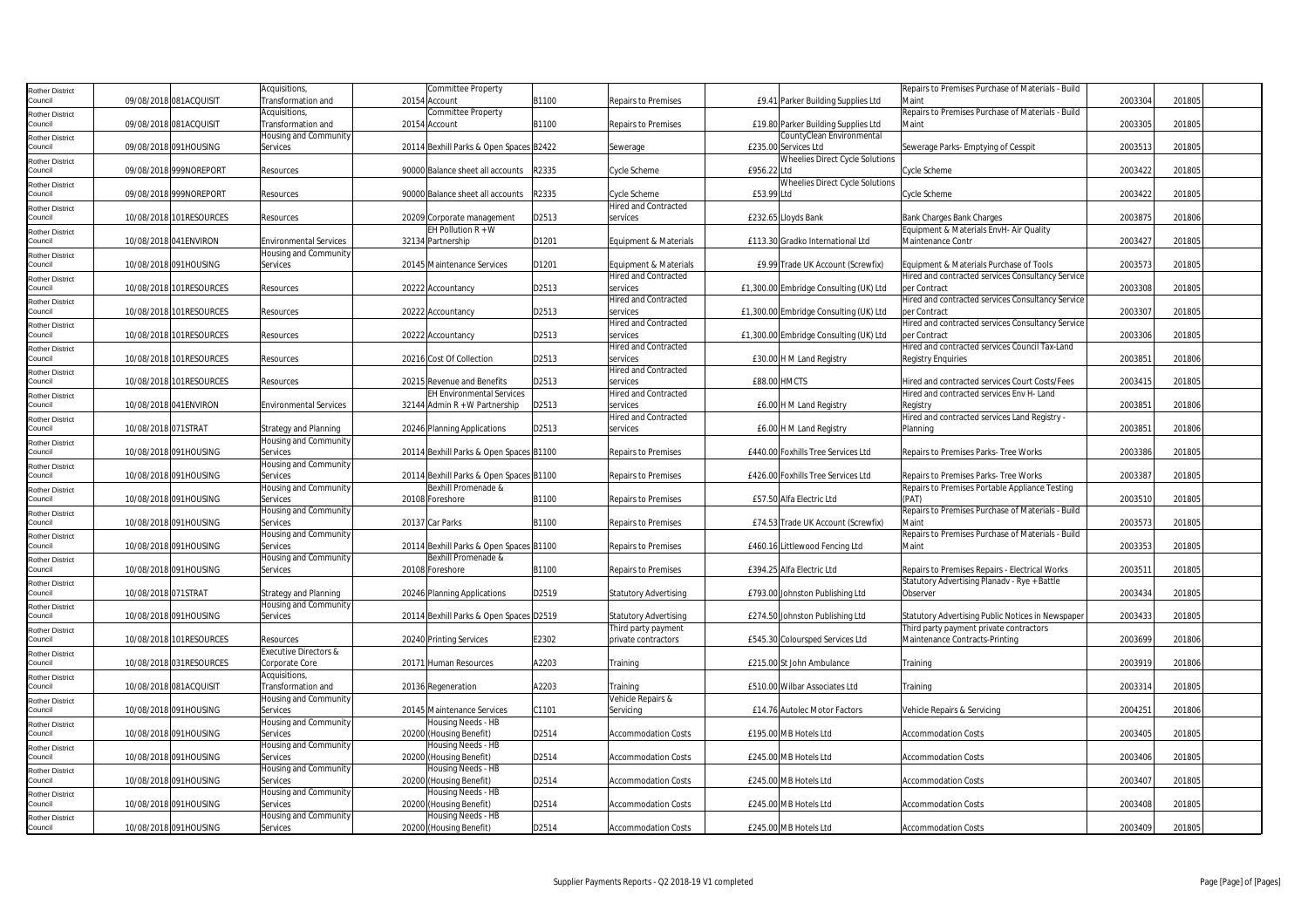| <b>Rother District</b>            |                         | Housing and Community             |            | Housing Needs - HB                            |       |                            |                                      |                                                   |         |        |
|-----------------------------------|-------------------------|-----------------------------------|------------|-----------------------------------------------|-------|----------------------------|--------------------------------------|---------------------------------------------------|---------|--------|
| Council                           | 10/08/2018 091HOUSING   | Services                          |            | 20200 (Housing Benefit)                       | D2514 | <b>Accommodation Costs</b> | £195.00 MB Hotels Ltd                | <b>Accommodation Costs</b>                        | 2003410 | 201805 |
| <b>Rother District</b>            |                         | Housing and Community             |            | Housing Needs - HB                            |       |                            |                                      |                                                   |         |        |
| Council                           | 10/08/2018 091HOUSING   | Services                          |            | 20200 (Housing Benefit)                       | D2514 | <b>Accommodation Costs</b> | £560.00 MB Hotels Ltd                | <b>Accommodation Costs</b>                        | 2003412 | 201805 |
| <b>Rother District</b>            |                         | Executive Directors &             |            | Joint Waste Contract Client                   |       | <b>Additional Computer</b> |                                      | Additional Computer Equipment New                 |         |        |
| Council                           | 11/08/2018 031RESOURCES | Corporate Core                    | 32132 Unit |                                               | D2632 | Equipment                  | £880.00 Dell Corporation Ltd         | PC/Computer                                       | 2004278 | 201806 |
| <b>Rother District</b>            |                         | <b>Executive Directors &amp;</b>  |            |                                               |       | Hired and Contracted       |                                      | Hired and contracted services - Postages franking |         |        |
| Council                           | 11/08/2018 031RESOURCES | Corporate Core                    |            | 20170 Communications-Postages                 | D2513 | services                   | £859.30 Pitney Bowes Finance Limited | machine costs                                     | 2003888 | 201806 |
| <b>Rother District</b>            |                         | Housing and Community             |            |                                               |       |                            |                                      |                                                   |         |        |
| Council                           | 12/08/2018 091HOUSING   | Services                          |            | 20137 Car Parks                               | B2201 | Electricity                | £4.76 Npower Ltd                     | <b>Electricity Charges</b>                        | 2003417 | 201805 |
| <b>Rother District</b><br>Council | 12/08/2018 091HOUSING   | Housing and Community<br>Services |            | 20137 Car Parks                               | B2201 | Electricity                | £36.90 Npower Ltd                    | <b>Electricity Charges</b>                        | 2003418 | 201805 |
|                                   |                         | Housing and Community             |            |                                               |       |                            |                                      |                                                   |         |        |
| <b>Rother District</b><br>Council | 12/08/2018 091HOUSING   | Services                          |            | 20137 Car Parks                               | B2201 | Electricity                | £5.79 Npower Ltd                     | <b>Electricity Charges</b>                        | 2003420 | 201805 |
| <b>Rother District</b>            |                         | Housing and Community             |            |                                               |       |                            |                                      |                                                   |         |        |
| Council                           | 12/08/2018 091HOUSING   | Services                          |            | 20137 Car Parks                               | B2201 | Electricity                | £39.20 Npower Ltd                    | <b>Electricity Charges</b>                        | 2003421 | 201805 |
| <b>Rother District</b>            |                         | Housing and Community             |            |                                               |       |                            |                                      |                                                   |         |        |
| Council                           | 12/08/2018 091HOUSING   | Services                          |            | 20137 Car Parks                               | B2201 | Electricity                | £14.97 Npower Ltd                    | <b>Electricity Charges</b>                        | 2003416 | 201805 |
| <b>Rother District</b>            |                         | Housing and Community             |            |                                               |       |                            |                                      |                                                   |         |        |
| Council                           | 12/08/2018 091HOUSING   | Services                          |            | 20114 Bexhill Parks & Open Spaces B2201       |       | Electricity                | £13.68 Npower Ltd                    | <b>Electricity Charges</b>                        | 2003419 | 201805 |
| <b>Rother District</b>            |                         | Housing and Community             |            | Bexhill Promenade &                           |       |                            |                                      |                                                   |         |        |
| Council                           | 12/08/2018 091HOUSING   | Services                          |            | 20108 Foreshore                               | B2201 | Electricity                | £2.36 Npower Ltd                     | <b>Electricity Charges</b>                        | 2003416 | 201805 |
| <b>Rother District</b>            |                         | Housing and Community             |            | Bexhill Promenade &                           |       |                            |                                      |                                                   |         |        |
| Council                           | 12/08/2018 091HOUSING   | Services                          |            | 20108 Foreshore                               | B2201 | <b>Electricity</b>         | £0.92 Npower Ltd                     | <b>Electricity Charges</b>                        | 2003420 | 201805 |
| <b>Rother District</b>            |                         | Housing and Community             |            | Bexhill Promenade &                           |       |                            |                                      |                                                   |         |        |
| Council                           | 12/08/2018 091HOUSING   | Services                          |            | 20108 Foreshore                               | B2201 | Electricity                | £6.19 Npower Ltd                     | <b>Electricity Charges</b>                        | 2003421 | 201805 |
| <b>Rother District</b>            |                         |                                   |            |                                               |       |                            |                                      |                                                   |         |        |
| Council                           | 12/08/2018 041 ENVIRON  | <b>Environmental Services</b>     |            | 20129 Community Safety                        | B2201 | Electricity                | £35.71 Npower Ltd                    | <b>Electricity Charges</b>                        | 2003417 | 201805 |
| <b>Rother District</b><br>Council | 12/08/2018 041 ENVIRON  | <b>Environmental Services</b>     |            | 20129 Community Safety                        | B2201 | <b>Electricity</b>         | £276.62 Npower Ltd                   | <b>Electricity Charges</b>                        | 2003418 | 201805 |
|                                   |                         | Housing and Community             |            |                                               |       |                            |                                      |                                                   |         |        |
| <b>Rother District</b><br>Council | 12/08/2018 091HOUSING   | Services                          |            | 20138 Residual Highway Services               | B2201 | Electricity                | £2.37 Npower Ltd                     | <b>Electricity Charges</b>                        | 2003416 | 201805 |
| <b>Rother District</b>            |                         | Housing and Community             |            |                                               |       |                            |                                      |                                                   |         |        |
| Council                           | 12/08/2018 091HOUSING   | Services                          |            | 20138 Residual Highway Services               | B2201 | Electricity                | £3.96 Npower Ltd                     | <b>Electricity Charges</b>                        | 2003417 | 201805 |
| <b>Rother District</b>            |                         | Housing and Community             |            |                                               |       |                            |                                      |                                                   |         |        |
| Council                           | 12/08/2018 091HOUSING   | Services                          |            | 20138 Residual Highway Services               | B2201 | Electricity                | £30.71 Npower Ltd                    | <b>Electricity Charges</b>                        | 2003418 | 201805 |
| <b>Rother District</b>            |                         | Housing and Community             |            |                                               |       |                            |                                      |                                                   |         |        |
| Council                           | 12/08/2018 091HOUSING   | Services                          |            | 20138 Residual Highway Services               | B2201 | Electricity                | £0.91 Noower Ltd                     | <b>Electricity Charges</b>                        | 2003420 | 201805 |
| <b>Rother District</b>            |                         | Housing and Community             |            |                                               |       |                            |                                      |                                                   |         |        |
| Council                           | 12/08/2018 091HOUSING   | Services                          |            | 20138 Residual Highway Services B2201         |       | Electricity                | £6.19 Npower Ltd                     | <b>Electricity Charges</b>                        | 2003421 | 201805 |
| <b>Rother District</b>            |                         | Housing and Community             |            | Housing Needs - HB                            |       |                            |                                      |                                                   |         |        |
| Council                           | 12/08/2018 091HOUSING   | Services                          |            | 20200 (Housing Benefit)                       | D2514 | <b>Accommodation Costs</b> | £262.50 Specialist Care UK Group Ltd | <b>Accommodation Costs</b>                        | 2003389 | 201805 |
| <b>Rother District</b>            |                         | Housing and Community             |            | Housing Needs - HB                            |       |                            |                                      |                                                   |         |        |
| Council                           | 12/08/2018 091HOUSING   | Services<br>Housing and Community |            | 20200 (Housing Benefit)<br>Housing Needs - HB | D2514 | <b>Accommodation Costs</b> | £175.00 Specialist Care UK Group Ltd | <b>Accommodation Costs</b>                        | 2003390 | 201805 |
| <b>Rother District</b><br>Council | 12/08/2018 091HOUSING   | Services                          |            | 20200 (Housing Benefit)                       | D2514 | <b>Accommodation Costs</b> | £375.00 Specialist Care UK Group Ltd | <b>Accommodation Costs</b>                        | 2003399 | 201805 |
| <b>Rother District</b>            |                         | Housing and Community             |            | Housing Needs - HB                            |       |                            |                                      |                                                   |         |        |
| Council                           | 12/08/2018 091HOUSING   | Services                          |            | 20200 (Housing Benefit)                       | D2514 | <b>Accommodation Costs</b> | £300.00 Specialist Care UK Group Ltd | <b>Accommodation Costs</b>                        | 2003388 | 201805 |
| <b>Rother District</b>            |                         | Housing and Community             |            | Housing Needs - HB                            |       |                            |                                      |                                                   |         |        |
| Council                           | 12/08/2018 091HOUSING   | Services                          |            | 20200 (Housing Benefit)                       | D2514 | <b>Accommodation Costs</b> | £350.00 Specialist Care UK Group Ltd | <b>Accommodation Costs</b>                        | 2003391 | 201805 |
| <b>Rother District</b>            |                         | Housing and Community             |            | Housing Needs - HB                            |       |                            |                                      |                                                   |         |        |
| Council                           | 12/08/2018 091HOUSING   | Services                          |            | 20200 (Housing Benefit)                       | D2514 | <b>Accommodation Costs</b> | £175.00 Specialist Care UK Group Ltd | <b>Accommodation Costs</b>                        | 2003395 | 201805 |
| <b>Rother District</b>            |                         | Housing and Community             |            | Housing Needs - HB                            |       |                            |                                      |                                                   |         |        |
| Council                           | 12/08/2018 091HOUSING   | Services                          |            | 20200 (Housing Benefit)                       | D2514 | <b>Accommodation Costs</b> | £262.50 Specialist Care UK Group Ltd | <b>Accommodation Costs</b>                        | 2003392 | 201805 |
| <b>Rother District</b>            |                         | Housing and Community             |            | Housing Needs - HB                            |       |                            |                                      |                                                   |         |        |
| Council                           | 12/08/2018 091HOUSING   | Services                          |            | 20200 (Housing Benefit)                       | D2514 | <b>Accommodation Costs</b> | £262.50 Specialist Care UK Group Ltd | <b>Accommodation Costs</b>                        | 2003398 | 201805 |
| <b>Rother District</b>            |                         | Housing and Community             |            | Housing Needs - HB                            |       |                            |                                      |                                                   |         |        |
| Council                           | 12/08/2018 091HOUSING   | Services<br>Housing and Community |            | 20200 (Housing Benefit)<br>Housing Needs - HB | D2514 | Accommodation Costs        | £262.50 Specialist Care UK Group Ltd | <b>Accommodation Costs</b>                        | 2003397 | 201805 |
| <b>Rother District</b><br>Council | 12/08/2018 091HOUSING   | Services                          |            | 20200 (Housing Benefit)                       | D2514 | Accommodation Costs        | £350.00 Specialist Care UK Group Ltd | <b>Accommodation Costs</b>                        | 2003394 | 201805 |
| <b>Rother District</b>            |                         | Housing and Community             |            | Housing Needs - HB                            |       |                            |                                      |                                                   |         |        |
| Council                           | 12/08/2018 091HOUSING   | Services                          |            | 20200 (Housing Benefit)                       | D2514 | <b>Accommodation Costs</b> | £350.00 Specialist Care UK Group Ltd | <b>Accommodation Costs</b>                        | 2003400 | 201805 |
| <b>Rother District</b>            |                         | Housing and Community             |            | Housing Needs - HB                            |       |                            |                                      |                                                   |         |        |
| Council                           | 12/08/2018 091HOUSING   | Services                          |            | 20200 (Housing Benefit)                       | D2514 | <b>Accommodation Costs</b> | £112.50 Specialist Care UK Group Ltd | <b>Accommodation Costs</b>                        | 2003396 | 201805 |
|                                   |                         |                                   |            |                                               |       |                            |                                      |                                                   |         |        |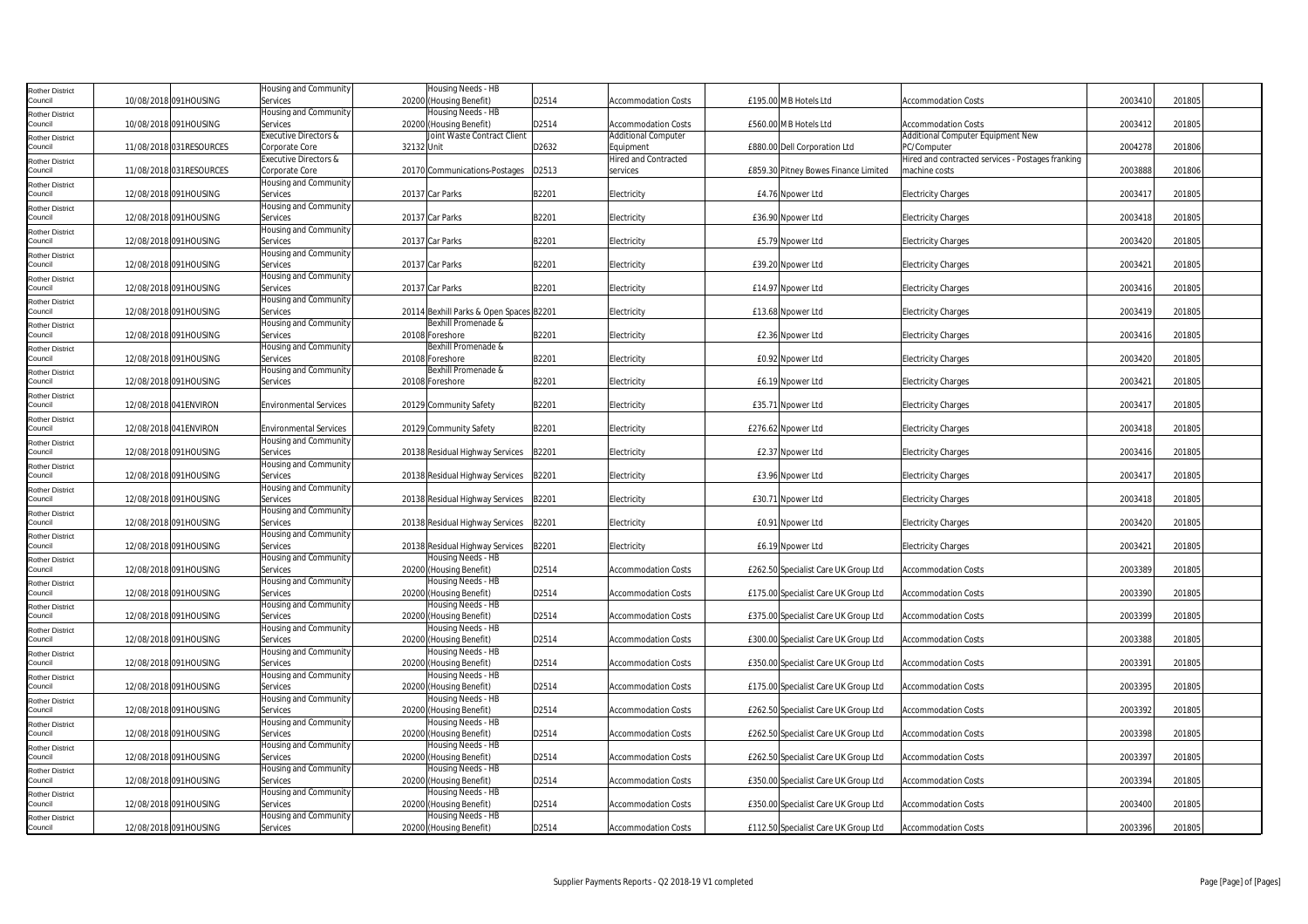| <b>Rother District</b>            |                         | Housing and Community             | Housing Needs - HB                        |       |                              |              |                                        |                                                   |         |        |  |
|-----------------------------------|-------------------------|-----------------------------------|-------------------------------------------|-------|------------------------------|--------------|----------------------------------------|---------------------------------------------------|---------|--------|--|
| Council                           | 12/08/2018 091HOUSING   | Services                          | 20200 (Housing Benefit)                   | D2514 | <b>Accommodation Costs</b>   |              | £150.00 Specialist Care UK Group Ltd   | <b>Accommodation Costs</b>                        | 2003401 | 201805 |  |
| <b>Rother District</b>            |                         | Housing and Community             | Housing Needs - HB                        |       |                              |              |                                        |                                                   |         |        |  |
| Council                           | 12/08/2018 091HOUSING   | Services                          | 20200 (Housing Benefit)                   | D2514 | <b>Accommodation Costs</b>   |              | £262.50 Specialist Care UK Group Ltd   | <b>Accommodation Costs</b>                        | 2003393 | 201805 |  |
| <b>Rother District</b>            |                         | <b>Housing and Community</b>      |                                           |       |                              |              |                                        |                                                   |         |        |  |
| Council                           | 13/08/2018 091HOUSING   | Services                          | 20145 Maintenance Services                | D2352 | Clothing and Uniforms        |              | £8.74 Trade UK Account (Screwfix)      | Clothing and Uniforms Mens Protective-Footware    | 2003575 | 201805 |  |
| <b>Rother District</b>            |                         | Housing and Community             |                                           |       |                              |              |                                        |                                                   |         |        |  |
| Council                           | 13/08/2018 091HOUSING   | Services                          | 20145 Maintenance Services                | D2352 | <b>Clothing and Uniforms</b> |              | £79.99 Trade UK Account (Screwfix)     | Clothing and Uniforms Mens Protective-Footware    | 2003575 | 201805 |  |
|                                   |                         |                                   |                                           |       | Owed by - Colonnade          |              |                                        |                                                   |         |        |  |
| <b>Rother District</b><br>Council | 13/08/2018 999NOREPORT  | Resources                         | 90000 Balance sheet all accounts          | P1099 | <b>Bexhill Ltd</b>           |              | £206.44 Aureo Group                    | Colonnade Restaurant Bexhill Ltd - purchases      | 2003380 | 201805 |  |
|                                   |                         | Acquisitions,                     |                                           |       |                              |              |                                        |                                                   |         |        |  |
| <b>Rother District</b><br>Council | 13/08/2018 081ACQUISIT  | Transformation and                | 20153 Elva Business Centre, Bexhill B2611 |       | Contract cleaning            |              | £7.25 Just Maid 4 U                    | Contract cleaning Office Cleaning                 | 2003788 | 201806 |  |
|                                   |                         |                                   |                                           |       |                              |              |                                        |                                                   |         |        |  |
| <b>Rother District</b>            |                         | Acquisitions,                     |                                           |       |                              |              |                                        |                                                   |         |        |  |
| Council                           | 13/08/2018 081ACQUISIT  | Transformation and                | 20153 Elva Business Centre, Bexhill B2611 |       | Contract cleaning            |              | £67.50 Just Maid 4 U                   | Contract cleaning Office Cleaning                 | 2003789 | 201806 |  |
| <b>Rother District</b>            |                         | Executive Directors &             |                                           |       |                              |              |                                        | Equipment & Materials Health and Safety Act       |         |        |  |
| Council                           | 13/08/2018 031RESOURCES | Corporate Core                    | 20171 Human Resources                     | D1201 | Equipment & Materials        |              | £359.10 Office Furniture Online        | Equipment                                         | 2003453 | 201805 |  |
| <b>Rother District</b>            |                         | Housing and Community             |                                           |       |                              |              |                                        | Equipment & Materials Ticket Machine              |         |        |  |
| Council                           | 13/08/2018 091HOUSING   | Services                          | 20137 Car Parks                           | D1201 | Equipment & Materials        |              | £304.50 Cale UK Ltd                    | Maintenance/ Repairs                              | 2003507 | 201805 |  |
| <b>Rother District</b>            |                         |                                   |                                           |       | <b>Hired and Contracted</b>  |              |                                        |                                                   |         |        |  |
| Council                           | 13/08/2018 101RESOURCES | Resources                         | 20215 Revenue and Benefits                | D2513 | services                     | £55.00 HMCTS |                                        | Hired and contracted services Court Costs/Fees    | 2003414 | 201805 |  |
| <b>Rother District</b>            |                         |                                   |                                           |       | Photocopy Paper by           |              |                                        |                                                   |         |        |  |
| Council                           | 13/08/2018 101RESOURCES | Resources                         | 20240 Printing Services                   | D2417 | external suppliers           |              | £402.29 Premier Paper Group Ltd        | Photocopy Paper Colour Copy Paper SRA3            | 2003413 | 201805 |  |
| <b>Rother District</b>            |                         | Housing and Community             | Bexhill Promenade &                       |       |                              |              |                                        | Repairs to Premises Purchase of Materials - Build |         |        |  |
| Council                           | 13/08/2018 091HOUSING   | Services                          | 20108 Foreshore                           | B1100 | <b>Repairs to Premises</b>   |              | £61.86 Jewson Limited                  | Maint                                             | 2003651 | 201806 |  |
| <b>Rother District</b>            |                         | <b>Housing and Community</b>      |                                           |       |                              |              |                                        | Repairs to Premises Purchase of Materials - Build |         |        |  |
| Council                           | 13/08/2018 091HOUSING   | Services                          | 20128 Public Conveniences                 | B1100 | <b>Repairs to Premises</b>   |              | £9.12 Graham                           | Maint                                             | 2003656 | 201806 |  |
| <b>Rother District</b>            |                         | Housing and Community             | Bexhill Promenade &                       |       |                              |              |                                        |                                                   |         |        |  |
| Council                           | 13/08/2018 091HOUSING   | Services                          | 20108 Foreshore                           | B1100 | <b>Repairs to Premises</b>   |              | £340.25 Alfa Electric Ltd              | Repairs to Premises Repairs - Electrical Works    | 2003612 | 201806 |  |
| <b>Rother District</b>            |                         | Acquisitions,                     |                                           |       |                              |              |                                        |                                                   |         |        |  |
| Council                           | 13/08/2018 081ACQUISIT  | Transformation and                | 20148 Misc Land & Buildings               | B2422 | Sewerage                     |              | £138.00 Cleansing Service Group Ltd    | Sewerage Parks- Emptying of Cesspit               | 2003385 | 201805 |  |
| <b>Rother District</b>            |                         |                                   |                                           |       | Stationery ordered           |              |                                        | Stationery (General office Supplies) (Stationery  |         |        |  |
| Council                           | 13/08/2018 101RESOURCES | Resources                         | 20241 Stationery                          | D2416 | internally (Print Room)      |              | £45.72 Office Depot UK Ltd             | Services to buy ONLY)                             | 2003503 | 201805 |  |
| <b>Rother District</b>            |                         |                                   | Reliefs & Benefits-Council                |       |                              |              |                                        |                                                   |         |        |  |
| Council                           | 13/08/2018 101RESOURCES | Resources                         | 20217 Tax Benefit                         | A2203 | Training                     |              | £4,500.00 Capita Business Services Ltd | Training                                          | 2003910 | 201806 |  |
| <b>Rother District</b>            |                         | Housing and Community             | Housing Needs - HB                        |       |                              |              | Solutions Accommodation                |                                                   |         |        |  |
| Council                           | 13/08/2018 091HOUSING   | Services                          | 20200 (Housing Benefit)                   | D2514 | <b>Accommodation Costs</b>   |              | £98.00 Providers Ltd                   | <b>Accommodation Costs</b>                        | 2003538 | 201805 |  |
| <b>Rother District</b>            |                         | Housing and Community             | Housing Needs - HB                        |       |                              |              | Solutions Accommodation                |                                                   |         |        |  |
| Council                           | 13/08/2018 091HOUSING   | Services                          | 20200 (Housing Benefit)                   | D2514 | Accommodation Costs          |              | £392.00 Providers Ltd                  | <b>Accommodation Costs</b>                        | 2003538 | 201805 |  |
| <b>Rother District</b>            |                         | Housing and Community             | Housing Needs - HB                        |       |                              |              | Solutions Accommodation                |                                                   |         |        |  |
| Council                           | 13/08/2018 091HOUSING   | Services                          | 20200 (Housing Benefit)                   | D2514 | <b>Accommodation Costs</b>   |              | £98.00 Providers Ltd                   | <b>Accommodation Costs</b>                        | 2003539 | 201805 |  |
| <b>Rother District</b>            |                         | Housing and Community             | Housing Needs - HB                        |       |                              |              | Solutions Accommodation                |                                                   |         |        |  |
| Council                           | 13/08/2018 091HOUSING   | Services                          | 20200 (Housing Benefit)                   | D2514 | <b>Accommodation Costs</b>   |              | £392.00 Providers Ltd                  | <b>Accommodation Costs</b>                        | 2003539 | 201805 |  |
| <b>Rother District</b>            |                         | Housing and Community             | Housing Needs - HB                        |       |                              |              | Solutions Accommodation                |                                                   |         |        |  |
| Council                           | 13/08/2018 091HOUSING   | Services                          | 20200 (Housing Benefit)                   | D2514 | <b>Accommodation Costs</b>   |              | £105.00 Providers Ltd                  | <b>Accommodation Costs</b>                        | 2003537 | 201805 |  |
|                                   |                         | Housing and Community             | Housing Needs - HB                        |       |                              |              | Solutions Accommodation                |                                                   |         |        |  |
| <b>Rother District</b><br>Council | 13/08/2018 091HOUSING   | Services                          | 20200 (Housing Benefit)                   | D2514 | <b>Accommodation Costs</b>   |              | £420.00 Providers Ltd                  | <b>Accommodation Costs</b>                        | 2003537 | 201805 |  |
|                                   |                         |                                   |                                           |       |                              |              |                                        |                                                   |         |        |  |
| <b>Rother District</b><br>Council |                         |                                   |                                           |       |                              |              |                                        |                                                   |         |        |  |
|                                   |                         | <b>Housing and Community</b>      | Housing Needs - HB                        |       |                              |              | Solutions Accommodation                |                                                   |         |        |  |
|                                   | 13/08/2018 091HOUSING   | Services                          | 20200 (Housing Benefit)                   | D2514 | <b>Accommodation Costs</b>   |              | £98.00 Providers Ltd                   | <b>Accommodation Costs</b>                        | 2003540 | 201805 |  |
| <b>Rother District</b>            |                         | Housing and Community             | Housing Needs - HB                        |       |                              |              | Solutions Accommodation                |                                                   |         |        |  |
| Council                           | 13/08/2018 091HOUSING   | Services                          | 20200 (Housing Benefit)                   | D2514 | <b>Accommodation Costs</b>   |              | £392.00 Providers Ltd                  | <b>Accommodation Costs</b>                        | 2003540 | 201805 |  |
| <b>Rother District</b>            |                         | Housing and Community             | Housing Needs - HB                        |       |                              |              | Solutions Accommodation                |                                                   |         |        |  |
| Council                           | 13/08/2018 091HOUSING   | Services                          | 20200 (Housing Benefit)                   | D2514 | <b>Accommodation Costs</b>   |              | £84.00 Providers Ltd                   | <b>Accommodation Costs</b>                        | 2003541 | 201805 |  |
| <b>Rother District</b>            |                         | Housing and Community             | Housing Needs - HB                        |       |                              |              | Solutions Accommodation                |                                                   |         |        |  |
| Council                           | 13/08/2018 091HOUSING   | Services                          | 20200 (Housing Benefit)                   | D2514 | <b>Accommodation Costs</b>   |              | £336.00 Providers Ltd                  | <b>Accommodation Costs</b>                        | 2003541 | 201805 |  |
| <b>Rother District</b>            |                         | Housing and Community             | Housing Needs - HB                        |       |                              |              | Solutions Accommodation                |                                                   |         |        |  |
| Council                           | 13/08/2018 091HOUSING   | Services                          | 20200 (Housing Benefit)                   | D2514 | <b>Accommodation Costs</b>   |              | £420.00 Providers Ltd                  | <b>Accommodation Costs</b>                        | 2003542 | 201805 |  |
| <b>Rother District</b>            |                         | Housing and Community             | Housing Needs - HB                        |       |                              |              | Solutions Accommodation                |                                                   |         |        |  |
| Council                           | 13/08/2018 091HOUSING   | Services                          | 20200 (Housing Benefit)                   | D2514 | Accommodation Costs          |              | £385.00 Providers Ltd                  | <b>Accommodation Costs</b>                        | 2003543 | 201805 |  |
| <b>Rother District</b>            |                         | Housing and Community             | Housing Needs - HB                        |       |                              |              | Solutions Accommodation                |                                                   |         |        |  |
| Council                           | 13/08/2018 091HOUSING   | Services                          | 20200 (Housing Benefit)                   | D2514 | <b>Accommodation Costs</b>   |              | £84.00 Providers Ltd                   | <b>Accommodation Costs</b>                        | 2003544 | 201805 |  |
| <b>Rother District</b>            |                         | Housing and Community             | Housing Needs - HB                        |       |                              |              | Solutions Accommodation                |                                                   |         |        |  |
| Council                           | 13/08/2018 091HOUSING   | Services                          | 20200 (Housing Benefit)                   | D2514 | <b>Accommodation Costs</b>   |              | £336.00 Providers Ltd                  | <b>Accommodation Costs</b>                        | 2003544 | 201805 |  |
| <b>Rother District</b><br>Council | 13/08/2018 091HOUSING   | Housing and Community<br>Services | Housing Needs - Universal<br>20203 Credit | D2514 | <b>Accommodation Costs</b>   |              | £134.40 South Down Residential Ltd     | <b>Accommodation Costs</b>                        | 2003530 | 201806 |  |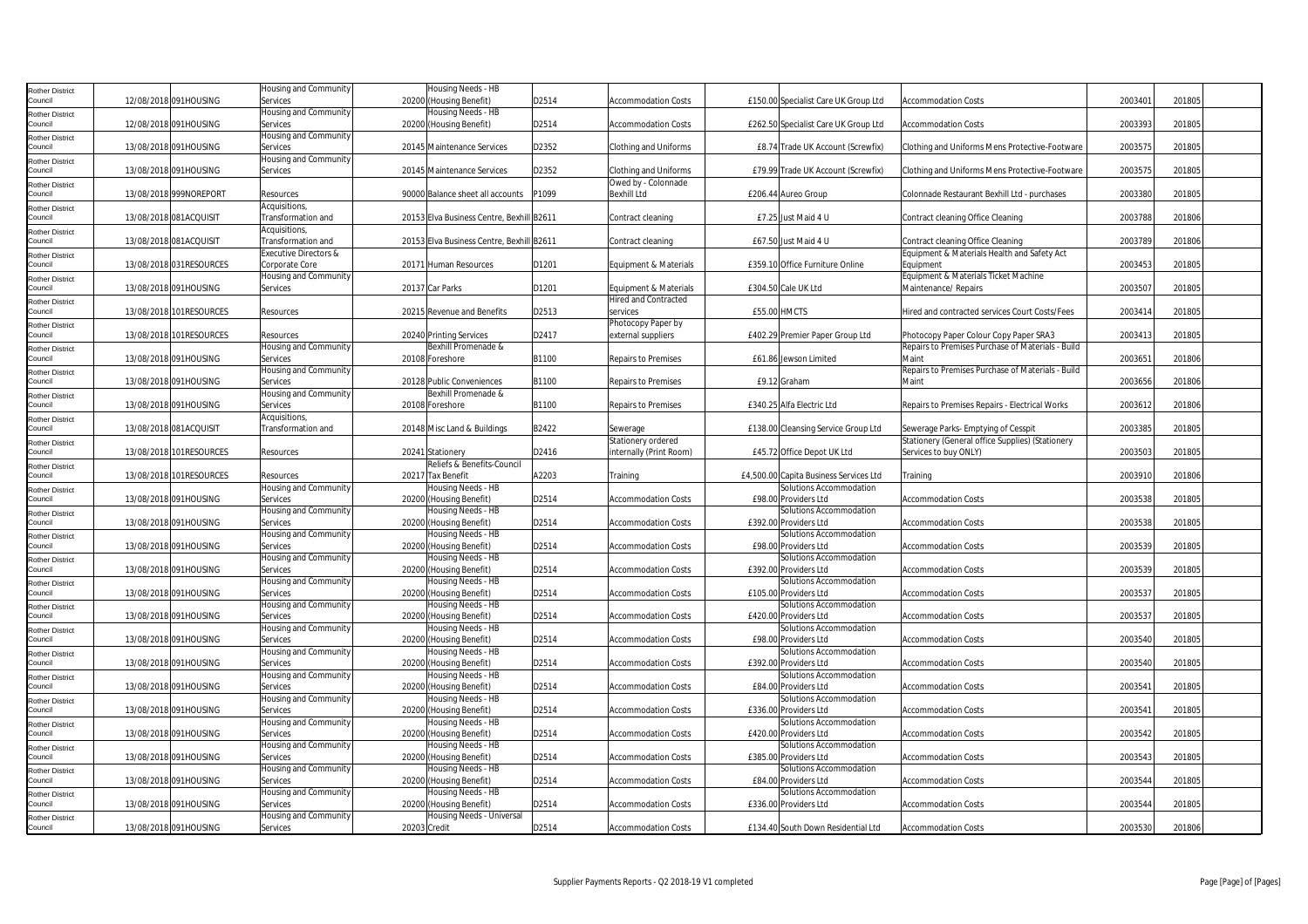| <b>Rother District</b><br>Council | 13/08/2018 091HOUSING  | Housing and Community<br>Services        | 20203 Credit | Housing Needs - Universal                     | D2514 | Accommodation Costs        | £33.60 South Down Residential Ltd  | Accommodation Costs        | 2003530 | 201806 |
|-----------------------------------|------------------------|------------------------------------------|--------------|-----------------------------------------------|-------|----------------------------|------------------------------------|----------------------------|---------|--------|
| <b>Rother District</b>            |                        | Housing and Community                    |              | Housing Needs - HB                            |       |                            |                                    |                            |         |        |
| Council                           | 13/08/2018 091HOUSING  | Services<br>Housing and Community        |              | 20200 (Housing Benefit)<br>Housing Needs - HB | D2514 | Accommodation Costs        | £252.00 South Down Residential Ltd | <b>Accommodation Costs</b> | 2003530 | 201806 |
| <b>Rother District</b><br>Council | 13/08/2018 091HOUSING  | Services                                 |              | 20200 (Housing Benefit)                       | D2514 | <b>Accommodation Costs</b> | £63.00 South Down Residential Ltd  | <b>Accommodation Costs</b> | 2003530 | 201806 |
| <b>Rother District</b><br>Council | 13/08/2018 091HOUSING  | <b>Housing and Community</b><br>Services |              | Housing Needs - HB<br>20200 (Housing Benefit) | D2514 | Accommodation Costs        | £350.00 South Down Residential Ltd | <b>Accommodation Costs</b> | 2003530 | 201806 |
| <b>Rother District</b><br>Council | 13/08/2018 081ACQUISIT | Acquisitions,<br>Transformation and      | 20121 Office | Programme and Policy                          | D2622 | Mobile Phones              | £10.00 O2 (UK) Ltd                 | <b>Mobile Phones</b>       | 2003880 | 201806 |
| <b>Rother District</b>            |                        | Acquisitions,                            |              |                                               |       |                            |                                    |                            |         |        |
| Council                           | 13/08/2018 081ACQUISIT | Transformation and<br>Acquisitions,      |              | 20122 Economic Development                    | D2622 | Mobile Phones              | £10.00 O2 (UK) Ltd                 | Mobile Phones              | 2003883 | 201806 |
| <b>Rother District</b><br>Council | 13/08/2018 081ACQUISIT | Transformation and                       |              | 20122 Economic Development                    | D2622 | Mobile Phones              | £10.00 O2 (UK) Ltd                 | <b>Mobile Phones</b>       | 2003883 | 201806 |
| <b>Rother District</b><br>Council | 13/08/2018 081ACQUISIT | Acquisitions,<br>Transformation and      |              | 20122 Economic Development                    | D2622 | Mobile Phones              | £10.00 O2 (UK) Ltd                 | <b>Mobile Phones</b>       | 2003883 | 201806 |
| <b>Rother District</b><br>Council | 13/08/2018 081ACQUISIT | Acquisitions,<br>Transformation and      |              | 20122 Economic Development                    | D2622 | Mobile Phones              | £10.00 O2 (UK) Ltd                 | Mobile Phones              | 2003883 | 201806 |
| <b>Rother District</b>            |                        | Acquisitions,                            |              |                                               |       |                            |                                    |                            |         |        |
| Council<br><b>Rother District</b> | 13/08/2018 081ACQUISIT | Transformation and<br>Acquisitions,      |              | 20122 Economic Development                    | D2622 | <b>Mobile Phones</b>       | £10.00 O2 (UK) Ltd                 | <b>Mobile Phones</b>       | 2003883 | 201806 |
| Council                           | 13/08/2018 081ACQUISIT | Transformation and                       |              | 20122 Economic Development                    | D2622 | Mobile Phones              | £10.00 O2 (UK) Ltd                 | <b>Mobile Phones</b>       | 2003883 | 201806 |
| <b>Rother District</b><br>Council | 13/08/2018 081ACQUISIT | Acquisitions,<br>Transformation and      |              | 20122 Economic Development                    | D2622 | <b>Mobile Phones</b>       | £11.36 O2 (UK) Ltd                 | <b>Mobile Phones</b>       | 2003883 | 201806 |
| <b>Rother District</b><br>Council | 13/08/2018 081ACQUISIT | Acquisitions,<br>Transformation and      |              | 20122 Economic Development                    | D2622 | Mobile Phones              | £10.00 O2 (UK) Ltd                 | <b>Mobile Phones</b>       | 2003885 | 201806 |
| <b>Rother District</b>            |                        | Housing and Community                    |              |                                               |       |                            |                                    |                            |         |        |
| Council<br><b>Rother District</b> | 13/08/2018 091HOUSING  | Services<br>Housing and Community        |              | 20120 Neighbourhood Services                  | D2622 | Mobile Phones              | £10.00 O2 (UK) Ltd                 | <b>Mobile Phones</b>       | 2003814 | 201806 |
| Council                           | 13/08/2018 091HOUSING  | Services<br>Housing and Community        |              | 20120 Neighbourhood Services                  | D2622 | <b>Mobile Phones</b>       | £10.00 O2 (UK) Ltd                 | <b>Mobile Phones</b>       | 2003814 | 201806 |
| <b>Rother District</b><br>Council | 13/08/2018 091HOUSING  | Services                                 |              | 20120 Neighbourhood Services                  | D2622 | Mobile Phones              | £10.00 O2 (UK) Ltd                 | Mobile Phones              | 2003814 | 201806 |
| <b>Rother District</b><br>Council | 13/08/2018 091HOUSING  | Housing and Community<br>Services        |              | 20120 Neighbourhood Services                  | D2622 | Mobile Phones              | £10.00 O2 (UK) Ltd                 | <b>Mobile Phones</b>       | 2003814 | 201806 |
| Rother District<br>Council        | 13/08/2018 091HOUSING  | Housing and Community<br>Services        |              | 20120 Neighbourhood Services                  | D2622 | Mobile Phones              | £10.00 O2 (UK) Ltd                 | <b>Mobile Phones</b>       | 2003814 | 201806 |
| <b>Rother District</b>            | 13/08/2018 091HOUSING  | Housing and Community                    |              |                                               |       | Mobile Phones              | £10.00 O2 (UK) Ltd                 | Mobile Phones              | 2003814 | 201806 |
| Council<br><b>Rother District</b> |                        | Services<br>Housing and Community        |              | 20120 Neighbourhood Services                  | D2622 |                            |                                    |                            |         |        |
| Council                           | 13/08/2018 091HOUSING  | Services<br>Housing and Community        |              | 20120 Neighbourhood Services                  | D2622 | <b>Mobile Phones</b>       | £10.00 O2 (UK) Ltd                 | <b>Mobile Phones</b>       | 2003814 | 201806 |
| <b>Rother District</b><br>Council | 13/08/2018 091HOUSING  | Services                                 |              | 20120 Neighbourhood Services                  | D2622 | Mobile Phones              | £10.00 O2 (UK) Ltd                 | <b>Mobile Phones</b>       | 2003814 | 201806 |
| <b>Rother District</b><br>Council | 13/08/2018 091HOUSING  | Housing and Community<br>Services        |              | 20120 Neighbourhood Services                  | D2622 | Mobile Phones              | £10.00 O2 (UK) Ltd                 | Mobile Phones              | 2003814 | 201806 |
| <b>Rother District</b>            |                        | Housing and Community                    |              |                                               |       |                            |                                    |                            |         |        |
| Council<br><b>Rother District</b> | 13/08/2018 091HOUSING  | Services<br>Housing and Community        |              | 20120 Neighbourhood Services                  | D2622 | Mobile Phones              | £10.00 O2 (UK) Ltd                 | Mobile Phones              | 2003814 | 201806 |
| Council                           | 13/08/2018 091HOUSING  | Services<br>Housing and Community        |              | 20120 Neighbourhood Services                  | D2622 | Mobile Phones              | £10.32 O2 (UK) Ltd                 | <b>Mobile Phones</b>       | 2003814 | 201806 |
| <b>Rother District</b><br>Council | 13/08/2018 091HOUSING  | Services                                 |              | 20120 Neighbourhood Services                  | D2622 | Mobile Phones              | £10.12 O2 (UK) Ltd                 | <b>Mobile Phones</b>       | 2003814 | 201806 |
| <b>Rother District</b><br>Council | 13/08/2018 091HOUSING  | Housing and Community<br>Services        |              | 20120 Neighbourhood Services                  | D2622 | Mobile Phones              | £10.00 O2 (UK) Ltd                 | Mobile Phones              | 2003814 | 201806 |
| <b>Rother District</b><br>Council | 13/08/2018 091HOUSING  | Housing and Community<br>Services        |              | 20120 Neighbourhood Services                  | D2622 | Mobile Phones              | £10.00 O2 (UK) Ltd                 | <b>Mobile Phones</b>       | 2003814 | 201806 |
| <b>Rother District</b><br>Council | 13/08/2018 091HOUSING  | Housing and Community<br>Services        |              | 20120 Neighbourhood Services                  | D2622 | Mobile Phones              | £10.00 O2 (UK) Ltd                 | <b>Mobile Phones</b>       | 2003814 | 201806 |
| <b>Rother District</b>            |                        | Housing and Community                    |              |                                               |       |                            |                                    |                            |         |        |
| Council<br><b>Rother District</b> | 13/08/2018 091HOUSING  | Services<br>Housing and Community        |              | 20120 Neighbourhood Services                  | D2622 | Mobile Phones              | £10.00 O2 (UK) Ltd                 | Mobile Phones              | 2003814 | 201806 |
| Council                           | 13/08/2018 091HOUSING  | Services<br>Housing and Community        |              | 20120 Neighbourhood Services                  | D2622 | Mobile Phones              | £10.00 O2 (UK) Ltd                 | <b>Mobile Phones</b>       | 2003814 | 201806 |
| <b>Rother District</b><br>Council | 13/08/2018 091HOUSING  | Services                                 |              | 20120 Neighbourhood Services                  | D2622 | Mobile Phones              | £10.00 O2 (UK) Ltd                 | <b>Mobile Phones</b>       | 2003814 | 201806 |
| <b>Rother District</b><br>Council | 13/08/2018 091HOUSING  | Housing and Community<br>Services        |              | 20120 Neighbourhood Services                  | D2622 | Mobile Phones              | £10.41 02 (UK) Ltd                 | <b>Mobile Phones</b>       | 2003814 | 201806 |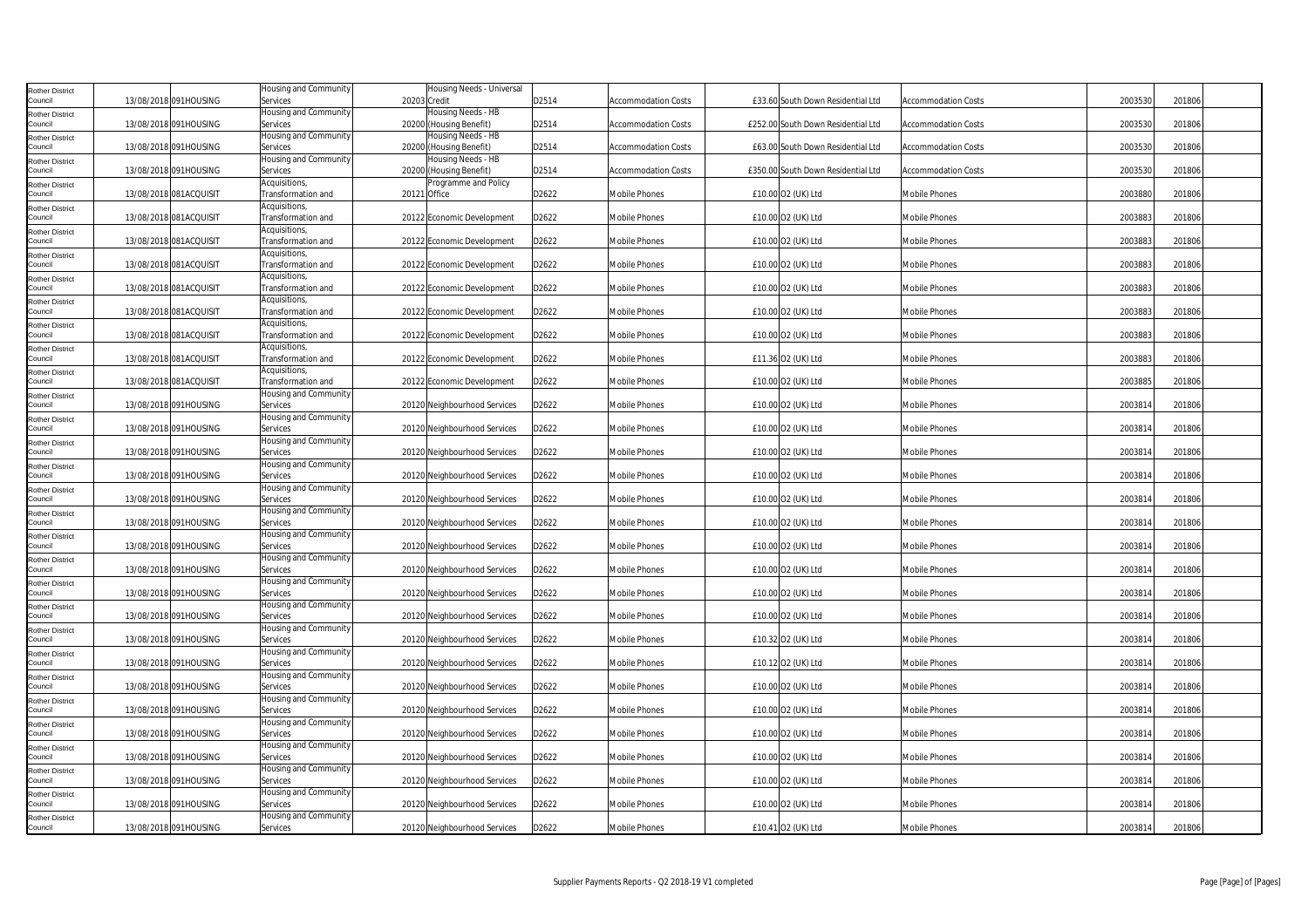| <b>Rother District</b>            |                     |                        | Housing and Community               |            |                                                  |       |                      |                     |                      |         |        |
|-----------------------------------|---------------------|------------------------|-------------------------------------|------------|--------------------------------------------------|-------|----------------------|---------------------|----------------------|---------|--------|
| Council                           |                     | 13/08/2018 091HOUSING  | Services                            |            | 20120 Neighbourhood Services                     | D2622 | Mobile Phones        | £10.00 O2 (UK) Ltd  | <b>Mobile Phones</b> | 2003814 | 201806 |
| <b>Rother District</b><br>Council |                     | 13/08/2018 091HOUSING  | Housing and Community<br>Services   |            | 20120 Neighbourhood Services                     | D2622 | <b>Mobile Phones</b> | £10.00 O2 (UK) Ltd  | Mobile Phones        | 2003814 | 201806 |
| <b>Rother District</b><br>Council |                     | 13/08/2018 091HOUSING  | Housing and Community<br>Services   |            | 20120 Neighbourhood Services                     | D2622 | Mobile Phones        | £10.00 O2 (UK) Ltd  | <b>Mobile Phones</b> | 2003814 | 201806 |
| <b>Rother District</b><br>Council |                     | 13/08/2018 091HOUSING  | Housing and Community<br>Services   |            | 20120 Neighbourhood Services                     | D2622 | Mobile Phones        | £10.00 O2 (UK) Ltd  | <b>Mobile Phones</b> | 2003814 | 201806 |
| <b>Rother District</b>            |                     |                        | Housing and Community               |            |                                                  |       |                      |                     |                      |         |        |
| Council<br><b>Rother District</b> |                     | 13/08/2018 091HOUSING  | Services<br>Housing and Community   |            | 20120 Neighbourhood Services                     | D2622 | Mobile Phones        | £10.00 O2 (UK) Ltd  | Mobile Phones        | 2003814 | 201806 |
| Council<br><b>Rother District</b> |                     | 13/08/2018 091HOUSING  | Services<br>Housing and Community   |            | 20120 Neighbourhood Services                     | D2622 | Mobile Phones        | £10.95 O2 (UK) Ltd  | Mobile Phones        | 2003814 | 201806 |
| Council<br><b>Rother District</b> |                     | 13/08/2018 091HOUSING  | Services<br>Housing and Community   |            | 20120 Neighbourhood Services                     | D2622 | Mobile Phones        | £10.00 O2 (UK) Ltd  | <b>Mobile Phones</b> | 2003814 | 201806 |
| Council                           |                     | 13/08/2018 091HOUSING  | Services                            |            | 20120 Neighbourhood Services                     | D2622 | <b>Mobile Phones</b> | £10.00 O2 (UK) Ltd  | <b>Mobile Phones</b> | 2003814 | 201806 |
| <b>Rother District</b><br>Council |                     | 13/08/2018 081ACQUISIT | Acquisitions,<br>Transformation and |            | 20122 Economic Development                       | D2622 | Mobile Phones        | £10.00 O2 (UK) Ltd  | Mobile Phones        | 2003814 | 201806 |
| <b>Rother District</b><br>Council |                     | 13/08/2018 081ACQUISIT | Acquisitions,<br>Transformation and |            | 20122 Economic Development                       | D2622 | Mobile Phones        | £10.00 O2 (UK) Ltd  | Mobile Phones        | 2003814 | 201806 |
| <b>Rother District</b><br>Council |                     | 13/08/2018 081ACQUISIT | Acquisitions,<br>Transformation and |            | 20122 Economic Development                       | D2622 | Mobile Phones        | £10.00 O2 (UK) Ltd  | <b>Mobile Phones</b> | 2003814 | 201806 |
| <b>Rother District</b><br>Council |                     | 13/08/2018 081ACQUISIT | Acquisitions,<br>Transformation and |            | 20122 Economic Development                       | D2622 | Mobile Phones        | £10.00 O2 (UK) Ltd  | Mobile Phones        | 2003814 | 201806 |
| <b>Rother District</b><br>Council |                     |                        | Acquisitions,                       |            |                                                  |       |                      |                     |                      |         |        |
| <b>Rother District</b>            |                     | 13/08/2018 081ACQUISIT | Transformation and<br>Acquisitions, |            | 20122 Economic Development                       | D2622 | Mobile Phones        | £10.00 O2 (UK) Ltd  | Mobile Phones        | 2003814 | 201806 |
| Council<br><b>Rother District</b> |                     | 13/08/2018 081ACQUISIT | Transformation and<br>Acquisitions, |            | 20122 Economic Development                       | D2622 | <b>Mobile Phones</b> | £10.00 O2 (UK) Ltd  | Mobile Phones        | 2003814 | 201806 |
| Council<br><b>Rother District</b> |                     | 13/08/2018 081ACQUISIT | Transformation and<br>Acquisitions, |            | 20122 Economic Development                       | D2622 | Mobile Phones        | £10.00 O2 (UK) Ltd  | <b>Mobile Phones</b> | 2003814 | 201806 |
| Council                           |                     | 13/08/2018 081ACQUISIT | Transformation and<br>Acquisitions, |            | 20122 Economic Development                       | D2622 | Mobile Phones        | £10.00 O2 (UK) Ltd  | Mobile Phones        | 2003814 | 201806 |
| <b>Rother District</b><br>Council |                     | 13/08/2018 081ACQUISIT | Transformation and                  |            | 20122 Economic Development                       | D2622 | Mobile Phones        | £10.00 O2 (UK) Ltd  | Mobile Phones        | 2003814 | 201806 |
| <b>Rother District</b><br>Council |                     | 13/08/2018 081ACQUISIT | Acquisitions,<br>Transformation and |            | 20122 Economic Development                       | D2622 | Mobile Phones        | £10.00 O2 (UK) Ltd  | <b>Mobile Phones</b> | 2003814 | 201806 |
| <b>Rother District</b><br>Council |                     | 13/08/2018 091HOUSING  | Housing and Community<br>Services   |            | 20120 Neighbourhood Services                     | D2622 | Mobile Phones        | £12.66 O2 (UK) Ltd  | Mobile Phones        | 2003814 | 201806 |
| <b>Rother District</b><br>Council | 13/08/2018 071STRAT |                        | <b>Strategy and Planning</b>        | 20248 orce | Complaints, Compliance, Enf                      | D2622 | Mobile Phones        | £10.00 O2 (UK) Ltd  | Mobile Phones        | 2003812 | 201806 |
| <b>Rother District</b><br>Council | 13/08/2018 071STRAT |                        | <b>Strategy and Planning</b>        | 20248 orce | Complaints, Compliance, Enf                      | D2622 | Mobile Phones        | £10.00 O2 (UK) Ltd  | <b>Mobile Phones</b> | 2003812 | 201806 |
| <b>Rother District</b>            |                     |                        |                                     |            | Complaints, Compliance, Enf                      |       |                      |                     |                      |         |        |
| Council<br><b>Rother District</b> | 13/08/2018 071STRAT |                        | <b>Strategy and Planning</b>        | 20248 orce | Complaints, Compliance, Enf                      | D2622 | Mobile Phones        | £10.00 O2 (UK) Ltd  | <b>Mobile Phones</b> | 2003812 | 201806 |
| Council                           | 13/08/2018 071STRAT |                        | Strategy and Planning               | 20248 orce | Complaints, Compliance, Enf                      | D2622 | Mobile Phones        | £10.00 O2 (UK) Ltd  | <b>Mobile Phones</b> | 2003812 | 201806 |
| <b>Rother District</b><br>Council | 13/08/2018 071STRAT |                        | Strategy and Planning               | 20248 orce |                                                  | D2622 | Mobile Phones        | £10.00 O2 (UK) Ltd  | Mobile Phones        | 2003812 | 201806 |
| <b>Rother District</b><br>Council |                     | 13/08/2018 081ACQUISIT | Acquisitions,<br>Transformation and |            | 20243 Business Improvement                       | D2622 | Mobile Phones        | £10.00 O2 (UK) Ltd  | Mobile Phones        | 2003884 | 201806 |
| <b>Rother District</b><br>Council |                     | 13/08/2018 081ACQUISIT | Acquisitions,<br>Transformation and |            | 20243 Business Improvement                       | D2622 | Mobile Phones        | £177.44 O2 (UK) Ltd | <b>Mobile Phones</b> | 2003884 | 201806 |
| <b>Rother District</b><br>Council | 13/08/2018 061ICT   |                        | ICT and Customer<br>Services        |            | Service Manager ICT &<br>20238 Customer Services | D2622 | Mobile Phones        | £10.00 O2 (UK) Ltd  | Mobile Phones        | 2003811 | 201806 |
| <b>Rother District</b><br>Council |                     | 13/08/2018 041 ENVIRON | <b>Environmental Services</b>       |            | 20199 Food and Safety Team                       | D2622 | Mobile Phones        | £10.00 O2 (UK) Ltd  | <b>Mobile Phones</b> | 2003813 | 201806 |
| <b>Rother District</b>            |                     |                        |                                     |            |                                                  | D2622 |                      |                     |                      | 2003813 |        |
| Council<br><b>Rother District</b> |                     | 13/08/2018 041 ENVIRON | <b>Environmental Services</b>       |            | 20199 Food and Safety Team                       |       | Mobile Phones        | £10.00 O2 (UK) Ltd  | <b>Mobile Phones</b> |         | 201806 |
| Council<br><b>Rother District</b> |                     | 13/08/2018 041 ENVIRON | <b>Environmental Services</b>       |            | 20199 Food and Safety Team                       | D2622 | <b>Mobile Phones</b> | £10.00 O2 (UK) Ltd  | <b>Mobile Phones</b> | 2003813 | 201806 |
| Council<br><b>Rother District</b> |                     | 13/08/2018 041 ENVIRON | <b>Environmental Services</b>       |            | 20199 Food and Safety Team                       | D2622 | Mobile Phones        | £10.00 O2 (UK) Ltd  | Mobile Phones        | 2003813 | 201806 |
| Council                           |                     | 13/08/2018 041 ENVIRON | <b>Environmental Services</b>       |            | 20199 Food and Safety Team                       | D2622 | <b>Mobile Phones</b> | £10.00 O2 (UK) Ltd  | Mobile Phones        | 2003813 | 201806 |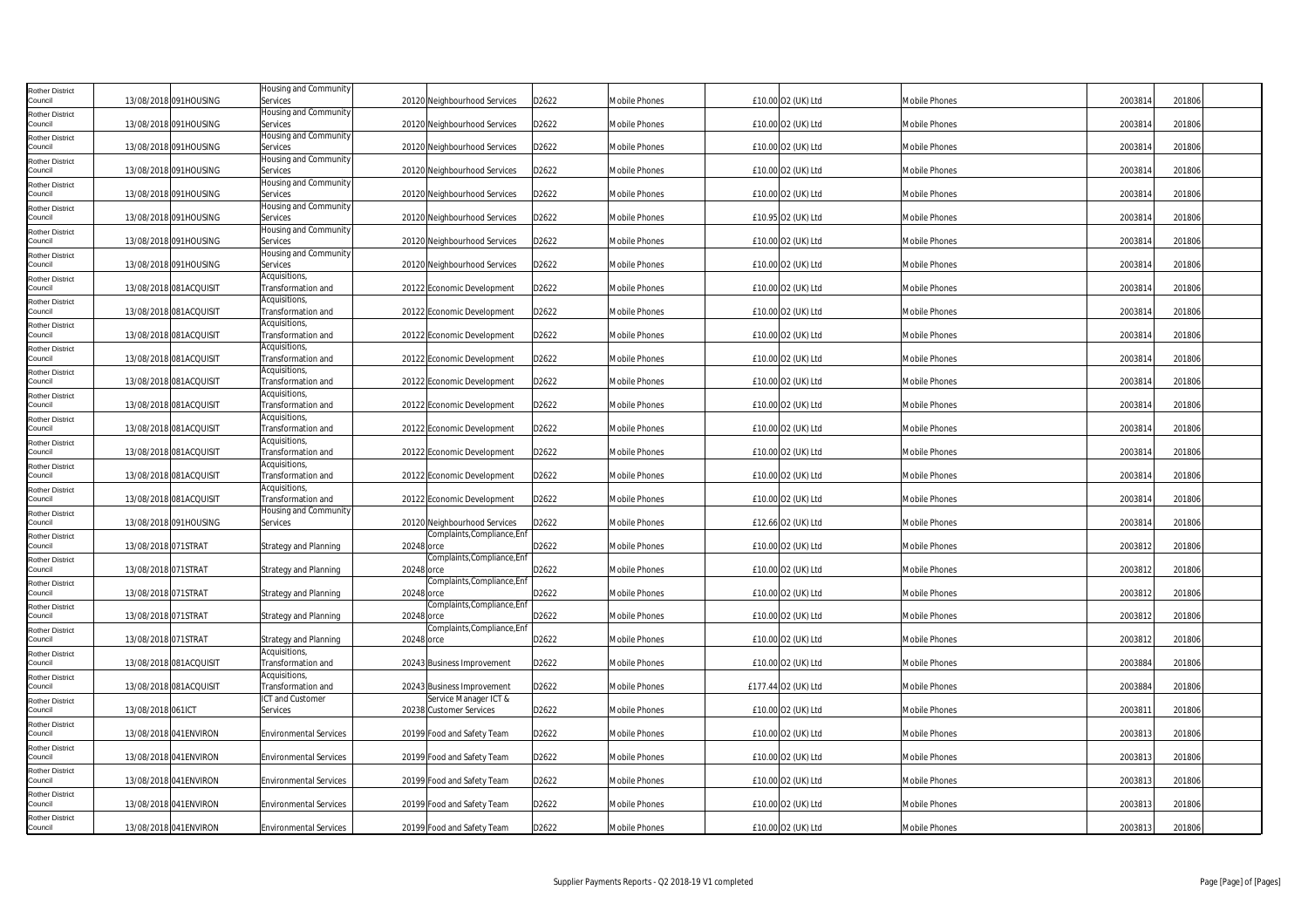| <b>Rother District</b><br>Council |                     | 13/08/2018 041 ENVIRON  | <b>Environmental Services</b>                          | 20199 Food and Safety Team                       | D2622 | Mobile Phones        | £10.24 O2 (UK) Ltd | <b>Mobile Phones</b> | 2003813 | 201806 |
|-----------------------------------|---------------------|-------------------------|--------------------------------------------------------|--------------------------------------------------|-------|----------------------|--------------------|----------------------|---------|--------|
| <b>Rother District</b><br>Council |                     | 13/08/2018 041ENVIRON   | <b>Environmental Services</b>                          | 20199 Food and Safety Team                       | D2622 | Mobile Phones        | £10.00 O2 (UK) Ltd | Mobile Phones        | 2003813 | 201806 |
| <b>Rother District</b><br>Council |                     | 13/08/2018 041 ENVIRON  | <b>Environmental Services</b>                          | 20199 Food and Safety Team                       | D2622 | Mobile Phones        | £10.00 O2 (UK) Ltd | <b>Mobile Phones</b> | 2003813 | 201806 |
| <b>Rother District</b><br>Council |                     | 13/08/2018 041 ENVIRON  | <b>Environmental Services</b>                          | 20199 Food and Safety Team                       | D2622 | Mobile Phones        | £10.00 O2 (UK) Ltd | <b>Mobile Phones</b> | 2003813 | 201806 |
| <b>Rother District</b><br>Council | 13/08/2018 071STRAT |                         | Strategy and Planning                                  | Service Manager Strategy<br>20247 and Planning   | D2622 | Mobile Phones        | £10.00 O2 (UK) Ltd | Mobile Phones        | 2003812 | 201806 |
| <b>Rother District</b><br>Council | 13/08/2018 061ICT   |                         | ICT and Customer<br>Services                           | Service Manager ICT &<br>20238 Customer Services | D2622 | Mobile Phones        | £10.00 O2 (UK) Ltd | <b>Mobile Phones</b> | 2003884 | 201806 |
| <b>Rother District</b><br>Council |                     | 13/08/2018 041 ENVIRON  | <b>Environmental Services</b>                          | 20187 Pollution                                  | D2622 | Mobile Phones        | £10.00 O2 (UK) Ltd | <b>Mobile Phones</b> | 2003877 | 201806 |
| Rother District<br>Council        |                     | 13/08/2018 041 ENVIRON  | <b>Environmental Services</b>                          | 20187 Pollution                                  | D2622 | Mobile Phones        | £10.00 O2 (UK) Ltd | <b>Mobile Phones</b> | 2003877 | 201806 |
| <b>Rother District</b><br>Council |                     | 13/08/2018 041 ENVIRON  | <b>Environmental Services</b>                          | 20199 Food and Safety Team                       | D2622 | Mobile Phones        | £10.00 O2 (UK) Ltd | Mobile Phones        | 2003877 | 201806 |
| <b>Rother District</b><br>Council |                     | 13/08/2018 041 ENVIRON  | <b>Environmental Services</b>                          | 20199 Food and Safety Team                       | D2622 | Mobile Phones        | £10.58 O2 (UK) Ltd | Mobile Phones        | 2003877 | 201806 |
| <b>Rother District</b><br>Council |                     | 13/08/2018 041 ENVIRON  | <b>Environmental Services</b>                          | 20187 Pollution                                  | D2622 | <b>Mobile Phones</b> | £13.75 O2 (UK) Ltd | <b>Mobile Phones</b> | 2003877 | 201806 |
| <b>Rother District</b><br>Council |                     | 13/08/2018 041 ENVIRON  | <b>Environmental Services</b>                          | 20187 Pollution                                  | D2622 | Mobile Phones        | £10.00 O2 (UK) Ltd | Mobile Phones        | 2003877 | 201806 |
| <b>Rother District</b><br>Council |                     | 13/08/2018 041 ENVIRON  | <b>Environmental Services</b>                          | 20187 Pollution                                  | D2622 | Mobile Phones        | £10.00 O2 (UK) Ltd | <b>Mobile Phones</b> | 2003877 | 201806 |
| <b>Rother District</b><br>Council |                     | 13/08/2018 041 ENVIRON  | <b>Environmental Services</b>                          | 20187 Pollution                                  | D2622 | Mobile Phones        | £10.00 O2 (UK) Ltd | <b>Mobile Phones</b> | 2003877 | 201806 |
| Rother District<br>Council        |                     | 13/08/2018 041 ENVIRON  | <b>Environmental Services</b>                          | 20187 Pollution                                  | D2622 | Mobile Phones        | £10.00 O2 (UK) Ltd | <b>Mobile Phones</b> | 2003877 | 201806 |
| <b>Rother District</b><br>Council |                     | 13/08/2018 041 ENVIRON  | <b>Environmental Services</b>                          | 20187 Pollution                                  | D2622 | Mobile Phones        | £10.00 O2 (UK) Ltd | Mobile Phones        | 2003877 | 201806 |
| <b>Rother District</b><br>Council |                     | 13/08/2018 041 ENVIRON  | <b>Environmental Services</b>                          | 20187 Pollution                                  | D2622 | Mobile Phones        | £10.00 O2 (UK) Ltd | <b>Mobile Phones</b> | 2003877 | 201806 |
| <b>Rother District</b><br>Council |                     | 13/08/2018 041 ENVIRON  | <b>Environmental Services</b>                          | 20187 Pollution                                  | D2622 | <b>Mobile Phones</b> | £10.00 O2 (UK) Ltd | Mobile Phones        | 2003877 | 201806 |
| <b>Rother District</b><br>Council |                     | 13/08/2018 041 ENVIRON  | <b>Environmental Services</b>                          | 20187 Pollution                                  | D2622 | Mobile Phones        | £10.36 O2 (UK) Ltd | <b>Mobile Phones</b> | 2003877 | 201806 |
| <b>Rother District</b><br>Council |                     | 13/08/2018 041 ENVIRON  | <b>Environmental Services</b>                          | 20187 Pollution                                  | D2622 | Mobile Phones        | £10.00 O2 (UK) Ltd | Mobile Phones        | 2003877 | 201806 |
| <b>Rother District</b><br>Council |                     | 13/08/2018 041 ENVIRON  | <b>Environmental Services</b><br>Executive Directors & | 20199 Food and Safety Team                       | D2622 | Mobile Phones        | £18.53 O2 (UK) Ltd | <b>Mobile Phones</b> | 2003877 | 201806 |
| <b>Rother District</b><br>Council |                     | 13/08/2018 031RESOURCES | Corporate Core                                         | 20179 Communications                             | D2622 | Mobile Phones        | £10.00 O2 (UK) Ltd | <b>Mobile Phones</b> | 2003881 | 201806 |
| <b>Rother District</b><br>Council |                     | 13/08/2018 031RESOURCES | Executive Directors &<br>Corporate Core                | 20162 Electoral Registration                     | D2622 | Mobile Phones        | £10.00 O2 (UK) Ltd | <b>Mobile Phones</b> | 2003878 | 201806 |
| <b>Rother District</b><br>Council |                     | 13/08/2018 041 ENVIRON  | <b>Environmental Services</b>                          | 20198 Licensing Team                             | D2622 | Mobile Phones        | £10.00 O2 (UK) Ltd | <b>Mobile Phones</b> | 2003877 | 201806 |
| Rother District<br>Council        |                     | 13/08/2018 041 ENVIRON  | <b>Environmental Services</b>                          | 20198 Licensing Team                             | D2622 | Mobile Phones        | £10.00 O2 (UK) Ltd | <b>Mobile Phones</b> | 2003877 | 201806 |
| <b>Rother District</b><br>Council |                     | 13/08/2018 041 ENVIRON  | <b>Environmental Services</b>                          | 20198 Licensing Team                             | D2622 | <b>Mobile Phones</b> | £10.00 O2 (UK) Ltd | Mobile Phones        | 2003877 | 201806 |
| <b>Rother District</b><br>Council |                     | 13/08/2018 041 ENVIRON  | <b>Environmental Services</b>                          | 20198 Licensing Team                             | D2622 | Mobile Phones        | £10.00 O2 (UK) Ltd | Mobile Phones        | 2003877 | 201806 |
| <b>Rother District</b><br>Council |                     | 13/08/2018 041 ENVIRON  | <b>Environmental Services</b>                          | 20198 Licensing Team                             | D2622 | <b>Mobile Phones</b> | £10.00 O2 (UK) Ltd | Mobile Phones        | 2003877 | 201806 |
| Rother District<br>Council        |                     | 13/08/2018 041ENVIRON   | <b>Environmental Services</b>                          | 20198 Licensing Team                             | D2622 | Mobile Phones        | £10.00 O2 (UK) Ltd | Mobile Phones        | 2003877 | 201806 |
| Rother District<br>Council        |                     | 13/08/2018 041 ENVIRON  | <b>Environmental Services</b>                          | 20198 Licensing Team                             | D2622 | Mobile Phones        | £10.00 O2 (UK) Ltd | Mobile Phones        | 2003877 | 201806 |
| <b>Rother District</b><br>Council |                     | 13/08/2018 041 ENVIRON  | <b>Environmental Services</b>                          | 20197 Service Manager Env Serv                   | D2622 | Mobile Phones        | £10.00 O2 (UK) Ltd | Mobile Phones        | 2003877 | 201806 |
| <b>Rother District</b><br>Council |                     | 13/08/2018 031RESOURCES | Executive Directors &<br>Corporate Core                | 20180 Emergency Planning                         | D2622 | <b>Mobile Phones</b> | £10.00 O2 (UK) Ltd | <b>Mobile Phones</b> | 2003886 | 201806 |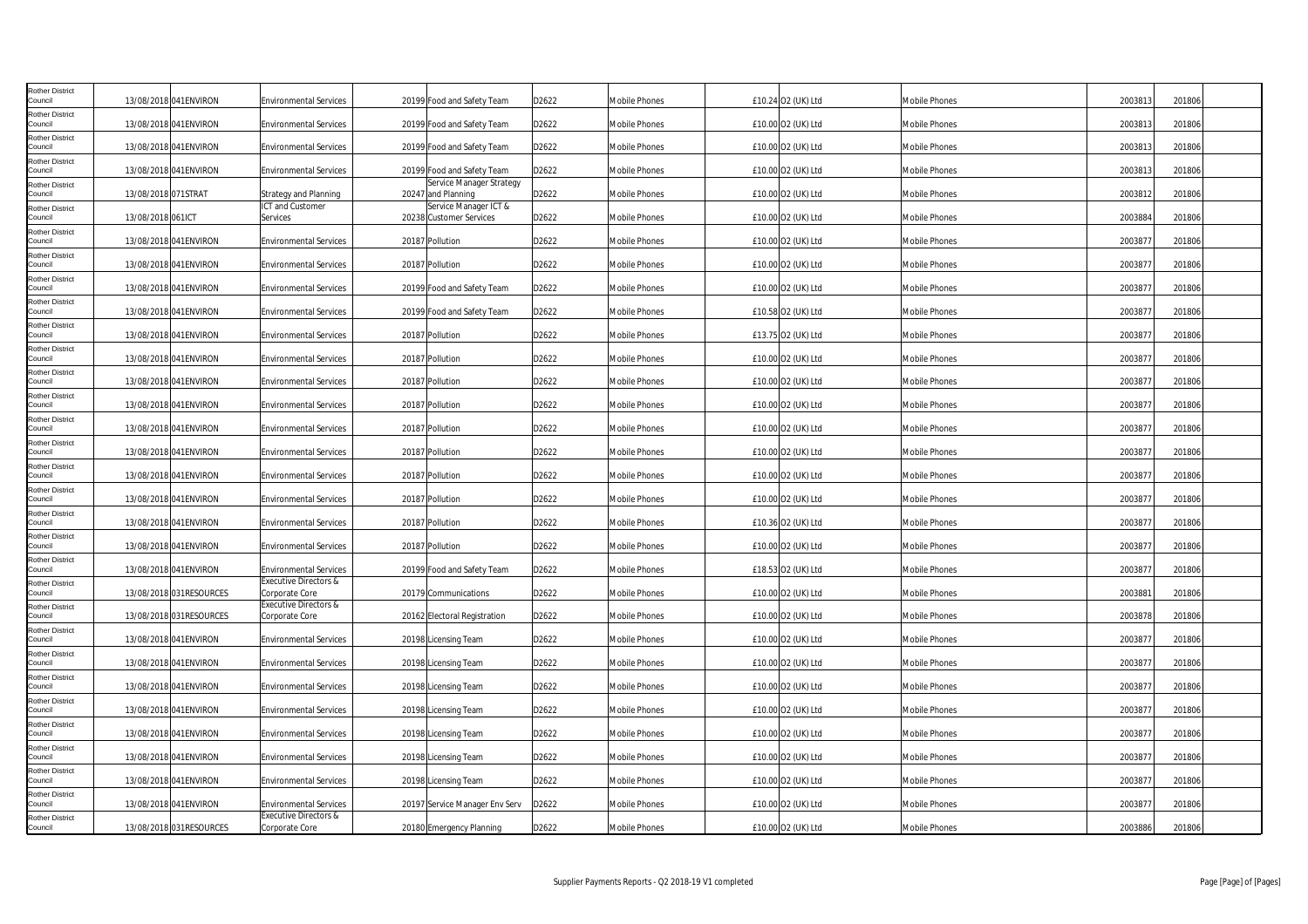| Rother District                   |                          | Executive Directors &            |                                                 |       |                      |                     |                      |         |        |
|-----------------------------------|--------------------------|----------------------------------|-------------------------------------------------|-------|----------------------|---------------------|----------------------|---------|--------|
| Council                           | 13/08/2018 031 RESOURCES | Corporate Core                   | 20180 Emergency Planning                        | D2622 | <b>Mobile Phones</b> | £4.50 O2 (UK) Ltd   | Mobile Phones        | 2003886 | 201806 |
| <b>Rother District</b>            |                          | Executive Directors &            | Joint Waste Contract Client                     |       |                      |                     |                      |         |        |
| Council                           | 13/08/2018 031RESOURCES  | Corporate Core                   | 32132 Unit                                      | D2622 | Mobile Phones        | £10.00 O2 (UK) Ltd  | Mobile Phones        | 2003882 | 201806 |
| Rother District                   |                          | Executive Directors &            | Joint Waste Contract Client                     |       |                      |                     |                      |         |        |
| Council                           | 13/08/2018 031 RESOURCES | Corporate Core                   | 32132 Unit                                      | D2622 | Mobile Phones        | £10.00 O2 (UK) Ltd  | Mobile Phones        | 2003882 | 201806 |
| Rother District                   |                          | <b>Executive Directors &amp;</b> | Joint Waste Contract Client                     |       |                      |                     |                      |         |        |
| Council                           | 13/08/2018 031RESOURCES  | Corporate Core                   | 32132 Unit                                      | D2622 | Mobile Phones        | £10.00 O2 (UK) Ltd  | Mobile Phones        | 2003882 | 201806 |
| Rother District                   |                          | Executive Directors &            |                                                 |       |                      |                     |                      |         |        |
| Council                           | 13/08/2018 031 RESOURCES | Corporate Core                   | 20185 Joint Waste procurement                   | D2622 | Mobile Phones        | £10.01 O2 (UK) Ltd  | Mobile Phones        | 2003882 | 201806 |
| Rother District                   |                          | Executive Directors &            |                                                 |       |                      |                     |                      |         |        |
| Council                           | 13/08/2018 031 RESOURCES | Corporate Core                   | 20180 Emergency Planning                        | D2622 | Mobile Phones        | £10.00 O2 (UK) Ltd  | Mobile Phones        | 2003881 | 201806 |
| Rother District                   |                          | <b>Executive Directors &amp;</b> |                                                 |       |                      |                     |                      |         |        |
| Council                           | 13/08/2018 031RESOURCES  | Corporate Core                   | 20183 Executive Directors                       | D2622 | Mobile Phones        | £15.90 O2 (UK) Ltd  | Mobile Phones        | 2003879 | 201806 |
| <b>Rother District</b>            |                          | Executive Directors &            |                                                 |       |                      |                     |                      |         |        |
| Council                           | 13/08/2018 031RESOURCES  | Corporate Core                   | 20183 Executive Directors                       | D2622 | Mobile Phones        | £10.00 O2 (UK) Ltd  | Mobile Phones        | 2003879 | 201806 |
| Rother District                   |                          | Executive Directors &            |                                                 |       |                      |                     |                      |         |        |
| Council                           | 13/08/2018 031RESOURCES  | Corporate Core                   | 20171 Human Resources                           | D2622 | Mobile Phones        | £10.00 O2 (UK) Ltd  | Mobile Phones        | 2003878 | 201806 |
| Rother District<br>Council        | 13/08/2018 031 RESOURCES | <b>Executive Directors &amp;</b> | <b>Committee Service General</b><br>20158 Exp   | D2622 |                      | £10.00 O2 (UK) Ltd  | Mobile Phones        | 2003878 | 201806 |
|                                   |                          | Corporate Core                   |                                                 |       | Mobile Phones        |                     |                      |         |        |
| <b>Rother District</b><br>Council | 13/08/2018 011 COMMUNITY | Community and<br>Economy         | Service Manager,<br>20119 Community and Economy | D2622 | Mobile Phones        | £10.00 O2 (UK) Ltd  | Mobile Phones        | 2003814 | 201806 |
|                                   |                          | Housing and Community            | Customer Services and                           |       |                      |                     |                      |         |        |
| <b>Rother District</b><br>Council | 13/08/2018 091HOUSING    | Services                         | 20236 Development                               | D2622 | Mobile Phones        | £107.83 O2 (UK) Ltd | Mobile Phones        | 2003814 | 201806 |
|                                   |                          | Housing and Community            | Housing Administration                          |       |                      |                     |                      |         |        |
| Rother District<br>Council        | 13/08/2018 091HOUSING    | Services                         | 20204 Account                                   | D2622 | <b>Mobile Phones</b> | £10.00 O2 (UK) Ltd  | Mobile Phones        | 2003814 | 201806 |
|                                   |                          | Housing and Community            | Housing Administration                          |       |                      |                     |                      |         |        |
| Rother District<br>Council        | 13/08/2018 091HOUSING    | Services                         | 20204 Account                                   | D2622 | Mobile Phones        | £10.00 O2 (UK) Ltd  | Mobile Phones        | 2003814 | 201806 |
| <b>Rother District</b>            |                          | Housing and Community            | Housing Administration                          |       |                      |                     |                      |         |        |
| Council                           | 13/08/2018 091HOUSING    | Services                         | 20204 Account                                   | D2622 | Mobile Phones        | £10.00 O2 (UK) Ltd  | Mobile Phones        | 2003814 | 201806 |
| Rother District                   |                          | Housing and Community            | lousing Administration                          |       |                      |                     |                      |         |        |
| Council                           | 13/08/2018 091HOUSING    | Services                         | 20204 Account                                   | D2622 | Mobile Phones        | £13.45 O2 (UK) Ltd  | <b>Mobile Phones</b> | 2003814 | 201806 |
| Rother District                   |                          | Housing and Community            | Housing Administration                          |       |                      |                     |                      |         |        |
| Council                           | 13/08/2018 091HOUSING    | Services                         | 20204 Account                                   | D2622 | Mobile Phones        | £10.00 O2 (UK) Ltd  | <b>Mobile Phones</b> | 2003814 | 201806 |
| <b>Rother District</b>            |                          | Housing and Community            | Housing Administration                          |       |                      |                     |                      |         |        |
| Council                           | 13/08/2018 091HOUSING    | Services                         | 20204 Account                                   | D2622 | Mobile Phones        | £10.00 O2 (UK) Ltd  | <b>Mobile Phones</b> | 2003814 | 201806 |
| Rother District                   |                          | Housing and Community            | Housing Administration                          |       |                      |                     |                      |         |        |
| Council                           | 13/08/2018 091HOUSING    | Services                         | 20204 Account                                   | D2622 | Mobile Phones        | £10.40 O2 (UK) Ltd  | <b>Mobile Phones</b> | 2003814 | 201806 |
| Rother District                   |                          | Housing and Community            | Housing Administration                          |       |                      |                     |                      |         |        |
| Council                           | 13/08/2018 091HOUSING    | Services                         | 20204 Account                                   | D2622 | Mobile Phones        | £10.00 O2 (UK) Ltd  | <b>Mobile Phones</b> | 2003814 | 201806 |
| <b>Rother District</b>            |                          |                                  | Service Manager Finance                         |       |                      |                     |                      |         |        |
| Council                           | 13/08/2018 101RESOURCES  | Resources                        | 20226 and Welfare                               | D2622 | Mobile Phones        | £10.00 O2 (UK) Ltd  | <b>Mobile Phones</b> | 2003879 | 201806 |
| Rother District                   |                          |                                  |                                                 |       |                      |                     |                      |         |        |
| Council                           | 13/08/2018 101 RESOURCES | Resources                        | 20239 Computer Services                         | D2622 | <b>Mobile Phones</b> | £10.00 O2 (UK) Ltd  | <b>Mobile Phones</b> | 2003884 | 201806 |
| Rother District                   |                          |                                  |                                                 |       |                      |                     |                      |         |        |
| Council                           | 13/08/2018 101RESOURCES  | Resources                        | 20215 Revenue and Benefits                      | D2622 | Mobile Phones        | £10.00 O2 (UK) Ltd  | Mobile Phones        | 2003811 | 201806 |
| <b>Rother District</b>            |                          |                                  |                                                 |       |                      |                     |                      |         |        |
| Council                           | 13/08/2018 101RESOURCES  | Resources                        | 20215 Revenue and Benefits                      | D2622 | <b>Mobile Phones</b> | £10.00 O2 (UK) Ltd  | <b>Mobile Phones</b> | 2003811 | 201806 |
| <b>Rother District</b>            |                          |                                  |                                                 |       |                      |                     |                      |         |        |
| Council                           | 13/08/2018 101 RESOURCES | Resources                        | 20215 Revenue and Benefits                      | D2622 | Mobile Phones        | £10.00 O2 (UK) Ltd  | <b>Mobile Phones</b> | 2003811 | 201806 |
| <b>Rother District</b>            |                          |                                  |                                                 |       |                      |                     |                      |         |        |
| Council                           | 13/08/2018 101RESOURCES  | Resources                        | 20215 Revenue and Benefits                      | D2622 | <b>Mobile Phones</b> | £10.00 O2 (UK) Ltd  | Mobile Phones        | 2003811 | 201806 |
| Rother District                   |                          |                                  |                                                 |       |                      |                     |                      |         |        |
| Council                           | 13/08/2018 101RESOURCES  | Resources                        | 20215 Revenue and Benefits                      | D2622 | <b>Mobile Phones</b> | £10.00 O2 (UK) Ltd  | <b>Mobile Phones</b> | 2003811 | 201806 |
| <b>Rother District</b>            |                          |                                  |                                                 |       |                      |                     |                      |         |        |
| Council                           | 13/08/2018 101RESOURCES  | Resources                        | 20215 Revenue and Benefits                      | D2622 | <b>Mobile Phones</b> | £10.00 O2 (UK) Ltd  | <b>Mobile Phones</b> | 2003811 | 201806 |
| <b>Rother District</b>            |                          |                                  |                                                 |       |                      |                     |                      |         |        |
| Council                           | 13/08/2018 101RESOURCES  | Resources                        | 20215 Revenue and Benefits                      | D2622 | Mobile Phones        | £10.00 O2 (UK) Ltd  | <b>Mobile Phones</b> | 2003811 | 201806 |
| Rother District                   | 13/08/2018 101 RESOURCES |                                  | 20215 Revenue and Benefits                      | D2622 | <b>Mobile Phones</b> | £10.00 O2 (UK) Ltd  | Mobile Phones        | 2003811 | 201806 |
| Council                           |                          | Resources                        |                                                 |       |                      |                     |                      |         |        |
| Rother District<br>Council        | 13/08/2018 101RESOURCES  | Resources                        | 20239 Computer Services                         | D2622 | <b>Mobile Phones</b> | £10.00 O2 (UK) Ltd  | <b>Mobile Phones</b> | 2003811 | 201806 |
|                                   |                          |                                  |                                                 |       |                      |                     |                      |         |        |
| Rother District<br>Council        | 13/08/2018 101RESOURCES  | Resources                        | 20239 Computer Services                         | D2622 | <b>Mobile Phones</b> | £10.00 O2 (UK) Ltd  | Mobile Phones        | 2003811 | 201806 |
|                                   |                          |                                  |                                                 |       |                      |                     |                      |         |        |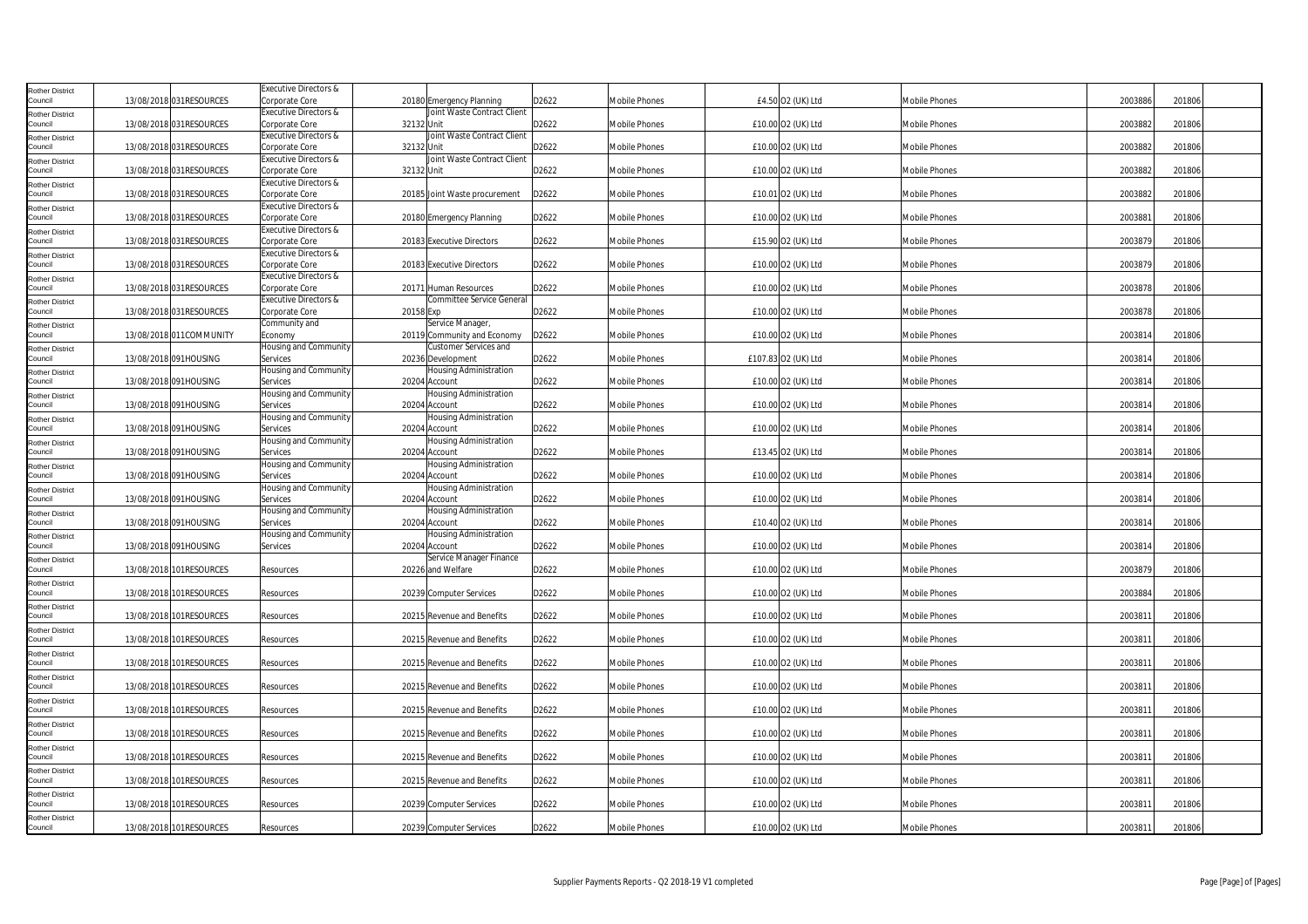| Rother District                   |                     |                         |                                         |                                                              |       |                                               |                 |                                                                     |                                                                             |         |        |
|-----------------------------------|---------------------|-------------------------|-----------------------------------------|--------------------------------------------------------------|-------|-----------------------------------------------|-----------------|---------------------------------------------------------------------|-----------------------------------------------------------------------------|---------|--------|
| Council                           |                     | 13/08/2018 101RESOURCES | Resources                               | 20239 Computer Services                                      | D2622 | Mobile Phones                                 |                 | £10.00 O2 (UK) Ltd                                                  | Mobile Phones                                                               | 200381  | 201806 |
| Rother District<br>Council        |                     | 13/08/2018 101RESOURCES | Resources                               | 20239 Computer Services                                      | D2622 | Mobile Phones                                 |                 | £10.00 O2 (UK) Ltd                                                  | Mobile Phones                                                               | 200381  | 201806 |
| Rother District<br>Council        |                     | 13/08/2018 101RESOURCES | Resources                               | 20239 Computer Services                                      | D2622 | Mobile Phones                                 |                 | £10.00 O2 (UK) Ltd                                                  | Mobile Phones                                                               | 2003811 | 201806 |
| Rother District<br>Council        |                     | 13/08/2018 101RESOURCES | Resources                               | 20239 Computer Services                                      | D2622 | <b>Mobile Phones</b>                          |                 | £10.00 O2 (UK) Ltd                                                  | Mobile Phones                                                               | 2003811 | 201806 |
| <b>Rother District</b><br>Council |                     | 13/08/2018 101RESOURCES | Resources                               | 20239 Computer Services                                      | D2622 | Mobile Phones                                 |                 | £10.00 O2 (UK) Ltd                                                  | Mobile Phones                                                               | 200381  | 201806 |
| <b>Rother District</b><br>Council |                     | 13/08/2018 101RESOURCES | Resources                               | 20239 Computer Services                                      | D2622 | Mobile Phones                                 |                 | £10.00 O2 (UK) Ltd                                                  | Mobile Phones                                                               | 2003811 | 201806 |
| Rother District<br>Council        |                     | 14/08/2018 999NOREPORT  | Resources                               | 90000 Balance sheet all accounts                             | R2353 | Camber Float                                  |                 | lade Security Services Ltd<br>£2,000.00 (CLIENT ACCOUNT)            | <b>CAMBER FLOAT</b>                                                         | 2003845 | 201806 |
| Rother District<br>Council        | 14/08/2018 071STRAT |                         | Strategy and Planning                   | Local Development<br>20255 Framework                         | D2509 | Consultants and Other<br>Services             |                 | £330.00 Natural England                                             | Consultants and other services Consultants Fees                             | 2003592 | 201805 |
| Rother District<br>Council        |                     | 14/08/2018 091HOUSING   | Housing and Community<br>Services       | 20128 Public Conveniences                                    | B1100 | <b>Repairs to Premises</b>                    |                 |                                                                     | £25.05 Phase Electrical Distributors Ltd Equipment & Materials Light Bulbs  | 2003532 | 201805 |
| tother District<br>Council        |                     | 14/08/2018 091HOUSING   | Housing and Community<br>Services       | 20107 Camber Beach & Foreshore D2312                         |       | Refreshments                                  |                 | Colemans A B C (Wholesale)<br>£49.27 Distributors Ltd               | Refreshments Water Cooler                                                   | 2004443 | 201806 |
| <b>Rother District</b><br>Council |                     | 14/08/2018 091HOUSING   | Housing and Community<br>Services       | 20137 Car Parks                                              | B1100 | <b>Repairs to Premises</b>                    |                 | £968.48 D M Building Services                                       | Repairs to Premises Car Park Maintenance                                    | 2003556 | 201805 |
| Rother District<br>Council        |                     | 14/08/2018 091HOUSING   | Housing and Community<br>Services       | 20128 Public Conveniences                                    | B1100 | <b>Repairs to Premises</b>                    | £180.00 Limited | <b>B</b> and G Environmental Services                               | Repairs to Premises Drainage Clearance                                      | 2003679 | 201806 |
| Rother District<br>Council        |                     | 14/08/2018 091HOUSING   | Housing and Community<br>Services       | 20128 Public Conveniences                                    | B1100 | <b>Repairs to Premises</b>                    | £17.98 Graham   |                                                                     | Repairs to Premises Purchase of Materials - Build<br>Maint                  | 2003655 | 201806 |
| Rother District<br>Council        |                     | 14/08/2018 091HOUSING   | Housing and Community<br>Services       | 20114 Bexhill Parks & Open Spaces B1100                      |       | Repairs to Premises                           |                 | £31.05 Jewson Limited                                               | Repairs to Premises Purchase of Materials - Build<br>Maint                  | 2003650 | 201806 |
| <b>Rother District</b><br>Council |                     | 14/08/2018 091HOUSING   | Housing and Community<br>Services       | 20114 Bexhill Parks & Open Spaces B1100                      |       | <b>Repairs to Premises</b>                    |                 | £197.13 Alfa Electric Ltd                                           | Repairs to Premises Repairs - Electrical Works                              | 2003614 | 201806 |
| Rother District<br>Council        |                     | 14/08/2018 031RESOURCES | Executive Directors &<br>Corporate Core | Administrative Offices -<br>20173 Town Hall                  | B1100 | <b>Repairs to Premises</b>                    |                 | £178.84 Alfa Electric Ltd                                           | Repairs to Premises Repairs - Electrical Works                              | 2003613 | 201806 |
| Rother District<br>Council        |                     | 14/08/2018 101RESOURCES | Resources                               | 20241 Stationery                                             | D2416 | Stationery ordered<br>internally (Print Room) |                 | £145.21 Office Depot UK Ltd                                         | Stationery (General office Supplies) (Stationery<br>Services to buy ONLY)   | 2003504 | 201805 |
| <b>Rother District</b><br>Council |                     | 15/08/2018 091HOUSING   | Housing and Community<br>Services       | Housing Administration<br>20204 Account                      | A1110 | <b>Agency Staff</b>                           |                 | £937.50 Oyster Partnership                                          | <b>Agency Staff</b>                                                         | 2003928 | 201806 |
| Rother District<br>Council        |                     | 15/08/2018 041ENVIRON   | <b>Environmental Services</b>           | EH Pollution $R + W$<br>32134 Partnership                    | D2352 | Clothing and Uniforms                         |                 | £147.30 SuperStitch 86                                              | Clothing and Uniforms EnvH- Protective Clothing<br>EnvHealth                | 2003500 | 201805 |
| Rother District<br>Council        |                     | 15/08/2018 081ACQUISIT  | Acquisitions,<br>Transformation and     | 20153 Elva Business Centre, Bexhill B2611                    |       | Contract cleaning                             |                 | £24.75 Just Maid 4 U                                                | Contract cleaning Office Cleaning                                           | 2003787 | 201806 |
| Rother District<br>Council        |                     | 15/08/2018 101RESOURCES | Resources                               | 20216 Cost Of Collection                                     | D2513 | <b>Hired and Contracted</b><br>services       |                 | £36.00 H M Land Registry                                            | Hired and contracted services Council Tax-Land<br><b>Registry Enquiries</b> | 2003852 | 201806 |
| Rother District<br>Council        |                     | 15/08/2018 041ENVIRON   | <b>Environmental Services</b>           | EH Environmental Services<br>$32144$ Admin R + W Partnership | D2513 | <b>Hired and Contracted</b><br>services       |                 | £6.00 H M Land Registry                                             | Hired and contracted services Env H- Land<br>Registry                       | 2003852 | 201806 |
| Rother District<br>Council        | 15/08/2018 071STRAT |                         | <b>Strategy and Planning</b>            | 20246 Planning Applications                                  | D2513 | Hired and Contracted<br>services              |                 | £15.00 H M Land Registry                                            | Hired and contracted services Land Registry -<br>Planning                   | 2003852 | 201806 |
| <b>Rother District</b><br>Council |                     | 15/08/2018 081ACQUISIT  | Acquisitions,<br>Transformation and     | Committee Property<br>20154 Account                          | B1100 | <b>Repairs to Premises</b>                    | £40.63 Service  | Hastings Locksmiths and Key                                         | Repairs to Premises Purchase of Materials - Build<br>Maint                  | 2003440 | 201805 |
| Rother District<br>Council        |                     | 15/08/2018 091HOUSING   | Housing and Community<br>Services       | Bexhill Promenade &<br>20108 Foreshore                       | B1100 | Repairs to Premises                           |                 | £10.06 Trade UK Account (Screwfix)                                  | Repairs to Premises Purchase of Materials - Build<br>Maint                  | 2003653 | 201805 |
| <b>Rother District</b><br>Council |                     | 15/08/2018 081ACQUISIT  | Acquisitions,<br>Transformation and     | 20155 Investment properties                                  | B1100 | Repairs to Premises                           |                 | £340.25 Alfa Electric Ltd                                           | Repairs to Premises Repairs - Electrical Works                              | 2003617 | 201806 |
| Rother District<br>Council        |                     | 15/08/2018 031RESOURCES | Executive Directors &<br>Corporate Core | <b>Administrative Offices</b><br>20173 Town Hall             | B1100 | <b>Repairs to Premises</b>                    |                 | £70.06 Alfa Electric Ltd                                            | Repairs to Premises Repairs - Electrical Works                              | 2003615 | 201806 |
| Rother District<br>Council        |                     | 15/08/2018 031RESOURCES | Executive Directors &<br>Corporate Core | Administrative Offices -<br>20176 Print Room                 | B1100 | <b>Repairs to Premises</b>                    |                 | £998.54 Alfa Electric Ltd                                           | Repairs to Premises Repairs - Electrical Works                              | 2003616 | 201806 |
| <b>Rother District</b><br>Council |                     | 15/08/2018 101RESOURCES | Resources                               | 20241 Stationery                                             | D2416 | Stationery ordered<br>nternally (Print Room)  |                 | £3.40 Office Depot UK Ltd                                           | Stationery (General office Supplies) (Stationery<br>Services to buy ONLY)   | 2003502 | 201805 |
| <b>Rother District</b><br>Council |                     | 15/08/2018 101RESOURCES | Resources                               | 20241 Stationery                                             | D2416 | Stationery ordered<br>internally (Print Room) |                 | £10.20 Office Depot UK Ltd                                          | Stationery (General office Supplies) (Stationery<br>Services to buy ONLY)   | 200350  | 201805 |
| <b>Rother District</b><br>Council |                     | 15/08/2018 101RESOURCES | Resources                               | 20242 Communications-Phones                                  | D2621 | Telephones                                    |                 | <b>FalkTalk Communications Ltd</b><br>£270.00 T/A TalkTalk Business | Telephones Broadband Connection                                             | 2004344 | 201806 |
| Rother District<br>Council        |                     | 15/08/2018 101RESOURCES | Resources                               | 20242 Communications-Phones                                  | D2621 | Telephones                                    |                 | <b>TalkTalk Communications Ltd</b><br>£577.00 T/A TalkTalk Business | <b>Telephones Leased Line Rental</b>                                        | 2004343 | 201806 |
|                                   |                     |                         |                                         |                                                              |       |                                               |                 |                                                                     |                                                                             |         |        |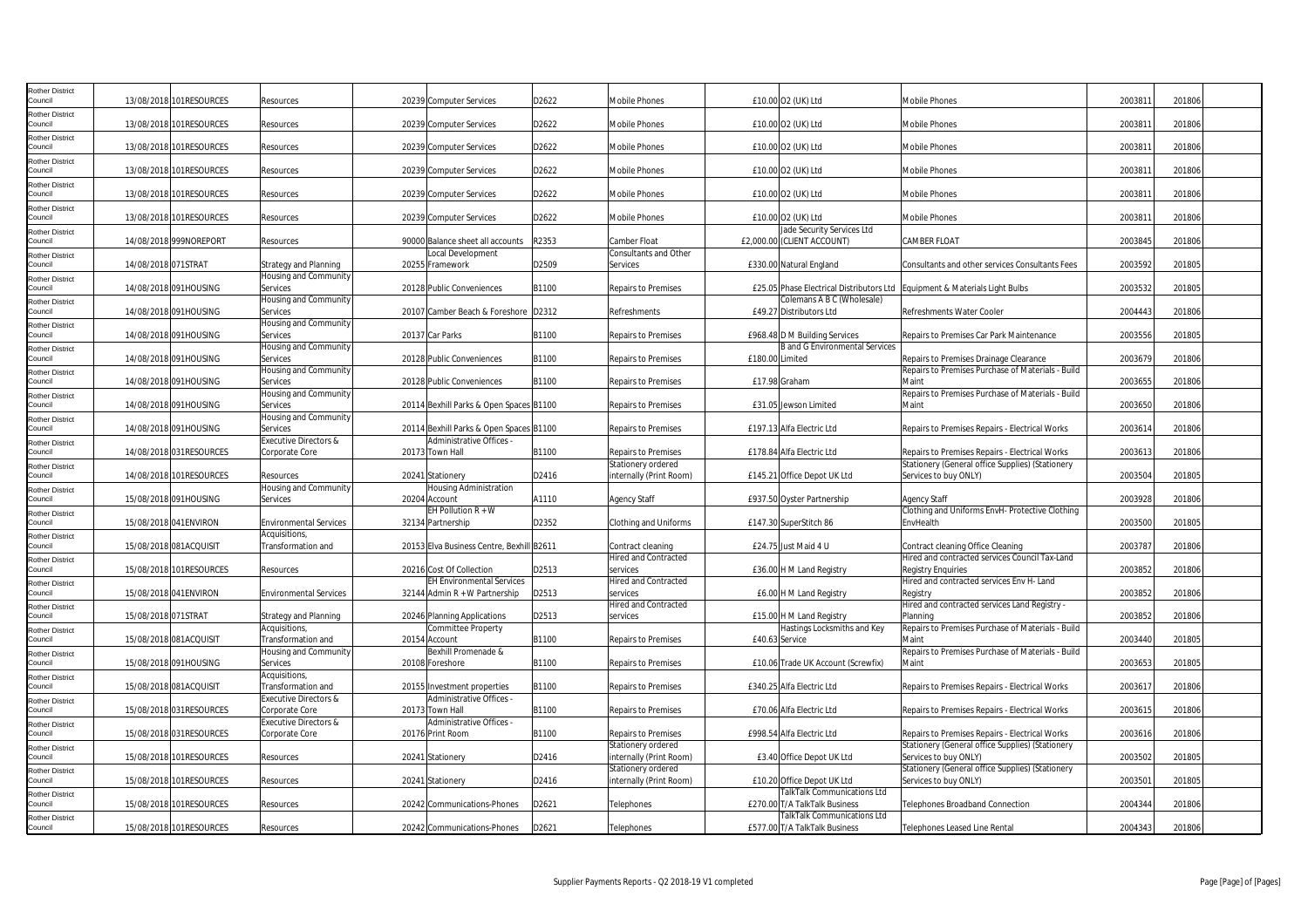| Rother District            |                        |                          |                                  |              |                                         |       |                              |                |                                                                   |                                                   |         |            |  |
|----------------------------|------------------------|--------------------------|----------------------------------|--------------|-----------------------------------------|-------|------------------------------|----------------|-------------------------------------------------------------------|---------------------------------------------------|---------|------------|--|
| Council                    |                        | 16/08/2018 101RESOURCES  | Resources                        |              | 20222 Accountancy                       | A1110 | <b>Agency Staff</b>          |                | £712.88 Portfolio Payroll Limited                                 | Agency Staff                                      | 2003499 | 201805     |  |
| Rother District            |                        |                          |                                  |              | Capital - Printing Services             |       |                              |                |                                                                   |                                                   |         |            |  |
| Council                    |                        | 16/08/2018 999NOREPORT   | Resources                        |              | 70724 Guillotine                        | N1008 | Equipment                    |                | £14,930.00 Sonar Technologies Ltd                                 | Capital - Purchase of Equipment                   | 2003595 | 201806     |  |
| Rother District            |                        |                          | <b>Executive Directors &amp;</b> |              |                                         |       |                              |                |                                                                   | Equipment & Materials Health and Safety Act       |         |            |  |
| Council                    |                        | 16/08/2018 031RESOURCES  | Corporate Core                   |              | 20171 Human Resources                   | D1201 | Equipment & Materials        |                | £625.00 Key Forensic Services Ltd                                 | Equipment                                         | 2003454 | 201805     |  |
| Rother District            |                        |                          | Housing and Community            |              |                                         |       |                              |                |                                                                   |                                                   |         |            |  |
| Council                    |                        | 16/08/2018 091HOUSING    | Services                         |              | 20145 Maintenance Services              | D1201 | Equipment & Materials        |                | £93.81 PR Industrial Ltd                                          | Equipment & Materials Purchase of Tools           | 2003896 | 201806     |  |
| Rother District            |                        |                          | Acquisitions,                    |              | <b>Committee Property</b>               |       |                              |                |                                                                   |                                                   |         |            |  |
| Council                    |                        | 16/08/2018 081ACQUISIT   | Transformation and               |              | 20154 Account                           | B2202 | Gas                          |                | £219.00 Corona Energy Retail 3 Limited                            | <b>Gas Charges</b>                                | 2003648 | 201805     |  |
| Rother District            |                        |                          | Acquisitions,                    |              |                                         |       |                              |                | De La Warr Pavilion (Enterprise)                                  |                                                   |         |            |  |
| Council                    |                        | 16/08/2018 081ACQUISIT   | Transformation and               |              | 20101 Cultural Development              | D2923 | Grants made                  | £1,000.00 Ltd  |                                                                   | Grants made Arts Development Projects             | 2003505 | 201805 Yes |  |
| Rother District            |                        |                          | Executive Directors &            |              |                                         |       | <b>Hired and Contracted</b>  |                |                                                                   | Hired and contracted services Issue Fee for       |         |            |  |
| Council                    |                        | 16/08/2018 031RESOURCES  | Corporate Core                   |              | 20182 Legal Services                    | D2513 | services                     |                | <b>£35.00 HMCTS</b>                                               | General Claim                                     | 2003445 | 201805     |  |
| <b>Rother District</b>     |                        |                          | Executive Directors &            |              |                                         |       | <b>Hired and Contracted</b>  |                |                                                                   | Hired and contracted services Issue Fee for       |         |            |  |
| Council                    |                        | 16/08/2018 031RESOURCES  | Corporate Core                   |              | 20182 Legal Services                    | D2513 | services                     | £110.00 HMCTS  |                                                                   | Warrant of Execution                              | 2003447 | 201805     |  |
|                            |                        |                          | <b>Executive Directors &amp;</b> |              |                                         |       | Hired and Contracted         |                |                                                                   | Hired and contracted services Issue Fee for       |         |            |  |
| Rother District<br>Council |                        | 16/08/2018 031RESOURCES  | Corporate Core                   |              | 20182 Legal Services                    | D2513 | services                     | £110.00 HMCTS  |                                                                   | Warrant of Execution                              | 2003448 | 201805     |  |
|                            |                        |                          | Executive Directors &            |              |                                         |       | <b>Hired and Contracted</b>  |                |                                                                   | Hired and contracted services Issue Fee for       |         |            |  |
| Rother District<br>Council |                        | 16/08/2018 031RESOURCES  | Corporate Core                   |              | 20182 Legal Services                    | D2513 | services                     | £110.00 HMCTS  |                                                                   | Warrant of Execution                              | 2003449 | 201805     |  |
|                            |                        |                          | Executive Directors &            |              |                                         |       | <b>Hired and Contracted</b>  |                |                                                                   | Hired and contracted services Issue Fee for       |         |            |  |
| Rother District<br>Council |                        | 16/08/2018 031 RESOURCES | Corporate Core                   |              | 20182 Legal Services                    | D2513 | services                     | £110.00 HMCTS  |                                                                   | Warrant of Execution                              | 2003450 | 201805     |  |
|                            |                        |                          | Executive Directors &            |              |                                         |       | <b>Hired and Contracted</b>  |                |                                                                   | Hired and contracted services Issue Fee for       |         |            |  |
| Rother District<br>Council |                        | 16/08/2018 031RESOURCES  | Corporate Core                   |              | 20182 Legal Services                    | D2513 | services                     | £110.00 HMCTS  |                                                                   | Warrant of Execution                              | 2003451 | 201805     |  |
|                            |                        |                          | <b>Executive Directors &amp;</b> |              |                                         |       | <b>Hired and Contracted</b>  |                |                                                                   |                                                   |         |            |  |
| Rother District            |                        |                          |                                  |              |                                         |       |                              |                |                                                                   | Hired and contracted services Issue Fee for       |         |            |  |
| Council                    |                        | 16/08/2018 031RESOURCES  | Corporate Core                   |              | 20182 Legal Services                    | D2513 | services                     | £110.00 HMCTS  |                                                                   | Warrant of Execution                              | 2003452 | 201805     |  |
| <b>Rother District</b>     |                        |                          |                                  |              |                                         |       | Photocopy Paper by           |                |                                                                   |                                                   |         |            |  |
| Council                    |                        | 16/08/2018 101RESOURCES  | Resources                        |              | 20240 Printing Services                 | D2417 | external suppliers           |                | £94.80 Premier Paper Group Ltd                                    | Photocopy Paper NCR Precollated 3 Part            | 2003494 | 201805     |  |
| <b>Rother District</b>     |                        |                          | Acquisitions,                    |              | <b>Committee Property</b>               |       |                              |                |                                                                   |                                                   |         |            |  |
| Council                    |                        | 16/08/2018 081ACQUISIT   | Transformation and               |              | 20154 Account                           | B1100 | <b>Repairs to Premises</b>   |                | £524.00 Wealden District Council                                  | RC Estates Misc Fees & Charges                    | 2003491 | 201806     |  |
| Rother District            |                        |                          | Housing and Community            |              | Bexhill Promenade &                     |       |                              |                | Hastings Locksmiths and Key                                       | Repairs to Premises Purchase of Materials - Build |         |            |  |
| Council                    |                        | 16/08/2018 091HOUSING    | Services                         |              | 20108 Foreshore                         | B1100 | <b>Repairs to Premises</b>   | £18.94 Service |                                                                   | Maint                                             | 2003441 | 201805     |  |
| Rother District            |                        |                          |                                  |              |                                         |       | Third party payment          |                |                                                                   | Third party payment private contractors Work by   |         |            |  |
| Council                    |                        | 16/08/2018 101RESOURCES  | Resources                        |              | 20240 Printing Services                 | E2302 | private contractors          |                | £32.00 University of Kent                                         | <b>Outside Contractors</b>                        | 2003700 | 201806     |  |
| Rother District            |                        |                          | Acquisitions,                    |              |                                         |       |                              |                |                                                                   |                                                   |         |            |  |
| Council                    |                        | 16/08/2018 081ACQUISIT   | Transformation and               |              | 20136 Regeneration                      | A2203 | <b>Training</b>              |                | £95.00 Kentec Training Ltd                                        | Training                                          | 2003533 | 201805     |  |
| Rother District            |                        |                          | <b>Executive Directors &amp;</b> |              |                                         |       | Apprenticeship Levy          |                |                                                                   |                                                   |         |            |  |
| Council                    |                        | 16/08/2018 031RESOURCES  | Corporate Core                   |              | 20171 Human Resources                   | A1113 | Payable                      |                | £1,735.00 HM Revenue and Customs PAYE Apprenticeship Levy Payable |                                                   | 2003557 | 201805     |  |
| Rother District            |                        |                          | Acquisitions,                    |              |                                         |       |                              |                |                                                                   |                                                   |         |            |  |
| Council                    |                        | 17/08/2018 081ACQUISIT   | Transformation and               |              | 20146 West Trading Estate               | B2201 | Electricity                  |                | £93.61 EDF Energy Customers plc                                   | <b>Electricity Charges</b>                        | 2003649 | 201805     |  |
| <b>Rother District</b>     |                        |                          | Acquisitions,                    |              |                                         |       |                              |                |                                                                   |                                                   |         |            |  |
| Council                    |                        | 17/08/2018 081ACQUISIT   | Transformation and               |              | 20146 West Trading Estate               | B2201 | Electricity                  |                | £30.00 EDF Energy Customers plc                                   | <b>Electricity Charges</b>                        | 2003649 | 201805     |  |
| Rother District            |                        |                          | Acquisitions,                    |              |                                         |       |                              |                |                                                                   |                                                   |         |            |  |
| Council                    |                        | 17/08/2018 081ACQUISIT   | Transformation and               |              | 20146 West Trading Estate               | B2201 | Electricity                  |                | £0.46 EDF Energy Customers plc                                    | <b>Electricity Charges</b>                        | 2003649 | 201805     |  |
| Rother District            |                        |                          | Housing and Community            |              |                                         |       |                              |                |                                                                   |                                                   |         |            |  |
| Council                    |                        | 17/08/2018 091HOUSING    | Services                         |              | 20145 Maintenance Services              | D1201 | Equipment & Materials        |                | £16.66 Trade UK Account (Screwfix)                                | Equipment & Materials Purchase of Tools           | 2003654 | 201805     |  |
| Rother District            |                        |                          |                                  |              |                                         |       | <b>Hired and Contracted</b>  |                |                                                                   | Hired and contracted services Council Tax-Land    |         |            |  |
| Council                    |                        | 17/08/2018 101 RESOURCES | Resources                        |              | 20216 Cost Of Collection                | D2513 | services                     |                | £33.00 H M Land Registry                                          | <b>Registry Enguiries</b>                         | 2003850 | 201806     |  |
| Rother District            |                        |                          |                                  |              |                                         |       | <b>Hired and Contracted</b>  |                |                                                                   | Hired and contracted services Land Registry -     |         |            |  |
| Council                    | 17/08/2018 071STRAT    |                          | <b>Strategy and Planning</b>     |              | 20246 Planning Applications             | D2513 | services                     |                | £24.00 H M Land Registry                                          | Planning                                          | 2003850 | 201806     |  |
| Rother District            |                        |                          | Acquisitions,                    |              |                                         |       | <b>Hired and Contracted</b>  |                |                                                                   | Hired and contracted services Land Registry -     |         |            |  |
| Council                    | 17/08/2018 081ACQUISIT |                          | Transformation and               |              | 20144 Property Management               | D2513 | services                     |                | £6.00 H M Land Registry                                           | <b>Property Management</b>                        | 2003850 | 201806     |  |
| Rother District            |                        |                          | Housing and Community            |              | Housing Needs - Universal               |       |                              |                | Department for Work &                                             |                                                   |         |            |  |
| Council                    |                        | 17/08/2018 091HOUSING    | Services                         | 20203 Credit |                                         | D2514 | <b>Accommodation Costs</b>   |                | £370.50 Pensions                                                  | Homelessness services Temp Accom - No VAT         | 2004260 | 201806     |  |
| Rother District            |                        |                          | Housing and Community            |              | Bexhill Promenade &                     |       |                              |                |                                                                   | Repairs to Premises Fire Alarm System             |         |            |  |
| Council                    |                        | 17/08/2018 091HOUSING    | Services                         |              | 20108 Foreshore                         | B1100 | <b>Repairs to Premises</b>   |                | £110.00 Haven Security Ltd                                        | Maintenance                                       | 2003442 | 201805     |  |
| Rother District            |                        |                          | Housing and Community            |              |                                         |       |                              |                |                                                                   | Repairs to Premises Purchase of Materials - Build |         |            |  |
| Council                    |                        | 17/08/2018 091HOUSING    | Services                         |              | 20137 Car Parks                         | B1100 | <b>Repairs to Premises</b>   |                | £816.28 Parking Facilities Ltd                                    | Maint                                             | 2003493 | 201805     |  |
| <b>Rother District</b>     |                        |                          | Housing and Community            |              |                                         |       |                              |                | CountyClean Environmental                                         |                                                   |         |            |  |
| Council                    |                        | 17/08/2018 091HOUSING    | Services                         |              | 20128 Public Conveniences               | B2422 | Sewerage                     |                | £330.00 Services Ltd                                              | Sewerage - Sewage/Cesspool Emptying               | 2003514 | 201805     |  |
| Rother District            |                        |                          |                                  |              |                                         |       |                              |                |                                                                   | Statutory Advertising Planadv - Rye + Battle      |         |            |  |
| Council                    | 17/08/2018 071STRAT    |                          | <b>Strategy and Planning</b>     |              | 20246 Planning Applications             | D2519 | <b>Statutory Advertising</b> |                | £610.00 Johnston Publishing Ltd                                   | Observer                                          | 2003657 | 201806     |  |
|                            |                        |                          | Housing and Community            |              |                                         |       |                              |                |                                                                   |                                                   |         |            |  |
| Rother District<br>Council |                        | 17/08/2018 091HOUSING    | Services                         |              | 20114 Bexhill Parks & Open Spaces D2519 |       | <b>Statutory Advertising</b> |                | £244.00 Johnston Publishing Ltd                                   | Statutory Advertising Public Notices in Newspaper | 2003658 | 201805     |  |
|                            |                        |                          |                                  |              |                                         |       |                              |                |                                                                   |                                                   |         |            |  |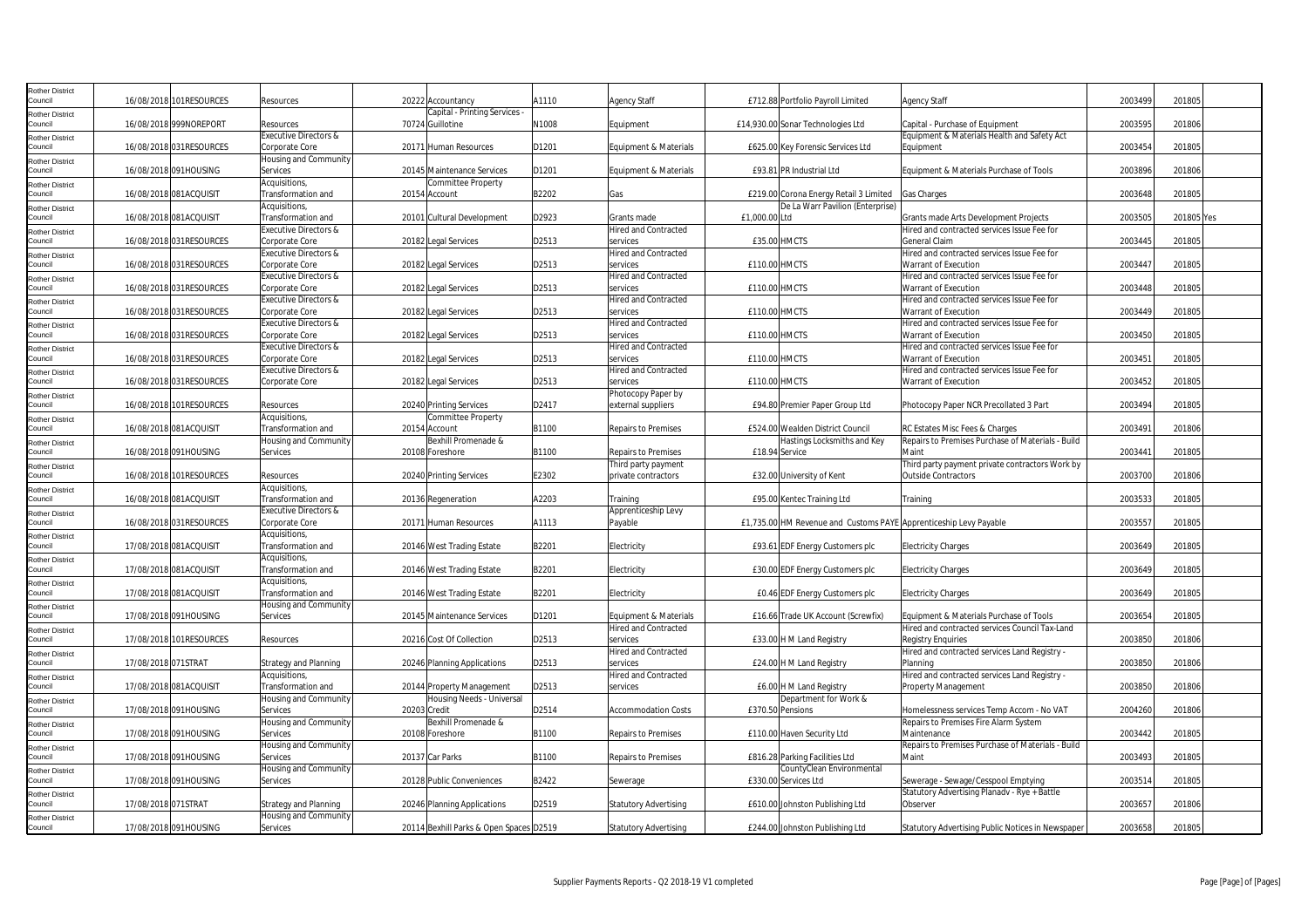| Rother District                   |                          | Executive Directors &             | Joint Waste Contract Client                   |       | Third party payment        |                                          | Third Party Payments Private Cintractors - Joint |         |        |
|-----------------------------------|--------------------------|-----------------------------------|-----------------------------------------------|-------|----------------------------|------------------------------------------|--------------------------------------------------|---------|--------|
| Council                           | 17/08/2018 031 RESOURCES | Corporate Core                    | 32132 Unit                                    | E2302 | private contractors        | £16,667.00 Kier Services - Environmental | <b>Waste Exit Costs</b>                          | 2003495 | 201805 |
| Rother District                   |                          | Housing and Community             |                                               |       |                            | Scottish Water Business Stream           |                                                  |         |        |
| Council                           | 17/08/2018 091HOUSING    | Services                          | 20128 Public Conveniences                     | B2421 | Water                      | £38.70 Limited                           | Water Charges                                    | 2003652 | 201805 |
| Rother District                   |                          | Housing and Community             | Housing Needs - HB                            |       |                            |                                          |                                                  |         |        |
| Council                           | 17/08/2018 091HOUSING    | Services                          | 20200 (Housing Benefit)                       | D2514 | <b>Accommodation Costs</b> | £195.00 MB Hotels Ltd                    | <b>Accommodation Costs</b>                       | 2003497 | 201805 |
| <b>Rother District</b>            |                          | Housing and Community             | Housing Needs - HB                            |       |                            |                                          |                                                  |         |        |
| Council                           | 17/08/2018 091HOUSING    | Services                          | 20200 (Housing Benefit)                       | D2514 | <b>Accommodation Costs</b> | £195.00 MB Hotels Ltd                    | <b>Accommodation Costs</b>                       | 2003546 | 201805 |
| Rother District                   |                          | Housing and Community             | Housing Needs - HB                            |       |                            |                                          |                                                  |         |        |
| Council                           | 17/08/2018 091HOUSING    | Services                          | 20200 (Housing Benefit)                       | D2514 | <b>Accommodation Costs</b> | £245.00 MB Hotels Ltd                    | <b>Accommodation Costs</b>                       | 2003547 | 201805 |
| Rother District                   |                          | Housing and Community             | Housing Needs - HB                            |       |                            |                                          |                                                  |         |        |
| Council                           | 17/08/2018 091HOUSING    | Services                          | 20200 (Housing Benefit)                       | D2514 | <b>Accommodation Costs</b> | £245.00 MB Hotels Ltd                    | <b>Accommodation Costs</b>                       | 2003548 | 201805 |
| Rother District                   |                          | Housing and Community             | Housing Needs - HB                            |       |                            |                                          |                                                  |         |        |
| Council                           | 17/08/2018 091HOUSING    | Services                          | 20200 (Housing Benefit)                       | D2514 | <b>Accommodation Costs</b> | £245.00 MB Hotels Ltd                    | <b>Accommodation Costs</b>                       | 2003549 | 201805 |
| <b>Rother District</b>            |                          | Housing and Community             | Housing Needs - HB                            |       |                            |                                          |                                                  |         |        |
| Council                           | 17/08/2018 091HOUSING    | Services                          | 20200 (Housing Benefit)                       | D2514 | <b>Accommodation Costs</b> | £245.00 MB Hotels Ltd                    | <b>Accommodation Costs</b>                       | 2003550 | 201805 |
| Rother District                   |                          | Housing and Community             | Housing Needs - HB                            |       |                            |                                          |                                                  |         |        |
| Council                           | 17/08/2018 091HOUSING    | Services                          | 20200 (Housing Benefit)                       | D2514 | <b>Accommodation Costs</b> | £195.00 MB Hotels Ltd                    | <b>Accommodation Costs</b>                       | 2003551 | 201805 |
| Rother District                   |                          | Housing and Community             | Housing Needs - HB                            |       |                            |                                          |                                                  |         |        |
| Council                           | 17/08/2018 091HOUSING    | Services                          | 20200 (Housing Benefit)                       | D2514 | <b>Accommodation Costs</b> | £35.00 MB Hotels Ltd                     | Accommodation Costs                              | 2003552 | 201805 |
| Rother District                   |                          | Housing and Community             | Housing Needs - HB                            |       |                            |                                          |                                                  |         |        |
| Council                           | 17/08/2018 091HOUSING    | Services                          | 20200 (Housing Benefit)                       | D2514 | <b>Accommodation Costs</b> | £560.00 MB Hotels Ltd                    | <b>Accommodation Costs</b>                       | 2003553 | 201805 |
| Rother District                   |                          | Executive Directors &             |                                               |       | Third party payment        |                                          | Third party payment other LAs Communications     |         |        |
| Council                           | 19/08/2018 031RESOURCES  | Corporate Core                    | 20179 Communications                          | E1101 | other LAs                  | £3,600.00 East Sussex County Council     | Officer costs                                    | 2003707 | 201806 |
| Rother District                   |                          | Housing and Community             | Housing Needs - HB                            |       |                            |                                          |                                                  |         |        |
| Council                           | 19/08/2018 091HOUSING    | Services                          | 20200<br>(Housing Benefit)                    | D2514 | <b>Accommodation Costs</b> | £100.00 Specialist Care UK Group Ltd     | <b>Accommodation Costs</b>                       | 2003529 | 201805 |
| <b>Rother District</b>            |                          | Housing and Community             | Housing Needs - HB                            |       |                            |                                          |                                                  |         |        |
| Council                           | 19/08/2018 091HOUSING    | Services                          | 20200 (Housing Benefit)                       | D2514 | <b>Accommodation Costs</b> | £262.50 Specialist Care UK Group Ltd     | <b>Accommodation Costs</b>                       | 2003517 | 201805 |
| Rother District                   |                          | Housing and Community             | Housing Needs - HB                            |       |                            |                                          |                                                  |         |        |
| Council                           | 19/08/2018 091HOUSING    | Services                          | 20200 (Housing Benefit)                       | D2514 | <b>Accommodation Costs</b> | £175.00 Specialist Care UK Group Ltd     | <b>Accommodation Costs</b>                       | 2003518 | 201805 |
| Rother District                   |                          | Housing and Community             | Housing Needs - HB                            |       |                            |                                          |                                                  |         |        |
| Council                           | 19/08/2018 091HOUSING    | Services                          | 20200 (Housing Benefit)                       | D2514 | <b>Accommodation Costs</b> | £350.00 Specialist Care UK Group Ltd     | <b>Accommodation Costs</b>                       | 2003519 | 201805 |
| <b>Rother District</b>            |                          | Housing and Community             | Housing Needs - HB                            |       |                            |                                          |                                                  |         |        |
| Council                           | 19/08/2018 091HOUSING    | Services                          | 20200 (Housing Benefit)                       | D2514 | <b>Accommodation Costs</b> | £250.00 Specialist Care UK Group Ltd     | <b>Accommodation Costs</b>                       | 2003522 | 201805 |
| <b>Rother District</b>            |                          | Housing and Community             | Housing Needs - HB                            |       |                            |                                          |                                                  |         |        |
| Council                           | 19/08/2018 091HOUSING    | Services                          | 20200 (Housing Benefit)                       | D2514 | <b>Accommodation Costs</b> | £175.00 Specialist Care UK Group Ltd     | <b>Accommodation Costs</b>                       | 2003523 | 201805 |
| Rother District                   |                          | Housing and Community             | Housing Needs - HB                            |       |                            |                                          |                                                  |         |        |
| Council                           | 19/08/2018 091HOUSING    | Services                          | 20200 (Housing Benefit)                       | D2514 | <b>Accommodation Costs</b> | £262.50 Specialist Care UK Group Ltd     | <b>Accommodation Costs</b>                       | 2003524 | 201805 |
| Rother District                   |                          | Housing and Community             | Housing Needs - HB                            |       |                            |                                          |                                                  |         |        |
| Council                           | 19/08/2018 091HOUSING    | Services                          | 20200 (Housing Benefit)                       | D2514 | <b>Accommodation Costs</b> | £350.00 Specialist Care UK Group Ltd     | <b>Accommodation Costs</b>                       | 2003528 | 201805 |
| Rother District                   |                          | Housing and Community             | Housing Needs - HB                            |       |                            |                                          |                                                  |         |        |
| Council                           | 19/08/2018 091HOUSING    | Services                          | 20200 (Housing Benefit)                       | D2514 | <b>Accommodation Costs</b> | £262.50 Specialist Care UK Group Ltd     | <b>Accommodation Costs</b>                       | 2003525 | 201805 |
| Rother District<br>Council        | 19/08/2018 091HOUSING    | Housing and Community<br>Services | Housing Needs - HB<br>20200 (Housing Benefit) | D2514 | <b>Accommodation Costs</b> | £262.50 Specialist Care UK Group Ltd     | <b>Accommodation Costs</b>                       | 2003526 | 201805 |
|                                   |                          | lousing and Community             | Housing Needs - HB                            |       |                            |                                          |                                                  |         |        |
| Rother District<br>Council        | 19/08/2018 091HOUSING    | Services                          | 20200 (Housing Benefit)                       | D2514 | <b>Accommodation Costs</b> | £300.00 Specialist Care UK Group Ltd     | <b>Accommodation Costs</b>                       | 2003516 | 201805 |
|                                   |                          | Housing and Community             | Housing Needs - HB                            |       |                            |                                          |                                                  |         |        |
| <b>Rother District</b><br>Council | 19/08/2018 091HOUSING    | Services                          | 20200 (Housing Benefit)                       | D2514 | <b>Accommodation Costs</b> | £262.50 Specialist Care UK Group Ltd     | <b>Accommodation Costs</b>                       | 2003521 | 201805 |
| Rother District                   |                          | Housing and Community             | Housing Needs - HB                            |       |                            |                                          |                                                  |         |        |
| Council                           | 19/08/2018 091HOUSING    | Services                          | 20200 (Housing Benefit)                       | D2514 | <b>Accommodation Costs</b> | £375.00 Specialist Care UK Group Ltd     | <b>Accommodation Costs</b>                       | 2003527 | 201805 |
| Rother District                   |                          | lousing and Community             | Housing Needs - HB                            |       |                            |                                          |                                                  |         |        |
| Council                           | 19/08/2018 091HOUSING    | Services                          | 20200 (Housing Benefit)                       | D2516 | <b>Audit fees</b>          | £262.50 Specialist Care UK Group Ltd     | Audit fees                                       | 2003520 | 201805 |
| Rother District                   |                          |                                   | Capital - Disable Facilities                  |       |                            |                                          |                                                  |         |        |
| Council                           | 20/08/2018 999NOREPORT   | <b>Environmental Services</b>     | 70706 Grant                                   | N1012 | Capital Advances           | £832.19 Peabody South East Ltd           | Capital Advances Disabled Facilities Grant       | 2003585 | 201805 |
| Rother District                   |                          |                                   | Capital - Disable Facilities                  |       |                            |                                          |                                                  |         |        |
| Council                           | 20/08/2018 999NOREPORT   | <b>Environmental Services</b>     | 70706 Grant                                   | N1012 | Capital Advances           | £888.36 Peabody South East Ltd           | Capital Advances Disabled Facilities Grant       | 2003586 | 201805 |
| <b>Rother District</b>            |                          |                                   | Capital - Disable Facilities                  |       |                            |                                          |                                                  |         |        |
| Council                           | 20/08/2018 999NOREPORT   | <b>Environmental Services</b>     | 70706 Grant                                   | N1012 | Capital Advances           | £1,922.41 The Build Works                | Capital Advances Disabled Facilities Grant       | 2003589 | 201805 |
| Rother District                   |                          |                                   | Capital - Disable Facilities                  |       |                            |                                          |                                                  |         |        |
| Council                           | 20/08/2018 999NOREPORT   | <b>Environmental Services</b>     | 70706 Grant                                   | N1012 | Capital Advances           | £735.26 Peabody South East Ltd           | Capital Advances Disabled Facilities Grant       | 2003590 | 201805 |
| Rother District                   |                          |                                   | Capital - Disable Facilities                  |       |                            |                                          |                                                  |         |        |
| Council                           | 20/08/2018 999NOREPORT   | <b>Environmental Services</b>     | 70706 Grant                                   | N1012 | Capital Advances           | £4,901.80 Bathe in Safety Ltd            | Capital Advances Disabled Facilities Grant       | 2003591 | 201805 |
| Rother District                   |                          |                                   | Capital - Disable Facilities                  |       |                            |                                          |                                                  |         |        |
| Council                           | 20/08/2018 999NOREPORT   | <b>Environmental Services</b>     | 70706 Grant                                   | N1012 | Capital Advances           | £5,527.93 The Build Works                | Capital Advances Disabled Facilities Grant       | 2003670 | 201806 |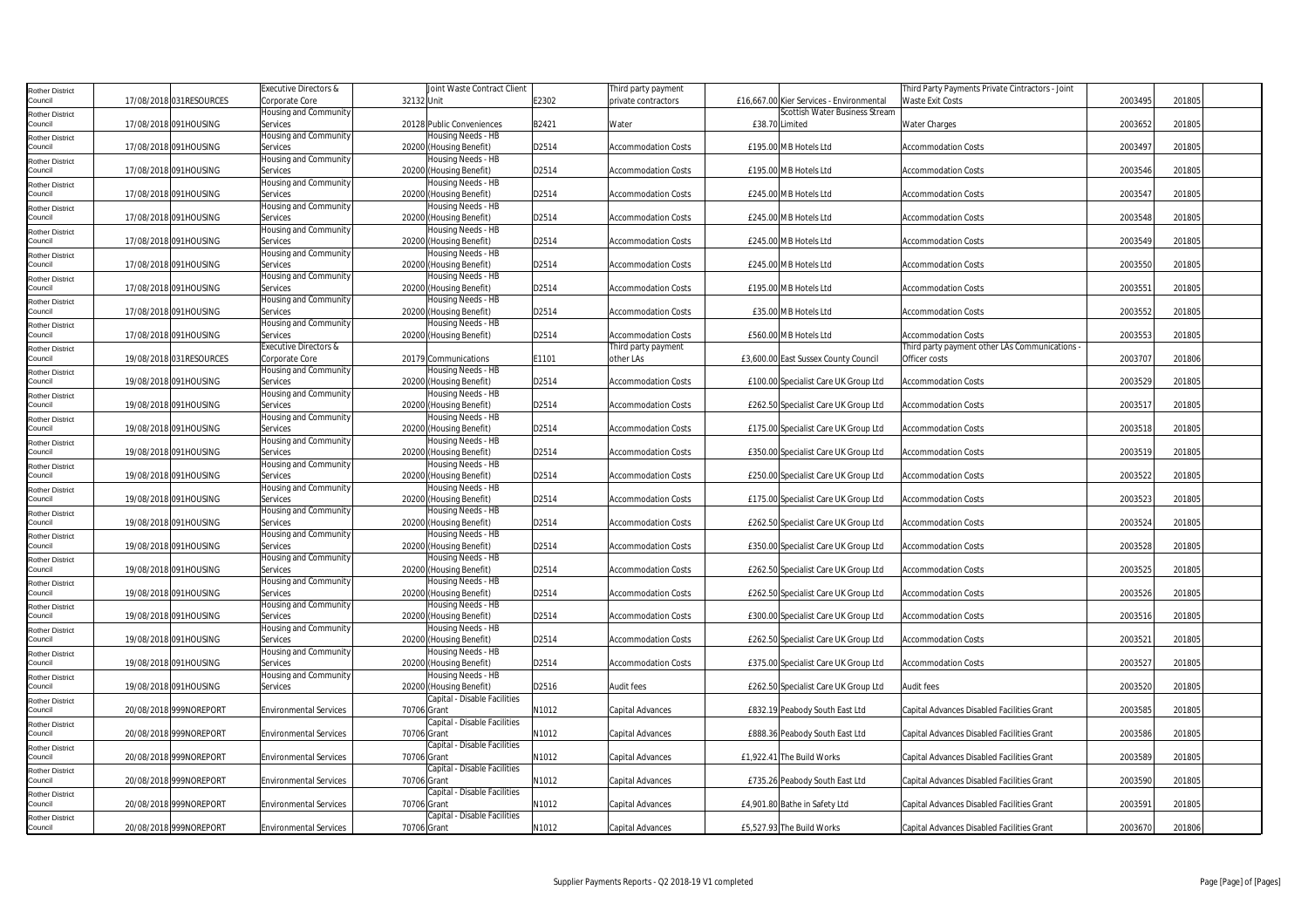| <b>Rother District</b>            |                         | Housing and Community                   |                                                        |       |                             |                | Laser Energy Buying Group (Kent                                      |                                                    |         |        |  |
|-----------------------------------|-------------------------|-----------------------------------------|--------------------------------------------------------|-------|-----------------------------|----------------|----------------------------------------------------------------------|----------------------------------------------------|---------|--------|--|
| Council                           | 20/08/2018 091HOUSING   | Services                                | 20128 Public Conveniences                              | B2201 | Electricity                 |                | £21.59 County Council Commercial                                     | <b>Electricity Charges</b>                         | 2004152 | 201806 |  |
| <b>Rother District</b>            |                         | Housing and Community                   | Bexhill Promenade &                                    |       |                             |                | Laser Energy Buying Group (Ker                                       |                                                    |         |        |  |
| Council                           | 20/08/2018 091HOUSING   | Services                                | 20108 Foreshore                                        | B2201 | Electricity                 |                | £42.63 County Council Commercial                                     | <b>Electricity Charges</b>                         | 2004152 | 201806 |  |
| <b>Rother District</b>            |                         | Acquisitions,                           | Committee Property                                     |       |                             |                | Laser Energy Buying Group (Kent                                      |                                                    |         |        |  |
| Council                           | 20/08/2018 081ACQUISIT  | Transformation and                      | 20154 Account                                          | B2201 | Electricity                 |                | £71.48 County Council Commercial                                     | <b>Electricity Charges</b>                         | 2004152 | 201806 |  |
| <b>Rother District</b>            |                         | Acquisitions,                           | Committee Property                                     |       |                             |                | Laser Energy Buying Group (Kent                                      |                                                    |         |        |  |
| Council                           | 20/08/2018 081ACQUISIT  | Transformation and                      | 20154 Account                                          | B2201 | Electricity                 |                | £263.71 County Council Commercial                                    | <b>Electricity Charges</b>                         | 2004152 | 201806 |  |
| <b>Rother District</b>            |                         | Housing and Community                   |                                                        |       |                             |                | Laser Energy Buying Group (Ken                                       |                                                    |         |        |  |
| Council                           | 20/08/2018 091HOUSING   | Services                                | 20102 Rother Museum Services                           | B2201 | Electricity                 |                | £1,714.48 County Council Commercial                                  | <b>Electricity Charges</b>                         | 2004152 | 201806 |  |
| <b>Rother District</b>            |                         | Acquisitions,                           |                                                        |       |                             |                | Laser Energy Buying Group (Kent                                      |                                                    |         |        |  |
| Council                           | 20/08/2018 081ACQUISIT  | Transformation and                      | 20153 Elva Business Centre, Bexhill B2201              |       | Electricity                 |                | £616.00 County Council Commercial                                    | <b>Electricity Charges</b>                         | 2004152 | 201806 |  |
| <b>Rother District</b><br>Council | 20/08/2018 091HOUSING   | Housing and Community<br>Services       | 20128 Public Conveniences                              | B2201 | Electricity                 |                | Laser Energy Buying Group (Kent<br>£175.34 County Council Commercial | <b>Electricity Charges</b>                         | 2004152 | 201806 |  |
|                                   |                         | Housing and Community                   |                                                        |       |                             |                | Laser Energy Buying Group (Kent                                      |                                                    |         |        |  |
| <b>Rother District</b><br>Council | 20/08/2018 091HOUSING   | Services                                | 20125 Coast Protection                                 | B2201 | Electricity                 |                | £405.89 County Council Commercial                                    | <b>Electricity Charges</b>                         | 2004152 | 201806 |  |
|                                   |                         | Housing and Community                   |                                                        |       |                             |                | Laser Energy Buying Group (Ken                                       |                                                    |         |        |  |
| <b>Rother District</b><br>Council | 20/08/2018 091HOUSING   | Services                                | 20114 Bexhill Parks & Open Spaces B2201                |       | Electricity                 |                | £58.45 County Council Commercial                                     | <b>Electricity Charges</b>                         | 2004152 | 201806 |  |
| <b>Rother District</b>            |                         | Executive Directors &                   | Administrative Offices - T.H.                          |       |                             |                | Laser Energy Buying Group (Kent                                      |                                                    |         |        |  |
| Council                           | 20/08/2018 031RESOURCES | Corporate Core                          | 20175 Annex (NOT CHP)                                  | B2201 | Electricity                 |                | £905.32 County Council Commercial                                    | <b>Electricity Charges</b>                         | 2004152 | 201806 |  |
| <b>Rother District</b>            |                         | Executive Directors &                   | Administrative Offices                                 |       |                             |                | Laser Energy Buying Group (Kent                                      |                                                    |         |        |  |
| Council                           | 20/08/2018 031RESOURCES | Corporate Core                          | 20173 Town Hall                                        | B2201 | Electricity                 |                | £3,091.01 County Council Commercial                                  | <b>Electricity Charges</b>                         | 2004152 | 201806 |  |
| <b>Rother District</b>            |                         | Acquisitions,                           | Committee Property                                     |       |                             |                | Laser Energy Buying Group (Ken                                       |                                                    |         |        |  |
| Council                           | 20/08/2018 081ACQUISIT  | Transformation and                      | 20154 Account                                          | B2202 | Gas                         |                | £50.22 County Council Commercial                                     | Gas Charges                                        | 2004153 | 201806 |  |
| <b>Rother District</b>            |                         | Acquisitions,                           | Committee Property                                     |       |                             |                | Laser Energy Buying Group (Kent                                      |                                                    |         |        |  |
| Council                           | 20/08/2018 081ACQUISIT  | Transformation and                      | 20154 Account                                          | B2202 | Gas                         |                | £48.60 County Council Commercial                                     | Gas Charges                                        | 2004153 | 201806 |  |
| <b>Rother District</b>            |                         | Acquisitions,                           | Committee Property                                     |       |                             |                | Laser Energy Buying Group (Ken                                       |                                                    |         |        |  |
| Council                           | 20/08/2018 081ACQUISIT  | Transformation and                      | 20154 Account                                          | B2202 | Gas                         |                | £50.22 County Council Commercial                                     | Gas Charges                                        | 2004153 | 201806 |  |
| <b>Rother District</b>            |                         | Acquisitions,                           | Committee Property                                     |       |                             |                | Laser Energy Buying Group (Ken                                       |                                                    |         |        |  |
| Council                           | 20/08/2018 081ACQUISIT  | Transformation and                      | 20154 Account                                          | B2202 | Gas                         |                | <b>£4.34 County Council Commercial</b>                               | Gas Charges                                        | 2004153 | 201806 |  |
| <b>Rother District</b>            |                         | <b>Executive Directors &amp;</b>        | Administrative Offices -                               |       |                             |                | Laser Energy Buying Group (Kent                                      |                                                    |         |        |  |
| Council                           | 20/08/2018 031RESOURCES | Corporate Core                          | 20176 Print Room                                       | B2202 | Gas                         |                | £25.07 County Council Commercial                                     | Gas Charges                                        | 2004153 | 201806 |  |
| <b>Rother District</b><br>Council | 20/08/2018 031RESOURCES | Executive Directors &<br>Corporate Core | Administrative Offices -<br>20173 Town Hall            | B2202 | Gas                         |                | Laser Energy Buying Group (Ken<br>£146.19 County Council Commercial  | Gas Charges                                        | 2004153 | 201806 |  |
|                                   |                         | Executive Directors &                   | Administrative Offices                                 |       |                             |                | Laser Energy Buying Group (Kent                                      |                                                    |         |        |  |
| <b>Rother District</b><br>Council | 20/08/2018 031RESOURCES | Corporate Core                          | 20173 Town Hall                                        | B2202 | Gas                         |                | £151.13 County Council Commercial                                    | Gas Charges                                        | 2004153 | 201806 |  |
| <b>Rother District</b>            |                         | Executive Directors &                   | Administrative Offices -                               |       |                             |                | Laser Energy Buying Group (Kent                                      |                                                    |         |        |  |
| Council                           | 20/08/2018 031RESOURCES | Corporate Core                          | 20173 Town Hall                                        | B2202 | Gas                         |                | -£204.96 County Council Commercial                                   | Gas Charges                                        | 2004153 | 201806 |  |
| <b>Rother District</b>            |                         | Executive Directors &                   | Administrative Offices                                 |       |                             |                | Laser Energy Buying Group (Ker                                       |                                                    |         |        |  |
| Council                           | 20/08/2018 031RESOURCES | Corporate Core                          | 20173 Town Hall                                        | B2202 | Gas                         |                | -£287.02 County Council Commercial                                   | Gas Charges                                        | 2004153 | 201806 |  |
| <b>Rother District</b>            |                         | <b>Executive Directors &amp;</b>        | Administrative Offices                                 |       |                             |                | Laser Energy Buying Group (Kent                                      |                                                    |         |        |  |
| Council                           | 20/08/2018 031RESOURCES | Corporate Core                          | 20173 Town Hall                                        | B2202 | Gas                         |                | £153.99 County Council Commercial                                    | Gas Charges                                        | 2004153 | 201806 |  |
| <b>Rother District</b>            |                         | Executive Directors &                   | Administrative Offices - T.H.                          |       |                             |                | Laser Energy Buying Group (Kent                                      |                                                    |         |        |  |
| Council                           | 20/08/2018 031RESOURCES | Corporate Core                          | 20175 Annex (NOT CHP)                                  | B2202 | Gas                         |                | -£227.69 County Council Commercial                                   | Gas Charges                                        | 2004153 | 201806 |  |
| <b>Rother District</b>            |                         | Executive Directors &                   | Administrative Offices - T.H                           |       |                             |                | Laser Energy Buying Group (Kent                                      |                                                    |         |        |  |
| Council                           | 20/08/2018 031RESOURCES | Corporate Core                          | 20175 Annex (NOT CHP)                                  | 32202 | Gas                         |                | £88.38 County Council Commercial                                     | Gas Charges                                        | 2004153 | 201806 |  |
| <b>Rother District</b><br>Council | 20/08/2018 031RESOURCES | Executive Directors &                   | Administrative Offices - T.H.<br>20175 Annex (NOT CHP) | B2202 |                             |                | Laser Energy Buying Group (Ken<br>-£160.51 County Council Commercial |                                                    | 2004153 | 201806 |  |
|                                   |                         | Corporate Core<br>Executive Directors & | Administrative Offices - T.H.                          |       | Gas                         |                | Laser Energy Buying Group (Kent                                      | Gas Charges                                        |         |        |  |
| <b>Rother District</b><br>Council | 20/08/2018 031RESOURCES | Corporate Core                          | 20175 Annex (NOT CHP)                                  | B2202 | Gas                         |                | £85.57 County Council Commercial                                     | Gas Charges                                        | 2004153 | 201806 |  |
| <b>Rother District</b>            |                         | Executive Directors &                   | Administrative Offices - T.H                           |       |                             |                | Laser Energy Buying Group (Kent                                      |                                                    |         |        |  |
| Council                           | 20/08/2018 031RESOURCES | Corporate Core                          | 20175 Annex (NOT CHP)                                  | B2202 | Gas                         |                | £95.38 County Council Commercial                                     | Gas Charges                                        | 2004153 | 201806 |  |
| <b>Rother District</b>            |                         |                                         | EH Dog Control R + W                                   |       | <b>Hired and Contracted</b> |                |                                                                      | Hired and contracted services Rother Collection of |         |        |  |
| Council                           | 20/08/2018 041ENVIRON   | <b>Environmental Services</b>           | 32135 Partnership                                      | D2513 | services                    |                | £2,950.00 Animal Wardens Ltd                                         | Dogs EnvH                                          | 2003581 | 201805 |  |
| <b>Rother District</b>            |                         | Acquisitions,                           |                                                        |       | <b>Hired and Contracted</b> |                |                                                                      | Hired and contracted services Rye Marketing        |         |        |  |
| Council                           | 20/08/2018 081ACQUISIT  | Transformation and                      | 20118 Tourism                                          | D2513 | services                    |                | £1,100.00 Rye Festival                                               | Campaign                                           | 2003646 | 201805 |  |
| <b>Rother District</b>            |                         |                                         | <b>EH Taxi and Private Hire</b>                        |       | Hired and Contracted        |                |                                                                      |                                                    |         |        |  |
| Council                           | 20/08/2018 041ENVIRON   | <b>Environmental Services</b>           | 32142 Licenses $R + W$ Partnership                     | D2513 | services                    | £176.00 uCheck |                                                                      | Hired and contracted services Service fee paid     | 2003846 | 201806 |  |
| Rother District                   |                         |                                         | <b>EH Taxi and Private Hire</b>                        |       | <b>Hired and Contracted</b> |                |                                                                      |                                                    |         |        |  |
| Council                           | 20/08/2018 041ENVIRON   | <b>Environmental Services</b>           | 32142 Licenses $R + W$ Partnership D2513               |       | services                    | £34.68 uCheck  |                                                                      | Hired and contracted services Service fee paid     | 2003846 | 201806 |  |
| <b>Rother District</b>            |                         | Housing and Community                   | 41 Jameson Mews, Bexhill                               |       | <b>Hired and Contracted</b> |                |                                                                      |                                                    |         |        |  |
| Council                           | 20/08/2018 091HOUSING   | Services                                | 20261 on Sea                                           | D2513 | services                    |                | £25.00 Ophrah Oak Limited                                            | Hired and contracted services Service fee paid     | 2003534 | 201805 |  |
| <b>Rother District</b>            |                         | Housing and Community                   | 41 Jameson Mews, Bexhill                               |       | <b>Hired and Contracted</b> |                |                                                                      |                                                    |         |        |  |
| Council                           | 20/08/2018 091HOUSING   | Services                                | 20261 on Sea                                           | D2513 | services                    |                | £6,432.42 Ophrah Oak Limited                                         | Hired and contracted services Service fee paid     | 2003535 | 201805 |  |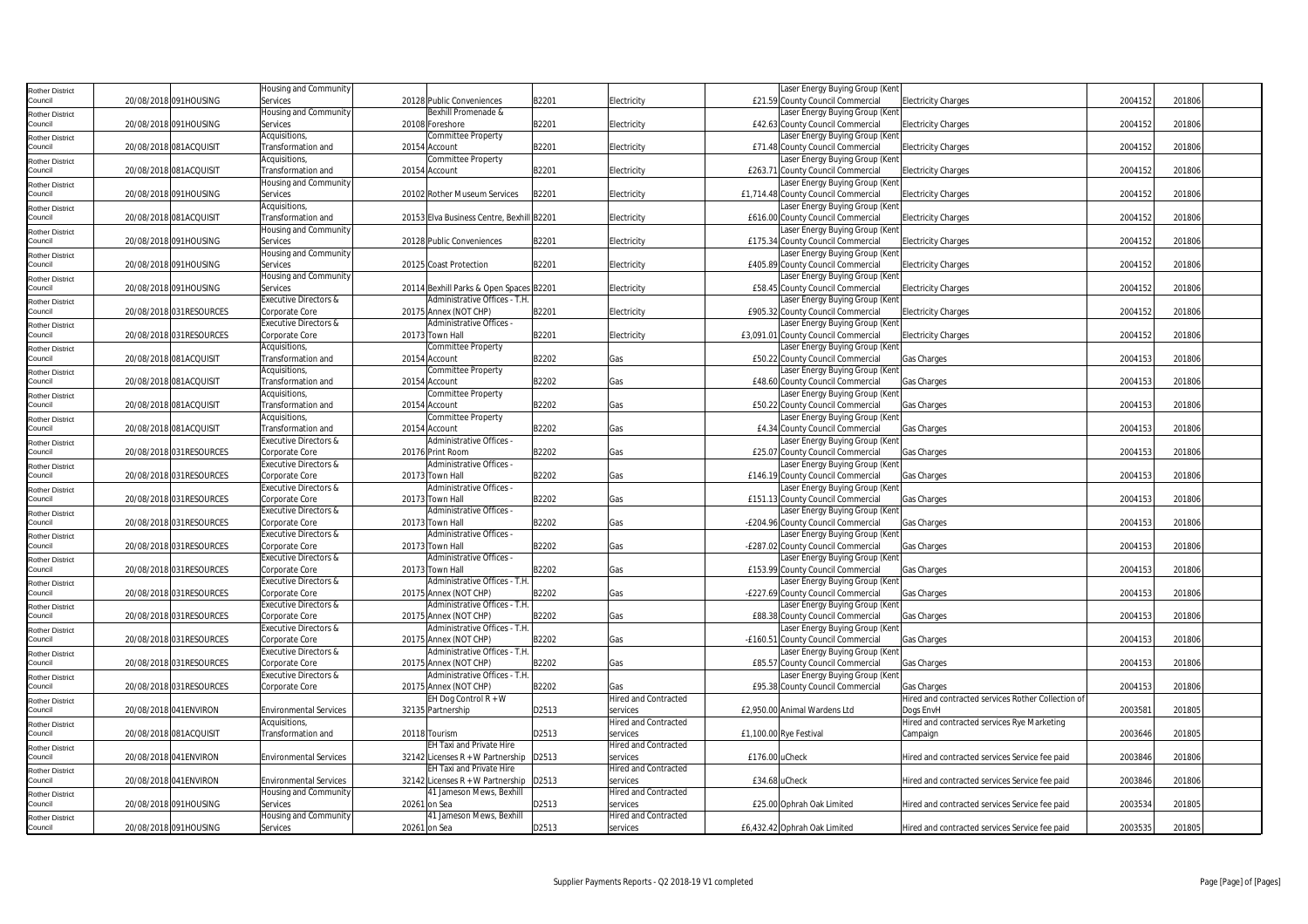| Rother District                   |                          |                               | EH Dog Control $R + W$           |       | <b>Hired and Contracted</b>   |                                       | Hired and contracted services Wealden Stray Dogs  |         |        |
|-----------------------------------|--------------------------|-------------------------------|----------------------------------|-------|-------------------------------|---------------------------------------|---------------------------------------------------|---------|--------|
| Council                           | 20/08/2018 041ENVIRON    | Environmental Services        | 32135 Partnership                | D2513 | services                      | £3,369.00 Animal Wardens Ltd          | Kennelling Costs EnvH                             | 2003582 | 201805 |
| Rother District                   |                          | <b>Housing and Community</b>  |                                  |       |                               | <b>B</b> and G Environmental Services |                                                   |         |        |
| Council                           | 20/08/2018 091HOUSING    | Services                      | 20128 Public Conveniences        | B1100 | Repairs to Premises           | £180.00 Limited                       | Repairs to Premises Drainage Clearance            | 2003678 | 201806 |
|                                   |                          | Executive Directors &         | Administrative Offices - T.H     |       |                               | <b>B</b> and G Environmental Services |                                                   |         |        |
| Rother District<br>Council        | 20/08/2018 031 RESOURCES | Corporate Core                | 20175 Annex (NOT CHP)            | B1100 | Repairs to Premises           | £450.00 Limited                       | Repairs to Premises Drainage Clearance            | 2003712 | 201806 |
|                                   |                          | <b>Housing and Community</b>  |                                  |       |                               |                                       |                                                   |         |        |
| Rother District<br>Council        | 20/08/2018 091HOUSING    | Services                      | 20111 Rye Sports Centre & Pool   | B1100 | Repairs to Premises           | £580.00 Colin A May                   | Repairs to Premises Painting Works                | 2003696 | 201806 |
|                                   |                          |                               |                                  |       |                               |                                       |                                                   |         |        |
| <b>Rother District</b>            |                          | Housing and Community         |                                  |       |                               |                                       | Repairs to Premises Purchase of Materials - Build |         |        |
| Council                           | 20/08/2018 091HOUSING    | Services                      | 20128 Public Conveniences        | B1100 | Repairs to Premises           | £248.50 Graham                        | Maint                                             | 2003716 | 201806 |
| <b>Rother District</b>            |                          | Acquisitions,                 |                                  |       |                               |                                       |                                                   |         |        |
| Council                           | 20/08/2018 081ACQUISIT   | Transformation and            | 20148 Misc Land & Buildings      | B2422 | Sewerage                      | £138.00 Cleansing Service Group Ltd   | Sewerage Parks- Emptying of Cesspit               | 2003498 | 201805 |
| Rother District                   |                          | Housing and Community         | Housing Needs - HB               |       |                               | Solutions Accommodation               |                                                   |         |        |
| Council                           | 20/08/2018 091HOUSING    | Services                      | 20200 (Housing Benefit)          | D2514 | <b>Accommodation Costs</b>    | £84.00 Providers Ltd                  | <b>Accommodation Costs</b>                        | 2003640 | 201806 |
| Rother District                   |                          | Housing and Community         | Housing Needs - HB               |       |                               | Solutions Accommodation               |                                                   |         |        |
| Council                           | 20/08/2018 091HOUSING    | Services                      | 20200 (Housing Benefit)          | D2514 | <b>Accommodation Costs</b>    | £336.00 Providers Ltd                 | Accommodation Costs                               | 2003640 | 201806 |
| <b>Rother District</b>            |                          | Housing and Community         | Housing Needs - HB               |       |                               | Solutions Accommodation               |                                                   |         |        |
| Council                           | 20/08/2018 091HOUSING    | Services                      | 20200 (Housing Benefit)          | D2514 | <b>Accommodation Costs</b>    | £98.00 Providers Ltd                  | <b>Accommodation Costs</b>                        | 2003637 | 201806 |
|                                   |                          | Housing and Community         | Housing Needs - HB               |       |                               | Solutions Accommodation               |                                                   |         |        |
| Rother District<br>Council        | 20/08/2018 091HOUSING    | Services                      |                                  | D2514 |                               |                                       |                                                   | 2003637 | 201806 |
|                                   |                          |                               | 20200 (Housing Benefit)          |       | <b>Accommodation Costs</b>    | £392.00 Providers Ltd                 | Accommodation Costs                               |         |        |
| Rother District                   |                          | Housing and Community         | Housing Needs - HB               |       |                               | Solutions Accommodation               |                                                   |         |        |
| Council                           | 20/08/2018 091HOUSING    | Services                      | 20200 (Housing Benefit)          | D2514 | <b>Accommodation Costs</b>    | £84.00 Providers Ltd                  | Accommodation Costs                               | 2003645 | 201806 |
| <b>Rother District</b>            |                          | Housing and Community         | Housing Needs - HB               |       |                               | Solutions Accommodation               |                                                   |         |        |
| Council                           | 20/08/2018 091HOUSING    | Services                      | 20200 (Housing Benefit)          | D2514 | <b>Accommodation Costs</b>    | £336.00 Providers Ltd                 | <b>Accommodation Costs</b>                        | 2003645 | 201806 |
| Rother District                   |                          | Housing and Community         | Housing Needs - HB               |       |                               | Solutions Accommodation               |                                                   |         |        |
| Council                           | 20/08/2018 091HOUSING    | Services                      | 20200 (Housing Benefit)          | D2514 | <b>Accommodation Costs</b>    | £98.00 Providers Ltd                  | <b>Accommodation Costs</b>                        | 2003638 | 201806 |
| Rother District                   |                          | Housing and Community         | Housing Needs - HB               |       |                               | Solutions Accommodation               |                                                   |         |        |
| Council                           | 20/08/2018 091HOUSING    | Services                      | 20200 (Housing Benefit)          | D2514 | <b>Accommodation Costs</b>    | £392.00 Providers Ltd                 | <b>Accommodation Costs</b>                        | 2003638 | 201806 |
| Rother District                   |                          | Housing and Community         | Housing Needs - HB               |       |                               | Solutions Accommodation               |                                                   |         |        |
| Council                           | 20/08/2018 091HOUSING    | Services                      | 20200 (Housing Benefit)          | D2514 | <b>Accommodation Costs</b>    | £105.00 Providers Ltd                 | <b>Accommodation Costs</b>                        | 2003636 | 201806 |
|                                   |                          | Housing and Community         | Housing Needs - HB               |       |                               | Solutions Accommodation               |                                                   |         |        |
| Rother District<br>Council        | 20/08/2018 091HOUSING    | Services                      | 20200 (Housing Benefit)          | D2514 | <b>Accommodation Costs</b>    | £420.00 Providers Ltd                 | Accommodation Costs                               | 2003636 | 201806 |
|                                   |                          | lousing and Community         | Housing Needs - Universal        |       |                               | Solutions Accommodation               |                                                   |         |        |
| <b>Rother District</b><br>Council |                          |                               |                                  |       |                               |                                       |                                                   |         |        |
|                                   | 20/08/2018 091HOUSING    | Services                      | 20203 Credit                     | D2514 | <b>Accommodation Costs</b>    | £14.00 Providers Ltd                  | <b>Accommodation Costs</b>                        | 2003639 | 201806 |
| Rother District                   |                          | Housing and Community         | Housing Needs - Universal        |       |                               | Solutions Accommodation               |                                                   |         |        |
| Council                           | 20/08/2018 091HOUSING    | Services                      | 20203 Credit                     | D2514 | <b>Accommodation Costs</b>    | £56.00 Providers Ltd                  | Accommodation Costs                               | 2003639 | 201806 |
| <b>Rother District</b>            |                          | lousing and Community         | Housing Needs - HB               |       |                               | Solutions Accommodation               |                                                   |         |        |
| Council                           | 20/08/2018 091HOUSING    | Services                      | 20200 (Housing Benefit)          | D2514 | <b>Accommodation Costs</b>    | £385.00 Providers Ltd                 | <b>Accommodation Costs</b>                        | 2003643 | 201806 |
| Rother District                   |                          | Housing and Community         | Housing Needs - HB               |       |                               | Solutions Accommodation               |                                                   |         |        |
| Council                           | 20/08/2018 091HOUSING    | Services                      | 20200 (Housing Benefit)          | D2514 | <b>Accommodation Costs</b>    | £165.00 Providers Ltd                 | <b>Accommodation Costs</b>                        | 2003644 | 201806 |
| Rother District                   |                          | Housing and Community         | Housing Needs - HB               |       |                               | Solutions Accommodation               |                                                   |         |        |
| Council                           | 20/08/2018 091HOUSING    | Services                      | 20200 (Housing Benefit)          | D2514 | <b>Accommodation Costs</b>    | £420.00 Providers Ltd                 | <b>Accommodation Costs</b>                        | 2003641 | 201806 |
| Rother District                   |                          | Housing and Community         | Housing Needs - HB               |       |                               | Solutions Accommodation               |                                                   |         |        |
| Council                           | 20/08/2018 091HOUSING    | Services                      | 20200 (Housing Benefit)          | D2514 | <b>Accommodation Costs</b>    | £420.00 Providers Ltd                 | <b>Accommodation Costs</b>                        | 2003642 | 201806 |
|                                   |                          | Housing and Community         | Housing Needs - Universal        |       |                               |                                       |                                                   |         |        |
| <b>Rother District</b><br>Council | 20/08/2018 091HOUSING    | Services                      | 20203 Credit                     | D2514 | <b>Accommodation Costs</b>    | £134.40 South Down Residential Ltd    | <b>Accommodation Costs</b>                        | 2003531 | 201806 |
|                                   |                          |                               | Housing Needs - Universal        |       |                               |                                       |                                                   |         |        |
| <b>Rother District</b>            |                          | Housing and Community         |                                  |       |                               |                                       |                                                   |         |        |
| Council                           | 20/08/2018 091HOUSING    | Services                      | 20203 Credit                     | D2514 | <b>Accommodation Costs</b>    | £33.60 South Down Residential Ltd     | <b>Accommodation Costs</b>                        | 2003531 | 201806 |
| Rother District                   |                          | Housing and Community         | Housing Needs - HB               |       |                               |                                       |                                                   |         |        |
| Council                           | 20/08/2018 091HOUSING    | Services                      | 20200 (Housing Benefit)          | D2514 | <b>Accommodation Costs</b>    | £252.00 South Down Residential Ltd    | <b>Accommodation Costs</b>                        | 2003531 | 201806 |
| <b>Rother District</b>            |                          | Housing and Community         | Housing Needs - HB               |       |                               |                                       |                                                   |         |        |
| Council                           | 20/08/2018 091HOUSING    | Services                      | 20200 (Housing Benefit)          | D2514 | <b>Accommodation Costs</b>    | £63.00 South Down Residential Ltd     | <b>Accommodation Costs</b>                        | 2003531 | 201806 |
| Rother District                   |                          | Executive Directors &         |                                  |       |                               |                                       |                                                   |         |        |
| Council                           | 21/08/2018 031RESOURCES  | Corporate Core                | 20171 Human Resources            | A1110 | <b>Agency Staff</b>           | £24.44 The Work People CIC            | Agency Staff                                      | 2003673 | 201806 |
| Rother District                   |                          | Executive Directors &         |                                  |       |                               |                                       | Books And Publications Miscellaneous Legal        |         |        |
| Council                           | 21/08/2018 031RESOURCES  | Corporate Core                | 20162 Electoral Registration     | D1203 | <b>Books And Publications</b> | -£223.00 Thomson Reuters Ltd          | Reference Books                                   | 2003720 | 201806 |
| <b>Rother District</b>            |                          |                               |                                  |       |                               |                                       |                                                   |         |        |
| Council                           | 21/08/2018 999NOREPORT   | Resources                     | 90000 Balance sheet all accounts | N1008 | Equipment                     | £25,147.12 Public-i Group Ltd         | Capital - Purchase of Equipment                   | 2003671 | 201806 |
|                                   |                          |                               | Capital - Disable Facilities     |       |                               |                                       |                                                   |         |        |
| <b>Rother District</b><br>Council | 21/08/2018 999NOREPORT   | <b>Environmental Services</b> | 70706 Grant                      | N1012 | Capital Advances              | £981.36 Peabody South East Ltd        | Capital Advances Disabled Facilities Grant        | 2003584 | 201805 |
|                                   |                          |                               |                                  |       |                               |                                       |                                                   |         |        |
| <b>Rother District</b>            |                          |                               | Capital - Disable Facilities     |       |                               |                                       |                                                   |         |        |
| Council                           | 21/08/2018 999NOREPORT   | <b>Environmental Services</b> | 70706 Grant                      | N1012 | Capital Advances              | £908.21 Peabody South East Ltd        | Capital Advances Disabled Facilities Grant        | 2003587 | 201805 |
| Rother District                   |                          |                               | Capital - Disable Facilities     |       |                               |                                       |                                                   |         |        |
| Council                           | 21/08/2018 999NOREPORT   | <b>Environmental Services</b> | 70706 Grant                      | N1012 | Capital Advances              | £3,764.74 Alfa Electric Ltd           | Capital Advances Disabled Facilities Grant        | 2003588 | 201805 |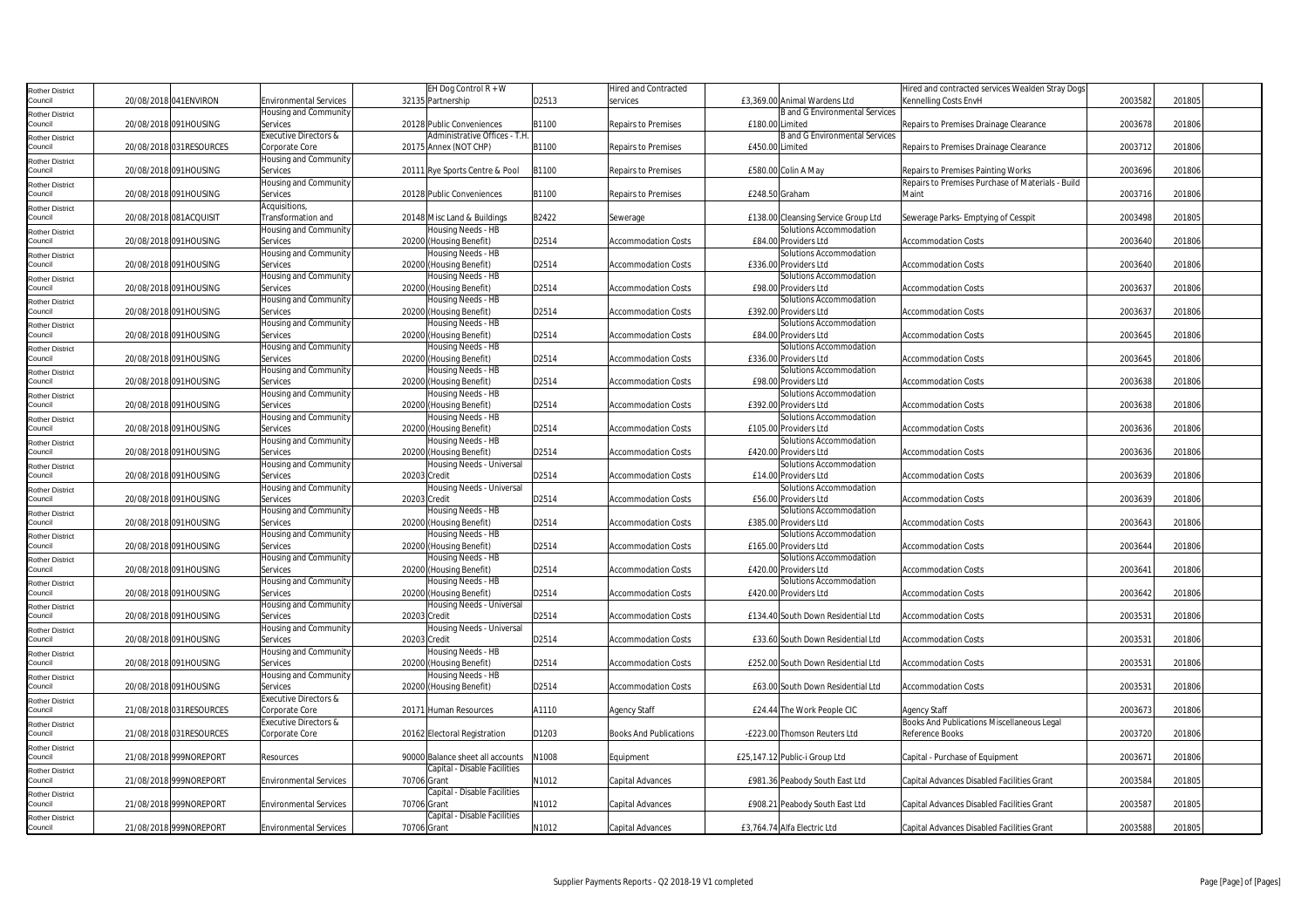| Rother District            |                     |                         |                               |             | Capital - Disable Facilities     |       |                             |                |                                        |                                                                                  |         |            |
|----------------------------|---------------------|-------------------------|-------------------------------|-------------|----------------------------------|-------|-----------------------------|----------------|----------------------------------------|----------------------------------------------------------------------------------|---------|------------|
| Council                    |                     | 21/08/2018 999NOREPORT  | <b>Environmental Services</b> | 70706 Grant |                                  | N1012 | Capital Advances            |                | £6,542.39 Griffin and Son              | Capital Advances Disabled Facilities Grant                                       | 2003669 | 201806     |
| Rother District            |                     |                         | Housing and Community         |             |                                  |       |                             |                |                                        | Grants made Rother Museum Services - Annual                                      |         |            |
| Council                    |                     | 21/08/2018 091HOUSING   | Services                      |             | 20102 Rother Museum Services     | D2923 | Grants made                 |                | £600.00 Battle Museum Of Local History | <b>Support Grant</b>                                                             | 2004030 | 201806 Yes |
|                            |                     |                         | Housing and Community         |             |                                  |       |                             |                |                                        | Grants made Rother Museum Services - Annual                                      |         |            |
| Rother District<br>Council |                     | 21/08/2018 091HOUSING   | Services                      |             | 20102 Rother Museum Services     | D2923 | Grants made                 |                | £600.00 Winchelsea Court Hall Museum   | <b>Support Grant</b>                                                             | 200403  | 201806 Yes |
|                            |                     |                         | Housing and Community         |             |                                  |       |                             |                |                                        | Grants made Rother Museum Services - Annual                                      |         |            |
| Rother District            |                     | 21/08/2018 091HOUSING   | Services                      |             | 20102 Rother Museum Services     | D2923 | Grants made                 |                | £600.00 Rye Museum Association         | Support Grant                                                                    | 2004032 | 201806 Yes |
| Council                    |                     |                         |                               |             |                                  |       |                             |                |                                        |                                                                                  |         |            |
| Rother District            |                     |                         |                               |             |                                  |       | <b>Hired and Contracted</b> |                |                                        | Hired and contracted services Council Tax-Land                                   |         |            |
| Council                    |                     | 21/08/2018 101RESOURCES | Resources                     |             | 20216 Cost Of Collection         | D2513 | services                    |                | £30.00 H M Land Registry               | <b>Registry Enquiries</b>                                                        | 2003849 | 201806     |
| <b>Rother District</b>     |                     |                         |                               |             | <b>EH Environmental Services</b> |       | <b>Hired and Contracted</b> |                |                                        | Hired and contracted services Env H- Land                                        |         |            |
| Council                    |                     | 21/08/2018 041 ENVIRON  | <b>Environmental Services</b> |             | 32144 Admin $R + W$ Partnership  | D2513 | services                    |                | £6.00 H M Land Registry                | Registry                                                                         | 2003849 | 201806     |
| Rother District            |                     |                         |                               |             |                                  |       | <b>Hired and Contracted</b> |                |                                        | Hired and contracted services Housing-Land                                       |         |            |
| Council                    |                     | 21/08/2018 041ENVIRON   | <b>Environmental Services</b> |             | 20141 Private Sector Housing     | D2513 | services                    |                | £3.00 H M Land Registry                | Registry                                                                         | 2003849 | 201806     |
| Rother District            |                     |                         |                               |             |                                  |       | <b>Hired and Contracted</b> |                |                                        | Hired and contracted services Land Registry -                                    |         |            |
| Council                    | 21/08/2018 071STRAT |                         | Strategy and Planning         |             | 20246 Planning Applications      | D2513 | services                    |                | £12.00 H M Land Registry               | Planning                                                                         | 2003849 | 201806     |
|                            |                     |                         | Acquisitions,                 |             |                                  |       | <b>Hired and Contracted</b> |                |                                        | Hired and contracted services Land Registry -                                    |         |            |
| Rother District<br>Council |                     | 21/08/2018 081ACQUISIT  | Transformation and            |             | 20144 Property Management        | D2513 | services                    |                | £6.00 H M Land Registry                | Property Management                                                              | 2003849 | 201806     |
|                            |                     |                         |                               |             | EH Pollution $R + W$             |       |                             |                |                                        |                                                                                  |         |            |
| Rother District            |                     |                         |                               |             |                                  |       | <b>Hired and Contracted</b> |                |                                        | Hired and contracted services Parks- Public Health                               |         |            |
| Council                    |                     | 21/08/2018 041 ENVIRON  | <b>Environmental Services</b> |             | 32134 Partnership                | D2513 | services                    |                | £1,637.00 C P J Field & Co Ltd         | <b>Burials</b>                                                                   | 2003782 | 201806     |
| Rother District            |                     |                         |                               |             |                                  |       | Photocopy Paper by          |                |                                        |                                                                                  |         |            |
| Council                    |                     | 21/08/2018 101RESOURCES | Resources                     |             | 20240 Printing Services          | D2417 | external suppliers          |                | £93.12 Premier Paper Group Ltd         | Photocopy Paper Colour Copy Paper SRA3                                           | 2003560 | 201805     |
| Rother District            |                     |                         |                               |             |                                  |       | Photocopy Paper by          |                |                                        |                                                                                  |         |            |
| Council                    |                     | 21/08/2018 101RESOURCES | Resources                     |             | 20240 Printing Services          | D2417 | external suppliers          |                | £153.41 Premier Paper Group Ltd        | Photocopy Paper Colour Copy Paper SRA3                                           | 200356  | 201805     |
| Rother District            |                     |                         | Housing and Community         |             |                                  |       |                             |                |                                        |                                                                                  |         |            |
| Council                    |                     | 21/08/2018 091HOUSING   | Services                      |             | 20137 Car Parks                  | B1100 | <b>Repairs to Premises</b>  |                | £152.75 Streetlights                   | Repairs to Premises Lighting Repairs                                             | 2003780 | 201806     |
| Rother District            |                     |                         | Housing and Community         |             |                                  |       |                             |                |                                        | Repairs to Premises Purchase of Materials - Build                                |         |            |
| Council                    |                     | 21/08/2018 091HOUSING   | Services                      |             | 20112 Bexhill Leisure Centre     | B1100 | <b>Repairs to Premises</b>  |                | £20.64 Trade UK Account (Screwfix)     | Maint                                                                            | 2003785 | 201806     |
|                            |                     |                         | Housing and Community         |             |                                  |       |                             |                | Scottish Water Business Stream         |                                                                                  |         |            |
| Rother District            |                     |                         |                               |             | 20128 Public Conveniences        |       |                             | £80.07 Limited |                                        |                                                                                  |         | 201806     |
| Council                    |                     | 21/08/2018 091HOUSING   | Services                      |             |                                  | B2422 | Sewerage                    |                |                                        | Sewage Charges                                                                   | 2003706 |            |
| Rother District            |                     |                         | <b>Housing and Community</b>  |             |                                  |       |                             |                |                                        |                                                                                  |         |            |
| Council                    |                     | 21/08/2018 091HOUSING   | Services                      |             | 20137 Car Parks                  | D2922 | Subscriptions               |                |                                        | £59.90 Tameside Metropolitan Borough Subscriptions Subscription to Organisations | 2003558 | 201805     |
| Rother District            |                     |                         | Housing and Community         |             |                                  |       | <b>Hired and Contracted</b> |                |                                        | Syrian - Hired and contracted services- Translation                              |         |            |
| Council                    |                     | 21/08/2018 091HOUSING   | Services                      |             | 20206 Syrians                    | D2513 | services                    |                | £100.80 Vandu Language Services Ltd    | Services                                                                         | 2003583 | 201805     |
| Rother District            |                     |                         |                               |             | <b>EH Licenses and</b>           |       |                             |                |                                        |                                                                                  |         |            |
| Council                    |                     | 21/08/2018 041 ENVIRON  | <b>Environmental Services</b> |             | 32143 Registration $R + W$       | A2203 | Training                    |                | £30.00 Institute of Licensing Ltd      | Training                                                                         | 200357  | 201805     |
| Rother District            |                     |                         | Housing and Community         |             |                                  |       |                             |                | Scottish Water Business Stream         |                                                                                  |         |            |
| Council                    |                     | 21/08/2018 091HOUSING   | Services                      |             | 20128 Public Conveniences        | B2421 | Water                       | £47.33 Limited |                                        | <b>Water Charges</b>                                                             | 2003706 | 201806     |
| <b>Rother District</b>     |                     |                         | Housing and Community         |             | Housing Needs - HB               |       |                             |                |                                        |                                                                                  |         |            |
| Council                    |                     | 21/08/2018 091HOUSING   | Services                      |             | 20200 (Housing Benefit)          | D2508 | Removals and Storage        |                | £295.00 1066 Removal Services          | Removals and Storage                                                             | 2003596 | 201806     |
|                            |                     |                         |                               |             |                                  |       |                             |                |                                        |                                                                                  |         |            |
| Rother District<br>Council |                     | 22/08/2018 091HOUSING   | Housing and Community         |             | <b>Housing Administration</b>    |       |                             |                |                                        |                                                                                  | 2004075 |            |
|                            |                     |                         | Services                      |             | 20204 Account                    | A1110 | <b>Agency Staff</b>         |                | £925.00 Oyster Partnership             | <b>Agency Staff</b>                                                              |         | 201806     |
| <b>Rother District</b>     |                     |                         | Housing and Community         |             |                                  |       |                             |                |                                        |                                                                                  |         |            |
| Council                    |                     | 22/08/2018 091HOUSING   | Services                      |             | 20109 Sports Development         | D2923 | Grants made                 |                | £128.28 East Sussex County Council     | Grants made Sports Development - Active Rother                                   | 200383  | 201806     |
| Rother District            |                     |                         | Acquisitions,                 |             |                                  |       | <b>Hired and Contracted</b> |                |                                        | Hired and contracted services Bexhill Town Centre                                |         |            |
| Council                    |                     | 22/08/2018 081ACQUISIT  | <b>Transformation and</b>     |             | 20136 Regeneration               | D2513 | services                    |                | £600.00 Mr James Paul Holcombe         | Improvements - Town Team                                                         | 2003606 | 201806     |
| Rother District            |                     |                         | Housing and Community         |             |                                  |       |                             |                |                                        | Repairs to Premises Purchase of Materials - Build                                |         |            |
| Council                    |                     | 22/08/2018 091HOUSING   | Services                      |             | 20128 Public Conveniences        | B1100 | <b>Repairs to Premises</b>  |                | £36.53 Graham                          | Maint                                                                            | 200371  | 201806     |
| Rother District            |                     |                         | Housing and Community         |             |                                  |       |                             |                |                                        | Repairs to Premises Purchase of Materials - Build                                |         |            |
| Council                    |                     | 22/08/2018 091HOUSING   | Services                      |             | 20112 Bexhill Leisure Centre     | B1100 | <b>Repairs to Premises</b>  |                | £72.90 Parker Building Supplies Ltd    | Maint                                                                            | 2003598 | 201806     |
| <b>Rother District</b>     |                     |                         |                               |             |                                  |       | Stationery ordered          |                |                                        | Stationery (General office Supplies) (Stationery                                 |         |            |
| Council                    |                     | 22/08/2018 101RESOURCES | Resources                     |             | 20241 Stationery                 | D2416 | internally (Print Room)     |                | £23.11 Office Depot UK Ltd             | Services to buy ONLY)                                                            | 2003604 | 201806     |
|                            |                     |                         |                               |             |                                  |       | Stationery ordered          |                |                                        | Stationery (General office Supplies) (Stationery                                 |         |            |
| Rother District            |                     |                         |                               |             |                                  |       |                             |                |                                        |                                                                                  |         |            |
| Council                    |                     | 22/08/2018 101RESOURCES | Resources                     |             | 20241 Stationery                 | D2416 | internally (Print Room)     |                | £33.00 Office Depot UK Ltd             | Services to buy ONLY)                                                            | 2003605 | 201806     |
| Rother District            |                     |                         | Housing and Community         |             | Housing Needs - HB               |       |                             |                |                                        |                                                                                  |         |            |
| Council                    |                     | 22/08/2018 091HOUSING   | Services                      |             | 20200 (Housing Benefit)          | D2508 | Removals and Storage        |                | £150.00 Stamford Storage Solutions     | Removals and Storage                                                             | 2003690 | 201806     |
| Rother District            |                     |                         | Housing and Community         |             | Housing Needs - HB               |       |                             |                |                                        |                                                                                  |         |            |
| Council                    |                     | 22/08/2018 091HOUSING   | Services                      |             | 20200 (Housing Benefit)          | D2508 | Removals and Storage        |                | £180.00 Stamford Storage Solutions     | Removals and Storage                                                             | 2003691 | 201806     |
| Rother District            |                     |                         |                               |             | Capital - Disable Facilities     |       |                             |                |                                        |                                                                                  |         |            |
| Council                    |                     | 23/08/2018 999NOREPORT  | <b>Environmental Services</b> | 70706 Grant |                                  | N1012 | Capital Advances            |                | £5,403.00 J D Mills Ltd                | <b>Capital Advances Disabled Facilities Grant</b>                                | 2003665 | 201805     |
| Rother District            |                     |                         |                               |             | Capital - Disable Facilities     |       |                             |                |                                        |                                                                                  |         |            |
| Council                    |                     | 23/08/2018 999NOREPORT  | <b>Environmental Services</b> | 70706 Grant |                                  | N1012 | Capital Advances            |                | £956.54 Peabody South East Ltd         | Capital Advances Disabled Facilities Grant                                       | 2003666 | 201805     |
| Rother District            |                     |                         |                               |             | Capital - Disable Facilities     |       |                             |                |                                        |                                                                                  |         |            |
| Council                    |                     | 23/08/2018 999NOREPORT  | <b>Environmental Services</b> | 70706 Grant |                                  | N1012 | Capital Advances            |                | £6,238.09 GMS Adaptations              | Capital Advances Disabled Facilities Grant                                       | 2003659 | 201805     |
|                            |                     |                         |                               |             |                                  |       |                             |                |                                        |                                                                                  |         |            |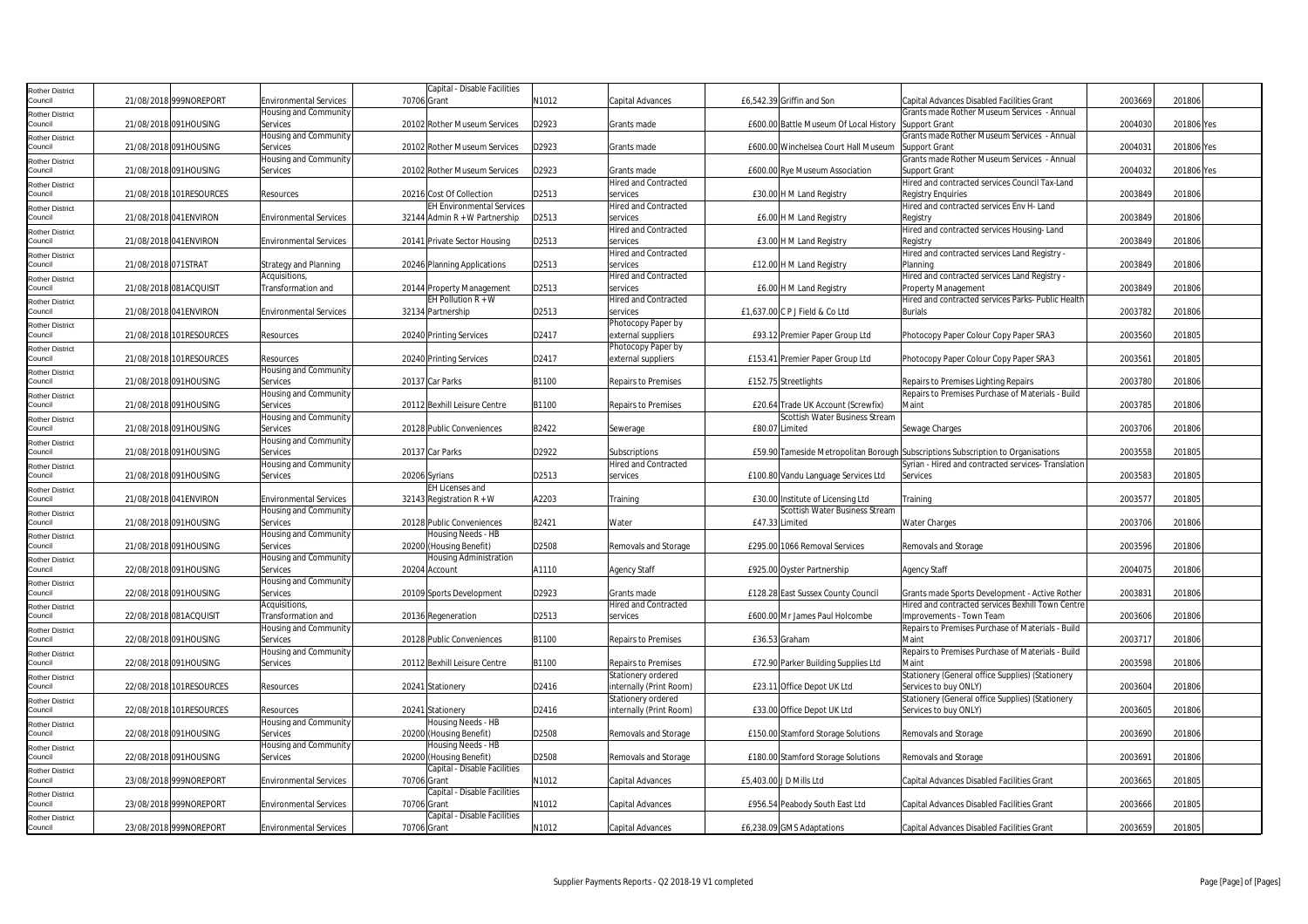| Rother District                   |                         |                                         | Capital - Disable Facilities                |       |                                  |                                    |                                                                      |         |        |
|-----------------------------------|-------------------------|-----------------------------------------|---------------------------------------------|-------|----------------------------------|------------------------------------|----------------------------------------------------------------------|---------|--------|
| Council                           | 23/08/2018 999NOREPORT  | <b>Environmental Services</b>           | 70706 Grant                                 | N1012 | Capital Advances                 | £935.71 Peabody South East Ltd     | Capital Advances Disabled Facilities Grant                           | 2003660 | 201805 |
| Rother District                   |                         |                                         | Capital - Disable Facilities                |       |                                  |                                    |                                                                      |         |        |
| Council                           | 23/08/2018 999NOREPORT  | <b>Environmental Services</b>           | 70706 Grant                                 | V1012 | Capital Advances                 | £5,196.79 Mark Bishop Ltd          | Capital Advances Disabled Facilities Grant                           | 2003661 | 201805 |
| Rother District                   |                         |                                         | Capital - Disable Facilities                |       |                                  |                                    |                                                                      |         |        |
| Council                           | 23/08/2018 999NOREPORT  | <b>Environmental Services</b>           | 70706 Grant                                 | N1012 | Capital Advances                 | £779.50 Peabody South East Ltd     | Capital Advances Disabled Facilities Grant                           | 2003662 | 201805 |
| Rother District                   |                         |                                         | Capital - Disable Facilities                |       |                                  |                                    |                                                                      |         |        |
| Council                           | 23/08/2018 999NOREPORT  | <b>Environmental Services</b>           | 70706 Grant                                 | N1012 | Capital Advances                 | £720.00 Peabody South East Ltd     | Capital Advances Disabled Facilities Grant                           | 2003663 | 201805 |
| <b>Rother District</b>            |                         |                                         | Capital - Disable Facilities                |       |                                  | Mr Mark Neale General Building     |                                                                      |         |        |
| Council                           | 23/08/2018 999NOREPORT  | <b>Environmental Services</b>           | 70706 Grant                                 | N1012 | Capital Advances                 | £4,000.00 and Plumbing Ltd         | Capital Advances Disabled Facilities Grant                           | 2003664 | 201805 |
| <b>Rother District</b><br>Council | 23/08/2018 999NOREPORT  | <b>Environmental Services</b>           | Capital - Disable Facilities<br>70706 Grant | N1012 | Capital Advances                 | £941.29 Peabody South East Ltd     | Capital Advances Disabled Facilities Grant                           | 2003668 | 201806 |
|                                   |                         | <b>Executive Directors &amp;</b>        | Administrative Offices - T.H                |       |                                  |                                    |                                                                      |         |        |
| Rother District<br>Council        | 23/08/2018 031RESOURCES | Corporate Core                          | 20175 Annex (NOT CHP)                       | B2612 | Cleaning materials               | £147.44 Wightman and Parrish Ltd   | <b>Cleaning materials Premises</b>                                   | 2003685 | 201806 |
| Rother District                   |                         | Housing and Community                   |                                             |       |                                  |                                    |                                                                      |         |        |
| Council                           | 23/08/2018 091HOUSING   | Services                                | 20114 Bexhill Parks & Open Spaces D1201     |       | Equipment & Materials            | £500.00 Wybone Ltd                 | Equipment & Materials - Parks- Litter Bins                           | 2004107 | 201806 |
| Rother District                   |                         | Housing and Community                   |                                             |       | <b>Hired and Contracted</b>      |                                    | Hired and contracted services Contrib-Housing                        |         |        |
| Council                           | 23/08/2018 091HOUSING   | Services                                | 20206 Syrians                               | D2513 | services                         | £120.91 SuperStitch 86             | and Support Special                                                  | 2003603 | 201805 |
| tother District                   |                         | Housing and Community                   | Housing Needs - HB                          |       | <b>Hired and Contracted</b>      |                                    | Hired and contracted services Contrib-Housing                        |         |        |
| Council                           | 23/08/2018 091HOUSING   | Services                                | 20200 (Housing Benefit)                     | D2513 | services                         | £4.99 SuperStitch 86               | and Support Special                                                  | 2003603 | 201805 |
| <b>Rother District</b>            |                         | Housing and Community                   |                                             |       |                                  |                                    |                                                                      |         |        |
| Council                           | 23/08/2018 091HOUSING   | Services                                | 20205 Housing Loans Account                 | D2514 | <b>Accommodation Costs</b>       | £1,000.00 JFS Properties           | Homelessness services Deposit for Landlords                          | 2003701 | 201806 |
| Rother District                   |                         | Housing and Community                   |                                             |       |                                  |                                    |                                                                      |         |        |
| Council                           | 23/08/2018 091HOUSING   | Services                                | 20205 Housing Loans Account                 | D2514 | <b>Accommodation Costs</b>       | £969.00 JFS Properties             | Homelessness services Deposit for Landlords                          | 2003710 | 201806 |
| Rother District                   |                         | Housing and Community                   |                                             |       |                                  |                                    | Homelessness services Rent in Advance for                            |         |        |
| Council                           | 23/08/2018 091HOUSING   | Services                                | 20205 Housing Loans Account                 | D2514 | <b>Accommodation Costs</b>       | £800.00 JFS Properties             | Homeless                                                             | 2003701 | 201806 |
| Rother District                   |                         | Housing and Community                   |                                             |       |                                  |                                    | Homelessness services Rent in Advance for                            |         |        |
| Council                           | 23/08/2018 091HOUSING   | Services                                | 20205 Housing Loans Account                 | D2514 | <b>Accommodation Costs</b>       | £700.00 JFS Properties             | Homeless                                                             | 2003710 | 201806 |
| <b>Rother District</b>            | 23/08/2018 091HOUSING   | Housing and Community<br>Services       | 20114 Bexhill Parks & Open Spaces B1100     |       | <b>Repairs to Premises</b>       | £1,090.00 M Taylor                 | Repairs to Premises Parks-Landscaping Works                          | 2003677 | 201806 |
| Council                           |                         | Acquisitions,                           | Committee Property                          |       |                                  |                                    |                                                                      |         |        |
| Rother District<br>Council        | 23/08/2018 081ACQUISIT  | Transformation and                      | 20154 Account                               | B1100 | <b>Repairs to Premises</b>       | £340.25 Alfa Electric Ltd          | Repairs to Premises Repairs - Electrical Works                       | 2003996 | 201806 |
| Rother District                   |                         |                                         |                                             |       |                                  |                                    | Statutory Advertising Planadv - Rye + Battle                         |         |        |
| Council                           | 23/08/2018 071STRAT     | <b>Strategy and Planning</b>            | 20246 Planning Applications                 | D2519 | <b>Statutory Advertising</b>     | £854.00 Johnston Publishing Ltd    | Observer                                                             | 2003708 | 201806 |
| <b>Rother District</b>            |                         |                                         | Capital - Disable Facilities                |       |                                  |                                    |                                                                      |         |        |
| Council                           | 24/08/2018 999NOREPORT  | <b>Environmental Services</b>           | 70706 Grant                                 | N1012 | Capital Advances                 | £2,457.80 Peabody South East Ltd   | Capital Advances Disabled Facilities Grant                           | 2003783 | 201806 |
| Rother District                   |                         |                                         | Capital - Disable Facilities                |       |                                  |                                    |                                                                      |         |        |
| Council                           | 24/08/2018 999NOREPORT  | <b>Environmental Services</b>           | 70706 Grant                                 | N1012 | Capital Advances                 | £6,275.32 Griffin and Son          | Capital Advances Disabled Facilities Grant                           | 2003667 | 201806 |
| Rother District                   |                         |                                         |                                             |       | General office supplies          |                                    |                                                                      |         |        |
| Council                           | 24/08/2018 041ENVIRON   | <b>Environmental Services</b>           | 20198 Licensing Team                        | D2420 | (Stationery purchased            | £446.90 NewAuto Ltd T/A MOGO (UK)  | General Office Stationary                                            | 2003718 | 201806 |
| Rother District                   |                         |                                         |                                             |       | <b>Hired and Contracted</b>      |                                    | Hired and contracted services Council Tax-Land                       |         |        |
| Council                           | 24/08/2018 101RESOURCES | Resources                               | 20216 Cost Of Collection                    | D2513 | services                         | £33.00 H M Land Registry           | <b>Registry Enquiries</b>                                            | 2003847 | 201806 |
| Rother District                   |                         |                                         |                                             |       | <b>Hired and Contracted</b>      |                                    | Hired and contracted services Land Registry -                        |         |        |
| Council                           | 24/08/2018 071STRAT     | <b>Strategy and Planning</b>            | 20246 Planning Applications                 | D2513 | services                         | £15.00 H M Land Registry           | Planning                                                             | 2003847 | 201806 |
| Rother District<br>Council        | 24/08/2018 081ACQUISIT  | Acquisitions,<br>Transformation and     | 20144 Property Management                   | D2513 | Hired and Contracted<br>services | £6.00 H M Land Registry            | Hired and contracted services Land Registry -<br>Property Management | 2003847 | 201806 |
|                                   |                         | Housing and Community                   |                                             |       | <b>Hired and Contracted</b>      |                                    | Hired and contracted services Sanctuary DV                           |         |        |
| <b>Rother District</b><br>Council | 24/08/2018 091HOUSING   | Services                                | 20208 Care In The Community                 | D2513 | services                         | £227.00 Safe Partnership Ltd       | Assistance Revenue                                                   | 2003607 | 201806 |
| Rother District                   |                         |                                         |                                             |       | <b>Hired and Contracted</b>      |                                    |                                                                      |         |        |
| Council                           | 24/08/2018 041ENVIRON   | <b>Environmental Services</b>           | 20129 Community Safety                      | D2513 | services                         | £2.912.82 Alfa Electric Ltd        | Hired and contracted services Service fee paid                       | 2003618 | 201806 |
| Rother District                   |                         |                                         |                                             |       | Photocopy Paper by               |                                    |                                                                      |         |        |
| Council                           | 24/08/2018 101RESOURCES | Resources                               | 20240 Printing Services                     | D2417 | external suppliers               | £258.46 Canon (UK) Ltd             | Photocopy Paper Wide Format Consumables                              | 2003695 | 201806 |
| Rother District                   |                         | Acquisitions,                           | Committee Property                          |       |                                  |                                    | Repairs to Premises Purchase of Materials - Build                    |         |        |
| Council                           | 24/08/2018 081ACQUISIT  | Transformation and                      | 20154 Account                               | B1100 | <b>Repairs to Premises</b>       | £18.74 Trade UK Account (Screwfix) | Maint                                                                | 2003907 | 201806 |
| Rother District                   |                         | Housing and Community                   |                                             |       |                                  |                                    |                                                                      |         |        |
| Council                           | 24/08/2018 091HOUSING   | Services                                | 20128 Public Conveniences                   | B1100 | Repairs to Premises              | £490.24 Alfa Electric Ltd          | Repairs to Premises Repairs - Electrical Works                       | 2004317 | 201806 |
| <b>Rother District</b>            |                         | <b>Housing and Community</b>            |                                             |       |                                  | Scottish Water Business Stream     |                                                                      |         |        |
| Council                           | 24/08/2018 091HOUSING   | Services                                | 20128 Public Conveniences                   | B2422 | Sewerage                         | £172.43 Limited                    | Sewage Charges                                                       | 2003709 | 201806 |
| <b>Rother District</b>            |                         |                                         |                                             |       | Newspapers &                     |                                    |                                                                      | 2003609 |        |
| Council                           | 25/08/2018 071STRAT     | Strategy and Planning                   | 20246 Planning Applications                 | D1204 | Periodicals                      | £12.60 Pipers News Ltd             | Newspapers & Periodicals Newspapers                                  |         | 201806 |
| <b>Rother District</b><br>Council | 25/08/2018 031RESOURCES | Executive Directors &<br>Corporate Core | 20159 Corporate Policy Making               | D1204 | Newspapers &<br>Periodicals      | £12.60 Pipers News Ltd             | Newspapers & Periodicals Newspapers                                  | 2003611 | 201806 |
|                                   |                         | Executive Directors &                   |                                             |       | Newspapers &                     |                                    |                                                                      |         |        |
| Rother District<br>Council        | 25/08/2018 031RESOURCES | Corporate Core                          | 20156 Representing Local Interest D1204     |       | Periodicals                      | £12.60 Pipers News Ltd             | Newspapers & Periodicals Newspapers                                  | 2003610 | 201806 |
|                                   |                         |                                         |                                             |       |                                  |                                    |                                                                      |         |        |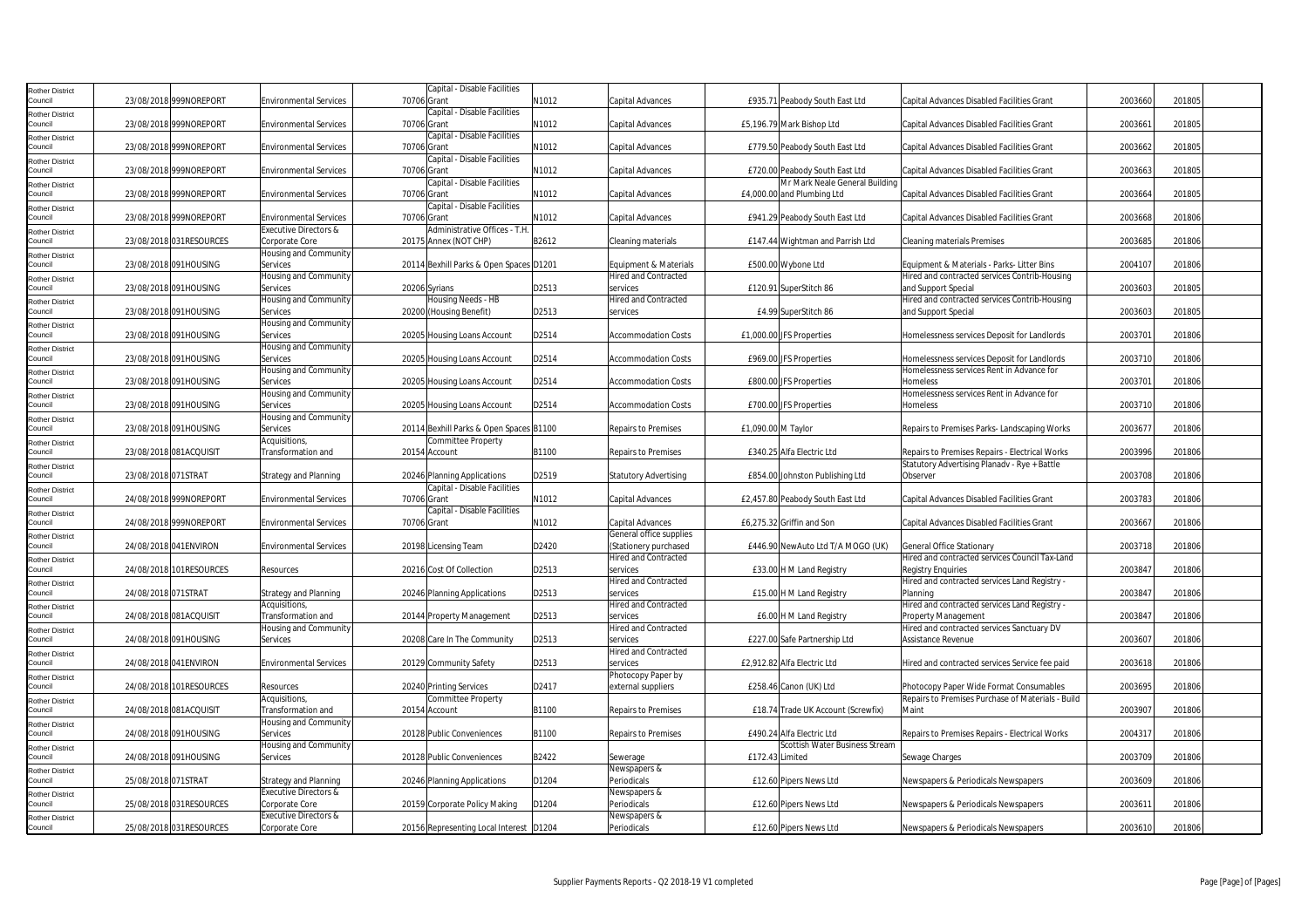| Rother District                   |                         | Acquisitions,                     |                                               |       |                            |                                                  | Repairs to Premises Specified Repairs and Works    |         |        |
|-----------------------------------|-------------------------|-----------------------------------|-----------------------------------------------|-------|----------------------------|--------------------------------------------------|----------------------------------------------------|---------|--------|
| Council                           | 25/08/2018 081ACQUISIT  | Transformation and                | 20153 Elva Business Centre, Bexhill B1100     |       | Repairs to Premises        | £70.64 Stannah Lift Services Ltd                 | listed                                             | 2003944 | 201806 |
| Rother District                   |                         | Housing and Community             | Capital - Bexhill Leisure                     |       | Architects & Consultant    | The Environment Partnership                      | Architects & Consultant Fees Capital-Architect and |         |        |
| Council                           | 26/08/2018 999NOREPORT  | Services                          | 70704 Centre                                  | N1004 | Fees                       | £21,400.94 (TEP) Ltd                             | ConsIt Fees                                        | 2003889 | 201806 |
| Rother District                   |                         | Housing and Community             | Housing Needs - HB                            |       |                            |                                                  |                                                    |         |        |
| Council                           | 26/08/2018 091HOUSING   | Services                          | 20200 (Housing Benefit)                       | D2514 | <b>Accommodation Costs</b> | £350.00 Specialist Care UK Group Ltd             | <b>Accommodation Costs</b>                         | 2003632 | 201806 |
| Rother District                   |                         | <b>Housing and Community</b>      | Housing Needs - HB                            |       |                            |                                                  |                                                    |         |        |
| Council                           | 26/08/2018 091HOUSING   | Services                          | 20200 (Housing Benefit)                       | D2514 | <b>Accommodation Costs</b> | £175.00 Specialist Care UK Group Ltd             | <b>Accommodation Costs</b>                         | 2003627 | 201806 |
| Rother District                   |                         | <b>Housing and Community</b>      | Housing Needs - HB                            |       |                            |                                                  |                                                    |         |        |
| Council                           | 26/08/2018 091HOUSING   | Services                          | 20200 (Housing Benefit)                       | D2514 | <b>Accommodation Costs</b> | £262.50 Specialist Care UK Group Ltd             | <b>Accommodation Costs</b>                         | 2003625 | 201806 |
| Rother District                   |                         | Housing and Community             | Housing Needs - HB                            |       |                            |                                                  |                                                    |         |        |
| Council                           | 26/08/2018 091HOUSING   | Services                          | 20200 (Housing Benefit)                       | D2514 | <b>Accommodation Costs</b> | £262.50 Specialist Care UK Group Ltd             | <b>Accommodation Costs</b>                         | 2003628 | 201806 |
| Rother District                   |                         | Housing and Community             | Housing Needs - HB                            |       |                            |                                                  |                                                    |         |        |
| Council                           | 26/08/2018 091HOUSING   | Services                          | 20200 (Housing Benefit)                       | D2514 | <b>Accommodation Costs</b> | £350.00 Specialist Care UK Group Ltd             | <b>Accommodation Costs</b>                         | 2003624 | 201806 |
| <b>Rother District</b><br>Council | 26/08/2018 091HOUSING   | Housing and Community<br>Services | Housing Needs - HB<br>20200 (Housing Benefit) | D2514 | <b>Accommodation Costs</b> | £175.00 Specialist Care UK Group Ltd             | <b>Accommodation Costs</b>                         | 2003623 | 201806 |
|                                   |                         | Housing and Community             | Housing Needs - HB                            |       |                            |                                                  |                                                    |         |        |
| Rother District<br>Council        | 26/08/2018 091HOUSING   | Services                          | 20200 (Housing Benefit)                       | D2514 | <b>Accommodation Costs</b> | £262.50 Specialist Care UK Group Ltd             | <b>Accommodation Costs</b>                         | 2003629 | 201806 |
|                                   |                         | Housing and Community             | Housing Needs - HB                            |       |                            |                                                  |                                                    |         |        |
| Rother District<br>Council        | 26/08/2018 091HOUSING   | Services                          | 20200 (Housing Benefit)                       | D2514 | <b>Accommodation Costs</b> | £262.50 Specialist Care UK Group Ltd             | <b>Accommodation Costs</b>                         | 2003626 | 201806 |
| Rother District                   |                         | Housing and Community             | Housing Needs - HB                            |       |                            |                                                  |                                                    |         |        |
| Council                           | 26/08/2018 091HOUSING   | Services                          | 20200 (Housing Benefit)                       | D2514 | <b>Accommodation Costs</b> | £300.00 Specialist Care UK Group Ltd             | <b>Accommodation Costs</b>                         | 2003621 | 201806 |
| <b>Rother District</b>            |                         | Housing and Community             | Housing Needs - HB                            |       |                            |                                                  |                                                    |         |        |
| Council                           | 26/08/2018 091HOUSING   | Services                          | 20200 (Housing Benefit)                       | D2514 | <b>Accommodation Costs</b> | £350.00 Specialist Care UK Group Ltd             | <b>Accommodation Costs</b>                         | 2003633 | 201806 |
| Rother District                   |                         | Housing and Community             | Housing Needs - HB                            |       |                            |                                                  |                                                    |         |        |
| Council                           | 26/08/2018 091HOUSING   | Services                          | 20200<br>Housing Benefit)                     | D2514 | <b>Accommodation Costs</b> | £262.50 Specialist Care UK Group Ltd             | Accommodation Costs                                | 2003630 | 201806 |
| Rother District                   |                         | <b>Housing and Community</b>      | Housing Needs - HB                            |       |                            |                                                  |                                                    |         |        |
| Council                           | 26/08/2018 091HOUSING   | Services                          | 20200 (Housing Benefit)                       | D2514 | <b>Accommodation Costs</b> | £262.50 Specialist Care UK Group Ltd             | <b>Accommodation Costs</b>                         | 2003622 | 201806 |
| Rother District                   |                         | Housing and Community             | Housing Needs - HB                            |       |                            |                                                  |                                                    |         |        |
| Council                           | 26/08/2018 091HOUSING   | Services                          | 20200 (Housing Benefit)                       | D2514 | <b>Accommodation Costs</b> | £375.00 Specialist Care UK Group Ltd             | <b>Accommodation Costs</b>                         | 2003631 | 201806 |
| Rother District                   |                         | Housing and Community             | Capital - Sidley Recreation                   |       | Architects & Consultant    |                                                  | Architects & Consultant Fees Capital-Architect and |         |        |
| Council                           | 27/08/2018 999NOREPORT  | Services                          | 70718 Ground                                  | N1004 | Fees                       | £375.00 Martin Newcombe                          | ConsIt Fees                                        | 2003704 | 201806 |
| <b>Rother District</b>            |                         |                                   |                                               |       |                            | <b>BT British Telecommunications</b>             |                                                    |         |        |
| Council                           | 27/08/2018 101RESOURCES | Resources                         | 20242 Communications-Phones                   | D2621 | Telephones                 | £274.55 plc                                      | Telephones BT-Rental-General                       | 2004263 | 201806 |
| <b>Rother District</b>            |                         |                                   |                                               |       |                            |                                                  |                                                    |         |        |
|                                   |                         |                                   |                                               |       |                            | <b>BT British Telecommunications</b>             |                                                    |         |        |
| Council                           | 27/08/2018 101RESOURCES | Resources                         | 20242 Communications-Phones                   | D2621 | Telephones                 | £40.00 plc                                       | Telephones BT-Rental-General                       | 2004263 | 201806 |
| Rother District                   |                         | Housing and Community             | Housing Needs - HB                            |       |                            | Solutions Accommodation                          |                                                    |         |        |
| Council                           | 27/08/2018 091HOUSING   | Services                          | 20200 (Housing Benefit)                       | D2514 | <b>Accommodation Costs</b> | £336.00 Providers Ltd                            | <b>Accommodation Costs</b>                         | 2003746 | 201806 |
| Rother District                   |                         | Housing and Community             | Housing Needs - HB                            |       |                            | Solutions Accommodation                          |                                                    |         |        |
| Council                           | 27/08/2018 091HOUSING   | Services                          | 20200 (Housing Benefit)                       | D2514 | <b>Accommodation Costs</b> | £385.00 Providers Ltd                            | <b>Accommodation Costs</b>                         | 2003751 | 201806 |
| Rother District                   |                         | Housing and Community             | Housing Needs - HB                            |       |                            | Solutions Accommodation                          |                                                    |         |        |
| Council                           | 27/08/2018 091HOUSING   | Services                          | 20200 (Housing Benefit)                       | D2514 | <b>Accommodation Costs</b> | £420.00 Providers Ltd                            | <b>Accommodation Costs</b>                         | 2003747 | 201806 |
| Rother District<br>Council        | 27/08/2018 091HOUSING   | Housing and Community<br>Services | lousing Needs - HB                            | D2514 | <b>Accommodation Costs</b> | Solutions Accommodation<br>£84.00 Providers Ltd  | <b>Accommodation Costs</b>                         | 2003746 | 201806 |
|                                   |                         | Housing and Community             | 20200 (Housing Benefit)<br>Housing Needs - HB |       |                            | Solutions Accommodation                          |                                                    |         |        |
| <b>Rother District</b><br>Council | 27/08/2018 091HOUSING   | Services                          | 20200 (Housing Benefit)                       | D2514 | <b>Accommodation Costs</b> | £84.00 Providers Ltd                             | <b>Accommodation Costs</b>                         | 2003752 | 201806 |
| <b>Rother District</b>            |                         | Housing and Community             | Housing Needs - HB                            |       |                            | Solutions Accommodation                          |                                                    |         |        |
| Council                           | 27/08/2018 091HOUSING   | Services                          | 20200 (Housing Benefit)                       | D2514 | <b>Accommodation Costs</b> | £336.00 Providers Ltd                            | <b>Accommodation Costs</b>                         | 2003752 | 201806 |
| Rother District                   |                         | Housing and Community             | Housing Needs - HB                            |       |                            | Solutions Accommodation                          |                                                    |         |        |
| Council                           | 27/08/2018 091HOUSING   | Services                          | 20200 (Housing Benefit)                       | D2514 | <b>Accommodation Costs</b> | £44.00 Providers Ltd                             | <b>Accommodation Costs</b>                         | 2003750 | 201806 |
| Rother District                   |                         | Housing and Community             | Housing Needs - HB                            |       |                            | Solutions Accommodation                          |                                                    |         |        |
| Council                           | 27/08/2018 091HOUSING   | Services                          | 20200 (Housing Benefit)                       | D2514 | <b>Accommodation Costs</b> | £176.00 Providers Ltd                            | Accommodation Costs                                | 2003750 | 201806 |
| <b>Rother District</b>            |                         | Housing and Community             | lousing Needs - HB                            |       |                            | Solutions Accommodation                          |                                                    |         |        |
| Council                           | 27/08/2018 091HOUSING   | Services                          | 20200 (Housing Benefit)                       | D2514 | <b>Accommodation Costs</b> | £300.00 Providers Ltd                            | <b>Accommodation Costs</b>                         | 2003753 | 201806 |
| Rother District                   |                         | Housing and Community             | Housing Needs - HB                            |       |                            | Solutions Accommodation                          |                                                    |         |        |
| Council                           | 27/08/2018 091HOUSING   | Services                          | 20200 (Housing Benefit)                       | D2514 | <b>Accommodation Costs</b> | £98.00 Providers Ltd                             | <b>Accommodation Costs</b>                         | 2003745 | 201806 |
| <b>Rother District</b>            |                         | lousing and Community             | Housing Needs - HB                            |       |                            | Solutions Accommodation                          |                                                    |         |        |
| Council                           | 27/08/2018 091HOUSING   | Services                          | 20200 (Housing Benefit)                       | D2514 | <b>Accommodation Costs</b> | £392.00 Providers Ltd                            | <b>Accommodation Costs</b>                         | 2003745 | 201806 |
| Rother District                   |                         | Housing and Community             | Housing Needs - HB                            |       |                            | Solutions Accommodation                          |                                                    |         |        |
| Council                           | 27/08/2018 091HOUSING   | Services                          | 20200 (Housing Benefit)                       | D2514 | <b>Accommodation Costs</b> | £165.00 Providers Ltd                            | Accommodation Costs                                | 2003749 | 201806 |
| Rother District                   |                         | Housing and Community             | Housing Needs - HB                            |       |                            | Solutions Accommodation                          |                                                    |         |        |
| Council                           | 27/08/2018 091HOUSING   | Services                          | 20200<br>(Housing Benefit)                    | D2514 | <b>Accommodation Costs</b> | £490.00 Providers Ltd                            | <b>Accommodation Costs</b>                         | 2003748 | 201806 |
| Rother District<br>Council        | 27/08/2018 091HOUSING   | Housing and Community<br>Services | Housing Needs - HB<br>20200 (Housing Benefit) | D2514 | <b>Accommodation Costs</b> | Solutions Accommodation<br>£105.00 Providers Ltd | <b>Accommodation Costs</b>                         | 2003744 | 201806 |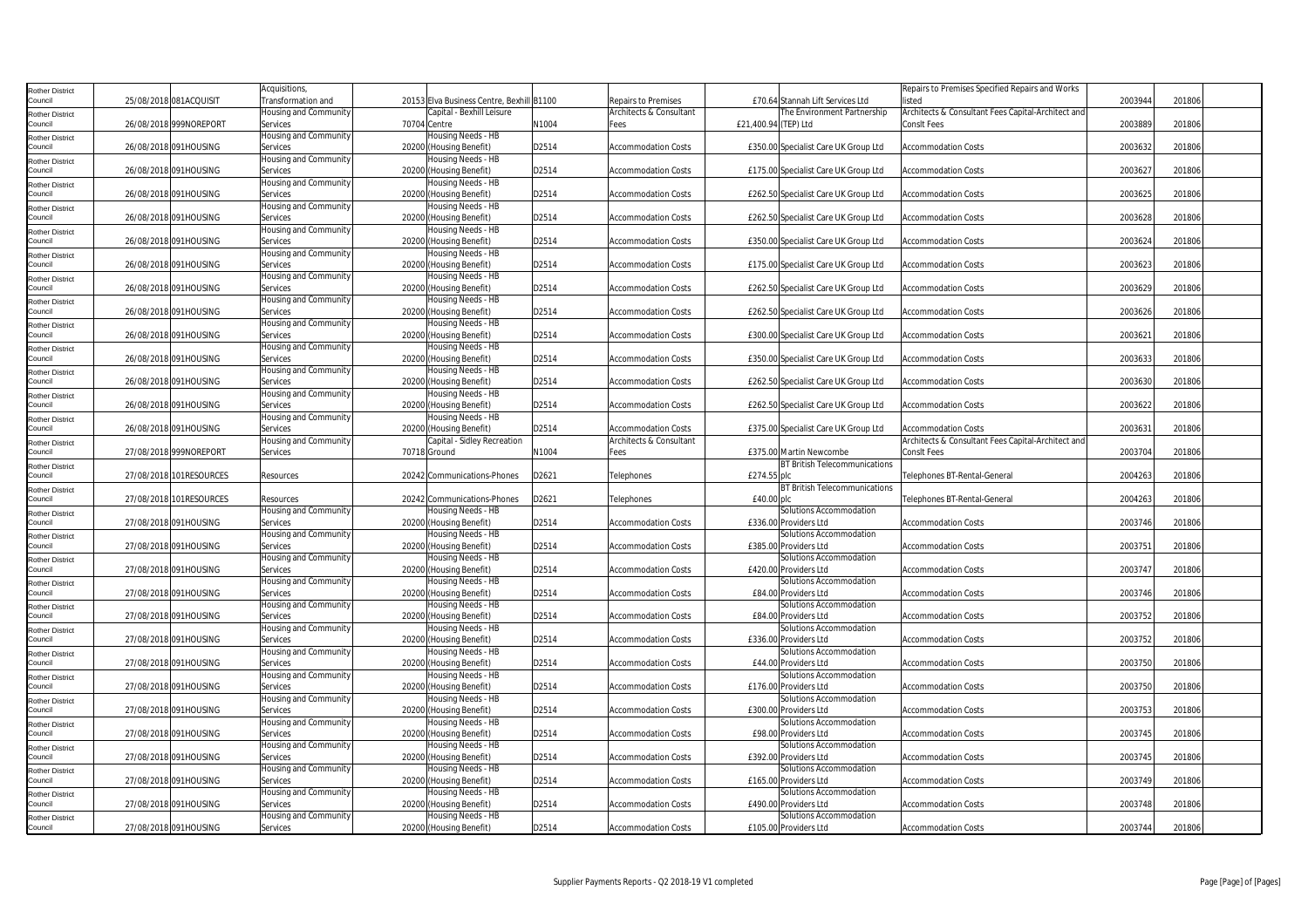| Rother District            |                     |                          | Housing and Community         | Housing Needs - HB                      |       |                              | Solutions Accommodation              |                                                   |         |        |  |
|----------------------------|---------------------|--------------------------|-------------------------------|-----------------------------------------|-------|------------------------------|--------------------------------------|---------------------------------------------------|---------|--------|--|
| Council                    |                     | 27/08/2018 091HOUSING    | Services                      | 20200 (Housing Benefit)                 | D2514 | <b>Accommodation Costs</b>   | £420.00 Providers Ltd                | <b>Accommodation Costs</b>                        | 2003744 | 201806 |  |
|                            |                     |                          |                               |                                         |       |                              |                                      |                                                   |         |        |  |
| Rother District            |                     |                          | Housing and Community         | Housing Needs - Universal               |       |                              |                                      |                                                   |         |        |  |
| Council                    |                     | 27/08/2018 091HOUSING    | Services                      | 20203 Credit                            | D2514 | <b>Accommodation Costs</b>   | £134.40 South Down Residential Ltd   | <b>Accommodation Costs</b>                        | 2003634 | 201806 |  |
| Rother District            |                     |                          | Housing and Community         | Housing Needs - HB                      |       |                              |                                      |                                                   |         |        |  |
| Council                    |                     | 27/08/2018 091HOUSING    | Services                      | 20200 (Housing Benefit)                 | D2514 | <b>Accommodation Costs</b>   | £63.00 South Down Residential Ltd    | <b>Accommodation Costs</b>                        | 2003634 | 201806 |  |
| Rother District            |                     |                          | Housing and Community         | Housing Needs - HB                      |       |                              |                                      |                                                   |         |        |  |
|                            |                     | 27/08/2018 091HOUSING    | Services                      | 20200 (Housing Benefit)                 | D2514 | <b>Accommodation Costs</b>   | £120.00 South Down Residential Ltd   | <b>Accommodation Costs</b>                        | 2003634 | 201806 |  |
| Council                    |                     |                          |                               |                                         |       |                              |                                      |                                                   |         |        |  |
| Rother District            |                     |                          | Housing and Community         | Housing Needs - HB                      |       |                              |                                      |                                                   |         |        |  |
| Council                    |                     | 27/08/2018 091HOUSING    | Services                      | 20200 (Housing Benefit)                 | D2514 | <b>Accommodation Costs</b>   | £252.00 South Down Residential Ltd   | <b>Accommodation Costs</b>                        | 2003634 | 201806 |  |
| <b>Rother District</b>     |                     |                          | Housing and Community         | Housing Needs - Universal               |       |                              |                                      |                                                   |         |        |  |
| Council                    |                     | 27/08/2018 091HOUSING    | Services                      | 20203 Credit                            | D2514 | <b>Accommodation Costs</b>   | £33.60 South Down Residential Ltd    | <b>Accommodation Costs</b>                        | 2003634 | 201806 |  |
|                            |                     |                          |                               |                                         |       |                              |                                      |                                                   |         |        |  |
| Rother District            |                     |                          | Executive Directors &         |                                         |       |                              |                                      |                                                   |         |        |  |
| Council                    |                     | 28/08/2018 031RESOURCES  | Corporate Core                | 20172 Facilities Management             | A1110 | <b>Agency Staff</b>          | £122.20 The Work People CIC          | <b>Agency Staff</b>                               | 2003682 | 201806 |  |
| Rother District            |                     |                          |                               | Capital - Disable Facilities            |       |                              |                                      |                                                   |         |        |  |
| Council                    |                     | 28/08/2018 999NOREPORT   | <b>Environmental Services</b> | 70706 Grant                             | N1012 | Capital Advances             | £7.047.25 Alfa Electric Ltd          | Capital Advances Disabled Facilities Grant        | 2003689 | 201806 |  |
|                            |                     |                          | Executive Directors &         |                                         |       |                              | <b>Xpress Software Solutions Ltd</b> |                                                   |         |        |  |
| Rother District<br>Council |                     |                          |                               |                                         |       |                              |                                      |                                                   |         |        |  |
|                            |                     | 28/08/2018 031RESOURCES  | Corporate Core                | 20162 Electoral Registration            | D2635 | <b>Computer Licences</b>     | £8,750.00 (ERS Group)                | Computer Licences Election Management System      | 2003608 | 201806 |  |
| Rother District            |                     |                          | <b>Housing and Community</b>  |                                         |       | <b>Hired and Contracted</b>  |                                      | Hired and contracted services Sanctuary DV        |         |        |  |
| Council                    |                     | 28/08/2018 091HOUSING    | Services                      | 20208 Care In The Community             | D2513 | services                     | £205.00 Safe Partnership Ltd         | Assistance Revenue                                | 2003826 | 201806 |  |
| Rother District            |                     |                          |                               |                                         |       | Photocopy Paper by           |                                      |                                                   |         |        |  |
| Council                    |                     | 28/08/2018 101RESOURCES  | Resources                     | 20240 Printing Services                 | D2417 | external suppliers           | £106.30 Premier Paper Group Ltd      | Photocopy Paper Colour Copy Paper SRA3            | 2003599 | 201805 |  |
|                            |                     |                          |                               |                                         |       |                              |                                      |                                                   |         |        |  |
| <b>Rother District</b>     |                     |                          |                               |                                         |       | Photocopy Paper by           |                                      |                                                   |         |        |  |
| Council                    |                     | 28/08/2018 101RESOURCES  | Resources                     | 20240 Printing Services                 | D2417 | external suppliers           | £470.00 Premier Paper Group Ltd      | Photocopy Paper Photocopy White A4 80GSM          | 2003599 | 201805 |  |
| Rother District            |                     |                          |                               |                                         |       | Photocopy Paper by           |                                      |                                                   |         |        |  |
| Council                    |                     | 28/08/2018 101RESOURCES  | Resources                     | 20240 Printing Services                 | D2417 | external suppliers           | £193.67 Premier Paper Group Ltd      | Photocopy Paper Wide Format Consumables           | 2003599 | 201805 |  |
|                            |                     |                          |                               |                                         |       |                              |                                      |                                                   |         |        |  |
| Rother District            |                     |                          |                               |                                         |       |                              |                                      |                                                   |         |        |  |
| Council                    |                     | 28/08/2018 101RESOURCES  | Resources                     | 20216 Cost Of Collection                | D2626 | Postages                     | £1,549.88 Virtual Mail Room Ltd      | Postages Postages - Virtual Mail Room             | 2003755 | 201806 |  |
| Rother District            |                     |                          | Housing and Community         |                                         |       |                              | CountyClean Environmental            |                                                   |         |        |  |
| Council                    |                     | 28/08/2018 091HOUSING    | Services                      | 20102 Rother Museum Services            | B1100 | <b>Repairs to Premises</b>   | £495.00 Services Ltd                 | Repairs to Premises Pumps Maintenance/ Repairs    | 2003827 | 201806 |  |
|                            |                     |                          | Housing and Community         |                                         |       |                              |                                      | Repairs to Premises Purchase of Materials - Build |         |        |  |
| Rother District            |                     |                          |                               |                                         |       |                              |                                      |                                                   |         |        |  |
| Council                    |                     | 28/08/2018 091HOUSING    | Services                      | 20114 Bexhill Parks & Open Spaces B1100 |       | <b>Repairs to Premises</b>   | £16.82 Jewson Limited                | Main                                              | 2003775 | 201806 |  |
| Rother District            |                     |                          | Housing and Community         |                                         |       |                              |                                      | Repairs to Premises Purchase of Materials - Build |         |        |  |
| Council                    |                     | 28/08/2018 091HOUSING    | Services                      | 20114 Bexhill Parks & Open Spaces B1100 |       | <b>Repairs to Premises</b>   | £18.37 Graham                        | Maint                                             | 2003777 | 201806 |  |
|                            |                     |                          | Housing and Community         |                                         |       |                              |                                      | Repairs to Premises Purchase of Materials - Build |         |        |  |
| Rother District<br>Council |                     | 28/08/2018 091HOUSING    | Services                      | 20138 Residual Highway Services         | B1100 | <b>Repairs to Premises</b>   | £42.98 Four Seasons Plastics         | Maint                                             | 2003962 | 201806 |  |
|                            |                     |                          |                               |                                         |       |                              |                                      |                                                   |         |        |  |
| Rother District            |                     |                          | Executive Directors &         | Administrative Offices -                |       |                              |                                      | Repairs to Premises Specified Repairs and Works   |         |        |  |
| Council                    |                     | 28/08/2018 031RESOURCES  | Corporate Core                | 20173 Town Hall                         | B1100 | <b>Repairs to Premises</b>   | £91.90 Stannah Lift Services Ltd     | listed                                            | 2003945 | 201806 |  |
| Rother District            |                     |                          | Acquisitions,                 |                                         |       |                              |                                      |                                                   |         |        |  |
| Council                    |                     |                          | Transformation and            |                                         | B2422 |                              |                                      |                                                   | 2003601 | 201805 |  |
|                            |                     | 28/08/2018 081ACQUISIT   |                               | 20148 Misc Land & Buildings             |       | Sewerage                     | £138.00 Cleansing Service Group Ltd  | Sewerage Parks- Emptying of Cesspit               |         |        |  |
| Rother District            |                     |                          |                               |                                         |       |                              |                                      |                                                   |         |        |  |
| Council                    |                     | 28/08/2018 101RESOURCES  | Resources                     | 20239 Computer Services                 | D2621 | <b>Felephones</b>            | £267.68 Easynet Ltd                  | <b>Telephones Leased Line Rental</b>              | 2004356 | 201806 |  |
| Rother District            |                     |                          | Housing and Community         | Housing Administration                  |       |                              |                                      |                                                   |         |        |  |
| Council                    |                     | 29/08/2018 091HOUSING    | Services                      | 20204 Account                           | A1110 | <b>Agency Staff</b>          | £925.00 Oyster Partnership           | <b>Agency Staff</b>                               | 2003784 | 201806 |  |
|                            |                     |                          | Acquisitions,                 |                                         |       | lired and Contracted         |                                      |                                                   |         |        |  |
| Rother District            |                     |                          |                               |                                         |       |                              |                                      |                                                   |         |        |  |
| Council                    |                     | 29/08/2018 081ACQUISIT   | Transformation and            | 20118 Tourism                           | D2513 | services                     | £4,500.00 Brochure Connect Ltd       | Hired and contracted services Battle & Rye TIC    | 2004063 | 201806 |  |
| Rother District            |                     |                          | Executive Directors &         |                                         |       | <b>Hired and Contracted</b>  |                                      | Hired and contracted services Coach Hire for      |         |        |  |
| Council                    |                     | 29/08/2018 031RESOURCES  | Corporate Core                | 20156 Representing Local Interest D2513 |       | services                     | £240.00 Rambler Coaches Ltd          | <b>Planning Site Visits</b>                       | 2003698 | 201806 |  |
|                            |                     |                          |                               |                                         |       | <b>Hired and Contracted</b>  |                                      | Hired and contracted services Council Tax-Land    |         |        |  |
| Rother District            |                     |                          |                               |                                         |       |                              |                                      |                                                   |         |        |  |
| Council                    |                     | 29/08/2018 101RESOURCES  | Resources                     | 20216 Cost Of Collection                | D2513 | services                     | £18.00 H M Land Registry             | Registry Enquiries                                | 2003848 | 201806 |  |
| Rother District            |                     |                          |                               |                                         |       | Hired and Contracted         |                                      | Hired and contracted services Housing-Land        |         |        |  |
| Council                    |                     | 29/08/2018 041ENVIRON    | <b>Environmental Services</b> | 20141 Private Sector Housing            | D2513 | services                     | £21.00 H M Land Registry             | Registry                                          | 2003848 | 201806 |  |
|                            |                     |                          |                               |                                         |       | <b>Hired and Contracted</b>  |                                      | Hired and contracted services Land Registry -     |         |        |  |
| Rother District            |                     |                          |                               |                                         |       |                              |                                      |                                                   |         |        |  |
| Council                    | 29/08/2018 071STRAT |                          | <b>Strategy and Planning</b>  | 20246 Planning Applications             | D2513 | services                     | £18.00 H M Land Registry             | Planning                                          | 2003848 | 201806 |  |
| <b>Rother District</b>     |                     |                          | Executive Directors &         |                                         |       | <b>Hired and Contracted</b>  |                                      |                                                   |         |        |  |
| Council                    |                     | 29/08/2018 031 RESOURCES | Corporate Core                | 20171 Human Resources                   | D2513 | services                     | £176.00 DMH Stallard                 | Hired and contracted services Legal Advice        | 2003793 | 201806 |  |
| <b>Rother District</b>     |                     |                          | Acquisitions,                 |                                         |       | Hired and Contracted         |                                      |                                                   |         |        |  |
| Council                    |                     | 29/08/2018 081ACQUISIT   | Transformation and            | 20144 Property Management               | D2513 | services                     | £1,238.80 Valuation Office Agency    | Hired and contracted services Valuation Services  | 2003686 | 201806 |  |
|                            |                     |                          |                               |                                         |       |                              |                                      |                                                   |         |        |  |
| Rother District            |                     |                          |                               |                                         |       |                              | <b>Konica Minolta Business</b>       |                                                   |         |        |  |
| Council                    |                     | 29/08/2018 101RESOURCES  | Resources                     | 20241 Stationery                        | D2638 | <b>Photocopier Contracts</b> | £2,965.26 Solutions (UK) Ltd         | Photocopier Contracts                             | 2004359 | 201806 |  |
| Rother District            |                     |                          |                               |                                         |       |                              |                                      |                                                   |         |        |  |
| Council                    | 29/08/2018          | 101RESOURCES             | Resources                     | 20240 Printing Services                 | D2638 | <b>Photocopier Contracts</b> | £3,569.44 Canon (UK) Ltd             | Photocopier Contracts                             | 2004279 | 201806 |  |
|                            |                     |                          |                               |                                         |       |                              |                                      |                                                   |         |        |  |
| Rother District            |                     |                          | Acquisitions,                 | Committee Property                      |       |                              |                                      | Repairs to Premises - Colonnade - repairs and fit |         |        |  |
| Council                    |                     | 29/08/2018 081ACQUISIT   | Transformation and            | 20154 Account                           | B1100 | Repairs to Premises          | £16,055.57 Johnson Bespoke Ltd       | out                                               | 2003853 | 201806 |  |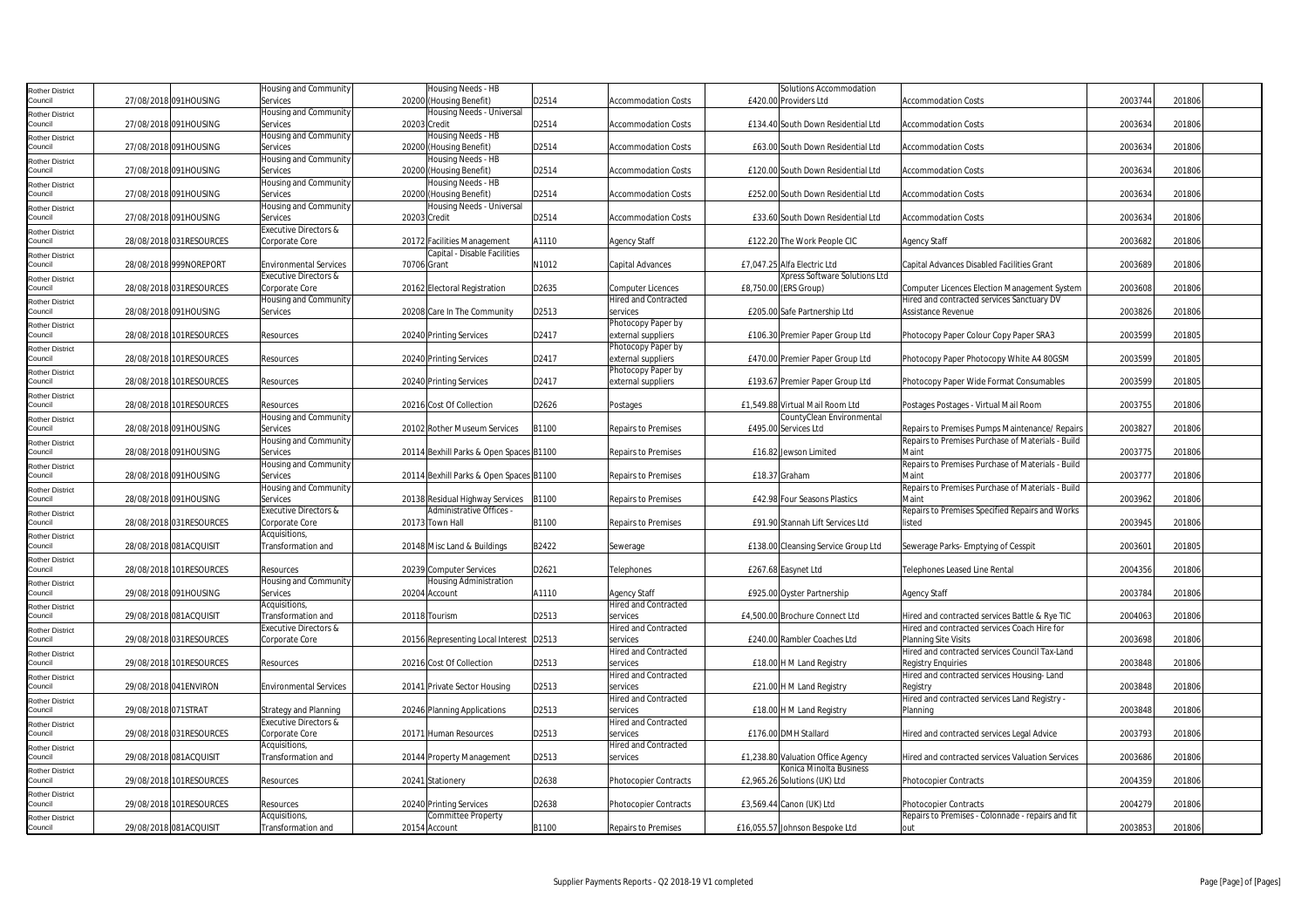| <b>Rother District</b>            |                       |                         | Housing and Community            |                                           |       |                              |                 | <b>B</b> and G Environmental Services      |                                                                                  |         |        |  |
|-----------------------------------|-----------------------|-------------------------|----------------------------------|-------------------------------------------|-------|------------------------------|-----------------|--------------------------------------------|----------------------------------------------------------------------------------|---------|--------|--|
| Council                           |                       | 29/08/2018 091HOUSING   | Services                         | 20137 Car Parks                           | B1100 | <b>Repairs to Premises</b>   | £350.00 Limited |                                            | Repairs to Premises Drainage Clearance                                           | 2003713 | 201806 |  |
|                                   |                       |                         | Housing and Community            |                                           |       |                              |                 |                                            |                                                                                  |         |        |  |
| <b>Rother District</b><br>Council |                       | 29/08/2018 091HOUSING   | Services                         | 20137 Car Parks                           | B1100 | <b>Repairs to Premises</b>   |                 | £420.00 Colin A May                        | Repairs to Premises Painting Works                                               | 2003674 | 201806 |  |
|                                   |                       |                         |                                  |                                           |       |                              |                 |                                            | Repairs to Premises Purchase of Materials - Build                                |         |        |  |
| <b>Rother District</b>            |                       |                         | Housing and Community            |                                           |       |                              |                 |                                            |                                                                                  |         |        |  |
| Council                           |                       | 29/08/2018 091HOUSING   | Services                         | 20128 Public Conveniences                 | B1100 | <b>Repairs to Premises</b>   |                 | £43.29 Jewson Limited                      | Maint                                                                            | 2003774 | 201806 |  |
| <b>Rother District</b>            |                       |                         | Acquisitions,                    | Committee Property                        |       |                              |                 | Hastings Locksmiths and Key                | Repairs to Premises Purchase of Materials - Build                                |         |        |  |
| Council                           |                       | 29/08/2018 081ACQUISIT  | Transformation and               | 20154 Account                             | B1100 | <b>Repairs to Premises</b>   |                 | £11.88 Service                             | Maint                                                                            | 2003705 | 201806 |  |
| <b>Rother District</b>            |                       |                         | Housing and Community            |                                           |       |                              |                 |                                            | Repairs to Premises Purchase of Materials - Build                                |         |        |  |
| Council                           |                       | 29/08/2018 091HOUSING   | Services                         | 20128 Public Conveniences                 | B1100 | <b>Repairs to Premises</b>   |                 | £34.96 Graham                              | Maint                                                                            | 2003776 | 201806 |  |
| <b>Rother District</b>            |                       |                         | Housing and Community            |                                           |       |                              |                 |                                            | Sussex Turnery and Moulding Co Repairs to Premises Purchase of Materials - Build |         |        |  |
| Council                           |                       | 29/08/2018 091HOUSING   | Services                         | 20138 Residual Highway Services           | B1100 | <b>Repairs to Premises</b>   | £8.15 Ltd       |                                            | Maint                                                                            | 2003743 | 201806 |  |
| <b>Rother District</b>            |                       |                         | Acquisitions,                    |                                           |       |                              |                 |                                            |                                                                                  |         |        |  |
| Council                           |                       | 29/08/2018 081ACQUISIT  | Transformation and               | 20148 Misc Land & Buildings               | B1100 | <b>Repairs to Premises</b>   |                 | £1,490.00 James Lewis Developments         | Repairs to Premises Repairs - Roofing Works                                      | 2003688 | 201806 |  |
| <b>Rother District</b>            |                       |                         | Housing and Community            |                                           |       | Third party payment          |                 |                                            | Third party payment private contractors                                          |         |        |  |
| Council                           |                       | 29/08/2018 091HOUSING   | Services                         | 20133 Refuse Collection                   | E2302 | private contractors          |                 | £165.10 Kier Services - Environmental      | <b>Commercial Waste Collection Contract</b>                                      | 2003722 | 201806 |  |
|                                   |                       |                         | Housing and Community            |                                           |       | Third party payment          |                 |                                            | Third party payment private contractors                                          |         |        |  |
| <b>Rother District</b>            |                       |                         |                                  |                                           |       |                              |                 |                                            |                                                                                  |         |        |  |
| Council                           |                       | 29/08/2018 091HOUSING   | Services                         | 20133 Refuse Collection                   | E2302 | private contractors          |                 | £82.55 Kier Services - Environmental       | Commercial Waste Collection Contract                                             | 2003723 | 201806 |  |
| <b>Rother District</b>            |                       |                         | Housing and Community            |                                           |       | Third party payment          |                 |                                            | Third party payment private contractors                                          |         |        |  |
| Council                           |                       | 29/08/2018 091HOUSING   | Services                         | 20133 Refuse Collection                   | E2302 | private contractors          |                 | £71.93 Kier Services - Environmental       | <b>Commercial Waste Collection Contract</b>                                      | 2003724 | 201806 |  |
| <b>Rother District</b>            |                       |                         | Housing and Community            |                                           |       | Third party payment          |                 |                                            | Third party payment private contractors                                          |         |        |  |
| Council                           |                       | 29/08/2018 091HOUSING   | Services                         | 20133 Refuse Collection                   | E2302 | private contractors          |                 | £30.33 Kier Services - Environmental       | <b>Commercial Waste Collection Contract</b>                                      | 2003725 | 201806 |  |
| <b>Rother District</b>            |                       |                         | Housing and Community            | Bexhill Promenade &                       |       | Third party payment          |                 | The Fountain Workshop                      | Third party payment private contractors Water                                    |         |        |  |
| Council                           |                       | 29/08/2018 091HOUSING   | Services                         | 20108 Foreshore                           | E2302 | private contractors          |                 | £109.90 (Maintenance) Ltd                  | Feature Maintenance                                                              | 2003736 | 201806 |  |
| <b>Rother District</b>            |                       |                         | <b>Housing and Community</b>     | Bexhill Promenade &                       |       | Third party payment          |                 | The Fountain Workshop                      | Third party payment private contractors Water                                    |         |        |  |
| Council                           |                       | 29/08/2018 091HOUSING   | Services                         | 20108 Foreshore                           | E2302 | private contractors          |                 | £1,158.41 (Maintenance) Ltd                | Feature Maintenance                                                              | 2003737 | 201806 |  |
| <b>Rother District</b>            |                       |                         |                                  | EH Pest Control R + W                     |       |                              |                 |                                            |                                                                                  |         |        |  |
| Council                           |                       | 30/08/2018 041 ENVIRON  | <b>Environmental Services</b>    | 32136 Partnership                         | D1202 | <b>Baits Poisons Etc</b>     |                 | £492.16 Killgerm Chemicals Ltd             | Baits Poisons Etc EnvH- Pest Control Supplies                                    | 2003714 | 201806 |  |
|                                   |                       |                         |                                  |                                           |       | Consultants and Other        |                 | Northgate Public Services (UK)             |                                                                                  |         |        |  |
| <b>Rother District</b><br>Council |                       | 30/08/2018 101RESOURCES | Resources                        | 20239 Computer Services                   | D2509 | <b>Services</b>              | £206.91 Ltd     |                                            | Consultants and other services Consultants Fees                                  | 2003721 | 201806 |  |
|                                   |                       |                         |                                  |                                           |       |                              |                 |                                            |                                                                                  |         |        |  |
| <b>Rother District</b>            |                       |                         | Housing and Community            |                                           |       |                              |                 |                                            | Contract cleaning Public Conveniences Cleaning                                   |         |        |  |
| Council                           |                       | 30/08/2018 091HOUSING   | Services                         | 20128 Public Conveniences                 | B2611 | Contract cleaning            |                 | £21,969.90 Specialist Hygiene Services Ltd | Servic                                                                           | 2004246 | 201806 |  |
| <b>Rother District</b>            |                       |                         | Acquisitions,                    | Committee Property                        |       |                              |                 |                                            | Repairs to Premises Purchase of Materials - Build                                |         |        |  |
| Council                           |                       | 30/08/2018 081ACQUISIT  | Transformation and               | 20154 Account                             | B1100 | <b>Repairs to Premises</b>   |                 | £38.31 Trimseal Ltd                        | Maint                                                                            | 2003757 | 201806 |  |
| <b>Rother District</b>            |                       |                         | Housing and Community            | Bexhill Promenade &                       |       |                              |                 |                                            | Repairs to Premises Purchase of Materials - Build                                |         |        |  |
| Council                           |                       | 30/08/2018 091HOUSING   | Services                         | 20108 Foreshore                           | B1100 | <b>Repairs to Premises</b>   |                 | £2.76 Jewson Limited                       | Maint                                                                            | 2004018 | 201806 |  |
| <b>Rother District</b>            |                       |                         | Housing and Community            |                                           |       |                              |                 |                                            | Repairs to Premises Purchase of Materials - Build                                |         |        |  |
| Council                           |                       | 30/08/2018 091HOUSING   | Services                         | 20114 Bexhill Parks & Open Spaces B1100   |       | <b>Repairs to Premises</b>   |                 | £27.48 Parker Building Supplies Ltd        | Maint                                                                            | 2003719 | 201806 |  |
| <b>Rother District</b>            |                       |                         | Housing and Community            |                                           |       |                              |                 |                                            | Repairs to Premises Purchase of Materials - Build                                |         |        |  |
| Council                           |                       | 30/08/2018 091HOUSING   | Services                         | 20128 Public Conveniences                 | B1100 | <b>Repairs to Premises</b>   |                 | £12.32 Trade UK Account (Screwfix)         | Maint                                                                            | 2003905 | 201806 |  |
|                                   |                       |                         | <b>Executive Directors &amp;</b> | Administrative Offices -                  |       |                              |                 |                                            |                                                                                  |         |        |  |
| <b>Rother District</b><br>Council |                       | 30/08/2018 031RESOURCES | Corporate Core                   | 20173 Town Hall                           | B1100 | <b>Repairs to Premises</b>   |                 | £80.04 Alfa Electric Ltd                   | Repairs to Premises Repairs - Electrical Works                                   | 2004315 | 201806 |  |
|                                   |                       |                         |                                  |                                           |       | Stationery ordered           |                 |                                            | Stationery (General office Supplies) (Stationery                                 |         |        |  |
| <b>Rother District</b>            |                       |                         |                                  |                                           |       |                              |                 |                                            |                                                                                  |         |        |  |
| Council                           |                       | 30/08/2018 101RESOURCES | Resources                        | 20241 Stationery                          | D2416 | internally (Print Room)      |                 | £75.02 Office Depot UK Ltd                 | Services to buy ONLY)                                                            | 2003731 | 201806 |  |
| Rother District                   |                       |                         |                                  |                                           |       | Stationery ordered           |                 |                                            | Stationery (General office Supplies) (Stationery                                 |         |        |  |
| Council                           |                       | 30/08/2018 101RESOURCES | Resources                        | 20241 Stationery                          | D2416 | internally (Print Room)      |                 | £39.90 Office Depot UK Ltd                 | Services to buy ONLY)                                                            | 2003730 | 201806 |  |
| <b>Rother District</b>            |                       |                         | Housing and Community            |                                           |       | <b>Hired and Contracted</b>  |                 |                                            |                                                                                  |         |        |  |
| Council                           |                       | 30/08/2018 091HOUSING   | Services                         | 20206 Syrians                             | D2513 | services                     |                 | £112.50 Susanne Evershed                   | Syrian - Education - Exempt VAT                                                  | 2003732 | 201806 |  |
| Rother District                   |                       |                         | Housing and Community            |                                           |       | Vehicle Repairs &            |                 |                                            |                                                                                  |         |        |  |
| Council                           |                       |                         |                                  | 20145 Maintenance Services                | C1101 | Servicing                    |                 |                                            | Vehicle Repairs & Servicing                                                      | 2003908 | 201806 |  |
| <b>Rother District</b>            | 30/08/2018 091HOUSING |                         | Services                         |                                           |       |                              |                 | £9.67 St Leonards Motors                   |                                                                                  |         |        |  |
|                                   |                       |                         | Housing and Community            | Housing Needs - HB                        |       |                              |                 |                                            |                                                                                  |         |        |  |
| Council                           |                       | 30/08/2018 091HOUSING   | Services                         | 20200 (Housing Benefit)                   | D2508 | Removals and Storage         |                 |                                            | Removals and Storage                                                             | 2003697 | 201806 |  |
|                                   |                       |                         |                                  |                                           |       | <b>Consultants and Other</b> |                 | £685.00 Stamford Storage Solutions         |                                                                                  |         |        |  |
| <b>Rother District</b><br>Council |                       | 31/08/2018 101RESOURCES | Resources                        |                                           | D2509 | Services                     |                 | £134.93 Wilson's Express Hastings Ltd      | Consultants and other services Consultants Fees                                  | 200391  | 201806 |  |
|                                   |                       |                         |                                  | 20239 Computer Services                   |       |                              |                 |                                            |                                                                                  |         |        |  |
| <b>Rother District</b>            |                       |                         | Housing and Community            | Bexhill Promenade &                       |       |                              |                 |                                            |                                                                                  |         |        |  |
| Council                           |                       | 31/08/2018 091HOUSING   | Services                         | 20108 Foreshore                           | B2611 | Contract cleaning            |                 | £126.00 Abacus Main Ltd                    | Contract cleaning Office Cleaning                                                | 2004114 | 201806 |  |
| Rother District                   |                       |                         | Acquisitions,                    |                                           |       | <b>District Events-</b>      |                 |                                            | De La Warr Pavilion (Enterprise) District Events- Concessionary Use DLWP         |         |        |  |
| Council                           |                       | 31/08/2018 081ACQUISIT  | Transformation and               | 20101 Cultural Development                | D2926 | Concessionary Use            | £1.500.00 Ltd   |                                            | Community Concessionary Grant                                                    | 2003792 | 201806 |  |
| <b>Rother District</b>            |                       |                         |                                  | EH Pollution $R + W$                      |       |                              |                 |                                            |                                                                                  |         |        |  |
| Council                           |                       | 31/08/2018 041 ENVIRON  | Environmental Services           | 32134 Partnership                         | D1201 | Equipment & Materials        |                 | £8.90 Brissco (Equipment) Ltd              | Equipment & Materials Carriage/Handling Charge                                   | 2003703 | 201806 |  |
| <b>Rother District</b>            |                       |                         |                                  | EH Pollution R + W                        |       |                              |                 |                                            | Equipment & Materials EnvH- Air Quality                                          |         |        |  |
| Council                           |                       | 31/08/2018 041 ENVIRON  | <b>Environmental Services</b>    | 32134 Partnership                         | D1201 | Equipment & Materials        |                 | £1,700.00 AECOM Ltd                        | Maintenance Contr                                                                | 2003916 | 201806 |  |
| <b>Rother District</b><br>Council |                       | 31/08/2018 041ENVIRON   | <b>Environmental Services</b>    | EH Pollution $R + W$<br>32134 Partnership | D1201 | Equipment & Materials        |                 | £716.80 Brissco (Equipment) Ltd            | Equipment & Materials EnvH- Pollution<br>Equipment                               | 2003703 | 201806 |  |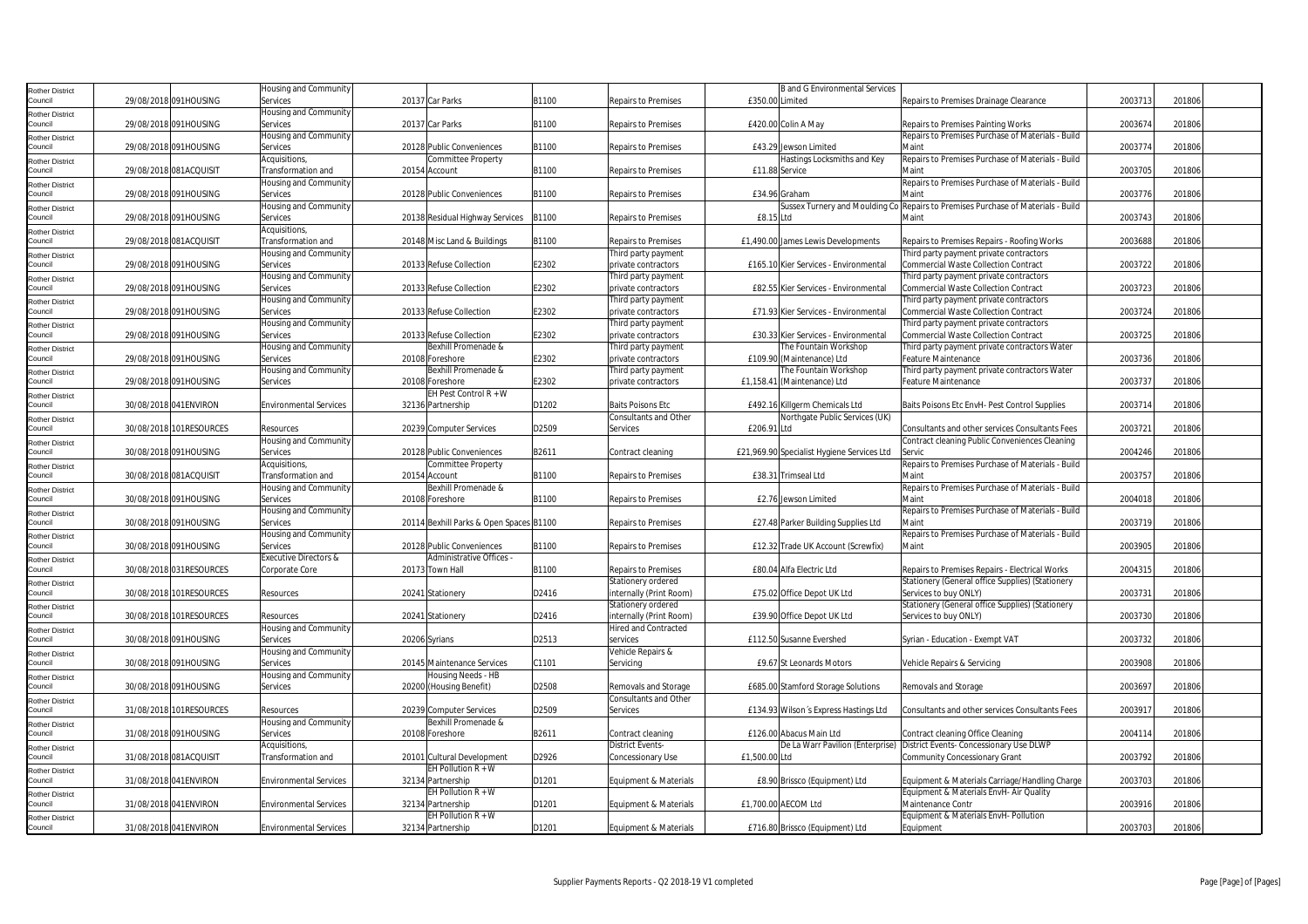| Rother District                   |                        |                         | Executive Directors &            |                                          |       |                             |                 |                                       | Equipment & Materials Health and Safety Act                                            |         |            |
|-----------------------------------|------------------------|-------------------------|----------------------------------|------------------------------------------|-------|-----------------------------|-----------------|---------------------------------------|----------------------------------------------------------------------------------------|---------|------------|
| Council                           |                        | 31/08/2018 031RESOURCES | Corporate Core                   | 20171 Human Resources                    | D1201 | Equipment & Materials       |                 | £74.99 Posturite (UK) Ltd             | Equipment                                                                              | 2004209 | 201806     |
| Rother District                   |                        |                         | Housing and Community            | Bexhill Promenade &                      |       |                             |                 |                                       |                                                                                        |         |            |
| Council                           |                        | 31/08/2018 091HOUSING   | Services                         | 20108 Foreshore                          | D1201 | Equipment & Materials       |                 | £304.40 Norfloat International Ltd    | Equipment & Materials Marker Buoys and Signs                                           | 200381  | 201806     |
|                                   |                        |                         | Housing and Community            |                                          |       |                             |                 |                                       |                                                                                        |         |            |
| Rother District<br>Council        |                        | 31/08/2018 091HOUSING   | Services                         | 20109 Sports Development                 | D2923 | Grants made                 |                 | £600.00 Mr Darren Horsman             | Grants made Sports Development Projects                                                | 2003754 | 201806 Yes |
|                                   |                        |                         | Housing and Community            |                                          |       | Grounds maintenance         |                 |                                       | Grounds maintenance routine Parks-Grounds                                              |         |            |
| Rother District                   |                        | 31/08/2018 091HOUSING   | Services                         | 20114 Bexhill Parks & Open Spaces B2731  |       | routine                     |                 | £64,903.84 Idverde Limited            | <b>Maintenance Contracts</b>                                                           | 2004061 | 201806     |
| Council                           |                        |                         |                                  |                                          |       |                             |                 |                                       |                                                                                        |         |            |
| Rother District                   |                        |                         |                                  |                                          |       | <b>Hired and Contracted</b> |                 |                                       | Hired and contracted services Allpay Card/Rep/Let                                      |         |            |
| Council                           |                        | 31/08/2018 101RESOURCES | Resources                        | 20216 Cost Of Collection                 | D2513 | services                    |                 | £2,139.06 allpay.net Ltd              | Chrg - Vatable                                                                         | 2004148 | 201806     |
| <b>Rother District</b>            |                        |                         |                                  |                                          |       | <b>Hired and Contracted</b> |                 |                                       | Hired and contracted services Allpay Card/Rep/Let                                      |         |            |
| Council                           |                        | 31/08/2018 101RESOURCES | Resources                        | 20216 Cost Of Collection                 | D2513 | services                    |                 | £28.56 allpay.net Ltd                 | Chrg - Vatable                                                                         | 2004149 | 201806     |
| Rother District                   |                        |                         |                                  |                                          |       | <b>Hired and Contracted</b> |                 |                                       | Hired and contracted services Allpay Card/Rep/Let                                      |         |            |
| Council                           |                        | 31/08/2018 101RESOURCES | Resources                        | 20216 Cost Of Collection                 | D2513 | services                    |                 | £37.76 allpay.net Ltd                 | Chrg - Vatable                                                                         | 2004150 | 201806     |
| Rother District                   |                        |                         |                                  |                                          |       | <b>Hired and Contracted</b> |                 |                                       | Hired and contracted services Allpay Card/Rep/Let                                      |         |            |
| Council                           |                        | 31/08/2018 101RESOURCES | Resources                        | 20216 Cost Of Collection                 | D2513 | services                    |                 | £71.10 allpay.net Ltd                 | Chrg - Vatable                                                                         | 2004151 | 201806     |
|                                   |                        |                         | Housing and Community            |                                          |       | <b>Hired and Contracted</b> |                 | Cobalt Telephone Technologies         | Hired and contracted services Car Parks - RingGo                                       |         |            |
| Rother District<br>Council        |                        | 31/08/2018 091HOUSING   | Services                         | 20137 Car Parks                          | D2513 | services                    | £2,513.91 Ltd   |                                       | service charges                                                                        | 2003828 | 201806     |
|                                   |                        |                         | <b>Executive Directors &amp;</b> | Administrative Offices -                 |       | <b>Hired and Contracted</b> |                 |                                       | Hired and contracted services Charges -                                                |         |            |
| Rother District                   |                        |                         |                                  |                                          |       |                             |                 |                                       |                                                                                        |         |            |
| Council                           |                        | 31/08/2018 031RESOURCES | Corporate Core                   | 20173 Town Hall                          | D2513 | services                    |                 | £64.10 Data Shredding Services Ltd    | <b>Confidential Office Waste</b>                                                       | 2003981 | 201806     |
| Rother District                   |                        |                         |                                  | EH Licenses and                          |       | <b>Hired and Contracted</b> |                 |                                       | Hired and contracted services EnvH-Veterinary                                          |         |            |
| Council                           |                        | 31/08/2018 041ENVIRON   | <b>Environmental Services</b>    | 32143 Registration $R + W$               | D2513 | services                    |                 | £300.00 Heathfield Vets Ltd           | Services for Licens                                                                    | 2003948 | 201806     |
| Rother District                   |                        |                         |                                  | <b>EH Licenses and</b>                   |       | Hired and Contracted        |                 |                                       | Hired and contracted services EnvH-Veterinary                                          |         |            |
| Council                           |                        | 31/08/2018 041 ENVIRON  | <b>Environmental Services</b>    | 32143 Registration $R + W$               | D2513 | services                    |                 | -£300.00 Heathfield Vets Ltd          | Services for Licens                                                                    | 1001094 | 201806     |
| Rother District                   |                        |                         | Housing and Community            |                                          |       | <b>Hired and Contracted</b> |                 |                                       |                                                                                        |         |            |
| Council                           |                        | 31/08/2018 091HOUSING   | Services                         | 20145 Maintenance Services               | D2513 | services                    |                 | £235.00 R French and Son Ltd          | Hired and contracted services Hire of Skip                                             | 2004249 | 201806     |
| Rother District                   |                        |                         |                                  | Local Development                        |       | <b>Hired and Contracted</b> |                 |                                       |                                                                                        |         |            |
| Council                           | 31/08/2018 071STRAT    |                         | Strategy and Planning            | 20255 Framework                          | D2513 | services                    |                 |                                       | £1,193.00 Peter Davidson Consultancy Ltd Hired and contracted services LDF Consultancy | 2004109 | 201806     |
| Rother District                   |                        |                         |                                  | EH Taxi and Private Hire                 |       | <b>Hired and Contracted</b> |                 | DBS The Disclosure and Barring        |                                                                                        |         |            |
| Council                           |                        | 31/08/2018 041ENVIRON   | <b>Environmental Services</b>    | 32142 Licenses R + W Partnership   D2513 |       | services                    | £660.00 Service |                                       | Hired and contracted services Service fee paid                                         | 2003986 | 201806     |
|                                   |                        |                         |                                  |                                          |       | <b>Hired and Contracted</b> |                 |                                       |                                                                                        |         |            |
| Rother District                   |                        |                         |                                  |                                          |       |                             |                 |                                       |                                                                                        |         |            |
| Council                           | 31/08/2018             | 101RESOURCES            | Resources                        | 20209 Corporate management               | D2513 | services                    |                 | £15.75 Jade Security Services Ltd     | Hired and contracted services Service fee paid                                         | 2004177 | 201806     |
| Rother District                   |                        |                         |                                  |                                          |       |                             |                 |                                       |                                                                                        |         |            |
| Council                           |                        | 31/08/2018 101RESOURCES | Resources                        | 20216 Cost Of Collection                 | D2626 | Postages                    |                 | £3,797.82 Virtual Mail Room Ltd       | Postages Postages - Virtual Mail Room                                                  | 2004088 | 201806     |
| Rother District                   |                        |                         | Executive Directors &            |                                          |       | Printing by external        |                 |                                       |                                                                                        |         |            |
| Council                           |                        | 31/08/2018 031RESOURCES | Corporate Core                   | 20162 Electoral Registration             | D2415 | suppliers                   |                 | £198.29 Electoral Reform Services Ltd | Printing Printing (Not from RDC Print Room)                                            | 200381  | 201806     |
| <b>Rother District</b>            |                        |                         | Acquisitions,                    | Committee Property                       |       |                             |                 |                                       | Repairs to Premises - Colonnade - repairs and fit                                      |         |            |
| Council                           |                        | 31/08/2018 081ACQUISIT  | Transformation and               | 20154 Account                            | B1100 | <b>Repairs to Premises</b>  |                 | £398.04 SMS Connections Ltd           | out                                                                                    | 2003680 | 201806     |
| Rother District                   |                        |                         | Housing and Community            |                                          |       |                             |                 |                                       |                                                                                        |         |            |
| Council                           |                        | 31/08/2018 091HOUSING   | Services                         | 20114 Bexhill Parks & Open Spaces B1100  |       | <b>Repairs to Premises</b>  |                 | £4,395.00 Gristwood and Toms Limited  | Repairs to Premises Parks- Tree Works                                                  | 2004435 | 201806     |
| Rother District                   |                        |                         | Housing and Community            |                                          |       |                             |                 |                                       |                                                                                        |         |            |
| Council                           |                        | 31/08/2018 091HOUSING   | Services                         | 20114 Bexhill Parks & Open Spaces B1100  |       | <b>Repairs to Premises</b>  |                 | £1,680.00 Gristwood and Toms Limited  | Repairs to Premises Parks- Tree Works                                                  | 2004436 | 201806     |
|                                   |                        |                         | Housing and Community            |                                          |       |                             |                 |                                       |                                                                                        |         |            |
| <b>Rother District</b><br>Council |                        | 31/08/2018 091HOUSING   | Services                         | 20114 Bexhill Parks & Open Spaces B1100  |       | <b>Repairs to Premises</b>  |                 | £120.00 Gristwood and Toms Limited    | Repairs to Premises Parks-Tree Works                                                   | 2004276 | 201806     |
|                                   |                        |                         |                                  |                                          |       |                             |                 |                                       |                                                                                        |         |            |
| Rother District                   |                        |                         | Acquisitions,                    |                                          |       |                             |                 |                                       | Repairs to Premises Purchase of Materials - Build                                      |         |            |
| Council                           | 31/08/2018 081ACQUISIT |                         | <b>Transformation and</b>        | 20146 West Trading Estate                | B1100 | <b>Repairs to Premises</b>  |                 | £49.00 C Brewer and Sons Ltd          | Main                                                                                   | 2003891 | 201806     |
| Rother District                   |                        |                         | Housing and Community            |                                          |       |                             |                 |                                       | Repairs to Premises Purchase of Materials - Build                                      |         |            |
| Council                           |                        | 31/08/2018 091HOUSING   | Services                         | 20114 Bexhill Parks & Open Spaces B1100  |       | <b>Repairs to Premises</b>  |                 | £13.49 Jewson Limited                 | Maint                                                                                  | 200401  | 201806     |
| Rother District                   |                        |                         | Acquisitions,                    | Committee Property                       |       |                             |                 |                                       | Repairs to Premises Purchase of Materials - Build                                      |         |            |
| Council                           |                        | 31/08/2018 081ACQUISIT  | Transformation and               | 20154 Account                            | B1100 | <b>Repairs to Premises</b>  |                 | £15.59 C Brewer and Sons Ltd          | Maint                                                                                  | 2003894 | 201806     |
| Rother District                   |                        |                         | Housing and Community            |                                          |       |                             |                 |                                       | Repairs to Premises Purchase of Materials - Build                                      |         |            |
| Council                           |                        | 31/08/2018 091HOUSING   | Services                         | 20112 Bexhill Leisure Centre             | B1100 | <b>Repairs to Premises</b>  |                 | £24.26 C Brewer and Sons Ltd          | Maint                                                                                  | 2003895 | 201806     |
| Rother District                   |                        |                         | Housing and Community            |                                          |       |                             |                 |                                       | Repairs to Premises Purchase of Materials - Build                                      |         |            |
| Council                           |                        | 31/08/2018 091HOUSING   | Services                         | 20112 Bexhill Leisure Centre             | B1100 | <b>Repairs to Premises</b>  |                 | £40.35 C Brewer and Sons Ltd          | Maint                                                                                  | 2003893 | 201806     |
|                                   |                        |                         | Housing and Community            |                                          |       |                             |                 |                                       | Repairs to Premises Purchase of Materials - Build                                      |         |            |
| Rother District<br>Council        |                        | 31/08/2018 091HOUSING   | Services                         | 20138 Residual Highway Services          | B1100 | <b>Repairs to Premises</b>  |                 | £37.98 C Brewer and Sons Ltd          | Maint                                                                                  | 2003892 | 201806     |
|                                   |                        |                         |                                  |                                          |       |                             |                 |                                       |                                                                                        |         |            |
| Rother District                   |                        |                         | Housing and Community            |                                          |       |                             |                 |                                       |                                                                                        |         |            |
| Council                           |                        | 31/08/2018 091HOUSING   | Services                         | 20137 Car Parks                          | B1100 | <b>Repairs to Premises</b>  |                 | £439.00 Rye Hire Ltd                  | Repairs to Premises White Lining in Car Parks                                          | 2003903 | 201806     |
| Rother District                   |                        |                         | Housing and Community            |                                          |       |                             |                 |                                       |                                                                                        |         |            |
| Council                           |                        | 31/08/2018 091HOUSING   | Services                         | 20137 Car Parks                          | B1100 | Repairs to Premises         |                 | £385.00 Rye Hire Ltd                  | Repairs to Premises White Lining in Car Parks                                          | 2003904 | 201806     |
| Rother District                   |                        |                         | Housing and Community            |                                          |       |                             |                 |                                       |                                                                                        |         |            |
| Council                           |                        | 31/08/2018 091HOUSING   | Services                         | 20114 Bexhill Parks & Open Spaces B2422  |       | Sewerage                    |                 | £138.00 Cleansing Service Group Ltd   | Sewerage Parks-Emptying of Cesspit                                                     | 2003823 | 201806     |
| Rother District                   |                        |                         |                                  |                                          |       | Stationery ordered          |                 |                                       | Stationery (General office Supplies) (Stationery                                       |         |            |
| Council                           |                        | 31/08/2018 101RESOURCES | Resources                        | 20241 Stationery                         | D2416 | internally (Print Room)     |                 | £29.04 Office Depot UK Ltd            | Services to buy ONLY)                                                                  | 2003825 | 201806     |
|                                   |                        |                         |                                  |                                          |       |                             |                 |                                       |                                                                                        |         |            |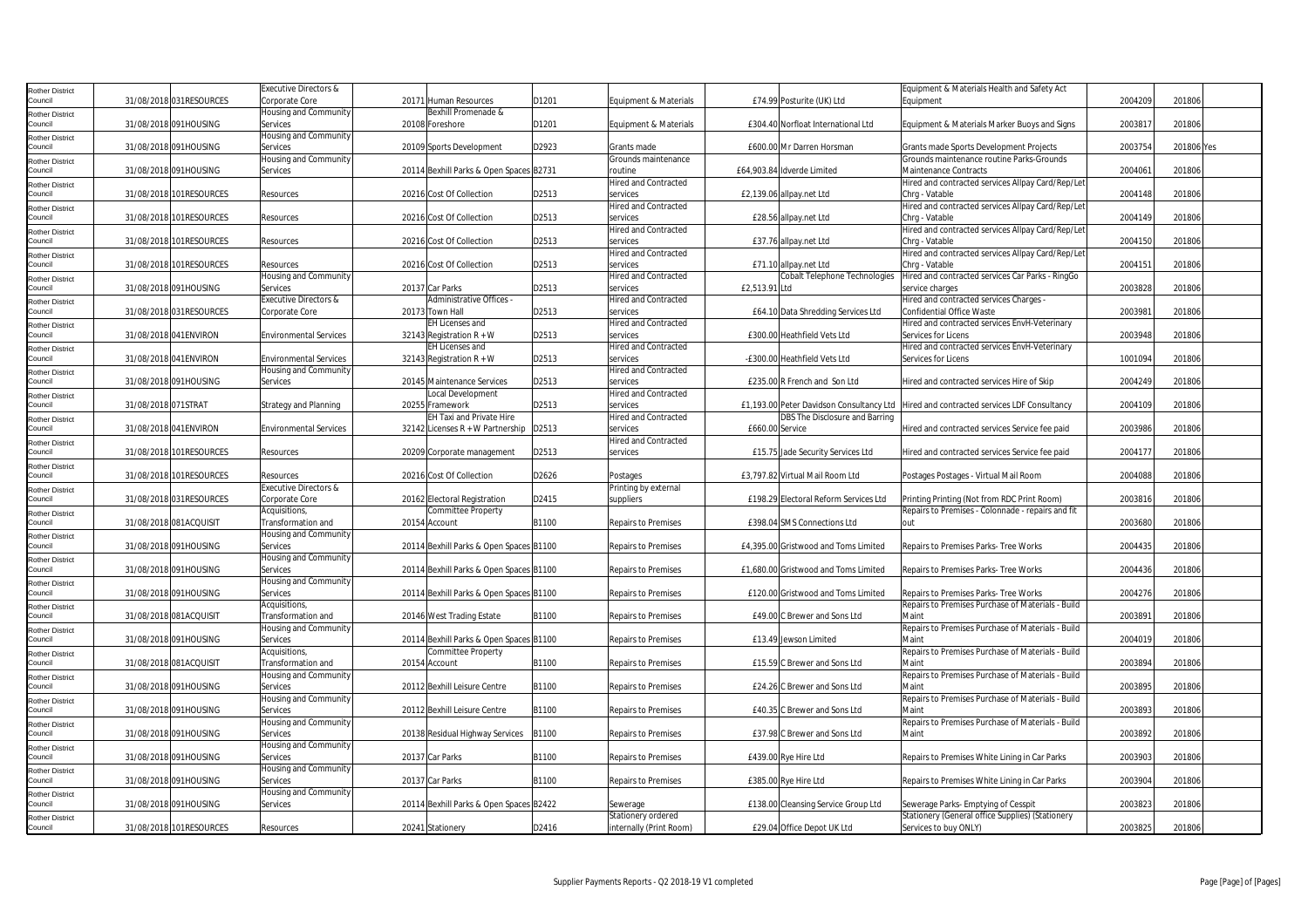| Rother District                   |                         |                                   |                                               |       |                                            |                                             | Statutory Advertising Planadv - Rye + Battle     |         |            |
|-----------------------------------|-------------------------|-----------------------------------|-----------------------------------------------|-------|--------------------------------------------|---------------------------------------------|--------------------------------------------------|---------|------------|
| Council                           | 31/08/2018 071STRAT     | Strategy and Planning             | 20246 Planning Applications                   | D2519 | <b>Statutory Advertising</b>               | £671.00 Johnston Publishing Ltd             | Observer                                         | 2003931 | 201806     |
| Rother District                   |                         | Housing and Community             |                                               |       | <b>Hired and Contracted</b>                |                                             |                                                  |         |            |
| Council                           | 31/08/2018 091HOUSING   | Services                          | 20206 Syrians                                 | D2513 | services                                   | £33.65 247 Transport Solutions Ltd          | Syrian Resettlement Programme - Travel           | 2003739 | 201806     |
| Rother District                   |                         | Executive Directors &             |                                               |       |                                            |                                             |                                                  |         |            |
| Council                           | 31/08/2018 031RESOURCES | Corporate Core                    | 32131 Sussex Training Partnership A2203       |       | Training                                   | £395.00 GovNet Communications               | Training                                         | 2004010 | 201806     |
| Rother District                   |                         | Housing and Community             | Housing Needs - HB                            |       |                                            |                                             |                                                  |         |            |
| Council                           | 31/08/2018 091HOUSING   | Services                          | 20200 (Housing Benefit)                       | D2514 | <b>Accommodation Costs</b>                 | £195.00 MB Hotels Ltd                       | <b>Accommodation Costs</b>                       | 2003728 | 201806     |
| Rother District<br>Council        | 31/08/2018 091HOUSING   | Housing and Community<br>Services | Housing Needs - HB<br>20200 (Housing Benefit) | D2514 | <b>Accommodation Costs</b>                 | £2,914.00 LESSHOMELESS LTD                  | <b>Accommodation Costs</b>                       | 2003740 | 201806     |
|                                   |                         | Housing and Community             | Housing Needs - HB                            |       |                                            |                                             |                                                  |         |            |
| <b>Rother District</b><br>Council | 31/08/2018 091HOUSING   | Services                          | 20200 (Housing Benefit)                       | D2514 | <b>Accommodation Costs</b>                 | £3,739.00 LESSHOMELESS LTD                  | <b>Accommodation Costs</b>                       | 2003741 | 201806     |
|                                   |                         | Housing and Community             | Housing Needs - HB                            |       |                                            |                                             |                                                  |         |            |
| Rother District<br>Council        | 31/08/2018 091HOUSING   | Services                          | 20200<br>(Housing Benefit)                    | D2514 | <b>Accommodation Costs</b>                 | £195.00 MB Hotels Ltd                       | Accommodation Costs                              | 2003729 | 201806     |
| Rother District                   |                         | Housing and Community             | Housing Needs - HB                            |       |                                            |                                             |                                                  |         |            |
| Council                           | 31/08/2018 091HOUSING   | Services                          | 20200 (Housing Benefit)                       | D2514 | <b>Accommodation Costs</b>                 | £560.00 MB Hotels Ltd                       | <b>Accommodation Costs</b>                       | 2003771 | 201806     |
| Rother District                   |                         | Housing and Community             | Housing Needs - HB                            |       |                                            |                                             |                                                  |         |            |
| Council                           | 31/08/2018 091HOUSING   | Services                          | 20200 (Housing Benefit)                       | D2514 | <b>Accommodation Costs</b>                 | £560.00 MB Hotels Ltd                       | <b>Accommodation Costs</b>                       | 2003772 | 201806     |
| tother District                   |                         | Housing and Community             | Housing Needs - HB                            |       |                                            |                                             |                                                  |         |            |
| Council                           | 31/08/2018 091HOUSING   | Services                          | 20200<br>(Housing Benefit)                    | D2514 | <b>Accommodation Costs</b>                 | £195.00 MB Hotels Ltd                       | <b>Accommodation Costs</b>                       | 2003761 | 201806     |
| <b>Rother District</b>            |                         | Housing and Community             | Housing Needs - HB                            |       |                                            |                                             |                                                  |         |            |
| Council                           | 31/08/2018 091HOUSING   | Services                          | 20200 (Housing Benefit)                       | D2514 | <b>Accommodation Costs</b>                 | £245.00 MB Hotels Ltd                       | <b>Accommodation Costs</b>                       | 2003762 | 201806     |
| Rother District                   |                         | Housing and Community             | Housing Needs - HB                            |       |                                            |                                             |                                                  |         |            |
| Council                           | 31/08/2018 091HOUSING   | Services                          | 20200 (Housing Benefit)                       | D2514 | <b>Accommodation Costs</b>                 | £245.00 MB Hotels Ltd                       | <b>Accommodation Costs</b>                       | 2003763 | 201806     |
| Rother District                   |                         | Housing and Community             | Housing Needs - HB                            |       |                                            |                                             |                                                  |         |            |
| Council                           | 31/08/2018 091HOUSING   | Services                          | 20200 (Housing Benefit)                       | D2514 | <b>Accommodation Costs</b>                 | £140.00 MB Hotels Ltd                       | <b>Accommodation Costs</b>                       | 2003764 | 201806     |
| Rother District                   |                         | Housing and Community             | Housing Needs - HB                            |       |                                            |                                             |                                                  |         |            |
| Council                           | 31/08/2018 091HOUSING   | Services                          | 20200 (Housing Benefit)                       | D2514 | <b>Accommodation Costs</b>                 | £245.00 MB Hotels Ltd                       | <b>Accommodation Costs</b>                       | 2003765 | 201806     |
| <b>Rother District</b>            |                         | Housing and Community             | lousing Needs - HB                            |       |                                            |                                             |                                                  |         |            |
| Council                           | 31/08/2018 091HOUSING   | Services                          | 20200 (Housing Benefit)                       | D2514 | <b>Accommodation Costs</b>                 | £245.00 MB Hotels Ltd                       | <b>Accommodation Costs</b>                       | 2003766 | 201806     |
| Rother District<br>Council        | 31/08/2018 091HOUSING   | Housing and Community<br>Services | Housing Needs - HB<br>20200 (Housing Benefit) | D2514 | <b>Accommodation Costs</b>                 | £245.00 MB Hotels Ltd                       | <b>Accommodation Costs</b>                       | 2003767 | 201806     |
|                                   |                         | Housing and Community             | Housing Needs - HB                            |       |                                            |                                             |                                                  |         |            |
| Rother District<br>Council        | 31/08/2018 091HOUSING   | Services                          | 20200 (Housing Benefit)                       | D2514 | <b>Accommodation Costs</b>                 | £245.00 MB Hotels Ltd                       | <b>Accommodation Costs</b>                       | 2003768 | 201806     |
| <b>Rother District</b>            |                         | Housing and Community             | Housing Needs - HB                            |       |                                            |                                             |                                                  |         |            |
| Council                           | 31/08/2018 091HOUSING   | Services                          | 20200 (Housing Benefit)                       | D2514 | <b>Accommodation Costs</b>                 | £195.00 MB Hotels Ltd                       | <b>Accommodation Costs</b>                       | 2003769 | 201806     |
| Rother District                   |                         | Housing and Community             | Housing Needs - HB                            |       |                                            |                                             |                                                  |         |            |
| Council                           | 31/08/2018 091HOUSING   | Services                          | 20200 (Housing Benefit)                       | D2514 | <b>Accommodation Costs</b>                 | £195.00 MB Hotels Ltd                       | <b>Accommodation Costs</b>                       | 2003770 | 201806     |
| Rother District                   |                         | Housing and Community             | Housing Needs - HB                            |       |                                            |                                             |                                                  |         |            |
| Council                           | 31/08/2018 091HOUSING   | Services                          | 20200 (Housing Benefit)                       | D2514 | <b>Accommodation Costs</b>                 | £245.00 MB Hotels Ltd                       | <b>Accommodation Costs</b>                       | 2003758 | 201806     |
| Rother District                   |                         | Housing and Community             | Housing Needs - HB                            |       |                                            |                                             |                                                  |         |            |
| Council                           | 31/08/2018 091HOUSING   | Services                          | 20200 (Housing Benefit)                       | D2514 | <b>Accommodation Costs</b>                 | £195.00 MB Hotels Ltd                       | Accommodation Costs                              | 2003759 | 201806     |
| Rother District                   |                         | Housing and Community             | Housing Needs - HB                            |       |                                            |                                             |                                                  |         |            |
| Council                           | 31/08/2018 091HOUSING   | Services                          | 20200 (Housing Benefit)                       | D2514 | <b>Accommodation Costs</b>                 | £245.00 MB Hotels Ltd                       | <b>Accommodation Costs</b>                       | 2003760 | 201806     |
| Rother District                   |                         | Housing and Community             | Housing Needs - HB                            |       | <b>Hired and Contracted</b>                |                                             |                                                  |         |            |
| Council                           | 31/08/2018 091HOUSING   | Services                          | 20200 (Housing Benefit)                       | D2513 | services                                   | £35.00 NowMedical                           | <b>Hired and Contracted services</b>             | 2003913 | 201806     |
| Rother District                   |                         | Housing and Community             | Housing Needs - HB                            |       | <b>Hired and Contracted</b>                |                                             |                                                  |         |            |
| Council                           | 31/08/2018 091HOUSING   | Services                          | 20200 (Housing Benefit)                       | D2513 | services                                   | £156.00 NowMedical                          | <b>Hired and Contracted services</b>             | 2003915 | 201806     |
| Rother District<br>Council        | 31/08/2018 031RESOURCES | Executive Directors &             | Joint Waste Contract Client<br>32132 Unit     |       | Third party payment                        |                                             |                                                  |         |            |
|                                   |                         | Corporate Core                    |                                               | E2302 | private contractors<br>Owed by - Colonnade | £1,022,689.28 Kier Services - Environmental | Third party payment private contractors          | 2004069 | 201806     |
| Rother District<br>Council        | 01/09/2018 999NOREPORT  | Resources                         | 90000 Balance sheet all accounts              | P1099 | Bexhill Ltd                                | £74.94 Merchant Rentals Ltd                 | Colonnade Restaurant Bexhill Ltd - purchases     | 2003840 | 201806     |
|                                   |                         |                                   |                                               |       |                                            |                                             |                                                  |         |            |
| Rother District<br>Council        | 01/09/2018 101RESOURCES | Resources                         | 20239 Computer Services                       | D2635 | Computer Licences                          | £200.00 Avenell Ltd                         | Computer Licences CAIRNS Cemetery Software       | 2003819 | 201806     |
| Rother District                   |                         | Housing and Community             |                                               |       |                                            |                                             | Contract cleaning Public Conveniences Cleaning   |         |            |
| Council                           | 01/09/2018 091HOUSING   | Services                          | 20128 Public Conveniences                     | B2611 | Contract cleaning                          | £16,840.06 Specialist Hygiene Services Ltd  | Servic                                           | 2004113 | 201806     |
| <b>Rother District</b>            |                         |                                   |                                               |       |                                            |                                             | Departmental Systems Advance Pay OCELLA          |         |            |
| Council                           | 01/09/2018 101RESOURCES | Resources                         | 20239 Computer Services                       | D2635 | <b>Computer Licences</b>                   | £1,045.01 Ocella Ltd                        | Maintenance                                      | 2004026 | 201806     |
| <b>Rother District</b>            |                         | Housing and Community             |                                               |       |                                            |                                             |                                                  |         |            |
| Council                           | 01/09/2018 091HOUSING   | Services                          | 20109 Sports Development                      | D2923 | Grants made                                | £216.00 Zoe Ward                            | Grants made Sports Development - Active Rother   | 2004369 | 201806 Yes |
| <b>Rother District</b>            |                         | Housing and Community             |                                               |       | <b>Hired and Contracted</b>                |                                             | Hired and contracted services Service Charge-    |         |            |
| Council                           | 01/09/2018 091HOUSING   | Services                          | 20113 Bexhill Leisure Pool                    | D2513 | services                                   | £7,000.00 Savills (UK) Ltd                  | Savills                                          | 2003742 | 201806     |
| Rother District                   |                         |                                   |                                               |       | <b>Hired and Contracted</b>                |                                             | Hired and contracted services Streamline Machine |         |            |
| Council                           | 01/09/2018 101RESOURCES | Resources                         | 20209 Corporate management                    | D2513 | services                                   | £35.55 Merchant Rentals Ltd                 | Rental                                           | 2003841 | 201806     |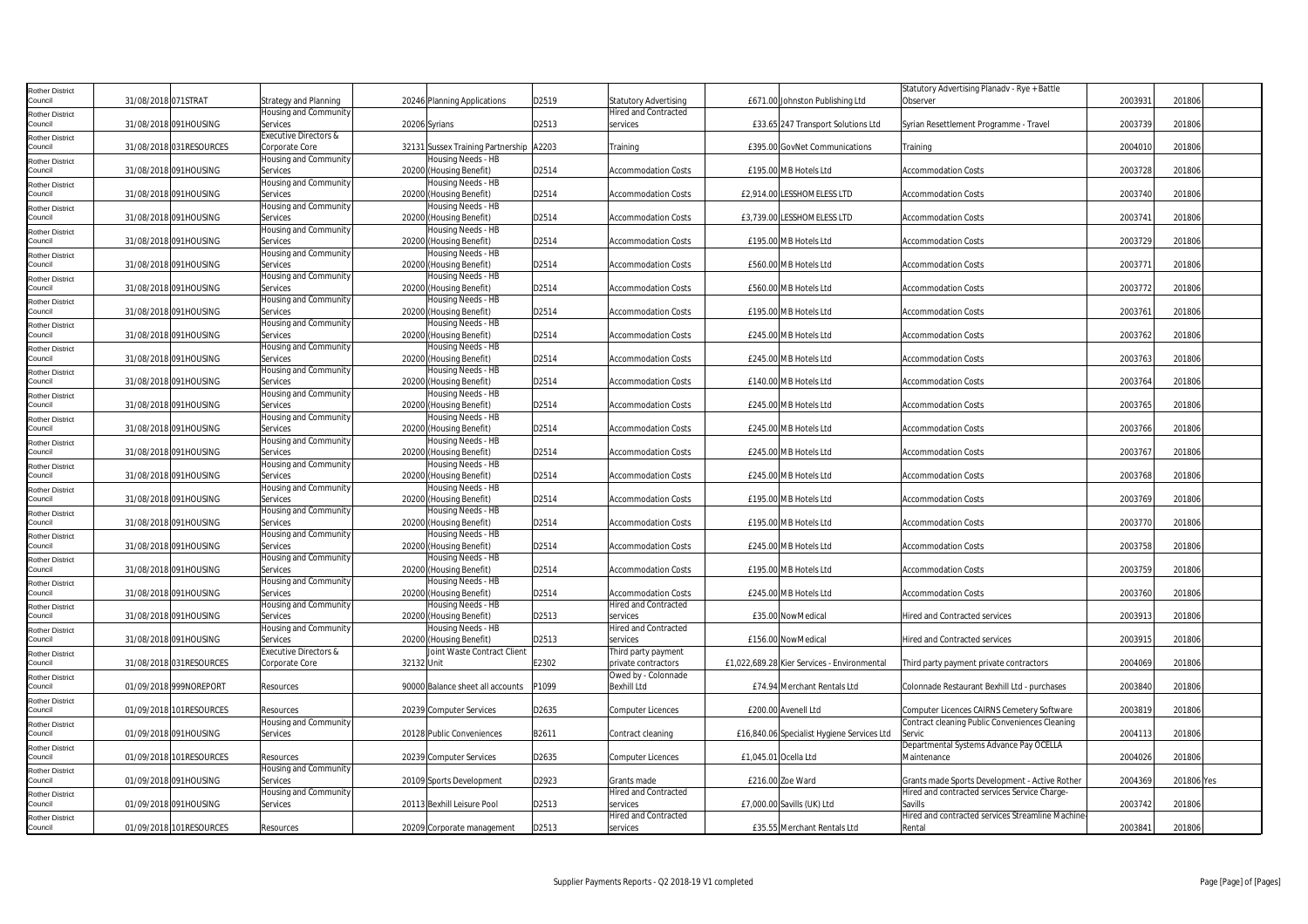| <b>Rother District</b>            |                     |                          | Housing and Community            | Bexhill Promenade &                  |       |                                         |                                    |                                                  |         |        |  |
|-----------------------------------|---------------------|--------------------------|----------------------------------|--------------------------------------|-------|-----------------------------------------|------------------------------------|--------------------------------------------------|---------|--------|--|
| Council                           |                     | 01/09/2018 091HOUSING    | Services                         | 20108 Foreshore                      | D2623 | Radios and licences                     | £11.92 Radio Relay                 | Radios and licences Radio/Transmitter Licences   | 2003829 | 201806 |  |
| <b>Rother District</b>            |                     |                          | Housing and Community            |                                      |       |                                         |                                    | Repairs to Premises Intruder Alarm System        |         |        |  |
| Council                           |                     | 01/09/2018 091HOUSING    | Services                         | 20102 Rother Museum Services         | B1100 | <b>Repairs to Premises</b>              | £948.87 ADT Fire and Security Plc  | Monitor/Maint                                    | 2003926 | 201806 |  |
| <b>Rother District</b>            |                     |                          | Executive Directors &            | Administrative Offices               |       |                                         |                                    | Repairs to Premises Intruder Alarm System        |         |        |  |
| Council                           |                     | 01/09/2018 031RESOURCES  | Corporate Core                   | 20173 Town Hall                      | B1100 | <b>Repairs to Premises</b>              | £1,082.00 Abel Alarm Co. Ltd.      | Monitor/Maint                                    | 2003773 | 201806 |  |
| <b>Rother District</b>            |                     |                          | <b>Executive Directors &amp;</b> | Administrative Offices - T.H.        |       |                                         |                                    | Repairs to Premises Specified Repairs and Works  |         |        |  |
| Council                           |                     | 01/09/2018 031RESOURCES  | Corporate Core                   | 20175 Annex (NOT CHP)                | B1100 | <b>Repairs to Premises</b>              | £136.36 Stannah Lift Services Ltd  | listed                                           | 2003929 | 201806 |  |
| <b>Rother District</b>            |                     |                          |                                  |                                      |       |                                         |                                    |                                                  |         |        |  |
| Council                           |                     | 01/09/2018 101RESOURCES  | Resources                        | 20242 Communications-Phones          | D2621 | Telephones                              | £267.46 KCOM Group Plc             | Telephones KCOM Smartnumber Charges              | 2004352 | 201806 |  |
| <b>Rother District</b>            |                     |                          | Housing and Community            |                                      |       |                                         |                                    |                                                  |         |        |  |
| Council                           |                     | 01/09/2018 091HOUSING    | Services                         | 20107 Camber Beach & Foreshore D2621 |       | Telephones                              | £30.88 Daisy Communications PLC    | Telephones Telephone Call Costs + Line Rental    | 2004358 | 201806 |  |
| <b>Rother District</b>            |                     |                          | Housing and Community            |                                      |       |                                         |                                    |                                                  |         |        |  |
| Council                           |                     | 01/09/2018 091HOUSING    | Services                         | 20102 Rother Museum Services         | D2621 | Telephones                              | £13.99 Daisy Communications PLC    | Telephones Telephone Call Costs + Line Rental    | 2004358 | 201806 |  |
| <b>Rother District</b>            |                     |                          |                                  | EH Pollution $R + W$                 |       |                                         |                                    |                                                  |         |        |  |
| Council                           |                     | 01/09/2018 041 ENVIRON   | <b>Environmental Services</b>    | 32134 Partnership                    | D2621 | Telephones                              | £13.99 Daisy Communications PLC    | Telephones Telephone Call Costs + Line Rental    | 2004358 | 201806 |  |
| <b>Rother District</b><br>Council |                     |                          | Executive Directors &            |                                      |       |                                         |                                    |                                                  |         |        |  |
|                                   |                     | 01/09/2018 031RESOURCES  | Corporate Core                   | 20180 Emergency Planning             | D2621 | Telephones                              | £13.99 Daisy Communications PLC    | Telephones Telephone Call Costs + Line Rental    | 2004358 | 201806 |  |
| <b>Rother District</b><br>Council |                     | 01/09/2018 101RESOURCES  | Resources                        | 20239 Computer Services              | D2621 | Telephones                              | £27.98 Daisy Communications PLC    | Telephones Telephone Call Costs + Line Rental    | 2004358 | 201806 |  |
|                                   |                     |                          |                                  |                                      |       |                                         |                                    |                                                  |         |        |  |
| <b>Rother District</b><br>Council |                     | 01/09/2018 101RESOURCES  | Resources                        | 20242 Communications-Phones          | D2621 | Telephones                              | £84.25 Daisy Communications PLC    | Telephones Telephone Call Costs + Line Rental    | 2004358 | 201806 |  |
| <b>Rother District</b>            |                     |                          | Housing and Community            | Housing Needs - HB                   |       |                                         |                                    |                                                  |         |        |  |
| Council                           |                     | 01/09/2018 091HOUSING    | Services                         | 20200 (Housing Benefit)              | D2514 | <b>Accommodation Costs</b>              | £1,782.50 UK Room Imperial         | <b>Accommodation Costs</b>                       | 2004274 | 201806 |  |
| <b>Rother District</b>            |                     |                          | Housing and Community            | Housing Needs - HB                   |       |                                         |                                    |                                                  |         |        |  |
| Council                           |                     | 01/09/2018 091HOUSING    | Services                         | 20200 (Housing Benefit)              | D2514 | <b>Accommodation Costs</b>              | £1,472.50 UK Room Imperial         | <b>Accommodation Costs</b>                       | 2004274 | 201806 |  |
| <b>Rother District</b>            |                     |                          | Housing and Community            | Housing Needs - HB                   |       |                                         |                                    |                                                  |         |        |  |
| Council                           |                     | 01/09/2018 091HOUSING    | Services                         | 20200 (Housing Benefit)              | D2514 | <b>Accommodation Costs</b>              | £2,092.50 UK Room Imperial         | <b>Accommodation Costs</b>                       | 2004274 | 201806 |  |
| <b>Rother District</b>            |                     |                          | Housing and Community            | Housing Needs - HB                   |       |                                         |                                    |                                                  |         |        |  |
| Council                           |                     | 01/09/2018 091HOUSING    | Services                         | 20200 (Housing Benefit)              | D2514 | <b>Accommodation Costs</b>              | £1,782.50 UK Room Imperial         | <b>Accommodation Costs</b>                       | 2004274 | 201806 |  |
| <b>Rother District</b>            |                     |                          | Housing and Community            | Housing Needs - HB                   |       |                                         |                                    |                                                  |         |        |  |
| Council                           |                     | 01/09/2018 091HOUSING    | Services                         | 20200 (Housing Benefit)              | D2514 | <b>Accommodation Costs</b>              | £1,092.50 UK Room Imperial         | <b>Accommodation Costs</b>                       | 2004274 | 201806 |  |
| <b>Rother District</b>            |                     |                          | Housing and Community            | Housing Needs - HB                   |       |                                         |                                    |                                                  |         |        |  |
| Council                           |                     | 01/09/2018 091HOUSING    | Services                         | 20200 (Housing Benefit)              | D2514 | <b>Accommodation Costs</b>              | £575.00 UK Room Imperial           | <b>Accommodation Costs</b>                       | 2004274 | 201806 |  |
| <b>Rother District</b>            |                     |                          | Housing and Community            | Housing Needs - HB                   |       |                                         |                                    |                                                  |         |        |  |
| Council                           |                     | 01/09/2018 091HOUSING    | Services                         | 20200 (Housing Benefit)              | D2514 | <b>Accommodation Costs</b>              | £1,782.50 UK Room Imperial         | <b>Accommodation Costs</b>                       | 2004274 | 201806 |  |
| <b>Rother District</b>            |                     |                          |                                  |                                      |       | <b>Hired and Contracted</b>             |                                    |                                                  |         |        |  |
| Council                           |                     | 03/09/2018 101RESOURCES  | Resources                        | 20209 Corporate management           | D2513 | services                                | £1,412.98 Lloyds Bank              | <b>Bank Charges Bank Charges</b>                 | 2004414 | 201806 |  |
| <b>Rother District</b>            |                     |                          |                                  |                                      |       | <b>Hired and Contracted</b>             |                                    |                                                  |         |        |  |
| Council                           |                     | 03/09/2018 101RESOURCES  | Resources                        | 20209 Corporate management           | D2513 | services                                | £60.00 Lloyds Bank                 | Bank Charges Bank Charges                        | 2004415 | 201806 |  |
| <b>Rother District</b>            |                     |                          |                                  |                                      |       | <b>Hired and Contracted</b>             |                                    |                                                  |         |        |  |
| Council                           |                     | 03/09/2018 101RESOURCES  | Resources                        | 20209 Corporate management           | D2513 | services                                | £681.56 Lloyds Bank                | Bank Charges Bank Charges                        | 2004137 | 201806 |  |
| <b>Rother District</b>            |                     |                          |                                  |                                      |       | <b>Hired and Contracted</b>             |                                    |                                                  |         |        |  |
| Council                           |                     | 03/09/2018 101RESOURCES  | Resources                        | 20209 Corporate management           | D2513 | services<br><b>Hired and Contracted</b> | £843.55 Lloyds Bank                | Bank Charges Bank Charges                        | 2004138 | 201806 |  |
| <b>Rother District</b><br>Council |                     | 03/09/2018 101RESOURCES  | Resources                        | 20209 Corporate management           | D2513 | services                                | £40.00 Lloyds Bank                 | Bank Charges Bank Charges                        | 2004139 | 201806 |  |
|                                   |                     |                          |                                  |                                      |       | <b>Hired and Contracted</b>             |                                    |                                                  |         |        |  |
| <b>Rother District</b><br>Council |                     | 03/09/2018 101RESOURCES  | Resources                        | 20209 Corporate management           | D2513 | services                                | £40.00 Lloyds Bank                 | Bank Charges Bank Charges                        | 2004140 | 201806 |  |
| <b>Rother District</b>            |                     |                          |                                  |                                      |       | <b>Hired and Contracted</b>             |                                    |                                                  |         |        |  |
| Council                           |                     | 03/09/2018 101RESOURCES  | Resources                        | 20209 Corporate management           | D2513 | services                                | £20.05 Lloyds Bank                 | Bank Charges Bank Charges                        | 2004141 | 201806 |  |
| <b>Rother District</b>            |                     |                          |                                  |                                      |       | <b>Hired and Contracted</b>             |                                    |                                                  |         |        |  |
| Council                           |                     | 03/09/2018 101RESOURCES  | Resources                        | 20209 Corporate management           | D2513 | services                                | £40.00 Lloyds Bank                 | Bank Charges Bank Charges                        | 2004142 | 201806 |  |
| <b>Rother District</b>            |                     |                          |                                  |                                      |       | Hired and Contracted                    |                                    |                                                  |         |        |  |
| Council                           |                     | 03/09/2018 101RESOURCES  | Resources                        | 20209 Corporate management           | D2513 | services                                | £71.52 Lloyds Bank                 | <b>Bank Charges Bank Charges</b>                 | 2004134 | 201806 |  |
| <b>Rother District</b>            |                     |                          |                                  |                                      |       | <b>Hired and Contracted</b>             |                                    |                                                  |         |        |  |
| Council                           |                     | 03/09/2018 101RESOURCES  | Resources                        | 20209 Corporate management           | D2513 | services                                | £40.00 Lloyds Bank                 | <b>Bank Charges Bank Charges</b>                 | 2004135 | 201806 |  |
| <b>Rother District</b>            |                     |                          |                                  |                                      |       | <b>Hired and Contracted</b>             |                                    |                                                  |         |        |  |
| Council                           |                     | 03/09/2018 101 RESOURCES | Resources                        | 20209 Corporate management           | D2513 | services                                | £40.00 Lloyds Bank                 | <b>Bank Charges Bank Charges</b>                 | 2004136 | 201806 |  |
| <b>Rother District</b>            |                     |                          |                                  |                                      |       | <b>Consultants and Other</b>            |                                    |                                                  |         |        |  |
| Council                           | 03/09/2018 071STRAT |                          | Strategy and Planning            | 20246 Planning Applications          | D2509 | Services                                | £250.00 Rural Planning Ltd         | Consultants and other services Consultants Fees  | 2003797 | 201806 |  |
| <b>Rother District</b>            |                     |                          | Housing and Community            |                                      |       |                                         |                                    |                                                  |         |        |  |
| Council                           |                     | 03/09/2018 091HOUSING    | Services                         | 20145 Maintenance Services           | D1201 | Equipment & Materials                   | £24.69 Trade UK Account (Screwfix) | Equipment & Materials Purchase of Tools          | 2003906 | 201806 |  |
| <b>Rother District</b>            |                     |                          | <b>Executive Directors &amp;</b> | Administrative Offices               |       |                                         |                                    | Hired & Contracted Serv- Legionella Sampling and |         |        |  |
| Council                           |                     | 03/09/2018 031RESOURCES  | Corporate Core                   | 20173 Town Hall                      | B1100 | <b>Repairs to Premises</b>              | £290.88 Clearwater Technology Ltd  | Monitoring                                       | 2003779 | 201806 |  |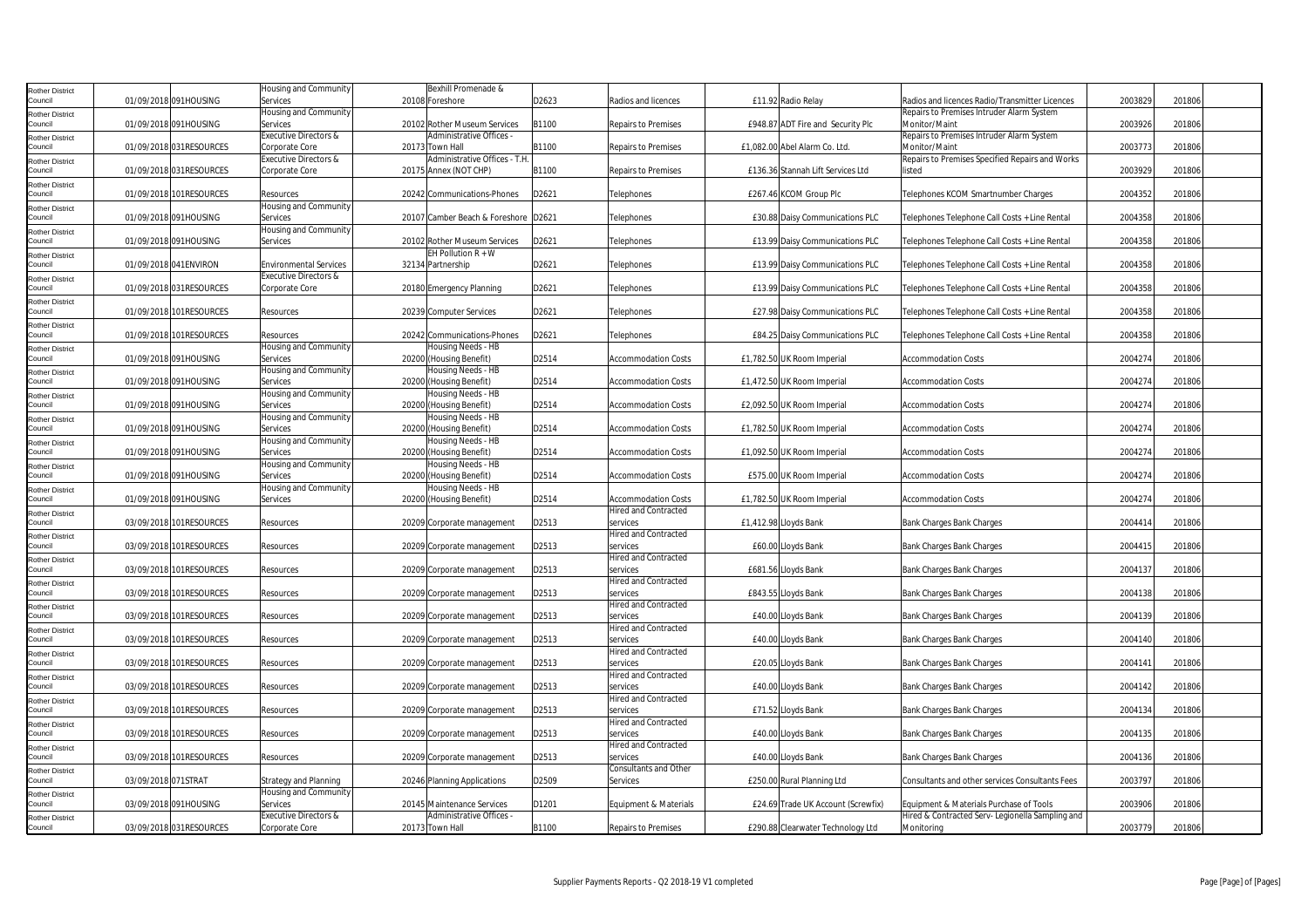| Rother District                   |                         |                       |                                                 |       | <b>Hired and Contracted</b> |                                       |                                                   |         |        |
|-----------------------------------|-------------------------|-----------------------|-------------------------------------------------|-------|-----------------------------|---------------------------------------|---------------------------------------------------|---------|--------|
| Council                           | 03/09/2018 101RESOURCES | Resources             | 20215 Revenue and Benefits                      | D2513 | services                    | £44.00 HMCTS                          | Hired and contracted services Court Costs/Fees    | 2003820 | 201806 |
|                                   |                         | Executive Directors & |                                                 |       |                             |                                       |                                                   |         |        |
| Rother District<br>Council        | 03/09/2018 031RESOURCES | Corporate Core        | 20162 Electoral Registration                    | D2626 |                             | £6,164.40 Royal Mail Group Ltd        | Postages Response Service - Royal Mail Chg        | 2003815 | 201806 |
|                                   |                         |                       | Committee Property                              |       | Postages                    | <b>B</b> and G Environmental Services |                                                   |         |        |
| Rother District<br>Council        |                         | Acquisitions,         |                                                 |       |                             |                                       |                                                   |         |        |
|                                   | 03/09/2018 081ACQUISIT  | Transformation and    | 20154 Account                                   | B1100 | <b>Repairs to Premises</b>  | £495.00 Limited                       | Repairs to Premises Drainage Clearance            | 2004024 | 201806 |
| Rother District                   |                         | Acquisitions,         | Committee Property                              |       |                             |                                       | Repairs to Premises Purchase of Materials - Build |         |        |
| Council                           | 03/09/2018 081ACQUISIT  | Transformation and    | 20154 Account                                   | B1100 | Repairs to Premises         | -£29.51 Howden Joinery Ltd            | Main                                              | 2004172 | 201806 |
| Rother District                   |                         | Acquisitions,         | Committee Property                              |       |                             |                                       | Repairs to Premises Purchase of Materials - Build |         |        |
| Council                           | 03/09/2018 081ACQUISIT  | Transformation and    | 20154 Account                                   | B1100 | Repairs to Premises         | £22.08 Howden Joinery Ltd             | Main                                              | 2004175 | 201806 |
| <b>Rother District</b>            |                         | Acquisitions,         | Committee Property                              |       |                             |                                       | Repairs to Premises Purchase of Materials - Build |         |        |
| Council                           | 03/09/2018 081ACQUISIT  | Transformation and    | 20154 Account                                   | B1100 | <b>Repairs to Premises</b>  | £33.38 Howden Joinery Ltd             | Maint                                             | 2004176 | 201806 |
| Rother District                   |                         | Acquisitions,         | Committee Property                              |       |                             |                                       | Repairs to Premises Purchase of Materials - Build |         |        |
| Council                           | 03/09/2018 081ACQUISIT  | Transformation and    | 20154 Account                                   | B1100 | Repairs to Premises         | £41.30 Howden Joinery Ltd             | Main                                              | 2004174 | 201806 |
| Rother District                   |                         | Acquisitions,         | Committee Property                              |       |                             |                                       | Repairs to Premises Purchase of Materials - Build |         |        |
| Council                           | 03/09/2018 081ACQUISIT  | Transformation and    | 20154 Account                                   | B1100 | Repairs to Premises         | -£22.08 Howden Joinery Ltd            | Maint                                             | 2004173 | 201806 |
| Rother District                   |                         | Housing and Community |                                                 |       |                             | Scottish Water Business Stream        |                                                   |         |        |
| Council                           | 03/09/2018 091HOUSING   | Services              | 20128 Public Conveniences                       | B2422 | Sewerage                    | £11.27 Limited                        | Sewage Charges                                    | 2003924 | 201806 |
| Rother District                   |                         | Housing and Community |                                                 |       |                             | Scottish Water Business Stream        |                                                   |         |        |
| Council                           | 03/09/2018 091HOUSING   | Services              | 20128 Public Conveniences                       | B2422 | Sewerage                    | £0.56 Limited                         | Sewage Charges                                    | 2003924 | 201806 |
|                                   |                         |                       |                                                 |       | Stationery ordered          |                                       | Stationery (General office Supplies) (Stationery  |         |        |
| Rother District<br>Council        | 03/09/2018 101RESOURCES | Resources             | 20241 Stationery                                | D2416 | internally (Print Room)     | £328.00 Response Envelopes Limited    | Services to buy ONLY)                             | 2004245 | 201806 |
|                                   |                         | Housing and Community |                                                 |       |                             | Scottish Water Business Stream        |                                                   |         |        |
| <b>Rother District</b><br>Council |                         |                       |                                                 |       | Water                       |                                       |                                                   | 2003924 |        |
|                                   | 03/09/2018 091HOUSING   | Services              | 20128 Public Conveniences<br>Housing Needs - HB | B2421 |                             | £6.96 Limited                         | <b>Water Charges</b>                              |         | 201806 |
| Rother District                   |                         | Housing and Community |                                                 |       |                             |                                       |                                                   |         |        |
| Council                           | 03/09/2018 091HOUSING   | Services              | 20200 (Housing Benefit)                         | D2514 | Accommodation Costs         | £252.00 South Down Residential Ltd    | <b>Accommodation Costs</b>                        | 2003738 | 201806 |
| <b>Rother District</b>            |                         | Housing and Community | Housing Needs - HB                              |       |                             |                                       |                                                   |         |        |
| Council                           | 03/09/2018 091HOUSING   | Services              | 20200 (Housing Benefit)                         | D2514 | <b>Accommodation Costs</b>  | £63.00 South Down Residential Ltd     | <b>Accommodation Costs</b>                        | 2003738 | 201806 |
| Rother District                   |                         | Housing and Community | Housing Needs - HB                              |       |                             |                                       |                                                   |         |        |
| Council                           | 03/09/2018 091HOUSING   | Services              | 20200 (Housing Benefit)                         | D2514 | <b>Accommodation Costs</b>  | £168.00 South Down Residential Ltd    | <b>Accommodation Costs</b>                        | 2003738 | 201806 |
| Rother District                   |                         | Housing and Community | Housing Needs - HB                              |       |                             |                                       |                                                   |         |        |
| Council                           | 03/09/2018 091HOUSING   | Services              | 20200 (Housing Benefit)                         | D2514 | <b>Accommodation Costs</b>  | £300.00 South Down Residential Ltd    | <b>Accommodation Costs</b>                        | 2003738 | 201806 |
| Rother District                   |                         | Housing and Community | Housing Needs - Universal                       |       |                             |                                       |                                                   |         |        |
| Council                           | 03/09/2018 091HOUSING   | Services              | 20203 Credit                                    | D2514 | <b>Accommodation Costs</b>  | £134.40 South Down Residential Ltd    | <b>Accommodation Costs</b>                        | 2003738 | 201806 |
| <b>Rother District</b>            |                         | Housing and Community | Housing Needs - Universal                       |       |                             |                                       |                                                   |         |        |
| Council                           | 03/09/2018 091HOUSING   | Services              | 20203 Credit                                    | D2514 | <b>Accommodation Costs</b>  | £33.60 South Down Residential Ltd     | <b>Accommodation Costs</b>                        | 2003738 | 201806 |
| Rother District                   |                         | Housing and Community | Housing Needs - HB                              |       |                             | Solutions Accommodation               |                                                   |         |        |
| Council                           | 03/09/2018 091HOUSING   | Services              | 20200 (Housing Benefit)                         | D2514 | Accommodation Costs         | £77.00 Providers Ltd                  | <b>Accommodation Costs</b>                        | 2003955 | 201806 |
| Rother District                   |                         | Housing and Community | Housing Needs - HB                              |       |                             | Solutions Accommodation               |                                                   |         |        |
| Council                           | 03/09/2018 091HOUSING   | Services              | 20200 (Housing Benefit)                         | D2514 | <b>Accommodation Costs</b>  | £308.00 Providers Ltd                 | <b>Accommodation Costs</b>                        | 2003955 | 201806 |
| <b>Rother District</b>            |                         | Housing and Community | Housing Needs - HB                              |       |                             | Solutions Accommodation               |                                                   |         |        |
| Council                           | 03/09/2018 091HOUSING   | Services              | 20200 (Housing Benefit)                         | D2514 | <b>Accommodation Costs</b>  | £84.00 Providers Ltd                  | <b>Accommodation Costs</b>                        | 2003957 | 201806 |
| Rother District                   |                         | Housing and Community | Housing Needs - HB                              |       |                             | Solutions Accommodation               |                                                   |         |        |
| Council                           | 03/09/2018 091HOUSING   | Services              | 20200 (Housing Benefit)                         | D2514 | <b>Accommodation Costs</b>  | £336.00 Providers Ltd                 | <b>Accommodation Costs</b>                        | 2003957 | 201806 |
| Rother District                   |                         | lousing and Community | Housing Needs - HB                              |       |                             | Solutions Accommodation               |                                                   |         |        |
| Council                           | 03/09/2018 091HOUSING   | Services              | 20200 (Housing Benefit)                         | D2514 | <b>Accommodation Costs</b>  | £490.00 Providers Ltd                 | <b>Accommodation Costs</b>                        | 2003954 | 201806 |
| <b>Rother District</b>            |                         | Housing and Community | Housing Needs - HB                              |       |                             | Solutions Accommodation               |                                                   |         |        |
| Council                           | 03/09/2018 091HOUSING   | Services              | 20200 (Housing Benefit)                         | D2514 | <b>Accommodation Costs</b>  | £84.00 Providers Ltd                  | <b>Accommodation Costs</b>                        | 2003952 | 201806 |
| Rother District                   |                         | Housing and Community | Housing Needs - HB                              |       |                             | Solutions Accommodation               |                                                   |         |        |
| Council                           | 03/09/2018 091HOUSING   | Services              | 20200 (Housing Benefit)                         | D2514 | <b>Accommodation Costs</b>  | £336.00 Providers Ltd                 | <b>Accommodation Costs</b>                        | 2003952 | 201806 |
| Rother District                   |                         | Housing and Community | Housing Needs - HB                              |       |                             | Solutions Accommodation               |                                                   |         |        |
| Council                           | 03/09/2018 091HOUSING   | Services              | 20200 (Housing Benefit)                         | D2514 | <b>Accommodation Costs</b>  | £98.00 Providers Ltd                  | <b>Accommodation Costs</b>                        | 2003951 | 201806 |
| Rother District                   |                         | Housing and Community | Housing Needs - HB                              |       |                             | Solutions Accommodation               |                                                   |         |        |
| Council                           | 03/09/2018 091HOUSING   | Services              | 20200 (Housing Benefit)                         | D2514 | <b>Accommodation Costs</b>  | £392.00 Providers Ltd                 | <b>Accommodation Costs</b>                        | 2003951 | 201806 |
| <b>Rother District</b>            |                         | Housing and Community | Housing Needs - HB                              |       |                             | Solutions Accommodation               |                                                   |         |        |
| Council                           | 03/09/2018 091HOUSING   | Services              | 20200 (Housing Benefit)                         | D2514 | <b>Accommodation Costs</b>  | £105.00 Providers Ltd                 | <b>Accommodation Costs</b>                        | 2003950 | 201806 |
| <b>Rother District</b>            |                         | Housing and Community | Housing Needs - HB                              |       |                             | Solutions Accommodation               |                                                   |         |        |
| Council                           | 03/09/2018 091HOUSING   | Services              | 20200 (Housing Benefit)                         | D2514 | Accommodation Costs         | £420.00 Providers Ltd                 | <b>Accommodation Costs</b>                        | 2003950 | 201806 |
| <b>Rother District</b>            |                         | Housing and Community | Housing Needs - HB                              |       |                             | Solutions Accommodation               |                                                   |         |        |
| Council                           | 03/09/2018 091HOUSING   | Services              | 20200 (Housing Benefit)                         | D2514 | Accommodation Costs         | £385.00 Providers Ltd                 | <b>Accommodation Costs</b>                        | 2003956 | 201806 |
| Rother District                   |                         | Housing and Community | Housing Needs - HB                              |       |                             | Solutions Accommodation               |                                                   |         |        |
| Council                           | 03/09/2018 091HOUSING   | Services              | 20200 (Housing Benefit)                         | D2514 | <b>Accommodation Costs</b>  | £31.50 Providers Ltd                  | <b>Accommodation Costs</b>                        | 2003949 | 201806 |
| <b>Rother District</b>            |                         | Housing and Community | Housing Needs - HB                              |       |                             | Solutions Accommodation               |                                                   |         |        |
| Council                           | 03/09/2018 091HOUSING   | Services              | 20200 (Housing Benefit)                         | D2514 | <b>Accommodation Costs</b>  | £420.00 Providers Ltd                 | <b>Accommodation Costs</b>                        | 2003953 | 201806 |
|                                   |                         |                       |                                                 |       |                             |                                       |                                                   |         |        |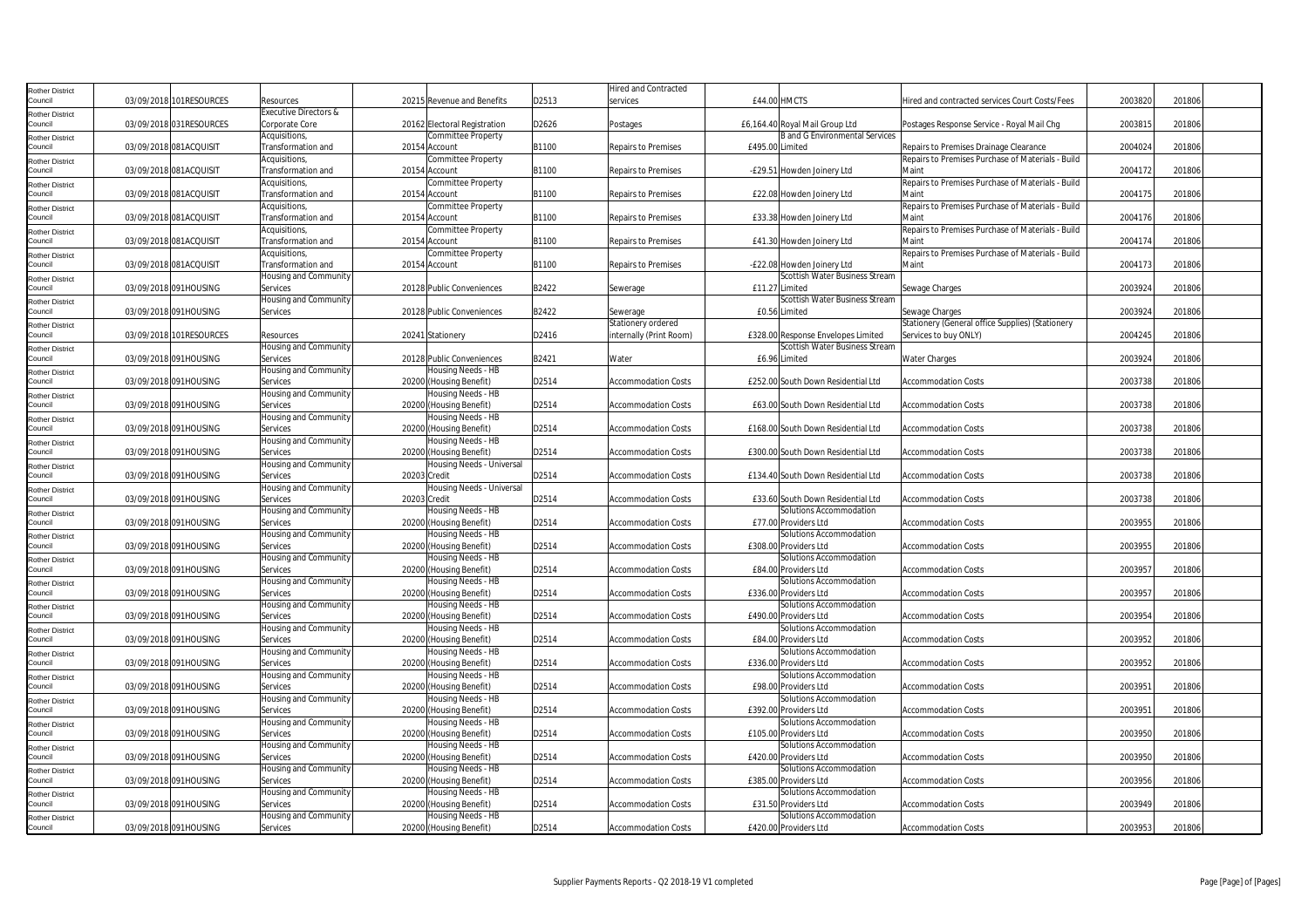| <b>Rother District</b>            |                         | Housing and Community            | Housing Needs - HB                        |       |                               |                   |                                    |                                                                        |         |            |  |
|-----------------------------------|-------------------------|----------------------------------|-------------------------------------------|-------|-------------------------------|-------------------|------------------------------------|------------------------------------------------------------------------|---------|------------|--|
| Council                           | 03/09/2018 091HOUSING   | Services                         | 20200 (Housing Benefit)                   | D2508 | Removals and Storage          |                   | £615.00 Stamford Storage Solutions | Removals and Storage                                                   | 2003781 | 201806     |  |
| <b>Rother District</b>            |                         | Housing and Community            | Housing Needs - HB                        |       |                               |                   |                                    |                                                                        |         |            |  |
| Council                           | 03/09/2018 091HOUSING   | Services                         | 20200 (Housing Benefit)                   | D2508 | Removals and Storage          |                   | £150.00 Chapmans of Hastings       | Removals and Storage                                                   | 2003922 | 201806     |  |
| <b>Rother District</b>            |                         | Housing and Community            | Housing Needs - HB                        |       |                               |                   |                                    |                                                                        |         |            |  |
| Council                           | 03/09/2018 091HOUSING   | Services                         | 20200 (Housing Benefit)                   | D2508 | Removals and Storage          |                   | £200.00 Chapmans of Hastings       | Removals and Storage                                                   | 2003963 | 201806     |  |
| <b>Rother District</b>            |                         | Executive Directors &            |                                           |       |                               |                   |                                    | Books And Publications Miscellaneous Legal                             |         |            |  |
| Council                           | 04/09/2018 031RESOURCES | Corporate Core                   | 20162 Electoral Registration              | D1203 | <b>Books And Publications</b> |                   | £111.50 Thomson Reuters Ltd        | Reference Books                                                        | 2004324 | 201806     |  |
| <b>Rother District</b>            |                         | <b>Executive Directors &amp;</b> |                                           |       |                               |                   |                                    | Books And Publications Miscellaneous Legal                             |         |            |  |
| Council                           | 04/09/2018 031RESOURCES | Corporate Core                   | 20162 Electoral Registration              | D1203 | <b>Books And Publications</b> |                   | £111.50 Thomson Reuters Ltd        | Reference Books                                                        | 2004324 | 201806     |  |
| <b>Rother District</b>            |                         | Executive Directors &            |                                           |       |                               |                   |                                    | <b>Books And Publications Miscellaneous Legal</b>                      |         |            |  |
| Council                           | 04/09/2018 031RESOURCES | Corporate Core                   | 20162 Electoral Registration              | D1203 | <b>Books And Publications</b> |                   | £111.50 Thomson Reuters Ltd        | Reference Books                                                        | 2004323 | 201806     |  |
| <b>Rother District</b>            |                         | Executive Directors &            |                                           |       |                               |                   |                                    | Books And Publications Miscellaneous Legal                             |         |            |  |
| Council                           | 04/09/2018 031RESOURCES | Corporate Core                   | 20162 Electoral Registration              | D1203 | <b>Books And Publications</b> |                   | £111.50 Thomson Reuters Ltd        | Reference Books                                                        | 2004323 | 201806     |  |
| Rother District                   |                         | Housing and Community            |                                           |       |                               |                   |                                    |                                                                        |         |            |  |
| Council                           | 04/09/2018 091HOUSING   | Services                         | 20145 Maintenance Services                | D1201 | Equipment & Materials         |                   | £16.66 Trade UK Account (Screwfix) | Equipment & Materials Purchase of Tools                                | 2004248 | 201806     |  |
| <b>Rother District</b>            |                         | Housing and Community            |                                           |       |                               |                   |                                    |                                                                        |         |            |  |
| Council                           | 04/09/2018 091HOUSING   | Services                         | 20109 Sports Development                  | D2923 | Grants made                   |                   | £300.00 WebsiteAbility             | Grants made Sports Development - Active Rother                         | 2003961 | 201806     |  |
|                                   |                         |                                  |                                           |       | <b>Hired and Contracted</b>   |                   |                                    |                                                                        |         |            |  |
| <b>Rother District</b><br>Council | 04/09/2018 101RESOURCES | Resources                        | 20216 Cost Of Collection                  | D2513 | services                      |                   | £173.00 Her Majestys Court Service | Hired and contracted services Court Costs/Fees                         | 2004047 | 201806     |  |
| <b>Rother District</b>            |                         |                                  |                                           |       | Photocopy Paper by            |                   |                                    |                                                                        |         |            |  |
| Council                           | 04/09/2018 101RESOURCES | Resources                        | 20240 Printing Services                   | D2417 | external suppliers            |                   | £103.26 Premier Paper Group Ltd    | Photocopy Paper Colour Copy Paper SRA3                                 | 2003821 | 201806     |  |
|                                   |                         |                                  |                                           |       | Photocopy Paper by            |                   |                                    |                                                                        |         |            |  |
| <b>Rother District</b><br>Council | 04/09/2018 101RESOURCES | Resources                        | 20240 Printing Services                   | D2417 | external suppliers            |                   | £150.75 Premier Paper Group Ltd    | Photocopy Paper White Board SRA2                                       | 2003821 | 201806     |  |
|                                   |                         | Housing and Community            |                                           |       |                               |                   |                                    |                                                                        |         |            |  |
| <b>Rother District</b><br>Council | 04/09/2018 091HOUSING   | Services                         | 20128 Public Conveniences                 | B1100 | <b>Repairs to Premises</b>    |                   | £298.33 Alfa Electric Ltd          | Repairs to Premises Repairs - Electrical Works                         | 2004320 | 201806     |  |
|                                   |                         | Housing and Community            |                                           |       |                               |                   |                                    | Repairs to Premises Repairs - Refurbishment of                         |         |            |  |
| <b>Rother District</b><br>Council | 04/09/2018 091HOUSING   | Services                         | 20128 Public Conveniences                 | B1100 | <b>Repairs to Premises</b>    |                   | £342.84 D M Building Services      | premises                                                               | 2004029 | 201806     |  |
|                                   |                         | Housing and Community            |                                           |       |                               |                   | Scottish Water Business Stream     |                                                                        |         |            |  |
| <b>Rother District</b>            | 04/09/2018 091HOUSING   | Services                         | 20128 Public Conveniences                 | B2422 |                               | £219.67 Limited   |                                    | Sewage Charges                                                         | 2003925 | 201806     |  |
| Council                           |                         | Housing and Community            |                                           |       | Sewerage                      |                   | Scottish Water Business Stream     |                                                                        |         |            |  |
| <b>Rother District</b>            |                         |                                  |                                           |       |                               |                   |                                    |                                                                        |         |            |  |
| Council                           | 04/09/2018 091HOUSING   | Services                         | 20128 Public Conveniences                 | B2422 | Sewerage                      |                   | £14.42 Limited                     | Sewage Charges                                                         | 2003921 | 201806     |  |
| <b>Rother District</b>            |                         | Housing and Community            |                                           |       |                               |                   | Scottish Water Business Stream     |                                                                        |         |            |  |
| Council                           | 04/09/2018 091HOUSING   | Services                         | 20128 Public Conveniences                 | B2421 | Water                         |                   | £8.49 Limited                      | Sewage Charges                                                         | 2003921 | 201806     |  |
| <b>Rother District</b>            |                         | Housing and Community            |                                           |       |                               |                   | Scottish Water Business Stream     |                                                                        |         |            |  |
| Council                           | 04/09/2018 091HOUSING   | Services                         | 20128 Public Conveniences                 | B2421 | Water                         | £129.44 Limited   |                                    | <b>Water Charges</b>                                                   | 2003925 | 201806     |  |
| <b>Rother District</b>            |                         | Housing and Community            | Housing Needs - HB                        |       |                               |                   |                                    |                                                                        |         |            |  |
| Council                           | 04/09/2018 091HOUSING   | Services                         | 20200 (Housing Benefit)                   | D2508 | Removals and Storage          |                   | £160.00 1066 Storage Services      | Removals and Storage                                                   | 2003791 | 201806     |  |
| <b>Rother District</b>            |                         | Housing and Community            | Housing Needs - HB                        |       |                               |                   |                                    |                                                                        |         |            |  |
| Council                           | 04/09/2018 091HOUSING   | Services                         | 20200 (Housing Benefit)                   | D2508 | Removals and Storage          |                   | £80.00 1066 Storage Services       | Removals and Storage                                                   | 2003795 | 201806     |  |
| <b>Rother District</b>            |                         | Housing and Community            | Housing Needs - HB                        |       |                               |                   |                                    |                                                                        |         |            |  |
| Council                           | 04/09/2018 091HOUSING   | Services                         | 20200 (Housing Benefit)                   | D2508 | Removals and Storage          |                   | £160.00 1066 Storage Services      | Removals and Storage                                                   | 2003796 | 201806     |  |
| <b>Rother District</b>            |                         | Acquisitions,                    |                                           |       |                               |                   |                                    |                                                                        |         |            |  |
| Council                           | 05/09/2018 081ACQUISIT  | Transformation and               | 20153 Elva Business Centre, Bexhill B2611 |       | Contract cleaning             |                   |                                    | £127.40 J M Waste Management Limited Contract cleaning Office Cleaning | 2004253 | 201806     |  |
| <b>Rother District</b>            |                         | Housing and Community            |                                           |       |                               |                   |                                    |                                                                        |         |            |  |
| Council                           | 05/09/2018 091HOUSING   | Services                         | 20145 Maintenance Services                | D1201 | Equipment & Materials         |                   | £20.83 Trade UK Account (Screwfix) | Equipment & Materials Purchase of Tools                                | 2004247 | 201806     |  |
| <b>Rother District</b>            |                         | Housing and Community            |                                           |       |                               |                   |                                    |                                                                        |         |            |  |
| Council                           | 05/09/2018 091HOUSING   | Services                         | 20109 Sports Development                  | D2923 | Grants made                   |                   | £200.00 Bexhill Lions Club         | Grants made Sports Development Projects                                | 2003909 | 201806 Yes |  |
| <b>Rother District</b>            |                         |                                  |                                           |       | <b>Hired and Contracted</b>   |                   | The Police and Crime               | Hired and contracted services CCTV System                              |         |            |  |
| Council                           | 05/09/2018 041ENVIRON   | <b>Environmental Services</b>    | 20129 Community Safety                    | D2513 | services                      |                   | £784.08 Commissioner for Sussex    | Maintenance                                                            | 2003830 | 201806     |  |
| <b>Rother District</b>            |                         |                                  | EH Pollution $R + W$                      |       | <b>Hired and Contracted</b>   |                   | Wealden and Eastbourne             | Hired and contracted services Out Of Hours Call                        |         |            |  |
| Council                           | 05/09/2018 041ENVIRON   | <b>Environmental Services</b>    | 32134 Partnership                         | D2513 | services                      | £72.54 Lifeline   |                                    | <b>Answering Service</b>                                               | 2004105 | 201806     |  |
| <b>Rother District</b>            |                         |                                  | EH Pollution $R + W$                      |       | <b>Hired and Contracted</b>   |                   | Wealden and Eastbourne             | Hired and contracted services Out Of Hours Call                        |         |            |  |
| Council                           | 05/09/2018 041 ENVIRON  | <b>Environmental Services</b>    | 32134 Partnership                         | D2513 | services                      | £19.95 Lifeline   |                                    | Answering Service                                                      | 2004106 | 201806     |  |
| <b>Rother District</b>            |                         |                                  |                                           |       | <b>Hired and Contracted</b>   |                   | Wealden and Eastbourne             | Hired and contracted services Out Of Hours Call                        |         |            |  |
| Council                           | 05/09/2018 101RESOURCES | Resources                        | 20209 Corporate management                | D2513 | services                      | £13.30 Lifeline   |                                    | <b>Answering Service</b>                                               | 2003822 | 201806     |  |
| <b>Rother District</b>            |                         |                                  |                                           |       | <b>Hired and Contracted</b>   |                   | Wealden and Eastbourne             | Hired and contracted services Out Of Hours Call                        |         |            |  |
| Council                           | 05/09/2018 101RESOURCES | Resources                        | 20209 Corporate management                | D2513 | services                      |                   | £6.65 Lifeline                     | <b>Answering Service</b>                                               | 2003824 | 201806     |  |
| <b>Rother District</b>            |                         |                                  | Crime and Disorder                        |       | <b>Hired and Contracted</b>   |                   |                                    | Hired and contracted services Safer Rother                             |         |            |  |
| Council                           | 05/09/2018 041ENVIRON   | Environmental Services           | 20130 Initiatives                         | D2513 | services                      | £6,000.00 Seaview |                                    | Partnership                                                            | 2003890 | 201806     |  |
| <b>Rother District</b>            |                         | Housing and Community            |                                           |       | <b>Hired and Contracted</b>   |                   |                                    | Hired and contracted services Sanctuary DV                             |         |            |  |
| Council                           | 05/09/2018 091HOUSING   | Services                         | 20208 Care In The Community               | D2513 | services                      |                   | £270.00 Safe Partnership Ltd       | Assistance Revenue                                                     | 2004037 | 201806     |  |
| <b>Rother District</b>            |                         | Housing and Community            |                                           |       | <b>Hired and Contracted</b>   |                   |                                    | Hired and contracted services Sanctuary DV                             |         |            |  |
| Council                           | 05/09/2018 091HOUSING   | Services                         | 20208 Care In The Community               | D2513 | services                      |                   | £227.00 Safe Partnership Ltd       | Assistance Revenue                                                     | 2004038 | 201806     |  |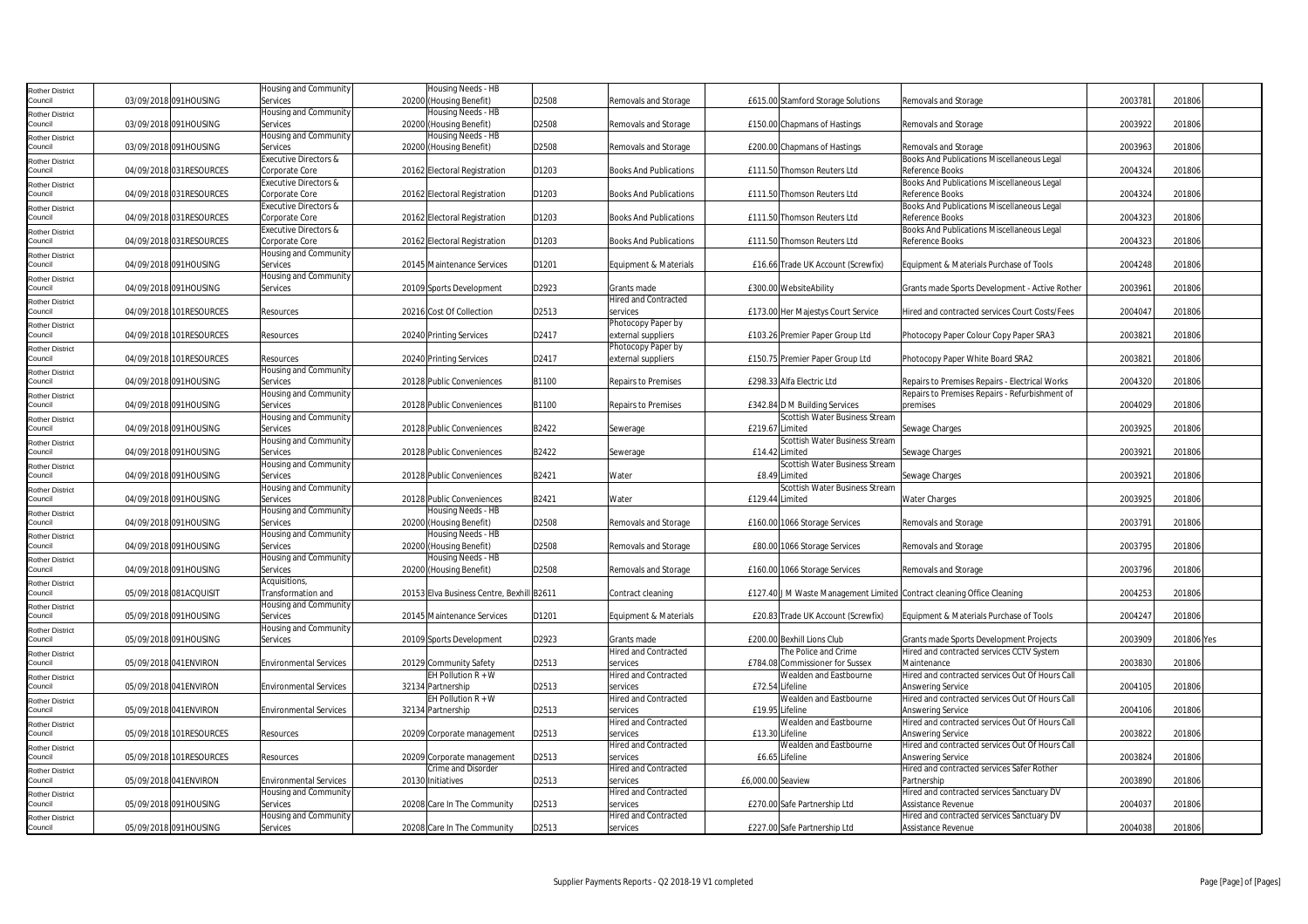| <b>Rother District</b>            |                         |                                  | EH Taxi and Private Hire                  |       | Hired and Contracted        |                    |                                         |                                                   |         |        |
|-----------------------------------|-------------------------|----------------------------------|-------------------------------------------|-------|-----------------------------|--------------------|-----------------------------------------|---------------------------------------------------|---------|--------|
| Council                           | 05/09/2018 041 ENVIRON  | <b>Environmental Services</b>    | 32142 Licenses $R + W$ Partnership        | D2513 | services                    | £17.34 uCheck      |                                         | Hired and contracted services Service fee paid    | 2004133 | 201806 |
| Rother District                   |                         |                                  | <b>EH Taxi and Private Hire</b>           |       | <b>Hired and Contracted</b> |                    |                                         |                                                   |         |        |
| Council                           | 05/09/2018 041ENVIRON   | <b>Environmental Services</b>    | 32142 Licenses $R + W$ Partnership        | D2513 | services                    | £88.00 uCheck      |                                         | Hired and contracted services Service fee paid    | 2004133 | 201806 |
| Rother District                   |                         | <b>Executive Directors &amp;</b> |                                           |       |                             |                    |                                         |                                                   |         |        |
| Council                           | 05/09/2018 031RESOURCES | Corporate Core                   | 20170 Communications-Postages             | D2626 | Postages                    |                    | £132.81 Royal Mail Group Ltd            | Postages Response Service - Royal Mail Chg        | 2004285 | 201806 |
|                                   |                         | Housing and Community            |                                           |       |                             |                    |                                         |                                                   |         |        |
| Rother District<br>Council        | 05/09/2018 091HOUSING   | Services                         | 20107 Camber Beach & Foreshore B2311      |       | Rents and service charges   |                    | £354.00 The Crown Estate                | Rents and service charges Rents - Rye             | 2003939 | 201806 |
|                                   |                         | Housing and Community            |                                           |       |                             |                    |                                         |                                                   |         |        |
| Rother District<br>Council        | 05/09/2018 091HOUSING   |                                  |                                           |       |                             |                    |                                         |                                                   | 2004062 | 201806 |
|                                   |                         | Services                         | 20114 Bexhill Parks & Open Spaces B1100   |       | <b>Repairs to Premises</b>  |                    | £537.00 Thomas Design & Graphics Ltd    | Repairs to Premises Parks- Purchase of Signs      |         |        |
| Rother District                   |                         | Housing and Community            |                                           |       |                             |                    |                                         | Repairs to Premises Purchase of Materials - Build |         |        |
| Council                           | 05/09/2018 091HOUSING   | Services                         | 20128 Public Conveniences                 | B1100 | <b>Repairs to Premises</b>  |                    | £45.77 Jewson Limited                   | Maint                                             | 2004100 | 201806 |
| Rother District                   |                         | Acquisitions,                    |                                           |       |                             |                    |                                         |                                                   |         |        |
| Council                           | 05/09/2018 081ACQUISIT  | Transformation and               | 20153 Elva Business Centre, Bexhill B1100 |       | <b>Repairs to Premises</b>  |                    | £89.25 Alfa Electric Ltd                | Repairs to Premises Repairs - Electrical Works    | 2004319 | 201806 |
| Rother District                   |                         | Executive Directors &            | Administrative Offices -                  |       |                             |                    |                                         |                                                   |         |        |
| Council                           | 05/09/2018 031RESOURCES | Corporate Core                   | 20173 Town Hall                           | B1100 | Repairs to Premises         |                    | £439.50 Alfa Electric Ltd               | Repairs to Premises Repairs - Electrical Works    | 2004319 | 201806 |
| Rother District                   |                         |                                  |                                           |       |                             |                    |                                         |                                                   |         |        |
| Council                           | 05/09/2018 101RESOURCES | Resources                        | 20242 Communications-Phones               | D2621 | Telephones                  |                    | £53.49 KCOM Group Plc                   | Telephones KCOM Smartnumber Charges               | 2004354 | 201806 |
| <b>Rother District</b>            |                         |                                  | Capital - Disable Facilities              |       |                             |                    | Mr Mark Neale General Building          |                                                   |         |        |
| Council                           | 06/09/2018 999NOREPORT  | <b>Environmental Services</b>    | 70706 Grant                               | N1012 | Capital Advances            |                    | £1,000.00 and Plumbing Ltd              | Capital Advances Disabled Facilities Grant        | 2004123 | 201806 |
|                                   |                         |                                  | Capital - Disable Facilities              |       |                             |                    |                                         |                                                   |         |        |
| <b>Rother District</b><br>Council | 06/09/2018 999NOREPORT  | <b>Environmental Services</b>    | 70706 Grant                               | N1012 | Capital Advances            |                    | £2.690.08 Alfa Electric Ltd             | Capital Advances Disabled Facilities Grant        | 2004127 | 201806 |
|                                   |                         |                                  |                                           |       |                             |                    |                                         |                                                   |         |        |
| Rother District                   |                         |                                  | Capital - Disable Facilities              |       |                             |                    |                                         |                                                   |         |        |
| Council                           | 06/09/2018 999NOREPORT  | <b>Environmental Services</b>    | 70706 Grant                               | N1012 | Capital Advances            |                    | £1,665.00 Southern Mobility Centres Ltd | <b>Capital Advances Disabled Facilities Grant</b> | 2004116 | 201806 |
| <b>Rother District</b>            |                         |                                  | Capital - Disable Facilities              |       |                             |                    |                                         |                                                   |         |        |
| Council                           | 06/09/2018 999NOREPORT  | <b>Environmental Services</b>    | 70706 Grant                               | N1012 | Capital Advances            |                    | £252.76 Peabody South East Ltd          | Capital Advances Disabled Facilities Grant        | 2004117 | 201806 |
| <b>Rother District</b>            |                         |                                  | Capital - Disable Facilities              |       |                             |                    |                                         |                                                   |         |        |
| Council                           | 06/09/2018 999NOREPORT  | <b>Environmental Services</b>    | 70706 Grant                               | N1012 | Capital Advances            |                    | £10,000.00 Batchelor Construction Ltd   | Capital Advances Disabled Facilities Grant        | 2004118 | 201806 |
| Rother District                   |                         | Acquisitions,                    |                                           |       |                             |                    |                                         |                                                   |         |        |
| Council                           | 06/09/2018 081ACQUISIT  | Transformation and               | 20153 Elva Business Centre, Bexhill B2612 |       | Cleaning materials          |                    | £43.94 Wightman and Parrish Ltd         | Cleaning materials Premises                       | 2003898 | 201806 |
|                                   |                         | Housing and Community            |                                           |       |                             |                    |                                         |                                                   |         |        |
| Rother District                   |                         |                                  |                                           |       |                             |                    |                                         |                                                   |         |        |
| Council                           | 06/09/2018 091HOUSING   | Services                         | 20145 Maintenance Services                | D1201 | Equipment & Materials       |                    | £5.36 Jewson Limited                    | Clothing and Uniforms Mens Protective-Other       | 2004099 | 201806 |
| Rother District                   |                         |                                  | EH Taxi and Private Hire                  |       |                             |                    |                                         |                                                   |         |        |
| Council                           | 06/09/2018 041ENVIRON   | <b>Environmental Services</b>    | 32142 Licenses R + W Partnership          | D1201 | Equipment & Materials       |                    | £14.90 NewAuto Ltd T/A MOGO (UK)        | Equipment & Materials Carriage/Handling Charge    | 2004008 | 201806 |
| Rother District                   |                         | Executive Directors &            |                                           |       |                             |                    |                                         | Hired and contracted services - Postages franking |         |        |
| Council                           | 06/09/2018 031RESOURCES | Corporate Core                   | 20170 Communications-Postages             | D2626 | Postages                    |                    | £4,043.12 Pitney Bowes Purchase Power   | machine costs                                     | 2003927 | 201806 |
| Rother District                   |                         |                                  |                                           |       | <b>Hired and Contracted</b> |                    |                                         | Hired and contracted services Council Tax-Land    |         |        |
| Council                           | 06/09/2018 101RESOURCES | Resources                        | 20216 Cost Of Collection                  | D2513 | services                    |                    | £39.00 H M Land Registry                | <b>Registry Enquiries</b>                         | 2004129 | 201806 |
| Rother District                   |                         |                                  | <b>Building Control</b>                   |       | <b>Hired and Contracted</b> |                    |                                         | Hired and contracted services Env H- Land         |         |        |
| Council                           | 06/09/2018 071STRAT     | Strategy and Planning            | 32145 Applications R+H                    | D2513 | services                    |                    | £3.00 H M Land Registry                 | Registry                                          | 2004129 | 201806 |
|                                   |                         |                                  |                                           |       |                             |                    |                                         |                                                   |         |        |
| Rother District                   |                         |                                  | <b>EH Environmental Services</b>          |       | Hired and Contracted        |                    |                                         | Hired and contracted services Env H- Land         |         |        |
| Council                           | 06/09/2018 041ENVIRON   | <b>Environmental Services</b>    | $32144$ Admin R + W Partnership           | D2513 | services                    |                    | £3.00 H M Land Registry                 | Registry                                          | 2004129 | 201806 |
| Rother District                   |                         | Housing and Community            | Housing Needs - HB                        |       | <b>Hired and Contracted</b> |                    |                                         | Hired and contracted services Housing-Land        |         |        |
| Council                           | 06/09/2018 091HOUSING   | Services                         | 20200 (Housing Benefit)                   | D2513 | services                    |                    | £3.00 H M Land Registry                 | Registry                                          | 2004129 | 201806 |
| Rother District                   |                         |                                  |                                           |       | Hired and Contracted        |                    |                                         | Hired and contracted services Land Registry -     |         |        |
| Council                           | 06/09/2018 071STRAT     | <b>Strategy and Planning</b>     | 20246 Planning Applications               | D2513 | services                    |                    | £9.00 H M Land Registry                 | Planning                                          | 2004129 | 201806 |
| Rother District                   |                         | Acquisitions,                    |                                           |       | <b>Hired and Contracted</b> |                    |                                         | Hired and contracted services Land Registry -     |         |        |
| Council                           | 06/09/2018 081ACQUISIT  | Transformation and               | 20144 Property Management                 | D2513 | services                    |                    | £6.00 H M Land Registry                 | Property Management                               | 2004129 | 201806 |
| Rother District                   |                         |                                  | EH Taxi and Private Hire                  |       | <b>Hired and Contracted</b> |                    |                                         | Hired and contracted services RDC Taxi Licence    |         |        |
| Council                           | 06/09/2018 041ENVIRON   | <b>Environmental Services</b>    | 32142 Licenses $R + W$ Partnership        | D2513 | services                    |                    | £464.00 NewAuto Ltd T/A MOGO (UK)       | Plates                                            | 2004008 | 201806 |
|                                   |                         |                                  | <b>EH Taxi and Private Hire</b>           |       | Hired and Contracted        |                    |                                         | Hired and contracted services WDC Taxi Licence    |         |        |
| Rother District<br>Council        | 06/09/2018 041ENVIRON   | <b>Environmental Services</b>    | 32142 Licenses $R + W$ Partnership        | D2513 | services                    |                    | £287.75 NewAuto Ltd T/A MOGO (UK)       | Plates                                            | 2004008 | 201806 |
|                                   |                         |                                  |                                           |       |                             |                    |                                         |                                                   |         |        |
| Rother District                   |                         |                                  | Reliefs & Benefits-Housing                |       | Printing by external        |                    |                                         |                                                   |         |        |
| Council                           | 06/09/2018 101RESOURCES | <b>Resources</b>                 | 20207 Benefit                             | D2415 | suppliers                   |                    | £1,576.00 System Cell Ltd               | Printing Printing (Not from RDC Print Room)       | 2004111 | 201806 |
| <b>Rother District</b>            |                         | Acquisitions,                    | Committee Property                        |       |                             |                    | Mr R J Sheppard T/A E A R               | Repairs to Premises - Colonnade - repairs and fit |         |        |
| Council                           | 06/09/2018 081ACQUISIT  | Transformation and               | 20154 Account                             | B1100 | <b>Repairs to Premises</b>  | £5,216.40 Sheppard |                                         | nıt                                               | 2003920 | 201806 |
| Rother District                   |                         | Housing and Community            |                                           |       |                             |                    |                                         | Repairs to Premises Purchase of Materials - Build |         |        |
| Council                           | 06/09/2018 091HOUSING   | Services                         | 20128 Public Conveniences                 | B1100 | <b>Repairs to Premises</b>  | £165.40 Graham     |                                         | Maint                                             | 2004066 | 201806 |
| Rother District                   |                         | Housing and Community            |                                           |       |                             |                    |                                         | Repairs to Premises Purchase of Materials - Build |         |        |
| Council                           | 06/09/2018 091HOUSING   | Services                         | 20128 Public Conveniences                 | B1100 | <b>Repairs to Premises</b>  |                    | £7.98 Graham                            | Maint                                             | 2004065 | 201806 |
|                                   |                         | Housing and Community            | Housing Needs - HB                        |       |                             |                    |                                         |                                                   |         |        |
| <b>Rother District</b><br>Council |                         |                                  |                                           |       |                             |                    |                                         |                                                   |         |        |
|                                   | 06/09/2018 091HOUSING   | Services                         | 20200 (Housing Benefit)                   | D2508 | Removals and Storage        |                    | £140.00 Stamford Storage Solutions      | Removals and Storage                              | 2003902 | 201806 |
| <b>Rother District</b>            |                         | Housing and Community            | Housing Needs - HB                        |       |                             |                    |                                         |                                                   |         |        |
| Council                           | 06/09/2018 091HOUSING   | Services                         | 20200 (Housing Benefit)                   | D2508 | Removals and Storage        |                    | £85.00 Stamford Storage Solutions       | Removals and Storage                              | 2003899 | 201806 |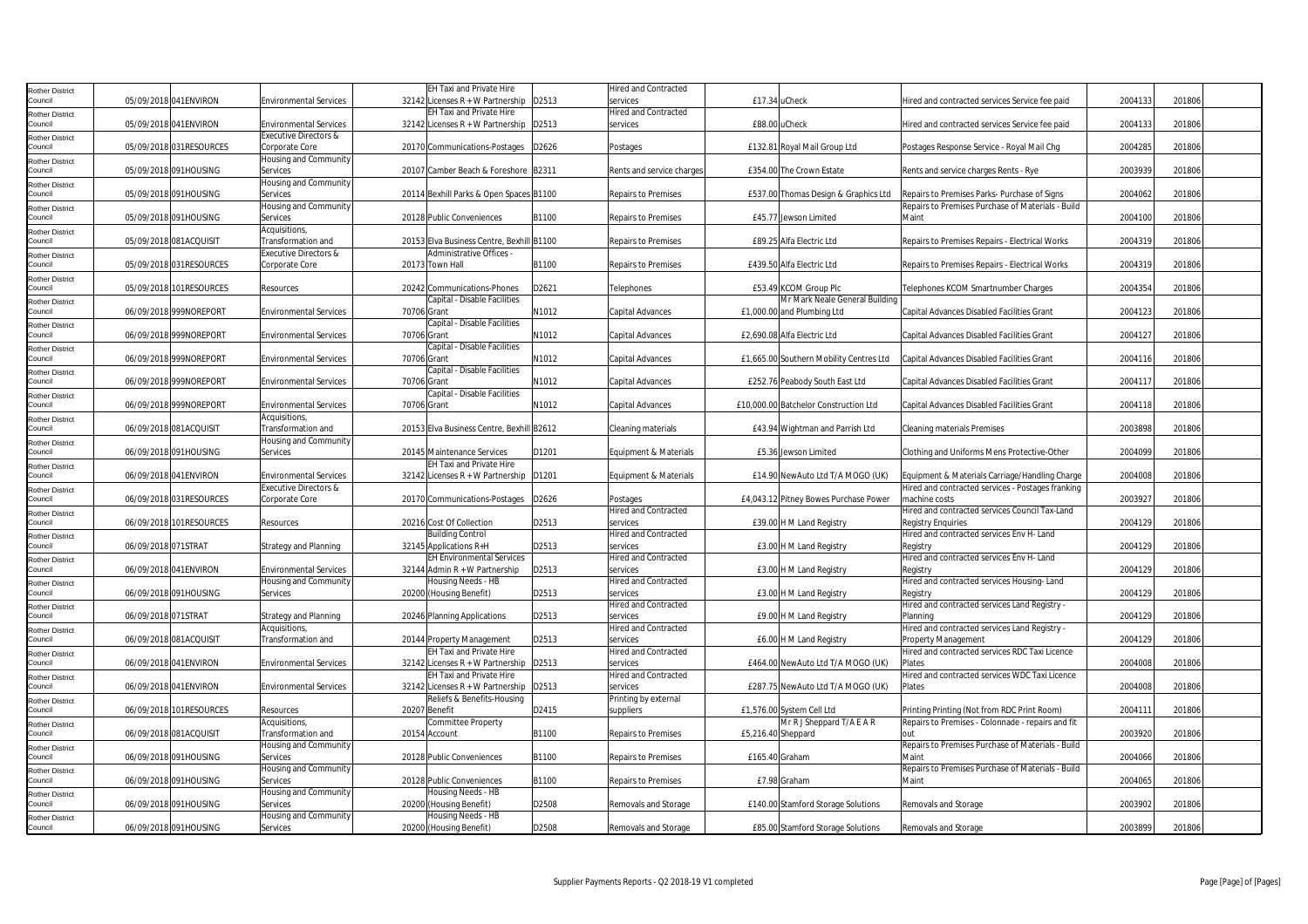| Rother District                   |                     |                         | Housing and Community            | Housing Needs - HB                      |       |                              |             |                                          |                                                    |         |        |  |
|-----------------------------------|---------------------|-------------------------|----------------------------------|-----------------------------------------|-------|------------------------------|-------------|------------------------------------------|----------------------------------------------------|---------|--------|--|
| Council                           |                     | 06/09/2018 091HOUSING   | Services                         | 20200 (Housing Benefit)                 | D2508 | Removals and Storage         |             | £150.00 Stamford Storage Solutions       | Removals and Storage                               | 2003900 | 201806 |  |
| Rother District                   |                     |                         | Housing and Community            | Housing Needs - HB                      |       |                              |             |                                          |                                                    |         |        |  |
| Council                           |                     | 06/09/2018 091HOUSING   | Services                         | 20200 (Housing Benefit)                 | D2508 | Removals and Storage         |             | £180.00 Stamford Storage Solutions       | Removals and Storage                               | 200390  | 201806 |  |
|                                   |                     |                         |                                  |                                         |       | Owed by - Colonnade          |             |                                          |                                                    |         |        |  |
| Rother District<br>Council        |                     | 07/09/2018 999NOREPORT  | Resources                        | 90000 Balance sheet all accounts        | P1099 | <b>Bexhill Ltd</b>           |             | £175.00 GPS Food Service Solutions Ltd   | Colonnade Restaurant Bexhill Ltd - purchases       | 2004028 | 201806 |  |
|                                   |                     |                         |                                  |                                         |       | <b>Hired and Contracted</b>  |             |                                          | Hired and contracted services Council Tax-Land     |         |        |  |
| Rother District<br>Council        |                     | 07/09/2018 101RESOURCES | Resources                        | 20216 Cost Of Collection                | D2513 | services                     |             | £9.00 H M Land Registry                  | <b>Registry Enguiries</b>                          | 2004131 | 201806 |  |
|                                   |                     |                         |                                  | <b>EH Environmental Services</b>        |       | <b>Hired and Contracted</b>  |             |                                          | Hired and contracted services Env H- Land          |         |        |  |
| Rother District                   |                     |                         |                                  |                                         |       |                              |             |                                          |                                                    |         |        |  |
| Council                           |                     | 07/09/2018 041ENVIRON   | <b>Environmental Services</b>    | 32144 Admin R + W Partnership           | D2513 | services                     |             | £3.00 H M Land Registry                  | Registry                                           | 2004131 | 201806 |  |
| <b>Rother District</b>            |                     |                         | Housing and Community            |                                         |       | <b>Hired and Contracted</b>  |             | East Sussex and Romney Marsh             | Hired and contracted services Incineration of dead |         |        |  |
| Council                           |                     | 07/09/2018 091HOUSING   | Services                         | 20132 Street & Beach Cleansing          | D2513 | services                     | £60.00 Hunt |                                          | animals                                            | 2004115 | 201806 |  |
| Rother District                   |                     |                         | Housing and Community            |                                         |       |                              |             |                                          | Repairs to Premises Purchase of Materials - Build  |         |        |  |
| Council                           |                     | 07/09/2018 091HOUSING   | Services                         | 20114 Bexhill Parks & Open Spaces B1100 |       | <b>Repairs to Premises</b>   |             | £17.81 Jewson Limited                    | Maint                                              | 2004098 | 201806 |  |
| Rother District                   |                     |                         | Acquisitions,                    |                                         |       |                              |             |                                          |                                                    |         |        |  |
| Council                           |                     | 07/09/2018 081ACQUISIT  | Transformation and               | 20146 West Trading Estate               | B1100 | <b>Repairs to Premises</b>   |             | £680.61 Alfa Electric Ltd                | Repairs to Premises Repairs - Electrical Works     | 2004321 | 201806 |  |
| Rother District                   |                     |                         | Executive Directors &            | Administrative Offices -                |       |                              |             |                                          |                                                    |         |        |  |
| Council                           |                     | 07/09/2018 031RESOURCES | Corporate Core                   | 20173 Town Hall                         | B1100 | Repairs to Premises          |             | £537.70 Alfa Electric Ltd                | Repairs to Premises Repairs - Electrical Works     | 2003968 | 201806 |  |
| Rother District                   |                     |                         | Housing and Community            |                                         |       |                              |             | CountyClean Environmental                |                                                    |         |        |  |
| Council                           |                     | 07/09/2018 091HOUSING   | Services                         | 20128 Public Conveniences               | B2422 | Sewerage                     |             | £330.00 Services Ltd                     | Sewerage - Sewage/Cesspool Emptying                | 2003930 | 201806 |  |
| Rother District                   |                     |                         |                                  |                                         |       |                              |             |                                          | Statutory Advertising Planadv - Rye + Battle       |         |        |  |
| Council                           | 07/09/2018 071STRAT |                         | <b>Strategy and Planning</b>     | 20246 Planning Applications             | D2519 | <b>Statutory Advertising</b> |             | £945.50 Johnston Publishing Ltd          | Observer                                           | 2004033 | 201806 |  |
|                                   |                     |                         | Housing and Community            |                                         |       |                              |             |                                          |                                                    |         |        |  |
| <b>Rother District</b><br>Council |                     |                         |                                  |                                         |       |                              |             |                                          |                                                    | 2004034 | 201806 |  |
|                                   |                     | 07/09/2018 091HOUSING   | Services                         | 20114 Bexhill Parks & Open Spaces D2519 |       | <b>Statutory Advertising</b> |             | £274.50 Johnston Publishing Ltd          | Statutory Advertising Public Notices in Newspaper  |         |        |  |
| Rother District                   |                     |                         | <b>Executive Directors &amp;</b> | Joint Waste Contract Client             |       | Third party payment          |             |                                          | Third Party Payments Private Cintractors - Joint   |         |        |  |
| Council                           |                     | 07/09/2018 031RESOURCES | Corporate Core                   | 32132 Unit                              | E2302 | private contractors          |             | £16,667.00 Kier Services - Environmental | <b>Waste Exit Costs</b>                            | 2003912 | 201806 |  |
| Rother District                   |                     |                         | Executive Directors &            | Committee Service General               |       |                              |             |                                          |                                                    |         |        |  |
| Council                           |                     | 07/09/2018 031RESOURCES | Corporate Core                   | 20158 Exp                               | A2203 | Training                     |             | £160.00 Hoey Ainscough Associates Ltd    | Training                                           | 2004042 | 201806 |  |
| Rother District                   |                     |                         | Housing and Community            | Housing Needs - HB                      |       |                              |             |                                          |                                                    |         |        |  |
| Council                           |                     | 07/09/2018 091HOUSING   | Services                         | 20200 (Housing Benefit)                 | D2514 | <b>Accommodation Costs</b>   |             | £195.00 MB Hotels Ltd                    | <b>Accommodation Costs</b>                         | 2003966 | 201806 |  |
| tother District                   |                     |                         | Housing and Community            | Housing Needs - HB                      |       |                              |             |                                          |                                                    |         |        |  |
| Council                           |                     | 07/09/2018 091HOUSING   | Services                         | 20200 (Housing Benefit)                 | D2514 | <b>Accommodation Costs</b>   |             | £195.00 MB Hotels Ltd                    | <b>Accommodation Costs</b>                         | 2003970 | 201806 |  |
| Rother District                   |                     |                         | Housing and Community            | Housing Needs - HB                      |       |                              |             |                                          |                                                    |         |        |  |
| Council                           |                     | 07/09/2018 091HOUSING   | Services                         | 20200 (Housing Benefit)                 | D2514 | <b>Accommodation Costs</b>   |             | £195.00 MB Hotels Ltd                    | <b>Accommodation Costs</b>                         | 2003971 | 201806 |  |
| Rother District                   |                     |                         | Housing and Community            | Housing Needs - HB                      |       |                              |             |                                          |                                                    |         |        |  |
| Council                           |                     | 07/09/2018 091HOUSING   | Services                         | 20200 (Housing Benefit)                 | D2514 | <b>Accommodation Costs</b>   |             | £245.00 MB Hotels Ltd                    | <b>Accommodation Costs</b>                         | 2003972 | 201806 |  |
|                                   |                     |                         | Housing and Community            | Housing Needs - HB                      |       |                              |             |                                          |                                                    |         |        |  |
| Rother District<br>Council        |                     | 07/09/2018 091HOUSING   | Services                         | 20200 (Housing Benefit)                 | D2514 | <b>Accommodation Costs</b>   |             | £245.00 MB Hotels Ltd                    | <b>Accommodation Costs</b>                         | 2003973 | 201806 |  |
|                                   |                     |                         | Housing and Community            | Housing Needs - HB                      |       |                              |             |                                          |                                                    |         |        |  |
| Rother District<br>Council        |                     |                         |                                  |                                         |       |                              |             |                                          |                                                    |         |        |  |
|                                   |                     | 07/09/2018 091HOUSING   | Services                         | 20200 (Housing Benefit)                 | D2514 | Accommodation Costs          |             | £245.00 MB Hotels Ltd                    | <b>Accommodation Costs</b>                         | 2003974 | 201806 |  |
| Rother District                   |                     |                         | Housing and Community            | Housing Needs - HB                      |       |                              |             |                                          |                                                    |         |        |  |
| Council                           |                     | 07/09/2018 091HOUSING   | Services                         | 20200 (Housing Benefit)                 | D2514 | <b>Accommodation Costs</b>   |             | £245.00 MB Hotels Ltd                    | <b>Accommodation Costs</b>                         | 2003975 | 201806 |  |
| Rother District                   |                     |                         | Housing and Community            | Housing Needs - HB                      |       |                              |             |                                          |                                                    |         |        |  |
| Council                           |                     | 07/09/2018 091HOUSING   | Services                         | 20200 (Housing Benefit)                 | D2514 | <b>Accommodation Costs</b>   |             | £560.00 MB Hotels Ltd                    | <b>Accommodation Costs</b>                         | 2003976 | 201806 |  |
| Rother District                   |                     |                         |                                  |                                         |       | Stationery ordered           |             |                                          | Stationery (General office Supplies) (Stationery   |         |        |  |
| Council                           |                     | 08/09/2018 101RESOURCES | Resources                        | 20241 Stationery                        | D2416 | internally (Print Room)      |             | £31.60 Office Depot UK Ltd               | Services to buy ONLY)                              | 2003911 | 201806 |  |
| Rother District                   |                     |                         | Housing and Community            | Capital - Sidley Recreation             |       |                              |             |                                          | Construction/Conversion Capital-Contract           |         |        |  |
| Council                           |                     | 09/09/2018 999NOREPORT  | Services                         | 70718 Ground                            | N1003 | Construction/Conversion      |             | £111.00 Keith Duly                       | Payments - General                                 | 2003964 | 201806 |  |
| Rother District                   |                     |                         | Housing and Community            |                                         |       |                              |             |                                          |                                                    |         |        |  |
| Council                           |                     | 09/09/2018 091HOUSING   | Services                         | 20128 Public Conveniences               | B2421 | Water                        |             | £102.91 Castle Water Ltd                 | Water Charges                                      | 2004301 | 201806 |  |
| Rother District                   |                     |                         | Housing and Community            |                                         |       |                              |             |                                          |                                                    |         |        |  |
| Council                           |                     | 09/09/2018 091HOUSING   | Services                         | 20128 Public Conveniences               | B2421 | Water                        |             | £63.44 Castle Water Ltd                  | <b>Water Charges</b>                               | 2004307 | 201806 |  |
|                                   |                     |                         | Housing and Community            |                                         |       |                              |             |                                          |                                                    |         |        |  |
| Rother District<br>Council        |                     | 09/09/2018 091HOUSING   | Services                         | 20114 Bexhill Parks & Open Spaces B2421 |       | Water                        |             | £18.90 Castle Water Ltd                  | <b>Water Charges</b>                               | 2004226 | 201806 |  |
|                                   |                     |                         | Housing and Community            |                                         |       |                              |             |                                          |                                                    |         |        |  |
| <b>Rother District</b><br>Council |                     | 09/09/2018 091HOUSING   | Services                         | 20114 Bexhill Parks & Open Spaces B2421 |       | Water                        |             | £33.07 Castle Water Ltd                  | <b>Water Charges</b>                               | 2004217 | 201806 |  |
|                                   |                     |                         |                                  |                                         |       |                              |             |                                          |                                                    |         |        |  |
| <b>Rother District</b>            |                     |                         | Acquisitions,                    | Committee Property                      |       |                              |             |                                          |                                                    |         |        |  |
| Council                           |                     | 09/09/2018 081ACQUISIT  | <b>Transformation and</b>        | 20154 Account                           | B2421 | Water                        |             | £66.14 Castle Water Ltd                  | Water Charges                                      | 2004217 | 201806 |  |
| <b>Rother District</b>            |                     |                         | Acquisitions,                    | Committee Property                      |       |                              |             |                                          |                                                    |         |        |  |
| Council                           |                     | 09/09/2018 081ACQUISIT  | Transformation and               | 20154 Account                           | B2421 | Water                        |             | £99.20 Castle Water Ltd                  | Water Charges                                      | 2004217 | 201806 |  |
| Rother District                   |                     |                         | Housing and Community            |                                         |       |                              |             |                                          |                                                    |         |        |  |
| Council                           |                     | 09/09/2018 091HOUSING   | Services                         | 20105 Allotments- Bexhill               | B2421 | Water                        |             | £198.41 Castle Water Ltd                 | Water Charges                                      | 2004217 | 201806 |  |
| <b>Rother District</b>            |                     |                         | Acquisitions,                    |                                         |       |                              |             |                                          |                                                    |         |        |  |
| Council                           |                     | 09/09/2018 081ACQUISIT  | Transformation and               | 20155 Investment properties             | B2421 | Water                        |             | £231.47 Castle Water Ltd                 | <b>Water Charges</b>                               | 2004217 | 201806 |  |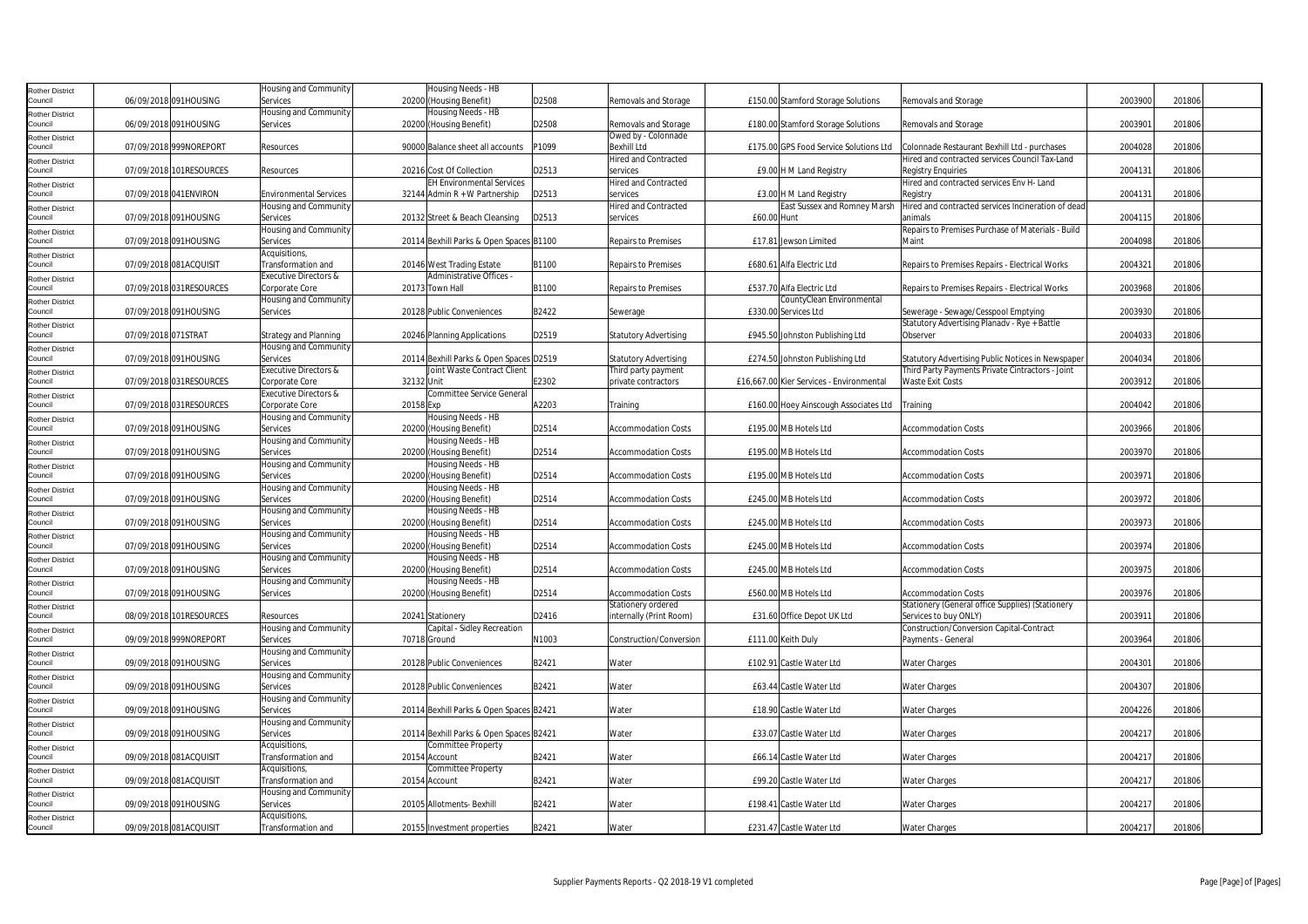| <b>Rother District</b>            |                         | Acquisitions,                               |             |                                               |       |                            |                                      |                            |         |        |
|-----------------------------------|-------------------------|---------------------------------------------|-------------|-----------------------------------------------|-------|----------------------------|--------------------------------------|----------------------------|---------|--------|
| Council                           | 09/09/2018 081ACQUISIT  | Transformation and                          |             | 20155 Investment properties                   | B2421 | Water                      | £33.07 Castle Water Ltd              | <b>Water Charges</b>       | 2004217 | 201806 |
| <b>Rother District</b><br>Council | 09/09/2018 081ACQUISIT  | Acquisitions,<br>Transformation and         |             | 20153 Elva Business Centre, Bexhill B2421     |       | Water                      | £445.95 Castle Water Ltd             | <b>Water Charges</b>       | 2004230 | 201806 |
| <b>Rother District</b>            |                         | Housing and Community                       |             |                                               |       |                            |                                      |                            |         |        |
| Council                           | 09/09/2018 091HOUSING   | Services                                    |             | 20128 Public Conveniences                     | B2421 | Water                      | £28.65 Castle Water Ltd              | <b>Water Charges</b>       | 2004218 | 201806 |
| <b>Rother District</b>            | 09/09/2018 091HOUSING   | Housing and Community<br>Services           |             | 20128 Public Conveniences                     | B2421 | Water                      | £388.96 Castle Water Ltd             | <b>Water Charges</b>       | 2004221 | 201806 |
| Council<br><b>Rother District</b> |                         | Housing and Community                       |             |                                               |       |                            |                                      |                            |         |        |
| Council                           | 09/09/2018 091HOUSING   | Services                                    |             | 20128 Public Conveniences                     | B2421 | Water                      | £555.02 Castle Water Ltd             | <b>Water Charges</b>       | 2004228 | 201806 |
| <b>Rother District</b>            |                         | Acquisitions,                               |             |                                               |       |                            |                                      |                            |         |        |
| Council<br><b>Rother District</b> | 09/09/2018 081ACQUISIT  | Transformation and<br>Housing and Community |             | 20155 Investment properties                   | B2421 | Water                      | £35.71 Castle Water Ltd              | <b>Water Charges</b>       | 2004242 | 201806 |
| Council                           | 09/09/2018 091HOUSING   | Services                                    |             | 20128 Public Conveniences                     | B2421 | Water                      | £173.06 Castle Water Ltd             | <b>Water Charges</b>       | 2004235 | 201806 |
| <b>Rother District</b>            |                         | Housing and Community                       |             |                                               |       |                            |                                      |                            |         |        |
| Council                           | 09/09/2018 091HOUSING   | Services<br>Housing and Community           |             | 20114 Bexhill Parks & Open Spaces B2421       |       | Water                      | £28.65 Castle Water Ltd              | <b>Water Charges</b>       | 2004229 | 201806 |
| <b>Rother District</b><br>Council | 09/09/2018 091HOUSING   | Services                                    |             | 20114 Bexhill Parks & Open Spaces B2421       |       | Water                      | £32.25 Castle Water Ltd              | <b>Water Charges</b>       | 2004233 | 201806 |
| <b>Rother District</b>            |                         | Housing and Community                       |             |                                               |       |                            |                                      |                            |         |        |
| Council                           | 09/09/2018 091HOUSING   | Services<br>Housing and Community           |             | 20114 Bexhill Parks & Open Spaces B2421       |       | Water                      | £80.39 Castle Water Ltd              | <b>Water Charges</b>       | 2004243 | 201806 |
| <b>Rother District</b><br>Council | 09/09/2018 091HOUSING   | Services                                    |             | 20114 Bexhill Parks & Open Spaces B2421       |       | Water                      | £54.33 Castle Water Ltd              | <b>Water Charges</b>       | 2004214 | 201806 |
| <b>Rother District</b>            |                         | Housing and Community                       |             |                                               |       |                            |                                      |                            |         |        |
| Council                           | 09/09/2018 091HOUSING   | Services                                    |             | 20114 Bexhill Parks & Open Spaces B2421       |       | Water                      | £342.52 Castle Water Ltd             | <b>Water Charges</b>       | 2004226 | 201806 |
| <b>Rother District</b><br>Council | 09/09/2018 091HOUSING   | Housing and Community<br>Services           |             | 20123 Cemeteries                              | B2421 | Water                      | £20.83 Castle Water Ltd              | <b>Water Charges</b>       | 2004213 | 201806 |
| <b>Rother District</b>            |                         | Housing and Community                       |             |                                               |       |                            |                                      |                            |         |        |
| Council                           | 09/09/2018 091HOUSING   | Services                                    |             | 20128 Public Conveniences                     | B2421 | Water                      | £187.49 Castle Water Ltd             | <b>Water Charges</b>       | 2004213 | 201806 |
| <b>Rother District</b><br>Council | 09/09/2018 081ACQUISIT  | Acquisitions,<br>Transformation and         |             | 20155 Investment properties                   | B2421 | Water                      | £93.54 Castle Water Ltd              | <b>Water Charges</b>       | 2004216 | 201806 |
| <b>Rother District</b>            |                         | Housing and Community                       |             |                                               |       |                            |                                      |                            |         |        |
| Council                           | 09/09/2018 091HOUSING   | Services                                    |             | 20105 Allotments- Bexhill                     | B2421 | Water                      | £41.33 Castle Water Ltd              | <b>Water Charges</b>       | 2004299 | 201806 |
| <b>Rother District</b><br>Council | 09/09/2018 091HOUSING   | Housing and Community<br>Services           |             | 20128 Public Conveniences                     | B2421 | Water                      | £377.10 Castle Water Ltd             | <b>Water Charges</b>       | 2004240 | 201806 |
| <b>Rother District</b>            |                         | Housing and Community                       |             |                                               |       |                            |                                      |                            |         |        |
| Council                           | 09/09/2018 091HOUSING   | Services                                    |             | 20102 Rother Museum Services                  | B2421 | Water                      | £94.27 Castle Water Ltd              | <b>Water Charges</b>       | 2004240 | 201806 |
| <b>Rother District</b><br>Council | 09/09/2018 031RESOURCES | Executive Directors &<br>Corporate Core     |             | Administrative Offices -<br>20176 Print Room  | B2421 | Water                      | £433.59 Castle Water Ltd             | <b>Water Charges</b>       | 2004241 | 201806 |
| <b>Rother District</b>            |                         | Executive Directors &                       |             | Administrative Offices - T.H                  |       |                            |                                      |                            |         |        |
| Council                           | 09/09/2018 031RESOURCES | Corporate Core                              |             | 20175 Annex (NOT CHP)                         | B2421 | Water                      | £440.68 Castle Water Ltd             | <b>Water Charges</b>       | 2004210 | 201806 |
| <b>Rother District</b><br>Council | 09/09/2018 031RESOURCES | Executive Directors &<br>Corporate Core     |             | Administrative Offices -<br>20173 Town Hall   | B2421 | Water                      | £235.57 Castle Water Ltd             | <b>Water Charges</b>       | 2004227 | 201806 |
| <b>Rother District</b>            |                         | Housing and Community                       |             | <b>Battle Community Help</b>                  |       |                            |                                      |                            |         |        |
| Council                           | 09/09/2018 091HOUSING   | Services                                    | 20234 Point |                                               | B2421 | Water                      | £36.80 Castle Water Ltd              | <b>Water Charges</b>       | 2004215 | 201806 |
| <b>Rother District</b>            | 09/09/2018 091HOUSING   | Housing and Community                       |             | Housing Needs - HB                            | D2514 | <b>Accommodation Costs</b> |                                      | <b>Accommodation Costs</b> | 2003933 | 201806 |
| Council<br><b>Rother District</b> |                         | Services<br>Housing and Community           |             | 20200 (Housing Benefit)<br>Housing Needs - HB |       |                            | £262.50 Specialist Care UK Group Ltd |                            |         |        |
| Council                           | 09/09/2018 091HOUSING   | Services                                    |             | 20200 (Housing Benefit)                       | D2514 | <b>Accommodation Costs</b> | £300.00 Specialist Care UK Group Ltd | <b>Accommodation Costs</b> | 2003932 | 201806 |
| <b>Rother District</b>            |                         | Housing and Community                       |             | Housing Needs - HB                            |       |                            |                                      |                            |         |        |
| Council<br><b>Rother District</b> | 09/09/2018 091HOUSING   | Services<br>Housing and Community           |             | 20200 (Housing Benefit)<br>Housing Needs - HB | D2514 | <b>Accommodation Costs</b> | £262.50 Specialist Care UK Group Ltd | <b>Accommodation Costs</b> | 2003938 | 201806 |
| Council                           | 09/09/2018 091HOUSING   | Services                                    |             | 20200 (Housing Benefit)                       | D2514 | <b>Accommodation Costs</b> | £225.00 Specialist Care UK Group Ltd | <b>Accommodation Costs</b> | 2003943 | 201806 |
| <b>Rother District</b>            |                         | Housing and Community                       |             | Housing Needs - HB                            |       |                            |                                      |                            |         |        |
| Council<br><b>Rother District</b> | 09/09/2018 091HOUSING   | Services<br>Housing and Community           |             | 20200 (Housing Benefit)<br>Housing Needs - HB | D2514 | <b>Accommodation Costs</b> | £150.00 Specialist Care UK Group Ltd | <b>Accommodation Costs</b> | 2003943 | 201806 |
| Council                           | 09/09/2018 091HOUSING   | Services                                    |             | 20200 (Housing Benefit)                       | D2514 | <b>Accommodation Costs</b> | £300.00 Specialist Care UK Group Ltd | <b>Accommodation Costs</b> | 2003943 | 201806 |
| <b>Rother District</b>            |                         | Housing and Community                       |             | Housing Needs - HB                            |       |                            |                                      |                            |         |        |
| Council                           | 09/09/2018 091HOUSING   | Services<br>Housing and Community           |             | 20200 (Housing Benefit)<br>Housing Needs - HB | D2514 | Accommodation Costs        | £175.00 Specialist Care UK Group Ltd | <b>Accommodation Costs</b> | 2003934 | 201806 |
| <b>Rother District</b><br>Council | 09/09/2018 091HOUSING   | Services                                    |             | 20200 (Housing Benefit)                       | D2514 | Accommodation Costs        | £350.00 Specialist Care UK Group Ltd | <b>Accommodation Costs</b> | 2003942 | 201806 |
| <b>Rother District</b>            |                         | Housing and Community                       |             | Housing Needs - HB                            |       |                            |                                      |                            |         |        |
| Council                           | 09/09/2018 091HOUSING   | Services                                    |             | 20200 (Housing Benefit)                       | D2514 | <b>Accommodation Costs</b> | £262.50 Specialist Care UK Group Ltd | <b>Accommodation Costs</b> | 2003937 | 201806 |
| <b>Rother District</b><br>Council | 09/09/2018 091HOUSING   | Housing and Community<br>Services           |             | Housing Needs - HB<br>20200 (Housing Benefit) | D2514 | <b>Accommodation Costs</b> | £262.50 Specialist Care UK Group Ltd | <b>Accommodation Costs</b> | 2003936 | 201806 |
|                                   |                         |                                             |             |                                               |       |                            |                                      |                            |         |        |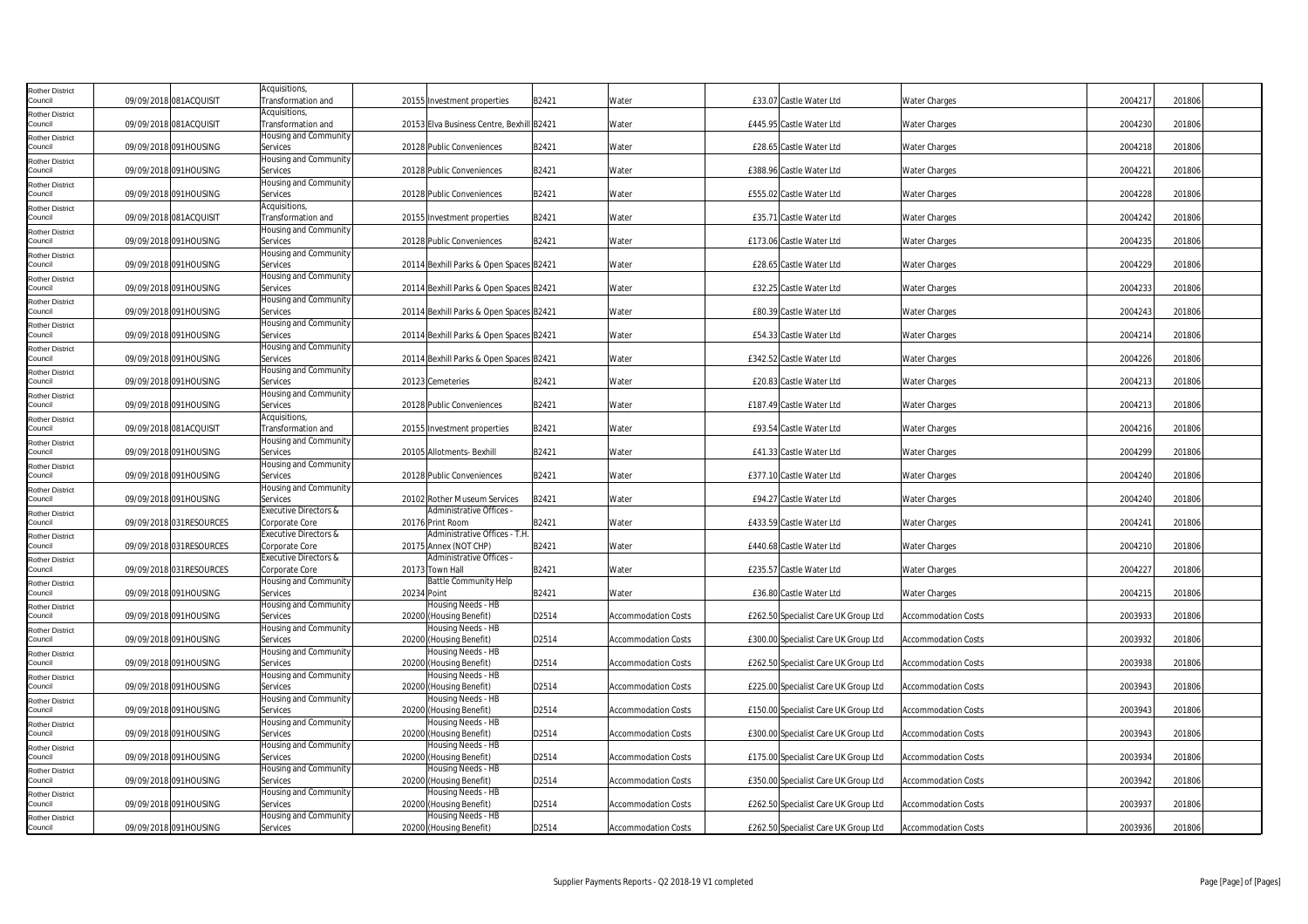| <b>Rother District</b>            |                         | Housing and Community                   |              | Housing Needs - HB                            |       |                            |                                      |                                                                                     |         |        |
|-----------------------------------|-------------------------|-----------------------------------------|--------------|-----------------------------------------------|-------|----------------------------|--------------------------------------|-------------------------------------------------------------------------------------|---------|--------|
| Council                           | 09/09/2018 091HOUSING   | Services                                |              | 20200 (Housing Benefit)                       | D2514 | <b>Accommodation Costs</b> | £262.50 Specialist Care UK Group Ltd | <b>Accommodation Costs</b>                                                          | 2003935 | 201806 |
| <b>Rother District</b>            |                         | Housing and Community                   |              | Housing Needs - HB                            |       |                            |                                      |                                                                                     |         |        |
| Council                           | 09/09/2018 091HOUSING   | Services                                |              | 20200 (Housing Benefit)                       | D2514 | <b>Accommodation Costs</b> | £375.00 Specialist Care UK Group Ltd | <b>Accommodation Costs</b>                                                          | 2003940 | 201806 |
| <b>Rother District</b>            |                         |                                         |              | Capital - Disable Facilities                  |       |                            |                                      |                                                                                     |         |        |
| Council                           | 10/09/2018 999NOREPORT  | <b>Environmental Services</b>           | 70706 Grant  |                                               | N1012 | Capital Advances           | £7,108.39 Griffin and Son            | Capital Advances Disabled Facilities Grant                                          | 2004119 | 201806 |
| <b>Rother District</b>            |                         |                                         |              | Capital - Disable Facilities                  |       |                            |                                      |                                                                                     |         |        |
| Council                           | 10/09/2018 999NOREPORT  | <b>Environmental Services</b>           | 70706 Grant  |                                               | N1012 | Capital Advances           | £801.93 Peabody South East Ltd       | Capital Advances Disabled Facilities Grant                                          | 2004120 | 201806 |
| <b>Rother District</b>            |                         |                                         |              | Capital - Disable Facilities                  |       |                            |                                      |                                                                                     |         |        |
| Council                           | 10/09/2018 999NOREPORT  | <b>Environmental Services</b>           | 70706 Grant  |                                               | N1012 | Capital Advances           | £5,346.27 Premiere Projects Ltd      | Capital Advances Disabled Facilities Grant                                          | 2004121 | 201806 |
| <b>Rother District</b>            |                         |                                         |              | Capital - Disable Facilities                  |       |                            |                                      |                                                                                     |         |        |
| Council                           | 10/09/2018 999NOREPORT  | <b>Environmental Services</b>           | 70706 Grant  |                                               | N1012 | Capital Advances           |                                      | £3,000.00 Nutra Plumbing and Heating Ltd Capital Advances Disabled Facilities Grant | 2004122 | 201806 |
| <b>Rother District</b>            |                         | Housing and Community                   |              |                                               |       |                            | Windsor Residential Lettings &       |                                                                                     |         |        |
| Council                           | 10/09/2018 091HOUSING   | Services                                |              | 20205 Housing Loans Account                   | D2514 | <b>Accommodation Costs</b> | £585.00 Property Management          | Homelessness services Deposit for Landlords                                         | 2004244 | 201806 |
| <b>Rother District</b>            |                         | Housing and Community                   |              |                                               |       |                            | Windsor Residential Lettings &       | Homelessness services Rent in Advance for                                           |         |        |
| Council                           | 10/09/2018 091HOUSING   | Services                                |              | 20205 Housing Loans Account                   | D2514 | <b>Accommodation Costs</b> | £585.00 Property Management          | Homeless                                                                            | 2004244 | 201806 |
| <b>Rother District</b>            |                         |                                         |              |                                               |       |                            |                                      |                                                                                     |         |        |
| Council                           | 10/09/2018 101RESOURCES | Resources                               |              | 20239 Computer Services                       | D2312 | <b>Refreshments</b>        | £40.00 UK Vending Ltd                | Refreshments Watercooler Service                                                    | 2003979 | 201806 |
| <b>Rother District</b>            |                         | Housing and Community                   |              |                                               |       |                            |                                      | Repairs to Premises Purchase of Materials - Build                                   |         |        |
| Council                           | 10/09/2018 091HOUSING   | Services                                |              | 20128 Public Conveniences                     | B1100 | <b>Repairs to Premises</b> | £38.11 Graham                        | Maint                                                                               | 2004267 | 201806 |
| <b>Rother District</b>            |                         | Housing and Community                   |              |                                               |       |                            |                                      | Repairs to Premises Purchase of Materials - Build                                   |         |        |
| Council                           | 10/09/2018 091HOUSING   | Services                                |              | 20113 Bexhill Leisure Pool                    | B1100 | <b>Repairs to Premises</b> | £30.99 Parker Building Supplies Ltd  | Maint                                                                               | 2003977 | 201806 |
| <b>Rother District</b>            |                         | Executive Directors &                   |              | Administrative Offices -                      |       |                            |                                      |                                                                                     |         |        |
| Council                           | 10/09/2018 031RESOURCES | Corporate Core                          |              | 20173 Town Hall                               | B1100 | <b>Repairs to Premises</b> | £230.04 Alfa Electric Ltd            | Repairs to Premises Repairs - Electrical Works                                      | 2004318 | 201806 |
| <b>Rother District</b><br>Council | 10/09/2018 091HOUSING   | Housing and Community                   |              |                                               |       |                            |                                      |                                                                                     | 2003967 | 201806 |
|                                   |                         | Services                                |              | 20114 Bexhill Parks & Open Spaces B2422       |       | Sewerage                   | £138.00 Cleansing Service Group Ltd  | Sewerage Parks- Emptying of Cesspit                                                 |         |        |
| <b>Rother District</b>            | 10/09/2018 031RESOURCES | Executive Directors &<br>Corporate Core |              | 20171 Human Resources                         | A2203 | Training                   | -£300.00 St John Ambulance           | Training                                                                            | 2003982 | 201806 |
| Council                           |                         | Housing and Community                   |              | Housing Needs - Universal                     |       |                            |                                      |                                                                                     |         |        |
| <b>Rother District</b><br>Council | 10/09/2018 091HOUSING   | Services                                | 20203 Credit |                                               | D2514 | <b>Accommodation Costs</b> | £134.40 South Down Residential Ltd   | <b>Accommodation Costs</b>                                                          | 2003946 | 201806 |
|                                   |                         | Housing and Community                   |              | Housing Needs - Universal                     |       |                            |                                      |                                                                                     |         |        |
| <b>Rother District</b><br>Council | 10/09/2018 091HOUSING   | Services                                | 20203 Credit |                                               | D2514 | <b>Accommodation Costs</b> | £33.60 South Down Residential Ltd    | <b>Accommodation Costs</b>                                                          | 2003946 | 201806 |
| <b>Rother District</b>            |                         | Housing and Community                   |              | Housing Needs - HB                            |       |                            | Solutions Accommodation              |                                                                                     |         |        |
| Council                           | 10/09/2018 091HOUSING   | Services                                |              | 20200 (Housing Benefit)                       | D2514 | <b>Accommodation Costs</b> | £84.00 Providers Ltd                 | <b>Accommodation Costs</b>                                                          | 2004007 | 201806 |
| <b>Rother District</b>            |                         | Housing and Community                   |              | Housing Needs - HB                            |       |                            | Solutions Accommodation              |                                                                                     |         |        |
| Council                           | 10/09/2018 091HOUSING   | Services                                |              | 20200 (Housing Benefit)                       | D2514 | <b>Accommodation Costs</b> | £336.00 Providers Ltd                | <b>Accommodation Costs</b>                                                          | 2004007 | 201806 |
| <b>Rother District</b>            |                         | Housing and Community                   |              | Housing Needs - HB                            |       |                            | Solutions Accommodation              |                                                                                     |         |        |
| Council                           | 10/09/2018 091HOUSING   | Services                                |              | 20200 (Housing Benefit)                       | D2514 | <b>Accommodation Costs</b> | £84.00 Providers Ltd                 | <b>Accommodation Costs</b>                                                          | 2004002 | 201806 |
| <b>Rother District</b>            |                         | Housing and Community                   |              | Housing Needs - HB                            |       |                            | Solutions Accommodation              |                                                                                     |         |        |
| Council                           | 10/09/2018 091HOUSING   | Services                                |              | 20200 (Housing Benefit)                       | D2514 | <b>Accommodation Costs</b> | £336.00 Providers Ltd                | <b>Accommodation Costs</b>                                                          | 2004002 | 201806 |
| <b>Rother District</b>            |                         | Housing and Community                   |              | Housing Needs - HB                            |       |                            | Solutions Accommodation              |                                                                                     |         |        |
| Council                           | 10/09/2018 091HOUSING   | Services                                |              | 20200 (Housing Benefit)                       | D2514 | <b>Accommodation Costs</b> | £490.00 Providers Ltd                | <b>Accommodation Costs</b>                                                          | 2004004 | 201806 |
| <b>Rother District</b>            |                         | Housing and Community                   |              | Housing Needs - HB                            |       |                            | Solutions Accommodation              |                                                                                     |         |        |
| Council                           | 10/09/2018 091HOUSING   | Services                                |              | 20200 (Housing Benefit)                       | D2514 | <b>Accommodation Costs</b> | £84.00 Providers Ltd                 | <b>Accommodation Costs</b>                                                          | 2004003 | 201806 |
| <b>Rother District</b>            |                         | Housing and Community                   |              | Housing Needs - HB                            |       |                            | Solutions Accommodation              |                                                                                     |         |        |
| Council                           | 10/09/2018 091HOUSING   | Services                                |              | 20200 (Housing Benefit)                       | D2514 | <b>Accommodation Costs</b> | £336.00 Providers Ltd                | <b>Accommodation Costs</b>                                                          | 2004003 | 201806 |
| <b>Rother District</b>            |                         | Housing and Community                   |              | Housing Needs - HB                            |       |                            |                                      |                                                                                     |         |        |
| Council                           | 10/09/2018 091HOUSING   | Services                                |              | 20200 (Housing Benefit)                       | D2514 | <b>Accommodation Costs</b> | £252.00 South Down Residential Ltd   | <b>Accommodation Costs</b>                                                          | 2003946 | 201806 |
| <b>Rother District</b>            |                         | Housing and Community                   |              | Housing Needs - HB                            |       |                            |                                      |                                                                                     | 2003946 |        |
| Council                           | 10/09/2018 091HOUSING   | Services                                |              | 20200 (Housing Benefit)                       | D2514 | <b>Accommodation Costs</b> | £63.00 South Down Residential Ltd    | <b>Accommodation Costs</b>                                                          |         | 201806 |
| Rother District<br>Council        | 10/09/2018 091HOUSING   | Housing and Community<br>Services       |              | Housing Needs - HB<br>20200 (Housing Benefit) | D2514 | <b>Accommodation Costs</b> | £168.00 South Down Residential Ltd   | <b>Accommodation Costs</b>                                                          | 2003946 | 201806 |
|                                   |                         | Housing and Community                   |              | <b>Housing Needs - HB</b>                     |       |                            |                                      |                                                                                     |         |        |
| <b>Rother District</b><br>Council | 10/09/2018 091HOUSING   | Services                                |              | 20200 (Housing Benefit)                       | D2514 | <b>Accommodation Costs</b> | £350.00 South Down Residential Ltd   | <b>Accommodation Costs</b>                                                          | 2003946 | 201806 |
| <b>Rother District</b>            |                         | Housing and Community                   |              | Housing Needs - HB                            |       |                            |                                      |                                                                                     |         |        |
| Council                           | 10/09/2018 091HOUSING   | Services                                |              | 20200 (Housing Benefit)                       | D2514 | <b>Accommodation Costs</b> | £144.00 South Down Residential Ltd   | <b>Accommodation Costs</b>                                                          | 2003946 | 201806 |
| <b>Rother District</b>            |                         | Housing and Community                   |              | Housing Needs - HB                            |       |                            |                                      |                                                                                     |         |        |
| Council                           | 10/09/2018 091HOUSING   | Services                                |              | 20200 (Housing Benefit)                       | D2514 | Accommodation Costs        | £180.00 South Down Residential Ltd   | <b>Accommodation Costs</b>                                                          | 2003946 | 201806 |
| <b>Rother District</b>            |                         | Housing and Community                   |              | Housing Needs - HB                            |       |                            | Solutions Accommodation              |                                                                                     |         |        |
| Council                           | 10/09/2018 091HOUSING   | Services                                |              | 20200 (Housing Benefit)                       | D2514 | <b>Accommodation Costs</b> | £385.00 Providers Ltd                | <b>Accommodation Costs</b>                                                          | 2004006 | 201806 |
| <b>Rother District</b>            |                         | Housing and Community                   |              | Housing Needs - HB                            |       |                            | Solutions Accommodation              |                                                                                     |         |        |
| Council                           | 10/09/2018 091HOUSING   | Services                                |              | 20200 (Housing Benefit)                       | D2514 | <b>Accommodation Costs</b> | £77.00 Providers Ltd                 | <b>Accommodation Costs</b>                                                          | 2004005 | 201806 |
| <b>Rother District</b>            |                         | Housing and Community                   |              | Housing Needs - HB                            |       |                            | Solutions Accommodation              |                                                                                     |         |        |
| Council                           | 10/09/2018 091HOUSING   | Services                                |              | 20200 (Housing Benefit)                       | D2514 | <b>Accommodation Costs</b> | £308.00 Providers Ltd                | <b>Accommodation Costs</b>                                                          | 2004005 | 201806 |
|                                   |                         |                                         |              |                                               |       |                            |                                      |                                                                                     |         |        |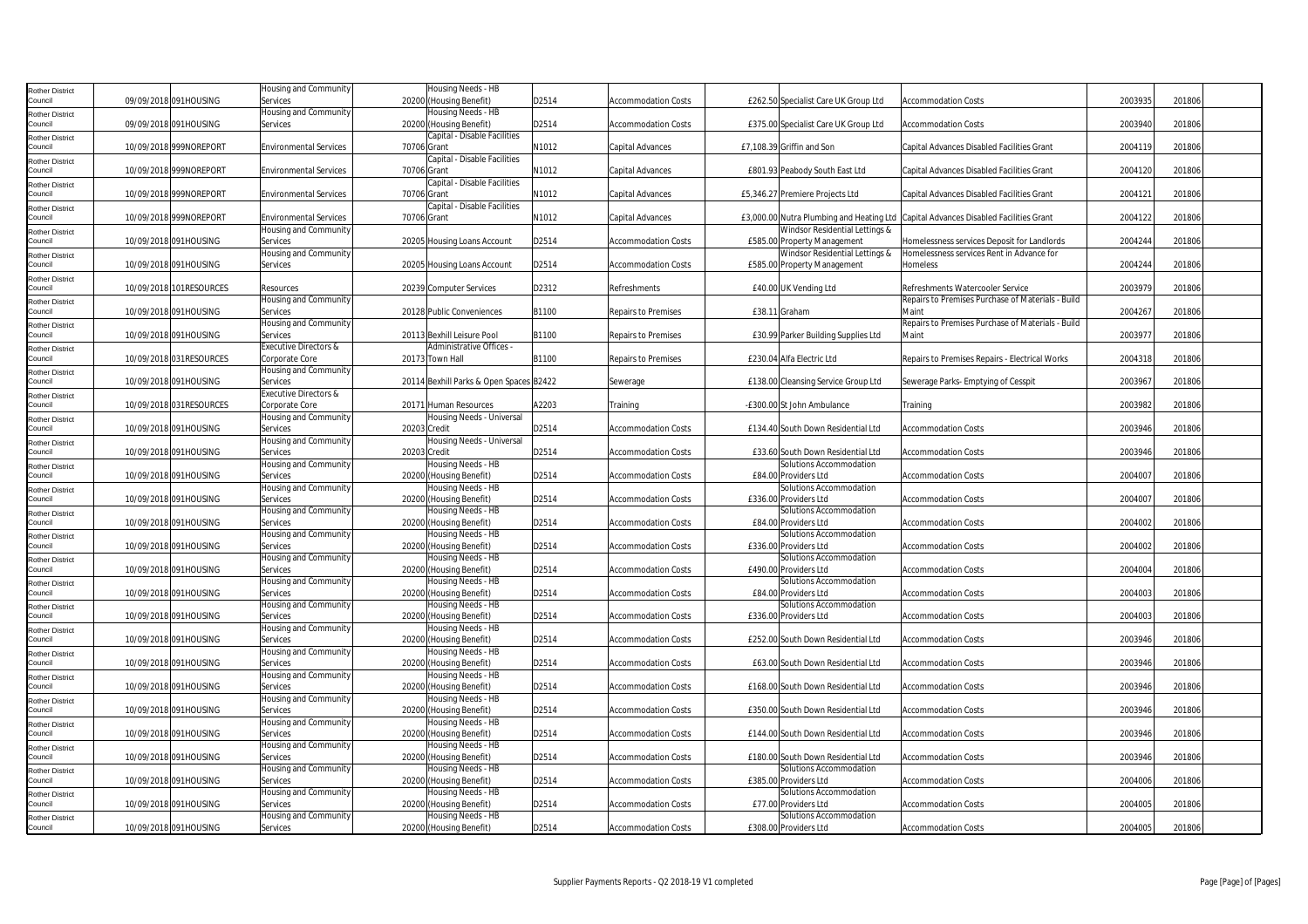| <b>Rother District</b>            |                     |                         | Housing and Community                   | Housing Needs - HB                                             |       |                             | Solutions Accommodation                          |                                                 |         |            |
|-----------------------------------|---------------------|-------------------------|-----------------------------------------|----------------------------------------------------------------|-------|-----------------------------|--------------------------------------------------|-------------------------------------------------|---------|------------|
| Council                           |                     | 10/09/2018 091HOUSING   | Services                                | 20200 (Housing Benefit)                                        | D2514 | Accommodation Costs         | £98.00 Providers Ltd                             | Accommodation Costs                             | 2004001 | 201806     |
| <b>Rother District</b>            |                     |                         | Housing and Community                   | Housing Needs - HB                                             |       |                             | Solutions Accommodation                          |                                                 |         |            |
| Council                           |                     | 10/09/2018 091HOUSING   | Services                                | 20200 (Housing Benefit)                                        | D2514 | <b>Accommodation Costs</b>  | £392.00 Providers Ltd                            | <b>Accommodation Costs</b>                      | 2004001 | 201806     |
| <b>Rother District</b><br>Council |                     | 10/09/2018 091HOUSING   | Housing and Community<br>Services       | Housing Needs - HB<br>20200 (Housing Benefit)                  | D2514 | <b>Accommodation Costs</b>  | Solutions Accommodation<br>£220.50 Providers Ltd | <b>Accommodation Costs</b>                      | 2003999 | 201806     |
|                                   |                     |                         | Housing and Community                   | Housing Needs - HB                                             |       |                             | Solutions Accommodation                          |                                                 |         |            |
| <b>Rother District</b><br>Council |                     | 10/09/2018 091HOUSING   | Services                                | 20200 (Housing Benefit)                                        | D2514 | Accommodation Costs         | £105.00 Providers Ltd                            | <b>Accommodation Costs</b>                      | 2004000 | 201806     |
| <b>Rother District</b>            |                     |                         | Housing and Community                   | Housing Needs - HB                                             |       |                             | Solutions Accommodation                          |                                                 |         |            |
| Council                           |                     | 10/09/2018 091HOUSING   | Services                                | 20200 (Housing Benefit)                                        | D2514 | <b>Accommodation Costs</b>  | £420.00 Providers Ltd                            | <b>Accommodation Costs</b>                      | 2004000 | 201806     |
| <b>Rother District</b>            |                     |                         | Executive Directors &                   |                                                                |       |                             |                                                  |                                                 |         |            |
| Council                           |                     | 10/09/2018 031RESOURCES | Corporate Core                          | 20162 Electoral Registration                                   | D2626 | Postages                    | £1,771.70 Royal Mail Group Ltd                   | Postages                                        | 2004020 | 201806     |
| <b>Rother District</b>            |                     |                         | Executive Directors &                   |                                                                |       |                             |                                                  |                                                 |         |            |
| Council                           |                     | 10/09/2018 031RESOURCES | Corporate Core                          | 20162 Electoral Registration                                   | D2626 | Postages                    | £0.70 Royal Mail Group Ltd                       | Postages                                        | 2004021 | 201806     |
| <b>Rother District</b>            |                     |                         | Executive Directors &                   | Administrative Offices -                                       |       |                             |                                                  |                                                 |         |            |
| Council                           |                     | 10/09/2018 031RESOURCES | Corporate Core<br>Executive Directors & | 20173 Town Hall                                                | D2312 | Refreshments                | £313.95 UK Vending Ltd                           | Refreshments                                    | 2003978 | 201806     |
| <b>Rother District</b><br>Council |                     | 11/09/2018 031RESOURCES | Corporate Core                          | 20172 Facilities Management                                    | A1110 | <b>Agency Staff</b>         | £117.31 The Work People CIC                      | <b>Agency Staff</b>                             | 2004022 | 201806     |
|                                   |                     |                         |                                         |                                                                |       |                             |                                                  |                                                 |         |            |
| <b>Rother District</b><br>Council |                     | 11/09/2018 101RESOURCES | Resources                               | 20239 Computer Services                                        | D2635 | <b>Computer Licences</b>    | £2,376.00 Eggplant Live Ltd                      | Computer Licences Website Management            | 2004040 | 201806     |
| Rother District                   |                     |                         |                                         | Local Development                                              |       | Consultants and Other       |                                                  |                                                 |         |            |
| Council                           | 11/09/2018 071STRAT |                         | Strategy and Planning                   | 20255 Framework                                                | D2509 | Services                    | £16,110.00 GVA                                   | Consultants and other services Consultants Fees | 2004025 | 201806     |
| <b>Rother District</b>            |                     |                         | Housing and Community                   |                                                                |       |                             |                                                  |                                                 |         |            |
| Council                           |                     | 11/09/2018 091HOUSING   | Services                                | 20137 Car Parks                                                | B2201 | Electricity                 | £36.90 Npower Ltd                                | <b>Electricity Charges</b>                      | 2004014 | 201806     |
| <b>Rother District</b>            |                     |                         | Housing and Community                   |                                                                |       |                             |                                                  |                                                 |         |            |
| Council                           |                     | 11/09/2018 091HOUSING   | Services                                | 20137 Car Parks                                                | B2201 | Electricity                 | £39.21 Npower Ltd                                | <b>Electricity Charges</b>                      | 2004011 | 201806     |
| <b>Rother District</b>            |                     | 11/09/2018 091HOUSING   | Housing and Community                   | 20137 Car Parks                                                | B2201 |                             |                                                  |                                                 | 2004012 | 201806     |
| Council                           |                     |                         | Services<br>Housing and Community       |                                                                |       | Electricity                 | £5.80 Npower Ltd                                 | <b>Electricity Charges</b>                      |         |            |
| <b>Rother District</b><br>Council |                     | 11/09/2018 091HOUSING   | Services                                | 20137 Car Parks                                                | B2201 | Electricity                 | £4.76 Npower Ltd                                 | <b>Electricity Charges</b>                      | 2004016 | 201806     |
| <b>Rother District</b>            |                     |                         | Housing and Community                   |                                                                |       |                             |                                                  |                                                 |         |            |
| Council                           |                     | 11/09/2018 091HOUSING   | Services                                | 20137 Car Parks                                                | B2201 | Electricity                 | £14.98 Npower Ltd                                | <b>Electricity Charges</b>                      | 2004017 | 201806     |
| <b>Rother District</b>            |                     |                         | Housing and Community                   | Bexhill Promenade &                                            |       |                             |                                                  |                                                 |         |            |
| Council                           |                     | 11/09/2018 091HOUSING   | Services                                | 20108 Foreshore                                                | B2201 | Electricity                 | £6.19 Npower Ltd                                 | <b>Electricity Charges</b>                      | 2004011 | 201806     |
| <b>Rother District</b>            |                     |                         | Housing and Community                   | Bexhill Promenade &                                            |       |                             |                                                  |                                                 |         |            |
| Council                           |                     | 11/09/2018 091HOUSING   | Services                                | 20108 Foreshore                                                | B2201 | Electricity                 | £0.92 Npower Ltd                                 | <b>Electricity Charges</b>                      | 2004012 | 201806     |
| <b>Rother District</b>            |                     |                         | Housing and Community                   |                                                                |       |                             |                                                  |                                                 |         |            |
| Council                           |                     | 11/09/2018 091HOUSING   | Services                                | 20114 Bexhill Parks & Open Spaces B2201<br>Bexhill Promenade & |       | Electricity                 | £13.69 Npower Ltd                                | <b>Electricity Charges</b>                      | 2004013 | 201806     |
| <b>Rother District</b><br>Council |                     | 11/09/2018 091HOUSING   | Housing and Community<br>Services       | 20108 Foreshore                                                | B2201 | Electricity                 | £2.36 Npower Ltd                                 | <b>Electricity Charges</b>                      | 2004017 | 201806     |
| <b>Rother District</b>            |                     |                         |                                         |                                                                |       |                             |                                                  |                                                 |         |            |
| Council                           |                     | 11/09/2018 041 ENVIRON  | <b>Environmental Services</b>           | 20129 Community Safety                                         | B2201 | Electricity                 | £276.63 Npower Ltd                               | <b>Electricity Charges</b>                      | 2004014 | 201806     |
| <b>Rother District</b>            |                     |                         |                                         |                                                                |       |                             |                                                  |                                                 |         |            |
| Council                           |                     | 11/09/2018 041 ENVIRON  | <b>Environmental Services</b>           | 20129 Community Safety                                         | B2201 | Electricity                 | £35.72 Npower Ltd                                | <b>Electricity Charges</b>                      | 2004016 | 201806     |
| <b>Rother District</b>            |                     |                         | Housing and Community                   |                                                                |       |                             |                                                  |                                                 |         |            |
| Council                           |                     | 11/09/2018 091HOUSING   | Services                                | 20138 Residual Highway Services                                | B2201 | Electricity                 | £30.71 Npower Ltd                                | <b>Electricity Charges</b>                      | 2004014 | 201806     |
| <b>Rother District</b>            |                     |                         | Housing and Community                   |                                                                |       |                             |                                                  |                                                 |         |            |
| Council                           |                     | 11/09/2018 091HOUSING   | Services                                | 20138 Residual Highway Services                                | B2201 | Electricity                 | £6.19 Npower Ltd                                 | <b>Electricity Charges</b>                      | 2004011 | 201806     |
| <b>Rother District</b><br>Council |                     | 11/09/2018 091HOUSING   | Housing and Community<br>Services       | 20138 Residual Highway Services                                | B2201 | Electricity                 | £0.92 Npower Ltd                                 | <b>Electricity Charges</b>                      | 2004012 | 201806     |
| <b>Rother District</b>            |                     |                         | Housing and Community                   |                                                                |       |                             |                                                  |                                                 |         |            |
| Council                           |                     | 11/09/2018 091HOUSING   | Services                                | 20138 Residual Highway Services                                | B2201 | Electricity                 | £3.96 Npower Ltd                                 | <b>Electricity Charges</b>                      | 2004016 | 201806     |
| <b>Rother District</b>            |                     |                         | Housing and Community                   |                                                                |       |                             |                                                  |                                                 |         |            |
| Council                           |                     | 11/09/2018 091HOUSING   | Services                                | 20138 Residual Highway Services                                | B2201 | Electricity                 | £2.37 Npower Ltd                                 | <b>Electricity Charges</b>                      | 2004017 | 201806     |
| <b>Rother District</b>            |                     |                         | Housing and Community                   |                                                                |       |                             |                                                  |                                                 |         |            |
| Council                           |                     | 11/09/2018 091HOUSING   | Services                                | 20107 Camber Beach & Foreshore D1201                           |       | Equipment & Materials       | £1,400.30 Care Signs                             | Equipment & Materials Purchase of Signs         | 2004051 | 201806     |
| <b>Rother District</b>            |                     |                         | Housing and Community                   |                                                                |       |                             |                                                  |                                                 |         |            |
| Council                           |                     | 11/09/2018 091HOUSING   | Services                                | 20107 Camber Beach & Foreshore D1201                           |       | Equipment & Materials       | £1,400.30 Care Signs                             | Equipment & Materials Purchase of Signs         | 2004316 | 201806     |
| <b>Rother District</b><br>Council |                     | 11/09/2018 101RESOURCES | Resources                               | Support To Elect<br>20219 Bodies/Grant                         | D2923 | Grants made                 | £1,000.00 Bexhill Town Forum                     | Grants made Bexhill Town Forum                  | 2003985 | 201806 Yes |
|                                   |                     |                         | Executive Directors &                   |                                                                |       | <b>Hired and Contracted</b> | Staywell Occupational Health                     |                                                 |         |            |
| <b>Rother District</b><br>Council |                     | 11/09/2018 031RESOURCES | Corporate Core                          | 20171 Human Resources                                          | D2513 | services                    | £330.00 Ltd                                      | Hired and contracted services AONB Management   | 2003980 | 201806     |
| <b>Rother District</b>            |                     |                         |                                         |                                                                |       | <b>Hired and Contracted</b> |                                                  | Hired and contracted services Council Tax-Land  |         |            |
| Council                           |                     | 11/09/2018 101RESOURCES | Resources                               | 20216 Cost Of Collection                                       | D2513 | services                    | £27.00 H M Land Registry                         | <b>Registry Enquiries</b>                       | 2004130 | 201806     |
|                                   |                     |                         |                                         |                                                                |       |                             |                                                  |                                                 |         |            |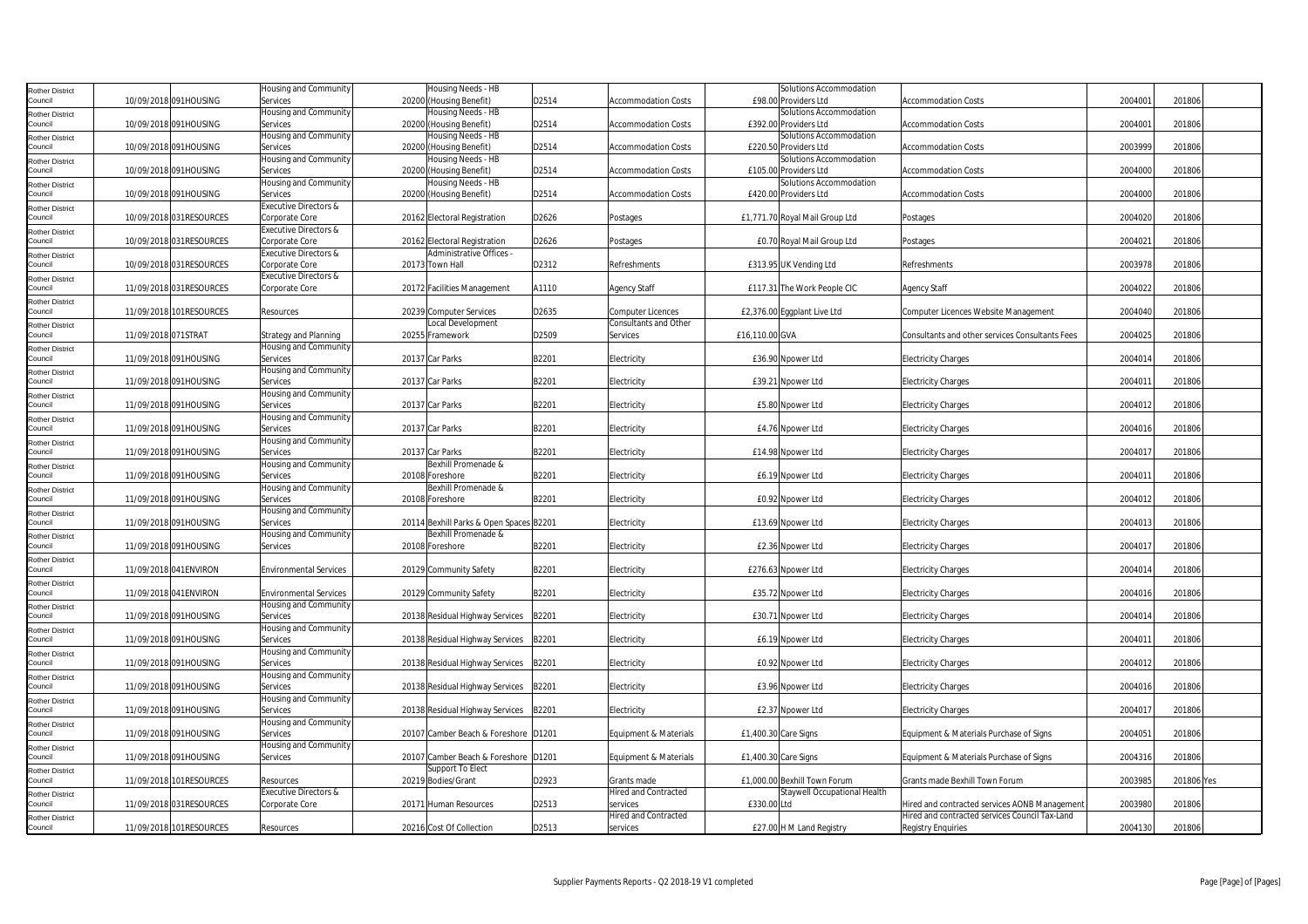| <b>Rother District</b>            |                     |                         |                                   |            |                                         |       | <b>Hired and Contracted</b> |                                      | Hired and contracted services Land Registry       |         |        |
|-----------------------------------|---------------------|-------------------------|-----------------------------------|------------|-----------------------------------------|-------|-----------------------------|--------------------------------------|---------------------------------------------------|---------|--------|
| Council                           | 11/09/2018 071STRAT |                         | Strategy and Planning             |            | 20246 Planning Applications             | D2513 | services                    | £12.00 H M Land Registry             | Planning                                          | 2004130 | 201806 |
| <b>Rother District</b>            |                     |                         | Acquisitions,                     |            |                                         |       | <b>Hired and Contracted</b> |                                      | Hired and contracted services Land Registry -     |         |        |
| Council                           |                     | 11/09/2018 081ACQUISIT  | Transformation and                |            | 20144 Property Management               | D2513 | services                    | £15.00 H M Land Registry             | Property Management                               | 2004130 | 201806 |
|                                   |                     |                         | <b>Executive Directors &amp;</b>  |            |                                         |       | <b>Hired and Contracted</b> |                                      | Hired and Contracted Services- minute book        |         |        |
| <b>Rother District</b><br>Council |                     | 11/09/2018 031RESOURCES | Corporate Core                    |            | 20159 Corporate Policy Making           | D2513 | services                    | £87.15 Riley, Dunn & Wilson Ltd      | binding                                           | 2004009 | 201806 |
|                                   |                     |                         | <b>Executive Directors &amp;</b>  |            |                                         |       | <b>Hired and Contracted</b> |                                      | Hired and Contracted Services- minute book        |         |        |
| <b>Rother District</b><br>Council |                     | 11/09/2018 031RESOURCES | Corporate Core                    |            | 20159 Corporate Policy Making           | D2513 | services                    | £37.80 Riley, Dunn & Wilson Ltd      | binding                                           | 2004009 | 201806 |
|                                   |                     |                         | Housing and Community             |            |                                         |       | <b>Hired and Contracted</b> |                                      | Hired and contracted services Sanctuary DV        |         |        |
| <b>Rother District</b><br>Council |                     | 11/09/2018 091HOUSING   |                                   |            |                                         |       |                             |                                      |                                                   | 2004203 | 201806 |
|                                   |                     |                         | Services                          |            | 20208 Care In The Community             | D2513 | services                    | £185.00 Safe Partnership Ltd         | Assistance Revenue                                |         |        |
| <b>Rother District</b>            |                     |                         | Housing and Community             |            |                                         |       | <b>Hired and Contracted</b> |                                      | Hired and contracted services Sanctuary DV        |         |        |
| Council                           |                     | 11/09/2018 091HOUSING   | Services                          |            | 20208 Care In The Community             | D2513 | services                    | £5.00 Safe Partnership Ltd           | Assistance Revenue                                | 2004203 | 201806 |
| <b>Rother District</b>            |                     |                         | Executive Directors &             |            | Joint Waste Contract Client             |       | Hired and Contracted        | WYG Environment Planning             |                                                   |         |        |
| Council                           |                     | 11/09/2018 031RESOURCES | Corporate Core                    | 32132 Unit |                                         | D2513 | services                    | £11,110.00 Transport Ltd             | Hired and contracted services Service fee paid    | 2003994 | 201806 |
| <b>Rother District</b>            |                     |                         |                                   |            |                                         |       |                             |                                      |                                                   |         |        |
| Council                           |                     | 11/09/2018 101RESOURCES | Resources                         |            | 20239 Computer Services                 | D2638 | Photocopier Contracts       | £104.95 Ricoh UK Limited             | Operational Leases Copier Rental and Service      | 2004258 | 201806 |
| <b>Rother District</b>            |                     |                         |                                   |            |                                         |       | Photocopy Paper by          |                                      |                                                   |         |        |
| Council                           |                     | 11/09/2018 101RESOURCES | Resources                         |            | 20240 Printing Services                 | D2417 | external suppliers          | -£112.26 Canon (UK) Ltd              | Photocopy Paper Wide Format Consumables           | 2004064 | 201806 |
| <b>Rother District</b>            |                     |                         | Executive Directors &             |            |                                         |       |                             |                                      |                                                   |         |        |
| Council                           |                     | 11/09/2018 031RESOURCES | Corporate Core                    |            | 20159 Corporate Policy Making           | D2626 | Postages                    | £31.50 Riley, Dunn & Wilson Ltd      | Postages Carriage of Supplies                     | 2004009 | 201806 |
| <b>Rother District</b>            |                     |                         | Executive Directors &             |            |                                         |       |                             |                                      | Refreshments Catering/Refreshments for            |         |        |
| Council                           |                     | 11/09/2018 031RESOURCES | Corporate Core                    |            | 20156 Representing Local Interest D2312 |       | Refreshments                | £67.49 Booker Ltd                    | Meetings                                          | 2004341 | 201806 |
| <b>Rother District</b>            |                     |                         | Executive Directors &             |            |                                         |       |                             |                                      | Refreshments Catering/Refreshments for            |         |        |
| Council                           |                     | 11/09/2018 031RESOURCES | Corporate Core                    |            | 20156 Representing Local Interest D2312 |       | Refreshments                | £60.98 Booker Ltd                    | Meetings                                          | 2004341 | 201806 |
|                                   |                     |                         | Acquisitions,                     |            | <b>Committee Property</b>               |       |                             |                                      | Repairs to Premises Purchase of Materials - Build |         |        |
| <b>Rother District</b><br>Council |                     | 11/09/2018 081ACQUISIT  | Transformation and                |            | 20154 Account                           | B1100 | <b>Repairs to Premises</b>  | £84.15 Trade UK Account (Screwfix)   | Maint                                             | 2004250 | 201806 |
|                                   |                     |                         | Housing and Community             |            |                                         |       |                             |                                      | Repairs to Premises Purchase of Materials - Build |         |        |
| <b>Rother District</b><br>Council |                     | 11/09/2018 091HOUSING   | Services                          |            | 20128 Public Conveniences               | B1100 | Repairs to Premises         | £17.32 Wolseley UK Ltd               | Maint                                             | 2004265 | 201806 |
|                                   |                     |                         |                                   |            |                                         |       |                             |                                      |                                                   |         |        |
| <b>Rother District</b>            |                     |                         |                                   |            |                                         |       | Stationery ordered          |                                      | Stationery (General office Supplies) (Stationery  |         |        |
| Council                           |                     | 11/09/2018 101RESOURCES | Resources                         |            | 20241 Stationery                        | D2416 | nternally (Print Room)      | £44.78 Office Depot UK Ltd           | Services to buy ONLY)                             | 2003992 | 201806 |
| <b>Rother District</b>            |                     |                         |                                   |            |                                         |       | Stationery ordered          |                                      | Stationery (General office Supplies) (Stationery  |         |        |
| Council                           |                     | 11/09/2018 101RESOURCES | Resources                         |            | 20241 Stationery                        | D2416 | internally (Print Room)     | £8.70 Office Depot UK Ltd            | Services to buy ONLY)                             | 2003993 | 201806 |
|                                   |                     |                         |                                   |            |                                         |       |                             |                                      |                                                   |         |        |
| <b>Rother District</b>            |                     |                         |                                   |            |                                         |       |                             | <b>BT British Telecommunications</b> |                                                   |         |        |
| Council                           |                     | 11/09/2018 101RESOURCES | Resources                         |            | 20242 Communications-Phones             | D2621 | <b>Felephones</b>           | £1,131.83 plc                        | Telephones BT-Rental-General                      | 2004097 | 201806 |
| <b>Rother District</b>            |                     |                         | Housing and Community             |            |                                         |       |                             | Scottish Water Business Stream       |                                                   |         |        |
| Council                           |                     | 11/09/2018 091HOUSING   | Services                          |            | 20115 Rye Area Parks & Gardens          | B2421 | Water                       | £93.61 Limited                       | <b>Water Charges</b>                              | 2004102 | 201806 |
| <b>Rother District</b>            |                     |                         | Acquisitions,                     |            |                                         |       |                             |                                      |                                                   |         |        |
| Council                           |                     | 11/09/2018 081ACQUISIT  | Transformation and                |            | 20150 Peasmarsh Workshops               | B2421 | Water                       | £114.34 Castle Water Ltd             | <b>Water Charges</b>                              | 2004219 | 201806 |
| <b>Rother District</b>            |                     |                         | Housing and Community             |            |                                         |       |                             |                                      |                                                   |         |        |
| Council                           |                     | 11/09/2018 091HOUSING   | Services                          |            | 20128 Public Conveniences               | B2421 | Water                       | £96.33 Castle Water Ltd              | <b>Water Charges</b>                              | 2004220 | 201806 |
| <b>Rother District</b>            |                     |                         | Housing and Community             |            |                                         |       |                             |                                      |                                                   |         |        |
| Council                           |                     | 11/09/2018 091HOUSING   | Services                          |            | 20128 Public Conveniences               | B2421 | Water                       | £454.51 Castle Water Ltd             | <b>Water Charges</b>                              | 2004223 | 201806 |
|                                   |                     |                         | Housing and Community             |            |                                         |       |                             |                                      |                                                   |         |        |
| <b>Rother District</b><br>Council |                     | 11/09/2018 091HOUSING   | Services                          |            | 20128 Public Conveniences               | B2421 | Water                       | £753.65 Castle Water Ltd             | <b>Water Charges</b>                              | 2004224 | 201806 |
|                                   |                     |                         | Housing and Community             |            |                                         |       |                             |                                      |                                                   |         |        |
| Rother District<br>Council        |                     | 11/09/2018 091HOUSING   | Services                          |            | 20128 Public Conveniences               | B2421 | Water                       | £915.13 Castle Water Ltd             | <b>Water Charges</b>                              | 2004231 | 201806 |
|                                   |                     |                         |                                   |            |                                         |       |                             |                                      |                                                   |         |        |
| <b>Rother District</b><br>Council |                     | 11/09/2018 091HOUSING   | Housing and Community<br>Services |            | 20105 Allotments- Bexhill               | B2421 | Water                       | £85.81 Castle Water Ltd              | <b>Water Charges</b>                              | 2004232 | 201806 |
|                                   |                     |                         |                                   |            |                                         |       |                             |                                      |                                                   |         |        |
| <b>Rother District</b>            |                     |                         | Housing and Community             |            | Bexhill Promenade &                     |       |                             |                                      |                                                   |         |        |
| Council                           |                     | 11/09/2018 091HOUSING   | Services                          |            | 20108 Foreshore                         | B2421 | Water                       | £922.19 Castle Water Ltd             | <b>Water Charges</b>                              | 2004236 | 201806 |
| Rother District                   |                     |                         | Housing and Community             |            | Bexhill Promenade &                     |       |                             |                                      |                                                   |         |        |
| Council                           |                     | 11/09/2018 091HOUSING   | Services                          |            | 20108 Foreshore                         | B2421 | Water                       | £754.52 Castle Water Ltd             | <b>Water Charges</b>                              | 2004236 | 201806 |
| <b>Rother District</b>            |                     |                         | Housing and Community             |            |                                         |       |                             |                                      |                                                   |         |        |
| Council                           |                     | 11/09/2018 091HOUSING   | Services                          |            | 20128 Public Conveniences               | B2421 | Water                       | £234.64 Castle Water Ltd             | <b>Water Charges</b>                              | 2004237 | 201806 |
| <b>Rother District</b>            |                     |                         | Housing and Community             |            |                                         |       |                             |                                      |                                                   |         |        |
| Council                           |                     | 11/09/2018 091HOUSING   | Services                          |            | 20128 Public Conveniences               | B2421 | Water                       | £383.73 Castle Water Ltd             | Water Charges                                     | 2004238 | 201806 |
| <b>Rother District</b>            |                     |                         | Housing and Community             |            |                                         |       |                             |                                      |                                                   |         |        |
| Council                           |                     | 11/09/2018 091HOUSING   | Services                          |            | 20128 Public Conveniences               | B2421 | Water                       | £465.12 Castle Water Ltd             | <b>Water Charges</b>                              | 2004234 | 201806 |
| <b>Rother District</b>            |                     |                         | Housing and Community             |            |                                         |       |                             |                                      |                                                   |         |        |
| Council                           |                     | 11/09/2018 091HOUSING   | Services                          |            | 20114 Bexhill Parks & Open Spaces B2421 |       | Water                       | £51.68 Castle Water Ltd              | <b>Water Charges</b>                              | 2004234 | 201806 |
| <b>Rother District</b>            |                     |                         | Housing and Community             |            |                                         |       |                             |                                      |                                                   |         |        |
| Council                           |                     | 11/09/2018 091HOUSING   | Services                          |            | 20114 Bexhill Parks & Open Spaces B2421 |       | Water                       | £138.43 Castle Water Ltd             | <b>Water Charges</b>                              | 2004211 | 201806 |
| <b>Rother District</b><br>Council |                     | 11/09/2018 091HOUSING   | Housing and Community<br>Services |            | 20114 Bexhill Parks & Open Spaces B2421 |       | Water                       | £149.70 Castle Water Ltd             | <b>Water Charges</b>                              | 2004222 | 201806 |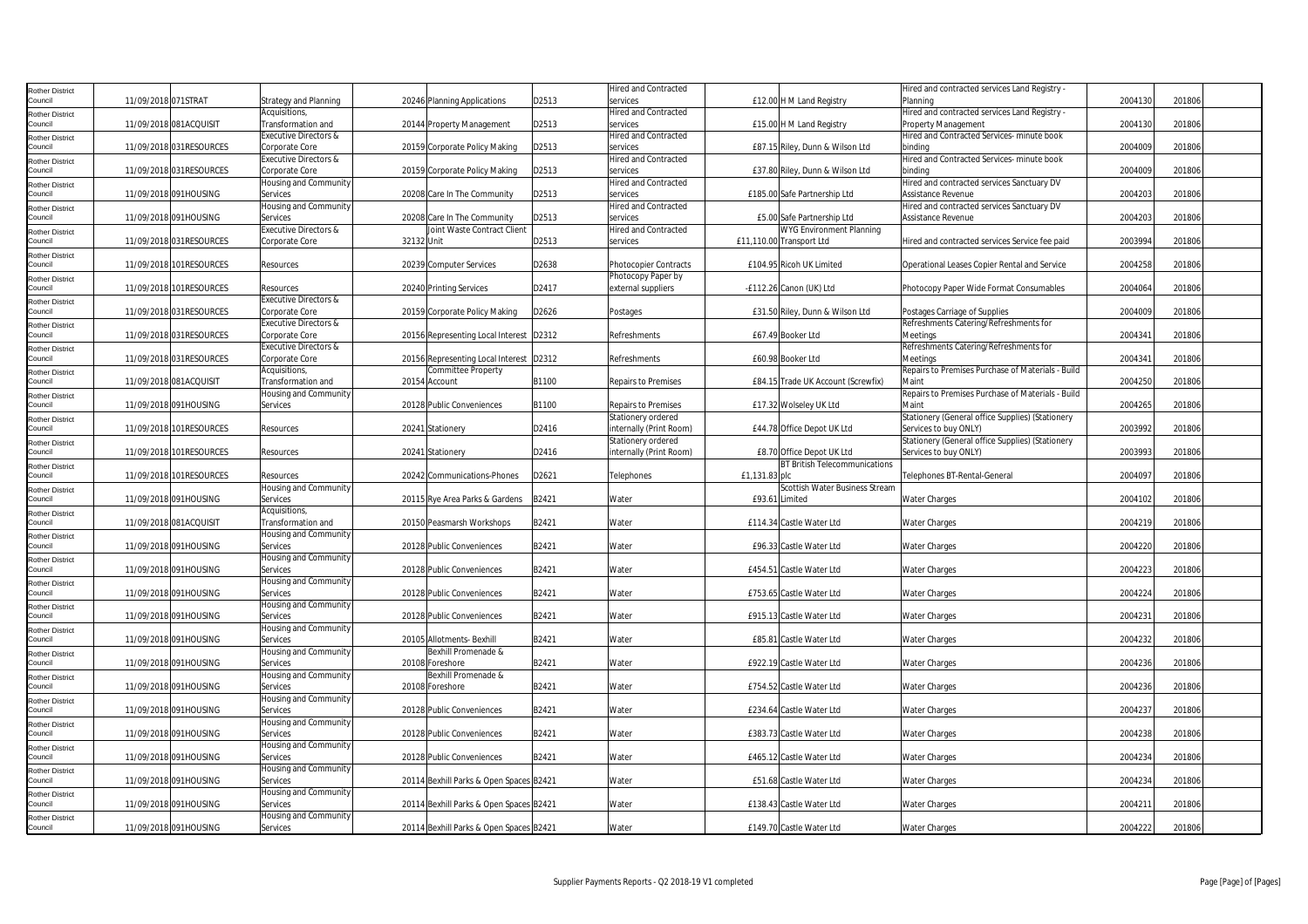| <b>Rother District</b>            |                         | Housing and Community                                  |                                               |       |                                         |                                                                       |                                                                                           |         |        |
|-----------------------------------|-------------------------|--------------------------------------------------------|-----------------------------------------------|-------|-----------------------------------------|-----------------------------------------------------------------------|-------------------------------------------------------------------------------------------|---------|--------|
| Council                           | 11/09/2018 091HOUSING   | Services                                               | 20128 Public Conveniences                     | B2421 | Water                                   | £198.12 Castle Water Ltd                                              | <b>Water Charges</b>                                                                      | 2004212 | 201806 |
| <b>Rother District</b><br>Council | 11/09/2018 031RESOURCES | <b>Executive Directors &amp;</b><br>Corporate Core     | Administrative Offices<br>20173 Town Hall     | B2421 | Water                                   | £618.94 Castle Water Ltd                                              | <b>Water Charges</b>                                                                      | 2004239 | 201806 |
| <b>Rother District</b>            |                         | Executive Directors &                                  | Administrative Offices -                      |       |                                         |                                                                       |                                                                                           |         |        |
| Council                           | 11/09/2018 031RESOURCES | Corporate Core                                         | 20173 Town Hall                               | B2421 | Water                                   | £271.22 Castle Water Ltd                                              | <b>Water Charges</b>                                                                      | 2004225 | 201806 |
| <b>Rother District</b>            |                         | Housing and Community                                  | <b>Housing Administration</b>                 |       |                                         |                                                                       |                                                                                           |         |        |
| Council                           | 12/09/2018 091HOUSING   | Services                                               | 20204 Account                                 | A1110 | <b>Agency Staff</b>                     | £925.00 Oyster Partnership                                            | <b>Agency Staff</b>                                                                       | 2004197 | 201806 |
| <b>Rother District</b>            |                         |                                                        | Capital - Disable Facilities                  |       |                                         |                                                                       |                                                                                           |         |        |
| Council                           | 12/09/2018 999NOREPORT  | <b>Environmental Services</b><br>Housing and Community | 70706 Grant                                   | N1012 | Capital Advances                        | £2,400.00 Dolphin Lifts Kent                                          | Capital Advances Disabled Facilities Grant                                                | 2004128 | 201806 |
| <b>Rother District</b><br>Council | 12/09/2018 091HOUSING   | Services                                               | 20145 Maintenance Services                    | D2352 | Clothing and Uniforms                   | £29.99 SuperStitch 86                                                 | Clothing and Uniforms Mens Protective-Coat                                                | 2004036 | 201806 |
| <b>Rother District</b>            |                         |                                                        |                                               |       |                                         | Ecom Trading Limited t/a                                              |                                                                                           |         |        |
| Council                           | 12/09/2018 101RESOURCES | Resources                                              | 20239 Computer Services                       | D2634 | Computer Consumables                    | £199.80 999inks.co.uk                                                 | Computer Consumables InkJet Cartridge                                                     | 2004044 | 201806 |
| <b>Rother District</b>            |                         | <b>Environmental Services</b>                          | EH Pollution $R + W$<br>32134 Partnership     |       |                                         |                                                                       |                                                                                           |         |        |
| Council                           | 12/09/2018 041 ENVIRON  |                                                        | EH Pollution $R + W$                          | D1201 | Equipment & Materials                   | £4.50 Gradko International Ltd                                        | Equipment & Materials Carriage/Handling Charge<br>Equipment & Materials EnvH- Air Quality | 2004257 | 201806 |
| <b>Rother District</b><br>Council | 12/09/2018 041 ENVIRON  | <b>Environmental Services</b>                          | 32134 Partnership                             | D1201 | Equipment & Materials                   | £108.80 Gradko International Ltd                                      | Maintenance Contr                                                                         | 2004257 | 201806 |
| <b>Rother District</b>            |                         | Housing and Community                                  |                                               |       |                                         |                                                                       |                                                                                           |         |        |
| Council                           | 12/09/2018 091HOUSING   | Services                                               | 20145 Maintenance Services                    | D1201 | Equipment & Materials                   | £50.00 C-Scope International Ltd                                      | Equipment & Materials Purchase of Tools                                                   | 2004027 | 201806 |
| <b>Rother District</b>            |                         | Acquisitions,                                          | Committee Property                            |       |                                         |                                                                       | Repairs to Premises Purchase of Materials - Build                                         |         |        |
| Council<br><b>Rother District</b> | 12/09/2018 081ACQUISIT  | Transformation and<br>Housing and Community            | 20154 Account                                 | B1100 | <b>Repairs to Premises</b>              | £34.02 Parker Building Supplies Ltd<br>Scottish Water Business Stream | Maint                                                                                     | 2004023 | 201806 |
| Council                           | 12/09/2018 091HOUSING   | Services                                               | 20128 Public Conveniences                     | B2422 | Sewerage                                | £1,290.19 Limited                                                     | Sewage Charges                                                                            | 2004101 | 201806 |
| <b>Rother District</b>            |                         | Housing and Community                                  |                                               |       |                                         | Scottish Water Business Stream                                        |                                                                                           |         |        |
| Council                           | 12/09/2018 091HOUSING   | Services                                               | 20128 Public Conveniences                     | B2422 | Sewerage                                | £554.51 Limited                                                       | Sewage Charges                                                                            | 2004104 | 201806 |
| <b>Rother District</b><br>Council | 12/09/2018 091HOUSING   | Housing and Community<br>Services                      | 20128 Public Conveniences                     | B2422 |                                         | Scottish Water Business Stream<br>£406.70 Limited                     | Sewage Charges                                                                            | 2004196 | 201806 |
| <b>Rother District</b>            |                         | Housing and Community                                  | <b>Battle Community Help</b>                  |       | Sewerage                                | Scottish Water Business Stream                                        |                                                                                           |         |        |
| Council                           | 12/09/2018 091HOUSING   | Services                                               | 20234 Point                                   | B2422 | Sewerage                                | £65.51 Limited                                                        | Sewage Charges                                                                            | 2004103 | 201806 |
| <b>Rother District</b>            |                         | Executive Directors &                                  | Joint Waste Contract Client                   |       | Third party payment                     |                                                                       | Third party payment private contractors VARIABLE                                          |         |        |
| Council                           | 12/09/2018 031RESOURCES | Corporate Core                                         | 32132 Unit                                    | E2302 | private contractors                     | £59,073.02 Kier Services - Environmental                              | <b>CORE Joint Waste Cost</b>                                                              | 2004039 | 201806 |
| <b>Rother District</b><br>Council | 12/09/2018 031RESOURCES | Executive Directors &<br>Corporate Core                | 20171 Human Resources                         | A2203 | Training                                | £420.00 First In Attendance Ltd                                       | Training                                                                                  | 2004188 | 201806 |
| <b>Rother District</b>            |                         | Housing and Community                                  |                                               |       |                                         | Scottish Water Business Stream                                        |                                                                                           |         |        |
| Council                           | 12/09/2018 091HOUSING   | Services                                               | 20128 Public Conveniences                     | B2421 | Water                                   | £257.71 Limited                                                       | <b>Water Charges</b>                                                                      | 2004196 | 201806 |
| <b>Rother District</b>            |                         |                                                        | Capital - Disable Facilities                  |       |                                         |                                                                       |                                                                                           |         |        |
| Council                           | 13/09/2018 999NOREPORT  | <b>Environmental Services</b>                          | 70706 Grant<br>Capital - Disable Facilities   | N1012 | Capital Advances                        | £1,591.46 Peabody South East Ltd                                      | <b>Capital Advances Disabled Facilities Grant</b>                                         | 2004181 | 201806 |
| <b>Rother District</b><br>Council | 13/09/2018 999NOREPORT  | <b>Environmental Services</b>                          | 70706 Grant                                   | N1012 | Capital Advances                        | £630.30 Alfa Electric Ltd                                             | Capital Advances Disabled Facilities Grant                                                | 2004200 | 201806 |
| <b>Rother District</b>            |                         |                                                        | Capital - Disable Facilities                  |       |                                         |                                                                       |                                                                                           |         |        |
| Council                           | 13/09/2018 999NOREPORT  | <b>Environmental Services</b>                          | 70706 Grant                                   | N1012 | Capital Advances                        | £735.00 Peabody South East Ltd                                        | Capital Advances Disabled Facilities Grant                                                | 2004178 | 201806 |
| <b>Rother District</b>            |                         | <b>Environmental Services</b>                          | Capital - Disable Facilities<br>70706 Grant   | N1012 | Capital Advances                        | £4,900.00 Dolphin Lifts Kent                                          | Capital Advances Disabled Facilities Grant                                                | 2004179 | 201806 |
| Council<br><b>Rother District</b> | 13/09/2018 999NOREPORT  |                                                        | Capital - Disable Facilities                  |       |                                         |                                                                       |                                                                                           |         |        |
| Council                           | 13/09/2018 999NOREPORT  | <b>Environmental Services</b>                          | 70706 Grant                                   | N1012 | Capital Advances                        | £630.30 Peabody South East Ltd                                        | Capital Advances Disabled Facilities Grant                                                | 2004180 | 201806 |
| <b>Rother District</b>            |                         |                                                        | Capital - Disable Facilities                  |       |                                         |                                                                       |                                                                                           |         |        |
| Council                           | 13/09/2018 999NOREPORT  | <b>Environmental Services</b><br>Executive Directors & | 70706 Grant<br>Administrative Offices -       | N1012 | Capital Advances                        | -£630.30 Peabody South East Ltd                                       | Capital Advances Disabled Facilities Grant                                                | 1001108 | 201806 |
| <b>Rother District</b><br>Council | 13/09/2018 031RESOURCES | Corporate Core                                         | 20173 Town Hall                               | B2612 | Cleaning materials                      | £298.70 Wightman and Parrish Ltd                                      | <b>Cleaning materials Premises</b>                                                        | 2004067 | 201806 |
| <b>Rother District</b>            |                         | Housing and Community                                  | 41 Jameson Mews, Bexhill                      |       |                                         |                                                                       |                                                                                           |         |        |
| Council                           | 13/09/2018 091HOUSING   | Services                                               | 20261 on Sea                                  | B2201 | Electricity                             | £109.98 E.ON                                                          | <b>Electricity Charges</b>                                                                | 2004192 | 201806 |
| <b>Rother District</b>            |                         | Executive Directors &                                  |                                               |       | <b>Hired and Contracted</b>             |                                                                       | Hired and contracted services Coach Hire for                                              |         |        |
| Council                           | 13/09/2018 031RESOURCES | Corporate Core                                         | 20156 Representing Local Interest             | D2513 | services<br><b>Hired and Contracted</b> | £240.00 Rambler Coaches Ltd                                           | <b>Planning Site Visits</b><br>Hired and contracted services Council Tax-Land             | 2004108 | 201806 |
| <b>Rother District</b><br>Council | 13/09/2018 101RESOURCES | Resources                                              | 20216 Cost Of Collection                      | D2513 | services                                | £33.00 H M Land Registry                                              | <b>Registry Enquiries</b>                                                                 | 2004132 | 201806 |
| <b>Rother District</b>            |                         | <b>Executive Directors &amp;</b>                       |                                               |       | <b>Hired and Contracted</b>             |                                                                       | Hired and contracted services Hire of Meeting                                             |         |        |
| Council                           | 13/09/2018 031RESOURCES | Corporate Core                                         | 20171 Human Resources                         | D2513 | services                                | £210.00 Battle Methodist Church                                       | Room                                                                                      | 2004364 | 201806 |
| <b>Rother District</b><br>Council | 13/09/2018 091HOUSING   | Housing and Community<br>Services                      | Housing Needs - HB<br>20200 (Housing Benefit) | D2513 | <b>Hired and Contracted</b><br>services | £12.00 H M Land Registry                                              | Hired and contracted services Housing-Land<br>Registry                                    | 2004132 | 201806 |
| <b>Rother District</b>            |                         | Executive Directors &                                  |                                               |       | <b>Hired and Contracted</b>             |                                                                       | Hired and contracted services Issue Fee for                                               |         |        |
| Council                           | 13/09/2018 031RESOURCES | Corporate Core                                         | 20182 Legal Services                          | D2513 | services                                | £35.00 HMCTS                                                          | <b>General Claim</b>                                                                      | 2004056 | 201806 |
| <b>Rother District</b>            |                         | Executive Directors &                                  |                                               |       | <b>Hired and Contracted</b>             |                                                                       | Hired and contracted services Issue Fee for                                               |         |        |
| Council                           | 13/09/2018 031RESOURCES | Corporate Core                                         | 20182 Legal Services                          | D2513 | services                                | <b>£35.00 HMCTS</b>                                                   | General Claim                                                                             | 2004057 | 201806 |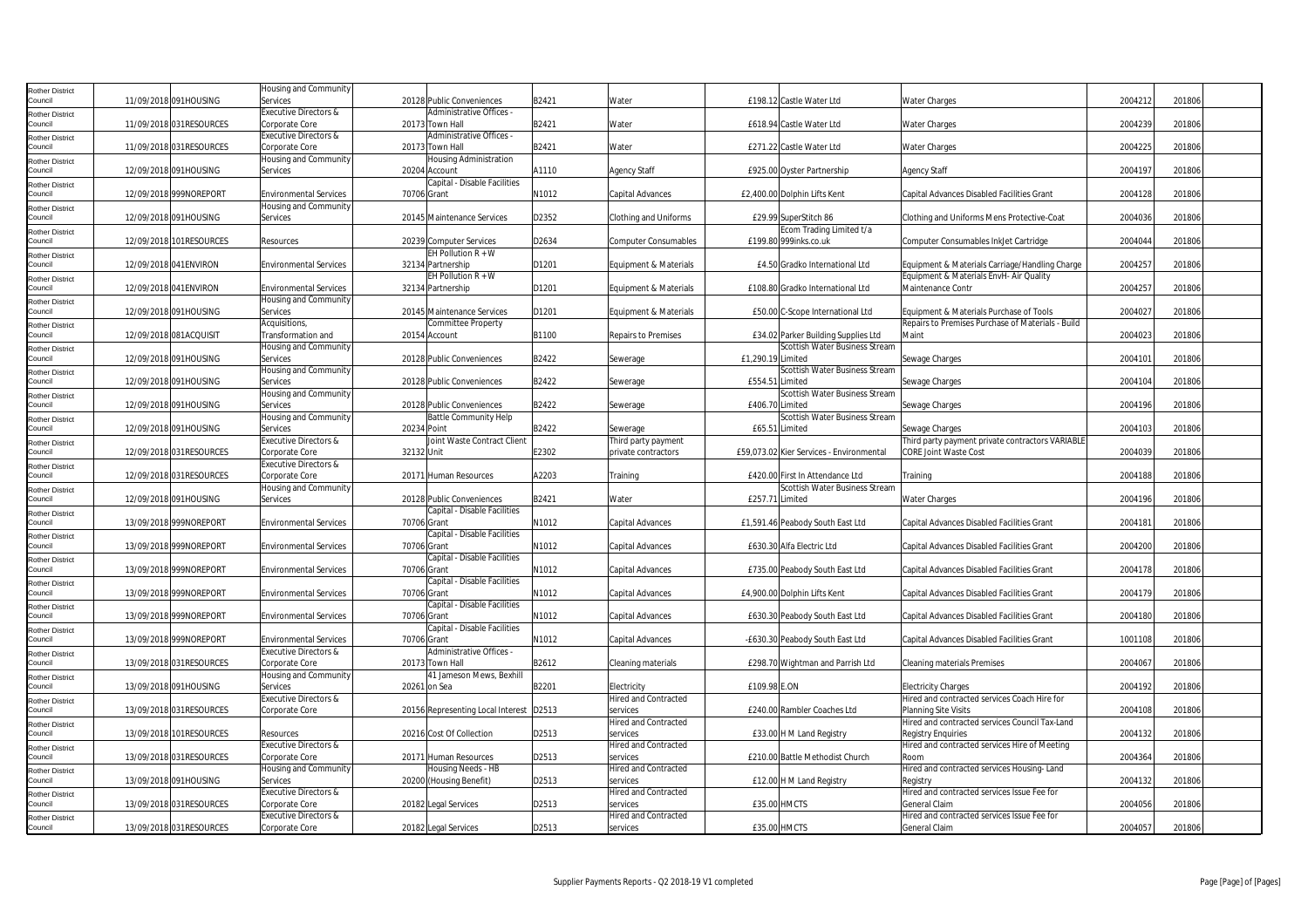| <b>Rother District</b>            |                     |                          | Executive Directors &            |                                         |       | <b>Hired and Contracted</b>  |                 |                                          | Hired and contracted services Issue Fee for       |         |        |
|-----------------------------------|---------------------|--------------------------|----------------------------------|-----------------------------------------|-------|------------------------------|-----------------|------------------------------------------|---------------------------------------------------|---------|--------|
| Council                           |                     | 13/09/2018 031RESOURCES  | Corporate Core                   | 20182 Legal Services                    | D2513 | services                     |                 | £35.00 HMCTS                             | General Claim                                     | 2004058 | 201806 |
| <b>Rother District</b>            |                     |                          | Executive Directors &            |                                         |       | <b>Hired and Contracted</b>  |                 |                                          | Hired and contracted services Issue Fee for       |         |        |
| Council                           |                     | 13/09/2018 031RESOURCES  | Corporate Core                   | 20182 Legal Services                    | D2513 | services                     |                 | £35.00 HMCTS                             | General Claim                                     | 2004059 | 201806 |
| <b>Rother District</b>            |                     |                          | Executive Directors &            |                                         |       | <b>Hired and Contracted</b>  |                 |                                          | Hired and contracted services Issue Fee for       |         |        |
| Council                           |                     | 13/09/2018 031RESOURCES  | Corporate Core                   | 20182 Legal Services                    | D2513 | services                     | £35.00 HMCTS    |                                          | General Claim                                     | 2004060 | 201806 |
| <b>Rother District</b>            |                     |                          | Executive Directors &            |                                         |       | <b>Hired and Contracted</b>  |                 |                                          | Hired and contracted services Issue Fee for       |         |        |
| Council                           |                     | 13/09/2018 031RESOURCES  | Corporate Core                   | 20182 Legal Services                    | D2513 | services                     |                 | £35.00 HMCTS                             | General Claim                                     | 2004052 | 201806 |
|                                   |                     |                          | Executive Directors &            |                                         |       | <b>Hired and Contracted</b>  |                 |                                          | Hired and contracted services Issue Fee for       |         |        |
| <b>Rother District</b><br>Council |                     | 13/09/2018 031 RESOURCES | Corporate Core                   |                                         | D2513 |                              |                 | £35.00 HMCTS                             | <b>General Claim</b>                              | 2004053 | 201806 |
|                                   |                     |                          |                                  | 20182 Legal Services                    |       | services                     |                 |                                          |                                                   |         |        |
| <b>Rother District</b>            |                     |                          | Executive Directors &            |                                         |       | <b>Hired and Contracted</b>  |                 |                                          | Hired and contracted services Issue Fee for       |         |        |
| Council                           |                     | 13/09/2018 031RESOURCES  | Corporate Core                   | 20182 Legal Services                    | D2513 | services                     | £35.00 HMCTS    |                                          | General Claim                                     | 2004054 | 201806 |
| <b>Rother District</b>            |                     |                          | <b>Executive Directors &amp;</b> |                                         |       | <b>Hired and Contracted</b>  |                 |                                          | Hired and contracted services Issue Fee for       |         |        |
| Council                           |                     | 13/09/2018 031RESOURCES  | Corporate Core                   | 20182 Legal Services                    | D2513 | services                     |                 | £35.00 HMCTS                             | General Claim                                     | 2004055 | 201806 |
| <b>Rother District</b>            |                     |                          | Executive Directors &            |                                         |       | <b>Hired and Contracted</b>  |                 |                                          | Hired and contracted services Legal - Land        |         |        |
| Council                           |                     | 13/09/2018 031RESOURCES  | Corporate Core                   | 20182 Legal Services                    | D2513 | services                     |                 | £20.00 H M Land Registry                 | <b>Registry Fees</b>                              | 2004132 | 201806 |
| <b>Rother District</b>            |                     |                          |                                  |                                         |       |                              |                 | Konica Minolta Business                  |                                                   |         |        |
| Council                           |                     | 13/09/2018 101RESOURCES  | Resources                        | 20241 Stationery                        | D2638 | Photocopier Contracts        |                 | £4,297.32 Solutions (UK) Ltd             | Photocopier Contracts                             | 2004264 | 201806 |
| <b>Rother District</b>            |                     |                          | <b>Executive Directors &amp;</b> |                                         |       |                              |                 |                                          | Refreshments Catering/Refreshments for            |         |        |
| Council                           |                     | 13/09/2018 031RESOURCES  | Corporate Core                   | 20171 Human Resources                   | D2312 | Refreshments                 |                 | £155.00 Battle Methodist Church          | Meetings                                          | 2004364 | 201806 |
|                                   |                     |                          | Housing and Community            |                                         |       |                              |                 |                                          | Repairs to Premises Purchase of Materials - Build |         |        |
| <b>Rother District</b><br>Council |                     | 13/09/2018 091HOUSING    | Services                         | 20114 Bexhill Parks & Open Spaces B1100 |       | <b>Repairs to Premises</b>   |                 | £5.06 Trimseal Ltd                       | Maint                                             | 2004045 | 201806 |
|                                   |                     |                          | Housing and Community            |                                         |       |                              |                 |                                          | Repairs to Premises Purchase of Materials - Build |         |        |
| <b>Rother District</b>            |                     |                          |                                  |                                         |       |                              |                 | £17.45 Trade UK Account (Screwfix)       | Maint                                             | 2004403 |        |
| Council                           |                     | 13/09/2018 091HOUSING    | Services                         | 20138 Residual Highway Services B1100   |       | Repairs to Premises          |                 |                                          |                                                   |         | 201806 |
| <b>Rother District</b>            |                     |                          | Housing and Community            |                                         |       |                              |                 | Scottish Water Business Stream           |                                                   |         |        |
| Council                           |                     | 13/09/2018 091HOUSING    | Services                         | 20128 Public Conveniences               | B2421 | Water                        | £496.57 Limited |                                          | Sewage Charges                                    | 2004295 | 201806 |
| Rother District                   |                     |                          | Housing and Community            |                                         |       |                              |                 | Scottish Water Business Stream           |                                                   |         |        |
| Council                           |                     | 13/09/2018 091HOUSING    | Services                         | 20128 Public Conveniences               | B2422 | Sewerage                     |                 | £95.32 Limited                           | Sewage Charges                                    | 2004293 | 201806 |
| <b>Rother District</b>            |                     |                          |                                  |                                         |       | Stationery ordered           |                 |                                          | Stationery (General office Supplies) (Stationery  |         |        |
| Council                           |                     | 13/09/2018 101RESOURCES  | Resources                        | 20241 Stationery                        | D2416 | internally (Print Room)      |                 | -£7.90 Office Depot UK Ltd               | Services to buy ONLY)                             | 2004068 | 201806 |
| <b>Rother District</b>            |                     |                          | Housing and Community            |                                         |       | <b>Hired and Contracted</b>  |                 |                                          |                                                   |         |        |
| Council                           |                     | 13/09/2018 091HOUSING    | Services                         | 20206 Syrians                           | D2513 | services                     |                 | £2,700.00 Rye College                    | Syrian - Education - Exempt VAT                   | 2004126 | 201806 |
|                                   |                     |                          | Housing and Community            |                                         |       | Hired and Contracted         |                 |                                          |                                                   |         |        |
| <b>Rother District</b><br>Council |                     | 13/09/2018 091HOUSING    | Services                         | 20206 Syrians                           | D2513 | services                     |                 | £1,500.00 Beja Morrison                  | Syrian Resettlement Programme - Rent              | 2004125 | 201806 |
|                                   |                     |                          |                                  |                                         |       |                              |                 | Scottish Water Business Stream           |                                                   |         |        |
| <b>Rother District</b>            |                     |                          | Housing and Community            |                                         |       |                              |                 |                                          |                                                   |         |        |
| Council                           |                     | 13/09/2018 091HOUSING    | Services                         | 20128 Public Conveniences               | B2421 | Water                        | £56.31 Limited  |                                          | <b>Water Charges</b>                              | 2004293 | 201806 |
| <b>Rother District</b>            |                     |                          | Housing and Community            |                                         |       |                              |                 | Scottish Water Business Stream           |                                                   |         |        |
| Council                           |                     | 13/09/2018 091HOUSING    | Services                         | 20128 Public Conveniences               | B2421 | Water                        | £310.66 Limited |                                          | <b>Water Charges</b>                              | 2004295 | 201806 |
| <b>Rother District</b>            |                     |                          | lousing and Community            |                                         |       |                              |                 | Midland Signs (Leicester) Ltd            | Equipment & Materials Purchase of Street Name     |         |        |
| Council                           |                     | 14/09/2018 091HOUSING    | Services                         | 20138 Residual Highway Services   D1201 |       | Equipment & Materials        |                 | £426.24 T/A G+G Signs                    | Plates/Numb                                       | 2004314 | 201806 |
| <b>Rother District</b>            |                     |                          |                                  |                                         |       | <b>Hired and Contracted</b>  |                 |                                          | Hired and contracted services Council Tax-Land    |         |        |
| Council                           |                     | 14/09/2018 101RESOURCES  | Resources                        | 20216 Cost Of Collection                | D2513 | services                     |                 | £6.00 H M Land Registry                  | <b>Registry Enquiries</b>                         | 2004342 | 201806 |
| <b>Rother District</b>            |                     |                          |                                  | EH Environmental Services               |       | <b>Hired and Contracted</b>  |                 |                                          | Hired and contracted services Env H- Land         |         |        |
| Council                           |                     | 14/09/2018 041ENVIRON    | <b>Environmental Services</b>    | 32144 Admin $R + W$ Partnership         | D2513 | services                     |                 | £3.00 H M Land Registry                  | Registry                                          | 2004342 | 201806 |
| <b>Rother District</b>            |                     |                          | Acquisitions,                    |                                         |       | Hired and Contracted         |                 |                                          | Hired and contracted services Land Registry -     |         |        |
| Council                           |                     | 14/09/2018 081ACQUISIT   | <b>Fransformation</b> and        | 20144 Property Management               | D2513 | services                     |                 | £15.00 H M Land Registry                 | Property Management                               | 2004342 | 201806 |
|                                   |                     |                          |                                  | <b>Jnapportion Central</b>              |       | <b>Hired and Contracted</b>  |                 |                                          | Hired and contracted services Salary - Pension    |         |        |
| <b>Rother District</b><br>Council |                     | 14/09/2018 101RESOURCES  | Resources                        | 20214 Overheads                         | D2513 | services                     |                 | £55,633.33 East Sussex Pension Fund      | Fund ERS Unfunded                                 | 2003987 | 201806 |
|                                   |                     |                          |                                  | EH Pollution $R + W$                    |       | <b>Hired and Contracted</b>  |                 |                                          |                                                   |         |        |
| <b>Rother District</b>            |                     |                          |                                  |                                         |       |                              |                 |                                          |                                                   |         |        |
| Council                           |                     | 14/09/2018 041ENVIRON    | <b>Environmental Services</b>    | 32134 Partnership                       | D2513 | services                     |                 | £3,633.00 Enviro Technology Services Plc | Hired and contracted services Service fee paid    | 2004074 | 201806 |
| <b>Rother District</b>            |                     |                          |                                  | Service Manager Strategy                |       |                              |                 |                                          |                                                   |         |        |
| Council                           | 14/09/2018 071STRAT |                          | <b>Strategy and Planning</b>     | 20247 and Planning                      | A2202 | Recruitment expenses         |                 | £621.40 Johnston Publishing Ltd          | Recruitment expenses Advertising Vacant Post      | 2004308 | 201806 |
| <b>Rother District</b>            |                     |                          | Housing and Community            |                                         |       |                              |                 |                                          | Repairs to Premises Parks- Headstones             |         |        |
| Council                           |                     | 14/09/2018 091HOUSING    | Services                         | 20123 Cemeteries                        | B1100 | <b>Repairs to Premises</b>   |                 | £270.00 Arthur C Towner Ltd              | Maintenance                                       | 2004399 | 201806 |
| <b>Rother District</b>            |                     |                          | Housing and Community            |                                         |       |                              |                 |                                          | Repairs to Premises Purchase of Materials - Build |         |        |
| Council                           |                     | 14/09/2018 091HOUSING    | Services                         | 20128 Public Conveniences               | B1100 | <b>Repairs to Premises</b>   |                 | £11.56 Graham                            | Maint                                             | 2004266 | 201806 |
| <b>Rother District</b>            |                     |                          |                                  |                                         |       |                              |                 |                                          | Statutory Advertising Planadv - Rye + Battle      |         |        |
| Council                           | 14/09/2018 071STRAT |                          | Strategy and Planning            | 20246 Planning Applications             | D2519 | <b>Statutory Advertising</b> |                 | £823.50 Johnston Publishing Ltd          | Observer                                          | 2004290 | 201806 |
|                                   |                     |                          | Housing and Community            | Housing Needs - HB                      |       |                              |                 |                                          |                                                   |         |        |
| <b>Rother District</b><br>Council |                     | 14/09/2018 091HOUSING    | Services                         | 20200 (Housing Benefit)                 | D2514 | <b>Accommodation Costs</b>   |                 | £195.00 MB Hotels Ltd                    | <b>Accommodation Costs</b>                        | 2004071 | 201806 |
|                                   |                     |                          |                                  |                                         |       |                              |                 |                                          |                                                   |         |        |
| <b>Rother District</b>            |                     |                          | Housing and Community            | Housing Needs - HB                      |       |                              |                 |                                          |                                                   |         |        |
| Council                           |                     | 14/09/2018 091HOUSING    | Services                         | 20200 (Housing Benefit)                 | D2514 | <b>Accommodation Costs</b>   |                 | £245.00 MB Hotels Ltd                    | <b>Accommodation Costs</b>                        | 2004093 | 201806 |
| <b>Rother District</b>            |                     |                          | Housing and Community            | Housing Needs - HB                      |       |                              |                 |                                          |                                                   |         |        |
| Council                           |                     | 14/09/2018 091HOUSING    | Services                         | 20200 (Housing Benefit)                 | D2514 | <b>Accommodation Costs</b>   |                 | £245.00 MB Hotels Ltd                    | <b>Accommodation Costs</b>                        | 2004094 | 201806 |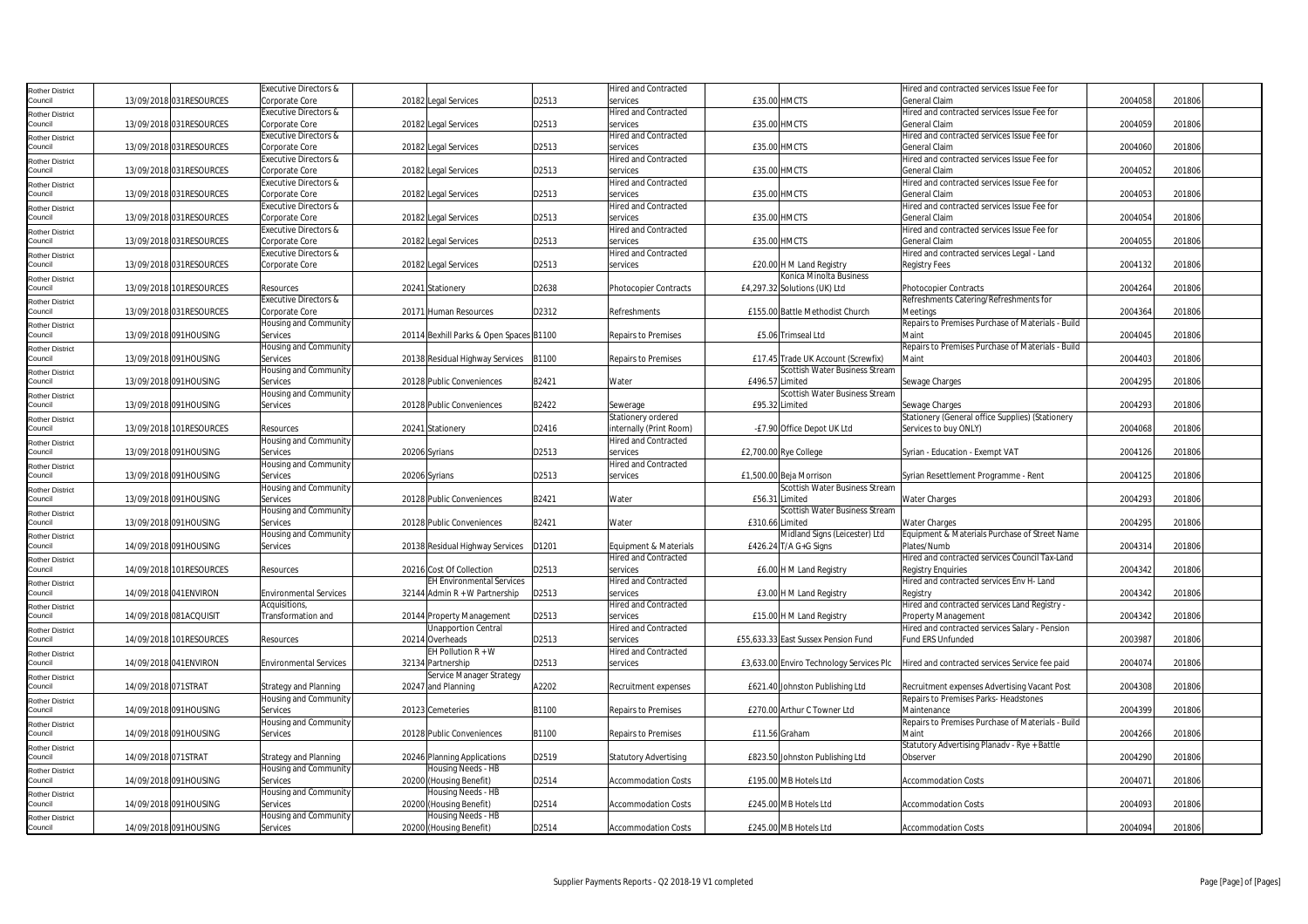| <b>Rother District</b>            |                         | Housing and Community             | Housing Needs - HB                            |       |                                                  |                                                                   |                                                                           |         |        |
|-----------------------------------|-------------------------|-----------------------------------|-----------------------------------------------|-------|--------------------------------------------------|-------------------------------------------------------------------|---------------------------------------------------------------------------|---------|--------|
| Council                           | 14/09/2018 091HOUSING   | Services                          | 20200 (Housing Benefit)                       | D2514 | <b>Accommodation Costs</b>                       | £245.00 MB Hotels Ltd                                             | <b>Accommodation Costs</b>                                                | 2004095 | 201806 |
| <b>Rother District</b>            |                         | Housing and Community             | Housing Needs - HB                            |       |                                                  |                                                                   |                                                                           |         |        |
| Council                           | 14/09/2018 091HOUSING   | Services<br>Housing and Community | 20200 (Housing Benefit)<br>Housing Needs - HB | D2514 | <b>Accommodation Costs</b>                       | £560.00 MB Hotels Ltd                                             | <b>Accommodation Costs</b>                                                | 2004096 | 201806 |
| <b>Rother District</b><br>Council | 14/09/2018 091HOUSING   | Services                          | 20200 (Housing Benefit)                       | D2514 | <b>Accommodation Costs</b>                       | £195.00 MB Hotels Ltd                                             | <b>Accommodation Costs</b>                                                | 2004090 | 201806 |
| <b>Rother District</b>            |                         | Housing and Community             | Housing Needs - HB                            |       |                                                  |                                                                   |                                                                           |         |        |
| Council                           | 14/09/2018 091HOUSING   | Services                          | 20200 (Housing Benefit)                       | D2514 | <b>Accommodation Costs</b>                       | £195.00 MB Hotels Ltd                                             | <b>Accommodation Costs</b>                                                | 2004091 | 201806 |
| <b>Rother District</b>            |                         | Housing and Community             | Housing Needs - HB                            |       |                                                  |                                                                   |                                                                           |         |        |
| Council                           | 14/09/2018 091HOUSING   | Services                          | 20200 (Housing Benefit)                       | D2514 | <b>Accommodation Costs</b>                       | £245.00 MB Hotels Ltd                                             | <b>Accommodation Costs</b>                                                | 2004092 | 201806 |
| <b>Rother District</b>            |                         | Executive Directors &             |                                               |       | Apprenticeship Levy                              |                                                                   |                                                                           |         |        |
| Council                           | 14/09/2018 031RESOURCES | Corporate Core                    | 20171 Human Resources                         | A1113 | Payable                                          | £1,860.00 HM Revenue and Customs PAYE Apprenticeship Levy Payable |                                                                           | 2004190 | 201806 |
| <b>Rother District</b><br>Council | 15/09/2018 101RESOURCES | Resources                         | 20241 Stationery                              | D2420 | General office supplies<br>(Stationery purchased | £147.64 Office Depot UK Ltd                                       | Stationery (General office Supplies) (Stationery<br>Services to buy ONLY) | 2004073 | 201806 |
| <b>Rother District</b>            |                         | Housing and Community             |                                               |       |                                                  |                                                                   |                                                                           |         |        |
| Council                           | 15/09/2018 091HOUSING   | Services                          | 20114 Bexhill Parks & Open Spaces B2421       |       | Water                                            | £25.93 Castle Water Ltd                                           | <b>Water Charges</b>                                                      | 2004351 | 201806 |
| <b>Rother District</b>            |                         | Executive Directors &             |                                               |       | Third party payment                              |                                                                   | Third party payment other LAs Communications                              |         |        |
| Council                           | 16/09/2018 031RESOURCES | Corporate Core                    | 20179 Communications                          | E1101 | other LAs                                        | £3,600.00 East Sussex County Council                              | Officer costs                                                             | 2004262 | 201806 |
| <b>Rother District</b>            |                         | Housing and Community             | Housing Needs - HB                            |       |                                                  |                                                                   |                                                                           |         |        |
| Council                           | 16/09/2018 091HOUSING   | Services                          | 20200 (Housing Benefit)                       | D2514 | <b>Accommodation Costs</b>                       | £150.00 Specialist Care UK Group Ltd                              | <b>Accommodation Costs</b>                                                | 2004087 | 201806 |
| <b>Rother District</b>            |                         | Housing and Community             | Housing Needs - HB                            |       |                                                  |                                                                   |                                                                           |         |        |
| Council                           | 16/09/2018 091HOUSING   | Services                          | 20200 (Housing Benefit)                       | D2514 | <b>Accommodation Costs</b>                       | £262.50 Specialist Care UK Group Ltd                              | <b>Accommodation Costs</b>                                                | 2004083 | 201806 |
| <b>Rother District</b><br>Council | 16/09/2018 091HOUSING   | Housing and Community<br>Services | Housing Needs - HB<br>20200 (Housing Benefit) | D2514 | <b>Accommodation Costs</b>                       | £350.00 Specialist Care UK Group Ltd                              | <b>Accommodation Costs</b>                                                | 2004079 | 201806 |
|                                   |                         | Housing and Community             | Housing Needs - HB                            |       |                                                  |                                                                   |                                                                           |         |        |
| <b>Rother District</b><br>Council | 16/09/2018 091HOUSING   | Services                          | 20200 (Housing Benefit)                       | D2514 | <b>Accommodation Costs</b>                       | £100.00 Specialist Care UK Group Ltd                              | <b>Accommodation Costs</b>                                                | 2004078 | 201806 |
| <b>Rother District</b>            |                         | Housing and Community             | Housing Needs - HB                            |       |                                                  |                                                                   |                                                                           |         |        |
| Council                           | 16/09/2018 091HOUSING   | Services                          | 20200 (Housing Benefit)                       | D2514 | <b>Accommodation Costs</b>                       | £262.50 Specialist Care UK Group Ltd                              | <b>Accommodation Costs</b>                                                | 2004084 | 201806 |
| <b>Rother District</b>            |                         | Housing and Community             | Housing Needs - HB                            |       |                                                  |                                                                   |                                                                           |         |        |
| Council                           | 16/09/2018 091HOUSING   | Services                          | 20200 (Housing Benefit)                       | D2514 | <b>Accommodation Costs</b>                       | £75.00 Specialist Care UK Group Ltd                               | <b>Accommodation Costs</b>                                                | 2004086 | 201806 |
| <b>Rother District</b>            |                         | Housing and Community             | Housing Needs - HB                            |       |                                                  |                                                                   |                                                                           |         |        |
| Council                           | 16/09/2018 091HOUSING   | Services                          | 20200 (Housing Benefit)                       | D2514 | <b>Accommodation Costs</b>                       | £75.00 Specialist Care UK Group Ltd                               | <b>Accommodation Costs</b>                                                | 2004086 | 201806 |
| <b>Rother District</b>            |                         | Housing and Community             | Housing Needs - HB                            |       |                                                  |                                                                   |                                                                           |         |        |
| Council                           | 16/09/2018 091HOUSING   | Services<br>Housing and Community | 20200 (Housing Benefit)<br>Housing Needs - HB | D2514 | Accommodation Costs                              | £150.00 Specialist Care UK Group Ltd                              | <b>Accommodation Costs</b>                                                | 2004086 | 201806 |
| <b>Rother District</b><br>Council | 16/09/2018 091HOUSING   | Services                          | 20200 (Housing Benefit)                       | D2514 | <b>Accommodation Costs</b>                       | £175.00 Specialist Care UK Group Ltd                              | <b>Accommodation Costs</b>                                                | 2004086 | 201806 |
| <b>Rother District</b>            |                         | Housing and Community             | Housing Needs - HB                            |       |                                                  |                                                                   |                                                                           |         |        |
| Council                           | 16/09/2018 091HOUSING   | Services                          | 20200 (Housing Benefit)                       | D2514 | <b>Accommodation Costs</b>                       | £350.00 Specialist Care UK Group Ltd                              | <b>Accommodation Costs</b>                                                | 2004086 | 201806 |
| <b>Rother District</b>            |                         | Housing and Community             | Housing Needs - HB                            |       |                                                  |                                                                   |                                                                           |         |        |
| Council                           | 16/09/2018 091HOUSING   | Services                          | 20200 (Housing Benefit)                       | D2514 | <b>Accommodation Costs</b>                       | £187.50 Specialist Care UK Group Ltd                              | <b>Accommodation Costs</b>                                                | 2004080 | 201806 |
| <b>Rother District</b>            |                         | Housing and Community             | Housing Needs - HB                            |       |                                                  |                                                                   |                                                                           |         |        |
| Council                           | 16/09/2018 091HOUSING   | Services                          | 20200 (Housing Benefit)                       | D2514 | <b>Accommodation Costs</b>                       | £262.50 Specialist Care UK Group Ltd                              | <b>Accommodation Costs</b>                                                | 2004081 | 201806 |
| <b>Rother District</b><br>Council | 16/09/2018 091HOUSING   | Housing and Community<br>Services | Housing Needs - HB<br>20200 (Housing Benefit) | D2514 | <b>Accommodation Costs</b>                       | £375.00 Specialist Care UK Group Ltd                              | <b>Accommodation Costs</b>                                                | 2004085 | 201806 |
|                                   |                         | Housing and Community             | Housing Needs - HB                            |       |                                                  |                                                                   |                                                                           |         |        |
| <b>Rother District</b><br>Council | 16/09/2018 091HOUSING   | Services                          | 20200 (Housing Benefit)                       | D2514 | Accommodation Costs                              | £300.00 Specialist Care UK Group Ltd                              | <b>Accommodation Costs</b>                                                | 2004076 | 201806 |
| <b>Rother District</b>            |                         | Housing and Community             | Housing Needs - HB                            |       |                                                  |                                                                   |                                                                           |         |        |
| Council                           | 16/09/2018 091HOUSING   | Services                          | 20200 (Housing Benefit)                       | D2514 | Accommodation Costs                              | £262.50 Specialist Care UK Group Ltd                              | <b>Accommodation Costs</b>                                                | 2004082 | 201806 |
| <b>Rother District</b>            |                         | Housing and Community             | Housing Needs - HB                            |       |                                                  |                                                                   |                                                                           |         |        |
| Council                           | 16/09/2018 091HOUSING   | Services                          | 20200 (Housing Benefit)                       | D2514 | <b>Accommodation Costs</b>                       | £262.50 Specialist Care UK Group Ltd                              | <b>Accommodation Costs</b>                                                | 2004077 | 201806 |
| <b>Rother District</b>            |                         | Housing and Community             | Housing Needs - HB                            |       |                                                  |                                                                   |                                                                           |         |        |
| Council                           | 16/09/2018 091HOUSING   | Services                          | 20200 (Housing Benefit)                       | D2514 | <b>Accommodation Costs</b>                       | £1,135.50 Redmere Lodge                                           | <b>Accommodation Costs</b>                                                | 2004201 | 201806 |
| <b>Rother District</b><br>Council | 17/09/2018 091HOUSING   | Housing and Community<br>Services | 20235 Rye Community Help Point                | D1201 | Equipment & Materials                            | £49.00 Office Furniture Online                                    | Equipment & Materials Health and Safety Act<br>Equipment                  | 2004255 | 201806 |
| <b>Rother District</b>            |                         |                                   | Unapportion Central                           |       | Hired and Contracted                             |                                                                   | Hired and contracted services Salary - Pension                            |         |        |
| Council                           | 17/09/2018 101RESOURCES | Resources                         | 20214 Overheads                               | D2513 | services                                         | £55,633.33 East Sussex Pension Fund                               | <b>Fund ERS Unfunded</b>                                                  | 2004191 | 201806 |
| <b>Rother District</b>            |                         |                                   |                                               |       | Photocopy Paper by                               |                                                                   |                                                                           |         |        |
| Council                           | 17/09/2018 101RESOURCES | Resources                         | 20240 Printing Services                       | D2417 | external suppliers                               | £103.26 Premier Paper Group Ltd                                   | Photocopy Paper Colour Copy Paper SRA3                                    | 2004198 | 201806 |
| Rother District                   |                         |                                   |                                               |       | Photocopy Paper by                               |                                                                   |                                                                           |         |        |
| Council                           | 17/09/2018 101RESOURCES | Resources                         | 20240 Printing Services                       | D2417 | external suppliers                               | £73.80 Premier Paper Group Ltd                                    | Photocopy Paper Tinted A4 80GSM                                           | 2004198 | 201806 |
| <b>Rother District</b>            |                         |                                   |                                               |       | Photocopy Paper by                               |                                                                   |                                                                           |         |        |
| Council                           | 17/09/2018 101RESOURCES | Resources                         | 20240 Printing Services                       | D2417 | external suppliers                               | £42.15 Premier Paper Group Ltd<br>Scottish Water Business Stream  | Photocopy Paper White Board SRA2                                          | 2004198 | 201806 |
| <b>Rother District</b><br>Council | 17/09/2018 091HOUSING   | Housing and Community<br>Services | 20137 Car Parks                               | B2422 | Sewerage                                         | £169.96 Limited                                                   | Sewage Charges                                                            | 2004261 | 201806 |
|                                   |                         |                                   |                                               |       |                                                  |                                                                   |                                                                           |         |        |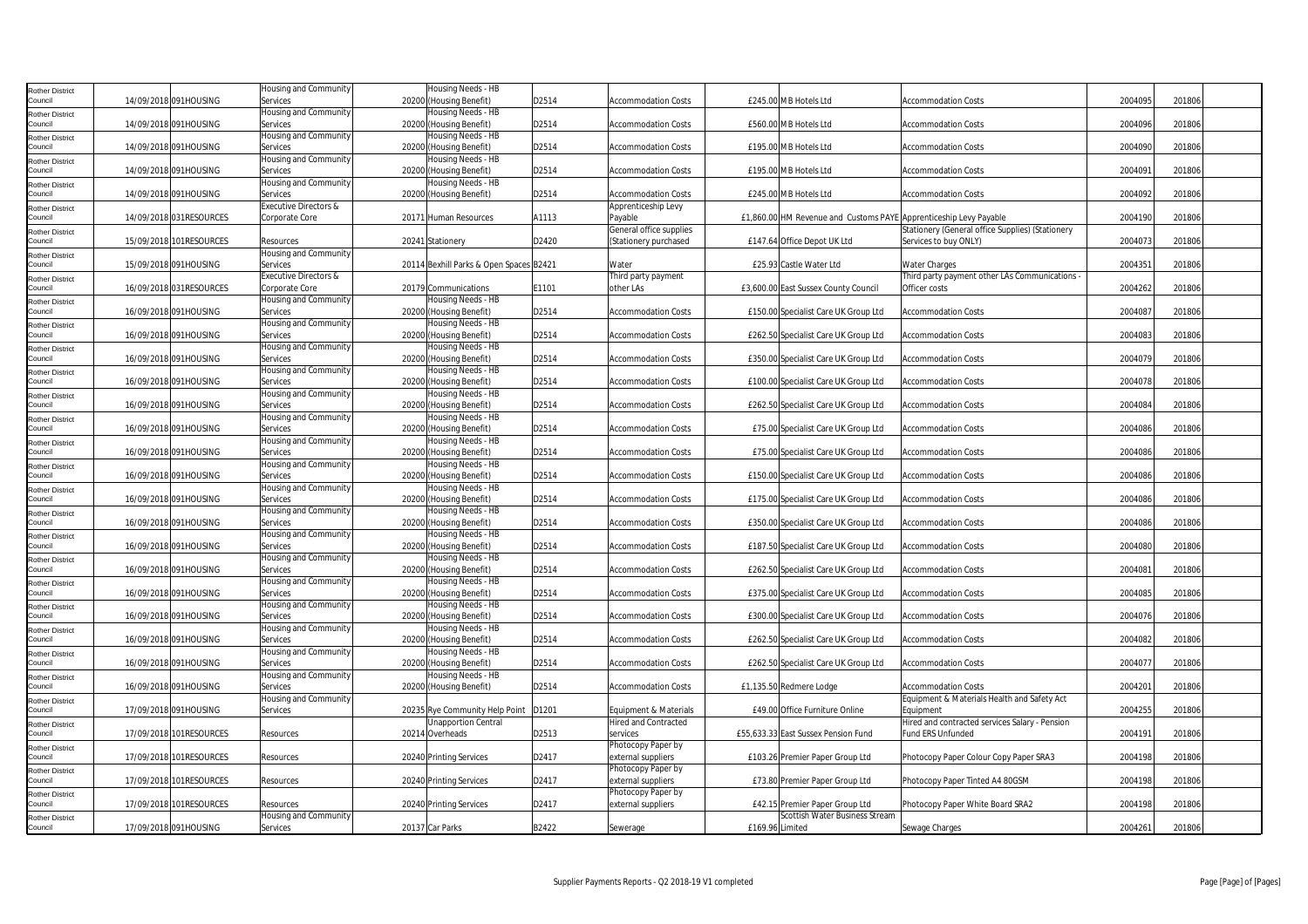| <b>Rother District</b>            |                         | Housing and Community |                                         |       |                            | Scottish Water Business Stream      |                                                  |         |        |
|-----------------------------------|-------------------------|-----------------------|-----------------------------------------|-------|----------------------------|-------------------------------------|--------------------------------------------------|---------|--------|
| Council                           | 17/09/2018 091HOUSING   | Services              | 20128 Public Conveniences               | B2422 | Sewerage                   | -£54.21 Limited                     | Sewage Charges                                   | 2004261 | 201806 |
| <b>Rother District</b>            |                         | Housing and Community |                                         |       |                            |                                     |                                                  |         |        |
| Council                           | 17/09/2018 091HOUSING   | Services              | 20114 Bexhill Parks & Open Spaces B2422 |       | Sewerage                   | £138.00 Cleansing Service Group Ltd | Sewerage Parks- Emptying of Cesspit              | 2004199 | 201806 |
|                                   |                         |                       |                                         |       | General office supplies    |                                     | Stationery (General office Supplies) (Stationery |         |        |
| <b>Rother District</b><br>Council | 17/09/2018 101RESOURCES | Resources             | 20241 Stationery                        | D2420 | (Stationery purchased      | £71.26 Premier Paper Group Ltd      | Services to buy ONLY)                            | 2004198 | 201806 |
|                                   |                         |                       |                                         |       |                            |                                     | Third party payment private contractors Work by  |         |        |
| <b>Rother District</b>            |                         |                       |                                         |       | Third party payment        |                                     |                                                  |         |        |
| Council                           | 17/09/2018 101RESOURCES | Resources             | 20240 Printing Services                 | E2302 | private contractors        | £46.00 IDL UK                       | <b>Outside Contractors</b>                       | 2004280 | 201806 |
| <b>Rother District</b>            |                         | Acquisitions,         |                                         |       |                            |                                     |                                                  |         |        |
| Council                           | 17/09/2018 081ACQUISIT  | Transformation and    | 20136 Regeneration                      | A2203 | <b>Fraining</b>            | £640.00 Wilbar Associates Ltd       | Training                                         | 2004202 | 201806 |
| <b>Rother District</b>            |                         | Housing and Community |                                         |       |                            | Scottish Water Business Stream      |                                                  |         |        |
| Council                           | 17/09/2018 091HOUSING   | Services              | 20137 Car Parks                         | B2421 | Water                      | £83.88 Limited                      | <b>Water Charges</b>                             | 2004261 | 201806 |
| <b>Rother District</b>            |                         | Housing and Community |                                         |       |                            | Scottish Water Business Stream      |                                                  |         |        |
| Council                           | 17/09/2018 091HOUSING   | Services              | 20128 Public Conveniences               | B2421 | Water                      | -£47.92 Limited                     | <b>Water Charges</b>                             | 2004261 | 201806 |
| <b>Rother District</b>            |                         | Housing and Community | Housing Needs - HB                      |       |                            | Solutions Accommodation             |                                                  |         |        |
| Council                           | 17/09/2018 091HOUSING   | Services              | 20200 (Housing Benefit)                 | D2514 | <b>Accommodation Costs</b> | £220.50 Providers Ltd               | <b>Accommodation Costs</b>                       | 2004327 | 201806 |
| <b>Rother District</b>            |                         | Housing and Community | Housing Needs - HB                      |       |                            | Solutions Accommodation             |                                                  |         |        |
| Council                           | 17/09/2018 091HOUSING   | Services              | 20200 (Housing Benefit)                 | D2514 | <b>Accommodation Costs</b> | £70.00 Providers Ltd                | <b>Accommodation Costs</b>                       | 2004332 | 201806 |
|                                   |                         | Housing and Community | Housing Needs - HB                      |       |                            | Solutions Accommodation             |                                                  |         |        |
| <b>Rother District</b><br>Council | 17/09/2018 091HOUSING   | Services              | 20200 (Housing Benefit)                 | D2514 | Accommodation Costs        | £84.00 Providers Ltd                | Accommodation Costs                              | 2004333 | 201806 |
|                                   |                         | Housing and Community | Housing Needs - HB                      |       |                            | Solutions Accommodation             |                                                  |         |        |
| <b>Rother District</b>            |                         |                       |                                         |       |                            |                                     |                                                  |         |        |
| Council                           | 17/09/2018 091HOUSING   | Services              | 20200 (Housing Benefit)                 | D2514 | Accommodation Costs        | £336.00 Providers Ltd               | <b>Accommodation Costs</b>                       | 2004333 | 201806 |
| <b>Rother District</b>            |                         | Housing and Community | Housing Needs - HB                      |       |                            | Solutions Accommodation             |                                                  |         |        |
| Council                           | 17/09/2018 091HOUSING   | Services              | 20200 (Housing Benefit)                 | D2514 | <b>Accommodation Costs</b> | £77.00 Providers Ltd                | <b>Accommodation Costs</b>                       | 2004334 | 201806 |
| <b>Rother District</b>            |                         | Housing and Community | Housing Needs - HB                      |       |                            | Solutions Accommodation             |                                                  |         |        |
| Council                           | 17/09/2018 091HOUSING   | Services              | 20200 (Housing Benefit)                 | D2514 | Accommodation Costs        | £308.00 Providers Ltd               | Accommodation Costs                              | 2004334 | 201806 |
| <b>Rother District</b>            |                         | Housing and Community | Housing Needs - HB                      |       |                            | Solutions Accommodation             |                                                  |         |        |
| Council                           | 17/09/2018 091HOUSING   | Services              | 20200 (Housing Benefit)                 | D2514 | <b>Accommodation Costs</b> | £33.00 Providers Ltd                | <b>Accommodation Costs</b>                       | 2004336 | 201806 |
| <b>Rother District</b>            |                         | Housing and Community | Housing Needs - HB                      |       |                            | Solutions Accommodation             |                                                  |         |        |
| Council                           | 17/09/2018 091HOUSING   | Services              | 20200 (Housing Benefit)                 | D2514 | <b>Accommodation Costs</b> | £132.00 Providers Ltd               | <b>Accommodation Costs</b>                       | 2004336 | 201806 |
| <b>Rother District</b>            |                         | Housing and Community | Housing Needs - HB                      |       |                            | Solutions Accommodation             |                                                  |         |        |
| Council                           | 17/09/2018 091HOUSING   | Services              | 20200 (Housing Benefit)                 | D2514 | <b>Accommodation Costs</b> | £84.00 Providers Ltd                | <b>Accommodation Costs</b>                       | 2004337 | 201806 |
| <b>Rother District</b>            |                         | Housing and Community | Housing Needs - HB                      |       |                            | Solutions Accommodation             |                                                  |         |        |
| Council                           | 17/09/2018 091HOUSING   | Services              | 20200 (Housing Benefit)                 | D2514 | <b>Accommodation Costs</b> | £336.00 Providers Ltd               | <b>Accommodation Costs</b>                       | 2004337 | 201806 |
| <b>Rother District</b>            |                         | Housing and Community | Housing Needs - HB                      |       |                            | Solutions Accommodation             |                                                  |         |        |
| Council                           | 17/09/2018 091HOUSING   | Services              | 20200 (Housing Benefit)                 | D2514 | <b>Accommodation Costs</b> | £84.00 Providers Ltd                | <b>Accommodation Costs</b>                       | 2004331 | 201806 |
| <b>Rother District</b>            |                         | Housing and Community | Housing Needs - HB                      |       |                            | Solutions Accommodation             |                                                  |         |        |
| Council                           | 17/09/2018 091HOUSING   | Services              | 20200 (Housing Benefit)                 | D2514 | Accommodation Costs        | £336.00 Providers Ltd               | <b>Accommodation Costs</b>                       | 2004331 | 201806 |
| <b>Rother District</b>            |                         | Housing and Community | Housing Needs - HB                      |       |                            | Solutions Accommodation             |                                                  |         |        |
| Council                           | 17/09/2018 091HOUSING   | Services              | 20200 (Housing Benefit)                 | D2514 | <b>Accommodation Costs</b> | £98.00 Providers Ltd                | <b>Accommodation Costs</b>                       | 2004329 | 201806 |
|                                   |                         | Housing and Community | Housing Needs - HB                      |       |                            | Solutions Accommodation             |                                                  |         |        |
| <b>Rother District</b><br>Council | 17/09/2018 091HOUSING   | Services              | 20200 (Housing Benefit)                 | D2514 | <b>Accommodation Costs</b> | £392.00 Providers Ltd               | <b>Accommodation Costs</b>                       | 2004329 | 201806 |
|                                   |                         |                       |                                         |       |                            |                                     |                                                  |         |        |
| <b>Rother District</b>            |                         | Housing and Community | Housing Needs - HB                      |       |                            | Solutions Accommodation             |                                                  |         |        |
| Council                           | 17/09/2018 091HOUSING   | Services              | 20200 (Housing Benefit)                 | D2514 | <b>Accommodation Costs</b> | £105.00 Providers Ltd               | <b>Accommodation Costs</b>                       | 2004328 | 201806 |
| Rother District                   |                         | Housing and Community | Housing Needs - HB                      |       |                            | Solutions Accommodation             |                                                  |         |        |
| Council                           | 17/09/2018 091HOUSING   | Services              | 20200 (Housing Benefit)                 | D2514 | Accommodation Costs        | £420.00 Providers Ltd               | <b>Accommodation Costs</b>                       | 2004328 | 201806 |
| <b>Rother District</b>            |                         | Housing and Community | Housing Needs - HB                      |       |                            | Solutions Accommodation             |                                                  |         |        |
| Council                           | 17/09/2018 091HOUSING   | Services              | 20200 (Housing Benefit)                 | D2514 | <b>Accommodation Costs</b> | £84.00 Providers Ltd                | <b>Accommodation Costs</b>                       | 2004330 | 201806 |
| <b>Rother District</b>            |                         | Housing and Community | Housing Needs - HB                      |       |                            | Solutions Accommodation             |                                                  |         |        |
| Council                           | 17/09/2018 091HOUSING   | Services              | 20200 (Housing Benefit)                 | D2514 | <b>Accommodation Costs</b> | £336.00 Providers Ltd               | <b>Accommodation Costs</b>                       | 2004330 | 201806 |
| Rother District                   |                         | Housing and Community | Housing Needs - HB                      |       |                            | Solutions Accommodation             |                                                  |         |        |
| Council                           | 17/09/2018 091HOUSING   | Services              | 20200 (Housing Benefit)                 | D2514 | <b>Accommodation Costs</b> | £220.00 Providers Ltd               | <b>Accommodation Costs</b>                       | 2004335 | 201806 |
| <b>Rother District</b>            |                         | Housing and Community | Housing Needs - Universal               |       |                            |                                     |                                                  |         |        |
| Council                           | 17/09/2018 091HOUSING   | Services              | 20203 Credit                            | D2514 | <b>Accommodation Costs</b> | £134.40 South Down Residential Ltd  | <b>Accommodation Costs</b>                       | 2004207 | 201806 |
| <b>Rother District</b>            |                         | Housing and Community | Housing Needs - Universal               |       |                            |                                     |                                                  |         |        |
| Council                           | 17/09/2018 091HOUSING   | Services              | 20203 Credit                            | D2514 | <b>Accommodation Costs</b> | £33.60 South Down Residential Ltd   | <b>Accommodation Costs</b>                       | 2004207 | 201806 |
| <b>Rother District</b>            |                         | Housing and Community | Housing Needs - HB                      |       |                            |                                     |                                                  |         |        |
| Council                           | 17/09/2018 091HOUSING   | Services              | 20200 (Housing Benefit)                 | D2514 | Accommodation Costs        | £252.00 South Down Residential Ltd  | <b>Accommodation Costs</b>                       | 2004207 | 201806 |
| <b>Rother District</b>            |                         | Housing and Community | Housing Needs - HB                      |       |                            |                                     |                                                  |         |        |
| Council                           | 17/09/2018 091HOUSING   | Services              | 20200 (Housing Benefit)                 | D2514 | Accommodation Costs        | £63.00 South Down Residential Ltd   | <b>Accommodation Costs</b>                       | 2004207 | 201806 |
|                                   |                         | Housing and Community | Housing Needs - HB                      |       |                            |                                     |                                                  |         |        |
| <b>Rother District</b><br>Council | 17/09/2018 091HOUSING   | Services              | 20200 (Housing Benefit)                 | D2514 | <b>Accommodation Costs</b> | £168.00 South Down Residential Ltd  | <b>Accommodation Costs</b>                       | 2004207 | 201806 |
|                                   |                         |                       | Housing Needs - HB                      |       |                            |                                     |                                                  |         |        |
| <b>Rother District</b>            |                         | Housing and Community |                                         |       |                            |                                     |                                                  |         |        |
| Council                           | 17/09/2018 091HOUSING   | Services              | 20200 (Housing Benefit)                 | D2514 | <b>Accommodation Costs</b> | £350.00 South Down Residential Ltd  | <b>Accommodation Costs</b>                       | 2004207 | 201806 |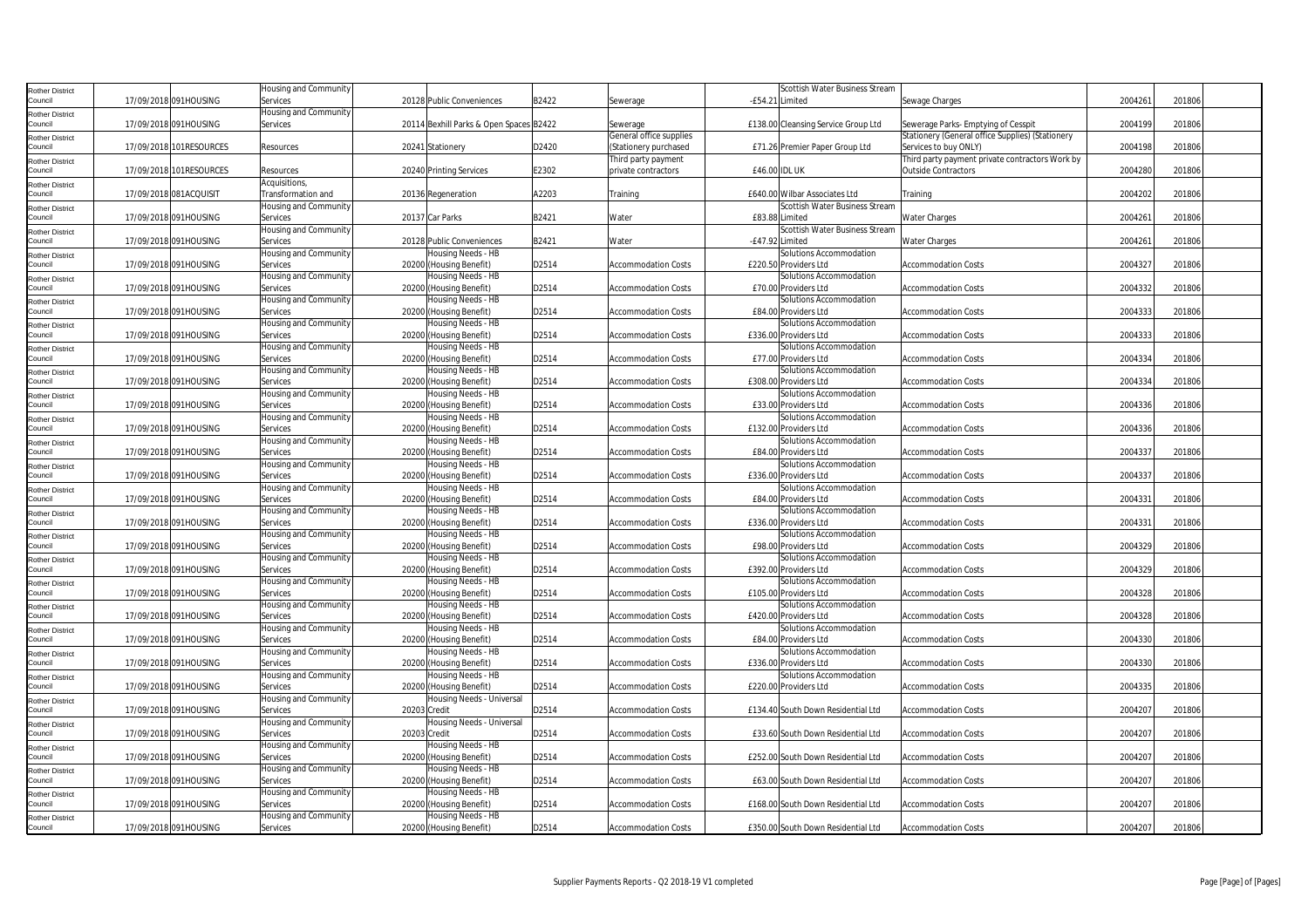| <b>Rother District</b>            |                       |                         | Housing and Community             | Housing Needs - HB                            |       |                               |                  |                                      |                                                    |         |        |  |
|-----------------------------------|-----------------------|-------------------------|-----------------------------------|-----------------------------------------------|-------|-------------------------------|------------------|--------------------------------------|----------------------------------------------------|---------|--------|--|
| Council                           |                       | 17/09/2018 091HOUSING   | Services                          | 20200 (Housing Benefit)                       | D2514 | <b>Accommodation Costs</b>    |                  | £168.00 South Down Residential Ltd   | <b>Accommodation Costs</b>                         | 2004207 | 201806 |  |
| <b>Rother District</b>            |                       |                         | <b>Housing and Community</b>      | Housing Needs - HB                            |       |                               |                  |                                      |                                                    |         |        |  |
| Council                           |                       | 17/09/2018 091HOUSING   | Services                          | 20200 (Housing Benefit)                       | D2514 | <b>Accommodation Costs</b>    |                  | £135.00 South Down Residential Ltd   | <b>Accommodation Costs</b>                         | 2004207 | 201806 |  |
| <b>Rother District</b>            |                       |                         | <b>Housing and Community</b>      | Housing Needs - HB                            |       |                               |                  |                                      |                                                    |         |        |  |
| Council                           |                       | 17/09/2018 091HOUSING   | Services                          | 20200 (Housing Benefit)                       | D2514 | <b>Accommodation Costs</b>    |                  | £315.00 South Down Residential Ltd   | <b>Accommodation Costs</b>                         | 2004207 | 201806 |  |
| <b>Rother District</b>            |                       |                         | Housing and Community             | Housing Needs - HB                            |       |                               |                  |                                      |                                                    |         |        |  |
| Council                           |                       | 17/09/2018 091HOUSING   | Services                          | 20200 (Housing Benefit)                       | D2514 | <b>Accommodation Costs</b>    |                  | £144.00 South Down Residential Ltd   | <b>Accommodation Costs</b>                         | 2004207 | 201806 |  |
|                                   |                       |                         | Housing and Community             | Housing Needs - HB                            |       |                               |                  |                                      |                                                    |         |        |  |
| <b>Rother District</b><br>Council |                       | 17/09/2018 091HOUSING   | Services                          | 20200 (Housing Benefit)                       | D2514 | <b>Accommodation Costs</b>    |                  | £24.00 South Down Residential Ltd    | <b>Accommodation Costs</b>                         | 2004207 | 201806 |  |
|                                   |                       |                         | <b>Executive Directors &amp;</b>  |                                               |       |                               |                  |                                      |                                                    |         |        |  |
| <b>Rother District</b><br>Council |                       | 18/09/2018 031RESOURCES |                                   |                                               | A1110 |                               |                  |                                      |                                                    | 2004272 | 201806 |  |
|                                   |                       |                         | Corporate Core                    | 20172 Facilities Management                   |       | <b>Agency Staff</b>           |                  | £122.20 The Work People CIC          | <b>Agency Staff</b>                                |         |        |  |
| <b>Rother District</b>            |                       |                         | Housing and Community             | Bexhill Promenade &                           |       |                               |                  | <b>Crowcon Detection Instruments</b> |                                                    | 2004256 |        |  |
| Council                           |                       | 18/09/2018 091HOUSING   | Services                          | 20108 Foreshore                               | D1201 | Equipment & Materials         | £171.50 Ltd      |                                      | Equipment & Materials Purchase of Tools            |         | 201806 |  |
| <b>Rother District</b>            |                       |                         | Housing and Community             |                                               |       |                               |                  |                                      |                                                    |         |        |  |
| Council                           |                       | 18/09/2018 091HOUSING   | Services                          | 20109 Sports Development                      | D2923 | Grants made                   |                  | £20.00 WebsiteAbility                | Grants made Sports Development - Active Rother     | 2004271 | 201806 |  |
| <b>Rother District</b>            |                       |                         | Housing and Community             | Bexhill Promenade &                           |       |                               |                  |                                      |                                                    |         |        |  |
| Council                           |                       | 18/09/2018 091HOUSING   | Services                          | 20108 Foreshore                               | D2623 | Radios and licences           |                  | £390.00 Niro Together Ltd            | Radios and licences Radio/Transmitter Licences     | 2004254 | 201806 |  |
| <b>Rother District</b>            |                       |                         | Housing and Community             | Bexhill Promenade &                           |       |                               |                  |                                      |                                                    |         |        |  |
| Council                           |                       | 18/09/2018 091HOUSING   | Services                          | 20108 Foreshore                               | D2623 | Radios and licences           |                  | £24.00 Niro Together Ltd             | Radios and licences Radio/Transmitter Licences     | 2004254 | 201806 |  |
| <b>Rother District</b>            |                       |                         | Executive Directors &             | Administrative Offices - T.H                  |       |                               |                  |                                      | Repairs to Premises Specified Repairs and Works    |         |        |  |
| Council                           |                       | 18/09/2018 031RESOURCES | Corporate Core                    | 20175 Annex (NOT CHP)                         | B1100 | <b>Repairs to Premises</b>    |                  | £275.48 Kerry SCS Ltd                | listed                                             | 2004326 | 201806 |  |
| <b>Rother District</b>            |                       |                         | Executive Directors &             | Administrative Offices -                      |       |                               |                  |                                      | Repairs to Premises Specified Repairs and Works    |         |        |  |
| Council                           |                       | 18/09/2018 031RESOURCES | Corporate Core                    | 20173 Town Hall                               | B1100 | <b>Repairs to Premises</b>    |                  | £776.73 Kerry SCS Ltd                | listed                                             | 2004325 | 201806 |  |
| <b>Rother District</b>            |                       |                         | Housing and Community             |                                               |       |                               |                  | Scottish Water Business Stream       |                                                    |         |        |  |
| Council                           |                       | 18/09/2018 091HOUSING   | Services                          | 20128 Public Conveniences                     | B2422 | Sewerage                      | -£454.98 Limited |                                      | Sewage Charges                                     | 2004269 | 201806 |  |
| <b>Rother District</b>            |                       |                         |                                   |                                               |       |                               |                  | Department for Communities           |                                                    |         |        |  |
| Council                           |                       | 19/09/2018 521NDRDEF    | <b>NDR Deficit or Surplus</b>     | 42221 NNDR Tariff                             | G1211 | <b>Business Rates tarriff</b> |                  | -£81.00 and Local Government         | <b>Business Rates tarriff</b>                      | 2004340 | 201806 |  |
| <b>Rother District</b>            |                       |                         |                                   |                                               |       |                               |                  |                                      | Computer Licences Advnce Pay Maint/Upgrading       |         |        |  |
| Council                           |                       | 20/09/2018 101RESOURCES | Resources                         | 20239 Computer Services                       | D2635 | <b>Computer Licences</b>      |                  | £1,227.00 MCPC Systems (UK) Ltd      | Software                                           | 2004277 | 201806 |  |
| <b>Rother District</b>            |                       |                         | Housing and Community             |                                               |       |                               |                  |                                      | Equipment & Materials Health and Safety Act        |         |        |  |
| Council                           |                       | 20/09/2018 091HOUSING   | Services                          | 20107 Camber Beach & Foreshore D1201          |       | Equipment & Materials         |                  | £406.00 J S Fire Protection Ltd      | Equipment                                          | 2004275 | 201806 |  |
|                                   |                       |                         | Housing and Community             |                                               |       | <b>Hired and Contracted</b>   |                  |                                      | Hired and contracted services Service Charge-      |         |        |  |
| <b>Rother District</b><br>Council |                       | 20/09/2018 091HOUSING   | Services                          | 20113 Bexhill Leisure Pool                    | D2513 | services                      |                  | -£2,799.00 Savills (UK) Ltd          | Savills                                            | 2004362 | 201806 |  |
|                                   |                       |                         | Housing and Community             | Bexhill Promenade &                           |       |                               |                  |                                      |                                                    |         |        |  |
| <b>Rother District</b><br>Council |                       | 20/09/2018 091HOUSING   | Services                          | 20108 Foreshore                               | P1030 | Assets available for sale     |                  | £64,766.67 Skinners Sheds Ltd        | Purchase of Beach Huts                             | 2004270 | 201806 |  |
|                                   |                       |                         |                                   | Bexhill Promenade &                           |       |                               |                  |                                      |                                                    |         |        |  |
| <b>Rother District</b>            |                       | 20/09/2018 091HOUSING   | Housing and Community             | 20108 Foreshore                               | P1030 | Assets available for sale     |                  | £7,560.00 Skinners Sheds Ltd         | Purchase of Beach Huts                             | 2004270 | 201806 |  |
| Council                           |                       |                         | Services                          |                                               |       |                               |                  |                                      |                                                    |         |        |  |
| <b>Rother District</b>            |                       |                         | Acquisitions,                     |                                               |       |                               |                  | Hastings Locksmiths and Key          | Repairs to Premises Purchase of Materials - Build  |         |        |  |
| Council                           |                       | 20/09/2018 081ACQUISIT  | Transformation and                | 20153 Elva Business Centre, Bexhill B1100     |       | <b>Repairs to Premises</b>    | £16.15 Service   |                                      | Maint                                              | 2004282 | 201806 |  |
| <b>Rother District</b>            |                       |                         | Housing and Community             |                                               |       | <b>Hired and Contracted</b>   |                  | South East Water Ltd Scientific      | Hired and contracted services Parks- Consultants   |         |        |  |
| Council                           |                       | 21/09/2018 091HOUSING   | Services                          | 20114 Bexhill Parks & Open Spaces D2513       |       | services                      |                  | £78.93 Services                      | Fees                                               | 2004345 | 201806 |  |
| <b>Rother District</b>            |                       |                         |                                   | EH Dog Control R + W                          |       | <b>Hired and Contracted</b>   |                  |                                      | Hired and contracted services Rother Collection of |         |        |  |
| Council                           |                       | 21/09/2018 041 ENVIRON  | <b>Environmental Services</b>     | 32135 Partnership                             | D2513 | services                      |                  | £2,950.00 Animal Wardens Ltd         | Dogs EnvH                                          | 2004441 | 201806 |  |
| Rother District                   |                       |                         | Acquisitions,                     | Committee Property                            |       | <b>Hired and Contracted</b>   |                  |                                      |                                                    |         |        |  |
| Council                           |                       | 21/09/2018 081ACQUISIT  | Transformation and                | 20154 Account                                 | D2513 | services                      |                  | £995.70 Alfa Electric Ltd            | Hired and contracted services Service fee paid     | 2004407 | 201806 |  |
| <b>Rother District</b>            |                       |                         |                                   | EH Dog Control R + W                          |       | <b>Hired and Contracted</b>   |                  |                                      | Hired and contracted services Wealden Stray Dogs   |         |        |  |
| Council                           |                       | 21/09/2018 041 ENVIRON  | <b>Environmental Services</b>     | 32135 Partnership                             | D2513 | services                      |                  | £3,369.00 Animal Wardens Ltd         | Kennelling Costs EnvH                              | 2004439 | 201806 |  |
| <b>Rother District</b>            |                       |                         | Housing and Community             | Housing Needs - HB                            |       |                               |                  |                                      |                                                    |         |        |  |
| Council                           |                       | 21/09/2018 091HOUSING   | Services                          | 20200 (Housing Benefit)                       | D2514 | <b>Accommodation Costs</b>    |                  | £195.00 MB Hotels Ltd                | <b>Accommodation Costs</b>                         | 2004281 | 201806 |  |
| <b>Rother District</b>            |                       |                         | Housing and Community             | Housing Needs - HB                            |       |                               |                  |                                      |                                                    |         |        |  |
| Council                           |                       |                         |                                   | 20200 (Housing Benefit)                       | D2514 | <b>Accommodation Costs</b>    |                  | £195.00 MB Hotels Ltd                | <b>Accommodation Costs</b>                         | 2004283 | 201806 |  |
| <b>Rother District</b>            | 21/09/2018 091HOUSING |                         | Services                          |                                               |       |                               |                  |                                      |                                                    |         |        |  |
| Council                           |                       |                         | Housing and Community             | Housing Needs - HB                            |       |                               |                  |                                      |                                                    |         |        |  |
|                                   |                       | 21/09/2018 091HOUSING   | Services                          | 20200 (Housing Benefit)                       | D2514 | <b>Accommodation Costs</b>    |                  | £195.00 MB Hotels Ltd                | <b>Accommodation Costs</b>                         | 2004284 | 201806 |  |
| <b>Rother District</b>            |                       |                         | Housing and Community             | Housing Needs - HB                            |       |                               |                  |                                      |                                                    |         |        |  |
| Council                           |                       | 21/09/2018 091HOUSING   | Services                          | 20200 (Housing Benefit)                       | D2514 | <b>Accommodation Costs</b>    |                  | £245.00 MB Hotels Ltd                | <b>Accommodation Costs</b>                         | 2004286 | 201806 |  |
|                                   |                       |                         |                                   |                                               |       |                               |                  |                                      |                                                    |         |        |  |
| Rother District                   |                       |                         | Housing and Community             | Housing Needs - HB                            |       |                               |                  |                                      |                                                    |         |        |  |
| Council                           |                       | 21/09/2018 091HOUSING   | Services                          | 20200 (Housing Benefit)                       | D2514 | <b>Accommodation Costs</b>    |                  | £245.00 MB Hotels Ltd                | <b>Accommodation Costs</b>                         | 2004287 | 201806 |  |
| <b>Rother District</b>            |                       |                         | Housing and Community             | Housing Needs - HB                            |       |                               |                  |                                      |                                                    |         |        |  |
| Council                           |                       | 21/09/2018 091HOUSING   | Services                          | 20200 (Housing Benefit)                       | D2514 | <b>Accommodation Costs</b>    |                  | £245.00 MB Hotels Ltd                | <b>Accommodation Costs</b>                         | 2004288 | 201806 |  |
| <b>Rother District</b>            |                       |                         | Housing and Community             | Housing Needs - HB                            |       |                               |                  |                                      |                                                    |         |        |  |
| Council                           |                       | 21/09/2018 091HOUSING   | Services                          | 20200 (Housing Benefit)                       | D2514 | <b>Accommodation Costs</b>    |                  | £245.00 MB Hotels Ltd                | <b>Accommodation Costs</b>                         | 2004289 | 201806 |  |
| <b>Rother District</b><br>Council |                       | 21/09/2018 091HOUSING   | Housing and Community<br>Services | Housing Needs - HB<br>20200 (Housing Benefit) | D2514 | <b>Accommodation Costs</b>    |                  | £41.43 MB Hotels Ltd                 | <b>Accommodation Costs</b>                         | 2004291 | 201806 |  |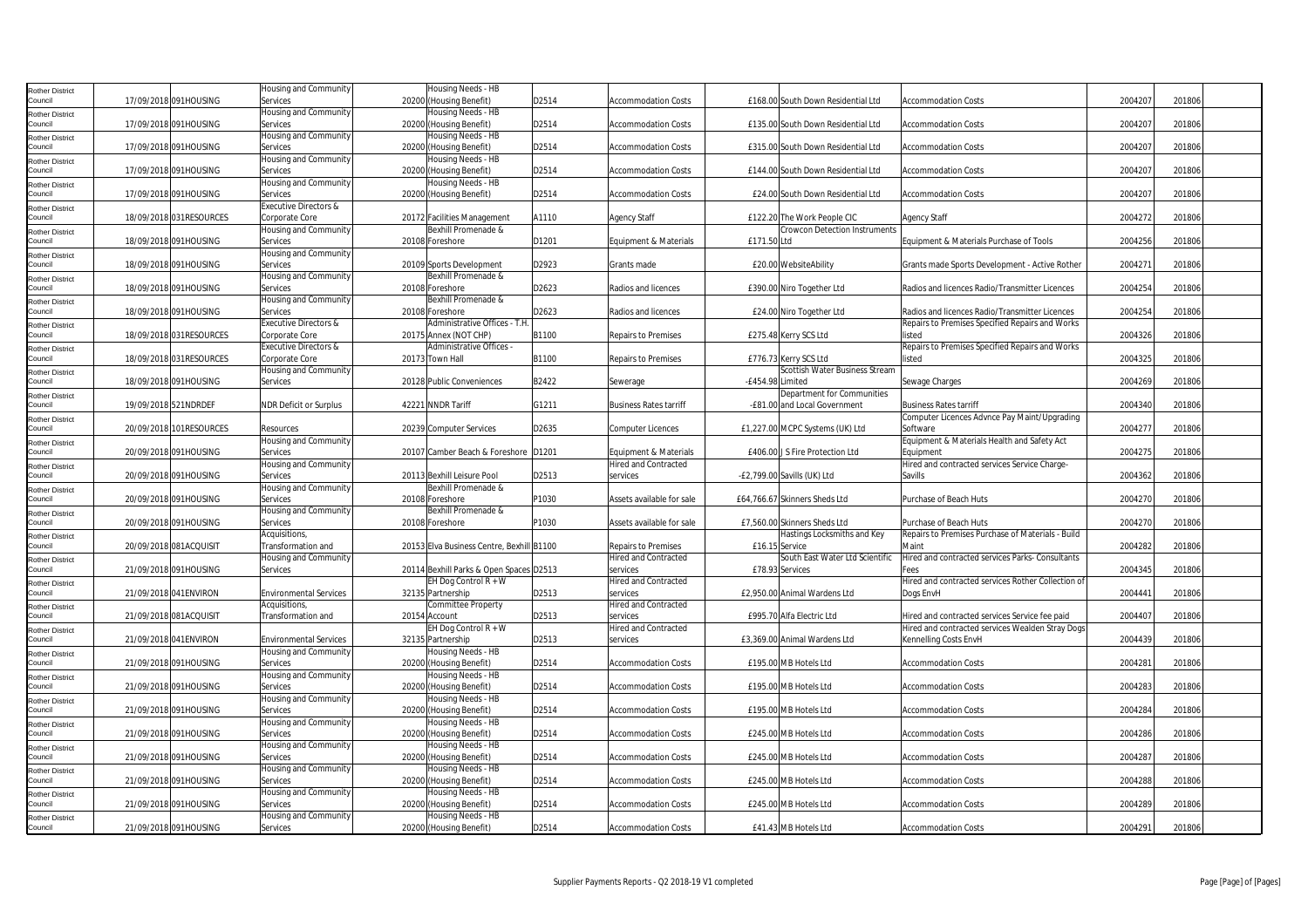| <b>Rother District</b>            |                         | Housing and Community                                  | Housing Needs - HB                                      |       |                                                      |                                                           |                                                                                             |         |        |
|-----------------------------------|-------------------------|--------------------------------------------------------|---------------------------------------------------------|-------|------------------------------------------------------|-----------------------------------------------------------|---------------------------------------------------------------------------------------------|---------|--------|
| Council                           | 21/09/2018 091HOUSING   | Services<br>Housing and Community                      | 20200 (Housing Benefit)<br>Housing Needs - HB           | D2514 | <b>Accommodation Costs</b>                           | £560.00 MB Hotels Ltd                                     | <b>Accommodation Costs</b>                                                                  | 2004292 | 201806 |
| <b>Rother District</b><br>Council | 23/09/2018 091HOUSING   | Services                                               | 20200 (Housing Benefit)                                 | D2514 | <b>Accommodation Costs</b>                           | £262.50 Specialist Care UK Group Ltd                      | <b>Accommodation Costs</b>                                                                  | 2004304 | 201806 |
| <b>Rother District</b>            |                         | Housing and Community                                  | Housing Needs - HB                                      |       |                                                      |                                                           |                                                                                             |         |        |
| Council<br><b>Rother District</b> | 23/09/2018 091HOUSING   | Services<br>Housing and Community                      | 20200 (Housing Benefit)<br>Housing Needs - HB           | D2514 | <b>Accommodation Costs</b>                           | £325.00 Specialist Care UK Group Ltd                      | <b>Accommodation Costs</b>                                                                  | 2004312 | 201806 |
| Council                           | 23/09/2018 091HOUSING   | Services                                               | 20200 (Housing Benefit)                                 | D2514 | <b>Accommodation Costs</b>                           | £350.00 Specialist Care UK Group Ltd                      | <b>Accommodation Costs</b>                                                                  | 2004298 | 201806 |
| <b>Rother District</b>            |                         | Housing and Community                                  | Housing Needs - HB                                      |       |                                                      |                                                           |                                                                                             |         |        |
| Council<br><b>Rother District</b> | 23/09/2018 091HOUSING   | Services<br>Housing and Community                      | 20200 (Housing Benefit)<br>Housing Needs - HB           | D2514 | <b>Accommodation Costs</b>                           | £262.50 Specialist Care UK Group Ltd                      | <b>Accommodation Costs</b>                                                                  | 2004300 | 201806 |
| Council                           | 23/09/2018 091HOUSING   | Services                                               | 20200 (Housing Benefit)                                 | D2514 | <b>Accommodation Costs</b>                           | £250.00 Specialist Care UK Group Ltd                      | <b>Accommodation Costs</b>                                                                  | 2004310 | 201806 |
| <b>Rother District</b><br>Council | 23/09/2018 091HOUSING   | Housing and Community<br>Services                      | Housing Needs - HB<br>20200 (Housing Benefit)           | D2514 | Accommodation Costs                                  | £262.50 Specialist Care UK Group Ltd                      | <b>Accommodation Costs</b>                                                                  | 2004296 | 201806 |
| <b>Rother District</b>            |                         | Housing and Community                                  | Housing Needs - HB                                      |       |                                                      |                                                           |                                                                                             |         |        |
| Council                           | 23/09/2018 091HOUSING   | Services                                               | 20200 (Housing Benefit)                                 | D2514 | <b>Accommodation Costs</b>                           | £100.00 Specialist Care UK Group Ltd                      | <b>Accommodation Costs</b>                                                                  | 2004309 | 201806 |
| <b>Rother District</b><br>Council | 23/09/2018 091HOUSING   | Housing and Community<br>Services                      | Housing Needs - HB<br>20200 (Housing Benefit)           | D2514 | <b>Accommodation Costs</b>                           | £262.50 Specialist Care UK Group Ltd                      | <b>Accommodation Costs</b>                                                                  | 2004303 | 201806 |
| <b>Rother District</b>            |                         | Housing and Community                                  | Housing Needs - HB                                      |       |                                                      |                                                           |                                                                                             |         |        |
| Council                           | 23/09/2018 091HOUSING   | Services                                               | 20200 (Housing Benefit)                                 | D2514 | Accommodation Costs                                  | £200.00 Specialist Care UK Group Ltd                      | <b>Accommodation Costs</b>                                                                  | 2004302 | 201806 |
| <b>Rother District</b><br>Council | 23/09/2018 091HOUSING   | Housing and Community<br>Services                      | Housing Needs - HB<br>20200 (Housing Benefit)           | D2514 | <b>Accommodation Costs</b>                           | £300.00 Specialist Care UK Group Ltd                      | <b>Accommodation Costs</b>                                                                  | 2004294 | 201806 |
| <b>Rother District</b>            |                         | Housing and Community                                  | Housing Needs - HB                                      |       |                                                      |                                                           |                                                                                             |         |        |
| Council                           | 23/09/2018 091HOUSING   | Services                                               | 20200 (Housing Benefit)                                 | D2514 | <b>Accommodation Costs</b>                           | £262.50 Specialist Care UK Group Ltd                      | <b>Accommodation Costs</b>                                                                  | 2004305 | 201806 |
| <b>Rother District</b><br>Council | 23/09/2018 091HOUSING   | Housing and Community<br>Services                      | Housing Needs - HB<br>20200 (Housing Benefit)           | D2514 | <b>Accommodation Costs</b>                           | £375.00 Specialist Care UK Group Ltd                      | <b>Accommodation Costs</b>                                                                  | 2004306 | 201806 |
| <b>Rother District</b>            |                         | Housing and Community                                  | Housing Needs - HB                                      |       |                                                      |                                                           |                                                                                             |         |        |
| Council                           | 23/09/2018 091HOUSING   | Services                                               | 20200 (Housing Benefit)<br>Capital - Disable Facilities | D2514 | Accommodation Costs                                  | £175.00 Specialist Care UK Group Ltd                      | <b>Accommodation Costs</b>                                                                  | 2004297 | 201806 |
| <b>Rother District</b><br>Council | 24/09/2018 999NOREPORT  | <b>Environmental Services</b>                          | 70706 Grant                                             | N1012 | Capital Advances                                     | £697.64 Peabody South East Ltd                            | Capital Advances Disabled Facilities Grant                                                  | 2004401 | 201806 |
| <b>Rother District</b>            |                         |                                                        | Capital - Disable Facilities                            |       |                                                      |                                                           |                                                                                             |         |        |
| Council                           | 24/09/2018 999NOREPORT  | <b>Environmental Services</b><br>Housing and Community | 70706 Grant                                             | N1012 | Capital Advances                                     | £4,651.00 Southern Mobility Centres Ltd                   | Capital Advances Disabled Facilities Grant                                                  | 2004402 | 201806 |
| <b>Rother District</b><br>Council | 24/09/2018 091HOUSING   | Services                                               | 20114 Bexhill Parks & Open Spaces B1100                 |       | <b>Repairs to Premises</b>                           | £3,900.00 Sussex Ornamental Iron Ltd                      | Equipment & Materials - Parks- Fencing Products                                             | 2004421 | 201806 |
| <b>Rother District</b>            |                         | Housing and Community                                  |                                                         |       |                                                      |                                                           | Equipment & Materials Parks - Horticultural                                                 |         |        |
| Council<br><b>Rother District</b> | 24/09/2018 091HOUSING   | Services<br>Housing and Community                      | 20114 Bexhill Parks & Open Spaces D1201                 |       | Equipment & Materials                                | £160.00 Town End (Leeds) Plc                              | Sundries                                                                                    | 2004370 | 201806 |
| Council                           | 24/09/2018 091HOUSING   | Services                                               | 20107 Camber Beach & Foreshore D1201                    |       | <b>Equipment &amp; Materials</b>                     | £152.93                                                   | Equipment & Materials Purchase of Signs                                                     | 1001172 | 201806 |
| <b>Rother District</b>            |                         | Housing and Community                                  |                                                         |       |                                                      |                                                           |                                                                                             |         |        |
| Council<br><b>Rother District</b> | 24/09/2018 091HOUSING   | Services<br>Housing and Community                      | 20145 Maintenance Services                              | D1201 | Equipment & Materials<br><b>Hired and Contracted</b> | £896.38<br>Mr R J Sheppard T/A E A R                      | Equipment & Materials Purchase of Tools<br>Hired and contracted services Parks- Consultants | 1001174 | 201806 |
| Council                           | 24/09/2018 091HOUSING   | Services                                               | 20114 Bexhill Parks & Open Spaces D2513                 |       | services                                             | £140.00 Sheppard                                          | Fees                                                                                        | 2004363 | 201806 |
| <b>Rother District</b>            | 24/09/2018 091HOUSING   | Housing and Community<br>Services                      |                                                         |       |                                                      | £138.00 Cleansing Service Group Ltd                       |                                                                                             | 2004368 | 201806 |
| Council<br>Rother District        |                         | Acquisitions,                                          | 20114 Bexhill Parks & Open Spaces B2422                 |       | Sewerage                                             |                                                           | Sewerage Parks- Emptying of Cesspit                                                         |         |        |
| Council                           | 24/09/2018 081ACQUISIT  | Transformation and                                     | 20136 Regeneration                                      | A2203 | <b>Fraining</b>                                      | £260.00 CPT Ltd                                           | Training                                                                                    | 2004445 | 201806 |
| <b>Rother District</b><br>Council | 24/09/2018 081ACQUISIT  | Acquisitions,<br>Transformation and                    | 20136 Regeneration                                      | A2203 | <b>fraining</b>                                      | £260.00 CPT Ltd                                           | Training                                                                                    | 2004444 | 201806 |
| <b>Rother District</b>            |                         |                                                        |                                                         |       | <b>Sussex Training</b>                               |                                                           |                                                                                             |         |        |
| Council                           | 24/09/2018 999NOREPORT  | Resources                                              | 90000 Balance sheet all accounts                        | R2349 | Consortium                                           | $-£1,075.66$                                              | <b>Sussex Training Consortium</b>                                                           | 1001174 | 201806 |
| <b>Rother District</b><br>Council | 24/09/2018 999NOREPORT  | Resources                                              | 90000 Balance sheet all accounts                        | R2349 | <b>Sussex Training</b><br>Consortium                 | $-E183.52$                                                | <b>Sussex Training Consortium</b>                                                           | 1001172 | 201806 |
| <b>Rother District</b>            |                         |                                                        | <b>EH Licenses and</b>                                  |       | Hired and Contracted                                 |                                                           | Hired and contracted services EnvH-Veterinary                                               |         |        |
| Council                           | 25/09/2018 041 ENVIRON  | <b>Environmental Services</b>                          | 32143 Registration $R + W$                              | D2513 | services                                             | £300.00 Heathfield Vets Ltd                               | Services for Licens                                                                         | 2004398 | 201806 |
| <b>Rother District</b><br>Council | 25/09/2018 101RESOURCES | Resources                                              | <b>Risk</b><br>20212 Management/Insurance               | D2520 | Insurance                                            | £250.00 Portmore Insurance Brokers Ltd   Insurance BROKER |                                                                                             | 2004412 | 201806 |
| <b>Rother District</b>            |                         | Executive Directors &                                  | <b>Administrative Offices</b>                           |       |                                                      |                                                           |                                                                                             |         |        |
| Council                           | 27/09/2018 031RESOURCES | Corporate Core                                         | 20173 Town Hall                                         | B2612 | Cleaning materials<br><b>Consultants and Other</b>   | £0.83                                                     | <b>Cleaning materials Premises</b>                                                          | 1001170 | 201806 |
| Rother District<br>Council        | 27/09/2018 081ACQUISIT  | Acquisitions,<br>Transformation and                    | 20118 Tourism                                           | D2509 | <b>Services</b>                                      | £800.00 Blue Sail Consulting Ltd                          | <b>Consultants and other services Consultants Fees</b>                                      | 2004446 | 201806 |
| <b>Rother District</b>            |                         | Housing and Community                                  | Bexhill Promenade &                                     |       |                                                      |                                                           |                                                                                             |         |        |
| Council                           | 27/09/2018 091HOUSING   | Services<br>Housing and Community                      | 20108 Foreshore<br>Bexhill Promenade &                  | D1201 | <b>Equipment &amp; Materials</b>                     | £6.39                                                     | Equipment & Materials Purchase of Tools                                                     | 1001170 | 201806 |
| <b>Rother District</b><br>Council | 27/09/2018 091HOUSING   | Services                                               | 20108 Foreshore                                         | D1201 | Equipment & Materials                                | £12.10                                                    | Equipment & Materials Purchase of Tools                                                     | 1001170 | 201806 |
|                                   |                         |                                                        |                                                         |       |                                                      |                                                           |                                                                                             |         |        |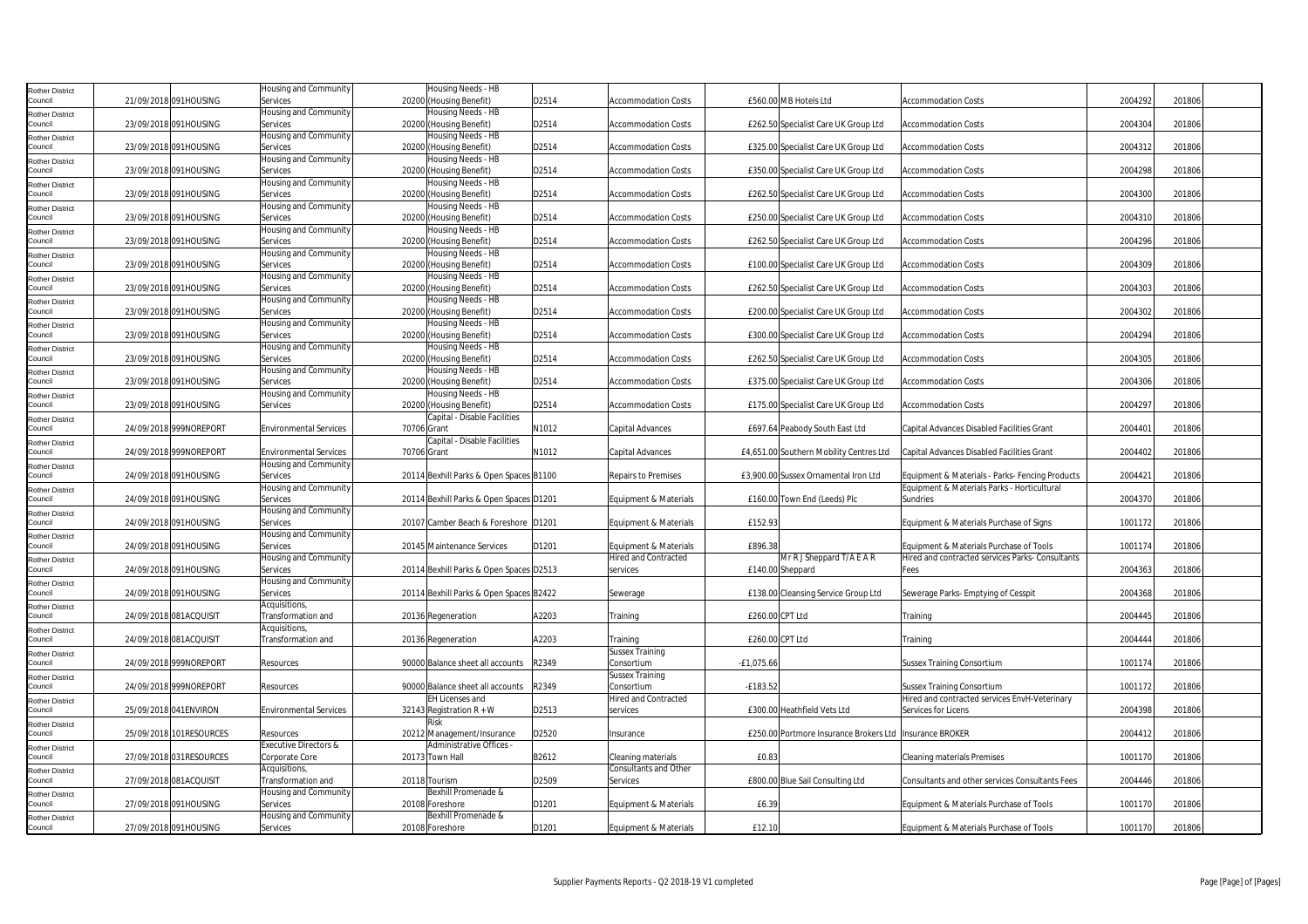| <b>Rother District</b>            |            |                         | Housing and Community                              |               | Bexhill Promenade &                             |       |                                  |                             |                                                                        |         |        |
|-----------------------------------|------------|-------------------------|----------------------------------------------------|---------------|-------------------------------------------------|-------|----------------------------------|-----------------------------|------------------------------------------------------------------------|---------|--------|
| Council                           |            | 27/09/2018 091HOUSING   | Services<br>Housing and Community                  |               | 20108 Foreshore<br>Bexhill Promenade &          | D1201 | Equipment & Materials            | £29.65                      | Equipment & Materials Purchase of Tools                                | 1001170 | 201806 |
| <b>Rother District</b><br>Council |            | 27/09/2018 091HOUSING   | Services                                           |               | 20108 Foreshore                                 | D1201 | Equipment & Materials            | £12.45                      | Equipment & Materials Purchase of Tools                                | 1001170 | 201806 |
| <b>Rother District</b>            |            |                         | Housing and Community                              |               | Bexhill Promenade &                             |       |                                  |                             |                                                                        |         |        |
| Council                           |            | 27/09/2018 091HOUSING   | Services                                           |               | 20108 Foreshore                                 | D1201 | Equipment & Materials            | £16.75                      | Equipment & Materials Purchase of Tools                                | 1001170 | 201806 |
| <b>Rother District</b><br>Council |            | 27/09/2018 091HOUSING   | Housing and Community<br>Services                  |               | Bexhill Promenade &<br>20108 Foreshore          | D1201 | Equipment & Materials            | £12.30                      | Equipment & Materials Purchase of Tools                                | 1001170 | 201806 |
| <b>Rother District</b>            |            |                         | Housing and Community                              |               | Bexhill Promenade &                             |       |                                  |                             |                                                                        |         |        |
| Council                           |            | 27/09/2018 091HOUSING   | Services                                           |               | 20108 Foreshore                                 | D1201 | Equipment & Materials            | £15.99                      | Equipment & Materials Purchase of Tools                                | 1001170 | 201806 |
| <b>Rother District</b><br>Council |            | 27/09/2018 091HOUSING   | Housing and Community<br>Services                  |               | Bexhill Promenade &<br>20108 Foreshore          | D1201 | Equipment & Materials            | £10.10                      | Equipment & Materials Purchase of Tools                                | 1001170 | 201806 |
| <b>Rother District</b>            |            |                         | Executive Directors &                              |               | Administrative Offices -                        |       |                                  |                             |                                                                        |         |        |
| Council                           |            | 27/09/2018 031RESOURCES | Corporate Core                                     |               | 20173 Town Hall                                 | D1201 | Equipment & Materials            | £12.00                      | Equipment & Materials Purchase of Tools                                | 1001170 | 201806 |
| <b>Rother District</b>            |            |                         | Housing and Community                              |               |                                                 |       |                                  |                             |                                                                        |         |        |
| Council<br><b>Rother District</b> |            | 27/09/2018 091HOUSING   | Services<br>Housing and Community                  |               | 20109 Sports Development<br>Bexhill Promenade & | D2923 | Grants made                      | £100.00 Table Tennis Rother | Grants made Sports Development Projects                                | 2004458 | 201806 |
| Council                           |            | 27/09/2018 091HOUSING   | Services                                           |               | 20108 Foreshore                                 | C1103 | Petrol                           | £16.67                      | Petrol - Fuel                                                          | 1001170 | 201806 |
| <b>Rother District</b>            |            |                         | Housing and Community                              |               | Bexhill Promenade &                             |       |                                  |                             |                                                                        |         |        |
| Council                           |            | 27/09/2018 091HOUSING   | Services<br>Executive Directors &                  |               | 20108 Foreshore                                 | C1103 | Petrol                           | £16.67                      | Petrol - Fuel                                                          | 1001170 | 201806 |
| <b>Rother District</b><br>Council |            | 27/09/2018 031RESOURCES | Corporate Core                                     |               | 20159 Corporate Policy Making                   | C1103 | Petrol                           | £8.34                       | Petrol - Fuel                                                          | 1001170 | 201806 |
| <b>Rother District</b>            |            |                         | Executive Directors &                              |               |                                                 |       |                                  |                             |                                                                        |         |        |
| Council                           |            | 27/09/2018 031RESOURCES | Corporate Core                                     |               | 20170 Communications-Postages                   | D2626 | Postages                         | £10.00                      | Postages Courier Urgent Mail                                           | 1001170 | 201806 |
| <b>Rother District</b><br>Council |            | 27/09/2018 031RESOURCES | <b>Executive Directors &amp;</b><br>Corporate Core |               | 20170 Communications-Postages                   | D2626 | Postages                         | £20.00                      | Postages Courier Urgent Mail                                           | 1001170 | 201806 |
| <b>Rother District</b>            |            |                         | Executive Directors &                              |               |                                                 |       |                                  |                             |                                                                        |         |        |
| Council                           |            | 27/09/2018 031RESOURCES | Corporate Core                                     |               | 20170 Communications-Postages                   | D2626 | Postages                         | £10.00                      | Postages Courier Urgent Mail                                           | 1001170 | 201806 |
| <b>Rother District</b><br>Council |            | 27/09/2018 031RESOURCES | <b>Executive Directors &amp;</b><br>Corporate Core |               | 20156 Representing Local Interest D2312         |       | Refreshments                     | £9.38                       | Refreshments Catering/Refreshments for<br>Meetings                     | 1001170 | 201806 |
| <b>Rother District</b>            |            |                         | Executive Directors &                              |               |                                                 |       |                                  |                             | Refreshments Catering/Refreshments for                                 |         |        |
| Council                           |            | 27/09/2018 031RESOURCES | Corporate Core                                     |               | 20156 Representing Local Interest D2312         |       | Refreshments                     | £1.50                       | Meetings                                                               | 1001170 | 201806 |
| <b>Rother District</b>            |            |                         | Executive Directors &                              |               |                                                 |       |                                  |                             | Refreshments Catering/Refreshments for                                 |         |        |
| Council<br><b>Rother District</b> |            | 27/09/2018 031RESOURCES | Corporate Core<br>Executive Directors &            |               | 20156 Representing Local Interest D2312         |       | Refreshments                     | £16.20                      | Meetings<br>Refreshments Catering/Refreshments for                     | 1001170 | 201806 |
| Council                           |            | 27/09/2018 031RESOURCES | Corporate Core                                     |               | 20156 Representing Local Interest D2312         |       | Refreshments                     | £1.50                       | Meetings                                                               | 1001170 | 201806 |
| <b>Rother District</b>            |            |                         | Executive Directors &                              |               |                                                 |       |                                  |                             | Refreshments Catering/Refreshments for                                 |         |        |
| Council                           |            | 27/09/2018 031RESOURCES | Corporate Core<br>Executive Directors &            |               | 20156 Representing Local Interest D2312         |       | Refreshments                     | £1.50                       | Meetings<br>Refreshments Catering/Refreshments for                     | 1001170 | 201806 |
| <b>Rother District</b><br>Council |            | 27/09/2018 031RESOURCES | Corporate Core                                     |               | 20156 Representing Local Interest D2312         |       | Refreshments                     | £2.46                       | Meetings                                                               | 1001170 | 201806 |
| <b>Rother District</b>            |            |                         | Executive Directors &                              |               |                                                 |       |                                  |                             | Refreshments Catering/Refreshments for                                 |         |        |
| Council                           |            | 27/09/2018 031RESOURCES | Corporate Core<br>Executive Directors &            |               | 20156 Representing Local Interest D2312         |       | Refreshments                     | £1.50                       | Meetings<br>Refreshments Catering/Refreshments for                     | 1001170 | 201806 |
| <b>Rother District</b><br>Council |            | 27/09/2018 031RESOURCES | Corporate Core                                     |               | 20156 Representing Local Interest D2312         |       | Refreshments                     | £4.00                       | Meetings                                                               | 1001170 | 201806 |
| Rother District                   |            |                         | Executive Directors &                              |               |                                                 |       |                                  |                             | Refreshments Catering/Refreshments for                                 |         |        |
| Council                           |            | 27/09/2018 031RESOURCES | Corporate Core                                     |               | 20156 Representing Local Interest D2312         |       | Refreshments                     | £8.75                       | Meetings                                                               | 1001170 | 201806 |
| <b>Rother District</b><br>Council |            | 27/09/2018 031RESOURCES | Executive Directors &<br>Corporate Core            |               | 20156 Representing Local Interest D2312         |       | Refreshments                     | £1.50                       | Refreshments Catering/Refreshments for<br>Meetings                     | 1001170 | 201806 |
| <b>Rother District</b>            |            |                         | Executive Directors &                              |               |                                                 |       |                                  |                             | Refreshments Catering/Refreshments for                                 |         |        |
| Council                           |            | 27/09/2018 031RESOURCES | Corporate Core                                     |               | 20156 Representing Local Interest D2312         |       | Refreshments                     | £1.50                       | Meetings                                                               | 1001170 | 201806 |
| <b>Rother District</b><br>Council |            | 27/09/2018 031RESOURCES | <b>Executive Directors &amp;</b><br>Corporate Core |               | 20156 Representing Local Interest D2312         |       | Refreshments                     | £3.75                       | Refreshments Catering/Refreshments for<br>Meetings                     | 1001170 | 201806 |
| <b>Rother District</b>            |            |                         | Executive Directors &                              |               |                                                 |       |                                  |                             | Refreshments Catering/Refreshments for                                 |         |        |
| Council                           |            | 27/09/2018 031RESOURCES | Corporate Core                                     |               | 20156 Representing Local Interest D2312         |       | Refreshments                     | £2.46                       | Meetings                                                               | 1001170 | 201806 |
| <b>Rother District</b><br>Council |            | 27/09/2018 091HOUSING   | Housing and Community                              |               |                                                 | D2513 | Hired and Contracted<br>services | £177.98                     | Syrian - Hired and contracted services- Translation<br><b>Services</b> | 1001170 | 201806 |
| <b>Rother District</b>            |            |                         | Services                                           | 20206 Syrians |                                                 |       |                                  |                             |                                                                        |         |        |
| Council                           |            | 27/09/2018 999NOREPORT  | Resources                                          |               | 90000 Balance sheet all accounts                | R2329 | Cash Imprests and Floats         | $-E467.72$                  | Cash Imprests and Floats                                               | 1001170 | 201806 |
| <b>Rother District</b>            |            |                         | Housing and Community                              |               | Housing Administration                          |       |                                  |                             |                                                                        |         |        |
| Council                           |            | 05/10/2018 091HOUSING   | Services                                           | 20204 Account |                                                 | A1110 | <b>Agency Staff</b>              | £750.00 Oyster Partnership  | Agency Staff                                                           | 2003941 | 201806 |
| <b>Rother District</b><br>Council | 31/07/2018 |                         |                                                    |               |                                                 |       |                                  | £7,031.63                   | Travel & Subsistence July 2018                                         |         | 201804 |
| <b>Rother District</b><br>Council | 31/08/2018 |                         |                                                    |               |                                                 |       |                                  | £6,234.64                   | Travel & Subsistence August 2018                                       |         | 201805 |